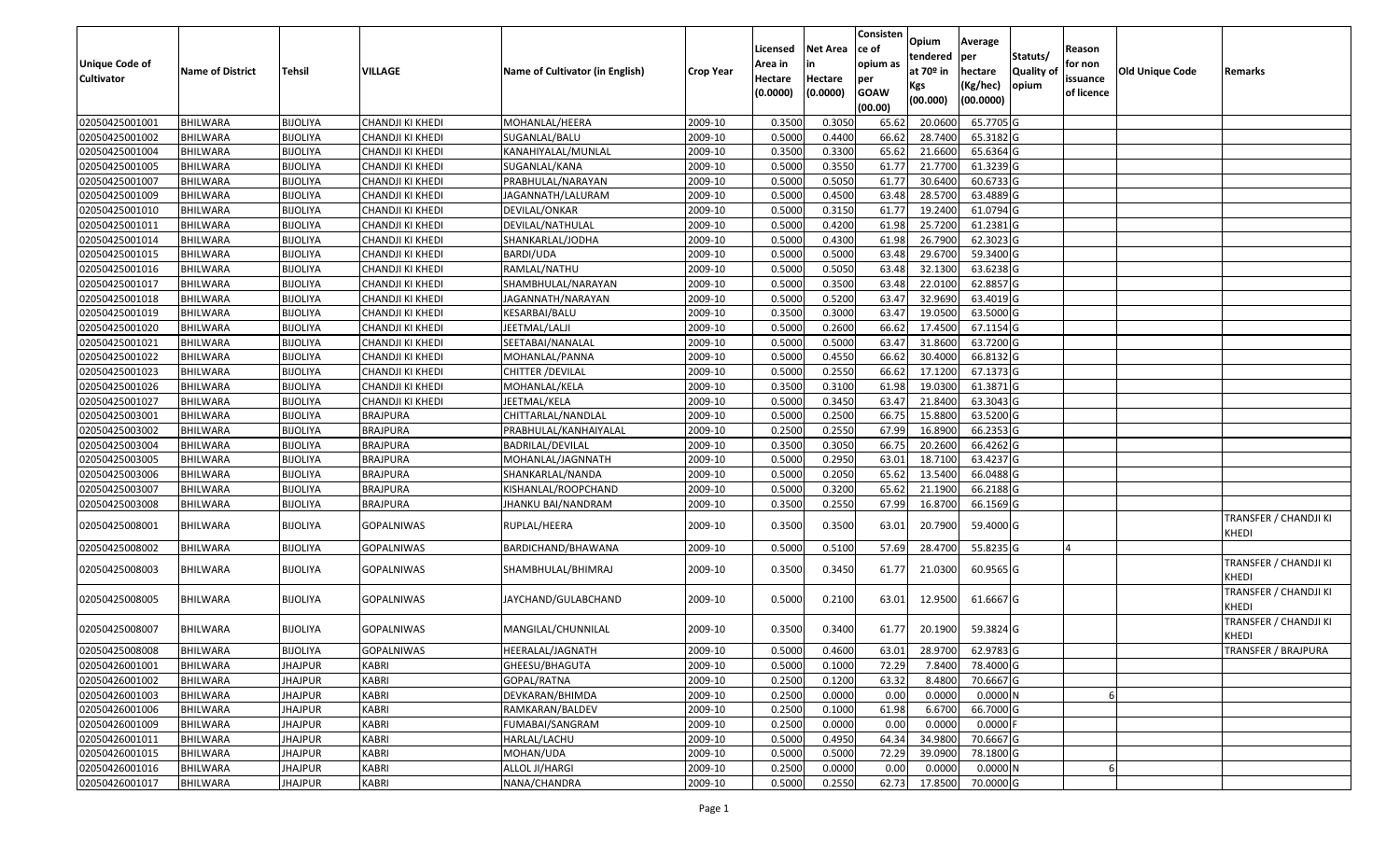| Unique Code of<br><b>Cultivator</b> | <b>Name of District</b>            | Tehsil                           | VILLAGE                           | Name of Cultivator (in English)    | <b>Crop Year</b>   | Licensed<br>Area in<br>Hectare<br>(0.0000) | Net Area<br>in<br>Hectare<br>(0.0000) | Consisten<br>ce of<br>opium as<br>per<br><b>GOAW</b> | Opium<br>tendered<br>at 70º in<br>Kgs<br>(00.000) | Average<br>per<br>hectare<br>(Kg/hec)<br>(00.0000) | Statuts/<br><b>Quality of</b><br>opium | Reason<br>for non<br>issuance<br>of licence | <b>Old Unique Code</b> | Remarks                          |
|-------------------------------------|------------------------------------|----------------------------------|-----------------------------------|------------------------------------|--------------------|--------------------------------------------|---------------------------------------|------------------------------------------------------|---------------------------------------------------|----------------------------------------------------|----------------------------------------|---------------------------------------------|------------------------|----------------------------------|
|                                     |                                    |                                  |                                   |                                    |                    |                                            |                                       | (00.00)                                              |                                                   |                                                    |                                        |                                             |                        |                                  |
| 02050426001020                      | <b>BHILWARA</b>                    | <b>JHAJPUR</b>                   | KABRI                             | KANA/DEVA                          | 2009-10            | 0.2500                                     | 0.1250                                | 62.52                                                | 9.0000                                            | 72.0000 G                                          |                                        |                                             |                        |                                  |
| 02050426001022                      | <b>BHILWARA</b>                    | <b>JHAJPUR</b>                   | KABRI                             | <b>GATTU BAI/KALU</b>              | 2009-10            | 0.2500                                     | 0.1250                                | 62.52                                                | 9.5100                                            | 76.0800 G                                          |                                        |                                             |                        |                                  |
| 02050426001023                      | BHILWARA                           | JHAJPUR                          | <b>KABRI</b>                      | TEJSINGH/BUDDH SINGH               | 2009-10            | 0.5000                                     | 0.1100                                | 61.24                                                | 7.6500                                            | 69.5455 G                                          |                                        |                                             |                        |                                  |
| 02050426001024                      | <b>BHILWARA</b>                    | <b>JHAJPUR</b>                   | KABRI                             | JAYRAM/SOORAJ                      | 2009-10            | 0.2500                                     | 0.0000                                | 0.00                                                 | 0.0000                                            | $0.0000$ F                                         |                                        |                                             |                        |                                  |
| 02050426001027<br>02050426001032    | BHILWARA<br><b>BHILWARA</b>        | <b>JHAJPUR</b><br><b>JHAJPUR</b> | KABRI<br><b>KABRI</b>             | SHANKAR SINGH/CHETAN SINGH         | 2009-10<br>2009-10 | 0.5000<br>0.2500                           | 0.0000<br>0.0000                      | 0.00<br>0.00                                         | 0.0000<br>0.0000                                  | $0.0000$ F                                         |                                        |                                             |                        |                                  |
|                                     |                                    |                                  | <b>KABRI</b>                      | PREMDEVI / NATHULAL                |                    | 0.3500                                     | 0.0000                                | 0.00                                                 | 0.0000                                            | $0.0000$ N<br>0.0000N                              |                                        |                                             |                        | <b>NAME CHANGE</b>               |
| 02050426001047<br>02050426001049    | <b>BHILWARA</b><br><b>BHILWARA</b> | JHAJPUR<br><b>JHAJPUR</b>        | KABRI                             | NATHULAL/DEVILAL<br>RAMKISAN/BHOLA | 2009-10<br>2009-10 | 0.5000                                     | 0.0000                                | 0.00                                                 | 0.0000                                            | $0.0000$ F                                         |                                        |                                             |                        | TRANSFER /<br>PIPALDA(MANDALGAR) |
| 02050426001053                      | <b>BHILWARA</b>                    | <b>JHAJPUR</b>                   | <b>KABRI</b>                      | SHANKAR/HARDEV                     | 2009-10            | 0.500                                      | 0.2250                                | 65.68                                                | 16.3700                                           | 72.7556 G                                          |                                        |                                             |                        |                                  |
| 02050426001054                      | BHILWARA                           | JHAJPUR                          | KABRI                             | DEVILAL/MANGILAL                   | 2009-10            | 0.5000                                     | 0.2950                                | 63.84                                                | 21.3400                                           | 72.3390 G                                          |                                        |                                             |                        |                                  |
| 02050426001055                      | <b>BHILWARA</b>                    | <b>JHAJPUR</b>                   | <b>KABRI</b>                      | MANGILAL/NANDA                     | 2009-10            | 0.2500                                     | 0.0000                                | 0.00                                                 | 0.0000                                            | $0.0000$ F                                         |                                        |                                             | 02050426025001         | <b>TRANSFER</b>                  |
| 02050426002001                      | <b>BHILWARA</b>                    | <b>JHAJPUR</b>                   | HANSEDA                           | RAMPAL/DEVA                        | 2009-10            | 0.2500                                     | 0.2200                                | 63.75                                                | 14.4500                                           | 65.6818 G                                          |                                        |                                             |                        |                                  |
| 02050426002004                      | <b>BHILWARA</b>                    | <b>JHAJPUR</b>                   | HANSEDA                           | HAJARI/PRATAP                      | 2009-10            | 0.2500                                     | 0.0000                                | 0.00                                                 | 0.0000                                            | $0.0000$ F                                         |                                        |                                             | 02050426001052         | <b>TRANSFER</b>                  |
| 02050426002005                      | <b>BHILWARA</b>                    | JHAJPUR                          | HANSEDA                           | HAJARI/DEVA                        | 2009-10            | 0.2500                                     | 0.2450                                | 59.46                                                | 14.9200                                           | 60.8980 G                                          |                                        |                                             |                        |                                  |
| 02050426002011                      | <b>BHILWARA</b>                    | <b>JHAJPUR</b>                   | HANSEDA                           | KAILASH/KALYAN                     | 2009-10            | 0.2500                                     | 0.2100                                | 60.61                                                | 12.6800                                           | 60.3810 G                                          |                                        |                                             |                        |                                  |
| 02050426002016                      | <b>BHILWARA</b>                    | <b>JHAJPUR</b>                   | <b>HANSEDA</b>                    | MOHAN/DHANNA                       | 2009-10            | 0.2500                                     | 0.2450                                | 64.32                                                | 13.9200                                           | 56.8163 G                                          |                                        |                                             |                        |                                  |
| 02050426002023                      | <b>BHILWARA</b>                    | <b>JHAJPUR</b>                   | HANSEDA                           | NAVALSINGH/MOHANSINGH              | 2009-10            | 0.2500                                     | 0.2350                                | 59.46                                                | 5.6700                                            | 24.1277 G                                          |                                        |                                             |                        |                                  |
| 02050426002026                      | <b>BHILWARA</b>                    | <b>JHAJPUR</b>                   | HANSEDA                           | SATYANARAYAN/RUPA                  | 2009-10            | 0.2500                                     | 0.2450                                | 51.63                                                | 14.3100                                           | 58.4082                                            |                                        |                                             |                        |                                  |
| 02050426002032                      | BHILWARA                           | <b>JHAJPUR</b>                   | HANSEDA                           | KALYAN/DHHANNA                     | 2009-10            | 0.2500                                     | 0.2450                                | 66.10                                                | 15.4800                                           | 63.1837 G                                          |                                        |                                             |                        |                                  |
| 02050426002034                      | <b>BHILWARA</b>                    | <b>JHAJPUR</b>                   | HANSEDA                           | KANA/DEVA                          | 2009-10            | 0.2500                                     | 0.1000                                | 69.90                                                | 7.5400                                            | 75.4000 G                                          |                                        |                                             |                        |                                  |
| 02050426003003                      | <b>BHILWARA</b>                    | <b>JHAJPUR</b>                   | BHAGGUNAGAR                       | DEVILAL/GOVERDHAN                  | 2009-10            | 0.2500                                     | 0.2150                                | 60.24                                                | 13.6800                                           | 63.6279 G                                          |                                        |                                             |                        |                                  |
| 02050426003012                      | <b>BHILWARA</b>                    | <b>JHAJPUR</b>                   | BHAGGUNAGAR                       | BHOPAL/GANGARAM                    | 2009-10            | 0.2500                                     | 0.2300                                | 62.52                                                | 15.2800                                           | 66.4348 G                                          |                                        |                                             |                        |                                  |
| 02050426003023                      | BHILWARA                           | JHAJPUR                          | BHAGGUNAGAR                       | HEERA/BHEEMA                       | 2009-10            | 0.2500                                     | 0.2050                                | 63.84                                                | 13.7000                                           | 66.8293 G                                          |                                        |                                             |                        |                                  |
| 02050426003031                      | <b>BHILWARA</b>                    | <b>JHAJPUR</b>                   | BHAGGUNAGAR                       | NANDA/RAMA                         | 2009-10            | 0.2500                                     | 0.2300                                | 63.84                                                | 14.9600                                           | 65.0435 G                                          |                                        |                                             |                        |                                  |
| 02050426003033                      | <b>BHILWARA</b>                    | <b>JHAJPUR</b>                   | BHAGGUNAGAR                       | BANSILAL/RAMA                      | 2009-10            | 0.2500                                     | 0.2150                                | 42.28                                                | 3.6500                                            | 16.9760                                            |                                        |                                             |                        |                                  |
| 02050426003051                      | <b>BHILWARA</b>                    | <b>JHAJPUR</b>                   | BHAGGUNAGAR                       | HEERALAL/CHOGA                     | 2009-10            | 0.2500                                     | 0.2400                                | 55.61                                                | 13.4600                                           | 56.0833 G                                          |                                        |                                             |                        | <b>NAME CHANGE</b>               |
| 02050426003052                      | BHILWARA                           | <b>JHAJPUR</b>                   | BHAGGUNAGAR                       | BHURIBAI/HEERA                     | 2009-10            | 0.2500                                     | 0.2400                                | 57.90                                                | 14.0600                                           | 58.5833 G                                          |                                        |                                             |                        |                                  |
| 02050426003056                      | <b>BHILWARA</b>                    | <b>JHAJPUR</b>                   | BHAGGUNAGAR                       | UDA/ONKAR                          | 2009-10            | 0.2500                                     | 0.0000                                | 0.00                                                 | 0.0000                                            | $0.0000$ F                                         |                                        |                                             |                        |                                  |
| 02050426003060                      | <b>BHILWARA</b>                    | <b>JHAJPUR</b>                   | BHAGGUNAGAR                       | RAMPAL/KANAHIYALAL                 | 2009-10            | 0.2500                                     | 0.2450                                | 62.52                                                | 15.2600                                           | 62.2857 G                                          |                                        |                                             |                        |                                  |
| 02050426003062                      | <b>BHILWARA</b>                    | <b>JHAJPUR</b>                   | BHAGGUNAGAR                       | JEETU/KAJOD                        | 2009-10            | 0.2500                                     | 0.2000                                | 62.52                                                | 12.6300                                           | 63.1500 G                                          |                                        |                                             |                        |                                  |
| 02050426003064                      | <b>BHILWARA</b>                    | JHAJPUR                          | BHAGGUNAGAR                       | BHERULAL/RUPA                      | 2009-10            | 0.2500                                     | 0.1400                                | 63.84                                                | 9.3400                                            | 66.7143 G                                          |                                        |                                             |                        | <b>NAME CHANGE</b>               |
| 02050426003070                      | <b>BHILWARA</b>                    | <b>JHAJPUR</b>                   | BHAGGUNAGAR                       | MATHURA/HAJARI                     | 2009-10            | 0.5000                                     | 0.1900                                | 65.68                                                | 12.6600                                           | 66.6316 G                                          |                                        |                                             | 02050426001051         | <b>TRANSFER</b>                  |
| 02050426004003                      | <b>BHILWARA</b>                    | <b>JHAJPUR</b>                   | <b>JAWANPURA</b>                  | GANDHIBAI/SITARAM                  | 2009-10            | 0.2500                                     | 0.2250                                | 59.83                                                | 14.5200                                           | 64.5333 G                                          |                                        |                                             |                        | <b>NAME CHANGE</b>               |
| 02050426004008                      | BHILWARA                           | JHAJPUR                          | JAWANPURA                         | CHAUBAI/JAGNNATH                   | 2009-10            | 0.2500                                     | 0.2400                                | 62.51                                                | 15.2700                                           | 63.6250 G                                          |                                        |                                             |                        |                                  |
| 02050426004020                      | <b>BHILWARA</b>                    | JHAJPUR                          | JAWANPURA                         | BHURA/NARAYAN                      | 2009-10            | 0.2500                                     | 0.2450                                | 54.53                                                | 14.4800                                           | 59.1020 G                                          |                                        |                                             |                        |                                  |
| 02050426004028                      | <b>BHILWARA</b>                    | <b>JHAJPUR</b>                   | <b>JAWANPURA</b>                  | CHOTIBAI/BALU                      | 2009-10            | 0.2500                                     | 0.2500                                | 59.83                                                | 15.2900                                           | 61.1600 G                                          |                                        |                                             |                        |                                  |
| 02050426004033                      | <b>BHILWARA</b>                    | <b>JHAJPUR</b>                   | JAWANPURA                         | PANIBAI/MOTI                       | 2009-10            | 0.2500                                     | 0.2400                                | 56.86                                                | 13.8400                                           | 57.6667 G                                          |                                        |                                             |                        | <b>NAME CHANGE</b>               |
| 02050426004035                      | <b>BHILWARA</b>                    | <b>JHAJPUR</b>                   | JAWANPURA                         | MANKANWAR/NARAYANSINGH             | 2009-10            | 0.5000                                     | 0.5000                                | 59.83                                                | 30.3300                                           | 60.6600 G                                          |                                        |                                             | 02050426001048         | <b>TRANSFER</b>                  |
| 02050426004036                      | <b>BHILWARA</b>                    | <b>JHAJPUR</b>                   | JAWANPURA                         | SAJANKANWAR/JAWANSINGH             | 2009-10            | 0.2500                                     | 0.1500                                | 59.83                                                | 9.3700                                            | 62.4667 G                                          |                                        |                                             | 02050426027001         | TRANSFER                         |
| 02050426004037                      | <b>BHILWARA</b>                    | <b>JHAJPUR</b>                   | JAWANPURA                         | ONKAR/KHEMA                        | 2009-10            | 0.2500                                     | 0.2350                                | 62.51                                                | 10.6100                                           | 45.1489 G                                          |                                        |                                             | 02050426023001         | <b>TRANSFER</b>                  |
| 02050427001001                      | <b>BHILWARA</b>                    | MANDALGARH                       | <b>VITTHALPURA</b>                | KALYANA/BHURA<br>FEPPIBAI/LAXMAN   | 2009-10            | 0.2500                                     | 0.2400                                | 60.60                                                | 15.0700                                           | 62.7917 G                                          |                                        |                                             |                        |                                  |
| 02050427001003<br>02050427001007    | <b>BHILWARA</b>                    | MANDALGARH                       | <b>VITTHALPURA</b><br>VITTHALPURA |                                    | 2009-10            | 0.5000<br>0.5000                           | 0.4950<br>0.4900                      | 59.60<br>65.78                                       | 29.8300<br>32.7400                                | 60.2626<br>66.8163 G                               |                                        |                                             |                        |                                  |
| 02050427001012                      | <b>BHILWARA</b><br><b>BHILWARA</b> | MANDALGARH<br>MANDALGARH         | VITTHALPURA                       | BHURA/MATHURA<br>HANGAMIBAI/HAJRI  | 2009-10<br>2009-10 | 0.2500                                     | 0.0000                                | 0.00                                                 | 0.0000                                            | 0.0000N                                            |                                        |                                             |                        |                                  |
| 02050427001014                      | <b>BHILWARA</b>                    | MANDALGARH                       |                                   |                                    |                    |                                            | 0.5000                                |                                                      | 32.8800                                           | 65.7600 G                                          |                                        |                                             |                        |                                  |
|                                     |                                    |                                  | <b>VITTHALPURA</b>                | DHAPUBAI/BAKATAVAR                 | 2009-10            | 0.5000                                     |                                       | 62.87                                                |                                                   |                                                    |                                        |                                             |                        |                                  |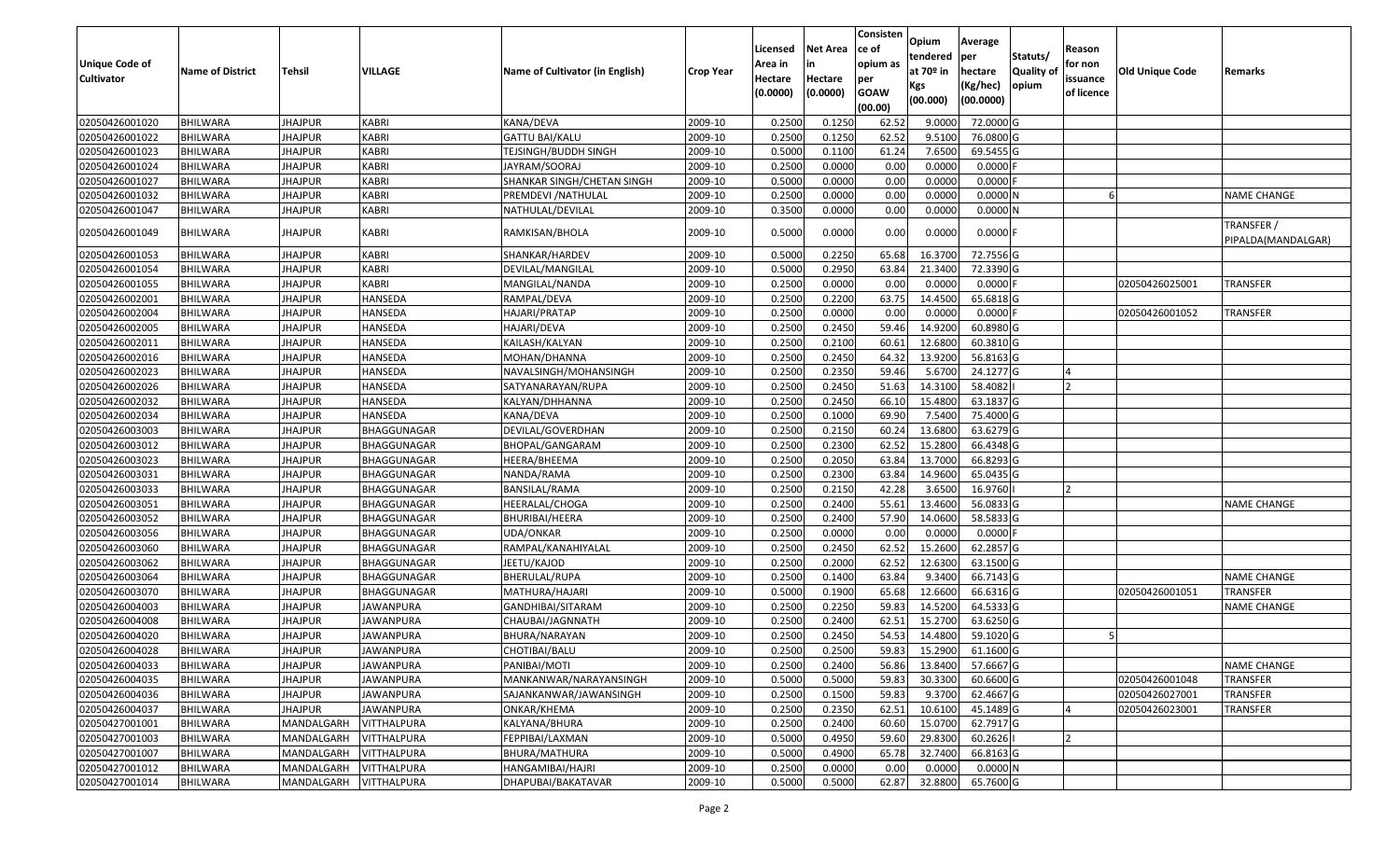| <b>Unique Code of</b><br><b>Cultivator</b> | <b>Name of District</b> | <b>Tehsil</b>      | VILLAGE     | Name of Cultivator (in English) | <b>Crop Year</b> | Licensed<br>Area in<br>Hectare<br>(0.0000) | Net Area<br>in<br>Hectare<br>(0.0000) | Consisten<br>ce of<br>opium as<br>per<br><b>GOAW</b> | Opium<br>tendered<br>at $70°$ in<br>Kgs<br>(00.000) | Average<br><b>per</b><br>hectare<br>(Kg/hec)<br>(00.0000) | Statuts/<br><b>Quality of</b><br>opium | Reason<br>for non<br>issuance<br>of licence | <b>Old Unique Code</b> | Remarks                       |
|--------------------------------------------|-------------------------|--------------------|-------------|---------------------------------|------------------|--------------------------------------------|---------------------------------------|------------------------------------------------------|-----------------------------------------------------|-----------------------------------------------------------|----------------------------------------|---------------------------------------------|------------------------|-------------------------------|
|                                            |                         |                    |             |                                 |                  |                                            |                                       | (00.00)                                              |                                                     |                                                           |                                        |                                             |                        |                               |
| 02050427001016                             | <b>BHILWARA</b>         | MANDALGARH         | VITTHALPURA | GORIBAI/MANGILAL                | 2009-10          | 0.2500                                     | 0.2500                                | 60.60                                                | 15.6000                                             | 62.4000 G                                                 |                                        |                                             |                        |                               |
| 02050427001017                             | <b>BHILWARA</b>         | MANDALGARH         | VITTHALPURA | KANA/HAJARI                     | 2009-10          | 0.2500                                     | 0.2500                                | 60.60                                                | 15.3000                                             | 61.2000 G                                                 |                                        |                                             |                        |                               |
| 02050427001019                             | <b>BHILWARA</b>         | MANDALGARH         | VITTHALPURA | RAMLAL/HEERA                    | 2009-10          | 0.2500                                     | 0.2450                                | 62.84                                                | 15.8800                                             | 64.8163 G                                                 |                                        |                                             |                        | TRANSFER / JOJWA              |
| 02050427001024                             | <b>BHILWARA</b>         | MANDALGARH         | VITTHALPURA | RUPA/DHANNA                     | 2009-10          | 0.2500                                     | 0.2500                                | 64.27                                                | 15.6400                                             | 62.5600 G                                                 |                                        |                                             |                        |                               |
| 02050427001027                             | <b>BHILWARA</b>         | MANDALGARH         | VITTHALPURA | RAMESHWER/NANDA                 | 2009-10          | 0.2500                                     | 0.2500                                | 62.84                                                | 15.4700                                             | 61.8800 G                                                 |                                        |                                             |                        |                               |
| 02050427001028                             | <b>BHILWARA</b>         | MANDALGARH         | VITTHALPURA | SARUBAI/BALU                    | 2009-10          | 0.2500                                     | 0.2500                                | 61.09                                                | 14.9000                                             | 59.6000 G                                                 |                                        |                                             |                        |                               |
| 02050427001033                             | BHILWARA                | MANDALGARH         | VITTHALPURA | KOYAL BAI/DHANNA                | 2009-10          | 0.2500                                     | 0.2550                                | 60.83                                                | 15.9900                                             | 62.7059 G                                                 |                                        |                                             |                        | <b>NAME CHANGE</b>            |
| 02050427001036                             | <b>BHILWARA</b>         | MANDALGARH         | VITTHALPURA | RAMCHANDAR/JALAM                | 2009-10          | 0.2500                                     | 0.2500                                | 60.60                                                | 15.5900                                             | 62.3600 G                                                 |                                        |                                             |                        |                               |
| 02050427001039                             | <b>BHILWARA</b>         | MANDALGARH         | VITTHALPURA | HAJARI/NANA                     | 2009-10          | 0.3500                                     | 0.3500                                | 52.20                                                | 18.5800                                             | 53.0857 G                                                 |                                        |                                             |                        |                               |
| 02050427001040                             | <b>BHILWARA</b>         | MANDALGARH         | VITTHALPURA | KANA / RAMA                     | 2009-10          | 0.3500                                     | 0.0000                                | 0.00                                                 | 0.0000                                              | 0.0000                                                    |                                        |                                             |                        |                               |
| 02050427001041                             | <b>BHILWARA</b>         | MANDALGARH         | VITTHALPURA | KHEMA/CHOGA                     | 2009-10          | 0.2500                                     | 0.1000                                | 60.83                                                | 6.5000                                              | 65.0000 G                                                 |                                        |                                             | 02050427061013         | TRANSFER                      |
| 02050427001042                             | <b>BHILWARA</b>         | MANDALGARH         | VITTHALPURA | HOKMA/SOBAKSH                   | 2009-10          | 0.2500                                     | 0.2550                                | 62.84                                                | 16.1100                                             | 63.1765 G                                                 |                                        |                                             | 02050427021004         | TRANSFER                      |
| 02050427001043                             | <b>BHILWARA</b>         | MANDALGARH         | VITTHALPURA | RAMPAL/CHAGNA                   | 2009-10          | 0.2500                                     | 0.2500                                | 65.78                                                | 15.8900                                             | 63.5600 G                                                 |                                        |                                             | 02050427051001         | <b>TRANSFER / NAME CHANGE</b> |
| 02050427002004                             | <b>BHILWARA</b>         | MANDALGARH         | BHAWANIPURA | NAVLA/DEVA                      | 2009-10          | 0.2500                                     | 0.2450                                | 60.83                                                | 15.3100                                             | 62.4898 G                                                 |                                        |                                             |                        |                               |
| 02050427002006                             | <b>BHILWARA</b>         | MANDALGARH         | BHAWANIPURA | KAJOD/MOHAN                     | 2009-10          | 0.2500                                     | 0.2400                                | 60.86                                                | 15.0500                                             | 62.7083 G                                                 |                                        |                                             |                        |                               |
| 02050427002009                             | <b>BHILWARA</b>         | MANDALGARH         | BHAWANIPURA | RAMESHCHANDRA/NANDA             | 2009-10          | 0.2500                                     | 0.0000                                | 0.00                                                 | 0.0000                                              | 0.0000 F                                                  |                                        |                                             | 02050427023037         | <b>TRANSFER</b>               |
| 02050427002012                             | <b>BHILWARA</b>         | MANDALGARH         | BHAWANIPURA | CHATURBHUJ/NAVLA                | 2009-10          | 0.2500                                     | 0.2450                                | 62.84                                                | 15.9200                                             | 64.9796 G                                                 |                                        |                                             |                        |                               |
| 02050427002013                             | <b>BHILWARA</b>         | MANDALGARH         | BHAWANIPURA | BHANWER/BARDA                   | 2009-10          | 0.2500                                     | 0.2050                                | 56.25                                                | 11.8200                                             | 57.6585 G                                                 |                                        |                                             | 02050427023039         | TRANSFER                      |
| 02050427002014                             | <b>BHILWARA</b>         | MANDALGARH         | BHAWANIPURA | CHOGA/NANDA                     | 2009-10          | 0.2500                                     | 0.0000                                | 0.00                                                 | 0.0000                                              | $0.0000$ F                                                |                                        |                                             |                        |                               |
| 02050427002015                             | <b>BHILWARA</b>         | MANDALGARH         | BHAWANIPURA | GIRDHARI/DEVA                   | 2009-10          | 0.2500                                     | 0.2000                                | 60.83                                                | 12.6100                                             | 63.0500 G                                                 |                                        |                                             |                        |                               |
| 02050427002016                             | <b>BHILWARA</b>         | MANDALGARH         | BHAWANIPURA | KALU/NARAYAN                    | 2009-10          | 0.2500                                     | 0.0000                                | 0.00                                                 | 0.0000                                              | 0.0000                                                    |                                        |                                             |                        |                               |
| 02050427002017                             | <b>BHILWARA</b>         | MANDALGARH         | BHAWANIPURA | NARAYAN/HEERA                   | 2009-10          | 0.2500                                     | 0.2050                                | 63.90                                                | 13.8400                                             | 67.5122 G                                                 |                                        |                                             | 02050427023038         | TRANSFER                      |
| 02050427002019                             | <b>BHILWARA</b>         | MANDALGARH         | BHAWANIPURA | HAJARI/LAXMAN                   | 2009-10          | 0.2500                                     | 0.2450                                | 65.78                                                | 16.0500                                             | 65.5102 G                                                 |                                        |                                             |                        |                               |
| 02050427002020                             | <b>BHILWARA</b>         | MANDALGARH         | BHAWANIPURA | CHATURBHUJ/BHUWANA              | 2009-10          | 0.2500                                     | 0.2500                                | 54.89                                                | 14.0600                                             | 56.2400 G                                                 |                                        |                                             |                        |                               |
| 02050427002026                             | <b>BHILWARA</b>         | MANDALGARH         | BHAWANIPURA | SOHAN/VENA                      | 2009-10          | 0.2500                                     | 0.2400                                | 60.86                                                | 14.8900                                             | 62.0417 G                                                 |                                        |                                             | 02050427055004         | <b>TRANSFER</b>               |
| 02050427003008                             | <b>BHILWARA</b>         | MANDALGARH         | PIPALDA     | KALLI BAI/LALU                  | 2009-10          | 0.2500                                     | 0.0000                                | 0.00                                                 | 0.0000                                              | $0.0000$ F                                                |                                        |                                             |                        | <b>NAME CHANGE</b>            |
| 02050427003010                             | <b>BHILWARA</b>         | MANDALGARH         | PIPALDA     | <b>TULSI/KISHOR</b>             | 2009-10          | 0.2500                                     | 0.0000                                | 0.00                                                 | 0.0000                                              | $0.0000$ F                                                |                                        |                                             |                        |                               |
| 02050427003012                             | <b>BHILWARA</b>         | MANDALGARH         | PIPALDA     | GEESA/DEVA                      | 2009-10          | 0.2500                                     | 0.0000                                | 0.00                                                 | 0.0000                                              | 0.0000N                                                   |                                        |                                             |                        |                               |
| 02050427003016                             | <b>BHILWARA</b>         | MANDALGARH         | PIPALDA     | NANDLAL/LALA                    | 2009-10          | 0.2500                                     | 0.0000                                | 0.00                                                 | 0.0000                                              | $0.0000$ F                                                |                                        |                                             |                        |                               |
| 02050427003019                             | <b>BHILWARA</b>         | MANDALGARH         | PIPALDA     | DHANNA/DEEPA                    | 2009-10          | 0.2500                                     | 0.0000                                | 0.00                                                 | 0.0000                                              | $0.0000$ F                                                |                                        |                                             |                        | TRANSFER / SARANA             |
| 02050427003023                             | <b>BHILWARA</b>         | MANDALGARH         | PIPALDA     | MANGU/NANDA                     | 2009-10          | 0.2500                                     | 0.2200                                | 60.35                                                | 13.4900                                             | 61.3182 G                                                 |                                        |                                             |                        |                               |
| 02050427003024                             | <b>BHILWARA</b>         | MANDALGARH         | PIPALDA     | <b>BHURA/KISHOR</b>             | 2009-10          | 0.5000                                     | 0.0000                                | 0.00                                                 | 0.0000                                              | $0.0000$ F                                                |                                        |                                             | 02050426001050         | TRANSFER/TRANSFER/<br>KABRI   |
| 02050427003025                             | <b>BHILWARA</b>         | MANDALGARH         | PIPALDA     | FUMABAI/PYRA URF PYARSINGH      | 2009-10          | 0.2500                                     | 0.0000                                | 0.00                                                 | 0.0000                                              | $0.0000$ F                                                |                                        |                                             | 02050427051008         | TRANSFER /NAME CHANGE         |
| 02050427003026                             | <b>BHILWARA</b>         | MANDALGARH PIPALDA |             | MANGILAL/LADU                   | 2009-10          | 0.2500                                     | 0.0000                                | 0.00                                                 | 0.0000                                              | $0.0000$ F                                                |                                        |                                             | 02050427051010         | <b>TRANSFER</b>               |
| 02050427003027                             | <b>BHILWARA</b>         | MANDALGARH         | PIPALDA     | RAMESHWAR/NARAYAN               | 2009-10          | 0.2500                                     | 0.1450                                | 61.92                                                | 9.7900                                              | 67.5172 G                                                 |                                        |                                             | 02050428009001         | <b>TRANSFER</b>               |
| 02050427004001                             | <b>BHILWARA</b>         | MANDALGARH         | SARANA      | GOPAL/MADHAV                    | 2009-10          | 0.2500                                     | 0.2550                                | 69.78                                                | 18.6800                                             | 73.2549 G                                                 |                                        |                                             |                        |                               |
| 02050427004003                             | <b>BHILWARA</b>         | MANDALGARH         | SARANA      | RAMESHWAR/DAYACHAND             | 2009-10          | 0.2500                                     | 0.2500                                | 63.90                                                | 16.5900                                             | 66.3600 G                                                 |                                        |                                             |                        |                               |
| 02050427004004                             | <b>BHILWARA</b>         | MANDALGARH         | SARANA      | <b>GULAAB BAI/KHANIYALAL</b>    | 2009-10          | 0.5000                                     | 0.4400                                | 60.86                                                | 28.1100                                             | 63.8864 G                                                 |                                        |                                             |                        |                               |
| 02050427004007                             | <b>BHILWARA</b>         | MANDALGARH         | SARANA      | RAMSHWER/ONKAR                  | 2009-10          | 0.5000                                     | 0.5000                                | 63.90                                                | 33.5700                                             | 67.1400 G                                                 |                                        |                                             |                        |                               |
| 02050427004008                             | <b>BHILWARA</b>         | MANDALGARH         | SARANA      | FULIBAI/RAMKUNWAR               | 2009-10          | 0.5000                                     | 0.5100                                | 63.90                                                | 33.1200                                             | 64.9412 G                                                 |                                        |                                             |                        |                               |
| 02050427004009                             | <b>BHILWARA</b>         | MANDALGARH         | SARANA      | DEVI/JITA                       | 2009-10          | 0.5000                                     | 0.5050                                | 63.16                                                | 33.1000                                             | 65.5446 G                                                 |                                        |                                             |                        |                               |
| 02050427004010                             | BHILWARA                | MANDALGARH         | SARANA      | MANGIBAI/GOPI                   | 2009-10          | 0.5000                                     | 0.4950                                | 66.82                                                | 35.8800                                             | 72.4848 G                                                 |                                        |                                             |                        |                               |
| 02050427004011                             | <b>BHILWARA</b>         | MANDALGARH         | SARANA      | MADHAV/DEVI                     | 2009-10          | 0.5000                                     | 0.4950                                | 63.16                                                | 32.0800                                             | 64.8081 G                                                 |                                        |                                             |                        |                               |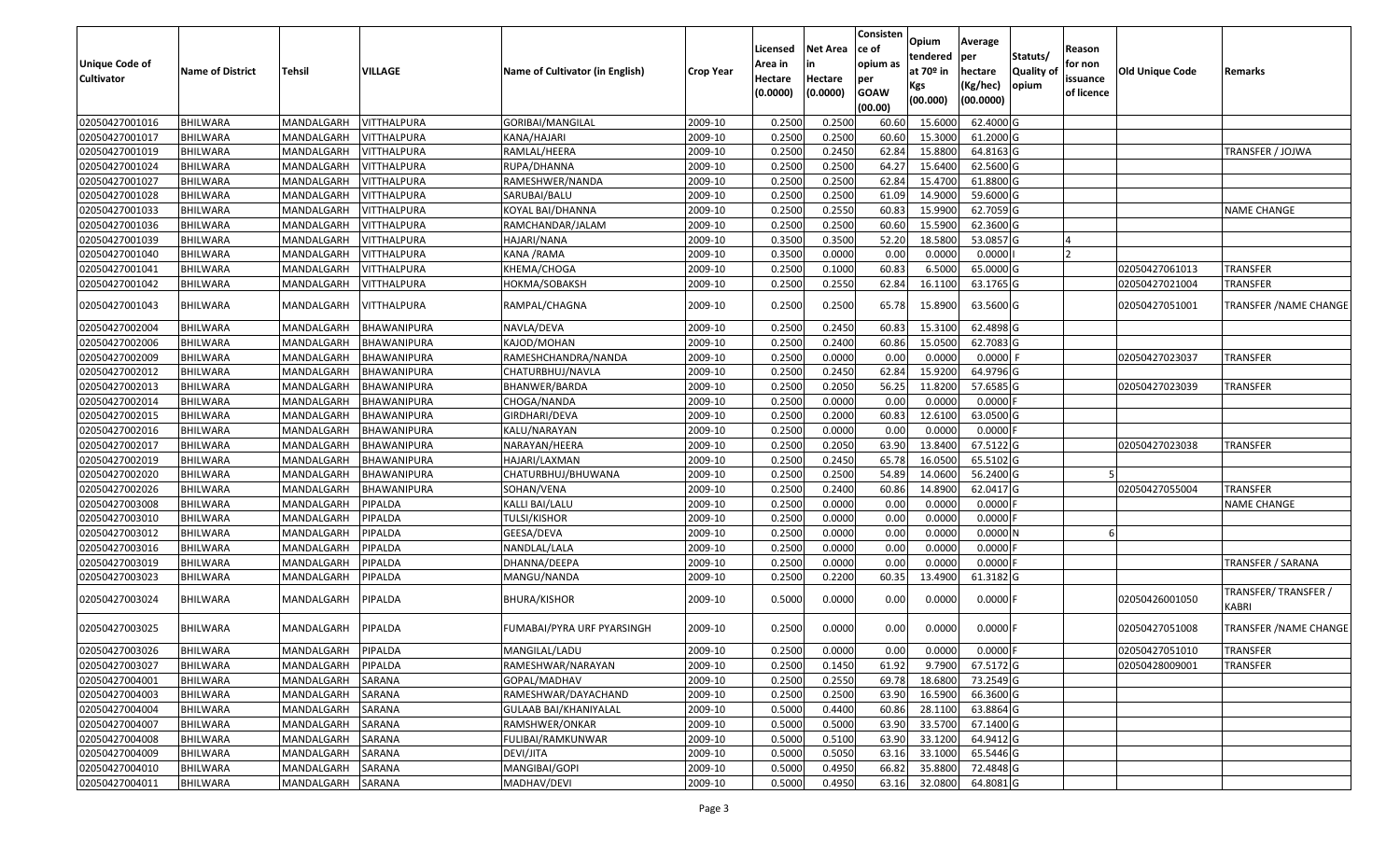|                   |                         |                   |                |                                          |                  | Licensed | <b>Net Area</b> | Consisten<br>ce of | Opium           | Average               |                  | Reason     |                        |                    |
|-------------------|-------------------------|-------------------|----------------|------------------------------------------|------------------|----------|-----------------|--------------------|-----------------|-----------------------|------------------|------------|------------------------|--------------------|
| Unique Code of    |                         |                   |                |                                          |                  | Area in  |                 | opium as           | tendered        | per                   | Statuts/         | for non    |                        |                    |
| <b>Cultivator</b> | <b>Name of District</b> | <b>Tehsil</b>     | <b>VILLAGE</b> | Name of Cultivator (in English)          | <b>Crop Year</b> | Hectare  | Hectare         | per                | at $70°$ in     | hectare               | <b>Quality o</b> | issuance   | <b>Old Unique Code</b> | Remarks            |
|                   |                         |                   |                |                                          |                  | (0.0000) | (0.0000)        | <b>GOAW</b>        | Kgs<br>(00.000) | (Kg/hec)<br>(00.0000) | opium            | of licence |                        |                    |
|                   |                         |                   |                |                                          |                  |          |                 | (00.00)            |                 |                       |                  |            |                        |                    |
| 02050427004012    | <b>BHILWARA</b>         | MANDALGARH        | <b>SARANA</b>  | RAMSHWER/GODHU                           | 2009-10          | 0.5000   | 0.5050          | 63.16              | 32.4300         | 64.2178 G             |                  |            |                        |                    |
| 02050427004014    | <b>BHILWARA</b>         | MANDALGARH        | SARANA         | SANTOK BAI/PYARCHAND                     | 2009-10          | 0.5000   | 0.5100          | 63.16              | 33.5600         | 65.8039 G             |                  |            |                        |                    |
| 02050427004016    | BHILWARA                | MANDALGARH        | SARANA         | SORTI BAI/DHULA                          | 2009-10          | 0.5000   | 0.5000          | 66.75              | 34.8800         | 69.7600 G             |                  |            |                        |                    |
| 02050427004017    | <b>BHILWARA</b>         | MANDALGARH        | <b>SARANA</b>  | LADHU/MATHURA                            | 2009-10          | 0.2500   | 0.2500          | 63.08              | 16.5300         | 66.1200 G             |                  |            |                        |                    |
| 02050427004018    | BHILWARA                | MANDALGARH        | SARANA         | MOTI/CHOGA JAT                           | 2009-10          | 0.5000   | 0.4950          | 63.60              | 32.3500         | 65.3535 G             |                  |            |                        |                    |
| 02050427004019    | <b>BHILWARA</b>         | MANDALGARH        | SARANA         | GOTU/CHOGA JAT                           | 2009-10          | 0.5000   | 0.5100          | 66.82              | 34.1100         | 66.8824 G             |                  |            |                        |                    |
| 02050427004021    | BHILWARA                | MANDALGARH        | SARANA         | KANHAIYALAL/MOTILAL                      | 2009-10          | 0.2500   | 0.0000          | 0.00               | 0.0000          | 0.0000                |                  |            |                        |                    |
| 02050427004023    | <b>BHILWARA</b>         | MANDALGARH        | SARANA         | LADI DEVI/MAGNA                          | 2009-10          | 0.5000   | 0.2000          | 66.82              | 14.5000         | 72.5000 G             |                  |            |                        |                    |
| 02050427004025    | BHILWARA                | MANDALGARH        | SARANA         | KALU/MATHURA                             | 2009-10          | 0.5000   | 0.4950          | 57.60              | 28.5100         | 57.5960 G             |                  |            |                        |                    |
| 02050427004026    | <b>BHILWARA</b>         | MANDALGARH        | SARANA         | MODU/BHAJJA                              | 2009-10          | 0.5000   | 0.5000          | 63.60              | 32.2400         | 64.4800 G             |                  |            |                        |                    |
| 02050427004030    | <b>BHILWARA</b>         | MANDALGARH        | SARANA         | BHOJA/MATHURA                            | 2009-10          | 0.5000   | 0.3500          | 63.86              | 23.4800         | 67.0857 G             |                  |            |                        |                    |
| 02050427004031    | <b>BHILWARA</b>         | MANDALGARH        | SARANA         | DHNNA/MATHURA                            | 2009-10          | 0.5000   | 0.2500          | 63.60              | 16.6400         | 66.5600 G             |                  |            |                        |                    |
| 02050427004032    | <b>BHILWARA</b>         | MANDALGARH        | SARANA         | MATHURA/DALU                             | 2009-10          | 0.5000   | 0.5000          | 63.60              | 32.9800         | 65.9600 G             |                  |            |                        |                    |
| 02050427004036    | <b>BHILWARA</b>         | MANDALGARH        | <b>SARANA</b>  | DHAPUBAI/SHANKER                         | 2009-10          | 0.2500   | 0.2550          | 66.75              | 17.5800         | 68.9412 G             |                  |            |                        |                    |
| 02050427004040    | BHILWARA                | MANDALGARH        | SARANA         | RAMCHANDR/BALU                           | 2009-10          | 0.2500   | 0.2500          | 63.63              | 16.0500         | 64.2000 G             |                  |            |                        |                    |
| 02050427004045    | <b>BHILWARA</b>         | MANDALGARH        | SARANA         | RAMPRASAD/MADHAV                         | 2009-10          | 0.5000   | 0.5050          | 63.63              | 33.3200         | 65.9802 G             |                  |            |                        |                    |
| 02050427004046    | BHILWARA                | MANDALGARH        | SARANA         | HEERA/NARAYAN                            | 2009-10          | 0.5000   | 0.3000          | 66.82              | 20.6100         | 68.7000G              |                  |            |                        |                    |
| 02050427004048    | <b>BHILWARA</b>         | MANDALGARH        | SARANA         | KAMHAIYALAL A/S SUKKHA S/O CHOGA 2009-10 |                  | 0.2500   | 0.2550          | 60.86              | 16.1000         | 63.1373 G             |                  |            |                        | <b>NAME CHANGE</b> |
| 02050427004049    | BHILWARA                | MANDALGARH        | <b>SARANA</b>  | RAMESHWAR/CHOGA                          | 2009-10          | 0.5000   | 0.4100          | 60.86              | 25.3200         | 61.7561G              |                  |            |                        |                    |
| 02050427004052    | <b>BHILWARA</b>         | MANDALGARH        | <b>SARANA</b>  | MAGANLAL/SUKA                            | 2009-10          | 0.5000   | 0.4000          | 66.75              | 27.8900         | 69.7250 G             |                  |            |                        |                    |
| 02050427004053    | <b>BHILWARA</b>         | MANDALGARH        | <b>SARANA</b>  | RAIMAL/DEVI                              | 2009-10          | 0.2500   | 0.2500          | 63.63              | 15.9200         | 63.6800 G             |                  |            |                        |                    |
| 02050427004054    | <b>BHILWARA</b>         | MANDALGARH        | SARANA         | EKLING/MADAV                             | 2009-10          | 0.5000   | 0.5000          | 63.63              | 33.1000         | 66.2000 G             |                  |            |                        |                    |
| 02050427004058    | BHILWARA                | MANDALGARH        | SARANA         | DALLA/BHAKTAVAR                          | 2009-10          | 0.2500   | 0.2500          | 63.08              | 16.1000         | 64.4000 G             |                  |            |                        |                    |
| 02050427004059    | <b>BHILWARA</b>         | MANDALGARH        | SARANA         | <b>BHOLU/RUPA</b>                        | 2009-10          | 0.2500   | 0.2500          | 69.78              | 18.1400         | 72.5600 G             |                  |            |                        |                    |
| 02050427004062    | <b>BHILWARA</b>         | MANDALGARH        | SARANA         | RAMSUKH/MATHURA                          | 2009-10          | 0.5000   | 0.2000          | 63.69              | 13.7000         | 68.5000 G             |                  |            |                        |                    |
| 02050427004063    | <b>BHILWARA</b>         | MANDALGARH        | SARANA         | MOTI/CHATURBHUJ                          | 2009-10          | 0.2500   | 0.2500          | 61.82              | 15.5800         | 62.3200 G             |                  |            |                        |                    |
| 02050427004069    | BHILWARA                | MANDALGARH        | SARANA         | SAMBHUSINGH/SHYAMSINGH                   | 2009-10          | 0.2500   | 0.2550          | 56.23              | 14.8100         | 58.0784 G             |                  |            |                        |                    |
| 02050427004071    | <b>BHILWARA</b>         | MANDALGARH        | SARANA         | RUPA/KALU                                | 2009-10          | 0.5000   | 0.5000          | 67.64              | 33.8300         | 67.6600               |                  |            |                        |                    |
| 02050427004072    | BHILWARA                | MANDALGARH        | SARANA         | BABLU/LADULAL                            | 2009-10          | 0.2500   | 0.2500          | 65.33              | 16.5700         | 66.2800               |                  |            |                        |                    |
| 02050427004083    | <b>BHILWARA</b>         | MANDALGARH        | SARANA         | RADHESHYAM/PYARCHAND                     | 2009-10          | 0.5000   | 0.4900          | 63.63              | 32.7300         | 66.7959 G             |                  |            |                        |                    |
| 02050427004085    | BHILWARA                | MANDALGARH        | SARANA         | BALIBAI/SUKHLAL                          | 2009-10          | 0.2500   | 0.1300          | 63.38              | 7.9900          | 61.4615 G             |                  |            |                        |                    |
| 02050427004086    | <b>BHILWARA</b>         | MANDALGARH        | SARANA         | RATANLAL/HEMRAJ                          | 2009-10          | 0.2500   | 0.2000          | 63.08              | 12.7900         | 63.9500 G             |                  |            |                        |                    |
| 02050427004094    | BHILWARA                | MANDALGARH        | <b>SARANA</b>  | MOHANLAL/BIHARILAL                       | 2009-10          | 0.2500   | 0.0000          | 0.00               | 0.0000          | 0.0000N               |                  |            |                        |                    |
| 02050427004095    | BHILWARA                | MANDALGARH        | <b>SARANA</b>  | SOHANI BAI/MANGU                         | 2009-10          | 0.500    | 0.2050          | 67.25              | 13.6000         | 66.3415 G             |                  |            |                        |                    |
| 02050427004099    | BHILWARA                | MANDALGARH        | <b>SARANA</b>  | BHURA/JAWANA                             | 2009-10          | 0.2500   | 0.2500          | 66.75              | 16.7400         | 66.9600 G             |                  |            |                        |                    |
| 02050427004103    | <b>BHILWARA</b>         | MANDALGARH SARANA |                | KAJOD/NARAYAN                            | 2009-10          | 0.2500   | 0.0000          | 0.00               | 0.0000          | $0.0000$ F            |                  |            | 02050427020005         | TRANSFER           |
| 02050427004104    | <b>BHILWARA</b>         | MANDALGARH        | SARANA         | RAMSUKH/KAJOD                            | 2009-10          | 0.2500   | 0.2500          | 66.75              | 16.8300         | 67.3200 G             |                  |            | 02050428009012         | <b>TRANSFER</b>    |
| 02050427004105    | <b>BHILWARA</b>         | MANDALGARH        | SARANA         | PANNA/BHOLA                              | 2009-10          | 0.2500   | 0.2450          | 56.29              | 13.9000         | 56.7347 G             |                  |            | 02050427019013         | <b>TRANSFER</b>    |
| 02050427004106    | <b>BHILWARA</b>         | MANDALGARH        | SARANA         | BALU/NANDA                               | 2009-10          | 0.2500   | 0.0000          | 0.00               | 0.0000          | $0.0000$ F            |                  |            | 02050427019002         | <b>TRANSFER</b>    |
| 02050427005003    | <b>BHILWARA</b>         | MANDALGARH        | <b>SURAS</b>   | EJANBAI/HEERA                            | 2009-10          | 0.2500   | 0.0000          | 0.00               | 0.0000          | 0.0000                |                  |            |                        |                    |
| 02050427005004    | <b>BHILWARA</b>         | MANDALGARH        | <b>SURAS</b>   | GOKAL/NANDA                              | 2009-10          | 0.2500   | 0.0000          | 0.00               | 0.0000          | $0.0000$ F            |                  |            |                        |                    |
| 02050427005005    | <b>BHILWARA</b>         | MANDALGARH        | <b>SURAS</b>   | KANA/BHUWANA                             | 2009-10          | 0.2500   | 0.1650          | 57.58              | 12.0100         | 72.7879               |                  |            |                        |                    |
| 02050427005008    | <b>BHILWARA</b>         | MANDALGARH        | <b>SURAS</b>   | DEVI/RAJYA                               | 2009-10          | 0.2500   | 0.0000          | 0.00               | 0.0000          | $0.0000$ F            |                  |            |                        |                    |
| 02050427005009    | <b>BHILWARA</b>         | MANDALGARH        | <b>SURAS</b>   | HERLAL/HEERA                             | 2009-10          | 0.2500   | 0.2400          | 59.39              | 14.1200         | 58.8333 G             |                  |            |                        |                    |
| 02050427005010    | <b>BHILWARA</b>         | MANDALGARH        | <b>SURAS</b>   | ARJUN/KANA                               | 2009-10          | 0.2500   | 0.2400          | 56.58              | 13.8600         | 57.7500               |                  |            |                        | <b>NAME CHANGE</b> |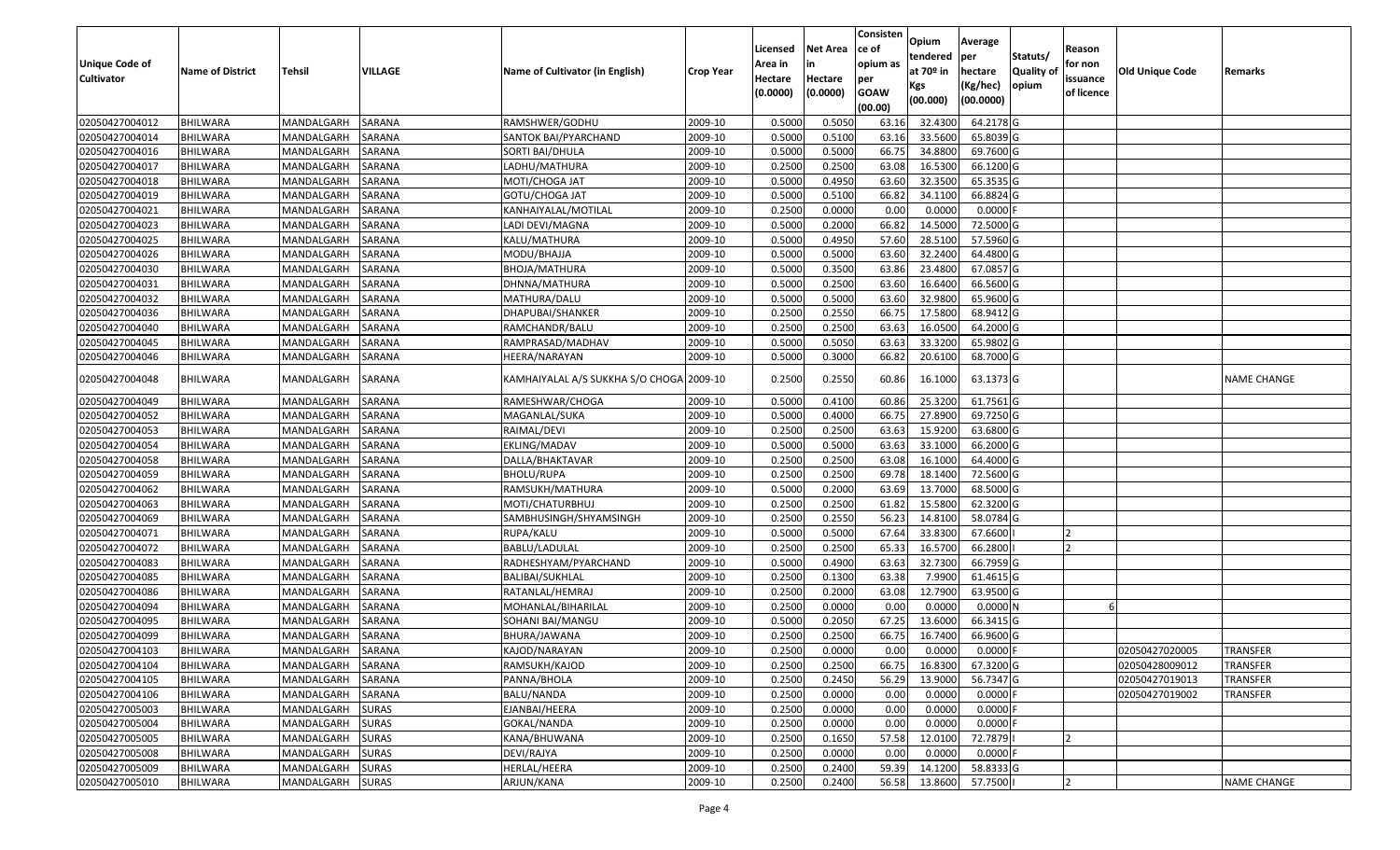| Unique Code of    | <b>Name of District</b> | <b>Tehsil</b> | VILLAGE          | Name of Cultivator (in English) | <b>Crop Year</b> | Licensed<br>Area in | <b>Net Area</b>     | Consisten<br>lce of<br>opium as | Opium<br>tendered<br>at $70°$ in | Average<br>per<br>hectare | Statuts/<br><b>Quality o</b> | Reason<br>for non      | <b>Old Unique Code</b> | Remarks                                   |
|-------------------|-------------------------|---------------|------------------|---------------------------------|------------------|---------------------|---------------------|---------------------------------|----------------------------------|---------------------------|------------------------------|------------------------|------------------------|-------------------------------------------|
| <b>Cultivator</b> |                         |               |                  |                                 |                  | Hectare<br>(0.0000) | Hectare<br>(0.0000) | per<br><b>GOAW</b><br>(00.00)   | Kgs<br>(00.000)                  | (Kg/hec)<br>(00.0000)     | opium                        | issuance<br>of licence |                        |                                           |
| 02050427005011    | <b>BHILWARA</b>         | MANDALGARH    | <b>SURAS</b>     | CHOGA/MOHAN                     | 2009-10          | 0.2500              | 0.0000              | 0.00                            | 0.0000                           | 0.0000F                   |                              |                        |                        |                                           |
| 02050427005013    | <b>BHILWARA</b>         | MANDALGARH    | <b>SURAS</b>     | HOKAM/NANDA                     | 2009-10          | 0.2500              | 0.2100              | 59.22                           | 12.9900                          | 61.8571                   |                              |                        |                        |                                           |
| 02050427005014    | BHILWARA                | MANDALGARH    | <b>SURAS</b>     | NANIBAI/RATNA                   | 2009-10          | 0.2500              | 0.2300              | 59.39                           | 13.9000                          | 60.4348 G                 |                              |                        |                        |                                           |
| 02050427005016    | <b>BHILWARA</b>         | MANDALGARH    | <b>SURAS</b>     | MANGILAL/GHEESA                 | 2009-10          | 0.2500              | 0.2250              | 62.45                           | 13.8800                          | 61.6889                   |                              |                        |                        |                                           |
| 02050427005017    | BHILWARA                | MANDALGARH    | <b>SURAS</b>     | PYARA/UDA                       | 2009-10          | 0.2500              | 0.2500              | 60.8                            | 15.1100                          | 60.4400 G                 |                              |                        |                        |                                           |
| 02050427005018    | <b>BHILWARA</b>         | MANDALGARH    | <b>SURAS</b>     | KISNA/BHOLA                     | 2009-10          | 0.2500              | 0.1600              | 62.96                           | 9.8400                           | 61.5000 G                 |                              |                        |                        |                                           |
| 02050427005019    | BHILWARA                | MANDALGARH    | <b>SURAS</b>     | DHANNA/MODA                     | 2009-10          | 0.2500              | 0.2350              | 63.88                           | 14.9900                          | 63.7872                   |                              |                        |                        |                                           |
| 02050427005021    | <b>BHILWARA</b>         | MANDALGARH    | <b>SURAS</b>     | <b>BHAGIRAT/KALU</b>            | 2009-10          | 0.2500              | 0.1850              | 65.44                           | 12.4800                          | 67.4595                   |                              |                        |                        |                                           |
| 02050427005022    | BHILWARA                | MANDALGARH    | <b>SURAS</b>     | BHERU/DEVA                      | 2009-10          | 0.2500              | 0.2000              | 60.1                            | 12.1300                          | 60.6500 G                 |                              |                        |                        |                                           |
| 02050427005023    | <b>BHILWARA</b>         | MANDALGARH    | <b>SURAS</b>     | DEVILAL/MOTI                    | 2009-10          | 0.2500              | 0.2450              | 53.00                           | 13.5900                          | 55.4694 G                 |                              |                        |                        |                                           |
| 02050427005026    | <b>BHILWARA</b>         | MANDALGARH    | <b>SURAS</b>     | SHAMBHULAL/HAKDAS               | 2009-10          | 0.2500              | 0.2500              | 48.86                           | 4.1800                           | 16.7200                   |                              | 12                     |                        |                                           |
| 02050427005038    | <b>BHILWARA</b>         | MANDALGARH    | <b>SURAS</b>     | GHEESA/MOHAN DHAKAR             | 2009-10          | 0.2500              | 0.2400              | 66.16                           | 15.1300                          | 63.0417 G                 |                              |                        |                        |                                           |
| 02050427005039    | <b>BHILWARA</b>         | MANDALGARH    | <b>SURAS</b>     | HAJARI/KALU                     | 2009-10          | 0.5000              | 0.1850              | 63.73                           | 12.0300                          | 65.0270                   |                              |                        |                        |                                           |
| 02050427005042    | <b>BHILWARA</b>         | MANDALGARH    | <b>SURAS</b>     | DEEPA/PRATAP                    | 2009-10          | 0.2500              | 0.0000              | 0.00                            | 0.0000                           | 0.0000F                   |                              |                        |                        |                                           |
| 02050427005044    | BHILWARA                | MANDALGARH    | <b>SURAS</b>     | BALU/BHERU                      | 2009-10          | 0.2500              | 0.0000              | 0.00                            | 0.0000                           | $0.0000$ F                |                              |                        |                        |                                           |
| 02050427005048    | <b>BHILWARA</b>         | MANDALGARH    | <b>SURAS</b>     | MOHAN/GHEESA                    | 2009-10          | 0.2500              | 0.0000              | 0.00                            | 0.0000                           | 0.0000                    |                              |                        |                        |                                           |
| 02050427005049    | BHILWARA                | MANDALGARH    | <b>SURAS</b>     | KEMRAJ/RAMLAL                   | 2009-10          | 0.2500              | 0.2450              | 68.23                           | 16.7300                          | 68.2857                   |                              |                        |                        |                                           |
| 02050427005050    | BHILWARA                | MANDALGARH    | <b>SURAS</b>     | BALU/BHUWANA                    | 2009-10          | 0.2500              | 0.2500              | 53.62                           | 13.1200                          | 52.4800                   |                              |                        |                        |                                           |
| 02050427005052    | <b>BHILWARA</b>         | MANDALGARH    | <b>SURAS</b>     | DEVA/KANA URF KELA              | 2009-10          | 0.2500              | 0.2350              | 63.5                            | 15.4600                          | 65.7872 G                 |                              |                        |                        | <b>NAME CHANGE</b>                        |
| 02050427005055    | <b>BHILWARA</b>         | MANDALGARH    | <b>SURAS</b>     | MANGILAL/KANA                   | 2009-10          | 0.2500              | 0.2500              | 60.93                           | 6.1600                           | 24.6400 G                 |                              |                        |                        |                                           |
| 02050427005056    | <b>BHILWARA</b>         | MANDALGARH    | <b>SURAS</b>     | MULCHAND/KASHIRAM               | 2009-10          | 0.2500              | 0.0000              | 0.00                            | 0.0000                           | 0.0000                    |                              |                        |                        |                                           |
| 02050427005057    | <b>BHILWARA</b>         | MANDALGARH    | <b>SURAS</b>     | RAMCHANDRA/GOKAL                | 2009-10          | 0.2500              | 0.2300              | 59.46                           | 14.3900                          | 62.5652 G                 |                              |                        |                        |                                           |
| 02050427005063    | <b>BHILWARA</b>         | MANDALGARH    | <b>SURAS</b>     | PYARA/MODA                      | 2009-10          | 0.2500              | 0.0000              | 0.00                            | 0.0000                           | $0.0000$ F                |                              |                        |                        | <b>TRANSFER / SARANA</b>                  |
| 02050427005065    | <b>BHILWARA</b>         | MANDALGARH    | <b>SURAS</b>     | MOHAN/BHUWANA                   | 2009-10          | 0.5000              | 0.4950              | 59.46                           | 30.2600                          | 61.1313 G                 |                              |                        |                        |                                           |
| 02050427005067    | <b>BHILWARA</b>         | MANDALGARH    | <b>SURAS</b>     | KANA/RUPA                       | 2009-10          | 0.3500              | 0.2200              | 61.16                           | 13.1800                          | 59.9091G                  |                              |                        |                        | <b>TRANSFER / SARANA</b>                  |
| 02050427005068    | <b>BHILWARA</b>         | MANDALGARH    | <b>SURAS</b>     | MATHURA/JAWANA                  | 2009-10          | 0.5000              | 0.5100              | 56.29                           | 30.1800                          | 59.1765 G                 |                              |                        | 02050427004097         | <b>TRANSFER</b>                           |
| 02050427005069    | <b>BHILWARA</b>         | MANDALGARH    | <b>SURAS</b>     | HEERA/SAWAIRAM                  | 2009-10          | 0.5000              | 0.5000              | 59.39                           | 30.0100                          | 60.0200G                  |                              |                        | 02050428003142         | <b>TRANSFER</b>                           |
| 02050427005070    | BHILWARA                | MANDALGARH    | <b>SURAS</b>     | NARAYAN/HEERA                   | 2009-10          | 0.5000              | 0.2100              | 65.87                           | 12.8600                          | 61.2381                   |                              |                        | 02050427019014         | <b>TRANSFER</b>                           |
| 02050427005071    | <b>BHILWARA</b>         | MANDALGARH    | <b>SURAS</b>     | BHANWERLAL/NANDA                | 2009-10          | 0.2500              | 0.0000              | 0.00                            | 0.0000                           | 0.0000F                   |                              |                        | 02050427018001         | <b>TRANSFER</b>                           |
| 02050427005072    | BHILWARA                | MANDALGARH    | <b>SURAS</b>     | <b>HEERA/RUPA</b>               | 2009-10          | 0.2500              | 0.2350              | 62.96                           | 14.3700                          | 61.1490 G                 |                              |                        | 02050427018002         | <b>TRANSFER</b>                           |
| 02050427005073    | BHILWARA                | MANDALGARH    | <b>SURAS</b>     | HEERA/KALU                      | 2009-10          | 0.2500              | 0.0000              | 0.00                            | 0.0000                           | 0.0000                    |                              |                        | 02050427018007         | <b>TRANSFER</b>                           |
| 02050427005074    | <b>BHILWARA</b>         | MANDALGARH    | <b>SURAS</b>     | SHAMBHU/GANGARAM                | 2009-10          | 0.2500              | 0.0000              | 0.00                            | 0.0000                           | $0.0000$ F                |                              |                        | 02050427055002         | TRANSFER / TRANSFER/<br>THUKRAI B (BEGUN) |
| 02050427006001    | <b>BHILWARA</b>         | MANDALGARH    | LODHIYANA        | HARLAL/RUPA KUMAWAT             | 2009-10          | 0.5000              | 0.3100              | 63.87                           | 20.7000                          | 66.7742 G                 |                              |                        |                        |                                           |
| 02050427006006    | BHILWARA                | MANDALGARH    | LODHIYANA        | KANA/MEGHA                      | 2009-10          | 0.500               | 0.5050              | 63.87                           | 32.6200                          | 64.5941 G                 |                              |                        |                        |                                           |
| 02050427006007    | BHILWARA                | MANDALGARH    | LODHIYANA        | MANGU/GANESH                    | 2009-10          | 0.5000              | 0.4100              | 67.45                           | 28.1400                          | 68.6341 G                 |                              |                        |                        |                                           |
| 02050427006008    | <b>BHILWARA</b>         | MANDALGARH    | LODHIYANA        | SUDIBAI/RUPA                    | 2009-10          | 0.5000              | 0.3000              | 64.94                           | 20.1100                          | 67.0333 G                 |                              |                        |                        |                                           |
| 02050427006013    | <b>BHILWARA</b>         | MANDALGARH    | LODHIYANA        | RAMCHANDAR/UDA                  | 2009-10          | 0.5000              | 0.3550              | 62.77                           | 22.6200                          | 63.7183 G                 |                              |                        |                        |                                           |
| 02050427006017    | <b>BHILWARA</b>         | MANDALGARH    | LODHIYANA        | MAGANLAL/UDA                    | 2009-10          | 0.2500              | 0.2400              | 63.87                           | 16.4700                          | 68.6250 G                 |                              |                        |                        |                                           |
| 02050427006020    | <b>BHILWARA</b>         | MANDALGARH    | <b>LODHIYANA</b> | MANGILAL/RUPA                   | 2009-10          | 0.5000              | 0.2500              | 64.94                           | 17.1200                          | 68.4800 G                 |                              |                        |                        |                                           |
| 02050427007002    | <b>BHILWARA</b>         | MANDALGARH    | RANIKHEDA        | BANNA/AMBALAL                   | 2009-10          | 0.2500              | 0.2550              | 63.21                           | 16.6300                          | 65.2157 G                 |                              |                        |                        |                                           |
| 02050427007003    | <b>BHILWARA</b>         | MANDALGARH    | RANIKHEDA        | DEVILAL/MANGILAL                | 2009-10          | 0.2500              | 0.2450              | 60.35                           | 15.9300                          | 65.0204 G                 |                              |                        |                        |                                           |
| 02050427007005    | <b>BHILWARA</b>         | MANDALGARH    | RANIKHEDA        | BAKSHU/MANGILAL                 | 2009-10          | 0.2500              | 0.2600              | 60.35                           | 16.3300                          | 62.8077 G                 |                              |                        |                        |                                           |
| 02050427007006    | <b>BHILWARA</b>         | MANDALGARH    | RANIKHEDA        | MADHO/GOPIJAT                   | 2009-10          | 0.2500              | 0.2450              | 57.00                           | 15.1700                          | 61.9184 G                 |                              |                        |                        |                                           |
| 02050427007022    | <b>BHILWARA</b>         | MANDALGARH    | RANIKHEDA        | BALU/SAWAIRAM                   | 2009-10          | 0.2500              | 0.2450              | 69.70                           | 17.7500                          | 72.4490                   |                              |                        | 02050427031036         | <b>TRANSFER</b>                           |
| 02050427007023    | <b>BHILWARA</b>         | MANDALGARH    | RANIKHEDA        | HEERA/LAXMAN                    | 2009-10          | 0.2500              | 0.2450              | 65.43                           | 16.8100                          | 68.6122 G                 |                              |                        | 02050427031016         | <b>TRANSFER</b>                           |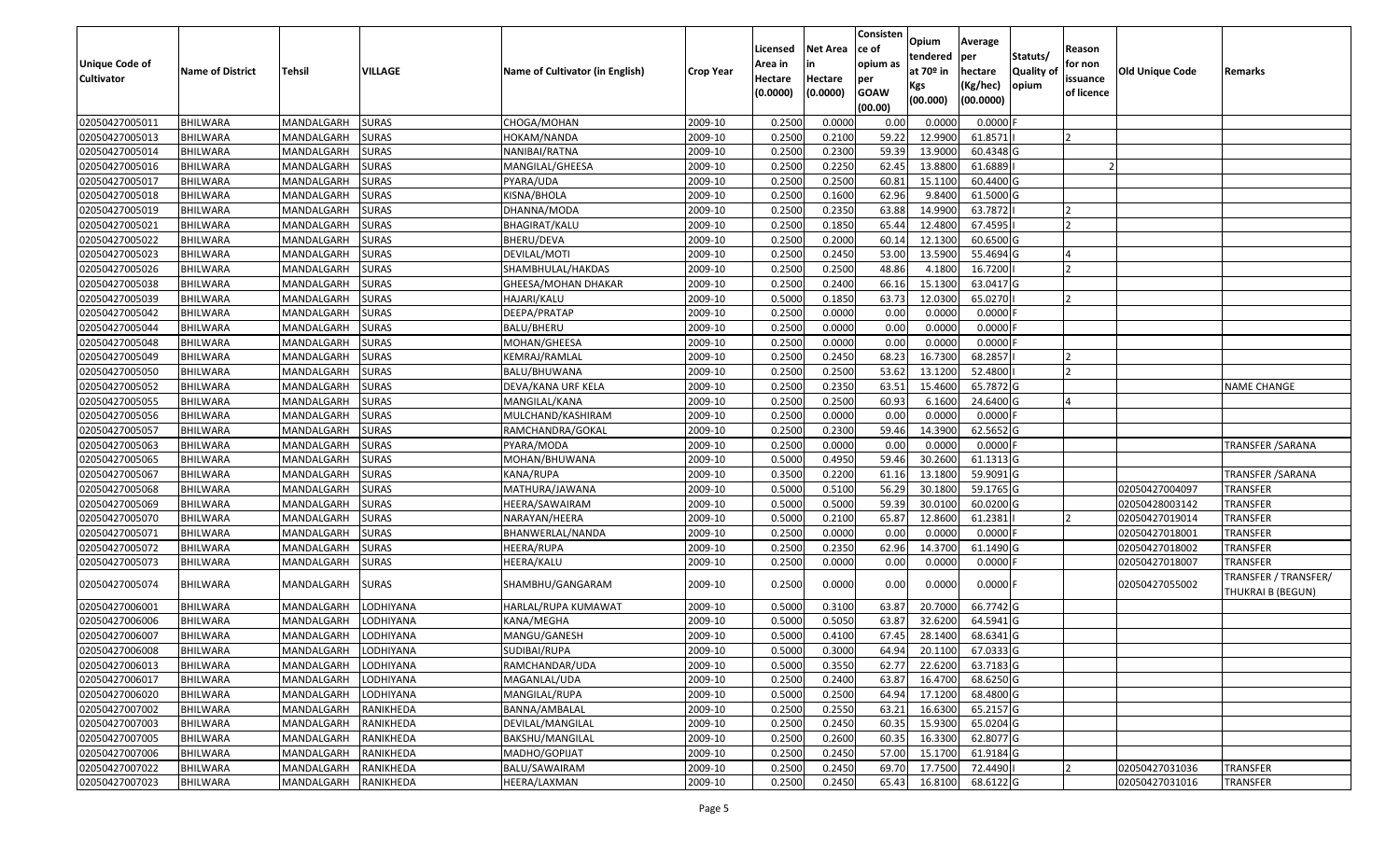| Unique Code of<br><b>Cultivator</b> | <b>Name of District</b> | <b>Tehsil</b> | VILLAGE                               | Name of Cultivator (in English) | <b>Crop Year</b> | Licensed<br>Area in<br>Hectare<br>(0.0000) | Net Area<br>Hectare<br>(0.0000) | Consisten<br>ce of<br>opium as<br>per<br><b>GOAW</b><br>(00.00) | Opium<br>tendered<br>at 70º in<br>Kgs<br>(00.000) | Average<br>per<br>hectare<br>(Kg/hec)<br>(00.0000) | Statuts/<br><b>Quality of</b><br>opium | Reason<br>for non<br>issuance<br>of licence | <b>Old Unique Code</b> | Remarks                                         |
|-------------------------------------|-------------------------|---------------|---------------------------------------|---------------------------------|------------------|--------------------------------------------|---------------------------------|-----------------------------------------------------------------|---------------------------------------------------|----------------------------------------------------|----------------------------------------|---------------------------------------------|------------------------|-------------------------------------------------|
| 02050427007024                      | <b>BHILWARA</b>         | MANDALGARH    | <b>RANIKHEDA</b>                      | RAMESHWER/DEVI                  | 2009-10          | 0.5000                                     | 0.4950                          | 57.06                                                           | 28.4300                                           | 57.4343 G                                          |                                        |                                             | 02050428003131         | TRANSFER                                        |
| 02050427008009                      | <b>BHILWARA</b>         | MANDALGARH    | <b>BIGOD</b>                          | <b>KESAR BAI/BHURA</b>          | 2009-10          | 0.2500                                     | 0.2550                          | 54.48                                                           | 14.3300                                           | 56.1961 G                                          |                                        |                                             |                        |                                                 |
| 02050427008011                      | <b>BHILWARA</b>         | MANDALGARH    | <b>BIGOD</b>                          | LADULAL/KALU                    | 2009-10          | 0.2500                                     | 0.2200                          | 65.93                                                           | 15.3800                                           | 69.9091 G                                          |                                        | 10                                          |                        | TRANSFER/SAWAIPUR(KOT<br>ARI)                   |
| 02050427008021                      | <b>BHILWARA</b>         | MANDALGARH    | <b>BIGOD</b>                          | UDA/AMBHALAL                    | 2009-10          | 0.2500                                     | 0.2600                          | 60.35                                                           | 15.6100                                           | 60.0385 G                                          |                                        |                                             |                        | <b>TRANSFER / LODIYANA</b>                      |
| 02050427008022                      | <b>BHILWARA</b>         | MANDALGARH    | <b>BIGOD</b>                          | JAMNALAL/BAKTAVER               | 2009-10          | 0.2500                                     | 0.2200                          | 61.92                                                           | 13.7800                                           | 62.6364 G                                          |                                        | 10                                          |                        | TRANSFER/LODIYANA /<br><b>NAME CHANGE</b>       |
| 02050427008030                      | <b>BHILWARA</b>         | MANDALGARH    | <b>BIGOD</b>                          | RAMKUNWWER/BADRILAL             | 2009-10          | 0.2500                                     | 0.2400                          | 63.21                                                           | 15.4700                                           | 64.4583 G                                          |                                        | 10                                          |                        | TRANSFER/SAWAIPUR                               |
| 02050427008031                      | <b>BHILWARA</b>         | MANDALGARH    | <b>BIGOD</b>                          | BALU/NARAYAN                    | 2009-10          | 0.2500                                     | 0.2600                          | 52.76                                                           | 14.1500                                           | 54.4231 G                                          |                                        | 4                                           |                        |                                                 |
| 02050427008033                      | <b>BHILWARA</b>         | MANDALGARH    | <b>BIGOD</b>                          | BHERU/SURAJMAL                  | 2009-10          | 0.2500                                     | 0.2500                          | 57.35                                                           | 14.5900                                           | 58.3600 G                                          |                                        | 10                                          |                        | TRANSFER/SAWAIPUR(KOT<br>ARI)                   |
| 02050427008034                      | <b>BHILWARA</b>         | MANDALGARH    | <b>BIGOD</b>                          | BARDA/NANA                      | 2009-10          | 0.2500                                     | 0.2550                          | 54.86                                                           | 13.7400                                           | 53.8824 G                                          |                                        | 4                                           |                        |                                                 |
| 02050427008036                      | <b>BHILWARA</b>         | MANDALGARH    | <b>BIGOD</b>                          | GHEESA/NANDA                    | 2009-10          | 0.2500                                     | 0.2500                          | 47.00                                                           | 12.0100                                           | 48.0400 G                                          |                                        |                                             | 02050427033001         | TRANSFER                                        |
| 02050427008037                      | <b>BHILWARA</b>         | MANDALGARH    | <b>BIGOD</b>                          | SARJUBAI/UDA                    | 2009-10          | 0.2500                                     | 0.2500                          | 50.73                                                           | 16.8000                                           | 67.2000                                            |                                        |                                             | 02050427033002         | <b>TRANSFER</b>                                 |
| 02050427009007                      | <b>BHILWARA</b>         | MANDALGARH    | JOJVA-A                               | GHEESI BAI/BALU                 | 2009-10          | 0.2500                                     | 0.2550                          | 56.50                                                           | 14.1400                                           | 55.4510 G                                          |                                        | IΔ                                          |                        | <b>NAME CHANGE</b>                              |
| 02050427009012                      | <b>BHILWARA</b>         | MANDALGARH    | JOJVA-A                               | MADHO/CHOGA                     | 2009-10          | 0.2500                                     | 0.2500                          | 65.78                                                           | 17.0200                                           | 68.0800 G                                          |                                        |                                             |                        |                                                 |
| 02050427009014                      | <b>BHILWARA</b>         | MANDALGARH    | JOJVA-A                               | PYARCHAND/SURAJMAL              | 2009-10          | 0.2500                                     | 0.2600                          | 53.00                                                           | 13.9400                                           | 53.6154 G                                          |                                        |                                             |                        |                                                 |
| 02050427009017                      | <b>BHILWARA</b>         | MANDALGARH    | JOJVA-A                               | SANWERMAL/BHURA                 | 2009-10          | 0.2500                                     | 0.2100                          | 55.98                                                           | 12.0700                                           | 57.4762 G                                          |                                        |                                             |                        | <b>NAME CHANGE</b>                              |
| 02050427009029                      | <b>BHILWARA</b>         | MANDALGARH    | JOJVA- B                              | MULIBAI/BALU                    | 2009-10          | 0.2500                                     | 0.2350                          | 54.86                                                           | 13.3600                                           | 56.8511 G                                          |                                        |                                             |                        |                                                 |
| 02050427009032                      | <b>BHILWARA</b>         | MANDALGARH    | JOJVA- B                              | NATHULAL/DEEPA                  | 2009-10          | 0.2500                                     | 0.2550                          | 53.85                                                           | 13.2700                                           | 52.0392 G                                          |                                        | IΔ                                          |                        | <b>NAME CHANGE</b>                              |
| 02050427009033                      | <b>BHILWARA</b>         | MANDALGARH    | JOJVA-B                               | SOHAN/BHURA                     | 2009-10          | 0.2500                                     | 0.2050                          | 56.03                                                           | 10.2600                                           | 50.0488 G                                          |                                        | $\overline{A}$                              |                        |                                                 |
| 02050427009035                      | <b>BHILWARA</b>         | MANDALGARH    | JOJVA-B                               | KISHAN/RUPA                     | 2009-10          | 0.2500                                     | 0.2450                          | 57.93                                                           | 13.7100                                           | 55.9592 G                                          |                                        | IΔ                                          |                        | <b>NAME CHANGE</b>                              |
| 02050427009037                      | <b>BHILWARA</b>         | MANDALGARH    | JOJVA- B                              | JAHWAR/BHURA                    | 2009-10          | 0.2500                                     | 0.2500                          | 62.87                                                           | 16.3800                                           | 65.5200 G                                          |                                        |                                             |                        |                                                 |
| 02050427009040                      | <b>BHILWARA</b>         | MANDALGARH    | JOJVA- B                              | RUPA/BHAWANA                    | 2009-10          | 0.2500                                     | 0.2600                          | 60.84                                                           | 16.0100                                           | 61.5769 G                                          |                                        |                                             |                        |                                                 |
| 02050427009048                      | <b>BHILWARA</b>         | MANDALGARH    | JOJVA-B                               | BHERULAL/CHUNNILAL              | 2009-10          | 0.2500                                     | 0.1600                          | 60.84                                                           | 9.1600                                            | 57.2500 G                                          |                                        |                                             |                        | <b>NAME CHANGE</b>                              |
| 02050427009052                      | <b>BHILWARA</b>         | MANDALGARH    | JOJVA- B                              | MANGILAL/EKLING                 | 2009-10          | 0.2500                                     | 0.2600                          | 60.84                                                           | 15.270                                            | 58.7308 G                                          |                                        |                                             |                        |                                                 |
| 02050427009056                      | <b>BHILWARA</b>         | MANDALGARH    | JOJVA-B                               | <b>BHOLIBAI/BARDILAL</b>        | 2009-10          | 0.2500                                     | 0.2500                          | 57.47                                                           | 15.3800                                           | 61.5200 G                                          |                                        |                                             |                        |                                                 |
| 02050427009058                      | <b>BHILWARA</b>         | MANDALGARH    | JOJVA- B                              | SHANKAR/RAMA                    | 2009-10          | 0.2500                                     | 0.2500                          | 62.87                                                           | 15.7900                                           | 63.1600 G                                          |                                        |                                             | 02050427006024         | TRANSFER                                        |
| 02050427010012                      | <b>BHILWARA</b>         | MANDALGARH    | RAISINGHPURA                          | RAMCHANDRA/JAGROOP              | 2009-10          | 0.5000                                     | 0.4500                          | 61.92                                                           | 26.9300                                           | 59.8444 G                                          |                                        |                                             | 02050427004102         | TRANSFER/ TRANSFER<br>/SARANA                   |
| 02050427010015                      | BHILWARA                | MANDALGARH    | RAISINGHPURA                          | <b>BALU/CHAGNA</b>              | 2009-10          | 0.3500                                     | 0.2500                          | 64.94                                                           | 16.3500                                           | 65.4000 G                                          |                                        |                                             | 02050427001038         | TRANSFER<br>/TRANSFER/BITTALPURA                |
| 02050427010016                      | <b>BHILWARA</b>         | MANDALGARH    | RAISINGHPURA                          | BHAWANA/MODA                    | 2009-10          | 0.2500                                     | 0.2400                          | 57.60                                                           | 5.0500                                            | 21.0417 G                                          |                                        | IΔ                                          |                        |                                                 |
| 02050427010019                      | <b>BHILWARA</b>         | MANDALGARH    | RAISINGHPURA                          | RAMESH/RATNA                    | 2009-10          | 0.2500                                     | 0.2500                          | 61.92                                                           | 15.0100                                           | 60.0400 G                                          |                                        |                                             | 02050427012005         | TRANSFER /TRANSFER/<br>PIPLADA (MANDALGARH)     |
| 02050427010020                      | <b>BHILWARA</b>         | MANDALGARH    | RAISINGHPURA                          | RATANLAL/MISHRILAL              | 2009-10          | 0.2500                                     | 0.2550                          | 64.72                                                           | 3.1000                                            | 12.1569 G                                          |                                        | $\overline{A}$                              | 02050427042035         | TRANSFER                                        |
| 02050427010021                      | <b>BHILWARA</b>         | MANDALGARH    | RAISINGHPURA                          | RAMPRATAP/MATHURALAL            | 2009-10          | 0.2500                                     | 0.2500                          | 59.79                                                           | 14.2100                                           | 56.8400 G                                          |                                        |                                             | 02050427001037         | TRANSFER<br>/TRANSFER/BITTALPURA<br>MANDALGARH) |
| 02050427010022                      | <b>BHILWARA</b>         | MANDALGARH    | RAISINGHPURA                          | MANGU/GOMA                      | 2009-10          | 0.2500                                     | 0.2600                          | 49.47                                                           | 3.5800                                            | 13.7692 G                                          |                                        | ۱A                                          | 02050427051026         | <b>TRANSFER</b>                                 |
| 02050427011001                      | <b>BHILWARA</b>         | MANDALGARH    | SHYAMGARH PHOOL JI KI<br><b>KHEDI</b> | RAMESHWAR/HUKMICHAND            | 2009-10          | 0.2500                                     | 0.2500                          | 61.36                                                           | 4.2600                                            | 17.0400 G                                          |                                        |                                             |                        |                                                 |
| 02050427011002                      | <b>BHILWARA</b>         | MANDALGARH    | SHYAMGARH PHOOL JI KI<br>KHEDI        | NATHU/ONKAR                     | 2009-10          | 0.2500                                     | 0.0000                          | 0.00                                                            | 0.0000                                            | 0.0000 F                                           |                                        |                                             |                        |                                                 |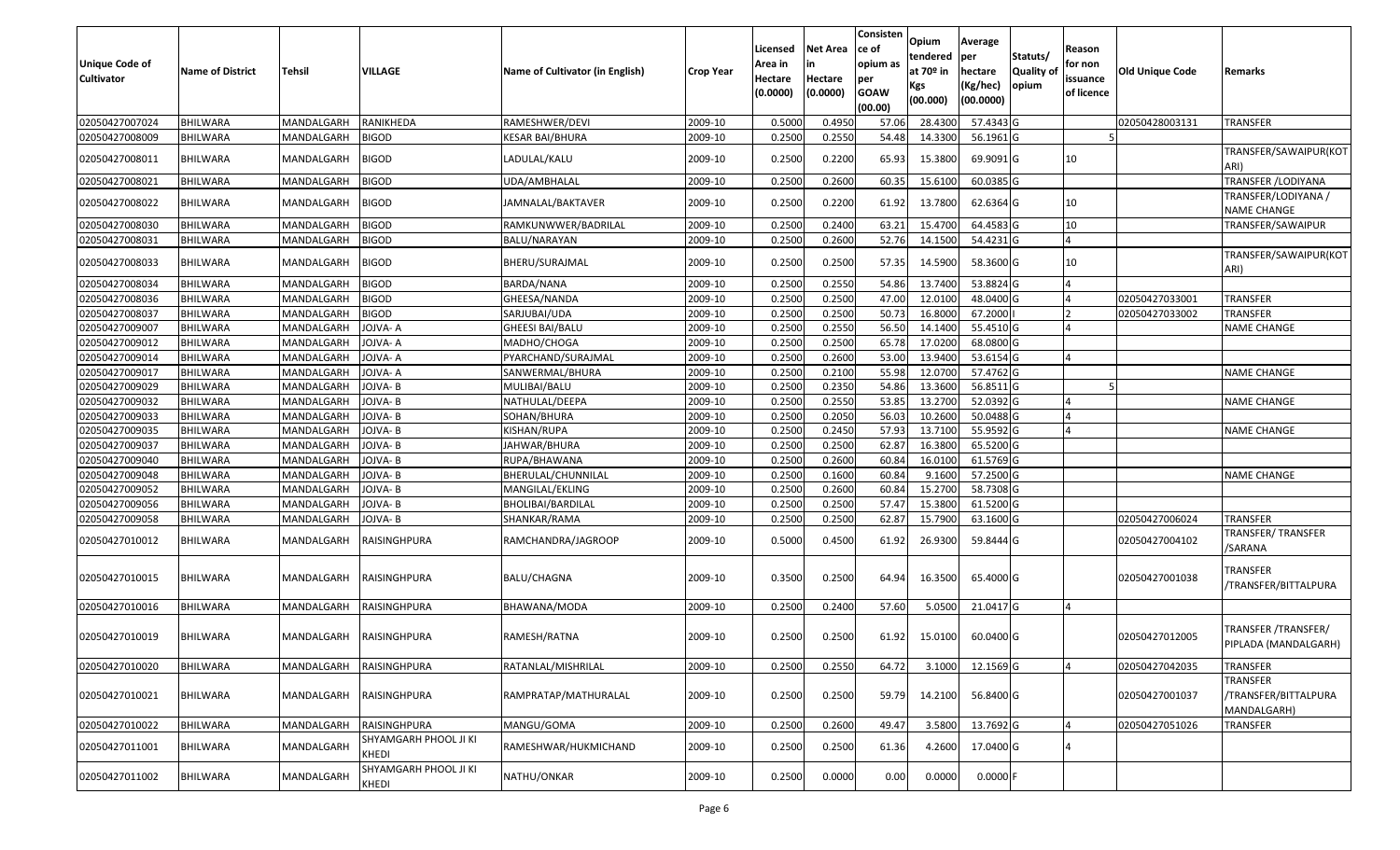| <b>Unique Code of</b><br><b>Cultivator</b> | <b>Name of District</b> | Tehsil       | VILLAGE                        | Name of Cultivator (in English) | <b>Crop Year</b> | Licensed<br>Area in<br>Hectare<br>(0.0000) | Net Area<br>in<br>Hectare<br>(0.0000) | Consisten<br>ce of<br>opium as<br>per<br><b>GOAW</b><br>(00.00) | Opium<br>tendered<br>at 70 <sup>o</sup> in<br>Kgs<br>(00.000) | Average<br>per<br>hectare<br>(Kg/hec)<br>(00.0000) | Statuts/<br>Quality of<br>opium | Reason<br>for non<br>issuance<br>of licence | <b>Old Unique Code</b> | Remarks            |
|--------------------------------------------|-------------------------|--------------|--------------------------------|---------------------------------|------------------|--------------------------------------------|---------------------------------------|-----------------------------------------------------------------|---------------------------------------------------------------|----------------------------------------------------|---------------------------------|---------------------------------------------|------------------------|--------------------|
| 02050427011003                             | BHILWARA                | MANDALGARH   | SHYAMGARH PHOOL JI KI<br>KHEDI | DALI BAI/GOPI                   | 2009-10          | 0.5000                                     | 0.2250                                | 62.1                                                            | 14.2500                                                       | 63.3333 G                                          |                                 |                                             | 02050523006170         | TRANSFER           |
| 02050427011004                             | <b>BHILWARA</b>         | MANDALGARH   | SHYAMGARH PHOOL JI KI<br>KHEDI | KAMLA BAI/RAMA                  | 2009-10          | 0.2500                                     | 0.0000                                | 0.00                                                            | 0.0000                                                        | $0.0000$ F                                         |                                 |                                             |                        | NAME CHANGE        |
| 02050427011005                             | <b>BHILWARA</b>         | MANDALGARH   | SHYAMGARH PHOOL JI KI<br>KHEDI | PANI BAI/DUDHA                  | 2009-10          | 0.2500                                     | 0.0750                                | 58.81                                                           | 4.5800                                                        | 61.0667 G                                          |                                 |                                             |                        |                    |
| 02050427011006                             | <b>BHILWARA</b>         | MANDALGARH   | SHYAMGARH PHOOL JI KI<br>KHEDI | HEERA/MANGU                     | 2009-10          | 0.2500                                     | 0.1700                                | 60.40                                                           | 9.8600                                                        | 58.0000                                            |                                 | 12                                          |                        |                    |
| 02050427011008                             | <b>BHILWARA</b>         | MANDALGARH   | SHYAMGARH PHOOL JI KI<br>KHEDI | GOPI/RUPA                       | 2009-10          | 0.2500                                     | 0.2450                                | 59.79                                                           | 14.8200                                                       | 60.4898 G                                          |                                 |                                             | 02050427055017         | TRANSFER           |
| 02050427011011                             | <b>BHILWARA</b>         | MANDALGARH   | SHYAMGARH PHOOL JI KI<br>KHEDI | HOKAMLAL/DUNGA                  | 2009-10          | 0.2500                                     | 0.2000                                | 59.79                                                           | 12.5500                                                       | 62.7500 G                                          |                                 |                                             | 02050427055005         | TRANSFER           |
| 02050427011013                             | <b>BHILWARA</b>         | MANDALGARH   | SHYAMGARH PHOOL JI KI<br>KHEDI | MOHAN/DHANNA                    | 2009-10          | 0.3500                                     | 0.2050                                | 54.98                                                           | 10.8200                                                       | 52.7805 G                                          |                                 | <b>4</b>                                    | 02050523039013         | TRANSFER           |
| 02050428001001                             | <b>BHILWARA</b>         | <b>KOTRI</b> | SAWAIPUR                       | SHAYAMLAL/RAMESHWAR             | 2009-10          | 0.5000                                     | 0.5100                                | 64.93                                                           | 32.4600                                                       | 63.6471 G                                          |                                 |                                             |                        |                    |
| 02050428001002                             | <b>BHILWARA</b>         | <b>KOTRI</b> | SAWAIPUR                       | KANA/POKAR                      | 2009-10          | 0.2500                                     | 0.2500                                | 72.37                                                           | 18.3700                                                       | 73.4800 G                                          |                                 |                                             |                        |                    |
| 02050428001003                             | <b>BHILWARA</b>         | KOTRI        | SAWAIPUR                       | CHUNNIBAI/MANGU                 | 2009-10          | 0.5000                                     | 0.4900                                | 63.21                                                           | 10.4900                                                       | 21.4082 G                                          |                                 |                                             |                        |                    |
| 02050428001004                             | <b>BHILWARA</b>         | <b>KOTRI</b> | SAWAIPUR                       | NANDA/MOHAN MALI                | 2009-10          | 0.5000                                     | 0.3500                                | 66.8                                                            | 23.0100                                                       | 65.7429 G                                          |                                 |                                             |                        |                    |
| 02050428001008                             | <b>BHILWARA</b>         | <b>KOTRI</b> | SAWAIPUR                       | KANA/MAGNA MALI                 | 2009-10          | 0.2500                                     | 0.2450                                | 69.89                                                           | 17.0800                                                       | 69.7143 G                                          |                                 |                                             |                        |                    |
| 02050428001009                             | <b>BHILWARA</b>         | <b>KOTRI</b> | SAWAIPUR                       | MOHAN/MAGNA SUTHAR              | 2009-10          | 0.5000                                     | 0.4950                                | 69.65                                                           | 33.8500                                                       | 68.3838 G                                          |                                 |                                             |                        |                    |
| 02050428001010                             | <b>BHILWARA</b>         | <b>KOTRI</b> | SAWAIPUR                       | RAMESHWER/NATHU                 | 2009-10          | 0.2500                                     | 0.2500                                | 65.58                                                           | 16.9100                                                       | 67.6400 G                                          |                                 |                                             |                        | NAME CHANGE        |
| 02050428001012                             | <b>BHILWARA</b>         | <b>KOTRI</b> | SAWAIPUR                       | BADRILAL/CHHOGA                 | 2009-10          | 0.2500                                     | 0.2500                                | 65.58                                                           | 16.9600                                                       | 67.8400 G                                          |                                 |                                             |                        |                    |
| 02050428001013                             | <b>BHILWARA</b>         | <b>KOTRI</b> | SAWAIPUR                       | BHERU/HAZARI                    | 2009-10          | 0.2500                                     | 0.2450                                | 63.09                                                           | 16.1900                                                       | 66.0816 G                                          |                                 |                                             |                        | <b>NAME CHANGE</b> |
| 02050428001016                             | <b>BHILWARA</b>         | <b>KOTRI</b> | SAWAIPUR                       | BHAGIRATH/SHVAIRAM              | 2009-10          | 0.2500                                     | 0.2500                                | 68.20                                                           | 17.6500                                                       | 70.6000 G                                          |                                 |                                             |                        |                    |
| 02050428001017                             | <b>BHILWARA</b>         | <b>KOTRI</b> | SAWAIPUR                       | SHANKERLAL/MOHANLAL             | 2009-10          | 0.2500                                     | 0.2500                                | 72.1                                                            | 17.9300                                                       | 71.7200 G                                          |                                 |                                             |                        |                    |
| 02050428001018                             | <b>BHILWARA</b>         | <b>KOTRI</b> | SAWAIPUR                       | GIRDHARI/MOHANDAS               | 2009-10          | 0.5000                                     | 0.3500                                | 69.65                                                           | 22.9400                                                       | 65.5429 G                                          |                                 |                                             |                        |                    |
| 02050428001022                             | <b>BHILWARA</b>         | <b>KOTRI</b> | SAWAIPUR                       | DHAPUDEVI/HAZARI                | 2009-10          | 0.5000                                     | 0.5000                                | 69.65                                                           | 35.5500                                                       | 71.1000 G                                          |                                 |                                             |                        |                    |
| 02050428001031                             | <b>BHILWARA</b>         | <b>KOTRI</b> | SAWAIPUR                       | DEVKISHAN/RAMCHANDRA SEN        | 2009-10          | 0.2500                                     | 0.1900                                | 68.3                                                            | 13.2400                                                       | 69.6842 G                                          |                                 |                                             |                        |                    |
| 02050428001033                             | <b>BHILWARA</b>         | <b>KOTRI</b> | SAWAIPUR                       | NANI BAI/SUDA                   | 2009-10          | 0.2500                                     | 0.2450                                | 66.8                                                            | 16.7900                                                       | 68.5306 G                                          |                                 |                                             |                        | NAME CHANGE        |
| 02050428001034                             | <b>BHILWARA</b>         | <b>KOTRI</b> | SAWAIPUR                       | THAMUBAI/BHAGIRATH              | 2009-10          | 0.5000                                     | 0.5000                                | 64.93                                                           | 33.4100                                                       | 66.8200 G                                          |                                 |                                             |                        |                    |
| 02050428001035                             | <b>BHILWARA</b>         | <b>KOTRI</b> | SAWAIPUR                       | SUKHDEO/LALU KUMAWAT            | 2009-10          | 0.5000                                     | 0.3000                                | 71.88                                                           | 21.2600                                                       | 70.8667 G                                          |                                 |                                             |                        |                    |
| 02050428001036                             | <b>BHILWARA</b>         | <b>KOTRI</b> | SAWAIPUR                       | BADRI/NARAYAN JAT               | 2009-10          | 0.2500                                     | 0.2550                                | 65.58                                                           | 17.0400                                                       | 66.8235 G                                          |                                 |                                             |                        |                    |
| 02050428001037                             | <b>BHILWARA</b>         | <b>KOTRI</b> | SAWAIPUR                       | MANGU/LALU JAT                  | 2009-10          | 0.2500                                     | 0.2500                                | 65.7                                                            | 16.9900                                                       | 67.9600 G                                          |                                 |                                             |                        |                    |
| 02050428001039                             | <b>BHILWARA</b>         | <b>KOTRI</b> | SAWAIPUR                       | SAWAIRAM/NARAYAN JAT            | 2009-10          | 0.5000                                     | 0.4900                                | 66.8                                                            | 33.1200                                                       | 67.5918 G                                          |                                 |                                             |                        |                    |
| 02050428001040                             | <b>BHILWARA</b>         | <b>KOTRI</b> | SAWAIPUR                       | MAGNA/PEMA                      | 2009-10          | 0.2500                                     | 0.2500                                | 72.1                                                            | 18.4800                                                       | 73.9200 G                                          |                                 |                                             |                        |                    |
| 02050428001041                             | <b>BHILWARA</b>         | KOTRI        | SAWAIPUR                       | SARJU BAI/MOOLA                 | 2009-10          | 0.2500                                     | 0.2500                                | 63.21                                                           | 16.1100                                                       | 64.4400 G                                          |                                 |                                             |                        | NAME CHANGE        |
| 02050428001045                             | BHILWARA                | <b>KOTRI</b> | SAWAIPUR                       | GOPAL/BANSHILAL SROTRIYA        | 2009-10          | 0.5000                                     | 0.4950                                | 66.82                                                           | 33.4500                                                       | 67.5758 G                                          |                                 |                                             |                        |                    |
| 02050428001049                             | <b>BHILWARA</b>         | <b>KOTRI</b> | SAWAIPUR                       | GOPAL/BHAGIRATH JAT             | 2009-10          | 0.2500                                     | 0.2450                                | 68.09                                                           | 16.3200                                                       | 66.6122 G                                          |                                 |                                             |                        |                    |
| 02050428001050                             | <b>BHILWARA</b>         | <b>KOTRI</b> | SAWAIPUR                       | LAXMAN/LALU JAT                 | 2009-10          | 0.2500                                     | 0.2500                                | 65.75                                                           | 17.7300                                                       | 70.9200 G                                          |                                 |                                             |                        |                    |
| 02050428001051                             | <b>BHILWARA</b>         | <b>KOTRI</b> | SAWAIPUR                       | RAMLAL/BAKTAVAR JAT             | 2009-10          | 0.5000                                     | 0.2500                                | 64.93                                                           | 16.7300                                                       | 66.9200 G                                          |                                 |                                             |                        |                    |
| 02050428001053                             | <b>BHILWARA</b>         | <b>KOTRI</b> | SAWAIPUR                       | KAJOD/JAIRAM BALAI              | 2009-10          | 0.2500                                     | 0.2400                                | 66.84                                                           | 16.3200                                                       | 68.0000 G                                          |                                 |                                             |                        |                    |
| 02050428001054                             | <b>BHILWARA</b>         | <b>KOTRI</b> | SAWAIPUR                       | BALU/RUGNATH JAT                | 2009-10          | 0.5000                                     | 0.5000                                | 61.04                                                           | 31.7100                                                       | 63.4200 G                                          |                                 |                                             |                        |                    |
| 02050428001055                             | <b>BHILWARA</b>         | <b>KOTRI</b> | SAWAIPUR                       | CHAU BAI/MANGU                  | 2009-10          | 0.2500                                     | 0.2450                                | 69.89                                                           | 17.4500                                                       | 71.2245 G                                          |                                 |                                             |                        |                    |
| 02050428001056                             | <b>BHILWARA</b>         | <b>KOTRI</b> | SAWAIPUR                       | MOHAN/CHUNA MALI                | 2009-10          | 0.2500                                     | 0.2500                                | 66.84                                                           | 16.8600                                                       | 67.4400 G                                          |                                 |                                             |                        |                    |
| 02050428001059                             | BHILWARA                | <b>KOTRI</b> | SAWAIPUR                       | AMARCHAND/BARDA GADRI           | 2009-10          | 0.2500                                     | 0.2500                                | 66.89                                                           | 16.8700                                                       | 67.4800 G                                          |                                 |                                             |                        |                    |
| 02050428001060                             | <b>BHILWARA</b>         | <b>KOTRI</b> | SAWAIPUR                       | CHAU BAI/PEMA                   | 2009-10          | 0.2500                                     | 0.2500                                | 66.84                                                           | 16.8500                                                       | 67.4000 G                                          |                                 |                                             |                        | <b>NAME CHANGE</b> |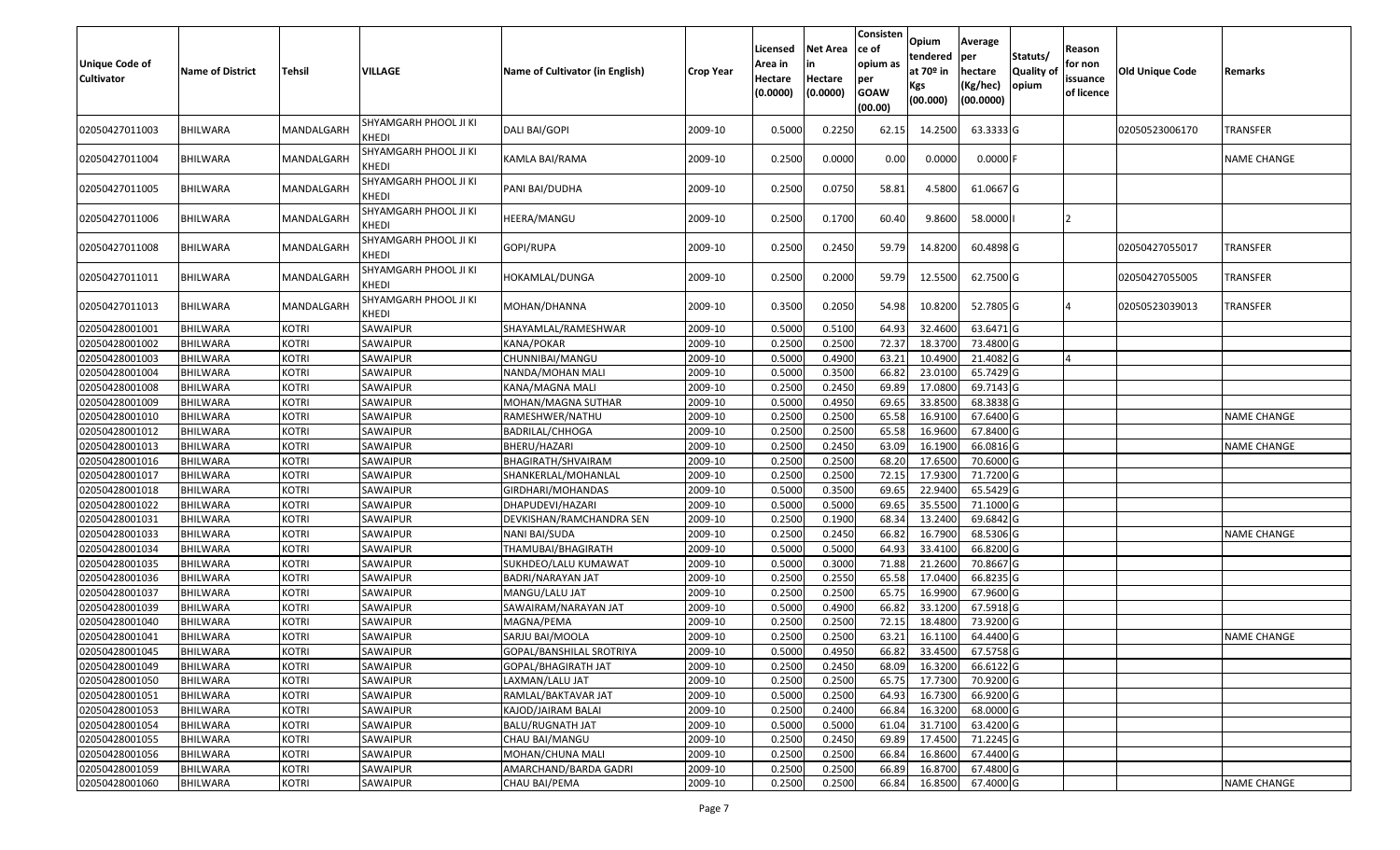|                       |                         |               |          |                                 |           | Licensed            | <b>Net Area</b>     | Consisten<br>ce of | Opium<br>tendered | Average<br><b>per</b> | Statuts/          | Reason                 |                        |                    |
|-----------------------|-------------------------|---------------|----------|---------------------------------|-----------|---------------------|---------------------|--------------------|-------------------|-----------------------|-------------------|------------------------|------------------------|--------------------|
| <b>Unique Code of</b> | <b>Name of District</b> | <b>Tehsil</b> | VILLAGE  | Name of Cultivator (in English) | Crop Year | Area in             | in                  | opium as           | at 70º in         | hectare               | <b>Quality of</b> | for non                | <b>Old Unique Code</b> | Remarks            |
| <b>Cultivator</b>     |                         |               |          |                                 |           | Hectare<br>(0.0000) | Hectare<br>(0.0000) | per<br><b>GOAW</b> | Kgs               | (Kg/hec)<br>(00.0000) | opium             | issuance<br>of licence |                        |                    |
|                       |                         |               |          |                                 |           |                     |                     | (00.00)            | (00.000)          |                       |                   |                        |                        |                    |
| 02050428001062        | <b>BHILWARA</b>         | KOTRI         | SAWAIPUR | RAMSHUKH/BHAWANA JAT            | 2009-10   | 0.2500              | 0.2550              | 65.75              | 17.4300           | 68.3529 G             |                   |                        |                        |                    |
| 02050428001064        | <b>BHILWARA</b>         | KOTRI         | SAWAIPUR | BHERU/NARAYAN JAT               | 2009-10   | 0.2500              | 0.2450              | 65.53              | 16.6200           | 67.8367 G             |                   |                        |                        |                    |
| 02050428001066        | <b>BHILWARA</b>         | KOTRI         | SAWAIPUR | LADULAL/SUDA DAROGA             | 2009-10   | 0.2500              | 0.2500              | 65.93              | 16.6100           | 66.4400 G             |                   |                        |                        |                    |
| 02050428001068        | <b>BHILWARA</b>         | KOTRI         | SAWAIPUR | MATHURA/CHHOGA JAT              | 2009-10   | 0.5000              | 0.5150              | 64.93              | 34.5200           | 67.0291 G             |                   |                        |                        |                    |
| 02050428001069        | <b>BHILWARA</b>         | <b>KOTRI</b>  | SAWAIPUR | BARJI BAI/NATHU                 | 2009-10   | 0.2500              | 0.2550              | 68.20              | 18.2400           | 71.5294 G             |                   |                        |                        | <b>NAME CHANGE</b> |
| 02050428001071        | <b>BHILWARA</b>         | <b>KOTRI</b>  | SAWAIPUR | LADU/KAJOD                      | 2009-10   | 0.2500              | 0.2500              | 65.93              | 16.8500           | 67.4000 G             |                   |                        |                        |                    |
| 02050428001077        | BHILWARA                | <b>KOTRI</b>  | SAWAIPUR | UGMA/KAJOD MALI                 | 2009-10   | 0.2500              | 0.2550              | 69.76              | 18.3000           | 71.7647 G             |                   |                        |                        |                    |
| 02050428001080        | <b>BHILWARA</b>         | KOTRI         | SAWAIPUR | <b>BALU/HAZARI</b>              | 2009-10   | 0.5000              | 0.5000              | 61.04              | 31.3500           | 62.7000 G             |                   |                        |                        |                    |
| 02050428001081        | <b>BHILWARA</b>         | <b>KOTRI</b>  | SAWAIPUR | NANDU BAI/HEMA JAT              | 2009-10   | 0.2500              | 0.2500              | 68.20              | 17.9100           | 71.6400 G             |                   |                        |                        |                    |
| 02050428001082        | <b>BHILWARA</b>         | <b>KOTRI</b>  | SAWAIPUR | JAMNI BAI/KALYAN                | 2009-10   | 0.2500              | 0.2450              | 64.61              | 16.7300           | 68.2860 G             |                   |                        |                        | <b>NAME CHANGE</b> |
| 02050428001085        | <b>BHILWARA</b>         | <b>KOTRI</b>  | SAWAIPUR | JADAVBAI/BANSHILAL GADRI        | 2009-10   | 0.5000              | 0.3550              | 66.82              | 23.4300           | 66.0000 G             |                   |                        |                        |                    |
| 02050428001087        | <b>BHILWARA</b>         | <b>KOTRI</b>  | SAWAIPUR | GOPAL/GANGARAM TELI             | 2009-10   | 0.2500              | 0.2500              | 63.09              | 16.2900           | 65.1600 G             |                   |                        |                        |                    |
| 02050428001088        | <b>BHILWARA</b>         | <b>KOTRI</b>  | SAWAIPUR | BANSHI/MAGNA SUTHAR             | 2009-10   | 0.5000              | 0.5000              | 65.78              | 32.9900           | 65.9800 G             |                   |                        |                        |                    |
| 02050428001092        | <b>BHILWARA</b>         | <b>KOTRI</b>  | SAWAIPUR | DEVI/MAGNA MALI                 | 2009-10   | 0.2500              | 0.2450              | 69.76              | 16.8700           | 68.8571 G             |                   |                        |                        |                    |
| 02050428001094        | <b>BHILWARA</b>         | KOTRI         | SAWAIPUR | DHANNA/KAJOD MALI               | 2009-10   | 0.5000              | 0.5000              | 69.65              | 35.9700           | 71.9400 G             |                   |                        |                        |                    |
| 02050428001096        | <b>BHILWARA</b>         | <b>KOTRI</b>  | SAWAIPUR | BADRI/HAMEERA JAT               | 2009-10   | 0.5000              | 0.5050              | 62.85              | 32.5800           | 64.5149 G             |                   |                        |                        |                    |
| 02050428001098        | <b>BHILWARA</b>         | <b>KOTRI</b>  | SAWAIPUR | RAMSHUKH/MAHARAM JAT            | 2009-10   | 0.5000              | 0.4900              | 68.91              | 35.1000           | 71.6327 G             |                   |                        |                        |                    |
| 02050428001100        | <b>BHILWARA</b>         | <b>KOTRI</b>  | SAWAIPUR | MATHURA/BALU                    | 2009-10   | 0.5000              | 0.5050              | 68.91              | 35.8000           | 70.8911 G             |                   |                        |                        |                    |
| 02050428001101        | <b>BHILWARA</b>         | <b>KOTRI</b>  | SAWAIPUR | BHERU/CHAGNA JAT                | 2009-10   | 0.2500              | 0.2500              | 73.97              | 19.0200           | 76.0800 G             |                   |                        |                        |                    |
| 02050428001102        | <b>BHILWARA</b>         | KOTRI         | SAWAIPUR | MANGUGIR/HEERA GIR              | 2009-10   | 0.5000              | 0.4850              | 69.89              | 31.5600           | 65.0722 G             |                   |                        |                        |                    |
| 02050428001103        | <b>BHILWARA</b>         | <b>KOTRI</b>  | SAWAIPUR | CHUNA/MONA MALI                 | 2009-10   | 0.2500              | 0.2500              | 63.09              | 16.4300           | 65.7200 G             |                   |                        |                        |                    |
| 02050428001104        | BHILWARA                | <b>KOTRI</b>  | SAWAIPUR | NANDA/KHEMA MALI                | 2009-10   | 0.2500              | 0.2500              | 69.76              | 17.1600           | 68.6400 G             |                   |                        |                        |                    |
| 02050428001107        | <b>BHILWARA</b>         | KOTRI         | SAWAIPUR | BHERU/LALU JAT                  | 2009-10   | 0.3500              | 0.2450              | 65.58              | 16.2000           | 66.1224 G             |                   |                        |                        |                    |
| 02050428001109        | <b>BHILWARA</b>         | KOTRI         | SAWAIPUR | BALU/BAKTAWAR                   | 2009-10   | 0.5000              | 0.5050              | 62.85              | 32.2200           | 63.8020 G             |                   |                        |                        |                    |
| 02050428001110        | <b>BHILWARA</b>         | KOTRI         | SAWAIPUR | BHOPAL SINGH/KESHAR SINGH       | 2009-10   | 0.2500              | 0.2500              | 64.82              | 16.2000           | 64.8000 G             |                   |                        |                        |                    |
| 02050428001111        | <b>BHILWARA</b>         | KOTRI         | SAWAIPUR | SAWAIRAM/NANDA JAT              | 2009-10   | 0.5000              | 0.5000              | 62.51              | 31.6000           | 63.2000 G             |                   |                        |                        |                    |
| 02050428001112        | <b>BHILWARA</b>         | <b>KOTRI</b>  | SAWAIPUR | RAMSUKH/NAULA JAT               | 2009-10   | 0.5000              | 0.5000              | 68.91              | 35.2300           | 70.4600 G             |                   |                        |                        |                    |
| 02050428001113        | <b>BHILWARA</b>         | KOTRI         | SAWAIPUR | DHANNI BAI/HEMA                 | 2009-10   | 0.2500              | 0.2500              | 72.15              | 17.3200           | 69.2800 G             |                   |                        |                        | NAME CHANGE        |
| 02050428001114        | <b>BHILWARA</b>         | <b>KOTRI</b>  | SAWAIPUR | DEVBHAKSH/NANDA                 | 2009-10   | 0.2500              | 0.2500              | 69.76              | 17.4200           | 69.6800 G             |                   |                        |                        | <b>NAME CHANGE</b> |
| 02050428001116        | <b>BHILWARA</b>         | <b>KOTRI</b>  | SAWAIPUR | NATHUDAS/MOHANDAS               | 2009-10   | 0.5000              | 0.4900              | 65.78              | 33.0900           | 67.5306 G             |                   |                        |                        |                    |
| 02050428001118        | <b>BHILWARA</b>         | <b>KOTRI</b>  | SAWAIPUR | LADU/MODA BALAI                 | 2009-10   | 0.5000              | 0.5000              | 68.91              | 34.2700           | 68.5400 G             |                   |                        |                        |                    |
| 02050428001120        | <b>BHILWARA</b>         | KOTRI         | SAWAIPUR | CHANDA/MAGNA GADRI              | 2009-10   | 0.5000              | 0.5000              | 72.64              | 36.4100           | 72.8200 G             |                   |                        |                        |                    |
| 02050428001125        | <b>BHILWARA</b>         | KOTRI         | SAWAIPUR | HARDEVA/KUKA JAT                | 2009-10   | 0.5000              | 0.5050              | 68.20              | 35.0200           | 69.3465 G             |                   |                        |                        |                    |
| 02050428001126        | <b>BHILWARA</b>         | KOTRI         | SAWAIPUR | GOPAL/MADAN KUMHAR              | 2009-10   | 0.2500              | 0.2500              | 72.15              | 18.6100           | 74.4400 G             |                   |                        |                        |                    |
| 02050428001127        | <b>BHILWARA</b>         | KOTRI         | SAWAIPUR | JUGRAJ/SHOBHALAL JAIN           | 2009-10   | 0.5000              | 0.4850              | 71.86              | 33.7700           | 69.6289 G             |                   |                        |                        |                    |
| 02050428001128        | <b>BHILWARA</b>         | KOTRI         | SAWAIPUR | KANA/KAJOD MALI                 | 2009-10   | 0.5000              | 0.4900              | 66.81              | 34.6600           | 70.7347 G             |                   |                        |                        |                    |
| 02050428001129        | BHILWARA                | <b>KOTRI</b>  | SAWAIPUR | NANI BAI/KANA                   | 2009-10   | 0.2500              | 0.2450              | 61.04              | 16.1900           | 66.0816 G             |                   |                        |                        | <b>NAME CHANGE</b> |
| 02050428001132        | BHILWARA                | <b>KOTRI</b>  | SAWAIPUR | MEGHA/NAWLA JAT                 | 2009-10   | 0.5000              | 0.5000              | 62.85              | 31.9900           | 63.9800 G             |                   |                        |                        |                    |
| 02050428001137        | <b>BHILWARA</b>         | <b>KOTRI</b>  | SAWAIPUR | RAMLAL/KAJOD MALI               | 2009-10   | 0.5000              | 0.4950              | 68.20              | 34.5700           | 69.8384 G             |                   |                        |                        |                    |
| 02050428001138        | <b>BHILWARA</b>         | <b>KOTRI</b>  | SAWAIPUR | MANGU/HAJARI JAT                | 2009-10   | 0.2500              | 0.2500              | 72.88              | 19.1700           | 76.6800 G             |                   |                        |                        |                    |
| 02050428001140        | <b>BHILWARA</b>         | <b>KOTRI</b>  | SAWAIPUR | NANALAL/HEERA                   | 2009-10   | 0.5000              | 0.4900              | 65.78              | 33.6300           | 68.6327 G             |                   |                        |                        |                    |
| 02050428001141        | <b>BHILWARA</b>         | <b>KOTRI</b>  | SAWAIPUR | ISHWER SINGH/BHOPAL SINGH       | 2009-10   | 0.2500              | 0.2500              | 64.61              | 16.7800           | 67.1200 G             |                   |                        |                        |                    |
| 02050428001143        | <b>BHILWARA</b>         | <b>KOTRI</b>  | SAWAIPUR | SOHANLAL/KALYANMAL              | 2009-10   | 0.5000              | 0.5050              | 69.89              | 35.0300           | 69.3663 G             |                   |                        |                        |                    |
| 02050428001144        | <b>BHILWARA</b>         | <b>KOTRI</b>  | SAWAIPUR | MOHANKANWER/DOULAT SINGH        | 2009-10   | 0.5000              | 0.3450              | 64.82              | 21.3100           | 61.7681 G             |                   |                        |                        |                    |
| 02050428001145        | <b>BHILWARA</b>         | <b>KOTRI</b>  | SAWAIPUR | DHANNA/PRATAP                   | 2009-10   | 0.2500              | 0.2450              | 63.1               | 15.8600           | 64.7347 G             |                   |                        | 02050428009002         | <b>TRANSFER</b>    |
| 02050428001146        | <b>BHILWARA</b>         | <b>KOTRI</b>  | SAWAIPUR | DEVILAL/GULAB                   | 2009-10   | 0.2500              | 0.2450              | 59.32              | 15.1700           | 61.9184 G             |                   |                        | 02050428009011         | <b>TRANSFER</b>    |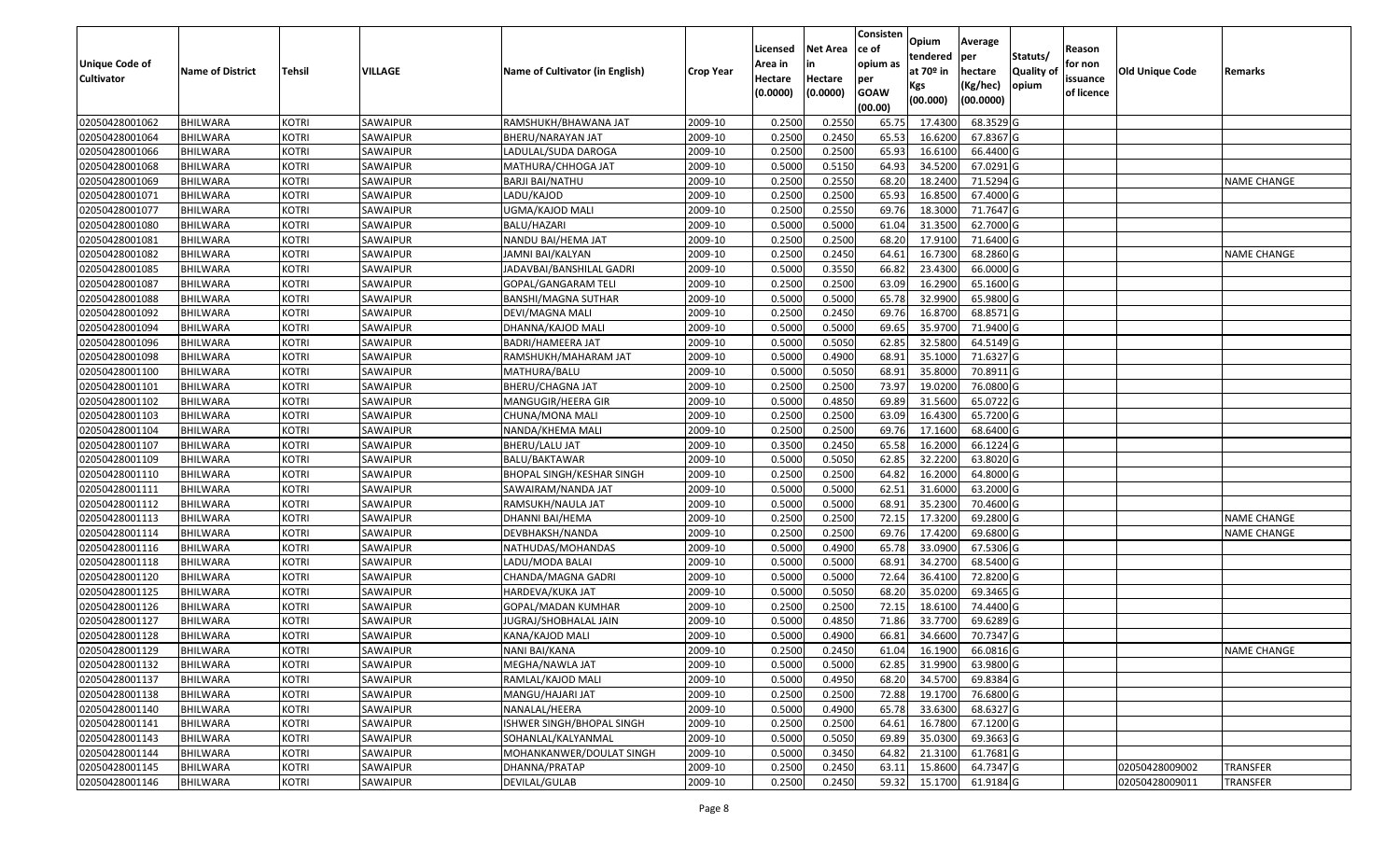| <b>Unique Code of</b><br><b>Cultivator</b> | <b>Name of District</b> | <b>Tehsil</b> | VILLAGE      | Name of Cultivator (in English) | Crop Year | Licensed<br>Area in<br>Hectare | <b>Net Area</b><br>in<br>Hectare | Consisten<br>ce of<br>opium as<br>per | Opium<br>tendered<br>at 70º in | Average<br><b>per</b><br>hectare<br>(Kg/hec) | Statuts/<br><b>Quality of</b><br>opium | Reason<br>for non<br>issuance | Old Unique Code | Remarks            |
|--------------------------------------------|-------------------------|---------------|--------------|---------------------------------|-----------|--------------------------------|----------------------------------|---------------------------------------|--------------------------------|----------------------------------------------|----------------------------------------|-------------------------------|-----------------|--------------------|
|                                            |                         |               |              |                                 |           | (0.0000)                       | (0.0000)                         | <b>GOAW</b><br>(00.00)                | Kgs<br>(00.000)                | (00.0000)                                    |                                        | of licence                    |                 |                    |
| 02050428001147                             | <b>BHILWARA</b>         | KOTRI         | SAWAIPUR     | KALU LAL/LADU LAL               | 2009-10   | 0.2500                         | 0.2450                           | 71.25                                 | 18.7000                        | 76.3265 G                                    |                                        |                               | 02050428010006  | <b>TRANSFER</b>    |
| 02050428001148                             | <b>BHILWARA</b>         | KOTRI         | SAWAIPUR     | LADULAL / KALYAN                | 2009-10   | 0.2500                         | 0.2450                           | 69.94                                 | 18.3300                        | 74.8163 G                                    |                                        |                               | 02050428010003  | TRANSFER           |
| 02050428001149                             | BHILWARA                | KOTRI         | SAWAIPUR     | MANGU/HAJARI                    | 2009-10   | 0.2500                         | 0.2450                           | 62.14                                 | 15.8100                        | 64.5306 G                                    |                                        |                               | 02050428008016  | TRANSFER           |
| 02050428001150                             | <b>BHILWARA</b>         | KOTRI         | SAWAIPUR     | BADRILAL/UDA                    | 2009-10   | 0.2500                         | 0.2450                           | 63.41                                 | 16.1900                        | 66.0816 G                                    |                                        |                               | 02050428008013  | <b>TRANSFER</b>    |
| 02050428002001                             | <b>BHILWARA</b>         | <b>KOTRI</b>  | BADLA        | JAGNATH/MANGHU                  | 2009-10   | 0.2500                         | 0.2450                           | 69.57                                 | 18.5000                        | 75.5102 G                                    |                                        |                               |                 |                    |
| 02050428002002                             | <b>BHILWARA</b>         | <b>KOTRI</b>  | <b>BADLA</b> | DEVBAKSH/RAMCHANDAR JAT         | 2009-10   | 0.2500                         | 0.2000                           | 66.85                                 | 13.5100                        | 67.5500 G                                    |                                        |                               |                 |                    |
| 02050428002003                             | <b>BHILWARA</b>         | <b>KOTRI</b>  | BADLA        | SHANKARDAS/GANGARAMDAS          | 2009-10   | 0.2500                         | 0.2000                           | 69.40                                 | 14.1900                        | 70.9500 G                                    |                                        |                               |                 |                    |
| 02050428002004                             | <b>BHILWARA</b>         | KOTRI         | <b>BADLA</b> | RAMESHWER DAS/BALU DAS          | 2009-10   | 0.2500                         | 0.1950                           | 69.57                                 | 13.7800                        | 70.6667 G                                    |                                        |                               |                 | <b>NAME CHANGE</b> |
| 02050428002005                             | <b>BHILWARA</b>         | <b>KOTRI</b>  | BADLA        | CHAUKANWAR/KANSINGH             | 2009-10   | 0.2500                         | 0.2500                           | 69.40                                 | 15.7800                        | 63.1200 G                                    |                                        |                               |                 | NAME CHANGE        |
| 02050428002006                             | <b>BHILWARA</b>         | <b>KOTRI</b>  | <b>BADLA</b> | GANESH/CHAGANA                  | 2009-10   | 0.2500                         | 0.2500                           | 69.64                                 | 17.4700                        | 69.8800 G                                    |                                        |                               |                 |                    |
| 02050428002007                             | <b>BHILWARA</b>         | KOTRI         | <b>BADLA</b> | JAGDISH/RAMA                    | 2009-10   | 0.5000                         | 0.4000                           | 69.40                                 | 27.7400                        | 69.3500 G                                    |                                        |                               |                 |                    |
| 02050428002008                             | <b>BHILWARA</b>         | <b>KOTRI</b>  | <b>BADLA</b> | KELI DEVI/BALU                  | 2009-10   | 0.5000                         | 0.3000                           | 69.40                                 | 20.7800                        | 69.2667 G                                    |                                        |                               |                 |                    |
| 02050428002009                             | <b>BHILWARA</b>         | <b>KOTRI</b>  | <b>BADLA</b> | LADHU/NANDA                     | 2009-10   | 0.5000                         | 0.3000                           | 69.40                                 | 20.8700                        | 69.5667 G                                    |                                        |                               |                 |                    |
| 02050428002010                             | <b>BHILWARA</b>         | <b>KOTRI</b>  | <b>BADLA</b> | ONKAR/NAWLA                     | 2009-10   | 0.2500                         | 0.2450                           | 69.64                                 | 17.8900                        | 73.0204 G                                    |                                        |                               |                 |                    |
| 02050428002011                             | <b>BHILWARA</b>         | KOTRI         | BADLA        | KASIRAM/KAJOD                   | 2009-10   | 0.2500                         | 0.2450                           | 69.64                                 | 17.3700                        | 70.8980 G                                    |                                        |                               |                 |                    |
| 02050428002012                             | <b>BHILWARA</b>         | <b>KOTRI</b>  | <b>BADLA</b> | NANDA/NARAYAN                   | 2009-10   | 0.5000                         | 0.1050                           | 64.74                                 | 7.1600                         | 68.1905 G                                    |                                        |                               |                 |                    |
| 02050428002013                             | <b>BHILWARA</b>         | <b>KOTRI</b>  | <b>BADLA</b> | SUKA/POKHAR                     | 2009-10   | 0.5000                         | 0.4400                           | 65.98                                 | 29.3400                        | 66.6818 G                                    |                                        |                               |                 |                    |
| 02050428002016                             | <b>BHILWARA</b>         | <b>KOTRI</b>  | <b>BADLA</b> | DEVBAKSH/NARUJI                 | 2009-10   | 0.2500                         | 0.2400                           | 66.85                                 | 16.5500                        | 68.9583 G                                    |                                        |                               |                 | <b>NAME CHANGE</b> |
| 02050428002019                             | <b>BHILWARA</b>         | <b>KOTRI</b>  | <b>BADLA</b> | BALIBAI/BHAVANISHANKAR          | 2009-10   | 0.5000                         | 0.4000                           | 64.74                                 | 26.4500                        | 66.1250 G                                    |                                        |                               |                 |                    |
| 02050428002020                             | <b>BHILWARA</b>         | KOTRI         | BADLA        | KALYANMAL/DHANNA                | 2009-10   | 0.2500                         | 0.2000                           | 66.85                                 | 13.7200                        | 68.6000 G                                    |                                        |                               |                 |                    |
| 02050428002021                             | <b>BHILWARA</b>         | <b>KOTRI</b>  | <b>BADLA</b> | JAMANA/GHOKUL                   | 2009-10   | 0.2500                         | 0.2500                           | 71.45                                 | 18.5800                        | 74.3200 G                                    |                                        |                               |                 |                    |
| 02050428002022                             | BHILWARA                | <b>KOTRI</b>  | BADLA        | GOPALSINGH/BAHADURSINGH         | 2009-10   | 0.2500                         | 0.1500                           | 67.34                                 | 10.2400                        | 68.2667 G                                    |                                        |                               |                 |                    |
| 02050428002024                             | <b>BHILWARA</b>         | KOTRI         | <b>BADLA</b> | SARVANSINGH/RAMSINGH            | 2009-10   | 0.5000                         | 0.3000                           | 69.59                                 | 21.1700                        | 70.5667 G                                    |                                        |                               |                 |                    |
| 02050428002026                             | <b>BHILWARA</b>         | KOTRI         | BADLA        | SAMBHUGHIR/HARIGHIR             | 2009-10   | 0.2500                         | 0.1950                           | 64.09                                 | 12.6500                        | 64.8718 G                                    |                                        |                               |                 |                    |
| 02050428002027                             | <b>BHILWARA</b>         | KOTRI         | <b>BADLA</b> | RAMLAL/MANGHULAL JAT            | 2009-10   | 0.5000                         | 0.3850                           | 71.45                                 | 28.9200                        | 75.1169 G                                    |                                        |                               |                 |                    |
| 02050428002028                             | <b>BHILWARA</b>         | KOTRI         | BADLA        | LADHULAL/MANGHILAL              | 2009-10   | 0.2500                         | 0.2500                           | 63.09                                 | 15.4300                        | 61.7200 G                                    |                                        |                               |                 |                    |
| 02050428002029                             | <b>BHILWARA</b>         | <b>KOTRI</b>  | <b>BADLA</b> | HEERA/NATHU                     | 2009-10   | 0.2500                         | 0.1950                           | 67.96                                 | 13.4200                        | 68.8205 G                                    |                                        |                               |                 |                    |
| 02050428002031                             | BHILWARA                | KOTRI         | <b>BADLA</b> | DHANSINGH/MADANSINGH            | 2009-10   | 0.5000                         | 0.4000                           | 65.98                                 | 27.1300                        | 67.8250 G                                    |                                        |                               |                 |                    |
| 02050428002032                             | <b>BHILWARA</b>         | <b>KOTRI</b>  | <b>BADLA</b> | KANHAIYALAL/LADHU               | 2009-10   | 0.5000                         | 0.2950                           | 67.08                                 | 20.3300                        | 68.9153 G                                    |                                        |                               |                 |                    |
| 02050428002033                             | <b>BHILWARA</b>         | <b>KOTRI</b>  | <b>BADLA</b> | JAMNA LAL/LADU JI               | 2009-10   | 0.2500                         | 0.2000                           | 69.64                                 | 14.1200                        | 70.6000 G                                    |                                        |                               |                 | <b>NAME CHANGE</b> |
| 02050428002034                             | <b>BHILWARA</b>         | <b>KOTRI</b>  | <b>BADLA</b> | NANDA/MANGULAL (CHOTA)          | 2009-10   | 0.5000                         | 0.5000                           | 67.08                                 | 33.9100                        | 67.8200 G                                    |                                        |                               |                 |                    |
| 02050428002035                             | <b>BHILWARA</b>         | KOTRI         | BADLA        | BALU/JAGNATH                    | 2009-10   | 0.2500                         | 0.1950                           | 68.37                                 | 13.8600                        | 71.0769 G                                    |                                        |                               |                 |                    |
| 02050428002036                             | <b>BHILWARA</b>         | KOTRI         | <b>BADLA</b> | DEVBAKSH/RAMGI                  | 2009-10   | 0.2500                         | 0.2050                           | 68.37                                 | 14.1200                        | 68.8780 G                                    |                                        |                               |                 |                    |
| 02050428002037                             | <b>BHILWARA</b>         | KOTRI         | BADLA        | BHANWARLAL/RAMA                 | 2009-10   | 0.5000                         | 0.3050                           | 65.98                                 | 20.2800                        | 66.4918 G                                    |                                        |                               |                 |                    |
| 02050428002038                             | <b>BHILWARA</b>         | KOTRI         | <b>BADLA</b> | NARAYAN/GHOKAL                  | 2009-10   | 0.2500                         | 0.2500                           | 67.96                                 | 17.3900                        | 69.5600 G                                    |                                        |                               |                 |                    |
| 02050428002039                             | <b>BHILWARA</b>         | KOTRI         | BADLA        | LAKHMA/KASHI JI                 | 2009-10   | 0.5000                         | 0.4950                           | 67.80                                 | 33.6400                        | 67.9596 G                                    |                                        |                               |                 |                    |
| 02050428002040                             | <b>BHILWARA</b>         | <b>KOTRI</b>  | <b>BADLA</b> | MODIRAM/RAMLAL                  | 2009-10   | 0.5000                         | 0.3100                           | 67.08                                 |                                | 20.7800 67.0323 G                            |                                        |                               |                 |                    |
| 02050428002042                             | <b>BHILWARA</b>         | <b>KOTRI</b>  | <b>BADLA</b> | MANGHU/DHOKAL JAT               | 2009-10   | 0.2500                         | 0.2450                           | 68.37                                 | 17.3700                        | 70.8980G                                     |                                        |                               |                 |                    |
| 02050428002044                             | <b>BHILWARA</b>         | <b>KOTRI</b>  | <b>BADLA</b> | DEVI/NANU JAT                   | 2009-10   | 0.2500                         | 0.2450                           | 63.11                                 | 15.8600                        | 64.7347 G                                    |                                        |                               |                 |                    |
| 02050428002045                             | <b>BHILWARA</b>         | <b>KOTRI</b>  | <b>BADLA</b> | KANAHIYALAL/DEVILAL             | 2009-10   | 0.5000                         | 0.4750                           | 55.15                                 | 26.7900                        | 56.4000 G                                    |                                        |                               |                 |                    |
| 02050428002047                             | <b>BHILWARA</b>         | <b>KOTRI</b>  | <b>BADLA</b> | DEVI/HEERA                      | 2009-10   | 0.2500                         | 0.2450                           | 67.96                                 | 16.5700                        | 67.6327 G                                    |                                        |                               |                 |                    |
| 02050428002049                             | <b>BHILWARA</b>         | <b>KOTRI</b>  | <b>BADLA</b> | RAMESHWAR/KANAHIYALAL           | 2009-10   | 0.5000                         | 0.2500                           | 67.08                                 | 17.3000                        | 69.2000 G                                    |                                        |                               |                 |                    |
| 02050428002051                             | <b>BHILWARA</b>         | <b>KOTRI</b>  | <b>BADLA</b> | RAMESHWAR/HARDEV                | 2009-10   | 0.2500                         | 0.2000                           | 68.59                                 | 13.8600                        | 69.3000 G                                    |                                        |                               |                 |                    |
| 02050428002052                             | <b>BHILWARA</b>         | <b>KOTRI</b>  | <b>BADLA</b> | BHOLARAM/LALURAM                | 2009-10   | 0.2500                         | 0.2450                           | 67.56                                 | 18.3900                        | 75.0612 G                                    |                                        |                               |                 |                    |
| 02050428002053                             | <b>BHILWARA</b>         | <b>KOTRI</b>  | <b>BADLA</b> | CHANDU/BALA                     | 2009-10   | 0.5000                         | 0.3950                           | 67.56                                 | 27.3200                        | 69.1646 G                                    |                                        |                               |                 |                    |
| 02050428002055                             | <b>BHILWARA</b>         | <b>KOTRI</b>  | BADLA        | DEVBAKSH/RAMCHANDAR LUHAR       | 2009-10   | 0.2500                         | 0.2500                           | 61.92                                 | 15.7300                        | 62.9200 G                                    |                                        |                               |                 |                    |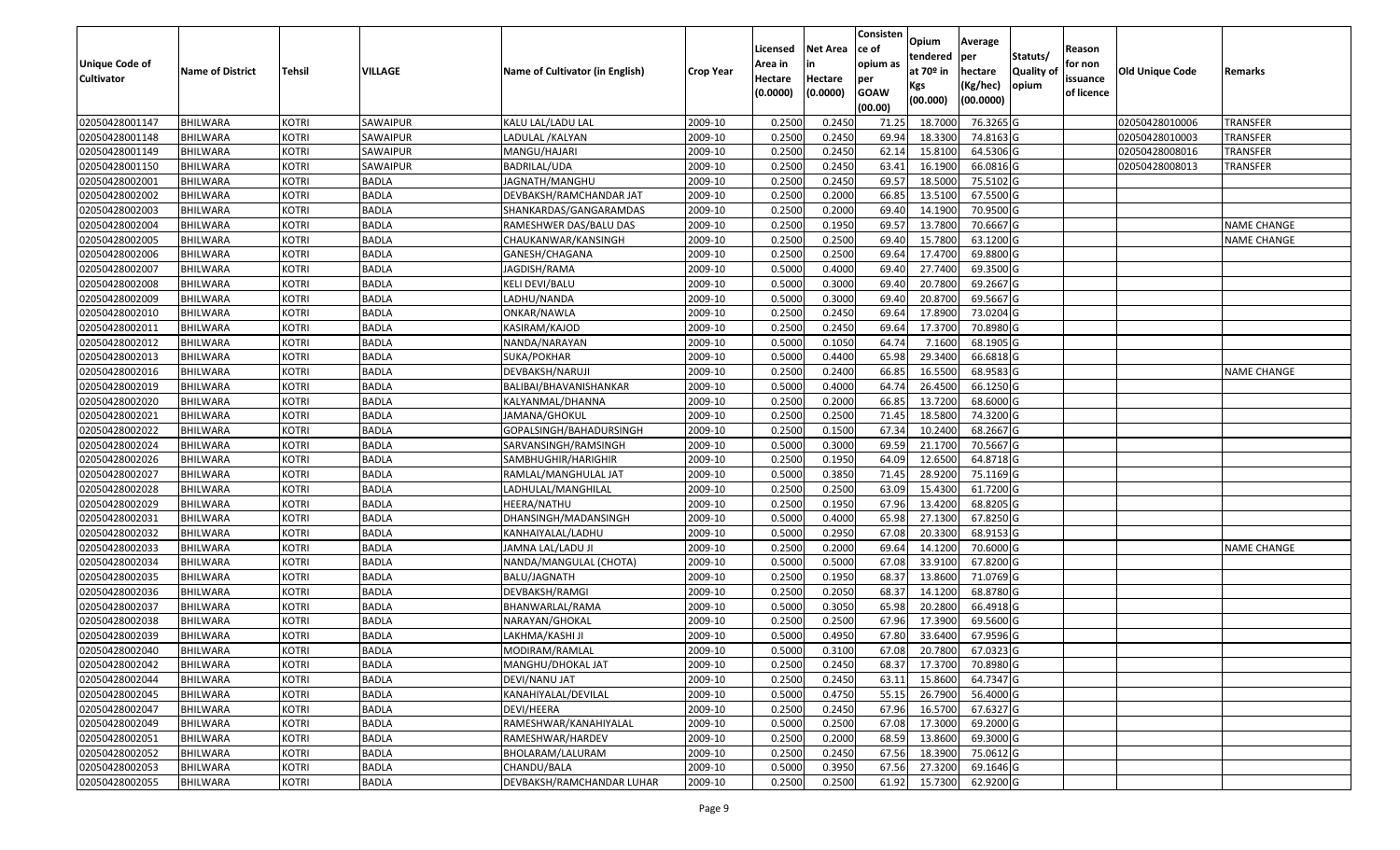| Unique Code of<br><b>Cultivator</b> | <b>Name of District</b> | <b>Tehsil</b> | VILLAGE      | Name of Cultivator (in English) | <b>Crop Year</b> | Licensed<br>Area in<br>Hectare | <b>Net Area</b><br>Hectare | Consisten<br>lce of<br>opium as<br>per | Opium<br>tendered<br>at $70°$ in | Average<br>per<br>hectare | Statuts/<br><b>Quality o</b> | Reason<br>for non<br>issuance | Old Unique Code | Remarks            |
|-------------------------------------|-------------------------|---------------|--------------|---------------------------------|------------------|--------------------------------|----------------------------|----------------------------------------|----------------------------------|---------------------------|------------------------------|-------------------------------|-----------------|--------------------|
|                                     |                         |               |              |                                 |                  | (0.0000)                       | (0.0000)                   | <b>GOAW</b><br>(00.00)                 | Kgs<br>(00.000)                  | (Kg/hec)<br>(00.0000)     | opium                        | of licence                    |                 |                    |
| 02050428002056                      | <b>BHILWARA</b>         | <b>KOTRI</b>  | <b>BADLA</b> | BHERULAL/MODA BALAI             | 2009-10          | 0.2500                         | 0.2500                     | 66.69                                  | 17.0400                          | 68.1600 G                 |                              |                               |                 | <b>NAME CHANGE</b> |
| 02050428002057                      | <b>BHILWARA</b>         | <b>KOTRI</b>  | <b>BADLA</b> | KALU/NARAYAN JAT                | 2009-10          | 0.2500                         | 0.2500                     | 61.29                                  | 15.4200                          | 61.6800 G                 |                              |                               |                 |                    |
| 02050428002060                      | BHILWARA                | <b>KOTRI</b>  | <b>BADLA</b> | RAMCHANDAR/BHURA                | 2009-10          | 0.5000                         | 0.4900                     | 67.56                                  | 33.6400                          | 68.6531 G                 |                              |                               |                 |                    |
| 02050428002061                      | <b>BHILWARA</b>         | <b>KOTRI</b>  | <b>BADLA</b> | KANA/CHAGANA JAT                | 2009-10          | 0.5000                         | 0.3500                     | 67.56                                  | 24.4300                          | 69.8000 G                 |                              |                               |                 |                    |
| 02050428002062                      | BHILWARA                | <b>KOTRI</b>  | <b>BADLA</b> | BHERU/NARAYAN                   | 2009-10          | 0.5000                         | 0.3550                     | 64.7                                   | 23.7100                          | 66.7887 G                 |                              |                               |                 |                    |
| 02050428002063                      | <b>BHILWARA</b>         | <b>KOTRI</b>  | <b>BADLA</b> | GOPAL/MANGU                     | 2009-10          | 0.5000                         | 0.2900                     | 64.7                                   | 18.9400                          | 65.3103 G                 |                              |                               |                 |                    |
| 02050428002064                      | BHILWARA                | <b>KOTRI</b>  | <b>BADLA</b> | MULA/RUPA GADRI                 | 2009-10          | 0.5000                         | 0.4500                     | 63.1                                   | 28.9900                          | 64.4222 G                 |                              |                               |                 |                    |
| 02050428002065                      | <b>BHILWARA</b>         | <b>KOTRI</b>  | <b>BADLA</b> | RAMESHWAR/BHAGIRAT              | 2009-10          | 0.2500                         | 0.2050                     | 73.39                                  | 16.3600                          | 79.8049 G                 |                              |                               |                 |                    |
| 02050428002066                      | <b>BHILWARA</b>         | <b>KOTRI</b>  | <b>BADLA</b> | RAMLAL/HAJARI GADRI             | 2009-10          | 0.2500                         | 0.2500                     | 66.69                                  | 17.1800                          | 68.7200 G                 |                              |                               |                 |                    |
| 02050428002068                      | <b>BHILWARA</b>         | <b>KOTRI</b>  | <b>BADLA</b> | SOHANLAL/HEERA NATH             | 2009-10          | 0.2500                         | 0.2450                     | 67.34                                  | 16.9900                          | 69.3469 G                 |                              |                               |                 |                    |
| 02050428002069                      | BHILWARA                | <b>KOTRI</b>  | <b>BADLA</b> | LADHU NATH/KANA NATH            | 2009-10          | 0.5000                         | 0.3950                     | 69.59                                  | 29.4500                          | 74.5570 G                 |                              |                               |                 |                    |
| 02050428002070                      | <b>BHILWARA</b>         | <b>KOTRI</b>  | <b>BADLA</b> | DEVI A/S RUPA S/O MANGU         | 2009-10          | 0.5000                         | 0.4900                     | 67.56                                  | 33.4800                          | 68.3265 G                 |                              |                               |                 |                    |
| 02050428002071                      | <b>BHILWARA</b>         | <b>KOTRI</b>  | <b>BADLA</b> | NANDSINGH/FOJHSINGH             | 2009-10          | 0.2500                         | 0.1950                     | 68.37                                  | 13.8800                          | 71.1795 G                 |                              |                               |                 |                    |
| 02050428002073                      | <b>BHILWARA</b>         | <b>KOTRI</b>  | <b>BADLA</b> | BHERU/DEVI                      | 2009-10          | 0.2500                         | 0.2450                     | 66.69                                  | 16.6700                          | 68.0408 G                 |                              |                               |                 |                    |
| 02050428002074                      | BHILWARA                | <b>KOTRI</b>  | <b>BADLA</b> | JADAVBAI/PEMA                   | 2009-10          | 0.5000                         | 0.4950                     | 67.80                                  | 34.3700                          | 69.4343 G                 |                              |                               |                 |                    |
| 02050428002075                      | <b>BHILWARA</b>         | <b>KOTRI</b>  | <b>BADLA</b> | JHAUBAI/RAMLAL                  | 2009-10          | 0.2500                         | 0.2000                     | 66.69                                  | 13.6100                          | 68.0500G                  |                              |                               |                 |                    |
| 02050428002076                      | <b>BHILWARA</b>         | <b>KOTRI</b>  | <b>BADLA</b> | BHERUSINGH/MANOHERSINGH         | 2009-10          | 0.2500                         | 0.2450                     | 68.59                                  | 17.2500                          | 70.4082G                  |                              |                               |                 |                    |
| 02050428002080                      | BHILWARA                | <b>KOTRI</b>  | <b>BADLA</b> | LADOO DEVI/JAWANA               | 2009-10          | 0.2500                         | 0.2450                     | 68.59                                  | 17.5900                          | 71.7959 G                 |                              |                               |                 |                    |
| 02050428002081                      | <b>BHILWARA</b>         | <b>KOTRI</b>  | <b>BADLA</b> | HEERA/DHALLA URF DEVA           | 2009-10          | 0.5000                         | 0.4850                     | 63.1                                   | 31.2300                          | 64.3918 G                 |                              |                               |                 |                    |
| 02050428002083                      | BHILWARA                | <b>KOTRI</b>  | <b>BADLA</b> | LADI DEVI/MOHAN                 | 2009-10          | 0.2500                         | 0.2400                     | 64.09                                  | 15.7900                          | 65.7917 G                 |                              |                               |                 |                    |
| 02050428002084                      | <b>BHILWARA</b>         | <b>KOTRI</b>  | <b>BADLA</b> | UDAILAL/PRATAP                  | 2009-10          | 0.5000                         | 0.4000                     | 69.59                                  | 28.8700                          | 72.1750 G                 |                              |                               |                 |                    |
| 02050428002085                      | <b>BHILWARA</b>         | <b>KOTRI</b>  | <b>BADLA</b> | JAGROOP/NANDA                   | 2009-10          | 0.250                          | 0.2450                     | 67.96                                  | 17.800                           | 72.6531 G                 |                              |                               |                 | <b>NAME CHANGE</b> |
| 02050428002086                      | <b>BHILWARA</b>         | <b>KOTRI</b>  | <b>BADLA</b> | RAMESHWAR/MANGILAL              | 2009-10          | 0.5000                         | 0.4800                     | 67.78                                  | 32.3500                          | 67.3958 G                 |                              |                               |                 |                    |
| 02050428002087                      | <b>BHILWARA</b>         | <b>KOTRI</b>  | <b>BADLA</b> | UDA/MAGNA                       | 2009-10          | 0.5000                         | 0.4950                     | 67.8                                   | 33.9400                          | 68.5657 G                 |                              |                               |                 |                    |
| 02050428002089                      | <b>BHILWARA</b>         | <b>KOTRI</b>  | <b>BADLA</b> | SAJANA DEVI/DEVILAL             | 2009-10          | 0.5000                         | 0.4000                     | 63.1                                   | 26.1800                          | 65.4500 G                 |                              |                               |                 |                    |
| 02050428002091                      | BHILWARA                | <b>KOTRI</b>  | <b>BADLA</b> | SHANKARLAL/MAGNA JAT            | 2009-10          | 0.5000                         | 0.3950                     | 69.59                                  | 29.0400                          | 73.5190 G                 |                              |                               |                 |                    |
| 02050428002094                      | <b>BHILWARA</b>         | <b>KOTRI</b>  | <b>BADLA</b> | KAILASH/MITTHU                  | 2009-10          | 0.5000                         | 0.2000                     | 69.63                                  | 14.1400                          | 70.7000                   |                              |                               |                 |                    |
| 02050428002095                      | BHILWARA                | <b>KOTRI</b>  | <b>BADLA</b> | LADUGIRI/KASHI GIRI             | 2009-10          | 0.5000                         | 0.4200                     | 67.34                                  | 29.0300                          | 69.1190 G                 |                              |                               |                 |                    |
| 02050428002097                      | <b>BHILWARA</b>         | <b>KOTRI</b>  | <b>BADLA</b> | BHERUSINGH/RAMSINGH             | 2009-10          | 0.5000                         | 0.3100                     | 67.80                                  | 20.7700                          | 67.0000 G                 |                              |                               |                 |                    |
| 02050428002098                      | <b>BHILWARA</b>         | <b>KOTRI</b>  | <b>BADLA</b> | GOPAL/HAJARI JAT                | 2009-10          | 0.5000                         | 0.4500                     | 69.5                                   | 32.4700                          | 72.1556 G                 |                              |                               |                 |                    |
| 02050428002099                      | <b>BHILWARA</b>         | <b>KOTRI</b>  | <b>BADLA</b> | KASHI/GANESH TELI               | 2009-10          | 0.250                          | 0.2500                     | 64.09                                  | 16.4900                          | 65.9600 G                 |                              |                               |                 |                    |
| 02050428002100                      | BHILWARA                | <b>KOTRI</b>  | <b>BADLA</b> | PYARI/LALA JAT                  | 2009-10          | 0.5000                         | 0.4450                     | 69.57                                  | 31.5200                          | 70.8315 G                 |                              |                               |                 |                    |
| 02050428002101                      | BHILWARA                | <b>KOTRI</b>  | <b>BADLA</b> | HEERA/HAJARI JAT A/S RAMCHANDRA | 2009-10          | 0.2500                         | 0.2000                     | 71.45                                  | 14.8600                          | 74.3000 G                 |                              |                               |                 |                    |
| 02050428002102                      | BHILWARA                | <b>KOTRI</b>  | <b>BADLA</b> | UDAYRAM/RAMCHANDRA SEN          | 2009-10          | 0.250                          | 0.1950                     | 68.59                                  | 14.0200                          | 71.8974 G                 |                              |                               |                 |                    |
| 02050428002103                      | BHILWARA                | <b>KOTRI</b>  | <b>BADLA</b> | DEVI/UDA                        | 2009-10          | 0.2500                         | 0.2450                     | 68.32                                  | 17.4400                          | 71.1837 G                 |                              |                               |                 |                    |
| 02050428002104                      | <b>BHILWARA</b>         | <b>KOTRI</b>  | <b>BADLA</b> | DEVI/KANA                       | 2009-10          | 0.2500                         | 0.2450                     |                                        | 66.78 16.9600                    | 69.2245 G                 |                              |                               |                 |                    |
| 02050428002106                      | <b>BHILWARA</b>         | <b>KOTRI</b>  | <b>BADLA</b> | MADANLAL/KANA TELI              | 2009-10          | 0.2500                         | 0.1500                     | 67.03                                  | 10.2800                          | 68.5333 G                 |                              |                               |                 | <b>NAME CHANGE</b> |
| 02050428002108                      | <b>BHILWARA</b>         | <b>KOTRI</b>  | <b>BADLA</b> | MATHURA/NANDA                   | 2009-10          | 0.5000                         | 0.5000                     | 67.78                                  | 35.5600                          | 71.1200 G                 |                              |                               |                 |                    |
| 02050428002111                      | <b>BHILWARA</b>         | <b>KOTRI</b>  | <b>BADLA</b> | KISHOR/GOKAL                    | 2009-10          | 0.5000                         | 0.4950                     | 67.78                                  | 34.5500                          | 69.7980 G                 |                              |                               |                 |                    |
| 02050428002112                      | <b>BHILWARA</b>         | <b>KOTRI</b>  | <b>BADLA</b> | JAMNALAL/RAMSUKH                | 2009-10          | 0.5000                         | 0.2000                     | 64.41                                  | 12.8200                          | 64.1000 G                 |                              |                               |                 |                    |
| 02050428002114                      | <b>BHILWARA</b>         | <b>KOTRI</b>  | <b>BADLA</b> | KANHAIYALAL/RAMA                | 2009-10          | 0.5000                         | 0.2450                     | 67.76                                  | 17.1700                          | 70.0816 G                 |                              |                               |                 |                    |
| 02050428002115                      | <b>BHILWARA</b>         | <b>KOTRI</b>  | <b>BADLA</b> | RAMESWAR/BALU                   | 2009-10          | 0.5000                         | 0.2000                     | 69.10                                  | 14.1200                          | 70.6000 G                 |                              |                               |                 |                    |
| 02050428002117                      | <b>BHILWARA</b>         | <b>KOTRI</b>  | <b>BADLA</b> | SHANKARLAL/MANGU TELI           | 2009-10          | 0.2500                         | 0.2550                     | 69.10                                  | 17.9500                          | 70.3922 G                 |                              |                               |                 |                    |
| 02050428002118                      | <b>BHILWARA</b>         | <b>KOTRI</b>  | <b>BADLA</b> | RADHABAI/KANHAIYALAL            | 2009-10          | 0.2500                         | 0.2500                     | 64.42                                  | 16.2300                          | 64.9200 G                 |                              |                               |                 |                    |
| 02050428002119                      | <b>BHILWARA</b>         | <b>KOTRI</b>  | <b>BADLA</b> | KUKA/PRATAP                     | 2009-10          | 0.2500                         | 0.2050                     | 68.13                                  | 14.4900                          | 70.6829 G                 |                              |                               |                 |                    |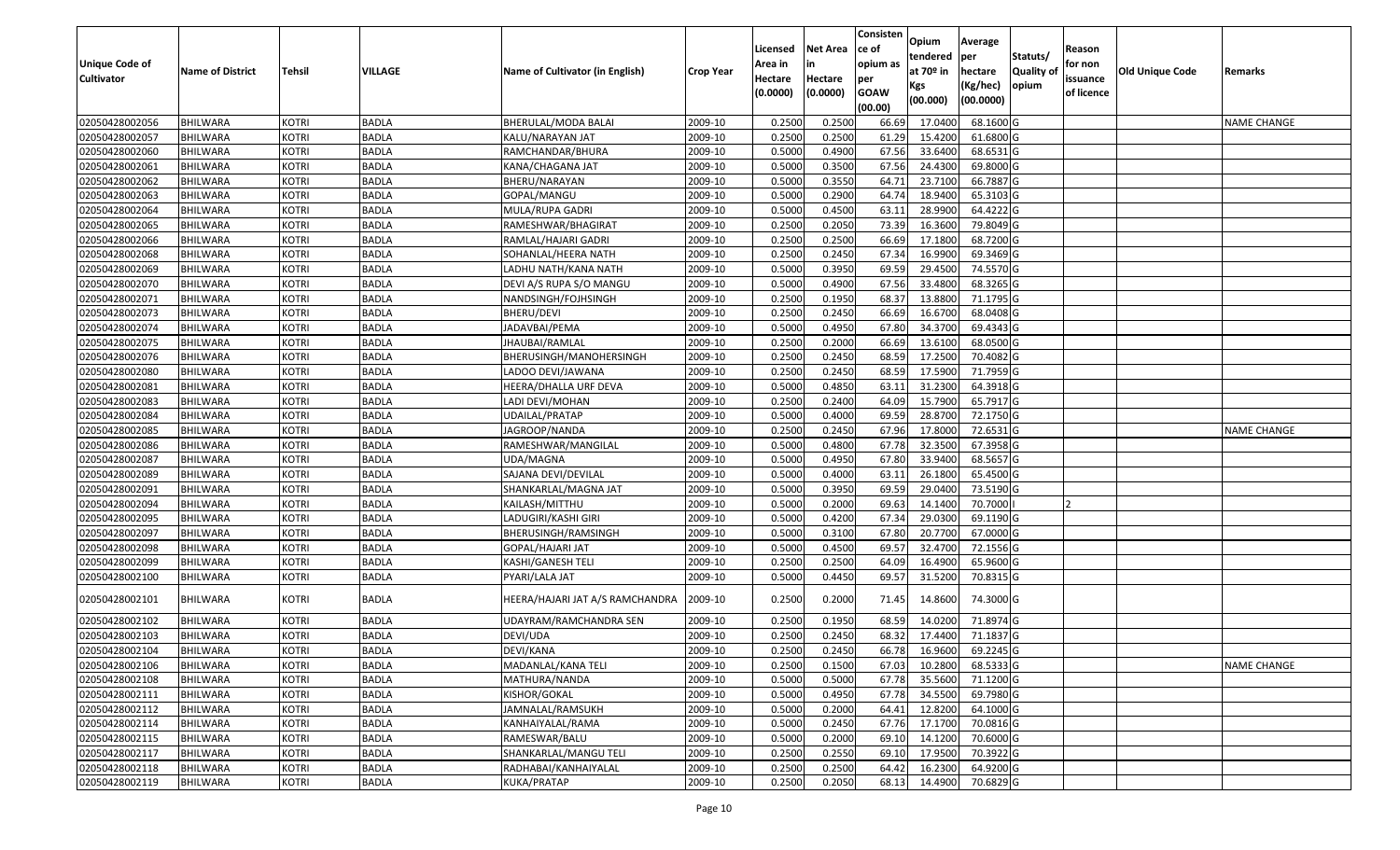| <b>Unique Code of</b><br><b>Cultivator</b> | <b>Name of District</b> | <b>Tehsil</b> | VILLAGE      | Name of Cultivator (in English) | <b>Crop Year</b> | Licensed<br>Area in<br>Hectare<br>(0.0000) | <b>Net Area</b><br>in<br>Hectare<br>(0.0000) | Consisten<br>ce of<br>opium as<br>per<br><b>GOAW</b><br>(00.00) | <b>Opium</b><br>tendered<br>at 70 <sup>o</sup> in<br>Kgs<br>(00.000) | Average<br><b>per</b><br>hectare<br>(Kg/hec)<br>(00.0000) | Statuts/<br><b>Quality of</b><br>opium | Reason<br>for non<br>issuance<br>of licence | <b>Old Unique Code</b> | Remarks            |
|--------------------------------------------|-------------------------|---------------|--------------|---------------------------------|------------------|--------------------------------------------|----------------------------------------------|-----------------------------------------------------------------|----------------------------------------------------------------------|-----------------------------------------------------------|----------------------------------------|---------------------------------------------|------------------------|--------------------|
| 02050428002120                             | <b>BHILWARA</b>         | KOTRI         | BADLA        | URJAN/HAJARI                    | 2009-10          | 0.5000                                     | 0.5000                                       | 64.09                                                           | 32.3400                                                              | 64.6800 G                                                 |                                        |                                             |                        |                    |
| 02050428002121                             | <b>BHILWARA</b>         | KOTRI         | BADLA        | BHURA/HAJARI                    | 2009-10          | 0.2500                                     | 0.2450                                       | 63.69                                                           | 15.8100                                                              | 64.5306 G                                                 |                                        |                                             |                        |                    |
| 02050428002122                             | <b>BHILWARA</b>         | <b>KOTRI</b>  | <b>BADLA</b> | HEERA/KAJOD                     | 2009-10          | 0.2500                                     | 0.2400                                       | 61.29                                                           | 15.5800                                                              | 64.9167 G                                                 |                                        |                                             |                        |                    |
| 02050428002123                             | <b>BHILWARA</b>         | KOTRI         | <b>BADLA</b> | RAMNATH/BHURANATH               | 2009-10          | 0.5000                                     | 0.4850                                       | 67.34                                                           | 33.7000                                                              | 69.4845 G                                                 |                                        |                                             |                        |                    |
| 02050428002125                             | <b>BHILWARA</b>         | KOTRI         | <b>BADLA</b> | BHERULAL/MOTA GAYRI             | 2009-10          | 0.5000                                     | 0.4850                                       | 67.34                                                           | 33.0700                                                              | 68.1856 G                                                 |                                        |                                             |                        | <b>NAME CHANGE</b> |
| 02050428002131                             | <b>BHILWARA</b>         | <b>KOTRI</b>  | <b>BADLA</b> | GHEESU/LADU                     | 2009-10          | 0.2500                                     | 0.2400                                       | 66.7                                                            | 16.3100                                                              | 67.9583 G                                                 |                                        |                                             |                        |                    |
| 02050428002133                             | <b>BHILWARA</b>         | KOTRI         | <b>BADLA</b> | EJANDEVI/DEVILAL                | 2009-10          | 0.2500                                     | 0.2400                                       | 61.49                                                           | 15.0300                                                              | 62.6250 G                                                 |                                        |                                             |                        | NAME CHANGE        |
| 02050428002135                             | <b>BHILWARA</b>         | KOTRI         | <b>BADLA</b> | BHERULAL/PYARA                  | 2009-10          | 0.2500                                     | 0.2450                                       | 63.69                                                           | 16.1700                                                              | 66.0000 G                                                 |                                        |                                             |                        |                    |
| 02050428002137                             | <b>BHILWARA</b>         | KOTRI         | <b>BADLA</b> | TULSI BAI/MOTILAL               | 2009-10          | 0.2500                                     | 0.2450                                       | 63.51                                                           | 16.0600                                                              | 65.5510 G                                                 |                                        |                                             |                        |                    |
| 02050428002138                             | <b>BHILWARA</b>         | KOTRI         | <b>BADLA</b> | BHERULAL/DEVKARAN               | 2009-10          | 0.2500                                     | 0.2000                                       | 68.1                                                            | 14.0800                                                              | 70.4000 G                                                 |                                        |                                             |                        |                    |
| 02050428002139                             | <b>BHILWARA</b>         | KOTRI         | <b>BADLA</b> | NANDUBAI/CHITAR                 | 2009-10          | 0.2500                                     | 0.2450                                       | 63.51                                                           | 16.7600                                                              | 68.4082 G                                                 |                                        |                                             |                        | <b>NAME CHANGE</b> |
| 02050428002141                             | <b>BHILWARA</b>         | KOTRI         | <b>BADLA</b> | RAMLAL/GOKAL                    | 2009-10          | 0.2500                                     | 0.2000                                       | 63.51                                                           | 12.8100                                                              | 64.0500 G                                                 |                                        |                                             |                        |                    |
| 02050428002142                             | <b>BHILWARA</b>         | <b>KOTRI</b>  | <b>BADLA</b> | GAFUR/RAHIMVAKSH                | 2009-10          | 0.2500                                     | 0.2450                                       | 68.1                                                            | 16.8800                                                              | 68.8980 G                                                 |                                        |                                             |                        |                    |
| 02050428002143                             | <b>BHILWARA</b>         | <b>KOTRI</b>  | <b>BADLA</b> | KHANA/NARAYAN                   | 2009-10          | 0.2500                                     | 0.2500                                       | 67.03                                                           | 17.1000                                                              | 68.4000 G                                                 |                                        |                                             |                        |                    |
| 02050428002145                             | BHILWARA                | KOTRI         | BADLA        | SARIFAN/PEERU                   | 2009-10          | 0.2500                                     | 0.2450                                       | 63.51                                                           | 15.5700                                                              | 63.5510 G                                                 |                                        |                                             |                        |                    |
| 02050428002147                             | <b>BHILWARA</b>         | <b>KOTRI</b>  | <b>BADLA</b> | BALU/URJAN                      | 2009-10          | 0.2500                                     | 0.2500                                       | 67.03                                                           | 17.4900                                                              | 69.9600 G                                                 |                                        |                                             |                        |                    |
| 02050428002150                             | <b>BHILWARA</b>         | <b>KOTRI</b>  | <b>BADLA</b> | SHIVNATH/HEERANATH              | 2009-10          | 0.5000                                     | 0.2500                                       | 66.41                                                           | 16.9200                                                              | 67.6800 G                                                 |                                        |                                             |                        |                    |
| 02050428002151                             | <b>BHILWARA</b>         | <b>KOTRI</b>  | <b>BADLA</b> | <b>BALU/RAMA</b>                | 2009-10          | 0.5000                                     | 0.1950                                       | 66.41                                                           | 13.6500                                                              | 70.0000 G                                                 |                                        |                                             |                        |                    |
| 02050428002152                             | <b>BHILWARA</b>         | KOTRI         | BADLA        | BALU/HAJARI                     | 2009-10          | 0.2500                                     | 0.2450                                       | 67.03                                                           | 17.0500                                                              | 69.5918 G                                                 |                                        |                                             |                        |                    |
| 02050428002156                             | <b>BHILWARA</b>         | <b>KOTRI</b>  | <b>BADLA</b> | FUMABAI/PYARCHAND               | 2009-10          | 0.2500                                     | 0.1950                                       | 67.99                                                           | 13.7200                                                              | 70.3590 G                                                 |                                        |                                             |                        |                    |
| 02050428002158                             | <b>BHILWARA</b>         | <b>KOTRI</b>  | <b>BADLA</b> | GANESH/KALU DOULI               | 2009-10          | 0.5000                                     | 0.1950                                       | 66.41                                                           | 13.4300                                                              | 68.8718 G                                                 |                                        |                                             |                        |                    |
| 02050428002159                             | <b>BHILWARA</b>         | <b>KOTRI</b>  | <b>BADLA</b> | SUKKHA/DHOKAL                   | 2009-10          | 0.5000                                     | 0.4900                                       | 63.69                                                           | 31.1200                                                              | 63.5102 G                                                 |                                        |                                             |                        |                    |
| 02050428002160                             | <b>BHILWARA</b>         | KOTRI         | BADLA        | RAMKUNWARDAS/BHAGIRATHDAS       | 2009-10          | 0.5000                                     | 0.2900                                       | 69.10                                                           | 20.6100                                                              | 71.0690 G                                                 |                                        |                                             |                        |                    |
| 02050428002161                             | <b>BHILWARA</b>         | <b>KOTRI</b>  | <b>BADLA</b> | GAJSINGH/MOOLSINGH              | 2009-10          | 0.2500                                     | 0.2000                                       | 70.40                                                           | 14.8000                                                              | 74.0000 G                                                 |                                        |                                             |                        |                    |
| 02050428002162                             | <b>BHILWARA</b>         | <b>KOTRI</b>  | <b>BADLA</b> | MANGU/KHANA NAYAK               | 2009-10          | 0.5000                                     | 0.3000                                       | 66.41                                                           | 20.8300                                                              | 69.4333 G                                                 |                                        |                                             |                        |                    |
| 02050428002165                             | <b>BHILWARA</b>         | KOTRI         | <b>BADLA</b> | HAJARI/JAGANNATH                | 2009-10          | 0.2500                                     | 0.2000                                       | 72.87                                                           | 15.0200                                                              | 75.1000 G                                                 |                                        |                                             |                        |                    |
| 02050428002166                             | <b>BHILWARA</b>         | KOTRI         | <b>BADLA</b> | BHERU/KANADAS                   | 2009-10          | 0.2500                                     | 0.2450                                       | 64.42                                                           | 16.1100                                                              | 65.7551 G                                                 |                                        |                                             |                        |                    |
| 02050428002167                             | <b>BHILWARA</b>         | KOTRI         | <b>BADLA</b> | MUNNAKANWAR/DURGASINGH          | 2009-10          | 0.2500                                     | 0.2000                                       | 67.01                                                           | 13.8200                                                              | 69.1000 G                                                 |                                        |                                             |                        | <b>NAME CHANGE</b> |
| 02050428002171                             | <b>BHILWARA</b>         | KOTRI         | <b>BADLA</b> | RUKMABAI/CHITAR TELI            | 2009-10          | 0.2500                                     | 0.2450                                       | 67.01                                                           | 16.6800                                                              | 68.0816 G                                                 |                                        |                                             |                        |                    |
| 02050428002172                             | <b>BHILWARA</b>         | <b>KOTRI</b>  | <b>BADLA</b> | CHITAR/KAJOD JAT                | 2009-10          | 0.2500                                     | 0.2450                                       | 67.01                                                           | 17.1700                                                              | 70.0816 G                                                 |                                        |                                             |                        |                    |
| 02050428002173                             | <b>BHILWARA</b>         | KOTRI         | <b>BADLA</b> | DHANNA/KHANA NAYAK              | 2009-10          | 0.2500                                     | 0.2450                                       | 69.60                                                           | 17.4300                                                              | 71.1429 G                                                 |                                        |                                             |                        |                    |
| 02050428002174                             | <b>BHILWARA</b>         | KOTRI         | <b>BADLA</b> | RAJUNATH/PRABHUNATH             | 2009-10          | 0.2500                                     | 0.2550                                       | 67.10                                                           | 17.3500                                                              | 68.0392 G                                                 |                                        |                                             |                        | NAME CHANGE        |
| 02050428002175                             | <b>BHILWARA</b>         | KOTRI         | <b>BADLA</b> | KALU/KHANA                      | 2009-10          | 0.2500                                     | 0.2450                                       | 67.32                                                           | 17.0500                                                              | 69.5918 G                                                 |                                        |                                             |                        |                    |
| 02050428002176                             | <b>BHILWARA</b>         | KOTRI         | BADLA        | SHANKAR/BHERU                   | 2009-10          | 0.2500                                     | 0.2450                                       | 67.32                                                           | 16.7700                                                              | 68.4500 G                                                 |                                        |                                             |                        |                    |
| 02050428002177                             | <b>BHILWARA</b>         | Kotri         | BADLA        | GANGA/POKAR                     | 2009-10          | 0.2500                                     | 0.2500                                       | 68.1                                                            | 17.3900                                                              | 69.5600 G                                                 |                                        |                                             |                        |                    |
| 02050428002178                             | <b>BHILWARA</b>         | KOTRI         | <b>BADLA</b> | MOTI/GANESH                     | 2009-10          | 0.2500                                     | 0.2500                                       | 66.42                                                           | 16.4600                                                              | 65.8400 G                                                 |                                        |                                             |                        |                    |
| 02050428002181                             | BHILWARA                | KOTRI         | <b>BADLA</b> | <b>BHERU/DHUKAL</b>             | 2009-10          | 0.2500                                     | 0.2550                                       | 67.32                                                           | 17.4300                                                              | 68.3529 G                                                 |                                        |                                             |                        |                    |
| 02050428002182                             | <b>BHILWARA</b>         | <b>KOTRI</b>  | BADLA        | SUBHAN/RAHIMBAKSH               | 2009-10          | 0.2500                                     | 0.2500                                       | 67.32                                                           | 17.1600                                                              | 68.6400 G                                                 |                                        |                                             |                        |                    |
| 02050428002183                             | <b>BHILWARA</b>         | <b>KOTRI</b>  | <b>BADLA</b> | PYRANATH/HEERANATH              | 2009-10          | 0.5000                                     | 0.4500                                       | 66.78                                                           | 30.7400                                                              | 68.3111 G                                                 |                                        |                                             |                        |                    |
| 02050428002185                             | <b>BHILWARA</b>         | <b>KOTRI</b>  | <b>BADLA</b> | NARYANI/MOOLA                   | 2009-10          | 0.2500                                     | 0.2450                                       | 70.17                                                           | 17.5200                                                              | 71.5102 G                                                 |                                        |                                             |                        |                    |
| 02050428002186                             | <b>BHILWARA</b>         | <b>KOTRI</b>  | <b>BADLA</b> | MEGHA/PRATAP                    | 2009-10          | 0.2500                                     | 0.2450                                       | 72.13                                                           | 18.3400                                                              | 74.8571 G                                                 |                                        |                                             |                        |                    |
| 02050428002187                             | <b>BHILWARA</b>         | <b>KOTRI</b>  | <b>BADLA</b> | KHATUN/KASAM                    | 2009-10          | 0.2500                                     | 0.2500                                       | 65.93                                                           | 16.6600                                                              | 66.6400 G                                                 |                                        |                                             |                        |                    |
| 02050428002188                             | <b>BHILWARA</b>         | <b>KOTRI</b>  | <b>BADLA</b> | ATMARAM/KANHAIYA LAL            | 2009-10          | 0.2500                                     | 0.2350                                       | 67.99                                                           | 16.0300                                                              | 68.2128 G                                                 |                                        |                                             |                        | <b>NAME CHANGE</b> |
| 02050428002189                             | BHILWARA                | <b>KOTRI</b>  | <b>BADLA</b> | CHANDKAWAR/BHANWARSINGH         | 2009-10          | 0.2500                                     | 0.2500                                       | 65.93                                                           | 16.5600                                                              | 66.2400 G                                                 |                                        |                                             |                        |                    |
| 02050428002190                             | <b>BHILWARA</b>         | <b>KOTRI</b>  | <b>BADLA</b> | RAJKUNWAR/KANSINGH              | 2009-10          | 0.2500                                     | 0.2050                                       | 65.93                                                           | 13.8100                                                              | 67.3659 G                                                 |                                        |                                             |                        | <b>NAME CHANGE</b> |
| 02050428002191                             | BHILWARA                | <b>KOTRI</b>  | BADLA        | RUKMA/KANA BALAI                | 2009-10          | 0.5000                                     | 0.2900                                       | 66.78                                                           | 20.1600                                                              | 69.5172 G                                                 |                                        |                                             |                        |                    |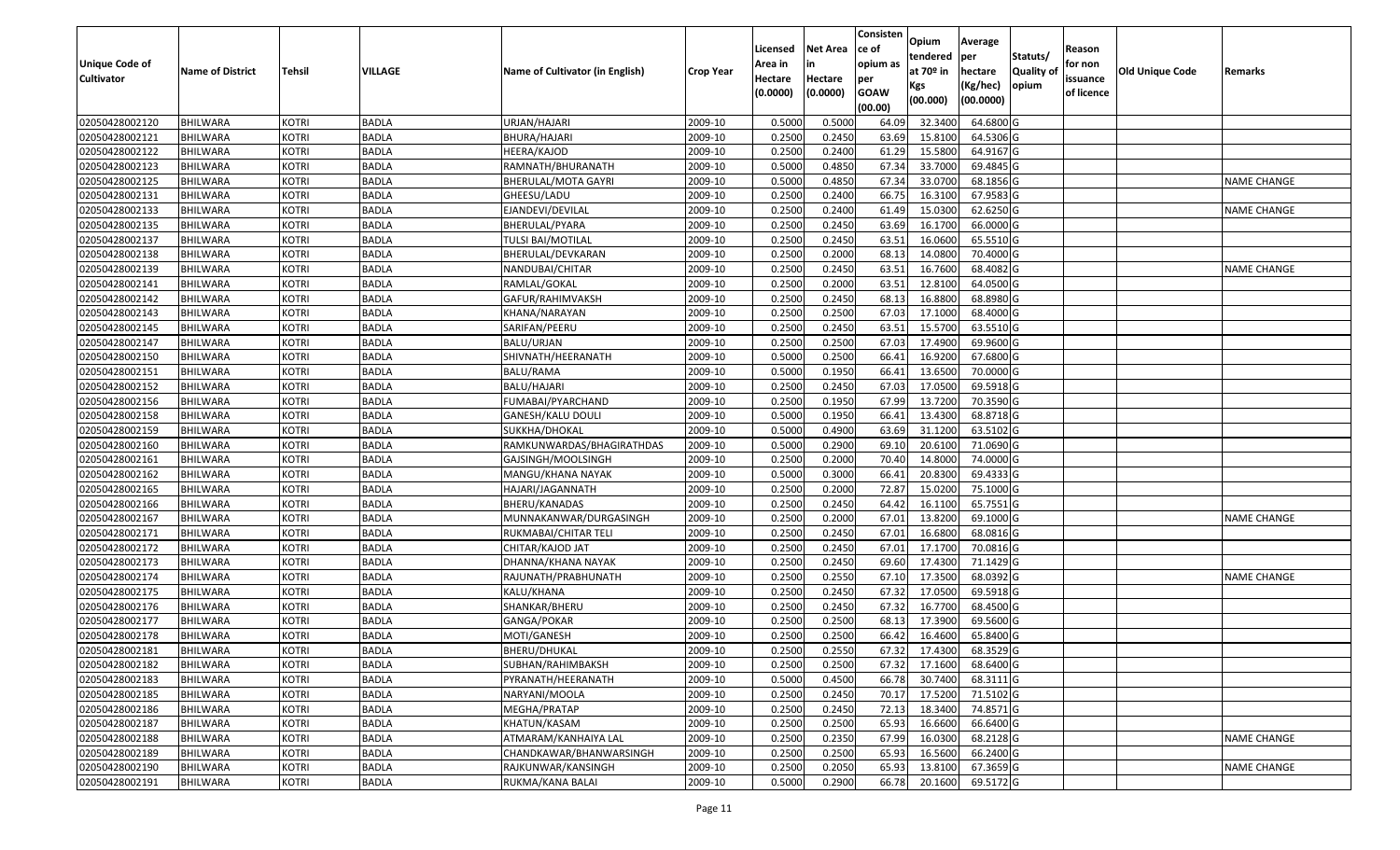| Unique Code of<br><b>Cultivator</b> | <b>Name of District</b> | Tehsil       | <b>VILLAGE</b> | Name of Cultivator (in English) | <b>Crop Year</b> | Licensed<br>Area in<br>Hectare<br>(0.0000) | Net Area<br>Hectare<br>(0.0000) | Consisten<br>ce of<br>opium as<br>per<br><b>GOAW</b><br>(00.00) | Opium<br>tendered<br>at 70 <sup>o</sup> in<br>Kgs<br>(00.000) | Average<br>per<br>hectare<br>(Kg/hec)<br>(00.0000) | Statuts/<br>Quality of<br>opium | Reason<br>for non<br>issuance<br>of licence | Old Unique Code | Remarks |
|-------------------------------------|-------------------------|--------------|----------------|---------------------------------|------------------|--------------------------------------------|---------------------------------|-----------------------------------------------------------------|---------------------------------------------------------------|----------------------------------------------------|---------------------------------|---------------------------------------------|-----------------|---------|
| 02050428002192                      | <b>BHILWARA</b>         | <b>KOTRI</b> | <b>BADLA</b>   | RAMESHWAR/MANGU                 | 2009-10          | 0.5000                                     | 0.5000                          | 68.69                                                           | 33.1200                                                       | 66.2400 G                                          |                                 |                                             |                 |         |
| 02050428002193                      | <b>BHILWARA</b>         | <b>KOTRI</b> | <b>BADLA</b>   | JODHA/HEERA                     | 2009-10          | 0.2500                                     | 0.2450                          | 65.93                                                           | 16.4800                                                       | 67.2653 G                                          |                                 |                                             |                 |         |
| 02050428002194                      | <b>BHILWARA</b>         | <b>KOTRI</b> | <b>BADLA</b>   | BALU/HARDEV                     | 2009-10          | 0.5000                                     | 0.2000                          | 66.78                                                           | 13.7400                                                       | 68.7000 G                                          |                                 |                                             |                 |         |
| 02050428002198                      | <b>BHILWARA</b>         | <b>KOTRI</b> | <b>BADLA</b>   | NARAYAN/GOKAL                   | 2009-10          | 0.2500                                     | 0.1950                          | 66.75                                                           | 13.5800                                                       | 69.6410 G                                          |                                 |                                             |                 |         |
| 02050428002199                      | <b>BHILWARA</b>         | <b>KOTRI</b> | <b>BADLA</b>   | LAXMAN/BHURA                    | 2009-10          | 0.2500                                     | 0.2500                          | 66.42                                                           | 16.4500                                                       | 65.8000 G                                          |                                 |                                             |                 |         |
| 02050428002203                      | <b>BHILWARA</b>         | <b>KOTRI</b> | <b>BADLA</b>   | MANGILAL/BALDEV                 | 2009-10          | 0.2500                                     | 0.2450                          | 66.42                                                           | 16.4200                                                       | 67.0204 G                                          |                                 |                                             |                 |         |
| 02050428002205                      | <b>BHILWARA</b>         | <b>KOTRI</b> | <b>BADLA</b>   | MAHENDRA SINGH/BHERU SINGH      | 2009-10          | 0.2500                                     | 0.2550                          | 68.59                                                           | 17.9500                                                       | 70.3922 G                                          |                                 |                                             |                 |         |
| 02050428002210                      | <b>BHILWARA</b>         | <b>KOTRI</b> | <b>BADLA</b>   | KAMLA BAI/NAGINA RAM            | 2009-10          | 0.5000                                     | 0.2000                          | 70.35                                                           | 14.4600                                                       | 72.3000 G                                          |                                 |                                             |                 |         |
| 02050428002216                      | <b>BHILWARA</b>         | <b>KOTRI</b> | <b>BADLA</b>   | <b>SUKA /NANDA</b>              | 2009-10          | 0.5000                                     | 0.0000                          | 0.00                                                            | 0.0000                                                        | 0.0000N                                            |                                 |                                             |                 |         |
| 02050428002221                      | <b>BHILWARA</b>         | <b>KOTRI</b> | <b>BADLA</b>   | NARAYAN/LALU                    | 2009-10          | 0.5000                                     | 0.3950                          | 66.85                                                           | 26.7400                                                       | 67.6962 G                                          |                                 |                                             |                 |         |
| 02050428002222                      | <b>BHILWARA</b>         | <b>KOTRI</b> | <b>BADLA</b>   | BANCHILAL/HAJARI                | 2009-10          | 0.5000                                     | 0.2950                          | 69.10                                                           | 21.2000                                                       | 71.8644 G                                          |                                 |                                             |                 |         |
| 02050428003001                      | <b>BHILWARA</b>         | <b>KOTRI</b> | <b>KHAJINA</b> | SURAJMAL/RAMSUKH                | 2009-10          | 0.5000                                     | 0.4954                          | 66.56                                                           | 33.0300                                                       | 66.6734 G                                          |                                 |                                             |                 |         |
| 02050428003002                      | <b>BHILWARA</b>         | <b>KOTRI</b> | <b>KHAJINA</b> | <b>PREM/RAMSUKH</b>             | 2009-10          | 0.2500                                     | 0.2500                          | 63.91                                                           | 16.7600                                                       | 67.0400 G                                          |                                 |                                             |                 |         |
| 02050428003003                      | <b>BHILWARA</b>         | <b>KOTRI</b> | <b>KHAJINA</b> | MOTI/HARLAL                     | 2009-10          | 0.5000                                     | 0.4000                          | 65.56                                                           | 27.8400                                                       | 69.6000 G                                          |                                 |                                             |                 |         |
| 02050428003004                      | <b>BHILWARA</b>         | <b>KOTRI</b> | <b>KHAJINA</b> | RAMLAL/BALU                     | 2009-10          | 0.5000                                     | 0.5000                          | 65.56                                                           | 33.8900                                                       | 67.7800 G                                          |                                 |                                             |                 |         |
| 02050428003005                      | <b>BHILWARA</b>         | <b>KOTRI</b> | <b>KHAJINA</b> | <b>BALU/RAMBAKSH JAT</b>        | 2009-10          | 0.5000                                     | 0.4950                          | 66.02                                                           | 34.2300                                                       | 69.1515 G                                          |                                 |                                             |                 |         |
| 02050428003006                      | <b>BHILWARA</b>         | <b>KOTRI</b> | <b>KHAJINA</b> | GOKAL/NARAYAN                   | 2009-10          | 0.5000                                     | 0.4900                          | 63.48                                                           | 33.2000                                                       | 67.7551 G                                          |                                 |                                             |                 |         |
| 02050428003007                      | <b>BHILWARA</b>         | <b>KOTRI</b> | <b>KHAJINA</b> | BALU/NARAYAN                    | 2009-10          | 0.2500                                     | 0.2500                          | 63.91                                                           | 16.7700                                                       | 67.0800 G                                          |                                 |                                             |                 |         |
| 02050428003008                      | <b>BHILWARA</b>         | <b>KOTRI</b> | <b>KHAJINA</b> | BALULAL/UGMA                    | 2009-10          | 0.2500                                     | 0.2500                          | 63.91                                                           | 17.5700                                                       | 70.2800 G                                          |                                 |                                             |                 |         |
| 02050428003009                      | <b>BHILWARA</b>         | <b>KOTRI</b> | <b>KHAJINA</b> | KALYAN/NANDA                    | 2009-10          | 0.2500                                     | 0.2500                          | 66.21                                                           | 16.9100                                                       | 67.6400 G                                          |                                 |                                             |                 |         |
| 02050428003010                      | <b>BHILWARA</b>         | <b>KOTRI</b> | <b>KHAJINA</b> | LADULAL/CHHAGNA                 | 2009-10          | 0.5000                                     | 0.4850                          | 63.47                                                           | 31.7200                                                       | 65.4021 G                                          |                                 |                                             |                 |         |
| 02050428003011                      | <b>BHILWARA</b>         | <b>KOTRI</b> | <b>KHAJINA</b> | GANESH/GULAB                    | 2009-10          | 0.2500                                     | 0.2500                          | 66.21                                                           | 16.8200                                                       | 67.2800 G                                          |                                 |                                             |                 |         |
| 02050428003012                      | <b>BHILWARA</b>         | <b>KOTRI</b> | <b>KHAJINA</b> | BHERULAL/MAHADEV                | 2009-10          | 0.2500                                     | 0.2500                          | 68.82                                                           | 17.9400                                                       | 71.7600 G                                          |                                 |                                             |                 |         |
| 02050428003013                      | <b>BHILWARA</b>         | <b>KOTRI</b> | <b>KHAJINA</b> | SURAJMAL/RAMA                   | 2009-10          | 0.5000                                     | 0.4950                          | 66.02                                                           | 33.6000                                                       | 67.8788 G                                          |                                 |                                             |                 |         |
| 02050428003014                      | <b>BHILWARA</b>         | <b>KOTRI</b> | <b>KHAJINA</b> | RAMCHANDRA/HARLAL               | 2009-10          | 0.2500                                     | 0.2450                          | 66.21                                                           | 17.1600                                                       | 70.0408 G                                          |                                 |                                             |                 |         |
| 02050428003015                      | <b>BHILWARA</b>         | <b>KOTRI</b> | <b>KHAJINA</b> | VERMA/JAGGA                     | 2009-10          | 0.5000                                     | 0.3100                          | 66.02                                                           | 20.7700                                                       | 67.0000 G                                          |                                 |                                             |                 |         |
| 02050428003016                      | <b>BHILWARA</b>         | <b>KOTRI</b> | <b>KHAJINA</b> | NATHU/BHERU                     | 2009-10          | 0.5000                                     | 0.5150                          | 66.02                                                           | 34.1100                                                       | 66.2330 G                                          |                                 |                                             |                 |         |
| 02050428003018                      | <b>BHILWARA</b>         | <b>KOTRI</b> | <b>KHAJINA</b> | MANGI BAI/HERDEV                | 2009-10          | 0.2500                                     | 0.2050                          | 63.48                                                           | 13.1600                                                       | 64.1951 G                                          |                                 |                                             |                 |         |
| 02050428003019                      | <b>BHILWARA</b>         | <b>KOTRI</b> | <b>KHAJINA</b> | ONKARLAL/KISHNA                 | 2009-10          | 0.5000                                     | 0.2550                          | 68.47                                                           | 17.5700                                                       | 68.9020 G                                          |                                 |                                             |                 |         |
| 02050428003021                      | <b>BHILWARA</b>         | <b>KOTRI</b> | <b>KHAJINA</b> | <b>BADRILAL/RUPA</b>            | 2009-10          | 0.5000                                     | 0.3600                          | 70.74                                                           | 26.2700                                                       | 72.9722 G                                          |                                 |                                             |                 |         |
| 02050428003022                      | <b>BHILWARA</b>         | <b>KOTRI</b> | <b>KHAJINA</b> | DEVILAL/LAKSHMAN                | 2009-10          | 0.5000                                     | 0.3650                          | 65.81                                                           | 24.6000                                                       | 67.3973 G                                          |                                 |                                             |                 |         |
| 02050428003024                      | BHILWARA                | <b>KOTRI</b> | <b>KHAJINA</b> | KALYAN/PRATAP                   | 2009-10          | 0.5000                                     | 0.5050                          | 65.81                                                           | 33.6700                                                       | 66.6733 G                                          |                                 |                                             |                 |         |
| 02050428003025                      | <b>BHILWARA</b>         | <b>KOTRI</b> | <b>KHAJINA</b> | PREMA/RAMA                      | 2009-10          | 0.5000                                     | 0.2450                          | 70.85                                                           | 18.2100                                                       | 74.3265 G                                          |                                 |                                             |                 |         |
| 02050428003026                      | <b>BHILWARA</b>         | <b>KOTRI</b> | <b>KHAJINA</b> | HARKUBAI/RAMA                   | 2009-10          | 0.5000                                     | 0.3100                          | 63.48                                                           | 20.0500                                                       | 64.6774 G                                          |                                 |                                             |                 |         |
| 02050428003027                      | <b>BHILWARA</b>         | <b>KOTRI</b> | <b>KHAJINA</b> | NANDA/HAZARI                    | 2009-10          | 0.2500                                     | 0.2500                          | 63.91                                                           | 16.2300                                                       | 64.9200 G                                          |                                 |                                             |                 |         |
| 02050428003028                      | <b>BHILWARA</b>         | <b>KOTRI</b> | <b>KHAJINA</b> | HEERA/BALU                      | 2009-10          | 0.2500                                     | 0.2550                          | 65.99                                                           | 17.3200                                                       | 67.9216 G                                          |                                 |                                             |                 |         |
| 02050428003029                      | <b>BHILWARA</b>         | <b>KOTRI</b> | <b>KHAJINA</b> | RAMESHWARLAL/RAMSUKH            | 2009-10          | 0.5000                                     | 0.3900                          | 65.81                                                           | 26.2600                                                       | 67.3333 G                                          |                                 |                                             |                 |         |
| 02050428003030                      | <b>BHILWARA</b>         | <b>KOTRI</b> | <b>KHAJINA</b> | MAHADEV/GULAB                   | 2009-10          | 0.2500                                     | 0.2500                          | 68.82                                                           | 17.8300                                                       | 71.3200 G                                          |                                 |                                             |                 |         |
| 02050428003031                      | BHILWARA                | <b>KOTRI</b> | KHAJINA        | KAILASH/PREM                    | 2009-10          | 0.2500                                     | 0.2000                          | 65.99                                                           | 13.5000                                                       | 67.5000 G                                          |                                 |                                             |                 |         |
| 02050428003034                      | <b>BHILWARA</b>         | <b>KOTRI</b> | <b>KHAJINA</b> | RAMPAL/MAGNA                    | 2009-10          | 0.2500                                     | 0.2000                          | 65.99                                                           | 13.6200                                                       | 68.1000 G                                          |                                 |                                             |                 |         |
| 02050428003035                      | <b>BHILWARA</b>         | <b>KOTRI</b> | <b>KHAJINA</b> | LADULAL/MAGNARAM                | 2009-10          | 0.5000                                     | 0.5050                          | 59.83                                                           | 30.7600                                                       | 60.9109 G                                          |                                 |                                             |                 |         |
| 02050428003036                      | <b>BHILWARA</b>         | <b>KOTRI</b> | <b>KHAJINA</b> | LAXMAN/SHIVRAM JAT              | 2009-10          | 0.2500                                     | 0.2450                          | 68.82                                                           | 17.4400                                                       | 71.1837 G                                          |                                 |                                             |                 |         |
| 02050428003037                      | <b>BHILWARA</b>         | <b>KOTRI</b> | KHAJINA        | NARSINGH/RAMAJI                 | 2009-10          | 0.5000                                     | 0.4000                          | 63.48                                                           | 26.3500                                                       | 65.8750 G                                          |                                 |                                             |                 |         |
| 02050428003038                      | <b>BHILWARA</b>         | <b>KOTRI</b> | <b>KHAJINA</b> | <b>GOPILAL/BALUJI</b>           | 2009-10          | 0.5000                                     | 0.4950                          | 65.81                                                           | 32.6400                                                       | 65.9394 G                                          |                                 |                                             |                 |         |
| 02050428003039                      | <b>BHILWARA</b>         | <b>KOTRI</b> | <b>KHAJINA</b> | GANESH/RUPA JAT                 | 2009-10          | 0.2500                                     | 0.2550                          | 68.82                                                           | 18.8500                                                       | 73.9216 G                                          |                                 |                                             |                 |         |
| 02050428003040                      | BHILWARA                | <b>KOTRI</b> | <b>KHAJINA</b> | LAXMAN/RUPA                     | 2009-10          | 0.5000                                     | 0.4900                          | 66.81                                                           | 33.4200                                                       | 68.2041 G                                          |                                 |                                             |                 |         |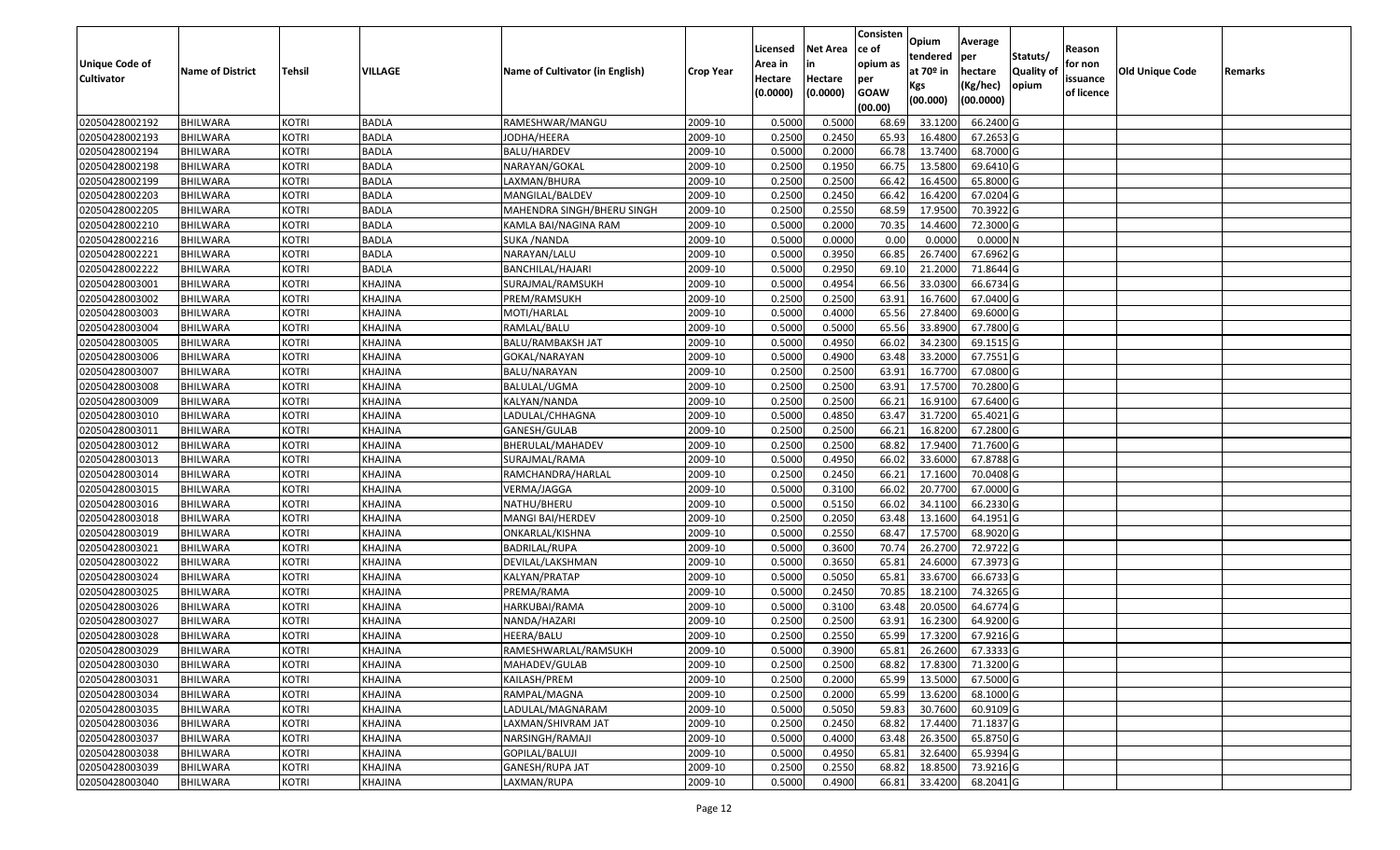|                   |                         |               |                |                                 |                  |          |                 | Consisten   | Opium         | Average   |                  |            |                        |         |
|-------------------|-------------------------|---------------|----------------|---------------------------------|------------------|----------|-----------------|-------------|---------------|-----------|------------------|------------|------------------------|---------|
|                   |                         |               |                |                                 |                  | Licensed | <b>Net Area</b> | ce of       | tendered      | per       | Statuts/         | Reason     |                        |         |
| Unique Code of    | <b>Name of District</b> | <b>Tehsil</b> | VILLAGE        | Name of Cultivator (in English) | <b>Crop Year</b> | Area in  |                 | opium as    | at $70°$ in   | hectare   | <b>Quality o</b> | for non    | <b>Old Unique Code</b> | Remarks |
| <b>Cultivator</b> |                         |               |                |                                 |                  | Hectare  | Hectare         | per         | Kgs           | (Kg/hec)  | opium            | issuance   |                        |         |
|                   |                         |               |                |                                 |                  | (0.0000) | (0.0000)        | <b>GOAW</b> | (00.000)      | (00.0000) |                  | of licence |                        |         |
|                   |                         |               |                |                                 |                  |          |                 | (00.00)     |               |           |                  |            |                        |         |
| 02050428003041    | <b>BHILWARA</b>         | <b>KOTRI</b>  | KHAJINA        | KESHARBAI/LAXMAN                | 2009-10          | 0.5000   | 0.4050          | 63.17       | 26.3100       | 64.9630 G |                  |            |                        |         |
| 02050428003042    | <b>BHILWARA</b>         | <b>KOTRI</b>  | KHAJINA        | BADRI/RAMBAKSH                  | 2009-10          | 0.5000   | 0.2000          | 68.62       | 14.1600       | 70.8000 G |                  |            |                        |         |
| 02050428003043    | BHILWARA                | <b>KOTRI</b>  | KHAJINA        | KALU/BALU JAT                   | 2009-10          | 0.5000   | 0.5000          | 63.17       | 33.4800       | 66.9600 G |                  |            |                        |         |
| 02050428003044    | <b>BHILWARA</b>         | <b>KOTRI</b>  | KHAJINA        | MODA/CHHITAR                    | 2009-10          | 0.5000   | 0.5000          | 66.81       | 33.5300       | 67.0600G  |                  |            |                        |         |
| 02050428003046    | BHILWARA                | <b>KOTRI</b>  | KHAJINA        | UDAILAL/RAMSUKH                 | 2009-10          | 0.5000   | 0.4900          | 66.8        | 33.8500       | 69.0816 G |                  |            |                        |         |
| 02050428003047    | <b>BHILWARA</b>         | <b>KOTRI</b>  | KHAJINA        | CHHAGNA/CHHOGAJI                | 2009-10          | 0.5000   | 0.3000          | 69.31       | 21.2600       | 70.8667 G |                  |            |                        |         |
| 02050428003048    | BHILWARA                | <b>KOTRI</b>  | KHAJINA        | BRAHMA/RAMAJI JAT               | 2009-10          | 0.2500   | 0.2500          | 65.99       | 17.0300       | 68.1200 G |                  |            |                        |         |
| 02050428003049    | <b>BHILWARA</b>         | <b>KOTRI</b>  | <b>KHAJINA</b> | LADULAL/BALULAL                 | 2009-10          | 0.5000   | 0.2100          | 63.17       | 13.5300       | 64.4286 G |                  |            |                        |         |
| 02050428003050    | <b>BHILWARA</b>         | <b>KOTRI</b>  | KHAJINA        | PRABHULAL/RAMA JAT              | 2009-10          | 0.5000   | 0.4000          | 66.8        | 27.3400       | 68.3500 G |                  |            |                        |         |
| 02050428003051    | <b>BHILWARA</b>         | <b>KOTRI</b>  | KHAJINA        | RAMPAL/UDA                      | 2009-10          | 0.5000   | 0.3050          | 68.24       | 22.2400       | 72.9180 G |                  |            |                        |         |
| 02050428003052    | BHILWARA                | <b>KOTRI</b>  | KHAJINA        | RAMKUMAR/UDAJI JAT              | 2009-10          | 0.5000   | 0.2000          | 69.31       | 14.0100       | 70.0500G  |                  |            |                        |         |
| 02050428003053    | <b>BHILWARA</b>         | <b>KOTRI</b>  | KHAJINA        | AMBA/NARAYAN JAT                | 2009-10          | 0.2500   | 0.2550          | 65.99       | 17.7500       | 69.6078 G |                  |            |                        |         |
| 02050428003055    | <b>BHILWARA</b>         | <b>KOTRI</b>  | KHAJINA        | JYOTI SWAROOP/JAGGA JAT         | 2009-10          | 0.5000   | 0.5050          | 68.24       | 35.0900       | 69.4851 G |                  |            |                        |         |
| 02050428003057    | <b>BHILWARA</b>         | <b>KOTRI</b>  | KHAJINA        | UDAYLAL/RAMLAL JAT              | 2009-10          | 0.5000   | 0.3300          | 68.24       | 23.2300       | 70.3940 G |                  |            |                        |         |
| 02050428003059    | BHILWARA                | <b>KOTRI</b>  | KHAJINA        | RAIMAL/SRIRAM JAT               | 2009-10          | 0.5000   | 0.5000          | 63.17       | 32.3800       | 64.7600 G |                  |            |                        |         |
| 02050428003060    | <b>BHILWARA</b>         | <b>KOTRI</b>  | KHAJINA        | BALU/HAZARI JAT                 | 2009-10          | 0.5000   | 0.4950          | 68.24       | 34.8100       | 70.3232 G |                  |            |                        |         |
| 02050428003061    | <b>BHILWARA</b>         | <b>KOTRI</b>  | KHAJINA        | HARILAL/UDA                     | 2009-10          | 0.5000   | 0.2050          | 72.29       | 14.8900       | 72.6341G  |                  |            |                        |         |
| 02050428003063    | BHILWARA                | <b>KOTRI</b>  | KHAJINA        | SHANKERLAL/ONKAR                | 2009-10          | 0.5000   | 0.2950          | 66.2        | 19.8900       | 67.4237 G |                  |            |                        |         |
| 02050428003064    | <b>BHILWARA</b>         | <b>KOTRI</b>  | KHAJINA        | UDA/JWARA                       | 2009-10          | 0.5000   | 0.5000          | 63.1        | 32.9300       | 65.8600 G |                  |            |                        |         |
| 02050428003065    | BHILWARA                | <b>KOTRI</b>  | KHAJINA        | GHEESI BAI//MANGILAL            | 2009-10          | 0.5000   | 0.5050          | 64.61       | 33.3100       | 65.9604 G |                  |            |                        |         |
| 02050428003066    | <b>BHILWARA</b>         | <b>KOTRI</b>  | KHAJINA        | MANGU/NANDA                     | 2009-10          | 0.5000   | 0.5000          | 64.6        | 32.9500       | 65.9000 G |                  |            |                        |         |
| 02050428003068    | <b>BHILWARA</b>         | <b>KOTRI</b>  | KHAJINA        | NANDA/BHUWANA                   | 2009-10          | 0.5000   | 0.5000          | 69.68       | 36.7100       | 73.4200 G |                  |            |                        |         |
| 02050428003069    | <b>BHILWARA</b>         | <b>KOTRI</b>  | KHAJINA        | GOPAL/NATHU                     | 2009-10          | 0.2500   | 0.2400          | 66.9        | 16.7900       | 69.9583 G |                  |            |                        |         |
| 02050428003070    | BHILWARA                | <b>KOTRI</b>  | KHAJINA        | LAXMAN/RAMSUKH                  | 2009-10          | 0.5000   | 0.5200          | 65.89       | 34.9400       | 67.1923 G |                  |            |                        |         |
| 02050428003071    | <b>BHILWARA</b>         | <b>KOTRI</b>  | <b>KHAJINA</b> | RAMESHWAR/NANDA                 | 2009-10          | 0.5000   | 0.5000          | 58.08       | 29.4000       | 58.8000 G |                  |            |                        |         |
| 02050428003072    | BHILWARA                | <b>KOTRI</b>  | KHAJINA        | BHURALAL/BHOLA                  | 2009-10          | 0.5000   | 0.3050          | 63.17       | 19.7600       | 64.7869 G |                  |            |                        |         |
| 02050428003075    | <b>BHILWARA</b>         | <b>KOTRI</b>  | KHAJINA        | DEVI/NANDA                      | 2009-10          | 0.5000   | 0.2000          | 63.17       | 12.6300       | 63.1500 G |                  |            |                        |         |
| 02050428003076    | BHILWARA                | <b>KOTRI</b>  | KHAJINA        | NANDRAM/HARLAL                  | 2009-10          | 0.2500   | 0.2500          | 71.86       | 18.4600       | 73.8400 G |                  |            |                        |         |
| 02050428003077    | <b>BHILWARA</b>         | <b>KOTRI</b>  | KHAJINA        | GANESH/RAMCHANDRA               | 2009-10          | 0.5000   | 0.2950          | 65.89       | 20.2000       | 68.4746 G |                  |            |                        |         |
| 02050428003078    | <b>BHILWARA</b>         | <b>KOTRI</b>  | KHAJINA        | SHIVNARAYAN/MANGILAL            | 2009-10          | 0.5000   | 0.5050          | 65.89       | 33.8200       | 66.9703 G |                  |            |                        |         |
| 02050428003081    | <b>BHILWARA</b>         | <b>KOTRI</b>  | KHAJINA        | RAMCHANDRA/KAJOD                | 2009-10          | 0.2500   | 0.2550          | 63.29       | 16.4900       | 64.6667 G |                  |            |                        |         |
| 02050428003085    | BHILWARA                | <b>KOTRI</b>  | KHAJINA        | PREM BAI/DEVILAL                | 2009-10          | 0.2500   | 0.2500          | 65.89       | 17.1200       | 68.4800 G |                  |            |                        |         |
| 02050428003086    | <b>BHILWARA</b>         | <b>KOTRI</b>  | KHAJINA        | DEVILAL/RAMSUKH                 | 2009-10          | 0.5000   | 0.4900          | 63.1        | 31.5100       | 64.3061G  |                  |            |                        |         |
| 02050428003087    | BHILWARA                | <b>KOTRI</b>  | KHAJINA        | RAMESHWAR/GOPI                  | 2009-10          | 0.5000   | 0.5050          | 65.56       | 33.4500       | 66.2376 G |                  |            |                        |         |
| 02050428003088    | BHILWARA                | <b>KOTRI</b>  | <b>KHAJINA</b> | BHERU/LAXMAN                    | 2009-10          | 0.250    | 0.2400          | 69.68       | 17.8500       | 74.3750 G |                  |            |                        |         |
| 02050428003089    | <b>BHILWARA</b>         | <b>KOTRI</b>  | KHAJINA        | DEVILAL/NARAYAN                 | 2009-10          | 0.5000   | 0.4100          | 65.25       | 26.8900       | 65.5854 G |                  |            |                        |         |
| 02050428003090    | <b>BHILWARA</b>         | <b>KOTRI</b>  | KHAJINA        | JETU BAI/KALYAN                 | 2009-10          | 0.5000   | 0.5000          |             | 60.85 31.3100 | 62.6200 G |                  |            |                        |         |
| 02050428003092    | <b>BHILWARA</b>         | <b>KOTRI</b>  | KHAJINA        | KAILASH/MAHADEV                 | 2009-10          | 0.5000   | 0.4900          | 65.25       | 33.0100       | 67.3673 G |                  |            |                        |         |
| 02050428003094    | <b>BHILWARA</b>         | <b>KOTRI</b>  | KHAJINA        | NANA/SAWAIRAM                   | 2009-10          | 0.2500   | 0.2500          | 66.82       | 17.3100       | 69.2400 G |                  |            |                        |         |
| 02050428003095    | <b>BHILWARA</b>         | <b>KOTRI</b>  | KHAJINA        | MAHADEV/BALU                    | 2009-10          | 0.2500   | 0.2450          | 66.82       | 16.9800       | 69.3061 G |                  |            |                        |         |
| 02050428003096    | <b>BHILWARA</b>         | <b>KOTRI</b>  | KHAJINA        | MANGILAL/ONKAR JAT              | 2009-10          | 0.2500   | 0.2500          | 66.91       | 16.9300       | 67.7200 G |                  |            |                        |         |
| 02050428003097    | <b>BHILWARA</b>         | <b>KOTRI</b>  | KHAJINA        | PRATAP/KAJOD                    | 2009-10          | 0.5000   | 0.5000          | 65.25       | 33.3300       | 66.6600 G |                  |            |                        |         |
| 02050428003098    | <b>BHILWARA</b>         | <b>KOTRI</b>  | KHAJINA        | GITA/LALU LAL                   | 2009-10          | 0.3500   | 0.2500          | 66.91       | 16.3400       | 65.3600 G |                  |            |                        |         |
| 02050428003099    | <b>BHILWARA</b>         | <b>KOTRI</b>  | KHAJINA        | NANI BAI/BHERULAL               | 2009-10          | 0.5000   | 0.4000          | 65.25       | 26.2300       | 65.5750 G |                  |            |                        |         |
| 02050428003100    | <b>BHILWARA</b>         | <b>KOTRI</b>  | KHAJINA        | UDA/SRIRAM                      | 2009-10          | 0.5000   | 0.5050          | 69.68       | 34.8300       | 68.9703 G |                  |            |                        |         |
| 02050428003103    | <b>BHILWARA</b>         | <b>KOTRI</b>  | KHAJINA        | HAJARI/KALYAN                   | 2009-10          | 0.5000   | 0.3000          | 65.94       | 20.0200       | 66.7333 G |                  |            |                        |         |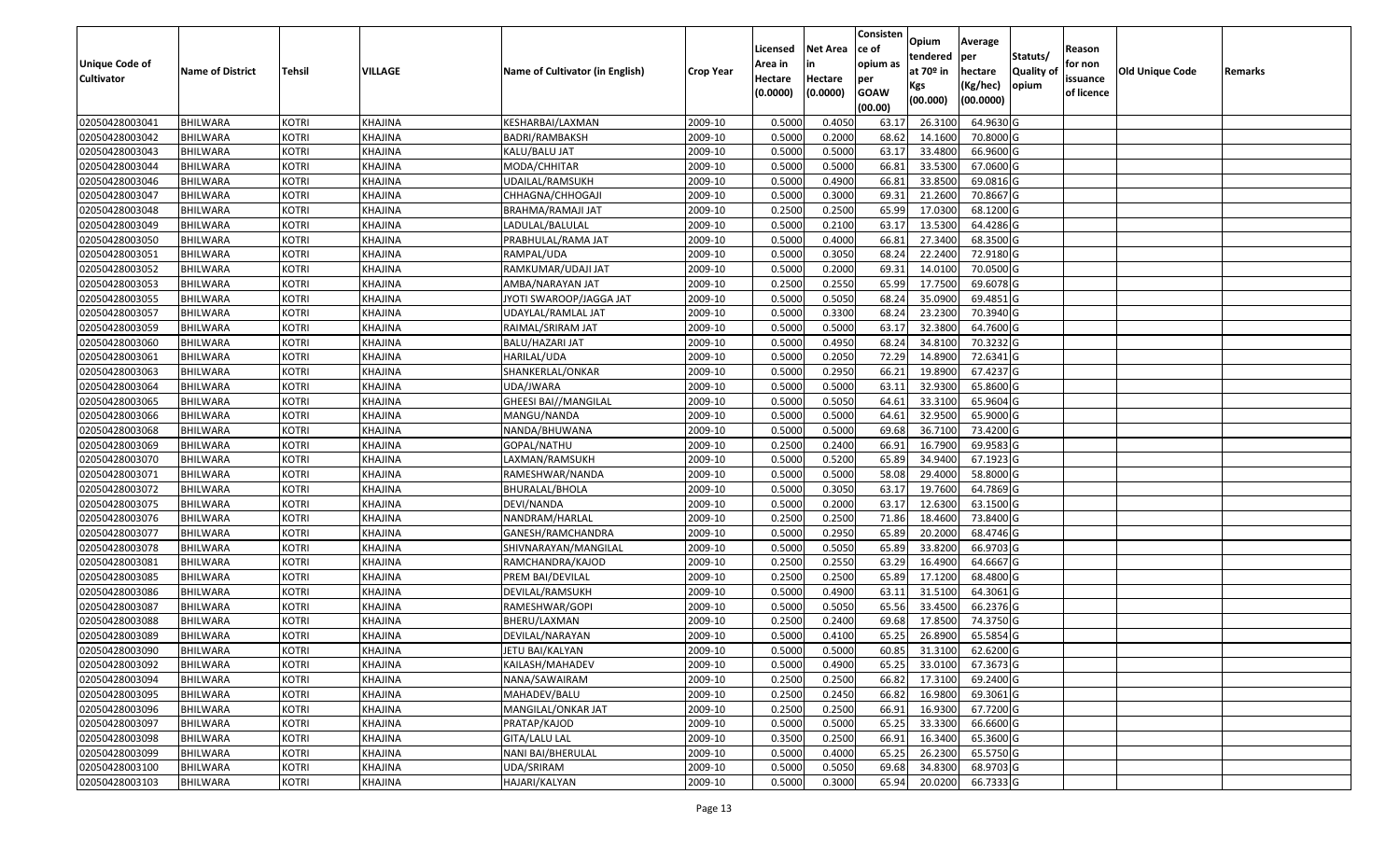| <b>Unique Code of</b><br><b>Cultivator</b> | <b>Name of District</b> | Tehsil       | VILLAGE             | Name of Cultivator (in English) | <b>Crop Year</b> | Licensed<br>Area in<br>Hectare | Net Area<br>in<br>Hectare | Consisten<br>ce of<br>opium as<br>per | Opium<br>tendered<br>at 70º in | Average<br>per<br>hectare | Statuts/<br><b>Quality of</b> | Reason<br>for non<br>issuance | Old Unique Code | Remarks                   |
|--------------------------------------------|-------------------------|--------------|---------------------|---------------------------------|------------------|--------------------------------|---------------------------|---------------------------------------|--------------------------------|---------------------------|-------------------------------|-------------------------------|-----------------|---------------------------|
|                                            |                         |              |                     |                                 |                  | (0.0000)                       | (0.0000)                  | <b>GOAW</b><br>(00.00)                | Kgs<br>(00.000)                | (Kg/hec)<br>(00.0000)     | opium                         | of licence                    |                 |                           |
| 02050428003104                             | <b>BHILWARA</b>         | <b>KOTRI</b> | KHAJINA             | <b>BALU/DHULA</b>               | 2009-10          | 0.2500                         | 0.2500                    | 63.29                                 | 15.8300                        | 63.3200 G                 |                               |                               |                 |                           |
| 02050428003107                             | <b>BHILWARA</b>         | <b>KOTRI</b> | KHAJINA             | NARAYAN/JAGANNATH               | 2009-10          | 0.2500                         | 0.2450                    | 69.92                                 | 16.0800                        | 65.6327 G                 |                               |                               |                 |                           |
| 02050428003108                             | BHILWARA                | <b>KOTRI</b> | KHAJINA             | CHOGA/DHOKAL                    | 2009-10          | 0.2500                         | 0.2500                    | 63.92                                 | 16.4500                        | 65.8000 G                 |                               |                               |                 |                           |
| 02050428003109                             | <b>BHILWARA</b>         | <b>KOTRI</b> | KHAJINA             | RAMCHANDRA/PRATAP               | 2009-10          | 0.5000                         | 0.3500                    | 63.17                                 | 22.9900                        | 65.6857 G                 |                               |                               |                 |                           |
| 02050428003110                             | BHILWARA                | <b>KOTRI</b> | KHAJINA             | BHERU/MAGNA                     | 2009-10          | 0.5000                         | 0.4900                    | 63.17                                 | 31.5500                        | 64.3878 G                 |                               |                               |                 |                           |
| 02050428003111                             | <b>BHILWARA</b>         | <b>KOTRI</b> | KHAJINA             | MATHURA/RAMA                    | 2009-10          | 0.5000                         | 0.4950                    | 63.25                                 | 31.9300                        | 64.5051 G                 |                               |                               |                 |                           |
| 02050428003112                             | BHILWARA                | <b>KOTRI</b> | KHAJINA             | PREM BAI/NARAYAN                | 2009-10          | 0.5000                         | 0.5050                    | 63.25                                 | 31.9200                        | 63.2079 G                 |                               |                               |                 |                           |
| 02050428003113                             | <b>BHILWARA</b>         | <b>KOTRI</b> | KHAJINA             | HARKUBAI/KALU                   | 2009-10          | 0.5000                         | 0.4100                    | 63.25                                 | 26.1300                        | 63.7317 G                 |                               |                               |                 |                           |
| 02050428003114                             | <b>BHILWARA</b>         | <b>KOTRI</b> | KHAJINA             | JYANI BAI/CHATRA                | 2009-10          | 0.5000                         | 0.2000                    | 69.68                                 | 14.1800                        | 70.9000 G                 |                               |                               |                 |                           |
| 02050428003116                             | <b>BHILWARA</b>         | <b>KOTRI</b> | KHAJINA             | CHANDU/HARLAL                   | 2009-10          | 0.5000                         | 0.2000                    | 65.94                                 | 13.4600                        | 67.3000 G                 |                               |                               |                 |                           |
| 02050428003119                             | <b>BHILWARA</b>         | <b>KOTRI</b> | KHAJINA             | GOPAL/VARDA                     | 2009-10          | 0.2500                         | 0.2500                    | 66.82                                 | 17.1600                        | 68.6400 G                 |                               |                               |                 |                           |
| 02050428003120                             | <b>BHILWARA</b>         | <b>KOTRI</b> | KHAJINA             | PANNA/DHULA                     | 2009-10          | 0.5000                         | 0.3100                    | 63.25                                 | 19.9500                        | 64.3548 G                 |                               |                               |                 |                           |
| 02050428003121                             | <b>BHILWARA</b>         | <b>KOTRI</b> | KHAJINA             | PRAVEEN/MOHAN                   | 2009-10          | 0.5000                         | 0.2600                    | 63.35                                 | 17.1500                        | 65.9615 G                 |                               |                               |                 |                           |
| 02050428003122                             | <b>BHILWARA</b>         | <b>KOTRI</b> | KHAJINA             | BHANWARLAL/RAMESHWAR            | 2009-10          | 0.3500                         | 0.2000                    | 62.77                                 | 12.9200                        | 64.6000 G                 |                               |                               |                 |                           |
| 02050428003123                             | BHILWARA                | <b>KOTRI</b> | KHAJINA             | LADU/NANDADAS                   | 2009-10          | 0.2500                         | 0.2400                    | 60.85                                 | 14.8900                        | 62.0417 G                 |                               |                               |                 |                           |
| 02050428003124                             | <b>BHILWARA</b>         | <b>KOTRI</b> | KHAJINA             | HEERALAL/SHANKARLAL             | 2009-10          | 0.2500                         | 0.2500                    | 63.92                                 | 16.5500                        | 66.2000 G                 |                               |                               |                 | NAME CHANGE               |
| 02050428003125                             | <b>BHILWARA</b>         | <b>KOTRI</b> | KHAJINA             | UDAYLAL/BHERU                   | 2009-10          | 0.5000                         | 0.2000                    | 63.35                                 | 12.8100                        | 64.0500 G                 |                               |                               |                 |                           |
| 02050428003126                             | <b>BHILWARA</b>         | <b>KOTRI</b> | KHAJINA             | HEERA/BHERU                     | 2009-10          | 0.5000                         | 0.2500                    | 60.85                                 | 15.5800                        | 62.3200 G                 |                               |                               |                 |                           |
| 02050428003127                             | <b>BHILWARA</b>         | <b>KOTRI</b> | KHAJINA             | BRAHMA/MANGILAL                 | 2009-10          | 0.5000                         | 0.5050                    | 60.85                                 | 31.2000                        | 61.7822 G                 |                               |                               |                 |                           |
| 02050428003130                             | <b>BHILWARA</b>         | <b>KOTRI</b> | KHAJINA             | GOPAL/BHOLA                     | 2009-10          | 0.2500                         | 0.2450                    | 66.82                                 | 16.6000                        | 67.7551 G                 |                               |                               |                 |                           |
| 02050428003132                             | <b>BHILWARA</b>         | <b>KOTRI</b> | <b>KHAJINA</b>      | LAXMAN/HEERA                    | 2009-10          | 0.2500                         | 0.2550                    | 63.29                                 | 16.6400                        | 65.2549 G                 |                               |                               |                 |                           |
| 02050428003133                             | <b>BHILWARA</b>         | <b>KOTRI</b> | KHAJINA             | DHANNA/MISHRI                   | 2009-10          | 0.5000                         | 0.3550                    | 58.50                                 | 21.1400                        | 59.5493 G                 |                               |                               |                 |                           |
| 02050428003134                             | <b>BHILWARA</b>         | <b>KOTRI</b> | KHAJINA             | KANA/MAGNA                      | 2009-10          | 0.5000                         | 0.5100                    | 65.94                                 | 34.2200                        | 67.0980 G                 |                               |                               |                 |                           |
| 02050428003135                             | BHILWARA                | <b>KOTRI</b> | KHAJINA             | MISHRI/BADRI                    | 2009-10          | 0.5000                         | 0.2050                    | 63.35                                 | 12.8200                        | 62.5366 G                 |                               |                               |                 |                           |
| 02050428003136                             | BHILWARA                | <b>KOTRI</b> | KHAJINA             | UDA/MANGILAL                    | 2009-10          | 0.5000                         | 0.5150                    | 63.22                                 | 32.0800                        | 62.2913 G                 |                               |                               |                 | TRANSFER / BAN KA KHERA   |
| 02050428003137                             | <b>BHILWARA</b>         | <b>KOTRI</b> | KHAJINA             | UDA/RAMA                        | 2009-10          | 0.5000                         | 0.5050                    | 63.22                                 | 32.3600                        | 64.0792 G                 |                               |                               |                 |                           |
| 02050428003140                             | <b>BHILWARA</b>         | <b>KOTRI</b> | KHAJINA             | BHURA/HERLAL                    | 2009-10          | 0.5000                         | 0.2950                    | 63.35                                 | 18.7500                        | 63.5593 G                 |                               |                               |                 |                           |
| 02050428003141                             | <b>BHILWARA</b>         | <b>KOTRI</b> | KHAJINA             | PREMBAI/GOPAL                   | 2009-10          | 0.5000                         | 0.3000                    | 63.92                                 | 19.3900                        | 64.6333 G                 |                               |                               |                 | TRANSFER / KABRI          |
| 02050428003144                             | <b>BHILWARA</b>         | <b>KOTRI</b> | KHAJINA             | BHOLU/KANA                      | 2009-10          | 0.3500                         | 0.2950                    | 65.94                                 | 19.9900                        | 67.7627 G                 |                               |                               |                 | <b>TRANSFER / HANSEDA</b> |
| 02050428003145                             | <b>BHILWARA</b>         | <b>KOTRI</b> | KHAJINA             | KANA/RADHAKISAN                 | 2009-10          | 0.5000                         | 0.4650                    | 21.00                                 | 7.5400                         | 16.2151 G                 |                               |                               |                 |                           |
| 02050428003146                             | <b>BHILWARA</b>         | <b>KOTRI</b> | KHAJINA             | NARAYAN/JAWARA                  | 2009-10          | 0.5000                         | 0.0000                    | 0.00                                  | 0.0000                         | 0.0000N                   |                               |                               |                 |                           |
| 02050428003147                             | <b>BHILWARA</b>         | <b>KOTRI</b> | KHAJINA             | MADHO/KAJOD                     | 2009-10          | 0.5000                         | 0.3800                    | 63.22                                 | 24.9800                        | 65.7368 G                 |                               |                               |                 |                           |
| 02050428003148                             | <b>BHILWARA</b>         | <b>KOTRI</b> | KHAJINA             | PREMA/HEERA                     | 2009-10          | 0.2500                         | 0.2450                    | 58.20                                 | 3.1700                         | 12.9388 G                 |                               | 4                             |                 |                           |
| 02050428003149                             | BHILWARA                | <b>KOTRI</b> | KHAJINA             | JAGDISH/RAMNATH                 | 2009-10          | 0.5000                         | 0.5050                    | 66.91                                 | 34.2700                        | 67.8614 G                 |                               |                               |                 |                           |
| 02050428003150                             | <b>BHILWARA</b>         | KOTRI        | KHAJINA             | BHERULAL/LAXMAN                 | 2009-10          | 0.2500                         | 0.2500                    | 66.81                                 | 17.2100                        | 68.8400 G                 |                               |                               | 02050428008001  | <b>TRANSFER</b>           |
| 02050428003151                             | <b>BHILWARA</b>         | <b>KOTRI</b> | KHAJINA             | BALU/LAXMAN                     | 2009-10          | 0.2500                         | 0.2550                    | 66.81                                 |                                | 17.7400 69.5686 G         |                               |                               | 02050428008004  | <b>TRANSFER</b>           |
| 02050428004001                             | <b>BHILWARA</b>         | <b>KOTRI</b> | <b>BAN KA KHEDA</b> | UDA/LALU JAT                    | 2009-10          | 0.2500                         | 0.2550                    | 68.06                                 | 17.6400                        | 69.1765 G                 |                               |                               |                 |                           |
| 02050428004002                             | <b>BHILWARA</b>         | <b>KOTRI</b> | <b>BAN KA KHEDA</b> | NARAYAN/GOKAL                   | 2009-10          | 0.2500                         | 0.2350                    | 64.42                                 | 15.5700                        | 66.2553 G                 |                               |                               |                 |                           |
| 02050428004004                             | <b>BHILWARA</b>         | <b>KOTRI</b> | <b>BAN KA KHEDA</b> | ONKAR/GHEESA LAL                | 2009-10          | 0.2500                         | 0.2450                    | 70.73                                 | 17.5000                        | 71.4286 G                 |                               |                               |                 |                           |
| 02050428004005                             | <b>BHILWARA</b>         | <b>KOTRI</b> | <b>BAN KA KHEDA</b> | BAKSHA/DEVI                     | 2009-10          | 0.2500                         | 0.2500                    | 66.90                                 | 16.4900                        | 65.9600 G                 |                               |                               |                 |                           |
| 02050428004006                             | <b>BHILWARA</b>         | <b>KOTRI</b> | <b>BAN KA KHEDA</b> | RUPIBAI/RAMCHANDRA              | 2009-10          | 0.2500                         | 0.2500                    | 66.92                                 | 17.0100                        | 68.0400 G                 |                               |                               |                 |                           |
| 02050428004007                             | <b>BHILWARA</b>         | <b>KOTRI</b> | <b>BAN KA KHEDA</b> | MOTI/KAJOD                      | 2009-10          | 0.2500                         | 0.2100                    | 66.47                                 | 14.7300                        | 70.1429 G                 |                               |                               |                 |                           |
| 02050428004008                             | <b>BHILWARA</b>         | <b>KOTRI</b> | <b>BAN KA KHEDA</b> | SHANKARLAL/PYARA                | 2009-10          | 0.2500                         | 0.2550                    | 67.18                                 | 17.3400                        | 68.0000 G                 |                               |                               |                 | NAME CHANGE               |
| 02050428004011                             | <b>BHILWARA</b>         | <b>KOTRI</b> | <b>BAN KA KHEDA</b> | GOKAL/DEVI                      | 2009-10          | 0.2500                         | 0.2400                    | 67.42                                 | 16.9300                        | 70.5417 G                 |                               |                               |                 |                           |
| 02050428004013                             | <b>BHILWARA</b>         | <b>KOTRI</b> | <b>BAN KA KHEDA</b> | RAMESHWAR/BHARIRATH             | 2009-10          | 0.2500                         | 0.1950                    | 64.34                                 | 12.8300                        | 65.7949 G                 |                               |                               |                 |                           |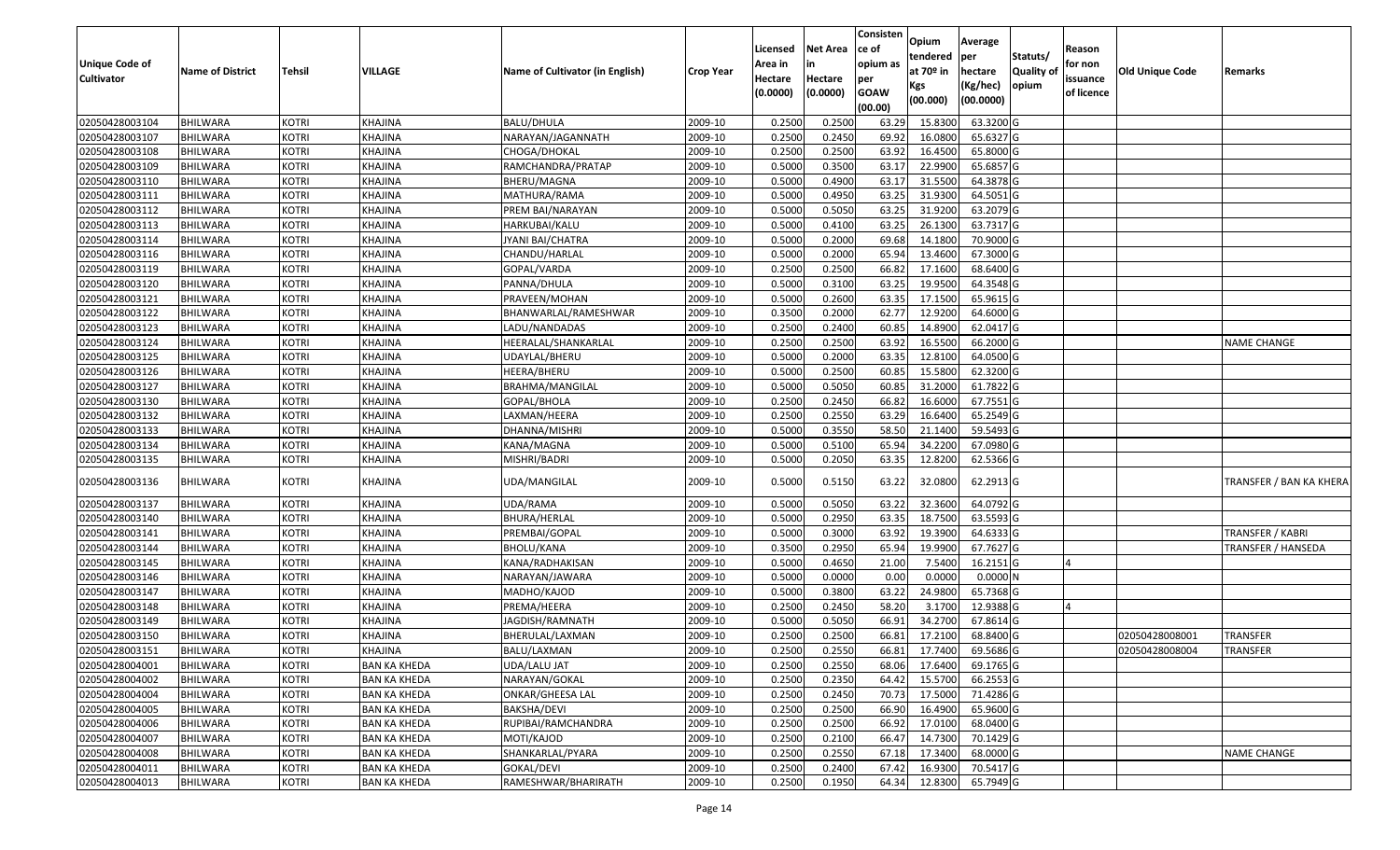| <b>Unique Code of</b><br><b>Cultivator</b> | <b>Name of District</b>     | <b>Tehsil</b>                | VILLAGE             | Name of Cultivator (in English)                           | <b>Crop Year</b>   | Licensed<br>Area in<br>Hectare<br>(0.0000) | Net Area<br>Hectare<br>(0.0000) | Consisten<br>ce of<br>opium as<br>per<br><b>GOAW</b><br>(00.00) | Opium<br>tendered<br>at 70º in<br>Kgs<br>(00.000) | Average<br>per<br>hectare<br>(Kg/hec)<br>(00.0000) | Statuts/<br><b>Quality of</b><br>opium | Reason<br>for non<br>issuance<br>of licence | Old Unique Code | Remarks                         |
|--------------------------------------------|-----------------------------|------------------------------|---------------------|-----------------------------------------------------------|--------------------|--------------------------------------------|---------------------------------|-----------------------------------------------------------------|---------------------------------------------------|----------------------------------------------------|----------------------------------------|---------------------------------------------|-----------------|---------------------------------|
| 02050428004016                             | <b>BHILWARA</b>             | <b>KOTRI</b>                 | <b>BAN KA KHEDA</b> | SOHANI DEVI/BADRI                                         | 2009-10            | 0.2500                                     | 0.2500                          | 66.80                                                           | 16.5500                                           | 66.2000 G                                          |                                        |                                             |                 |                                 |
| 02050428004022                             | BHILWARA                    | <b>KOTRI</b>                 | <b>BAN KA KHEDA</b> | BHARMAL/GIRDHARI                                          | 2009-10            | 0.2500                                     | 0.2500                          | 69.08                                                           | 17.5700                                           | 70.2800 G                                          |                                        |                                             |                 |                                 |
| 02050428004024                             | BHILWARA                    | <b>KOTRI</b>                 | BAN KA KHEDA        | DEVI/HARKISHAN                                            | 2009-10            | 0.2500                                     | 0.2500                          | 65.29                                                           | 16.7600                                           | 67.0400 G                                          |                                        |                                             |                 |                                 |
| 02050428004026                             | <b>BHILWARA</b>             | <b>KOTRI</b>                 | <b>BAN KA KHEDA</b> | DEVILAL/RAMA                                              | 2009-10            | 0.2500                                     | 0.2450                          | 63.27                                                           | 16.1000                                           | 65.7143 G                                          |                                        |                                             |                 |                                 |
| 02050428004029                             | BHILWARA                    | <b>KOTRI</b>                 | <b>BAN KA KHEDA</b> | RAMU BAI/KANAHAIYALAL                                     | 2009-10            | 0.2500                                     | 0.2500                          | 63.51                                                           | 16.2700                                           | 65.0800 G                                          |                                        |                                             |                 | NAME CHANGE                     |
| 02050428004032                             | <b>BHILWARA</b>             | <b>KOTRI</b>                 | <b>BAN KA KHEDA</b> | GOPILAL/ARJUN (URJAN)                                     | 2009-10            | 0.2500                                     | 0.2500                          | 63.32                                                           | 16.1360                                           | 64.5440 G                                          |                                        |                                             |                 | NAME CHANGE                     |
| 02050428004035                             | BHILWARA                    | <b>KOTRI</b>                 | BAN KA KHEDA        | DEV BAKSHA/KAJOD                                          | 2009-10            | 0.2500                                     | 0.1500                          | 61.07                                                           | 8.9500                                            | 59.6667 G                                          |                                        |                                             |                 |                                 |
| 02050428004036                             | <b>BHILWARA</b>             | <b>KOTRI</b>                 | <b>BAN KA KHEDA</b> | DEVI/LALU                                                 | 2009-10            | 0.2500                                     | 0.2450                          | 70.66                                                           | 17.6900                                           | 72.2041 G                                          |                                        |                                             |                 |                                 |
| 02050428004042                             | BHILWARA                    | <b>KOTRI</b>                 | <b>BAN KA KHEDA</b> | BHERULAL/HAJARI                                           | 2009-10            | 0.5000                                     | 0.3500                          | 64.19                                                           | 23.7300                                           | 67.8000 G                                          |                                        |                                             | 02050428002217  | <b>TRANSFER</b>                 |
| 02050428004043                             | BHILWARA                    | <b>KOTRI</b>                 | BAN KA KHEDA        | GOPAL/BARDA                                               | 2009-10            | 0.5000                                     | 0.4850                          | 63.52                                                           | 31.2300                                           | 64.3918 G                                          |                                        |                                             | 02050428002218  | TRANSFER                        |
| 02050428004044                             | BHILWARA                    | <b>KOTRI</b>                 | <b>BAN KA KHEDA</b> | AMBALAL/BHERU                                             | 2009-10            | 0.5000                                     | 0.2000                          | 67.97                                                           | 13.8900                                           | 69.4500 G                                          |                                        |                                             | 02050428002219  | TRANSFER                        |
| 02050428004045                             | <b>BHILWARA</b>             | <b>KOTRI</b>                 | <b>BAN KA KHEDA</b> | HERDEV/LALU                                               | 2009-10            | 0.5000                                     | 0.4950                          | 68.67                                                           | 34.0300                                           | 68.7475 G                                          |                                        |                                             | 02050428002220  | TRANSFER                        |
| 02050428005001                             | <b>BHILWARA</b>             | <b>KOTRI</b>                 | <b>AKOLA</b>        | HAZARI/MODA                                               | 2009-10            | 0.5000                                     | 0.4800                          | 67.72                                                           | 33.9400                                           | 70.7083 G                                          |                                        |                                             |                 |                                 |
| 02050428005002                             | BHILWARA                    | <b>KOTRI</b>                 | AKOLA               | PUKHRAJ/CHHAGANLAL                                        | 2009-10            | 0.5000                                     | 0.4900                          | 67.16                                                           | 32.8700                                           | 67.0816 G                                          |                                        |                                             |                 |                                 |
| 02050428005003                             | <b>BHILWARA</b>             | <b>KOTRI</b>                 | AKOLA               | BALULAL/DEVA                                              | 2009-10            | 0.2500                                     | 0.2500                          | 69.94                                                           | 18.5000                                           | 74.0000 G                                          |                                        |                                             |                 | <b>NAME CHANGE</b>              |
| 02050428005004                             | <b>BHILWARA</b>             | <b>KOTRI</b>                 | AKOLA               | KALU LAL/HAZARI LAL                                       | 2009-10            | 0.5000                                     | 0.2500                          | 69.83                                                           | 18.7000                                           | 74.8000 G                                          |                                        |                                             |                 |                                 |
| 02050428005005                             | <b>BHILWARA</b>             | <b>KOTRI</b>                 | AKOLA               | HAZARI LAL/ SURAJ MAL TELI                                | 2009-10            | 0.2500                                     | 0.2450                          | 67.30                                                           | 17.4800                                           | 71.3469 G                                          |                                        |                                             |                 |                                 |
| 02050428005006                             | <b>BHILWARA</b>             | <b>KOTRI</b>                 | AKOLA               | KALYANMAL/RAMCHANDRA                                      | 2009-10            | 0.5000                                     | 0.4950                          | 65.70                                                           | 31.5300                                           | 63.6970 G                                          |                                        |                                             |                 |                                 |
| 02050428005008<br>02050428005010           | BHILWARA<br><b>BHILWARA</b> | <b>KOTRI</b><br><b>KOTRI</b> | AKOLA<br>AKOLA      | <b>BADRI LAL/ SURJA</b><br>KAILASH CHANDRA A/S RAM PRASAD | 2009-10<br>2009-10 | 0.5000<br>0.2500                           | 0.3950<br>0.2500                | 62.85<br>74.59                                                  | 25.1300<br>17.5800                                | 63.6203 G<br>70.3200                               |                                        |                                             |                 |                                 |
| 02050428005012                             | BHILWARA                    | <b>KOTRI</b>                 | AKOLA               | PRATAP/GOKUL                                              | 2009-10            | 0.5000                                     | 0.5050                          | 67.89                                                           | 35.3700                                           | 70.0396 G                                          |                                        |                                             |                 |                                 |
| 02050428005013                             | <b>BHILWARA</b>             | <b>KOTRI</b>                 | AKOLA               | MANGU/UDA                                                 | 2009-10            | 0.5000                                     | 0.5000                          | 65.1                                                            | 32.7100                                           | 65.4200 G                                          |                                        |                                             |                 |                                 |
| 02050428005015                             | BHILWARA                    | <b>KOTRI</b>                 | AKOLA               | JAGNATH/NANDA                                             | 2009-10            | 0.5000                                     | 0.5000                          | 62.51                                                           | 31.2100                                           | 62.4200 G                                          |                                        |                                             |                 |                                 |
| 02050428005016                             | <b>BHILWARA</b>             | KOTRI                        | AKOLA               | RAGHUNATH/NARAYAN                                         | 2009-10            | 0.2500                                     | 0.2450                          | 64.25                                                           | 15.9500                                           | 65.1020 G                                          |                                        |                                             | 02050428013001  | <b>TRANSFER</b>                 |
| 02050428005017                             | BHILWARA                    | <b>KOTRI</b>                 | AKOLA               | RAJUBAI/SONATH                                            | 2009-10            | 0.2500                                     | 0.2500                          | 58.78                                                           | 15.1700                                           | 60.6800 G                                          |                                        |                                             | 02050428013003  | TRANSFER / TRANSER/<br>HOLIRADA |
| 02050428005018                             | BHILWARA                    | <b>KOTRI</b>                 | AKOLA               | AMRA/BAKTAVER                                             | 2009-10            | 0.2500                                     | 0.2500                          | 63.33                                                           | 15.5300                                           | 62.1200 G                                          |                                        |                                             | 02050428013006  | TRANSFER                        |
| 02050428005019                             | <b>BHILWARA</b>             | <b>KOTRI</b>                 | AKOLA               | ANOP BAI/HAJARI                                           | 2009-10            | 0.5000                                     | 0.3200                          | 64.52                                                           | 22.2600                                           | 69.5625 G                                          |                                        |                                             | 02050428002209  | <b>TRANSFER</b>                 |
| 02050428005020                             | BHILWARA                    | <b>KOTRI</b>                 | AKOLA               | MAGNA/KAJOD                                               | 2009-10            | 0.2500                                     | 0.2450                          | 67.92                                                           | 17.5900                                           | 71.7959 G                                          |                                        |                                             | 02050428002208  | <b>TRANSFER</b>                 |
| 02050428005021                             | BHILWARA                    | <b>KOTRI</b>                 | AKOLA               | SHANKAR/KAJOD                                             | 2009-10            | 0.2500                                     | 0.2450                          | 71.37                                                           | 18.3400                                           | 74.8571 G                                          |                                        |                                             | 02050428003045  | <b>TRANSFER</b>                 |
| 02050428005022                             | BHILWARA                    | <b>KOTRI</b>                 | AKOLA               | RAMCHANDRA/JALAM                                          | 2009-10            | 0.2500                                     | 0.2500                          | 68.70                                                           | 17.4900                                           | 69.9600 G                                          |                                        |                                             | 02050428003054  | TRANSFER                        |
| 02050428005023                             | <b>BHILWARA</b>             | <b>KOTRI</b>                 | AKOLA               | SHRAVAN A/S HEMA /JALAM                                   | 2009-10            | 0.2500                                     | 0.2500                          | 63.80                                                           | 15.8600                                           | 63.4400 G                                          |                                        |                                             | 02050428003056  | <b>TRANSFER / NAME CHANGE</b>   |
| 02050428005024                             | BHILWARA                    | <b>KOTRI</b>                 | AKOLA               | NARSINGH/HAJARI                                           | 2009-10            | 0.5000                                     | 0.2000                          | 67.91                                                           | 14.2400                                           | 71.2000 G                                          |                                        |                                             | 02050428003118  | TRANSFER                        |
| 02050428005025                             | <b>BHILWARA</b>             | KOTRI                        | AKOLA               | RAMCHANDRA/BALU                                           | 2009-10            | 0.5000                                     | 0.4800                          | 63.52                                                           | 32.2900                                           | 67.2708 G                                          |                                        |                                             | 02050428003138  | TRANSFER                        |
| 02050428005026                             | <b>BHILWARA</b>             | <b>KOTRI</b>                 | <b>AKOLA</b>        | DEVI/NARU                                                 | 2009-10            | 0.5000                                     | 0.5000                          | 59.68                                                           | 30.1800                                           | 60.3600 G                                          |                                        |                                             | 02050428003139  | <b>TRANSFER</b>                 |
| 02050428005027                             | <b>BHILWARA</b>             | <b>KOTRI</b>                 | <b>AKOLA</b>        | SUDI BAI/MANGILAL                                         | 2009-10            | 0.2500                                     | 0.2500                          | 60.66                                                           | 15.4900                                           | 61.9600 G                                          |                                        |                                             | 02050428014004  | <b>TRANSFER</b>                 |
| 02050428006002                             | <b>BHILWARA</b>             | <b>KOTRI</b>                 | <b>REN</b>          | JAMNA/BHURA MALI                                          | 2009-10            | 0.2500                                     | 0.2000                          | 56.64                                                           | 12.3700                                           | 61.8500 G                                          |                                        |                                             |                 |                                 |
| 02050428006005                             | <b>BHILWARA</b>             | <b>KOTRI</b>                 | <b>REN</b>          | BADRI/MEGHA                                               | 2009-10            | 0.2500                                     | 0.2500                          | 62.96                                                           | 16.2100                                           | 64.8400 G                                          |                                        |                                             |                 |                                 |
| 02050428006011                             | <b>BHILWARA</b>             | <b>KOTRI</b>                 | <b>REN</b>          | DEVI/MEGHA MALI                                           | 2009-10            | 0.2500                                     | 0.2500                          | 62.96                                                           | 16.9800                                           | 67.9200 G                                          |                                        |                                             |                 |                                 |
| 02050428006012                             | <b>BHILWARA</b>             | <b>KOTRI</b>                 | <b>REN</b>          | ONKAR/BHURA                                               | 2009-10            | 0.2500                                     | 0.2500                          | 62.51                                                           | 16.0600                                           | 64.2400 G                                          |                                        |                                             |                 |                                 |
| 02050428006013                             | <b>BHILWARA</b>             | <b>KOTRI</b>                 | <b>REN</b>          | HAZARI/CHOOTU                                             | 2009-10            | 0.2500                                     | 0.2500                          | 59.39                                                           | 15.1700                                           | 60.6800 G                                          |                                        |                                             |                 |                                 |
| 02050428006015                             | <b>BHILWARA</b>             | <b>KOTRI</b>                 | <b>REN</b>          | GANESHKANWAR/BHERU SINGH                                  | 2009-10            | 0.2500                                     | 0.2550                          | 59.83                                                           | 15.4000                                           | $60.3922$ G                                        |                                        |                                             |                 |                                 |
| 02050428006018                             | <b>BHILWARA</b>             | <b>KOTRI</b>                 | <b>REN</b>          | HEMA/LALU KUMAR                                           | 2009-10            | 0.2500                                     | 0.2000                          | 62.51                                                           | 13.1500                                           | 65.7500 G                                          |                                        |                                             |                 | <b>TRANSFER / SAWAIPUR</b>      |
| 02050428006021                             | <b>BHILWARA</b>             | <b>KOTRI</b>                 | <b>REN</b>          | GANGA/JODHA                                               | 2009-10            | 0.2500                                     | 0.2550                          | 59.83                                                           | 15.1700                                           | 59.4902 G                                          |                                        |                                             | 02050428002224  | <b>TRANSFER</b>                 |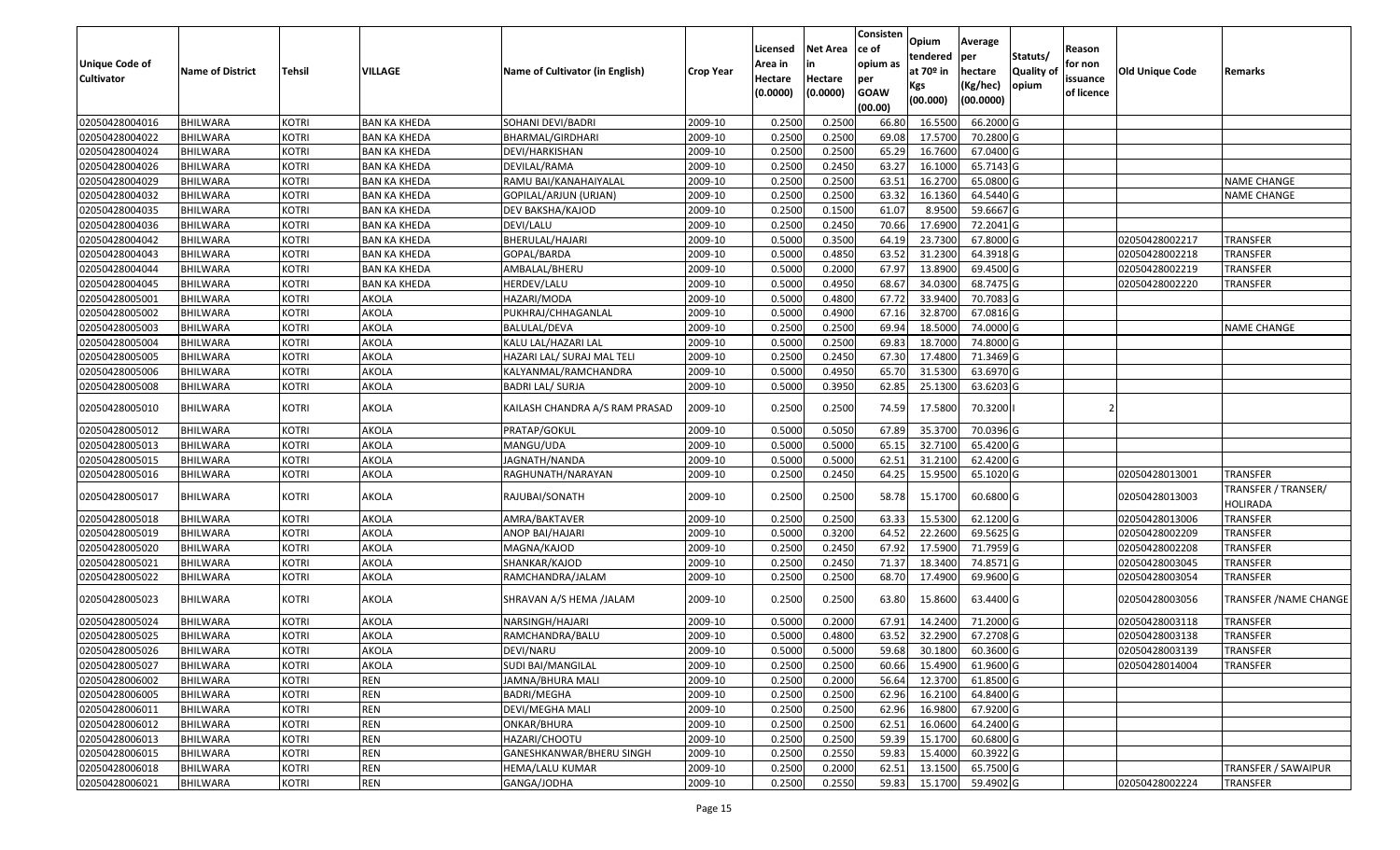| <b>Unique Code of</b><br><b>Cultivator</b> | <b>Name of District</b> | Tehsil         | VILLAGE          | Name of Cultivator (in English) | <b>Crop Year</b> | Licensed<br>Area in<br>Hectare<br>(0.0000) | Net Area<br>in<br>Hectare<br>(0.0000) | Consisten<br>ce of<br>opium as<br>per<br><b>GOAW</b><br>(00.00) | Opium<br>tendered<br>at 70º in<br>Kgs<br>(00.000) | Average<br> per<br>hectare<br>(Kg/hec)<br>(00.0000) | Statuts/<br><b>Quality of</b><br>opium | Reason<br>for non<br>issuance<br>of licence | <b>Old Unique Code</b> | Remarks                                     |
|--------------------------------------------|-------------------------|----------------|------------------|---------------------------------|------------------|--------------------------------------------|---------------------------------------|-----------------------------------------------------------------|---------------------------------------------------|-----------------------------------------------------|----------------------------------------|---------------------------------------------|------------------------|---------------------------------------------|
| 02050428006022                             | <b>BHILWARA</b>         | <b>KOTRI</b>   | <b>REN</b>       | RAJSINGH/BHOPAL SINGH           | 2009-10          | 0.2500                                     | 0.2050                                | 74.57                                                           | 3.7700                                            | 18.3902 G                                           |                                        |                                             |                        |                                             |
| 02050428006028                             | <b>BHILWARA</b>         | <b>KOTRI</b>   | <b>REN</b>       | NARAYAN/DEVA                    | 2009-10          | 0.2500                                     | 0.2550                                | 66.47                                                           | 17.1700                                           | 67.3333 G                                           |                                        |                                             |                        |                                             |
| 02050428006031                             | BHILWARA                | <b>KOTRI</b>   | <b>REN</b>       | DEVI/MOHAN NAI                  | 2009-10          | 0.2500                                     | 0.2500                                | 59.83                                                           | 15.4700                                           | 61.8800 G                                           |                                        |                                             |                        |                                             |
| 02050428006038                             | <b>BHILWARA</b>         | <b>KOTRI</b>   | <b>REN</b>       | SHONATH/LADUNATH                | 2009-10          | 0.2500                                     | 0.2550                                | 66.74                                                           | 14.5800                                           | 57.1765 G                                           |                                        |                                             |                        |                                             |
| 02050428006039                             | <b>BHILWARA</b>         | <b>KOTRI</b>   | <b>REN</b>       | JANKILAL/LALDAS                 | 2009-10          | 0.5000                                     | 0.1950                                | 66.70                                                           | 13.3200                                           | 68.3077 G                                           |                                        |                                             | 02050428002223         | <b>TRANSFER</b>                             |
| 02050428006041                             | BHILWARA                | <b>KOTRI</b>   | REN              | BALU/HAJARI                     | 2009-10          | 0.2500                                     | 0.0000                                | 0.00                                                            | 0.0000                                            | $0.0000$ F                                          |                                        |                                             | 02050428002225         | TRANSFER / TRANSFER /<br>BADLA              |
| 02050428006042                             | <b>BHILWARA</b>         | <b>KOTRI</b>   | <b>REN</b>       | MOHAN/SHAMBHU                   | 2009-10          | 0.2500                                     | 0.0000                                | 0.00                                                            | 0.0000                                            | $0.0000$ F                                          |                                        |                                             | 02050428002226         | <b>TRANSFER</b>                             |
| 02050521001001                             | CHITTORGARH             | GANGRAR        | TUMBADIYA        | UDAI LAL/ GOPI LAL              | 2009-10          | 0.2500                                     | 0.2000                                | 62.94                                                           | 12.5800                                           | 62.9000 G                                           |                                        |                                             |                        |                                             |
| 02050521001002                             | CHITTORGARH             | <b>GANGRAR</b> | TUMBADIYA        | SEVA LAL(RAM)/ MOTI LAL         | 2009-10          | 0.2500                                     | 0.2050                                | 67.88                                                           | 14.2300                                           | 69.4146                                             |                                        |                                             |                        |                                             |
| 02050521001003                             | CHITTORGARH             | GANGRAR        | TUMBADIYA        | BHANWAR LAL/ NATHU              | 2009-10          | 0.2500                                     | 0.2550                                | 61.69                                                           | 15.9400                                           | 62.5098 G                                           |                                        |                                             |                        |                                             |
| 02050521001005                             | CHITTORGARH             | <b>GANGRAR</b> | TUMBADIYA        | BHERU LAL/ MANGI LAL            | 2009-10          | 0.2500                                     | 0.2500                                | 61.02                                                           | 15.1700                                           | 60.6800 G                                           |                                        |                                             |                        |                                             |
| 02050521001009                             | CHITTORGARH             | <b>GANGRAR</b> | <b>TUMBADIYA</b> | NANDLAL/KALU                    | 2009-10          | 0.2500                                     | 0.2300                                | 58.67                                                           | 13.5000                                           | 58.6950 G                                           |                                        |                                             |                        |                                             |
| 02050521001010                             | CHITTORGARH             | <b>GANGRAR</b> | TUMBADIYA        | RAMA/GOKAL                      | 2009-10          | 0.2500                                     | 0.1600                                | 61.12                                                           | 9.8700                                            | 61.6875 G                                           |                                        |                                             |                        |                                             |
| 02050521001011                             | CHITTORGARH             | GANGRAR        | TUMBADIYA        | <b>GULABI BAI / KANA</b>        | 2009-10          | 0.2500                                     | 0.2350                                | 60.13                                                           | 14.2100                                           | 60.4681 G                                           |                                        |                                             |                        | <b>NAME CHANGE</b>                          |
| 02050521001015                             | CHITTORGARH             | GANGRAR        | TUMBADIYA        | EJANBAI/BADRILAL DHAKER         | 2009-10          | 0.2500                                     | 0.2450                                | 61.66                                                           | 15.2300                                           | 62.1633 G                                           |                                        |                                             |                        |                                             |
| 02050521001016                             | CHITTORGARH             | <b>GANGRAR</b> | <b>TUMBADIYA</b> | KELURAM/DEVAJI DHAKER           | 2009-10          | 0.2500                                     | 0.2300                                | 61.31                                                           | 14.1100                                           | 61.3478 G                                           |                                        |                                             |                        |                                             |
| 02050521001017                             | CHITTORGARH             | GANGRAR        | TUMBADIYA        | DALU/ MOHAN                     | 2009-10          | 0.2500                                     | 0.2000                                | 61.31                                                           | 12.1700                                           | 60.8500 G                                           |                                        |                                             |                        |                                             |
| 02050521001018                             | CHITTORGARH             | <b>GANGRAR</b> | TUMBADIYA        | RAMCHANDRA/GHEESA               | 2009-10          | 0.2500                                     | 0.2150                                | 58.66                                                           | 12.8700                                           | 59.8605 G                                           |                                        |                                             |                        |                                             |
| 02050521001019                             | CHITTORGARH             | GANGRAR        | TUMBADIYA        | CHANDIBAI/MANGILAL              | 2009-10          | 0.2500                                     | 0.2450                                | 69.01                                                           | 17.2400                                           | 70.3673                                             |                                        |                                             |                        |                                             |
| 02050521001020                             | <b>CHITTORGARH</b>      | <b>GANGRAR</b> | TUMBADIYA        | SOHAN / PARTHA                  | 2009-10          | 0.2500                                     | 0.2200                                | 63.83                                                           | 14.3300                                           | 65.1364 G                                           |                                        |                                             |                        |                                             |
| 02050521001025                             | CHITTORGARH             | <b>GANGRAR</b> | TUMBADIYA        | KAJODI BAI/MOHANLAL             | 2009-10          | 0.2500                                     | 0.2150                                | 62.94                                                           | 13.4500                                           | 62.5581 G                                           |                                        |                                             |                        |                                             |
| 02050521001026                             | CHITTORGARH             | <b>GANGRAR</b> | TUMBADIYA        | BHERU/NARAYAN                   | 2009-10          | 0.2500                                     | 0.2500                                | 31.19                                                           | 3.6200                                            | 14.4800                                             |                                        |                                             |                        |                                             |
| 02050521002001                             | CHITTORGARH             | GANGRAR        | CHOGAWADI        | BADAMI BAI / RATAN LAL          | 2009-10          | 0.2500                                     | 0.2400                                | 60.08                                                           | 15.3400                                           | 63.9167 G                                           |                                        |                                             |                        |                                             |
| 02050521002002                             | <b>CHITTORGARH</b>      | GANGRAR        | CHOGAWADI        | SHYAM / KISHAN LAL              | 2009-10          | 0.2500                                     | 0.2400                                | 66.12                                                           | 16.6100                                           | 69.2083 G                                           |                                        |                                             |                        |                                             |
| 02050521002003                             | CHITTORGARH             | GANGRAR        | CHOGAWADI        | NARAYAN / BHERU LAL             | 2009-10          | 0.5000                                     | 0.4900                                | 62.53                                                           | 30.0900                                           | 61.4082 G                                           |                                        |                                             |                        |                                             |
| 02050521002007                             | <b>CHITTORGARH</b>      | <b>GANGRAR</b> | CHOGAWADI        | NARAYAN / HAJARI                | 2009-10          | 0.5000                                     | 0.4850                                | 63.91                                                           | 31.0900                                           | 64.1031 G                                           |                                        |                                             |                        |                                             |
| 02050521002009                             | CHITTORGARH             | GANGRAR        | CHOGAWADI        | NANDRAM/KHURAJ JAT              | 2009-10          | 0.5000                                     | 0.2950                                | 65.11                                                           | 18.7800                                           | 63.6610 G                                           |                                        |                                             |                        |                                             |
| 02050521002010                             | <b>CHITTORGARH</b>      | <b>GANGRAR</b> | CHOGAWADI        | NARAYAN/BHURA                   | 2009-10          | 0.2500                                     | 0.0000                                | 0.00                                                            | 0.0000                                            | $0.0000$ F                                          |                                        |                                             |                        | TRANSFER / SUWANIYA<br>(BENGU) /NAMA CHANGE |
| 02050521002011                             | CHITTORGARH             | GANGRAR        | CHOGAWADI        | MADHU / GOKAL                   | 2009-10          | 0.5000                                     | 0.5000                                | 65.18                                                           | 31.7800                                           | 63.5600 G                                           |                                        |                                             |                        |                                             |
| 02050521002012                             | CHITTORGARH             | GANGRAR        | CHOGAWADI        | KISHNA/BHERU                    | 2009-10          | 0.5000                                     | 0.4050                                | 64.09                                                           | 26.4200                                           | 65.2346 G                                           |                                        |                                             |                        |                                             |
| 02050521002013                             | CHITTORGARH             | GANGRAR        | CHOGAWADI        | RAYCHAND/POKHAR                 | 2009-10          | 0.5000                                     | 0.5050                                | 65.18                                                           | 32.5300                                           | 64.4158 G                                           |                                        |                                             |                        |                                             |
| 02050521002015                             | CHITTORGARH             | GANGRAR        | CHOGAWADI        | BHAWANI/EKLING                  | 2009-10          | 0.5000                                     | 0.4900                                | 65.18                                                           | 31.9500                                           | 65.2041 G                                           |                                        |                                             |                        |                                             |
| 02050521002016                             | CHITTORGARH             | GANGRAR        | CHOGAWADI        | CHAMPALAL/KHURAJ                | 2009-10          | 0.5000                                     | 0.5050                                | 64.36                                                           | 32.0700                                           | 63.5050 G                                           |                                        |                                             |                        |                                             |
| 02050521002018                             | <b>CHITTORGARH</b>      | GANGRAR        | CHOGAWADI        | DALU/LALU                       | 2009-10          | 0.5000                                     | 0.5000                                | 65.18                                                           | 32.5900                                           | 65.1800 G                                           |                                        |                                             |                        |                                             |
| 02050521002020                             | <b>CHITTORGARH</b>      | <b>GANGRAR</b> | CHOGAWADI        | LAHARULAL/JETA                  | 2009-10          | 0.2500                                     | 0.2550                                | 63.03                                                           | 16.3900                                           | 64.2745 G                                           |                                        |                                             |                        |                                             |
| 02050521002022                             | <b>CHITTORGARH</b>      | <b>GANGRAR</b> | CHOGAWADI        | DALU/JAGNNATH                   | 2009-10          | 0.2500                                     | 0.2500                                | 62.66                                                           | 15.9300                                           | 63.7200 G                                           |                                        |                                             |                        |                                             |
| 02050521002023                             | <b>CHITTORGARH</b>      | <b>GANGRAR</b> | CHOGAWADI        | RATANLAL/GOPI                   | 2009-10          | 0.2500                                     | 0.2500                                | 66.70                                                           | 16.5700                                           | 66.2800 G                                           |                                        |                                             |                        |                                             |
| 02050521002024                             | <b>CHITTORGARH</b>      | <b>GANGRAR</b> | CHOGAWADI        | SOSAR BAI/PRABHULAL             | 2009-10          | 0.5000                                     | 0.5000                                | 62.53                                                           | 30.3900                                           | 60.7800 G                                           |                                        |                                             |                        |                                             |
| 02050521002028                             | <b>CHITTORGARH</b>      | <b>GANGRAR</b> | CHOGAWADI        | SHANKARLAL/MANGILAL             | 2009-10          | 0.2500                                     | 0.2500                                | 68.48                                                           | 17.0400                                           | 68.1600 G                                           |                                        |                                             |                        |                                             |
| 02050521002029                             | <b>CHITTORGARH</b>      | GANGRAR        | CHOGAWADI        | MADAN KANVAR/EKLING             | 2009-10          | 0.2500                                     | 0.2450                                | 57.74                                                           | 1.1300                                            | 4.6122                                              |                                        |                                             |                        |                                             |
| 02050521002031                             | <b>CHITTORGARH</b>      | <b>GANGRAR</b> | CHOGAWADI        | KAMLA BAI/MOHANLAL              | 2009-10          | 0.5000                                     | 0.4900                                | 61.31                                                           | 29.9200                                           | 61.0612 G                                           |                                        |                                             |                        |                                             |
| 02050521002032                             | CHITTORGARH             | GANGRAR        | CHOGAWADI        | CHHOGALAL/JETAJI                | 2009-10          | 0.5000                                     | 0.5000                                | 66.18                                                           | 6.5100                                            | 13.0200 G                                           |                                        |                                             |                        |                                             |
| 02050521002033                             | <b>CHITTORGARH</b>      | <b>GANGRAR</b> | CHOGAWADI        | JAMNA BAI/UDAYRAM               | 2009-10          | 0.2500                                     | 0.2400                                | 64.04                                                           |                                                   | 15.7700 65.7083 G                                   |                                        |                                             |                        | <b>NAME CHANGE</b>                          |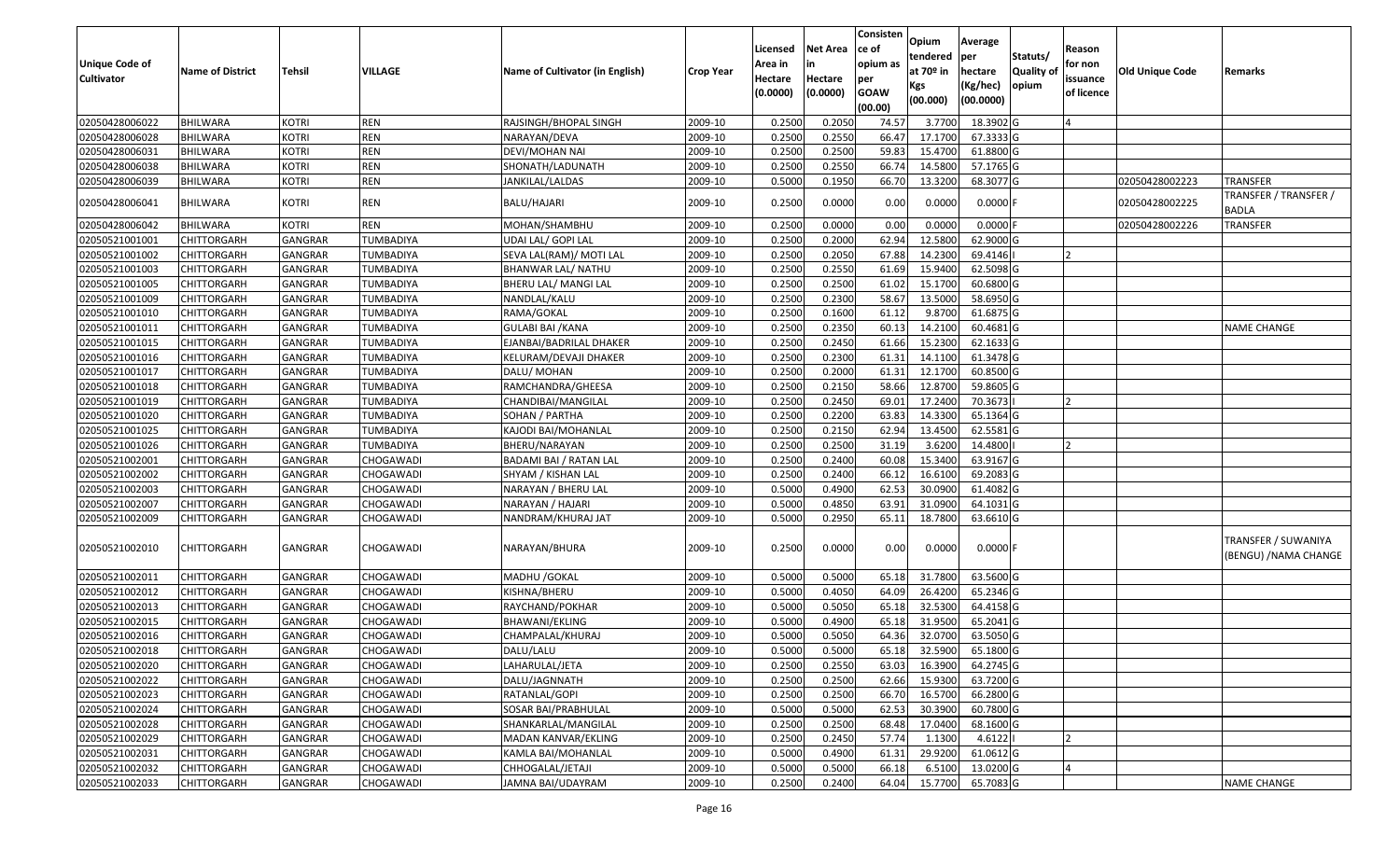|                   |                         |                |                        |                                 |                  |          |                 | Consisten          | Opium         | Average    |                  |            |                 |                    |
|-------------------|-------------------------|----------------|------------------------|---------------------------------|------------------|----------|-----------------|--------------------|---------------|------------|------------------|------------|-----------------|--------------------|
|                   |                         |                |                        |                                 |                  | Licensed | <b>Net Area</b> | ce of              | tendered      | per        | Statuts/         | Reason     |                 |                    |
| Unique Code of    | <b>Name of District</b> | <b>Tehsil</b>  | VILLAGE                | Name of Cultivator (in English) | <b>Crop Year</b> | Area in  | in              | opium as           | at $70°$ in   | hectare    | <b>Quality o</b> | for non    | Old Unique Code | Remarks            |
| <b>Cultivator</b> |                         |                |                        |                                 |                  | Hectare  | Hectare         | per<br><b>GOAW</b> | Kgs           | (Kg/hec)   | opium            | issuance   |                 |                    |
|                   |                         |                |                        |                                 |                  | (0.0000) | (0.0000)        | (00.00)            | (00.000)      | (00.0000)  |                  | of licence |                 |                    |
| 02050521002034    | CHITTORGARH             | GANGRAR        | CHOGAWADI              | MANGILAL/GODA                   | 2009-10          | 0.2500   | 0.2500          | 64.04              | 15.3600       | 61.4400 G  |                  |            |                 |                    |
| 02050521002035    | CHITTORGARH             | GANGRAR        | CHOGAWADI              | PYARA/SUKHDEV                   | 2009-10          | 0.2500   | 0.2350          | 64.04              | 14.8900       | 63.3617 G  |                  |            |                 |                    |
| 02050521002036    | CHITTORGARH             | GANGRAR        | CHOGAWADI              | CHATARBHUJ/HAZARI               | 2009-10          | 0.5000   | 0.5000          | 62.53              | 31.3700       | 62.7400 G  |                  |            |                 |                    |
| 02050521002038    | <b>CHITTORGARH</b>      | <b>GANGRAR</b> | CHOGAWADI              | DURGA SINGH/HIMMAT SINGH        | 2009-10          | 0.2500   | 0.2450          | 66.70              | 16.5800       | 67.6735 G  |                  |            |                 |                    |
| 02050521002039    | CHITTORGARH             | GANGRAR        | CHOGAWADI              | RAMLAL/HAZARI                   | 2009-10          | 0.5000   | 0.4950          | 65.1               | 32.6600       | 65.9798 G  |                  |            |                 |                    |
| 02050521002040    | CHITTORGARH             | <b>GANGRAR</b> | CHOGAWADI              | PARBHU/MEGA                     | 2009-10          | 0.2500   | 0.2050          | 64.09              | 13.7800       | 67.2195 G  |                  |            |                 |                    |
| 02050521002041    | CHITTORGARH             | GANGRAR        | CHOGAWADI              | KALI BAI/KHANA                  | 2009-10          | 0.2500   | 0.2550          | 62.66              | 15.6600       | 61.4118 G  |                  |            |                 |                    |
| 02050521002042    | CHITTORGARH             | <b>GANGRAR</b> | CHOGAWADI              | <b>BHERU/GOKAL</b>              | 2009-10          | 0.2500   | 0.2500          | 58.37              | 0.0000        | 0.0000     |                  |            |                 |                    |
| 02050521002043    | <b>CHITTORGARH</b>      | GANGRAR        | CHOGAWADI              | MADHU/MEGA                      | 2009-10          | 0.5000   | 0.4900          | 66.12              | 34.4300       | 70.2653 G  |                  |            |                 |                    |
| 02050521002044    | CHITTORGARH             | <b>GANGRAR</b> | CHOGAWADI              | RAMLAL/NARAYAN                  | 2009-10          | 0.5000   | 0.5000          | 66.12              | 33.9900       | 67.9800 G  |                  |            |                 |                    |
| 02050521002045    | CHITTORGARH             | GANGRAR        | CHOGAWADI              | DHANNA/HEERA                    | 2009-10          | 0.2500   | 0.2500          | 64.04              | 15.9400       | 63.7600 G  |                  |            |                 |                    |
| 02050521002046    | <b>CHITTORGARH</b>      | <b>GANGRAR</b> | CHOGAWADI              | KOSHLENDRA/BHURALAL             | 2009-10          | 0.2500   | 0.2450          | 67.99              | 16.0300       | 65.4286 G  |                  |            |                 | <b>NAME CHANGE</b> |
| 02050521002048    | <b>CHITTORGARH</b>      | <b>GANGRAR</b> | CHOGAWADI              | DALU/GOPIJI                     | 2009-10          | 0.2500   | 0.2500          | 62.66              | 16.2400       | 64.9600 G  |                  |            |                 |                    |
| 02050521002049    | <b>CHITTORGARH</b>      | GANGRAR        | CHOGAWADI              | NANI BAI/MANGILAL               | 2009-10          | 0.2500   | 0.2400          | 58.68              | 14.1300       | 58.8750 G  |                  |            |                 | <b>NAME CHANGE</b> |
| 02050521002050    | <b>CHITTORGARH</b>      | <b>GANGRAR</b> | CHOGAWADI              | SHAMBHUGIRI/NARAYAN GIRI        | 2009-10          | 0.2500   | 0.0000          | 0.00               | 0.0000        | $0.0000$ F |                  |            |                 |                    |
| 02050521002051    | <b>CHITTORGARH</b>      | <b>GANGRAR</b> | CHOGAWADI              | CHAMPALAL/GOKAL                 | 2009-10          | 0.2500   | 0.2400          | 66.62              | 8.8800        | 37.0000    |                  |            |                 |                    |
| 02050521002053    | <b>CHITTORGARH</b>      | <b>GANGRAR</b> | CHOGAWADI              | DURGASHANKAR/MOHANLAL           | 2009-10          | 0.2500   | 0.0000          | 0.00               | 0.0000        | $0.0000$ F |                  |            |                 |                    |
| 02050521002054    | CHITTORGARH             | GANGRAR        | CHOGAWADI              | VENIRAM/HAZARI JAT              | 2009-10          | 0.5000   | 0.5050          | 64.09              | 32.8600       | 65.0693 G  |                  |            |                 |                    |
| 02050521002056    | CHITTORGARH             | <b>GANGRAR</b> | CHOGAWADI              | MANGILAL/NANDRAM                | 2009-10          | 0.2500   | 0.2350          | 64.09              | 15.7700       | 67.1064 G  |                  |            |                 |                    |
| 02050521002057    | CHITTORGARH             | GANGRAR        | CHOGAWADI              | LAHARULAL/HARLAL                | 2009-10          | 0.3500   | 0.3500          | 60.1               | 21.0100       | 60.0286 G  |                  |            |                 |                    |
| 02050521002058    | CHITTORGARH             | <b>GANGRAR</b> | CHOGAWADI              | DALCHAND/HARLAL                 | 2009-10          | 0.5000   | 0.5000          | 60.08              | 30.3800       | 60.7600 G  |                  |            |                 |                    |
| 02050521002062    | CHITTORGARH             | GANGRAR        | CHOGAWADI              | BHERU/KALU                      | 2009-10          | 0.2500   | 0.0000          | 0.00               | 0.000         | 0.0000     |                  |            |                 |                    |
| 02050521002063    | CHITTORGARH             | GANGRAR        | CHOGAWADI              | UDI BAI/KALU                    | 2009-10          | 0.2500   | 0.0000          | 0.00               | 0.0000        | 0.0000F    |                  |            |                 |                    |
| 02050521002064    | <b>CHITTORGARH</b>      | <b>GANGRAR</b> | CHOGAWADI              | DULE SINGH/MODSINGH             | 2009-10          | 0.2500   | 0.2500          | 58.03              | 15.1400       | 60.5600 G  |                  |            |                 |                    |
| 02050521003001    | <b>CHITTORGARH</b>      | <b>GANGRAR</b> | BHATAWARA KALAN        | LAL SINGH/ PAHAD SINGH          | 2009-10          | 0.5000   | 0.2850          | 62.68              | 20.1400       | 70.6667 G  |                  |            |                 |                    |
| 02050521003003    | CHITTORGARH             | GANGRAR        | BHATAWARA KALAN        | DHANNALAL/UDAYLAL               | 2009-10          | 0.2500   | 0.2400          | 61.14              | 15.0900       | 62.8750    |                  |            |                 |                    |
| 02050521003004    | CHITTORGARH             | GANGRAR        | BHATAWARA KALAN        | MANGILAL/HEERALAL               | 2009-10          | 0.2500   | 0.2300          | 65.72              | 17.3400       | 75.3913 G  |                  |            |                 |                    |
| 02050521003005    | CHITTORGARH             | GANGRAR        | BHATAWARA KALAN        | MADHU LAL / GULAB               | 2009-10          | 0.3500   | 0.1000          | 62.66              | 6.7900        | 67.9000 G  |                  |            |                 |                    |
| 02050521003007    | CHITTORGARH             | <b>GANGRAR</b> | BHATAWARA KALAN        | SHIV LAL/ HARI SHANKAR          | 2009-10          | 0.3500   | 0.3300          | 63.56              | 22.3700       | 67.7879 G  |                  |            |                 |                    |
| 02050521003008    | CHITTORGARH             | <b>GANGRAR</b> | BHATAWARA KALAN        | GOPAL / CHAMPA LAL              | 2009-10          | 0.5000   | 0.4050          | 59.86              | 25.8700       | 63.8765 G  |                  |            |                 |                    |
| 02050521003011    | CHITTORGARH             | <b>GANGRAR</b> | BHATAWARA KALAN        | SHANKARLAL/PRATAPJI             | 2009-10          | 0.2500   | 0.2400          | 58.09              | 0.0000        | 0.0000     |                  |            |                 |                    |
| 02050521003012    | CHITTORGARH             | GANGRAR        | BHATAWARA KALAN        | PARVATI DEVI/KAILASHCHANDRA     | 2009-10          | 0.2500   | 0.0000          | 0.00               | 0.0000        | 0.0000     |                  |            |                 |                    |
| 02050521003014    | CHITTORGARH             | <b>GANGRAR</b> | BHATAWARA KALAN        | BANSI/UDAA                      | 2009-10          | 0.2500   | 0.2450          | 64.86              | 2.4570        | 10.0285    |                  |            |                 |                    |
| 02050521003016    | <b>CHITTORGARH</b>      | GANGRAR        | BHATAWARA KALAN        | <b>GHISI BAI/MANGIDAS</b>       | 2009-10          | 0.2500   | 0.0950          | 63.91              | 6.3200        | 66.5263 G  |                  |            |                 |                    |
| 02050521004001    | CHITTORGARH             | <b>GANGRAR</b> | <b>BOLO KA SANWATA</b> | DEV JI/ MADHO JAT               | 2009-10          | 0.2500   | 0.2550          | 62.83              | 16.5100       | 64.7451 G  |                  |            |                 |                    |
| 02050521004003    | CHITTORGARH             | GANGRAR        | <b>BOLO KA SANWATA</b> | CHHOGA / NARAYAN                | 2009-10          | 0.3500   | 0.1900          | 64.40              | 13.2300       | 69.6316 G  |                  |            |                 |                    |
| 02050521004004    | CHITTORGARH             | <b>GANGRAR</b> | <b>BOLO KA SANWATA</b> | <b>UDAY RAM / HAJARI</b>        | 2009-10          | 0.3500   | 0.3100          |                    | 60.08 19.2300 | 62.0323 G  |                  |            |                 |                    |
| 02050521004005    | CHITTORGARH             | <b>GANGRAR</b> | <b>BOLO KA SANWATA</b> | KALURAM/BALDEV                  | 2009-10          | 0.5000   | 0.4800          | 67.88              | 34.7700       | 72.4370 G  |                  |            |                 |                    |
| 02050521004006    | CHITTORGARH             | <b>GANGRAR</b> | <b>BOLO KA SANWATA</b> | JEETMAL / PANNA                 | 2009-10          | 0.5000   | 0.4850          | 62.59              | 32.4700       | 66.9485 G  |                  |            |                 |                    |
| 02050521004008    | <b>CHITTORGARH</b>      | <b>GANGRAR</b> | <b>BOLO KA SANWATA</b> | PYARI BAI/RAMA                  | 2009-10          | 0.5000   | 0.4400          | 60.12              | 17.7600       | 40.3636    |                  | <b>2</b>   |                 |                    |
| 02050521004009    | <b>CHITTORGARH</b>      | <b>GANGRAR</b> | <b>BOLO KA SANWATA</b> | KALURAM/BALU JAT                | 2009-10          | 0.5000   | 0.3500          | 62.59              | 23.8300       | 68.0857 G  |                  |            |                 |                    |
| 02050521004010    | <b>CHITTORGARH</b>      | <b>GANGRAR</b> | <b>BOLO KA SANWATA</b> | AMARA / RAMCHANDRA JAT          | 2009-10          | 0.5000   | 0.2400          | 62.51              | 10.1100       | 42.1250    |                  |            |                 |                    |
| 02050521004011    | <b>CHITTORGARH</b>      | <b>GANGRAR</b> | <b>BOLO KA SANWATA</b> | <b>NOJI BAI PARTHU</b>          | 2009-10          | 0.2500   | 0.2300          | 58.35              | 14.6900       | 63.8696 G  |                  |            |                 |                    |
| 02050521004012    | CHITTORGARH             | <b>GANGRAR</b> | <b>BOLO KA SANWATA</b> | CHANDI BAI / MADHU              | 2009-10          | 0.5000   | 0.4850          | 61.93              | 32.1900       | 66.3711 G  |                  |            |                 |                    |
| 02050521004013    | <b>CHITTORGARH</b>      | <b>GANGRAR</b> | <b>BOLO KA SANWATA</b> | BHERU/JAGNNATH                  | 2009-10          | 0.3500   | 0.3050          | 62.10              | 20.1500       | 66.0656 G  |                  |            |                 |                    |
| 02050521004014    | <b>CHITTORGARH</b>      | <b>GANGRAR</b> | <b>BOLO KA SANWATA</b> | MANGU/DHOKAL                    | 2009-10          | 0.5000   | 0.1900          | 62.59              | 12.8800       | 67.7895 G  |                  |            |                 |                    |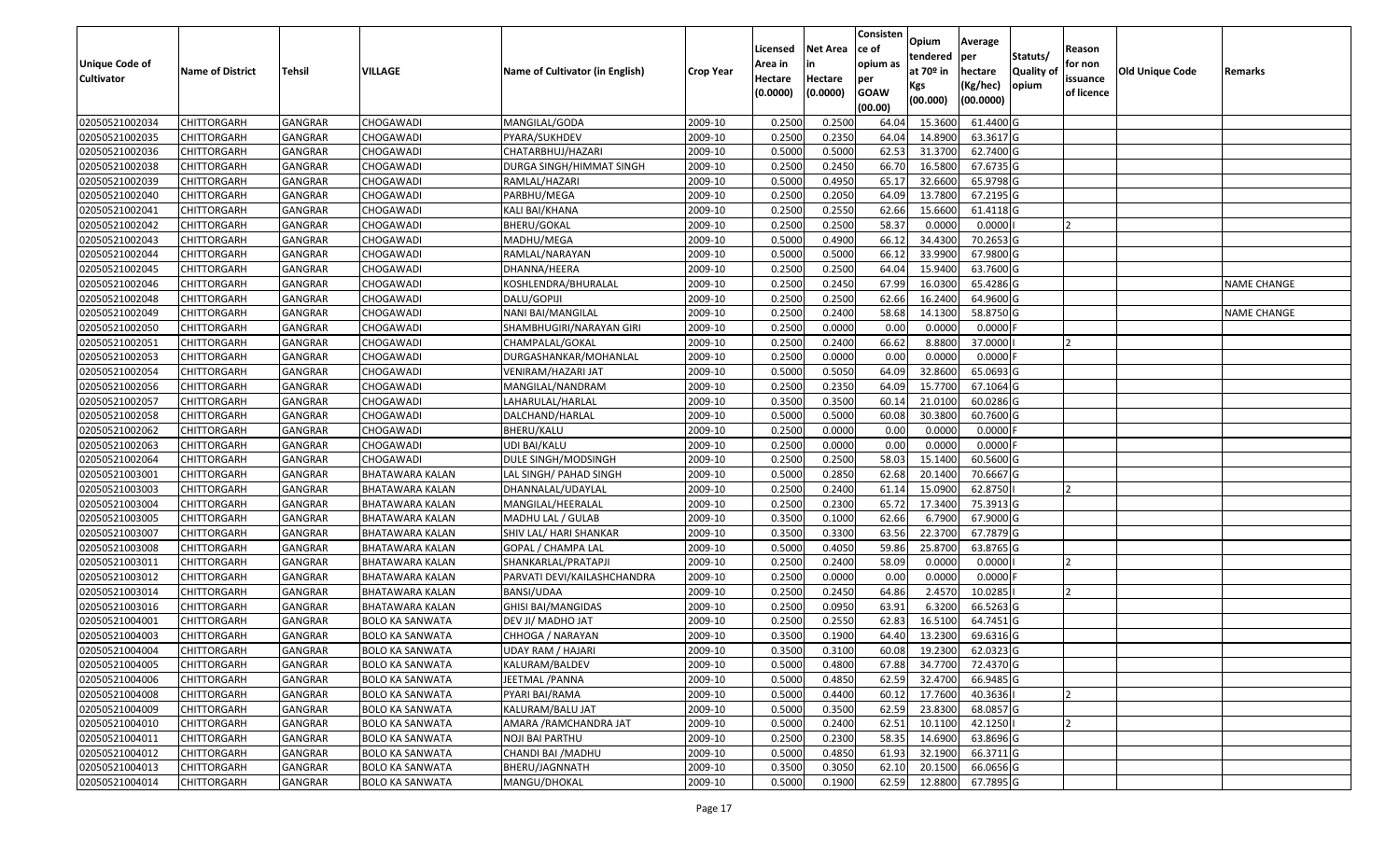| <b>Unique Code of</b><br><b>Cultivator</b> | <b>Name of District</b> | Tehsil         | VILLAGE                | Name of Cultivator (in English)          | <b>Crop Year</b> | Licensed<br>Area in<br>Hectare<br>(0.0000) | <b>Net Area</b><br>in<br>Hectare<br>(0.0000) | Consisten<br>ce of<br>opium as<br>per<br><b>GOAW</b><br>(00.00) | Opium<br>tendered<br>at 70º in<br>Kgs<br>(00.000) | Average<br>per<br>hectare<br>(Kg/hec)<br>(00.0000) | Statuts/<br><b>Quality of</b><br>opium | Reason<br>for non<br>issuance<br>of licence | <b>Old Unique Code</b> | Remarks            |
|--------------------------------------------|-------------------------|----------------|------------------------|------------------------------------------|------------------|--------------------------------------------|----------------------------------------------|-----------------------------------------------------------------|---------------------------------------------------|----------------------------------------------------|----------------------------------------|---------------------------------------------|------------------------|--------------------|
| 02050521004015                             | <b>CHITTORGARH</b>      | <b>GANGRAR</b> | <b>BOLO KA SANWATA</b> | BADRILAL/ONKAR                           | 2009-10          | 0.3500                                     | 0.3400                                       | 61.37                                                           | 14.1500                                           | 41.6176                                            |                                        |                                             |                        |                    |
| 02050521004016                             | CHITTORGARH             | GANGRAR        | <b>BOLO KA SANWATA</b> | BARJI BAI/KALURAM                        | 2009-10          | 0.2500                                     | 0.0000                                       | 0.00                                                            | 0.0000                                            | 0.0000                                             |                                        |                                             |                        |                    |
| 02050521004017                             | CHITTORGARH             | GANGRAR        | BOLO KA SANWATA        | MOHANI BAI/NATHU                         | 2009-10          | 0.2500                                     | 0.2400                                       | 58.29                                                           | 15.6800                                           | 65.3333 G                                          |                                        |                                             |                        | <b>NAME CHANGE</b> |
| 02050521004018                             | <b>CHITTORGARH</b>      | <b>GANGRAR</b> | <b>BOLO KA SANWATA</b> | <b>BHURA /JETA</b>                       | 2009-10          | 0.3500                                     | 0.3400                                       | 61.85                                                           | 13.2500                                           | 38.9706                                            |                                        |                                             |                        |                    |
| 02050521004019                             | <b>CHITTORGARH</b>      | <b>GANGRAR</b> | <b>BOLO KA SANWATA</b> | HANSU/NANU JAT                           | 2009-10          | 0.3500                                     | 0.3350                                       | 58.29                                                           | 19.4700                                           | 58.1194 G                                          |                                        |                                             |                        |                    |
| 02050521004020                             | <b>CHITTORGARH</b>      | GANGRAR        | BOLO KA SANWATA        | RATAN / CHUNNA BHIL                      | 2009-10          | 0.2500                                     | 0.2500                                       | 58.29                                                           | 15.6200                                           | 62.4800 G                                          |                                        |                                             |                        |                    |
| 02050521004021                             | CHITTORGARH             | GANGRAR        | <b>BOLO KA SANWATA</b> | MOHANLAL/JAGNATH                         | 2009-10          | 0.3500                                     | 0.3200                                       | 68.30                                                           | 21.2500                                           | 66.4063 G                                          |                                        |                                             |                        |                    |
| 02050521004022                             | <b>CHITTORGARH</b>      | GANGRAR        | <b>BOLO KA SANWATA</b> | RATANLAL/MADHU JAT                       | 2009-10          | 0.2500                                     | 0.2450                                       | 64.23                                                           | 16.7700                                           | 68.4490 G                                          |                                        |                                             |                        |                    |
| 02050521004024                             | <b>CHITTORGARH</b>      | GANGRAR        | <b>BOLO KA SANWATA</b> | JAMNI BAI/SHOBHA                         | 2009-10          | 0.5000                                     | 0.4600                                       | 62.59                                                           | 29.8300                                           | 64.8478 G                                          |                                        |                                             |                        |                    |
| 02050521004026                             | <b>CHITTORGARH</b>      | GANGRAR        | <b>BOLO KA SANWATA</b> | UDA / GOPAL GURJAR                       | 2009-10          | 0.2500                                     | 0.2500                                       | 66.74                                                           | 17.2400                                           | 68.9600 G                                          |                                        |                                             |                        |                    |
| 02050521004028                             | <b>CHITTORGARH</b>      | GANGRAR        | <b>BOLO KA SANWATA</b> | SARJU BAI / KELA                         | 2009-10          | 0.2500                                     | 0.2350                                       | 65.90                                                           | 16.0900                                           | 68.4681 G                                          |                                        |                                             |                        |                    |
| 02050521004029                             | <b>CHITTORGARH</b>      | GANGRAR        | <b>BOLO KA SANWATA</b> | SHANKARLAL/GOPI JAT                      | 2009-10          | 0.2500                                     | 0.2600                                       | 68.1                                                            | 18.2500                                           | 70.1923 G                                          |                                        |                                             |                        |                    |
| 02050521004030                             | <b>CHITTORGARH</b>      | GANGRAR        | <b>BOLO KA SANWATA</b> | BHAGWANI BAI/LAXMAN                      | 2009-10          | 0.5000                                     | 0.2200                                       | 60.53                                                           | 14.9600                                           | 68.0000 G                                          |                                        |                                             |                        |                    |
| 02050521004031                             | <b>CHITTORGARH</b>      | GANGRAR        | <b>BOLO KA SANWATA</b> | BHERU/MODA GURJAR                        | 2009-10          | 0.2500                                     | 0.2250                                       | 60.45                                                           | 7.5600                                            | 33.6000                                            |                                        |                                             |                        |                    |
| 02050521004032                             | <b>CHITTORGARH</b>      | GANGRAR        | <b>BOLO KA SANWATA</b> | DALLA/DHUKAL JAT                         | 2009-10          | 0.2500                                     | 0.2350                                       | 68.96                                                           | 17.3400                                           | 73.7872 G                                          |                                        |                                             |                        |                    |
| 02050521004033                             | <b>CHITTORGARH</b>      | GANGRAR        | <b>BOLO KA SANWATA</b> | KESAR BAI/BHURA                          | 2009-10          | 0.5000                                     | 0.4800                                       | 63.43                                                           | 32.3100                                           | 67.3125 G                                          |                                        |                                             |                        |                    |
| 02050521004034                             | <b>CHITTORGARH</b>      | GANGRAR        | <b>BOLO KA SANWATA</b> | JAMKU BAI/DHOKAL                         | 2009-10          | 0.2500                                     | 0.2500                                       | 67.18                                                           | 18.1400                                           | 72.5600                                            |                                        |                                             |                        |                    |
| 02050521004035                             | <b>CHITTORGARH</b>      | GANGRAR        | <b>BOLO KA SANWATA</b> | MOHANLAL/GOPAL GURJAR                    | 2009-10          | 0.2500                                     | 0.2500                                       | 65.70                                                           | 17.2600                                           | 69.0400 G                                          |                                        |                                             |                        |                    |
| 02050521004038                             | <b>CHITTORGARH</b>      | GANGRAR        | <b>BOLO KA SANWATA</b> | JAGNATH / KISHNA JAT                     | 2009-10          | 0.2500                                     | 0.1650                                       | 64.66                                                           | 11.1600                                           | 67.6364 G                                          |                                        |                                             |                        |                    |
| 02050521004039                             | <b>CHITTORGARH</b>      | GANGRAR        | <b>BOLO KA SANWATA</b> | CHAMPALAL/HAZARI JAT                     | 2009-10          | 0.5000                                     | 0.4550                                       | 63.29                                                           | 30.2900                                           | 66.5714 G                                          |                                        |                                             |                        |                    |
| 02050521004040                             | <b>CHITTORGARH</b>      | <b>GANGRAR</b> | <b>BOLO KA SANWATA</b> | MADHU/NARAYAN JAT                        | 2009-10          | 0.2500                                     | 0.1150                                       | 67.07                                                           | 8.2900                                            | 72.0870 G                                          |                                        |                                             |                        |                    |
| 02050521004041                             | <b>CHITTORGARH</b>      | GANGRAR        | <b>BOLO KA SANWATA</b> | <b>GULABI BAI/DALCHAND</b>               | 2009-10          | 0.2500                                     | 0.2100                                       | 60.08                                                           | 13.3100                                           | 63.3810 G                                          |                                        |                                             |                        |                    |
| 02050521004042                             | <b>CHITTORGARH</b>      | GANGRAR        | <b>BOLO KA SANWATA</b> | UDI BAI JIVA                             | 2009-10          | 0.2500                                     | 0.2300                                       | 58.63                                                           | 8.3500                                            | 36.3043                                            |                                        |                                             |                        |                    |
| 02050521004043                             | <b>CHITTORGARH</b>      | GANGRAR        | <b>BOLO KA SANWATA</b> | <b>GAMER / AANSU</b>                     | 2009-10          | 0.2500                                     | 0.2350                                       | 63.62                                                           | 15.8800                                           | 67.5745 G                                          |                                        |                                             |                        |                    |
| 02050521004044                             | <b>CHITTORGARH</b>      | GANGRAR        | <b>BOLO KA SANWATA</b> | AMARCHAND/GOPAL GURJAR                   | 2009-10          | 0.5000                                     | 0.2000                                       | 63.43                                                           | 13.7900                                           | 68.9500 G                                          |                                        |                                             |                        |                    |
| 02050521004047                             | <b>CHITTORGARH</b>      | GANGRAR        | <b>BOLO KA SANWATA</b> | BHERULAL/HAZARI                          | 2009-10          | 0.5000                                     | 0.5000                                       | 68.30                                                           | 35.4200                                           | 70.8400 G                                          |                                        |                                             |                        |                    |
| 02050521004049                             | <b>CHITTORGARH</b>      | GANGRAR        | <b>BOLO KA SANWATA</b> | RADHA BAI/NARAYAN                        | 2009-10          | 0.2500                                     | 0.0000                                       | 0.00                                                            | 0.0000                                            | 0.0000                                             |                                        |                                             |                        |                    |
| 02050521004050                             | CHITTORGARH             | GANGRAR        | BOLO KA SANWATA        | MANGU /GANESH REGAR                      | 2009-10          | 0.2500                                     | 0.0000                                       | 0.00                                                            | 0.0000                                            | 0.0000                                             |                                        |                                             |                        |                    |
| 02050521004051                             | <b>CHITTORGARH</b>      | <b>GANGRAR</b> | <b>BOLO KA SANWATA</b> | MANGILAL/MODA REGAR                      | 2009-10          | 0.2500                                     | 0.2450                                       | 61.50                                                           | 15.7000                                           | 64.0816 G                                          |                                        |                                             |                        |                    |
| 02050521004052                             | <b>CHITTORGARH</b>      | <b>GANGRAR</b> | <b>BOLO KA SANWATA</b> | RADHI BAI/NATHULAL                       | 2009-10          | 0.2500                                     | 0.0000                                       | 0.00                                                            | 0.0000                                            | 0.0000                                             |                                        |                                             |                        |                    |
| 02050521004055                             | <b>CHITTORGARH</b>      | GANGRAR        | <b>BOLO KA SANWATA</b> | <b>BHERU/NATHU REGAR</b>                 | 2009-10          | 0.5000                                     | 0.4700                                       | 65.89                                                           | 21.1500                                           | 45.0000                                            |                                        |                                             |                        |                    |
| 02050521004057                             | <b>CHITTORGARH</b>      | GANGRAR        | BOLO KA SANWATA        | ROOPLAL/JETA REGAR                       | 2009-10          | 0.3500                                     | 0.3450                                       | 63.07                                                           | 21.5300                                           | 62.4058 G                                          |                                        |                                             |                        |                    |
| 02050521004058                             | <b>CHITTORGARH</b>      | GANGRAR        | <b>BOLO KA SANWATA</b> | BHAGWANLAL/NATHU REGAR                   | 2009-10          | 0.5000                                     | 0.4700                                       | 67.22                                                           | 33.2100                                           | 70.6596 G                                          |                                        |                                             |                        |                    |
| 02050521004059                             | <b>CHITTORGARH</b>      | GANGRAR        | <b>BOLO KA SANWATA</b> | NANURAM/NATHU REGAR                      | 2009-10          | 0.3500                                     | 0.3400                                       | 61.27                                                           | 8.5800                                            | 25.2353                                            |                                        |                                             |                        |                    |
| 02050521004060                             | CHITTORGARH             | GANGRAR        | <b>BOLO KA SANWATA</b> | NANJI /BHURA REGAR                       | 2009-10          | 0.2500                                     | 0.2150                                       | 60.78                                                           | 13.5800                                           | 63.1628 G                                          |                                        |                                             |                        |                    |
| 02050521004062                             | <b>CHITTORGARH</b>      | GANGRAR        | <b>BOLO KA SANWATA</b> | MANGILAL/GEESHA                          | 2009-10          | 0.2500                                     | 0.2500                                       | 62.18                                                           | 15.4300                                           | 61.7200 G                                          |                                        |                                             |                        |                    |
| 02050521004063                             | <b>CHITTORGARH</b>      | GANGRAR        | <b>BOLO KA SANWATA</b> | DALCHAND/MANGU REGAR                     | 2009-10          | 0.2500                                     | 0.0000                                       | 0.00                                                            | 0.0000                                            | 0.0000                                             |                                        |                                             |                        |                    |
| 02050521004065                             | <b>CHITTORGARH</b>      | GANGRAR        | <b>BOLO KA SANWATA</b> | NANDA/MEGA REGAR                         | 2009-10          | 0.2500                                     | 0.2450                                       | 62.21                                                           | 10.1700                                           | 41.5102                                            |                                        |                                             |                        |                    |
| 02050521004067                             | <b>CHITTORGARH</b>      | GANGRAR        | <b>BOLO KA SANWATA</b> | SURESH/MADHU NAI                         | 2009-10          | 0.2500                                     | 0.2250                                       | 62.30                                                           | 6.5500                                            | 29.1111                                            |                                        |                                             |                        |                    |
| 02050521004068                             | <b>CHITTORGARH</b>      | GANGRAR        | <b>BOLO KA SANWATA</b> | CHHITTARMAL/MADHU NAI                    | 2009-10          | 0.2500                                     | 0.2150                                       | 61.27                                                           | 14.0000                                           | 65.1163                                            |                                        |                                             |                        |                    |
| 02050521004069                             | <b>CHITTORGARH</b>      | GANGRAR        | <b>BOLO KA SANWATA</b> | <b>BANSI /JAGNATH</b>                    | 2009-10          | 0.5000                                     | 0.4700                                       | 66.74                                                           | 32.5200                                           | 69.1915 G                                          |                                        |                                             |                        |                    |
| 02050521004071                             | <b>CHITTORGARH</b>      | GANGRAR        | BOLO KA SANWATA        | PAPPU URF SUDHIR DASHORA/SHIVLAL 2009-10 |                  | 0.2500                                     | 0.2300                                       | 60.73                                                           | 14.9300                                           | 64.9130 G                                          |                                        |                                             |                        |                    |
| 02050521005001                             | <b>CHITTORGARH</b>      | GANGRAR        | KACHANARIYA            | MADAN LAL / MITHU                        | 2009-10          | 0.2500                                     | 0.2250                                       | 66.28                                                           | 16.0600                                           | 71.3778 G                                          |                                        |                                             |                        |                    |
| 02050521005004                             | <b>CHITTORGARH</b>      | GANGRAR        | KACHANARIYA            | DEVJI/MANGILAL                           | 2009-10          | 0.2500                                     | 0.2450                                       | 66.44                                                           | 17.1200                                           | 69.8776 G                                          |                                        |                                             |                        |                    |
| 02050521005006                             | <b>CHITTORGARH</b>      | <b>GANGRAR</b> | KACHANARIYA            | MANGU/GIRDHARI                           | 2009-10          | 0.2500                                     | 0.2000                                       | 66.28                                                           | 13.9000                                           | 69.5000 G                                          |                                        |                                             |                        | <b>NAME CHANGE</b> |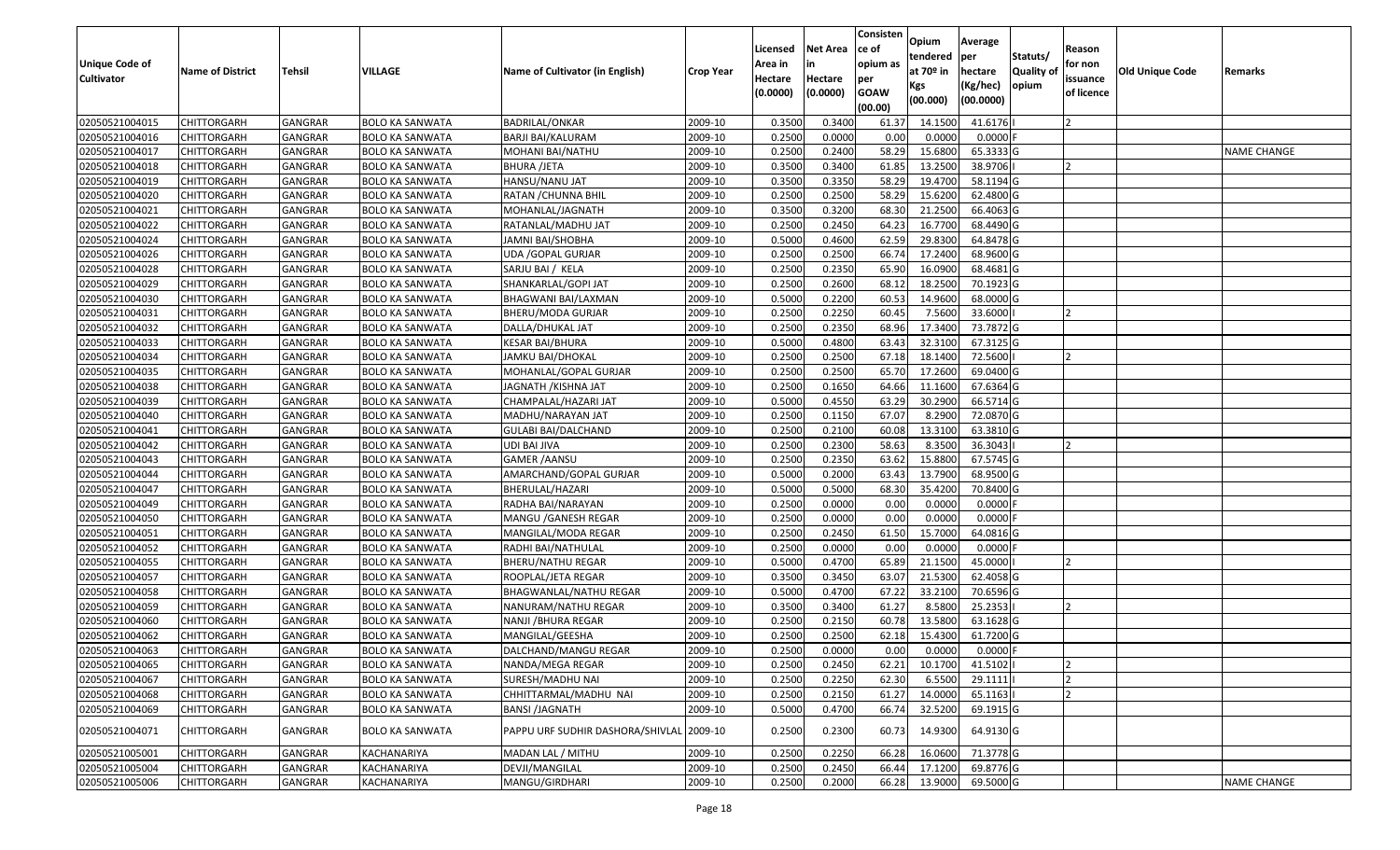|                                  |                                          |                    |                            |                                              |                    | Licensed            | <b>Net Area</b>     | Consisten<br>ce of | Opium<br>tendered  | Average<br>per         | Statuts/          | Reason                 |                        |                    |
|----------------------------------|------------------------------------------|--------------------|----------------------------|----------------------------------------------|--------------------|---------------------|---------------------|--------------------|--------------------|------------------------|-------------------|------------------------|------------------------|--------------------|
| <b>Unique Code of</b>            | <b>Name of District</b>                  | <b>Tehsil</b>      | VILLAGE                    | Name of Cultivator (in English)              | <b>Crop Year</b>   | Area in             | in                  | opium as           | at 70º in          | hectare                | <b>Quality of</b> | for non                | <b>Old Unique Code</b> | Remarks            |
| <b>Cultivator</b>                |                                          |                    |                            |                                              |                    | Hectare<br>(0.0000) | Hectare<br>(0.0000) | per<br><b>GOAW</b> | Kgs                | (Kg/hec)               | opium             | issuance<br>of licence |                        |                    |
|                                  |                                          |                    |                            |                                              |                    |                     |                     | (00.00)            | (00.000)           | (00.0000)              |                   |                        |                        |                    |
| 02050521005007                   | <b>CHITTORGARH</b>                       | GANGRAR            | KACHANARIYA                | MANGU /NATHU JAT                             | 2009-10            | 0.3500              | 0.3400              | 63.60              | 22.1700            | 65.2059 G              |                   |                        |                        |                    |
| 02050521005008                   | <b>CHITTORGARH</b>                       | GANGRAR            | KACHANARIYA                | LADU LALA/S NANDA/LEHARU JAT                 | 2009-10            | 0.5000              | 0.3350              | 66.28              | 22.5100            | 67.1940 G              |                   |                        |                        | <b>NAME CHANGE</b> |
| 02050521005009                   | <b>CHITTORGARH</b>                       | GANGRAR            | KACHANARIYA                | PITHA / HAJARI JAT                           | 2009-10            | 0.2500              | 0.2000              | 68.96              | 13.8300            | 69.1500 G              |                   |                        |                        |                    |
| 02050521005010                   | <b>CHITTORGARH</b>                       | GANGRAR            | KACHANARIYA                | <b>UDAYT RAM / RAM REGAR</b>                 | 2009-10            | 0.2500              | 0.1500              | 56.31              | 8.4400             | 56.2667 G              |                   |                        |                        |                    |
| 02050521005011                   | <b>CHITTORGARH</b>                       | GANGRAR            | KACHANARIYA                | RUPI BAI/MANGU                               | 2009-10            | 0.2500              | 0.1500              | 66.96              | 10.5300            | 70.2000                |                   |                        |                        | <b>NAME CHANGE</b> |
| 02050521005013                   | <b>CHITTORGARH</b>                       | GANGRAR            | KACHANARIYA                | NANI BAI/KISHAN                              | 2009-10            | 0.5000              | 0.1150              | 62.43              | 7.9900             | 69.4783 G              |                   |                        |                        |                    |
| 02050521005014                   | <b>CHITTORGARH</b>                       | GANGRAR            | KACHANARIYA                | KALU / BHERA GURJAR                          | 2009-10            | 0.2500              | 0.1700              | 61.90              | 10.4900            | 61.7059                |                   |                        |                        |                    |
| 02050521005015                   | <b>CHITTORGARH</b>                       | GANGRAR            | KACHANARIYA                | BHERU LAL/ AMBA LAL                          | 2009-10            | 0.3500              | 0.2850              | 63.90              | 18.3100            | 64.2456 G              |                   |                        |                        |                    |
| 02050521005016                   | <b>CHITTORGARH</b>                       | GANGRAR            | KACHANARIYA                | RAMA / CHHOGA                                | 2009-10            | 0.2500              | 0.1950              | 64.59              | 12.5200            | 64.2051 G              |                   |                        |                        |                    |
| 02050521005017                   | <b>CHITTORGARH</b>                       | GANGRAR            | KACHANARIYA                | <b>GEETA DEVI / MITTU</b>                    | 2009-10            | 0.2500              | 0.0000              | 0.00               | 0.0000             | $0.0000$ F             |                   |                        |                        | NAME CHANGE        |
| 02050521005018                   | <b>CHITTORGARH</b>                       | GANGRAR            | KACHANARIYA                | BHURI BAI/NANDRAM                            | 2009-10            | 0.3500              | 0.1950              | 67.07              | 13.7300            | 70.4103 G              |                   |                        |                        |                    |
| 02050521005019                   | <b>CHITTORGARH</b>                       | GANGRAR            | KACHANARIYA                | SHANKAR / MADHU                              | 2009-10            | 0.5000              | 0.0000              | 0.00               | 0.0000             | $0.0000$ F             |                   |                        |                        |                    |
| 02050521005021                   | <b>CHITTORGARH</b>                       | <b>GANGRAR</b>     | KACHANARIYA                | RATAN/BHERU                                  | 2009-10            | 0.5000              | 0.0900              | 67.07              | 7.1900             | 79.8889 G              |                   |                        |                        | <b>NAME CHANGE</b> |
| 02050521005022                   | <b>CHITTORGARH</b>                       | GANGRAR            | KACHANARIYA                | UDAYA RAM / ONKAR                            | 2009-10            | 0.5000              | 0.3000              | 67.07              | 20.5200            | 68.4000 G              |                   |                        |                        |                    |
| 02050521005024                   | <b>CHITTORGARH</b>                       | GANGRAR            | KACHANARIYA                | DEU BAI/BHAGWAN                              | 2009-10            | 0.2500              | 0.2050              | 63.60              | 13.7500            | 67.0732 G              |                   |                        |                        | <b>NAME CHANGE</b> |
| 02050521005027                   | <b>CHITTORGARH</b>                       | GANGRAR            | KACHANARIYA                | CHANDI BAI / BHERU                           | 2009-10            | 0.2500              | 0.2350              | 66.44              | 15.6500            | 66.5957 G              |                   |                        |                        |                    |
| 02050521005028                   | <b>CHITTORGARH</b>                       | GANGRAR            | KACHANARIYA                | RATAN LAL / GIRDHARI GURAJR                  | 2009-10            | 0.5000              | 0.2000              | 62.43              | 13.0100            | 65.0500 G              |                   |                        |                        |                    |
| 02050521005029                   | <b>CHITTORGARH</b>                       | GANGRAR            | KACHANARIYA                | BHERU LAL / NARAYAN JAT                      | 2009-10            | 0.5000              | 0.1950              | 67.21              | 13.9900            | 71.7436 G              |                   |                        |                        |                    |
| 02050521005030                   | <b>CHITTORGARH</b>                       | GANGRAR            | KACHANARIYA                | SHYAM LAL / CHAMPA LAL GUJAR                 | 2009-10            | 0.2500              | 0.2350              | 71.44              | 17.2000            | 73.1915 G              |                   |                        |                        |                    |
| 02050521005031                   | <b>CHITTORGARH</b>                       | GANGRAR            | KACHANARIYA                | HEERA/BHURA                                  | 2009-10            | 0.2500              | 0.0000              | 0.00               | 0.0000             | $0.0000$ F             |                   |                        |                        |                    |
| 02050521005032                   | <b>CHITTORGARH</b>                       | GANGRAR            | KACHANARIYA                | CHANDI BAI/KALURAM                           | 2009-10            | 0.5000              | 0.2400              | 62.43              | 15.2600            | 63.5833 G              |                   |                        |                        | <b>NAME CHANGE</b> |
| 02050521005033                   | <b>CHITTORGARH</b>                       | GANGRAR            | KACHANARIYA                | LAXMAN /DEV JI JAT                           | 2009-10            | 0.5000              | 0.3000              | 62.43              | 19.5700            | 65.2333 G              |                   |                        |                        |                    |
| 02050521005034                   | <b>CHITTORGARH</b>                       | GANGRAR            | KACHANARIYA                | GOGA BAI / MITHU JAT                         | 2009-10            | 0.2500              | 0.0850              | 66.28              | 6.4700             | 76.1176 G              |                   |                        |                        |                    |
| 02050521005036                   | <b>CHITTORGARH</b>                       | GANGRAR            | KACHANARIYA                | <b>BHURI BAI/ HAJARI</b>                     | 2009-10            | 0.5000              | 0.1900              | 63.85              | 12.4400            | 65.4737 G              |                   |                        |                        | <b>NAME CHANGE</b> |
| 02050521005037                   | <b>CHITTORGARH</b>                       | GANGRAR            | KACHANARIYA                | MANGI LAL/ BHERU GUJAR                       | 2009-10            | 0.5000              | 0.1300              | 67.21              | 8.7300             | 67.1538 G              |                   |                        |                        |                    |
| 02050521005038                   | <b>CHITTORGARH</b>                       | GANGRAR            | KACHANARIYA                | LAHRI BAI/NANDRAM                            | 2009-10            | 0.5000              | 0.3000              | 63.85              | 19.7500            | 65.8333 G              |                   |                        |                        |                    |
| 02050521005039                   | <b>CHITTORGARH</b>                       | GANGRAR            | KACHANARIYA                | BHERU LAL/ MOHAN LAL SUTHAR                  | 2009-10            | 0.5000              | 0.0000              | 0.00               | 0.0000             | $0.0000$ F             |                   |                        |                        |                    |
| 02050521005040                   | <b>CHITTORGARH</b>                       | GANGRAR            | KACHANARIYA                | GIRDHARI / TULCHHA JAT                       | 2009-10            | 0.3500              | 0.3450              | 56.81              | 19.8400            | 57.5072 G              |                   |                        |                        |                    |
| 02050521005042                   | <b>CHITTORGARH</b>                       | GANGRAR            | KACHANARIYA                | NARU LAL/ BHONA CHAMAR                       | 2009-10            | 0.5000              | 0.3300              | 61.56              | 19.4800            | 59.0303 G              |                   |                        |                        |                    |
| 02050521005043                   | <b>CHITTORGARH</b>                       | GANGRAR            | KACHANARIYA                | DEV JI / BHAGWAN JAT                         | 2009-10            | 0.2500              | 0.0000              | 0.00               | 0.0000             | $0.0000$ F             |                   |                        |                        |                    |
| 02050521005045                   | <b>CHITTORGARH</b>                       | GANGRAR            | KACHANARIYA                | SHANKAR LAL/ RANGLAL GUJAR                   | 2009-10            | 0.5000              | 0.1800              | 67.21              | 12.2500            | 68.0556 G              |                   |                        |                        |                    |
| 02050521005046                   | <b>CHITTORGARH</b>                       | GANGRAR            | KACHANARIYA                | NARAYAN / TEKA GUJAR                         | 2009-10            | 0.5000              | 0.1950              | 61.56              | 12.4600            | 63.8974 G              |                   |                        |                        |                    |
| 02050521005047                   | <b>CHITTORGARH</b>                       | GANGRAR            | KACHANARIYA                | NARAYANI BAI/BHERU                           | 2009-10            | 0.3500              | 0.1850              | 63.85              | 12.4900            | 67.5135 G              |                   |                        |                        | <b>NAME CHANGE</b> |
| 02050521005049<br>02050521005050 | <b>CHITTORGARH</b><br><b>CHITTORGARH</b> | GANGRAR<br>GANGRAR | KACHANARIYA                | MANA / JODHA GUJAR                           | 2009-10            | 0.2500<br>0.2500    | 0.2000<br>0.2150    | 63.60<br>64.59     | 13.0900<br>14.0700 | 65.4500 G<br>65.4419 G |                   |                        |                        |                    |
|                                  | <b>CHITTORGARH</b>                       |                    | KACHANARIYA                | PRABHULAL/UDAA                               | 2009-10            | 0.5000              | 0.1950              | 69.60              | 14.3100            |                        |                   |                        |                        | NAME CHANGE        |
| 02050521005051                   | CHITTORGARH                              | GANGRAR<br>GANGRAR | KACHANARIYA<br>KACHANARIYA | SHANKAR LAL / MOHAN SUTHAR                   | 2009-10<br>2009-10 | 0.5000              | 0.1850              | 63.85              | 12.3500            | 73.3846<br>66.7568 G   |                   |                        |                        |                    |
| 02050521005052                   |                                          |                    |                            | GIRDHARI/ GOKAL GUJAR                        |                    |                     | 0.1700              |                    | 11.5600            | 68.0000 G              |                   |                        |                        |                    |
| 02050521005053<br>02050521005054 | <b>CHITTORGARH</b><br><b>CHITTORGARH</b> | GANGRAR<br>GANGRAR | KACHANARIYA<br>KACHANARIYA | NATHU LAL/ MANGI LAL                         | 2009-10<br>2009-10 | 0.2500<br>0.5000    | 0.0950              | 66.44<br>61.56     | 6.0000             | 63.1579 G              |                   |                        |                        |                    |
| 02050521005055                   | <b>CHITTORGARH</b>                       | GANGRAR            | KACHANARIYA                | MATHURA DAS/ UDAY DAS<br>NARAYAN / HEERA JAT | 2009-10            | 0.5000              | 0.1000              | 67.21              | 6.8200             | 68.2000 G              |                   |                        |                        |                    |
| 02050521005056                   | <b>CHITTORGARH</b>                       | GANGRAR            | KACHANARIYA                | MANGU / NANDA GUJAR                          | 2009-10            | 0.2500              | 0.2250              | 57.21              | 13.8300            | 61.4667                |                   | 12                     |                        |                    |
| 02050521005057                   | <b>CHITTORGARH</b>                       | GANGRAR            | KACHANARIYA                | MADAN DAS/ BANSI DAS BERAGI                  | 2009-10            | 0.2500              | 0.0000              | 0.00               | 0.0000             | $0.0000$ F             |                   |                        |                        |                    |
| 02050521005059                   | <b>CHITTORGARH</b>                       | GANGRAR            | KACHANARIYA                | PARTHU / BHERU GUJAR                         | 2009-10            | 0.2500              | 0.1700              | 64.59              | 11.2000            | 65.8824 G              |                   |                        |                        |                    |
| 02050521005060                   | <b>CHITTORGARH</b>                       | GANGRAR            | KACHANARIYA                | <b>GHEESI BAI/CHAMPA</b>                     | 2009-10            | 0.2500              | 0.0000              | 0.00               | 0.0000             | $0.0000$ F             |                   |                        |                        | <b>NAME CHANGE</b> |
| 02050521005061                   | <b>CHITTORGARH</b>                       | GANGRAR            | KACHANARIYA                | GOVARDHAN LAL / NAND RAM                     | 2009-10            | 0.2500              | 0.1900              | 64.59              | 12.7800            | 67.2632 G              |                   |                        |                        |                    |
| 02050521005062                   | <b>CHITTORGARH</b>                       | GANGRAR            | KACHANARIYA                | DALU / KISNA GUJAR                           | 2009-10            | 0.2500              | 0.0000              | 0.00               | 0.0000             | 0.0000 F               |                   |                        |                        |                    |
|                                  |                                          |                    |                            |                                              |                    |                     |                     |                    |                    |                        |                   |                        |                        |                    |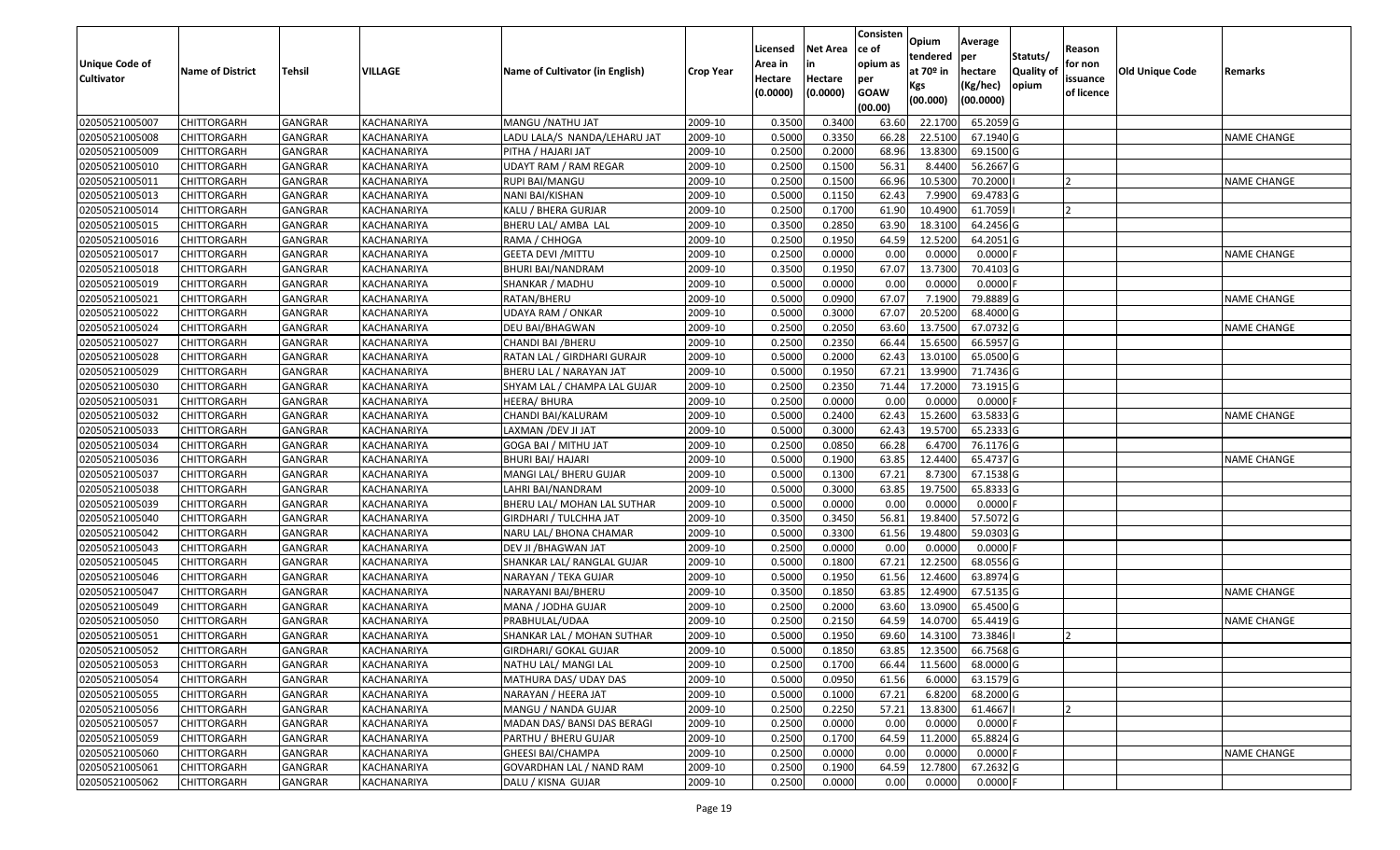| <b>Unique Code of</b><br><b>Cultivator</b> | <b>Name of District</b> | <b>Tehsil</b> | VILLAGE     | Name of Cultivator (in English) | <b>Crop Year</b> | Licensed<br>Area in<br>Hectare<br>(0.0000) | <b>Net Area</b><br>in<br>Hectare<br>(0.0000) | Consisten<br>ce of<br>opium as<br>per<br><b>GOAW</b><br>(00.00) | Opium<br>tendered<br>at 70º in<br>Kgs<br>(00.000) | Average<br><b>per</b><br>hectare<br>(Kg/hec)<br>(00.0000) | Statuts/<br><b>Quality of</b><br>opium | Reason<br>for non<br>issuance<br>of licence | <b>Old Unique Code</b> | Remarks            |
|--------------------------------------------|-------------------------|---------------|-------------|---------------------------------|------------------|--------------------------------------------|----------------------------------------------|-----------------------------------------------------------------|---------------------------------------------------|-----------------------------------------------------------|----------------------------------------|---------------------------------------------|------------------------|--------------------|
| 02050521005066                             | <b>CHITTORGARH</b>      | GANGRAR       | KACHANARIYA | NATHU LAL/ KALU RAM JAT         | 2009-10          | 0.5000                                     | 0.2450                                       | 63.60                                                           | 15.8600                                           | 64.7347 G                                                 |                                        |                                             |                        |                    |
| 02050521005067                             | <b>CHITTORGARH</b>      | GANGRAR       | KACHANARIYA | PARTHU /RODA CHAMAR             | 2009-10          | 0.2500                                     | 0.1150                                       | 69.48                                                           | 8.5200                                            | 74.0870                                                   |                                        |                                             |                        |                    |
| 02050521005069                             | <b>CHITTORGARH</b>      | GANGRAR       | KACHANARIYA | CHUNNI/ HAJARI                  | 2009-10          | 0.2500                                     | 0.2500                                       | 62.26                                                           | 16.1800                                           | 64.7200 G                                                 |                                        |                                             |                        |                    |
| 02050521005071                             | <b>CHITTORGARH</b>      | GANGRAR       | KACHANARIYA | NARAYAN / GOPI GUJAR            | 2009-10          | 0.2500                                     | 0.0000                                       | 0.00                                                            | 0.0000                                            | $0.0000$ F                                                |                                        |                                             |                        |                    |
| 02050521005073                             | <b>CHITTORGARH</b>      | GANGRAR       | KACHANARIYA | POKHAR/GHEESA                   | 2009-10          | 0.3500                                     | 0.0000                                       | 0.00                                                            | 0.0000                                            | $0.0000$ F                                                |                                        |                                             |                        |                    |
| 02050521005074                             | <b>CHITTORGARH</b>      | GANGRAR       | KACHANARIYA | NANURAM/GHEESA                  | 2009-10          | 0.2500                                     | 0.2400                                       | 61.56                                                           | 14.5800                                           | 60.7500 G                                                 |                                        |                                             |                        |                    |
| 02050521005075                             | <b>CHITTORGARH</b>      | GANGRAR       | KACHANARIYA | KALURAM/GASHI                   | 2009-10          | 0.2500                                     | 0.0000                                       | 0.00                                                            | 0.0000                                            | $0.0000$ F                                                |                                        |                                             |                        |                    |
| 02050521005076                             | <b>CHITTORGARH</b>      | GANGRAR       | KACHANARIYA | BHAGWAN/GHEESA                  | 2009-10          | 0.2500                                     | 0.2000                                       | 58.82                                                           | 7.9500                                            | 39.7500                                                   |                                        |                                             |                        |                    |
| 02050521005077                             | <b>CHITTORGARH</b>      | GANGRAR       | KACHANARIYA | MADHO/TULSIRAM                  | 2009-10          | 0.3500                                     | 0.0000                                       | 0.00                                                            | 0.0000                                            | $0.0000$ F                                                |                                        |                                             |                        |                    |
| 02050521005078                             | <b>CHITTORGARH</b>      | GANGRAR       | KACHANARIYA | SHIVLAL/BHERULAL                | 2009-10          | 0.2500                                     | 0.0000                                       | 0.00                                                            | 0.0000                                            | $0.0000$ F                                                |                                        |                                             |                        | <b>NAME CHANGE</b> |
| 02050521006005                             | <b>CHITTORGARH</b>      | GANGRAR       | SUWANIYA    | MANGI BAI/KALU GADRI            | 2009-10          | 0.2500                                     | 0.2500                                       | 64.1                                                            | 16.9700                                           | 67.8800 G                                                 |                                        |                                             |                        | <b>NAME CHANGE</b> |
| 02050521006006                             | <b>CHITTORGARH</b>      | GANGRAR       | SUWANIYA    | LADU/ BHERU GADRI               | 2009-10          | 0.2500                                     | 0.2450                                       | 61.47                                                           | 15.2100                                           | 62.0816 G                                                 |                                        |                                             |                        |                    |
| 02050521006009                             | <b>CHITTORGARH</b>      | GANGRAR       | SUWANIYA    | RAMCHANDAR / SUNDAR LAL         | 2009-10          | 0.2500                                     | 0.2300                                       | 64.15                                                           | 14.9000                                           | 64.7826 G                                                 |                                        |                                             |                        |                    |
| 02050521006010                             | <b>CHITTORGARH</b>      | GANGRAR       | SUWANIYA    | NAND RAM / HEERA LAL            | 2009-10          | 0.2500                                     | 0.0000                                       | 0.00                                                            | 0.0000                                            | 0.0000F                                                   |                                        |                                             |                        |                    |
| 02050521006011                             | <b>CHITTORGARH</b>      | GANGRAR       | SUWANIYA    | <b>BHERU LAL/ ONKAR</b>         | 2009-10          | 0.5000                                     | 0.2050                                       | 67.55                                                           | 13.9500                                           | 68.0488 G                                                 |                                        |                                             | 02050521002069         | TRANSFER           |
| 02050521006012                             | <b>CHITTORGARH</b>      | GANGRAR       | SUWANIYA    | GISHI BAI / BHERU LAL           | 2009-10          | 0.5000                                     | 0.2150                                       | 66.82                                                           | 14.7000                                           | 68.3721 G                                                 |                                        |                                             | 02050521002070         | <b>TRANSFER</b>    |
| 02050521006013                             | <b>CHITTORGARH</b>      | GANGRAR       | SUWANIYA    | SONI BAI/ MAGNI RAM             | 2009-10          | 0.5000                                     | 0.2350                                       | 66.82                                                           | 16.0900                                           | 68.4681 G                                                 |                                        |                                             | 02050521002071         | <b>TRANSFER</b>    |
| 02050521006015                             | <b>CHITTORGARH</b>      | GANGRAR       | SUWANIYA    | BHERU LAL/ GANESH RAM           | 2009-10          | 0.2500                                     | 0.2450                                       | 64.15                                                           | 15.8600                                           | 64.7340 G                                                 |                                        |                                             |                        |                    |
| 02050521006018                             | <b>CHITTORGARH</b>      | GANGRAR       | SUWANIYA    | RADHESHYAM / MANGI LAL          | 2009-10          | 0.2500                                     | 0.0000                                       | 0.00                                                            | 0.0000                                            | $0.0000$ F                                                |                                        |                                             |                        |                    |
| 02050521006021                             | <b>CHITTORGARH</b>      | GANGRAR       | SUWANIYA    | UDA / BHAWANA GADRI             | 2009-10          | 0.2500                                     | 0.0000                                       | 0.00                                                            | 0.0000                                            | $0.0000$ F                                                |                                        |                                             |                        |                    |
| 02050521006022                             | <b>CHITTORGARH</b>      | GANGRAR       | SUWANIYA    | NANDU BAI/NATHU                 | 2009-10          | 0.2500                                     | 0.0000                                       | 0.00                                                            | 0.0000                                            | $0.0000$ F                                                |                                        |                                             |                        | <b>NAME CHANGE</b> |
| 02050521006028                             | <b>CHITTORGARH</b>      | GANGRAR       | SUWANIYA    | LOBHU / BHERU GADRI             | 2009-10          | 0.2500                                     | 0.1500                                       | 64.15                                                           | 10.0600                                           | 67.0667 G                                                 |                                        |                                             |                        |                    |
| 02050521006029                             | <b>CHITTORGARH</b>      | GANGRAR       | SUWANIYA    | HIRA LAL/ TEKCHAND              | 2009-10          | 0.5000                                     | 0.3000                                       | 62.51                                                           | 19.6700                                           | 65.5667 G                                                 |                                        |                                             | 02050521002072         | TRANSFER           |
| 02050521006031                             | <b>CHITTORGARH</b>      | GANGRAR       | SUWANIYA    | RADHA BAI / SUKHLAL             | 2009-10          | 0.2500                                     | 0.2400                                       | 66.44                                                           | 16.3400                                           | 68.0833 G                                                 |                                        |                                             |                        |                    |
| 02050521006033                             | <b>CHITTORGARH</b>      | GANGRAR       | SUWANIYA    | MANGI BAI / SHANTILAL           | 2009-10          | 0.2500                                     | 0.2450                                       | 61.4                                                            | 15.3300                                           | 62.5710 G                                                 |                                        |                                             |                        | <b>NAME CHANGE</b> |
| 02050521007001                             | <b>CHITTORGARH</b>      | GANGRAR       | KHARKHANDA  | NATHULAL/LABHU JAT              | 2009-10          | 0.3500                                     | 0.3450                                       | 69.85                                                           | 24.1700                                           | 70.0580 G                                                 |                                        |                                             |                        |                    |
| 02050521007002                             | <b>CHITTORGARH</b>      | GANGRAR       | KHARKHANDA  | BARJI BAI /RAMESHWAR            | 2009-10          | 0.2500                                     | 0.0000                                       | 0.00                                                            | 0.0000                                            | $0.0000$ F                                                |                                        |                                             |                        |                    |
| 02050521007003                             | <b>CHITTORGARH</b>      | GANGRAR       | KHARKHANDA  | RATANLAL/MADHO JAT              | 2009-10          | 0.2500                                     | 0.1950                                       | 52.12                                                           | 10.6300                                           | 54.5128 G                                                 |                                        | IΔ                                          |                        |                    |
| 02050521007004                             | <b>CHITTORGARH</b>      | GANGRAR       | KHARKHANDA  | BHERULAL/RAMLAL                 | 2009-10          | 0.2500                                     | 0.2000                                       | 63.83                                                           | 13.7200                                           | 68.6000 G                                                 |                                        |                                             |                        |                    |
| 02050521007005                             | <b>CHITTORGARH</b>      | GANGRAR       | KHARKHANDA  | RATANLAL/RAMLAL                 | 2009-10          | 0.2500                                     | 0.1500                                       | 59.42                                                           | 8.8000                                            | 58.6667 G                                                 |                                        |                                             |                        | <b>NAME CHANGE</b> |
| 02050521007006                             | <b>CHITTORGARH</b>      | GANGRAR       | KHARKHANDA  | MEMA BAI/BHUWANA                | 2009-10          | 0.2500                                     | 0.0000                                       | 0.00                                                            | 0.0000                                            | 0.0000N                                                   |                                        |                                             |                        |                    |
| 02050521007007                             | <b>CHITTORGARH</b>      | GANGRAR       | KHARKHANDA  | NANURAM/MAGNA                   | 2009-10          | 0.2500                                     | 0.0000                                       | 0.00                                                            | 0.0000                                            | $0.0000$ F                                                |                                        |                                             |                        |                    |
| 02050521007008                             | <b>CHITTORGARH</b>      | GANGRAR       | KHARKHANDA  | RUPA/DHOKAL                     | 2009-10          | 0.2500                                     | 0.2450                                       | 54.44                                                           | 14.8400                                           | 60.5714 G                                                 |                                        |                                             |                        |                    |
| 02050521007009                             | <b>CHITTORGARH</b>      | GANGRAR       | KHARKHANDA  | UDAYRAM/SAWAIRAM                | 2009-10          | 0.2500                                     | 0.1300                                       | 55.20                                                           | 7.2900                                            | 56.0769 G                                                 |                                        |                                             |                        |                    |
| 02050521007010                             | CHITTORGARH             | GANGRAR       | KHARKHANDA  | UDHA/GOMA                       | 2009-10          | 0.2500                                     | 0.0000                                       | 0.00                                                            | 0.0000                                            | $0.0000$ F                                                |                                        |                                             |                        |                    |
| 02050521007011                             | <b>CHITTORGARH</b>      | GANGRAR       | KHARKHANDA  | PIRU/BHERU                      | 2009-10          | 0.5000                                     | 0.1950                                       | 57.88                                                           | 12.9700                                           | 66.5128 G                                                 |                                        |                                             |                        |                    |
| 02050521007012                             | <b>CHITTORGARH</b>      | GANGRAR       | KHARKHANDA  | TULSI BAI D/O DEVJI             | 2009-10          | 0.2500                                     | 0.1950                                       | 60.23                                                           | 12.3300                                           | 63.2308 G                                                 |                                        |                                             |                        |                    |
| 02050521007013                             | <b>CHITTORGARH</b>      | GANGRAR       | KHARKHANDA  | KUSUMI /ONKAR                   | 2009-10          | 0.2500                                     | 0.0000                                       | 0.00                                                            | 0.0000                                            | 0.0000F                                                   |                                        |                                             |                        |                    |
| 02050521007015                             | <b>CHITTORGARH</b>      | GANGRAR       | KHARKHANDA  | RAJIBAI/NANURAM                 | 2009-10          | 0.2500                                     | 0.1600                                       | 60.23                                                           | 10.0400                                           | 62.7500 G                                                 |                                        |                                             |                        |                    |
| 02050521007016                             | <b>CHITTORGARH</b>      | GANGRAR       | KHARKHANDA  | LADKANVAR/NAHARSINGH            | 2009-10          | 0.2500                                     | 0.2350                                       | 54.42                                                           | 14.2700                                           | 60.7234 G                                                 |                                        |                                             |                        |                    |
| 02050521007017                             | <b>CHITTORGARH</b>      | GANGRAR       | KHARKHANDA  | SHANTILAL/GHASI                 | 2009-10          | 0.2500                                     | 0.2500                                       | 53.10                                                           | 13.6400                                           | 54.5600 G                                                 |                                        |                                             |                        | <b>NAME CHANGE</b> |
| 02050521007018                             | <b>CHITTORGARH</b>      | GANGRAR       | KHARKHANDA  | MOHAN/MAGNA                     | 2009-10          | 0.2500                                     | 0.2100                                       | 63.83                                                           | 13.5400                                           | 64.4762 G                                                 |                                        |                                             |                        |                    |
| 02050521007019                             | <b>CHITTORGARH</b>      | GANGRAR       | KHARKHANDA  | NARU/MAGNA KUMHAR               | 2009-10          | 0.2500                                     | 0.2000                                       | 63.83                                                           | 13.3000                                           | 66.5000 G                                                 |                                        |                                             |                        |                    |
| 02050521007020                             | <b>CHITTORGARH</b>      | GANGRAR       | KHARKHANDA  | NANURAM/BHERU JAT               | 2009-10          | 0.5000                                     | 0.3050                                       | 60.23                                                           | 19.3600                                           | 63.4754 G                                                 |                                        |                                             |                        |                    |
| 02050521007021                             | <b>CHITTORGARH</b>      | GANGRAR       | KHARKHANDA  | NANDA/GANESH SHARMA             | 2009-10          | 0.2500                                     | 0.1150                                       | 63.83                                                           | 7.7900                                            | 67.7391 G                                                 |                                        |                                             |                        |                    |
| 02050521007022                             | <b>CHITTORGARH</b>      | GANGRAR       | KHARKHANDA  | CHANDI BAI/KHUMA                | 2009-10          | 0.5000                                     | 0.2950                                       | 63.03                                                           | 19.1500                                           | 64.9153 G                                                 |                                        |                                             |                        |                    |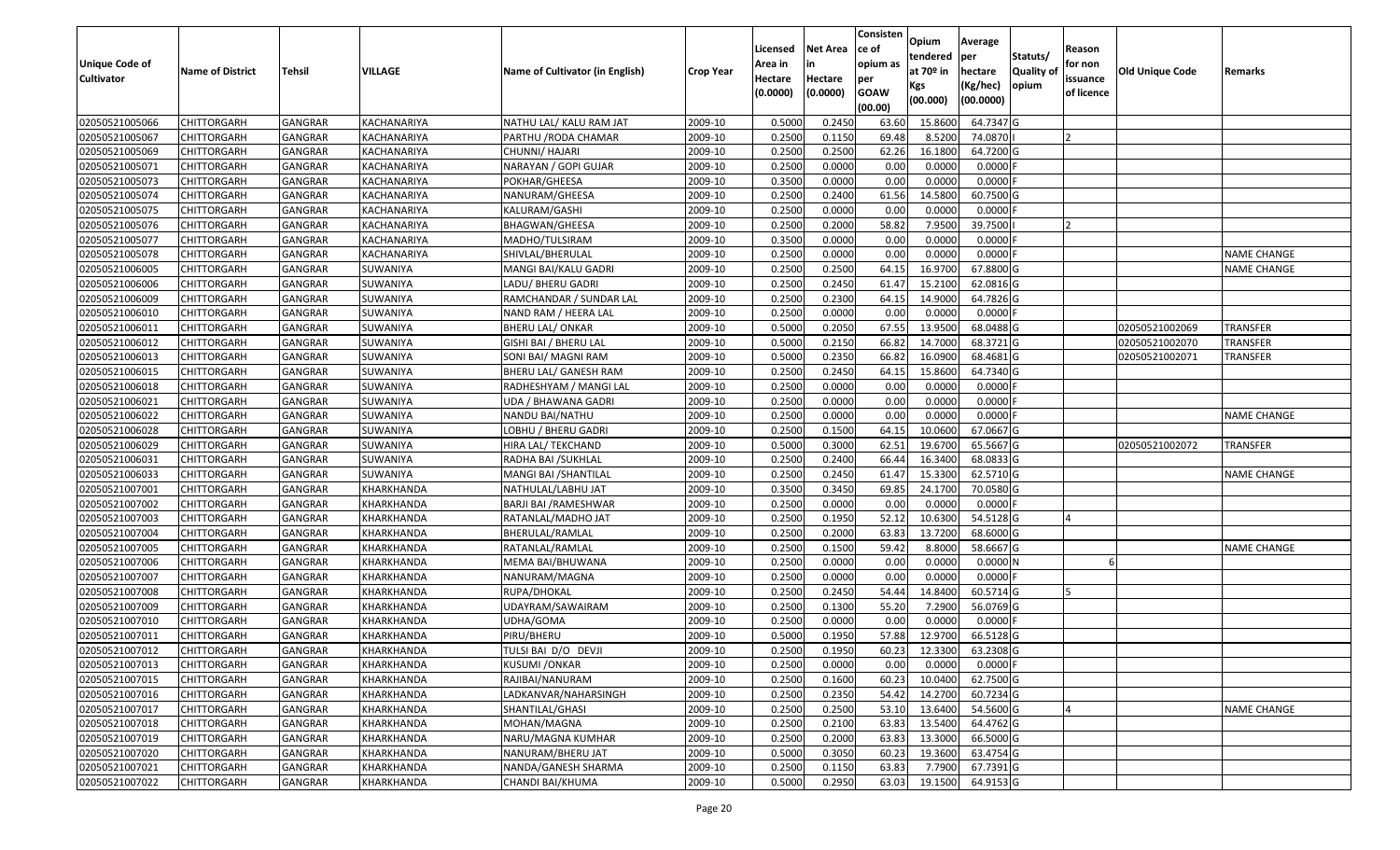|                       |                         |                |                |                                 |                  | Licensed | <b>Net Area</b> | Consisten<br>ce of | Opium       | Average    |                  | Reason     |                 |                                      |
|-----------------------|-------------------------|----------------|----------------|---------------------------------|------------------|----------|-----------------|--------------------|-------------|------------|------------------|------------|-----------------|--------------------------------------|
| <b>Unique Code of</b> |                         |                |                |                                 |                  | Area in  | in              | opium as           | tendered    | per        | Statuts/         | for non    |                 |                                      |
| <b>Cultivator</b>     | <b>Name of District</b> | <b>Tehsil</b>  | <b>VILLAGE</b> | Name of Cultivator (in English) | <b>Crop Year</b> | Hectare  | Hectare         | per                | at $70°$ in | hectare    | <b>Quality o</b> | issuance   | Old Unique Code | Remarks                              |
|                       |                         |                |                |                                 |                  | (0.0000) | (0.0000)        | <b>GOAW</b>        | Kgs         | (Kg/hec)   | opium            | of licence |                 |                                      |
|                       |                         |                |                |                                 |                  |          |                 | (00.00)            | (00.000)    | (00.0000)  |                  |            |                 |                                      |
| 02050521007023        | CHITTORGARH             | GANGRAR        | KHARKHANDA     | NANDU BAI/BHUWANA               | 2009-10          | 0.2500   | 0.1000          | 60.23              | 6.4400      | 64.4000 G  |                  |            |                 |                                      |
| 02050521007024        | CHITTORGARH             | GANGRAR        | KHARKHANDA     | MATHURA/GOPI                    | 2009-10          | 0.2500   | 0.1950          | 63.03              | 12.9600     | 66.4615 G  |                  |            |                 |                                      |
| 02050521007025        | CHITTORGARH             | GANGRAR        | KHARKHANDA     | SHRVANI BAI / RAMLAL            | 2009-10          | 0.2500   | 0.2450          | 62.91              | 16.1200     | 65.7950 G  |                  |            |                 |                                      |
| 02050521007026        | <b>CHITTORGARH</b>      | <b>GANGRAR</b> | KHARKHANDA     | KESHURAM/MAGNA                  | 2009-10          | 0.2500   | 0.2100          | 62.27              | 13.4900     | 64.2381G   |                  |            |                 |                                      |
| 02050521007027        | CHITTORGARH             | GANGRAR        | KHARKHANDA     | CHOGA/ UDHA BALAI               | 2009-10          | 0.3500   | 0.2000          | 56.89              | 12.0800     | 60.4000 G  |                  |            |                 |                                      |
| 02050521007028        | <b>CHITTORGARH</b>      | <b>GANGRAR</b> | KHARKHANDA     | HAZARI/KHURAJ                   | 2009-10          | 0.2500   | 0.0000          | 0.00               | 0.0000      | $0.0000$ F |                  |            |                 |                                      |
| 02050521007029        | CHITTORGARH             | GANGRAR        | KHARKHANDA     | MADHO/BHURA(BHURI)              | 2009-10          | 0.2500   | 0.2500          | 63.03              | 16.2400     | 64.9600 G  |                  |            |                 |                                      |
| 02050521007030        | <b>CHITTORGARH</b>      | <b>GANGRAR</b> | KHARKHANDA     | BHAWANI/KALU                    | 2009-10          | 0.2500   | 0.2000          | 49.57              | 6.3000      | 31.5000    |                  |            |                 |                                      |
| 02050521007031        | CHITTORGARH             | GANGRAR        | KHARKHANDA     | BHERU/NATHU CHANDALIYA          | 2009-10          | 0.2500   | 0.1850          | 60.23              | 11.5700     | 62.5405 G  |                  |            |                 |                                      |
| 02050521007033        | CHITTORGARH             | <b>GANGRAR</b> | KHARKHANDA     | DEBILAL/MANGILAL NAI            | 2009-10          | 0.2500   | 0.2550          | 62.91              | 16.2300     | 63.6471 G  |                  |            |                 |                                      |
| 02050521007034        | CHITTORGARH             | GANGRAR        | KHARKHANDA     | MITTHULAL/HARILAL JAT           | 2009-10          | 0.2500   | 0.2000          | 59.38              | 13.1300     | 65.6500 G  |                  |            |                 |                                      |
| 02050521007035        | <b>CHITTORGARH</b>      | <b>GANGRAR</b> | KHARKHANDA     | NANURAM/ BHERULAL JAT           | 2009-10          | 0.2500   | 0.2450          | 59.38              | 14.8500     | 60.6122 G  |                  |            |                 |                                      |
| 02050521007036        | <b>CHITTORGARH</b>      | <b>GANGRAR</b> | KHARKHANDA     | JANKILAL/NANDRAM                | 2009-10          | 0.2500   | 0.0000          | 0.00               | 0.0000      | $0.0000$ F |                  |            |                 |                                      |
| 02050521007037        | <b>CHITTORGARH</b>      | GANGRAR        | KHARKHANDA     | NANDU BAI / GANESH              | 2009-10          | 0.2500   | 0.2250          | 63.83              | 15.1400     | 67.2889 G  |                  |            |                 |                                      |
| 02050521007038        | CHITTORGARH             | <b>GANGRAR</b> | KHARKHANDA     | BADRILAL/BHAWANI RAM            | 2009-10          | 0.2500   | 0.2050          | 71.08              | 14.8300     | 72.3415G   |                  |            |                 |                                      |
| 02050521007039        | CHITTORGARH             | <b>GANGRAR</b> | KHARKHANDA     | AMBALAL/KAJODI                  | 2009-10          | 0.2500   | 0.2550          | 55.46              | 14.7000     | 57.6471 G  |                  |            |                 |                                      |
| 02050521007040        | CHITTORGARH             | <b>GANGRAR</b> | KHARKHANDA     | MADANLAL/MITHULAL SHARMA        | 2009-10          | 0.3500   | 0.2000          | 57.88              | 11.6300     | 58.1500 G  |                  |            |                 |                                      |
| 02050521007041        | CHITTORGARH             | GANGRAR        | KHARKHANDA     | GOPAL/NATHU JAT                 | 2009-10          | 0.2500   | 0.0000          | 0.00               | 0.0000      | 0.0000     |                  |            |                 |                                      |
| 02050521007042        | CHITTORGARH             | <b>GANGRAR</b> | KHARKHANDA     | BHAWANIRAM GASHI JAT            | 2009-10          | 0.5000   | 0.0000          | 0.00               | 0.0000      | 0.0000     |                  |            |                 |                                      |
| 02050521007043        | CHITTORGARH             | GANGRAR        | KHARKHANDA     | BALU/ PARBHU                    | 2009-10          | 0.2500   | 0.0000          | 0.00               | 0.0000      | 0.0000     |                  |            |                 |                                      |
| 02050521007046        | CHITTORGARH             | <b>GANGRAR</b> | KHARKHANDA     | LAHRULAL/DHANRAJ BRAHMAN        | 2009-10          | 0.2500   | 0.2350          | 59.38              | 14.6000     | 62.1277 G  |                  |            |                 |                                      |
| 02050521007047        | CHITTORGARH             | GANGRAR        | KHARKHANDA     | JITU/HANSRAJ JAT                | 2009-10          | 0.2500   | 0.1350          | 59.38              | 8.8000      | 65.1852 G  |                  |            |                 |                                      |
| 02050521007048        | CHITTORGARH             | GANGRAR        | KHARKHANDA     | KESAR BAI/HANSU                 | 2009-10          | 0.5000   | 0.3100          | 59.31              | 19.0500     | 61.4516 G  |                  |            |                 | <b>NAME CHANGE</b>                   |
| 02050521007050        | CHITTORGARH             | GANGRAR        | KHARKHANDA     | CHANDI BAI/ LEHRU               | 2009-10          | 0.2500   | 0.0000          | 0.00               | 0.0000      | 0.0000F    |                  |            |                 |                                      |
| 02050521007051        | CHITTORGARH             | <b>GANGRAR</b> | KHARKHANDA     | RAMIBAI MAGNA                   | 2009-10          | 0.2500   | 0.2400          | 62.91              | 15.9600     | 66.5000G   |                  |            |                 |                                      |
| 02050521007052        | CHITTORGARH             | GANGRAR        | KHARKHANDA     | PRABHU JI/AMBA                  | 2009-10          | 0.5000   | 0.1800          | 59.42              | 11.2300     | 62.3889 G  |                  |            |                 | <b>TRANSFER / AATUND</b><br>CHITORE) |
| 02050521007053        | CHITTORGARH             | <b>GANGRAR</b> | KHARKHANDA     | LEHRU/BHAWANA--2ND              | 2009-10          | 0.2500   | 0.2500          | 62.91              | 16.0000     | 64.0000 G  |                  |            |                 |                                      |
| 02050521007054        | CHITTORGARH             | <b>GANGRAR</b> | KHARKHANDA     | GOMA/KAJOD                      | 2009-10          | 0.2500   | 0.0000          | 0.00               | 0.0000      | $0.0000$ F |                  |            |                 |                                      |
| 02050521007055        | CHITTORGARH             | <b>GANGRAR</b> | KHARKHANDA     | DALU/DHANNA                     | 2009-10          | 0.2500   | 0.2450          | 55.96              | 5.4400      | 22.2040    |                  |            |                 |                                      |
| 02050521007056        | CHITTORGARH             | GANGRAR        | KHARKHANDA     | DHAPUBAI / GIRDHARI             | 2009-10          | 0.2500   | 0.2450          | 57.66              | 14.5200     | 59.2653    |                  |            |                 |                                      |
| 02050521007057        | CHITTORGARH             | GANGRAR        | KHARKHANDA     | NANDUBAI/NATHUPURI              | 2009-10          | 0.2500   | 0.1950          | 59.42              | 12.1000     | 62.0513 G  |                  |            |                 |                                      |
| 02050521007059        | CHITTORGARH             | <b>GANGRAR</b> | KHARKHANDA     | LADULAL/NANURAM                 | 2009-10          | 0.2500   | 0.2100          | 62.91              | 13.7800     | 65.6190 G  |                  |            |                 |                                      |
| 02050521007060        | <b>CHITTORGARH</b>      | <b>GANGRAR</b> | KHARKHANDA     | JAMNALAL/MADHO JAT              | 2009-10          | 0.2500   | 0.2400          | 54.70              | 7.6800      | 32.0000    |                  |            |                 |                                      |
| 02050521007062        | CHITTORGARH             | GANGRAR        | KHARKHANDA     | SHANKARLAL/CHAMNA               | 2009-10          | 0.250    | 0.1900          | 60.23              | 11.6900     | 61.5263 G  |                  |            |                 |                                      |
| 02050521007064        | CHITTORGARH             | GANGRAR        | KHARKHANDA     | GOVINDRAM/NAGJIRAM              | 2009-10          | 0.5000   | 0.4850          | 57.00              | 28.4800     | 58.7216 G  |                  |            |                 |                                      |
| 02050521007067        | <b>CHITTORGARH</b>      | GANGRAR        | KHARKHANDA     | <b>BALU/CHOGA BHIL</b>          | 2009-10          | 0.2500   | 0.0000          | 0.00               | 0.0000      | $0.0000$ F |                  |            |                 |                                      |
| 02050521007068        | <b>CHITTORGARH</b>      | <b>GANGRAR</b> | KHARKHANDA     | SHOBHA/MADHU JAT                | 2009-10          | 0.2500   | 0.2000          | 59.04              | 11.9800     | 59.9000 G  |                  |            |                 |                                      |
| 02050521007070        | <b>CHITTORGARH</b>      | <b>GANGRAR</b> | KHARKHANDA     | <b>BARDI BAI/NATHU</b>          | 2009-10          | 0.2500   | 0.2100          | 57.04              | 11.5500     | 55.0000    |                  |            |                 | <b>NAME CHANGE</b>                   |
| 02050521007072        | <b>CHITTORGARH</b>      | <b>GANGRAR</b> | KHARKHANDA     | HEERA/MEGA                      | 2009-10          | 0.2500   | 0.2050          | 60.99              | 12.7800     | 62.3415 G  |                  |            |                 |                                      |
| 02050521007073        | CHITTORGARH             | <b>GANGRAR</b> | KHARKHANDA     | MANGU CHUNA                     | 2009-10          | 0.5000   | 0.3000          | 59.12              | 18.9300     | 63.1000 G  |                  |            |                 |                                      |
| 02050521007074        | <b>CHITTORGARH</b>      | <b>GANGRAR</b> | KHARKHANDA     | NARULAL/UDAYRAM                 | 2009-10          | 0.3500   | 0.2000          | 62.86              | 13.2800     | 66.4000 G  |                  |            |                 |                                      |
| 02050521007076        | <b>CHITTORGARH</b>      | <b>GANGRAR</b> | KHARKHANDA     | MADHO/GANESH                    | 2009-10          | 0.2500   | 0.0000          | 0.00               | 0.0000      | $0.0000$ F |                  |            |                 |                                      |
| 02050521007077        | <b>CHITTORGARH</b>      | <b>GANGRAR</b> | KHARKHANDA     | RAMLAL/GOPI                     | 2009-10          | 0.5000   | 0.2900          | 64.78              | 18.7600     | 64.6897 G  |                  |            |                 |                                      |
| 02050521007078        | <b>CHITTORGARH</b>      | <b>GANGRAR</b> | KHARKHANDA     | VERDA/BHURA                     | 2009-10          | 0.5000   | 0.2950          | 58.81              | 17.4200     | 59.0508 G  |                  |            |                 |                                      |
| 02050521007080        | <b>CHITTORGARH</b>      | <b>GANGRAR</b> | KHARKHANDA     | SHOBHALAL/LAHARUJI              | 2009-10          | 0.5000   | 0.3950          | 59.12              | 23.9500     | 60.6329 G  |                  |            |                 |                                      |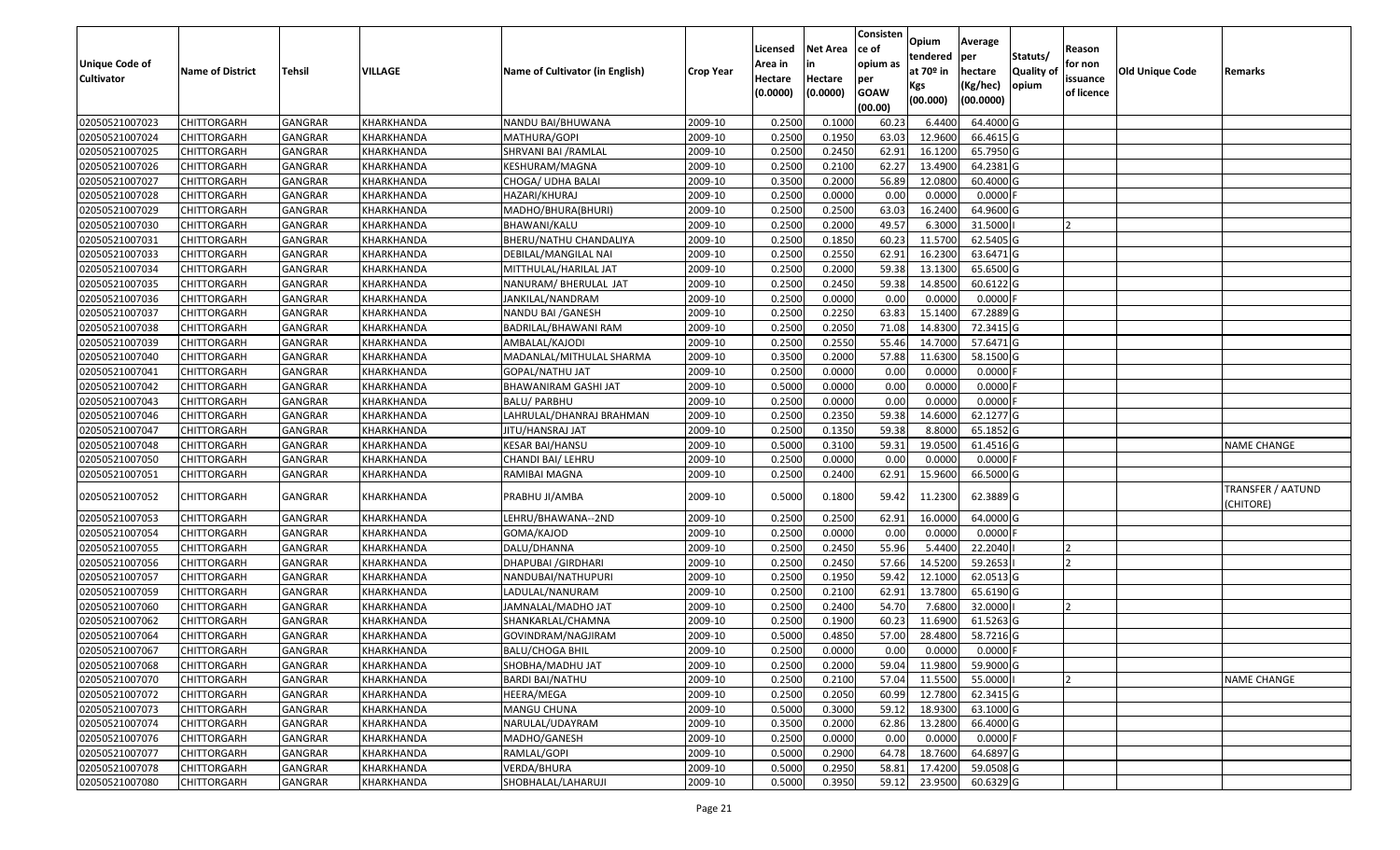| <b>Unique Code of</b> |                         |                |            |                                              |                  | Licensed<br>Area in | <b>Net Area</b><br>in | Consisten<br>lce of<br>opium as | Opium<br>tendered            | Average<br>per                   | Statuts/                  | Reason<br>for non      |                 |                    |
|-----------------------|-------------------------|----------------|------------|----------------------------------------------|------------------|---------------------|-----------------------|---------------------------------|------------------------------|----------------------------------|---------------------------|------------------------|-----------------|--------------------|
| <b>Cultivator</b>     | <b>Name of District</b> | Tehsil         | VILLAGE    | Name of Cultivator (in English)              | <b>Crop Year</b> | Hectare<br>(0.0000) | Hectare<br>(0.0000)   | per<br><b>GOAW</b><br>(00.00)   | at 70º in<br>Kgs<br>(00.000) | hectare<br>(Kg/hec)<br>(00.0000) | <b>Quality o</b><br>opium | issuance<br>of licence | Old Unique Code | Remarks            |
| 02050521007081        | <b>CHITTORGARH</b>      | GANGRAR        | KHARKHANDA | HANSI BAI/NANU                               | 2009-10          | 0.5000              | 0.2950                | 41.54                           | 2.1600                       | 7.3220                           |                           |                        |                 |                    |
| 02050521007082        | <b>CHITTORGARH</b>      | GANGRAR        | KHARKHANDA | SURESH/GIRDHARI                              | 2009-10          | 0.2500              | 0.1050                | 64.41                           | 7.2400                       | 68.9524 G                        |                           |                        |                 | <b>NAME CHANGE</b> |
| 02050521007083        | <b>CHITTORGARH</b>      | GANGRAR        | KHARKHANDA | GOPAL /BHERULAL                              | 2009-10          | 0.2500              | 0.2500                | 60.99                           | 15.7300                      | 62.9200 G                        |                           |                        |                 | <b>NAME CHANGE</b> |
| 02050521007084        | <b>CHITTORGARH</b>      | <b>GANGRAR</b> | KHARKHANDA | MADHU/DEVJI JAT                              | 2009-10          | 0.5000              | 0.2450                | 62.86                           | 15.8200                      | 64.5714 G                        |                           |                        |                 |                    |
| 02050521007085        | <b>CHITTORGARH</b>      | GANGRAR        | KHARKHANDA | BHERU/MAGNAJI JAT                            | 2009-10          | 0.3500              | 0.3400                | 64.41                           | 22.7400                      | 66.8824 G                        |                           |                        |                 |                    |
| 02050521007086        | <b>CHITTORGARH</b>      | <b>GANGRAR</b> | KHARKHANDA | BALURAM/BARDA JI JAT                         | 2009-10          | 0.5000              | 0.2500                | 57.42                           | 15.1900                      | 60.7600 G                        |                           |                        |                 |                    |
| 02050521007087        | CHITTORGARH             | GANGRAR        | KHARKHANDA | GERVI BAI/ BHUWANA JAT                       | 2009-10          | 0.2500              | 0.0000                | 0.00                            | 0.0000                       | 0.0000                           |                           |                        |                 |                    |
| 02050521007088        | <b>CHITTORGARH</b>      | GANGRAR        | KHARKHANDA | UDAYRAM/TULSIRAM JAT                         | 2009-10          | 0.3500              | 0.2000                | 58.81                           | 12.4500                      | 62.2500 G                        |                           |                        |                 |                    |
| 02050521007089        | <b>CHITTORGARH</b>      | GANGRAR        | KHARKHANDA | RATANLAL/NATHUJI LUHAR                       | 2009-10          | 0.2500              | 0.0000                | 0.00                            | 0.0000                       | 0.0000                           |                           |                        |                 |                    |
| 02050521007090        | <b>CHITTORGARH</b>      | <b>GANGRAR</b> | KHARKHANDA | HEERALAL/HAZARI LAL                          | 2009-10          | 0.3500              | 0.3000                | 62.86                           | 19.0600                      | 63.5333 G                        |                           |                        |                 |                    |
| 02050521007091        | <b>CHITTORGARH</b>      | <b>GANGRAR</b> | KHARKHANDA | SHANKARLAL/LAHARU                            | 2009-10          | 0.2500              | 0.2450                | 62.49                           | 16.1000                      | 65.7143 G                        |                           |                        |                 |                    |
| 02050521007092        | <b>CHITTORGARH</b>      | GANGRAR        | KHARKHANDA | MITULAL/LAHARU JAT                           | 2009-10          | 0.5000              | 0.5150                | 0.00                            | 0.0000                       | $0.0000$ O                       |                           | 11                     |                 | THEFT OPIUM        |
| 02050521007093        | <b>CHITTORGARH</b>      | GANGRAR        | KHARKHANDA | SHANKARLAL/CHUNNAJI BHIL                     | 2009-10          | 0.2500              | 0.2500                | 57.18                           | 14.2000                      | 56.8000 G                        |                           |                        |                 |                    |
| 02050521007095        | <b>CHITTORGARH</b>      | GANGRAR        | KHARKHANDA | BAKSU URF RAMBAKSH /NANU RAM<br><b>BALAI</b> | 2009-10          | 0.2500              | 0.2300                | 62.49                           | 14.3300                      | 62.3043 G                        |                           |                        |                 |                    |
| 02050521007097        | <b>CHITTORGARH</b>      | GANGRAR        | KHARKHANDA | KELI BAI / NANU BHIL                         | 2009-10          | 0.2500              | 0.1900                | 59.5                            | 11.8500                      | 62.3684 G                        |                           |                        |                 |                    |
| 02050521007099        | <b>CHITTORGARH</b>      | GANGRAR        | KHARKHANDA | DHANNA/LAHARU JAT                            | 2009-10          | 0.5000              | 0.3900                | 64.41                           | 26.3100                      | 67.4615 G                        |                           |                        |                 |                    |
| 02050521007100        | <b>CHITTORGARH</b>      | GANGRAR        | KHARKHANDA | RAMESHAR/LAHARU JAT                          | 2009-10          | 0.5000              | 0.3850                | 59.12                           | 24.0700                      | 62.5195 G                        |                           |                        |                 |                    |
| 02050521007101        | <b>CHITTORGARH</b>      | GANGRAR        | KHARKHANDA | RAMESHAR/NATHU JAT                           | 2009-10          | 0.2500              | 0.2500                | 64.78                           | 16.6500                      | 66.6000 G                        |                           |                        |                 |                    |
| 02050521007102        | <b>CHITTORGARH</b>      | <b>GANGRAR</b> | KHARKHANDA | KISHNA/GOPI JAT                              | 2009-10          | 0.2500              | 0.1500                | 61.11                           | 9.4400                       | 62.9333 G                        |                           |                        |                 |                    |
| 02050521007103        | <b>CHITTORGARH</b>      | GANGRAR        | KHARKHANDA | KISHNA/NANDRAM BHRAMAN                       | 2009-10          | 0.5000              | 0.5050                | 61.53                           | 31.9800                      | 63.3267                          |                           |                        |                 |                    |
| 02050521007104        | <b>CHITTORGARH</b>      | GANGRAR        | KHARKHANDA | RAMI BAI/DALU                                | 2009-10          | 0.2500              | 0.1300                | 58.27                           | 7.9100                       | 60.8462 G                        |                           |                        |                 |                    |
| 02050521007105        | <b>CHITTORGARH</b>      | <b>GANGRAR</b> | KHARKHANDA | CHOGA/HANSU JAT                              | 2009-10          | 0.5000              | 0.4750                | 62.86                           | 30.5400                      | 64.2947 G                        |                           |                        |                 |                    |
| 02050521007106        | CHITTORGARH             | GANGRAR        | KHARKHANDA | DHANNA/RAMLAL JAT                            | 2009-10          | 0.5000              | 0.2200                | 62.83                           | 15.3600                      | 69.8182 G                        |                           |                        |                 |                    |
| 02050521007107        | <b>CHITTORGARH</b>      | <b>GANGRAR</b> | KHARKHANDA | BHERU LAL/KISHNA                             | 2009-10          | 0.2500              | 0.0000                | 0.00                            | 0.0000                       | 0.0000                           |                           |                        |                 |                    |
| 02050521007108        | <b>CHITTORGARH</b>      | GANGRAR        | KHARKHANDA | TULSIRAM/JAWARLAL                            | 2009-10          | 0.5000              | 0.3000                | 62.83                           | 19.2100                      | 64.0333 G                        |                           |                        |                 |                    |
| 02050521007109        | <b>CHITTORGARH</b>      | GANGRAR        | KHARKHANDA | SHNAKAR/HAZARI                               | 2009-10          | 0.2500              | 0.1550                | 62.49                           | 10.3600                      | 66.8387 G                        |                           |                        |                 |                    |
| 02050521007110        | <b>CHITTORGARH</b>      | GANGRAR        | KHARKHANDA | CHANDI BAI/LEHARIBAI                         | 2009-10          | 0.3500              | 0.2150                | 56.60                           | 12.5500                      | 58.3721 G                        |                           |                        |                 |                    |
| 02050521007111        | <b>CHITTORGARH</b>      | GANGRAR        | KHARKHANDA | NANU/MEGAJI                                  | 2009-10          | 0.3500              | 0.2950                | 57.80                           | 17.7900                      | 60.3051 G                        |                           |                        |                 |                    |
| 02050521007112        | <b>CHITTORGARH</b>      | <b>GANGRAR</b> | KHARKHANDA | BHURA/GIRDHARI                               | 2009-10          | 0.5000              | 0.2000                | 58.81                           | 12.0900                      | 60.4500 G                        |                           |                        |                 |                    |
| 02050521007113        | <b>CHITTORGARH</b>      | GANGRAR        | KHARKHANDA | AMBALAL/KAJOD NAI                            | 2009-10          | 0.3500              | 0.2000                | 52.06                           | 10.6700                      | 53.3500 G                        |                           |                        |                 |                    |
| 02050521007114        | <b>CHITTORGARH</b>      | GANGRAR        | KHARKHANDA | BHAGWANA/RATAN TELI                          | 2009-10          | 0.2500              | 0.2450                | 62.49                           | 15.9500                      | 65.1020 G                        |                           |                        |                 |                    |
| 02050521007115        | <b>CHITTORGARH</b>      | <b>GANGRAR</b> | KHARKHANDA | NANI BAI/DALU                                | 2009-10          | 0.2500              | 0.0000                | 0.00                            | 0.0000                       | 0.0000                           |                           |                        |                 | <b>NAME CHANGE</b> |
| 02050521007116        | <b>CHITTORGARH</b>      | <b>GANGRAR</b> | KHARKHANDA | SHAMBHULAL/DHANAJI                           | 2009-10          | 0.5000              | 0.2400                | 64.88                           | 15.9400                      | 66.4167 G                        |                           |                        |                 |                    |
| 02050521007118        | <b>CHITTORGARH</b>      | GANGRAR        | KHARKHANDA | RAJIBAI/JITU                                 | 2009-10          | 0.2500              | 0.0000                | 0.00                            | 0.0000                       | 0.0000                           |                           |                        |                 |                    |
| 02050521007119        | <b>CHITTORGARH</b>      | GANGRAR        | KHARKHANDA | PARTHVISINGH/KESHARSING                      | 2009-10          | 0.2500              | 0.2350                | 56.55                           | 13.3800                      | 56.9362 G                        |                           |                        |                 |                    |
| 02050521007120        | <b>CHITTORGARH</b>      | GANGRAR        | KHARKHANDA | RUPA/GOPI                                    | 2009-10          | 0.2500              | 0.1950                | 62.33                           | 12.7300                      | 65.2821 G                        |                           |                        |                 |                    |
| 02050521007121        | <b>CHITTORGARH</b>      | <b>GANGRAR</b> | KHARKHANDA | DEVILAL/KESURAM                              | 2009-10          | 0.2500              | 0.2100                | 60.74                           | 13.0200                      | 62.0000 G                        |                           |                        |                 |                    |
| 02050521007122        | <b>CHITTORGARH</b>      | GANGRAR        | KHARKHANDA | KAJOD/GOKAL                                  | 2009-10          | 0.3500              | 0.1800                | 49.08                           | 9.1200                       | 50.6667 G                        |                           |                        |                 |                    |
| 02050521007125        | <b>CHITTORGARH</b>      | GANGRAR        | KHARKHANDA | MANOHARSINGH/GOKALSINGH                      | 2009-10          | 0.2500              | 0.2400                | 62.33                           | 15.2800                      | 63.6667 G                        |                           |                        |                 |                    |
| 02050521007127        | <b>CHITTORGARH</b>      | GANGRAR        | KHARKHANDA | LAXMAN/GANESH                                | 2009-10          | 0.3500              | 0.2450                | 58.14                           | 14.6600                      | 59.8367 G                        |                           |                        |                 |                    |
| 02050521007128        | <b>CHITTORGARH</b>      | GANGRAR        | KHARKHANDA | CHAMPALAL/DALU                               | 2009-10          | 0.3500              | 0.2100                | 58.14                           | 12.2800                      | 58.4762 G                        |                           |                        |                 |                    |
| 02050521007129        | <b>CHITTORGARH</b>      | GANGRAR        | KHARKHANDA | VINODKUMAR/AMBALAL                           | 2009-10          | 0.5000              | 0.2950                | 58.14                           | 17.8800                      | 60.6102 G                        |                           |                        |                 |                    |
| 02050521007130        | <b>CHITTORGARH</b>      | GANGRAR        | KHARKHANDA | RAJENDARKUMAR/AMBALAL                        | 2009-10          | 0.3500              | 0.2900                | 58.14                           | 17.6500                      | 60.8620 G                        |                           |                        |                 |                    |
| 02050521007132        | <b>CHITTORGARH</b>      | GANGRAR        | KHARKHANDA | RAMA/KAJOD                                   | 2009-10          | 0.3500              | 0.1750                | 50.53                           | 8.9500                       | 51.1429 G                        |                           |                        |                 |                    |
| 02050521007133        | <b>CHITTORGARH</b>      | <b>GANGRAR</b> | KHARKHANDA | GOPALLAL/JAMUNALAL                           | 2009-10          | 0.5000              | 0.1000                | 56.19                           | 6.1200                       | 61.2000 G                        |                           |                        |                 |                    |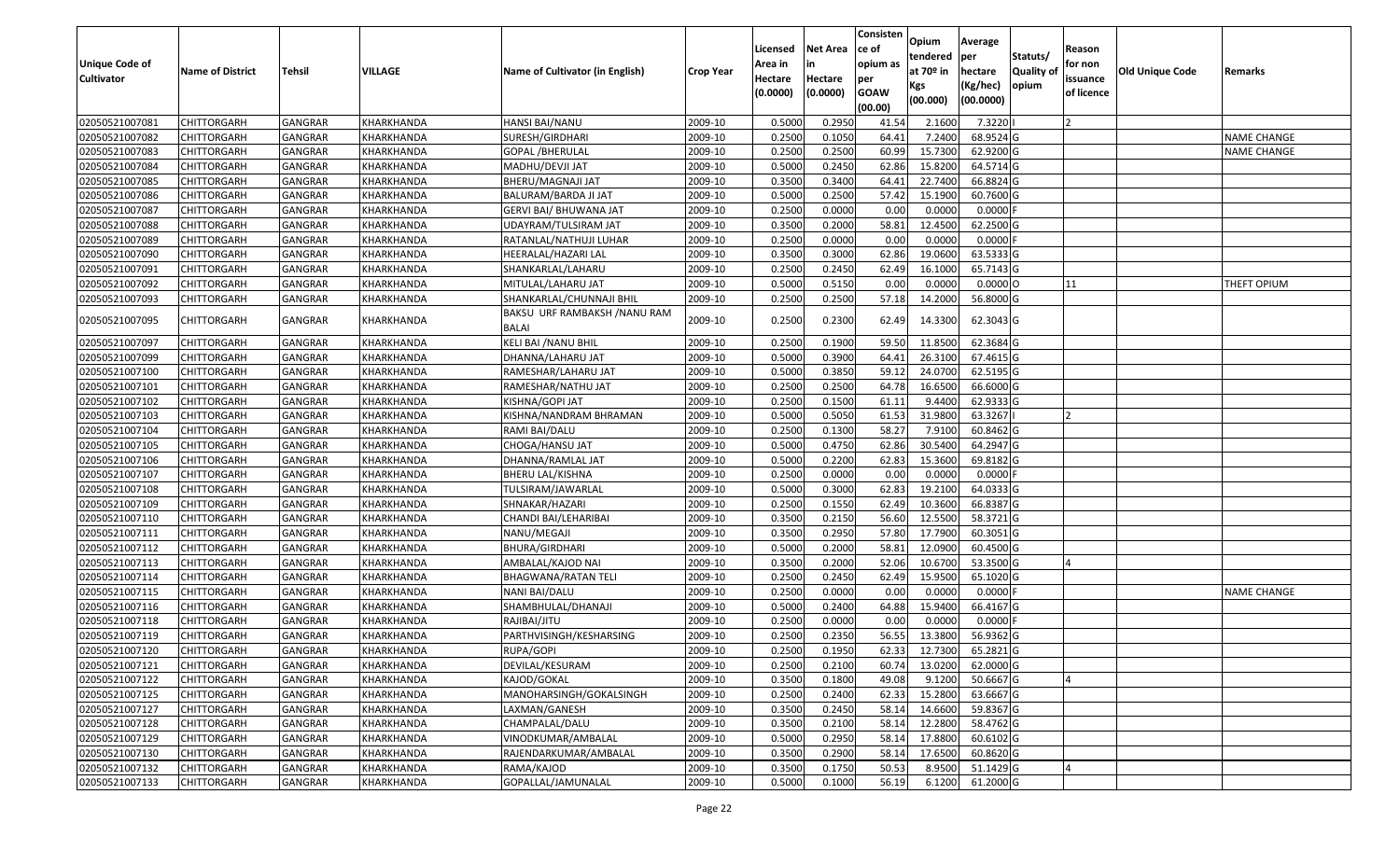|                                     |                         |                |            |                                 |                  | Licensed           | <b>Net Area</b> | Consisten<br>ce of | Opium         | Average     |                  |                   |                 |                    |
|-------------------------------------|-------------------------|----------------|------------|---------------------------------|------------------|--------------------|-----------------|--------------------|---------------|-------------|------------------|-------------------|-----------------|--------------------|
|                                     |                         |                |            |                                 |                  |                    | in              | opium as           | tendered      | per         | Statuts/         | Reason<br>for non |                 |                    |
| Unique Code of<br><b>Cultivator</b> | <b>Name of District</b> | <b>Tehsil</b>  | VILLAGE    | Name of Cultivator (in English) | <b>Crop Year</b> | Area in<br>Hectare | Hectare         | per                | at $70°$ in   | hectare     | <b>Quality o</b> | issuance          | Old Unique Code | Remarks            |
|                                     |                         |                |            |                                 |                  | (0.0000)           | (0.0000)        | <b>GOAW</b>        | Kgs           | (Kg/hec)    | opium            | of licence        |                 |                    |
|                                     |                         |                |            |                                 |                  |                    |                 | (00.00)            | (00.000)      | (00.0000)   |                  |                   |                 |                    |
| 02050521007134                      | CHITTORGARH             | GANGRAR        | KHARKHANDA | BHERULAL/DALU                   | 2009-10          | 0.5000             | 0.4000          | 62.83              | 25.6100       | 64.0250 G   |                  |                   |                 |                    |
| 02050521007136                      | CHITTORGARH             | GANGRAR        | KHARKHANDA | JITU/RAMAJI                     | 2009-10          | 0.3500             | 0.3050          | 56.56              | 11.2600       | 36.9180     |                  |                   |                 |                    |
| 02050521007137                      | CHITTORGARH             | GANGRAR        | KHARKHANDA | GANGA BAI/GULAB                 | 2009-10          | 0.3500             | 0.3050          | 64.41              | 20.7300       | 67.9672 G   |                  |                   |                 |                    |
| 02050521007138                      | <b>CHITTORGARH</b>      | <b>GANGRAR</b> | KHARKHANDA | RUPA/UDA                        | 2009-10          | 0.3500             | 0.2000          | 59.37              | 12.5600       | 62.8000 G   |                  |                   |                 |                    |
| 02050521007139                      | CHITTORGARH             | GANGRAR        | KHARKHANDA | LAHARU/LALU BALAI               | 2009-10          | 0.3500             | 0.2000          | 59.12              | 13.1000       | 65.5000 G   |                  |                   |                 |                    |
| 02050521007140                      | <b>CHITTORGARH</b>      | GANGRAR        | KHARKHANDA | MAGANI BAI/RUPA BHIL            | 2009-10          | 0.2500             | 0.1850          | 59.66              | 6.9800        | 37.7300     |                  |                   |                 | <b>NAME CHANGE</b> |
| 02050521007141                      | CHITTORGARH             | GANGRAR        | KHARKHANDA | SITARAM/NANURAM                 | 2009-10          | 0.3500             | 0.0000          | 0.00               | 0.0000        | 0.0000      |                  |                   |                 |                    |
| 02050521007142                      | CHITTORGARH             | <b>GANGRAR</b> | KHARKHANDA | RATANLAL/DHANNA                 | 2009-10          | 0.3500             | 0.3100          | 57.35              | 17.8800       | 57.6774 G   |                  |                   |                 |                    |
| 02050521007143                      | CHITTORGARH             | GANGRAR        | KHARKHANDA | <b>BAKSU/DHOKAL TELI</b>        | 2009-10          | 0.5000             | 0.2950          | 59.12              | 18.6800       | 63.3220 G   |                  |                   |                 |                    |
| 02050521007144                      | CHITTORGARH             | GANGRAR        | KHARKHANDA | ONKAR/BHAGIRATH                 | 2009-10          | 0.2500             | 0.1450          | 64.78              | 9.9300        | 68.4828 G   |                  |                   |                 |                    |
| 02050521007145                      | CHITTORGARH             | GANGRAR        | KHARKHANDA | DALLA/DHOKAL                    | 2009-10          | 0.2500             | 0.2400          | 54.21              | 14.0800       | 58.6667 G   |                  |                   |                 |                    |
| 02050521007146                      | <b>CHITTORGARH</b>      | GANGRAR        | KHARKHANDA | RAMESHAR/MITTU                  | 2009-10          | 0.3500             | 0.2600          | 47.83              | 12.5000       | 48.0769 G   |                  |                   |                 |                    |
| 02050521007148                      | <b>CHITTORGARH</b>      | <b>GANGRAR</b> | KHARKHANDA | RATAN/VARDA                     | 2009-10          | 0.5000             | 0.1850          | 61.23              | 11.9900       | 64.8108 G   |                  |                   |                 |                    |
| 02050521007150                      | <b>CHITTORGARH</b>      | GANGRAR        | KHARKHANDA | MOHAN/LAHARU JAT                | 2009-10          | 0.2500             | 0.2500          | 62.88              | 14.8600       | 59.4400 G   |                  |                   |                 |                    |
| 02050521007151                      | CHITTORGARH             | <b>GANGRAR</b> | KHARKHANDA | GOPAL/MOHAN JAT                 | 2009-10          | 0.5000             | 0.4100          | 55.71              | 23.3400       | 56.9268 G   |                  |                   |                 |                    |
| 02050521007153                      | CHITTORGARH             | <b>GANGRAR</b> | KHARKHANDA | SATAYNARAYAN/GIRDHARI           | 2009-10          | 0.5000             | 0.1950          | 61.23              | 12.2200       | 62.6667 G   |                  |                   |                 |                    |
| 02050521007154                      | CHITTORGARH             | <b>GANGRAR</b> | KHARKHANDA | HANSU/MITTU                     | 2009-10          | 0.5000             | 0.4300          | 59.50              | 26.5600       | 61.7674 G   |                  |                   |                 |                    |
| 02050521007155                      | CHITTORGARH             | GANGRAR        | KHARKHANDA | RATANLAL/ONKARLAL               | 2009-10          | 0.5000             | 0.3100          | 61.23              | 19.4200       | 62.6450 G   |                  |                   |                 |                    |
| 02050521007156                      | CHITTORGARH             | GANGRAR        | KHARKHANDA | RATANLAL/BHAWANIRAM             | 2009-10          | 0.5000             | 0.1000          | 70.18              | 7.4000        | 74.0000G    |                  |                   |                 |                    |
| 02050521007158                      | CHITTORGARH             | GANGRAR        | KHARKHANDA | MOHAN/LAHARU PURBHIYA           | 2009-10          | 0.2500             | 0.1400          | 56.12              | 9.1200        | 65.1429 G   |                  |                   |                 |                    |
| 02050521007159                      | CHITTORGARH             | <b>GANGRAR</b> | KHARKHANDA | KAMLA BAI/SHOBHALAL             | 2009-10          | 0.2500             | 0.2350          | 52.00              | 7.6400        | 32.5110     |                  |                   |                 | <b>NAME CHANGE</b> |
| 02050521007161                      | CHITTORGARH             | GANGRAR        | KHARKHANDA | LAHARU/JODHA                    | 2009-10          | 0.2500             | 0.1450          | 63.07              | 9.5200        | 65.6552 G   |                  |                   |                 |                    |
| 02050521007164                      | CHITTORGARH             | GANGRAR        | KHARKHANDA | HEERA/DUDHA                     | 2009-10          | 0.3500             | 0.0000          | 0.00               | 0.0000        | $0.0000$ F  |                  |                   |                 |                    |
| 02050521007165                      | CHITTORGARH             | GANGRAR        | KHARKHANDA | MANI BAI/LOBHUJI                | 2009-10          | 0.2500             | 0.1100          | 60.3               | 6.9200        | 62.9091G    |                  |                   |                 |                    |
| 02050521007166                      | <b>CHITTORGARH</b>      | <b>GANGRAR</b> | KHARKHANDA | NARULAL/BHURAJI                 | 2009-10          | 0.5000             | 0.4950          | 61.08              | 30.3700       | 61.3530 G   |                  |                   |                 |                    |
| 02050521007167                      | CHITTORGARH             | GANGRAR        | KHARKHANDA | LALU/NATHUJI                    | 2009-10          | 0.2500             | 0.1000          | 57.21              | 6.0800        | 60.8000 G   |                  |                   |                 |                    |
| 02050521007170                      | CHITTORGARH             | GANGRAR        | KHARKHANDA | NARU/BHUWANA                    | 2009-10          | 0.2500             | 0.2050          | 58.90              | 12.5700       | $61.3171$ G |                  |                   |                 |                    |
| 02050521007171                      | CHITTORGARH             | GANGRAR        | KHARKHANDA | BHERU/GOKAL                     | 2009-10          | 0.3500             | 0.2000          | 57.90              | 7.8500        | 39.2500     |                  |                   |                 |                    |
| 02050521007172                      | CHITTORGARH             | <b>GANGRAR</b> | KHARKHANDA | SHOBHALAL/MADHUJI               | 2009-10          | 0.2500             | 0.2000          | 56.16              | 11.4400       | 57.2000 G   |                  |                   |                 |                    |
| 02050521007174                      | CHITTORGARH             | <b>GANGRAR</b> | KHARKHANDA | JAMUNA LAL/UDAYLAL              | 2009-10          | 0.5000             | 0.3100          | 57.43              | 19.1400       | 61.7419 G   |                  |                   |                 |                    |
| 02050521007175                      | CHITTORGARH             | GANGRAR        | KHARKHANDA | BHURALAL/KAJOD TELI             | 2009-10          | 0.5000             | 0.2600          | 57.43              | 16.1200       | 62.0000G    |                  |                   |                 |                    |
| 02050521007176                      | CHITTORGARH             | GANGRAR        | KHARKHANDA | SOHANI BAI/TEJRAM               | 2009-10          | 0.3500             | 0.1050          | 58.26              | 5.5100        | 52.4750     |                  |                   |                 |                    |
| 02050521007177                      | CHITTORGARH             | <b>GANGRAR</b> | KHARKHANDA | CHANDIBAI/BHAGIRATH             | 2009-10          | 0.2500             | 0.0950          | 54.77              | 5.6200        | 59.1579 G   |                  |                   |                 |                    |
| 02050521007178                      | CHITTORGARH             | GANGRAR        | KHARKHANDA | MADHOLAL/JATU                   | 2009-10          | 0.5000             | 0.1950          | 61.33              | 12.4600       | 63.8974 G   |                  |                   |                 |                    |
| 02050521007180                      | CHITTORGARH             | GANGRAR        | KHARKHANDA | RAMESHARLAL/BHERULAL            | 2009-10          | 0.500              | 0.2800          | 60.07              | 19.0400       | 68.0000 G   |                  |                   |                 |                    |
| 02050521007181                      | CHITTORGARH             | GANGRAR        | KHARKHANDA | GOPALLAL/MOHANLAL SHARMA        | 2009-10          | 0.3500             | 0.2400          | 57.43              | 14.1200       | 58.8333 G   |                  |                   |                 |                    |
| 02050521007182                      | <b>CHITTORGARH</b>      | GANGRAR        | KHARKHANDA | TULSIBAI/SHANKARLAL             | 2009-10          | 0.2500             | 0.2450          |                    | 62.88 15.4800 | 63.1837 G   |                  |                   |                 |                    |
| 02050521007183                      | <b>CHITTORGARH</b>      | <b>GANGRAR</b> | KHARKHANDA | PRABHULAL/HAZARI(HARJI)         | 2009-10          | 0.5000             | 0.3100          | 60.07              | 19.4800       | 62.8387 G   |                  |                   |                 |                    |
| 02050521007184                      | <b>CHITTORGARH</b>      | <b>GANGRAR</b> | KHARKHANDA | MADHULAL/MANGUJI                | 2009-10          | 0.2500             | 0.0000          | 0.00               | 0.0000        | $0.0000$ F  |                  |                   |                 |                    |
| 02050521007185                      | <b>CHITTORGARH</b>      | <b>GANGRAR</b> | KHARKHANDA | NATHULAL/DHANNA                 | 2009-10          | 0.5000             | 0.4950          | 66.12              | 17.1000       | 34.5450     |                  | 12                |                 |                    |
| 02050521007186                      | CHITTORGARH             | <b>GANGRAR</b> | KHARKHANDA | ONKAR/JITU                      | 2009-10          | 0.5000             | 0.2950          | 62.33              | 18.8900       | 64.0339 G   |                  |                   |                 |                    |
| 02050521007187                      | <b>CHITTORGARH</b>      | <b>GANGRAR</b> | KHARKHANDA | GIRDHARI/LAHARU                 | 2009-10          | 0.2500             | 0.1500          | 60.07              | 9.8400        | 65.6000 G   |                  |                   |                 |                    |
| 02050521007190                      | <b>CHITTORGARH</b>      | <b>GANGRAR</b> | KHARKHANDA | AASHISH /KISHAN/GHHOGALAL       | 2009-10          | 0.2500             | 0.2600          | 67.79              | 7.4600        | 28.6920     |                  |                   |                 |                    |
| 02050521007191                      | <b>CHITTORGARH</b>      | <b>GANGRAR</b> | KHARKHANDA | JAMKU BAI/NARU                  | 2009-10          | 0.3500             | 0.3500          | 57.43              | 21.4900       | 61.4000 G   |                  |                   |                 |                    |
| 02050521007192                      | CHITTORGARH             | <b>GANGRAR</b> | KHARKHANDA | RAMCHANDRA/NATHULAL             | 2009-10          | 0.5000             | 0.1850          | 61.23              | 11.6700       | 63.0811 G   |                  |                   |                 |                    |
| 02050521007193                      | <b>CHITTORGARH</b>      | <b>GANGRAR</b> | KHARKHANDA | UDHA/NAGJI                      | 2009-10          | 0.2500             | 0.2500          | 63.07              | 16.0800       | 64.3200 G   |                  |                   |                 |                    |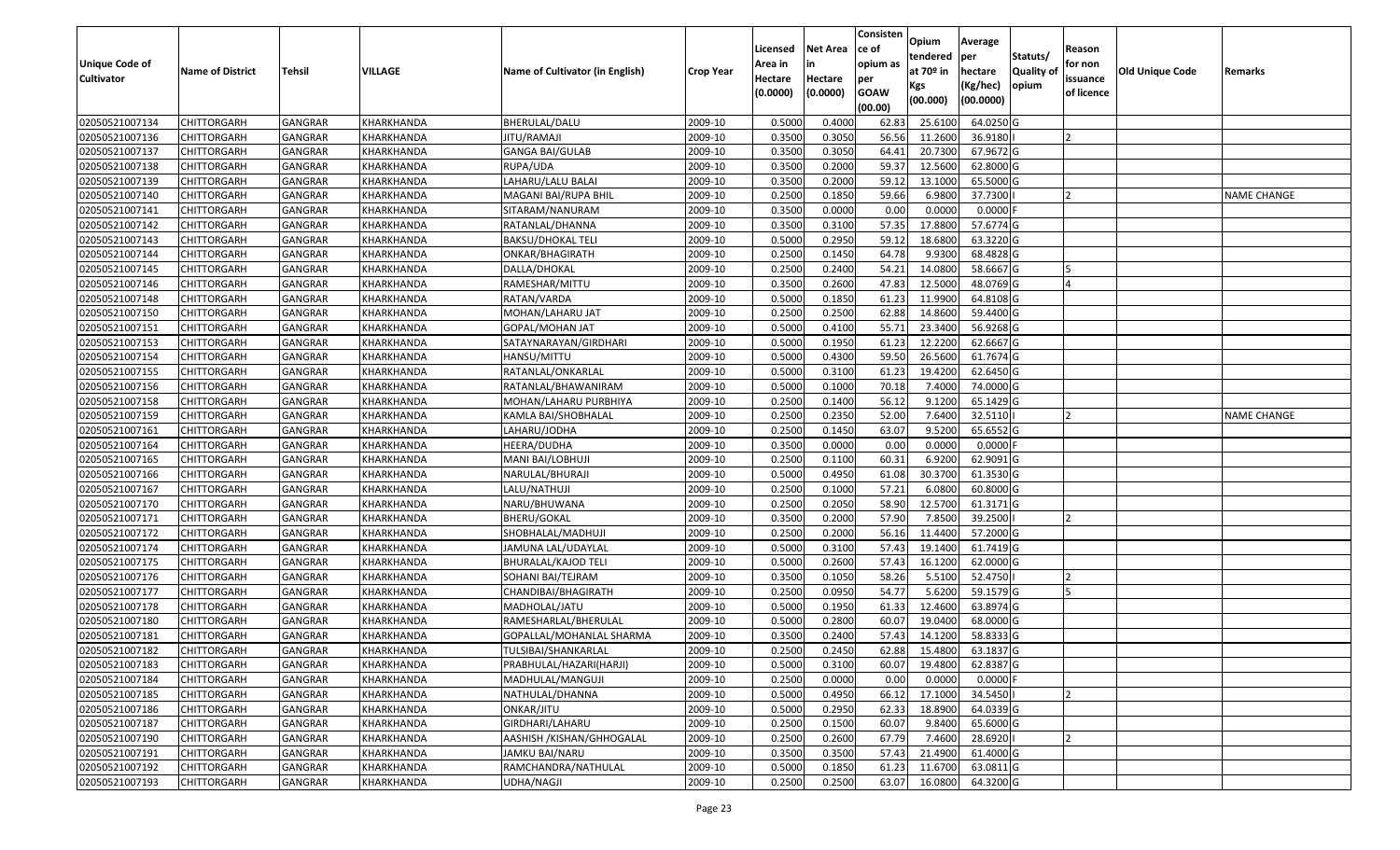|                                  |                                          |                           |                          |                                      |                    | Licensed         | <b>Net Area</b>  | Consisten<br>ce of | Opium<br>tendered  | Average<br>per         | Statuts/   | Reason     |                        |                    |
|----------------------------------|------------------------------------------|---------------------------|--------------------------|--------------------------------------|--------------------|------------------|------------------|--------------------|--------------------|------------------------|------------|------------|------------------------|--------------------|
| <b>Unique Code of</b>            | <b>Name of District</b>                  | <b>Tehsil</b>             | VILLAGE                  | Name of Cultivator (in English)      | <b>Crop Year</b>   | Area in          |                  | opium as           | at $70°$ in        | hectare                | Quality of | for non    | <b>Old Unique Code</b> | Remarks            |
| <b>Cultivator</b>                |                                          |                           |                          |                                      |                    | Hectare          | Hectare          | per<br><b>GOAW</b> | Kgs                | (Kg/hec)               | opium      | issuance   |                        |                    |
|                                  |                                          |                           |                          |                                      |                    | (0.0000)         | (0.0000)         | (00.00)            | (00.000)           | (00.0000)              |            | of licence |                        |                    |
| 02050521007195                   | <b>CHITTORGARH</b>                       | GANGRAR                   | KHARKHANDA               | MOHANLAL/MADHAVLAL                   | 2009-10            | 0.3500           | 0.2000           | 57.43              | 11.6900            | 58.4500 G              |            |            |                        |                    |
| 02050521007196                   | CHITTORGARH                              | GANGRAR                   | KHARKHANDA               | DALUCHAND/HAZARI                     | 2009-10            | 0.2500           | 0.2500           | 60.31              | 15.6600            | 62.6400 G              |            |            |                        |                    |
| 02050521007199                   | <b>CHITTORGARH</b>                       | GANGRAR                   | KHARKHANDA               | BARJI BAI/ BHAGIRATH                 | 2009-10            | 0.5000           | 0.0000           | 0.00               | 0.0000             | $0.0000$ F             |            |            |                        |                    |
| 02050521007201                   | <b>CHITTORGARH</b>                       | <b>GANGRAR</b>            | <b>KHARKHANDA</b>        | VENIRAM/NAGJIRAM                     | 2009-10            | 0.5000           | 0.1950           | 66.0               | 13.4500            | 68.9744 G              |            |            |                        |                    |
| 02050521007202                   | <b>CHITTORGARH</b>                       | GANGRAR                   | KHARKHANDA               | RAMSHWRUP/KAJOD                      | 2009-10            | 0.2500           | 0.2500           | 68.2               | 17.8400            | 71.3600                |            |            |                        |                    |
| 02050521007203                   | <b>CHITTORGARH</b>                       | GANGRAR                   | KHARKHANDA               | NARU/CHAMPALAL                       | 2009-10            | 0.2500           | 0.2050           | 57.68              | 12.1000            | 59.0244 G              |            |            |                        |                    |
| 02050521007204                   | CHITTORGARH                              | GANGRAR                   | KHARKHANDA               | GAHRULAL/BHUWANA                     | 2009-10            | 0.5000           | 0.1950           | 65.90              | 13.9000            | 71.2821 G              |            |            |                        |                    |
| 02050521007206                   | <b>CHITTORGARH</b>                       | <b>GANGRAR</b>            | KHARKHANDA               | UDAYRAM/DALUJI                       | 2009-10            | 0.5000           | 0.1800           | 56.16              | 11.1600            | 62.0000G               |            |            |                        |                    |
| 02050521007209                   | <b>CHITTORGARH</b>                       | GANGRAR                   | KHARKHANDA               | GIRDHARI/CHOGAJI                     | 2009-10            | 0.2500           | 0.2300           | 63.07              | 14.7400            | 64.0870 G              |            |            |                        |                    |
| 02050521007210                   | CHITTORGARH                              | <b>GANGRAR</b>            | KHARKHANDA               | IAMANALAL /GORDHANLAL                | 2009-10            | 0.3500           | 0.1950           | 54.59              | 11.0000            | 56.4103 G              |            | <b>5</b>   |                        |                    |
| 02050521007211                   | <b>CHITTORGARH</b>                       | <b>GANGRAR</b>            | KHARKHANDA               | HARJU BAI/HAZARI BHIL                | 2009-10            | 0.5000           | 0.4650           | 58.33              | 28.1400            | 60.5161 G              |            |            |                        |                    |
| 02050521007213                   | <b>CHITTORGARH</b>                       | <b>GANGRAR</b>            | KHARKHANDA               | LAHARU/RAMCHANDRA                    | 2009-10            | 0.5000           | 0.3000           | 61.3               | 18.8600            | 62.8667 G              |            |            |                        |                    |
| 02050521007215                   | <b>CHITTORGARH</b>                       | <b>GANGRAR</b>            | KHARKHANDA               | NARAYAN/KHEMA                        | 2009-10            | 0.2500           | 0.1950           | 55.41              | 11.2700            | 57.7949 G              |            |            |                        |                    |
| 02050521007216                   | <b>CHITTORGARH</b>                       | <b>GANGRAR</b>            | KHARKHANDA               | PIRU/CHAMPALAL                       | 2009-10            | 0.5000           | 0.0000           | 0.00               | 0.0000             | $0.0000$ F             |            |            |                        | NAME CHANGE        |
| 02050521007217                   | <b>CHITTORGARH</b>                       | GANGRAR                   | KHARKHANDA               | RATAN/JODHA                          | 2009-10            | 0.5000           | 0.1950           | 61.33              | 12.5300            | 64.2564 G              |            |            |                        |                    |
| 02050521007218                   | <b>CHITTORGARH</b>                       | <b>GANGRAR</b>            | KHARKHANDA               | SOHNI BAI/SHUKHA                     | 2009-10            | 0.2500           | 0.1950           | 61.33              | 12.6100            | 64.6667 G              |            |            |                        | NAME CHANGE        |
| 02050521007219                   | <b>CHITTORGARH</b>                       | GANGRAR                   | <b>KHARKHANDA</b>        | BHERU/HAZARI PURBIYA                 | 2009-10            | 0.5000           | 0.1950           | 61.8               | 12.3800            | 63.4872 G              |            |            |                        |                    |
| 02050521007220                   | <b>CHITTORGARH</b>                       | <b>GANGRAR</b>            | KHARKHANDA               | MANGU/GIRDHARI                       | 2009-10            | 0.2500           | 0.2050           | 61.45              | 13.3600            | 65.1707 G              |            |            |                        |                    |
| 02050521007223                   | <b>CHITTORGARH</b>                       | GANGRAR                   | KHARKHANDA               | SHANKARLAL/PYARCHAND                 | 2009-10            | 0.5000           | 0.2000           | 66.05              | 14.2900            | 71.4500 G              |            |            |                        |                    |
| 02050521007224                   | <b>CHITTORGARH</b>                       | GANGRAR                   | KHARKHANDA               | TULSIRAM/HARLAL                      | 2009-10            | 0.5000           | 0.1000           | 59.27              | 6.2000             | 62.0000 G              |            |            |                        |                    |
| 02050521007225                   | <b>CHITTORGARH</b>                       | GANGRAR                   | KHARKHANDA               | SURESHKUMAR/RAMSHVRUP                | 2009-10            | 0.5000           | 0.4850           | 63.94              | 31.7100            | 65.3814                |            |            |                        |                    |
| 02050521007226                   | <b>CHITTORGARH</b>                       | GANGRAR                   | KHARKHANDA               | SHAMBHULAL/GOPILAL                   | 2009-10            | 0.5000           | 0.3950           | 59.27              | 24.6200            | 62.3291 G              |            |            |                        |                    |
| 02050521007229                   | CHITTORGARH                              | GANGRAR                   | KHARKHANDA               | HANSU/MEGA                           | 2009-10            | 0.5000           | 0.2950           | 60.07              | 18.4900            | 62.6780 G              |            |            |                        |                    |
| 02050521007230                   | <b>CHITTORGARH</b>                       | GANGRAR                   | KHARKHANDA               | MADHU(MADHAVLAL)/HEERALAL            | 2009-10            | 0.5000           | 0.2900           | 61.8               | 18.4700            | 63.6897 G              |            |            |                        |                    |
| 02050521007231                   | <b>CHITTORGARH</b>                       | <b>GANGRAR</b>            | KHARKHANDA               | BHERU/MADHULUHAR                     | 2009-10            | 0.2500           | 0.0000           | 0.00               | 0.0000             | $0.0000$ F             |            |            |                        |                    |
| 02050521007232                   | <b>CHITTORGARH</b>                       | GANGRAR                   | <b>KHARKHANDA</b>        | KHEMRAJ/DALUJI                       | 2009-10            | 0.5000           | 0.1900           | 56.86              | 11.3700            | 59.8421 G              |            |            |                        |                    |
| 02050521007233                   | <b>CHITTORGARH</b>                       | <b>GANGRAR</b>            | KHARKHANDA               | KISNA/KALU                           | 2009-10            | 0.5000           | 0.2000           | 63.07              | 12.9900            | 64.9500 G              |            |            |                        |                    |
| 02050521007234                   | <b>CHITTORGARH</b>                       | GANGRAR                   | KHARKHANDA               | KANKU BAI /LAHRU                     | 2009-10            | 0.2500           | 0.2300           | 60.3               | 14.4300            | 62.7391 G              |            |            |                        | NAME CHANGE        |
| 02050521007240                   | <b>CHITTORGARH</b>                       | <b>GANGRAR</b>            | KHARKHANDA               | NANURAM/VARDA JI                     | 2009-10            | 0.2500           | 0.2500           | 60.3               | 16.1800            | 64.7200 G              |            |            |                        |                    |
| 02050521007241                   | <b>CHITTORGARH</b>                       | <b>GANGRAR</b>            | KHARKHANDA               | BHERULAL/VARDAJI JAT                 | 2009-10            | 0.2500           | 0.2550           | 60.05              | 16.2300            | 63.6471 G              |            |            |                        |                    |
| 02050521007242                   | CHITTORGARH                              | GANGRAR                   | KHARKHANDA               | CHAMPALAL/MITHUJI JAT                | 2009-10            | 0.5000           | 0.2000           | 67.61              | 6.3700             | 31.8500                |            |            |                        |                    |
| 02050521007243                   | CHITTORGARH                              | GANGRAR                   | KHARKHANDA               | ARJUN/PRATAP                         | 2009-10            | 0.2500           | 0.2050           | 54.07              | 11.2700            | 54.9756                |            |            |                        |                    |
| 02050521007244                   | <b>CHITTORGARH</b>                       | <b>GANGRAR</b>            | KHARKHANDA               | SHANKARLAL/CHAMPALAL                 | 2009-10            | 0.2500           | 0.2500           | 60.05              | 14.9900            | 59.9600 G<br>68.9231 G |            |            |                        |                    |
| 02050521007245<br>02050521007246 | <b>CHITTORGARH</b><br><b>CHITTORGARH</b> | GANGRAR<br>GANGRAR        | KHARKHANDA<br>KHARKHANDA | MADANLAL/MADHOLAL                    | 2009-10            | 0.2500<br>0.2500 | 0.1950<br>0.0800 | 66.05<br>57.66     | 13.4400<br>5.1000  | 63.7500 G              |            |            |                        | <b>NAME CHANGE</b> |
| 02050521007248                   | <b>CHITTORGARH</b>                       | GANGRAR                   | KHARKHANDA               | NARAYAN/NANDA                        | 2009-10<br>2009-10 | 0.2500           | 0.2000           | 61.39              | 10.8200            | 54.1000                |            |            |                        |                    |
| 02050521007249                   | <b>CHITTORGARH</b>                       | GANGRAR                   | KHARKHANDA               | MEHTABI BAI/UDA<br>KANKU BAI / MOHAN | 2009-10            | 0.2500           | 0.0000           | 0.00               | 0.0000             | 0.0000 F               |            |            |                        |                    |
| 02050521007250                   |                                          |                           | KHARKHANDA               |                                      |                    | 0.5000           | 0.1900           | 59.27              |                    |                        |            |            |                        |                    |
| 02050521007251                   | <b>CHITTORGARH</b>                       | <b>GANGRAR</b><br>GANGRAR | KHARKHANDA               | DEVILAL/MADHU<br>RAMI BAI/GOMA--2ND  | 2009-10<br>2009-10 | 0.3500           | 0.3400           | 58.93              | 11.7600<br>20.8900 | 61.8947 G<br>61.4412 G |            |            |                        |                    |
| 02050521007252                   | <b>CHITTORGARH</b><br><b>CHITTORGARH</b> | <b>GANGRAR</b>            | KHARKHANDA               | SHIVPURI / BHERU                     | 2009-10            | 0.2500           | 0.2000           | 59.25              | 6.0800             | 30.4000                |            | <b>2</b>   |                        |                    |
| 02050521007253                   | <b>CHITTORGARH</b>                       | <b>GANGRAR</b>            | KHARKHANDA               | SHYAMLAL/HAZARI                      | 2009-10            | 0.2500           | 0.0000           | 0.00               | 0.0000             | $0.0000$ F             |            |            |                        |                    |
| 02050521007255                   | <b>CHITTORGARH</b>                       | <b>GANGRAR</b>            | KHARKHANDA               | KALU/KAJOD PURBIYA                   | 2009-10            | 0.2500           | 0.0000           | 0.00               | 0.0000             | $0.0000$ F             |            |            |                        |                    |
| 02050521007256                   | <b>CHITTORGARH</b>                       | GANGRAR                   | KHARKHANDA               | ANACHHI BAI/GOPILAL                  | 2009-10            | 0.2500           | 0.1900           | 60.05              | 11.8300            | 62.2632 G              |            |            |                        |                    |
| 02050521007258                   | <b>CHITTORGARH</b>                       | GANGRAR                   | KHARKHANDA               | SOHAN/VENA PURBIYA                   | 2009-10            | 0.2500           | 0.1000           | 60.05              | 5.8800             | 58.8000 G              |            |            |                        |                    |
| 02050521007261                   | CHITTORGARH                              | GANGRAR                   | KHARKHANDA               | ONKAR/HAZARI PURBIYA                 | 2009-10            | 0.2500           | 0.2200           | 58.90              | 13.5000            | 61.3636 G              |            |            |                        |                    |
| 02050521007264                   | <b>CHITTORGARH</b>                       | GANGRAR                   | KHARKHANDA               | MANGI BAI/NATHULAL                   | 2009-10            | 0.2500           | 0.2350           | 58.90              | 14.1700            | 60.2979 G              |            |            |                        | <b>NAME CHANGE</b> |
|                                  |                                          |                           |                          |                                      |                    |                  |                  |                    |                    |                        |            |            |                        |                    |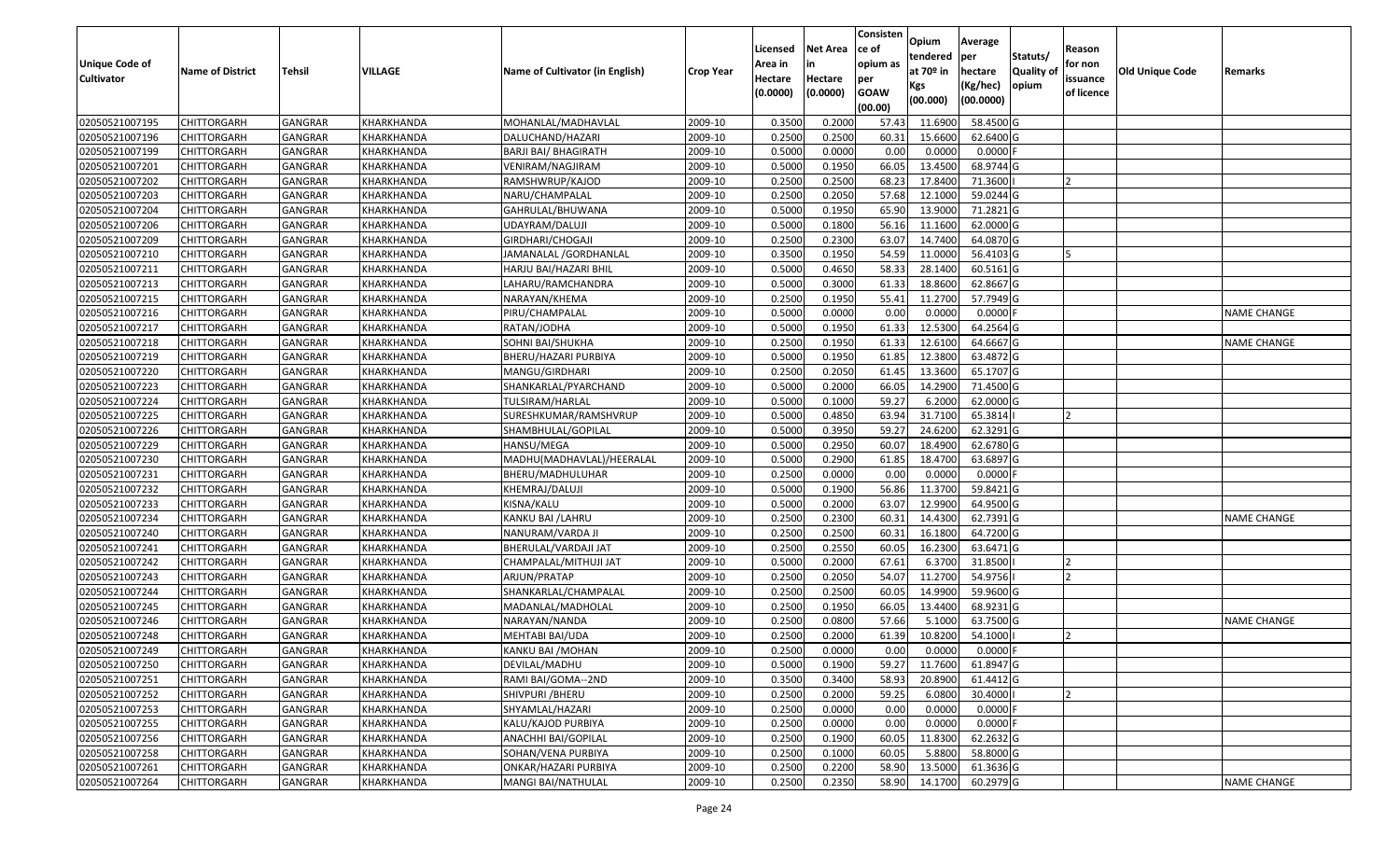|                                            |                                          |                           |                          |                                  |                    | Licensed                       | <b>Net Area</b>     | Consisten<br>ce of             | Opium<br>tendered              | Average<br>per                   | Statuts/            | Reason                            |                        |                    |
|--------------------------------------------|------------------------------------------|---------------------------|--------------------------|----------------------------------|--------------------|--------------------------------|---------------------|--------------------------------|--------------------------------|----------------------------------|---------------------|-----------------------------------|------------------------|--------------------|
| <b>Unique Code of</b><br><b>Cultivator</b> | <b>Name of District</b>                  | <b>Tehsil</b>             | <b>VILLAGE</b>           | Name of Cultivator (in English)  | <b>Crop Year</b>   | Area in<br>Hectare<br>(0.0000) | Hectare<br>(0.0000) | opium as<br>per<br><b>GOAW</b> | at $70°$ in<br>Kgs<br>(00.000) | hectare<br>(Kg/hec)<br>(00.0000) | Quality of<br>opium | for non<br>issuance<br>of licence | <b>Old Unique Code</b> | Remarks            |
|                                            |                                          |                           |                          |                                  |                    |                                |                     | (00.00)                        |                                |                                  |                     |                                   |                        |                    |
| 02050521007265                             | <b>CHITTORGARH</b>                       | GANGRAR                   | KHARKHANDA               | BHERULAL/KUKAJI TELI             | 2009-10            | 0.2500                         | 0.2000              | 60.05                          | 13.1100                        | 65.5500 G                        |                     |                                   |                        |                    |
| 02050521007266                             | CHITTORGARH                              | GANGRAR                   | KHARKHANDA               | MITHULAL/KALUJI SHARMA           | 2009-10            | 0.2500                         | 0.2350              | 56.72                          | 13.8700                        | 59.0213 G                        |                     |                                   |                        |                    |
| 02050521007267<br>02050521007268           | <b>CHITTORGARH</b><br><b>CHITTORGARH</b> | GANGRAR<br><b>GANGRAR</b> | KHARKHANDA<br>KHARKHANDA | SHANKARLAL/CHHOGA JAT            | 2009-10            | 0.2500<br>0.2500               | 0.0000<br>0.2400    | 0.00<br>46.13                  | 0.0000<br>2.8400               | $0.0000$ F<br>11.8330            |                     | $\overline{2}$                    |                        |                    |
| 02050521007269                             | <b>CHITTORGARH</b>                       | GANGRAR                   | KHARKHANDA               | DEVILAL/UDAYRAM<br>UDAYRAM/MADHU | 2009-10<br>2009-10 | 0.2500                         | 0.1700              | 56.7                           | 10.2100                        | 60.0588 G                        |                     |                                   |                        | <b>NAME CHANGE</b> |
| 02050521007270                             | CHITTORGARH                              | <b>GANGRAR</b>            | KHARKHANDA               | GOPILAL/DHANNA SHARMA            | 2009-10            | 0.5000                         | 0.3500              | 63.21                          | 22.2500                        | 63.5714 G                        |                     |                                   |                        |                    |
| 02050521007271                             |                                          | GANGRAR                   | KHARKHANDA               |                                  | 2009-10            | 0.2500                         | 0.2400              | 49.2                           | 7.6900                         | 32.0420                          |                     |                                   |                        |                    |
| 02050521007272                             | CHITTORGARH<br><b>CHITTORGARH</b>        | <b>GANGRAR</b>            | KHARKHANDA               | DEVI/KAJOD BHIL<br>RATTA/KAJOD   | 2009-10            | 0.2500                         | 0.2400              | 50.48                          | 7.5500                         | 31.4580                          |                     |                                   |                        |                    |
| 02050521007273                             | <b>CHITTORGARH</b>                       | <b>GANGRAR</b>            | KHARKHANDA               | NANU / JAYRAM BHIL               | 2009-10            | 0.3500                         | 0.3250              | 55.98                          | 18.4600                        | 56.8000 G                        |                     |                                   |                        |                    |
| 02050521007274                             | <b>CHITTORGARH</b>                       | <b>GANGRAR</b>            | KHARKHANDA               | BHERU / JETA BHIL                | 2009-10            | 0.2500                         | 0.0000              | 0.00                           | 0.0000                         | $0.0000$ F                       |                     |                                   |                        |                    |
| 02050521007276                             | <b>CHITTORGARH</b>                       | GANGRAR                   | KHARKHANDA               | NARU LAL/ HIRA LAL JAT           | 2009-10            | 0.5000                         | 0.3300              | 60.76                          | 20.9600                        | 63.5152 G                        |                     |                                   |                        |                    |
| 02050521007277                             | <b>CHITTORGARH</b>                       | <b>GANGRAR</b>            | KHARKHANDA               | MOHAN LAL/NANU JI JAT            | 2009-10            | 0.2500                         | 0.1950              | 66.55                          | 13.7000                        | 70.2564 G                        |                     |                                   |                        |                    |
| 02050521007281                             | <b>CHITTORGARH</b>                       | <b>GANGRAR</b>            | KHARKHANDA               | KAMLABAI /ONKAR                  | 2009-10            | 0.5000                         | 0.1950              | 55.54                          | 11.2600                        | 57.7436 G                        |                     |                                   |                        |                    |
| 02050521007282                             | <b>CHITTORGARH</b>                       | GANGRAR                   | KHARKHANDA               | SHAMBHU / BHUWANA                | 2009-10            | 0.5000                         | 0.3100              | 60.76                          | 19.0600                        | 61.4839 G                        |                     |                                   |                        |                    |
| 02050521007283                             | <b>CHITTORGARH</b>                       | GANGRAR                   | KHARKHANDA               | SHYAM LAL/ MEGHA                 | 2009-10            | 0.5000                         | 0.3800              | 60.07                          | 23.5400                        | 61.9474 G                        |                     |                                   |                        |                    |
| 02050521007284                             | <b>CHITTORGARH</b>                       | <b>GANGRAR</b>            | KHARKHANDA               | NAND RAM / CHHOGA                | 2009-10            | 0.2500                         | 0.2350              | 56.17                          | 13.4300                        | 57.1489 G                        |                     |                                   |                        |                    |
| 02050521007287                             | <b>CHITTORGARH</b>                       | GANGRAR                   | KHARKHANDA               | HAGAMI/ DEVKISHAN                | 2009-10            | 0.2500                         | 0.2500              | 49.67                          | 9.5700                         | 38.2800                          |                     |                                   |                        |                    |
| 02050521007288                             | <b>CHITTORGARH</b>                       | GANGRAR                   | KHARKHANDA               | SHANKARI BAI/ GOKAL PURI         | 2009-10            | 0.2500                         | 0.2550              | 45.22                          | 11.9800                        | 46.9804 G                        |                     | $\overline{a}$                    |                        |                    |
| 02050521007290                             | <b>CHITTORGARH</b>                       | GANGRAR                   | KHARKHANDA               | KESHU RAM KALLU                  | 2009-10            | 0.2500                         | 0.2000              | 56.08                          | 11.8600                        | 59.3000 G                        |                     |                                   |                        |                    |
| 02050521007291                             | <b>CHITTORGARH</b>                       | GANGRAR                   | KHARKHANDA               | BADAMI BAI/ BHUWANI              | 2009-10            | 0.5000                         | 0.4800              | 44.12                          | 3.9600                         | 8.2500                           |                     |                                   |                        |                    |
| 02050521007292                             | <b>CHITTORGARH</b>                       | GANGRAR                   | KHARKHANDA               | SHELANDAR KUMAR/ BANSHI LAL      | 2009-10            | 0.3500                         | 0.3400              | 61.8                           | 22.3300                        | 65.6765 G                        |                     |                                   |                        |                    |
| 02050521007294                             | CHITTORGARH                              | GANGRAR                   | KHARKHANDA               | KISHANLAL/RATTAJI                | 2009-10            | 0.5000                         | 0.4850              | 49.63                          | 4.9700                         | 10.2470                          |                     |                                   |                        |                    |
| 02050521007295                             | CHITTORGARH                              | GANGRAR                   | KHARKHANDA               | NATHULAL/NANURAM BALAI           | 2009-10            | 0.5000                         | 0.3400              | 62.33                          | 22.9600                        | 67.5294 G                        |                     |                                   |                        |                    |
| 02050521007296                             | <b>CHITTORGARH</b>                       | GANGRAR                   | KHARKHANDA               | HEERALAL/DALU                    | 2009-10            | 0.2500                         | 0.0000              | 0.00                           | 0.0000                         | 0.0000F                          |                     |                                   |                        | NAME CHANGE        |
| 02050521007297                             | <b>CHITTORGARH</b>                       | <b>GANGRAR</b>            | KHARKHANDA               | DALU/BARDA TELI                  | 2009-10            | 0.3500                         | 0.1900              | 60.1                           | 12.0900                        | 63.6316 G                        |                     |                                   |                        |                    |
| 02050521007299                             | <b>CHITTORGARH</b>                       | GANGRAR                   | KHARKHANDA               | PARTHU/GANESH                    | 2009-10            | 0.2500                         | 0.2000              | 55.41                          | 11.4300                        | 57.1500 G                        |                     |                                   |                        |                    |
| 02050521007301                             | <b>CHITTORGARH</b>                       | GANGRAR                   | KHARKHANDA               | DEU BAI/LADHU BHIL               | 2009-10            | 0.2500                         | 0.1000              | 56.70                          | 5.6900                         | 56.9000 G                        |                     |                                   |                        | <b>NAME CHANGE</b> |
| 02050521007303                             | <b>CHITTORGARH</b>                       | GANGRAR                   | KHARKHANDA               | RATANLAL/MADHUJI                 | 2009-10            | 0.2500                         | 0.1750              | 55.41                          | 10.1100                        | 57.7714 G                        |                     |                                   |                        |                    |
| 02050521007304                             | <b>CHITTORGARH</b>                       | <b>GANGRAR</b>            | KHARKHANDA               | HAJARI/MODA PURBIYA              | 2009-10            | 0.3500                         | 0.1050              | 61.85                          | 6.3700                         | 60.6667 G                        |                     |                                   |                        |                    |
| 02050521007309                             | <b>CHITTORGARH</b>                       | <b>GANGRAR</b>            | KHARKHANDA               | SHANKARLAL/MADHULAL              | 2009-10            | 0.2500                         | 0.0000              | 0.00                           | 0.0000                         | $0.0000$ F                       |                     |                                   |                        |                    |
| 02050521007311                             | CHITTORGARH                              | GANGRAR                   | KHARKHANDA               | TULSI BAI / NARU                 | 2009-10            | 0.3500                         | 0.1850              | 59.50                          | 11.5000                        | 62.1622 G                        |                     |                                   |                        |                    |
| 02050521007314                             | CHITTORGARH                              | GANGRAR                   | KHARKHANDA               | HEERALAL/DALUJI                  | 2009-10            | 0.2500                         | 0.2200              | 62.88                          | 14.3900                        | 65.4090 G                        |                     |                                   |                        |                    |
| 02050521007315                             | <b>CHITTORGARH</b>                       | <b>GANGRAR</b>            | KHARKHANDA               | PRABHU/KALU BHIL                 | 2009-10            | 0.2500                         | 0.2400              | 60.6                           | 15.1600                        | 63.1667 G                        |                     |                                   |                        |                    |
| 02050521007316                             | <b>CHITTORGARH</b>                       | GANGRAR                   | KHARKHANDA               | PYARI BAI/MANGU                  | 2009-10            | 0.2500                         | 0.0000              | 0.00                           | 0.0000                         | $0.0000$ F                       |                     |                                   |                        |                    |
| 02050521007317                             | CHITTORGARH                              | GANGRAR                   | KHARKHANDA               | BANSILAL/GASHI                   | 2009-10            | 0.500                          | 0.3650              | 53.22                          | 19.6800                        | 53.9178 G                        |                     |                                   |                        |                    |
| 02050521007318                             | <b>CHITTORGARH</b>                       | GANGRAR                   | KHARKHANDA               | NARU/PYARA                       | 2009-10            | 0.2500                         | 0.2000              | 53.22                          | 10.6600                        | 53.3000 G                        |                     | $\overline{4}$                    |                        |                    |
| 02050521007319                             | <b>CHITTORGARH</b>                       | GANGRAR                   | KHARKHANDA               | LALITA BAI /LAXMICHAND           | 2009-10            | 0.2500                         | 0.2300              | 45.68                          | 7.2500                         | 31.5217                          |                     | $\overline{2}$                    |                        |                    |
| 02050521007320                             | <b>CHITTORGARH</b>                       | <b>GANGRAR</b>            | KHARKHANDA               | LADUPURI/BHAGWANPURI             | 2009-10            | 0.2500                         | 0.1950              | 61.45                          | 12.7200                        | 65.2308 G                        |                     |                                   |                        |                    |
| 02050521007321                             | <b>CHITTORGARH</b>                       | GANGRAR                   | KHARKHANDA               | RAMI BAI/GAMERA                  | 2009-10            | 0.2500                         | 0.1000              | 62.88                          | 6.2800                         | 62.8000 G                        |                     |                                   |                        |                    |
| 02050521007323                             | <b>CHITTORGARH</b>                       | <b>GANGRAR</b>            | KHARKHANDA               | SHOBHALAL/LAHARULAL--2           | 2009-10            | 0.3500                         | 0.3550              | 56.21                          | 20.8400                        | 58.7042                          |                     | <b>2</b>                          |                        |                    |
| 02050521007324                             | CHITTORGARH                              | GANGRAR                   | KHARKHANDA               | BHURI BAI/BHERULAL               | 2009-10            | 0.2500                         | 0.2400              | 64.43                          | 15.5300                        | 64.7083 G                        |                     |                                   |                        |                    |
| 02050521007325                             | <b>CHITTORGARH</b>                       | <b>GANGRAR</b>            | KHARKHANDA               | <b>GULAB BAI/PARSAA</b>          | 2009-10            | 0.2500                         | 0.1650              | 61.45                          | 10.5900                        | 64.1818 G                        |                     |                                   |                        |                    |
| 02050521007326                             | <b>CHITTORGARH</b>                       | GANGRAR                   | KHARKHANDA               | NATHI BAI / CHAMPALAL            | 2009-10            | 0.3500                         | 0.1500              | 59.50                          | 8.8300                         | 58.8667 G                        |                     |                                   |                        |                    |
| 02050521007329                             | <b>CHITTORGARH</b>                       | GANGRAR                   | KHARKHANDA               | BARDI BAI /DEVILAL               | 2009-10            | 0.2500                         | 0.2000              | 55.20                          | 6.6700                         | 33.3500                          |                     | 12                                |                        |                    |
| 02050521007330                             | <b>CHITTORGARH</b>                       | GANGRAR                   | KHARKHANDA               | MAGNA/KALU                       | 2009-10            | 0.3500                         | 0.3000              | 59.75                          | 9.2000                         | 30.6670                          |                     |                                   |                        |                    |
| 02050521007331                             | <b>CHITTORGARH</b>                       | GANGRAR                   | KHARKHANDA               | SHAMBHULAL/GANESH                | 2009-10            | 0.2500                         | 0.0000              | 0.00                           | 0.0000                         | 0.0000 F                         |                     |                                   |                        |                    |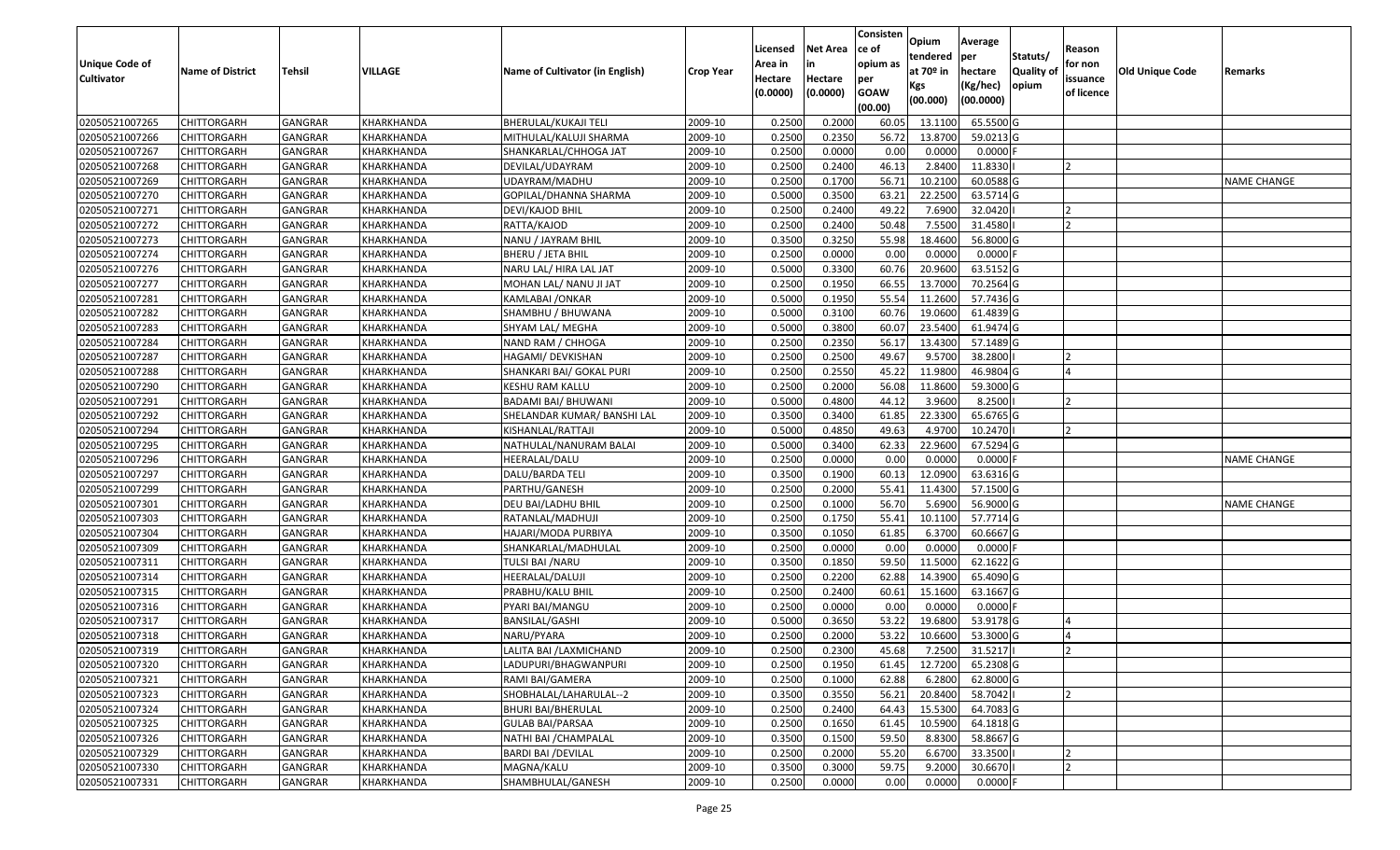| <b>Unique Code of</b><br>Cultivator | <b>Name of District</b> | Tehsil         | <b>VILLAGE</b>      | Name of Cultivator (in English)       | <b>Crop Year</b> | Licensed<br>Area in<br>Hectare<br>(0.0000) | Net Area<br>in<br>Hectare<br>(0.0000) | Consisten<br>ce of<br>opium as<br>per<br><b>GOAW</b><br>(00.00) | Opium<br>tendered<br>at $70°$ in<br>Kgs<br>(00.000) | Average<br>per<br>hectare<br>(Kg/hec)<br>(00.0000) | Statuts/<br>Quality of<br>opium | Reason<br>for non<br>issuance<br>of licence | Old Unique Code | Remarks                                      |
|-------------------------------------|-------------------------|----------------|---------------------|---------------------------------------|------------------|--------------------------------------------|---------------------------------------|-----------------------------------------------------------------|-----------------------------------------------------|----------------------------------------------------|---------------------------------|---------------------------------------------|-----------------|----------------------------------------------|
| 02050521008002                      | CHITTORGARH             | GANGRAR        | AAVALHERA           | DEBIBAI/JAGNATH                       | 2009-10          | 0.2500                                     | 0.0000                                | 0.00                                                            | 0.0000                                              | $0.0000$ F                                         |                                 |                                             |                 | TRANSFER / RAJGARH<br>(BENGUN)               |
| 02050521008003                      | <b>CHITTORGARH</b>      | <b>GANGRAR</b> | AAVALHERA           | DEBILAL/MANGILAL                      | 2009-10          | 0.2500                                     | 0.2500                                | 52.77                                                           | 16.1020                                             | 64.4080                                            |                                 |                                             |                 |                                              |
| 02050521008010                      | <b>CHITTORGARH</b>      | <b>GANGRAR</b> | AAVALHERA           | EJI BAI MAGANIRAM                     | 2009-10          | 0.2500                                     | 0.2400                                | 50.11                                                           | 7.5640                                              | 31.5166                                            |                                 |                                             |                 | <b>NAME CHANGE</b>                           |
| 02050521008013                      | <b>CHITTORGARH</b>      | GANGRAR        | AAVALHERA           | DEVA/GANGARAM                         | 2009-10          | 0.2500                                     | 0.0000                                | 0.00                                                            | 0.0000                                              | 0.0000N                                            |                                 |                                             |                 |                                              |
| 02050521008016                      | CHITTORGARH             | GANGRAR        | AAVALHERA           | BHURIBAI/PYARA                        | 2009-10          | 0.2500                                     | 0.0000                                | 0.00                                                            | 0.0000                                              | $0.0000$ F                                         |                                 |                                             |                 | TRANSFER / BARNIYAS<br>(BENGUN)              |
| 02050521008017                      | <b>CHITTORGARH</b>      | GANGRAR        | AAVALHERA           | <b>HERA DAS / KAJOD DAS</b>           | 2009-10          | 0.2500                                     | 0.2500                                | 61.87                                                           | 18.3970                                             | 73.5880                                            |                                 |                                             |                 |                                              |
| 02050521009001                      | <b>CHITTORGARH</b>      | GANGRAR        | <b>JAISINGHPURA</b> | <b>GENDI BAI/GOPI</b>                 | 2009-10          | 0.2500                                     | 0.2400                                | 64.84                                                           | 15.3400                                             | 63.9167 G                                          |                                 |                                             | 02050521001027  | <b>TRANSFER</b>                              |
| 02050521009003                      | <b>CHITTORGARH</b>      | GANGRAR        | <b>JAISINGHPURA</b> | BHANWARLAL @ MOOLCHAND<br>/HEMRAJ     | 2009-10          | 0.2500                                     | 0.2000                                | 64.93                                                           | 13.1400                                             | 65.7000 G                                          |                                 |                                             | 02050521001030  | TRANSFER                                     |
| 02050521009004                      | <b>CHITTORGARH</b>      | GANGRAR        | <b>JAISINGHPURA</b> | NANALAL/SHUKHLAL                      | 2009-10          | 0.2500                                     | 0.1500                                | 66.02                                                           | 9.1500                                              | 61.0000 G                                          |                                 |                                             | 02050521001028  | <b>TRANSFER</b>                              |
| 02050521009007                      | <b>CHITTORGARH</b>      | <b>GANGRAR</b> | <b>JAISINGHPURA</b> | <b>BALI/NARAYAN</b>                   | 2009-10          | 0.2500                                     | 0.2500                                | 63.23                                                           | 15.6000                                             | 62.4000 G                                          |                                 |                                             |                 |                                              |
| 02050521009009                      | <b>CHITTORGARH</b>      | <b>GANGRAR</b> | <b>JAISINGHPURA</b> | PYARI BAI UDAYRAM                     | 2009-10          | 0.2500                                     | 0.1500                                | 60.74                                                           | 8.9400                                              | 59.6000 G                                          |                                 |                                             | 02050521001029  | TRANSFER                                     |
| 02050521009010                      | <b>CHITTORGARH</b>      | <b>GANGRAR</b> | <b>JAISINGHPURA</b> | <b>BARJI BAI / KISHNA</b>             | 2009-10          | 0.2500                                     | 0.2400                                | 62.94                                                           | 15.3700                                             | 64.0417 G                                          |                                 |                                             | 02050521001024  | <b>TRANSFER</b>                              |
| 02050521010002                      | CHITTORGARH             | GANGRAR        | BHAWANIPURA         | NARAYAN/DHUKAL(DHORLA JAT)            | 2009-10          | 0.2500                                     | 0.0000                                | 0.00                                                            | 0.0000                                              | 0.0000N                                            |                                 |                                             |                 |                                              |
| 02050521010003                      | <b>CHITTORGARH</b>      | GANGRAR        | BHAWANIPURA         | RATANIBAI/JITU                        | 2009-10          | 0.2500                                     | 0.0000                                | 0.00                                                            | 0.0000                                              | 0.0000N                                            |                                 |                                             | 02050521002065  | <b>TRANSFER</b>                              |
| 02050521010006                      | CHITTORGARH             | <b>GANGRAR</b> | BHAWANIPURA         | <b>BHERU/KELAJI JAT</b>               | 2009-10          | 0.2500                                     | 0.2450                                | 57.21                                                           | 6.0800                                              | 24.8163                                            |                                 |                                             | 02050521002066  | <b>TRANSFER</b>                              |
| 02050521010007                      | CHITTORGARH             | <b>GANGRAR</b> | BHAWANIPURA         | NANDA/GIRDHARI                        | 2009-10          | 0.2500                                     | 0.2350                                | 55.16                                                           | 7.1500                                              | 30.4255                                            |                                 |                                             |                 |                                              |
| 02050521010009                      | <b>CHITTORGARH</b>      | GANGRAR        | BHAWANIPURA         | NARAYAN/UDA                           | 2009-10          | 0.2500                                     | 0.0000                                | 0.00                                                            | 0.0000                                              | $0.0000$ F                                         |                                 |                                             | 02050521002067  | TRANSFER / TRANSFER /<br>CHOGAVARI (GANGRAR) |
| 02050521010010                      | <b>CHITTORGARH</b>      | GANGRAR        | BHAWANIPURA         | LAHRU/CHAMPALAL                       | 2009-10          | 0.2500                                     | 0.2400                                | 66.31                                                           | 7.8400                                              | 32.6667                                            |                                 |                                             |                 |                                              |
| 02050521010011                      | <b>CHITTORGARH</b>      | GANGRAR        | BHAWANIPURA         | SOHANIBAI/SHANKAR                     | 2009-10          | 0.2500                                     | 0.0000                                | 0.00                                                            | 0.0000                                              | $0.0000$ N                                         |                                 |                                             |                 |                                              |
| 02050521011001                      | <b>CHITTORGARH</b>      | GANGRAR        | <b>BHANAPI</b>      | LAXMINARAYAN/RAGHUNATH PAREEK         | 2009-10          | 0.2500                                     | 0.2450                                | 67.93                                                           | 18.6000                                             | 75.9184                                            |                                 |                                             |                 |                                              |
| 02050521011002                      | <b>CHITTORGARH</b>      | <b>GANGRAR</b> | <b>BHANAPI</b>      | RAMRSHCHANDRA/MADANLAL                | 2009-10          | 0.2500                                     | 0.2450                                | 68.44                                                           | 18.1600                                             | 74.1224                                            |                                 |                                             |                 |                                              |
| 02050521011004                      | CHITTORGARH             | GANGRAR        | <b>BHANAPI</b>      | MANGILAL/UDAYLAL                      | 2009-10          | 0.2500                                     | 0.2350                                | 67.70                                                           | 16.3930                                             | 69.7570                                            |                                 |                                             |                 |                                              |
| 02050521011006                      | <b>CHITTORGARH</b>      | GANGRAR        | <b>BHANAPI</b>      | GISHAA/PYARCHAND                      | 2009-10          | 0.2500                                     | 0.2350                                | 59.48                                                           | 13.7000                                             | 58.2979 G                                          |                                 |                                             |                 | TRANSFER / TUMDIYA<br>(GANGRAR)              |
| 02050521011007                      | <b>CHITTORGARH</b>      | GANGRAR        | BHANAPI             | KISHANLAL/GOPI                        | 2009-10          | 0.2500                                     | 0.2500                                | 61.08                                                           | 16.0900                                             | 64.3600 G                                          |                                 |                                             |                 | TRANSFER / TUMDIYA<br>(GANGRAR)              |
| 02050521011008                      | CHITTORGARH             | GANGRAR        | <b>BHANAPI</b>      | MANGILAL/RAMA                         | 2009-10          | 0.2500                                     | 0.2500                                | 55.17                                                           | 13.6400                                             | 54.5600 G                                          |                                 |                                             |                 |                                              |
| 02050521011011                      | <b>CHITTORGARH</b>      | GANGRAR        | <b>BHANAPI</b>      | KANA/HAZARI                           | 2009-10          | 0.2500                                     | 0.2500                                | 60.61                                                           | 15.9300                                             | 63.7200                                            |                                 |                                             |                 |                                              |
| 02050521011012                      | CHITTORGARH             | GANGRAR        | <b>BHANAPI</b>      | HEERU BAI / RAMCHANDRA                | 2009-10          | 0.2500                                     | 0.2450                                | 52.17                                                           | 13.050                                              | 53.2653 G                                          |                                 |                                             |                 |                                              |
| 02050521011013                      | CHITTORGARH             | GANGRAR        | <b>BHANAPI</b>      | MANA/PRATAP                           | 2009-10          | 0.2500                                     | 0.2450                                | 54.02                                                           | 13.2700                                             | 54.1630                                            |                                 |                                             |                 |                                              |
| 02050521011014                      | <b>CHITTORGARH</b>      | GANGRAR        | <b>BHANAPI</b>      | CHANDRA PRAKASH/BHERU SHANKAR 2009-10 |                  | 0.2500                                     | 0.2400                                | 65.39                                                           | 17.0300                                             | 70.9580                                            |                                 |                                             |                 |                                              |
| 02050521011015                      | <b>CHITTORGARH</b>      | GANGRAR        | <b>BHANAPI</b>      | <b>BHAWANIRAM/GHISA</b>               | 2009-10          | 0.2500                                     | 0.2450                                | 64.82                                                           | 15.5200                                             | 63.3469 G                                          |                                 |                                             | 02050521001031  | TRANSFER / TRANSFER /<br>TUMARIYA (GANGRAR)  |
| 02050521011016                      | <b>CHITTORGARH</b>      | <b>GANGRAR</b> | <b>BHANAPI</b>      | TARU/DHULA                            | 2009-10          | 0.2500                                     | 0.2500                                | 55.91                                                           | 14.5100                                             | 58.0400                                            |                                 |                                             |                 |                                              |
| 02050521011018                      | <b>CHITTORGARH</b>      | <b>GANGRAR</b> | <b>BHANAPI</b>      | KANA/SUKHA                            | 2009-10          | 0.2500                                     | 0.2450                                | 60.42                                                           | 7.1620                                              | 29.2320                                            |                                 |                                             |                 |                                              |
| 02050521011019                      | <b>CHITTORGARH</b>      | <b>GANGRAR</b> | <b>BHANAPI</b>      | BARDISHANKAR/MURLIDHAR                | 2009-10          | 0.2500                                     | 0.2500                                | 62.03                                                           | 16.2000                                             | 64.8000                                            |                                 |                                             |                 |                                              |
| 02050521011023                      | <b>CHITTORGARH</b>      | <b>GANGRAR</b> | <b>BHANAPI</b>      | <b>BHERU/KHURAJ</b>                   | 2009-10          | 0.2500                                     | 0.2450                                | 59.21                                                           | 15.2700                                             | 62.3265                                            |                                 |                                             |                 |                                              |
| 02050521011025                      | <b>CHITTORGARH</b>      | <b>GANGRAR</b> | <b>BHANAPI</b>      | KALUDAS/BANSIDAS                      | 2009-10          | 0.2500                                     | 0.2450                                | 62.70                                                           | 16.0400                                             | 65.4690                                            |                                 |                                             |                 |                                              |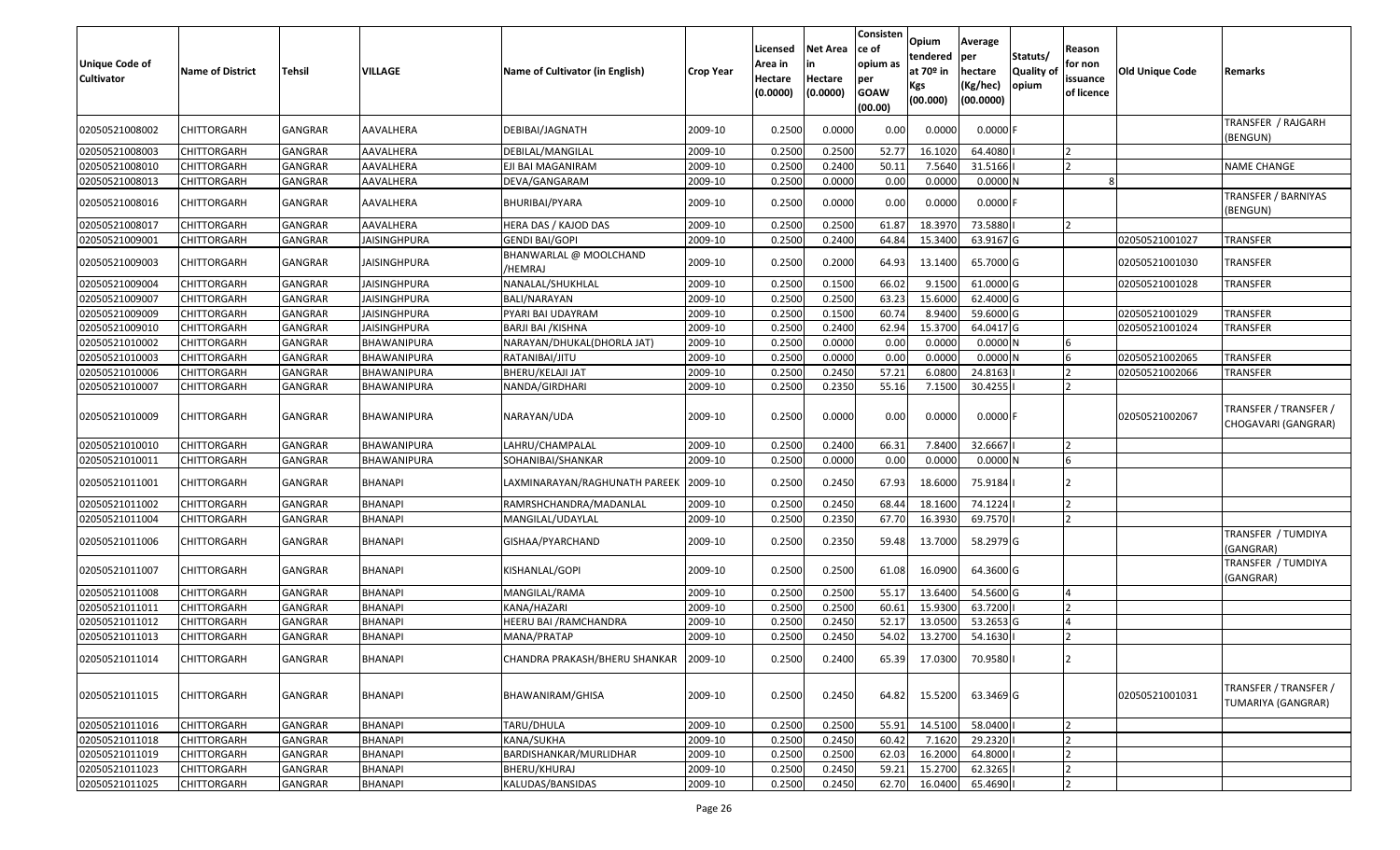| <b>Unique Code of</b><br><b>Cultivator</b> | <b>Name of District</b> | <b>Tehsil</b>  | <b>VILLAGE</b>        | Name of Cultivator (in English)              | <b>Crop Year</b> | Licensed<br>Area in<br>Hectare<br>(0.0000) | Net Area<br>Hectare<br>(0.0000) | Consisten<br>ce of<br>opium as<br>per<br><b>GOAW</b><br>(00.00) | <b>Opium</b><br><b>Itendered</b><br>at 70 <sup>o</sup> in<br><b>Kgs</b><br>(00.000) | Average<br>per<br>hectare<br>(Kg/hec)<br>(00.0000) | Statuts/<br>Quality of<br>opium | Reason<br>for non<br>issuance<br>of licence | Old Unique Code | Remarks                                              |
|--------------------------------------------|-------------------------|----------------|-----------------------|----------------------------------------------|------------------|--------------------------------------------|---------------------------------|-----------------------------------------------------------------|-------------------------------------------------------------------------------------|----------------------------------------------------|---------------------------------|---------------------------------------------|-----------------|------------------------------------------------------|
| 02050521011026                             | CHITTORGARH             | GANGRAR        | BHANAPI               | DEVILAL/LADU                                 | 2009-10          | 0.2500                                     | 0.2500                          | 60.81                                                           | 15.3500                                                                             | 61.4000 G                                          |                                 |                                             |                 | TRANSFER / TRANSFER /<br>TUMARIYA (GANGRAR)          |
| 02050521011028                             | <b>CHITTORGARH</b>      | <b>GANGRAR</b> | <b>BHANAPI</b>        | LALU/CHHOGA                                  | 2009-10          | 0.2500                                     | 0.2000                          | 57.27                                                           | 11.5250                                                                             | 57.6250                                            |                                 |                                             |                 |                                                      |
| 02050521011029                             | CHITTORGARH             | GANGRAR        | BHANAPI               | NARAYAN/GOPI                                 | 2009-10          | 0.2500                                     | 0.2400                          | 64.06                                                           | 16.7400                                                                             | 69.7500 G                                          |                                 |                                             |                 | TRANSFER / TRANSFER /<br>TUMARIYA (GANGRAR)          |
| 02050521011030                             | <b>CHITTORGARH</b>      | <b>GANGRAR</b> | <b>BHANAPI</b>        | ANCHHI BAI/BHURA                             | 2009-10          | 0.2500                                     | 0.2550                          | 65.81                                                           | 17.0900                                                                             | 67.0196                                            |                                 |                                             |                 |                                                      |
| 02050521012001                             | <b>CHITTORGARH</b>      | GANGRAR        | <b>BHATWADA KHURD</b> | JEETMAL/MEGHA                                | 2009-10          | 0.3500                                     | 0.3350                          | 60.81                                                           | 21.5900                                                                             | 64.4478 G                                          |                                 |                                             | 02050521003020  | TRANSFER / TRANSFER /<br>BHATWARA KALAN<br>(GANGRAR) |
| 02050521012005                             | <b>CHITTORGARH</b>      | <b>GANGRAR</b> | <b>BHATWADA KHURD</b> | LAXMAN LAL/ UDAI LAL                         | 2009-10          | 0.2500                                     | 0.2400                          | 59.48                                                           | 14.8600                                                                             | 61.9167 G                                          |                                 |                                             |                 | TRANSFER / TRANSFER /<br>BHATWARA KALAN<br>(GANGRAR) |
| 02050521012007                             | CHITTORGARH             | GANGRAR        | <b>BHATWADA KHURD</b> | BHERULAL/DEVA                                | 2009-10          | 0.2500                                     | 0.2350                          | 61.64                                                           | 15.0100                                                                             | 63.8723                                            |                                 |                                             |                 |                                                      |
| 02050521012008                             | <b>CHITTORGARH</b>      | <b>GANGRAR</b> | <b>BHATWADA KHURD</b> | SITARAM/MODIRAM                              | 2009-10          | 0.3500                                     | 0.2000                          | 55.97                                                           | 11.6800                                                                             | 58.4000 G                                          |                                 |                                             | 02050521003024  | TRANSFER / TRANSFER /<br>BHATWARA KALAN<br>(GANGRAR) |
| 02050521012014                             | <b>CHITTORGARH</b>      | GANGRAR        | BHATWADA KHURD        | DALICHAND/HAZARI                             | 2009-10          | 0.2500                                     | 0.0000                          | 0.00                                                            | 0.0000                                                                              | $0.0000$ F                                         |                                 |                                             |                 | TRANSFER / BHATWARA<br>KALAN (GANGRAR)               |
| 02050521012016                             | CHITTORGARH             | GANGRAR        | <b>BHATWADA KHURD</b> | UDA/CHHOGA                                   | 2009-10          | 0.2500                                     | 0.2200                          | 59.48                                                           | 14.4300                                                                             | 65.5909 G                                          |                                 |                                             |                 | TRANSFER / BHATWARA<br>KALAN (GANGRAR)               |
| 02050522001001                             | <b>CHITTORGARH</b>      | RASHMI         | BHEEMGARH             | SHANKERLAL/LALU JAT                          | 2009-10          | 0.3500                                     | 0.1450                          | 67.56                                                           | 11.6900                                                                             | 80.6207 G                                          |                                 |                                             |                 |                                                      |
| 02050522001002                             | <b>CHITTORGARH</b>      | RASHMI         | BHEEMGARH             | NANDA/MANA SUTHAR                            | 2009-10          | 0.2500                                     | 0.2000                          | 59.58                                                           | 12.6400                                                                             | 63.2000 G                                          |                                 |                                             |                 |                                                      |
| 02050522001003                             | <b>CHITTORGARH</b>      | RASHMI         | BHEEMGARH             | BHERU LAL/ HEERA LAL                         | 2009-10          | 0.5000                                     | 0.3950                          | 66.32                                                           | 27.1400                                                                             | 68.7089 G                                          |                                 |                                             |                 |                                                      |
| 02050522001004                             | <b>CHITTORGARH</b>      | RASHMI         | <b>BHEEMGARH</b>      | MANGILAL/BHARMAL                             | 2009-10          | 0.2500                                     | 0.2050                          | 63.89                                                           | 13.1600                                                                             | 64.1951 G                                          |                                 |                                             |                 |                                                      |
| 02050522001005                             | <b>CHITTORGARH</b>      | RASHMI         | <b>BHEEMGARH</b>      | CHANDMAL@BHAWANISHANKAR/CHF<br><b>OGALAL</b> | 2009-10          | 0.5000                                     | 0.2050                          | 62.73                                                           | 13.1500                                                                             | 64.1463 G                                          |                                 |                                             |                 |                                                      |
| 02050522001006                             | <b>CHITTORGARH</b>      | RASHMI         | BHEEMGARH             | NANU/PEAMA                                   | 2009-10          | 0.2500                                     | 0.2000                          | 63.89                                                           | 13.5800                                                                             | 67.9000 G                                          |                                 |                                             |                 |                                                      |
| 02050522001008                             | <b>CHITTORGARH</b>      | RASHMI         | <b>BHEEMGARH</b>      | RAMCHANDRA/UDA SUTHAR                        | 2009-10          | 0.5000                                     | 0.1950                          | 65.37                                                           | 13.4600                                                                             | 69.0256 G                                          |                                 |                                             |                 |                                                      |
| 02050522001009                             | <b>CHITTORGARH</b>      | RASHMI         | BHEEMGARH             | SHANKARLAL/DALCHAND SINGHWI                  | 2009-10          | 0.2500                                     | 0.1850                          | 58.58                                                           | 10.6400                                                                             | 57.5135 G                                          |                                 |                                             |                 |                                                      |
| 02050522001012                             | <b>CHITTORGARH</b>      | RASHMI         | BHEEMGARH             | <b>BALU/GOPI JAT</b>                         | 2009-10          | 0.2500                                     | 0.0000                          | 0.00                                                            | 0.0000                                                                              | $0.0000$ F                                         |                                 |                                             |                 |                                                      |
| 02050522001013                             | <b>CHITTORGARH</b>      | RASHMI         | BHEEMGARH             | BILASI/UDAIRAM SUTHAR                        | 2009-10          | 0.3500                                     | 0.1950                          | 66.32                                                           | 13.2000                                                                             | 67.6923 G                                          |                                 |                                             |                 |                                                      |
| 02050522001014                             | CHITTORGARH             | RASHMI         | BHEEMGARH             | DHANRAJ/SURAJMAL PURBIYA                     | 2009-10          | 0.5000                                     | 0.3700                          | 66.32                                                           | 24.6700                                                                             | 66.6757 G                                          |                                 |                                             |                 |                                                      |
| 02050522001016                             | <b>CHITTORGARH</b>      | RASHMI         | BHEEMGARH             | <b>GHEESA/DAULA TELI</b>                     | 2009-10          | 0.2500                                     | 0.1900                          | 63.89                                                           | 11.4400                                                                             | 60.2105 G                                          |                                 |                                             |                 |                                                      |
| 02050522001017                             | CHITTORGARH             | RASHMI         | BHEEMGARH             | SHANKERLAL/BENIRAM JAT                       | 2009-10          | 0.5000                                     | 0.1600                          | 63.65                                                           | 10.3900                                                                             | 64.9375 G                                          |                                 |                                             |                 |                                                      |
| 02050522001019                             | CHITTORGARH             | RASHMI         | BHEEMGARH             | KALURAM/BHERU JAT                            | 2009-10          | 0.5000                                     | 0.2000                          | 59.35                                                           | 11.9200                                                                             | 59.6000 G                                          |                                 |                                             |                 |                                                      |
| 02050522001020                             | CHITTORGARH             | RASHMI         | BHEEMGARH             | NATHU LAL/LALU JAT                           | 2009-10          | 0.3500                                     | 0.2300                          | 62.77                                                           | 14.5400                                                                             | 63.2174 G                                          |                                 |                                             |                 |                                                      |
| 02050522001021                             | <b>CHITTORGARH</b>      | RASHMI         | BHEEMGARH             | PYARA/SURAJMAL PURBIA                        | 2009-10          | 0.5000                                     | 0.2600                          | 62.77                                                           | 16.6000                                                                             | 63.8462 G                                          |                                 |                                             |                 |                                                      |
| 02050522001022                             | CHITTORGARH             | RASHMI         | BHEEMGARH             | CHHOGA/KHEMA PURBIA                          | 2009-10          | 0.2500                                     | 0.0000                          | 0.00                                                            | 0.0000                                                                              | $0.0000$ F                                         |                                 |                                             |                 |                                                      |
| 02050522001023                             | <b>CHITTORGARH</b>      | RASHMI         | BHEEMGARH             | SHANTILAL/FOOLCHAND MAHAJAN                  | 2009-10          | 0.5000                                     | 0.0000                          | 0.00                                                            | 0.0000                                                                              | $0.0000$ F                                         |                                 |                                             |                 |                                                      |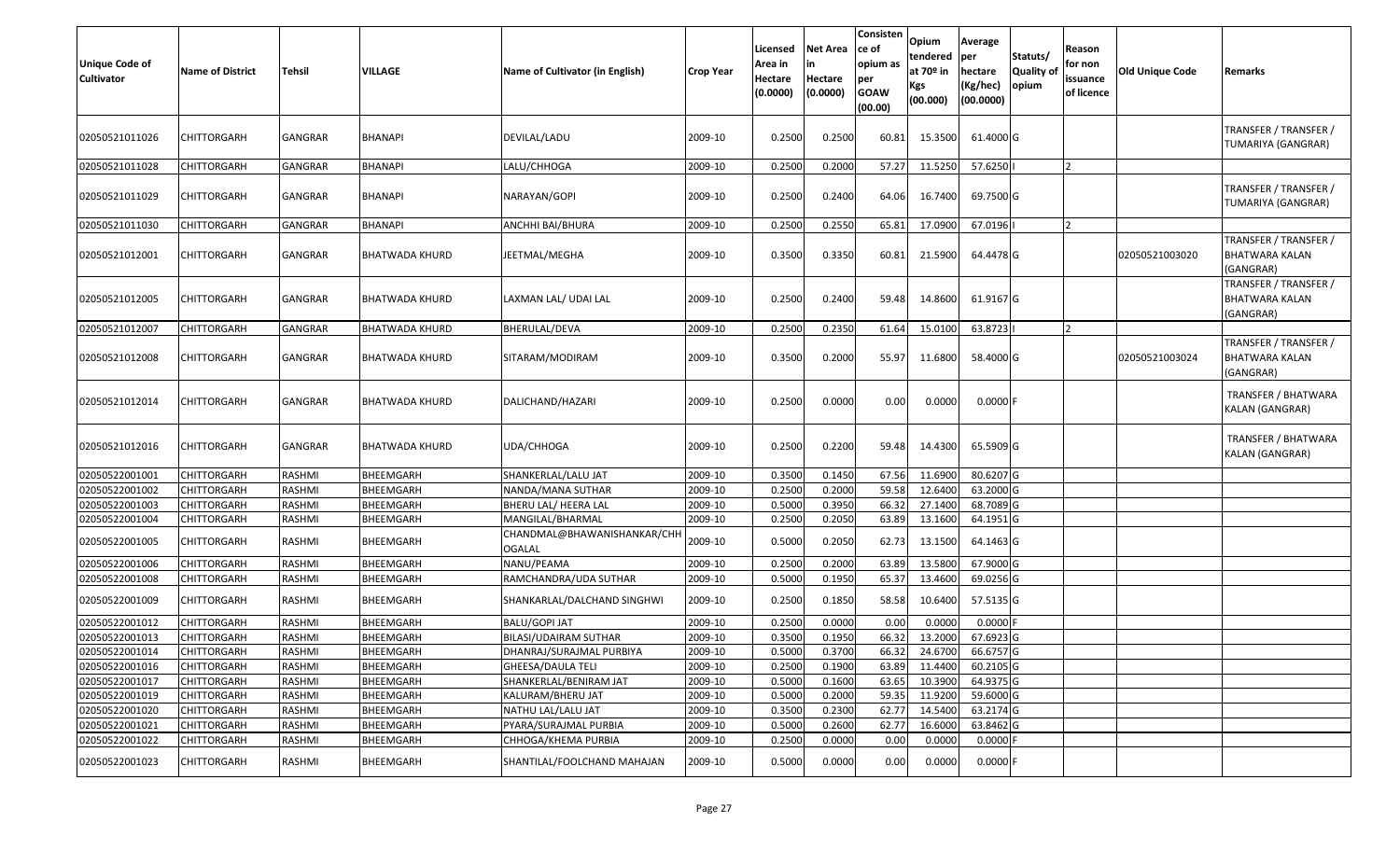| <b>Unique Code of</b><br><b>Cultivator</b> | <b>Name of District</b> | <b>Tehsil</b> | VILLAGE   | Name of Cultivator (in English)          | <b>Crop Year</b> | Licensed<br>Area in<br>Hectare<br>(0.0000) | <b>Net Area</b><br>in<br>Hectare<br>(0.0000) | Consisten<br>ce of<br>opium as<br>per<br><b>GOAW</b><br>(00.00) | Opium<br>tendered<br>at $70°$ in<br>Kgs<br>(00.000) | Average<br>per<br>hectare<br>(Kg/hec)<br>(00.0000) | Statuts/<br>Quality of<br>opium | Reason<br>for non<br>issuance<br>of licence | <b>Old Unique Code</b> | Remarks            |
|--------------------------------------------|-------------------------|---------------|-----------|------------------------------------------|------------------|--------------------------------------------|----------------------------------------------|-----------------------------------------------------------------|-----------------------------------------------------|----------------------------------------------------|---------------------------------|---------------------------------------------|------------------------|--------------------|
| 02050522001024                             | CHITTORGARH             | RASHMI        | BHEEMGARH | UDAIRAM/HAZARIMAL JAT (KHAROD)           | 2009-10          | 0.5000                                     | 0.4850                                       | 66.76                                                           | 32.8900                                             | 67.8144 G                                          |                                 |                                             |                        |                    |
| 02050522001025                             | CHITTORGARH             | RASHMI        | BHEEMGARH | LAXMAN/KISHNA PURBIA                     | 2009-10          | 0.2500                                     | 0.0000                                       | 0.00                                                            | 0.0000                                              | $0.0000$ F                                         |                                 |                                             |                        |                    |
| 02050522001026                             | <b>CHITTORGARH</b>      | RASHMI        | BHEEMGARH | MANGILAL/NARU PURBIA                     | 2009-10          | 0.2500                                     | 0.0000                                       | 0.00                                                            | 0.0000                                              | 0.0000F                                            |                                 |                                             |                        |                    |
| 02050522001027                             | <b>CHITTORGARH</b>      | RASHMI        | BHEEMGARH | MAGNIDAS/BALU DAS                        | 2009-10          | 0.2500                                     | 0.2000                                       | 65.66                                                           | 13.0500                                             | 65.2500 G                                          |                                 |                                             |                        |                    |
| 02050522001028                             | CHITTORGARH             | RASHMI        | BHEEMGARH | KANHAILAL/MODIRAM SUWALKA                | 2009-10          | 0.5000                                     | 0.2900                                       | 62.77                                                           | 18.7700                                             | 64.7241 G                                          |                                 |                                             |                        |                    |
| 02050522001029                             | CHITTORGARH             | RASHMI        | BHEEMGARH | DEVILAL/SURAJMAL PURABIA                 | 2009-10          | 0.5000                                     | 0.3850                                       | 66.23                                                           | 25.3900                                             | 65.9481G                                           |                                 |                                             |                        |                    |
| 02050522001030                             | CHITTORGARH             | RASHMI        | BHEEMGARH | RAMLAL/GOPILAL JAT (SILGAON)             | 2009-10          | 0.5000                                     | 0.3750                                       | 61.87                                                           | 23.0600                                             | 61.4933 G                                          |                                 |                                             |                        |                    |
| 02050522001031                             | CHITTORGARH             | RASHMI        | BHEEMGARH | LAHRIBAI W/O GOPILAL                     | 2009-10          | 0.2500                                     | 0.2000                                       | 61.81                                                           | 12.8000                                             | 64.0000 G                                          |                                 |                                             |                        | <b>NAME CHANGE</b> |
| 02050522001032                             | CHITTORGARH             | RASHMI        | BHEEMGARH | BHERULAL/SURAJMAL BALAI                  | 2009-10          | 0.2500                                     | 0.0000                                       | 0.00                                                            | 0.0000                                              | 0.0000                                             |                                 |                                             |                        |                    |
| 02050522001033                             | CHITTORGARH             | RASHMI        | BHEEMGARH | HEERALAL/MOHANLAL PURABIA                | 2009-10          | 0.3500                                     | 0.3250                                       | 67.52                                                           | 22.2300                                             | 68.4000 G                                          |                                 |                                             |                        |                    |
| 02050522001034                             | CHITTORGARH             | RASHMI        | BHEEMGARH | KALURAM/ BALU RAM                        | 2009-10          | 0.2500                                     | 0.2050                                       | 62.67                                                           | 12.8900                                             | 62.8780 G                                          |                                 |                                             |                        |                    |
| 02050522001035                             | CHITTORGARH             | RASHMI        | BHEEMGARH | <b>BHOLIBAI/BHERU</b>                    | 2009-10          | 0.2500                                     | 0.2400                                       | 62.67                                                           | 15.2100                                             | 63.3750 G                                          |                                 |                                             |                        | <b>NAME CHANGE</b> |
| 02050522001036                             | CHITTORGARH             | RASHMI        | BHEEMGARH | <b>BALU/BARDA TELI</b>                   | 2009-10          | 0.2500                                     | 0.1050                                       | 64.03                                                           | 6.9600                                              | 66.2857 G                                          |                                 |                                             |                        |                    |
| 02050522001038                             | CHITTORGARH             | RASHMI        | BHEEMGARH | LALU/NAWALA BALAI                        | 2009-10          | 0.3500                                     | 0.2000                                       | 62.85                                                           | 12.6700                                             | 63.3500 G                                          |                                 |                                             |                        |                    |
| 02050522001040                             | CHITTORGARH             | RASHMI        | BHEEMGARH | PRITHWIRAJ/JEETMAL JAT                   | 2009-10          | 0.5000                                     | 0.0000                                       | 0.00                                                            | 0.0000                                              | 0.0000                                             |                                 |                                             |                        |                    |
| 02050522001041                             | CHITTORGARH             | RASHMI        | BHEEMGARH | <b>BALURAM / JAICHAND</b>                | 2009-10          | 0.2500                                     | 0.0000                                       | 0.00                                                            | 0.0000                                              | 0.0000F                                            |                                 |                                             |                        |                    |
| 02050522001042                             | CHITTORGARH             | RASHMI        | BHEEMGARH | HARJIBAI/GANESH TELI                     | 2009-10          | 0.2500                                     | 0.1000                                       | 63.89                                                           | 6.6600                                              | 66.6000 G                                          |                                 |                                             |                        |                    |
| 02050522001043                             | CHITTORGARH             | RASHMI        | BHEEMGARH | UDAIRAM/HEERA LAL SUTHAR                 | 2009-10          | 0.5000                                     | 0.5000                                       | 62.63                                                           | 31.9700                                             | 63.9400 G                                          |                                 |                                             |                        |                    |
| 02050522001044                             | CHITTORGARH             | RASHMI        | BHEEMGARH | MANGILAL/BIRDHA SUTHAR                   | 2009-10          | 0.5000                                     | 0.2000                                       | 66.23                                                           | 13.2700                                             | 66.3500 G                                          |                                 |                                             |                        |                    |
| 02050522001045                             | <b>CHITTORGARH</b>      | RASHMI        | BHEEMGARH | KANCHANBAI/BALU GIRI                     | 2009-10          | 0.5000                                     | 0.1950                                       | 62.73                                                           | 12.1300                                             | 62.2051 G                                          |                                 |                                             |                        |                    |
| 02050522001046                             | CHITTORGARH             | RASHMI        | BHEEMGARH | MOHANLAL/UDA SUTHAR                      | 2009-10          | 0.5000                                     | 0.2800                                       | 63.65                                                           | 19.0100                                             | 67.8929 G                                          |                                 |                                             |                        |                    |
| 02050522001047                             | CHITTORGARH             | RASHMI        | BHEEMGARH | DURGA SHANKER/BHAWANIRAM<br><b>NAYAK</b> | 2009-10          | 0.3500                                     | 0.3400                                       | 62.73                                                           | 21.4700                                             | 63.1471 G                                          |                                 |                                             |                        |                    |
| 02050522001050                             | <b>CHITTORGARH</b>      | RASHMI        | BHEEMGARH | RAMLAL/CHAMPALAL                         | 2009-10          | 0.5000                                     | 0.2000                                       | 66.23                                                           | 13.5100                                             | 67.5500 G                                          |                                 |                                             |                        |                    |
| 02050522001051                             | <b>CHITTORGARH</b>      | RASHMI        | BHEEMGARH | <b>GHEESIBAI/BALU PURI</b>               | 2009-10          | 0.2500                                     | 0.1950                                       | 59.76                                                           | 11.9100                                             | 61.0769 G                                          |                                 |                                             |                        |                    |
| 02050522001053                             | CHITTORGARH             | RASHMI        | BHEEMGARH | SAMPATRAM/UDAIRAM VYAS                   | 2009-10          | 0.5000                                     | 0.2000                                       | 62.73                                                           | 12.9100                                             | 64.5500 G                                          |                                 |                                             |                        |                    |
| 02050522001054                             | CHITTORGARH             | RASHMI        | BHEEMGARH | LAXMINARAYAN/NAWALRAM<br>SUKHWAL         | 2009-10          | 0.3500                                     | 0.2300                                       | 66.23                                                           | 15.3800                                             | 66.8696 G                                          |                                 |                                             |                        |                    |
| 02050522001055                             | <b>CHITTORGARH</b>      | RASHMI        | BHEEMGARH | DHANRAJ/KHEMRAJ BALAI                    | 2009-10          | 0.2500                                     | 0.2000                                       | 64.20                                                           | 12.8400                                             | 64.2000 G                                          |                                 |                                             |                        |                    |
| 02050522001056                             | CHITTORGARH             | RASHMI        | BHEEMGARH | NANI BAI/ RAM CHANDAR                    | 2009-10          | 0.5000                                     | 0.2000                                       | 62.73                                                           | 12.8400                                             | 64.2000 G                                          |                                 |                                             |                        |                    |
| 02050522001057                             | CHITTORGARH             | RASHMI        | BHEEMGARH | PYARIBAI/KALU JAT                        | 2009-10          | 0.2500                                     | 0.0000                                       | 0.00                                                            | 0.0000                                              | $0.0000$ F                                         |                                 |                                             |                        |                    |
| 02050522001058                             | CHITTORGARH             | RASHMI        | BHEEMGARH | KISHANLAL/UDAILAL SUKHWAL                | 2009-10          | 0.2500                                     | 0.2500                                       | 61.85                                                           | 15.5600                                             | 62.2400 G                                          |                                 |                                             |                        |                    |
| 02050522001059                             | CHITTORGARH             | RASHMI        | BHEEMGARH | NANURAM/GHEESA PURABIA                   | 2009-10          | 0.5000                                     | 0.0000                                       | 0.00                                                            | 0.0000                                              | $0.0000$ F                                         |                                 |                                             |                        |                    |
| 02050522001061                             | CHITTORGARH             | RASHMI        | BHEEMGARH | DEVJIRAM/DOLA JAT (KHAROD)               | 2009-10          | 0.500                                      | 0.4000                                       | 62.73                                                           | 26.1700                                             | 65.4250 G                                          |                                 |                                             |                        |                    |
| 02050522001065                             | CHITTORGARH             | RASHMI        | BHEEMGARH | HAGAMIBAI/ONKAR                          | 2009-10          | 0.2500                                     | 0.1600                                       | 59.35                                                           | 9.8900                                              | 61.8125 G                                          |                                 |                                             |                        |                    |
| 02050522001066                             | <b>CHITTORGARH</b>      | RASHMI        | BHEEMGARH | DEU BAI / NANDA GARG                     | 2009-10          | 0.5000                                     | 0.0000                                       | 0.00                                                            | 0.0000                                              | $0.0000$ F                                         |                                 |                                             |                        |                    |
| 02050522001067                             | <b>CHITTORGARH</b>      | RASHMI        | BHEEMGARH | JETIBAI/RAJMAL                           | 2009-10          | 0.3500                                     | 0.3300                                       | 63.48                                                           | 21.8400                                             | 66.1818 G                                          |                                 |                                             |                        |                    |
| 02050522001068                             | <b>CHITTORGARH</b>      | RASHMI        | BHEEMGARH | BHERULAL/JEETMAL                         | 2009-10          | 0.2500                                     | 0.2000                                       | 61.60                                                           | 12.7900                                             | 63.9500 G                                          |                                 |                                             |                        |                    |
| 02050522001070                             | <b>CHITTORGARH</b>      | RASHMI        | BHEEMGARH | KISHAN GIRI/BALU GIRI                    | 2009-10          | 0.5000                                     | 0.1900                                       | 63.48                                                           | 12.6600                                             | 66.6316 G                                          |                                 |                                             |                        |                    |
| 02050522001071                             | CHITTORGARH             | RASHMI        | BHEEMGARH | SOHANLAL/MANGILAL                        | 2009-10          | 0.2500                                     | 0.0000                                       | 0.00                                                            | 0.0000                                              | $0.0000$ F                                         |                                 |                                             |                        |                    |
| 02050522001072                             | <b>CHITTORGARH</b>      | RASHMI        | BHEEMGARH | SHYAMLAL/NARAYAN                         | 2009-10          | 0.5000                                     | 0.2050                                       | 55.70                                                           | 11.0800                                             | 54.0488 G                                          |                                 |                                             |                        |                    |
| 02050522001075                             | <b>CHITTORGARH</b>      | RASHMI        | BHEEMGARH | AMEERDIN/ALLANUR                         | 2009-10          | 0.5000                                     | 0.0000                                       | 0.00                                                            | 0.0000                                              | $0.0000$ F                                         |                                 |                                             |                        |                    |
| 02050522001076                             | <b>CHITTORGARH</b>      | RASHMI        | BHEEMGARH | PARASMAL/HAJARI                          | 2009-10          | 0.3500                                     | 0.3100                                       | 61.67                                                           | 19.6700                                             | 63.4516 G                                          |                                 |                                             |                        |                    |
| 02050522001078                             | CHITTORGARH             | RASHMI        | BHEEMGARH | KISHAN LAL/ PYARA                        | 2009-10          | 0.2500                                     | 0.2500                                       | 56.32                                                           | 15.0300                                             | 60.1200                                            |                                 |                                             |                        |                    |
| 02050522001079                             | CHITTORGARH             | RASHMI        | BHEEMGARH | NANDRAM/MANA TELI                        | 2009-10          | 0.5000                                     | 0.1850                                       | 63.65                                                           | 12.1100                                             | 65.4595 G                                          |                                 |                                             |                        |                    |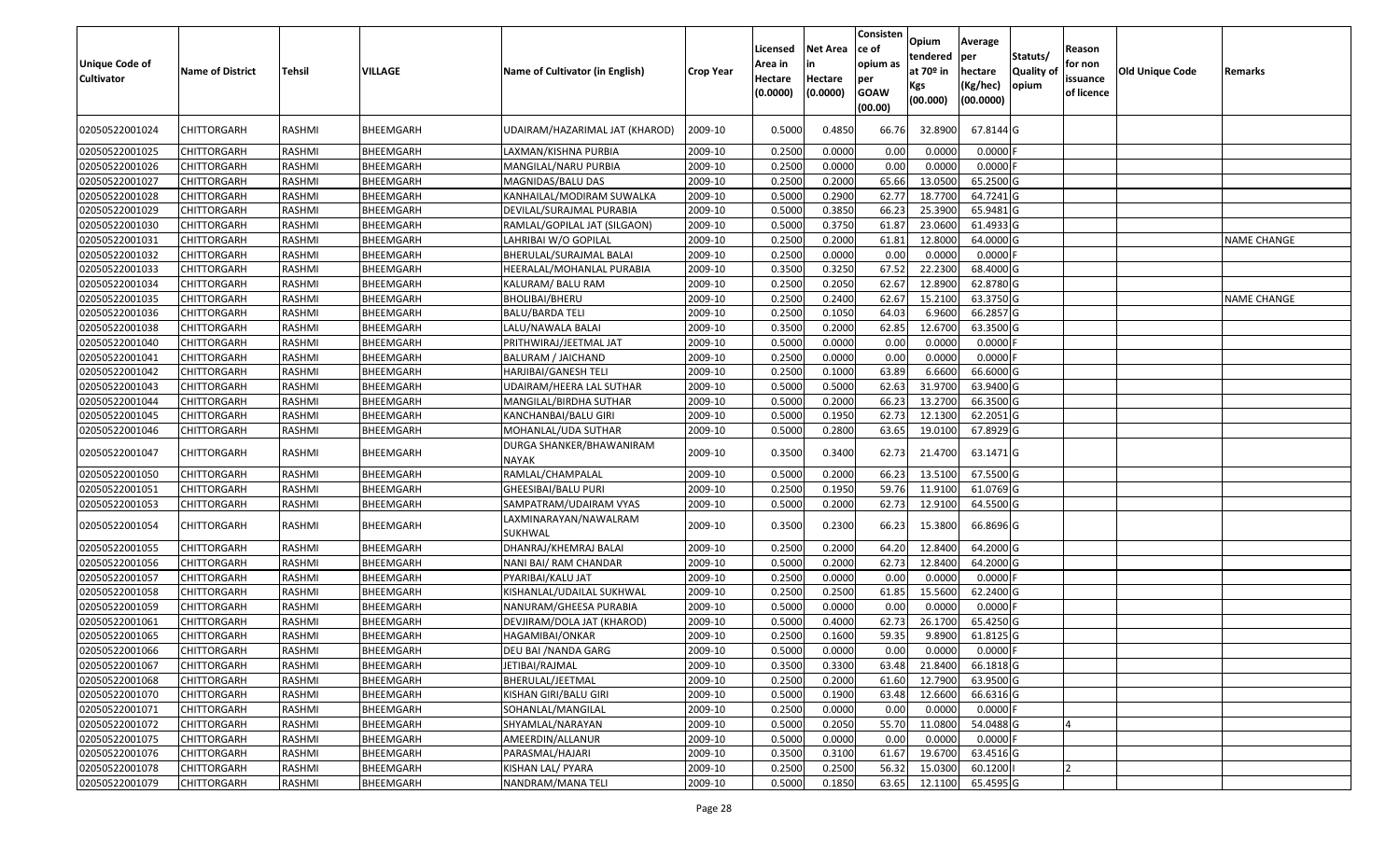|                   |                         |               |           |                                        |                  | Licensed | <b>Net Area</b> | Consisten<br>ce of | Opium       | Average    |                  | Reason     |                 |         |
|-------------------|-------------------------|---------------|-----------|----------------------------------------|------------------|----------|-----------------|--------------------|-------------|------------|------------------|------------|-----------------|---------|
| Unique Code of    |                         |               |           |                                        |                  | Area in  | in              | opium as           | tendered    | per        | Statuts/         | for non    |                 |         |
| <b>Cultivator</b> | <b>Name of District</b> | <b>Tehsil</b> | VILLAGE   | Name of Cultivator (in English)        | <b>Crop Year</b> | Hectare  | Hectare         | per                | at $70°$ in | hectare    | <b>Quality o</b> | issuance   | Old Unique Code | Remarks |
|                   |                         |               |           |                                        |                  | (0.0000) | (0.0000)        | <b>GOAW</b>        | Kgs         | (Kg/hec)   | opium            | of licence |                 |         |
|                   |                         |               |           |                                        |                  |          |                 | (00.00)            | (00.000)    | (00.0000)  |                  |            |                 |         |
| 02050522001080    | CHITTORGARH             | RASHMI        | BHEEMGARH | BALURAM/MEGHA PURABIA                  | 2009-10          | 0.2500   | 0.2050          | 62.86              | 12.9400     | 63.1220 G  |                  |            |                 |         |
| 02050522001081    | CHITTORGARH             | RASHMI        | BHEEMGARH | SHIVLAL/DECHANDRA GARG                 | 2009-10          | 0.5000   | 0.1500          | 63.48              | 9.8500      | 65.6667 G  |                  |            |                 |         |
| 02050522001082    | CHITTORGARH             | RASHMI        | BHEEMGARH | GANESH DAS/EKLING DAS                  | 2009-10          | 0.2500   | 0.2500          | 65.66              | 16.5100     | 66.0400 G  |                  |            |                 |         |
| 02050522001084    | <b>CHITTORGARH</b>      | RASHMI        | BHEEMGARH | UDAILAL/GIRDHARI SUNAR                 | 2009-10          | 0.5000   | 0.2900          | 59.35              | 17.6700     | 60.9310 G  |                  |            |                 |         |
| 02050522001085    | CHITTORGARH             | RASHMI        | BHEEMGARH | RATANLAL/KANHAIYALAL                   | 2009-10          | 0.2500   | 0.2050          | 64.58              | 13.5800     | 66.2439 G  |                  |            |                 |         |
| 02050522001086    | CHITTORGARH             | RASHMI        | BHEEMGARH | RAJIBAI/ONKAR                          | 2009-10          | 0.5000   | 0.1900          | 59.76              | 11.4700     | 60.3684 G  |                  |            |                 |         |
| 02050522001088    | CHITTORGARH             | RASHMI        | BHEEMGARH | DEVILAL/CHHOGALAL KALAL                | 2009-10          | 0.2500   | 0.2050          | 63.04              | 12.6700     | 61.8049 G  |                  |            |                 |         |
| 02050522001089    | CHITTORGARH             | <b>RASHMI</b> | BHEEMGARH | NARAYANLAL/RAMCHANDRA JAT              | 2009-10          | 0.3500   | 0.0000          | 0.00               | 0.0000      | $0.0000$ F |                  |            |                 |         |
| 02050522001090    | CHITTORGARH             | RASHMI        | BHEEMGARH | KAILASHCHANDRA/MANGILAL                | 2009-10          | 0.2500   | 0.2500          | 59.58              | 14.9700     | 59.8800 G  |                  |            |                 |         |
| 02050522001091    | CHITTORGARH             | RASHMI        | BHEEMGARH | PURANMAL/MANGILAL                      | 2009-10          | 0.5000   | 0.5000          | 61.89              | 31.4000     | 62.8000 G  |                  |            |                 |         |
| 02050522001092    | CHITTORGARH             | RASHMI        | BHEEMGARH | CHAMPALAL/DHOKAL                       | 2009-10          | 0.5000   | 0.1000          | 65.66              | 6.8400      | 68.4000 G  |                  |            |                 |         |
| 02050522001093    | <b>CHITTORGARH</b>      | RASHMI        | BHEEMGARH | DALURAM/TODU RAM                       | 2009-10          | 0.5000   | 0.3400          | 61.60              | 20.9000     | 61.4706 G  |                  |            |                 |         |
| 02050522001095    | <b>CHITTORGARH</b>      | RASHMI        | BHEEMGARH | KAILASHCHANDRA/JODHRAJ                 | 2009-10          | 0.5000   | 0.3050          | 65.66              | 20.5700     | 67.4426 G  |                  |            |                 |         |
| 02050522001096    | <b>CHITTORGARH</b>      | RASHMI        | BHEEMGARH | CHANDIBAI/NARAYANLAL                   | 2009-10          | 0.5000   | 0.3950          | 59.76              | 23.5300     | 59.5696 G  |                  |            |                 |         |
| 02050522001099    | CHITTORGARH             | RASHMI        | BHEEMGARH | BALURAM/MOTIJI PAYAK                   | 2009-10          | 0.2500   | 0.2450          | 59.58              | 15.1100     | 61.6735 G  |                  |            |                 |         |
| 02050522001101    | CHITTORGARH             | RASHMI        | BHEEMGARH | KESHARBAI/RAMESHWAR                    | 2009-10          | 0.2500   | 0.2050          | 61.60              | 12.8200     | 62.5366 G  |                  |            |                 |         |
| 02050522001103    | <b>CHITTORGARH</b>      | RASHMI        | BHEEMGARH | PRAKASHCHANDRA/BHERULAL GANDHI 2009-10 |                  | 0.2500   | 0.1950          | 61.85              | 12.2800     | 62.9744 G  |                  |            |                 |         |
| 02050522001104    | CHITTORGARH             | RASHMI        | BHEEMGARH | MOTILAL/NANURAM                        | 2009-10          | 0.2500   | 0.1700          | 66.30              | 11.5400     | 67.8824 G  |                  |            |                 |         |
| 02050522001105    | CHITTORGARH             | RASHMI        | BHEEMGARH | LEHRU/LOBHCHAND                        | 2009-10          | 0.2500   | 0.2500          | 60.36              | 15.5000     | 62.0000 G  |                  |            |                 |         |
| 02050522001108    | CHITTORGARH             | RASHMI        | BHEEMGARH | DALCHAND/LOBHCHAND JAT                 | 2009-10          | 0.5000   | 0.2000          | 61.87              | 12.8900     | 64.4500 G  |                  |            |                 |         |
| 02050522001109    | CHITTORGARH             | RASHMI        | BHEEMGARH | GANESH/MODA                            | 2009-10          | 0.5000   | 0.2500          | 59.76              | 14.7400     | 58.9600 G  |                  |            |                 |         |
| 02050522001110    | CHITTORGARH             | RASHMI        | BHEEMGARH | SUNDERDEVI/MANGILAL                    | 2009-10          | 0.3500   | 0.2950          | 56.67              | 16.4600     | 55.7966 G  |                  |            |                 |         |
| 02050522001111    | CHITTORGARH             | RASHMI        | BHEEMGARH | NARAYANLAL/BHURALAL                    | 2009-10          | 0.2500   | 0.1050          | 61.25              | 6.6500      | 63.3333 G  |                  |            |                 |         |
|                   |                         |               |           | SHYAMLAL SHARMA /                      |                  |          |                 |                    |             |            |                  |            |                 |         |
| 02050522001113    | CHITTORGARH             | RASHMI        | BHEEMGARH | SOHANLALSHARMA                         | 2009-10          | 0.5000   | 0.3750          | 65.33              | 22.2500     | 59.3333 G  |                  |            |                 |         |
| 02050522001114    | CHITTORGARH             | RASHMI        | BHEEMGARH | SHANKERLAL/HEERALAL                    | 2009-10          | 0.500    | 0.2000          | 59.08              | 12.3100     | 61.5500 G  |                  |            |                 |         |
| 02050522001115    | CHITTORGARH             | RASHMI        | BHEEMGARH | SHANKER/HEERA REGAR                    | 2009-10          | 0.2500   | 0.0000          | 0.00               | 0.0000      | $0.0000$ F |                  |            |                 |         |
| 02050522001116    | <b>CHITTORGARH</b>      | RASHMI        | BHEEMGARH | SHANTILAL/UDAILAL GANDHI               | 2009-10          | 0.2500   | 0.1550          | 59.58              | 9.2200      | 59.4839 G  |                  |            |                 |         |
| 02050522001117    | CHITTORGARH             | RASHMI        | BHEEMGARH | <b>BALI BAI/ ROOP LAL</b>              | 2009-10          | 0.2500   | 0.2000          | 61.60              | 12.6200     | 63.1000G   |                  |            |                 |         |
| 02050522001118    | CHITTORGARH             | RASHMI        | BHEEMGARH | RATANLAL/KALURAM                       | 2009-10          | 0.2500   | 0.1050          | 63.24              | 6.8500      | 65.2381 G  |                  |            |                 |         |
| 02050522001120    | <b>CHITTORGARH</b>      | RASHMI        | BHEEMGARH | NANDU BAI/GOVARDHAN                    | 2009-10          | 0.2500   | 0.0000          | 0.00               | 0.0000      | $0.0000$ F |                  |            |                 |         |
| 02050522001122    | CHITTORGARH             | RASHMI        | BHEEMGARH | MANGILAL/UDAIRAM                       | 2009-10          | 0.5000   | 0.2000          | 61.30              | 12.6400     | 63.2000 G  |                  |            |                 |         |
| 02050522001124    | <b>CHITTORGARH</b>      | RASHMI        | BHEEMGARH | NATHULAL/CHAMPALAL                     | 2009-10          | 0.2500   | 0.1600          | 59.56              | 10.0600     | 62.8750    |                  |            |                 |         |
| 02050522001125    | CHITTORGARH             | RASHMI        | BHEEMGARH | BHOORALAL/MANGILAL                     | 2009-10          | 0.350    | 0.1850          | 59.08              | 10.8700     | 58.7568 G  |                  |            |                 |         |
| 02050522001126    | CHITTORGARH             | RASHMI        | BHEEMGARH | BHANWARLAL/SOHANLAL                    | 2009-10          | 0.5000   | 0.1950          | 58.31              | 10.4000     | 53.3333 G  |                  |            |                 |         |
| 02050522001127    | <b>CHITTORGARH</b>      | RASHMI        | BHEEMGARH | CHAGANLAL/BHURALAL                     | 2009-10          | 0.3500   | 0.2950          | 64.06              | 18.8600     | 63.9322 G  |                  |            |                 |         |
| 02050522001128    | <b>CHITTORGARH</b>      | RASHMI        | BHEEMGARH | JAMNIBAI/DALU                          | 2009-10          | 0.2500   | 0.1000          | 65.33              | 6.6000      | 66.0000G   |                  |            |                 |         |
| 02050522001129    | <b>CHITTORGARH</b>      | RASHMI        | BHEEMGARH | JAMNALAL/HAZARI                        | 2009-10          | 0.2500   | 0.0000          | 0.00               | 0.0000      | $0.0000$ F |                  |            |                 |         |
| 02050522001130    | <b>CHITTORGARH</b>      | RASHMI        | BHEEMGARH | HEERALAL/RAMLAL                        | 2009-10          | 0.2500   | 0.1950          | 61.81              | 12.2000     | 62.5641 G  |                  |            |                 |         |
| 02050522001131    | <b>CHITTORGARH</b>      | RASHMI        | BHEEMGARH | KALURAM/DAULA                          | 2009-10          | 0.5000   | 0.1950          | 59.08              | 12.5300     | 64.2564 G  |                  |            |                 |         |
| 02050522001132    | <b>CHITTORGARH</b>      | RASHMI        | BHEEMGARH | HEERALAL/DAULA                         | 2009-10          | 0.5000   | 0.3600          | 61.87              | 22.5900     | 62.7500 G  |                  |            |                 |         |
| 02050522001134    | <b>CHITTORGARH</b>      | RASHMI        | BHEEMGARH | HAGAMIBAI/NANURAM                      | 2009-10          | 0.5000   | 0.1400          | 67.07              | 9.4900      | 67.7857 G  |                  |            |                 |         |
| 02050522001135    | <b>CHITTORGARH</b>      | RASHMI        | BHEEMGARH | MOHAN/GHEESHA KUMHAR                   | 2009-10          | 0.5000   | 0.1900          | 63.18              | 12.3300     | 64.8947 G  |                  |            |                 |         |
| 02050522001136    | <b>CHITTORGARH</b>      | RASHMI        | BHEEMGARH | BALU/GHEESA                            | 2009-10          | 0.2500   | 0.2000          | 62.74              | 12.5100     | 62.5500 G  |                  |            |                 |         |
| 02050522001137    | <b>CHITTORGARH</b>      | RASHMI        | BHEEMGARH | JITENDRA KUMAR/SHANTILAL               | 2009-10          | 0.5000   | 0.0000          | 0.00               | 0.0000      | $0.0000$ F |                  |            |                 |         |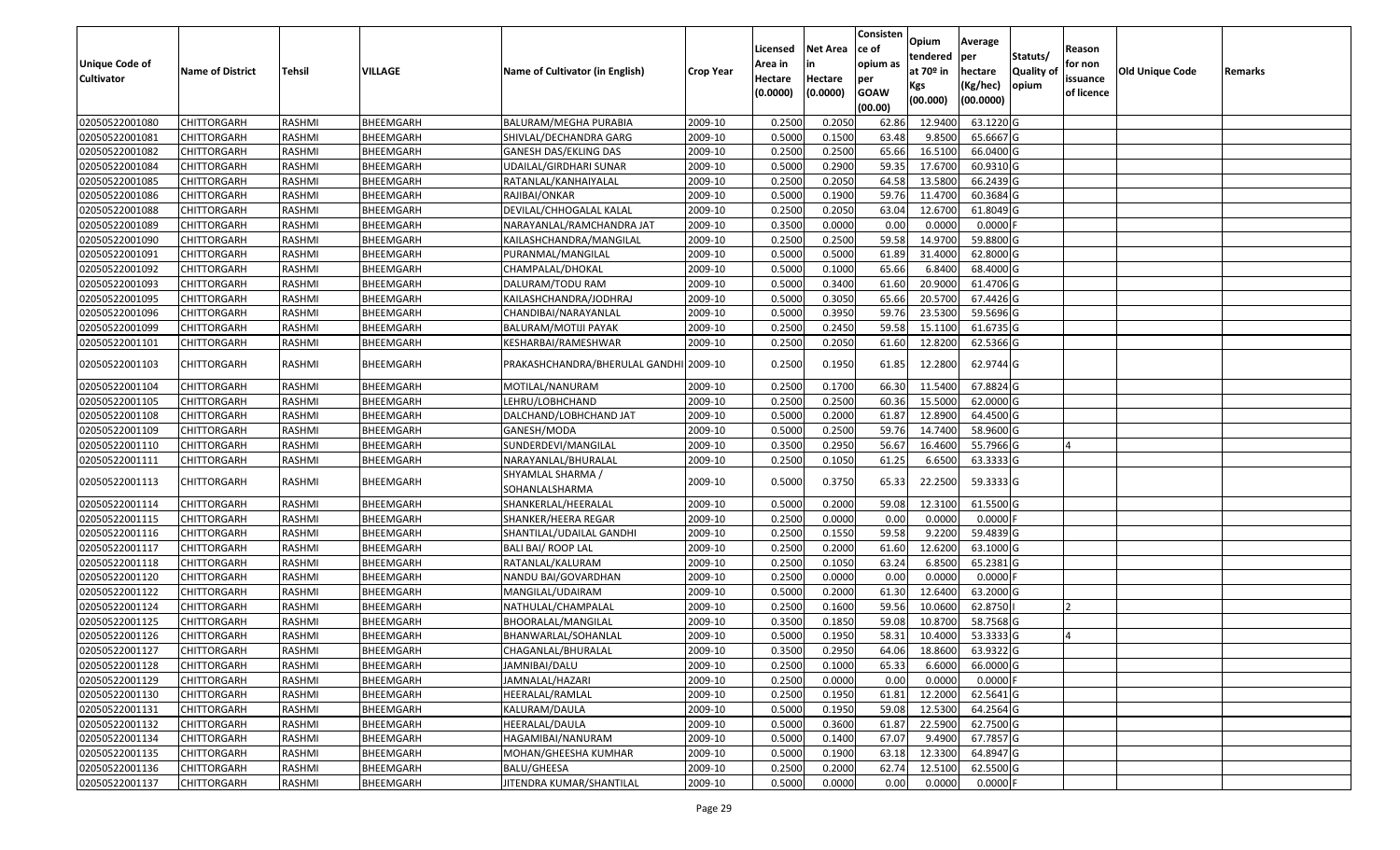| <b>Unique Code of</b><br><b>Cultivator</b> | <b>Name of District</b> | <b>Tehsil</b> | VILLAGE          | Name of Cultivator (in English) | <b>Crop Year</b> | Licensed<br>Area in<br>Hectare<br>(0.0000) | <b>Net Area</b><br>in<br>Hectare<br>(0.0000) | Consisten<br>ce of<br>opium as<br>per<br><b>GOAW</b><br>(00.00) | Opium<br>tendered<br>at $70°$ in<br>Kgs<br>(00.000) | Average<br>per<br>hectare<br>(Kg/hec)<br>(00.0000) | Statuts/<br>Quality of<br>opium | Reason<br>for non<br>issuance<br>of licence | <b>Old Unique Code</b> | Remarks            |
|--------------------------------------------|-------------------------|---------------|------------------|---------------------------------|------------------|--------------------------------------------|----------------------------------------------|-----------------------------------------------------------------|-----------------------------------------------------|----------------------------------------------------|---------------------------------|---------------------------------------------|------------------------|--------------------|
| 02050522001138                             | <b>CHITTORGARH</b>      | RASHMI        | BHEEMGARH        | NARAYAN/DALU                    | 2009-10          | 0.2500                                     | 0.2400                                       | 62.74                                                           | 15.4200                                             | 64.2500 G                                          |                                 |                                             |                        |                    |
| 02050522001139                             | CHITTORGARH             | RASHMI        | BHEEMGARH        | SHAMBHOOLAL/HEERALAL            | 2009-10          | 0.2500                                     | 0.1000                                       | 64.20                                                           | 6.9100                                              | 69.1000G                                           |                                 |                                             |                        |                    |
| 02050522001140                             | CHITTORGARH             | RASHMI        | BHEEMGARH        | DALCHAND/A.S. MOHANLAL          | 2009-10          | 0.5000                                     | 0.4050                                       | 61.05                                                           | 24.6400                                             | 60.8395 G                                          |                                 |                                             |                        |                    |
| 02050522001141                             | <b>CHITTORGARH</b>      | RASHMI        | BHEEMGARH        | SHANKAR/CHAGANLAL               | 2009-10          | 0.3500                                     | 0.1000                                       | 65.56                                                           | 6.8800                                              | 68.8000G                                           |                                 |                                             |                        |                    |
| 02050522001144                             | <b>CHITTORGARH</b>      | RASHMI        | BHEEMGARH        | KAMLABAI/HAJARILAL              | 2009-10          | 0.2500                                     | 0.2050                                       | 62.86                                                           | 13.2000                                             | 64.3902 G                                          |                                 |                                             |                        | <b>NAME CHANGE</b> |
| 02050522001145                             | CHITTORGARH             | RASHMI        | BHEEMGARH        | SONIBAI W/O JEETMAL             | 2009-10          | 0.2500                                     | 0.2450                                       | 62.20                                                           | 15.6600                                             | 63.9184 G                                          |                                 |                                             |                        |                    |
| 02050522001146                             | CHITTORGARH             | RASHMI        | BHEEMGARH        | SHANKERLAL/BHERU TELI           | 2009-10          | 0.2500                                     | 0.2500                                       | 62.74                                                           | 16.2200                                             | 64.8800 G                                          |                                 |                                             |                        |                    |
| 02050522001147                             | CHITTORGARH             | RASHMI        | BHEEMGARH        | BHANWARLAL/MANGILAL NAYAK       | 2009-10          | 0.5000                                     | 0.2000                                       | 62.50                                                           | 12.8500                                             | 64.2500 G                                          |                                 |                                             |                        |                    |
| 02050522001148                             | CHITTORGARH             | RASHMI        | BHEEMGARH        | CHHAGANLAL/MOHANLAL             | 2009-10          | 0.5000                                     | 0.2900                                       | 61.88                                                           | 18.2800                                             | 63.0345 G                                          |                                 |                                             |                        |                    |
| 02050522001149                             | CHITTORGARH             | RASHMI        | BHEEMGARH        | MEHATHABI /LAHERU JAT           | 2009-10          | 0.2500                                     | 0.2500                                       | 60.24                                                           | 15.0400                                             | 60.1600 G                                          |                                 |                                             |                        |                    |
| 02050522001150                             | CHITTORGARH             | RASHMI        | BHEEMGARH        | MANGILAL/JAICHAND               | 2009-10          | 0.3500                                     | 0.2450                                       | 36.80                                                           | 5.3060                                              | 21.6571                                            |                                 |                                             |                        |                    |
| 02050522001151                             | CHITTORGARH             | RASHMI        | BHEEMGARH        | PYARA/RATTA KUMHAR              | 2009-10          | 0.2500                                     | 0.2000                                       | 62.83                                                           | 12.9700                                             | 64.8500 G                                          |                                 |                                             |                        |                    |
| 02050522001152                             | CHITTORGARH             | RASHMI        | BHEEMGARH        | PARTUDI/LALURAM                 | 2009-10          | 0.3500                                     | 0.3500                                       | 58.02                                                           | 21.4500                                             | 61.2857 G                                          |                                 |                                             |                        |                    |
| 02050522001153                             | CHITTORGARH             | RASHMI        | BHEEMGARH        | RATTA/KAJOD NAYAK               | 2009-10          | 0.2500                                     | 0.2500                                       | 60.62                                                           | 9.8360                                              | 39.3440                                            |                                 |                                             |                        |                    |
| 02050522001154                             | CHITTORGARH             | RASHMI        | BHEEMGARH        | MITHULAL/PYARCHAND              | 2009-10          | 0.2500                                     | 0.0000                                       | 0.00                                                            | 0.0000                                              | 0.0000F                                            |                                 |                                             |                        |                    |
| 02050522001155                             | CHITTORGARH             | RASHMI        | BHEEMGARH        | DOLA/EKLING                     | 2009-10          | 0.5000                                     | 0.2000                                       | 62.93                                                           | 12.9600                                             | 64.8000 G                                          |                                 |                                             |                        |                    |
| 02050522001156                             | CHITTORGARH             | RASHMI        | BHEEMGARH        | KISHANPURI/NARAYANPURI          | 2009-10          | 0.5000                                     | 0.2050                                       | 62.93                                                           | 13.2000                                             | 64.3902 G                                          |                                 |                                             |                        |                    |
| 02050522001157                             | CHITTORGARH             | RASHMI        | BHEEMGARH        | LAXMANPURI/GOPIPURI             | 2009-10          | 0.5000                                     | 0.1900                                       | 65.56                                                           | 12.7600                                             | 67.1579 G                                          |                                 |                                             |                        |                    |
| 02050522001159                             | <b>CHITTORGARH</b>      | RASHMI        | BHEEMGARH        | RATANLAL/KISHANA                | 2009-10          | 0.2500                                     | 0.0000                                       | 0.00                                                            | 0.0000                                              | $0.0000$ F                                         |                                 |                                             |                        |                    |
| 02050522001162                             | CHITTORGARH             | RASHMI        | BHEEMGARH        | PARTHU/GOKAL                    | 2009-10          | 0.2500                                     | 0.2500                                       | 47.82                                                           | 7.7700                                              | 31.0800                                            |                                 |                                             |                        |                    |
| 02050522001163                             | <b>CHITTORGARH</b>      | RASHMI        | <b>BHEEMGARH</b> | BHERUPUR/PREMPURI               | 2009-10          | 0.2500                                     | 0.1950                                       | 61.85                                                           | 12.4700                                             | 63.9487 G                                          |                                 |                                             |                        |                    |
| 02050522001166                             | CHITTORGARH             | RASHMI        | BHEEMGARH        | CHUNNILAL/TULCHHA               | 2009-10          | 0.2500                                     | 0.1000                                       | 62.83                                                           | 6.6600                                              | 66.6000 G                                          |                                 |                                             |                        |                    |
| 02050522001168                             | CHITTORGARH             | RASHMI        | BHEEMGARH        | SHYAMLAL/LOBHCHAND              | 2009-10          | 0.3500                                     | 0.3500                                       | 65.56                                                           | 22.6100                                             | 64.6000 G                                          |                                 |                                             |                        |                    |
| 02050522001169                             | CHITTORGARH             | RASHMI        | BHEEMGARH        | BHERULAL/DHANNA                 | 2009-10          | 0.2500                                     | 0.0000                                       | 0.00                                                            | 0.0000                                              | $0.0000$ F                                         |                                 |                                             |                        |                    |
| 02050522001170                             | <b>CHITTORGARH</b>      | RASHMI        | BHEEMGARH        | SHANTIDEVI/SOHANLAL             | 2009-10          | 0.2500                                     | 0.1850                                       | 59.54                                                           | 11.2500                                             | 60.8108 G                                          |                                 |                                             |                        |                    |
| 02050522001171                             | CHITTORGARH             | RASHMI        | BHEEMGARH        | SHANKERLAL/GULAB                | 2009-10          | 0.2500                                     | 0.0000                                       | 0.00                                                            | 0.0000                                              | 0.0000                                             |                                 |                                             |                        |                    |
| 02050522001172                             | CHITTORGARH             | RASHMI        | BHEEMGARH        | BHURBAI/CHAMPALAL               | 2009-10          | 0.5000                                     | 0.1950                                       | 62.93                                                           | 12.8300                                             | 65.7949 G                                          |                                 |                                             |                        |                    |
| 02050522001174                             | CHITTORGARH             | RASHMI        | BHEEMGARH        | NANIBAI/NARU JAT                | 2009-10          | 0.5000                                     | 0.2000                                       | 62.93                                                           | 13.0400                                             | 65.2000 G                                          |                                 |                                             |                        |                    |
| 02050522001175                             | <b>CHITTORGARH</b>      | RASHMI        | BHEEMGARH        | HAZARI/KUSHAL PURABIA           | 2009-10          | 0.2500                                     | 0.2000                                       | 65.85                                                           | 13.6600                                             | 68.3000 G                                          |                                 |                                             |                        |                    |
| 02050522001176                             | CHITTORGARH             | RASHMI        | BHEEMGARH        | BHANWARLAL/HEERALAL SUWALKA     | 2009-10          | 0.2500                                     | 0.1000                                       | 62.83                                                           | 6.7500                                              | 67.5000 G                                          |                                 |                                             |                        |                    |
| 02050522001177                             | CHITTORGARH             | RASHMI        | BHEEMGARH        | MOHANLAL/DALCHAND               | 2009-10          | 0.2500                                     | 0.2350                                       | 56.10                                                           | 11.1310                                             | 47.3660                                            |                                 | כ ו                                         |                        |                    |
| 02050522001178                             | CHITTORGARH             | RASHMI        | BHEEMGARH        | PYARELAL/BHURA NAI              | 2009-10          | 0.2500                                     | 0.2450                                       | 57.30                                                           | 14.5500                                             | 59.3878 G                                          |                                 |                                             |                        |                    |
| 02050522001179                             | CHITTORGARH             | RASHMI        | BHEEMGARH        | CHHAGANLAL/GHEESA               | 2009-10          | 0.5000                                     | 0.3900                                       | 66.52                                                           | 26.0700                                             | 66.8462G                                           |                                 |                                             |                        |                    |
| 02050522001181                             | CHITTORGARH             | RASHMI        | BHEEMGARH        | RUPA/CHUNNI KHAROD              | 2009-10          | 0.2500                                     | 0.2300                                       | 61.85                                                           | 14.3300                                             | 62.3043 G                                          |                                 |                                             |                        |                    |
| 02050522001183                             | CHITTORGARH             | RASHMI        | BHEEMGARH        | DEVILAL/NARAYAN KUMHAR          | 2009-10          | 0.500                                      | 0.2850                                       | 60.10                                                           | 17.6100                                             | 61.7895 G                                          |                                 |                                             |                        |                    |
| 02050522001186                             | <b>CHITTORGARH</b>      | RASHMI        | BHEEMGARH        | SUSHILADEVI W/O GOPILAL         | 2009-10          | 0.2500                                     | 0.2500                                       | 59.54                                                           | 15.8500                                             | 63.4000 G                                          |                                 |                                             |                        | <b>NAME CHANGE</b> |
| 02050522001187                             | <b>CHITTORGARH</b>      | RASHMI        | BHEEMGARH        | PRABHU/KALURAM REGAR            | 2009-10          | 0.2500                                     | 0.2500                                       | 63.58                                                           | 15.2800                                             | 61.1200                                            |                                 |                                             |                        |                    |
| 02050522001191                             | <b>CHITTORGARH</b>      | RASHMI        | BHEEMGARH        | SHANKARLAL/KALU TELI            | 2009-10          | 0.2500                                     | 0.2050                                       | 66.52                                                           | 13.8000                                             | 67.3171 G                                          |                                 |                                             |                        |                    |
| 02050522001192                             | <b>CHITTORGARH</b>      | RASHMI        | BHEEMGARH        | GOPI/SURATRAM SUTHAR            | 2009-10          | 0.5000                                     | 0.1950                                       | 61.87                                                           | 13.0900                                             | $67.1282$ G                                        |                                 |                                             |                        |                    |
| 02050522001194                             | <b>CHITTORGARH</b>      | RASHMI        | BHEEMGARH        | NARAYAN LAL/ GOPILAL JI         | 2009-10          | 0.2500                                     | 0.0000                                       | 0.00                                                            | 0.0000                                              | $0.0000$ F                                         |                                 |                                             |                        |                    |
| 02050522001196                             | <b>CHITTORGARH</b>      | RASHMI        | BHEEMGARH        | SHANKERLAL/BHERU GANDHI         | 2009-10          | 0.2500                                     | 0.2200                                       | 59.54                                                           | 13.2400                                             | 60.1818 G                                          |                                 |                                             |                        |                    |
| 02050522001197                             | <b>CHITTORGARH</b>      | RASHMI        | BHEEMGARH        | LEHERI / KAJOD                  | 2009-10          | 0.2500                                     | 0.1500                                       | 60.36                                                           | 9.5700                                              | 63.8000 G                                          |                                 |                                             |                        |                    |
| 02050522001198                             | <b>CHITTORGARH</b>      | RASHMI        | BHEEMGARH        | JAMKUBAI W/O ARJUNLAL           | 2009-10          | 0.2500                                     | 0.0000                                       | 0.00                                                            | 0.0000                                              | $0.0000$ F                                         |                                 |                                             |                        | NAME CHANGE        |
| 02050522001199                             | CHITTORGARH             | RASHMI        | BHEEMGARH        | MOHAN/MANA                      | 2009-10          | 0.2500                                     | 0.1000                                       | 58.47                                                           | 5.8900                                              | 58.9000 G                                          |                                 |                                             |                        |                    |
| 02050522001200                             | <b>CHITTORGARH</b>      | RASHMI        | BHEEMGARH        | UDIBAI/NANALAL                  | 2009-10          | 0.2500                                     | 0.2500                                       | 59.54                                                           | 14.9200                                             | 59.6800 G                                          |                                 |                                             |                        |                    |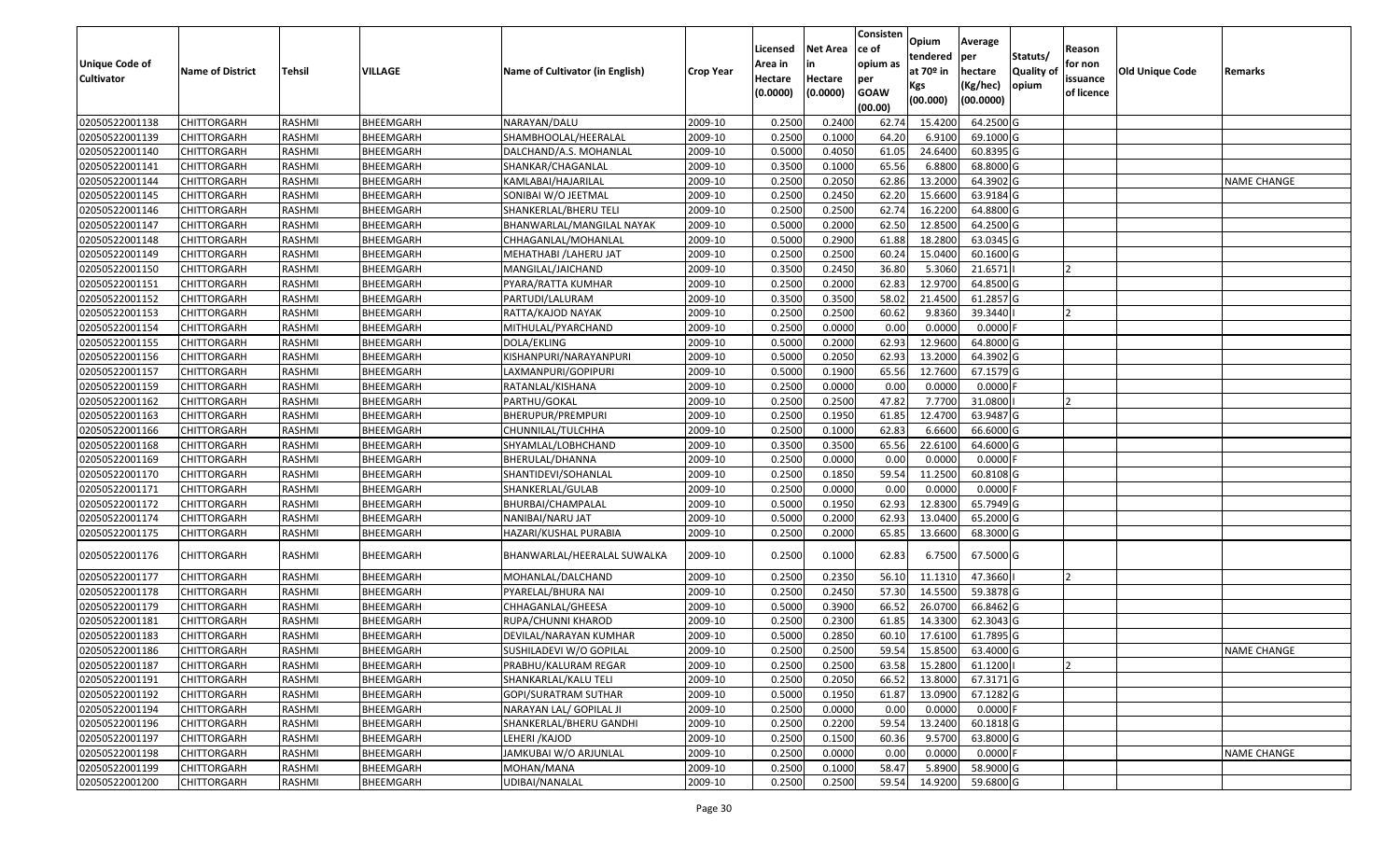| <b>Unique Code of</b><br><b>Cultivator</b> | <b>Name of District</b> | <b>Tehsil</b> | VILLAGE   | Name of Cultivator (in English)     | <b>Crop Year</b> | Licensed<br>Area in<br>Hectare<br>(0.0000) | <b>Net Area</b><br>in<br>Hectare<br>(0.0000) | Consisten<br>ce of<br>opium as<br>per<br><b>GOAW</b><br>(00.00) | Opium<br>tendered<br>at $70°$ in<br>Kgs<br>(00.000) | Average<br>per<br>hectare<br>(Kg/hec)<br>(00.0000) | Statuts/<br>Quality of<br>opium | Reason<br>for non<br>issuance<br>of licence | <b>Old Unique Code</b> | Remarks            |
|--------------------------------------------|-------------------------|---------------|-----------|-------------------------------------|------------------|--------------------------------------------|----------------------------------------------|-----------------------------------------------------------------|-----------------------------------------------------|----------------------------------------------------|---------------------------------|---------------------------------------------|------------------------|--------------------|
| 02050522001203                             | <b>CHITTORGARH</b>      | RASHMI        | BHEEMGARH | ANCHHI BAI/SHANKARLAL               | 2009-10          | 0.2500                                     | 0.0000                                       | 0.00                                                            | 0.0000                                              | 0.0000                                             |                                 |                                             |                        |                    |
| 02050522001206                             | CHITTORGARH             | RASHMI        | BHEEMGARH | SUVALAL/MODA KALAL                  | 2009-10          | 0.2500                                     | 0.2000                                       | 60.1                                                            | 11.9300                                             | 59.6500 G                                          |                                 |                                             |                        |                    |
| 02050522001207                             | CHITTORGARH             | RASHMI        | BHEEMGARH | PYARA/GASHI JAT                     | 2009-10          | 0.5000                                     | 0.1900                                       | 65.56                                                           | 12.5700                                             | 66.1579 G                                          |                                 |                                             |                        |                    |
| 02050522001208                             | <b>CHITTORGARH</b>      | RASHMI        | BHEEMGARH | HEERALAL/KALURAM REGAR              | 2009-10          | 0.3500                                     | 0.2600                                       | 60.89                                                           | 15.6500                                             | 60.1923 G                                          |                                 |                                             |                        |                    |
| 02050522001209                             | <b>CHITTORGARH</b>      | RASHMI        | BHEEMGARH | KESU/DHULA PURBIYA                  | 2009-10          | 0.5000                                     | 0.5000                                       | 62.75                                                           | 31.6500                                             | 63.3000 G                                          |                                 |                                             |                        |                    |
| 02050522001211                             | <b>CHITTORGARH</b>      | RASHMI        | BHEEMGARH | SUKHLAL/CHAMPALAL                   | 2009-10          | 0.2500                                     | 0.2400                                       | 62.83                                                           | 14.8300                                             | 61.7917 G                                          |                                 |                                             |                        |                    |
| 02050522001215                             | CHITTORGARH             | RASHMI        | BHEEMGARH | KISHAN/GANGARAM REGAR               | 2009-10          | 0.2500                                     | 0.2000                                       | 57.89                                                           | 11.9100                                             | 59.5500 G                                          |                                 |                                             |                        |                    |
| 02050522001216                             | CHITTORGARH             | RASHMI        | BHEEMGARH | NANIBAI/GANESHLAL                   | 2009-10          | 0.2500                                     | 0.2350                                       | 39.78                                                           | 6.3840                                              | 27.1660                                            |                                 |                                             |                        | <b>NAME CHANGE</b> |
| 02050522001217                             | CHITTORGARH             | RASHMI        | BHEEMGARH | GOVARDHANLAL/KALU                   | 2009-10          | 0.2500                                     | 0.2350                                       | 59.28                                                           | 14.1300                                             | 60.1277 G                                          |                                 |                                             |                        |                    |
| 02050522001218                             | <b>CHITTORGARH</b>      | RASHMI        | BHEEMGARH | <b>BALURAM / BHERULAL</b>           | 2009-10          | 0.2500                                     | 0.2250                                       | 60.1                                                            | 13.5000                                             | 60.0000 G                                          |                                 |                                             |                        |                    |
| 02050522001219                             | CHITTORGARH             | RASHMI        | BHEEMGARH | MANGILAL/LOBHCHAND JAT              | 2009-10          | 0.2500                                     | 0.2000                                       | 62.98                                                           | 12.8100                                             | 64.0500 G                                          |                                 |                                             |                        |                    |
| 02050522001220                             | CHITTORGARH             | RASHMI        | BHEEMGARH | GAURISHANKAR/CHAOTHMALVYAS          | 2009-10          | 0.2500                                     | 0.0900                                       | 68.60                                                           | 6.4100                                              | 71.2222 G                                          |                                 |                                             |                        |                    |
| 02050522001222                             | CHITTORGARH             | RASHMI        | BHEEMGARH | KISHANLAL/MITHULAL SONI             | 2009-10          | 0.2500                                     | 0.1000                                       | 60.36                                                           | 6.3800                                              | 63.8000 G                                          |                                 |                                             |                        |                    |
| 02050522001223                             | CHITTORGARH             | RASHMI        | BHEEMGARH | SATYANARAYAN/BANSILAL SONI          | 2009-10          | 0.2500                                     | 0.1000                                       | 63.50                                                           | 6.7100                                              | 67.1000 G                                          |                                 |                                             |                        |                    |
| 02050522001231                             | CHITTORGARH             | RASHMI        | BHEEMGARH | KISHANLAL/LAKSHMINARAYAN<br>SUKHWAL | 2009-10          | 0.5000                                     | 0.4400                                       | 60.10                                                           | 27.0200                                             | 61.4091G                                           |                                 |                                             |                        |                    |
| 02050522001232                             | CHITTORGARH             | RASHMI        | BHEEMGARH | NARMADASHANKAR/BHAWANISHANK<br>AR   | 2009-10          | 0.2500                                     | 0.2150                                       | 62.98                                                           | 13.9000                                             | 64.6512 G                                          |                                 |                                             |                        |                    |
| 02050522001233                             | CHITTORGARH             | RASHMI        | BHEEMGARH | NANDRAM / PRITHVIRAJ JAT            | 2009-10          | 0.3500                                     | 0.1950                                       | 65.56                                                           | 12.8100                                             | 65.6923 G                                          |                                 |                                             |                        |                    |
| 02050522001234                             | CHITTORGARH             | RASHMI        | BHEEMGARH | LAHARU/PRITHVIRAJ                   | 2009-10          | 0.5000                                     | 0.1600                                       | 65.85                                                           | 10.6800                                             | 66.7500 G                                          |                                 |                                             |                        |                    |
| 02050522001235                             | CHITTORGARH             | RASHMI        | BHEEMGARH | DAULATRAM /JAWAHAR JAT              | 2009-10          | 0.5000                                     | 0.1900                                       | 65.56                                                           | 12.9100                                             | 67.9474 G                                          |                                 |                                             |                        |                    |
| 02050522001236                             | <b>CHITTORGARH</b>      | RASHMI        | BHEEMGARH | RAMIBAI W/O NANURAM                 | 2009-10          | 0.2500                                     | 0.1000                                       | 63.50                                                           | 6.7100                                              | 67.1000 G                                          |                                 |                                             |                        | <b>NAME CHANGE</b> |
| 02050522001237                             | CHITTORGARH             | RASHMI        | BHEEMGARH | GOPIDAS/BIHARIDAS                   | 2009-10          | 0.5000                                     | 0.3350                                       | 56.29                                                           | 18.9900                                             | 56.6866 G                                          |                                 |                                             |                        |                    |
| 02050522001238                             | <b>CHITTORGARH</b>      | RASHMI        | BHEEMGARH | GANGARAM / GOPI JAT                 | 2009-10          | 0.3500                                     | 0.1000                                       | 63.75                                                           | 6.6100                                              | 66.1000 G                                          |                                 |                                             |                        |                    |
| 02050522001239                             | <b>CHITTORGARH</b>      | RASHMI        | BHEEMGARH | NATHU/GULAB PURBIYA                 | 2009-10          | 0.2500                                     | 0.1950                                       | 63.50                                                           | 12.5700                                             | 64.4615 G                                          |                                 |                                             |                        |                    |
| 02050522001240                             | CHITTORGARH             | RASHMI        | BHEEMGARH | KASIRAM / HAZARI LAUHAR             | 2009-10          | 0.2500                                     | 0.1100                                       | 62.86                                                           | 6.9900                                              | 63.5455 G                                          |                                 |                                             |                        |                    |
| 02050522001241                             | CHITTORGARH             | RASHMI        | BHEEMGARH | GANESHLAL/BHERU JAT                 | 2009-10          | 0.5000                                     | 0.3850                                       | 59.08                                                           | 23.5700                                             | 61.2208 G                                          |                                 |                                             |                        |                    |
| 02050522001242                             | CHITTORGARH             | RASHMI        | BHEEMGARH | BHERU/GANESHLAL LUHAR               | 2009-10          | 0.2500                                     | 0.2400                                       | 60.10                                                           | 14.4700                                             | 60.2917 G                                          |                                 |                                             |                        |                    |
| 02050522001243                             | <b>CHITTORGARH</b>      | RASHMI        | BHEEMGARH | KISHANLAL/GOKAL LUHAR               | 2009-10          | 0.3500                                     | 0.0000                                       | 0.00                                                            | 0.0000                                              | $0.0000$ F                                         |                                 |                                             |                        |                    |
| 02050522001244                             | CHITTORGARH             | RASHMI        | BHEEMGARH | GOKAL / DHULA PURBIYA               | 2009-10          | 0.2500                                     | 0.2000                                       | 65.56                                                           | 13.2000                                             | 66.0000 G                                          |                                 |                                             |                        |                    |
| 02050522001246                             | CHITTORGARH             | RASHMI        | BHEEMGARH | NATHU/HAZARI JAT                    | 2009-10          | 0.5000                                     | 0.2000                                       | 62.74                                                           | 12.7300                                             | 63.6500 G                                          |                                 |                                             |                        |                    |
| 02050522001247                             | CHITTORGARH             | RASHMI        | BHEEMGARH | PYARIBAI W/O UDAYRAM                | 2009-10          | 0.2500                                     | 0.0000                                       | 0.00                                                            | 0.0000                                              | 0.0000                                             |                                 |                                             |                        | <b>NAME CHANGE</b> |
| 02050522001249                             | CHITTORGARH             | RASHMI        | BHEEMGARH | HAZARI/DEVA PURBIYA                 | 2009-10          | 0.5000                                     | 0.1950                                       | 63.18                                                           | 12.8200                                             | 65.7436 G                                          |                                 |                                             |                        |                    |
| 02050522001250                             | CHITTORGARH             | RASHMI        | BHEEMGARH | BAKTAWAR /PANAA REGAR               | 2009-10          | 0.500                                      | 0.3500                                       | 63.18                                                           | 22.2600                                             | 63.6000 G                                          |                                 |                                             |                        |                    |
| 02050522001252                             | <b>CHITTORGARH</b>      | RASHMI        | BHEEMGARH | NARAYAN/RAMCHANDRA GURJAR           | 2009-10          | 0.2500                                     | 0.1050                                       | 60.50                                                           | 6.4100                                              | 61.0476 G                                          |                                 |                                             |                        |                    |
| 02050522001253                             | <b>CHITTORGARH</b>      | RASHMI        | BHEEMGARH | KISHANLAL/RADHESHYAM VYAS           | 2009-10          | 0.5000                                     | 0.2000                                       | 66.78                                                           | 13.0700                                             | 65.3500 G                                          |                                 |                                             |                        |                    |
| 02050522001254                             | <b>CHITTORGARH</b>      | RASHMI        | BHEEMGARH | RUPA/NANURAM JAT                    | 2009-10          | 0.2500                                     | 0.0000                                       | 0.00                                                            | 0.0000                                              | $0.0000$ F                                         |                                 |                                             |                        |                    |
| 02050522001257                             | <b>CHITTORGARH</b>      | RASHMI        | BHEEMGARH | DEUBAI / CHHOGA                     | 2009-10          | 0.2500                                     | 0.1950                                       | 63.50                                                           | 13.1100                                             | 67.2308 G                                          |                                 |                                             |                        |                    |
| 02050522001259                             | <b>CHITTORGARH</b>      | RASHMI        | BHEEMGARH | NARAYAN/UDAYRAM SUTHAR              | 2009-10          | 0.5000                                     | 0.2100                                       | 63.18                                                           | 13.3300                                             | 63.4762 G                                          |                                 |                                             |                        |                    |
| 02050522001260                             | CHITTORGARH             | RASHMI        | BHEEMGARH | MAGANA/RAMA PURBIYA                 | 2009-10          | 0.2500                                     | 0.1950                                       | 63.50                                                           | 12.4900                                             | 64.0513 G                                          |                                 |                                             |                        |                    |
| 02050522001261                             | <b>CHITTORGARH</b>      | RASHMI        | BHEEMGARH | GOVARDAN/NATHU JAT                  | 2009-10          | 0.5000                                     | 0.0600                                       | 60.10                                                           | 3.9900                                              | 66.5000 G                                          |                                 |                                             |                        |                    |
| 02050522001262                             | <b>CHITTORGARH</b>      | RASHMI        | BHEEMGARH | JAMKU / KANIRAM JAT                 | 2009-10          | 0.2500                                     | 0.2500                                       | 62.86                                                           | 15.9800                                             | $63.9200$ G                                        |                                 |                                             |                        |                    |
| 02050522001263                             | <b>CHITTORGARH</b>      | RASHMI        | BHEEMGARH | NARAYAN/UDAYRAM JAT                 | 2009-10          | 0.2500                                     | 0.2450                                       | 64.58                                                           | 16.2800                                             | 66.4490 G                                          |                                 |                                             |                        |                    |
| 02050522001264                             | CHITTORGARH             | RASHMI        | BHEEMGARH | BHANWARLAL/NANURAM JAT              | 2009-10          | 0.5000                                     | 0.1950                                       | 61.81                                                           | 12.3600                                             | 63.3846 G                                          |                                 |                                             |                        |                    |
| 02050522001265                             | <b>CHITTORGARH</b>      | RASHMI        | BHEEMGARH | HULASIBAI/SHIVLAL                   | 2009-10          | 0.5000                                     | 0.1000                                       | 65.33                                                           | 6.7400                                              | 67.4000 G                                          |                                 |                                             |                        |                    |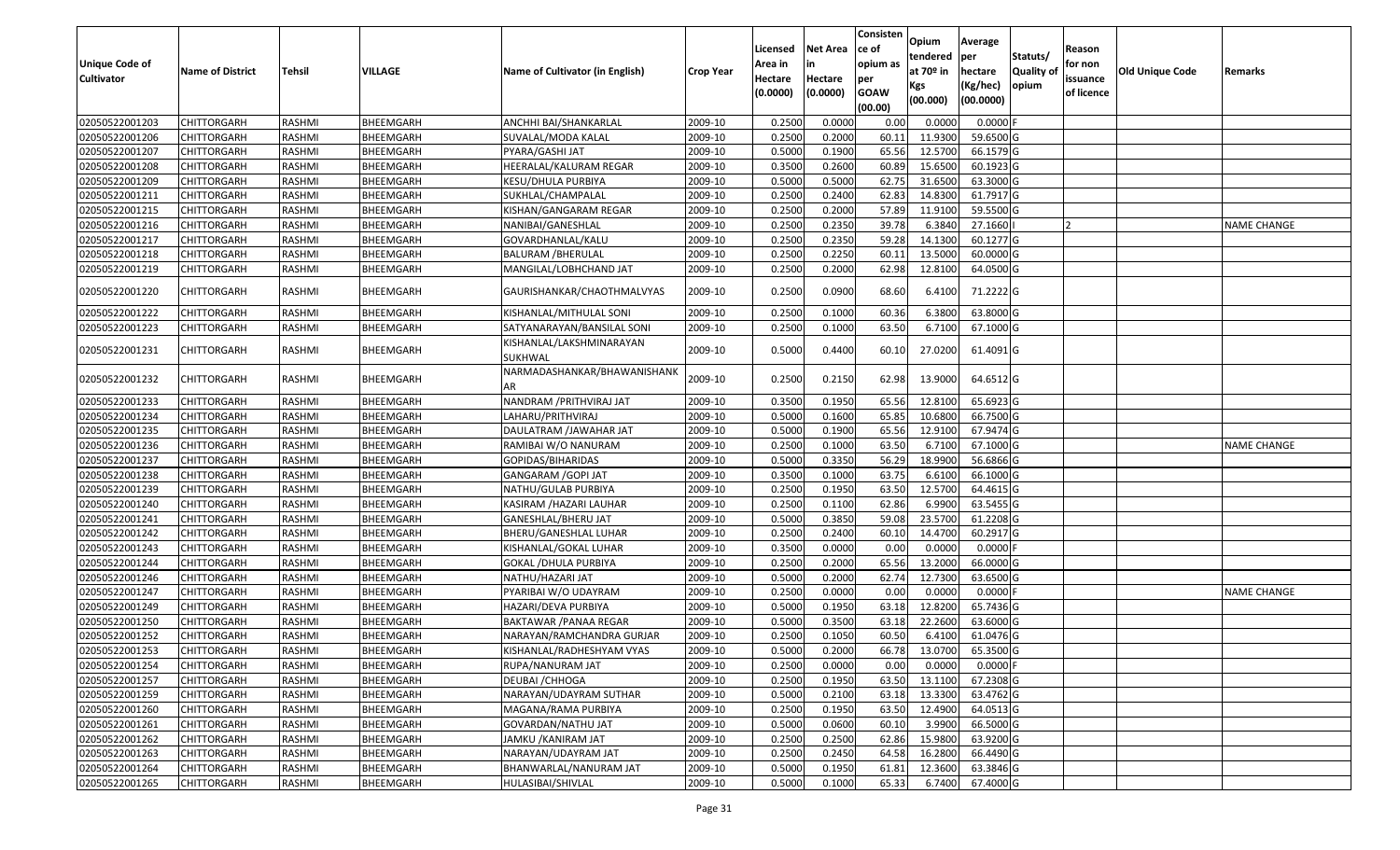| <b>Unique Code of</b><br><b>Cultivator</b> | <b>Name of District</b> | <b>Tehsil</b> | VILLAGE   | Name of Cultivator (in English)    | <b>Crop Year</b> | Licensed<br>Area in<br>Hectare<br>(0.0000) | Net Area<br>in<br>Hectare<br>(0.0000) | Consisten<br>ce of<br>opium as<br>per<br><b>GOAW</b><br>(00.00) | Opium<br>tendered<br>at 70 <sup>o</sup> in<br>Kgs<br>(00.000) | Average<br>per<br>hectare<br>(Kg/hec)<br>(00.0000) | Statuts/<br><b>Quality of</b><br>opium | Reason<br>for non<br>issuance<br>of licence | <b>Old Unique Code</b> | Remarks            |
|--------------------------------------------|-------------------------|---------------|-----------|------------------------------------|------------------|--------------------------------------------|---------------------------------------|-----------------------------------------------------------------|---------------------------------------------------------------|----------------------------------------------------|----------------------------------------|---------------------------------------------|------------------------|--------------------|
| 02050522001266                             | CHITTORGARH             | RASHMI        | BHEEMGARH | BHAWANISHANKAR/DURGASHANKAR<br>NAI | 2009-10          | 0.2500                                     | 0.2500                                | 61.81                                                           | 15.8200                                                       | 63.2800 G                                          |                                        |                                             |                        |                    |
| 02050522001268                             | CHITTORGARH             | RASHMI        | BHEEMGARH | JEETU/HAZARI JAT                   | 2009-10          | 0.2500                                     | 0.2300                                | 64.58                                                           | 15.2900                                                       | 66.4783 G                                          |                                        |                                             |                        |                    |
| 02050522001269                             | <b>CHITTORGARH</b>      | RASHMI        | BHEEMGARH | SOSARBAI W/O SHANKAR JAT           | 2009-10          | 0.2500                                     | 0.2500                                | 61.81                                                           | 16.5000                                                       | 66.0000 G                                          |                                        |                                             |                        | NAME CHANGE        |
| 02050522001270                             | <b>CHITTORGARH</b>      | RASHMI        | BHEEMGARH | BALU/HEERA PURBIYA                 | 2009-10          | 0.2500                                     | 0.2000                                | 64.58                                                           | 13.2600                                                       | 66.3000 G                                          |                                        |                                             |                        |                    |
| 02050522001271                             | CHITTORGARH             | RASHMI        | BHEEMGARH | GOPIBAI/BHERU                      | 2009-10          | 0.5000                                     | 0.2000                                | 65.33                                                           | 13.4300                                                       | 67.1500 G                                          |                                        |                                             |                        |                    |
| 02050522001272                             | CHITTORGARH             | RASHMI        | BHEEMGARH | SHANTILAL/SHUKHLAL                 | 2009-10          | 0.2500                                     | 0.1850                                | 59.28                                                           | 11.2100                                                       | 60.5946 G                                          |                                        |                                             |                        |                    |
| 02050522001273                             | <b>CHITTORGARH</b>      | RASHMI        | BHEEMGARH | CHANDIBAI/MAGNIRAM                 | 2009-10          | 0.2500                                     | 0.1450                                | 63.13                                                           | 9.3300                                                        | 64.3448 G                                          |                                        |                                             |                        | <b>NAME CHANGE</b> |
| 02050522001274                             | CHITTORGARH             | RASHMI        | BHEEMGARH | RAMESHWAR/VENIRAM JAT              | 2009-10          | 0.2500                                     | 0.1450                                | 62.86                                                           | 9.2900                                                        | 64.0690 G                                          |                                        |                                             |                        |                    |
| 02050522001276                             | CHITTORGARH             | RASHMI        | BHEEMGARH | <b>BHURA / DEVJI PURBIYA</b>       | 2009-10          | 0.5000                                     | 0.2950                                | 65.33                                                           | 19.5400                                                       | 66.2373 G                                          |                                        |                                             |                        |                    |
| 02050522001277                             | CHITTORGARH             | RASHMI        | BHEEMGARH | SOHAN/DALLA PURBIYA                | 2009-10          | 0.2500                                     | 0.1550                                | 64.20                                                           | 10.1200                                                       | 65.2903 G                                          |                                        |                                             |                        |                    |
| 02050522001278                             | CHITTORGARH             | RASHMI        | BHEEMGARH | JODHRAJ / KHEMA PURBIYA            | 2009-10          | 0.2500                                     | 0.1950                                | 64.20                                                           | 12.6000                                                       | 64.6154 G                                          |                                        |                                             |                        |                    |
| 02050522001280                             | CHITTORGARH             | RASHMI        | BHEEMGARH | SHANKARLAL/BADRILAL PURBIYA        | 2009-10          | 0.2500                                     | 0.2000                                | 64.55                                                           | 13.6800                                                       | 68.4000 G                                          |                                        |                                             |                        |                    |
| 02050522001282                             | CHITTORGARH             | RASHMI        | BHEEMGARH | NAGJIRAM / NARAYAN PURBIYA         | 2009-10          | 0.3500                                     | 0.0900                                | 66.52                                                           | 6.2200                                                        | 69.1111 G                                          |                                        |                                             |                        |                    |
| 02050522001283                             | CHITTORGARH             | RASHMI        | BHEEMGARH | NARAYANLAL/BHERU JAT               | 2009-10          | 0.3500                                     | 0.2500                                | 60.11                                                           | 15.2000                                                       | 60.8000 G                                          |                                        |                                             |                        |                    |
| 02050522001284                             | CHITTORGARH             | RASHMI        | BHEEMGARH | NANDA/KHEMA PURBIYA                | 2009-10          | 0.2500                                     | 0.2300                                | 60.40                                                           | 14.1500                                                       | 61.5217 G                                          |                                        |                                             |                        |                    |
| 02050522001285                             | CHITTORGARH             | RASHMI        | BHEEMGARH | NANDARAM / BALU TELI               | 2009-10          | 0.5000                                     | 0.1800                                | 67.39                                                           | 12.3100                                                       | 68.3889 G                                          |                                        |                                             |                        |                    |
| 02050522001286                             | CHITTORGARH             | RASHMI        | BHEEMGARH | BADRILAL/NANURAM JAT               | 2009-10          | 0.5000                                     | 0.1950                                | 62.98                                                           | 12.7100                                                       | 65.1795 G                                          |                                        |                                             |                        |                    |
| 02050522001287                             | CHITTORGARH             | RASHMI        | BHEEMGARH | PARTHU / NARAYAN                   | 2009-10          | 0.5000                                     | 0.2000                                | 65.85                                                           | 13.5700                                                       | 67.8500 G                                          |                                        |                                             |                        |                    |
| 02050522001289                             | CHITTORGARH             | RASHMI        | BHEEMGARH | KISHAN/KHEMRAJ PURBIYA             | 2009-10          | 0.5000                                     | 0.2000                                | 64.89                                                           | 13.5100                                                       | 67.5500 G                                          |                                        |                                             |                        |                    |
| 02050522001290                             | <b>CHITTORGARH</b>      | RASHMI        | BHEEMGARH | MAGNIBAI/GOPI                      | 2009-10          | 0.2500                                     | 0.2400                                | 61.85                                                           | 15.3100                                                       | 63.7917 G                                          |                                        |                                             |                        | <b>NAME CHANGE</b> |
| 02050522001291                             | CHITTORGARH             | <b>RASHMI</b> | BHEEMGARH | RAMA/ LALU PURBIYA                 | 2009-10          | 0.5000                                     | 0.4900                                | 62.98                                                           | 30.7900                                                       | 62.8367 G                                          |                                        |                                             |                        |                    |
| 02050522001292                             | <b>CHITTORGARH</b>      | RASHMI        | BHEEMGARH | NARAYANLAL/GOVARDHAN               | 2009-10          | 0.5000                                     | 0.2700                                | 66.27                                                           | 17.8600                                                       | 66.1480                                            |                                        |                                             |                        |                    |
| 02050522001293                             | CHITTORGARH             | RASHMI        | BHEEMGARH | GHISHA/TRILOK KUMHAR               | 2009-10          | 0.2500                                     | 0.2500                                | 63.24                                                           | 15.7800                                                       | 63.1200 G                                          |                                        |                                             |                        |                    |
| 02050522001294                             | CHITTORGARH             | <b>RASHMI</b> | BHEEMGARH | SANWARMAL RAMCHNDRA SONI           | 2009-10          | 0.2500                                     | 0.0000                                | 0.00                                                            | 0.0000                                                        | $0.0000$ F                                         |                                        |                                             |                        |                    |
| 02050522001295                             | CHITTORGARH             | <b>RASHMI</b> | BHEEMGARH | CHHITARMAL/KISHAN                  | 2009-10          | 0.3500                                     | 0.1000                                | 61.87                                                           | 6.5300                                                        | 65.3000 G                                          |                                        |                                             |                        |                    |
| 02050522001296                             | CHITTORGARH             | RASHMI        | BHEEMGARH | DAULA/DEVJI PURBIYA                | 2009-10          | 0.5000                                     | 0.2000                                | 65.48                                                           | 13.4600                                                       | 67.3000 G                                          |                                        |                                             |                        |                    |
| 02050522001297                             | <b>CHITTORGARH</b>      | RASHMI        | BHEEMGARH | KISHAN / UMASHANKAR SUKHWAL        | 2009-10          | 0.3500                                     | 0.2950                                | 64.43                                                           | 19.7300                                                       | 66.8814 G                                          |                                        |                                             |                        |                    |
| 02050522001299                             | <b>CHITTORGARH</b>      | RASHMI        | BHEEMGARH | BHERU/MANGILAL SUKHWAL             | 2009-10          | 0.2500                                     | 0.2300                                | 64.06                                                           | 14.9100                                                       | 64.8261 G                                          |                                        |                                             |                        |                    |
| 02050522001300                             | <b>CHITTORGARH</b>      | RASHMI        | BHEEMGARH | NARAYAN/CHHOGA JAT                 | 2009-10          | 0.2500                                     | 0.2500                                | 64.06                                                           | 16.1600                                                       | 64.6400 G                                          |                                        |                                             |                        |                    |
| 02050522001301                             | <b>CHITTORGARH</b>      | RASHMI        | BHEEMGARH | <b>ONKAR/BAGA JAT</b>              | 2009-10          | 0.2500                                     | 0.1950                                | 62.36                                                           | 12.2000                                                       | 62.5641 G                                          |                                        |                                             |                        |                    |
| 02050522001302                             | CHITTORGARH             | RASHMI        | BHEEMGARH | GANESH/UDAYRAM SUTHAR              | 2009-10          | 0.5000                                     | 0.2250                                | 66.52                                                           | 15.6900                                                       | 69.7333 G                                          |                                        |                                             |                        |                    |
| 02050522001303                             | CHITTORGARH             | RASHMI        | BHEEMGARH | LALU/GOPI SUKHWAL                  | 2009-10          | 0.2500                                     | 0.2300                                | 63.04                                                           | 15.0200                                                       | 65.3043 G                                          |                                        |                                             |                        |                    |
| 02050522001304                             | CHITTORGARH             | RASHMI        | BHEEMGARH | SURESH /A.S. SOHAN/DEVJI KUMHAR    | 2009-10          | 0.5000                                     | 0.1950                                | 61.97                                                           | 12.6600                                                       | 64.9231 G                                          |                                        |                                             |                        |                    |
| 02050522001305                             | CHITTORGARH             | RASHMI        | BHEEMGARH | <b>ONKAR LAHRU JAT</b>             | 2009-10          | 0.2500                                     | 0.2450                                | 62.63                                                           | 15.4600                                                       | 63.1020 G                                          |                                        |                                             |                        |                    |
| 02050522001306                             | <b>CHITTORGARH</b>      | RASHMI        | BHEEMGARH | SHOBHA LAL/SHREEKISHAN SUTHAR      | 2009-10          | 0.3500                                     | 0.2450                                |                                                                 | 65.37 16.0200                                                 | 65.3878 G                                          |                                        |                                             |                        |                    |
| 02050522001307                             | CHITTORGARH             | RASHMI        | BHEEMGARH | MITHULAL / RAMCHANDRA SUKHWAL      | 2009-10          | 0.2500                                     | 0.2000                                | 63.04                                                           | 13.1000                                                       | 65.5000 G                                          |                                        |                                             |                        |                    |
| 02050522001308                             | <b>CHITTORGARH</b>      | RASHMI        | BHEEMGARH | SHANKAR/SURATRAM SUTHAR            | 2009-10          | 0.3500                                     | 0.1850                                | 66.35                                                           | 12.9800                                                       | 70.1622 G                                          |                                        |                                             |                        |                    |
| 02050522001309                             | <b>CHITTORGARH</b>      | RASHMI        | BHEEMGARH | HAZARI / UDAYRAM KHAROD            | 2009-10          | 0.3500                                     | 0.2950                                | 63.97                                                           | 19.1500                                                       | 64.9153 G                                          |                                        |                                             |                        |                    |
| 02050522001310                             | <b>CHITTORGARH</b>      | RASHMI        | BHEEMGARH | MOHAN/NANURAM JAT                  | 2009-10          | 0.3500                                     | 0.3000                                | 59.81                                                           | 18.6200                                                       | 62.0667 G                                          |                                        |                                             |                        |                    |
| 02050522001311                             | <b>CHITTORGARH</b>      | RASHMI        | BHEEMGARH | <b>GOPAL LAL /RAMCHANDRA SONI</b>  | 2009-10          | 0.2500                                     | 0.1000                                | 67.88                                                           | 7.0100                                                        | 70.1000 G                                          |                                        |                                             |                        |                    |
| 02050522001313                             | <b>CHITTORGARH</b>      | RASHMI        | BHEEMGARH | SHAYARIBAI/JEETU                   | 2009-10          | 0.3500                                     | 0.2000                                | 59.81                                                           | 12.4100                                                       | 62.0500 G                                          |                                        |                                             |                        |                    |
| 02050522001314                             | CHITTORGARH             | RASHMI        | BHEEMGARH | SHYAMLAL/NANDRAM                   | 2009-10          | 0.2500                                     | 0.2500                                | 60.36                                                           |                                                               | 14.8200 59.2800 G                                  |                                        |                                             |                        |                    |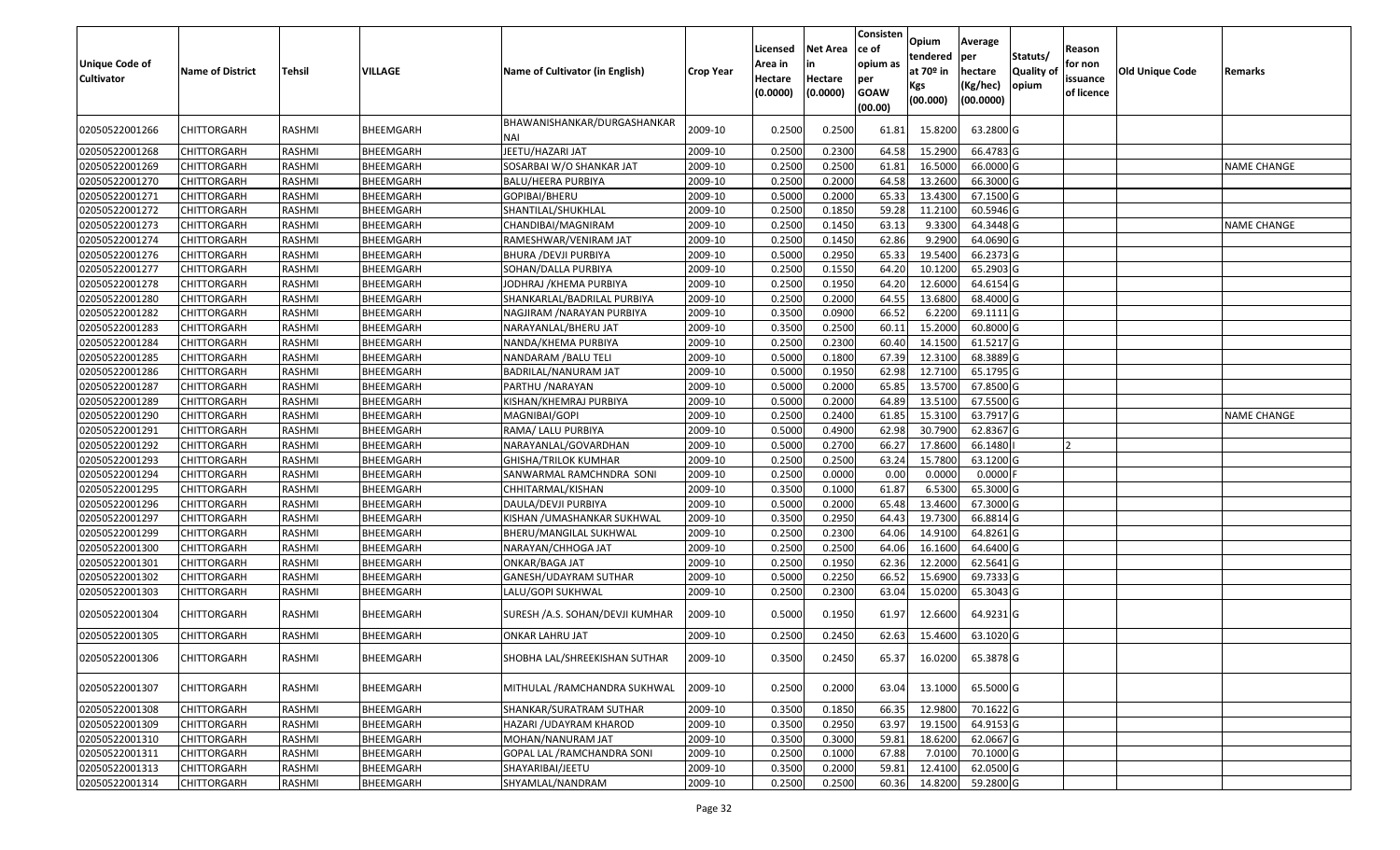| <b>Unique Code of</b><br><b>Cultivator</b> | <b>Name of District</b> | Tehsil        | VILLAGE   | Name of Cultivator (in English) | <b>Crop Year</b> | Licensed<br>Area in<br>Hectare | <b>Net Area</b><br>in<br>Hectare | Consisten<br>ce of<br>opium as<br>per | Opium<br>tendered<br>at $70°$ in<br>Kgs | Average<br>per<br>hectare<br>(Kg/hec) | Statuts/<br>Quality o<br>opium | Reason<br>for non<br>issuance | <b>Old Unique Code</b> | Remarks            |
|--------------------------------------------|-------------------------|---------------|-----------|---------------------------------|------------------|--------------------------------|----------------------------------|---------------------------------------|-----------------------------------------|---------------------------------------|--------------------------------|-------------------------------|------------------------|--------------------|
|                                            |                         |               |           |                                 |                  | (0.0000)                       | (0.0000)                         | <b>GOAW</b><br>(00.00)                | (00.000)                                | (00.0000)                             |                                | of licence                    |                        |                    |
| 02050522001315                             | <b>CHITTORGARH</b>      | RASHMI        | BHEEMGARH | MANGILAL/KHUMA PURBIYA          | 2009-10          | 0.2500                         | 0.2350                           | 65.62                                 | 15.5400                                 | 66.1270                               |                                |                               |                        |                    |
| 02050522001316                             | CHITTORGARH             | RASHMI        | BHEEMGARH | SHATYANARAYAN/LAKSHMINARAYAN    | 2009-10          | 0.2500                         | 0.1700                           | 64.60                                 | 11.5000                                 | 67.6471 G                             |                                |                               |                        |                    |
| 02050522001317                             | <b>CHITTORGARH</b>      | RASHMI        | BHEEMGARH | TEKUBAI/BHAWANA                 | 2009-10          | 0.2500                         | 0.2300                           | 61.60                                 | 14.4900                                 | 63.0000G                              |                                |                               |                        |                    |
| 02050522001318                             | <b>CHITTORGARH</b>      | RASHMI        | BHEEMGARH | BHERU/A.S. TEJA/KISHNA KAROD    | 2009-10          | 0.5000                         | 0.5050                           | 60.08                                 | 31.0900                                 | 61.5644 G                             |                                |                               |                        |                    |
| 02050522001319                             | CHITTORGARH             | RASHMI        | BHEEMGARH | AMEERDEEN/EMAMBAKSH             | 2009-10          | 0.3500                         | 0.2000                           | 57.97                                 | 11.2900                                 | 56.4500G                              |                                |                               |                        |                    |
| 02050522001320                             | CHITTORGARH             | RASHMI        | BHEEMGARH | MADHU/GULAB JAT                 | 2009-10          | 0.5000                         | 0.1900                           | 66.35                                 | 13.0600                                 | 68.7368 G                             |                                |                               |                        |                    |
| 02050522001321                             | <b>CHITTORGARH</b>      | RASHMI        | BHEEMGARH | GOPILAL/RAMA                    | 2009-10          | 0.5000                         | 0.4800                           | 61.67                                 | 30.8100                                 | 64.1875 G                             |                                |                               |                        |                    |
| 02050522001324                             | <b>CHITTORGARH</b>      | RASHMI        | BHEEMGARH | NAGJI/DEVJI PURBIYA             | 2009-10          | 0.2500                         | 0.2500                           | 67.22                                 | 16.8800                                 | 67.5200                               |                                |                               |                        |                    |
| 02050522001325                             | <b>CHITTORGARH</b>      | RASHMI        | BHEEMGARH | SHANKAR/GOPI JAT ----1ST        | 2009-10          | 0.5000                         | 0.2000                           | 60.83                                 | 13.0800                                 | 65.4000 G                             |                                |                               |                        |                    |
| 02050522001327                             | CHITTORGARH             | RASHMI        | BHEEMGARH | SHANKARLAL/NARU JAT             | 2009-10          | 0.2500                         | 0.0000                           | 0.00                                  | 0.0000                                  | $0.0000$ F                            |                                |                               |                        |                    |
| 02050522001328                             | CHITTORGARH             | RASHMI        | BHEEMGARH | BHERULAL/BALURAM JAT            | 2009-10          | 0.2500                         | 0.2050                           | 64.06                                 | 14.1000                                 | 68.7805 G                             |                                |                               |                        |                    |
| 02050522001330                             | <b>CHITTORGARH</b>      | RASHMI        | BHEEMGARH | HEERALAL /GOPILAL JAT           | 2009-10          | 0.5000                         | 0.3000                           | 61.67                                 | 19.0500                                 | 63.5000 G                             |                                |                               |                        |                    |
| 02050522001331                             | <b>CHITTORGARH</b>      | RASHMI        | BHEEMGARH | SHANKARLAL/GOPILAL JAT----2ND   | 2009-10          | 0.2500                         | 0.2500                           | 60.36                                 | 15.5000                                 | 62.0000G                              |                                |                               |                        |                    |
| 02050522001332                             | CHITTORGARH             | RASHMI        | BHEEMGARH | SHANKARLAL/MANGILAL NAYAK       | 2009-10          | 0.2500                         | 0.1950                           | 65.8                                  | 13.4100                                 | 68.7692                               |                                |                               |                        |                    |
| 02050522001333                             | CHITTORGARH             | RASHMI        | BHEEMGARH | KISHANALAL/BALURAM SONI         | 2009-10          | 0.2500                         | 0.1950                           | 62.82                                 | 12.5800                                 | 64.5120                               |                                |                               |                        |                    |
| 02050522001334                             | CHITTORGARH             | RASHMI        | BHEEMGARH | ISMILE/CHAND MO.                | 2009-10          | 0.5000                         | 0.1950                           | 65.37                                 | 13.4000                                 | 68.7179 G                             |                                |                               |                        |                    |
| 02050522001337                             | CHITTORGARH             | RASHMI        | BHEEMGARH | MADHULAL/CHATURBHUJ             | 2009-10          | 0.5000                         | 0.2000                           | 64.89                                 | 13.1400                                 | 65.7000 G                             |                                |                               |                        |                    |
| 02050522001341                             | CHITTORGARH             | RASHMI        | BHEEMGARH | VENIRAM/UDAYRAM REGAR           | 2009-10          | 0.2500                         | 0.2450                           | 64.89                                 | 5.6100                                  | 22.8980 G                             |                                |                               |                        |                    |
| 02050522001342                             | CHITTORGARH             | RASHMI        | BHEEMGARH | PARASMAL/BHANWARLAL             | 2009-10          | 0.2500                         | 0.1950                           | 60.83                                 | 12.6500                                 | 64.8718 G                             |                                |                               |                        |                    |
| 02050522001343                             | CHITTORGARH             | RASHMI        | BHEEMGARH | MANGILAL/RAMLAL VYAS            | 2009-10          | 0.3500                         | 0.3000                           | 63.32                                 | 19.1600                                 | 63.8667 G                             |                                |                               |                        |                    |
| 02050522001345                             | CHITTORGARH             | RASHMI        | BHEEMGARH | MADHAVLAL/CHHOGALAL PURBIYA     | 2009-10          | 0.5000                         | 0.5000                           | 59.97                                 | 20.3700                                 | 40.7400                               |                                |                               |                        |                    |
| 02050522001346                             | CHITTORGARH             | RASHMI        | BHEEMGARH | CHHAGANLAL/DEVJIRAM             | 2009-10          | 0.5000                         | 0.2850                           | 69.98                                 | 20.2800                                 | 71.1579 G                             |                                |                               |                        |                    |
| 02050522001350                             | CHITTORGARH             | RASHMI        | BHEEMGARH | CHAMPALAL/LOBHCHAND SUTHAR      | 2009-10          | 0.2500                         | 0.1900                           | 65.37                                 | 13.6300                                 | 71.7368 G                             |                                |                               |                        |                    |
| 02050522001351                             | CHITTORGARH             | RASHMI        | BHEEMGARH | MUBARIK / TAAZ MO.              | 2009-10          | 0.5000                         | 0.3550                           | 66.50                                 | 22.4400                                 | 63.2113 G                             |                                |                               |                        |                    |
| 02050522001352                             | <b>CHITTORGARH</b>      | RASHMI        | BHEEMGARH | KISHANLAL BHERULAL              | 2009-10          | 0.5000                         | 0.2000                           | 65.99                                 | 13.6500                                 | 68.2500 G                             |                                |                               |                        |                    |
| 02050522001353                             | CHITTORGARH             | RASHMI        | BHEEMGARH | NANDRAM /BHERULAL               | 2009-10          | 0.2500                         | 0.1450                           | 61.82                                 | 9.0000                                  | 62.0690 G                             |                                |                               |                        |                    |
| 02050522001354                             | CHITTORGARH             | <b>RASHMI</b> | BHEEMGARH | RAMLAL/GOPILAL PURBIYA          | 2009-10          | 0.5000                         | 0.1100                           | 69.08                                 | 7.8500                                  | 71.3630                               |                                |                               |                        |                    |
| 02050522001355                             | CHITTORGARH             | RASHMI        | BHEEMGARH | SUKHALAL / PARTHULAL            | 2009-10          | 0.5000                         | 0.2000                           | 61.67                                 | 12.4500                                 | 62.2500 G                             |                                |                               |                        |                    |
| 02050522001356                             | CHITTORGARH             | RASHMI        | BHEEMGARH | DEVILAL/NARU                    | 2009-10          | 0.2500                         | 0.2450                           | 60.36                                 | 14.9800                                 | 61.1429 G                             |                                |                               |                        | NAME CHANGE        |
| 02050522001357                             | <b>CHITTORGARH</b>      | RASHMI        | BHEEMGARH | UDAYRAM/NANU                    | 2009-10          | 0.2500                         | 0.2050                           | 62.23                                 | 13.6100                                 | 66.3900                               |                                | $\overline{2}$                |                        |                    |
| 02050522001360                             | <b>CHITTORGARH</b>      | RASHMI        | BHEEMGARH | SHANKARLAL/SAWAIRAM             | 2009-10          | 0.2500                         | 0.0850                           | 63.04                                 | 5.8400                                  | 68.7059 G                             |                                |                               |                        |                    |
| 02050522001361                             | <b>CHITTORGARH</b>      | RASHMI        | BHEEMGARH | UDAYRAM/NAULA                   | 2009-10          | 0.5000                         | 0.1700                           | 60.83                                 | 10.7100                                 | 63.0000G                              |                                |                               |                        |                    |
| 02050522001362                             | CHITTORGARH             | RASHMI        | BHEEMGARH | TAMMUBAI W/O HEERA              | 2009-10          | 0.250                          | 0.2000                           | 67.24                                 | 13.9600                                 | 69.8000 G                             |                                |                               |                        | <b>NAME CHANGE</b> |
| 02050522001365                             | <b>CHITTORGARH</b>      | RASHMI        | BHEEMGARH | BADAM BAI/ SOHAN LAL            | 2009-10          | 0.3500                         | 0.2000                           | 59.81                                 | 11.9900                                 | 59.9500 G                             |                                |                               |                        |                    |
| 02050522001366                             | <b>CHITTORGARH</b>      | RASHMI        | BHEEMGARH | GANESHLAL/MOHANLAL              | 2009-10          | 0.5000                         | 0.1000                           | 62.80                                 | 6.5000                                  | 65.0000 G                             |                                |                               |                        |                    |
| 02050522001367                             | <b>CHITTORGARH</b>      | RASHMI        | BHEEMGARH | <b>BHULI BAI/ BHERU LAL</b>     | 2009-10          | 0.3500                         | 0.3500                           | 59.81                                 | 20.8500                                 | 59.5714 G                             |                                |                               |                        |                    |
| 02050522001368                             | <b>CHITTORGARH</b>      | RASHMI        | BHEEMGARH | MOHANLAL/HEMA                   | 2009-10          | 0.5000                         | 0.2100                           | 62.80                                 | 13.3500                                 | 63.5714 G                             |                                |                               |                        |                    |
| 02050522001370                             | <b>CHITTORGARH</b>      | RASHMI        | BHEEMGARH | LEELABAI/SAMPATLAL              | 2009-10          | 0.2500                         | 0.0000                           | 0.00                                  | 0.0000                                  | $0.0000$ F                            |                                |                               |                        | <b>NAME CHANGE</b> |
| 02050522001371                             | <b>CHITTORGARH</b>      | RASHMI        | BHEEMGARH | CHAND MOHAMMAD/MOHAMMAD         | 2009-10          | 0.2500                         | 0.0000                           | 0.00                                  | 0.0000                                  | $0.0000$ F                            |                                |                               |                        |                    |
| 02050522001374                             | <b>CHITTORGARH</b>      | RASHMI        | BHEEMGARH | NAGJIRAM/DAULARAM               | 2009-10          | 0.2500                         | 0.0000                           | 0.00                                  | 0.0000                                  | $0.0000$ F                            |                                |                               |                        |                    |
| 02050522001375                             | <b>CHITTORGARH</b>      | RASHMI        | BHEEMGARH | HANSU/UDAURAM JAT               | 2009-10          | 0.5000                         | 0.1050                           | 62.73                                 | 6.7100                                  | 63.9048 G                             |                                |                               |                        |                    |
| 02050522001376                             | CHITTORGARH             | RASHMI        | BHEEMGARH | RUPIBAI/LALURAM                 | 2009-10          | 0.2500                         | 0.2500                           | 60.19                                 | 4.1800                                  | 16.7200                               |                                |                               |                        |                    |
| 02050522001377                             | <b>CHITTORGARH</b>      | RASHMI        | BHEEMGARH | BHERULAL/BHURALAL               | 2009-10          | 0.2500                         | 0.1900                           | 63.24                                 | 12.3000                                 | 64.7368 G                             |                                |                               |                        |                    |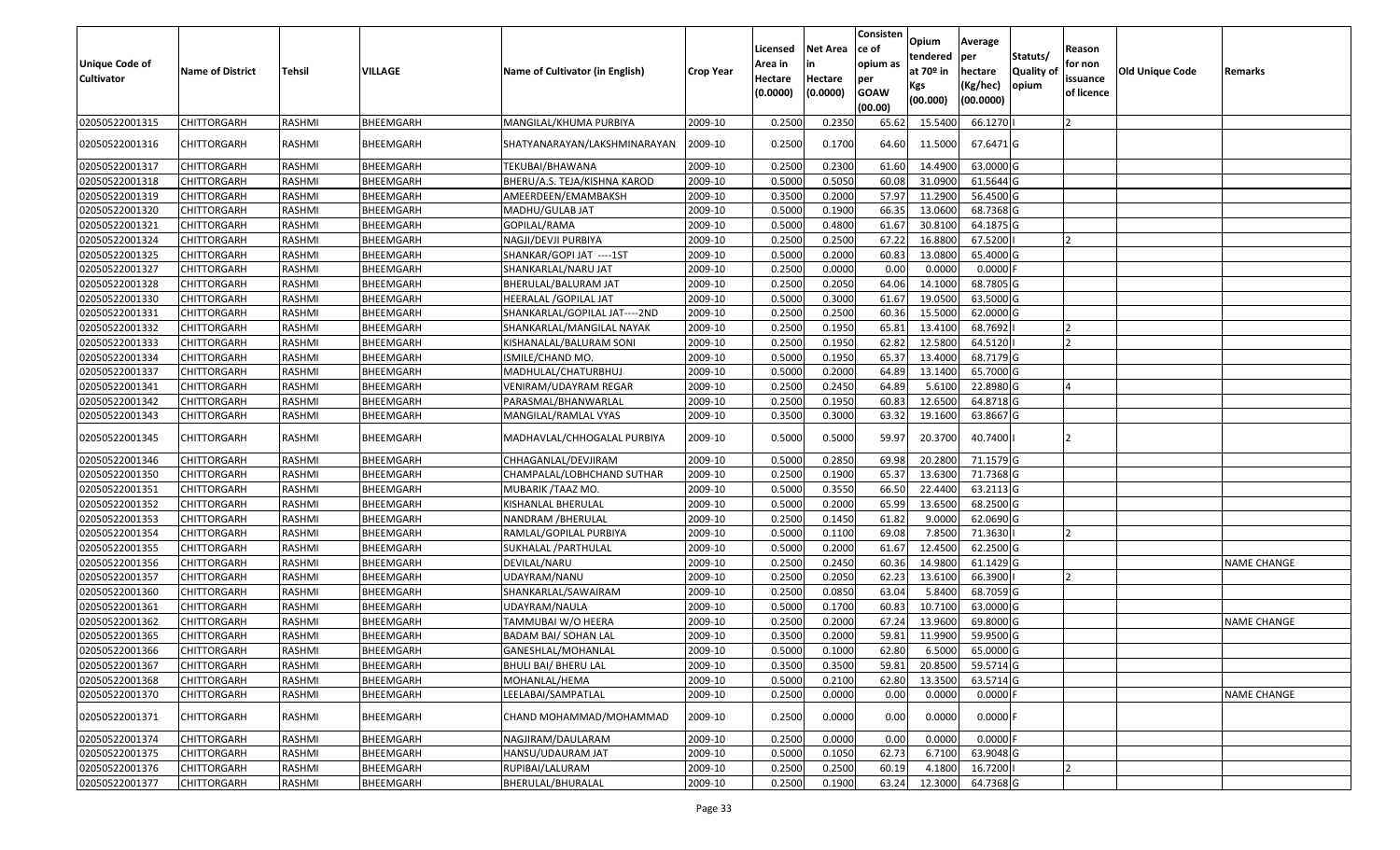| <b>Unique Code of</b><br><b>Cultivator</b> | <b>Name of District</b> | Tehsil        | VILLAGE      | Name of Cultivator (in English)     | <b>Crop Year</b> | Licensed<br>Area in<br>Hectare<br>(0.0000) | Net Area<br>in<br>Hectare<br>(0.0000) | Consisten<br>ce of<br>opium as<br>per<br><b>GOAW</b><br>(00.00) | Opium<br>tendered<br>at 70º in<br>Kgs<br>(00.000) | Average<br> per<br>hectare<br>(Kg/hec)<br>(00.0000) | Statuts/<br><b>Quality of</b><br>opium | Reason<br>for non<br>issuance<br>of licence | <b>Old Unique Code</b> | Remarks            |
|--------------------------------------------|-------------------------|---------------|--------------|-------------------------------------|------------------|--------------------------------------------|---------------------------------------|-----------------------------------------------------------------|---------------------------------------------------|-----------------------------------------------------|----------------------------------------|---------------------------------------------|------------------------|--------------------|
| 02050522001378                             | <b>CHITTORGARH</b>      | RASHMI        | BHEEMGARH    | KAMRUDIN/ALLANOOR                   | 2009-10          | 0.5000                                     | 0.125                                 | 64.89                                                           | 8.4200                                            | 67.3600 G                                           |                                        |                                             |                        |                    |
| 02050522001379                             | <b>CHITTORGARH</b>      | RASHMI        | BHEEMGARH    | ROSHANLAL/MANGILAL                  | 2009-10          | 0.5000                                     | 0.1850                                | 67.74                                                           | 8.5000                                            | 45.9459                                             |                                        |                                             |                        |                    |
| 02050522001380                             | CHITTORGARH             | RASHMI        | BHEEMGARH    | MADHULAL/MANGILAL                   | 2009-10          | 0.3500                                     | 0.1950                                | 64.89                                                           | 13.2500                                           | 67.9487 G                                           |                                        |                                             |                        |                    |
| 02050522001385                             | <b>CHITTORGARH</b>      | RASHMI        | BHEEMGARH    | RAMDAS/BIHARIDAS                    | 2009-10          | 0.2500                                     | 0.2000                                | 62.63                                                           | 12.9100                                           | 64.5500 G                                           |                                        |                                             |                        |                    |
| 02050522001386                             | <b>CHITTORGARH</b>      | RASHMI        | BHEEMGARH    | SHOBHALAL/BHAJJA                    | 2009-10          | 0.5000                                     | 0.3050                                | 62.80                                                           | 19.2600                                           | 63.1475 G                                           |                                        |                                             |                        |                    |
| 02050522001390                             | <b>CHITTORGARH</b>      | RASHMI        | BHEEMGARH    | BHERULAL/MOTILAL GARG               | 2009-10          | 0.2500                                     | 0.0000                                | 0.00                                                            | 0.0000                                            | $0.0000$ F                                          |                                        |                                             |                        |                    |
| 02050522001391                             | CHITTORGARH             | RASHMI        | BHEEMGARH    | ROSHAN /SUKHLAL                     | 2009-10          | 0.3500                                     | 0.0950                                | 62.80                                                           | 6.4400                                            | 67.7895 G                                           |                                        |                                             |                        |                    |
| 02050522001393                             | <b>CHITTORGARH</b>      | RASHMI        | BHEEMGARH    | KISHANLAL/SUKKHA                    | 2009-10          | 0.3500                                     | 0.1000                                | 60.83                                                           | 6.3600                                            | 63.6000 G                                           |                                        |                                             |                        |                    |
| 02050522001394                             | <b>CHITTORGARH</b>      | RASHMI        | BHEEMGARH    | BHERULAL/HAZARIMAL                  | 2009-10          | 0.2500                                     | 0.1400                                | 65.85                                                           | 9.4800                                            | 67.7143 G                                           |                                        |                                             |                        |                    |
| 02050522001398                             | <b>CHITTORGARH</b>      | RASHMI        | BHEEMGARH    | KHERUN W/O NANUDEEN                 | 2009-10          | 0.2500                                     | 0.1950                                | 62.52                                                           | 12.5900                                           | 64.5641 G                                           |                                        |                                             |                        | NAME CHANGE        |
| 02050522001399                             | CHITTORGARH             | RASHMI        | BHEEMGARH    | UDAYRAM/SAWAILAL BAIRVA             | 2009-10          | 0.2500                                     | 0.1000                                | 65.91                                                           | 1.7700                                            | 17.7000                                             |                                        |                                             |                        |                    |
| 02050522001400                             | CHITTORGARH             | RASHMI        | BHEEMGARH    | ANWAR HUSAIN/ALLANOOR               | 2009-10          | 0.2500                                     | 0.2000                                | 61.17                                                           | 12.4700                                           | 62.3500 G                                           |                                        |                                             |                        |                    |
| 02050522001401                             | CHITTORGARH             | RASHMI        | BHEEMGARH    | KISHANLAL/MOHAN JI                  | 2009-10          | 0.2500                                     | 0.1750                                | 61.85                                                           | 11.0600                                           | 63.2000 G                                           |                                        |                                             |                        |                    |
| 02050522001402                             | CHITTORGARH             | RASHMI        | BHEEMGARH    | NANDRAM/JWARA                       | 2009-10          | 0.2500                                     | 0.2450                                | 62.81                                                           | 16.1900                                           | 66.0816 G                                           |                                        |                                             |                        | NAME CHANGE        |
| 02050522001404                             | CHITTORGARH             | RASHMI        | BHEEMGARH    | LAHRU/UDAYRAM                       | 2009-10          | 0.2500                                     | 0.0000                                | 0.00                                                            | 0.0000                                            | $0.0000$ F                                          |                                        |                                             |                        |                    |
| 02050522001406                             | CHITTORGARH             | RASHMI        | BHEEMGARH    | BHERULAL/BHAJJA                     | 2009-10          | 0.2500                                     | 0.0000                                | 0.00                                                            | 0.0000                                            | $0.0000$ F                                          |                                        |                                             |                        |                    |
| 02050522001407                             | CHITTORGARH             | RASHMI        | BHEEMGARH    | BHANWARLAL/LALCHAND                 | 2009-10          | 0.5000                                     | 0.3150                                | 62.82                                                           | 19.7400                                           | 62.6667 G                                           |                                        |                                             |                        |                    |
| 02050522001408                             | <b>CHITTORGARH</b>      | RASHMI        | BHEEMGARH    | NARULAL/BHERULAL                    | 2009-10          | 0.2500                                     | 0.2000                                | 56.25                                                           | 11.5300                                           | 57.6500 G                                           |                                        |                                             |                        |                    |
| 02050522001410                             | <b>CHITTORGARH</b>      | RASHMI        | BHEEMGARH    | NARAYANLAL/PYARA                    | 2009-10          | 0.2500                                     | 0.1900                                | 66.76                                                           | 12.7200                                           | 66.9474 G                                           |                                        |                                             |                        |                    |
| 02050522001411                             | CHITTORGARH             | RASHMI        | BHEEMGARH    | RATNIBAI/SOHANLAL                   | 2009-10          | 0.5000                                     | 0.2000                                | 62.82                                                           | 12.7200                                           | 63.6000 G                                           |                                        |                                             |                        |                    |
| 02050522001412                             | <b>CHITTORGARH</b>      | RASHMI        | BHEEMGARH    | SHANKARLAL/MANGILAL NAYAK           | 2009-10          | 0.2500                                     | 0.2400                                | 65.03                                                           | 15.7200                                           | 65.5000 G                                           |                                        |                                             |                        |                    |
| 02050522001413                             | <b>CHITTORGARH</b>      | RASHMI        | BHEEMGARH    | KALI BAI/CHHOTE KHAN                | 2009-10          | 0.2500                                     | 0.2500                                | 62.74                                                           | 15.5600                                           | 62.2400 G                                           |                                        |                                             |                        |                    |
| 02050522001414                             | CHITTORGARH             | RASHMI        | BHEEMGARH    | GANESHLAL/GANGARAM                  | 2009-10          | 0.2500                                     | 0.0000                                | 0.00                                                            | 0.0000                                            | $0.0000$ F                                          |                                        |                                             |                        |                    |
| 02050522001416                             | CHITTORGARH             | RASHMI        | BHEEMGARH    | HEERALAL/BALURAM                    | 2009-10          | 0.2500                                     | 0.1850                                | 65.03                                                           | 12.8500                                           | 69.4595 G                                           |                                        |                                             |                        |                    |
| 02050522001417                             | <b>CHITTORGARH</b>      | <b>RASHMI</b> | BHEEMGARH    | KISHANLAL/MADHU                     | 2009-10          | 0.5000                                     | 0.4250                                | 59.32                                                           | 25.1700                                           | 59.2230                                             |                                        |                                             |                        |                    |
| 02050522001420                             | CHITTORGARH             | <b>RASHMI</b> | BHEEMGARH    | DUDHARAM / MANGU                    | 2009-10          | 0.2500                                     | 0.2000                                | 62.74                                                           | 12.7500                                           | 63.7500 G                                           |                                        |                                             |                        |                    |
| 02050522001422                             | CHITTORGARH             | RASHMI        | BHEEMGARH    | KALURAM/BHERULAL                    | 2009-10          | 0.5000                                     | 0.1900                                | 62.82                                                           | 11.8800                                           | 62.5263 G                                           |                                        |                                             |                        |                    |
| 02050522001423                             | CHITTORGARH             | RASHMI        | BHEEMGARH    | MEMA BAI /AJEEMBAKSH                | 2009-10          | 0.5000                                     | 0.1000                                | 64.50                                                           | 7.1500                                            | 71.5000 G                                           |                                        |                                             |                        |                    |
| 02050522001425                             | <b>CHITTORGARH</b>      | RASHMI        | BHEEMGARH    | JEETMAL/KHEMA                       | 2009-10          | 0.5000                                     | 0.2800                                | 60.78                                                           | 17.0200                                           | 60.7850                                             |                                        | 12                                          |                        |                    |
| 02050522001426                             | <b>CHITTORGARH</b>      | RASHMI        | BHEEMGARH--2 | RAMCHANDRA/SURAJMAL JAT             | 2009-10          | 0.3500                                     | 0.1500                                | 62.82                                                           | 10.0400                                           | 66.9333 G                                           |                                        |                                             |                        |                    |
| 02050522001427                             | <b>CHITTORGARH</b>      | RASHMI        | BHEEMGARH--2 | MANGIBAI/RADESHYAM VYAS             | 2009-10          | 0.5000                                     | 0.2050                                | 65.04                                                           | 14.4700                                           | 70.5850                                             |                                        |                                             |                        |                    |
| 02050522001430                             | CHITTORGARH             | RASHMI        | BHEEMGARH--2 | RATANLAL/CHAMNA                     | 2009-10          | 0.3500                                     | 0.3000                                | 62.44                                                           | 18.9500                                           | 63.1667 G                                           |                                        |                                             |                        |                    |
| 02050522001432                             | CHITTORGARH             | RASHMI        | BHEEMGARH--2 | MU. SHYAMA KUNARI/LAHARU            | 2009-10          | 0.2500                                     | 0.0000                                | 0.00                                                            | 0.0000                                            | $0.0000$ F                                          |                                        |                                             |                        |                    |
| 02050522001433                             | CHITTORGARH             | RASHMI        | BHEEMGARH--2 | CHUNNILAL/PYARCHAND SUKHWAL         | 2009-10          | 0.5000                                     | 0.5000                                | 63.32                                                           | 32.1900                                           | 64.3800 G                                           |                                        |                                             |                        |                    |
| 02050522001434                             | CHITTORGARH             | RASHMI        | BHEEMGARH--2 | RAMIBAI/UDAIRAM                     | 2009-10          | 0.2500                                     | 0.2500                                | 60.16                                                           | 15.0600                                           | 60.2400 G                                           |                                        |                                             |                        | <b>NAME CHANGE</b> |
| 02050522001435                             | <b>CHITTORGARH</b>      | RASHMI        | BHEEMGARH--2 | GANGABAI/RAMLAL                     | 2009-10          | 0.2500                                     | 0.0000                                | 0.00                                                            | 0.0000                                            | $0.0000$ F                                          |                                        |                                             |                        |                    |
| 02050522001436                             | <b>CHITTORGARH</b>      | RASHMI        | BHEEMGARH--2 | HANSU/HARLAL                        | 2009-10          | 0.2500                                     | 0.1500                                | 62.73                                                           | 9.8900                                            | 65.9333 G                                           |                                        |                                             |                        |                    |
| 02050522001437                             | CHITTORGARH             | RASHMI        | BHEEMGARH--2 | NARAYANLAL@ NARU A.S.<br>MODA/HEERA | 2009-10          | 0.2500                                     | 0.0000                                | 0.00                                                            | 0.0000                                            | 0.0000F                                             |                                        |                                             |                        |                    |
| 02050522001438                             | <b>CHITTORGARH</b>      | RASHMI        | BHEEMGARH--2 | UDA/BHAWANA CHAMAR                  | 2009-10          | 0.3500                                     | 0.0000                                | 0.00                                                            | 0.0000                                            | $0.0000$ F                                          |                                        |                                             |                        |                    |
| 02050522001439                             | <b>CHITTORGARH</b>      | RASHMI        | BHEEMGARH--2 | JODHRAJ/DHOKAL                      | 2009-10          | 0.5000                                     | 0.3050                                | 64.29                                                           | 19.4600                                           | 63.8033 G                                           |                                        |                                             |                        |                    |
| 02050522001440                             | <b>CHITTORGARH</b>      | RASHMI        | BHEEMGARH--2 | SOHANIBAI/DALCHAND                  | 2009-10          | 0.5000                                     | 0.1950                                | 59.68                                                           | 11.7600                                           | 60.3077 G                                           |                                        |                                             |                        |                    |
| 02050522001441                             | <b>CHITTORGARH</b>      | RASHMI        | BHEEMGARH--2 | BAKTAVAR/HEERALAL                   | 2009-10          | 0.2500                                     | 0.2400                                | 56.53                                                           | 14.7300                                           | 61.3750 G                                           |                                        |                                             |                        |                    |
| 02050522001442                             | CHITTORGARH             | RASHMI        | BHEEMGARH--2 | CHANDI BAI/CHHOGA                   | 2009-10          | 0.3500                                     | 0.2950                                | 59.68                                                           | 17.8800                                           | $60.6102$ G                                         |                                        |                                             |                        |                    |
| 02050522001443                             | <b>CHITTORGARH</b>      | RASHMI        | BHEEMGARH--2 | SHOBHA/CHAMPALAL                    | 2009-10          | 0.2500                                     | 0.1900                                | 65.03                                                           | 12.8900                                           | 67.8421G                                            |                                        |                                             |                        |                    |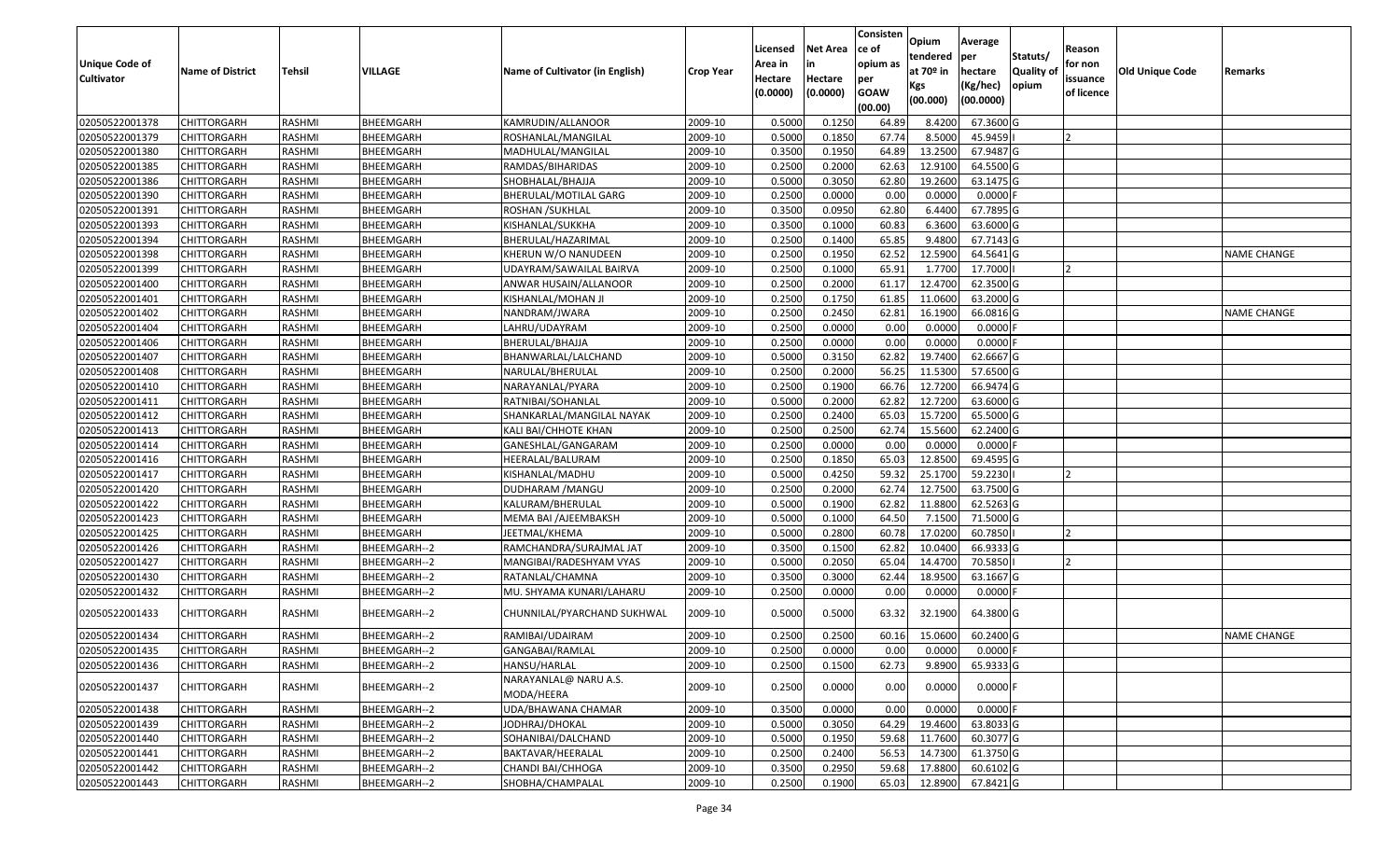| <b>Unique Code of</b><br><b>Cultivator</b> | <b>Name of District</b> | <b>Tehsil</b> | VILLAGE      | Name of Cultivator (in English) | <b>Crop Year</b> | Licensed<br>Area in<br>Hectare<br>(0.0000) | <b>Net Area</b><br>in<br>Hectare<br>(0.0000) | Consisten<br>ce of<br>opium as<br>per<br><b>GOAW</b><br>(00.00) | Opium<br>tendered<br>at $70°$ in<br>Kgs<br>(00.000) | Average<br>per<br>hectare<br>(Kg/hec)<br>(00.0000) | Statuts/<br>Quality of<br>opium | Reason<br>for non<br>issuance<br>of licence | <b>Old Unique Code</b> | Remarks     |
|--------------------------------------------|-------------------------|---------------|--------------|---------------------------------|------------------|--------------------------------------------|----------------------------------------------|-----------------------------------------------------------------|-----------------------------------------------------|----------------------------------------------------|---------------------------------|---------------------------------------------|------------------------|-------------|
| 02050522001447                             | <b>CHITTORGARH</b>      | RASHMI        | BHEEMGARH--2 | MANGILAL/SHRILAL                | 2009-10          | 0.5000                                     | 0.4000                                       | 62.44                                                           | 25.1500                                             | 62.8750 G                                          |                                 |                                             |                        |             |
| 02050522001448                             | CHITTORGARH             | RASHMI        | BHEEMGARH--2 | CHANDMAL/BHERULAL               | 2009-10          | 0.2500                                     | 0.2000                                       | 59.22                                                           | 11.3400                                             | 56.7000 G                                          |                                 |                                             |                        |             |
| 02050522001449                             | CHITTORGARH             | RASHMI        | BHEEMGARH--2 | ONKAR/SHOLA                     | 2009-10          | 0.2500                                     | 0.1000                                       | 62.83                                                           | 6.5600                                              | 65.6000G                                           |                                 |                                             |                        |             |
| 02050522001450                             | <b>CHITTORGARH</b>      | RASHMI        | BHEEMGARH--2 | NARAYAN/GORIYA                  | 2009-10          | 0.5000                                     | 0.1500                                       | 59.68                                                           | 9.2000                                              | 61.3333 G                                          |                                 |                                             |                        |             |
| 02050522001451                             | <b>CHITTORGARH</b>      | RASHMI        | BHEEMGARH--2 | KELASHPURI/NARAYANPURI          | 2009-10          | 0.5000                                     | 0.1900                                       | 62.44                                                           | 12.5000                                             | 65.7895 G                                          |                                 |                                             |                        |             |
| 02050522001452                             | <b>CHITTORGARH</b>      | RASHMI        | BHEEMGARH--2 | NARANIBAI/MOHANPURI             | 2009-10          | 0.5000                                     | 0.2550                                       | 62.44                                                           | 16.4900                                             | 64.6667 G                                          |                                 |                                             |                        |             |
| 02050522001453                             | CHITTORGARH             | RASHMI        | BHEEMGARH--2 | MANGILAL/NANURAM                | 2009-10          | 0.3500                                     | 0.2000                                       | 62.44                                                           | 13.0300                                             | 65.1500 G                                          |                                 |                                             |                        |             |
| 02050522001454                             | <b>CHITTORGARH</b>      | RASHMI        | BHEEMGARH--2 | AMRITLAL/BHERULAL               | 2009-10          | 0.5000                                     | 0.4850                                       | 58.92                                                           | 29.6200                                             | 61.0722 G                                          |                                 |                                             |                        |             |
| 02050522001455                             | CHITTORGARH             | RASHMI        | BHEEMGARH--2 | CHANDI BAI/PANNA                | 2009-10          | 0.5000                                     | 0.1550                                       | 66.76                                                           | 10.2900                                             | 66.3871 G                                          |                                 |                                             |                        |             |
| 02050522001456                             | CHITTORGARH             | RASHMI        | BHEEMGARH--2 | SHANKARLAL BHURALAL             | 2009-10          | 0.2500                                     | 0.1000                                       | 65.03                                                           | 6.8300                                              | 68.3000 G                                          |                                 |                                             |                        |             |
| 02050522001457                             | CHITTORGARH             | RASHMI        | BHEEMGARH--2 | SATYANARAYAN/DEBILAL            | 2009-10          | 0.2500                                     | 0.2000                                       | 62.55                                                           | 12.6100                                             | 63.0500G                                           |                                 |                                             |                        |             |
| 02050522001458                             | CHITTORGARH             | RASHMI        | BHEEMGARH--2 | KHARAKBAI/SOHANLAL              | 2009-10          | 0.5000                                     | 0.0000                                       | 0.00                                                            | 0.0000                                              | 0.0000                                             |                                 |                                             |                        |             |
| 02050522001459                             | CHITTORGARH             | RASHMI        | BHEEMGARH--2 | NAUJIBAI/MAGNIRAM               | 2009-10          | 0.2500                                     | 0.2000                                       | 63.42                                                           | 12.9500                                             | 64.7500 G                                          |                                 |                                             |                        |             |
| 02050522001460                             | CHITTORGARH             | RASHMI        | BHEEMGARH--2 | HAJARIMAL /JAWAHARMAL           | 2009-10          | 0.5000                                     | 0.4050                                       | 59.53                                                           | 24.1900                                             | 59.7284 G                                          |                                 |                                             |                        |             |
| 02050522001463                             | CHITTORGARH             | RASHMI        | BHEEMGARH--2 | SAMPATLAL /MANGILAL             | 2009-10          | 0.2500                                     | 0.2500                                       | 59.53                                                           | 14.9300                                             | 59.7200 G                                          |                                 |                                             |                        |             |
| 02050522001465                             | CHITTORGARH             | RASHMI        | BHEEMGARH--2 | RANGLAL/BHERULAL                | 2009-10          | 0.2500                                     | 0.1450                                       | 62.74                                                           | 9.2300                                              | 63.6552 G                                          |                                 |                                             |                        |             |
| 02050522001467                             | CHITTORGARH             | RASHMI        | BHEEMGARH--2 | MANGIBAI/AMBALAL                | 2009-10          | 0.2500                                     | 0.0000                                       | 0.00                                                            | 0.0000                                              | $0.0000$ F                                         |                                 |                                             |                        |             |
| 02050522001469                             | CHITTORGARH             | RASHMI        | BHEEMGARH--2 | GANESHLAL /JODHRAJ              | 2009-10          | 0.5000                                     | 0.1000                                       | 66.76                                                           | 6.7700                                              | 67.7000 G                                          |                                 |                                             |                        |             |
| 02050522001471                             | <b>CHITTORGARH</b>      | RASHMI        | BHEEMGARH--2 | SHANKARLAL/NATHULAL GARG        | 2009-10          | 0.3500                                     | 0.0000                                       | 0.00                                                            | 0.0000                                              | 0.0000F                                            |                                 |                                             |                        |             |
| 02050522001473                             | CHITTORGARH             | RASHMI        | BHEEMGARH--2 | KHEMA/GANGA BHIL                | 2009-10          | 0.2500                                     | 0.0000                                       | 0.00                                                            | 0.0000                                              | 0.0000F                                            |                                 |                                             |                        |             |
| 02050522001474                             | <b>CHITTORGARH</b>      | RASHMI        | BHEEMGARH--2 | MAGNIRAM/UDAYRAM                | 2009-10          | 0.2500                                     | 0.1000                                       | 55.70                                                           | 5.9300                                              | 59.3000G                                           |                                 |                                             |                        |             |
| 02050522001477                             | CHITTORGARH             | RASHMI        | BHEEMGARH--2 | BALURAM/DEVJI NAYAK             | 2009-10          | 0.2500                                     | 0.1000                                       | 59.53                                                           | 6.1900                                              | 61.9000G                                           |                                 |                                             |                        |             |
| 02050522001479                             | CHITTORGARH             | RASHMI        | BHEEMGARH--2 | LAHRULAL/JODHRAJ KHATIK         | 2009-10          | 0.2500                                     | 0.2050                                       | 59.86                                                           | 12.5600                                             | 61.2683 G                                          |                                 |                                             |                        |             |
| 02050522001480                             | CHITTORGARH             | RASHMI        | BHEEMGARH--2 | SOHANLAL/GOPILAL DEVRA          | 2009-10          | 0.2500                                     | 0.1950                                       | 62.74                                                           | 12.7100                                             | 65.1795 G                                          |                                 |                                             |                        |             |
| 02050522001482                             | CHITTORGARH             | RASHMI        | BHEEMGARH--2 | SOHANI/UDA GADRI                | 2009-10          | 0.2500                                     | 0.0000                                       | 0.00                                                            | 0.0000                                              | $0.0000$ F                                         |                                 |                                             |                        |             |
| 02050522001483                             | CHITTORGARH             | <b>RASHMI</b> | BHEEMGARH--2 | BHERUPURI/BALUPURI              | 2009-10          | 0.3500                                     | 0.2400                                       | 59.68                                                           | 14.1900                                             | 59.1250 G                                          |                                 |                                             |                        |             |
| 02050522001485                             | CHITTORGARH             | RASHMI        | BHEEMGARH--2 | DILIP KUMAR/SHANTILAL           | 2009-10          | 0.2500                                     | 0.1400                                       | 57.33                                                           | 8.0500                                              | 57.5000G                                           |                                 |                                             |                        |             |
| 02050522001486                             | CHITTORGARH             | RASHMI        | BHEEMGARH--2 | BHERU/BHAWANA                   | 2009-10          | 0.2500                                     | 0.0000                                       | 0.00                                                            | 0.0000                                              | 0.0000                                             |                                 |                                             |                        |             |
| 02050522001487                             | <b>CHITTORGARH</b>      | RASHMI        | BHEEMGARH--2 | BHAWANA/MANA                    | 2009-10          | 0.2500                                     | 0.0000                                       | 0.00                                                            | 0.0000                                              | $0.0000$ F                                         |                                 |                                             |                        |             |
| 02050522002001                             | <b>CHITTORGARH</b>      | RASHMI        | <b>BARU</b>  | BENIRAM/DUNGA                   | 2009-10          | 0.5000                                     | 0.4950                                       | 62.11                                                           | 33.0100                                             | 66.6869 G                                          |                                 |                                             |                        |             |
| 02050522002002                             | <b>CHITTORGARH</b>      | RASHMI        | <b>BARU</b>  | NARU/KHEMA                      | 2009-10          | 0.2500                                     | 0.2400                                       | 61.17                                                           | 14.0500                                             | 58.5417 G                                          |                                 |                                             |                        | NAME CHANGE |
| 02050522002004                             | <b>CHITTORGARH</b>      | RASHMI        | <b>BARU</b>  | MADHO/UDAIRAM                   | 2009-10          | 0.5000                                     | 0.2850                                       | 59.58                                                           | 16.4900                                             | 57.8596 G                                          |                                 |                                             |                        |             |
| 02050522002005                             | <b>CHITTORGARH</b>      | RASHMI        | <b>BARU</b>  | PYARIBAI/ONKAR                  | 2009-10          | 0.2500                                     | 0.1850                                       | 60.78                                                           | 11.9700                                             | 64.7027 G                                          |                                 |                                             |                        |             |
| 02050522002006                             | CHITTORGARH             | RASHMI        | <b>BARU</b>  | KISHANLAL/DHANNA                | 2009-10          | 0.5000                                     | 0.3000                                       | 62.86                                                           | 19.5900                                             | 65.3000G                                           |                                 |                                             |                        |             |
| 02050522002007                             | CHITTORGARH             | RASHMI        | <b>BARU</b>  | CHANDIBAI/RUPLAL                | 2009-10          | 0.500                                      | 0.1450                                       | 66.07                                                           | 10.4200                                             | 71.8621G                                           |                                 |                                             |                        |             |
| 02050522002008                             | CHITTORGARH             | RASHMI        | <b>BARU</b>  | GANESH/CHAMANA                  | 2009-10          | 0.2500                                     | 0.2400                                       | 61.17                                                           | 14.7900                                             | 61.6250 G                                          |                                 |                                             |                        |             |
| 02050522002009                             | <b>CHITTORGARH</b>      | RASHMI        | <b>BARU</b>  | MANGIBAI/PARTHU                 | 2009-10          | 0.5000                                     | 0.2600                                       | 57.83                                                           | 15.4100                                             | 59.2692 G                                          |                                 |                                             |                        |             |
| 02050522002010                             | <b>CHITTORGARH</b>      | RASHMI        | <b>BARU</b>  | SHUSHILABAI/SHANKARLAL          | 2009-10          | 0.5000                                     | 0.2900                                       | 63.19                                                           | 18.9700                                             | 65.4138 G                                          |                                 |                                             |                        |             |
| 02050522002011                             | <b>CHITTORGARH</b>      | RASHMI        | <b>BARU</b>  | KAJOD/RAMA                      | 2009-10          | 0.5000                                     | 0.2000                                       | 65.22                                                           | 13.0600                                             | 65.3000 G                                          |                                 |                                             |                        |             |
| 02050522002012                             | <b>CHITTORGARH</b>      | RASHMI        | <b>BARU</b>  | GANESH/PANNA                    | 2009-10          | 0.5000                                     | 0.4000                                       | 63.19                                                           | 25.7400                                             | 64.3500 G                                          |                                 |                                             |                        |             |
| 02050522002013                             | <b>CHITTORGARH</b>      | RASHMI        | <b>BARU</b>  | KALU/PRITHVIRAJ                 | 2009-10          | 0.5000                                     | 0.2000                                       | 65.22                                                           | 13.0400                                             | 65.2000 G                                          |                                 |                                             |                        |             |
| 02050522002014                             | <b>CHITTORGARH</b>      | RASHMI        | <b>BARU</b>  | MADHU/GHEESA                    | 2009-10          | 0.2500                                     | 0.2500                                       | 66.51                                                           | 8.7380                                              | 34.9520                                            |                                 |                                             |                        |             |
| 02050522002015                             | <b>CHITTORGARH</b>      | RASHMI        | <b>BARU</b>  | CHANDIBAI/BHOORA                | 2009-10          | 0.2500                                     | 0.2250                                       | 62.86                                                           | 13.5600                                             | 60.2667 G                                          |                                 |                                             |                        |             |
| 02050522002016                             | <b>CHITTORGARH</b>      | RASHMI        | <b>BARU</b>  | LOBHU/HAZARI                    | 2009-10          | 0.5000                                     | 0.2850                                       | 60.78                                                           | 17.5300                                             | 61.5088 G                                          |                                 |                                             |                        |             |
| 02050522002017                             | <b>CHITTORGARH</b>      | RASHMI        | <b>BARU</b>  | NATHU/GOPI                      | 2009-10          | 0.2500                                     | 0.2450                                       | 56.13                                                           | 14.2000                                             | 57.9592 G                                          |                                 |                                             |                        |             |
| 02050522002018                             | <b>CHITTORGARH</b>      | RASHMI        | <b>BARU</b>  | CHUNA/KHURAJ                    | 2009-10          | 0.2500                                     | 0.2450                                       | 60.76                                                           | 14.9600                                             | 61.0612 G                                          |                                 |                                             |                        |             |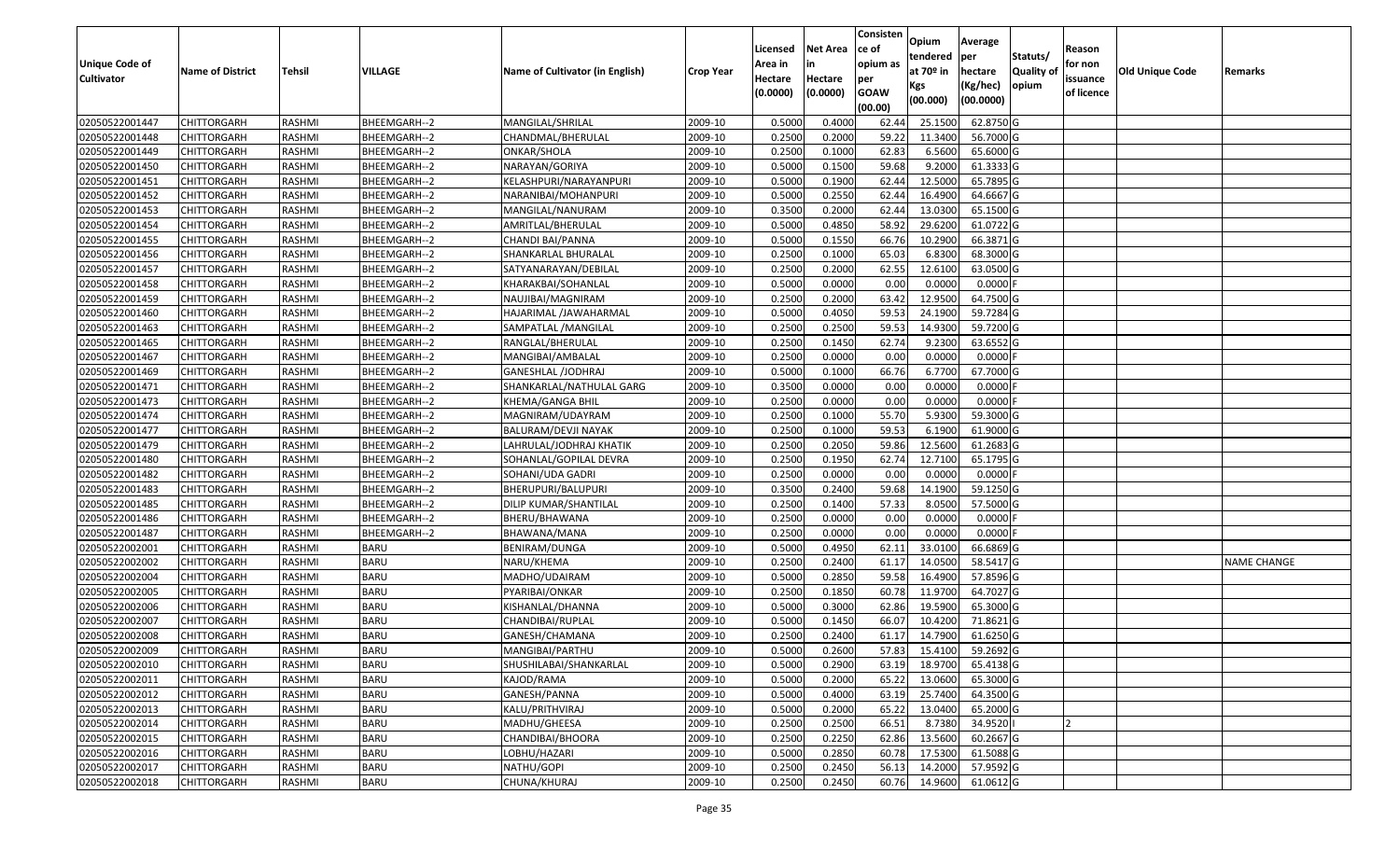|                   |                         |               |             |                                 |                  |          |                 | Consisten              | Opium       | Average     |                  |            |                        |                    |
|-------------------|-------------------------|---------------|-------------|---------------------------------|------------------|----------|-----------------|------------------------|-------------|-------------|------------------|------------|------------------------|--------------------|
|                   |                         |               |             |                                 |                  | Licensed | <b>Net Area</b> | ce of                  | tendered    | per         | Statuts/         | Reason     |                        |                    |
| Unique Code of    | <b>Name of District</b> | <b>Tehsil</b> | VILLAGE     | Name of Cultivator (in English) | <b>Crop Year</b> | Area in  | in              | opium as               | at $70°$ in | hectare     | <b>Quality o</b> | for non    | <b>Old Unique Code</b> | Remarks            |
| <b>Cultivator</b> |                         |               |             |                                 |                  | Hectare  | Hectare         | per                    | Kgs         | (Kg/hec)    | opium            | issuance   |                        |                    |
|                   |                         |               |             |                                 |                  | (0.0000) | (0.0000)        | <b>GOAW</b><br>(00.00) | (00.000)    | (00.0000)   |                  | of licence |                        |                    |
| 02050522002019    | <b>CHITTORGARH</b>      | RASHMI        | <b>BARU</b> | DALURAM/NARU                    | 2009-10          | 0.2500   | 0.2500          | 56.13                  | 14.4700     | 57.8800 G   |                  |            |                        | <b>NAME CHANGE</b> |
| 02050522002023    | CHITTORGARH             | RASHMI        | <b>BARU</b> | SHANKERLAL/NATHU JAT            | 2009-10          | 0.2500   | 0.2000          | 66.07                  | 13.2300     | 66.1500 G   |                  |            |                        |                    |
| 02050522002024    | CHITTORGARH             | RASHMI        | <b>BARU</b> | BALURAM/LOBHCHAND               | 2009-10          | 0.2500   | 0.1500          | 67.78                  | 10.9500     | 73.0000 G   |                  |            |                        |                    |
| 02050522002029    | CHITTORGARH             | RASHMI        | <b>BARU</b> | SHANKERLAL/RUGHNATH             | 2009-10          | 0.2500   | 0.2450          | 59.41                  | 14.9600     | 61.0612G    |                  |            |                        |                    |
| 02050522002030    | CHITTORGARH             | RASHMI        | <b>BARU</b> | MANGIBAI/MADANLAL               | 2009-10          | 0.2500   | 0.2500          | 63.19                  | 15.8800     | 63.5200 G   |                  |            |                        |                    |
| 02050522002031    | <b>CHITTORGARH</b>      | RASHMI        | <b>BARU</b> | BHERU/NATHU                     | 2009-10          | 0.5000   | 0.2950          | 59.50                  | 18.7500     | $63.5593$ G |                  |            |                        |                    |
| 02050522002032    | CHITTORGARH             | RASHMI        | <b>BARU</b> | JDIBAI/NARU                     | 2009-10          | 0.2500   | 0.1850          | 60.42                  | 11.8800     | 64.2162 G   |                  |            |                        |                    |
| 02050522002034    | CHITTORGARH             | <b>RASHMI</b> | <b>BARU</b> | SOHANLAL/CHUNA TELI             | 2009-10          | 0.2500   | 0.2150          | 56.13                  | 12.7400     | 59.2558 G   |                  |            |                        |                    |
| 02050522002038    | CHITTORGARH             | RASHMI        | <b>BARU</b> | NANDRAM/RUPAJI                  | 2009-10          | 0.5000   | 0.4850          | 66.38                  | 33.3000     | 68.6598 G   |                  |            |                        |                    |
| 02050522002039    | <b>CHITTORGARH</b>      | RASHMI        | <b>BARU</b> | RATTU/MOTI BHEEL                | 2009-10          | 0.3500   | 0.3050          | 61.55                  | 17.2000     | 56.3934 G   |                  |            |                        |                    |
| 02050522002040    | CHITTORGARH             | RASHMI        | <b>BARU</b> | NATHULAL/PARTHU JAT             | 2009-10          | 0.5000   | 0.0000          | 0.00                   | 0.0000      | $0.0000$ F  |                  |            |                        |                    |
| 02050522002041    | <b>CHITTORGARH</b>      | RASHMI        | <b>BARU</b> | JEETU/GOPI                      | 2009-10          | 0.2500   | 0.2000          | 61.67                  | 12.9900     | 64.9500     |                  | 12         |                        |                    |
| 02050522002042    | <b>CHITTORGARH</b>      | RASHMI        | <b>BARU</b> | RAMLAL/DUNGA JAT                | 2009-10          | 0.5000   | 0.2000          | 59.50                  | 12.3300     | 61.6500 G   |                  |            |                        |                    |
| 02050522002043    | CHITTORGARH             | RASHMI        | <b>BARU</b> | FEFIBAI/HAZARI                  | 2009-10          | 0.2500   | 0.1900          | 68.28                  | 13.7000     | 72.1053 G   |                  |            |                        |                    |
| 02050522002045    | <b>CHITTORGARH</b>      | RASHMI        | <b>BARU</b> | DUNGA/KALU                      | 2009-10          | 0.5000   | 0.2000          | 62.35                  | 12.8500     | 64.2500 G   |                  |            |                        |                    |
| 02050522002046    | CHITTORGARH             | RASHMI        | <b>BARU</b> | MANGILAL/SURAJMAL               | 2009-10          | 0.2500   | 0.2500          | 59.19                  | 15.2100     | 60.8400 G   |                  |            |                        |                    |
| 02050522002047    | CHITTORGARH             | RASHMI        | <b>BARU</b> | BHERULAL/MADHOLAL               | 2009-10          | 0.5000   | 0.3950          | 62.35                  | 25.3200     | 64.1013 G   |                  |            |                        |                    |
| 02050522002048    | CHITTORGARH             | RASHMI        | <b>BARU</b> | JHAMKUBAI/HEERALAL              | 2009-10          | 0.5000   | 0.4100          | 64.03                  | 26.4000     | 64.3902 G   |                  |            |                        |                    |
| 02050522002049    | CHITTORGARH             | RASHMI        | <b>BARU</b> | DEVIKISHAN/GOKAL                | 2009-10          | 0.3500   | 0.3550          | 62.86                  | 21.6200     | 60.9014 G   |                  |            |                        |                    |
| 02050522002051    | CHITTORGARH             | RASHMI        | <b>BARU</b> | KAMLA DEVI/KACHHALAL            | 2009-10          | 0.3500   | 0.3450          | 39.23                  | 2.5370      | 7.3536      |                  |            |                        |                    |
| 02050522002052    | CHITTORGARH             | RASHMI        | <b>BARU</b> | PRAKASHCHAND/PYARCHAND          | 2009-10          | 0.2500   | 0.2400          | 56.13                  | 13.9200     | 58.0000 G   |                  |            |                        |                    |
|                   |                         |               |             | BHAWANIRAM/MADHO@MAHADEV        |                  |          |                 |                        |             |             |                  |            |                        |                    |
| 02050522002054    | CHITTORGARH             | RASHMI        | <b>BARU</b> | JAT                             | 2009-10          | 0.3500   | 0.0950          | 66.07                  | 7.0200      | 73.8947 G   |                  |            |                        |                    |
| 02050522002055    | CHITTORGARH             | RASHMI        | <b>BARU</b> | CHHOGA/LOBHU                    | 2009-10          | 0.5000   | 0.3850          | 60.78                  | 24.3100     | 63.1428 G   |                  |            |                        |                    |
| 02050522002056    | CHITTORGARH             | RASHMI        | <b>BARU</b> | RADHABAI W/O KISHANLAL D/L      | 2009-10          | 0.2500   | 0.2400          | 62.84                  | 15.0000     | 62.5000 G   |                  |            |                        | NAME CHANGE        |
|                   |                         |               |             | PYARCHAND                       |                  |          |                 |                        |             |             |                  |            |                        |                    |
| 02050522002057    | CHITTORGARH             | RASHMI        | <b>BARU</b> | MADHU/BHEEMA                    | 2009-10          | 0.500    | 0.3100          | 64.03                  | 20.6200     | 66.5161 G   |                  |            |                        |                    |
| 02050522002059    | CHITTORGARH             | RASHMI        | <b>BARU</b> | NARAYAN/HAZARI                  | 2009-10          | 0.5000   | 0.4200          | 64.76                  | 27.3100     | 65.0238 G   |                  |            |                        |                    |
| 02050522002060    | CHITTORGARH             | <b>RASHMI</b> | <b>BARU</b> | AMBALAL/DALCHAND                | 2009-10          | 0.2500   | 0.2400          | 59.19                  | 14.1900     | 59.1250 G   |                  |            |                        |                    |
| 02050522002061    | <b>CHITTORGARH</b>      | RASHMI        | <b>BARU</b> | SUSHILADEVI/KANMAL              | 2009-10          | 0.3500   | 0.2400          | 55.62                  | 13.1300     | 54.7083 G   |                  |            |                        |                    |
| 02050522002064    | <b>CHITTORGARH</b>      | RASHMI        | <b>BARU</b> | MANGU/DEEPA BAIRWA              | 2009-10          | 0.2500   | 0.2550          | 59.19                  | 15.0000     | 58.8235 G   |                  |            |                        |                    |
| 02050522002067    | CHITTORGARH             | RASHMI        | <b>BARU</b> | BALU/RAMA                       | 2009-10          | 0.5000   | 0.2050          | 64.03                  | 13.4300     | 65.5122 G   |                  |            |                        |                    |
| 02050522002073    | CHITTORGARH             | RASHMI        | <b>BARU</b> | DHAPUBAI/KISHNA                 | 2009-10          | 0.5000   | 0.2000          | 64.03                  | 13.4900     | 67.4500 G   |                  |            |                        |                    |
| 02050522002077    | CHITTORGARH             | RASHMI        | <b>BARU</b> | UDAIRAM/RAMLAL                  | 2009-10          | 0.5000   | 0.2000          | 62.11                  | 12.8700     | 64.3500 G   |                  |            |                        |                    |
| 02050522002079    | CHITTORGARH             | RASHMI        | <b>BARU</b> | TULSIBAI/KISHNA                 | 2009-10          | 0.250    | 0.0000          | 0.00                   | 0.0000      | $0.0000$ F  |                  |            |                        |                    |
| 02050522002080    | CHITTORGARH             | RASHMI        | <b>BARU</b> | BHAGWANLAL/PYARA                | 2009-10          | 0.2500   | 0.2450          | 59.82                  | 14.3000     | 58.3673 G   |                  |            |                        |                    |
| 02050522002081    | <b>CHITTORGARH</b>      | RASHMI        | <b>BARU</b> | PAPPULAL/UDAYRAM GAYRI          | 2009-10          | 0.5000   | 0.3850          | 69.24                  | 25.8200     | 67.0649     |                  |            |                        |                    |
| 02050522002082    | <b>CHITTORGARH</b>      | RASHMI        | <b>BARU</b> | BHAWANISHANKER/BHAWARLAL        | 2009-10          | 0.5000   | 0.2050          | 64.76                  | 12.9000     | 62.9268 G   |                  |            |                        |                    |
| 02050522002083    | <b>CHITTORGARH</b>      | RASHMI        | <b>BARU</b> | JAMNABAI W/O LAXMAN             | 2009-10          | 0.2500   | 0.2350          | 59.82                  | 14.1800     | 60.3404 G   |                  |            |                        |                    |
| 02050522002084    | <b>CHITTORGARH</b>      | RASHMI        | <b>BARU</b> | BHERULAL/MADHU                  | 2009-10          | 0.2500   | 0.2000          | 64.59                  | 13.1100     | 65.5500 G   |                  |            |                        |                    |
| 02050522002085    | <b>CHITTORGARH</b>      | RASHMI        | <b>BARU</b> | BHAGWANLAL/MADHULAL             | 2009-10          | 0.5000   | 0.2950          | 62.30                  | 18.9000     | 64.0678 G   |                  |            |                        |                    |
| 02050522002086    | <b>CHITTORGARH</b>      | RASHMI        | <b>BARU</b> | KABERIBAI/KALULAL               | 2009-10          | 0.5000   | 0.2500          | 62.11                  | 15.2600     | 61.0400 G   |                  |            |                        |                    |
| 02050522002089    | <b>CHITTORGARH</b>      | RASHMI        | <b>BARU</b> | BHAGWANLAL/BALU                 | 2009-10          | 0.2500   | 0.0000          | 0.00                   | 0.0000      | $0.0000$ F  |                  |            |                        | <b>NAME CHANGE</b> |
| 02050522002090    | <b>CHITTORGARH</b>      | RASHMI        | <b>BARU</b> | BHERULAL/MAGNA                  | 2009-10          | 0.5000   | 0.4050          | 61.55                  | 25.2400     | 62.3210 G   |                  |            |                        |                    |
| 02050522002091    | <b>CHITTORGARH</b>      | RASHMI        | <b>BARU</b> | KALU/MODAJI BAIRAWA             | 2009-10          | 0.5000   | 0.3150          | 59.50                  | 19.2500     | 61.1111 G   |                  |            |                        |                    |
| 02050522002094    | <b>CHITTORGARH</b>      | RASHMI        | <b>BARU</b> | NARU/BHURA CHAMAR               | 2009-10          | 0.5000   | 0.2100          | 62.11                  | 14.1900     | 67.5714 G   |                  |            |                        |                    |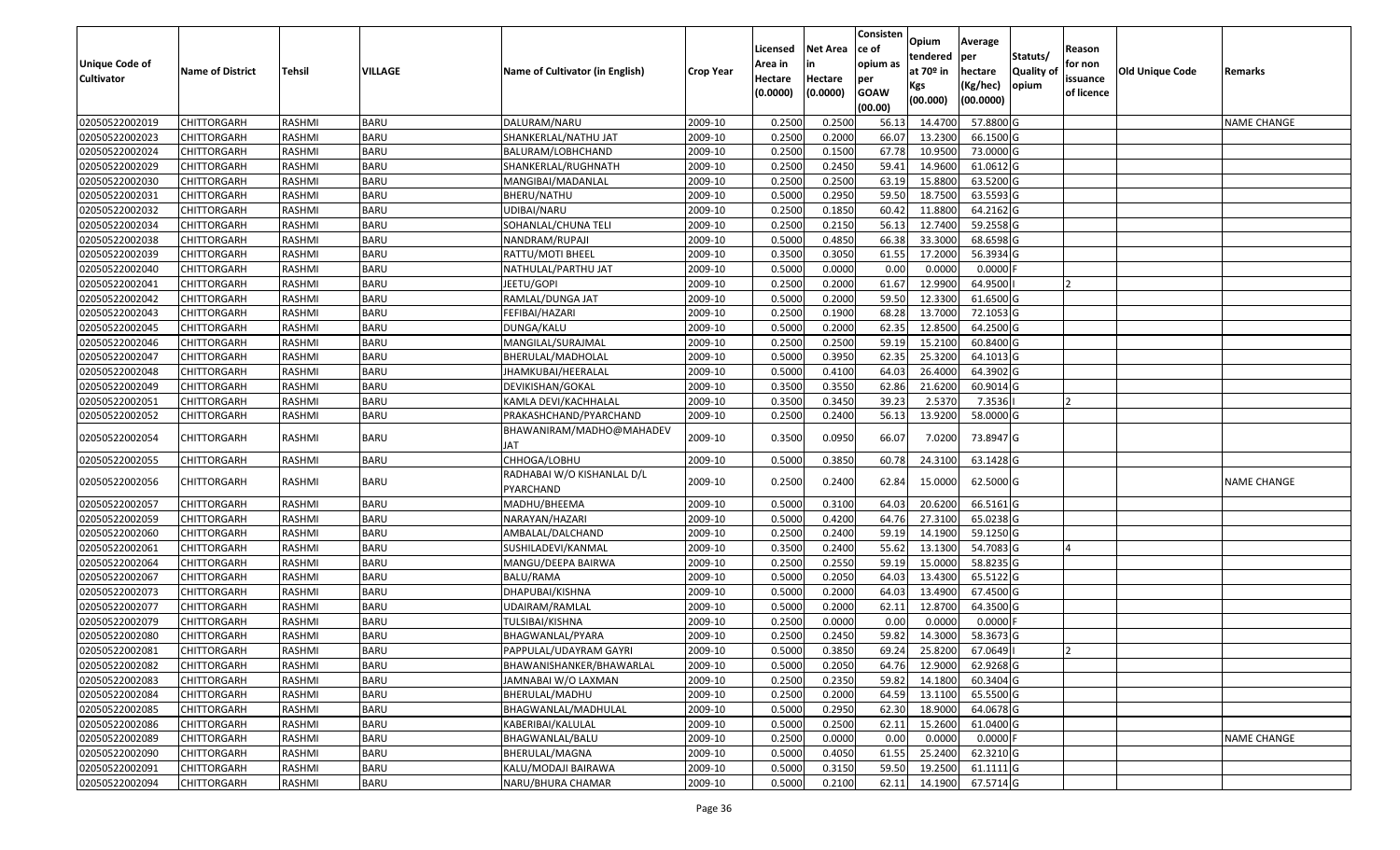|                       |                         |               |                |                                 |                  |          |                 | Consisten        | Opium       | Average     |                  |                |                        |                    |
|-----------------------|-------------------------|---------------|----------------|---------------------------------|------------------|----------|-----------------|------------------|-------------|-------------|------------------|----------------|------------------------|--------------------|
|                       |                         |               |                |                                 |                  | Licensed | <b>Net Area</b> | ce of            | tendered    | per         | Statuts/         | Reason         |                        |                    |
| <b>Unique Code of</b> | <b>Name of District</b> | <b>Tehsil</b> | <b>VILLAGE</b> | Name of Cultivator (in English) | <b>Crop Year</b> | Area in  | in              | opium as         | at $70°$ in | hectare     | <b>Quality o</b> | for non        | <b>Old Unique Code</b> | Remarks            |
| <b>Cultivator</b>     |                         |               |                |                                 |                  | Hectare  | Hectare         | per              | Kgs         | (Kg/hec)    | opium            | issuance       |                        |                    |
|                       |                         |               |                |                                 |                  | (0.0000) | (0.0000)        | <b>GOAW</b>      | (00.000)    | (00.0000)   |                  | of licence     |                        |                    |
| 02050522002095        | CHITTORGARH             | RASHMI        | <b>BARU</b>    | EIMANA BEGAM/MITHHU KHAN        | 2009-10          | 0.5000   | 0.2000          | (00.00)<br>64.76 | 13.8900     | 69.4500 G   |                  |                |                        |                    |
| 02050522002096        | CHITTORGARH             | RASHMI        | <b>BARU</b>    | NANALAL/BALU TELI               | 2009-10          | 0.3500   | 0.1800          | 69.70            | 12.7900     | 71.0556 G   |                  |                |                        |                    |
| 02050522002097        | CHITTORGARH             | RASHMI        | <b>BARU</b>    | BHERULAL/HAZARI JAT             | 2009-10          | 0.5000   | 0.0000          | 0.00             | 0.0000      | 0.0000      |                  |                |                        |                    |
| 02050522002101        | <b>CHITTORGARH</b>      | RASHMI        | <b>BARU</b>    | MOHANLAL/BHERULAL               | 2009-10          | 0.5000   | 0.3050          | 69.15            | 10.3350     | 33.8852     |                  |                |                        |                    |
| 02050522002103        | CHITTORGARH             | RASHMI        | <b>BARU</b>    | LAXMAN/KALU                     | 2009-10          | 0.5000   | 0.4050          | 59.82            | 24.2200     | 59.8025 G   |                  |                |                        |                    |
| 02050522002104        | <b>CHITTORGARH</b>      | RASHMI        | <b>BARU</b>    | ANACHI BAI/HOKMA                | 2009-10          | 0.2500   | 0.0000          | 0.00             | 0.0000      | $0.0000$ F  |                  |                |                        |                    |
| 02050522002107        | CHITTORGARH             | RASHMI        | <b>BARU</b>    | NURDEEN/PYARBAKSH               | 2009-10          | 0.2500   | 0.1200          | 69.21            | 8.3600      | 69.6667 G   |                  |                |                        |                    |
| 02050522002108        | CHITTORGARH             | <b>RASHMI</b> | <b>BARU</b>    | MADHULAL/CHOGA SUTHAR           | 2009-10          | 0.5000   | 0.2900          | 62.97            | 18.5000     | 63.7931 G   |                  |                |                        |                    |
| 02050522002110        | CHITTORGARH             | RASHMI        | <b>BARU</b>    | RAMCHANDRA/GOKAL                | 2009-10          | 0.2500   | 0.1950          | 66.38            | 13.5300     | 69.3846 G   |                  |                |                        |                    |
| 02050522002111        | CHITTORGARH             | RASHMI        | <b>BARU</b>    | LAXMANLAL/DEVKISHAN             | 2009-10          | 0.3500   | 0.1250          | 64.59            | 8.0000      | 64.0000 G   |                  |                |                        |                    |
| 02050522002112        | CHITTORGARH             | RASHMI        | <b>BARU</b>    | RUPALAL/GHASI NAI               | 2009-10          | 0.5000   | 0.2750          | 62.95            | 17.9100     | 65.1273 G   |                  |                |                        |                    |
| 02050522002113        | <b>CHITTORGARH</b>      | RASHMI        | <b>BARU</b>    | RATANLAL/DHANNA JAT             | 2009-10          | 0.5000   | 0.3850          | 59.70            | 22.8800     | 59.4286 G   |                  |                |                        |                    |
| 02050522002115        | <b>CHITTORGARH</b>      | RASHMI        | <b>BARU</b>    | PRABHU/NANDA                    | 2009-10          | 0.5000   | 0.5100          | 71.91            | 37.5600     | 73.6471 G   |                  |                |                        |                    |
| 02050522002117        | <b>CHITTORGARH</b>      | RASHMI        | <b>BARU</b>    | BHANWARLAL/CHAMANAJI            | 2009-10          | 0.2500   | 0.2500          | 59.82            | 15.1000     | 60.4000 G   |                  |                |                        |                    |
| 02050522002118        | CHITTORGARH             | RASHMI        | <b>BARU</b>    | GANESHLAL/KAJODILAL             | 2009-10          | 0.5000   | 0.2050          | 62.95            | 12.4800     | 60.8780 G   |                  |                |                        |                    |
| 02050522002126        | CHITTORGARH             | RASHMI        | <b>BARU</b>    | <b>BALU/KALU JAT</b>            | 2009-10          | 0.5000   | 0.2800          | 62.95            | 18.1600     | 64.8571 G   |                  |                |                        |                    |
| 02050522002129        | CHITTORGARH             | RASHMI        | <b>BARU</b>    | BHAGWANLAL/RUPLAL               | 2009-10          | 0.3500   | 0.1950          | 62.95            | 12.2400     | 62.7692 G   |                  |                |                        |                    |
| 02050522002130        | CHITTORGARH             | RASHMI        | <b>BARU</b>    | SHIVLAL/BHERULAL                | 2009-10          | 0.5000   | 0.2100          | 59.70            | 12.7300     | 60.6190 G   |                  |                |                        |                    |
| 02050522002131        | CHITTORGARH             | RASHMI        | <b>BARU</b>    | OMPRAKASH/RUPLAL                | 2009-10          | 0.5000   | 0.3000          | 65.88            | 19.7600     | 65.8667 G   |                  |                |                        |                    |
| 02050522002133        | CHITTORGARH             | RASHMI        | <b>BARU</b>    | SHANKAR/UDA BHEEL               | 2009-10          | 0.5000   | 0.4950          | 63.5             | 32.1500     | 64.9495 G   |                  |                |                        |                    |
| 02050522002137        | CHITTORGARH             | RASHMI        | <b>BARU</b>    | BANSHILAL/KAJODIMAL             | 2009-10          | 0.5000   | 0.2150          | 66.07            | 14.6200     | 68.0000G    |                  |                |                        |                    |
| 02050522002139        | CHITTORGARH             | RASHMI        | <b>BARU</b>    | HAZARI/BHEEMA JAT               | 2009-10          | 0.3500   | 0.1950          | 59.70            | 12.0400     | 61.7436 G   |                  |                |                        |                    |
| 02050522002142        | CHITTORGARH             | RASHMI        | <b>BARU</b>    | GAURIBAI@RUPIBAI/HAZARI         | 2009-10          | 0.5000   | 0.3850          | 63.53            | 24.0600     | 62.4935 G   |                  |                |                        |                    |
| 02050522002143        | CHITTORGARH             | RASHMI        | <b>BARU</b>    | MADHULAL/GOKAL JAT              | 2009-10          | 0.5000   | 0.2000          | 59.70            | 12.2700     | 61.3500 G   |                  |                |                        |                    |
| 02050522002145        | CHITTORGARH             | RASHMI        | <b>BARU</b>    | CHHOGA/HEERA BHEEL              | 2009-10          | 0.2500   | 0.0900          | 65.34            | 6.5100      | 72.3333 G   |                  |                |                        |                    |
| 02050522002147        | CHITTORGARH             | <b>RASHMI</b> | <b>BARU</b>    | KHURAJ/KAJOD TELI               | 2009-10          | 0.5000   | 0.1900          | 63.53            | 12.0500     | 63.4211G    |                  |                |                        |                    |
| 02050522002148        | CHITTORGARH             | RASHMI        | <b>BARU</b>    | LADU/MANGU                      | 2009-10          | 0.2500   | 0.2300          | 57.36            | 13.3800     | 58.1739 G   |                  |                |                        | <b>NAME CHANGE</b> |
| 02050522002150        | CHITTORGARH             | RASHMI        | <b>BARU</b>    | GIRDHARI/BARDA BHEEL            | 2009-10          | 0.5000   | 0.4900          | 62.35            | 29.8800     | 60.9796 G   |                  |                |                        |                    |
| 02050522002151        | CHITTORGARH             | RASHMI        | <b>BARU</b>    | SHOSHARBAI/BHERULAL             | 2009-10          | 0.2500   | 0.1900          | 63.45            | 12.1600     | 64.0000G    |                  |                |                        |                    |
| 02050522002152        | <b>CHITTORGARH</b>      | RASHMI        | <b>BARU</b>    | NARAYAN/SOWAN                   | 2009-10          | 0.5000   | 0.3600          | 63.53            | 23.4400     | 65.1111G    |                  |                |                        |                    |
| 02050522002153        | CHITTORGARH             | RASHMI        | <b>BARU</b>    | DEVIKISHAN/KALU TELI            | 2009-10          | 0.3500   | 0.3500          | 60.7             | 21.6700     | 61.9143 G   |                  |                |                        |                    |
| 02050522002154        | CHITTORGARH             | RASHMI        | <b>BARU</b>    | MANGU/KALU NAYAK                | 2009-10          | 0.5000   | 0.5000          | 63.02            | 29.8100     | 59.6200G    |                  |                |                        |                    |
| 02050522002155        | CHITTORGARH             | <b>RASHMI</b> | <b>BARU</b>    | KAMRUDDIN/GHASI KHAN            | 2009-10          | 0.5000   | 0.3300          | 63.02            | 20.9600     | 63.5152 G   |                  |                |                        |                    |
| 02050522002157        | CHITTORGARH             | RASHMI        | <b>BARU</b>    | MANGIBAI/LOBHA                  | 2009-10          | 0.3500   | 0.2900          | 63.02            | 18.9100     | 65.2069 G   |                  |                |                        |                    |
| 02050522002159        | CHITTORGARH             | RASHMI        | <b>BARU</b>    | PARTHU/NATHU GURJAR             | 2009-10          | 0.2500   | 0.2550          | 60.5             | 15.6300     | $61.2941$ G |                  |                |                        |                    |
| 02050522002160        | CHITTORGARH             | RASHMI        | <b>BARU</b>    | PEERU/CHAND KHAN                | 2009-10          | 0.2500   | 0.1550          | 62.69            | 9.7900      | 63.1613 G   |                  |                |                        |                    |
| 02050522002162        | <b>CHITTORGARH</b>      | RASHMI        | <b>BARU</b>    | MANGILAL/BHURALAL SUKHWAL       | 2009-10          | 0.5000   | 0.1350          | 60.76            | 8.3000      | 61.4815 G   |                  |                |                        |                    |
| 02050522002163        | <b>CHITTORGARH</b>      | RASHMI        | <b>BARU</b>    | JADAV BAI/KANA CHAMAR           | 2009-10          | 0.5000   | 0.1950          | 65.88            | 13.3200     | 68.3077 G   |                  |                |                        |                    |
| 02050522002164        | <b>CHITTORGARH</b>      | RASHMI        | <b>BARU</b>    | KISHANLAL/UDAYRAM               | 2009-10          | 0.2500   | 0.2250          | 66.38            | 15.1500     | 67.3333 G   |                  |                |                        |                    |
| 02050522002165        | <b>CHITTORGARH</b>      | RASHMI        | <b>BARU</b>    | GOPI/LALURAM BAIRWA             | 2009-10          | 0.3500   | 0.2900          | 43.08            | 5.7520      | 19.8345     |                  | $\overline{2}$ |                        |                    |
| 02050522002168        | <b>CHITTORGARH</b>      | RASHMI        | <b>BARU</b>    | RATANLAL/BHURA BALAI            | 2009-10          | 0.5000   | 0.1950          | 60.76            | 12.4700     | 63.9487 G   |                  |                |                        |                    |
| 02050522002171        | <b>CHITTORGARH</b>      | RASHMI        | <b>BARU</b>    | BHAWANIRAM/KALURAM              | 2009-10          | 0.2500   | 0.2250          | 62.87            | 13.6800     | 60.8000 G   |                  |                |                        |                    |
| 02050522002173        | <b>CHITTORGARH</b>      | RASHMI        | <b>BARU</b>    | DEVU BAI/ONKAR JI               | 2009-10          | 0.5000   | 0.4000          | 63.02            | 25.7400     | 64.3500 G   |                  |                |                        |                    |
| 02050522002175        | <b>CHITTORGARH</b>      | RASHMI        | <b>BARU</b>    | JAMKUBAI/JEETU                  | 2009-10          | 0.5000   | 0.2950          | 56.95            | 17.2300     | 58.4068 G   |                  |                |                        |                    |
| 02050522002177        | <b>CHITTORGARH</b>      | RASHMI        | <b>BARU</b>    | SHOBHALAL/HEERAJI               | 2009-10          | 0.5000   | 0.1950          | 64.39            | 12.7100     | 65.1795 G   |                  |                |                        |                    |
| 02050522002178        | <b>CHITTORGARH</b>      | RASHMI        | <b>BARU</b>    | KESHARBAI/NARAYAN               | 2009-10          | 0.5000   | 0.2000          | 65.88            | 13.3200     | 66.6000 G   |                  |                |                        |                    |
|                       |                         |               |                |                                 |                  |          |                 |                  |             |             |                  |                |                        |                    |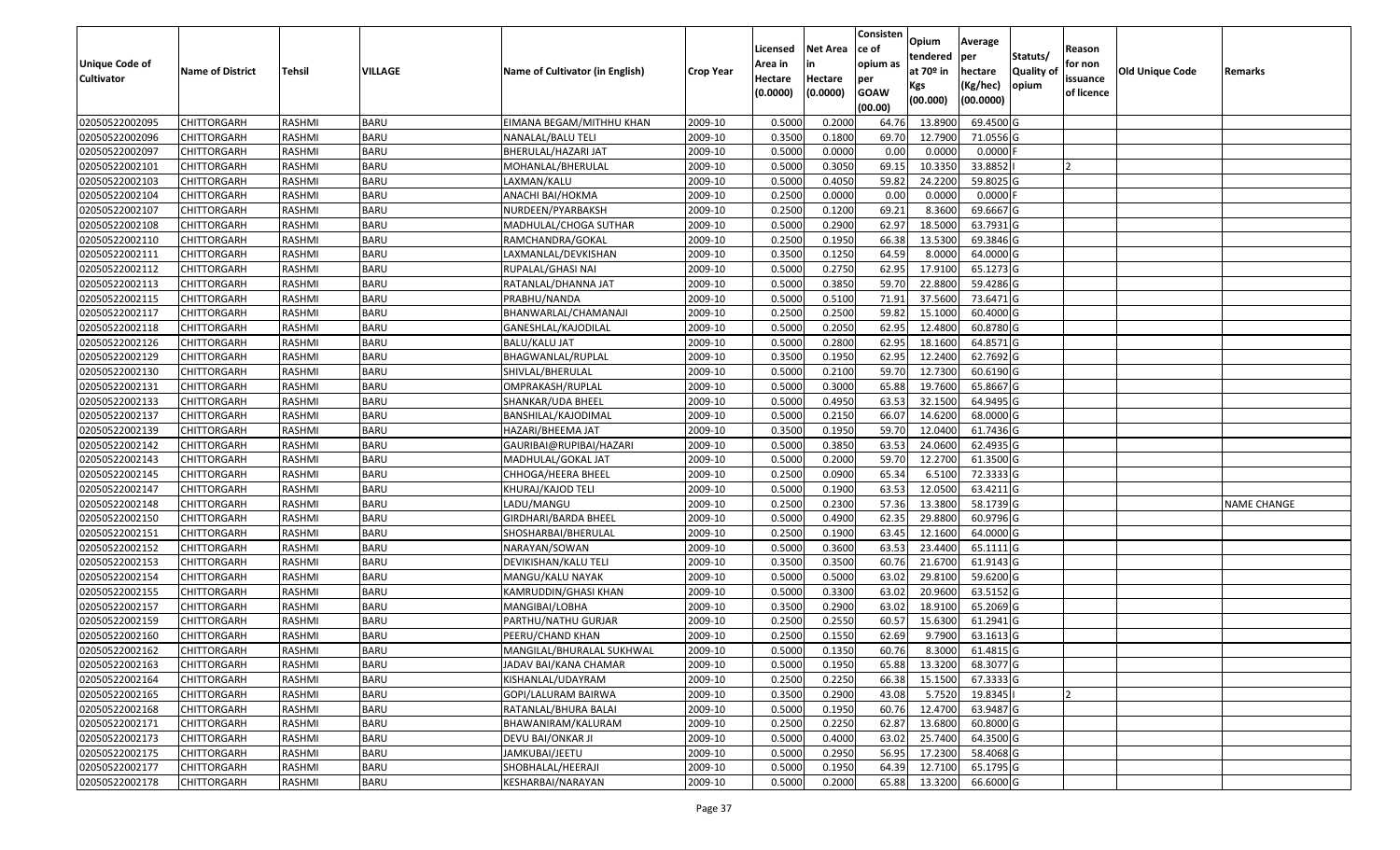| Unique Code of<br><b>Cultivator</b> | <b>Name of District</b> | <b>Tehsil</b> | VILLAGE     | Name of Cultivator (in English)        | <b>Crop Year</b> | Licensed<br>Area in<br>Hectare<br>(0.0000) | <b>Net Area</b><br>in<br>Hectare<br>(0.0000) | Consisten<br>ce of<br>opium as<br>per<br><b>GOAW</b><br>(00.00) | Opium<br>tendered<br>at 70º in<br>Kgs<br>(00.000) | Average<br>per<br>hectare<br>(Kg/hec)<br>(00.0000) | Statuts/<br>Quality of<br>opium | Reason<br>for non<br>issuance<br>of licence | <b>Old Unique Code</b> | Remarks |
|-------------------------------------|-------------------------|---------------|-------------|----------------------------------------|------------------|--------------------------------------------|----------------------------------------------|-----------------------------------------------------------------|---------------------------------------------------|----------------------------------------------------|---------------------------------|---------------------------------------------|------------------------|---------|
| 02050522002179                      | CHITTORGARH             | RASHMI        | <b>BARU</b> | RATANLAL/SHOBHALAL                     | 2009-10          | 0.5000                                     | 0.195                                        | 65.88                                                           | 13.2400                                           | 67.8974 G                                          |                                 |                                             |                        |         |
| 02050522002181                      | CHITTORGARH             | RASHMI        | <b>BARU</b> | NATHULAL/PRITHVIRAJ @ PYAR<br>CHAND    | 2009-10          | 0.2500                                     | 0.2400                                       | 63.45                                                           | 13.5900                                           | 56.6250 G                                          |                                 |                                             |                        |         |
| 02050522002182                      | <b>CHITTORGARH</b>      | RASHMI        | <b>BARU</b> | MANGU/PYARBAKSH                        | 2009-10          | 0.5000                                     | 0.3600                                       | 64.26                                                           | 22.9400                                           | 63.7222                                            |                                 | I۰                                          |                        |         |
| 02050522002183                      | CHITTORGARH             | RASHMI        | <b>BARU</b> | MADANGAR/NANUUGAR                      | 2009-10          | 0.2500                                     | 0.2000                                       | 57.36                                                           | 11.3700                                           | 56.8500 G                                          |                                 |                                             |                        |         |
| 02050522002187                      | <b>CHITTORGARH</b>      | RASHMI        | <b>BARU</b> | RAJIBAI/MADHU                          | 2009-10          | 0.5000                                     | 0.2900                                       | 64.39                                                           | 19.5300                                           | 67.3448 G                                          |                                 |                                             |                        |         |
| 02050522002188                      | CHITTORGARH             | RASHMI        | <b>BARU</b> | NARAYAN/GOPI SALVI                     | 2009-10          | 0.5000                                     | 0.3900                                       | 64.39                                                           | 25.3100                                           | 64.8974 G                                          |                                 |                                             |                        |         |
| 02050522002191                      | CHITTORGARH             | RASHMI        | <b>BARU</b> | SATYANARAYAN/KAJOD                     | 2009-10          | 0.5000                                     | 0.2050                                       | 64.39                                                           | 13.3600                                           | 65.1707 G                                          |                                 |                                             |                        |         |
| 02050522002194                      | CHITTORGARH             | RASHMI        | <b>BARU</b> | MATHARI/BALU                           | 2009-10          | 0.5000                                     | 0.2950                                       | 60.76                                                           | 18.0100                                           | 61.0508G                                           |                                 |                                             |                        |         |
| 02050522002196                      | CHITTORGARH             | RASHMI        | <b>BARU</b> | RAGHUNATH/GOPI                         | 2009-10          | 0.2500                                     | 0.2500                                       | 60.5                                                            | 16.1400                                           | 64.5600 G                                          |                                 |                                             |                        |         |
| 02050522002197                      | CHITTORGARH             | RASHMI        | <b>BARU</b> | AMBALAL/BALU CHAMAR                    | 2009-10          | 0.3500                                     | 0.3150                                       | 57.80                                                           | 19.0400                                           | 60.4444 G                                          |                                 |                                             |                        |         |
| 02050522002199                      | CHITTORGARH             | RASHMI        | <b>BARU</b> | DALCHAND/HAZARI                        | 2009-10          | 0.2500                                     | 0.2400                                       | 60.57                                                           | 15.6800                                           | 65.3333 G                                          |                                 |                                             |                        |         |
| 02050522002200                      | CHITTORGARH             | RASHMI        | <b>BARU</b> | SHOLA/DEVA                             | 2009-10          | 0.3500                                     | 0.2300                                       | 63.45                                                           | 14.9200                                           | 64.8696 G                                          |                                 |                                             |                        |         |
| 02050522002201                      | CHITTORGARH             | RASHMI        | <b>BARU</b> | HEERA/NARU                             | 2009-10          | 0.2500                                     | 0.0000                                       | 0.00                                                            | 0.0000                                            | $0.0000$ F                                         |                                 |                                             |                        |         |
| 02050522002204                      | CHITTORGARH             | RASHMI        | <b>BARU</b> | KALURAM MATA KESHARBAI S/O<br>MOHANLAL | 2009-10          | 0.2500                                     | 0.0000                                       | 0.00                                                            | 0.0000                                            | $0.0000$ F                                         |                                 |                                             |                        |         |
| 02050522002207                      | CHITTORGARH             | RASHMI        | <b>BARU</b> | ALLADIN/JAMALDDIN MANSURI              | 2009-10          | 0.5000                                     | 0.3700                                       | 60.19                                                           | 22.1300                                           | 59.8108 G                                          |                                 |                                             |                        |         |
| 02050522002208                      | CHITTORGARH             | RASHMI        | <b>BARU</b> | CHAND KHAN/GHASI KHAN                  | 2009-10          | 0.500                                      | 0.4000                                       | 57.36                                                           | 23.0300                                           | 57.5750 G                                          |                                 |                                             |                        |         |
| 02050522002209                      | CHITTORGARH             | RASHMI        | <b>BARU</b> | NATHULAL/GOPI LUHAR                    | 2009-10          | 0.5000                                     | 0.2850                                       | 60.19                                                           | 18.0400                                           | 63.2982 G                                          |                                 |                                             |                        |         |
| 02050522002211                      | CHITTORGARH             | RASHMI        | <b>BARU</b> | PRABHULAL/RATTU BHEEL                  | 2009-10          | 0.5000                                     | 0.4350                                       | 60.76                                                           | 25.9000                                           | 59.5402 G                                          |                                 |                                             |                        |         |
| 02050522002213                      | CHITTORGARH             | RASHMI        | <b>BARU</b> | DALU/TULCHHA BALAI                     | 2009-10          | 0.2500                                     | 0.0950                                       | 60.57                                                           | 5.9100                                            | 62.2105 G                                          |                                 |                                             |                        |         |
| 02050522002214                      | CHITTORGARH             | RASHMI        | <b>BARU</b> | SHYAMLAL/LOBHCHAND                     | 2009-10          | 0.3500                                     | 0.3450                                       | 60.19                                                           | 21.0300                                           | 60.9565 G                                          |                                 |                                             |                        |         |
| 02050522002215                      | CHITTORGARH             | RASHMI        | <b>BARU</b> | LAHRU/RAMLAL                           | 2009-10          | 0.5000                                     | 0.3150                                       | 60.76                                                           | 20.2500                                           | 64.2857 G                                          |                                 |                                             |                        |         |
| 02050522002216                      | CHITTORGARH             | RASHMI        | <b>BARU</b> | DHANNA/NATHU JAT                       | 2009-10          | 0.5000                                     | 0.1950                                       | 60.76                                                           | 12.2400                                           | 62.7692 G                                          |                                 |                                             |                        |         |
| 02050522002218                      | CHITTORGARH             | RASHMI        | <b>BARU</b> | HAZARI/MOTI                            | 2009-10          | 0.2500                                     | 0.2050                                       | 66.38                                                           | 13.5000                                           | 65.8537 G                                          |                                 |                                             |                        |         |
| 02050522002221                      | CHITTORGARH             | RASHMI        | <b>BARU</b> | UDAIRAM/NARU                           | 2009-10          | 0.3500                                     | 0.1950                                       | 62.97                                                           | 12.5400                                           | 64.3077 G                                          |                                 |                                             |                        |         |
| 02050522002225                      | CHITTORGARH             | RASHMI        | <b>BARU</b> | <b>GULAB/HEERA BHEEL</b>               | 2009-10          | 0.5000                                     | 0.2750                                       | 61.63                                                           | 17.2000                                           | 62.5455 G                                          |                                 |                                             |                        |         |
| 02050522002229                      | CHITTORGARH             | RASHMI        | <b>BARU</b> | BANU/ISMAIL KHAN                       | 2009-10          | 0.5000                                     | 0.1900                                       | 60.77                                                           | 11.7900                                           | 62.0526                                            |                                 |                                             |                        |         |
| 02050522002232                      | CHITTORGARH             | RASHMI        | <b>BARU</b> | GOPAL LAL/BHERULAL VYAS                | 2009-10          | 0.5000                                     | 0.1800                                       | 61.63                                                           | 11.2600                                           | 62.5556 G                                          |                                 |                                             |                        |         |
| 02050522002233                      | CHITTORGARH             | RASHMI        | <b>BARU</b> | SHANKER/LEHRU                          | 2009-10          | 0.5000                                     | 0.2900                                       | 62.08                                                           | 18.9700                                           | 65.4130                                            |                                 |                                             |                        |         |
| 02050522002234                      | CHITTORGARH             | RASHMI        | <b>BARU</b> | LEHRULAL/BHURALAL                      | 2009-10          | 0.5000                                     | 0.3650                                       | 67.52                                                           | 24.7500                                           | 67.8082 G                                          |                                 |                                             |                        |         |
| 02050522002236                      | CHITTORGARH             | RASHMI        | <b>BARU</b> | NARUGIR/MADHUGIR                       | 2009-10          | 0.5000                                     | 0.1850                                       | 61.63                                                           | 11.4100                                           | 61.6757 G                                          |                                 |                                             |                        |         |
| 02050522002237                      | CHITTORGARH             | <b>RASHMI</b> | <b>BARU</b> | RAMLAL/GOKUL SUTHAR                    | 2009-10          | 0.2500                                     | 0.0000                                       | 0.00                                                            | 0.0000                                            | $0.0000$ F                                         |                                 |                                             |                        |         |
| 02050522002238                      | CHITTORGARH             | RASHMI        | <b>BARU</b> | NATHU/MOTI NAYAK                       | 2009-10          | 0.2500                                     | 0.2500                                       | 62.19                                                           | 15.8500                                           | 63.4000                                            |                                 |                                             |                        |         |
| 02050522002241                      | CHITTORGARH             | RASHMI        | <b>BARU</b> | KALURAM/MOHANLAL PANDIT                | 2009-10          | 0.5000                                     | 0.0000                                       | 0.00                                                            | 0.0000                                            | 0.0000                                             |                                 |                                             |                        |         |
| 02050522002242                      | CHITTORGARH             | RASHMI        | <b>BARU</b> | KANKUBAI/BADRILAL                      | 2009-10          | 0.2500                                     | 0.1300                                       | 57.10                                                           | 7.4800                                            | 57.5385 G                                          |                                 |                                             |                        |         |
| 02050522002244                      | <b>CHITTORGARH</b>      | RASHMI        | <b>BARU</b> | PEERU/PYAR BAKSH                       | 2009-10          | 0.3500                                     | 0.3450                                       |                                                                 | 67.47 12.0470                                     | 34.9188                                            |                                 |                                             |                        |         |
| 02050522002245                      | <b>CHITTORGARH</b>      | RASHMI        | <b>BARU</b> | KHAJU KHAN/RAHEEM BAKSH                | 2009-10          | 0.5000                                     | 0.1850                                       | 57.10                                                           | 10.8300                                           | 58.5405 G                                          |                                 |                                             |                        |         |
| 02050522002247                      | <b>CHITTORGARH</b>      | RASHMI        | <b>BARU</b> | TULSIRAM/BHERA                         | 2009-10          | 0.2500                                     | 0.1100                                       | 63.65                                                           | 7.2500                                            | 65.9091 G                                          |                                 |                                             |                        |         |
| 02050522002249                      | <b>CHITTORGARH</b>      | RASHMI        | <b>BARU</b> | BALURAM/MOHANJI                        | 2009-10          | 0.2500                                     | 0.2350                                       | 59.35                                                           | 13.9200                                           | 59.2340 G                                          |                                 |                                             |                        |         |
| 02050522002250                      | <b>CHITTORGARH</b>      | RASHMI        | <b>BARU</b> | BHERULAL/MAGNIRAM SUKHWAL              | 2009-10          | 0.5000                                     | 0.1950                                       | 63.71                                                           | 12.6100                                           | 64.6667 G                                          |                                 |                                             |                        |         |
| 02050522002252                      | <b>CHITTORGARH</b>      | RASHMI        | <b>BARU</b> | JAITUN/BHURAKHA                        | 2009-10          | 0.3500                                     | 0.0000                                       | 0.00                                                            | 0.0000                                            | $0.0000$ F                                         |                                 |                                             |                        |         |
| 02050522002255                      | <b>CHITTORGARH</b>      | RASHMI        | <b>BARU</b> | LAXMICHAND/GOPAL LAL                   | 2009-10          | 0.2500                                     | 0.2000                                       | 56.67                                                           | 11.4600                                           | 57.3000 G                                          |                                 |                                             |                        |         |
| 02050522002256                      | <b>CHITTORGARH</b>      | RASHMI        | <b>BARU</b> | RATANLAL/NARU JAT                      | 2009-10          | 0.5000                                     | 0.1900                                       | 61.93                                                           | 12.3000                                           | 64.7368 G                                          |                                 |                                             |                        |         |
| 02050522002257                      | <b>CHITTORGARH</b>      | RASHMI        | <b>BARU</b> | CHANDI BAI/MADHU                       | 2009-10          | 0.2500                                     | 0.0000                                       | 0.00                                                            | 0.0000                                            | $0.0000$ F                                         |                                 |                                             |                        |         |
| 02050522002258                      | <b>CHITTORGARH</b>      | RASHMI        | <b>BARU</b> | SHANTIBAI/BANSHIDAS                    | 2009-10          | 0.2500                                     | 0.2050                                       | 65.70                                                           | 13.0300                                           | 63.5610 G                                          |                                 |                                             |                        |         |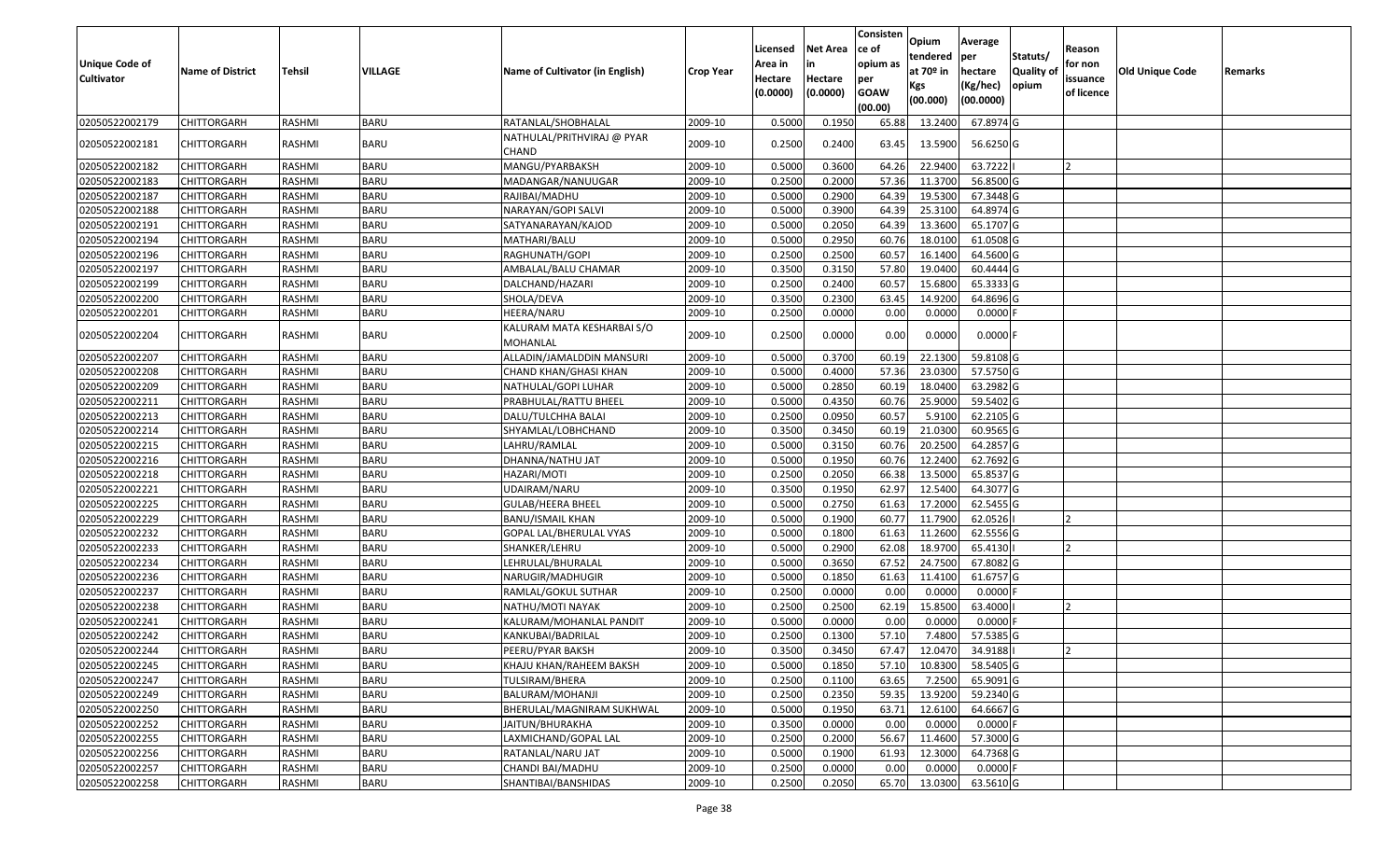|                                  |                            |                  |                            |                                                        |                    | Licensed         | <b>Net Area</b>  | Consisten<br>ce of | Opium             | Average                 |                  | Reason     |                 |                    |
|----------------------------------|----------------------------|------------------|----------------------------|--------------------------------------------------------|--------------------|------------------|------------------|--------------------|-------------------|-------------------------|------------------|------------|-----------------|--------------------|
| <b>Unique Code of</b>            |                            |                  |                            |                                                        |                    | Area in          |                  | opium as           | tendered          | per                     | Statuts/         | for non    |                 |                    |
| <b>Cultivator</b>                | <b>Name of District</b>    | <b>Tehsil</b>    | VILLAGE                    | Name of Cultivator (in English)                        | <b>Crop Year</b>   | Hectare          | Hectare          | per                | at $70°$ in       | hectare                 | <b>Quality o</b> | issuance   | Old Unique Code | Remarks            |
|                                  |                            |                  |                            |                                                        |                    | (0.0000)         | (0.0000)         | <b>GOAW</b>        | Kgs               | (Kg/hec)                | opium            | of licence |                 |                    |
|                                  |                            |                  |                            |                                                        |                    |                  |                  | (00.00)            | (00.000)          | (00.0000)               |                  |            |                 |                    |
| 02050522002260                   | CHITTORGARH                | RASHMI           | <b>BARU</b>                | KISHNIBAI/SALAG RAM                                    | 2009-10            | 0.5000           | 0.4400           | 63.71              | 28.1300           | 63.9318 G               |                  |            |                 |                    |
| 02050522002261                   | CHITTORGARH                | RASHMI           | <b>BARU</b>                | RAMESHWARLAL/HEERALAL                                  | 2009-10            | 0.2500           | 0.0000           | 0.00               | 0.0000            | 0.0000N                 |                  | 11         |                 |                    |
| 02050522002262                   | CHITTORGARH                | RASHMI           | <b>BARU</b>                | KANKUBAI/HARIKISHAN                                    | 2009-10            | 0.5000           | 0.3000           | 65.70              | 20.6300           | 68.7667 G               |                  |            |                 |                    |
| 02050522002266                   | <b>CHITTORGARH</b>         | RASHMI           | <b>BARU</b>                | KESHAR/RUPA                                            | 2009-10            | 0.2500           | 0.2500           | 65.92              | 17.0300           | 68.1200 G               |                  |            |                 |                    |
| 02050522002268                   | CHITTORGARH                | RASHMI           | <b>BARU</b>                | KESHARBAI/MOHANLAL                                     | 2009-10            | 0.5000           | 0.3950           | 63.7               | 24.6800           | 62.4810 G               |                  |            |                 |                    |
| 02050522002273                   | CHITTORGARH                | RASHMI           | <b>BARU</b>                | RAMA/BHANA BANJARA                                     | 2009-10            | 0.2500           | 0.2550           | 66.32              | 17.2300           | 67.5686 G               |                  |            |                 |                    |
| 02050522002274                   | CHITTORGARH                | RASHMI           | <b>BARU</b>                | MANGU/LALA                                             | 2009-10            | 0.5000           | 0.3000           | 57.80              | 17.8900           | 59.6333 G               |                  |            |                 |                    |
| 02050522002275                   | CHITTORGARH                | <b>RASHMI</b>    | <b>BARU</b>                | BHAGGA/MEGHA BANJARA                                   | 2009-10            | 0.5000           | 0.2000           | 57.10              | 12.4100           | 62.0500G                |                  |            |                 |                    |
| 02050522002277                   | CHITTORGARH                | RASHMI           | <b>BARU</b>                | SHANTILAL/RATANLAL                                     | 2009-10            | 0.5000           | 0.4800           | 58.94              | 29.7700           | 62.0208G                |                  |            |                 |                    |
| 02050522002278                   | CHITTORGARH                | RASHMI           | <b>BARU</b>                | MADHOLAL/SUKHLAL BRAHMAN                               | 2009-10            | 0.5000           | 0.3500           | 58.94              | 21.9900           | 62.8286 G               |                  |            |                 |                    |
| 02050522002279                   | CHITTORGARH                | RASHMI           | <b>BARU</b>                | BADRILAL/LOBHCHAND                                     | 2009-10            | 0.5000           | 0.3000           | 65.70              | 20.5700           | 68.5667 G               |                  |            |                 |                    |
| 02050522002280                   | <b>CHITTORGARH</b>         | RASHMI           | <b>BARU</b>                | ROSHANLAL/SUGANJI BOHRA                                | 2009-10            | 0.3500           | 0.3500           | 59.3               | 20.8600           | 59.6000 G               |                  |            |                 |                    |
| 02050522002281                   | <b>CHITTORGARH</b>         | RASHMI           | <b>BARU</b>                | PRABHUDAYAL/BANSHILAL                                  | 2009-10            | 0.5000           | 0.3200           | 57.80              | 19.5400           | 61.0625 G               |                  |            |                 |                    |
| 02050522002282                   | <b>CHITTORGARH</b>         | RASHMI           | <b>BARU</b>                | BALIBAI/GOPI                                           | 2009-10            | 0.2500           | 0.0000           | 0.00               | 0.0000            | $0.0000$ F              |                  |            |                 |                    |
| 02050522002285                   | CHITTORGARH                | RASHMI           | <b>BARU</b>                | CHANDRESH/SOHANLAL SUKHWAL                             | 2009-10            | 0.5000           | 0.2000           | 63.71              | 12.9500           | 64.7500 G               |                  |            |                 |                    |
| 02050522002289                   | CHITTORGARH                | RASHMI           | <b>BARU</b>                | SOSAR/KISHNA                                           | 2009-10            | 0.5000           | 0.2000           | 64.59              | 13.0200           | 65.1000G                |                  |            |                 |                    |
| 02050522002290                   | CHITTORGARH                | RASHMI           | <b>BARU</b>                | RAMLAL/GULAB CHAND SUKHWAL                             | 2009-10            | 0.5000           | 0.2000           | 60.22              | 10.3280           | 51.6400                 |                  |            |                 |                    |
| 02050522002291                   | CHITTORGARH                | RASHMI           | <b>BARU</b>                | SONI/RATANLAL                                          | 2009-10            | 0.5000           | 0.1500           | 60.63              | 9.0900            | 60.6000 G               |                  |            |                 |                    |
| 02050522002292                   | CHITTORGARH                | RASHMI           | <b>BARU</b>                | MAGANIRAM/BENA BRAHMAN                                 | 2009-10            | 0.500            | 0.3950           | 57.80              | 22.9700           | 58.1519 G               |                  |            |                 |                    |
| 02050522002294                   | CHITTORGARH                | RASHMI           | <b>BARU</b>                | GOVARDHAN/MADHO JAT                                    | 2009-10            | 0.5000           | 0.1900           | 62.15              | 12.2200           | 64.3158 G               |                  |            |                 |                    |
| 02050522002295                   | CHITTORGARH                | RASHMI           | <b>BARU</b>                | DEVILAL/CHAMPA LUHAR                                   | 2009-10            | 0.2500           | 0.0000           | 0.00               | 0.0000            | $0.0000$ F              |                  |            |                 |                    |
| 02050522002297                   | CHITTORGARH                | RASHMI           | <b>BARU</b>                | PRABHULAL/KALU                                         | 2009-10            | 0.500            | 0.2000           | 65.92              | 13.3500           | 66.7500 G               |                  |            |                 |                    |
| 02050522002300                   | CHITTORGARH                | RASHMI           | <b>BARU</b>                | GOPILAL/CHHOGA SUKHWAL                                 | 2009-10            | 0.5000           | 0.4850           | 67.52              | 33.3400           | 68.7423 G               |                  |            |                 |                    |
| 02050522002301                   | CHITTORGARH                | RASHMI           | <b>BARU</b>                | SHANKERLAL/MADHO                                       | 2009-10            | 0.5000           | 0.2100           | 65.92              | 14.0000           | 66.6667 G               |                  |            |                 |                    |
| 02050522002302                   | CHITTORGARH                | RASHMI           | <b>BARU</b>                | MANGILAL/MADHO JAT                                     | 2009-10            | 0.3500           | 0.3500           | 54.44              | 19.5000           | 55.7143 G               |                  |            |                 |                    |
| 02050522002303                   | CHITTORGARH                | RASHMI           | <b>BARU</b>                | RATANLAL/RUPA                                          | 2009-10            | 0.5000           | 0.3000           | 73.47              | 22.0200           | 73.4000                 |                  |            |                 |                    |
| 02050522002304                   | CHITTORGARH                | RASHMI           | <b>BARU</b>                | SHOBHALAL/RAGHUNATH                                    | 2009-10            | 0.5000           | 0.0000           | 0.00               | 0.0000            | $0.0000$ F              |                  |            |                 |                    |
| 02050522002305                   | CHITTORGARH                | RASHMI           | <b>BARU</b><br><b>BARU</b> | SHANKERLAL/RUPA                                        | 2009-10<br>2009-10 | 0.5000<br>0.5000 | 0.2000<br>0.0000 | 58.94<br>0.00      | 12.4100<br>0.0000 | 62.0500 G<br>$0.0000$ F |                  |            |                 |                    |
| 02050522002306<br>02050522002309 | CHITTORGARH<br>CHITTORGARH | RASHMI<br>RASHMI | <b>BARU</b>                | <b>BALURAM/GANESH JAT</b><br>JITENDRAKUMAR/MANOHAR LAL | 2009-10            | 0.2500           | 0.1900           | 58.66              | 11.4300           | 60.1579 G               |                  |            |                 |                    |
| 02050522002312                   | CHITTORGARH                | RASHMI           | <b>BARU</b>                | BHERU/DALU BHEEL                                       | 2009-10            | 0.5000           | 0.2050           | 64.35              | 12.9300           | 63.0732 G               |                  |            |                 |                    |
| 02050522002314                   | CHITTORGARH                | RASHMI           | <b>BARU</b>                |                                                        | 2009-10            | 0.5000           | 0.1900           | 65.70              | 12.6100           | 66.3684 G               |                  |            |                 |                    |
| 02050522002315                   | CHITTORGARH                | <b>RASHMI</b>    | <b>BARU</b>                | BALURAM/PANNALAL<br>RAMPAL/KHURAJ                      | 2009-10            | 0.5000           | 0.4100           | 40.62              | 6.3200            | 15.4146                 |                  |            |                 |                    |
| 02050522002317                   | CHITTORGARH                | RASHMI           | <b>BARU</b>                | PRABHU/RATTU BALAI                                     | 2009-10            | 0.5000           | 0.4200           | 61.55              | 26.6300           | 63.4048 G               |                  |            |                 |                    |
| 02050522002318                   | CHITTORGARH                | RASHMI           | <b>BARU</b>                | JDAYRAM/GOKAL SUTHAR                                   | 2009-10            | 0.500            | 0.1000           | 63.65              | 6.5500            | 65.5000 G               |                  |            |                 |                    |
| 02050522002319                   | CHITTORGARH                | RASHMI           | <b>BARU</b>                | KALULAL/SUGANLAL                                       | 2009-10            | 0.2500           | 0.0000           | 0.00               | 0.0000            | $0.0000$ F              |                  |            |                 |                    |
| 02050522002321                   | <b>CHITTORGARH</b>         | RASHMI           | <b>BARU</b>                | MOTILAL/UDAIRAM                                        | 2009-10            | 0.5000           | 0.2950           |                    | 61.93 18.3600     | 62.2373 G               |                  |            |                 |                    |
| 02050522002323                   | <b>CHITTORGARH</b>         | RASHMI           | <b>BARU</b>                | JAMKUBAI/MANGILAL                                      | 2009-10            | 0.2500           | 0.2000           | 61.93              | 12.4000           | 62.0000 G               |                  |            |                 |                    |
| 02050522002324                   | <b>CHITTORGARH</b>         | RASHMI           | <b>BARU</b>                | NARAYANLAL/LALURAM BERWA                               | 2009-10            | 0.3500           | 0.3000           | 61.55              | 18.1300           | 60.4333 G               |                  |            |                 |                    |
| 02050522002325                   | <b>CHITTORGARH</b>         | RASHMI           | <b>BARU</b>                | CHHOGA/CHUNA TELI                                      | 2009-10            | 0.2500           | 0.1950           | 63.45              | 12.7600           | 65.4359 G               |                  |            |                 |                    |
| 02050522002326                   | <b>CHITTORGARH</b>         | RASHMI           | <b>BARU</b>                | <b>GANESH LEHRU NAYAK</b>                              | 2009-10            | 0.2500           | 0.0000           | 0.00               | 0.0000            | $0.0000$ F              |                  |            |                 |                    |
| 02050522002327                   | <b>CHITTORGARH</b>         | RASHMI           | <b>BARU</b>                | SOHNIBAI/CHOGA                                         | 2009-10            | 0.2500           | 0.1900           | 62.15              | 12.2800           | 64.6316 G               |                  |            |                 |                    |
| 02050522002328                   | <b>CHITTORGARH</b>         | RASHMI           | <b>BARU</b>                | NAUJIBAI/NATHU                                         | 2009-10            | 0.2500           | 0.2000           | 62.97              | 12.7800           | 63.9000 G               |                  |            |                 | <b>NAME CHANGE</b> |
| 02050522002330                   | <b>CHITTORGARH</b>         | RASHMI           | <b>BARU</b>                | MANGILAL/HAJARI                                        | 2009-10            | 0.3500           | 0.3100           | 57.36              | 17.7200           | 57.1613 G               |                  |            |                 |                    |
| 02050522002331                   | <b>CHITTORGARH</b>         | RASHMI           | <b>BARU</b>                | SHOBHU/NATHU GURJAR                                    | 2009-10            | 0.3500           | 0.3000           | 62.15              | 18.9400           | 63.1333 G               |                  |            |                 |                    |
| 02050522002332                   | <b>CHITTORGARH</b>         | RASHMI           | <b>BARU</b>                | AAJADKHAN/PYARBAKSH                                    | 2009-10            | 0.3500           | 0.3450           | 62.34              | 21.7800           | 63.1304                 |                  |            |                 |                    |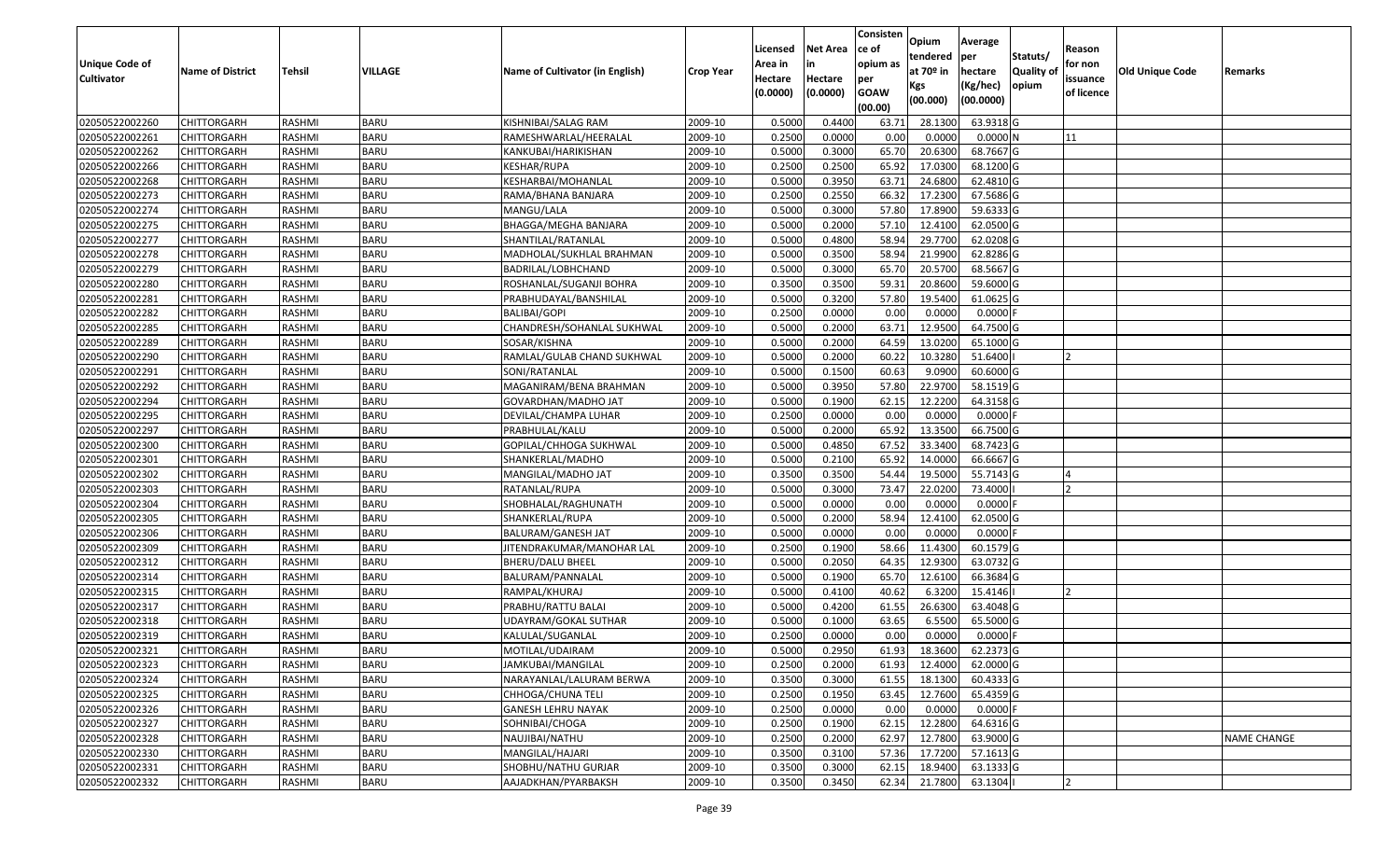| <b>Unique Code of</b><br><b>Cultivator</b> | <b>Name of District</b> | <b>Tehsil</b> | VILLAGE          | Name of Cultivator (in English) | <b>Crop Year</b> | Licensed<br>Area in<br>Hectare<br>(0.0000) | <b>Net Area</b><br>Hectare<br>(0.0000) | Consisten<br>ce of<br>opium as<br>per<br><b>GOAW</b><br>(00.00) | Opium<br>tendered<br>at $70°$ in<br>Kgs<br>(00.000) | Average<br>per<br>hectare<br>(Kg/hec)<br>(00.0000) | Statuts/<br>Quality o<br>opium | Reason<br>for non<br>issuance<br>of licence | Old Unique Code | Remarks            |
|--------------------------------------------|-------------------------|---------------|------------------|---------------------------------|------------------|--------------------------------------------|----------------------------------------|-----------------------------------------------------------------|-----------------------------------------------------|----------------------------------------------------|--------------------------------|---------------------------------------------|-----------------|--------------------|
| 02050522002334                             | CHITTORGARH             | RASHMI        | <b>BARU</b>      | LAXMIBAI/ JEETU                 | 2009-10          | 0.5000                                     | 0.0000                                 | 0.00                                                            | 0.0000                                              | 0.0000F                                            |                                |                                             |                 |                    |
| 02050522003001                             | CHITTORGARH             | RASHMI        | CHATAVATI        | KANKU BAI/RAMLAL                | 2009-10          | 0.5000                                     | 0.0000                                 | 0.00                                                            | 0.0000                                              | $0.0000$ F                                         |                                |                                             |                 |                    |
| 02050522003002                             | CHITTORGARH             | RASHMI        | CHATAVATI        | <b>BHOPAL SINGH/NAHAR SINGH</b> | 2009-10          | 0.5000                                     | 0.4950                                 | 65.57                                                           | 32.6600                                             | 65.9798 G                                          |                                |                                             |                 |                    |
| 02050522003003                             | <b>CHITTORGARH</b>      | RASHMI        | CHATAVATI        | PARAS KANWAR/KARAN SINGH        | 2009-10          | 0.2500                                     | 0.2050                                 | 59.92                                                           | 12.9600                                             | 63.2195 G                                          |                                |                                             |                 |                    |
| 02050522003004                             | CHITTORGARH             | RASHMI        | CHATAVATI        | RAJKANWAR/BAHADUR SINGH         | 2009-10          | 0.2500                                     | 0.2400                                 | 62.76                                                           | 14.9400                                             | 62.2500 G                                          |                                |                                             |                 |                    |
| 02050522003005                             | CHITTORGARH             | RASHMI        | CHATAVATI        | <b>BARJI BAI/UDAYLAL</b>        | 2009-10          | 0.3500                                     | 0.2850                                 | 62.26                                                           | 18.2600                                             | $\overline{64.0702}$ G                             |                                |                                             |                 |                    |
| 02050522003007                             | CHITTORGARH             | RASHMI        | CHATAVATI        | LEHRU/GOKAL                     | 2009-10          | 0.5000                                     | 0.2900                                 | 58.96                                                           | 17.2900                                             | 59.6207 G                                          |                                |                                             |                 |                    |
| 02050522003008                             | CHITTORGARH             | <b>RASHMI</b> | CHATAVATI        | SHANKER SINGH/MOTI SINGH        | 2009-10          | 0.5000                                     | 0.2800                                 | 62.76                                                           | 18.7100                                             | 66.8214 G                                          |                                |                                             |                 |                    |
| 02050522003010                             | CHITTORGARH             | RASHMI        | CHATAVATI        | MITHU/PYARA                     | 2009-10          | 0.5000                                     | 0.3550                                 | 65.25                                                           | 24.2400                                             | 68.2817 G                                          |                                |                                             |                 |                    |
| 02050522003012                             | CHITTORGARH             | RASHMI        | CHATAVATI        | UDAIRAM/LALU LUHAR              | 2009-10          | 0.5000                                     | 0.3900                                 | 62.76                                                           | 24.3900                                             | 62.5385 G                                          |                                |                                             |                 |                    |
| 02050522003013                             | CHITTORGARH             | RASHMI        | CHATAVATI        | LEHRULAL/LALURAM JAT            | 2009-10          | 0.2500                                     | 0.1950                                 | 62.76                                                           | 12.2400                                             | 62.7692 G                                          |                                |                                             |                 |                    |
| 02050522003015                             | <b>CHITTORGARH</b>      | RASHMI        | CHATAVATI        | NARAYAN/GULAB                   | 2009-10          | 0.3500                                     | 0.2800                                 | 65.57                                                           | 18.3400                                             | 65.5000 G                                          |                                |                                             |                 |                    |
| 02050522003017                             | <b>CHITTORGARH</b>      | RASHMI        | CHATAVATI        | SAYAR KANWAR/ BHAWANI SINGH     | 2009-10          | 0.3500                                     | 0.3450                                 | 57.75                                                           | 20.5000                                             | 59.4203 G                                          |                                |                                             |                 |                    |
| 02050522003018                             | <b>CHITTORGARH</b>      | RASHMI        | CHATAVATI        | NARAYAN/GAMER SINGH             | 2009-10          | 0.2500                                     | 0.0000                                 | 0.00                                                            | 0.0000                                              | $0.0000$ F                                         |                                |                                             |                 |                    |
| 02050522003019                             | CHITTORGARH             | RASHMI        | CHATAVATI        | BABULAL/MANGI LAL               | 2009-10          | 0.5000                                     | 0.4950                                 | 65.57                                                           | 31.7100                                             | 64.0606 G                                          |                                |                                             |                 |                    |
| 02050522003021                             | CHITTORGARH             | RASHMI        | CHATAVATI        | NAHAR SINGH/ ARJUN SINGH        | 2009-10          | 0.5000                                     | 0.4850                                 | 65.75                                                           | 31.6900                                             | 65.3402 G                                          |                                |                                             |                 |                    |
| 02050522003022                             | CHITTORGARH             | RASHMI        | CHATAVATI        | PYARA/KHEMA                     | 2009-10          | 0.3500                                     | 0.3450                                 | 58.96                                                           | 20.3600                                             | 59.0145 G                                          |                                |                                             |                 |                    |
| 02050522004001                             | CHITTORGARH             | RASHMI        | <b>KHADITARA</b> | MANGILAL/ DAYARAM               | 2009-10          | 0.3500                                     | 0.2350                                 | 58.9                                                            | 14.5800                                             | 62.0426 G                                          |                                |                                             |                 |                    |
| 02050522004002                             | CHITTORGARH             | RASHMI        | KHADITARA        | GORI SHANKER/MOHAN REGAR        | 2009-10          | 0.3500                                     | 0.1950                                 | 55.85                                                           | 11.8500                                             | 60.7692 G                                          |                                |                                             |                 |                    |
| 02050522004003                             | CHITTORGARH             | RASHMI        | KHADITARA        | HAZARI/PRABHU JAT               | 2009-10          | 0.2500                                     | 0.2450                                 | 63.47                                                           | 15.8500                                             | 64.6939 G                                          |                                |                                             |                 |                    |
| 02050522004005                             | CHITTORGARH             | RASHMI        | <b>KHADITARA</b> | HEERALAL/CHHOGA LAL             | 2009-10          | 0.2500                                     | 0.2500                                 | 59.72                                                           | 15.0900                                             | 60.3600G                                           |                                |                                             | 02050522001142  | <b>TRANSFER</b>    |
| 02050522004006                             | CHITTORGARH             | RASHMI        | KHADITARA        | KAMLABAI/BADRILAL               | 2009-10          | 0.3500                                     | 0.3450                                 | 55.85                                                           | 20.1500                                             | 58.4058 G                                          |                                |                                             |                 |                    |
| 02050522004007                             | CHITTORGARH             | RASHMI        | KHADITARA        | UDAIRAM/ GADMESH A/S RAJIBAI    | 2009-10          | 0.2500                                     | 0.2400                                 | 59.72                                                           | 15.0300                                             | 62.6250 G                                          |                                |                                             |                 |                    |
| 02050522004008                             | CHITTORGARH             | RASHMI        | KHADITARA        | JDAYRAM/RUGNATH                 | 2009-10          | 0.3500                                     | 0.3550                                 | 63.65                                                           | 24.2200                                             | 68.2254 G                                          |                                |                                             |                 |                    |
| 02050522004009                             | CHITTORGARH             | RASHMI        | <b>KHADITARA</b> | KISHNA/MOTI                     | 2009-10          | 0.2500                                     | 0.1400                                 | 59.72                                                           | 8.7100                                              | 62.2143 G                                          |                                |                                             |                 |                    |
| 02050522004010                             | CHITTORGARH             | RASHMI        | KHADITARA        | LEHRU/RATTA                     | 2009-10          | 0.5000                                     | 0.3000                                 | 65.32                                                           | 20.8400                                             | 69.4667 G                                          |                                |                                             |                 |                    |
| 02050522004011                             | CHITTORGARH             | RASHMI        | <b>KHADITARA</b> | SHANKAR LAL/RAMA                | 2009-10          | 0.3500                                     | 0.0000                                 | 0.00                                                            | 0.0000                                              | $0.0000$ F                                         |                                |                                             |                 |                    |
| 02050522004012                             | CHITTORGARH             | RASHMI        | KHADITARA        | BHAJJA/NANDA                    | 2009-10          | 0.5000                                     | 0.3900                                 | 65.32                                                           | 26.7500                                             | 68.5897 G                                          |                                |                                             |                 |                    |
| 02050522004013                             | CHITTORGARH             | RASHMI        | <b>KHADITARA</b> | SHANKER/MOTI                    | 2009-10          | 0.3500                                     | 0.3350                                 | 58.91                                                           | 19.4500                                             | 58.0597 G                                          |                                |                                             |                 |                    |
| 02050522004017                             | CHITTORGARH             | RASHMI        | <b>KHADITARA</b> | SHANKER/DALLA                   | 2009-10          | 0.2500                                     | 0.2500                                 | 55.62                                                           | 14.1500                                             | 56.6000 G                                          |                                |                                             |                 |                    |
| 02050522004020                             | CHITTORGARH             | RASHMI        | KHADITARA        | HEERALAL/ CHHAGNA               | 2009-10          | 0.5000                                     | 0.0000                                 | 0.00                                                            | 0.0000                                              | $0.0000$ F                                         |                                |                                             |                 |                    |
| 02050522005001                             | CHITTORGARH             | RASHMI        | DHAGLON KA KHEDA | SHIVSHANKER/MOHANLAL            | 2009-10          | 0.5000                                     | 0.3450                                 | 61.99                                                           | 22.1500                                             | 64.2029 G                                          |                                |                                             |                 |                    |
| 02050522005002                             | CHITTORGARH             | <b>RASHMI</b> | DHAGLON KA KHEDA | MADHO/GOPI                      | 2009-10          | 0.3500                                     | 0.3400                                 | 60.95                                                           | 21.5000                                             | 63.2353 G                                          |                                |                                             |                 |                    |
| 02050522005003                             | CHITTORGARH             | RASHMI        | DHAGLON KA KHEDA | GIRDHARI/GOPI                   | 2009-10          | 0.2500                                     | 0.1900                                 | 65.8                                                            | 13.2500                                             | 69.7368 G                                          |                                |                                             |                 |                    |
| 02050522005004                             | CHITTORGARH             | RASHMI        | DHAGLON KA KHEDA | HANGAMI/MANING                  | 2009-10          | 0.250                                      | 0.2400                                 | 63.93                                                           | 16.8200                                             | 70.0833 G                                          |                                |                                             |                 |                    |
| 02050522005005                             | CHITTORGARH             | RASHMI        | DHAGLON KA KHEDA | KISHORI BAI/RAMLAL              | 2009-10          | 0.5000                                     | 0.2950                                 | 63.69                                                           | 19.9300                                             | 67.5593 G                                          |                                |                                             |                 |                    |
| 02050522005006                             | <b>CHITTORGARH</b>      | RASHMI        | DHAGLON KA KHEDA | KESHARBAI/DALLA                 | 2009-10          | 0.2500                                     | 0.2000                                 | 58.05                                                           | 11.8700                                             | 59.3500 G                                          |                                |                                             |                 |                    |
| 02050522005008                             | <b>CHITTORGARH</b>      | RASHMI        | DHAGLON KA KHEDA | SAJJANBAI/BHERU                 | 2009-10          | 0.2500                                     | 0.0000                                 | 0.00                                                            | 0.0000                                              | $0.0000$ F                                         |                                |                                             |                 |                    |
| 02050522005009                             | <b>CHITTORGARH</b>      | RASHMI        | DHAGLON KA KHEDA | UDAIRAM/LAXMAN                  | 2009-10          | 0.2500                                     | 0.0000                                 | 0.00                                                            | 0.0000                                              | $0.0000$ F                                         |                                |                                             |                 |                    |
| 02050522005010                             | <b>CHITTORGARH</b>      | RASHMI        | DHAGLON KA KHEDA | LOBHU/HAZARI                    | 2009-10          | 0.5000                                     | 0.5000                                 | 64.79                                                           | 35.2900                                             | 70.5800 G                                          |                                |                                             |                 |                    |
| 02050522005011                             | <b>CHITTORGARH</b>      | RASHMI        | DHAGLON KA KHEDA | NANI BAI / LAHRU                | 2009-10          | 0.2500                                     | 0.0950                                 | 59.52                                                           | 6.0900                                              | 64.1053 G                                          |                                |                                             |                 |                    |
| 02050522005013                             | <b>CHITTORGARH</b>      | RASHMI        | DHAGLON KA KHEDA | DEU/MANGU                       | 2009-10          | 0.5000                                     | 0.2500                                 | 59.79                                                           | 15.5400                                             | 62.1600 G                                          |                                |                                             |                 |                    |
| 02050522005014                             | <b>CHITTORGARH</b>      | RASHMI        | DHAGLON KA KHEDA | MULI BAI/ RAMSUKH               | 2009-10          | 0.5000                                     | 0.2950                                 | 63.28                                                           | 18.8600                                             | 63.9322 G                                          |                                |                                             |                 |                    |
| 02050522005015                             | <b>CHITTORGARH</b>      | RASHMI        | DHAGLON KA KHEDA | RATAN/GIRDHARI                  | 2009-10          | 0.2500                                     | 0.1450                                 | 56.96                                                           | 8.7600                                              | 60.4138 G                                          |                                |                                             |                 |                    |
| 02050522005016                             | <b>CHITTORGARH</b>      | RASHMI        | DHAGLON KA KHEDA | PANNADAS/ MATHURADAS            | 2009-10          | 0.2500                                     | 0.2350                                 | 59.41                                                           | 14.0700                                             | 59.8723 G                                          |                                |                                             |                 | <b>NAME CHANGE</b> |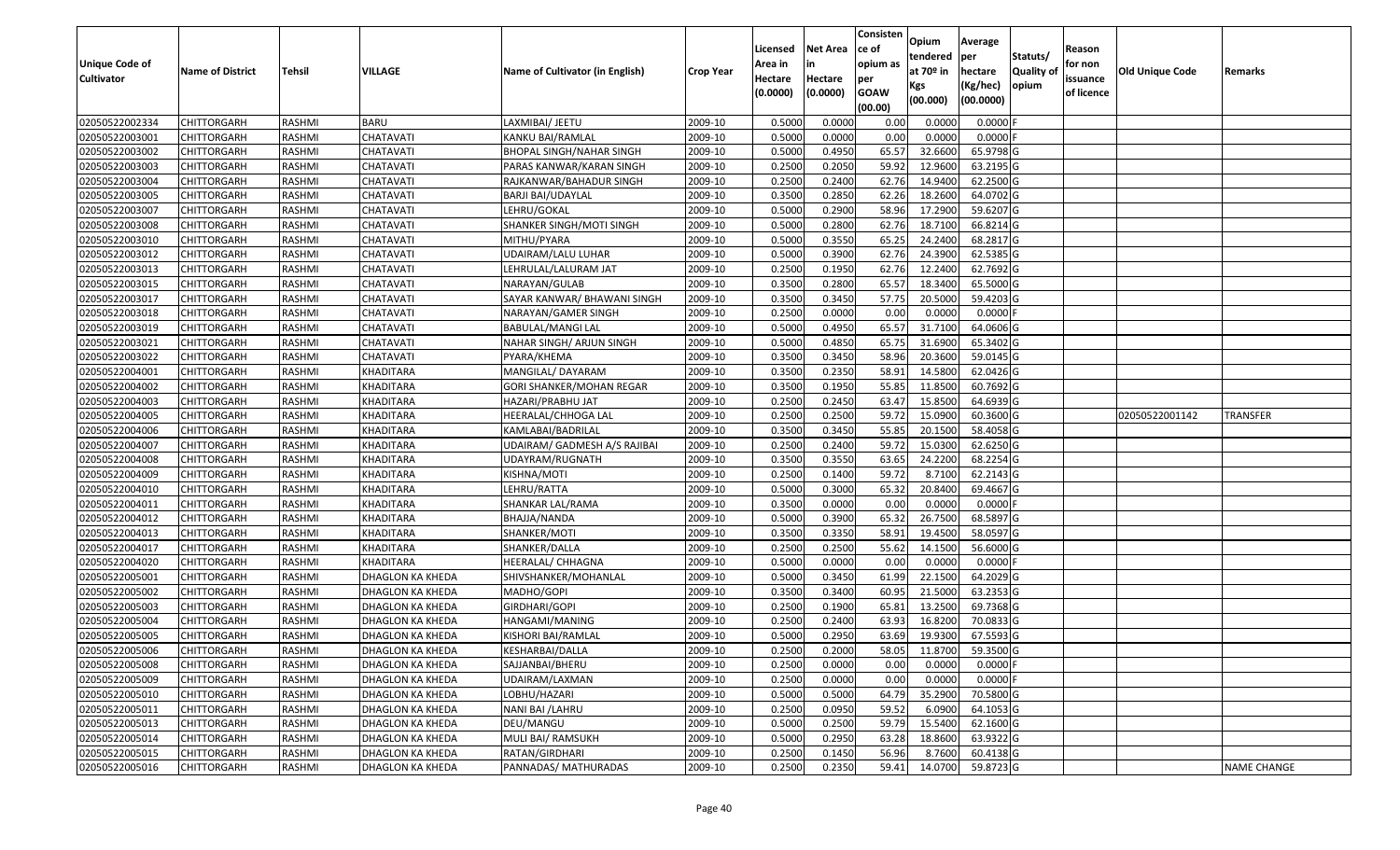| <b>Unique Code of</b><br><b>Cultivator</b> | <b>Name of District</b> | <b>Tehsil</b> | VILLAGE          | Name of Cultivator (in English)       | <b>Crop Year</b> | Licensed<br>Area in<br>Hectare<br>(0.0000) | <b>Net Area</b><br>in<br>Hectare<br>(0.0000) | Consisten<br>ce of<br>opium as<br>per<br><b>GOAW</b><br>(00.00) | Opium<br>tendered<br>at $70°$ in<br>Kgs<br>(00.000) | Average<br>per<br>hectare<br>(Kg/hec)<br>(00.0000) | Statuts/<br>Quality of<br>opium | Reason<br>for non<br>issuance<br>of licence | <b>Old Unique Code</b> | Remarks            |
|--------------------------------------------|-------------------------|---------------|------------------|---------------------------------------|------------------|--------------------------------------------|----------------------------------------------|-----------------------------------------------------------------|-----------------------------------------------------|----------------------------------------------------|---------------------------------|---------------------------------------------|------------------------|--------------------|
| 02050522005019                             | CHITTORGARH             | RASHMI        | DHAGLON KA KHEDA | ATUL KUMAR/ KALULAL G/S<br>SUGANCHAND | 2009-10          | 0.2500                                     | 0.1700                                       | 61.75                                                           | 10.7600                                             | 63.2941                                            |                                 |                                             |                        | <b>NAME CHANGE</b> |
| 02050522005020                             | CHITTORGARH             | RASHMI        | DHAGLON KA KHEDA | LAXMAN/GOKAL                          | 2009-10          | 0.2500                                     | 0.2050                                       | 61.03                                                           | 12.9300                                             | 63.0732 G                                          |                                 |                                             |                        |                    |
| 02050522005022                             | <b>CHITTORGARH</b>      | RASHMI        | DHAGLON KA KHEDA | SHOBHA/DALLA                          | 2009-10          | 0.2500                                     | 0.1000                                       | 56.41                                                           | 6.1100                                              | 61.1000G                                           |                                 |                                             |                        |                    |
| 02050522005024                             | <b>CHITTORGARH</b>      | RASHMI        | DHAGLON KA KHEDA | BHERULAL/RAMLAL                       | 2009-10          | 0.2500                                     | 0.2500                                       | 63.87                                                           | 16.6100                                             | 66.4400 G                                          |                                 |                                             |                        |                    |
| 02050522005026                             | <b>CHITTORGARH</b>      | RASHMI        | DHAGLON KA KHEDA | RADHEYSHYAM/CHAMPALAL                 | 2009-10          | 0.3500                                     | 0.2000                                       | 61.95                                                           | 12.6300                                             | 63.1500 G                                          |                                 |                                             |                        |                    |
| 02050522005027                             | CHITTORGARH             | RASHMI        | DHAGLON KA KHEDA | RATANLAL/MOHANLAL GUSAIN II           | 2009-10          | 0.2500                                     | 0.2450                                       | 60.26                                                           | 15.0400                                             | 61.3878 G                                          |                                 |                                             |                        |                    |
| 02050522005028                             | CHITTORGARH             | RASHMI        | DHAGLON KA KHEDA | RUPI BAI/LAHRU                        | 2009-10          | 0.5000                                     | 0.2950                                       | 61.01                                                           | 18.5200                                             | 62.7797 G                                          |                                 |                                             |                        |                    |
| 02050522005032                             | CHITTORGARH             | RASHMI        | DHAGLON KA KHEDA | SHANKAR/DALLA                         | 2009-10          | 0.2500                                     | 0.2450                                       | 57.49                                                           | 14.5000                                             | 59.1837 G                                          |                                 |                                             |                        |                    |
| 02050522005034                             | CHITTORGARH             | RASHMI        | DHAGLON KA KHEDA | RATAN / LAXMAN/BHAJJA                 | 2009-10          | 0.2500                                     | 0.2000                                       | 59.18                                                           | 12.1500                                             | 60.7500 G                                          |                                 |                                             |                        |                    |
| 02050522005035                             | CHITTORGARH             | RASHMI        | DHAGLON KA KHEDA | GOVERDHAN/RAMA                        | 2009-10          | 0.2500                                     | 0.1900                                       | 62.13                                                           | 12.6000                                             | 66.3150                                            |                                 |                                             |                        |                    |
| 02050522005036                             | CHITTORGARH             | RASHMI        | DHAGLON KA KHEDA | PRAHLAD/MOHAN                         | 2009-10          | 0.5000                                     | 0.3950                                       | 61.88                                                           | 25.1300                                             | 63.6203 G                                          |                                 |                                             |                        |                    |
| 02050522005037                             | <b>CHITTORGARH</b>      | RASHMI        | DHAGLON KA KHEDA | KANA/BARDA PRAJAPAT                   | 2009-10          | 0.5000                                     | 0.1900                                       | 63.84                                                           | 12.3400                                             | 64.9474 G                                          |                                 |                                             |                        |                    |
| 02050522005038                             | CHITTORGARH             | RASHMI        | DHAGLON KA KHEDA | CHUNNILAL/RAMA                        | 2009-10          | 0.2500                                     | 0.1750                                       | 60.94                                                           | 10.7200                                             | 61.2571 G                                          |                                 |                                             |                        |                    |
| 02050522005039                             | CHITTORGARH             | RASHMI        | DHAGLON KA KHEDA | PARTHU/RAMA PRAJAPAT                  | 2009-10          | 0.2500                                     | 0.1700                                       | 59.88                                                           | 10.2800                                             | 60.4706 G                                          |                                 |                                             |                        |                    |
| 02050522006001                             | CHITTORGARH             | RASHMI        | RUD-A            | RAMESHCHANDRA/NATHULAL                | 2009-10          | 0.3500                                     | 0.1850                                       | 62.92                                                           | 13.3300                                             | 72.0541G                                           |                                 |                                             |                        |                    |
| 02050522006002                             | CHITTORGARH             | RASHMI        | RUD-A            | JEETU A/S GOPI / MANGU                | 2009-10          | 0.5000                                     | 0.3850                                       | 62.67                                                           | 26.4600                                             | 68.7273 G                                          |                                 |                                             |                        |                    |
| 02050522006003                             | CHITTORGARH             | RASHMI        | RUD-A            | PRABHU/UDAIRAM                        | 2009-10          | 0.2500                                     | 0.1850                                       | 61.44                                                           | 11.3500                                             | 61.3514 G                                          |                                 |                                             |                        |                    |
| 02050522006004                             | <b>CHITTORGARH</b>      | RASHMI        | RUD-A            | BALURAM/MANGUJEE                      | 2009-10          | 0.5000                                     | 0.2000                                       | 59.27                                                           | 12.2900                                             | 61.4500 G                                          |                                 |                                             |                        |                    |
| 02050522006005                             | CHITTORGARH             | RASHMI        | RUD-A            | PEERU/ MANGU                          | 2009-10          | 0.2500                                     | 0.1450                                       | 62.27                                                           | 10.0400                                             | 69.2414 G                                          |                                 |                                             |                        | <b>NAME CHANGE</b> |
| 02050522006006                             | CHITTORGARH             | RASHMI        | RUD-A            | KALULAL/DEEPLAL                       | 2009-10          | 0.5000                                     | 0.0000                                       | 0.00                                                            | 0.0000                                              | 0.0000N                                            |                                 |                                             |                        |                    |
| 02050522006007                             | <b>CHITTORGARH</b>      | RASHMI        | RUD-A            | LEHRU/MADHO TELI                      | 2009-10          | 0.5000                                     | 0.1400                                       | 62.92                                                           | 9.3600                                              | 66.8571 G                                          |                                 |                                             |                        |                    |
| 02050522006009                             | CHITTORGARH             | RASHMI        | RUD-A            | LAHRIBAI/MANA TELI                    | 2009-10          | 0.5000                                     | 0.1950                                       | 62.92                                                           | 13.4400                                             | 68.9231 G                                          |                                 |                                             |                        |                    |
| 02050522006010                             | CHITTORGARH             | RASHMI        | RUD-A            | GANESH/CHUNNA TELI                    | 2009-10          | 0.5000                                     | 0.3750                                       | 62.92                                                           | 25.9800                                             | 69.2800 G                                          |                                 |                                             |                        |                    |
| 02050522006011                             | CHITTORGARH             | RASHMI        | RUD-A            | MANGILAL/RAMA NAI                     | 2009-10          | 0.5000                                     | 0.1800                                       | 62.50                                                           | 11.6900                                             | 64.9444 G                                          |                                 |                                             |                        |                    |
| 02050522006012                             | CHITTORGARH             | RASHMI        | RUD-A            | HABU RAM/NAGJI RAM LAKARA             | 2009-10          | 0.2500                                     | 0.2000                                       | 56.09                                                           | 11.5300                                             | 57.6500 G                                          |                                 |                                             |                        |                    |
| 02050522006014                             | CHITTORGARH             | RASHMI        | RUD-A            | SHRIRAM @ PARASRAM/GORDHAN            | 2009-10          | 0.5000                                     | 0.2350                                       | 65.40                                                           | 15.5900                                             | 66.3404 G                                          |                                 |                                             |                        |                    |
| 02050522006015                             | <b>CHITTORGARH</b>      | RASHMI        | RUD-A            | DALLUBAI/ RATANLAL                    | 2009-10          | 0.2500                                     | 0.0000                                       | 0.00                                                            | 0.0000                                              | 0.0000N                                            |                                 |                                             |                        |                    |
| 02050522006016                             | CHITTORGARH             | RASHMI        | RUD-A            | BHAGWAN/GULAB                         | 2009-10          | 0.3500                                     | 0.3000                                       | 59.27                                                           | 18.6400                                             | 62.1333 G                                          |                                 |                                             |                        |                    |
| 02050522006018                             | <b>CHITTORGARH</b>      | RASHMI        | RUD-A            | CHHOGA/GOPI                           | 2009-10          | 0.5000                                     | 0.2050                                       | 59.27                                                           | 12.8000                                             | 62.4390 G                                          |                                 |                                             |                        |                    |
| 02050522006019                             | CHITTORGARH             | RASHMI        | RUD-A            | BHAGWANIBAI/MANGIDAS                  | 2009-10          | 0.5000                                     | 0.3200                                       | 62.50                                                           | 20.7700                                             | 64.9063 G                                          |                                 |                                             |                        |                    |
| 02050522006020                             | CHITTORGARH             | RASHMI        | RUD-A            | JAMNALAL/GOPILAL                      | 2009-10          | 0.2500                                     | 0.2000                                       | 65.40                                                           | 13.4500                                             | 67.2500 G                                          |                                 |                                             |                        |                    |
| 02050522006021                             | CHITTORGARH             | RASHMI        | RUD-A            | HEERALAL/LALOORAM                     | 2009-10          | 0.3500                                     | 0.0950                                       | 65.03                                                           | 6.4800                                              | 68.2105 G                                          |                                 |                                             |                        |                    |
| 02050522006022                             | CHITTORGARH             | RASHMI        | RUD-A            | JAGDISHCHANDRA/ MAGNA                 | 2009-10          | 0.2500                                     | 0.1000                                       | 62.35                                                           | 6.6200                                              | 66.2000 G                                          |                                 |                                             |                        | <b>NAME CHANGE</b> |
| 02050522006023                             | CHITTORGARH             | RASHMI        | RUD-A            | KESIBAI/BALLURAM                      | 2009-10          | 0.2500                                     | 0.0000                                       | 0.00                                                            | 0.0000                                              | 0.0000                                             |                                 |                                             |                        |                    |
| 02050522006024                             | <b>CHITTORGARH</b>      | RASHMI        | RUD-A            | NARAYAN/HEMA                          | 2009-10          | 0.5000                                     | 0.3550                                       | 64.36                                                           | 23.1500                                             | 65.2113 G                                          |                                 |                                             |                        |                    |
| 02050522006026                             | <b>CHITTORGARH</b>      | RASHMI        | RUD-A            | MANGILAL/RAMA BHEEL                   | 2009-10          | 0.3500                                     | 0.2000                                       | 57.64                                                           | 11.6700                                             | 58.3500                                            |                                 |                                             |                        |                    |
| 02050522006027                             | <b>CHITTORGARH</b>      | RASHMI        | RUD-A            | NATHULAL/HARLAL                       | 2009-10          | 0.2500                                     | 0.1300                                       | 61.57                                                           | 7.4600                                              | 57.3840                                            |                                 |                                             |                        |                    |
| 02050522006028                             | <b>CHITTORGARH</b>      | RASHMI        | RUD-A            | MAGNIBAI/BALOORAM                     | 2009-10          | 0.2500                                     | 0.1350                                       | 62.27                                                           | 8.8200                                              | 65.3333 G                                          |                                 |                                             |                        |                    |
| 02050522006030                             | <b>CHITTORGARH</b>      | RASHMI        | RUD-A            | OMPRAKASH/MOHANLAL JASHI              | 2009-10          | 0.5000                                     | 0.1050                                       | 64.36                                                           | 7.1800                                              | 68.3810 G                                          |                                 |                                             |                        |                    |
| 02050522006031                             | <b>CHITTORGARH</b>      | RASHMI        | RUD-A            | DINESHCHANDRA/JAMNA LAL               | 2009-10          | 0.2500                                     | 0.2000                                       | 62.35                                                           | 12.8800                                             | 64.4000 G                                          |                                 |                                             |                        |                    |
| 02050522006032                             | <b>CHITTORGARH</b>      | RASHMI        | RUD-A            | HANSRAJ/MADHO JAT                     | 2009-10          | 0.5000                                     | 0.0950                                       | 65.60                                                           | 8.7200                                              | 91.7895 G                                          |                                 |                                             |                        |                    |
| 02050522006033                             | <b>CHITTORGARH</b>      | RASHMI        | RUD-A            | SHANKER/GULAB                         | 2009-10          | 0.5000                                     | 0.2500                                       | 58.95                                                           | 15.9400                                             | 63.7600 G                                          |                                 |                                             |                        |                    |
| 02050522006035                             | CHITTORGARH             | RASHMI        | RUD-A            | MOHAN/GOKAL                           | 2009-10          | 0.5000                                     | 0.1500                                       | 62.95                                                           | 9.9200                                              | 66.1330                                            |                                 |                                             |                        |                    |
| 02050522006036                             | <b>CHITTORGARH</b>      | RASHMI        | RUD-A            | MOHANLAL/DALCHAND SUKHWAL             | 2009-10          | 0.5000                                     | 0.0000                                       | 0.00                                                            | 0.0000                                              | 0.0000N                                            |                                 |                                             |                        |                    |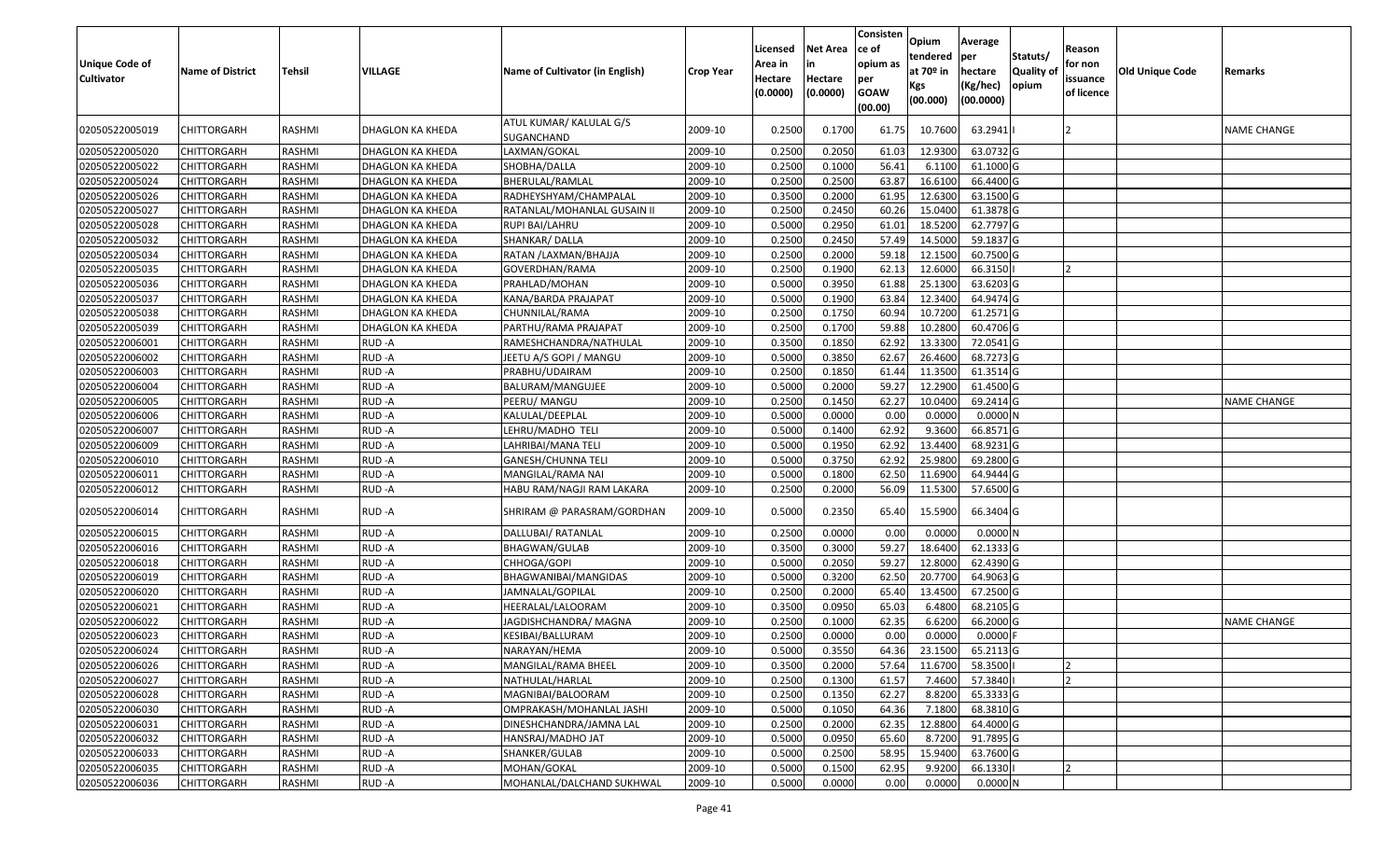| <b>Unique Code of</b><br><b>Cultivator</b> | <b>Name of District</b> | <b>Tehsil</b> | <b>VILLAGE</b> | Name of Cultivator (in English)         | Crop Year | Licensed<br>Area in<br>Hectare<br>(0.0000) | <b>Net Area</b><br>Hectare<br>(0.0000) | Consisten<br>ce of<br>opium as<br>per<br><b>GOAW</b><br>(00.00) | <b>Opium</b><br>tendered<br>at 70º in<br>Kgs<br>(00.000) | Average<br>per<br>hectare<br>(Kg/hec)<br>(00.0000) | Statuts/<br>Quality of<br>opium | Reason<br>for non<br>issuance<br>of licence | Old Unique Code | Remarks |
|--------------------------------------------|-------------------------|---------------|----------------|-----------------------------------------|-----------|--------------------------------------------|----------------------------------------|-----------------------------------------------------------------|----------------------------------------------------------|----------------------------------------------------|---------------------------------|---------------------------------------------|-----------------|---------|
| 02050522006037                             | <b>CHITTORGARH</b>      | RASHMI        | RUD-A          | MOHANLAL/PANNALAL                       | 2009-10   | 0.5000                                     | 0.0000                                 | 0.00                                                            | 0.0000                                                   | 0.0000N                                            |                                 |                                             |                 |         |
| 02050522006038                             | <b>CHITTORGARH</b>      | RASHMI        | RUD-A          | GOVERDHAN/ONKAR                         | 2009-10   | 0.2500                                     | 0.0950                                 | 62.35                                                           | 6.3600                                                   | 66.9474 G                                          |                                 |                                             |                 |         |
| 02050522006039                             | <b>CHITTORGARH</b>      | RASHMI        | RUD-A          | MADHOBAI/BANSHILAL VYAS                 | 2009-10   | 0.5000                                     | 0.2250                                 | 64.42                                                           | 15.3900                                                  | 68.4000 G                                          |                                 |                                             |                 |         |
| 02050522006040                             | CHITTORGARH             | <b>RASHMI</b> | RUD-A          | GIRDHARI/KALU                           | 2009-10   | 0.5000                                     | 0.3100                                 | 64.42                                                           | 21.3700                                                  | 68.9355 G                                          |                                 |                                             |                 |         |
| 02050522006041                             | <b>CHITTORGARH</b>      | RASHMI        | RUD-A          | RAMESHWAR/PHOOLCHAND                    | 2009-10   | 0.2500                                     | 0.0000                                 | 0.00                                                            | 0.0000                                                   | $0.0000$ F                                         |                                 |                                             |                 |         |
| 02050522006042                             | <b>CHITTORGARH</b>      | RASHMI        | RUD-A          | GOPAL/MOHAN                             | 2009-10   | 0.2500                                     | 0.1000                                 | 63.01                                                           | 2.7630                                                   | 27.6300                                            |                                 |                                             |                 |         |
| 02050522006043                             | <b>CHITTORGARH</b>      | RASHMI        | RUD-A          | KAILASHCHANDRA/RAMESHWARLAL             | 2009-10   | 0.3500                                     | 0.2000                                 | 62.11                                                           | 12.8800                                                  | 64.4000 G                                          |                                 |                                             |                 |         |
| 02050522006044                             | <b>CHITTORGARH</b>      | <b>RASHMI</b> | RUD-A          | HARLAL/JAIRAM                           | 2009-10   | 0.3500                                     | 0.3500                                 | 62.11                                                           | 22.9500                                                  | 65.5714 G                                          |                                 |                                             |                 |         |
| 02050522006045                             | <b>CHITTORGARH</b>      | RASHMI        | RUD-A          | SHANKERLAL/PYARCHAND                    | 2009-10   | 0.2500                                     | 0.1500                                 | 62.31                                                           | 10.1300                                                  | 67.5333 G                                          |                                 |                                             |                 |         |
| 02050522006046                             | <b>CHITTORGARH</b>      | RASHMI        | RUD-A          | NATHULAL/MAGNA                          | 2009-10   | 0.5000                                     | 0.0950                                 | 59.27                                                           | 6.1900                                                   | 65.1579 G                                          |                                 |                                             |                 |         |
| 02050522006047                             | <b>CHITTORGARH</b>      | RASHMI        | RUD-A          | BARDA/MAGNA JAT                         | 2009-10   | 0.5000                                     | 0.2350                                 | 60.92                                                           | 15.2500                                                  | 64.8936 G                                          |                                 |                                             |                 |         |
| 02050522006048                             | <b>CHITTORGARH</b>      | RASHMI        | RUD-A          | MOHANLAL/GULABCHAND @<br><b>UDAIRAM</b> | 2009-10   | 0.5000                                     | 0.1050                                 | 59.86                                                           | 7.0000                                                   | 66.6667 G                                          |                                 |                                             |                 |         |
| 02050522006049                             | <b>CHITTORGARH</b>      | RASHMI        | RUD-A          | LOBHU/GULABCHAND                        | 2009-10   | 0.5000                                     | 0.1200                                 | 62.11                                                           | 7.6400                                                   | 63.6667 G                                          |                                 |                                             |                 |         |
| 02050522006050                             | <b>CHITTORGARH</b>      | RASHMI        | RUD-A          | PRITHVIRAJ/LALU                         | 2009-10   | 0.2500                                     | 0.2000                                 | 57.72                                                           | 12.4000                                                  | 62.0000 G                                          |                                 |                                             |                 |         |
| 02050522006051                             | <b>CHITTORGARH</b>      | RASHMI        | RUD-A          | SHANKERLAL/PANNA                        | 2009-10   | 0.5000                                     | 0.0000                                 | 0.00                                                            | 0.0000                                                   | 0.0000N                                            |                                 |                                             |                 |         |
| 02050522006052                             | CHITTORGARH             | RASHMI        | RUD-A          | DHAPUBAI/BOTH LAL @ BANSHILAL           | 2009-10   | 0.3500                                     | 0.2550                                 | 65.40                                                           | 16.9100                                                  | 66.3137 G                                          |                                 |                                             |                 |         |
| 02050522006054                             | <b>CHITTORGARH</b>      | RASHMI        | RUD-A          | SHANKARLAL/RAMCHANDRA                   | 2009-10   | 0.5000                                     | 0.1950                                 | 64.36                                                           | 13.5500                                                  | 69.4872 G                                          |                                 |                                             |                 |         |
| 02050522006055                             | CHITTORGARH             | RASHMI        | RUD-A          | CHANDIBAI/PRABHULAL                     | 2009-10   | 0.2500                                     | 0.1000                                 | 58.95                                                           | 6.0400                                                   | 60.4000 G                                          |                                 |                                             |                 |         |
| 02050522006056                             | <b>CHITTORGARH</b>      | RASHMI        | RUD-A          | JAMNALAL/BILASIRAM                      | 2009-10   | 0.5000                                     | 0.0000                                 | 0.00                                                            | 0.0000                                                   | 0.0000N                                            |                                 |                                             |                 |         |
| 02050522006057                             | <b>CHITTORGARH</b>      | RASHMI        | RUD-A          | BHERULAL/RAMCHANDRA                     | 2009-10   | 0.2500                                     | 0.2100                                 | 62.27                                                           | 14.4400                                                  | 68.7619 G                                          |                                 |                                             |                 |         |
| 02050522006059                             | <b>CHITTORGARH</b>      | RASHMI        | RUD-A          | BHAGIRATH/HAZARI NAYAK                  | 2009-10   | 0.2500                                     | 0.0000                                 | 0.00                                                            | 0.0000                                                   | $0.0000$ F                                         |                                 |                                             |                 |         |
| 02050522006062                             | <b>CHITTORGARH</b>      | <b>RASHMI</b> | RUD-A          | <b>BHAGWAN/DALU BHEEL</b>               | 2009-10   | 0.2500                                     | 0.2600                                 | 62.27                                                           | 16.5500                                                  | 63.6538 G                                          |                                 |                                             |                 |         |
| 02050522006063                             | <b>CHITTORGARH</b>      | <b>RASHMI</b> | RUD-A          | SHANKERLAL/SHOBHALAL                    | 2009-10   | 0.5000                                     | 0.2400                                 | 62.50                                                           | 15.2200                                                  | 63.4167 G                                          |                                 |                                             |                 |         |
| 02050522006064                             | <b>CHITTORGARH</b>      | RASHMI        | RUD-A          | PYARIBAI/HAZARI                         | 2009-10   | 0.2500                                     | 0.2000                                 | 65.40                                                           | 13.5900                                                  | 67.9500 G                                          |                                 |                                             |                 |         |
| 02050522006065                             | <b>CHITTORGARH</b>      | RASHMI        | RUD-A          | HARCHAND/BHOORA GURJAR                  | 2009-10   | 0.2500                                     | 0.2000                                 | 62.35                                                           | 13.4600                                                  | 67.3000 G                                          |                                 |                                             |                 |         |
| 02050522006067                             | CHITTORGARH             | RASHMI        | RUD-A          | NATHULAL/LALURAM                        | 2009-10   | 0.5000                                     | 0.2900                                 | 62.50                                                           | 19.3700                                                  | 66.7931 G                                          |                                 |                                             |                 |         |
| 02050522006069                             | CHITTORGARH             | RASHMI        | RUD-A          | BHERULAL/RAIMAL MALI                    | 2009-10   | 0.5000                                     | 0.2250                                 | 64.36                                                           | 15.0500                                                  | 66.8889 G                                          |                                 |                                             |                 |         |
| 02050522006070                             | CHITTORGARH             | RASHMI        | RUD-A          | <b>BALU/JEETMAL</b>                     | 2009-10   | 0.3500                                     | 0.1900                                 | 60.65                                                           | 12.3000                                                  | 64.7368 G                                          |                                 |                                             |                 |         |
| 02050522006071                             | <b>CHITTORGARH</b>      | RASHMI        | RUD-A          | MAGNA/KALURAM JAT                       | 2009-10   | 0.2500                                     | 0.1500                                 | 62.35                                                           | 10.0700                                                  | 67.1333 G                                          |                                 |                                             |                 |         |
| 02050522006072                             | CHITTORGARH             | <b>RASHMI</b> | RUD-A          | GEETA DEVI/RAMCHANDRA                   | 2009-10   | 0.5000                                     | 0.3000                                 | 62.11                                                           | 19.2300                                                  | 64.1000 G                                          |                                 |                                             |                 |         |
| 02050522006073                             | CHITTORGARH             | RASHMI        | RUD-A          | SONIBAI/SHANKERLAL                      | 2009-10   | 0.5000                                     | 0.2800                                 | 62.11                                                           | 18.5500                                                  | 66.2500 G                                          |                                 |                                             |                 |         |
| 02050522006074                             | <b>CHITTORGARH</b>      | RASHMI        | RUD-A          | PRABHULAL/MOHANLAL                      | 2009-10   | 0.500                                      | 0.3350                                 | 59.58                                                           | 21.0000                                                  | 62.6866 G                                          |                                 |                                             |                 |         |
| 02050522006075                             | <b>CHITTORGARH</b>      | RASHMI        | RUD-A          | KAMLABAI/BHERULAL                       | 2009-10   | 0.5000                                     | 0.1700                                 | 61.78                                                           | 11.2400                                                  | 66.1176 G                                          |                                 |                                             |                 |         |
| 02050522006076                             | <b>CHITTORGARH</b>      | RASHMI        | RUD-A          | DHANNA/NAGAJI SUTHAR                    | 2009-10   | 0.5000                                     | 0.2750                                 | 61.78                                                           | 18.3500                                                  | 66.7273 G                                          |                                 |                                             |                 |         |
| 02050522006077                             | <b>CHITTORGARH</b>      | RASHMI        | RUD-A          | DHOKAL/KISHANLAL                        | 2009-10   | 0.2500                                     | 0.2050                                 | 58.95                                                           | 11.8400                                                  | 57.7561 G                                          |                                 |                                             |                 |         |
| 02050522006078                             | <b>CHITTORGARH</b>      | RASHMI        | RUD-A          | MANGILAL/BARDICHAND                     | 2009-10   | 0.3500                                     | 0.2000                                 | 61.78                                                           | 13.3100                                                  | 66.5500 G                                          |                                 |                                             |                 |         |
| 02050522006079                             | <b>CHITTORGARH</b>      | RASHMI        | RUD-A          | RATANLAL/HEERA LAL                      | 2009-10   | 0.5000                                     | 0.3000                                 | 65.40                                                           | 21.0500                                                  | 70.1667 G                                          |                                 |                                             |                 |         |
| 02050522006080                             | <b>CHITTORGARH</b>      | RASHMI        | RUD-A          | RAJMAL/DALCHAND                         | 2009-10   | 0.5000                                     | 0.0000                                 | 0.00                                                            | 0.0000                                                   | 0.0000N                                            |                                 |                                             |                 |         |
| 02050522006081                             | <b>CHITTORGARH</b>      | RASHMI        | RUD-A          | ALLAHNUR/IBRAHIM                        | 2009-10   | 0.2500                                     | 0.0000                                 | 0.00                                                            | 0.0000                                                   | $0.0000$ F                                         |                                 |                                             |                 |         |
| 02050522006082                             | <b>CHITTORGARH</b>      | RASHMI        | RUD-A          | <b>GEETA BAI/BHANWARLAL</b>             | 2009-10   | 0.3500                                     | 0.2000                                 | 64.36                                                           | 14.0500                                                  | $\overline{70.2500}$ G                             |                                 |                                             |                 |         |
| 02050522006083                             | <b>CHITTORGARH</b>      | RASHMI        | RUD-A          | <b>BALURAM/CHUNA TELI</b>               | 2009-10   | 0.5000                                     | 0.2850                                 | 65.40                                                           | 19.6400                                                  | 68.9123 G                                          |                                 |                                             |                 |         |
| 02050522006084                             | <b>CHITTORGARH</b>      | RASHMI        | RUD-A          | SHANTILAL/MANGILAL                      | 2009-10   | 0.2500                                     | 0.1800                                 | 57.72                                                           | 12.2800                                                  | 68.2222 G                                          |                                 |                                             |                 |         |
| 02050522006088                             | <b>CHITTORGARH</b>      | RASHMI        | RUD-A          | SHANKERLAL/BHURALAL                     | 2009-10   | 0.2500                                     | 0.0000                                 | 0.00                                                            | 0.0000                                                   | $0.0000$ F                                         |                                 |                                             |                 |         |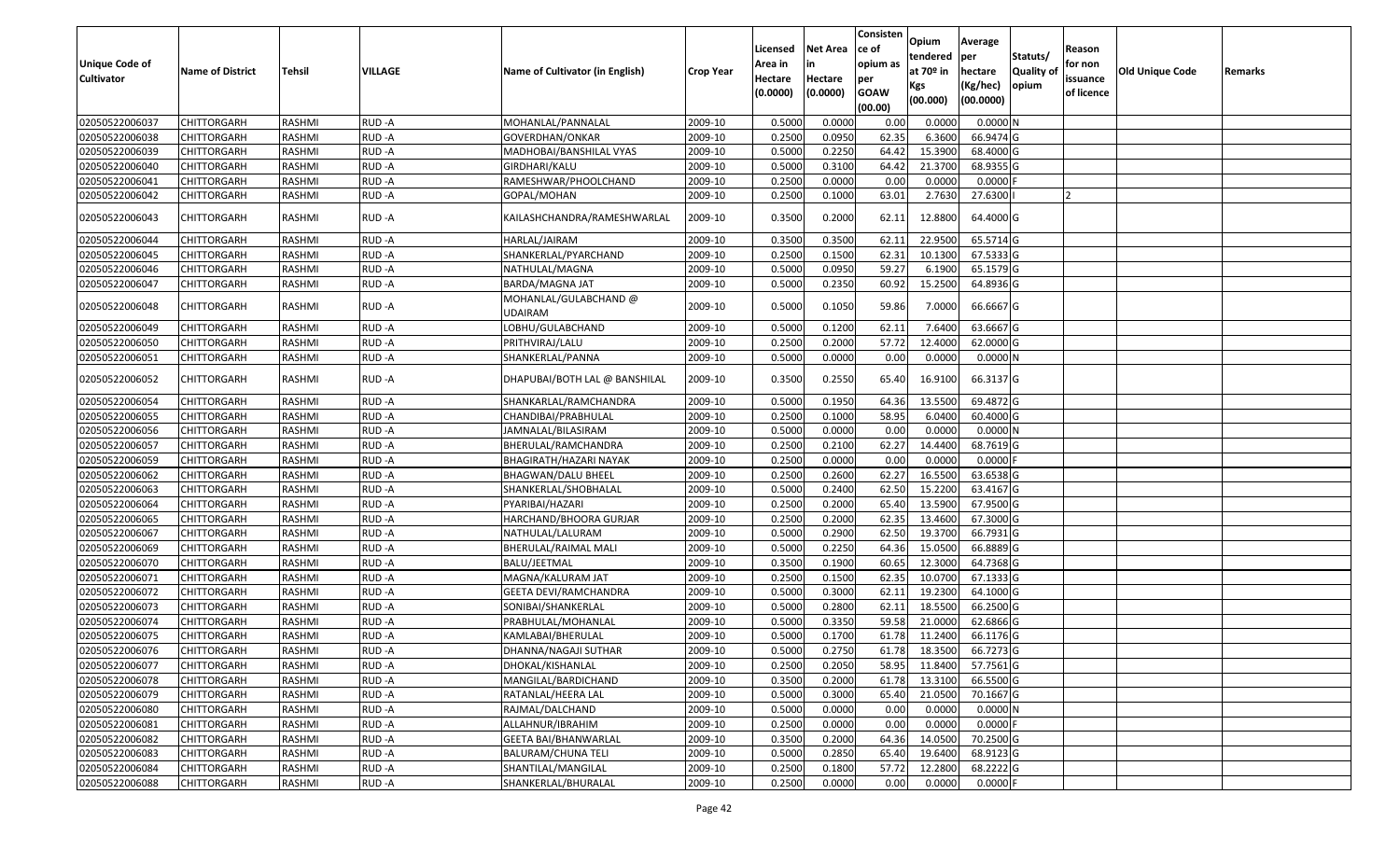| Unique Code of<br><b>Cultivator</b> | <b>Name of District</b> | Tehsil        | VILLAGE | Name of Cultivator (in English)            | <b>Crop Year</b> | Licensed<br>Area in<br>Hectare<br>(0.0000) | Net Area<br>in<br>Hectare<br>(0.0000) | Consisten<br>ce of<br>opium as<br>per<br><b>GOAW</b><br>(00.00) | Opium<br>tendered<br>at 70º in<br>Kgs<br>(00.000) | Average<br>per<br>hectare<br>(Kg/hec)<br>(00.0000) | Statuts/<br><b>Quality of</b><br>opium | Reason<br>for non<br>issuance<br>of licence | <b>Old Unique Code</b> | Remarks            |
|-------------------------------------|-------------------------|---------------|---------|--------------------------------------------|------------------|--------------------------------------------|---------------------------------------|-----------------------------------------------------------------|---------------------------------------------------|----------------------------------------------------|----------------------------------------|---------------------------------------------|------------------------|--------------------|
| 02050522006089                      | <b>CHITTORGARH</b>      | RASHMI        | RUD-A   | MITHHU SINGH/KAN SINGH                     | 2009-10          | 0.2500                                     | 0.1550                                | 59.77                                                           | 9.6600                                            | 62.3226 G                                          |                                        |                                             |                        |                    |
| 02050522006090                      | CHITTORGARH             | RASHMI        | RUD-A   | SHANKERLAL/JEETMAL                         | 2009-10          | 0.5000                                     | 0.1500                                | 61.78                                                           | 9.9200                                            | 66.1333 G                                          |                                        |                                             |                        |                    |
| 02050522006091                      | CHITTORGARH             | RASHMI        | RUD-A   | MANGILAL/HAZARI                            | 2009-10          | 0.2500                                     | 0.1550                                | 65.40                                                           | 11.0400                                           | 71.2258 G                                          |                                        |                                             |                        |                    |
| 02050522006092                      | CHITTORGARH             | RASHMI        | RUD-A   | DEVA/KELA BHEEL                            | 2009-10          | 0.5000                                     | 0.0000                                | 0.00                                                            | 0.0000                                            | $0.0000$ F                                         |                                        |                                             |                        |                    |
| 02050522006094                      | CHITTORGARH             | RASHMI        | RUD -A  | MADANLAL/GIRDHARILAL SUKHWAL               | 2009-10          | 0.5000                                     | 0.0000                                | 0.00                                                            | 0.0000                                            | $0.0000$ N                                         |                                        |                                             |                        |                    |
| 02050522006095                      | CHITTORGARH             | RASHMI        | RUD-A   | <b>GHISI BAI/BHERULAL</b>                  | 2009-10          | 0.3500                                     | 0.1850                                | 61.78                                                           | 12.2500                                           | 66.2162 G                                          |                                        |                                             |                        |                    |
| 02050522006096                      | <b>CHITTORGARH</b>      | <b>RASHMI</b> | RUD-A   | RAMESHWARLAL/BARDA JAT                     | 2009-10          | 0.5000                                     | 0.0950                                | 62.92                                                           | 6.5900                                            | 69.3684 G                                          |                                        |                                             |                        |                    |
| 02050522006097                      | CHITTORGARH             | RASHMI        | RUD-A   | BHANWARLAL/MOHAN JAT                       | 2009-10          | 0.2500                                     | 0.2000                                | 62.27                                                           | 13.4500                                           | 67.2500 G                                          |                                        |                                             |                        |                    |
| 02050522006098                      | <b>CHITTORGARH</b>      | RASHMI        | RUD-A   | GANESHLAL/BANSHILAL SUKHWAL                | 2009-10          | 0.2500                                     | 0.0550                                | 57.72                                                           | 3.2500                                            | 59.0909 G                                          |                                        |                                             |                        |                    |
| 02050522006099                      | CHITTORGARH             | RASHMI        | RUD-A   | MUKESH KUMAR/ SHANKER SUKHWAL              | 2009-10          | 0.5000                                     | 0.2000                                | 61.92                                                           | 13.3200                                           | 66.6000 G                                          |                                        |                                             |                        |                    |
| 02050522006101                      | CHITTORGARH             | RASHMI        | RUD-A   | MADHU/KESHU RAM REGAR                      | 2009-10          | 0.5000                                     | 0.2900                                | 65.40                                                           | 21.5800                                           | 74.4138 G                                          |                                        |                                             |                        |                    |
| 02050522006102                      | CHITTORGARH             | RASHMI        | RUD-A   | NARAYANLAL/BHANWAR LAL TELI                | 2009-10          | 0.5000                                     | 0.2000                                | 58.95                                                           | 12.2200                                           | 61.1000 G                                          |                                        |                                             |                        |                    |
| 02050522006107                      | CHITTORGARH             | RASHMI        | RUD-A   | GANGABAI/ SHANKERLAL                       | 2009-10          | 0.2500                                     | 0.1000                                | 62.31                                                           | 6.5800                                            | 65.8000 G                                          |                                        |                                             |                        | <b>NAME CHANGE</b> |
| 02050522006111                      | CHITTORGARH             | RASHMI        | RUD-A   | MOHANLAL/MANGU SUTHAR                      | 2009-10          | 0.2500                                     | 0.0000                                | 0.00                                                            | 0.0000                                            | $0.0000$ F                                         |                                        |                                             |                        |                    |
| 02050522006113                      | CHITTORGARH             | RASHMI        | RUD-A   | BHERULAL/MAGANIRAM GURJAR                  | 2009-10          | 0.5000                                     | 0.4900                                | 60.15                                                           | 31.6500                                           | 64.5918                                            |                                        |                                             |                        |                    |
| 02050522006114                      | CHITTORGARH             | RASHMI        | RUD-A   | BOTHU/MOHANLAL SUKHWAL                     | 2009-10          | 0.5000                                     | 0.0900                                | 66.41                                                           | 6.5900                                            | 73.2222 G                                          |                                        |                                             |                        |                    |
| 02050522006115                      | CHITTORGARH             | RASHMI        | RUD-A   | KASHIRAM/MITTU                             | 2009-10          | 0.2500                                     | 0.1450                                | 57.72                                                           | 9.2400                                            | 63.7241 G                                          |                                        |                                             |                        |                    |
| 02050522006116                      | CHITTORGARH             | RASHMI        | RUD-A   | SATYANARAYAN / MOHAN                       | 2009-10          | 0.5000                                     | 0.1950                                | 62.50                                                           | 12.8000                                           | 65.6410 G                                          |                                        |                                             |                        |                    |
| 02050522006117                      | <b>CHITTORGARH</b>      | RASHMI        | RUD-A   | RATAN LAL/BHANWEARLAL                      | 2009-10          | 0.5000                                     | 0.0000                                | 0.00                                                            | 0.0000                                            | 0.0000N                                            |                                        |                                             |                        | TRANSFER / PAAVALI |
| 02050522006118                      | CHITTORGARH             | RASHMI        | RUD-B   | SOHANLAL/FOOLCHAND                         | 2009-10          | 0.5000                                     | 0.1000                                | 63.04                                                           | 6.6800                                            | 66.8000 G                                          |                                        |                                             |                        |                    |
| 02050522006119                      | CHITTORGARH             | RASHMI        | RUD-B   | <b>BHERU/GOKAL</b>                         | 2009-10          | 0.5000                                     | 0.3050                                | 62.36                                                           | 19.5200                                           | 64.0000 G                                          |                                        |                                             |                        |                    |
| 02050522006120                      | CHITTORGARH             | RASHMI        | RUD-B   | KESHARBAI/ BHERU                           | 2009-10          | 0.5000                                     | 0.2150                                | 63.04                                                           | 14.9400                                           | 69.4884 G                                          |                                        |                                             |                        |                    |
| 02050522006121                      | CHITTORGARH             | RASHMI        | RUD-B   | DHAPUBAI/ MANGILAL                         | 2009-10          | 0.5000                                     | 0.2050                                | 56.10                                                           | 11.7600                                           | 57.3659 G                                          |                                        |                                             |                        |                    |
| 02050522006122                      | CHITTORGARH             | <b>RASHMI</b> | RUD-B   | JAMKUBAI/KALURAM                           | 2009-10          | 0.5000                                     | 0.5050                                | 57.83                                                           | 4.3900                                            | 8.6931                                             |                                        |                                             |                        |                    |
| 02050522006123                      | CHITTORGARH             | RASHMI        | RUD-B   | SHANKERLAL/ NARULAL                        | 2009-10          | 0.3500                                     | 0.3450                                | 62.93                                                           | 22.0000                                           | 63.7681 G                                          |                                        |                                             |                        |                    |
| 02050522006124                      | CHITTORGARH             | RASHMI        | RUD-B   | LAHRU/KALU                                 | 2009-10          | 0.5000                                     | 0.3550                                | 62.13                                                           | 23.2500                                           | 65.4930 G                                          |                                        |                                             |                        |                    |
| 02050522006126                      | <b>CHITTORGARH</b>      | <b>RASHMI</b> | RUD-B   | KISHANLAL/LAHRU                            | 2009-10          | 0.2500                                     | 0.1850                                | 65.89                                                           | 12.9600                                           | 70.0541 G                                          |                                        |                                             |                        |                    |
| 02050522006127                      | CHITTORGARH             | RASHMI        | RUD-B   | KISHANLAL/HAZAARI                          | 2009-10          | 0.5000                                     | 0.1900                                | 59.24                                                           | 11.9900                                           | 63.1053 G                                          |                                        |                                             |                        |                    |
| 02050522006129                      | CHITTORGARH             | RASHMI        | RUD-B   | AMARCHAND/BHERULAL                         | 2009-10          | 0.3500                                     | 0.1400                                | 59.73                                                           | 8.8200                                            | 63.0000 G                                          |                                        |                                             |                        |                    |
| 02050522006130                      | <b>CHITTORGARH</b>      | RASHMI        | RUD-B   | CHHOGALAL/ NATHULAL                        | 2009-10          | 0.5000                                     | 0.2450                                | 53.92                                                           | 13.1500                                           | 53.6735                                            |                                        | 12                                          |                        |                    |
| 02050522006131                      | <b>CHITTORGARH</b>      | <b>RASHMI</b> | RUD-B   | GANESH/ONKAR                               | 2009-10          | 0.5000                                     | 0.0000                                | 0.00                                                            | 0.0000                                            | 0.0000N                                            |                                        |                                             |                        |                    |
| 02050522006132                      | CHITTORGARH             | RASHMI        | RUD-B   | LALU/DEVJI                                 | 2009-10          | 0.5000                                     | 0.4000                                | 59.86                                                           | 24.2600                                           | 60.6500 G                                          |                                        |                                             |                        |                    |
| 02050522006134                      | <b>CHITTORGARH</b>      | RASHMI        | RUD-B   | BHAWANA/MAGANA                             | 2009-10          | 0.5000                                     | 0.2900                                | 59.77                                                           | 18.9600                                           | 65.3790                                            |                                        | 12                                          |                        |                    |
| 02050522006136                      | CHITTORGARH             | RASHMI        | RUD-B   | MAYA/JAGDISHCHANDRA A/SDHAPU<br><b>BAI</b> | 2009-10          | 0.5000                                     | 0.3400                                | 59.73                                                           | 20.8300                                           | 61.2647 G                                          |                                        |                                             |                        |                    |
| 02050522006137                      | <b>CHITTORGARH</b>      | RASHMI        | RUD-B   | RAMSINGH/UDAYSINGH                         | 2009-10          | 0.5000                                     | 0.4900                                | 62.92                                                           | 32.3500                                           | 66.0204 G                                          |                                        |                                             |                        |                    |
| 02050522006138                      | <b>CHITTORGARH</b>      | RASHMI        | RUD-B   | SHOBHALAL/KISHANLAL                        | 2009-10          | 0.5000                                     | 0.1400                                | 62.57                                                           | 9.1800                                            | 65.5714 G                                          |                                        |                                             |                        |                    |
| 02050522006139                      | <b>CHITTORGARH</b>      | RASHMI        | RUD-B   | <b>BALI/ SHANKER</b>                       | 2009-10          | 0.2500                                     | 0.1500                                | 60.06                                                           | 9.4800                                            | 63.2000 G                                          |                                        |                                             |                        |                    |
| 02050522006140                      | <b>CHITTORGARH</b>      | RASHMI        | RUD-B   | BANSILAAL/MATHURALAL                       | 2009-10          | 0.3500                                     | 0.2000                                | 62.57                                                           | 13.0000                                           | 65.0000 G                                          |                                        |                                             |                        |                    |
| 02050522006142                      | <b>CHITTORGARH</b>      | RASHMI        | RUD-B   | KAILASHCHANDRA/DALU                        | 2009-10          | 0.3500                                     | 0.3450                                | 59.24                                                           | 20.2900                                           | 58.8116 G                                          |                                        |                                             |                        |                    |
| 02050522006143                      | <b>CHITTORGARH</b>      | RASHMI        | RUD-B   | MOHAANLAL/GOPILAL                          | 2009-10          | 0.5000                                     | 0.2250                                | 62.35                                                           | 14.7000                                           | 65.3333 G                                          |                                        |                                             |                        |                    |
| 02050522006144                      | <b>CHITTORGARH</b>      | RASHMI        | RUD-B   | MANGILAL/SHRIRAM JAT                       | 2009-10          | 0.5000                                     | 0.4950                                | 63.04                                                           | 34.8300                                           | 70.3636 G                                          |                                        |                                             |                        |                    |
| 02050522006145                      | <b>CHITTORGARH</b>      | RASHMI        | RUD-B   | MAGNI BAI/BHANWARLAL                       | 2009-10          | 0.5000                                     | 0.2000                                | 59.24                                                           | 12.5200                                           | 62.6000 G                                          |                                        |                                             |                        |                    |
| 02050522006146                      | <b>CHITTORGARH</b>      | RASHMI        | RUD-B   | NARENDRASINGH/ENDRASINGH                   | 2009-10          | 0.3500                                     | 0.1050                                | 59.33                                                           | 6.6600                                            | 63.4280                                            |                                        | 12                                          |                        |                    |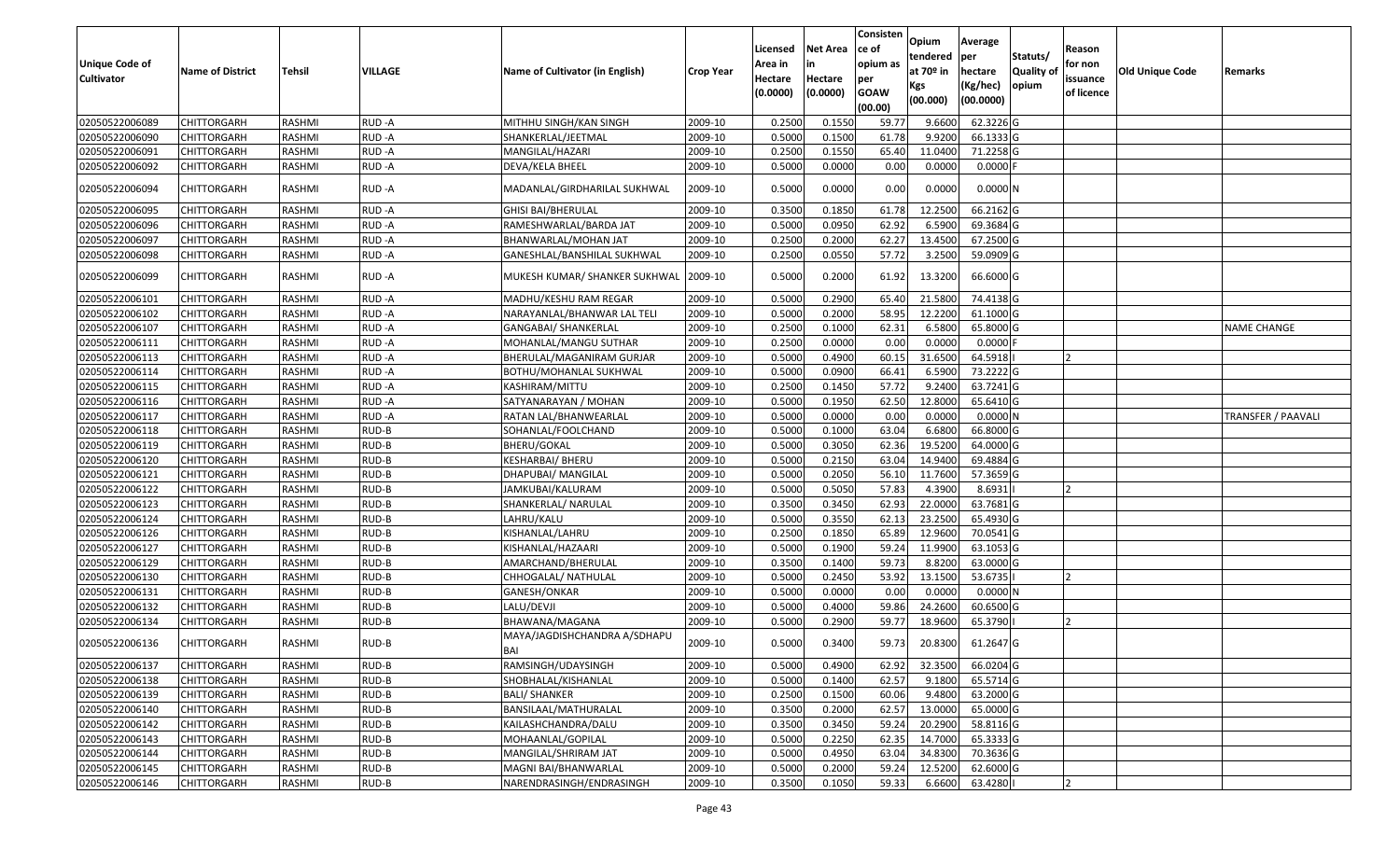| <b>Unique Code of</b><br><b>Cultivator</b> | <b>Name of District</b> | Tehsil        | VILLAGE | Name of Cultivator (in English) | <b>Crop Year</b> | Licensed<br>Area in<br>Hectare<br>(0.0000) | Net Area<br>in<br>Hectare<br>(0.0000) | Consisten<br>ce of<br>opium as<br>per<br><b>GOAW</b><br>(00.00) | Opium<br>tendered<br>at 70º in<br>Kgs<br>(00.000) | Average<br>per<br>hectare<br>(Kg/hec)<br>(00.0000) | Statuts/<br><b>Quality of</b><br>opium | Reason<br>for non<br>issuance<br>of licence | <b>Old Unique Code</b> | Remarks                   |
|--------------------------------------------|-------------------------|---------------|---------|---------------------------------|------------------|--------------------------------------------|---------------------------------------|-----------------------------------------------------------------|---------------------------------------------------|----------------------------------------------------|----------------------------------------|---------------------------------------------|------------------------|---------------------------|
| 02050522006147                             | CHITTORGARH             | RASHMI        | RUD-B   | PARBHULAL/CHATURBHUJ @CHATRU    | 2009-10          | 0.3500                                     | 0.1950                                | 59.73                                                           | 12.5500                                           | 64.3590 G                                          |                                        |                                             |                        |                           |
| 02050522006148                             | CHITTORGARH             | RASHMI        | RUD-B   | NOJI BAI/CHATRU                 | 2009-10          | 0.5000                                     | 0.2950                                | 62.57                                                           | 19.8500                                           | 67.2881 G                                          |                                        |                                             |                        |                           |
| 02050522006149                             | CHITTORGARH             | RASHMI        | RUD-B   | SURESHCHANDRA/GOPILAL           | 2009-10          | 0.2500                                     | 0.1450                                | 61.31                                                           | 9.4100                                            | 64.8966 G                                          |                                        |                                             |                        |                           |
| 02050522006150                             | CHITTORGARH             | RASHMI        | RUD-B   | GOPI/FOOLCHAND                  | 2009-10          | 0.5000                                     | 0.1450                                | 63.91                                                           | 9.9300                                            | 68.4828 G                                          |                                        |                                             |                        |                           |
| 02050522006151                             | CHITTORGARH             | RASHMI        | RUD-B   | MADHO/HAZARI                    | 2009-10          | 0.5000                                     | 0.2550                                | 63.91                                                           | 16.8300                                           | 66.0000 G                                          |                                        |                                             |                        |                           |
| 02050522006152                             | CHITTORGARH             | RASHMI        | RUD-B   | SAMPATLAL/KHOOBCHAND            | 2009-10          | 0.3500                                     | 0.2700                                | 59.24                                                           | 16.2500                                           | 60.1852 G                                          |                                        |                                             |                        |                           |
| 02050522006154                             | <b>CHITTORGARH</b>      | <b>RASHMI</b> | RUD-B   | LAKSHMILAL/SAGARMAL             | 2009-10          | 0.5000                                     | 0.0000                                | 0.00                                                            | 0.0000                                            | 0.0000N                                            |                                        |                                             |                        |                           |
| 02050522006155                             | <b>CHITTORGARH</b>      | RASHMI        | RUD-B   | MOHANLAL A/S PYARA / GOPI       | 2009-10          | 0.5000                                     | 0.2000                                | 62.57                                                           | 12.8800                                           | 64.4000 G                                          |                                        |                                             |                        |                           |
| 02050522006156                             | <b>CHITTORGARH</b>      | RASHMI        | RUD-B   | MITHULAL/KHOOBCHAND             | 2009-10          | 0.3500                                     | 0.1950                                | 40.62                                                           | 2.1400                                            | 10.9744                                            |                                        |                                             |                        |                           |
| 02050522006160                             | <b>CHITTORGARH</b>      | RASHMI        | RUD-B   | MOHANLAL/LAKSHMAN               | 2009-10          | 0.5000                                     | 0.1150                                | 59.71                                                           | 7.1900                                            | 62.5217 G                                          |                                        |                                             |                        |                           |
| 02050522006161                             | <b>CHITTORGARH</b>      | <b>RASHMI</b> | RUD-B   | VARDIBAI/BHERU                  | 2009-10          | 0.5000                                     | 0.4150                                | 63.91                                                           | 27.2700                                           | 65.7108 G                                          |                                        |                                             |                        |                           |
| 02050522006162                             | <b>CHITTORGARH</b>      | RASHMI        | RUD-B   | BHERULAL/RAMCHANRA              | 2009-10          | 0.5000                                     | 0.1500                                | 63.41                                                           | 9.8000                                            | 65.3333 G                                          |                                        |                                             |                        |                           |
| 02050522006163                             | <b>CHITTORGARH</b>      | RASHMI        | RUD-B   | RAMESHCHANDRA/MANGU             | 2009-10          | 0.5000                                     | 0.1750                                | 61.75                                                           | 11.4800                                           | 65.6000 G                                          |                                        |                                             |                        |                           |
| 02050522006164                             | CHITTORGARH             | RASHMI        | RUD-B   | MOHANI BAI/HAZARI               | 2009-10          | 0.5000                                     | 0.2950                                | 59.71                                                           | 18.9000                                           | 64.0678 G                                          |                                        |                                             |                        |                           |
| 02050522006165                             | CHITTORGARH             | RASHMI        | RUD-B   | PYARA/UDA                       | 2009-10          | 0.3500                                     | 0.1050                                | 59.73                                                           | 6.8000                                            | 64.7619 G                                          |                                        |                                             |                        |                           |
| 02050522006167                             | CHITTORGARH             | RASHMI        | RUD-B   | BHANWARLAL/MOHANLAL MUNDRA      | 2009-10          | 0.5000                                     | 0.1200                                | 63.64                                                           | 8.1100                                            | 67.5833                                            |                                        |                                             |                        |                           |
| 02050522006169                             | CHITTORGARH             | RASHMI        | RUD-B   | SHOBHADEVI/HEMRAJ               | 2009-10          | 0.3500                                     | 0.0000                                | 0.00                                                            | 0.0000                                            | $0.0000$ F                                         |                                        |                                             |                        |                           |
| 02050522006171                             | CHITTORGARH             | RASHMI        | RUD-B   | MADHO/MEGA                      | 2009-10          | 0.5000                                     | 0.2050                                | 63.41                                                           | 13.4800                                           | 65.7561 G                                          |                                        |                                             |                        |                           |
| 02050522006172                             | CHITTORGARH             | RASHMI        | RUD-B   | JAMNA A/S HEERALAL / GORDHAN    | 2009-10          | 0.5000                                     | 0.2300                                | 63.91                                                           | 15.4800                                           | 67.3043 G                                          |                                        |                                             |                        |                           |
| 02050522006175                             | CHITTORGARH             | RASHMI        | RUD-B   | NANDRAM/ JAMNALAL               | 2009-10          | 0.3500                                     | 0.2250                                | 57.07                                                           | 13.1000                                           | 58.2222 G                                          |                                        |                                             |                        |                           |
| 02050522006176                             | CHITTORGARH             | RASHMI        | RUD-B   | RAMLAL/NANURAM                  | 2009-10          | 0.5000                                     | 0.4100                                | 62.52                                                           | 28.9100                                           | 70.5122 G                                          |                                        |                                             |                        |                           |
| 02050522006177                             | CHITTORGARH             | RASHMI        | RUD-B   | GANSHYAMSINGH/INDER SINGH       | 2009-10          | 0.5000                                     | 0.1800                                | 62.74                                                           | 11.7900                                           | 65.5000 G                                          |                                        |                                             |                        |                           |
| 02050522006182                             | CHITTORGARH             | RASHMI        | RUD-B   | RATANLAL/GODHU PUROHIT          | 2009-10          | 0.5000                                     | 0.3000                                | 60.98                                                           | 18.6600                                           | 62.2000 G                                          |                                        |                                             |                        |                           |
| 02050522006183                             | CHITTORGARH             | RASHMI        | RUD-B   | MITHULAL/RAMCHANDRA             | 2009-10          | 0.3500                                     | 0.2950                                | 53.88                                                           | 16.8300                                           | 57.0508 G                                          |                                        |                                             |                        |                           |
| 02050522006184                             | CHITTORGARH             | RASHMI        | RUD-B   | BHANWARLAL/BHAGVANLAL GURJAR    | 2009-10          | 0.2500                                     | 0.1800                                | 60.98                                                           | 11.3900                                           | 63.2778 G                                          |                                        |                                             |                        |                           |
| 02050522006185                             | <b>CHITTORGARH</b>      | RASHMI        | RUD-B   | <b>BHAGWANLAL/GANESH TELI</b>   | 2009-10          | 0.5000                                     | 0.4800                                | 60.98                                                           | 31.0500                                           | 64.6875 G                                          |                                        |                                             |                        |                           |
| 02050522006187                             | <b>CHITTORGARH</b>      | RASHMI        | RUD-B   | GOPALLAL/MOHANLAL SUKHWAL       | 2009-10          | 0.2500                                     | 0.1950                                | 67.28                                                           | 14.1200                                           | 72.4103 G                                          |                                        |                                             |                        |                           |
| 02050522006188                             | CHITTORGARH             | RASHMI        | RUD-B   | LAD KANVAR/LAXMAN SINGH         | 2009-10          | 0.3500                                     | 0.3150                                | 59.58                                                           | 19.5400                                           | 62.0317 G                                          |                                        |                                             |                        |                           |
| 02050522006190                             | CHITTORGARH             | RASHMI        | RUD-B   | RAMCHANDRA/BHERU                | 2009-10          | 0.3500                                     | 0.0250                                | 65.51                                                           | 1.8800                                            | 75.2000 G                                          |                                        |                                             |                        | TRANSFER /<br>NARAYANPURA |
| 02050522006191                             | CHITTORGARH             | RASHMI        | RUD-B   | RAMESHWARLAL/PARBHULAL          | 2009-10          | 0.3500                                     | 0.3150                                | 61.31                                                           | 20.6500                                           | 65.5556 G                                          |                                        |                                             |                        |                           |
| 02050522006192                             | CHITTORGARH             | RASHMI        | RUD-B   | JAMANALAL / RAGUNATH            | 2009-10          | 0.3500                                     | 0.1850                                | 64.29                                                           | 14.1700                                           | 76.5946 G                                          |                                        |                                             |                        |                           |
| 02050522006193                             | <b>CHITTORGARH</b>      | RASHMI        | RUD-B   | KISHANLAL/MOHANLAL              | 2009-10          | 0.5000                                     | 0.1950                                | 59.71                                                           | 12.5800                                           | 64.5128 G                                          |                                        |                                             |                        |                           |
| 02050522006195                             | <b>CHITTORGARH</b>      | RASHMI        | RUD-B   | BADRILAL/NANDRAM                | 2009-10          | 0.5000                                     | 0.0000                                | 0.00                                                            | 0.0000                                            | $0.0000$ F                                         |                                        |                                             |                        |                           |
| 02050522006196                             | <b>CHITTORGARH</b>      | RASHMI        | RUD-B   | SURENDAR PRATAP / VIJAY PRATP   | 2009-10          | 0.3500                                     | 0.0000                                | 0.00                                                            | 0.0000                                            | $0.0000$ F                                         |                                        |                                             |                        |                           |
| 02050522006197                             | <b>CHITTORGARH</b>      | RASHMI        | RUD-B   | NILESH KUMAR / SOHAN LAL        | 2009-10          | 0.5000                                     | 0.1000                                | 63.41                                                           | 6.7300                                            | 67.3000 G                                          |                                        |                                             |                        |                           |
| 02050522006198                             | CHITTORGARH             | RASHMI        | RUD-B   | MAHIPAL SINGH / GANSHYAM SINGH  | 2009-10          | 0.2500                                     | 0.2000                                | 65.89                                                           | 13.8800                                           | 69.4000 G                                          |                                        |                                             |                        |                           |
| 02050522006199                             | <b>CHITTORGARH</b>      | RASHMI        | RUD-B   | KANCHAN DEVI/BANISHI LAL        | 2009-10          | 0.5000                                     | 0.2000                                | 38.53                                                           | 1.7240                                            | 8.6200                                             |                                        |                                             |                        |                           |
| 02050522006200                             | <b>CHITTORGARH</b>      | RASHMI        | RUD-B   | <b>BALU RAM/ DHANNA</b>         | 2009-10          | 0.5000                                     | 0.2050                                | 59.71                                                           | 12.9700                                           | 63.2683 G                                          |                                        |                                             |                        |                           |
| 02050522006202                             | <b>CHITTORGARH</b>      | RASHMI        | RUD-B   | PRABHU LAL/ MAGNI RAM           | 2009-10          | 0.3500                                     | 0.2000                                | 59.58                                                           | 13.3600                                           | 66.8000 G                                          |                                        |                                             |                        |                           |
| 02050522006205                             | CHITTORGARH             | RASHMI        | RUD-B   | SHANKAR LAL/ MOHAN LAL          | 2009-10          | 0.5000                                     | 0.1800                                | 61.63                                                           | 11.6100                                           | 64.5000 G                                          |                                        |                                             |                        |                           |
| 02050522006209                             | <b>CHITTORGARH</b>      | RASHMI        | RUD-B   | <b>BHURA/KISHAN</b>             | 2009-10          | 0.5000                                     | 0.0950                                | 63.91                                                           | 6.8100                                            | 71.6842 G                                          |                                        |                                             |                        |                           |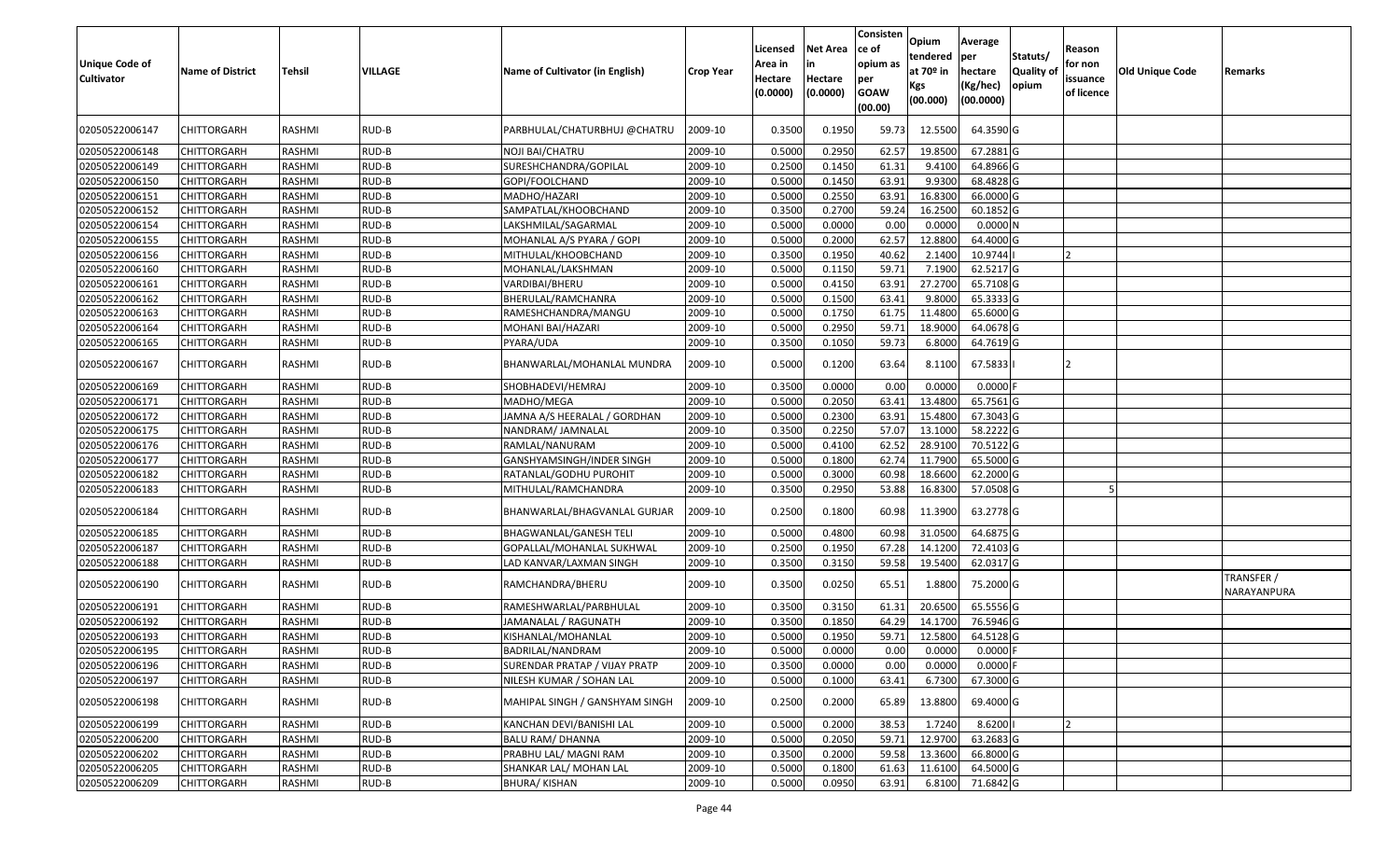| <b>Unique Code of</b><br><b>Cultivator</b> | <b>Name of District</b> | Tehsil        | VILLAGE | Name of Cultivator (in English) | <b>Crop Year</b> | Licensed<br>Area in<br>Hectare<br>(0.0000) | <b>Net Area</b><br>in<br>Hectare<br>(0.0000) | Consisten<br>ce of<br>opium as<br>per<br><b>GOAW</b><br>(00.00) | Opium<br>tendered<br>at $70°$ in<br>Kgs<br>(00.000) | Average<br>per<br>hectare<br>(Kg/hec)<br>(00.0000) | Statuts/<br><b>Quality of</b><br>opium | Reason<br>for non<br>issuance<br>of licence | <b>Old Unique Code</b> | Remarks                   |
|--------------------------------------------|-------------------------|---------------|---------|---------------------------------|------------------|--------------------------------------------|----------------------------------------------|-----------------------------------------------------------------|-----------------------------------------------------|----------------------------------------------------|----------------------------------------|---------------------------------------------|------------------------|---------------------------|
| 02050522006210                             | <b>CHITTORGARH</b>      | RASHMI        | RUD-B   | PRABHU LAL /MAGNI RAM           | 2009-10          | 0.3500                                     | 0.2100                                       | 62.57                                                           | 14.4100                                             | 68.6190 G                                          |                                        |                                             |                        |                           |
| 02050522006212                             | CHITTORGARH             | RASHMI        | RUD-B   | JAMNA LAL/ KALU                 | 2009-10          | 0.5000                                     | 0.2450                                       | 56.22                                                           | 13.7300                                             | 56.0408 G                                          |                                        |                                             |                        |                           |
| 02050522006214                             | CHITTORGARH             | RASHMI        | RUD-B   | CHANDMAL / DALCHAND             | 2009-10          | 0.5000                                     | 0.0950                                       | 65.89                                                           | 6.9600                                              | 73.2632 G                                          |                                        |                                             |                        |                           |
| 02050522006216                             | CHITTORGARH             | RASHMI        | RUD-B   | LADULAL @ GANGARAM/ BHERULAL    | 2009-10          | 0.2500                                     | 0.0000                                       | 0.00                                                            | 0.0000                                              | $0.0000$ F                                         |                                        |                                             |                        | <b>NAME CHANGE</b>        |
| 02050522006220                             | CHITTORGARH             | RASHMI        | RUD-C   | NANA/ BHAGWAN LAL               | 2009-10          | 0.2500                                     | 0.2000                                       | 63.32                                                           | 12.7700                                             | 63.8500 G                                          |                                        |                                             |                        |                           |
| 02050522006221                             | CHITTORGARH             | RASHMI        | RUD-C   | SOHAN LAL/ KALU                 | 2009-10          | 0.5000                                     | 0.2000                                       | 61.75                                                           | 12.7100                                             | 63.5500 G                                          |                                        |                                             |                        |                           |
| 02050522006228                             | CHITTORGARH             | <b>RASHMI</b> | RUD-C   | MITTHUBAI/ LADULAL              | 2009-10          | 0.2500                                     | 0.0000                                       | 0.00                                                            | 0.0000                                              | $0.0000$ F                                         |                                        |                                             |                        | <b>NAME CHANGE</b>        |
| 02050522006230                             | <b>CHITTORGARH</b>      | <b>RASHMI</b> | RUD-C   | LAXMAN LAL / GANGA RAM          | 2009-10          | 0.2500                                     | 0.2000                                       | 63.57                                                           | 12.9800                                             | 64.9000 G                                          |                                        |                                             |                        |                           |
| 02050522006231                             | <b>CHITTORGARH</b>      | RASHMI        | RUD-C   | HAJARI LAL/ BHURA               | 2009-10          | 0.5000                                     | 0.1850                                       | 61.75                                                           | 11.9900                                             | 64.8108 G                                          |                                        |                                             |                        |                           |
| 02050522006232                             | CHITTORGARH             | RASHMI        | RUD-C   | <b>UDAIRAM/ BHERULAL</b>        | 2009-10          | 0.2500                                     | 0.1250                                       | 65.51                                                           | 8.9700                                              | 71.7600 G                                          |                                        |                                             |                        |                           |
| 02050522006233                             | <b>CHITTORGARH</b>      | RASHMI        | RUD-C   | DALU/ ONKAR                     | 2009-10          | 0.2500                                     | 0.1000                                       | 63.57                                                           | 6.5800                                              | 65.8000 G                                          |                                        |                                             |                        |                           |
| 02050522006235                             | <b>CHITTORGARH</b>      | RASHMI        | RUD-C   | BANSHI LAL/ NOLA RAM            | 2009-10          | 0.2500                                     | 0.2350                                       | 57.56                                                           | 14.0000                                             | 59.5745 G                                          |                                        |                                             |                        |                           |
| 02050522006236                             | CHITTORGARH             | RASHMI        | RUD-C   | MADHAV LAL/ MAGNA               | 2009-10          | 0.2500                                     | 0.2350                                       | 60.18                                                           | 14.4600                                             | 61.5319 G                                          |                                        |                                             |                        |                           |
| 02050522006238                             | CHITTORGARH             | RASHMI        | RUD-C   | SUKHI BAI/ MADAN LAL            | 2009-10          | 0.2500                                     | 0.1300                                       | 57.99                                                           | 8.0700                                              | 62.0769 G                                          |                                        |                                             |                        |                           |
| 02050522006240                             | <b>CHITTORGARH</b>      | RASHMI        | RUD-C   | MADHU / RUPA BALAI              | 2009-10          | 0.2500                                     | 0.1050                                       | 63.57                                                           | 7.0300                                              | 66.9524 G                                          |                                        |                                             |                        |                           |
| 02050522006242                             | CHITTORGARH             | RASHMI        | RUD-C   | RAMESHWAR / BHERU               | 2009-10          | 0.2500                                     | 0.1300                                       | 55.70                                                           | 8.0400                                              | 61.8462 G                                          |                                        |                                             |                        |                           |
| 02050522006243                             | CHITTORGARH             | RASHMI        | RUD-C   | NANDUBAI/GOPI                   | 2009-10          | 0.2500                                     | 0.1000                                       | 63.63                                                           | 6.4000                                              | 64.0000 G                                          |                                        |                                             |                        |                           |
| 02050522006244                             | CHITTORGARH             | RASHMI        | RUD-C   | SHANKAR LAL/ GOPILAL TELI       | 2009-10          | 0.3500                                     | 0.1000                                       | 59.58                                                           | 6.0900                                              | 60.9000 G                                          |                                        |                                             |                        |                           |
| 02050522006245                             | CHITTORGARH             | RASHMI        | RUD-C   | KISHAN LAL/ GANESH TELI         | 2009-10          | 0.2500                                     | 0.2000                                       | 60.98                                                           | 13.0600                                             | 65.3000 G                                          |                                        |                                             |                        |                           |
| 02050522006247                             | <b>CHITTORGARH</b>      | RASHMI        | RUD-C   | RAKESH KUMAR/ SOHAN LAL         | 2009-10          | 0.5000                                     | 0.1000                                       | 63.41                                                           | 6.7200                                              | 67.2000 G                                          |                                        |                                             |                        |                           |
| 02050522006248                             | CHITTORGARH             | RASHMI        | RUD-C   | KALYAN SINGH / MITHU SINGH      | 2009-10          | 0.2500                                     | 0.1000                                       | 63.63                                                           | 6.9000                                              | 69.0000G                                           |                                        |                                             |                        | TRANSFER /<br>NARAYANPURA |
| 02050522006249                             | CHITTORGARH             | RASHMI        | RUD-C   | NATHU LAL/ MADHU GURJAR         | 2009-10          | 0.2500                                     | 0.2050                                       | 63.63                                                           | 14.0100                                             | 68.3415 G                                          |                                        |                                             |                        |                           |
| 02050522006252                             | CHITTORGARH             | RASHMI        | RUD-C   | NIRU KANWAR/PREMSINGH           | 2009-10          | 0.2500                                     | 0.0000                                       | 0.00                                                            | 0.0000                                              | $0.0000$ F                                         |                                        |                                             |                        |                           |
| 02050522006254                             | CHITTORGARH             | <b>RASHMI</b> | RUD-C   | MADHU SINGH / BHAGWAN SINGH     | 2009-10          | 0.2500                                     | 0.0950                                       | 63.74                                                           | 6.2300                                              | 65.5789 G                                          |                                        |                                             |                        |                           |
| 02050522006255                             | CHITTORGARH             | <b>RASHMI</b> | RUD-C   | BHAGWAN LAL/ NANU RAM           | 2009-10          | 0.2500                                     | 0.1150                                       | 60.62                                                           | 7.3400                                              | 63.8261 G                                          |                                        |                                             |                        |                           |
| 02050522006257                             | CHITTORGARH             | RASHMI        | RUD-C   | NANA LAL/ CHOGA LAL             | 2009-10          | 0.2500                                     | 0.1400                                       | 60.18                                                           | 9.1000                                              | 65.0000 G                                          |                                        |                                             |                        |                           |
| 02050522006259                             | <b>CHITTORGARH</b>      | <b>RASHMI</b> | RUD-C   | MADAN LAL/ MATHURA LAL          | 2009-10          | 0.5000                                     | 0.1000                                       | 63.74                                                           | 6.7100                                              | 67.1000 G                                          |                                        |                                             |                        |                           |
| 02050522006260                             | CHITTORGARH             | <b>RASHMI</b> | RUD-C   | NANDRAM/BALURAM                 | 2009-10          | 0.2500                                     | 0.2000                                       | 63.63                                                           | 13.3100                                             | 66.5500 G                                          |                                        |                                             |                        |                           |
| 02050522006262                             | CHITTORGARH             | RASHMI        | RUD-C   | PRABHU LAL/ PYAR CHAND          | 2009-10          | 0.2500                                     | 0.1500                                       | 65.89                                                           | 11.1400                                             | 74.2667 G                                          |                                        |                                             |                        |                           |
| 02050522006263                             | <b>CHITTORGARH</b>      | RASHMI        | RUD-C   | MADAN LAL/ GANESH TELI          | 2009-10          | 0.5000                                     | 0.4850                                       | 50.73                                                           | 3.7500                                              | 7.7320                                             |                                        | <b>2</b>                                    |                        |                           |
| 02050522006265                             | <b>CHITTORGARH</b>      | RASHMI        | RUD-C   | NANA LAL/ RAMESHWAR             | 2009-10          | 0.3500                                     | 0.1500                                       | 59.58                                                           | 9.6400                                              | 64.2667 G                                          |                                        |                                             |                        |                           |
| 02050522006267                             | <b>CHITTORGARH</b>      | RASHMI        | RUD-C   | SATYNARAYAN/RAMA                | 2009-10          | 0.2500                                     | 0.1200                                       | 63.63                                                           | 8.0400                                              | 67.0000 G                                          |                                        |                                             |                        |                           |
| 02050522006268                             | CHITTORGARH             | RASHMI        | RUD-C   | PRABHU LAL / HARIKISHAN         | 2009-10          | 0.2500                                     | 0.1300                                       | 63.32                                                           | 8.6200                                              | 66.3077 G                                          |                                        |                                             |                        |                           |
| 02050522006269                             | <b>CHITTORGARH</b>      | RASHMI        | RUD-C   | PRATAP SINGH / INDAR SINGH      | 2009-10          | 0.5000                                     | 0.2000                                       | 61.75                                                           | 13.1600                                             | 65.8000 G                                          |                                        |                                             |                        |                           |
| 02050522006270                             | <b>CHITTORGARH</b>      | RASHMI        | RUD-C   | BHERU SINGH / BHURA SINGH       | 2009-10          | 0.2500                                     | 0.1050                                       | 60.62                                                           | 7.0200                                              | 66.8571 G                                          |                                        |                                             |                        |                           |
| 02050522006271                             | <b>CHITTORGARH</b>      | RASHMI        | RUD-C   | GIRDHARI / ONKAR                | 2009-10          | 0.2500                                     | 0.2000                                       | 63.32                                                           | 12.9900                                             | 64.9500 G                                          |                                        |                                             |                        |                           |
| 02050522006272                             | <b>CHITTORGARH</b>      | RASHMI        | RUD-C   | RATAN LAL/ BALU RAM             | 2009-10          | 0.2500                                     | 0.1000                                       | 65.51                                                           | 7.0100                                              | 70.1000 G                                          |                                        |                                             |                        |                           |
| 02050522006273                             | <b>CHITTORGARH</b>      | RASHMI        | RUD-C   | BARDU / GANGA RAM               | 2009-10          | 0.2500                                     | 0.2350                                       | 63.57                                                           | 15.4100                                             | 65.5745 G                                          |                                        |                                             |                        |                           |
| 02050522006274                             | <b>CHITTORGARH</b>      | RASHMI        | RUD-C   | BHERU LAL/ RAM CHANDAR          | 2009-10          | 0.2500                                     | 0.2100                                       | 55.70                                                           | 12.3500                                             | 58.8095 G                                          |                                        |                                             |                        |                           |
| 02050522006275                             | <b>CHITTORGARH</b>      | RASHMI        | RUD-C   | <b>BALU RAM/ HEERA LAL</b>      | 2009-10          | 0.5000                                     | 0.3150                                       | 61.31                                                           | 20.7800                                             | 65.9683 G                                          |                                        |                                             |                        |                           |
| 02050522006276                             | <b>CHITTORGARH</b>      | RASHMI        | RUD-C   | BANSHI LAL/ NANU RAM            | 2009-10          | 0.2500                                     | 0.0950                                       | 60.62                                                           | 6.4000                                              | 67.3684 G                                          |                                        |                                             |                        |                           |
| 02050522006277                             | <b>CHITTORGARH</b>      | RASHMI        | RUD-C   | INDRA/HANSU                     | 2009-10          | 0.3500                                     | 0.2000                                       | 54.62                                                           | 11.5400                                             | 57.7000G                                           |                                        |                                             |                        |                           |
| 02050522006278                             | <b>CHITTORGARH</b>      | RASHMI        | RUD-C   | DOLIBAI/ MULCHAND               | 2009-10          | 0.2500                                     | 0.1950                                       | 53.64                                                           | 10.5600                                             | 54.1538 G                                          |                                        | $\overline{4}$                              |                        | NAME CHANGE               |
| 02050522006280                             | <b>CHITTORGARH</b>      | RASHMI        | RUD-C   | <b>BHERUDAS/ KHAYALIDAS</b>     | 2009-10          | 0.2500                                     | 0.0900                                       | 69.63                                                           | 6.8200                                              | 75.7778 G                                          |                                        |                                             |                        | <b>NAME CHANGE</b>        |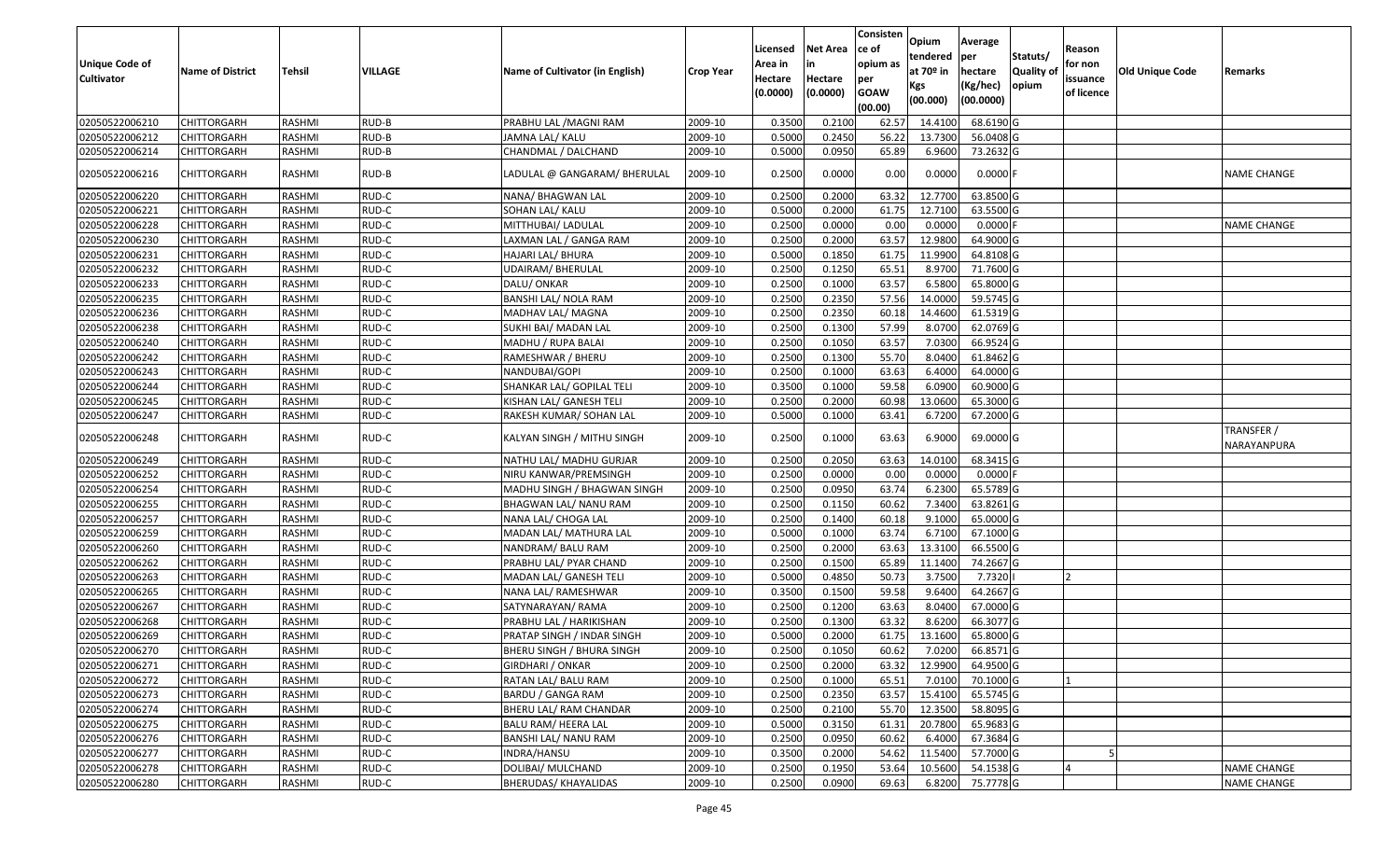|                   |                         |               |         |                                 |                  |          |                 | Consisten        | Opium       | Average    |                  |            |                 |                    |
|-------------------|-------------------------|---------------|---------|---------------------------------|------------------|----------|-----------------|------------------|-------------|------------|------------------|------------|-----------------|--------------------|
|                   |                         |               |         |                                 |                  | Licensed | <b>Net Area</b> | ce of            | tendered    | per        | Statuts/         | Reason     |                 |                    |
| Unique Code of    | <b>Name of District</b> | <b>Tehsil</b> | VILLAGE | Name of Cultivator (in English) | <b>Crop Year</b> | Area in  |                 | opium as         | at $70°$ in | hectare    | <b>Quality o</b> | for non    | Old Unique Code | Remarks            |
| <b>Cultivator</b> |                         |               |         |                                 |                  | Hectare  | Hectare         | per              | Kgs         | (Kg/hec)   | opium            | issuance   |                 |                    |
|                   |                         |               |         |                                 |                  | (0.0000) | (0.0000)        | <b>GOAW</b>      | (00.000)    | (00.0000)  |                  | of licence |                 |                    |
| 02050522006281    | CHITTORGARH             | RASHMI        | RUD-C   | <b>GASHIRAM / HAJARI</b>        | 2009-10          | 0.5000   | 0.1900          | (00.00)<br>61.75 | 12.7700     | 67.2105 G  |                  |            |                 |                    |
| 02050522006283    | CHITTORGARH             | RASHMI        | RUD-C   | MADAN LAL/ HAJARI               | 2009-10          | 0.2500   | 0.2050          | 60.18            | 12.7600     | 62.2439 G  |                  |            |                 |                    |
| 02050522006284    | CHITTORGARH             | RASHMI        | RUD-C   | RATAN LAL/ LADU LAL             | 2009-10          | 0.2500   | 0.1550          | 60.62            | 9.5900      | 61.8710 G  |                  |            |                 |                    |
| 02050522006285    | <b>CHITTORGARH</b>      | RASHMI        | RUD-C   | BHURA LAL/NANDRAM               | 2009-10          | 0.3500   | 0.0950          | 60.98            | 6.3700      | 67.0526 G  |                  |            |                 |                    |
| 02050522006287    | CHITTORGARH             | RASHMI        | RUD-C   | CHATRU/UDA                      | 2009-10          | 0.2500   | 0.1450          | 65.51            | 9.8400      | 67.8621 G  |                  |            |                 |                    |
| 02050522006288    | <b>CHITTORGARH</b>      | RASHMI        | RUD-C   | LADU LAL/ MOHAN LAL             | 2009-10          | 0.5000   | 0.0000          | 0.00             | 0.0000      | 0.0000N    |                  |            |                 |                    |
| 02050522006290    | CHITTORGARH             | RASHMI        | RUD-C   | MITHU LAL/ PYAR CHAND           | 2009-10          | 0.2500   | 0.2000          | 67.28            | 14.2900     | 71.4500G   |                  |            |                 |                    |
| 02050522006291    | <b>CHITTORGARH</b>      | <b>RASHMI</b> | RUD-C   | MOHAN LAL/ RAMLAL               | 2009-10          | 0.2500   | 0.1200          | 63.74            | 7.7600      | 64.6667 G  |                  |            |                 |                    |
| 02050522006292    | CHITTORGARH             | RASHMI        | RUD-C   | HEERA LAL/ RAMLAL (MANGILAL)    | 2009-10          | 0.5000   | 0.1950          | 59.58            | 12.3900     | 63.5385 G  |                  |            |                 |                    |
| 02050522006293    | CHITTORGARH             | RASHMI        | RUD-C   | NANDA / HARA                    | 2009-10          | 0.2500   | 0.1850          | 60.18            | 12.4200     | 67.1351 G  |                  |            |                 |                    |
| 02050522006296    | CHITTORGARH             | RASHMI        | RUD-C   | AMARCHAND / JODHA               | 2009-10          | 0.2500   | 0.0950          | 57.07            | 5.9000      | 62.1053 G  |                  |            |                 |                    |
| 02050522006299    | <b>CHITTORGARH</b>      | RASHMI        | RUD-C   | MADAN LAL/ PYAR CHAND           | 2009-10          | 0.2500   | 0.2450          | 60.18            | 15.1400     | 61.7959 G  |                  |            |                 |                    |
| 02050522006301    | <b>CHITTORGARH</b>      | RASHMI        | RUD-C   | <b>GOPI BAI/LOBHU</b>           | 2009-10          | 0.2500   | 0.1850          | 58.60            | 12.0800     | 65.2973 G  |                  |            |                 |                    |
| 02050522006302    | <b>CHITTORGARH</b>      | RASHMI        | RUD-C   | NARAYAN LAL/ UDAY RAM           | 2009-10          | 0.5000   | 0.1900          | 64.80            | 12.9100     | 67.9474 G  |                  |            |                 |                    |
| 02050522006303    | <b>CHITTORGARH</b>      | RASHMI        | RUD-C   | MUKESH KUMAR / SOHA LAL         | 2009-10          | 0.3500   | 0.1000          | 63.41            | 6.7200      | 67.2000 G  |                  |            |                 |                    |
| 02050522006308    | <b>CHITTORGARH</b>      | RASHMI        | RUD-C   | RATAN LAL/ONKAR                 | 2009-10          | 0.2500   | 0.2050          | 52.04            | 11.2300     | 54.7805 G  |                  |            |                 |                    |
| 02050522006309    | CHITTORGARH             | RASHMI        | RUD-C   | SHYAM LAL/ MOHAN LAL            | 2009-10          | 0.2500   | 0.0000          | 0.00             | 0.0000      | $0.0000$ F |                  |            |                 |                    |
| 02050522006310    | CHITTORGARH             | RASHMI        | RUD-C   | OM PRAKASH / AMAR CHAND         | 2009-10          | 0.5000   | 0.1000          | 65.51            | 7.0200      | 70.2000 G  |                  |            |                 |                    |
| 02050522006311    | CHITTORGARH             | RASHMI        | RUD-C   | PRABHU DAS/ BHURA DAS           | 2009-10          | 0.5000   | 0.3000          | 61.5             | 20.6900     | 68.9667 G  |                  |            |                 |                    |
| 02050522006312    | CHITTORGARH             | RASHMI        | RUD-C   | ANCHIBAI/ NARAYAN               | 2009-10          | 0.2500   | 0.2100          | 65.56            | 13.8300     | 65.8571 G  |                  |            |                 |                    |
| 02050522006313    | CHITTORGARH             | RASHMI        | RUD-C   | SOHAN LAL/ BANSHI LAL           | 2009-10          | 0.2500   | 0.2000          | 60.62            | 12.1200     | 60.6000 G  |                  |            |                 |                    |
| 02050522006314    | CHITTORGARH             | RASHMI        | RUD-C   | CHANDIBAI/MADHU                 | 2009-10          | 0.2500   | 0.0000          | 0.00             | 0.000       | 0.0000     |                  |            |                 |                    |
| 02050522006315    | CHITTORGARH             | RASHMI        | RUD-C   | BHERU / KELA                    | 2009-10          | 0.2500   | 0.0000          | 0.00             | 0.0000      | 0.0000F    |                  |            |                 |                    |
| 02050522006316    | CHITTORGARH             | RASHMI        | RUD-C   | MADHO SINGH/ DEVI SINGH         | 2009-10          | 0.2500   | 0.2050          | 61.3             | 13.6700     | 66.6829 G  |                  |            |                 |                    |
| 02050522006317    | CHITTORGARH             | RASHMI        | RUD-C   | DEVI LAL/ CHUNA                 | 2009-10          | 0.2500   | 0.2100          | 46.60            | 2.4600      | 11.7143    |                  |            |                 |                    |
| 02050522006318    | CHITTORGARH             | <b>RASHMI</b> | RUD-C   | PRABHU LAL / MANGI LAL          | 2009-10          | 0.2500   | 0.2100          | 43.81            | 9.2600      | 44.0952    |                  |            |                 |                    |
| 02050522006319    | CHITTORGARH             | RASHMI        | RUD-C   | KANKU BAI/BANSHILAL             | 2009-10          | 0.5000   | 0.3000          | 61.92            | 20.0000     | 66.6667 G  |                  |            |                 |                    |
| 02050522006321    | CHITTORGARH             | RASHMI        | RUD-C   | NAND LAL/ GOPI LAL              | 2009-10          | 0.2500   | 0.1400          | 62.64            | 9.2700      | 66.2143 G  |                  |            |                 |                    |
| 02050522006323    | CHITTORGARH             | RASHMI        | RUD-C   | UGMI BAI/ NANU RAM              | 2009-10          | 0.2500   | 0.1000          | 59.51            | 6.5600      | 65.6000G   |                  |            |                 |                    |
| 02050522006324    | CHITTORGARH             | RASHMI        | RUD-C   | MOHAN LAL/ GANGA RAM            | 2009-10          | 0.2500   | 0.2500          | 63.57            | 16.0500     | 64.2000 G  |                  |            |                 |                    |
| 02050522006328    | CHITTORGARH             | RASHMI        | RUD-C   | BANSHI LAL/ RAMA                | 2009-10          | 0.5000   | 0.3000          | 61.92            | 18.6200     | 62.0667 G  |                  |            |                 |                    |
| 02050522006329    | CHITTORGARH             | RASHMI        | RUD-C   | HEERA LAL/ KELA                 | 2009-10          | 0.2500   | 0.0000          | 0.00             | 0.0000      | 0.0000     |                  |            |                 |                    |
| 02050522006330    | CHITTORGARH             | <b>RASHMI</b> | RUD-C   | HEERA LAL/ UDA                  | 2009-10          | 0.5000   | 0.1000          | 61.92            | 6.8200      | 68.2000 G  |                  |            |                 |                    |
| 02050522006332    | CHITTORGARH             | RASHMI        | RUD-C   | KUSHVEER SINGH / NARAYAN        | 2009-10          | 0.2500   | 0.0000          | 0.00             | 0.0000      | 0.0000     |                  |            |                 |                    |
| 02050522006333    | CHITTORGARH             | RASHMI        | RUD-C   | CHUNA / BHERU                   | 2009-10          | 0.5000   | 0.2900          | 45.28            | 2.7200      | 9.3793     |                  |            |                 |                    |
| 02050522006336    | CHITTORGARH             | RASHMI        | RUD-C   | BHAGWANLAL/ UDAILAL             | 2009-10          | 0.2500   | 0.0000          | 0.00             | 0.0000      | $0.0000$ F |                  |            |                 | <b>NAME CHANGE</b> |
| 02050522006337    | <b>CHITTORGARH</b>      | RASHMI        | RUD-C   | SHANKAR LAL/ NATHU LAL          | 2009-10          | 0.5000   | 0.2100          | 58.60            | 13.4200     | 63.9048 G  |                  |            |                 |                    |
| 02050522006338    | <b>CHITTORGARH</b>      | RASHMI        | RUD-C   | SHYAMA DEVI/ RATAN LAL SUKHWAL  | 2009-10          | 0.2500   | 0.2000          | 65.06            | 14.2200     | 71.1000    |                  |            |                 |                    |
| 02050522006341    | <b>CHITTORGARH</b>      | RASHMI        | RUD-D   | BHERU LAL/ RAM LAL              | 2009-10          | 0.5000   | 0.4900          | 60.81            | 32.5000     | 66.3265 G  |                  |            |                 |                    |
| 02050522006342    | CHITTORGARH             | RASHMI        | RUD-D   | HEMRAJ / GOPI                   | 2009-10          | 0.5000   | 0.0000          | 0.00             | 0.0000      | 0.0000N    |                  |            |                 |                    |
| 02050522006343    | <b>CHITTORGARH</b>      | RASHMI        | RUD-D   | SURESH CHANDRA/ UDAI RAM        | 2009-10          | 0.5000   | 0.1000          | 60.10            | 6.4900      | 64.9000 G  |                  |            |                 |                    |
| 02050522006345    | <b>CHITTORGARH</b>      | RASHMI        | RUD-D   | <b>GIRDHARI/ NATHU</b>          | 2009-10          | 0.3500   | 0.1200          | 61.51            | 7.7900      | 64.9167 G  |                  |            |                 |                    |
| 02050522006346    | CHITTORGARH             | RASHMI        | RUD-D   | UDI BAI/BHAWANIDAS              | 2009-10          | 0.5000   | 0.3900          | 60.29            | 25.0800     | 64.3077 G  |                  |            |                 |                    |
| 02050522006347    | CHITTORGARH             | RASHMI        | RUD-D   | <b>BARJI BAI/ GOPI</b>          | 2009-10          | 0.2500   | 0.1450          | 63.21            | 10.8500     | 74.8276 G  |                  |            |                 |                    |
| 02050522006348    | <b>CHITTORGARH</b>      | RASHMI        | RUD-D   | TULSI BAI/ GHIRDHARI            | 2009-10          | 0.5000   | 0.2850          | 60.81            | 17.8000     | 62.4561 G  |                  |            |                 |                    |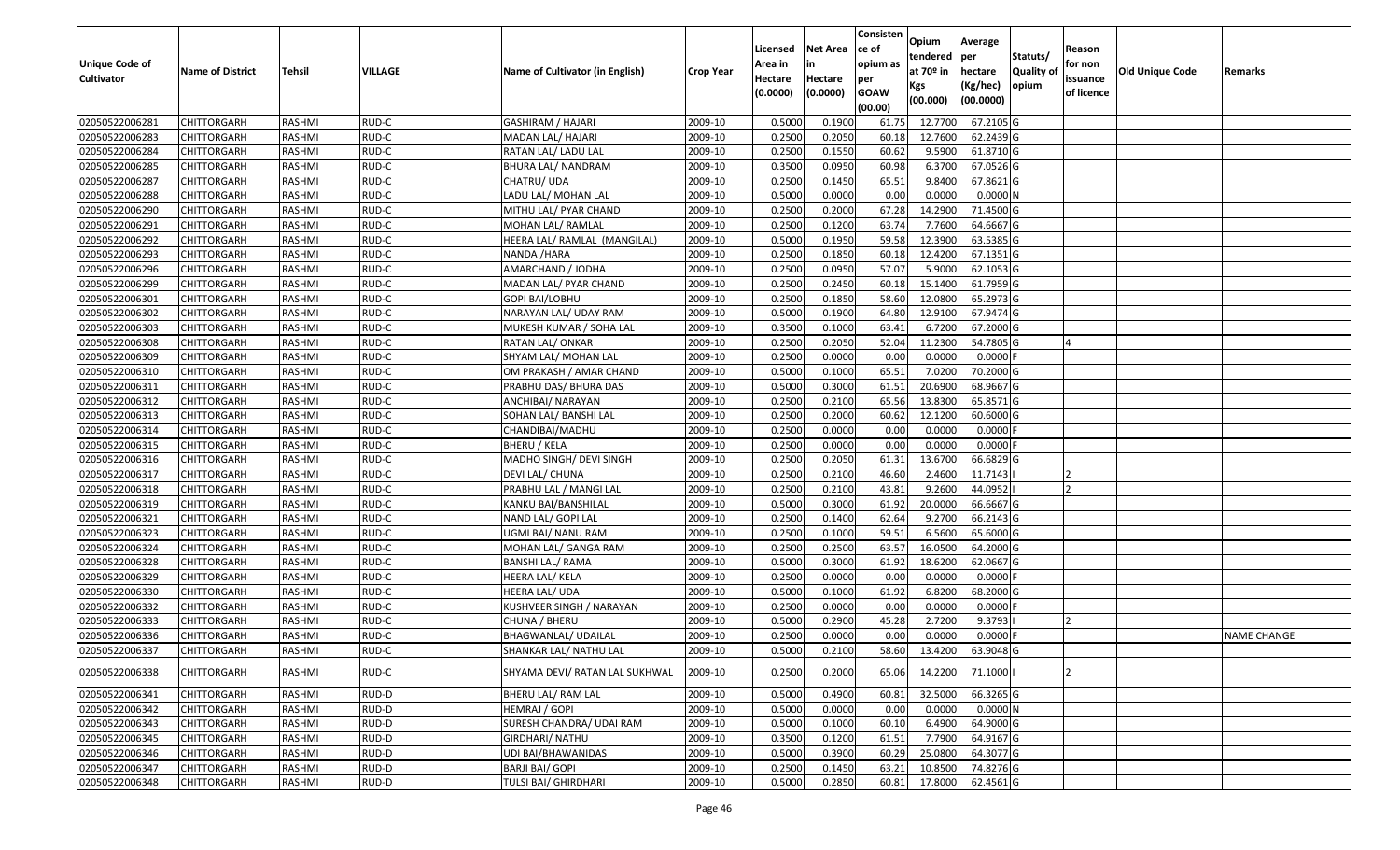| <b>Unique Code of</b><br><b>Cultivator</b> | <b>Name of District</b> | Tehsil        | VILLAGE | Name of Cultivator (in English)            | <b>Crop Year</b> | Licensed<br>Area in<br>Hectare<br>(0.0000) | Net Area<br>in<br>Hectare<br>(0.0000) | Consisten<br>ce of<br>opium as<br>per<br><b>GOAW</b><br>(00.00) | Opium<br>tendered<br>at 70º in<br>Kgs<br>(00.000) | Average<br>per<br>hectare<br>(Kg/hec)<br>(00.0000) | Statuts/<br><b>Quality of</b><br>opium | Reason<br>for non<br>issuance<br>of licence | <b>Old Unique Code</b> | Remarks            |
|--------------------------------------------|-------------------------|---------------|---------|--------------------------------------------|------------------|--------------------------------------------|---------------------------------------|-----------------------------------------------------------------|---------------------------------------------------|----------------------------------------------------|----------------------------------------|---------------------------------------------|------------------------|--------------------|
| 02050522006349                             | <b>CHITTORGARH</b>      | RASHMI        | RUD-D   | JAGANATH/ GOKAL                            | 2009-10          | 0.3500                                     | 0.1950                                | 60.81                                                           | 12.3700                                           | 63.4359 G                                          |                                        |                                             |                        |                    |
| 02050522006351                             | CHITTORGARH             | RASHMI        | RUD-D   | PRABHULAL/JITU                             | 2009-10          | 0.5000                                     | 0.4750                                | 60.29                                                           | 31.2600                                           | 65.8105 G                                          |                                        |                                             |                        |                    |
| 02050522006352                             | CHITTORGARH             | RASHMI        | RUD-D   | MITHU / CHAMNA                             | 2009-10          | 0.5000                                     | 0.2450                                | 60.29                                                           | 15.7900                                           | 64.4490 G                                          |                                        |                                             |                        |                    |
| 02050522006353                             | <b>CHITTORGARH</b>      | RASHMI        | RUD-D   | SHAMBHULAL A/S JITU                        | 2009-10          | 0.2500                                     | 0.2500                                | 62.52                                                           | 16.2000                                           | 64.8000 G                                          |                                        |                                             |                        | <b>NAME CHANGE</b> |
| 02050522006354                             | CHITTORGARH             | RASHMI        | RUD-D   | RAMI BAI/ HAR LAL                          | 2009-10          | 0.5000                                     | 0.0000                                | 0.00                                                            | 0.0000                                            | $0.0000$ F                                         |                                        |                                             |                        |                    |
| 02050522006355                             | CHITTORGARH             | RASHMI        | RUD-D   | KALYAN SINGH/SOHAN SINGH                   | 2009-10          | 0.3500                                     | 0.1500                                | 58.99                                                           | 7.8600                                            | 52.4000                                            |                                        |                                             |                        |                    |
| 02050522006356                             | CHITTORGARH             | RASHMI        | RUD-D   | DEU BAI/ CHAMPA LAL                        | 2009-10          | 0.5000                                     | 0.1900                                | 60.29                                                           | 12.4300                                           | 65.4211 G                                          |                                        |                                             |                        |                    |
| 02050522006357                             | <b>CHITTORGARH</b>      | <b>RASHMI</b> | RUD-D   | ONKAR/ CHENA                               | 2009-10          | 0.2500                                     | 0.0000                                | 0.00                                                            | 0.0000                                            | $0.0000$ F                                         |                                        |                                             |                        |                    |
| 02050522006358                             | CHITTORGARH             | RASHMI        | RUD-D   | SUDI BAI/ MANGU                            | 2009-10          | 0.2500                                     | 0.2400                                | 58.52                                                           | 14.9200                                           | 62.1667 G                                          |                                        |                                             |                        |                    |
| 02050522006359                             | CHITTORGARH             | RASHMI        | RUD-D   | JANIBAI/ LOBHU                             | 2009-10          | 0.5000                                     | 0.0000                                | 0.00                                                            | 0.0000                                            | 0.0000N                                            |                                        |                                             |                        |                    |
| 02050522006360                             | CHITTORGARH             | RASHMI        | RUD-D   | CHAMNA BAI/ RAMA                           | 2009-10          | 0.5000                                     | 0.3250                                | 60.67                                                           | 4.7200                                            | 14.5231                                            |                                        | 12                                          |                        |                    |
| 02050522006361                             | <b>CHITTORGARH</b>      | RASHMI        | RUD-D   | GOKAL/ UDA                                 | 2009-10          | 0.5000                                     | 0.1650                                | 55.94                                                           | 9.6300                                            | 58.3636 G                                          |                                        |                                             |                        |                    |
| 02050522006362                             | <b>CHITTORGARH</b>      | RASHMI        | RUD-D   | RATAN LAL/ MANGU                           | 2009-10          | 0.5000                                     | 0.2000                                | 59.01                                                           | 12.3800                                           | 61.9000 G                                          |                                        |                                             |                        |                    |
| 02050522006363                             | <b>CHITTORGARH</b>      | RASHMI        | RUD-D   | NANI BAI/ BARDI CHAND                      | 2009-10          | 0.5000                                     | 0.2800                                | 59.01                                                           | 17.2400                                           | 61.5714 G                                          |                                        |                                             |                        |                    |
| 02050522006364                             | CHITTORGARH             | RASHMI        | RUD-D   | SUKHI BAI/ RUGNATH                         | 2009-10          | 0.5000                                     | 0.2900                                | 64.03                                                           | 19.9200                                           | 68.6897 G                                          |                                        |                                             |                        |                    |
| 02050522006366                             | <b>CHITTORGARH</b>      | RASHMI        | RUD-D   | RATAN LAL/ HARIKISHAN                      | 2009-10          | 0.5000                                     | 0.1950                                | 60.81                                                           | 12.9000                                           | 66.1538 G                                          |                                        |                                             |                        |                    |
| 02050522006367                             | <b>CHITTORGARH</b>      | RASHMI        | RUD-D   | SHANKAR/ CHOGA                             | 2009-10          | 0.5000                                     | 0.0000                                | 0.00                                                            | 0.0000                                            | 0.0000N                                            |                                        |                                             |                        |                    |
| 02050522006368                             | CHITTORGARH             | RASHMI        | RUD-D   | MANOHAR SINGH/ UDAY SINGH                  | 2009-10          | 0.5000                                     | 0.3000                                | 57.46                                                           | 18.0700                                           | 60.2333 G                                          |                                        |                                             |                        |                    |
| 02050522006369                             | CHITTORGARH             | RASHMI        | RUD-D   | BHAWANA / UDAY RAM                         | 2009-10          | 0.2500                                     | 0.0000                                | 0.00                                                            | 0.0000                                            | $0.0000$ F                                         |                                        |                                             |                        |                    |
| 02050522006370                             | CHITTORGARH             | RASHMI        | RUD-D   | BHERA/ CHATRA                              | 2009-10          | 0.5000                                     | 0.4650                                | 59.61                                                           | 29.3800                                           | 63.1828 G                                          |                                        |                                             |                        |                    |
| 02050522006373                             | CHITTORGARH             | RASHMI        | RUD-D   | NATHU/ GOPI                                | 2009-10          | 0.5000                                     | 0.1750                                | 60.95                                                           | 11.2500                                           | 64.2857 G                                          |                                        |                                             |                        |                    |
| 02050522006374                             | CHITTORGARH             | RASHMI        | RUD-D   | RAM LAL/ HARLAL                            | 2009-10          | 0.5000                                     | 0.4100                                | 57.40                                                           | 25.1100                                           | 61.2439                                            |                                        |                                             |                        |                    |
| 02050522006375                             | CHITTORGARH             | RASHMI        | RUD-D   | AMAR CHAND / PANNA LAL                     | 2009-10          | 0.2500                                     | 0.1000                                | 62.52                                                           | 6.7200                                            | 67.2000 G                                          |                                        |                                             |                        |                    |
| 02050522006376                             | CHITTORGARH             | RASHMI        | RUD-D   | RAMSUKHI/PRATHVI RAJ                       | 2009-10          | 0.3500                                     | 0.3350                                | 58.60                                                           | 21.1400                                           | 63.1045 G                                          |                                        |                                             |                        |                    |
| 02050522006377                             | CHITTORGARH             | RASHMI        | RUD-D   | <b>BADAMBAI/ BALURAM</b>                   | 2009-10          | 0.3500                                     | 0.2950                                | 59.01                                                           | 18.1300                                           | 61.4576 G                                          |                                        |                                             |                        |                    |
| 02050522006378                             | CHITTORGARH             | RASHMI        | RUD-D   | RAMESHWAR/ LALU RAM                        | 2009-10          | 0.3500                                     | 0.1750                                | 60.95                                                           | 10.8900                                           | 62.2286 G                                          |                                        |                                             |                        |                    |
| 02050522006379                             | CHITTORGARH             | RASHMI        | RUD-D   | NANDRAM/ MADHU JAT                         | 2009-10          | 0.5000                                     | 0.1950                                | 59.72                                                           | 12.4600                                           | 63.8974 G                                          |                                        |                                             |                        |                    |
| 02050522006380                             | CHITTORGARH             | RASHMI        | RUD-D   | NARAYAN LAL/ EKLING DHOBI                  | 2009-10          | 0.2500                                     | 0.0000                                | 0.00                                                            | 0.0000                                            | $0.0000$ F                                         |                                        |                                             |                        |                    |
| 02050522006381                             | CHITTORGARH             | RASHMI        | RUD-D   | JAGDISH CHANDAR/ RAMESHWAR LAI<br>SHARMA   | 2009-10          | 0.2500                                     | 0.1950                                | 61.85                                                           | 13.2000                                           | 67.6923 G                                          |                                        |                                             |                        |                    |
| 02050522006382                             | CHITTORGARH             | RASHMI        | RUD-D   | SURESH CHADRA/ RAM CHANDRA<br><b>JOSHI</b> | 2009-10          | 0.2500                                     | 0.1500                                | 58.30                                                           | 9.2900                                            | 61.9333 G                                          |                                        |                                             |                        |                    |
| 02050522006387                             | CHITTORGARH             | RASHMI        | RUD-D   | MADHU / LALU JAT                           | 2009-10          | 0.3500                                     | 0.0000                                | 0.00                                                            | 0.0000                                            | 0.0000N                                            |                                        |                                             |                        |                    |
| 02050522006388                             | CHITTORGARH             | RASHMI        | RUD-D   | RATAN LAL/ VENA BALAI                      | 2009-10          | 0.2500                                     | 0.1000                                | 57.44                                                           | 6.6800                                            | 66.8000 G                                          |                                        |                                             |                        |                    |
| 02050522006389                             | CHITTORGARH             | RASHMI        | RUD-D   | GISHI BAI/ MITHU LAL                       | 2009-10          | 0.3500                                     | 0.0000                                | 0.00                                                            | 0.0000                                            | $0.0000$ N                                         |                                        |                                             |                        |                    |
| 02050522006390                             | <b>CHITTORGARH</b>      | RASHMI        | RUD-D   | UDA / LAXMAN                               | 2009-10          | 0.2500                                     | 0.2050                                | 61.85                                                           | 13.0700                                           | 63.7561 G                                          |                                        |                                             |                        |                    |
| 02050522006391                             | <b>CHITTORGARH</b>      | RASHMI        | RUD-D   | HARLAL/ PEMA GUJAR                         | 2009-10          | 0.2500                                     | 0.1900                                | 60.25                                                           | 12.0600                                           | 63.4737                                            |                                        | ız                                          |                        |                    |
| 02050522006392                             | <b>CHITTORGARH</b>      | RASHMI        | RUD-D   | PRABHULAL / ONKAR                          | 2009-10          | 0.5000                                     | 0.1950                                | 61.00                                                           | 12.3600                                           | 63.3846 G                                          |                                        |                                             |                        |                    |
| 02050522006393                             | <b>CHITTORGARH</b>      | RASHMI        | RUD-D   | <b>GOPI LAL/ KISHOR</b>                    | 2009-10          | 0.3500                                     | 0.2000                                | 59.86                                                           | 12.5500                                           | 62.7500 G                                          |                                        |                                             |                        |                    |
| 02050522006395                             | <b>CHITTORGARH</b>      | RASHMI        | RUD-D   | DALU / MADHU                               | 2009-10          | 0.2500                                     | 0.2000                                | 57.44                                                           | 11.7900                                           | 58.9500 G                                          |                                        |                                             |                        |                    |
| 02050522006398                             | <b>CHITTORGARH</b>      | RASHMI        | RUD-D   | JAMANALAL/HABUDA                           | 2009-10          | 0.3500                                     | 0.2150                                | 60.95                                                           | 13.6200                                           | 63.3488 G                                          |                                        |                                             |                        |                    |
| 02050522006399                             | <b>CHITTORGARH</b>      | RASHMI        | RUD-D   | SOSARBAI/ HAJARILAL                        | 2009-10          | 0.2500                                     | 0.2100                                | 55.93                                                           | 11.9100                                           | 56.7143 G                                          |                                        |                                             |                        | <b>NAME CHANGE</b> |
| 02050522006402                             | <b>CHITTORGARH</b>      | RASHMI        | RUD-D   | <b>BALU RAM/ BHERU</b>                     | 2009-10          | 0.2500                                     | 0.2400                                | 63.21                                                           | 15.5800                                           | 64.9167 G                                          |                                        |                                             |                        |                    |
| 02050522006403                             | <b>CHITTORGARH</b>      | RASHMI        | RUD-D   | MOHAN LAL/ DAL CHAND                       | 2009-10          | 0.2500                                     | 0.2400                                | 63.21                                                           | 16.0400                                           | 66.8333 G                                          |                                        |                                             |                        |                    |
| 02050522006404                             | <b>CHITTORGARH</b>      | RASHMI        | RUD-D   | MOHAN / BANSI LAL                          | 2009-10          | 0.5000                                     | 0.1000                                | 64.80                                                           | 6.7600                                            | 67.6000 G                                          |                                        |                                             |                        |                    |
| 02050522006407                             | <b>CHITTORGARH</b>      | RASHMI        | RUD-D   | <b>BALU/ GANESH</b>                        | 2009-10          | 0.2500                                     | 0.2000                                |                                                                 |                                                   | 58.52 12.5200 62.6000 G                            |                                        |                                             |                        |                    |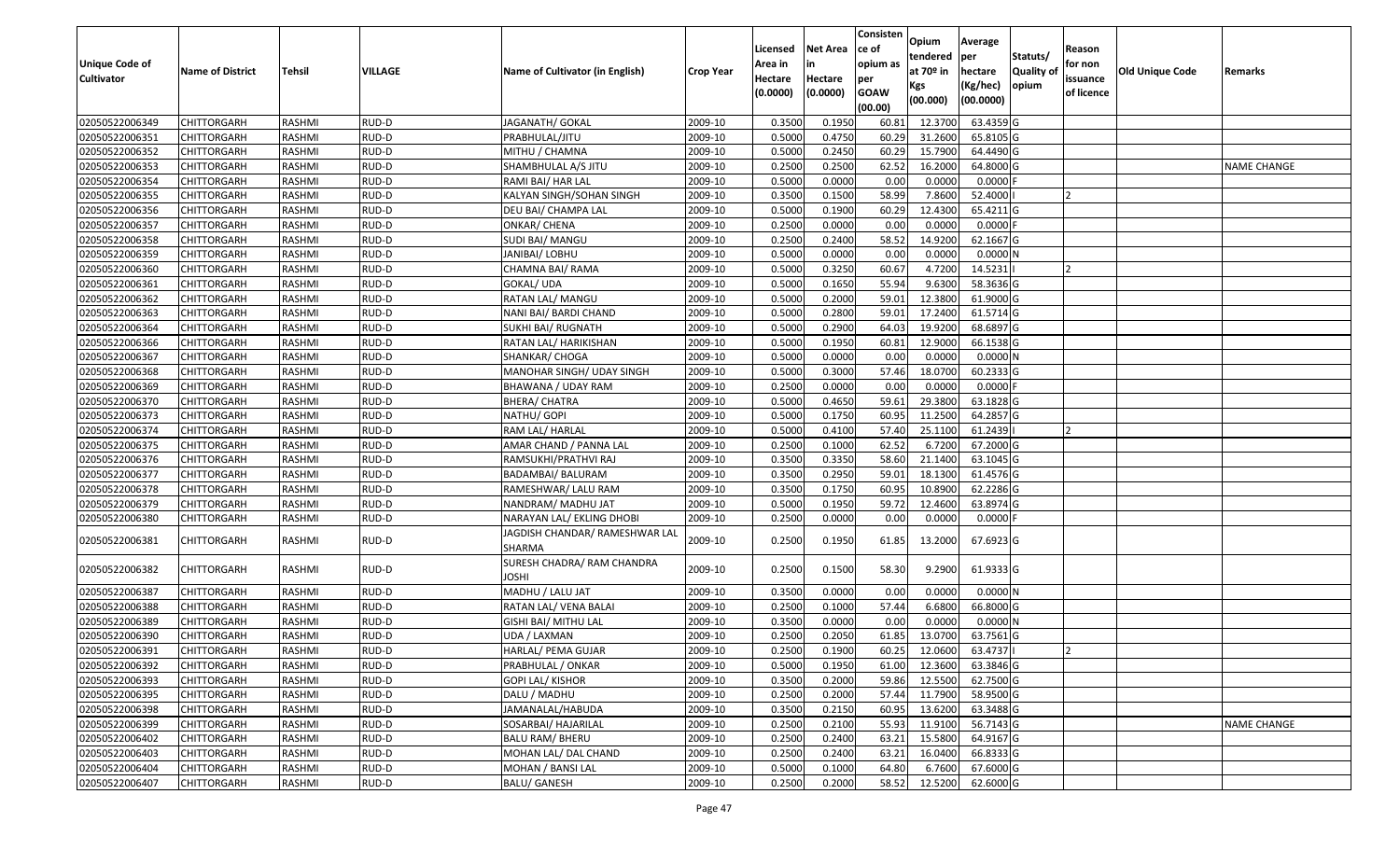| Unique Code of<br><b>Cultivator</b> | <b>Name of District</b> | Tehsil        | VILLAGE | Name of Cultivator (in English)             | <b>Crop Year</b> | Licensed<br>Area in<br>Hectare<br>(0.0000) | Net Area<br>in<br>Hectare<br>(0.0000) | Consisten<br>ce of<br>opium as<br>per<br><b>GOAW</b><br>(00.00) | Opium<br>tendered<br>at 70º in<br>Kgs<br>(00.000) | Average<br>per<br>hectare<br>(Kg/hec)<br>(00.0000) | Statuts/<br><b>Quality of</b><br>opium | Reason<br>for non<br>issuance<br>of licence | <b>Old Unique Code</b> | Remarks            |
|-------------------------------------|-------------------------|---------------|---------|---------------------------------------------|------------------|--------------------------------------------|---------------------------------------|-----------------------------------------------------------------|---------------------------------------------------|----------------------------------------------------|----------------------------------------|---------------------------------------------|------------------------|--------------------|
| 02050522006408                      | CHITTORGARH             | RASHMI        | RUD-D   | <b>BANSHI/ KISHOR BALAI</b>                 | 2009-10          | 0.3500                                     | 0.1950                                | 60.95                                                           | 12.5700                                           | 64.4615 G                                          |                                        |                                             |                        |                    |
| 02050522006409                      | CHITTORGARH             | RASHMI        | RUD-D   | DHANRAJ / BHUWANA JAT                       | 2009-10          | 0.3500                                     | 0.1950                                | 57.46                                                           | 11.9300                                           | 61.1795 G                                          |                                        |                                             |                        |                    |
| 02050522006410                      | CHITTORGARH             | RASHMI        | RUD-D   | NAND RAM/ GOPI                              | 2009-10          | 0.5000                                     | 0.1950                                | 60.36                                                           | 12.8100                                           | 65.6923 G                                          |                                        |                                             |                        |                    |
| 02050522006411                      | CHITTORGARH             | RASHMI        | RUD-D   | BALURAM/ BHAGU @ BHAGIRATH<br><b>PARIKH</b> | 2009-10          | 0.3500                                     | 0.1500                                | 61.00                                                           | 9.8100                                            | 65.4000 G                                          |                                        |                                             |                        |                    |
| 02050522006413                      | CHITTORGARH             | RASHMI        | RUD-D   | CHANDA BAI/SHANKAR LAL                      | 2009-10          | 0.3500                                     | 0.0800                                | 68.61                                                           | 6.3100                                            | 78.8750 G                                          |                                        |                                             |                        |                    |
| 02050522006414                      | CHITTORGARH             | RASHMI        | RUD-D   | DHAPU BAI/ PRATAP                           | 2009-10          | 0.3500                                     | 0.3000                                | 57.36                                                           | 16.8500                                           | 56.1667 G                                          |                                        |                                             |                        |                    |
| 02050522006415                      | <b>CHITTORGARH</b>      | <b>RASHMI</b> | RUD-D   | NARAYAN / GISHA                             | 2009-10          | 0.3500                                     | 0.1850                                | 57.36                                                           | 10.9700                                           | 59.2973 G                                          |                                        |                                             |                        |                    |
| 02050522006417                      | CHITTORGARH             | RASHMI        | RUD-D   | BHERU LAL/ RAM CHANDRA                      | 2009-10          | 0.2500                                     | 0.0000                                | 0.00                                                            | 0.0000                                            | $0.0000$ F                                         |                                        |                                             |                        |                    |
| 02050522006420                      | CHITTORGARH             | RASHMI        | RUD-D   | SOSAR BAI/BANSHILAL                         | 2009-10          | 0.2500                                     | 0.2550                                | 58.52                                                           | 15.7100                                           | 61.6078 G                                          |                                        |                                             |                        |                    |
| 02050522006421                      | CHITTORGARH             | RASHMI        | RUD-D   | SHANTIBAI/SOBHA                             | 2009-10          | 0.2500                                     | 0.1000                                | 59.68                                                           | 6.3800                                            | 63.8000 G                                          |                                        |                                             |                        | NAME CHANGE        |
| 02050522006422                      | <b>CHITTORGARH</b>      | <b>RASHMI</b> | RUD-D   | JAGANATH/ PYARA                             | 2009-10          | 0.2500                                     | 0.2450                                | 61.85                                                           | 15.8600                                           | 64.7347 G                                          |                                        |                                             |                        |                    |
| 02050522006425                      | <b>CHITTORGARH</b>      | RASHMI        | RUD-D   | <b>BHERU LAL/ RUPA</b>                      | 2009-10          | 0.5000                                     | 0.3000                                | 64.03                                                           | 20.3000                                           | 67.6667 G                                          |                                        |                                             |                        |                    |
| 02050522006427                      | CHITTORGARH             | RASHMI        | RUD-D   | SHANKAR LAL/ RAM CHANDAR                    | 2009-10          | 0.2500                                     | 0.1000                                | 61.85                                                           | 6.6800                                            | 66.8000 G                                          |                                        |                                             |                        |                    |
| 02050522006429                      | CHITTORGARH             | RASHMI        | RUD-D   | RATANLAL/ BANSHILAL                         | 2009-10          | 0.2500                                     | 0.2250                                | 64.80                                                           | 15.1400                                           | 67.2889 G                                          |                                        |                                             |                        | NAME CHANGE        |
| 02050522006432                      | CHITTORGARH             | <b>RASHMI</b> | RUD-D   | DHAPU BAI/ MAGNA BALAI                      | 2009-10          | 0.2500                                     | 0.1100                                | 62.93                                                           | 7.1800                                            | 65.2727 G                                          |                                        |                                             |                        |                    |
| 02050522006434                      | CHITTORGARH             | RASHMI        | RUD-D   | MANGI LAL/ PYAR CHAND-1                     | 2009-10          | 0.2500                                     | 0.1500                                | 65.40                                                           | 11.0400                                           | 73.6000 G                                          |                                        |                                             |                        |                    |
| 02050522006435                      | CHITTORGARH             | RASHMI        | RUD-D   | MANGI LAL/ PYAR CHAND-2                     | 2009-10          | 0.5000                                     | 0.4900                                | 56.38                                                           | 7.4520                                            | 15.2082                                            |                                        |                                             |                        |                    |
| 02050522006437                      | CHITTORGARH             | RASHMI        | RUD-D   | NARAYAN/ BAGHA                              | 2009-10          | 0.5000                                     | 0.0000                                | 0.00                                                            | 0.0000                                            | $0.0000$ F                                         |                                        |                                             |                        |                    |
| 02050522006438                      | CHITTORGARH             | RASHMI        | RUD-D   | SAMPATLAL / SHANKAR LAL                     | 2009-10          | 0.5000                                     | 0.1500                                | 61.00                                                           | 9.3300                                            | 62.2000 G                                          |                                        |                                             |                        |                    |
| 02050522006439                      | CHITTORGARH             | RASHMI        | RUD-D   | SANTOKIBAI/ NATHU                           | 2009-10          | 0.2500                                     | 0.1550                                | 64.60                                                           | 10.6700                                           | 68.8387 G                                          |                                        |                                             |                        | <b>NAME CHANGE</b> |
| 02050522006440                      | CHITTORGARH             | RASHMI        | RUD-D   | JAMNIBAI/ BHANWARLAL                        | 2009-10          | 0.2500                                     | 0.1000                                | 57.88                                                           | 6.2300                                            | 62.3000 G                                          |                                        |                                             |                        | <b>NAME CHANGE</b> |
| 02050522006442                      | CHITTORGARH             | RASHMI        | RUD-D   | MADHU/ HAJARI BHIL                          | 2009-10          | 0.2500                                     | 0.1800                                | 57.44                                                           | 10.9800                                           | 61.0000 G                                          |                                        |                                             |                        |                    |
| 02050522006444                      | CHITTORGARH             | RASHMI        | RUD-D   | CHATRU/BALU RAM                             | 2009-10          | 0.2500                                     | 0.2000                                | 61.51                                                           | 13.0800                                           | 65.4000 G                                          |                                        |                                             |                        |                    |
| 02050522006446                      | CHITTORGARH             | RASHMI        | RUD-D   | SHANKERLAL A/S KESHARBAI /<br>RAGHUNATH     | 2009-10          | 0.2500                                     | 0.0000                                | 0.00                                                            | 0.0000                                            | $0.0000$ F                                         |                                        |                                             |                        | <b>NAME CHANGE</b> |
| 02050522006447                      | CHITTORGARH             | RASHMI        | RUD-D   | HIRA LAL/ UDA RAM VYAS                      | 2009-10          | 0.5000                                     | 0.0000                                | 0.00                                                            | 0.0000                                            | 0.0000N                                            |                                        |                                             |                        |                    |
| 02050522006448                      | CHITTORGARH             | RASHMI        | RUD-D   | GOPAL LAL/ BALU RAM                         | 2009-10          | 0.5000                                     | 0.1900                                | 61.55                                                           | 12.3500                                           | 65.0000                                            |                                        |                                             |                        |                    |
| 02050522006449                      | <b>CHITTORGARH</b>      | <b>RASHMI</b> | RUD-D   | BANSHIA LAL/ NANDLAL DAROGA                 | 2009-10          | 0.2500                                     | 0.1950                                | 58.30                                                           | 11.8000                                           | 60.5128 G                                          |                                        |                                             |                        |                    |
| 02050522006451                      | CHITTORGARH             | RASHMI        | RUD-D   | UDAYRAM/ KALU                               | 2009-10          | 0.5000                                     | 0.2950                                | 60.36                                                           | 18.4600                                           | 62.5763 G                                          |                                        |                                             |                        |                    |
| 02050522006452                      | CHITTORGARH             | RASHMI        | RUD-D   | SHANKAR LAL/ NANURAM                        | 2009-10          | 0.5000                                     | 0.1900                                | 60.36                                                           | 12.9700                                           | 68.2632 G                                          |                                        |                                             |                        |                    |
| 02050522006453                      | CHITTORGARH             | RASHMI        | RUD-D   | KALU RAM/ MITHURAM                          | 2009-10          | 0.2500                                     | 0.0000                                | 0.00                                                            | 0.0000                                            | $0.0000$ F                                         |                                        |                                             |                        |                    |
| 02050522006454                      | CHITTORGARH             | <b>RASHMI</b> | RUD-D   | HAJARI LAL/ NANURAM                         | 2009-10          | 0.5000                                     | 0.3850                                | 61.92                                                           | 26.6300                                           | 69.1688 G                                          |                                        |                                             |                        |                    |
| 02050522006455                      | CHITTORGARH             | RASHMI        | RUD-D   | BHURA LAL/ LOBHU JAT                        | 2009-10          | 0.3500                                     | 0.3450                                | 61.00                                                           | 22.6100                                           | 65.5362 G                                          |                                        |                                             |                        |                    |
| 02050522006456                      | <b>CHITTORGARH</b>      | RASHMI        | RUD-D   | CHAMPALAL/ KALU RAM                         | 2009-10          | 0.5000                                     | 0.1000                                | 60.36                                                           | 6.6700                                            | 66.7000 G                                          |                                        |                                             |                        |                    |
| 02050522006457                      | CHITTORGARH             | RASHMI        | RUD-D   | BHAGWAN LAL/ UDAYRAM SUKHWAL                | 2009-10          | 0.2500                                     | 0.1250                                | 65.89                                                           | 9.0100                                            | 72.0800 G                                          |                                        |                                             |                        |                    |
| 02050522006458                      | <b>CHITTORGARH</b>      | RASHMI        | RUD-D   | LAL CHAND/ NARU LAL                         | 2009-10          | 0.5000                                     | 0.3050                                | 64.03                                                           | 20.9600                                           | 68.7213 G                                          |                                        |                                             |                        |                    |
| 02050522006460                      | <b>CHITTORGARH</b>      | RASHMI        | RUD-D   | MANGI LAL/ NANDA                            | 2009-10          | 0.2500                                     | 0.1950                                | 61.51                                                           | 12.5000                                           | 64.1026 G                                          |                                        |                                             |                        |                    |
| 02050522006462                      | <b>CHITTORGARH</b>      | RASHMI        | RUD-D   | RATAN LAL/ HEERA LAL                        | 2009-10          | 0.3500                                     | 0.1000                                | 64.29                                                           | 7.0100                                            | 70.1000 G                                          |                                        |                                             |                        |                    |
| 02050522006463                      | <b>CHITTORGARH</b>      | RASHMI        | RUD-D   | MANGI LAL / KALU                            | 2009-10          | 0.5000                                     | 0.2950                                | 59.86                                                           | 18.8900                                           | 64.0339 G                                          |                                        |                                             |                        |                    |
| 02050522006464                      | <b>CHITTORGARH</b>      | RASHMI        | RUD-D   | SURESH CHANDAR/ CHAMPA LAL                  | 2009-10          | 0.5000                                     | 0.2750                                | 61.63                                                           | 18.0900                                           | 65.7818 G                                          |                                        |                                             |                        |                    |
| 02050522006465                      | <b>CHITTORGARH</b>      | RASHMI        | RUD-D   | JAMNA LAL/ CHOGALAL                         | 2009-10          | 0.5000                                     | 0.0000                                | 0.00                                                            | 0.0000                                            | $0.0000$ F                                         |                                        |                                             |                        |                    |
| 02050522006466                      | <b>CHITTORGARH</b>      | RASHMI        | RUD-D   | <b>BADRI LAL/ CHOGALAL</b>                  | 2009-10          | 0.3500                                     | 0.3250                                | 59.23                                                           | 20.7600                                           | 63.8769 G                                          |                                        |                                             |                        |                    |
| 02050522006467                      | <b>CHITTORGARH</b>      | RASHMI        | RUD-D   | RATAN LAL/ HARLAL                           | 2009-10          | 0.2500                                     | 0.2400                                | 60.13                                                           | 12.3810                                           | 51.5875                                            |                                        |                                             |                        |                    |
| 02050522006468                      | <b>CHITTORGARH</b>      | RASHMI        | RUD-D   | RAM PRASAD/ CHAMPA LAL                      | 2009-10          | 0.5000                                     | 0.1650                                | 63.21                                                           | 11.4000                                           | 69.0909 G                                          |                                        |                                             |                        |                    |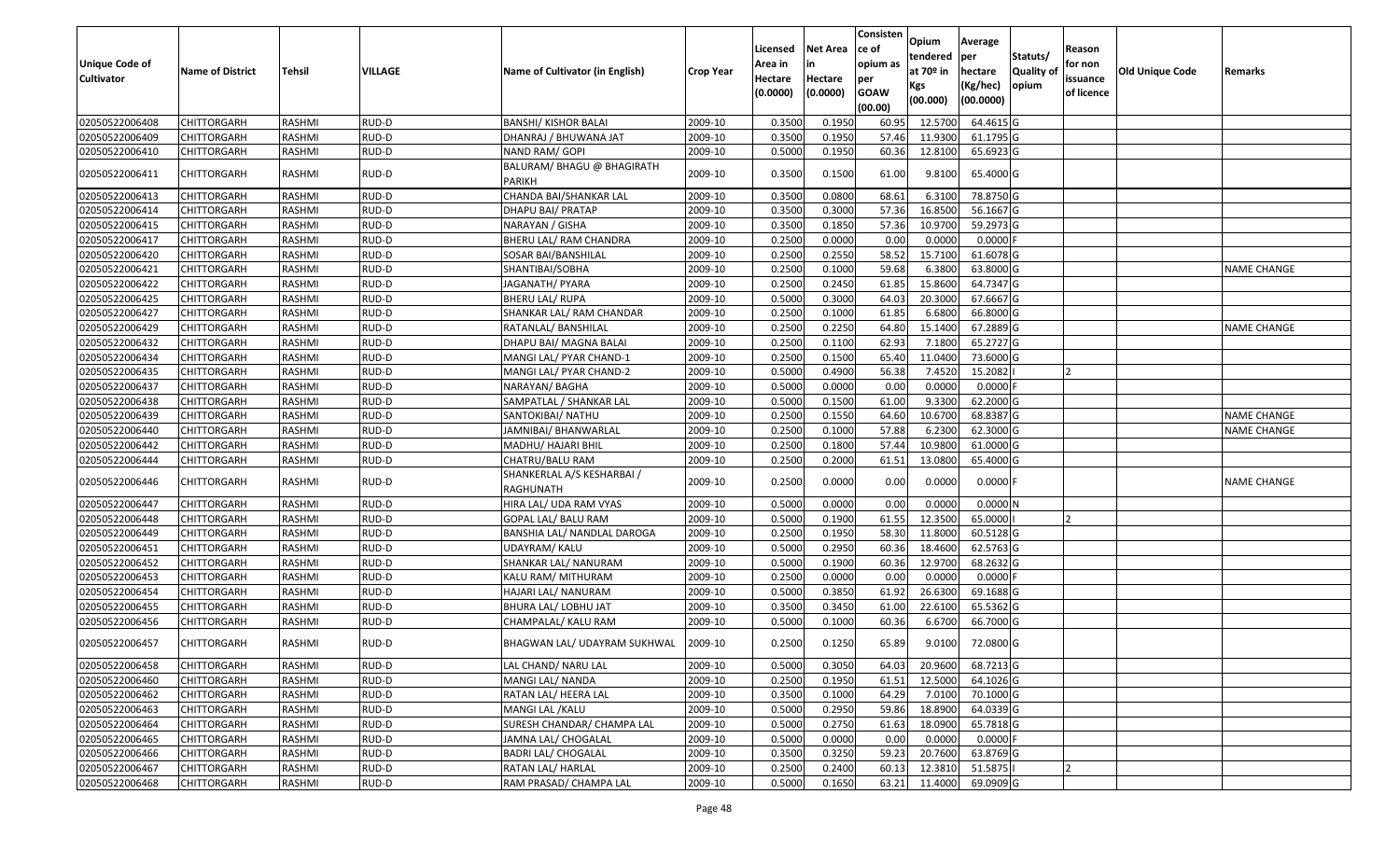| Unique Code of    | <b>Name of District</b> | Tehsil        | VILLAGE     | Name of Cultivator (in English)         | <b>Crop Year</b> | Licensed<br>Area in | Net Area<br>in      | Consisten<br>ce of<br>opium as | Opium<br>tendered<br>at 70º in | Average<br>per<br>hectare | Statuts/<br><b>Quality of</b> | Reason<br>for non      | <b>Old Unique Code</b> | Remarks         |
|-------------------|-------------------------|---------------|-------------|-----------------------------------------|------------------|---------------------|---------------------|--------------------------------|--------------------------------|---------------------------|-------------------------------|------------------------|------------------------|-----------------|
| <b>Cultivator</b> |                         |               |             |                                         |                  | Hectare<br>(0.0000) | Hectare<br>(0.0000) | per<br><b>GOAW</b><br>(00.00)  | Kgs<br>(00.000)                | (Kg/hec)<br>(00.0000)     | opium                         | issuance<br>of licence |                        |                 |
| 02050522006469    | <b>CHITTORGARH</b>      | RASHMI        | RUD-D       | NANA LAL/ PYAR CHAND                    | 2009-10          | 0.2500              | 0.1450              | 65.60                          | 10.3800                        | 71.5862 G                 |                               |                        |                        |                 |
| 02050522006470    | CHITTORGARH             | RASHMI        | RUD-D       | BANSHI LAL/ CHUNNI LAL                  | 2009-10          | 0.5000              | 0.3000              | 60.10                          | 18.8400                        | 62.8000 G                 |                               |                        |                        |                 |
| 02050522006471    | CHITTORGARH             | RASHMI        | RUD-D       | DAL CHAND/ MOHAN LAL                    | 2009-10          | 0.2500              | 0.1050              | 57.44                          | 6.2700                         | 59.7143 G                 |                               |                        |                        |                 |
| 02050522006472    | <b>CHITTORGARH</b>      | RASHMI        | RUD-D       | RAMESHWAR LAL/ PYAR CHAND               | 2009-10          | 0.2500              | 0.1450              | 65.60                          | 10.5100                        | 72.4828 G                 |                               |                        |                        |                 |
| 02050522006474    | CHITTORGARH             | RASHMI        | RUD-D       | <b>GORI SHANKAR/ BHERU LAL</b>          | 2009-10          | 0.2500              | 0.2000              | 63.74                          | 13.2100                        | 66.0500 G                 |                               |                        |                        |                 |
| 02050522006475    | <b>CHITTORGARH</b>      | RASHMI        | RUD-D       | BHERU LAL/ GOVIND RAM                   | 2009-10          | 0.2500              | 0.1500              | 62.52                          | 10.2000                        | 68.0000 G                 |                               |                        |                        |                 |
| 02050522006476    | CHITTORGARH             | RASHMI        | RUD-D       | BHANWAR LAL/ CHAMPA LAL                 | 2009-10          | 0.5000              | 0.4900              | 59.73                          | 31.0500                        | 63.3673 G                 |                               |                        |                        |                 |
| 02050522006477    | CHITTORGARH             | RASHMI        | RUD-D       | SAMPAT LAL/ BARDI CHAND SUKHWAL 2009-10 |                  | 0.5000              | 0.3400              | 60.10                          | 21.2100                        | 62.3824 G                 |                               |                        |                        |                 |
| 02050522006481    | <b>CHITTORGARH</b>      | RASHMI        | RUD-D       | PARSURAM / RAGUNATH                     | 2009-10          | 0.3500              | 0.3150              | 61.63                          | 20.7400                        | 65.8413 G                 |                               |                        |                        |                 |
| 02050522006482    | CHITTORGARH             | RASHMI        | RUD-D       | UDAIRAM/ PYRACHAND                      | 2009-10          | 0.5000              | 0.0950              | 64.29                          | 6.5800                         | 69.2632 G                 |                               |                        |                        |                 |
| 02050522006483    | <b>CHITTORGARH</b>      | RASHMI        | RUD-D       | KALU/ SURTA                             | 2009-10          | 0.5000              | 0.2000              | 58.30                          | 12.1700                        | 60.8500 G                 |                               |                        |                        |                 |
| 02050522006484    | <b>CHITTORGARH</b>      | RASHMI        | RUD-D       | SITARAM/ NARU                           | 2009-10          | 0.5000              | 0.2000              | 60.10                          | 12.8200                        | 64.1000 G                 |                               |                        |                        |                 |
| 02050522006485    | <b>CHITTORGARH</b>      | RASHMI        | RUD-D       | LAXMILAL/DALCHAND                       | 2009-10          | 0.5000              | 0.2050              | 58.30                          | 12.9900                        | 63.3659 G                 |                               |                        |                        |                 |
| 02050522006486    | CHITTORGARH             | RASHMI        | RUD-D       | KANKUBAI/ MADHO                         | 2009-10          | 0.2500              | 0.1350              | 64.29                          | 9.8300                         | 72.8148 G                 |                               |                        |                        |                 |
| 02050522006487    | CHITTORGARH             | RASHMI        | RUD-D       | TULSIBAI/MANGU                          | 2009-10          | 0.5000              | 0.2000              | 62.31                          | 12.7300                        | 63.6500 G                 |                               |                        | 02050522007005         | <b>TRANSFER</b> |
| 02050522006488    | CHITTORGARH             | RASHMI        | RUD-D       | UDAYLAL/DEICHAND                        | 2009-10          | 0.5000              | 0.3650              | 62.31                          | 24.3100                        | 66.6027 G                 |                               |                        | 02050522007021         | <b>TRANSFER</b> |
| 02050522006489    | CHITTORGARH             | RASHMI        | RUD-D       | NANALAL/DEICHAND                        | 2009-10          | 0.5000              | 0.2950              | 62.31                          | 18.8500                        | 63.8983 G                 |                               |                        | 02050522007022         | <b>TRANSFER</b> |
| 02050522006490    | CHITTORGARH             | RASHMI        | RUD-D       | NANDRAM/BHAWANIRAM                      | 2009-10          | 0.5000              | 0.2000              | 65.40                          | 13.5800                        | 67.9000 G                 |                               |                        | 02050522007035         | <b>TRANSFER</b> |
| 02050522006491    | CHITTORGARH             | RASHMI        | RUD-D       | PREMSHANKAR/DEICHAND                    | 2009-10          | 0.5000              | 0.1950              | 65.60                          | 12.7700                        | 65.4872 G                 |                               |                        | 02050522007044         | <b>TRANSFER</b> |
| 02050522006492    | CHITTORGARH             | RASHMI        | RUD-D       | AMBALAL/BHAWANIRAM                      | 2009-10          | 0.5000              | 0.2850              | 62.96                          | 19.0700                        | 66.9123 G                 |                               |                        | 02050522007048         | <b>TRANSFER</b> |
| 02050522006493    | CHITTORGARH             | RASHMI        | RUD-D       | <b>ONKAR/KALU GADRI</b>                 | 2009-10          | 0.2500              | 0.2350              | 58.52                          | 15.0900                        | 64.2128 G                 |                               |                        | 02050521007014         | <b>TRANSFER</b> |
| 02050522006494    | CHITTORGARH             | RASHMI        | RUD-D       | HARLAL/CHATRA                           | 2009-10          | 0.2500              | 0.2400              | 57.10                          | 15.4400                        | 64.3333 G                 |                               |                        | 02050521007032         | <b>TRANSFER</b> |
| 02050522006495    | CHITTORGARH             | RASHMI        | RUD-D       | NATHU/CHATRU                            | 2009-10          | 0.2500              | 0.2100              | 58.40                          | 12.6200                        | 60.0952 G                 |                               |                        | 02050521007214         | <b>TRANSFER</b> |
| 02050522006496    | CHITTORGARH             | RASHMI        | RUD-D       | JAWARMAL/KUKA PURBIYA                   | 2009-10          | 0.2500              | 0.2500              | 57.90                          | 10.3000                        | 41.2000                   |                               |                        | 02050521007260         | <b>TRANSFER</b> |
| 02050522007001    | CHITTORGARH             | RASHMI        | NARAYANPURA | RATAN LAL/ MANGI LAL JAT                | 2009-10          | 0.5000              | 0.4900              | 61.52                          | 31.3400                        | 63.9592 G                 |                               |                        |                        |                 |
| 02050522007002    | CHITTORGARH             | RASHMI        | NARAYANPURA | TEJMAL/ PRATAP                          | 2009-10          | 0.3500              | 0.2450              | 63.74                          | 16.8500                        | 68.7755 G                 |                               |                        |                        |                 |
| 02050522007003    | CHITTORGARH             | RASHMI        | NARAYANPURA | UDAIRAM / BHAWANI RAM                   | 2009-10          | 0.3500              | 0.2100              | 64.54                          | 14.0700                        | 67.0000 G                 |                               |                        |                        |                 |
| 02050522007004    | <b>CHITTORGARH</b>      | <b>RASHMI</b> | NARAYANPURA | <b>BARDI BAI/ SOHAN</b>                 | 2009-10          | 0.2500              | 0.2150              | 62.65                          | 14.1100                        | 65.6279 G                 |                               |                        |                        |                 |
| 02050522007006    | CHITTORGARH             | RASHMI        | NARAYANPURA | DAKHI BAI/ DHOKAL                       | 2009-10          | 0.2500              | 0.2000              | 62.65                          | 12.9000                        | 64.5000 G                 |                               |                        |                        |                 |
| 02050522007007    | CHITTORGARH             | RASHMI        | NARAYANPURA | MADHU / HAJARI                          | 2009-10          | 0.3500              | 0.3400              | 63.74                          | 22.5000                        | 66.1765 G                 |                               |                        |                        |                 |
| 02050522007008    | CHITTORGARH             | RASHMI        | NARAYANPURA | RAM CHANDAR/ DEVI LAL                   | 2009-10          | 0.5000              | 0.4750              | 60.65                          | 30.4400                        | 64.0842 G                 |                               |                        |                        |                 |
| 02050522007009    | <b>CHITTORGARH</b>      | RASHMI        | NARAYANPURA | SHANKAR LAL/ JAGANNATH                  | 2009-10          | 0.5000              | 0.4950              | 64.54                          | 32.6800                        | 66.0202 G                 |                               |                        |                        |                 |
| 02050522007010    | <b>CHITTORGARH</b>      | RASHMI        | NARAYANPURA | <b>BHAGIRATH/ KELA</b>                  | 2009-10          | 0.5000              | 0.1900              | 63.74                          | 12.2200                        | 64.3158 G                 |                               |                        |                        |                 |
| 02050522007011    | CHITTORGARH             | RASHMI        | NARAYANPURA | BHERULAL/NARAYAN                        | 2009-10          | 0.2500              | 0.2400              | 60.95                          | 15.2100                        | 63.3750 G                 |                               |                        |                        | NAME CHANGE     |
| 02050522007012    | <b>CHITTORGARH</b>      | RASHMI        | NARAYANPURA | HEERA / KHURAJ                          | 2009-10          | 0.2500              | 0.0000              | 0.00                           | 0.0000                         | $0.0000$ F                |                               |                        |                        |                 |
| 02050522007013    | <b>CHITTORGARH</b>      | RASHMI        | NARAYANPURA | KAILASHGIR/ KESHUGIR                    | 2009-10          | 0.5000              | 0.3450              | 63.89                          | 22.3000                        | 64.6377 G                 |                               |                        |                        |                 |
| 02050522007014    | <b>CHITTORGARH</b>      | RASHMI        | NARAYANPURA | BHURALAL/DEVILAL                        | 2009-10          | 0.5000              | 0.3450              | 56.88                          | 20.8600                        | 60.4638                   |                               | 12                     |                        |                 |
| 02050522007015    | <b>CHITTORGARH</b>      | RASHMI        | NARAYANPURA | <b>BHERU LAL/ PRATAP</b>                | 2009-10          | 0.5000              | 0.1900              | 61.22                          | 12.2100                        | 64.2632 G                 |                               |                        |                        |                 |
| 02050522007016    | <b>CHITTORGARH</b>      | RASHMI        | NARAYANPURA | PRABHU LAL/ DALU JAT                    | 2009-10          | 0.5000              | 0.3000              | 61.45                          | 19.2100                        | 64.0333 G                 |                               |                        |                        |                 |
| 02050522007017    | <b>CHITTORGARH</b>      | RASHMI        | NARAYANPURA | SHANKAR LAL/ DALU                       | 2009-10          | 0.2500              | 0.2400              | 62.65                          | 16.2700                        | 67.7917 G                 |                               |                        |                        |                 |
| 02050522007018    | <b>CHITTORGARH</b>      | RASHMI        | NARAYANPURA | DAL CHAND/ BALURAM                      | 2009-10          | 0.5000              | 0.3000              | 63.89                          | 20.0400                        | 66.8000 G                 |                               |                        |                        |                 |
| 02050522007019    | <b>CHITTORGARH</b>      | RASHMI        | NARAYANPURA | AMBA LAL/ GANESH                        | 2009-10          | 0.5000              | 0.3450              | 63.89                          | 22.2400                        | 64.4638 G                 |                               |                        |                        |                 |
| 02050522007020    | <b>CHITTORGARH</b>      | RASHMI        | NARAYANPURA | HEERA LAL/ JAWAHARMAL                   | 2009-10          | 0.3500              | 0.2950              | 63.89                          | 20.1500                        | 68.3051 G                 |                               |                        |                        |                 |
| 02050522007023    | <b>CHITTORGARH</b>      | RASHMI        | NARAYANPURA | <b>BANSI LAL/ NARAYAN</b>               | 2009-10          | 0.5000              | 0.3500              | 64.54                          | 24.1000                        | 68.8571 G                 |                               |                        |                        | TRANSFER / RUD  |
| 02050522007024    | <b>CHITTORGARH</b>      | RASHMI        | NARAYANPURA | <b>BAKSHU / GULAB</b>                   | 2009-10          | 0.5000              | 0.3850              | 63.98                          | 25.3600                        | 65.8701 G                 |                               |                        |                        |                 |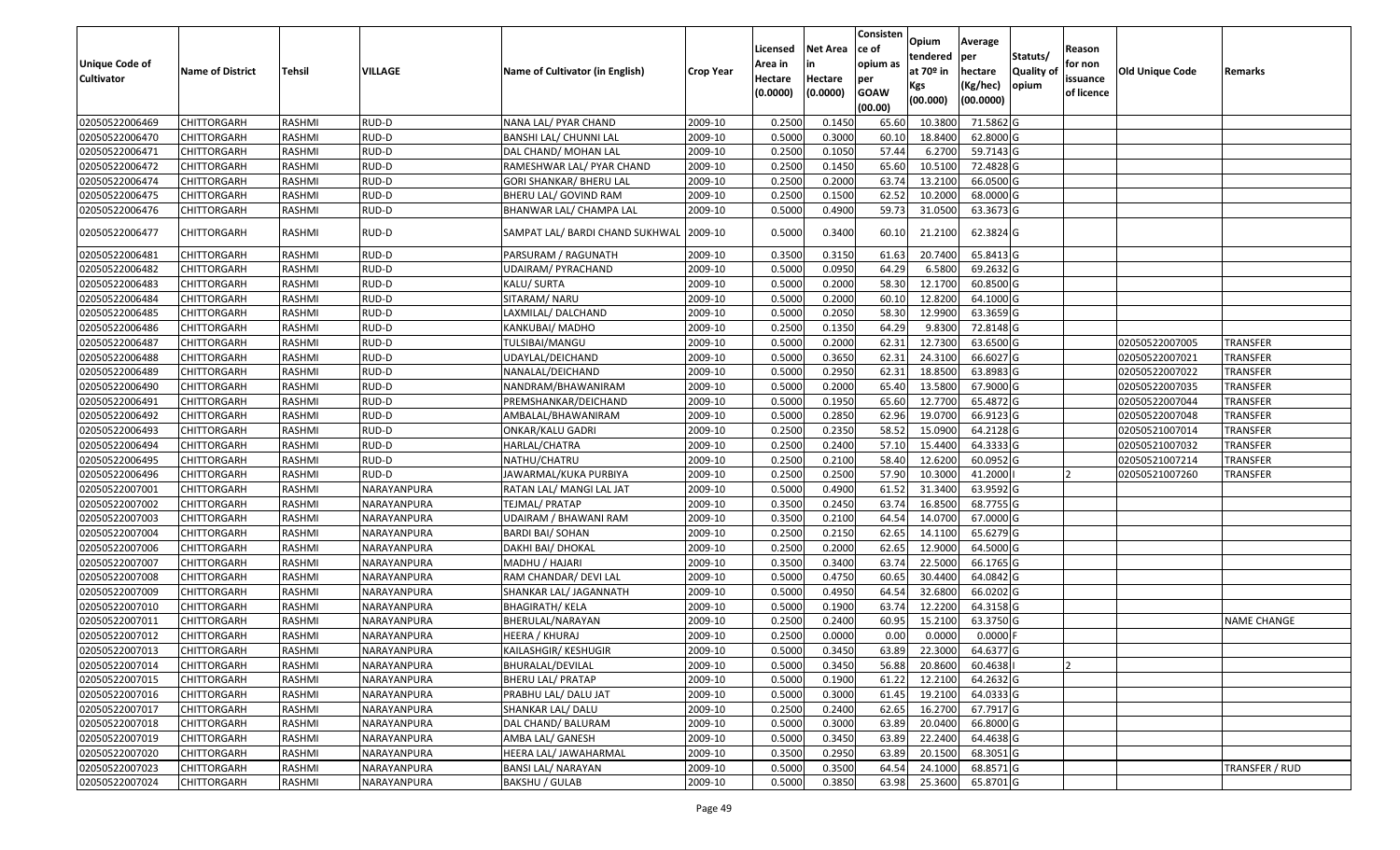| <b>Unique Code of</b> |                         |               |             |                                 |                  | Licensed<br>Area in | <b>Net Area</b><br>in | Consisten<br>ce of<br>opium as | Opium<br>tendered              | Average<br>per                   | Statuts/            | Reason<br>for non      |                        |                    |
|-----------------------|-------------------------|---------------|-------------|---------------------------------|------------------|---------------------|-----------------------|--------------------------------|--------------------------------|----------------------------------|---------------------|------------------------|------------------------|--------------------|
| <b>Cultivator</b>     | <b>Name of District</b> | <b>Tehsil</b> | VILLAGE     | Name of Cultivator (in English) | <b>Crop Year</b> | Hectare<br>(0.0000) | Hectare<br>(0.0000)   | per<br><b>GOAW</b><br>(00.00)  | at $70°$ in<br>Kgs<br>(00.000) | hectare<br>(Kg/hec)<br>(00.0000) | Quality of<br>opium | issuance<br>of licence | <b>Old Unique Code</b> | Remarks            |
| 02050522007026        | <b>CHITTORGARH</b>      | RASHMI        | NARAYANPURA | MADHO LAL/ JAWAHARMAL           | 2009-10          | 0.3500              | 0.3000                | 64.54                          | 19.9700                        | 66.5667 G                        |                     |                        |                        |                    |
| 02050522007028        | CHITTORGARH             | RASHMI        | NARAYANPURA | SOHANI BAI /PRABHULAL           | 2009-10          | 0.5000              | 0.2650                | 63.7                           | 17.8000                        | 67.1698 G                        |                     |                        |                        |                    |
| 02050522007030        | CHITTORGARH             | RASHMI        | NARAYANPURA | GANESHI BAI/RAM LAL             | 2009-10          | 0.5000              | 0.4950                | 63.98                          | 32.6100                        | 65.8788 G                        |                     |                        |                        |                    |
| 02050522007031        | <b>CHITTORGARH</b>      | RASHMI        | NARAYANPURA | BHABHUT / DHOKAL NAYAK          | 2009-10          | 0.3500              | 0.0000                | 0.00                           | 0.0000                         | $0.0000$ F                       |                     |                        |                        |                    |
| 02050522007032        | <b>CHITTORGARH</b>      | RASHMI        | NARAYANPURA | NAGJI/ HAJARI                   | 2009-10          | 0.5000              | 0.3850                | 66.01                          | 28.3300                        | 73.5844 G                        |                     |                        |                        |                    |
| 02050522007036        | <b>CHITTORGARH</b>      | RASHMI        | NARAYANPURA | MANGI BAI/ GANESH               | 2009-10          | 0.350               | 0.2500                | 61.22                          | 16.3300                        | 65.3200 G                        |                     |                        |                        |                    |
| 02050522007037        | <b>CHITTORGARH</b>      | RASHMI        | NARAYANPURA | MADHO LAL/ RUP LAL              | 2009-10          | 0.5000              | 0.2950                | 63.98                          | 19.7300                        | 66.8814 G                        |                     |                        |                        |                    |
| 02050522007038        | <b>CHITTORGARH</b>      | RASHMI        | NARAYANPURA | LEHARU BAI/ NATHU               | 2009-10          | 0.5000              | 0.3450                | 63.98                          | 22.6500                        | 65.6522 G                        |                     |                        |                        |                    |
| 02050522007039        | <b>CHITTORGARH</b>      | RASHMI        | NARAYANPURA | SHAKAR LAL/ RUP LAL             | 2009-10          | 0.5000              | 0.2800                | 61.22                          | 18.1600                        | 64.8571 G                        |                     |                        |                        |                    |
| 02050522007040        | CHITTORGARH             | RASHMI        | NARAYANPURA | CHAMPALAL A/S RUPA / SOHAN      | 2009-10          | 0.5000              | 0.2000                | 66.01                          | 13.5500                        | 67.7500 G                        |                     |                        |                        |                    |
| 02050522007041        | <b>CHITTORGARH</b>      | RASHMI        | NARAYANPURA | AMBA LAL/ DEVI LAL              | 2009-10          | 0.5000              | 0.1950                | 66.01                          | 13.7400                        | 70.4615 G                        |                     |                        |                        |                    |
| 02050522007042        | CHITTORGARH             | RASHMI        | NARAYANPURA | <b>GOPI LAL/ NAGJI</b>          | 2009-10          | 0.5000              | 0.1850                | 66.01                          | 13.3100                        | 71.9459 G                        |                     |                        |                        |                    |
| 02050522007043        | CHITTORGARH             | RASHMI        | NARAYANPURA | NATHU / HEERA                   | 2009-10          | 0.5000              | 0.4250                | 63.08                          | 27.4100                        | 64.4941 G                        |                     |                        |                        |                    |
| 02050522007045        | CHITTORGARH             | RASHMI        | NARAYANPURA | KALU / MANGU                    | 2009-10          | 0.2500              | 0.2400                | 65.63                          | 16.2400                        | 67.6667 G                        |                     |                        |                        |                    |
| 02050522007046        | CHITTORGARH             | RASHMI        | NARAYANPURA | SOHAN / NATHU                   | 2009-10          | 0.5000              | 0.1200                | 65.63                          | 8.0800                         | 67.3333 G                        |                     |                        |                        |                    |
| 02050522007047        | CHITTORGARH             | RASHMI        | NARAYANPURA | SHANTI /MITTU GIRI              | 2009-10          | 0.5000              | 0.4000                | 63.08                          | 25.8100                        | 64.5250 G                        |                     |                        |                        |                    |
| 02050522007049        | CHITTORGARH             | RASHMI        | NARAYANPURA | BALURAM/BHABHUT NAYAK           | 2009-10          | 0.3500              | 0.3350                | 61.22                          | 21.3300                        | 63.6716 G                        |                     |                        |                        |                    |
| 02050522007050        | CHITTORGARH             | RASHMI        | NARAYANPURA | MANGILAL/BHAGIRATH              | 2009-10          | 0.5000              | 0.2950                | 63.08                          | 19.2500                        | 65.2542 G                        |                     |                        |                        |                    |
| 02050522007051        | CHITTORGARH             | RASHMI        | NARAYANPURA | NARAYAN/JODHA                   | 2009-10          | 0.5000              | 0.2700                | 63.15                          | 17.5200                        | 64.8889 G                        |                     |                        |                        |                    |
| 02050522007052        | CHITTORGARH             | RASHMI        | NARAYANPURA | PYARA/JODHA                     | 2009-10          | 0.2500              | 0.2000                | 66.3                           | 13.6900                        | 68.4500 G                        |                     |                        |                        |                    |
| 02050522007054        | <b>CHITTORGARH</b>      | RASHMI        | NARAYANPURA | MITHULAL/PRATAP                 | 2009-10          | 0.5000              | 0.1800                | 63.15                          | 11.6600                        | 64.7778 G                        |                     |                        |                        |                    |
| 02050522007055        | CHITTORGARH             | RASHMI        | NARAYANPURA | NARAYANGIRI/SURAJGIRI           | 2009-10          | 0.5000              | 0.2000                | 63.15                          | 13.1000                        | 65.5000G                         |                     |                        |                        |                    |
| 02050522007056        | CHITTORGARH             | RASHMI        | NARAYANPURA | DURGA DEVI/SOHAN                | 2009-10          | 0.2500              | 0.2500                | 65.63                          | 17.2000                        | 68.8000 G                        |                     |                        |                        |                    |
| 02050522007057        | CHITTORGARH             | RASHMI        | NARAYANPURA | SHAMBHU/NANA                    | 2009-10          | 0.5000              | 0.4750                | 57.66                          | 28.5500                        | 60.1053 G                        |                     |                        |                        |                    |
| 02050522007058        | <b>CHITTORGARH</b>      | RASHMI        | NARAYANPURA | BHEEMA/LALU BHIL                | 2009-10          | 0.5000              | 0.1950                | 63.03                          | 13.0800                        | 67.0760 G                        |                     |                        |                        |                    |
| 02050522007063        | CHITTORGARH             | RASHMI        | NARAYANPURA | MANGILAL/UDAYRAM                | 2009-10          | 0.5000              | 0.3000                | 63.03                          | 19.8200                        | 66.0667 G                        |                     |                        |                        |                    |
| 02050522007064        | CHITTORGARH             | RASHMI        | NARAYANPURA | RATANLAL/MANGILAL GURJAR -- 2   | 2009-10          | 0.5000              | 0.4900                | 61.52                          | 31.3401                        | 63.9593 G                        |                     |                        |                        |                    |
| 02050522007065        | CHITTORGARH             | RASHMI        | NARAYANPURA | NARAYAN/NATHU                   | 2009-10          | 0.2500              | 0.2300                | 64.83                          | 15.2000                        | 66.0870 G                        |                     |                        |                        |                    |
| 02050522007066        | <b>CHITTORGARH</b>      | RASHMI        | NARAYANPURA | BHERU/ROOPA BHIL                | 2009-10          | 0.5000              | 0.5000                | 60.76                          | 30.6600                        | 61.3200 G                        |                     |                        |                        |                    |
| 02050522007068        | <b>CHITTORGARH</b>      | RASHMI        | NARAYANPURA | PANNA/LALU BHIL                 | 2009-10          | 0.5000              | 0.1950                | 63.03                          | 13.3500                        | 68.4615 G                        |                     |                        |                        |                    |
| 02050522007069        | CHITTORGARH             | RASHMI        | NARAYANPURA | MADHULAL/GISHA CHAMAR           | 2009-10          | 0.5000              | 0.3950                | 60.76                          | 25.3800                        | 64.2532 G                        |                     |                        |                        |                    |
| 02050522007070        | CHITTORGARH             | RASHMI        | NARAYANPURA | JADAVBAI/ RAMLAL                | 2009-10          | 0.2500              | 0.0000                | 0.00                           | 0.0000                         | $0.0000$ F                       |                     |                        |                        |                    |
| 02050522007071        | <b>CHITTORGARH</b>      | RASHMI        | NARAYANPURA | CHANDI BAI/CHUNA                | 2009-10          | 0.2500              | 0.0000                | 0.00                           | 0.0000                         | 0.0000                           |                     |                        |                        |                    |
| 02050522007072        | <b>CHITTORGARH</b>      | RASHMI        | NARAYANPURA | BHAGIRATH/MATHURA               | 2009-10          | 0.2500              | 0.2200                | 60.99                          | 14.5700                        | 66.2273 G                        |                     |                        |                        |                    |
| 02050522007073        | CHITTORGARH             | RASHMI        | NARAYANPURA | BHAGWANA/LOBHA NAYAK            | 2009-10          | 0.250               | 0.0000                | 0.00                           | 0.000                          | 0.0000                           |                     |                        |                        |                    |
| 02050522007074        | CHITTORGARH             | RASHMI        | NARAYANPURA | NANA LAL/DEVA BHIL              | 2009-10          | 0.2500              | 0.0000                | 0.00                           | 0.0000                         | 0.0000                           |                     |                        |                        |                    |
| 02050522007075        | <b>CHITTORGARH</b>      | RASHMI        | NARAYANPURA | RATTIBAI/ MANGILAL              | 2009-10          | 0.2500              | 0.2450                | 59.80                          | 14.9600                        | 61.0612 G                        |                     |                        |                        | <b>NAME CHANGE</b> |
| 02050522007076        | CHITTORGARH             | RASHMI        | NARAYANPURA | SHANKARGIRI/HEERAGIRI           | 2009-10          | 0.3500              | 0.3500                | 50.99                          | 5.1200                         | 14.6280                          |                     |                        |                        |                    |
| 02050522007078        | <b>CHITTORGARH</b>      | RASHMI        | NARAYANPURA | SHAMBHU/KESHUGIR                | 2009-10          | 0.5000              | 0.2000                | 65.63                          | 13.0800                        | 65.4000 G                        |                     |                        |                        |                    |
| 02050522007080        | <b>CHITTORGARH</b>      | RASHMI        | NARAYANPURA | UDAILAL/ CHATRA                 | 2009-10          | 0.2500              | 0.0000                | 0.00                           | 0.0000                         | $0.0000$ F                       |                     |                        |                        |                    |
| 02050522007081        | <b>CHITTORGARH</b>      | RASHMI        | NARAYANPURA | AMBALAL/MOHANLAL                | 2009-10          | 0.2500              | 0.2000                | 64.83                          | 13.6100                        | 68.0500 G                        |                     |                        |                        |                    |
| 02050522007083        | <b>CHITTORGARH</b>      | RASHMI        | NARAYANPURA | RATANLAL/UDAYRAM                | 2009-10          | 0.5000              | 0.3000                | 63.03                          | 20.2800                        | 67.6000 G                        |                     |                        |                        |                    |
| 02050522007084        | <b>CHITTORGARH</b>      | RASHMI        | NARAYANPURA | JAMNI BAI/RADHESHYAM            | 2009-10          | 0.5000              | 0.1900                | 63.80                          | 12.9100                        | 67.9474 G                        |                     |                        |                        |                    |
| 02050522007085        | <b>CHITTORGARH</b>      | RASHMI        | NARAYANPURA | BALURAM/MOHANLAL                | 2009-10          | 0.5000              | 0.2550                | 63.80                          | 16.5900                        | 65.0588 G                        |                     |                        |                        |                    |
| 02050522007089        | <b>CHITTORGARH</b>      | RASHMI        | NARAYANPURA | BHERULAL/AMARCHAND              | 2009-10          | 0.2500              | 0.2400                | 61.71                          | 15.5000                        | 64.5833 G                        |                     |                        |                        |                    |
| 02050522007090        | <b>CHITTORGARH</b>      | RASHMI        | NARAYANPURA | SARJU/MANGU                     | 2009-10          | 0.2500              | 0.2500                | 61.71                          | 15.6000                        | 62.4000 G                        |                     |                        |                        |                    |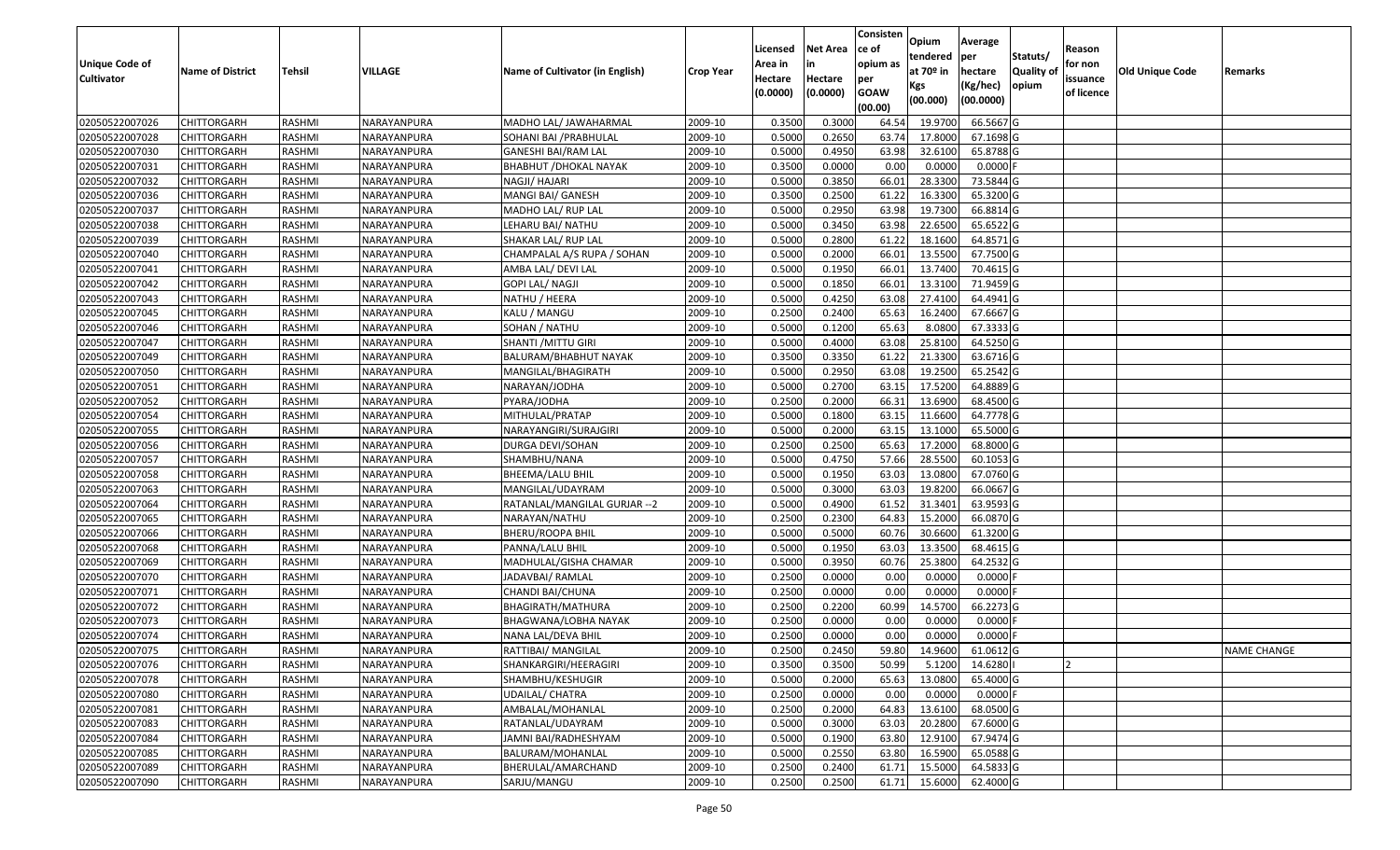| <b>Unique Code of</b><br><b>Cultivator</b> | <b>Name of District</b> | <b>Tehsil</b> | VILLAGE           | Name of Cultivator (in English)           | <b>Crop Year</b> | Licensed<br>Area in<br>Hectare<br>(0.0000) | <b>Net Area</b><br>in<br>Hectare<br>(0.0000) | Consisten<br>ce of<br>opium as<br>per<br><b>GOAW</b><br>(00.00) | Opium<br>tendered<br>at $70°$ in<br>Kgs<br>(00.000) | Average<br>per<br>hectare<br>(Kg/hec)<br>(00.0000) | Statuts/<br>Quality of<br>opium | Reason<br>for non<br>issuance<br>of licence | <b>Old Unique Code</b> | Remarks            |
|--------------------------------------------|-------------------------|---------------|-------------------|-------------------------------------------|------------------|--------------------------------------------|----------------------------------------------|-----------------------------------------------------------------|-----------------------------------------------------|----------------------------------------------------|---------------------------------|---------------------------------------------|------------------------|--------------------|
| 02050522007091                             | <b>CHITTORGARH</b>      | RASHMI        | NARAYANPURA       | DEVICHAND/GOKAL                           | 2009-10          | 0.5000                                     | 0.2000                                       | 57.66                                                           | 11.9200                                             | 59.6000G                                           |                                 |                                             |                        |                    |
| 02050522007093                             | CHITTORGARH             | RASHMI        | NARAYANPURA       | PUKHRAJ/BALU/MOHAN                        | 2009-10          | 0.5000                                     | 0.2000                                       | 63.80                                                           | 12.9900                                             | 64.9500 G                                          |                                 |                                             |                        |                    |
| 02050522007094                             | CHITTORGARH             | RASHMI        | NARAYANPURA       | BHURALAL/NARAYNLAL                        | 2009-10          | 0.5000                                     | 0.3000                                       | 61.52                                                           | 19.3900                                             | 64.6333 G                                          |                                 |                                             |                        |                    |
| 02050522007095                             | <b>CHITTORGARH</b>      | <b>RASHMI</b> | NARAYANPURA       | BHERULAL/NATHU                            | 2009-10          | 0.5000                                     | 0.2000                                       | 61.52                                                           | 12.6400                                             | 63.2000 G                                          |                                 |                                             |                        |                    |
| 02050522007096                             | <b>CHITTORGARH</b>      | RASHMI        | NARAYANPURA       | JAGDISH / BALU RAM                        | 2009-10          | 0.5000                                     | 0.1850                                       | 68.21                                                           | 13.9400                                             | 75.3514                                            |                                 | $\overline{2}$                              |                        |                    |
| 02050522007097                             | CHITTORGARH             | RASHMI        | NARAYANPURA       | DEU BAI/ RUPA                             | 2009-10          | 0.500                                      | 0.2900                                       | 61.52                                                           | 19.0500                                             | 65.6897 G                                          |                                 |                                             |                        |                    |
| 02050522007098                             | <b>CHITTORGARH</b>      | RASHMI        | NARAYANPURA       | PARVATSINGH/INDARSINGH                    | 2009-10          | 0.5000                                     | 0.3000                                       | 64.83                                                           | 19.0700                                             | 63.5667 G                                          |                                 |                                             |                        |                    |
| 02050522007099                             | <b>CHITTORGARH</b>      | RASHMI        | NARAYANPURA       | GHISIBAI/ KELARAM @ KEWALRAM              | 2009-10          | 0.3500                                     | 0.2050                                       | 60.76                                                           | 13.5500                                             | 66.0976 G                                          |                                 |                                             |                        |                    |
| 02050522007100                             | <b>CHITTORGARH</b>      | RASHMI        | NARAYANPURA       | UDAILAL/MANGILAL                          | 2009-10          | 0.5000                                     | 0.3950                                       | 61.71                                                           | 25.6400                                             | 64.9114 G                                          |                                 |                                             | 02050522006320         | <b>TRANSFER</b>    |
| 02050522007101                             | CHITTORGARH             | RASHMI        | NARAYANPURA       | LAHRU/MANGILAL                            | 2009-10          | 0.3500                                     | 0.3500                                       | 60.99                                                           | 22.2300                                             | 63.5143 G                                          |                                 |                                             | 02050522006430         | <b>TRANSFER</b>    |
| 02050522007102                             | <b>CHITTORGARH</b>      | RASHMI        | NARAYANPURA       | MANGILAL/DEVA GURJAR                      | 2009-10          | 0.2500                                     | 0.1250                                       | 61.7                                                            | 7.9600                                              | 63.6800 G                                          |                                 |                                             | 02050522006426         | <b>TRANSFER</b>    |
| 02050522007103                             | CHITTORGARH             | RASHMI        | NARAYANPURA       | JAGDISHCHANDRA/ONKAR                      | 2009-10          | 0.2500                                     | 0.2400                                       | 60.99                                                           | 15.0600                                             | 62.7500 G                                          |                                 |                                             | 02050522006459         | <b>TRANSFER</b>    |
| 02050522007104                             | CHITTORGARH             | RASHMI        | NARAYANPURA       | GHANSHYAM/UDAILAL                         | 2009-10          | 0.2500                                     | 0.0000                                       | 0.00                                                            | 0.0000                                              | 0.0000                                             |                                 |                                             | 02050522006436         | <b>TRANSFER</b>    |
| 02050522008004                             | CHITTORGARH             | RASHMI        | GANESHPURA        | KESHARBAI/ UDA                            | 2009-10          | 0.2500                                     | 0.2450                                       | 63.65                                                           | 15.9500                                             | 65.1020 G                                          |                                 |                                             |                        | <b>NAME CHANGE</b> |
| 02050522008006                             | CHITTORGARH             | RASHMI        | GANESHPURA        | <b>BALU SINGH/ MOTI SING</b>              | 2009-10          | 0.5000                                     | 0.5050                                       | 58.37                                                           | 29.9400                                             | 59.2871G                                           |                                 |                                             |                        |                    |
| 02050522008007                             | CHITTORGARH             | RASHMI        | GANESHPURA        | SOHAN / KHEMA GAYARI                      | 2009-10          | 0.5000                                     | 0.4300                                       | 63.48                                                           | 28.5200                                             | 66.3256 G                                          |                                 |                                             |                        |                    |
| 02050522008008                             | CHITTORGARH             | RASHMI        | <b>GANESHPURA</b> | KALU/ GISHA                               | 2009-10          | 0.5000                                     | 0.4450                                       | 66.57                                                           | 29.9500                                             | 67.3034 G                                          |                                 |                                             |                        |                    |
| 02050522008012                             | <b>CHITTORGARH</b>      | RASHMI        | GANESHPURA        | KAMLA DEVI/ NANA LAL                      | 2009-10          | 0.5000                                     | 0.3400                                       | 64.15                                                           | 23.3400                                             | 68.6471 G                                          |                                 |                                             |                        |                    |
| 02050522008013                             | CHITTORGARH             | RASHMI        | GANESHPURA        | NARAYAN PURI/ RATAN PURI                  | 2009-10          | 0.2500                                     | 0.1850                                       | 63.65                                                           | 11.5900                                             | 62.6486 G                                          |                                 |                                             |                        |                    |
| 02050522008014                             | CHITTORGARH             | RASHMI        | GANESHPURA        | HARI SINGH/ TEJ SINGH                     | 2009-10          | 0.5000                                     | 0.4450                                       | 61.67                                                           | 28.8600                                             | 64.8539 G                                          |                                 |                                             |                        |                    |
| 02050522008016                             | <b>CHITTORGARH</b>      | RASHMI        | <b>GANESHPURA</b> | RAGUNATH/ KHEMA                           | 2009-10          | 0.3500                                     | 0.2000                                       | 62.92                                                           | 12.2000                                             | 61.0000G                                           |                                 |                                             |                        |                    |
| 02050522008017                             | CHITTORGARH             | RASHMI        | GANESHPURA        | PRATHU/ KHEMA                             | 2009-10          | 0.2500                                     | 0.2050                                       | 59.08                                                           | 10.9300                                             | 53.3171 G                                          |                                 |                                             |                        |                    |
| 02050522008018                             | CHITTORGARH             | RASHMI        | GANESHPURA        | KANKU BAI/ DEVI LAL                       | 2009-10          | 0.3500                                     | 0.3450                                       | 63.65                                                           | 22.9500                                             | 66.5217 G                                          |                                 |                                             |                        |                    |
| 02050522008019                             | CHITTORGARH             | RASHMI        | GANESHPURA        | MADHO/ KELA                               | 2009-10          | 0.5000                                     | 0.4400                                       | 67.06                                                           | 8.5020                                              | 19.3227                                            |                                 |                                             |                        |                    |
| 02050522008024                             | CHITTORGARH             | RASHMI        | <b>GANESHPURA</b> | CHANDIBAI/BHERULAL                        | 2009-10          | 0.5000                                     | 0.4900                                       | 60.15                                                           | 31.2600                                             | 63.7959 G                                          |                                 |                                             |                        |                    |
| 02050522008025                             | CHITTORGARH             | RASHMI        | <b>GANESHPURA</b> | <b>BHURI BAI/ LOBHU</b>                   | 2009-10          | 0.2500                                     | 0.2050                                       | 58.9                                                            | 12.5100                                             | 61.0244 G                                          |                                 |                                             |                        |                    |
| 02050522008028                             | CHITTORGARH             | RASHMI        | GANESHPURA        | KENSAR BAI/BHERU                          | 2009-10          | 0.5000                                     | 0.2250                                       | 58.9                                                            | 13.4600                                             | 59.8222G                                           |                                 |                                             |                        |                    |
| 02050522008029                             | CHITTORGARH             | RASHMI        | GANESHPURA        | GANGABAI/ NATHU                           | 2009-10          | 0.2500                                     | 0.0950                                       | 62.92                                                           | 6.7500                                              | 71.0526 G                                          |                                 |                                             |                        |                    |
| 02050522008032                             | <b>CHITTORGARH</b>      | RASHMI        | GANESHPURA        | SHIVLAL/ SHANKERLAL                       | 2009-10          | 0.2500                                     | 0.2100                                       | 55.85                                                           | 12.1100                                             | 57.6667 G                                          |                                 |                                             |                        |                    |
| 02050522008033                             | <b>CHITTORGARH</b>      | RASHMI        | GANESHPURA        | <b>KESHARBAI/ DEVA</b>                    | 2009-10          | 0.2500                                     | 0.2100                                       | 55.85                                                           | 11.8400                                             | 56.3810 G                                          |                                 |                                             |                        |                    |
| 02050522009001                             | CHITTORGARH             | RASHMI        | <b>NEVRIYA</b>    | KUNDANMAL/BOTHLAL                         | 2009-10          | 0.2500                                     | 0.2100                                       | 55.87                                                           | 11.1500                                             | 53.0952 G                                          |                                 |                                             |                        |                    |
| 02050522009002                             | CHITTORGARH             | RASHMI        | <b>NEVRIYA</b>    | JEEVANLAL/SOHANLAL                        | 2009-10          | 0.2500                                     | 0.2100                                       | 60.02                                                           | 12.7600                                             | 60.7619G                                           |                                 |                                             |                        |                    |
| 02050522009003                             | <b>CHITTORGARH</b>      | RASHMI        | <b>NEVRIYA</b>    | RAMLAL/JAVARA                             | 2009-10          | 0.5000                                     | 0.0000                                       | 0.00                                                            | 0.0000                                              | 0.0000N                                            |                                 |                                             |                        |                    |
| 02050522009006                             | CHITTORGARH             | RASHMI        | <b>NEVRIYA</b>    | LOBHA/NANU GAYARI                         | 2009-10          | 0.2500                                     | 0.2000                                       | 60.02                                                           | 12.4300                                             | 62.1500 G                                          |                                 |                                             |                        |                    |
| 02050522009007                             | CHITTORGARH             | RASHMI        | <b>NEVRIYA</b>    | SHANTILAL A/S LALCHAND / INDRAMAL 2009-10 |                  | 0.3500                                     | 0.2600                                       | 59.72                                                           | 15.6400                                             | 60.1538 G                                          |                                 |                                             |                        |                    |
| 02050522009009                             | <b>CHITTORGARH</b>      | RASHMI        | <b>NEVRIYA</b>    | KHEMI/ NATHU SALVI                        | 2009-10          | 0.2500                                     | 0.2200                                       | 60.06                                                           |                                                     | 12.2700 55.7727 G                                  |                                 |                                             |                        | <b>NAME CHANGE</b> |
| 02050522009020                             | <b>CHITTORGARH</b>      | RASHMI        | <b>NEVRIYA</b>    | <b>GULABI /HAZARI</b>                     | 2009-10          | 0.5000                                     | 0.4850                                       | 62.68                                                           | 30.6200                                             | 63.1340 G                                          |                                 |                                             |                        |                    |
| 02050522009023                             | <b>CHITTORGARH</b>      | RASHMI        | <b>NEVRIYA</b>    | TULSIBAI/SITARAM                          | 2009-10          | 0.2500                                     | 0.2000                                       | 65.32                                                           | 13.5900                                             | 67.9500 G                                          |                                 |                                             |                        |                    |
| 02050522009024                             | <b>CHITTORGARH</b>      | RASHMI        | <b>NEVRIYA</b>    | TIKAMCHAND/ MADANLAL                      | 2009-10          | 0.2500                                     | 0.2350                                       | 63.47                                                           | 15.3000                                             | 65.1064 G                                          |                                 |                                             |                        | <b>NAME CHANGE</b> |
| 02050522009028                             | <b>CHITTORGARH</b>      | RASHMI        | <b>NEVRIYA</b>    | LADU/BHERU                                | 2009-10          | 0.2500                                     | 0.2000                                       | 63.19                                                           | 12.8100                                             | 64.0500 G                                          |                                 |                                             |                        |                    |
| 02050522009033                             | <b>CHITTORGARH</b>      | RASHMI        | <b>NEVRIYA</b>    | MOHANLAL/BHERULAL                         | 2009-10          | 0.3500                                     | 0.3050                                       | 63.47                                                           | 19.4200                                             | 63.6721 G                                          |                                 |                                             |                        |                    |
| 02050522009034                             | <b>CHITTORGARH</b>      | RASHMI        | NEVRIYA           | BHANWARLAL/BHOJMAL                        | 2009-10          | 0.2500                                     | 0.2050                                       | 55.62                                                           | 11.4300                                             | 55.7561 G                                          |                                 |                                             |                        |                    |
| 02050522009036                             | <b>CHITTORGARH</b>      | RASHMI        | <b>NEVRIYA</b>    | <b>BADAMI BAI /SHANKAR</b>                | 2009-10          | 0.2500                                     | 0.2050                                       | 60.02                                                           | 12.8700                                             | 62.7805 G                                          |                                 |                                             |                        |                    |
| 02050522009039                             | CHITTORGARH             | RASHMI        | NEVRIYA           | DAOLA/GOKAL                               | 2009-10          | 0.2500                                     | 0.0000                                       | 0.00                                                            | 0.0000                                              | $0.0000$ F                                         |                                 |                                             |                        |                    |
| 02050522009044                             | <b>CHITTORGARH</b>      | RASHMI        | NEVRIYA           | ROSHANLAL/NANDA SEN                       | 2009-10          | 0.2500                                     | 0.2100                                       | 60.02                                                           | 13.3200                                             | 63.4286 G                                          |                                 |                                             |                        |                    |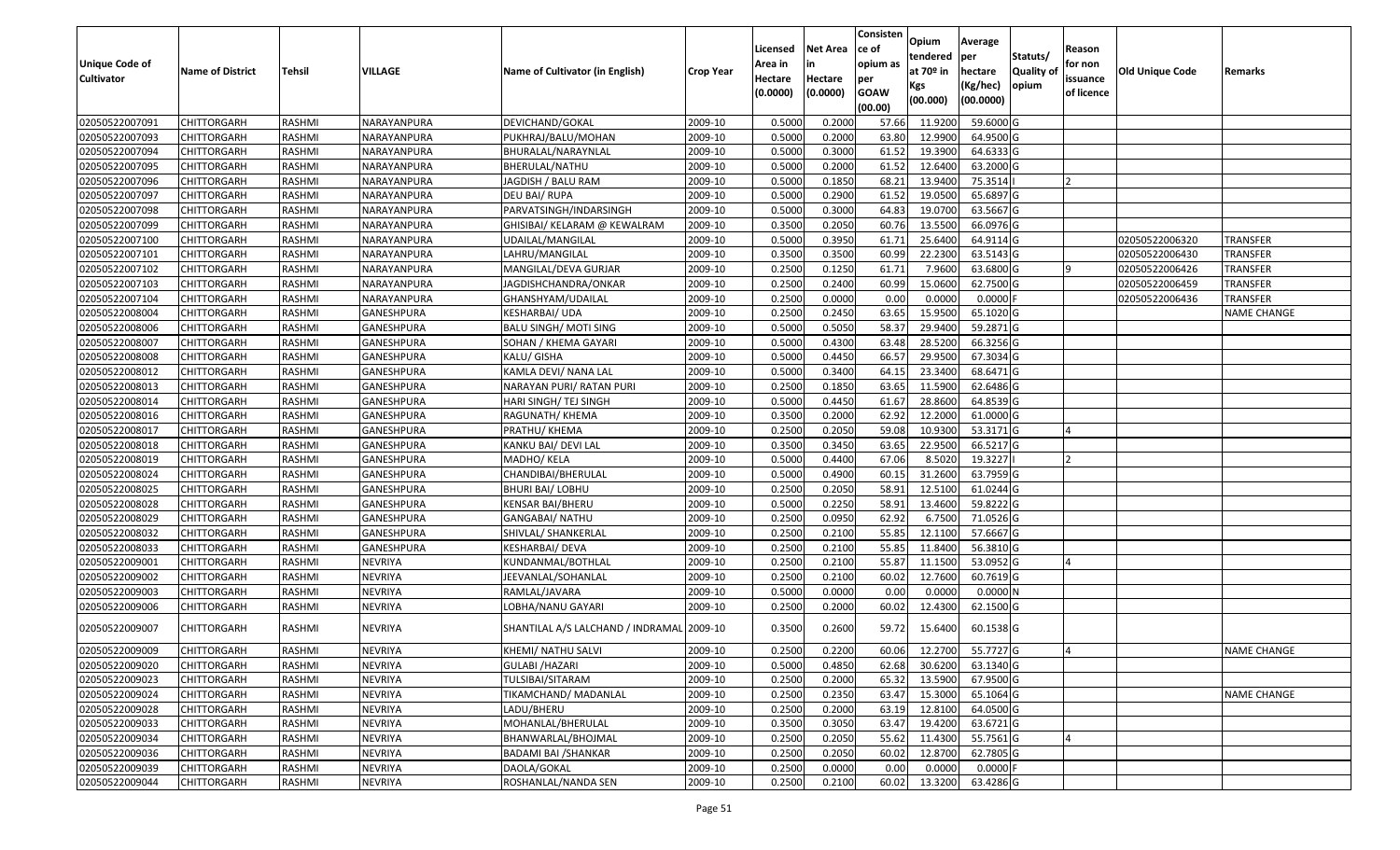| <b>Unique Code of</b><br><b>Cultivator</b> | <b>Name of District</b> | <b>Tehsil</b> | VILLAGE           | Name of Cultivator (in English)   | <b>Crop Year</b> | Licensed<br>Area in<br>Hectare<br>(0.0000) | <b>Net Area</b><br>in<br>Hectare<br>(0.0000) | Consisten<br>ce of<br>opium as<br>per<br><b>GOAW</b><br>(00.00) | Opium<br>tendered<br>at $70°$ in<br>Kgs<br>(00.000) | Average<br>per<br>hectare<br>(Kg/hec)<br>(00.0000) | Statuts/<br>Quality of<br>opium | Reason<br>for non<br>issuance<br>of licence | <b>Old Unique Code</b> | Remarks |
|--------------------------------------------|-------------------------|---------------|-------------------|-----------------------------------|------------------|--------------------------------------------|----------------------------------------------|-----------------------------------------------------------------|-----------------------------------------------------|----------------------------------------------------|---------------------------------|---------------------------------------------|------------------------|---------|
| 02050522009047                             | <b>CHITTORGARH</b>      | RASHMI        | <b>NEVRIYA</b>    | BANSI/MADHO                       | 2009-10          | 0.2500                                     | 0.2400                                       | 65.22                                                           | 16.2700                                             | 67.7917 G                                          |                                 |                                             |                        |         |
| 02050522009048                             | CHITTORGARH             | RASHMI        | <b>NEVRIYA</b>    | RAMLAL/JODHA                      | 2009-10          | 0.5000                                     | 0.4400                                       | 61.19                                                           | 27.5000                                             | 62.5000 G                                          |                                 |                                             |                        |         |
| 02050522009060                             | CHITTORGARH             | RASHMI        | <b>NEVRIYA</b>    | NANDA/MOTI BALAI                  | 2009-10          | 0.2500                                     | 0.0000                                       | 0.00                                                            | 0.0000                                              | $0.0000$ F                                         |                                 |                                             |                        |         |
| 02050522009062                             | CHITTORGARH             | RASHMI        | <b>NEVRIYA</b>    | BHULA/MADHAV                      | 2009-10          | 0.2500                                     | 0.2500                                       | 63.47                                                           | 16.6900                                             | 66.7600 G                                          |                                 |                                             |                        |         |
| 02050522009064                             | CHITTORGARH             | RASHMI        | <b>NEVRIYA</b>    | NARAYAN/SHANKAR JAT               | 2009-10          | 0.5000                                     | 0.3900                                       | 65.32                                                           | 26.7900                                             | 68.6923 G                                          |                                 |                                             |                        |         |
| 02050522010001                             | CHITTORGARH             | RASHMI        | <b>CHITORIYA</b>  | BALURAM/GOVERDHAN A/S<br>MOHANLAL | 2009-10          | 0.3500                                     | 0.1950                                       | 62.79                                                           | 14.4600                                             | 74.1538 G                                          |                                 |                                             |                        |         |
| 02050522010003                             | <b>CHITTORGARH</b>      | RASHMI        | <b>CHITORIYA</b>  | GAVARDHAN/JAVAHAR                 | 2009-10          | 0.5000                                     | 0.4900                                       | 61.76                                                           | 30.8800                                             | 63.0204 G                                          |                                 |                                             |                        |         |
| 02050522010004                             | CHITTORGARH             | RASHMI        | <b>CHITORIYA</b>  | SHOBHALAL/ JAWAHAR                | 2009-10          | 0.3500                                     | 0.3350                                       | 64.62                                                           | 22.0200                                             | 65.7313 G                                          |                                 |                                             |                        |         |
| 02050522010005                             | CHITTORGARH             | RASHMI        | CHITORIYA         | PARTHVIRAJ /HEERA                 | 2009-10          | 0.5000                                     | 0.1950                                       | 68.06                                                           | 13.9700                                             | 71.6410                                            |                                 |                                             |                        |         |
| 02050522010006                             | CHITTORGARH             | RASHMI        | <b>CHITORIYA</b>  | BHUWANA/GOKAL                     | 2009-10          | 0.2500                                     | 0.2000                                       | 62.66                                                           | 13.1200                                             | 65.6000G                                           |                                 |                                             |                        |         |
| 02050522010008                             | <b>CHITTORGARH</b>      | RASHMI        | <b>CHITORIYA</b>  | HEERALAL/LAXMAN                   | 2009-10          | 0.2500                                     | 0.2500                                       | 66.52                                                           | 17.1000                                             | 68.4000 G                                          |                                 |                                             |                        |         |
| 02050522010009                             | CHITTORGARH             | RASHMI        | <b>CHITORIYA</b>  | GANESHI BAI/KAILASH GIRI          | 2009-10          | 0.3500                                     | 0.1450                                       | 67.90                                                           | 10.5900                                             | 73.0345 G                                          |                                 |                                             |                        |         |
| 02050522010010                             | CHITTORGARH             | RASHMI        | <b>CHITORIYA</b>  | BHERULAL/ VENIRAM                 | 2009-10          | 0.3500                                     | 0.1100                                       | 65.04                                                           | 7.4200                                              | 67.4545 G                                          |                                 |                                             |                        |         |
| 02050522010011                             | CHITTORGARH             | RASHMI        | CHITORIYA         | NOJI BAI/TULSIRAM -I              | 2009-10          | 0.3500                                     | 0.1950                                       | 66.09                                                           | 13.4600                                             | 69.0256 G                                          |                                 |                                             |                        |         |
| 02050522010012                             | CHITTORGARH             | RASHMI        | CHITORIYA         | NOJIBAI/ GIRDHARI                 | 2009-10          | 0.2500                                     | 0.1200                                       | 66.73                                                           | 8.0500                                              | 67.0833 G                                          |                                 |                                             |                        |         |
| 02050522010013                             | CHITTORGARH             | RASHMI        | <b>CHITORIYA</b>  | MOHAN BAI/JAWAHARMAL              | 2009-10          | 0.2500                                     | 0.2200                                       | 67.48                                                           | 15.5300                                             | 70.5909 G                                          |                                 |                                             |                        |         |
| 02050522010014                             | CHITTORGARH             | RASHMI        | <b>CHITORIYA</b>  | NARAYAN/MANGILAL                  | 2009-10          | 0.2500                                     | 0.2500                                       | 62.12                                                           | 16.3600                                             | 65.4400 G                                          |                                 |                                             |                        |         |
| 02050522010015                             | CHITTORGARH             | RASHMI        | <b>CHITORIYA</b>  | RATANI BAI/RAMA BHIL              | 2009-10          | 0.5000                                     | 0.2750                                       | 64.03                                                           | 18.8500                                             | 68.5455 G                                          |                                 |                                             |                        |         |
| 02050522010016                             | CHITTORGARH             | RASHMI        | CHITORIYA         | <b>GANGA BAI/MOHAN</b>            | 2009-10          | 0.5000                                     | 0.2950                                       | 67.10                                                           | 20.3200                                             | 68.8814 G                                          |                                 |                                             |                        |         |
| 02050522010017                             | <b>CHITTORGARH</b>      | RASHMI        | <b>CHITORIYA</b>  | RATANLAL/NANURAM                  | 2009-10          | 0.3500                                     | 0.1950                                       | 67.48                                                           | 14.0200                                             | 71.8974 G                                          |                                 |                                             |                        |         |
| 02050522010019                             | CHITTORGARH             | RASHMI        | <b>CHITORIYA</b>  | BADRILAL/DALCHAND                 | 2009-10          | 0.5000                                     | 0.3050                                       | 64.53                                                           | 19.8100                                             | 64.9508 G                                          |                                 |                                             |                        |         |
| 02050522011001                             | CHITTORGARH             | RASHMI        | DAULATPURA        | SHRIRAM/PRITHVIRAJ                | 2009-10          | 0.5000                                     | 0.3400                                       | 59.92                                                           | 20.5800                                             | 60.5294 G                                          |                                 |                                             |                        |         |
| 02050522011002                             | CHITTORGARH             | RASHMI        | DAULATPURA        | LAHRU A/S MANGU / DHOKAL          | 2009-10          | 0.5000                                     | 0.1800                                       | 64.53                                                           | 11.9900                                             | 66.6111G                                           |                                 |                                             |                        |         |
| 02050522011003                             | <b>CHITTORGARH</b>      | RASHMI        | <b>DAULATPURA</b> | RATTA/DHOKAL                      | 2009-10          | 0.5000                                     | 0.2000                                       | 64.53                                                           | 13.0200                                             | 65.1000G                                           |                                 |                                             |                        |         |
| 02050522011004                             | CHITTORGARH             | RASHMI        | <b>DAULATPURA</b> | HEERALAL A/S HAZARI / DHUKAL      | 2009-10          | 0.5000                                     | 0.1600                                       | 64.37                                                           | 10.4600                                             | 65.3750 G                                          |                                 |                                             |                        |         |
| 02050522011006                             | <b>CHITTORGARH</b>      | RASHMI        | <b>DAULATPURA</b> | BHAGWAN DAS/BHERU DAAS            | 2009-10          | 0.5000                                     | 0.1900                                       | 64.53                                                           | 12.7300                                             | 67.0000 G                                          |                                 |                                             |                        |         |
| 02050522011007                             | <b>CHITTORGARH</b>      | RASHMI        | <b>DAULATPURA</b> | UDAYRAM A/S GOMA / DHUKAL         | 2009-10          | 0.5000                                     | 0.2000                                       | 64.53                                                           | 13.4200                                             | 67.1000G                                           |                                 |                                             |                        |         |
| 02050522011011                             | <b>CHITTORGARH</b>      | RASHMI        | DAULATPURA        | UDAYRAM/HEERAJI                   | 2009-10          | 0.2500                                     | 0.2300                                       | 60.15                                                           | 14.4900                                             | 63.0000G                                           |                                 |                                             |                        |         |
| 02050522011013                             | <b>CHITTORGARH</b>      | RASHMI        | <b>DAULATPURA</b> | KALURAM/NARAYAN                   | 2009-10          | 0.5000                                     | 0.1950                                       | 66.57                                                           | 13.7300                                             | 70.4103 G                                          |                                 |                                             |                        |         |
| 02050522011015                             | CHITTORGARH             | RASHMI        | <b>DAULATPURA</b> | GOPILAL/GANESH                    | 2009-10          | 0.3500                                     | 0.1050                                       | 64.15                                                           | 6.9900                                              | 66.5714 G                                          |                                 |                                             |                        |         |
| 02050522011016                             | <b>CHITTORGARH</b>      | RASHMI        | <b>DAULATPURA</b> | MADHU LAL/MOTIRAM                 | 2009-10          | 0.3500                                     | 0.1950                                       | 59.92                                                           | 11.9800                                             | 61.4359 G                                          |                                 |                                             |                        |         |
| 02050522011017                             | CHITTORGARH             | RASHMI        | <b>DAULATPURA</b> | KESAR BAI/MODA                    | 2009-10          | 0.5000                                     | 0.1950                                       | 62.7                                                            | 12.7800                                             | 65.5385 G                                          |                                 |                                             |                        |         |
| 02050522011018                             | <b>CHITTORGARH</b>      | RASHMI        | <b>DAULATPURA</b> | PYARIBAI/CHUNNALAL                | 2009-10          | 0.5000                                     | 0.2500                                       | 60.15                                                           | 15.1500                                             | 60.6000 G                                          |                                 |                                             |                        |         |
| 02050522011019                             | CHITTORGARH             | RASHMI        | <b>DAULATPURA</b> | HEERALAL/NARAYAN                  | 2009-10          | 0.500                                      | 0.1850                                       | 62.7                                                            | 12.1800                                             | 65.8378 G                                          |                                 |                                             |                        |         |
| 02050522011020                             | CHITTORGARH             | RASHMI        | DAULATPURA        | DEVJI/PYARA                       | 2009-10          | 0.500                                      | 0.2800                                       | 59.29                                                           | 16.5000                                             | 58.9286 G                                          |                                 |                                             |                        |         |
| 02050522011021                             | <b>CHITTORGARH</b>      | RASHMI        | DAULATPURA        | UDAYLAL/NARAYAN                   | 2009-10          | 0.5000                                     | 0.3050                                       | 64.15                                                           | 19.8200                                             | 64.9836 G                                          |                                 |                                             |                        |         |
| 02050522011022                             | <b>CHITTORGARH</b>      | RASHMI        | <b>DAULATPURA</b> | SOHANI/DHANNA                     | 2009-10          | 0.2500                                     | 0.2000                                       | 64.15                                                           | 13.6000                                             | 68.0000 G                                          |                                 |                                             |                        |         |
| 02050522011023                             | <b>CHITTORGARH</b>      | RASHMI        | <b>DAULATPURA</b> | NANDRAM/GANESH                    | 2009-10          | 0.2500                                     | 0.1050                                       | 62.92                                                           | 6.9800                                              | 66.4762 G                                          |                                 |                                             |                        |         |
| 02050522011024                             | <b>CHITTORGARH</b>      | RASHMI        | <b>DAULATPURA</b> | DALLA/CHOONA                      | 2009-10          | 0.5000                                     | 0.1700                                       | 62.71                                                           | 10.8800                                             | 64.0000 G                                          |                                 |                                             |                        |         |
| 02050522011027                             | <b>CHITTORGARH</b>      | RASHMI        | DAULATPURA        | MOHANI BAI/DALLICHAND             | 2009-10          | 0.5000                                     | 0.3400                                       | 62.72                                                           | 21.2100                                             | $62.3824$ G                                        |                                 |                                             |                        |         |
| 02050522011028                             | <b>CHITTORGARH</b>      | RASHMI        | <b>DAULATPURA</b> | NATHULAL/KANA                     | 2009-10          | 0.5000                                     | 0.1950                                       | 59.29                                                           | 11.6500                                             | 59.7436 G                                          |                                 |                                             |                        |         |
| 02050522012001                             | <b>CHITTORGARH</b>      | RASHMI        | <b>BHATKHERI</b>  | NARAYAN/CHUNNILAL                 | 2009-10          | 0.5000                                     | 0.1150                                       | 63.67                                                           | 8.4300                                              | 73.3043 G                                          |                                 |                                             |                        |         |
| 02050522012002                             | <b>CHITTORGARH</b>      | RASHMI        | <b>BHATKHERI</b>  | LAXMAN/RAMA                       | 2009-10          | 0.5000                                     | 0.2550                                       | 63.02                                                           | 16.7300                                             | 65.6078                                            |                                 |                                             |                        |         |
| 02050522012003                             | CHITTORGARH             | RASHMI        | BHATKHERI         | AMBALAL/NATHULAL                  | 2009-10          | 0.5000                                     | 0.0000                                       | 0.00                                                            | 0.0000                                              | $0.0000$ F                                         |                                 |                                             |                        |         |
| 02050522012004                             | <b>CHITTORGARH</b>      | RASHMI        | BHATKHERI         | BHERU/DAYARAM                     | 2009-10          | 0.5000                                     | 0.4200                                       | 63.92                                                           | 27.7200                                             | 66.0000 G                                          |                                 |                                             |                        |         |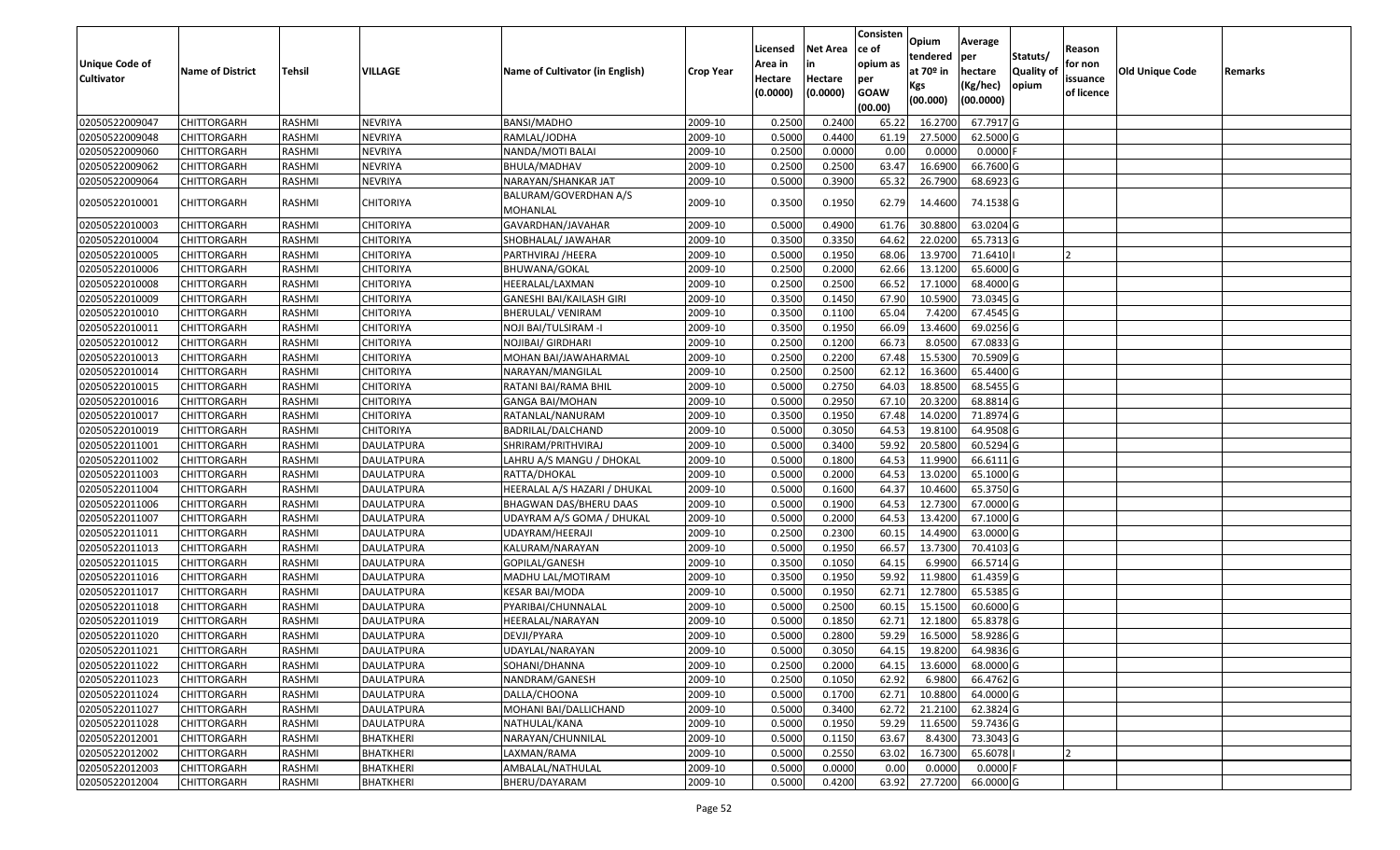|                                  |                            |                  |                               |                                        |                    | Licensed         | <b>Net Area</b>  | Consisten<br>ce of | Opium             | Average                |                  |                   |                 |                    |
|----------------------------------|----------------------------|------------------|-------------------------------|----------------------------------------|--------------------|------------------|------------------|--------------------|-------------------|------------------------|------------------|-------------------|-----------------|--------------------|
| Unique Code of                   |                            |                  |                               |                                        |                    | Area in          | in               | opium as           | tendered          | per                    | Statuts/         | Reason<br>for non |                 |                    |
| <b>Cultivator</b>                | <b>Name of District</b>    | <b>Tehsil</b>    | <b>VILLAGE</b>                | Name of Cultivator (in English)        | <b>Crop Year</b>   | Hectare          | Hectare          | per                | at $70°$ in       | hectare                | <b>Quality o</b> | issuance          | Old Unique Code | Remarks            |
|                                  |                            |                  |                               |                                        |                    | (0.0000)         | (0.0000)         | <b>GOAW</b>        | Kgs               | (Kg/hec)               | opium            | of licence        |                 |                    |
|                                  |                            |                  |                               |                                        |                    |                  |                  | (00.00)            | (00.000)          | (00.0000)              |                  |                   |                 |                    |
| 02050522012009                   | CHITTORGARH                | RASHMI           | <b>BHATKHERI</b>              | <b>BALU/RAMA</b>                       | 2009-10            | 0.2500           | 0.0000           | 0.00               | 0.0000            | 0.0000F                |                  |                   |                 |                    |
| 02050522012010                   | CHITTORGARH                | RASHMI           | <b>BHATKHERI</b>              | ONKARLAL/HUKMA                         | 2009-10            | 0.5000           | 0.2200           | 61.73              | 14.3400           | 65.1818 G              |                  |                   |                 |                    |
| 02050522012011                   | CHITTORGARH                | RASHMI           | BHATKHERI                     | PYARA /HUKMA                           | 2009-10            | 0.5000           | 0.2000           | 61.73              | 13.0700           | 65.3500 G              |                  |                   |                 |                    |
| 02050522012012                   | <b>CHITTORGARH</b>         | RASHMI           | <b>BHATKHERI</b>              | HAKARBAI/CHUNILAL                      | 2009-10            | 0.5000           | 0.1950           | 61.73              | 12.9100           | 66.2051G               |                  |                   |                 |                    |
| 02050522012013                   | CHITTORGARH                | RASHMI           | BHATKHERI                     | NARAYAN/DUNGA                          | 2009-10            | 0.2500           | 0.1100           | 58.96              | 6.9200            | 62.9091 G              |                  |                   |                 |                    |
| 02050522012015                   | CHITTORGARH                | RASHMI           | <b>BHATKHERI</b>              | UDA/BHERU                              | 2009-10            | 0.5000           | 0.4500           | 61.73              | 30.0800           | 66.8444 G              |                  |                   |                 |                    |
| 02050522012016                   | CHITTORGARH                | RASHMI           | BHATKHERI                     | SHANKAR/NARU                           | 2009-10            | 0.5000           | 0.2000           | 57.89              | 11.9900           | 59.9500 G              |                  |                   |                 |                    |
| 02050522012017                   | CHITTORGARH                | <b>RASHMI</b>    | <b>BHATKHERI</b>              | NARAYANAL/JAIRAM                       | 2009-10            | 0.5000           | 0.4900           | 57.89              | 30.9000           | 63.0612G               |                  |                   |                 |                    |
| 02050522012018                   | CHITTORGARH                | RASHMI           | <b>BHATKHERI</b>              | HARKU BAI / BANSI                      | 2009-10            | 0.5000           | 0.0000           | 0.00               | 0.0000            | $0.0000$ F             |                  |                   |                 |                    |
| 02050522012019                   | CHITTORGARH                | RASHMI           | <b>BHATKHERI</b>              | RAMLAL/NANDA AHIR                      | 2009-10            | 0.5000           | 0.1950           | 63.67              | 13.0100           | 66.7179 G              |                  |                   |                 |                    |
| 02050522012020                   | CHITTORGARH                | RASHMI           | BHATKHERI                     | MANGILAL/BARDA                         | 2009-10            | 0.5000           | 0.2900           | 61.31              | 18.4300           | 63.5517 G              |                  |                   |                 |                    |
| 02050522012021                   | <b>CHITTORGARH</b>         | RASHMI           | <b>BHATKHERI</b>              | BANSHILAL/DEVA                         | 2009-10            | 0.5000           | 0.1950           | 64.83              | 13.0200           | 66.7692 G              |                  |                   |                 |                    |
| 02050522012022                   | <b>CHITTORGARH</b>         | RASHMI           | <b>BHATKHERI</b>              | CHUNA/BOTHU MALI                       | 2009-10            | 0.5000           | 0.1850           | 61.31              | 11.7000           | 63.2432 G              |                  |                   |                 |                    |
| 02050522012023                   | <b>CHITTORGARH</b>         | RASHMI           | BHATKHERI                     | HAZARI/CHHOGA AHIR                     | 2009-10            | 0.5000           | 0.4400           | 61.31              | 29.3400           | 66.6818 G              |                  |                   |                 |                    |
| 02050522012024                   | <b>CHITTORGARH</b>         | RASHMI           | <b>BHATKHERI</b>              | KISHANLAL/ROOPA                        | 2009-10            | 0.3500           | 0.0000           | 0.00               | 0.0000            | $0.0000$ F             |                  |                   |                 |                    |
| 02050522012025                   | <b>CHITTORGARH</b>         | RASHMI           | <b>BHATKHERI</b>              | RAMLAL/DALU                            | 2009-10            | 0.5000           | 0.5000           | 61.31              | 33.0700           | 66.1400 G              |                  |                   |                 |                    |
| 02050522012027                   | <b>CHITTORGARH</b>         | RASHMI           | <b>BHATKHERI</b>              | JHUMA BAI/NARAYANLAL                   | 2009-10            | 0.5000           | 0.0000           | 0.00               | 0.0000            | $0.0000$ F             |                  |                   |                 |                    |
| 02050522012029                   | CHITTORGARH                | RASHMI           | BHATKHERI                     | CHAMPALAL/JAIRAM MALI                  | 2009-10            | 0.5000           | 0.1800           | 64.66              | 11.5700           | 64.2778 G              |                  |                   |                 |                    |
| 02050522012030                   | CHITTORGARH                | RASHMI           | BHATKHERI                     | KANKU BAI/HEERALAL                     | 2009-10            | 0.5000           | 0.3200           | 61.6               | 20.5400           | 64.1875 G              |                  |                   |                 |                    |
| 02050522012031                   | CHITTORGARH                | RASHMI           | BHATKHERI                     | LAXMAN / DEVA                          | 2009-10            | 0.5000           | 0.3900           | 61.6               | 25.0200           | 64.1538 G              |                  |                   |                 |                    |
| 02050522012032                   | CHITTORGARH                | RASHMI           | <b>BHATKHERI</b>              | DHANNA/SITARAM                         | 2009-10            | 0.2500           | 0.1900           | 67.00              | 12.5400           | 66.0000G               |                  |                   |                 |                    |
| 02050522012033                   | CHITTORGARH                | RASHMI           | BHATKHERI                     | KISHANLAL/GOKAL                        | 2009-10            | 0.5000           | 0.1950           | 57.89              | 11.7500           | 60.2564 G              |                  |                   |                 |                    |
| 02050522012034                   | CHITTORGARH                | RASHMI           | BHATKHERI                     | SITARAM/CHUNNILAL                      | 2009-10            | 0.5000           | 0.1000           | 64.66              | 6.3700            | 63.7000 G              |                  |                   |                 |                    |
| 02050522012039                   | <b>CHITTORGARH</b>         | RASHMI           | BHATKHERI                     | NARAYANLAL/NANDA                       | 2009-10            | 0.5000           | 0.5000           | 62.26              | 33.8200           | 67.6400 G              |                  |                   |                 |                    |
| 02050522012040                   | <b>CHITTORGARH</b>         | RASHMI           | <b>BHATKHERI</b>              | MADHULAL/JAIRAM                        | 2009-10            | 0.5000           | 0.1900           | 61.61              | 12.1400           | 63.8947 G              |                  |                   |                 |                    |
| 02050522012041                   | CHITTORGARH                | RASHMI           | BHATKHERI                     | JAMANALAL/LOBHA                        | 2009-10            | 0.5000           | 0.1900           | 66.3               | 13.3800           | 70.4211G               |                  |                   |                 |                    |
| 02050522012042                   | CHITTORGARH                | RASHMI           | <b>BHATKHERI</b>              | HEERI BAI/ NANU RAM                    | 2009-10            | 0.2500           | 0.2400           | 62.26              | 16.4900           | 68.7083 G              |                  |                   |                 |                    |
| 02050522012043                   | CHITTORGARH                | RASHMI           | BHATKHERI                     | SITARAM/KELA                           | 2009-10            | 0.2500           | 0.1750           | 65.25              | 11.4100           | 65.2000 G              |                  |                   |                 |                    |
| 02050522012044                   | CHITTORGARH                | RASHMI           | <b>BHATKHERI</b>              | JDAYRAM/BOTHU                          | 2009-10            | 0.5000           | 0.2200           | 57.89              | 13.9300           | 63.3182 G              |                  |                   |                 |                    |
| 02050522012045                   | CHITTORGARH                | RASHMI           | BHATKHERI                     | MEGA/KHEMA                             | 2009-10            | 0.5000           | 0.1900           | 61.61              | 12.8400           | 67.5789 G              |                  |                   |                 |                    |
| 02050522012046                   | CHITTORGARH                | RASHMI           | <b>BHATKHERI</b>              | MANGU/PYARA                            | 2009-10            | 0.5000           | 0.1500           | 61.64              | 9.4100            | 62.7333 G              |                  |                   |                 |                    |
| 02050522012047                   | CHITTORGARH                | RASHMI           | BHATKHERI                     | <b>BHONDAS/SAVAIRAM DAS</b>            | 2009-10            | 0.5000           | 0.1500           | 58.96              | 9.0400            | 60.2667 G              |                  |                   |                 |                    |
| 02050522012048                   | CHITTORGARH                | <b>RASHMI</b>    | <b>BHATKHERI</b>              | RAMLAL/ROOPA<br>LALU/LELA              | 2009-10            | 0.5000<br>0.5000 | 0.1600           | 61.64              | 10.1000           | 63.1250 G              |                  |                   |                 |                    |
| 02050522012049<br>02050522012050 | <b>CHITTORGARH</b>         | RASHMI<br>RASHMI | BHATKHERI<br><b>BHATKHERI</b> | DAKHI BAI/GODA                         | 2009-10            | 0.500            | 0.2900<br>0.3000 | 61.64              | 19.000<br>19.1400 | 65.5172 G<br>63.8000 G |                  |                   |                 |                    |
| 02050522012053                   | CHITTORGARH<br>CHITTORGARH | RASHMI           | <b>BHATKHERI</b>              |                                        | 2009-10<br>2009-10 | 0.5000           | 0.1950           | 61.64<br>64.66     | 13.4100           | 68.7692 G              |                  |                   |                 |                    |
| 02050522012054                   | <b>CHITTORGARH</b>         | RASHMI           | <b>BHATKHERI</b>              | NARAYN/KISHANLAL<br>CHUNNI BAI / BHERA | 2009-10            | 0.2500           | 0.1800           | 62.26              | 11.6400           | 64.6667 G              |                  |                   |                 |                    |
| 02050522012057                   | <b>CHITTORGARH</b>         | RASHMI           | <b>BHATKHERI</b>              | SHANKRLAL/GOKAL                        | 2009-10            | 0.5000           | 0.2600           | 61.02              | 16.7600           | 64.4615 G              |                  |                   |                 |                    |
| 02050522012058                   | <b>CHITTORGARH</b>         | RASHMI           | <b>BHATKHERI</b>              | MANI BAI/GOPI                          | 2009-10            | 0.3500           | 0.1900           | 61.02              | 12.0600           | 63.4737 G              |                  |                   |                 |                    |
| 02050522012059                   | <b>CHITTORGARH</b>         | RASHMI           | <b>BHATKHERI</b>              | KHUMA/BHURA                            | 2009-10            | 0.5000           | 0.2100           | 64.66              | 14.8600           | 70.7619 G              |                  |                   |                 |                    |
| 02050522012060                   | <b>CHITTORGARH</b>         | RASHMI           | <b>BHATKHERI</b>              | GEETA DEVI/BHAGWANLAL                  | 2009-10            | 0.2500           | 0.2450           | 65.25              | 16.9100           | 69.0204 G              |                  |                   |                 | <b>NAME CHANGE</b> |
| 02050522012062                   | <b>CHITTORGARH</b>         | RASHMI           | <b>BHATKHERI</b>              | MADHU / SAVAIRAM                       | 2009-10            | 0.5000           | 0.1900           | 65.25              | 12.4500           | 65.5263 G              |                  |                   |                 |                    |
| 02050522012063                   | <b>CHITTORGARH</b>         | RASHMI           | <b>BHATKHERI</b>              | KELA/SAVAIRAM                          | 2009-10            | 0.5000           | 0.2250           | 66.51              | 15.4700           | 68.7556 G              |                  |                   |                 |                    |
| 02050522012064                   | CHITTORGARH                | RASHMI           | <b>BHATKHERI</b>              | NANDA/SAVAIRAM                         | 2009-10            | 0.5000           | 0.1950           | 61.02              | 12.5100           | 64.1538 G              |                  |                   |                 |                    |
| 02050522012065                   | <b>CHITTORGARH</b>         | RASHMI           | <b>BHATKHERI</b>              | KISHANLAL/MODA                         | 2009-10            | 0.5000           | 0.1950           | 67.18              | 13.4700           | 69.0769 G              |                  |                   |                 |                    |
| 02050522012067                   | <b>CHITTORGARH</b>         | RASHMI           | <b>BHATKHERI</b>              | BHERULAL/SITARAM                       | 2009-10            | 0.5000           | 0.4800           | 61.02              | 31.4100           | 65.4375 G              |                  |                   |                 |                    |
|                                  |                            |                  |                               |                                        |                    |                  |                  |                    |                   |                        |                  |                   |                 |                    |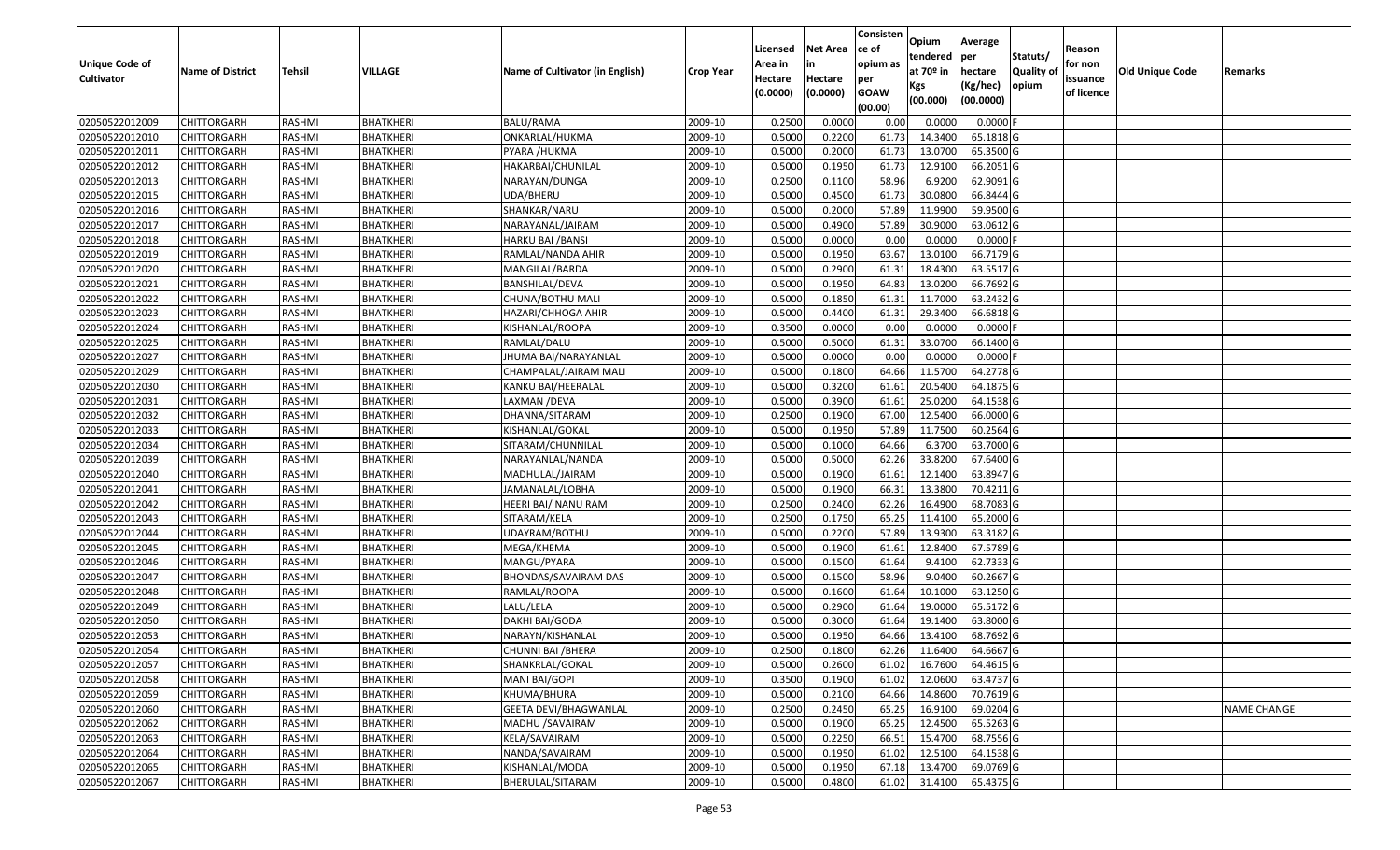|                   |                         |               |         |                                 |                  | Licensed | <b>Net Area</b> | Consisten<br>ce of | Opium<br>tendered | Average<br>per | Statuts/         | Reason         |                        |                    |
|-------------------|-------------------------|---------------|---------|---------------------------------|------------------|----------|-----------------|--------------------|-------------------|----------------|------------------|----------------|------------------------|--------------------|
| Unique Code of    | <b>Name of District</b> | <b>Tehsil</b> | VILLAGE | Name of Cultivator (in English) | <b>Crop Year</b> | Area in  |                 | opium as           | at $70°$ in       | hectare        | <b>Quality o</b> | for non        | <b>Old Unique Code</b> | Remarks            |
| <b>Cultivator</b> |                         |               |         |                                 |                  | Hectare  | Hectare         | per                | Kgs               | (Kg/hec)       | opium            | issuance       |                        |                    |
|                   |                         |               |         |                                 |                  | (0.0000) | (0.0000)        | <b>GOAW</b>        | (00.000)          | (00.0000)      |                  | of licence     |                        |                    |
| 02050522013001    | CHITTORGARH             | RASHMI        | PAAVALI | UDAYLAL/JAVAHAR                 | 2009-10          | 0.2500   | 0.0000          | (00.00)<br>0.00    | 0.0000            | 0.0000F        |                  |                |                        |                    |
| 02050522013002    | CHITTORGARH             | RASHMI        | PAAVALI | SHANKAR/RAMLAL                  | 2009-10          | 0.2500   | 0.1950          | 59.82              | 12.0900           | 62.0000G       |                  |                |                        |                    |
| 02050522013003    | CHITTORGARH             | RASHMI        | PAAVALI | RUKMANI/GOVERDHAN               | 2009-10          | 0.2500   | 0.2200          | 63.03              | 14.7800           | 67.1818 G      |                  |                |                        |                    |
| 02050522013004    | <b>CHITTORGARH</b>      | RASHMI        | PAAVALI | PANNALAL/GULAB                  | 2009-10          | 0.2500   | 0.2450          | 62.28              | 15.7400           | 64.2449 G      |                  |                |                        |                    |
| 02050522013006    | CHITTORGARH             | RASHMI        | PAAVALI | BHERULAL/GHEESARAM              | 2009-10          | 0.2500   | 0.0000          | 0.00               | 0.0000            | $0.0000$ F     |                  |                |                        |                    |
| 02050522013007    | CHITTORGARH             | RASHMI        | PAAVALI | HANSU /PANNA JAT                | 2009-10          | 0.3500   | 0.3450          | 57.21              | 20.4400           | 59.2464 G      |                  |                |                        |                    |
| 02050522013008    | CHITTORGARH             | RASHMI        | PAAVALI | GOVARDHAN/GOPI                  | 2009-10          | 0.2500   | 0.2450          | 53.37              | 13.3200           | 54.3673 G      |                  |                |                        |                    |
| 02050522013010    | <b>CHITTORGARH</b>      | <b>RASHMI</b> | PAAVALI | RATNIBAI/NANDRAM                | 2009-10          | 0.2500   | 0.0000          | 0.00               | 0.0000            | $0.0000$ F     |                  |                |                        | <b>NAME CHANGE</b> |
| 02050522013011    | CHITTORGARH             | RASHMI        | PAAVALI | SHANKARLAL/BRIJLAL              | 2009-10          | 0.2500   | 0.2000          | 63.67              | 12.9500           | 64.7500 G      |                  |                |                        |                    |
| 02050522013012    | CHITTORGARH             | RASHMI        | PAAVALI | JEETU/UDAYRAM                   | 2009-10          | 0.3500   | 0.2950          | 63.79              | 19.3300           | 65.5254        |                  |                |                        |                    |
| 02050522013014    | CHITTORGARH             | RASHMI        | PAAVALI | MADHO DAS/GOPIDAS               | 2009-10          | 0.2500   | 0.0000          | 0.00               | 0.0000            | $0.0000$ F     |                  |                |                        |                    |
| 02050522013015    | <b>CHITTORGARH</b>      | RASHMI        | PAAVALI | ASHOK GIR/GOVARDHAN GIR         | 2009-10          | 0.2500   | 0.0000          | 0.00               | 0.0000            | $0.0000$ F     |                  |                |                        |                    |
| 02050522013017    | <b>CHITTORGARH</b>      | RASHMI        | PAAVALI | CHHOGA /NARU                    | 2009-10          | 0.3500   | 0.3300          | 60.32              | 20.5900           | 62.3939 G      |                  |                |                        |                    |
| 02050522013018    | <b>CHITTORGARH</b>      | RASHMI        | PAAVALI | KESAR BAI/LOBHA                 | 2009-10          | 0.2500   | 0.2550          | 58.29              | 15.8100           | 62.0000G       |                  |                |                        |                    |
| 02050522013019    | <b>CHITTORGARH</b>      | RASHMI        | PAAVALI | PANNA/NAVALA                    | 2009-10          | 0.2500   | 0.2600          | 59.69              | 15.7300           | 60.5000 G      |                  |                |                        |                    |
| 02050522013020    | CHITTORGARH             | RASHMI        | PAAVALI | NAHARGIR/BHAWANI GIRI           | 2009-10          | 0.2500   | 0.2250          | 65.61              | 15.1000           | $67.1111$ G    |                  |                |                        |                    |
| 02050522013021    | CHITTORGARH             | RASHMI        | PAAVALI | BHEERU/PANNA                    | 2009-10          | 0.2500   | 0.1400          | 56.58              | 8.4000            | 60.0000G       |                  |                |                        |                    |
| 02050522013022    | CHITTORGARH             | RASHMI        | PAAVALI | SHANKAR/ROOPA                   | 2009-10          | 0.2500   | 0.1950          | 55.53              | 11.2300           | 57.5897 G      |                  |                |                        |                    |
| 02050522013024    | CHITTORGARH             | RASHMI        | PAAVALI | MOHANI DEVI/RAGUNATH            | 2009-10          | 0.2500   | 0.2450          | 53.8               | 13.9300           | 56.8571        |                  |                |                        |                    |
| 02050522013025    | CHITTORGARH             | RASHMI        | PAAVALI | SHIVGIR/BHAWANIGIR              | 2009-10          | 0.2500   | 0.1950          | 57.11              | 11.1100           | 56.9744 G      |                  |                |                        |                    |
| 02050522013027    | CHITTORGARH             | RASHMI        | PAAVALI | HAGAMIBAI/CHHOGA                | 2009-10          | 0.2500   | 0.1000          | 54.66              | 6.1700            | 61.7000 G      |                  |                |                        |                    |
| 02050522013028    | CHITTORGARH             | RASHMI        | PAAVALI | BALU/NARU                       | 2009-10          | 0.5000   | 0.4500          | 60.28              | 27.6500           | 61.4444 G      |                  |                |                        |                    |
| 02050522013029    | CHITTORGARH             | RASHMI        | PAAVALI | BHERU/ROOPA                     | 2009-10          | 0.2500   | 0.2250          | 56.1               | 13.1100           | 58.2667        |                  |                |                        |                    |
| 02050522013030    | CHITTORGARH             | RASHMI        | PAAVALI | GANESH/RAMA SUTHAR              | 2009-10          | 0.2500   | 0.0000          | 0.00               | 0.0000            | $0.0000$ F     |                  |                |                        |                    |
| 02050522013031    | <b>CHITTORGARH</b>      | RASHMI        | PAAVALI | BAKTAVARI BAI/MADHO             | 2009-10          | 0.2500   | 0.0950          | 57.30              | 5.7700            | 60.7368 G      |                  |                |                        |                    |
| 02050522013032    | CHITTORGARH             | RASHMI        | PAAVALI | AMBALAL/KASTOORCHAND            | 2009-10          | 0.5000   | 0.2000          | 61.73              | 12.8400           | 64.2000 G      |                  |                |                        |                    |
| 02050522013033    | CHITTORGARH             | RASHMI        | PAAVALI | PREMSHNKAR/CHHOGALAL            | 2009-10          | 0.2500   | 0.2000          | 61.45              | 12.6100           | 63.0500G       |                  |                |                        |                    |
| 02050522013034    | CHITTORGARH             | RASHMI        | PAAVALI | KISHANLAL/NARU                  | 2009-10          | 0.2500   | 0.1000          | 61.97              | 6.5500            | 65.5000        |                  |                |                        | <b>NAME CHANGE</b> |
| 02050522013035    | CHITTORGARH             | RASHMI        | PAAVALI | NANALAL/KASHIRAM                | 2009-10          | 0.3500   | 0.3400          | 60.14              | 20.8900           | 61.4412 G      |                  |                |                        |                    |
| 02050522013036    | CHITTORGARH             | RASHMI        | PAAVALI | <b>BALU /GOPI</b>               | 2009-10          | 0.5000   | 0.2950          | 59.89              | 18.1300           | 61.4576 G      |                  |                |                        |                    |
| 02050522013037    | CHITTORGARH             | RASHMI        | PAAVALI | BALU/PYARA                      | 2009-10          | 0.2500   | 0.1400          | 56.3               | 8.2800            | 59.1429 G      |                  |                |                        |                    |
| 02050522013038    | CHITTORGARH             | RASHMI        | PAAVALI | DEU BAI/SURTA                   | 2009-10          | 0.5000   | 0.5100          | 62.03              | 30.4800           | 59.7647        |                  |                |                        |                    |
| 02050522013039    | CHITTORGARH             | <b>RASHMI</b> | PAAVALI | MANGI BAI/NANALAL               | 2009-10          | 0.5000   | 0.2000          | 62.66              | 13.0600           | 65.3000G       |                  |                |                        |                    |
| 02050522013040    | <b>CHITTORGARH</b>      | RASHMI        | PAAVALI | SHANKARIBAI/MANGU               | 2009-10          | 0.2500   | 0.1500          | 65.72              | 10.2000           | 68.0000G       |                  |                |                        | <b>NAME CHANGE</b> |
| 02050522013041    | CHITTORGARH             | RASHMI        | PAAVALI | MANGI BAI/GOPI                  | 2009-10          | 0.2500   | 0.2400          | 54.41              | 13.8300           | 57.6250 G      |                  |                |                        |                    |
| 02050522013042    | CHITTORGARH             | RASHMI        | PAAVALI | JEETMAL A/S CHHOGA/NAGJIRAM     | 2009-10          | 0.2500   | 0.2150          | 58.32              | 12.5600           | 58.4186 G      |                  |                |                        |                    |
| 02050522013043    | <b>CHITTORGARH</b>      | RASHMI        | PAAVALI | VISHNUGIRI/MADHOGIRI            | 2009-10          | 0.2500   | 0.1350          | 58.87              | 7.9600            | 58.9630 G      |                  |                |                        | <b>NAME CHANGE</b> |
| 02050522013044    | <b>CHITTORGARH</b>      | RASHMI        | PAAVALI | KASHIRAM/KISHNA                 | 2009-10          | 0.2500   | 0.0000          | 0.00               | 0.0000            | $0.0000$ F     |                  |                |                        |                    |
| 02050522013045    | <b>CHITTORGARH</b>      | RASHMI        | PAAVALI | KALULAL/ JITMAL                 | 2009-10          | 0.5000   | 0.1450          | 65.51              | 9.7200            | 67.0345 G      |                  |                |                        |                    |
| 02050522013046    | <b>CHITTORGARH</b>      | RASHMI        | PAAVALI | MADHO/EKLING                    | 2009-10          | 0.3500   | 0.2950          | 46.48              | 14.0600           | 47.6610        |                  | $\overline{2}$ |                        |                    |
| 02050522013048    | <b>CHITTORGARH</b>      | RASHMI        | PAAVALI | DEVJI/RAGUNATH                  | 2009-10          | 0.2500   | 0.2350          | 60.69              | 14.8700           | 63.2766 G      |                  |                |                        |                    |
| 02050522013051    | <b>CHITTORGARH</b>      | RASHMI        | PAAVALI | SOHANLAL/MIYARAM                | 2009-10          | 0.2500   | 0.2400          | 63.85              | 15.9200           | 66.3333 G      |                  |                |                        |                    |
| 02050522013052    | <b>CHITTORGARH</b>      | RASHMI        | PAAVALI | SAFI NILGAR/LALU NILGAR         | 2009-10          | 0.2500   | 0.0000          | 0.00               | 0.0000            | $0.0000$ F     |                  |                |                        |                    |
| 02050522013053    | <b>CHITTORGARH</b>      | RASHMI        | PAAVALI | BABU/NANU KHAN                  | 2009-10          | 0.2500   | 0.1000          | 58.25              | 6.1800            | 61.8000 G      |                  |                |                        | <b>NAME CHANGE</b> |
| 02050522013055    | <b>CHITTORGARH</b>      | RASHMI        | PAAVALI | AZAD KHAN/KALU KHAN             | 2009-10          | 0.2500   | 0.2400          | 64.55              | 16.8600           | 70.2500 G      |                  |                |                        |                    |
| 02050522013056    | <b>CHITTORGARH</b>      | RASHMI        | PAAVALI | RAMLAL/POKHAR                   | 2009-10          | 0.2500   | 0.2100          | 63.15              | 13.4200           | 63.9048 G      |                  |                |                        |                    |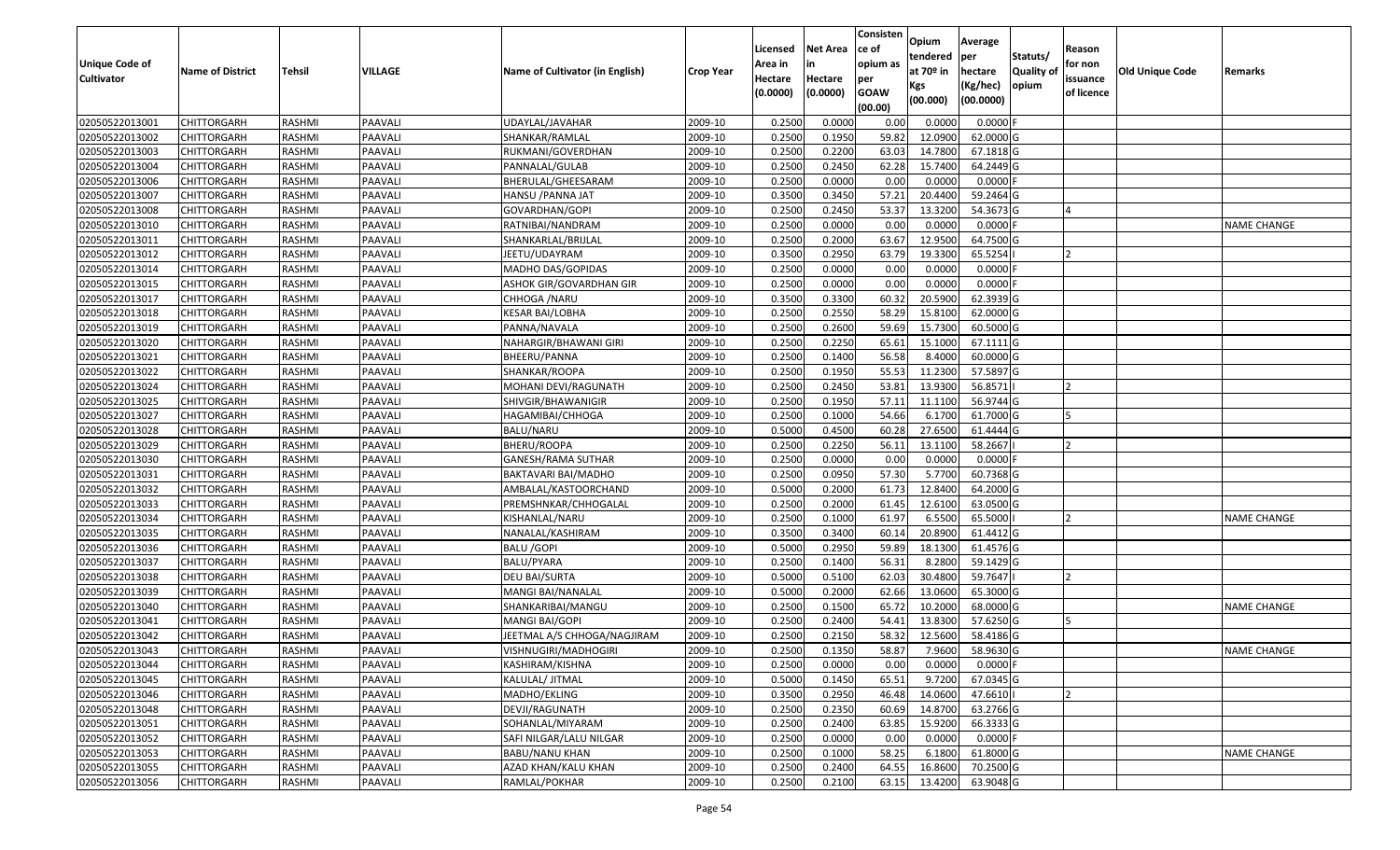| <b>Unique Code of</b><br><b>Cultivator</b> | <b>Name of District</b> | Tehsil        | VILLAGE | Name of Cultivator (in English)     | <b>Crop Year</b> | Licensed<br>Area in<br>Hectare<br>(0.0000) | <b>Net Area</b><br>in<br>Hectare<br>(0.0000) | Consisten<br>ce of<br>opium as<br>per<br><b>GOAW</b><br>(00.00) | Opium<br>tendered<br>at $70°$ in<br>Kgs<br>(00.000) | Average<br>per<br>hectare<br>(Kg/hec)<br>(00.0000) | Statuts/<br>Quality of<br>opium | Reason<br>for non<br>issuance<br>of licence | <b>Old Unique Code</b> | Remarks         |
|--------------------------------------------|-------------------------|---------------|---------|-------------------------------------|------------------|--------------------------------------------|----------------------------------------------|-----------------------------------------------------------------|-----------------------------------------------------|----------------------------------------------------|---------------------------------|---------------------------------------------|------------------------|-----------------|
| 02050522013057                             | <b>CHITTORGARH</b>      | RASHMI        | PAAVALI | BALURAM/JAIKISHAN                   | 2009-10          | 0.2500                                     | 0.2250                                       | 61.71                                                           | 14.5400                                             | 64.6222 G                                          |                                 |                                             |                        |                 |
| 02050522013058                             | CHITTORGARH             | RASHMI        | PAAVALI | CHHOGA / NARU BHIL--2               | 2009-10          | 0.2500                                     | 0.0000                                       | 0.00                                                            | 0.0000                                              | $0.0000$ F                                         |                                 |                                             |                        |                 |
| 02050522013059                             | CHITTORGARH             | RASHMI        | PAAVALI | BADAMBAI/RATANLAL                   | 2009-10          | 0.2500                                     | 0.0950                                       | 58.51                                                           | 5.8600                                              | 61.6842 G                                          |                                 |                                             |                        | NAME CHANGE     |
| 02050522013060                             | CHITTORGARH             | RASHMI        | PAAVALI | RAMESHWARLAL / CHATURBHUJ<br>SHARMA | 2009-10          | 0.2500                                     | 0.0000                                       | 0.00                                                            | 0.0000                                              | $0.0000$ F                                         |                                 |                                             |                        |                 |
| 02050522013061                             | CHITTORGARH             | RASHMI        | PAAVALI | DHAPUDEVI/SHANTILAL SHARMA          | 2009-10          | 0.250                                      | 0.1950                                       | 61.4                                                            | 12.5400                                             | 64.3077 G                                          |                                 |                                             |                        |                 |
| 02050522013063                             | CHITTORGARH             | RASHMI        | PAAVALI | NOORA /NATHU PINARA                 | 2009-10          | 0.2500                                     | 0.1450                                       | 64.09                                                           | 9.8300                                              | 67.7931 G                                          |                                 |                                             |                        |                 |
| 02050522013064                             | CHITTORGARH             | <b>RASHMI</b> | PAAVALI | <b>TULSIRAM /NARU</b>               | 2009-10          | 0.2500                                     | 0.0000                                       | 0.00                                                            | 0.0000                                              | $0.0000$ F                                         |                                 |                                             |                        | TRANSFER / BARU |
| 02050522013065                             | CHITTORGARH             | <b>RASHMI</b> | PAAVALI | DALU/DEVA                           | 2009-10          | 0.2500                                     | 0.2400                                       | 60.31                                                           | 15.4500                                             | 64.3750 G                                          |                                 |                                             |                        |                 |
| 02050522013066                             | <b>CHITTORGARH</b>      | RASHMI        | PAAVALI | LAHRIBAI/CHAMPA                     | 2009-10          | 0.2500                                     | 0.0000                                       | 0.00                                                            | 0.0000                                              | $0.0000$ F                                         |                                 |                                             |                        |                 |
| 02050522013067                             | CHITTORGARH             | RASHMI        | PAAVALI | BANSILAL/AMBALAL                    | 2009-10          | 0.2500                                     | 0.2400                                       | 69.29                                                           | 17.4200                                             | 72.5833                                            |                                 | <b>2</b>                                    |                        |                 |
| 02050522013068                             | <b>CHITTORGARH</b>      | RASHMI        | PAAVALI | SANTOSH DEVI/SHAMBHU GIR            | 2009-10          | 0.2500                                     | 0.2400                                       | 60.34                                                           | 14.8700                                             | 61.9583 G                                          |                                 |                                             |                        | NAME CHANGE     |
| 02050522013069                             | <b>CHITTORGARH</b>      | RASHMI        | PAAVALI | DEVILAL/NARU                        | 2009-10          | 0.2500                                     | 0.0000                                       | 0.00                                                            | 0.0000                                              | $0.0000$ F                                         |                                 |                                             |                        |                 |
| 02050522013070                             | CHITTORGARH             | RASHMI        | PAAVALI | RATANLAL/RUGNATH                    | 2009-10          | 0.2500                                     | 0.1150                                       | 56.21                                                           | 6.8200                                              | 59.3043 G                                          |                                 |                                             |                        |                 |
| 02050522013071                             | CHITTORGARH             | RASHMI        | PAAVALI | NOSAR/ CHHOGALAL                    | 2009-10          | 0.2500                                     | 0.1900                                       | 54.67                                                           | 10.6500                                             | 56.0526 G                                          |                                 | 15                                          |                        |                 |
| 02050522013073                             | <b>CHITTORGARH</b>      | <b>RASHMI</b> | PAAVALI | BHERULAL/MADHU                      | 2009-10          | 0.3500                                     | 0.3450                                       | 54.72                                                           | 18.8700                                             | 54.6957 G                                          |                                 |                                             |                        |                 |
| 02050522013074                             | CHITTORGARH             | RASHMI        | PAAVALI | RATANLAL/CHHOGA JAT                 | 2009-10          | 0.5000                                     | 0.3750                                       | 56.6                                                            | 21.5500                                             | 57.4667                                            |                                 |                                             |                        |                 |
| 02050522013075                             | CHITTORGARH             | RASHMI        | PAAVALI | MANGU/CHHOGA JAT                    | 2009-10          | 0.5000                                     | 0.2500                                       | 57.47                                                           | 15.6900                                             | 62.7600 G                                          |                                 |                                             |                        |                 |
| 02050522013078                             | CHITTORGARH             | RASHMI        | PAAVALI | SUKHI BAI / GANESH                  | 2009-10          | 0.2500                                     | 0.0000                                       | 0.00                                                            | 0.0000                                              | $0.0000$ F                                         |                                 |                                             |                        |                 |
| 02050522013079                             | CHITTORGARH             | RASHMI        | PAAVALI | CHANDI BAI/JEETU JAT                | 2009-10          | 0.2500                                     | 0.2450                                       | 61.7                                                            | 15.2300                                             | 62.1633 G                                          |                                 |                                             |                        |                 |
| 02050522013080                             | CHITTORGARH             | RASHMI        | PAAVALI | KESHAR/GOPI JAT                     | 2009-10          | 0.3500                                     | 0.1400                                       | 59.98                                                           | 8.7900                                              | 62.7857 G                                          |                                 |                                             |                        |                 |
| 02050522013081                             | <b>CHITTORGARH</b>      | RASHMI        | PAAVALI | GIRDHARI/BHERU JAT                  | 2009-10          | 0.5000                                     | 0.1950                                       | 67.95                                                           | 13.9300                                             | 71.4359                                            |                                 |                                             |                        |                 |
| 02050522013082                             | CHITTORGARH             | RASHMI        | PAAVALI | BHERULAL/GOKAL CHAMAR               | 2009-10          | 0.2500                                     | 0.0000                                       | 0.00                                                            | 0.0000                                              | $0.0000$ F                                         |                                 |                                             |                        |                 |
| 02050522013087                             | CHITTORGARH             | RASHMI        | PAAVALI | CHHAGANI BAI/MODA                   | 2009-10          | 0.2500                                     | 0.0000                                       | 0.00                                                            | 0.0000                                              | $0.0000$ F                                         |                                 |                                             |                        |                 |
| 02050522013089                             | <b>CHITTORGARH</b>      | <b>RASHMI</b> | PAAVALI | JEETULAL/PYARA                      | 2009-10          | 0.3500                                     | 0.3350                                       | 55.15                                                           | 19.0600                                             | 56.8955 G                                          |                                 |                                             |                        |                 |
| 02050522013091                             | CHITTORGARH             | RASHMI        | PAAVALI | <b>GULABI/UDA BHIL</b>              | 2009-10          | 0.2500                                     | 0.2400                                       | 57.07                                                           | 13.5600                                             | 56.5000                                            |                                 |                                             |                        |                 |
| 02050522013092                             | CHITTORGARH             | RASHMI        | PAAVALI | CHANDI BAI / DEEPCHAND              | 2009-10          | 0.2500                                     | 0.0000                                       | 0.00                                                            | 0.0000                                              | $0.0000$ F                                         |                                 |                                             |                        |                 |
| 02050522013094                             | CHITTORGARH             | RASHMI        | PAAVALI | DEVJI/KALU BHIL                     | 2009-10          | 0.3500                                     | 0.3450                                       | 56.06                                                           | 19.4850                                             | 56.4780                                            |                                 |                                             |                        |                 |
| 02050522013095                             | <b>CHITTORGARH</b>      | <b>RASHMI</b> | PAAVALI | MAGANIRAM/MANING BHIL               | 2009-10          | 0.3500                                     | 0.1850                                       | 58.82                                                           | 11.2900                                             | 61.0270                                            |                                 |                                             |                        |                 |
| 02050522013097                             | CHITTORGARH             | <b>RASHMI</b> | PAAVALI | GANGARAM/PRATAP JAT                 | 2009-10          | 0.2500                                     | 0.2050                                       | 58.38                                                           | 12.1400                                             | 59.2195 G                                          |                                 |                                             |                        |                 |
| 02050522013098                             | CHITTORGARH             | RASHMI        | PAAVALI | MANGI BAI / BADRILAL                | 2009-10          | 0.5000                                     | 0.4800                                       | 56.86                                                           | 28.1300                                             | 58.6042 G                                          |                                 |                                             |                        |                 |
| 02050522013099                             | CHITTORGARH             | RASHMI        | PAAVALI | MITHULAL/SURAT RAM                  | 2009-10          | 0.2500                                     | 0.2450                                       | 59.00                                                           | 15.3900                                             | 62.8163 G                                          |                                 |                                             |                        |                 |
| 02050522013100                             | <b>CHITTORGARH</b>      | RASHMI        | PAAVALI | KALURAM/UDAYRAM                     | 2009-10          | 0.3500                                     | 0.2500                                       | 55.82                                                           | 14.0500                                             | 56.2000 G                                          |                                 |                                             |                        |                 |
| 02050522013102                             | <b>CHITTORGARH</b>      | RASHMI        | PAAVALI | HANSU/ONKAR                         | 2009-10          | 0.2500                                     | 0.2200                                       | 56.33                                                           | 13.6200                                             | 61.9091 G                                          |                                 |                                             |                        |                 |
| 02050522013103                             | CHITTORGARH             | RASHMI        | PAAVALI | AMBALAL/SURATRAM JAT                | 2009-10          | 0.3500                                     | 0.2000                                       | 58.53                                                           | 12.8600                                             | 64.3000 G                                          |                                 |                                             |                        |                 |
| 02050522013104                             | <b>CHITTORGARH</b>      | RASHMI        | PAAVALI | SHNKAR LAL/MADHO JAT                | 2009-10          | 0.5000                                     | 0.2000                                       | 60.7                                                            | 12.6500                                             | 63.2500                                            |                                 |                                             |                        |                 |
| 02050522013105                             | <b>CHITTORGARH</b>      | RASHMI        | PAAVALI | NARAYAN LAL/LOBHCHAND               | 2009-10          | 0.3500                                     | 0.3500                                       | 73.00                                                           | 10.2960                                             | 29.4171                                            |                                 | 2                                           |                        |                 |
| 02050522013106                             | <b>CHITTORGARH</b>      | RASHMI        | PAAVALI | RAMESHWAR LAL/MADHO JAT             | 2009-10          | 0.3500                                     | 0.0000                                       | 0.00                                                            | 0.0000                                              | $0.0000$ F                                         |                                 |                                             |                        |                 |
| 02050522013108                             | <b>CHITTORGARH</b>      | RASHMI        | PAAVALI | UDAYRAM / RAMLAL                    | 2009-10          | 0.2500                                     | 0.0000                                       | 0.00                                                            | 0.0000                                              | 0.0000F                                            |                                 |                                             |                        |                 |
| 02050522013110                             | <b>CHITTORGARH</b>      | RASHMI        | PAAVALI | GOPAL / BHERU JAT                   | 2009-10          | 0.3500                                     | 0.2900                                       | 69.58                                                           | 21.7400                                             | 74.9655 G                                          |                                 |                                             |                        |                 |
| 02050522013111                             | <b>CHITTORGARH</b>      | RASHMI        | PAAVALI | <b>GOPI LAL/BRIJLAL</b>             | 2009-10          | 0.3500                                     | 0.3400                                       | 54.95                                                           | 19.7100                                             | 57.9706 G                                          |                                 | 15                                          |                        |                 |
| 02050522013112                             | <b>CHITTORGARH</b>      | RASHMI        | PAAVALI | LAHARI BAI / PARTHU                 | 2009-10          | 0.2500                                     | 0.2350                                       | 57.53                                                           | 14.5400                                             | 61.8723 G                                          |                                 |                                             |                        |                 |
| 02050522013113                             | <b>CHITTORGARH</b>      | RASHMI        | PAAVALI | DEEPCHAND / GASHI                   | 2009-10          | 0.2500                                     | 0.1000                                       | 59.62                                                           | 6.1800                                              | 61.8000 G                                          |                                 |                                             |                        |                 |
| 02050522013114                             | <b>CHITTORGARH</b>      | RASHMI        | PAAVALI | ONKAR / MIYARAM NAYAK               | 2009-10          | 0.2500                                     | 0.2500                                       | 49.54                                                           | 12.5900                                             | 50.3600                                            |                                 | $\overline{2}$                              |                        |                 |
| 02050522013115                             | <b>CHITTORGARH</b>      | RASHMI        | PAAVALI | SURESH KUMAR/LAKSHMILAL             | 2009-10          | 0.5000                                     | 0.1550                                       | 56.91                                                           | 9.1800                                              | 59.2258 G                                          |                                 |                                             |                        |                 |
| 02050522013118                             | <b>CHITTORGARH</b>      | RASHMI        | PAAVALI | <b>GOTAM GIRI/MADHAV GIRI</b>       | 2009-10          | 0.3500                                     | 0.3150                                       | 56.88                                                           | 18.6300                                             | 59.1429 G                                          |                                 |                                             |                        |                 |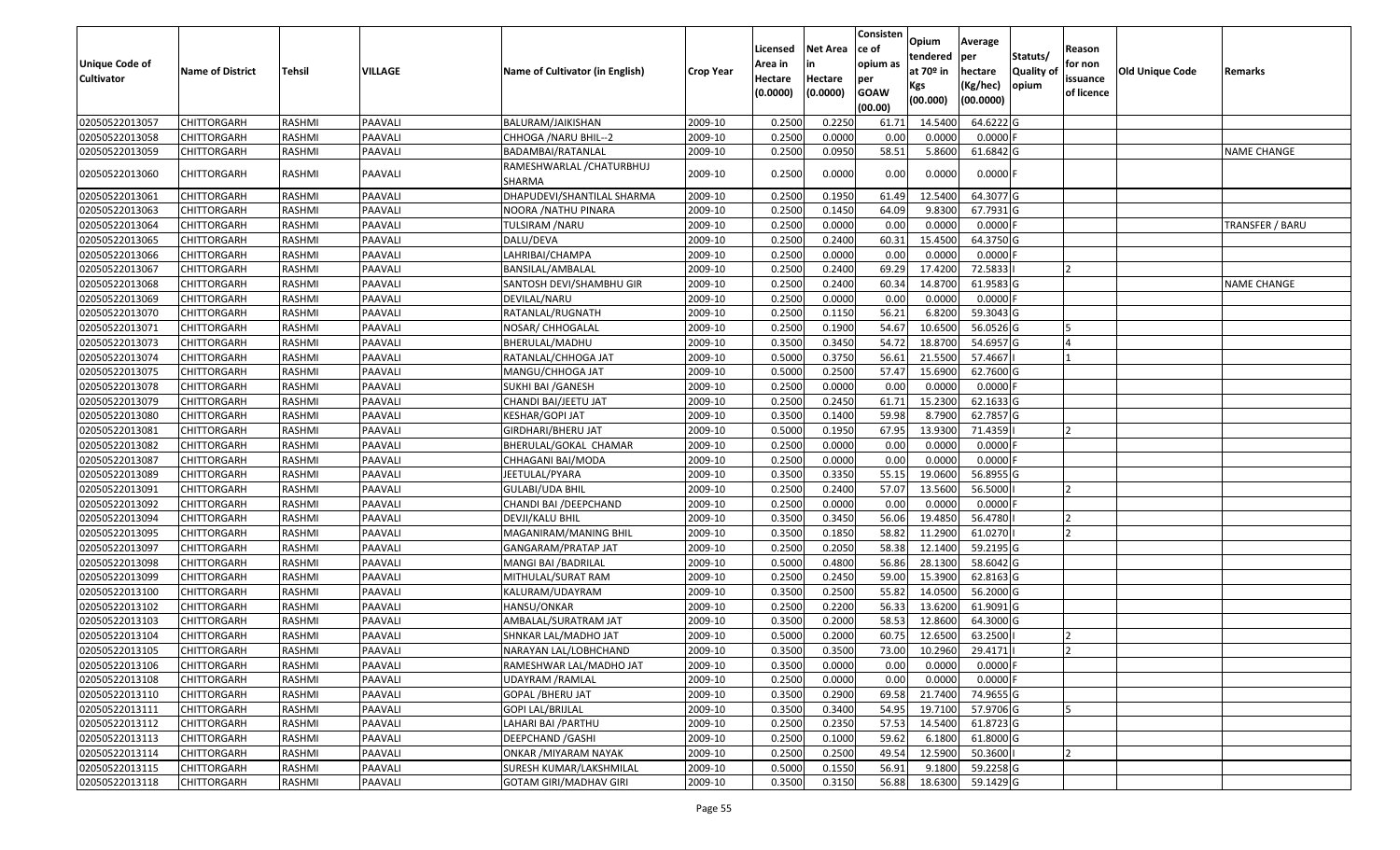|                                            |                         |               |                    |                                       |                  | Licensed           | <b>Net Area</b> | Consisten<br>ce of | Opium<br>tendered | Average<br>per | Statuts/         | Reason              |                        |                    |
|--------------------------------------------|-------------------------|---------------|--------------------|---------------------------------------|------------------|--------------------|-----------------|--------------------|-------------------|----------------|------------------|---------------------|------------------------|--------------------|
| <b>Unique Code of</b><br><b>Cultivator</b> | <b>Name of District</b> | <b>Tehsil</b> | <b>VILLAGE</b>     | Name of Cultivator (in English)       | <b>Crop Year</b> | Area in<br>Hectare | Hectare         | opium as<br>per    | at $70°$ in       | hectare        | <b>Quality o</b> | for non<br>issuance | <b>Old Unique Code</b> | Remarks            |
|                                            |                         |               |                    |                                       |                  | (0.0000)           | (0.0000)        | <b>GOAW</b>        | Kgs               | (Kg/hec)       | opium            | of licence          |                        |                    |
|                                            |                         |               |                    |                                       |                  |                    |                 | (00.00)            | (00.000)          | (00.0000)      |                  |                     |                        |                    |
| 02050522013119                             | CHITTORGARH             | RASHMI        | PAAVALI            | NARULAL/KALULAL                       | 2009-10          | 0.2500             | 0.1900          | 40.88              | 2.948             | 15.5158        |                  |                     |                        |                    |
| 02050522013121                             | CHITTORGARH             | RASHMI        | PAAVALI            | SAMPAT LAL / MADAN LAL JAIN           | 2009-10          | 0.3500             | 0.3450          | 45.16              | 7.8720            | 22.8174        |                  |                     |                        |                    |
| 02050522013122                             | CHITTORGARH             | RASHMI        | PAAVALI            | MADHAV LAL/MANGI RAM JAT              | 2009-10          | 0.3500             | 0.3500          | 57.15              | 20.1400           | 57.5429 G      |                  |                     |                        | TRANSFER / BARU    |
| 02050522013124                             | <b>CHITTORGARH</b>      | RASHMI        | PAAVALI            | SHRAVAN KUMAR/ MADANLAL               | 2009-10          | 0.3500             | 0.3400          | 55.96              | 19.0900           | 56.1471G       |                  |                     |                        |                    |
| 02050522013125                             | CHITTORGARH             | RASHMI        | PAAVALI            | DOLI BAI/RATTA BHIL                   | 2009-10          | 0.3500             | 0.0900          | 59.27              | 5.6600            | 62.8889 G      |                  |                     |                        |                    |
| 02050522013126                             | CHITTORGARH             | RASHMI        | PAAVALI            | RATAN GIRI / SHIVGIRI                 | 2009-10          | 0.3500             | 0.1350          | 60.27              | 8.2700            | 61.2593 G      |                  |                     |                        |                    |
| 02050522013127                             | CHITTORGARH             | RASHMI        | PAAVALI            | SANTOSH GARG/PRATAP                   | 2009-10          | 0.2500             | 0.2300          | 55.08              | 7.4300            | 32.3043 G      |                  |                     |                        |                    |
| 02050522013131                             | <b>CHITTORGARH</b>      | <b>RASHMI</b> | PAAVALI            | SHANKARLAL/DALU JAT                   | 2009-10          | 0.3500             | 0.1900          | 59.62              | 11.7900           | 62.0526        |                  |                     |                        |                    |
| 02050522013133                             | <b>CHITTORGARH</b>      | RASHMI        | PAAVALI            | LOBHI BAI/RATANLAL                    | 2009-10          | 0.2500             | 0.2450          | 54.47              | 13.4700           | 54.9796 G      |                  |                     |                        |                    |
| 02050522013135                             | CHITTORGARH             | RASHMI        | PAAVALI            | DEVILAL / CHOTHU NAYAK                | 2009-10          | 0.2500             | 0.2500          | 58.43              | 15.1100           | 60.4400        |                  |                     |                        |                    |
| 02050522013137                             | CHITTORGARH             | RASHMI        | PAAVALI            | BADRILAL/DALLA GARG                   | 2009-10          | 0.2500             | 0.1900          | 57.81              | 11.3000           | 59.4737 G      |                  |                     |                        |                    |
| 02050522013138                             | <b>CHITTORGARH</b>      | RASHMI        | PAAVALI            | BHERU LAL/ RAMLAL JAT                 | 2009-10          | 0.3500             | 0.3350          | 67.86              | 23.2900           | 69.5224 G      |                  |                     |                        |                    |
| 02050522013139                             | <b>CHITTORGARH</b>      | RASHMI        | PAAVALI            | NANDRAM/DEVJI JAT                     | 2009-10          | 0.2500             | 0.2450          | 58.96              | 14.6400           | 59.7551G       |                  |                     |                        |                    |
| 02050522013140                             | <b>CHITTORGARH</b>      | RASHMI        | PAAVALI            | HEERA / DEICHAND JAT                  | 2009-10          | 0.2500             | 0.0000          | 0.00               | 0.0000            | $0.0000$ F     |                  |                     |                        |                    |
| 02050522013142                             | <b>CHITTORGARH</b>      | RASHMI        | PAAVALI            | GOVARDHAN/UDAYRAM JAT                 | 2009-10          | 0.3500             | 0.1450          | 54.72              | 8.3800            | 57.7931 G      |                  |                     |                        |                    |
| 02050522013144                             | <b>CHITTORGARH</b>      | RASHMI        | PAAVALI            | KALU / MANING BHIL                    | 2009-10          | 0.2500             | 0.2450          | 58.72              | 2.9840            | 12.1796        |                  |                     |                        |                    |
| 02050522013145                             | CHITTORGARH             | RASHMI        | PAAVALI            | MOHAN /NARU CHAMAR                    | 2009-10          | 0.2500             | 0.2400          | 56.92              | 13.9700           | 58.2083 G      |                  |                     |                        |                    |
| 02050522013146                             | CHITTORGARH             | RASHMI        | PAAVALI            | MADHU / NARU CHAMAR                   | 2009-10          | 0.2500             | 0.1050          | 56.19              | 5.8600            | 55.8095 G      |                  |                     |                        |                    |
| 02050522013147                             | CHITTORGARH             | RASHMI        | PAAVALI            | PUSHPA BAI / RAMI BAI W/O<br>MOHANLAL | 2009-10          | 0.5000             | 0.1500          | 59.49              | 9.3000            | 62.0000 G      |                  |                     |                        |                    |
| 02050522013149                             | CHITTORGARH             | RASHMI        | PAAVALI            | BALI BAI/LAKSHMINARAYAN SUKHVAL       | 2009-10          | 0.5000             | 0.1900          | 60.04              | 12.4000           | 65.2632 G      |                  |                     |                        |                    |
| 02050522013150                             | CHITTORGARH             | RASHMI        | PAAVALI            | LAHRULAL/RAMLAL SUKHVAL               | 2009-10          | 0.5000             | 0.1400          | 58.72              | 8.7700            | 62.6429 G      |                  |                     |                        |                    |
| 02050522013152                             | CHITTORGARH             | RASHMI        | PAAVALI            | NARAYAN / HEERA                       | 2009-10          | 0.2500             | 0.2400          | 54.50              | 13.7000           | 57.0830        |                  |                     |                        |                    |
| 02050522013153                             | CHITTORGARH             | RASHMI        | PAAVALI            | BADRILAL/ PRATHVIRAJ                  | 2009-10          | 0.5000             | 0.1950          | 59.24              | 12.2900           | 63.0256 G      |                  |                     |                        |                    |
| 02050522013154                             | CHITTORGARH             | RASHMI        | PAAVALI            | MADANLAL/RATANLAL                     | 2009-10          | 0.2500             | 0.1350          | 57.36              | 7.9900            | 59.1852 G      |                  |                     | 02050521007069         | <b>TRANSFER</b>    |
| 02050522013155                             | CHITTORGARH             | RASHMI        | PAAVALI            | BHERU/DALU                            | 2009-10          | 0.3500             | 0.0000          | 0.00               | 0.0000            | $0.0000$ F     |                  |                     | 02050522002069         | <b>TRANSFER</b>    |
| 02050522013156                             | CHITTORGARH             | RASHMI        | PAAVALI            | GOPILAL/NANALAL SONI                  | 2009-10          | 0.2500             | 0.1900          | 65.6               | 7.6790            | 40.4158        |                  |                     | 02050522001094         | TRANSFER           |
| 02050522014003                             | CHITTORGARH             | <b>RASHMI</b> | SOMARVALO KA KHEDA | CHHOGA /NANURAM JAT                   | 2009-10          | 0.2500             | 0.2400          | 52.64              | 13.7300           | 57.2083 G      |                  |                     |                        |                    |
| 02050522014004                             | CHITTORGARH             | RASHMI        | SOMARVALO KA KHEDA | KISHANA/DEVI JAT                      | 2009-10          | 0.5000             | 0.4800          | 64.63              | 32.3200           | 67.3333 G      |                  |                     |                        |                    |
| 02050522014005                             | CHITTORGARH             | RASHMI        | SOMARVALO KA KHEDA | <b>BARDICHAND / GOKAL JAT</b>         | 2009-10          | 0.5000             | 0.0000          | 0.00               | 0.0000            | $0.0000$ F     |                  |                     |                        |                    |
| 02050522014006                             | <b>CHITTORGARH</b>      | RASHMI        | SOMARVALO KA KHEDA | KISHNA/EKLING                         | 2009-10          | 0.3500             | 0.2100          | 63.14              | 12.3200           | 58.6667 G      |                  |                     |                        |                    |
| 02050522014007                             | CHITTORGARH             | RASHMI        | SOMARVALO KA KHEDA | SOHAN /BHURA BALAI                    | 2009-10          | 0.2500             | 0.2350          | 55.54              | 13.6000           | 57.8723        |                  |                     |                        |                    |
| 02050522014010                             | <b>CHITTORGARH</b>      | RASHMI        | SOMARVALO KA KHEDA | MITHULAL/RAMA                         | 2009-10          | 0.2500             | 0.2400          | 56.65              | 13.9200           | 58.0000 G      |                  |                     |                        |                    |
| 02050522014012                             | CHITTORGARH             | RASHMI        | SOMARVALO KA KHEDA | BHERULAL/KALU                         | 2009-10          | 0.250              | 0.2400          | 60.18              | 14.1200           | 58.8333 G      |                  |                     |                        |                    |
| 02050522014015                             | CHITTORGARH             | RASHMI        | SOMARVALO KA KHEDA | MANMAL/LOBHU                          | 2009-10          | 0.2500             | 0.1950          | 59.14              | 11.2100           | 57.4872 G      |                  |                     |                        |                    |
| 02050523001001                             | <b>CHITTORGARH</b>      | <b>BEGUN</b>  | <b>BARNIYAS</b>    | NATHIBAI/BHAGWANLAL                   | 2009-10          | 0.5000             | 0.4950          | 60.17              | 31.0900           | 62.8080 G      |                  |                     |                        |                    |
| 02050523001002                             | <b>CHITTORGARH</b>      | <b>BEGUN</b>  | BARNIYAS           | HEERALAL/DALU                         | 2009-10          | 0.5000             | 0.4950          | 65.31              | 33.9700           | 68.6260 G      |                  |                     |                        |                    |
| 02050523001003                             | <b>CHITTORGARH</b>      | <b>BEGUN</b>  | BARNIYAS           | KALU/HARLAL                           | 2009-10          | 0.2500             | 0.2400          | 64.80              | 16.7600           | 69.8330 G      |                  |                     |                        |                    |
| 02050523001004                             | <b>CHITTORGARH</b>      | <b>BEGUN</b>  | BARNIYAS           | GORDHAN/PYARCHAND                     | 2009-10          | 0.2500             | 0.2450          | 66.00              | 16.5700           | 67.6330 G      |                  |                     |                        |                    |
| 02050523001006                             | <b>CHITTORGARH</b>      | <b>BEGUN</b>  | BARNIYAS           | DEVARAM/KASHIRAM                      | 2009-10          | 0.2500             | 0.2450          | 68.36              | 17.4200           | 71.1020G       |                  |                     |                        |                    |
| 02050523001009                             | <b>CHITTORGARH</b>      | <b>BEGUN</b>  | <b>BARNIYAS</b>    | PANNALAL/BHAGAWAN                     | 2009-10          | 0.2500             | 0.1500          | 66.84              | 10.0100           | 66.7330 G      |                  |                     |                        | <b>NAME CHANGE</b> |
| 02050523001011                             | <b>CHITTORGARH</b>      | <b>BEGUN</b>  | BARNIYAS           | RUPA/SHOLA                            | 2009-10          | 0.2500             | 0.2550          | 64.80              | 17.0600           | 66.9020 G      |                  |                     |                        |                    |
| 02050523001016                             | <b>CHITTORGARH</b>      | <b>BEGUN</b>  | BARNIYAS           | SEWARAM/RUPA                          | 2009-10          | 0.2500             | 0.2500          | 66.00              | 17.0300           | 68.1200 G      |                  |                     |                        |                    |
| 02050523001017                             | <b>CHITTORGARH</b>      | <b>BEGUN</b>  | <b>BARNIYAS</b>    | BHERULAL/PYARCHAND                    | 2009-10          | 0.5000             | 0.4900          | 60.17              | 29.4400           | 60.0820 G      |                  |                     |                        |                    |
| 02050523001018                             | <b>CHITTORGARH</b>      | <b>BEGUN</b>  | BARNIYAS           | CHANDRA/KUKA                          | 2009-10          | 0.2500             | 0.2000          | 68.36              | 13.9200           | 69.6000 G      |                  |                     |                        |                    |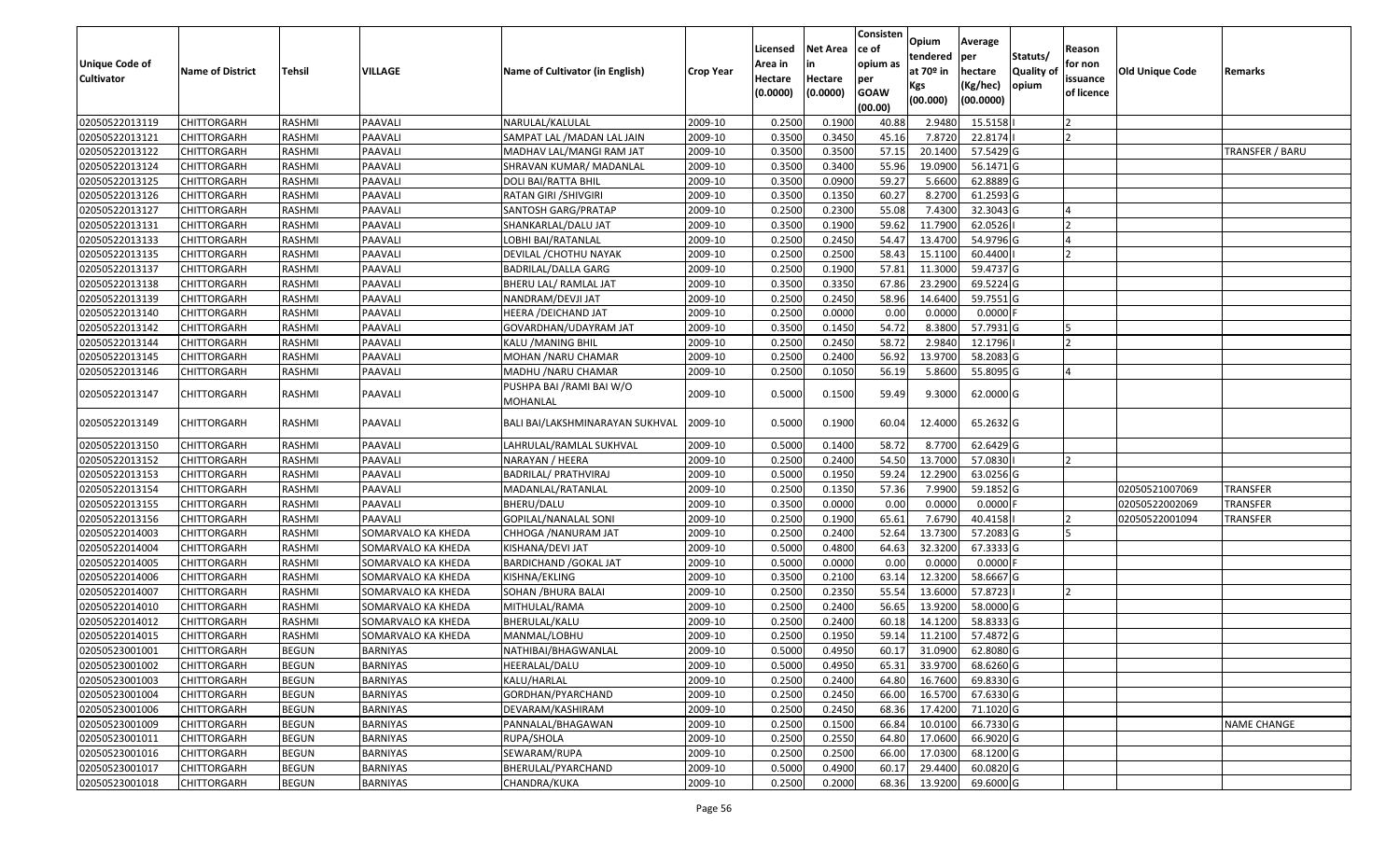|                                            |                         |               |                  |                                 |                  |                     |                     | Consisten          | Opium                 | Average   |                  |                        |                        |                    |
|--------------------------------------------|-------------------------|---------------|------------------|---------------------------------|------------------|---------------------|---------------------|--------------------|-----------------------|-----------|------------------|------------------------|------------------------|--------------------|
|                                            |                         |               |                  |                                 |                  | Licensed            | <b>Net Area</b>     | lce of             | tendered              | per       | Statuts/         | Reason                 |                        |                    |
| <b>Unique Code of</b><br><b>Cultivator</b> | <b>Name of District</b> | <b>Tehsil</b> | VILLAGE          | Name of Cultivator (in English) | <b>Crop Year</b> | Area in             |                     | opium as           | at 70 <sup>o</sup> in | hectare   | <b>Quality o</b> | for non                | <b>Old Unique Code</b> | Remarks            |
|                                            |                         |               |                  |                                 |                  | Hectare<br>(0.0000) | Hectare<br>(0.0000) | per<br><b>GOAW</b> | Kgs                   | (Kg/hec)  | opium            | issuance<br>of licence |                        |                    |
|                                            |                         |               |                  |                                 |                  |                     |                     | (00.00)            | (00.000)              | (00.0000) |                  |                        |                        |                    |
| 02050523001019                             | CHITTORGARH             | <b>BEGUN</b>  | BARNIYAS         | DHAPUBAI/RUPA                   | 2009-10          | 0.5000              | 0.3000              | 65.3               | 20.8500               | 69.5000G  |                  |                        |                        |                    |
| 02050523001022                             | CHITTORGARH             | <b>BEGUN</b>  | <b>BARNIYAS</b>  | RAMCHANDRA/BHAGAWAN             | 2009-10          | 0.2500              | 0.2100              | 61.8               | 12.9600               | 61.7140 G |                  |                        |                        | <b>NAME CHANGE</b> |
| 02050523001025                             | CHITTORGARH             | <b>BEGUN</b>  | BARNIYAS         | RAMLAL/KALU                     | 2009-10          | 0.2500              | 0.2500              | 68.36              | 17.6600               | 70.6400 G |                  |                        |                        |                    |
| 02050523001026                             | <b>CHITTORGARH</b>      | <b>BEGUN</b>  | <b>BARNIYAS</b>  | KALU/DALU                       | 2009-10          | 0.3500              | 0.3550              | 65.31              | 23.8500               | 67.1830 G |                  |                        |                        |                    |
| 02050523001027                             | CHITTORGARH             | <b>BEGUN</b>  | BARNIYAS         | <b>BHERU/NANDA</b>              | 2009-10          | 0.2500              | 0.2600              | 59.95              | 15.7200               | 60.4620 G |                  |                        |                        |                    |
| 02050523001028                             | CHITTORGARH             | <b>BEGUN</b>  | BARNIYAS         | ARJUN/LALU                      | 2009-10          | 0.2500              | 0.2400              | 64.80              | 16.4300               | 68.4580 G |                  |                        |                        |                    |
| 02050523001030                             | CHITTORGARH             | <b>BEGUN</b>  | BARNIYAS         | BANSHILAL/KASHIRAM              | 2009-10          | 0.2500              | 0.2550              | 66.00              | 17.3900               | 68.1960 G |                  |                        |                        | <b>NAME CHANGE</b> |
| 02050523001032                             | CHITTORGARH             | <b>BEGUN</b>  | BARNIYAS         | MOHNIBAI/KALYANDAS              | 2009-10          | 0.2500              | 0.2500              | 61.13              | 15.8500               | 63.4000G  |                  |                        |                        |                    |
| 02050523001033                             | CHITTORGARH             | <b>BEGUN</b>  | BARNIYAS         | BADRILAL/NATHU                  | 2009-10          | 0.3500              | 0.3550              | 61.13              | 21.3600               | 60.1690 G |                  |                        |                        |                    |
| 02050523001034                             | CHITTORGARH             | <b>BEGUN</b>  | BARNIYAS         | UDAILAL/MATHURALAL              | 2009-10          | 0.3500              | 0.3300              | 64.80              | 21.6200               | 65.5150 G |                  |                        |                        |                    |
| 02050523001039                             | CHITTORGARH             | <b>BEGUN</b>  | BARNIYAS         | HUKMA/UDA                       | 2009-10          | 0.2500              | 0.2450              | 61.13              | 15.8400               | 64.6530 G |                  |                        | 02050523053006         | <b>TRANSFER</b>    |
| 02050523001040                             | CHITTORGARH             | <b>BEGUN</b>  | <b>BARNIYAS</b>  | NARAYAN/UDA                     | 2009-10          | 0.2500              | 0.2450              | 61.13              | 15.4500               | 63.0610 G |                  |                        | 02050523053003         | <b>TRANSFER</b>    |
| 02050523002003                             | <b>CHITTORGARH</b>      | <b>BEGUN</b>  | KHERPURA         | MADHULAL/RAMCHANDRA             | 2009-10          | 0.2500              | 0.2400              | 64.36              | 16.0100               | 66.7080 G |                  |                        |                        | <b>NAME CHANGE</b> |
| 02050523002004                             | CHITTORGARH             | <b>BEGUN</b>  | KHERPURA         | BHERU/PARTHU                    | 2009-10          | 0.5000              | 0.2450              | 68.00              | 16.8100               | 68.6120 G |                  |                        |                        |                    |
| 02050523002006                             | CHITTORGARH             | <b>BEGUN</b>  | KHERPURA         | AMARCHAND/CHOGA                 | 2009-10          | 0.5000              | 0.2900              | 59.88              | 17.8600               | 61.5860 G |                  |                        |                        |                    |
| 02050523002007                             | CHITTORGARH             | <b>BEGUN</b>  | KHERPURA         | DEVILAL/MOHAN                   | 2009-10          | 0.5000              | 0.2350              | 64.36              | 15.2500               | 64.8940 G |                  |                        |                        | <b>NAME CHANGE</b> |
| 02050523002009                             | CHITTORGARH             | <b>BEGUN</b>  | KHERPURA         | ARJUN/MOHAN                     | 2009-10          | 0.3500              | 0.2400              | 68.00              | 16.4600               | 68.5830 G |                  |                        |                        | <b>NAME CHANGE</b> |
| 02050523002010                             | CHITTORGARH             | <b>BEGUN</b>  | KHERPURA         | BHERULAL/BALU                   | 2009-10          | 0.5000              | 0.1950              | 70.06              | 14.7000               | 75.3850 G |                  |                        |                        |                    |
| 02050523002012                             | CHITTORGARH             | <b>BEGUN</b>  | KHERPURA         | DAULA/BHERU                     | 2009-10          | 0.5000              | 0.2000              | 68.40              | 14.2000               | 71.0000G  |                  |                        |                        |                    |
| 02050523002013                             | CHITTORGARH             | <b>BEGUN</b>  | KHERPURA         | ONKAR/HEERA                     | 2009-10          | 0.2500              | 0.2150              | 68.00              | 14.6600               | 68.1860 G |                  |                        |                        |                    |
| 02050523002015                             | CHITTORGARH             | <b>BEGUN</b>  | <b>KHERPURA</b>  | SOHAN/PARTHU                    | 2009-10          | 0.2500              | 0.2450              | 64.36              | 16.3100               | 66.5710 G |                  |                        |                        |                    |
| 02050523002016                             | CHITTORGARH             | <b>BEGUN</b>  | KHERPURA         | BHERU/BARDA                     | 2009-10          | 0.2500              | 0.1900              | 68.00              | 13.2600               | 69.7890 G |                  |                        |                        |                    |
| 02050523002017                             | CHITTORGARH             | <b>BEGUN</b>  | KHERPURA         | HEERA/DALLA                     | 2009-10          | 0.2500              | 0.2300              | 63.75              | 14.7300               | 64.0430 G |                  |                        |                        |                    |
| 02050523002018                             | CHITTORGARH             | <b>BEGUN</b>  | KHERPURA         | BHERU/KHEMA                     | 2009-10          | 0.2500              | 0.2500              | 64.36              | 16.3600               | 65.4400 G |                  |                        |                        |                    |
| 02050523002020                             | CHITTORGARH             | <b>BEGUN</b>  | KHERPURA         | KAJOD/DUNGA                     | 2009-10          | 0.2500              | 0.2450              | 59.00              | 14.8700               | 60.6940 G |                  |                        |                        |                    |
| 02050523003002                             | CHITTORGARH             | <b>BEGUN</b>  | <b>BHICHOR-A</b> | PYARA/JEEVAN                    | 2009-10          | 0.3500              | 0.2950              | 60.08              | 18.8900               | 64.0340 G |                  |                        |                        |                    |
| 02050523003004                             | CHITTORGARH             | <b>BEGUN</b>  | <b>BHICHOR-A</b> | NANDUBAI/BHURALAL               | 2009-10          | 0.3500              | 0.1950              | 56.92              | 11.7300               | 60.1540 G |                  |                        |                        |                    |
| 02050523003007                             | CHITTORGARH             | <b>BEGUN</b>  | <b>BHICHOR-A</b> | BHURALAL/MODA KUMAWAT           | 2009-10          | 0.5000              | 0.2550              | 59.04              | 15.7400               | 61.7250   |                  |                        |                        |                    |
| 02050523003008                             | CHITTORGARH             | <b>BEGUN</b>  | <b>BHICHOR-A</b> | SHANKAR/NARAYAN                 | 2009-10          | 0.2500              | 0.2500              | 60.44              | 15.7000               | 62.8000   |                  |                        |                        |                    |
| 02050523003009                             | CHITTORGARH             | <b>BEGUN</b>  | <b>BHICHOR-A</b> | GOPI/NARAYAN                    | 2009-10          | 0.3500              | 0.2900              | 63.38              | 19.2600               | 66.4140 G |                  |                        |                        |                    |
| 02050523003010                             | CHITTORGARH             | <b>BEGUN</b>  | <b>BHICHOR-A</b> | RAJNIBAI/SHANKAR                | 2009-10          | 0.3500              | 0.3600              | 47.59              | 5.1200                | 14.2220 G |                  |                        |                        |                    |
| 02050523003015                             | CHITTORGARH             | <b>BEGUN</b>  | <b>BHICHOR-A</b> | PYARIBAI/LAXMAN                 | 2009-10          | 0.5000              | 0.3400              | 62.85              | 21.8300               | 64.2060 G |                  |                        |                        |                    |
| 02050523003016                             | CHITTORGARH             | <b>BEGUN</b>  | <b>BHICHOR-A</b> | RAGHUNATH/PANNA                 | 2009-10          | 0.2500              | 0.2500              | 63.38              | 16.7800               | 67.1200G  |                  |                        |                        |                    |
| 02050523003019                             | CHITTORGARH             | <b>BEGUN</b>  | <b>BHICHOR-A</b> | SHANKARLAL/RAMCHANDRA           | 2009-10          | 0.5000              | 0.3000              | 62.1               | 18.6700               | 62.2330 G |                  |                        |                        |                    |
| 02050523003020                             | CHITTORGARH             | <b>BEGUN</b>  | <b>BHICHOR-A</b> | GYANSINGH/GOVINDSINGH           | 2009-10          | 0.250               | 0.2500              | 60.03              | 15.0500               | 60.2000 G |                  |                        |                        |                    |
| 02050523003021                             | CHITTORGARH             | <b>BEGUN</b>  | <b>BHICHOR-A</b> | DAYARAM/BHARMAL                 | 2009-10          | 0.5000              | 0.4000              | 62.85              | 25.4500               | 63.6250 G |                  |                        |                        |                    |
| 02050523003022                             | <b>CHITTORGARH</b>      | <b>BEGUN</b>  | BHICHOR-A        | MATHURALAL/RUPA                 | 2009-10          | 0.5000              | 0.1950              |                    | 62.11 13.1600         | 67.4870 G |                  |                        |                        |                    |
| 02050523003025                             | <b>CHITTORGARH</b>      | <b>BEGUN</b>  | BHICHOR-A        | GANESH/PYARA                    | 2009-10          | 0.5000              | 0.1950              | 59.08              | 12.7300               | 65.2820 G |                  |                        |                        |                    |
| 02050523003026                             | <b>CHITTORGARH</b>      | <b>BEGUN</b>  | <b>BHICHOR-A</b> | LAKHMICHAND/MODA                | 2009-10          | 0.3500              | 0.3500              | 62.11              | 21.5100               | 61.4570 G |                  |                        |                        |                    |
| 02050523003028                             | <b>CHITTORGARH</b>      | <b>BEGUN</b>  | <b>BHICHOR-A</b> | DEVLAL/DALLA                    | 2009-10          | 0.2500              | 0.2450              | 61.30              | 16.0400               | 65.4690 G |                  |                        |                        |                    |
| 02050523003029                             | <b>CHITTORGARH</b>      | <b>BEGUN</b>  | <b>BHICHOR-A</b> | MOHAN/KASHIRAM                  | 2009-10          | 0.5000              | 0.3050              | 63.15              | 20.4900               | 67.1800 G |                  |                        |                        |                    |
| 02050523003030                             | <b>CHITTORGARH</b>      | <b>BEGUN</b>  | <b>BHICHOR-A</b> | GANESH/BHUDHAR KUMAWAT          | 2009-10          | 0.2500              | 0.2000              | 65.49              | 14.0900               | 70.4500 G |                  |                        |                        |                    |
| 02050523003031                             | <b>CHITTORGARH</b>      | <b>BEGUN</b>  | <b>BHICHOR-A</b> | BHERU/RAMCHANDRA                | 2009-10          | 0.5000              | 0.3200              | 63.15              | 20.5700               | 64.2810 G |                  |                        |                        |                    |
| 02050523003032                             | <b>CHITTORGARH</b>      | <b>BEGUN</b>  | <b>BHICHOR-A</b> | LADULAL/RAMCHANDRA              | 2009-10          | 0.2500              | 0.2550              | 61.90              | 15.9100               | 62.3920 G |                  |                        |                        |                    |
| 02050523003033                             | <b>CHITTORGARH</b>      | <b>BEGUN</b>  | <b>BHICHOR-A</b> | GEETABAI/BALCHAND               | 2009-10          | 0.3500              | 0.2950              | 63.15              | 19.6400               | 66.5760 G |                  |                        |                        |                    |
| 02050523003036                             | <b>CHITTORGARH</b>      | <b>BEGUN</b>  | <b>BHICHOR-A</b> | MOTILAL/HAJARI                  | 2009-10          | 0.5000              | 0.3050              | 63.32              | 19.9200               | 65.3110 G |                  |                        |                        |                    |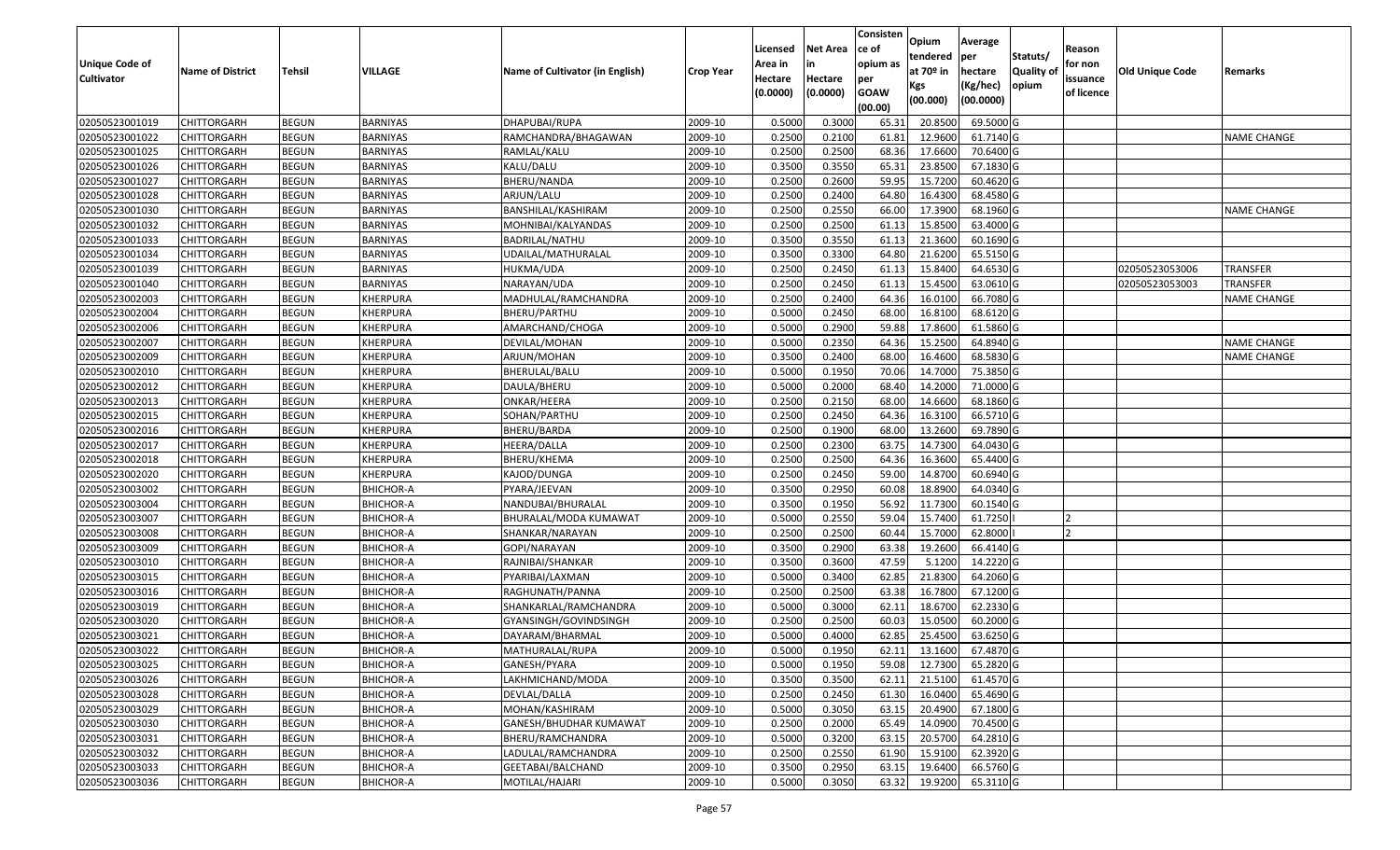| Unique Code of<br><b>Cultivator</b> | <b>Name of District</b> | Tehsil       | VILLAGE          | Name of Cultivator (in English) | <b>Crop Year</b> | Licensed<br>Area in<br>Hectare<br>(0.0000) | Net Area<br>in<br>Hectare<br>(0.0000) | Consisten<br>ce of<br>opium as<br>per<br><b>GOAW</b><br>(00.00) | Opium<br>tendered<br>at 70º in<br>Kgs<br>(00.000) | Average<br>per<br>hectare<br>(Kg/hec)<br>(00.0000) | Statuts/<br><b>Quality of</b><br>opium | Reason<br>for non<br>issuance<br>of licence | <b>Old Unique Code</b> | Remarks            |
|-------------------------------------|-------------------------|--------------|------------------|---------------------------------|------------------|--------------------------------------------|---------------------------------------|-----------------------------------------------------------------|---------------------------------------------------|----------------------------------------------------|----------------------------------------|---------------------------------------------|------------------------|--------------------|
| 02050523003037                      | CHITTORGARH             | <b>BEGUN</b> | <b>BHICHOR-A</b> | MANGIBAI/RUPA                   | 2009-10          | 0.2500                                     | 0.2450                                | 55.12                                                           | 13.9100                                           | 56.7760 G                                          |                                        |                                             |                        | <b>NAME CHANGE</b> |
| 02050523003038                      | CHITTORGARH             | <b>BEGUN</b> | <b>BHICHOR-A</b> | ONKAR/CHHOGA                    | 2009-10          | 0.2500                                     | 0.2500                                | 61.30                                                           | 14.9400                                           | 59.7600 G                                          |                                        |                                             |                        |                    |
| 02050523003039                      | CHITTORGARH             | <b>BEGUN</b> | <b>BHICHOR-A</b> | RUPA/GHEESA                     | 2009-10          | 0.2500                                     | 0.2400                                | 59.38                                                           | 14.7100                                           | 61.2920 G                                          |                                        |                                             |                        |                    |
| 02050523003040                      | <b>CHITTORGARH</b>      | <b>BEGUN</b> | <b>BHICHOR-A</b> | DHANNALAL/MODA                  | 2009-10          | 0.5000                                     | 0.3950                                | 62.74                                                           | 26.9500                                           | 68.2280                                            |                                        | 12                                          |                        |                    |
| 02050523003041                      | CHITTORGARH             | <b>BEGUN</b> | <b>BHICHOR-A</b> | GHEESA/RUPA GAMERIYA            | 2009-10          | 0.5000                                     | 0.2700                                | 63.38                                                           | 18.0900                                           | 67.0000 G                                          |                                        |                                             |                        |                    |
| 02050523003044                      | CHITTORGARH             | <b>BEGUN</b> | <b>BHICHOR-A</b> | MAGNIBAI/MANGILAL               | 2009-10          | 0.5000                                     | 0.4950                                | 60.06                                                           | 30.3500                                           | 61.3130 G                                          |                                        |                                             |                        |                    |
| 02050523003045                      | CHITTORGARH             | <b>BEGUN</b> | BHICHOR-A        | DEVILAL/RAGUNATH                | 2009-10          | 0.5000                                     | 0.3350                                | 60.06                                                           | 20.5700                                           | 61.4030 G                                          |                                        |                                             |                        |                    |
| 02050523003047                      | <b>CHITTORGARH</b>      | <b>BEGUN</b> | <b>BHICHOR-A</b> | DALLA/CHATURBHUJ                | 2009-10          | 0.2500                                     | 0.2400                                | 61.90                                                           | 15.2100                                           | 63.3750 G                                          |                                        |                                             |                        |                    |
| 02050523003049                      | CHITTORGARH             | <b>BEGUN</b> | <b>BHICHOR-A</b> | KANHA/RUPA                      | 2009-10          | 0.2500                                     | 0.2000                                | 61.30                                                           | 12.3700                                           | 61.8500 G                                          |                                        |                                             |                        |                    |
| 02050523003050                      | CHITTORGARH             | <b>BEGUN</b> | <b>BHICHOR-A</b> | MANGILAL/KAJOD MACHIWAL         | 2009-10          | 0.3500                                     | 0.2000                                | 63.32                                                           | 12.5200                                           | 62.6000 G                                          |                                        |                                             |                        |                    |
| 02050523003051                      | CHITTORGARH             | <b>BEGUN</b> | <b>BHICHOR-A</b> | HAJARI/MODA GAMERIYA            | 2009-10          | 0.3500                                     | 0.2000                                | 63.32                                                           | 13.6200                                           | 68.1000 G                                          |                                        |                                             |                        |                    |
| 02050523003053                      | <b>CHITTORGARH</b>      | <b>BEGUN</b> | <b>BHICHOR-A</b> | BHARMAL/BARDA                   | 2009-10          | 0.2500                                     | 0.2000                                | 63.48                                                           | 13.5200                                           | 67.6000 G                                          |                                        |                                             |                        |                    |
| 02050523003054                      | <b>CHITTORGARH</b>      | <b>BEGUN</b> | <b>BHICHOR-A</b> | MAHAVIR/BHERULAL                | 2009-10          | 0.3500                                     | 0.2400                                | 60.06                                                           | 5.3300                                            | 22.2080 G                                          |                                        |                                             |                        |                    |
| 02050523003055                      | <b>CHITTORGARH</b>      | <b>BEGUN</b> | <b>BHICHOR-A</b> | KANHA/JEETU                     | 2009-10          | 0.5000                                     | 0.2950                                | 60.03                                                           | 18.2800                                           | 61.9660 G                                          |                                        |                                             |                        |                    |
| 02050523003056                      | CHITTORGARH             | <b>BEGUN</b> | <b>BHICHOR-A</b> | JETIBAI/MODA                    | 2009-10          | 0.5000                                     | 0.4450                                | 60.08                                                           | 27.2600                                           | 61.2580 G                                          |                                        |                                             |                        |                    |
| 02050523003057                      | <b>CHITTORGARH</b>      | <b>BEGUN</b> | <b>BHICHOR-A</b> | KALU/RUPA                       | 2009-10          | 0.3500                                     | 0.2000                                | 60.03                                                           | 12.7400                                           | 63.7000 G                                          |                                        |                                             |                        |                    |
| 02050523003058                      | CHITTORGARH             | <b>BEGUN</b> | <b>BHICHOR-A</b> | BHOLA/CHOGA                     | 2009-10          | 0.2500                                     | 0.2000                                | 59.09                                                           | 13.1000                                           | 65.5000 G                                          |                                        |                                             |                        |                    |
| 02050523003059                      | CHITTORGARH             | <b>BEGUN</b> | <b>BHICHOR-A</b> | GHEESA/MODA                     | 2009-10          | 0.2500                                     | 0.2400                                | 61.30                                                           | 15.9400                                           | 66.4170 G                                          |                                        |                                             |                        |                    |
| 02050523003062                      | CHITTORGARH             | <b>BEGUN</b> | <b>BHICHOR-A</b> | DHANNALAL/HAJARI                | 2009-10          | 0.3500                                     | 0.2950                                | 60.08                                                           | 17.9800                                           | 60.9490 G                                          |                                        |                                             |                        |                    |
| 02050523003067                      | CHITTORGARH             | <b>BEGUN</b> | BHICHOR-A        | BHANWARLAL/PYARA                | 2009-10          | 0.5000                                     | 0.3050                                | 63.38                                                           | 20.0700                                           | 65.8030 G                                          |                                        |                                             |                        |                    |
| 02050523003072                      | CHITTORGARH             | <b>BEGUN</b> | <b>BHICHOR-B</b> | NATHU/PYARA                     | 2009-10          | 0.2500                                     | 0.2500                                | 62.09                                                           | 15.5200                                           | 62.0800 G                                          |                                        |                                             |                        |                    |
| 02050523003073                      | CHITTORGARH             | <b>BEGUN</b> | BHICHOR-B        | GHEESA/RUPA MANDELA             | 2009-10          | 0.2500                                     | 0.1500                                | 59.50                                                           | 9.2800                                            | 61.8670 G                                          |                                        |                                             |                        |                    |
| 02050523003074                      | CHITTORGARH             | <b>BEGUN</b> | <b>BHICHOR-B</b> | DEVILAL/ONKAR                   | 2009-10          | 0.2500                                     | 0.2450                                | 55.60                                                           | 13.7200                                           | 56.0000 G                                          |                                        |                                             |                        |                    |
| 02050523003076                      | CHITTORGARH             | <b>BEGUN</b> | <b>BHICHOR-B</b> | BHERULAL/HARLAL                 | 2009-10          | 0.2500                                     | 0.0000                                | 0.00                                                            | 0.0000                                            | $0.0000$ F                                         |                                        |                                             |                        | <b>NAME CHANGE</b> |
| 02050523003077                      | CHITTORGARH             | <b>BEGUN</b> | <b>BHICHOR-B</b> | MOTI/RAGHUNATH                  | 2009-10          | 0.3500                                     | 0.3000                                | 59.00                                                           | 17.9700                                           | 59.9000 G                                          |                                        |                                             |                        |                    |
| 02050523003079                      | CHITTORGARH             | <b>BEGUN</b> | <b>BHICHOR-B</b> | MANGIBAI/KALU                   | 2009-10          | 0.2500                                     | 0.2450                                | 62.09                                                           | 15.8300                                           | 64.6120 G                                          |                                        |                                             |                        | <b>NAME CHANGE</b> |
| 02050523003080                      | CHITTORGARH             | <b>BEGUN</b> | <b>BHICHOR-B</b> | GHEESAGIRI/KESARGIRI            | 2009-10          | 0.2500                                     | 0.2450                                | 58.01                                                           | 14.1300                                           | 57.6730 G                                          |                                        |                                             |                        | <b>NAME CHANGE</b> |
| 02050523003084                      | CHITTORGARH             | <b>BEGUN</b> | <b>BHICHOR-B</b> | KANHAIYALAL/TULSIRAM            | 2009-10          | 0.2500                                     | 0.2050                                | 63.96                                                           | 14.1500                                           | 69.0240                                            |                                        |                                             |                        |                    |
| 02050523003086                      | CHITTORGARH             | <b>BEGUN</b> | <b>BHICHOR-B</b> | GORDHAN/RAMCHANDRA              | 2009-10          | 0.5000                                     | 0.2950                                | 62.11                                                           | 18.7900                                           | 63.6950                                            |                                        |                                             |                        |                    |
| 02050523003087                      | CHITTORGARH             | <b>BEGUN</b> | <b>BHICHOR-B</b> | RAMLAL/RUPA                     | 2009-10          | 0.5000                                     | 0.3900                                | 62.77                                                           | 25.4000                                           | 65.1280                                            |                                        |                                             |                        |                    |
| 02050523003089                      | CHITTORGARH             | <b>BEGUN</b> | BHICHOR-B        | DHANNADAS/NATHUDAS              | 2009-10          | 0.3500                                     | 0.2000                                | 61.49                                                           | 13.0900                                           | 65.4500 G                                          |                                        |                                             |                        |                    |
| 02050523003091                      | CHITTORGARH             | <b>BEGUN</b> | <b>BHICHOR-B</b> | TULSIBAI/BHARMAL                | 2009-10          | 0.3500                                     | 0.1500                                | 64.59                                                           | 9.7500                                            | 65.0000 G                                          |                                        |                                             |                        |                    |
| 02050523003095                      | CHITTORGARH             | <b>BEGUN</b> | <b>BHICHOR-B</b> | MANGILAL/KAJOD (NAGA)           | 2009-10          | 0.2500                                     | 0.2500                                | 58.01                                                           | 14.6600                                           | 58.6400 G                                          |                                        |                                             |                        |                    |
| 02050523003097                      | CHITTORGARH             | <b>BEGUN</b> | <b>BHICHOR-B</b> | GHEESIBAI/KALU                  | 2009-10          | 0.3500                                     | 0.3450                                | 59.00                                                           | 20.8900                                           | 60.5510 G                                          |                                        |                                             |                        |                    |
| 02050523003099                      | CHITTORGARH             | <b>BEGUN</b> | <b>BHICHOR-B</b> | MODA/GHEESA                     | 2009-10          | 0.3500                                     | 0.2000                                | 65.49                                                           | 13.8000                                           | 69.0000 G                                          |                                        |                                             |                        |                    |
| 02050523003100                      | CHITTORGARH             | <b>BEGUN</b> | <b>BHICHOR-B</b> | PYARA/MODA/A.S. UDA             | 2009-10          | 0.2500                                     | 0.1900                                | 62.09                                                           | 12.4400                                           | 65.4740 G                                          |                                        |                                             |                        |                    |
| 02050523003101                      | <b>CHITTORGARH</b>      | <b>BEGUN</b> | <b>BHICHOR-B</b> | SOHANBAI/BHERUGIR               | 2009-10          | 0.3500                                     | 0.3500                                | 61.49                                                           | 22.2300                                           | 63.5140 G                                          |                                        |                                             |                        |                    |
| 02050523003102                      | <b>CHITTORGARH</b>      | <b>BEGUN</b> | <b>BHICHOR-B</b> | DEVILAL/HUKMA                   | 2009-10          | 0.3500                                     | 0.2950                                | 59.00                                                           | 17.8000                                           | 60.3390 G                                          |                                        |                                             |                        |                    |
| 02050523003103                      | <b>CHITTORGARH</b>      | <b>BEGUN</b> | <b>BHICHOR-B</b> | JAGANNATH/MODA                  | 2009-10          | 0.2500                                     | 0.2100                                | 58.01                                                           | 12.9700                                           | 61.7620 G                                          |                                        |                                             |                        |                    |
| 02050523003105                      | <b>CHITTORGARH</b>      | <b>BEGUN</b> | <b>BHICHOR-B</b> | LADULAL/UDAILAL                 | 2009-10          | 0.5000                                     | 0.2500                                | 59.50                                                           | 15.5600                                           | 62.2400 G                                          |                                        |                                             |                        |                    |
| 02050523003107                      | <b>CHITTORGARH</b>      | <b>BEGUN</b> | <b>BHICHOR-B</b> | KASTURIBAI/BANSHILAL            | 2009-10          | 0.5000                                     | 0.2950                                | 61.49                                                           | 18.4400                                           | 62.5080 G                                          |                                        |                                             |                        |                    |
| 02050523003108                      | <b>CHITTORGARH</b>      | <b>BEGUN</b> | <b>BHICHOR-B</b> | BARDA/GIRDHARI                  | 2009-10          | 0.2500                                     | 0.2250                                | 62.09                                                           | 13.9800                                           | 62.1330 G                                          |                                        |                                             |                        |                    |
| 02050523003113                      | <b>CHITTORGARH</b>      | <b>BEGUN</b> | <b>BHICHOR-B</b> | BALIBAI/KANHA                   | 2009-10          | 0.2500                                     | 0.2500                                | 58.01                                                           | 14.5700                                           | 58.2800 G                                          |                                        |                                             |                        |                    |
| 02050523003116                      | <b>CHITTORGARH</b>      | <b>BEGUN</b> | <b>BHICHOR-B</b> | RAMCHANDRA/UDAILAL              | 2009-10          | 0.3500                                     | 0.1950                                | 59.50                                                           | 12.0900                                           | 62.0000 G                                          |                                        |                                             |                        |                    |
| 02050523003119                      | <b>CHITTORGARH</b>      | <b>BEGUN</b> | <b>BHICHOR-B</b> | BALU/RAMCHANDRA                 | 2009-10          | 0.2500                                     | 0.2000                                | 65.49                                                           | 14.3600                                           | 71.8000G                                           |                                        |                                             |                        | <b>NAME CHANGE</b> |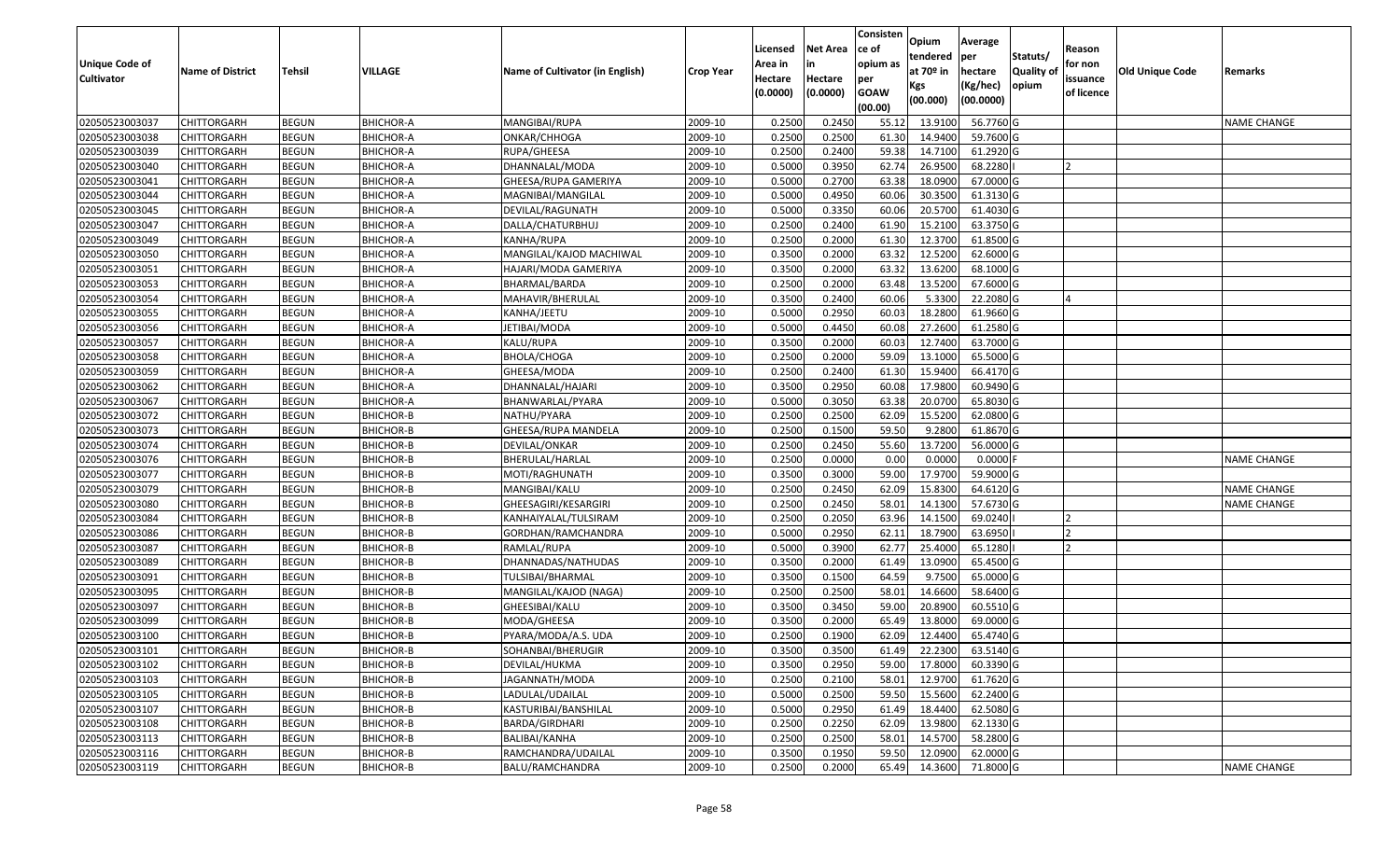| <b>Unique Code of</b><br><b>Cultivator</b> | <b>Name of District</b> | <b>Tehsil</b> | VILLAGE          | Name of Cultivator (in English)         | <b>Crop Year</b> | Licensed<br>Area in<br>Hectare<br>(0.0000) | <b>Net Area</b><br>in<br>Hectare<br>(0.0000) | Consisten<br>ce of<br>opium as<br>per<br><b>GOAW</b><br>(00.00) | Opium<br>tendered<br>at $70°$ in<br>Kgs<br>(00.000) | Average<br>per<br>hectare<br>(Kg/hec)<br>(00.0000) | Statuts/<br>Quality of<br>opium | Reason<br>for non<br>issuance<br>of licence | <b>Old Unique Code</b> | Remarks            |
|--------------------------------------------|-------------------------|---------------|------------------|-----------------------------------------|------------------|--------------------------------------------|----------------------------------------------|-----------------------------------------------------------------|-----------------------------------------------------|----------------------------------------------------|---------------------------------|---------------------------------------------|------------------------|--------------------|
| 02050523003124                             | CHITTORGARH             | <b>BEGUN</b>  | <b>BHICHOR-B</b> | GEETABAI/RAMIBAI W/O SHANKARLAL         | 2009-10          | 0.2500                                     | 0.2450                                       | 64.00                                                           | 15.9200                                             | 64.9800 G                                          |                                 |                                             |                        |                    |
| 02050523003126                             | <b>CHITTORGARH</b>      | <b>BEGUN</b>  | BHICHOR-B        | NATHUDAS/LALUDAS                        | 2009-10          | 0.3500                                     | 0.2300                                       | 60.76                                                           | 6.2300                                              | 27.0870 G                                          |                                 | $\overline{4}$                              |                        |                    |
| 02050523003131                             | <b>CHITTORGARH</b>      | <b>BEGUN</b>  | <b>BHICHOR-B</b> | GORDHANLAL/MANGILAL                     | 2009-10          | 0.5000                                     | 0.3200                                       | 59.00                                                           | 19.1500                                             | 59.8440 G                                          |                                 |                                             |                        |                    |
| 02050523003132                             | <b>CHITTORGARH</b>      | <b>BEGUN</b>  | <b>BHICHOR-B</b> | MANGIBAI/BHURA                          | 2009-10          | 0.2500                                     | 0.2400                                       | 65.49                                                           | 15.7400                                             | 65.5830 G                                          |                                 |                                             |                        | <b>NAME CHANGE</b> |
| 02050523003134                             | <b>CHITTORGARH</b>      | <b>BEGUN</b>  | BHICHOR-B        | GHEESIBAI/EKLING                        | 2009-10          | 0.2500                                     | 0.1900                                       | 61.57                                                           | 11.9500                                             | 62.8950 G                                          |                                 |                                             |                        |                    |
| 02050523003135                             | <b>CHITTORGARH</b>      | <b>BEGUN</b>  | BHICHOR-B        | EJANBAI/MODHOGIR                        | 2009-10          | 0.5000                                     | 0.2000                                       | 59.50                                                           | 12.5300                                             | 62.6500 G                                          |                                 |                                             |                        |                    |
| 02050523003136                             | CHITTORGARH             | <b>BEGUN</b>  | <b>BHICHOR-B</b> | HAJARI/DALU                             | 2009-10          | 0.2500                                     | 0.2350                                       | 58.55                                                           | 14.2600                                             | 60.6810 G                                          |                                 |                                             | 02050523046015         | <b>TRANSFER</b>    |
| 02050523003137                             | CHITTORGARH             | <b>BEGUN</b>  | <b>BHICHOR-B</b> | NATHIBAI/KHANA                          | 2009-10          | 0.2500                                     | 0.2000                                       | 61.57                                                           | 12.3100                                             | 61.5500 G                                          |                                 |                                             | 02050523046006         | <b>TRANSFER</b>    |
| 02050523004001                             | CHITTORGARH             | <b>BEGUN</b>  | NAL-A            | DHAPUBAI/UDA                            | 2009-10          | 0.500                                      | 0.2900                                       | 69.82                                                           | 22.0600                                             | 76.0690 G                                          |                                 |                                             |                        |                    |
| 02050523004002                             | CHITTORGARH             | <b>BEGUN</b>  | NAL-A            | KASTURIBAI/HEERA                        | 2009-10          | 0.5000                                     | 0.1050                                       | 67.68                                                           | 7.2800                                              | 69.3330 G                                          |                                 |                                             |                        |                    |
| 02050523004003                             | CHITTORGARH             | <b>BEGUN</b>  | NAL-A            | BALU/KAJOD                              | 2009-10          | 0.5000                                     | 0.2400                                       | 68.25                                                           | 16.6100                                             | 69.2080 G                                          |                                 |                                             |                        |                    |
| 02050523004004                             | CHITTORGARH             | <b>BEGUN</b>  | NAL-A            | NATHU/BHAWANA                           | 2009-10          | 0.5000                                     | 0.2300                                       | 68.25                                                           | 16.1200                                             | 70.0870 G                                          |                                 |                                             |                        |                    |
| 02050523004005                             | CHITTORGARH             | <b>BEGUN</b>  | NAL-A            | CHOTULAL/NANDA                          | 2009-10          | 0.5000                                     | 0.1800                                       | 64.88                                                           | 11.1300                                             | 61.8330 G                                          |                                 |                                             |                        |                    |
| 02050523004006                             | CHITTORGARH             | <b>BEGUN</b>  | NAL-A            | GOPI/UDA                                | 2009-10          | 0.2500                                     | 0.0000                                       | 0.00                                                            | 0.0000                                              | $0.0000$ F                                         |                                 |                                             |                        |                    |
| 02050523004007                             | CHITTORGARH             | <b>BEGUN</b>  | NAL-A            | IODHRAJ/RAMCHANDRA                      | 2009-10          | 0.3500                                     | 0.2050                                       | 67.68                                                           | 14.5400                                             | 70.9270 G                                          |                                 |                                             |                        |                    |
| 02050523004008                             | <b>CHITTORGARH</b>      | <b>BEGUN</b>  | NAL-A            | DEVALAL/HEERALAL                        | 2009-10          | 0.5000                                     | 0.2450                                       | 57.83                                                           | 14.3900                                             | 58.7350 G                                          |                                 |                                             |                        |                    |
| 02050523004009                             | CHITTORGARH             | <b>BEGUN</b>  | NAL-A            | UDAILAL/PYARALAL                        | 2009-10          | 0.5000                                     | 0.2000                                       | 68.25                                                           | 13.9900                                             | 69.9500 G                                          |                                 |                                             |                        |                    |
| 02050523004011                             | <b>CHITTORGARH</b>      | <b>BEGUN</b>  | NAL-A            | GANGABAI/RAMCHANDRA                     | 2009-10          | 0.3500                                     | 0.2050                                       | 67.68                                                           | 14.1500                                             | 69.0240 G                                          |                                 |                                             |                        |                    |
| 02050523004012                             | CHITTORGARH             | <b>BEGUN</b>  | NAL-A            | PRAHLAD/RAMCHANDRA                      | 2009-10          | 0.5000                                     | 0.1950                                       | 67.68                                                           | 13.7200                                             | 70.3590G                                           |                                 |                                             |                        |                    |
| 02050523004013                             | CHITTORGARH             | <b>BEGUN</b>  | NAL-A            | MOHANLAL/MADHO                          | 2009-10          | 0.5000                                     | 0.4900                                       | 60.39                                                           | 29.6500                                             | 60.5100 G                                          |                                 |                                             |                        |                    |
| 02050523004014                             | <b>CHITTORGARH</b>      | <b>BEGUN</b>  | NAL-A            | RAMSINGH/LALSINGH                       | 2009-10          | 0.5000                                     | 0.3100                                       | 60.39                                                           | 18.7400                                             | 60.4520 G                                          |                                 |                                             |                        |                    |
| 02050523004015                             | CHITTORGARH             | <b>BEGUN</b>  | NAL-A            | HAJARILAL/HEERALAL                      | 2009-10          | 0.5000                                     | 0.2300                                       | 64.88                                                           | 14.6500                                             | 63.6960 G                                          |                                 |                                             |                        |                    |
| 02050523004016                             | CHITTORGARH             | <b>BEGUN</b>  | NAL-A            | RUPA/KALU                               | 2009-10          | 0.5000                                     | 0.3000                                       | 67.78                                                           | 20.9000                                             | 69.6670 G                                          |                                 |                                             |                        |                    |
| 02050523004018                             | CHITTORGARH             | <b>BEGUN</b>  | NAL-A            | GHEESALAL/BHAGIRATH                     | 2009-10          | 0.5000                                     | 0.4750                                       | 67.68                                                           | 32.7200                                             | 68.8840 G                                          |                                 |                                             |                        |                    |
| 02050523004019                             | <b>CHITTORGARH</b>      | <b>BEGUN</b>  | NAL-A            | DEVILAL/CHUNNILAL                       | 2009-10          | 0.3500                                     | 0.2000                                       | 67.78                                                           | 13.3000                                             | 66.5000 G                                          |                                 |                                             |                        |                    |
| 02050523004020                             | <b>CHITTORGARH</b>      | <b>BEGUN</b>  | NAL-A            | BALIBAI/MODIRAM                         | 2009-10          | 0.2500                                     | 0.1500                                       | 66.86                                                           | 10.0400                                             | 66.9330 G                                          |                                 |                                             |                        |                    |
| 02050523004021                             | <b>CHITTORGARH</b>      | <b>BEGUN</b>  | NAL-A            | RAMAJI/DEVAJI                           | 2009-10          | 0.2500                                     | 0.0000                                       | 0.00                                                            | 0.0000                                              | $0.0000$ F                                         |                                 |                                             |                        |                    |
| 02050523004022                             | CHITTORGARH             | <b>BEGUN</b>  | NAL-A            | ONKAR/NANA                              | 2009-10          | 0.3500                                     | 0.2400                                       | 60.39                                                           | 13.8500                                             | 57.7080 G                                          |                                 |                                             |                        |                    |
| 02050523004027                             | <b>CHITTORGARH</b>      | <b>BEGUN</b>  | NAL-A            | GOPALLAL/GATTUBAI G.S. DEVILAL          | 2009-10          | 0.2500                                     | 0.1900                                       | 67.78                                                           | 12.9800                                             | 68.3160 G                                          |                                 |                                             |                        |                    |
| 02050523004028                             | <b>CHITTORGARH</b>      | <b>BEGUN</b>  | NAL-A            | JODHA/MODA                              | 2009-10          | 0.5000                                     | 0.3050                                       | 64.88                                                           | 19.3200                                             | 63.3440 G                                          |                                 |                                             |                        |                    |
| 02050523004029                             | <b>CHITTORGARH</b>      | <b>BEGUN</b>  | NAL-A            | JODHA/KALU                              | 2009-10          | 0.5000                                     | 0.3000                                       | 65.30                                                           | 19.2800                                             | 64.2670 G                                          |                                 |                                             |                        |                    |
| 02050523004030                             | CHITTORGARH             | <b>BEGUN</b>  | NAL-A            | KAJODBAI/PYARCHAND                      | 2009-10          | 0.500                                      | 0.1850                                       | 70.28                                                           | 13.2200                                             | 71.4590 G                                          |                                 |                                             |                        |                    |
| 02050523004031                             | CHITTORGARH             | <b>BEGUN</b>  | NAL-A            | KAILASHCHANDRA/GHEESAJI A.S.<br>NANIBAI | 2009-10          | 0.5000                                     | 0.1950                                       | 69.93                                                           | 14.0400                                             | 72.0000 G                                          |                                 |                                             |                        |                    |
| 02050523004032                             | CHITTORGARH             | <b>BEGUN</b>  | NAL-A            | NARAYAN/SITARAM                         | 2009-10          | 0.500                                      | 0.2000                                       | 65.30                                                           | 13.4400                                             | 67.2000 G                                          |                                 |                                             |                        |                    |
| 02050523004036                             | <b>CHITTORGARH</b>      | <b>BEGUN</b>  | NAL-A            | GOPI/KAJOD                              | 2009-10          | 0.5000                                     | 0.2000                                       | 69.93                                                           | 13.8700                                             | 69.3500 G                                          |                                 |                                             |                        |                    |
| 02050523004037                             | <b>CHITTORGARH</b>      | <b>BEGUN</b>  | NAL-A            | MANGILAL/JITMAL                         | 2009-10          | 0.5000                                     | 0.2300                                       | 65.49                                                           | 14.6200                                             | 63.5650 G                                          |                                 |                                             |                        |                    |
| 02050523004038                             | <b>CHITTORGARH</b>      | <b>BEGUN</b>  | NAL-A            | DEVILAL/PYARA                           | 2009-10          | 0.5000                                     | 0.1800                                       | 60.73                                                           | 11.1900                                             | 62.1670 G                                          |                                 |                                             |                        |                    |
| 02050523004040                             | <b>CHITTORGARH</b>      | <b>BEGUN</b>  | NAL-A            | NANDLAL/BARDA                           | 2009-10          | 0.5000                                     | 0.2950                                       | 72.54                                                           | 21.6800                                             | 73.4920 G                                          |                                 |                                             |                        |                    |
| 02050523004042                             | CHITTORGARH             | <b>BEGUN</b>  | NAL-A            | MODIRAM/CHUNNILAL                       | 2009-10          | 0.2500                                     | 0.2300                                       | 66.86                                                           | 15.5300                                             | 67.5220 G                                          |                                 |                                             |                        |                    |
| 02050523004043                             | <b>CHITTORGARH</b>      | <b>BEGUN</b>  | NAL-A            | MANJU/KESHRIMAL                         | 2009-10          | 0.5000                                     | 0.2200                                       | 69.93                                                           | 15.5900                                             | 70.8640 G                                          |                                 |                                             |                        |                    |
| 02050523004045                             | <b>CHITTORGARH</b>      | <b>BEGUN</b>  | NAL-A            | GHEESA/BHUWANA                          | 2009-10          | 0.5000                                     | 0.2900                                       | 65.49                                                           | 19.8000                                             | 68.2760 G                                          |                                 |                                             |                        |                    |
| 02050523004046                             | <b>CHITTORGARH</b>      | <b>BEGUN</b>  | NAL-A            | NANDA/HAJARI                            | 2009-10          | 0.5000                                     | 0.3100                                       | 65.49                                                           | 20.1400                                             | 64.9680 G                                          |                                 |                                             |                        |                    |
| 02050523004047                             | CHITTORGARH             | <b>BEGUN</b>  | NAL-A            | RAMA/BALU                               | 2009-10          | 0.5000                                     | 0.2050                                       | 68.76                                                           | 14.3000                                             | 69.7560 G                                          |                                 |                                             |                        |                    |
| 02050523004048                             | CHITTORGARH             | <b>BEGUN</b>  | $NAL-A$          | KISHOR/BHURA                            | 2009-10          | 0.2500                                     | 0.1950                                       | 63.61                                                           | 12.3800                                             | 63.4870 G                                          |                                 |                                             |                        | <b>NAME CHANGE</b> |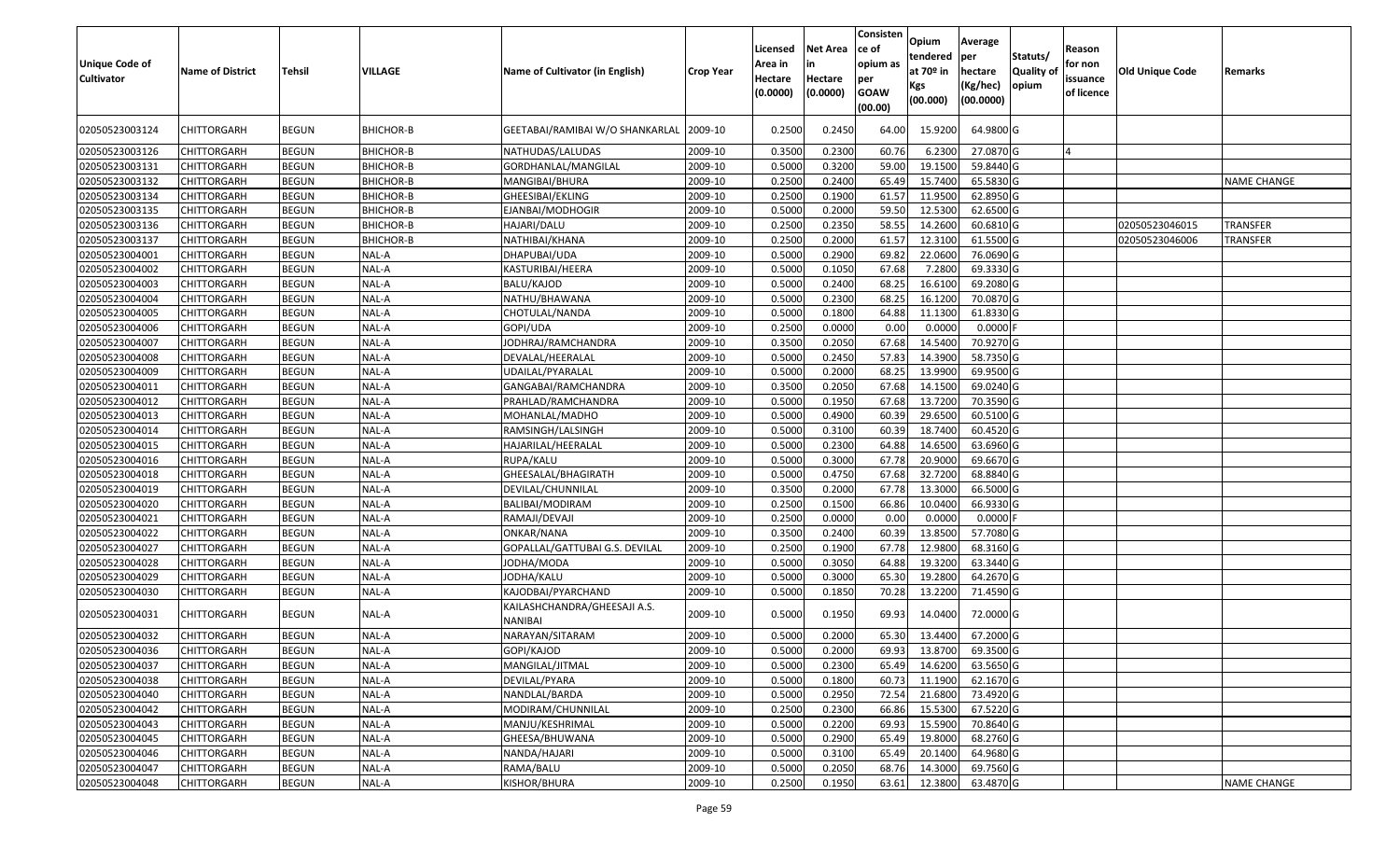| Unique Code of<br><b>Cultivator</b> | <b>Name of District</b> | Tehsil       | VILLAGE | Name of Cultivator (in English) | <b>Crop Year</b> | Licensed<br>Area in<br>Hectare<br>(0.0000) | Net Area<br>in<br>Hectare<br>(0.0000) | Consisten<br>ce of<br>opium as<br>per<br><b>GOAW</b><br>(00.00) | Opium<br>tendered<br>at 70º in<br>Kgs<br>(00.000) | Average<br>per<br>hectare<br>(Kg/hec)<br>(00.0000) | Statuts/<br><b>Quality of</b><br>opium | Reason<br>for non<br>issuance<br>of licence | <b>Old Unique Code</b> | Remarks                                 |
|-------------------------------------|-------------------------|--------------|---------|---------------------------------|------------------|--------------------------------------------|---------------------------------------|-----------------------------------------------------------------|---------------------------------------------------|----------------------------------------------------|----------------------------------------|---------------------------------------------|------------------------|-----------------------------------------|
| 02050523004049                      | CHITTORGARH             | <b>BEGUN</b> | NAL-A   | SHANTILAL/MANGILAL              | 2009-10          | 0.5000                                     | 0.2000                                | 68.76                                                           | 14.1200                                           | 70.6000 G                                          |                                        |                                             |                        |                                         |
| 02050523004050                      | CHITTORGARH             | <b>BEGUN</b> | NAL-A   | PYARA/NARAYAN                   | 2009-10          | 0.5000                                     | 0.2350                                | 65.49                                                           | 15.6700                                           | 66.6810 G                                          |                                        |                                             |                        |                                         |
| 02050523004052                      | CHITTORGARH             | <b>BEGUN</b> | NAL-A   | GHEESA/MIYACHAND                | 2009-10          | 0.5000                                     | 0.2800                                | 65.30                                                           | 17.8600                                           | 63.7860 G                                          |                                        |                                             |                        |                                         |
| 02050523004054                      | CHITTORGARH             | <b>BEGUN</b> | NAL-A   | RAMCHANDRA/BARDA                | 2009-10          | 0.5000                                     | 0.2650                                | 66.86                                                           | 18.2100                                           | 68.7170 G                                          |                                        |                                             |                        |                                         |
| 02050523004057                      | CHITTORGARH             | <b>BEGUN</b> | NAL-A   | HEERA/TULCHA                    | 2009-10          | 0.5000                                     | 0.3400                                | 66.86                                                           | 23.5100                                           | 69.1470 G                                          |                                        |                                             |                        |                                         |
| 02050523004058                      | CHITTORGARH             | <b>BEGUN</b> | NAL-A   | KALU/BHANWARLAL                 | 2009-10          | 0.5000                                     | 0.1950                                | 68.76                                                           | 13.8400                                           | 70.9740 G                                          |                                        |                                             |                        |                                         |
| 02050523004059                      | CHITTORGARH             | <b>BEGUN</b> | NAL-A   | KAJOD/MOTI                      | 2009-10          | 0.3500                                     | 0.1000                                | 63.61                                                           | 5.6100                                            | 56.1000 G                                          |                                        |                                             |                        |                                         |
| 02050523004060                      | CHITTORGARH             | <b>BEGUN</b> | NAL-A   | DHAPUBAI/MODIRAM                | 2009-10          | 0.5000                                     | 0.3450                                | 60.39                                                           | 20.9400                                           | 60.6960 G                                          |                                        |                                             |                        | <b>NAME CHANGE</b>                      |
| 02050523004061                      | CHITTORGARH             | <b>BEGUN</b> | NAL-A   | CHUNNILAL/SHOLAL                | 2009-10          | 0.5000                                     | 0.2800                                | 63.61                                                           | 17.8800                                           | 63.8570 G                                          |                                        |                                             |                        | TRANSFER /<br>BHAGWANPURA<br>(BENGUN)TO |
| 02050523004063                      | CHITTORGARH             | <b>BEGUN</b> | NAL-B   | SHAMBHU/NARAYAN                 | 2009-10          | 0.5000                                     | 0.4950                                | 60.95                                                           | 30.0400                                           | 60.6870 G                                          |                                        |                                             |                        |                                         |
| 02050523004064                      | CHITTORGARH             | <b>BEGUN</b> | NAL-B   | CHANDABAI/SITABAI W/O KALU      | 2009-10          | 0.3500                                     | 0.1750                                | 60.95                                                           | 10.2000                                           | 58.2860 G                                          |                                        |                                             |                        | NAME CHANGE                             |
| 02050523004065                      | CHITTORGARH             | <b>BEGUN</b> | NAL-B   | NANDLAL/RAMCHANDRA              | 2009-10          | 0.5000                                     | 0.3200                                | 61.93                                                           | 20.0400                                           | 62.6250 G                                          |                                        |                                             |                        |                                         |
| 02050523004066                      | CHITTORGARH             | <b>BEGUN</b> | NAL-B   | PUSHPABAI/SUNDARLAL             | 2009-10          | 0.5000                                     | 0.3050                                | 59.09                                                           | 17.9300                                           | 58.7870 G                                          |                                        |                                             |                        |                                         |
| 02050523004067                      | <b>CHITTORGARH</b>      | <b>BEGUN</b> | NAL-B   | NANDLAL/KESRIMAL                | 2009-10          | 0.2500                                     | 0.2100                                | 59.08                                                           | 12.6100                                           | 60.0480 G                                          |                                        |                                             |                        |                                         |
| 02050523004068                      | <b>CHITTORGARH</b>      | <b>BEGUN</b> | NAL-B   | BHERU/GIRDHARI                  | 2009-10          | 0.2500                                     | 0.2000                                | 70.94                                                           | 14.7000                                           | 73.5000 G                                          |                                        |                                             |                        |                                         |
| 02050523004069                      | CHITTORGARH             | <b>BEGUN</b> | NAL-B   | <b>BANSHILAL/GOPI</b>           | 2009-10          | 0.5000                                     | 0.2750                                | 60.51                                                           | 15.4900                                           | 56.3270 G                                          |                                        |                                             |                        |                                         |
| 02050523004070                      | CHITTORGARH             | <b>BEGUN</b> | NAL-B   | BALU/DEVILAL                    | 2009-10          | 0.5000                                     | 0.1450                                | 60.51                                                           | 8.3100                                            | 57.3100 G                                          |                                        |                                             |                        |                                         |
| 02050523004072                      | <b>CHITTORGARH</b>      | <b>BEGUN</b> | NAL-B   | BABULAL/RAMCHANDRA              | 2009-10          | 0.5000                                     | 0.2950                                | 61.16                                                           | 18.1600                                           | 61.5590 G                                          |                                        |                                             |                        |                                         |
| 02050523004073                      | <b>CHITTORGARH</b>      | <b>BEGUN</b> | NAL-B   | MANGILAL/NANDA                  | 2009-10          | 0.2500                                     | 0.2400                                | 52.79                                                           | 3.0500                                            | 12.7080                                            |                                        |                                             |                        |                                         |
| 02050523004074                      | CHITTORGARH             | <b>BEGUN</b> | NAL-B   | DHANNA/MEGHA                    | 2009-10          | 0.5000                                     | 0.2800                                | 66.42                                                           | 19.2100                                           | 68.6070 G                                          |                                        |                                             |                        |                                         |
| 02050523004075                      | CHITTORGARH             | <b>BEGUN</b> | NAL-B   | KAILASHCHANDRA/PANNA            | 2009-10          | 0.2500                                     | 0.2400                                | 61.16                                                           | 14.0300                                           | 58.4580 G                                          |                                        |                                             |                        | <b>NAME CHANGE</b>                      |
| 02050523004076                      | CHITTORGARH             | <b>BEGUN</b> | NAL-B   | HEERIBAI/PYARA                  | 2009-10          | 0.5000                                     | 0.4850                                | 61.93                                                           | 28.8500                                           | 59.4850 G                                          |                                        |                                             |                        |                                         |
| 02050523004077                      | CHITTORGARH             | <b>BEGUN</b> | NAL-B   | LADULAL/CHUNA                   | 2009-10          | 0.2500                                     | 0.2450                                | 66.61                                                           | 16.4000                                           | 66.9390 G                                          |                                        |                                             |                        | <b>NAME CHANGE</b>                      |
| 02050523004078                      | CHITTORGARH             | <b>BEGUN</b> | NAL-B   | <b>BHOLA/KALU</b>               | 2009-10          | 0.3500                                     | 0.2650                                | 61.93                                                           | 17.1300                                           | 64.6420 G                                          |                                        |                                             |                        |                                         |
| 02050523004079                      | CHITTORGARH             | <b>BEGUN</b> | NAL-B   | BHAGIRATH/NANDA                 | 2009-10          | 0.5000                                     | 0.3900                                | 66.42                                                           | 26.7800                                           | 68.6670 G                                          |                                        |                                             |                        |                                         |
| 02050523004082                      | CHITTORGARH             | <b>BEGUN</b> | NAL-B   | NANDA/UDA                       | 2009-10          | 0.2500                                     | 0.0000                                | 0.00                                                            | 0.0000                                            | $0.0000$ F                                         |                                        |                                             |                        |                                         |
| 02050523004083                      | <b>CHITTORGARH</b>      | <b>BEGUN</b> | NAL-B   | KAILASH/JANKILAL                | 2009-10          | 0.5000                                     | 0.0950                                | 69.46                                                           | 6.7000                                            | 70.5260 G                                          |                                        |                                             |                        |                                         |
| 02050523004084                      | CHITTORGARH             | <b>BEGUN</b> | NAL-B   | RAMIBAI/DEEPA                   | 2009-10          | 0.2500                                     | 0.2400                                | 62.85                                                           | 16.1000                                           | 67.0830 G                                          |                                        |                                             |                        |                                         |
| 02050523004085                      | CHITTORGARH             | <b>BEGUN</b> | NAL-B   | KAILASHKUWAR/LAXMANSINGH        | 2009-10          | 0.3500                                     | 0.3500                                | 62.85                                                           | 20.4700                                           | 58.4860 G                                          |                                        |                                             |                        |                                         |
| 02050523004086                      | CHITTORGARH             | <b>BEGUN</b> | NAL-B   | SHAMBHU/GIRDHARI                | 2009-10          | 0.2500                                     | 0.2000                                | 63.02                                                           | 12.9000                                           | 64.5000 G                                          |                                        |                                             |                        |                                         |
| 02050523004087                      | CHITTORGARH             | <b>BEGUN</b> | NAL-B   | BANSHI/NANDA                    | 2009-10          | 0.2500                                     | 0.0000                                | 0.00                                                            | 0.0000                                            | $0.0000$ F                                         |                                        |                                             |                        |                                         |
| 02050523004088                      | CHITTORGARH             | <b>BEGUN</b> | NAL-B   | BHAGWANLAL/MIYACHAND            | 2009-10          | 0.5000                                     | 0.2450                                | 62.85                                                           | 15.7000                                           | 64.0820 G                                          |                                        |                                             |                        |                                         |
| 02050523004089                      | CHITTORGARH             | <b>BEGUN</b> | NAL-B   | UDA/PYARA MEENA                 | 2009-10          | 0.3500                                     | 0.1700                                | 66.42                                                           | 11.6200                                           | 68.3530 G                                          |                                        |                                             |                        |                                         |
| 02050523004090                      | CHITTORGARH             | <b>BEGUN</b> | NAL-B   | JAGDISH/KESRIMAL                | 2009-10          | 0.2500                                     | 0.2450                                | 63.02                                                           | 15.5400                                           | 63.4290 G                                          |                                        |                                             |                        |                                         |
| 02050523004091                      | <b>CHITTORGARH</b>      | <b>BEGUN</b> | NAL-B   | PINKY/MANGILAL                  | 2009-10          | 0.5000                                     | 0.2550                                | 51.97                                                           | 13.3100                                           | 52.1960 G                                          |                                        |                                             |                        |                                         |
| 02050523004092                      | <b>CHITTORGARH</b>      | <b>BEGUN</b> | NAL-B   | KEHSARBAI/JAGDISH               | 2009-10          | 0.2500                                     | 0.0000                                | 0.00                                                            | 0.0000                                            | $0.0000$ F                                         |                                        |                                             |                        |                                         |
| 02050523004093                      | <b>CHITTORGARH</b>      | <b>BEGUN</b> | NAL-B   | SHAMBHU/GANGARAM                | 2009-10          | 0.2500                                     | 0.0000                                | 0.00                                                            | 0.0000                                            | $0.0000$ F                                         |                                        |                                             |                        |                                         |
| 02050523004094                      | <b>CHITTORGARH</b>      | <b>BEGUN</b> | NAL-B   | SHYAMLAL/SHANKARLAL             | 2009-10          | 0.5000                                     | 0.0000                                | 0.00                                                            | 0.0000                                            | $0.0000$ F                                         |                                        |                                             |                        |                                         |
| 02050523004095                      | <b>CHITTORGARH</b>      | <b>BEGUN</b> | NAL-B   | MANGILAL/RAMA                   | 2009-10          | 0.3500                                     | 0.2800                                | 61.16                                                           | 17.0000                                           | 60.7140 G                                          |                                        |                                             |                        |                                         |
| 02050523004096                      | <b>CHITTORGARH</b>      | <b>BEGUN</b> | NAL-B   | MOHANLAL/GOPI                   | 2009-10          | 0.5000                                     | 0.1400                                | 69.82                                                           | 9.8300                                            | 70.2140 G                                          |                                        |                                             |                        |                                         |
| 02050523004097                      | <b>CHITTORGARH</b>      | <b>BEGUN</b> | NAL-B   | DEVALAL/MANGILAL                | 2009-10          | 0.5000                                     | 0.2850                                | 64.76                                                           | 18.7600                                           | 65.8250 G                                          |                                        |                                             |                        |                                         |
| 02050523004098                      | <b>CHITTORGARH</b>      | <b>BEGUN</b> | NAL-B   | LADULAL/UDA                     | 2009-10          | 0.5000                                     | 0.3950                                | 64.88                                                           | 26.6400                                           | 67.4430 G                                          |                                        |                                             |                        |                                         |
| 02050523004099                      | <b>CHITTORGARH</b>      | <b>BEGUN</b> | NAL-B   | GHEESA/BHURA                    | 2009-10          | 0.5000                                     | 0.1000                                | 69.46                                                           | 7.0300                                            | 70.3000 G                                          |                                        |                                             |                        |                                         |
| 02050523004100                      | <b>CHITTORGARH</b>      | <b>BEGUN</b> | NAL-B   | DAULA/CHAMPA                    | 2009-10          | 0.3500                                     | 0.1950                                | 69.46                                                           | 13.7900                                           | 70.7180 G                                          |                                        |                                             |                        |                                         |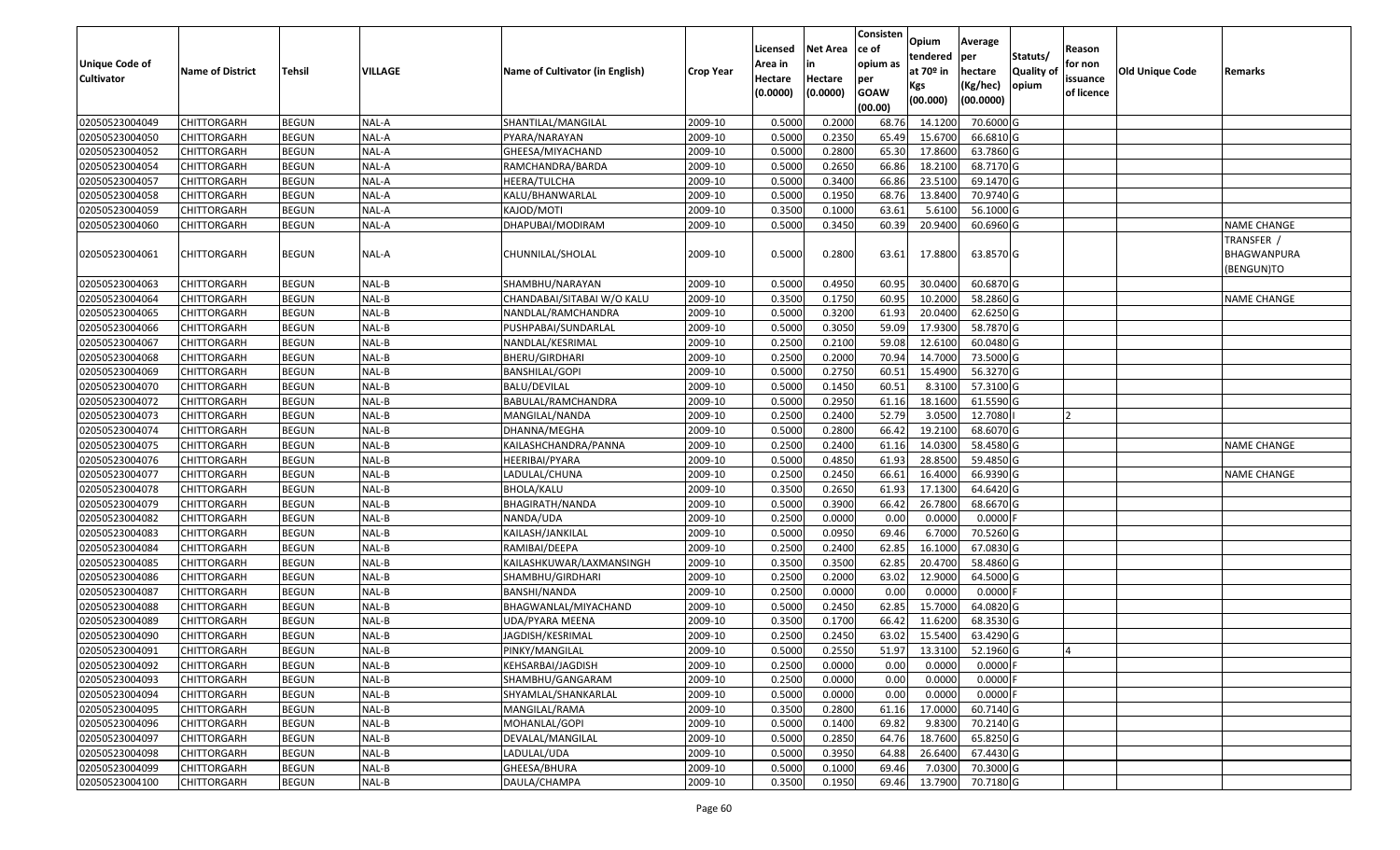|                   |                         |               |          |                                 |                  |          |                 | Consisten              | Opium       | Average    |                  |            |                        |                    |
|-------------------|-------------------------|---------------|----------|---------------------------------|------------------|----------|-----------------|------------------------|-------------|------------|------------------|------------|------------------------|--------------------|
|                   |                         |               |          |                                 |                  | Licensed | <b>Net Area</b> | ce of                  | tendered    | per        | Statuts/         | Reason     |                        |                    |
| Unique Code of    | <b>Name of District</b> | <b>Tehsil</b> | VILLAGE  | Name of Cultivator (in English) | <b>Crop Year</b> | Area in  | in              | opium as               | at $70°$ in | hectare    | <b>Quality o</b> | for non    | <b>Old Unique Code</b> | Remarks            |
| <b>Cultivator</b> |                         |               |          |                                 |                  | Hectare  | Hectare         | per                    | Kgs         | (Kg/hec)   | opium            | issuance   |                        |                    |
|                   |                         |               |          |                                 |                  | (0.0000) | (0.0000)        | <b>GOAW</b><br>(00.00) | (00.000)    | (00.0000)  |                  | of licence |                        |                    |
| 02050523004101    | CHITTORGARH             | <b>BEGUN</b>  | NAL-B    | RAMCHANDRA/NANDA                | 2009-10          | 0.5000   | 0.1950          | 70.94                  | 13.6200     | 69.8460 G  |                  |            |                        |                    |
| 02050523004102    | CHITTORGARH             | <b>BEGUN</b>  | NAL-B    | MANGILAL/BARDA                  | 2009-10          | 0.3500   | 0.1900          | 64.76                  | 12.6600     | 66.6320 G  |                  |            |                        |                    |
| 02050523004103    | CHITTORGARH             | <b>BEGUN</b>  | NAL-B    | KESHIBAI/MODA                   | 2009-10          | 0.3500   | 0.2050          | 62.85                  | 12.9100     | 62.9760 G  |                  |            |                        |                    |
| 02050523004104    | CHITTORGARH             | <b>BEGUN</b>  | NAL-B    | <b>BHOLA/MOTI</b>               | 2009-10          | 0.5000   | 0.3450          | 67.76                  | 24.0500     | 69.7100 G  |                  |            |                        |                    |
| 02050523004106    | CHITTORGARH             | <b>BEGUN</b>  | NAL-B    | PYARA/HEERA                     | 2009-10          | 0.5000   | 0.1100          | 62.13                  | 6.6400      | 60.3640 G  |                  |            |                        |                    |
| 02050523004107    | <b>CHITTORGARH</b>      | <b>BEGUN</b>  | NAL-B    | MADANLAL/BHANWARLAL             | 2009-10          | 0.5000   | 0.4650          | 62.59                  | 28.8600     | 62.0650 G  |                  |            |                        |                    |
| 02050523004109    | CHITTORGARH             | <b>BEGUN</b>  | NAL-B    | BAPULAL/KESHARMAL               | 2009-10          | 0.5000   | 0.2000          | 62.13                  | 13.1900     | 65.9500 G  |                  |            |                        |                    |
| 02050523004110    | <b>CHITTORGARH</b>      | <b>BEGUN</b>  | NAL-B    | RAMCHANDAR/MANGILAL             | 2009-10          | 0.5000   | 0.2300          | 67.76                  | 15.3800     | 66.8700 G  |                  |            |                        |                    |
| 02050523004111    | CHITTORGARH             | <b>BEGUN</b>  | NAL-B    | NARAYAN/GOPI                    | 2009-10          | 0.5000   | 0.2500          | 64.76                  | 16.1400     | 64.5600 G  |                  |            |                        |                    |
| 02050523004112    | <b>CHITTORGARH</b>      | <b>BEGUN</b>  | NAL-B    | BHERULAL/CHUNA                  | 2009-10          | 0.5000   | 0.3400          | 63.93                  | 21.6600     | 63.7060 G  |                  |            |                        |                    |
| 02050523004113    | CHITTORGARH             | <b>BEGUN</b>  | NAL-B    | RAMLAL/DEVA                     | 2009-10          | 0.5000   | 0.3400          | 67.76                  | 21.9500     | 64.5590 G  |                  |            |                        |                    |
| 02050523004114    | <b>CHITTORGARH</b>      | <b>BEGUN</b>  | NAL-B    | RADHESHYAM/MANGILAL             | 2009-10          | 0.5000   | 0.1900          | 72.57                  | 14.7600     | 77.6840 G  |                  |            |                        |                    |
| 02050523004115    | <b>CHITTORGARH</b>      | <b>BEGUN</b>  | NAL-B    | TULCHA/NARAYAN                  | 2009-10          | 0.2500   | 0.1900          | 63.02                  | 12.2100     | 64.2630 G  |                  | R          |                        |                    |
| 02050523004116    | <b>CHITTORGARH</b>      | <b>BEGUN</b>  | NAL-B    | NARAYAN/RUPA                    | 2009-10          | 0.2500   | 0.1950          | 62.59                  | 12.1900     | 62.5130 G  |                  |            |                        |                    |
| 02050523004117    | <b>CHITTORGARH</b>      | <b>BEGUN</b>  | NAL-B    | MANGILAL/KAJOD                  | 2009-10          | 0.3500   | 0.1950          | 59.08                  | 11.9500     | 61.2820 G  |                  |            |                        |                    |
| 02050523004121    | CHITTORGARH             | <b>BEGUN</b>  | NAL-B    | PYARCHAND/BHUWANA               | 2009-10          | 0.5000   | 0.3000          | 62.13                  | 18.5800     | 61.9330 G  |                  |            |                        |                    |
| 02050523004122    | CHITTORGARH             | <b>BEGUN</b>  | NAL-B    | LADURAM/MODIRAM                 | 2009-10          | 0.5000   | 0.1950          | 63.93                  | 13.0100     | 66.7180 G  |                  |            |                        |                    |
| 02050523004124    | CHITTORGARH             | <b>BEGUN</b>  | NAL-B    | NATHU/LALA                      | 2009-10          | 0.3500   | 0.2850          | 61.97                  | 17.6500     | 61.9300 G  |                  |            |                        |                    |
| 02050523004126    | CHITTORGARH             | <b>BEGUN</b>  | NAL-B    | BALU/BHURA                      | 2009-10          | 0.5000   | 0.2000          | 72.57                  | 14.4700     | 72.3500 G  |                  |            |                        |                    |
| 02050523004127    | CHITTORGARH             | <b>BEGUN</b>  | NAL-B    | JDAILAL/DEVILAL                 | 2009-10          | 0.2500   | 0.0000          | 0.00                   | 0.0000      | 0.0000     |                  |            |                        |                    |
| 02050523004128    | CHITTORGARH             | <b>BEGUN</b>  | NAL-B    | BHURA/NANDA                     | 2009-10          | 0.2500   | 0.2300          | 67.02                  | 15.5900     | 67.7830 G  |                  |            |                        |                    |
| 02050523004129    | CHITTORGARH             | <b>BEGUN</b>  | NAL-B    | HEERA/KALU                      | 2009-10          | 0.5000   | 0.2900          | 61.97                  | 17.6100     | 60.7240 G  |                  |            |                        |                    |
| 02050523004130    | CHITTORGARH             | <b>BEGUN</b>  | NAL-B    | HEERA/NARAYAN                   | 2009-10          | 0.5000   | 0.3800          | 63.93                  | 23.7800     | 62.5790 G  |                  |            |                        |                    |
| 02050523004131    | CHITTORGARH             | <b>BEGUN</b>  | NAL-B    | KAJOD/MOTI SANGITALA            | 2009-10          | 0.5000   | 0.3850          | 61.97                  | 23.9300     | 62.1560 G  |                  |            |                        |                    |
| 02050523004132    | CHITTORGARH             | <b>BEGUN</b>  | NAL-B    | SUDIBAI/JAIRAM                  | 2009-10          | 0.5000   | 0.3550          | 62.19                  | 21.6600     | 61.0140 G  |                  |            |                        |                    |
| 02050523004133    | CHITTORGARH             | <b>BEGUN</b>  | NAL-B    | GHEESA/HAJARI                   | 2009-10          | 0.5000   | 0.2250          | 62.19                  | 13.6900     | 60.8440 G  |                  |            |                        |                    |
| 02050523004134    | CHITTORGARH             | <b>BEGUN</b>  | NAL-B    | SHANKARI/GHEESA                 | 2009-10          | 0.5000   | 0.1450          | 62.19                  | 8.6700      | 59.7930 G  |                  |            |                        |                    |
| 02050523004137    | CHITTORGARH             | <b>BEGUN</b>  | NAL-B    | GHEESALAL/BALU                  | 2009-10          | 0.5000   | 0.3450          | 62.59                  | 21.7600     | 63.0720 G  |                  |            |                        |                    |
| 02050523004138    | CHITTORGARH             | <b>BEGUN</b>  | NAL-B    | RATANLAL/GHEESALAL              | 2009-10          | 0.5000   | 0.3200          | 60.95                  | 20.7800     | 64.9380 G  |                  |            |                        |                    |
| 02050523004139    | <b>CHITTORGARH</b>      | <b>BEGUN</b>  | NAL-B    | RATANLAL/MODIRAM                | 2009-10          | 0.5000   | 0.1900          | 66.62                  | 12.5200     | 65.8950 G  |                  |            |                        |                    |
| 02050523004141    | CHITTORGARH             | <b>BEGUN</b>  | NAL-B    | SHANKARLAL/HAJARI               | 2009-10          | 0.5000   | 0.1250          | 66.62                  | 8.8300      | 70.6400 G  |                  |            |                        |                    |
| 02050523004142    | CHITTORGARH             | <b>BEGUN</b>  | NAL-B    | RAMPAL/NANDA                    | 2009-10          | 0.2500   | 0.2350          | 67.02                  | 15.6000     | 66.3830 G  |                  |            |                        |                    |
| 02050523004143    | CHITTORGARH             | <b>BEGUN</b>  | NAL-B    | JANKINATH/MODIRAM               | 2009-10          | 0.5000   | 0.1000          | 66.62                  | 6.9100      | 69.1000G   |                  |            |                        |                    |
| 02050523005001    | CHITTORGARH             | <b>BEGUN</b>  | KHEDINAL | MANGILAL/NARAYAN                | 2009-10          | 0.5000   | 0.3850          | 67.82                  | 26.5500     | 68.9610 G  |                  |            |                        |                    |
| 02050523005003    | CHITTORGARH             | <b>BEGUN</b>  | KHEDINAL | BHANWARLAL/RAMCHANDRA           | 2009-10          | 0.500    | 0.2000          | 64.59                  | 12.7400     | 63.7000 G  |                  |            |                        |                    |
| 02050523005004    | CHITTORGARH             | <b>BEGUN</b>  | KHEDINAL | BALIBAI/GHEESA                  | 2009-10          | 0.2500   | 0.2000          | 69.13                  | 13.9800     | 69.9000 G  |                  |            |                        | <b>NAME CHANGE</b> |
| 02050523005005    | <b>CHITTORGARH</b>      | <b>BEGUN</b>  | KHEDINAL | DEVLAL/RUPA                     | 2009-10          | 0.5000   | 0.3050          | 61.57                  | 19.1800     | 62.8850 G  |                  |            |                        |                    |
| 02050523005006    | <b>CHITTORGARH</b>      | <b>BEGUN</b>  | KHEDINAL | SHANTILAL/BHURA                 | 2009-10          | 0.5000   | 0.4550          | 61.57                  | 28.4200     | 62.4620 G  |                  |            |                        | <b>NAME CHANGE</b> |
| 02050523005008    | <b>CHITTORGARH</b>      | <b>BEGUN</b>  | KHEDINAL | HARLAL/CHATURBHUJ               | 2009-10          | 0.5000   | 0.0000          | 0.00                   | 0.0000      | $0.0000$ F |                  |            |                        |                    |
| 02050523005011    | <b>CHITTORGARH</b>      | <b>BEGUN</b>  | KHEDINAL | NARAYAN/RUPA                    | 2009-10          | 0.5000   | 0.0000          | 0.00                   | 0.0000      | $0.0000$ F |                  |            |                        |                    |
| 02050523005012    | CHITTORGARH             | <b>BEGUN</b>  | KHEDINAL | NANDUBAI/DEVILAL                | 2009-10          | 0.5000   | 0.3200          | 62.18                  | 19.9500     | 62.3440 G  |                  |            |                        |                    |
| 02050523005013    | <b>CHITTORGARH</b>      | <b>BEGUN</b>  | KHEDINAL | BHURA/MODA                      | 2009-10          | 0.5000   | 0.1550          | 62.18                  | 10.0500     | 64.8390 G  |                  |            |                        |                    |
| 02050523005015    | <b>CHITTORGARH</b>      | <b>BEGUN</b>  | KHEDINAL | SHANTILAL/MADHO                 | 2009-10          | 0.5000   | 0.2050          | 66.71                  | 13.7100     | 66.8780 G  |                  |            |                        | <b>NAME CHANGE</b> |
| 02050523005016    | CHITTORGARH             | <b>BEGUN</b>  | KHEDINAL | HEERALAL/BALU                   | 2009-10          | 0.5000   | 0.3000          | 68.34                  | 20.9500     | 69.8330 G  |                  |            |                        |                    |
| 02050523005017    | <b>CHITTORGARH</b>      | <b>BEGUN</b>  | KHEDINAL | SALAGARAM/NARAYAN               | 2009-10          | 0.5000   | 0.3150          | 64.59                  | 20.8400     | 66.1590 G  |                  |            |                        |                    |
| 02050523005018    | <b>CHITTORGARH</b>      | <b>BEGUN</b>  | KHEDINAL | NANALAL/DEVA                    | 2009-10          | 0.5000   | 0.1950          | 68.34                  | 13.9600     | 71.5900 G  |                  |            |                        |                    |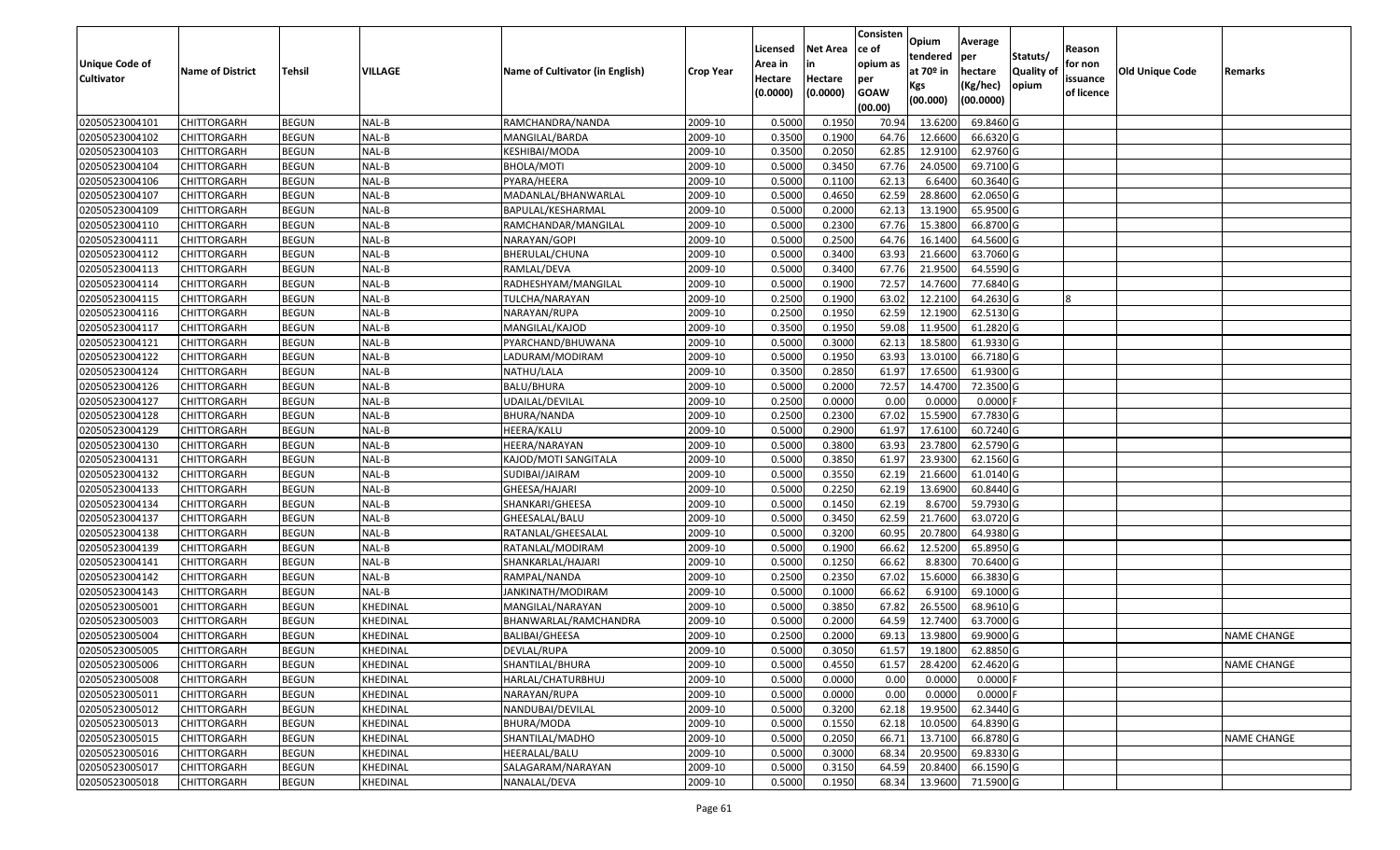| <b>Unique Code of</b> | <b>Name of District</b> | Tehsil       | VILLAGE  | Name of Cultivator (in English) | <b>Crop Year</b> | Licensed<br>Area in | Net Area            | Consisten<br>ce of<br>opium as | Opium<br>tendered<br>at 70 <sup>o</sup> in | Average<br>per<br>hectare | Statuts/<br><b>Quality of</b> | Reason<br>for non      | <b>Old Unique Code</b> | Remarks            |
|-----------------------|-------------------------|--------------|----------|---------------------------------|------------------|---------------------|---------------------|--------------------------------|--------------------------------------------|---------------------------|-------------------------------|------------------------|------------------------|--------------------|
| <b>Cultivator</b>     |                         |              |          |                                 |                  | Hectare<br>(0.0000) | Hectare<br>(0.0000) | per<br><b>GOAW</b><br>(00.00)  | Kgs<br>(00.000)                            | (Kg/hec)<br>(00.0000)     | opium                         | issuance<br>of licence |                        |                    |
| 02050523005020        | <b>CHITTORGARH</b>      | <b>BEGUN</b> | KHEDINAL | CHUNNILAL/DEVA                  | 2009-10          | 0.5000              | 0.2000              | 62.18                          | 12.5500                                    | 62.7500 G                 |                               |                        |                        |                    |
| 02050523005021        | CHITTORGARH             | <b>BEGUN</b> | KHEDINAL | NANDUBAI/GHEESA                 | 2009-10          | 0.5000              | 0.4550              | 64.59                          | 30.2000                                    | 66.3740 G                 |                               |                        |                        |                    |
| 02050523005022        | CHITTORGARH             | <b>BEGUN</b> | KHEDINAL | HEERALAL/GOPI                   | 2009-10          | 0.5000              | 0.2550              | 64.09                          | 16.9400                                    | 66.4310 G                 |                               |                        |                        |                    |
| 02050523005023        | <b>CHITTORGARH</b>      | <b>BEGUN</b> | KHEDINAL | CHAGANLAL/MEGHA                 | 2009-10          | 0.2500              | 0.2400              | 63.08                          | 15.4700                                    | 64.4580 G                 |                               |                        |                        | <b>NAME CHANGE</b> |
| 02050523005024        | CHITTORGARH             | <b>BEGUN</b> | KHEDINAL | NANDA/KERING                    | 2009-10          | 0.5000              | 0.2900              | 64.61                          | 18.9100                                    | 65.2070 G                 |                               |                        |                        |                    |
| 02050523005025        | CHITTORGARH             | <b>BEGUN</b> | KHEDINAL | LAXMIBAI/ONKAR                  | 2009-10          | 0.5000              | 0.3150              | 66.78                          | 20.3100                                    | 64.4760 G                 |                               |                        |                        |                    |
| 02050523005027        | CHITTORGARH             | <b>BEGUN</b> | KHEDINAL | NANDA/HEERA                     | 2009-10          | 0.3500              | 0.2000              | 67.08                          | 13.6700                                    | 68.3500 G                 |                               |                        |                        |                    |
| 02050523005028        | <b>CHITTORGARH</b>      | <b>BEGUN</b> | KHEDINAL | MANGILAL/CHAMNA                 | 2009-10          | 0.5000              | 0.2000              | 62.18                          | 12.8400                                    | 64.2000 G                 |                               |                        |                        |                    |
| 02050523005029        | CHITTORGARH             | <b>BEGUN</b> | KHEDINAL | NARAYAN/JODHA                   | 2009-10          | 0.5000              | 0.3900              | 58.55                          | 23.5200                                    | 60.3080 G                 |                               |                        |                        |                    |
| 02050523005031        | CHITTORGARH             | <b>BEGUN</b> | KHEDINAL | MANGILAL/NANDA                  | 2009-10          | 0.5000              | 0.4950              | 64.09                          | 32.5200                                    | 65.6970 G                 |                               |                        |                        |                    |
| 02050523005032        | CHITTORGARH             | <b>BEGUN</b> | KHEDINAL | CHANDIBAI/BALU                  | 2009-10          | 0.2500              | 0.0000              | 0.00                           | 0.0000                                     | $0.0000$ F                |                               |                        |                        |                    |
| 02050523005036        | <b>CHITTORGARH</b>      | <b>BEGUN</b> | KHEDINAL | DEVILAL/MADHU                   | 2009-10          | 0.2500              | 0.1100              | 69.13                          | 7.7200                                     | 70.1820 G                 |                               |                        |                        |                    |
| 02050523005037        | <b>CHITTORGARH</b>      | <b>BEGUN</b> | KHEDINAL | UDAILAL/BARDA                   | 2009-10          | 0.5000              | 0.3000              | 64.09                          | 19.7000                                    | 65.6670 G                 |                               |                        |                        |                    |
| 02050523005038        | CHITTORGARH             | <b>BEGUN</b> | KHEDINAL | SOHANLAL/CHUNNILAL              | 2009-10          | 0.2500              | 0.2500              | 64.61                          | 16.2600                                    | 65.0400 G                 |                               |                        |                        | NAME CHANGE        |
| 02050523005039        | CHITTORGARH             | <b>BEGUN</b> | KHEDINAL | NANDLAL /A.S. GHEESA/MOHANLAL   | 2009-10          | 0.5000              | 0.2400              | 66.78                          | 15.7000                                    | 65.4170 G                 |                               |                        |                        | NAME CHANGE        |
| 02050523005040        | CHITTORGARH             | <b>BEGUN</b> | KHEDINAL | MADHU/NARAYAN                   | 2009-10          | 0.5000              | 0.3500              | 68.34                          | 24.1400                                    | 68.9710 G                 |                               |                        |                        |                    |
| 02050523005041        | CHITTORGARH             | <b>BEGUN</b> | KHEDINAL | MADHOLAL/GOPILAL                | 2009-10          | 0.5000              | 0.0000              | 0.00                           | 0.0000                                     | $0.0000$ F                |                               |                        |                        | <b>NAME CHANGE</b> |
| 02050523005042        | CHITTORGARH             | <b>BEGUN</b> | KHEDINAL | MANGILAL/RATIRAM                | 2009-10          | 0.3500              | 0.2000              | 51.89                          | 4.6900                                     | 23.4500                   |                               |                        |                        |                    |
| 02050523005043        | CHITTORGARH             | <b>BEGUN</b> | KHEDINAL | KANHAIYALAL/NARAYAN             | 2009-10          | 0.5000              | 0.2500              | 62.07                          | 15.5500                                    | 62.2000 G                 |                               |                        |                        |                    |
| 02050523005045        | CHITTORGARH             | <b>BEGUN</b> | KHEDINAL | LAXMICHAND/RAMCHANDRA           | 2009-10          | 0.5000              | 0.1300              | 68.34                          | 9.0400                                     | 69.5380 G                 |                               |                        |                        |                    |
| 02050523005046        | CHITTORGARH             | <b>BEGUN</b> | KHEDINAL | KANHAIYALAL/TARACHAND           | 2009-10          | 0.5000              | 0.0850              | 63.93                          | 5.5200                                     | 64.9410 G                 |                               |                        |                        |                    |
| 02050523005047        | CHITTORGARH             | <b>BEGUN</b> | KHEDINAL | GHEESA/PEMA                     | 2009-10          | 0.5000              | 0.2000              | 64.09                          | 12.8300                                    | 64.1500 G                 |                               |                        |                        |                    |
| 02050523005048        | CHITTORGARH             | <b>BEGUN</b> | KHEDINAL | BARDIBAI/MANGILAL               | 2009-10          | 0.5000              | 0.4750              | 62.07                          | 28.9800                                    | 61.0110 G                 |                               |                        |                        | NAME CHANGE        |
| 02050523005049        | CHITTORGARH             | <b>BEGUN</b> | KHEDINAL | NATHU/PEMA                      | 2009-10          | 0.5000              | 0.2800              | 70.57                          | 18.4200                                    | 65.7860 G                 |                               |                        |                        |                    |
| 02050523005052        | CHITTORGARH             | <b>BEGUN</b> | KHEDINAL | GANGARAM/RUPA                   | 2009-10          | 0.5000              | 0.1350              | 66.08                          | 9.2900                                     | 68.8150 G                 |                               |                        |                        |                    |
| 02050523005054        | CHITTORGARH             | <b>BEGUN</b> | KHEDINAL | SHANKARLAL/NARAYAN A.S/ NATHU   | 2009-10          | 0.5000              | 0.0000              | 0.00                           | 0.0000                                     | $0.0000$ F                |                               |                        |                        |                    |
| 02050523005055        | CHITTORGARH             | <b>BEGUN</b> | KHEDINAL | MADHU/PEETHU                    | 2009-10          | 0.5000              | 0.1950              | 64.61                          | 12.9300                                    | 66.3080 G                 |                               |                        |                        |                    |
| 02050523005059        | CHITTORGARH             | <b>BEGUN</b> | KHEDINAL | HEERALAL/BARDA                  | 2009-10          | 0.5000              | 0.3150              | 62.07                          | 19.0800                                    | 60.5710 G                 |                               |                        |                        |                    |
| 02050523005060        | CHITTORGARH             | <b>BEGUN</b> | KHEDINAL | GOPI/MODA                       | 2009-10          | 0.5000              | 0.3400              | 66.08                          | 23.0200                                    | 67.7060 G                 |                               |                        |                        |                    |
| 02050523005061        | CHITTORGARH             | <b>BEGUN</b> | KHEDINAL | KANHAIYALAL/PYARCHAND           | 2009-10          | 0.5000              | 0.4750              | 62.07                          | 29.7100                                    | 62.5470 G                 |                               |                        |                        |                    |
| 02050523005062        | <b>CHITTORGARH</b>      | <b>BEGUN</b> | KHEDINAL | BHERULAL/HEMA                   | 2009-10          | 0.5000              | 0.2450              | 66.08                          | 16.7200                                    | 68.2450 G                 |                               |                        |                        |                    |
| 02050523005065        | CHITTORGARH             | <b>BEGUN</b> | KHEDINAL | BALU/CHAMNA                     | 2009-10          | 0.5000              | 0.4900              | 58.55                          | 29.0900                                    | 59.3670 G                 |                               |                        |                        |                    |
| 02050523005068        | CHITTORGARH             | <b>BEGUN</b> | KHEDINAL | KANHAIYALAL/LAXMAN              | 2009-10          | 0.5000              | 0.2250              | 70.57                          | 15.9600                                    | 70.9330 G                 |                               |                        |                        |                    |
| 02050523005071        | CHITTORGARH             | <b>BEGUN</b> | KHEDINAL | GANGARAM/SHOCHAND               | 2009-10          | 0.5000              | 0.1800              | 66.08                          | 12.4800                                    | 69.3330 G                 |                               |                        |                        |                    |
| 02050523005072        | <b>CHITTORGARH</b>      | <b>BEGUN</b> | KHEDINAL | MADHOLAL/DEVA                   | 2009-10          | 0.5000              | 0.3000              | 63.08                          | 19.0300                                    | 63.4330 G                 |                               |                        |                        |                    |
| 02050523005073        | <b>CHITTORGARH</b>      | <b>BEGUN</b> | KHEDINAL | PRAKASHCHAND/MANGILAL           | 2009-10          | 0.5000              | 0.1400              | 70.57                          | 10.0000                                    | 71.4290 G                 |                               |                        |                        |                    |
| 02050523005074        | <b>CHITTORGARH</b>      | <b>BEGUN</b> | KHEDINAL | RATANLAL/MADHO                  | 2009-10          | 0.5000              | 0.2500              | 66.24                          | 16.6800                                    | 66.7200 G                 |                               |                        |                        |                    |
| 02050523005075        | <b>CHITTORGARH</b>      | <b>BEGUN</b> | KHEDINAL | GIRDHARILAL/GOPILAL             | 2009-10          | 0.2500              | 0.0000              | 0.00                           | 0.0000                                     | $0.0000$ F                |                               |                        |                        |                    |
| 02050523005076        | <b>CHITTORGARH</b>      | <b>BEGUN</b> | KHEDINAL | MOHANLAL/MEGHA                  | 2009-10          | 0.5000              | 0.4000              | 63.08                          | 25.6000                                    | 64.0000 G                 |                               |                        |                        |                    |
| 02050523005077        | <b>CHITTORGARH</b>      | <b>BEGUN</b> | KHEDINAL | RAMCHANDRA/ONKAR                | 2009-10          | 0.5000              | 0.3550              | 66.24                          | 22.7400                                    | 64.0560 G                 |                               |                        |                        |                    |
| 02050523005079        | <b>CHITTORGARH</b>      | <b>BEGUN</b> | KHEDINAL | PANNA @ HEERA/GHEESA            | 2009-10          | 0.2500              | 0.1950              | 63.08                          | 12.4800                                    | 64.0000 G                 |                               |                        |                        |                    |
| 02050523005080        | <b>CHITTORGARH</b>      | <b>BEGUN</b> | KHEDINAL | LAXMAN/BALU                     | 2009-10          | 0.5000              | 0.2250              | 69.13                          | 15.5700                                    | 69.2000 G                 |                               |                        |                        |                    |
| 02050523005081        | <b>CHITTORGARH</b>      | <b>BEGUN</b> | KHEDINAL | DEVILAL/MODA                    | 2009-10          | 0.5000              | 0.2000              | 66.24                          | 13.4500                                    | 67.2500 G                 |                               |                        |                        |                    |
| 02050523005082        | <b>CHITTORGARH</b>      | <b>BEGUN</b> | KHEDINAL | MODA/GHEESA                     | 2009-10          | 0.5000              | 0.1950              | 66.78                          | 13.2900                                    | 68.1540 G                 |                               |                        |                        |                    |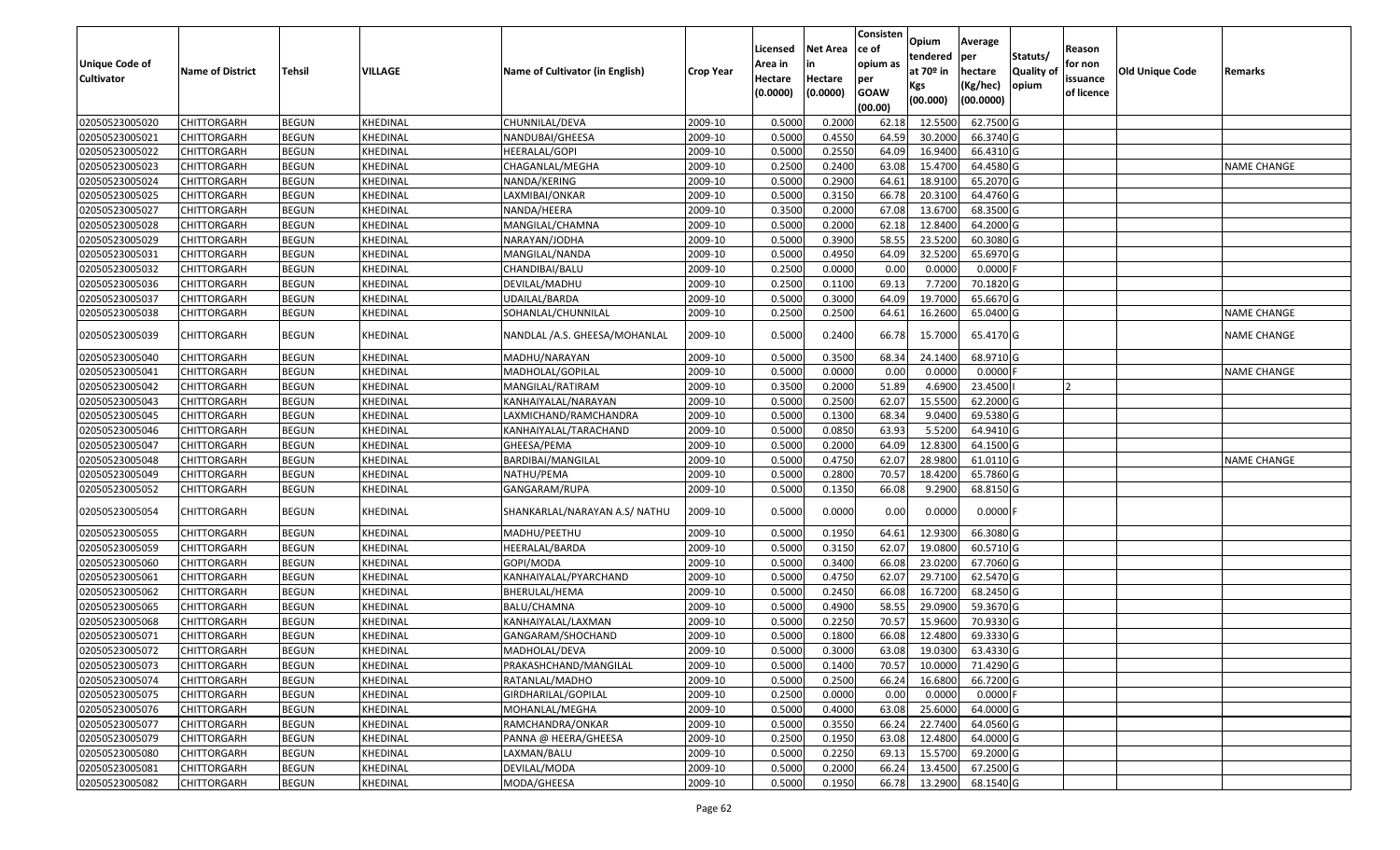| <b>Unique Code of</b><br><b>Cultivator</b> | <b>Name of District</b> | <b>Tehsil</b> | VILLAGE           | Name of Cultivator (in English)      | <b>Crop Year</b> | Licensed<br>Area in<br>Hectare<br>(0.0000) | <b>Net Area</b><br>in<br>Hectare<br>(0.0000) | Consisten<br>ce of<br>opium as<br>per<br><b>GOAW</b><br>(00.00) | Opium<br>tendered<br>at $70°$ in<br>Kgs<br>(00.000) | Average<br>per<br>hectare<br>(Kg/hec)<br>(00.0000) | Statuts/<br>Quality of<br>opium | Reason<br>for non<br>issuance<br>of licence | <b>Old Unique Code</b> | Remarks            |
|--------------------------------------------|-------------------------|---------------|-------------------|--------------------------------------|------------------|--------------------------------------------|----------------------------------------------|-----------------------------------------------------------------|-----------------------------------------------------|----------------------------------------------------|---------------------------------|---------------------------------------------|------------------------|--------------------|
| 02050523005083                             | <b>CHITTORGARH</b>      | <b>BEGUN</b>  | KHEDINAL          | LALU/SEWA                            | 2009-10          | 0.5000                                     | 0.3450                                       | 57.83                                                           | 20.3800                                             | 59.0720 G                                          |                                 |                                             |                        |                    |
| 02050523005084                             | CHITTORGARH             | <b>BEGUN</b>  | KHEDINAL          | NATHU/SEWA                           | 2009-10          | 0.5000                                     | 0.2950                                       | 66.78                                                           | 19.5800                                             | 66.3730 G                                          |                                 |                                             |                        |                    |
| 02050523005085                             | CHITTORGARH             | <b>BEGUN</b>  | KHEDINAL          | BHERU/BALU                           | 2009-10          | 0.3500                                     | 0.3300                                       | 58.55                                                           | 19.3700                                             | 58.6970 G                                          |                                 |                                             | 02050523004024         | <b>TRANSFER</b>    |
| 02050523005086                             | <b>CHITTORGARH</b>      | <b>BEGUN</b>  | KHEDINAL          | KHUMAN/MANGILAL                      | 2009-10          | 0.2500                                     | 0.2450                                       | 62.44                                                           | 15.6000                                             | 63.6730 G                                          |                                 |                                             | 02050523056001         | <b>TRANSFER</b>    |
| 02050523005087                             | <b>CHITTORGARH</b>      | <b>BEGUN</b>  | KHEDINAL          | JAMKUBAI/DEVA                        | 2009-10          | 0.2500                                     | 0.2300                                       | 62.44                                                           | 13.4100                                             | 58.3040 G                                          |                                 |                                             | 02050523056006         | <b>TRANSFER</b>    |
| 02050523006001                             | <b>CHITTORGARH</b>      | <b>BEGUN</b>  | MEGHNIWAS KHURD-A | BANSHILAL/PYARCHAND                  | 2009-10          | 0.5000                                     | 0.1200                                       | 68.62                                                           | 8.1900                                              | 68.2500 G                                          |                                 |                                             |                        |                    |
| 02050523006002                             | <b>CHITTORGARH</b>      | <b>BEGUN</b>  | MEGHNIWAS KHURD-A | NANDA/SITARAM                        | 2009-10          | 0.5000                                     | 0.2200                                       | 63.97                                                           | 12.8800                                             | 58.5450 G                                          |                                 |                                             |                        |                    |
| 02050523006003                             | <b>CHITTORGARH</b>      | <b>BEGUN</b>  | MEGHNIWAS KHURD-A | MOHANLAL/GIRDHARI                    | 2009-10          | 0.5000                                     | 0.2550                                       | 68.62                                                           | 16.4200                                             | 64.3920 G                                          |                                 |                                             |                        |                    |
| 02050523006004                             | CHITTORGARH             | <b>BEGUN</b>  | MEGHNIWAS KHURD-A | SHANTILAL<br>/A.S.BHANWARLAL/NANDLAL | 2009-10          | 0.5000                                     | 0.1900                                       | 66.58                                                           | 12.3500                                             | 65.0000 G                                          |                                 |                                             |                        |                    |
| 02050523006005                             | CHITTORGARH             | <b>BEGUN</b>  | MEGHNIWAS KHURD-A | KHEMRAJ/MEGHA                        | 2009-10          | 0.500                                      | 0.3000                                       | 66.94                                                           | 19.9900                                             | 66.6330 G                                          |                                 |                                             |                        |                    |
| 02050523006006                             | CHITTORGARH             | <b>BEGUN</b>  | MEGHNIWAS KHURD-A | JODHA/MEGHA                          | 2009-10          | 0.5000                                     | 0.2000                                       | 66.94                                                           | 12.7700                                             | 63.8500 G                                          |                                 |                                             |                        |                    |
| 02050523006007                             | CHITTORGARH             | <b>BEGUN</b>  | MEGHNIWAS KHURD-A | BHOJA/KHEMRAJ                        | 2009-10          | 0.5000                                     | 0.2950                                       | 63.66                                                           | 18.8900                                             | 64.0340 G                                          |                                 |                                             |                        |                    |
| 02050523006008                             | CHITTORGARH             | <b>BEGUN</b>  | MEGHNIWAS KHURD-A | BHAWANA/DEVA                         | 2009-10          | 0.5000                                     | 0.2000                                       | 66.94                                                           | 12.8500                                             | 64.2500 G                                          |                                 |                                             |                        |                    |
| 02050523006009                             | CHITTORGARH             | <b>BEGUN</b>  | MEGHNIWAS KHURD-A | PREMCHAND/BALU                       | 2009-10          | 0.5000                                     | 0.1500                                       | 63.66                                                           | 9.7400                                              | 64.9330 G                                          |                                 |                                             |                        |                    |
| 02050523006010                             | <b>CHITTORGARH</b>      | <b>BEGUN</b>  | MEGHNIWAS KHURD-A | GOPI/DEVILAL GURJAR                  | 2009-10          | 0.5000                                     | 0.3050                                       | 57.90                                                           | 17.1500                                             | 56.2300 G                                          |                                 |                                             |                        |                    |
| 02050523006011                             | CHITTORGARH             | <b>BEGUN</b>  | MEGHNIWAS KHURD-A | SURESH/MOHAN A.S. DHAPUBAI           | 2009-10          | 0.5000                                     | 0.3000                                       | 66.94                                                           | 19.2300                                             | 64.1000 G                                          |                                 |                                             |                        |                    |
| 02050523006012                             | CHITTORGARH             | <b>BEGUN</b>  | MEGHNIWAS KHURD-A | MOTYABAI/GOPI                        | 2009-10          | 0.2500                                     | 0.1000                                       | 60.66                                                           | 6.1200                                              | 61.2000 G                                          |                                 |                                             |                        | <b>NAME CHANGE</b> |
| 02050523006013                             | CHITTORGARH             | <b>BEGUN</b>  | MEGHNIWAS KHURD-A | DAULIBAI/HEERALAL                    | 2009-10          | 0.5000                                     | 0.3000                                       | 63.66                                                           | 18.5000                                             | 61.6670 G                                          |                                 |                                             |                        |                    |
| 02050523006014                             | CHITTORGARH             | <b>BEGUN</b>  | MEGHNIWAS KHURD-A | CHUNNILAL/MEGHA                      | 2009-10          | 0.5000                                     | 0.3000                                       | 68.62                                                           | 20.5100                                             | 68.3670 G                                          |                                 |                                             |                        |                    |
| 02050523006015                             | <b>CHITTORGARH</b>      | <b>BEGUN</b>  | MEGHNIWAS KHURD-A | MOHANLAL/DEVA                        | 2009-10          | 0.5000                                     | 0.2950                                       | 66.54                                                           | 18.8300                                             | 63.8310 G                                          |                                 |                                             |                        |                    |
| 02050523006016                             | CHITTORGARH             | <b>BEGUN</b>  | MEGHNIWAS KHURD-A | HEERALAL/BHANA                       | 2009-10          | 0.3500                                     | 0.1950                                       | 66.54                                                           | 12.7900                                             | 65.5900 G                                          |                                 |                                             |                        |                    |
| 02050523006017                             | CHITTORGARH             | <b>BEGUN</b>  | MEGHNIWAS KHURD-A | BHURIBAI/MANGILAL                    | 2009-10          | 0.5000                                     | 0.2000                                       | 60.66                                                           | 12.1300                                             | 60.6500 G                                          |                                 |                                             |                        |                    |
| 02050523006019                             | CHITTORGARH             | <b>BEGUN</b>  | MEGHNIWAS KHURD-A | MANGILAL/KANHAIYALAL                 | 2009-10          | 0.5000                                     | 0.2550                                       | 66.54                                                           | 16.5600                                             | 64.9410 G                                          |                                 |                                             |                        |                    |
| 02050523006020                             | CHITTORGARH             | <b>BEGUN</b>  | MEGHNIWAS KHURD-A | NANIRAM/HARCHAND                     | 2009-10          | 0.5000                                     | 0.1850                                       | 66.54                                                           | 12.4700                                             | 67.4050 G                                          |                                 |                                             |                        |                    |
| 02050523006021                             | CHITTORGARH             | <b>BEGUN</b>  | MEGHNIWAS KHURD-A | RAMLAL/A.S.KANHAIYALAL/NANDLAL       | 2009-10          | 0.5000                                     | 0.2000                                       | 66.63                                                           | 13.7300                                             | 68.6500 G                                          |                                 |                                             |                        |                    |
| 02050523006022                             | <b>CHITTORGARH</b>      | <b>BEGUN</b>  | MEGHNIWAS KHURD-A | RUPALAL/A.S. RAGUNATH/KUKAJI         | 2009-10          | 0.5000                                     | 0.2300                                       | 63.66                                                           | 14.1600                                             | 61.5650 G                                          |                                 |                                             |                        |                    |
| 02050523006023                             | <b>CHITTORGARH</b>      | <b>BEGUN</b>  | MEGHNIWAS KHURD-A | HARKUBAI/HEERALAL                    | 2009-10          | 0.5000                                     | 0.1950                                       | 63.83                                                           | 12.6100                                             | 64.6670 G                                          |                                 |                                             |                        |                    |
| 02050523006025                             | <b>CHITTORGARH</b>      | <b>BEGUN</b>  | MEGHNIWAS KHURD-A | SHIVLAL/A.S. KALU/MANGILAL           | 2009-10          | 0.5000                                     | 0.2300                                       | 66.63                                                           | 15.1000                                             | 65.6520 G                                          |                                 |                                             |                        |                    |
| 02050523006026                             | CHITTORGARH             | <b>BEGUN</b>  | MEGHNIWAS KHURD-A | RAMCHANDRA/SITARAM                   | 2009-10          | 0.5000                                     | 0.2000                                       | 66.63                                                           | 13.2700                                             | 66.3500 G                                          |                                 |                                             |                        |                    |
| 02050523006028                             | CHITTORGARH             | <b>BEGUN</b>  | MEGHNIWAS KHURD-A | DHAPUBAI/KANHAIYALAL                 | 2009-10          | 0.5000                                     | 0.1950                                       | 63.83                                                           | 12.6500                                             | 64.8720 G                                          |                                 |                                             |                        |                    |
| 02050523006029                             | CHITTORGARH             | <b>BEGUN</b>  | MEGHNIWAS KHURD-A | SHANKARLAL/KANHA                     | 2009-10          | 0.5000                                     | 0.2500                                       | 66.25                                                           | 16.2200                                             | 64.8800 G                                          |                                 |                                             |                        |                    |
| 02050523006030                             | CHITTORGARH             | <b>BEGUN</b>  | MEGHNIWAS KHURD-A | GYARSIBAI/LADU                       | 2009-10          | 0.5000                                     | 0.1400                                       | 66.25                                                           | 9.6200                                              | 68.7140 G                                          |                                 |                                             |                        |                    |
| 02050523006037                             | CHITTORGARH             | <b>BEGUN</b>  | MEGHNIWAS KHURD-A | GHEESALAL/KALU                       | 2009-10          | 0.500                                      | 0.3000                                       | 69.70                                                           | 20.7900                                             | 69.3000 G                                          |                                 |                                             |                        |                    |
| 02050523006047                             | CHITTORGARH             | <b>BEGUN</b>  | MEGHNIWAS KHURD-A | MANGILAL/KALU                        | 2009-10          | 0.500                                      | 0.3000                                       | 66.25                                                           | 19.4800                                             | 64.9330 G                                          |                                 |                                             |                        |                    |
| 02050523006052                             | <b>CHITTORGARH</b>      | <b>BEGUN</b>  | MEGHNIWAS KHURD-A | SHANKARLAL/DHANNA                    | 2009-10          | 0.5000                                     | 0.1950                                       | 63.83                                                           | 12.7900                                             | 65.5900 G                                          |                                 |                                             |                        |                    |
| 02050523006053                             | <b>CHITTORGARH</b>      | <b>BEGUN</b>  | MEGHNIWAS KHURD-A | GIRDHARILAL/RAMA                     | 2009-10          | 0.5000                                     | 0.1950                                       | 63.83                                                           | 12.1900                                             | 62.5130 G                                          |                                 |                                             |                        | <b>NAME CHANGE</b> |
| 02050523006054                             | <b>CHITTORGARH</b>      | <b>BEGUN</b>  | MEGHNIWAS KHURD-A | SHANKARLAL/GIRDHARILAL               | 2009-10          | 0.5000                                     | 0.1500                                       | 66.25                                                           | 10.0100                                             | 66.7330 G                                          |                                 |                                             |                        |                    |
| 02050523006062                             | <b>CHITTORGARH</b>      | <b>BEGUN</b>  | MEGHNIWAS KHURD-A | AASHARAM/HARCHAND                    | 2009-10          | 0.5000                                     | 0.1900                                       | 63.66                                                           | 11.9300                                             | 62.7890 G                                          |                                 |                                             |                        |                    |
| 02050523006063                             | <b>CHITTORGARH</b>      | <b>BEGUN</b>  | MEGHNIWAS KHURD-A | KHANA/MANGILAL                       | 2009-10          | 0.5000                                     | 0.2000                                       | 63.26                                                           | 11.8100                                             | 59.0500G                                           |                                 |                                             |                        |                    |
| 02050523006065                             | <b>CHITTORGARH</b>      | <b>BEGUN</b>  | MEGHNIWAS KHURD-A | BHERU/RAMA GAWAR                     | 2009-10          | 0.5000                                     | 0.1200                                       | 66.87                                                           | 7.8700                                              | 65.5830 G                                          |                                 |                                             |                        |                    |
| 02050523006066                             | <b>CHITTORGARH</b>      | <b>BEGUN</b>  | MEGHNIWAS KHURD-A | NARAYAN/KHEMRAJ                      | 2009-10          | 0.5000                                     | 0.3050                                       | 63.66                                                           | 19.6700                                             | 64.4920 G                                          |                                 |                                             |                        |                    |
| 02050523006069                             | <b>CHITTORGARH</b>      | <b>BEGUN</b>  | MEGHNIWAS KHURD-A | BHURA/BHAWANA GAWAR                  | 2009-10          | 0.5000                                     | 0.2000                                       | 63.66                                                           | 12.6000                                             | 63.0000 G                                          |                                 |                                             |                        |                    |
| 02050523006070                             | CHITTORGARH             | <b>BEGUN</b>  | MEGHNIWAS KHURD-A | GHEESA/BHANA GAWAR                   | 2009-10          | 0.5000                                     | 0.2450                                       | 66.87                                                           | 16.8200                                             | 68.6530 G                                          |                                 |                                             |                        |                    |
| 02050523006071                             | CHITTORGARH             | <b>BEGUN</b>  | MEGHNIWAS KHURD-A | HAJARILAL/MANGILAL DHAKAD            | 2009-10          | 0.5000                                     | 0.2000                                       | 63.66                                                           | 12.6300                                             | 63.1500 G                                          |                                 |                                             |                        |                    |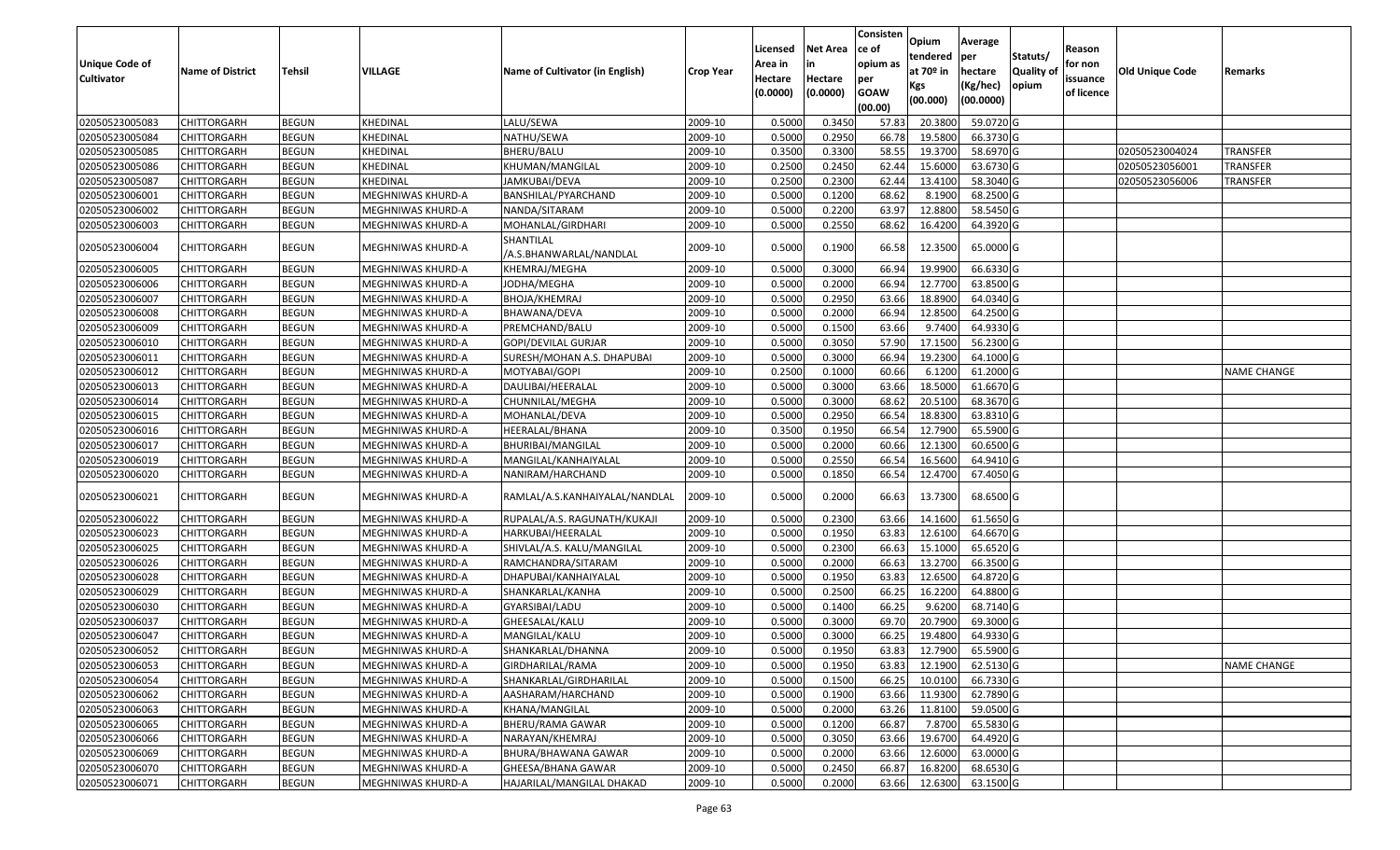| <b>Unique Code of</b><br><b>Cultivator</b> | <b>Name of District</b> | <b>Tehsil</b> | VILLAGE            | Name of Cultivator (in English) | <b>Crop Year</b> | Licensed<br>Area in<br>Hectare<br>(0.0000) | <b>Net Area</b><br>in<br>Hectare<br>(0.0000) | Consisten<br>ce of<br>opium as<br>per<br><b>GOAW</b><br>(00.00) | Opium<br>tendered<br>at $70°$ in<br>Kgs<br>(00.000) | Average<br>per<br>hectare<br>(Kg/hec)<br>(00.0000) | Statuts/<br>Quality of<br>opium | Reason<br>for non<br>issuance<br>of licence | <b>Old Unique Code</b> | Remarks                                    |
|--------------------------------------------|-------------------------|---------------|--------------------|---------------------------------|------------------|--------------------------------------------|----------------------------------------------|-----------------------------------------------------------------|-----------------------------------------------------|----------------------------------------------------|---------------------------------|---------------------------------------------|------------------------|--------------------------------------------|
| 02050523006073                             | <b>CHITTORGARH</b>      | <b>BEGUN</b>  | MEGHNIWAS KHURD-A  | DUDHA/RAMA GAWAR                | 2009-10          | 0.5000                                     | 0.1000                                       | 66.87                                                           | 6.6900                                              | 66.9000 G                                          |                                 |                                             |                        |                                            |
| 02050523006074                             | CHITTORGARH             | <b>BEGUN</b>  | MEGHNIWAS KHURD-A  | JAGDISH/MANGILAL GAWAR          | 2009-10          | 0.5000                                     | 0.2050                                       | 72.10                                                           | 14.4800                                             | 70.6340 G                                          |                                 |                                             |                        |                                            |
| 02050523006075                             | CHITTORGARH             | <b>BEGUN</b>  | MEGHNIWAS KHURD-A  | NARAYANIBAI/DEVILAL             | 2009-10          | 0.5000                                     | 0.2900                                       | 60.66                                                           | 16.9300                                             | 58.3790 G                                          |                                 |                                             |                        |                                            |
| 02050523006076                             | CHITTORGARH             | <b>BEGUN</b>  | MEGHNIWAS KHURD-A  | RUGANATHLAL/KANHAIYALAL GUJAR   | 2009-10          | 0.5000                                     | 0.1950                                       | 63.26                                                           | 12.5200                                             | 64.2050 G                                          |                                 |                                             |                        |                                            |
| 02050523006077                             | <b>CHITTORGARH</b>      | <b>BEGUN</b>  | MEGHNIWAS KHURD-A  | DEUBAI/BANSHILAL                | 2009-10          | 0.500                                      | 0.2500                                       | 66.87                                                           | 16.3500                                             | 65.4000 G                                          |                                 |                                             |                        |                                            |
| 02050523006078                             | <b>CHITTORGARH</b>      | <b>BEGUN</b>  | MEGHNIWAS KHURD-A  | BARDICHAND/DEVILAL              | 2009-10          | 0.5000                                     | 0.2050                                       | 63.26                                                           | 12.8300                                             | 62.5850 G                                          |                                 |                                             |                        |                                            |
| 02050523006081                             | <b>CHITTORGARH</b>      | <b>BEGUN</b>  | MEGHNIWAS KHURD-A  | NATHULAL/MEGHA                  | 2009-10          | 0.3500                                     | 0.2050                                       | 60.66                                                           | 12.6500                                             | 61.7070 G                                          |                                 |                                             |                        |                                            |
| 02050523006082                             | CHITTORGARH             | <b>BEGUN</b>  | MEGHNIWAS KHURD-A  | KALU/DEVI                       | 2009-10          | 0.5000                                     | 0.1950                                       | 57.54                                                           | 11.7800                                             | 60.4100G                                           |                                 |                                             |                        |                                            |
| 02050523006084                             | CHITTORGARH             | <b>BEGUN</b>  | MEGHNIWAS KHURD-A  | DEVISINGH/NAHARSINGH            | 2009-10          | 0.5000                                     | 0.1950                                       | 71.57                                                           | 13.2100                                             | 67.7440 G                                          |                                 |                                             |                        |                                            |
| 02050523006086                             | CHITTORGARH             | <b>BEGUN</b>  | MEGHNIWAS KHURD-A  | AMRCHAND/HARDEV                 | 2009-10          | 0.5000                                     | 0.1900                                       | 63.76                                                           | 12.3300                                             | 64.8950 G                                          |                                 |                                             |                        |                                            |
| 02050523006087                             | CHITTORGARH             | <b>BEGUN</b>  | MEGHNIWAS KHURD-A  | HAGAMIBAI/DEVI                  | 2009-10          | 0.5000                                     | 0.2000                                       | 65.12                                                           | 12.6300                                             | 63.1500 G                                          |                                 |                                             |                        |                                            |
| 02050523006088                             | CHITTORGARH             | <b>BEGUN</b>  | MEGHNIWAS KHURD-A  | ONKARLAL/NANURAM                | 2009-10          | 0.3500                                     | 0.0000                                       | 0.00                                                            | 0.0000                                              | $0.0000$ F                                         |                                 |                                             |                        |                                            |
| 02050523006089                             | CHITTORGARH             | <b>BEGUN</b>  | MEGHNIWAS KHURD-B  | MIYACHAND/DEVA DHAKAD           | 2009-10          | 0.3500                                     | 0.3450                                       | 63.54                                                           | 21.5700                                             | 62.5220 G                                          |                                 |                                             |                        |                                            |
| 02050523006090                             | CHITTORGARH             | <b>BEGUN</b>  | MEGHNIWAS KHURD-B  | BHURA/RAMA                      | 2009-10          | 0.5000                                     | 0.1000                                       | 66.87                                                           | 6.7100                                              | 67.1000 G                                          |                                 |                                             |                        |                                            |
| 02050523006091                             | CHITTORGARH             | <b>BEGUN</b>  | MEGHNIWAS KHURD-B  | MEHTAB/BHANA GAWAR              | 2009-10          | 0.5000                                     | 0.2000                                       | 64.89                                                           | 12.8300                                             | 64.1500                                            |                                 |                                             |                        |                                            |
| 02050523006092                             | CHITTORGARH             | <b>BEGUN</b>  | MEGHNIWAS KHURD-B  | RAMLAL/MOHANLAL HAJURI          | 2009-10          | 0.5000                                     | 0.0950                                       | 65.24                                                           | 6.6800                                              | 70.3160 G                                          |                                 |                                             |                        | TRANSFER / JHADOL<br><b>TUMBA (BENGUN)</b> |
| 02050523006093                             | CHITTORGARH             | <b>BEGUN</b>  | MEGHNIWAS KHURD-B  | HAJARILAL/HARCHAND DHAKAD       | 2009-10          | 0.5000                                     | 0.1950                                       | 66.66                                                           | 12.7200                                             | 65.2310 G                                          |                                 |                                             |                        |                                            |
| 02050523006095                             | CHITTORGARH             | <b>BEGUN</b>  | MEGHNIWAS KHURD-B  | BANSHILAL/HEERA DHAKAD DORIYA   | 2009-10          | 0.5000                                     | 0.1450                                       | 63.76                                                           | 9.3100                                              | 64.2070 G                                          |                                 |                                             |                        |                                            |
| 02050523006096                             | CHITTORGARH             | <b>BEGUN</b>  | MEGHNIWAS KHURD-B  | KHEMRAJ/HEERALAL                | 2009-10          | 0.500                                      | 0.3600                                       | 69.86                                                           | 23.6600                                             | 65.7220 G                                          |                                 |                                             |                        |                                            |
| 02050523006097                             | <b>CHITTORGARH</b>      | <b>BEGUN</b>  | MEGHNIWAS KHURD-B  | GHASI/TARACHAND GWAR            | 2009-10          | 0.3500                                     | 0.2950                                       | 66.39                                                           | 18.5200                                             | 62.7800 G                                          |                                 |                                             |                        |                                            |
| 02050523006098                             | CHITTORGARH             | <b>BEGUN</b>  | MEGHNIWAS KHURD-B  | PYRACHAND/KUKA                  | 2009-10          | 0.5000                                     | 0.2300                                       | 63.76                                                           | 14.5900                                             | 63.4350 G                                          |                                 |                                             |                        |                                            |
| 02050523006103                             | <b>CHITTORGARH</b>      | <b>BEGUN</b>  | MEGHNIWAS KHURD-B  | GOPI/TARACHAND GAWAR            | 2009-10          | 0.3500                                     | 0.1000                                       | 69.70                                                           | 6.7800                                              | 67.8000 G                                          |                                 |                                             |                        |                                            |
| 02050523006111                             | <b>CHITTORGARH</b>      | <b>BEGUN</b>  | MEGHNIWAS KHURD-B  | MOHANLAL/RAMA DHAKAD            | 2009-10          | 0.5000                                     | 0.1000                                       | 63.26                                                           | 6.4100                                              | 64.1000 G                                          |                                 |                                             |                        |                                            |
| 02050523006123                             | CHITTORGARH             | <b>BEGUN</b>  | MEGHNIWAS KHURD-B  | MOHANLAL/CHUNNILAL              | 2009-10          | 0.3500                                     | 0.1550                                       | 63.54                                                           | 9.9900                                              | 64.4520 G                                          |                                 |                                             |                        |                                            |
| 02050523006131                             | <b>CHITTORGARH</b>      | <b>BEGUN</b>  | MEGHNIWAS KHURD-B  | SURAJMAL/ISHAR GAWAR            | 2009-10          | 0.3500                                     | 0.1950                                       | 66.63                                                           | 12.5600                                             | 64.4100 G                                          |                                 |                                             |                        |                                            |
| 02050523006164                             | CHITTORGARH             | <b>BEGUN</b>  | MEGHNIWAS KHURD-B  | PANNA/BHAVSINGH GAWAR           | 2009-10          | 0.3500                                     | 0.2300                                       | 63.76                                                           | 14.2800                                             | 62.0870 G                                          |                                 |                                             |                        |                                            |
| 02050523006166                             | <b>CHITTORGARH</b>      | <b>BEGUN</b>  | MEGHNIWAS KHURD-B  | HAJARI/PEMA A.S. MOOLCHAND      | 2009-10          | 0.5000                                     | 0.2000                                       | 63.54                                                           | 12.5000                                             | 62.5000 G                                          |                                 |                                             |                        |                                            |
| 02050523007001                             | CHITTORGARH             | <b>BEGUN</b>  | <b>JADOL TUMBA</b> | GORDHANKANWAR/BAJESINGH         | 2009-10          | 0.2500                                     | 0.2550                                       | 59.4                                                            | 14.8800                                             | 58.3530 G                                          |                                 |                                             |                        | <b>NAME CHANGE</b>                         |
| 02050523007003                             | CHITTORGARH             | <b>BEGUN</b>  | <b>JADOL TUMBA</b> | BARJIBAI/NARAYAN                | 2009-10          | 0.5000                                     | 0.2000                                       | 61.99                                                           | 12.0500                                             | 60.2500 G                                          |                                 |                                             |                        |                                            |
| 02050523007004                             | CHITTORGARH             | <b>BEGUN</b>  | <b>JADOL TUMBA</b> | MANGIBAI/RAJU                   | 2009-10          | 0.2500                                     | 0.2000                                       | 62.63                                                           | 12.4900                                             | 62.4500 G                                          |                                 |                                             |                        |                                            |
| 02050523007005                             | CHITTORGARH             | <b>BEGUN</b>  | <b>JADOL TUMBA</b> | BHOJA/NANDA                     | 2009-10          | 0.3500                                     | 0.2000                                       | 68.40                                                           | 13.4900                                             | 67.4500 G                                          |                                 |                                             |                        |                                            |
| 02050523007006                             | CHITTORGARH             | <b>BEGUN</b>  | <b>JADOL TUMBA</b> | PABU/GHEESA REBARI              | 2009-10          | 0.500                                      | 0.1800                                       | 56.12                                                           | 9.9300                                              | 55.1670 G                                          |                                 |                                             |                        |                                            |
| 02050523007007                             | CHITTORGARH             | <b>BEGUN</b>  | <b>JADOL TUMBA</b> | CHUNNILAL/BHURA                 | 2009-10          | 0.5000                                     | 0.3050                                       | 62.63                                                           | 18.7800                                             | 61.5740 G                                          |                                 |                                             |                        | <b>NAME CHANGE</b>                         |
| 02050523007009                             | <b>CHITTORGARH</b>      | <b>BEGUN</b>  | <b>JADOL TUMBA</b> | GHEESULAL/KISHNA                | 2009-10          | 0.3500                                     | 0.2000                                       | 61.99                                                           | 12.1900                                             | $60.9500$ G                                        |                                 |                                             |                        |                                            |
| 02050523007011                             | <b>CHITTORGARH</b>      | <b>BEGUN</b>  | <b>JADOL TUMBA</b> | DHANNA/BHAWANA                  | 2009-10          | 0.5000                                     | 0.3950                                       | 63.60                                                           | 4.2900                                              | 10.8610 G                                          |                                 |                                             |                        |                                            |
| 02050523008002                             | <b>CHITTORGARH</b>      | <b>BEGUN</b>  | SURATPURA          | UDA/KAJOD                       | 2009-10          | 0.3500                                     | 0.3400                                       | 59.41                                                           | 20.3100                                             | 59.7350 G                                          |                                 |                                             |                        |                                            |
| 02050523008004                             | <b>CHITTORGARH</b>      | <b>BEGUN</b>  | SURATPURA          | UDA/GOKUL                       | 2009-10          | 0.3500                                     | 0.1950                                       | 54.78                                                           | 10.9100                                             | 55.9490 G                                          |                                 |                                             |                        |                                            |
| 02050523008005                             | CHITTORGARH             | <b>BEGUN</b>  | SURATPURA          | RAMLAL/NARAYAN                  | 2009-10          | 0.2500                                     | 0.0900                                       | 63.53                                                           | 6.1600                                              | 68.4440 G                                          |                                 |                                             |                        |                                            |
| 02050523008006                             | <b>CHITTORGARH</b>      | <b>BEGUN</b>  | <b>SURATPURA</b>   | NARAYAN/KAJOD                   | 2009-10          | 0.2500                                     | 0.2400                                       | 65.34                                                           | 15.9000                                             | 66.2500 G                                          |                                 |                                             |                        |                                            |
| 02050523008008                             | <b>CHITTORGARH</b>      | <b>BEGUN</b>  | SURATPURA          | RUPA/DEVI                       | 2009-10          | 0.2500                                     | 0.1850                                       | 60.87                                                           | 11.4700                                             | 62.0000 G                                          |                                 |                                             |                        |                                            |
| 02050523008010                             | <b>CHITTORGARH</b>      | <b>BEGUN</b>  | SURATPURA          | CHEETAR/SHRIKISHAN              | 2009-10          | 0.2500                                     | 0.1950                                       | 65.34                                                           | 12.7100                                             | 65.1790 G                                          |                                 |                                             |                        |                                            |
| 02050523008011                             | CHITTORGARH             | <b>BEGUN</b>  | SURATPURA          | BALU/GANGARAM                   | 2009-10          | 0.5000                                     | 0.1900                                       | 60.87                                                           | 12.0200                                             | 63.2630 G                                          |                                 |                                             |                        |                                            |
| 02050523008012                             | CHITTORGARH             | <b>BEGUN</b>  | SURATPURA          | NANA/GANGARAM                   | 2009-10          | 0.2500                                     | 0.1700                                       | 65.93                                                           | 10.5400                                             | 62.0000 G                                          |                                 |                                             |                        |                                            |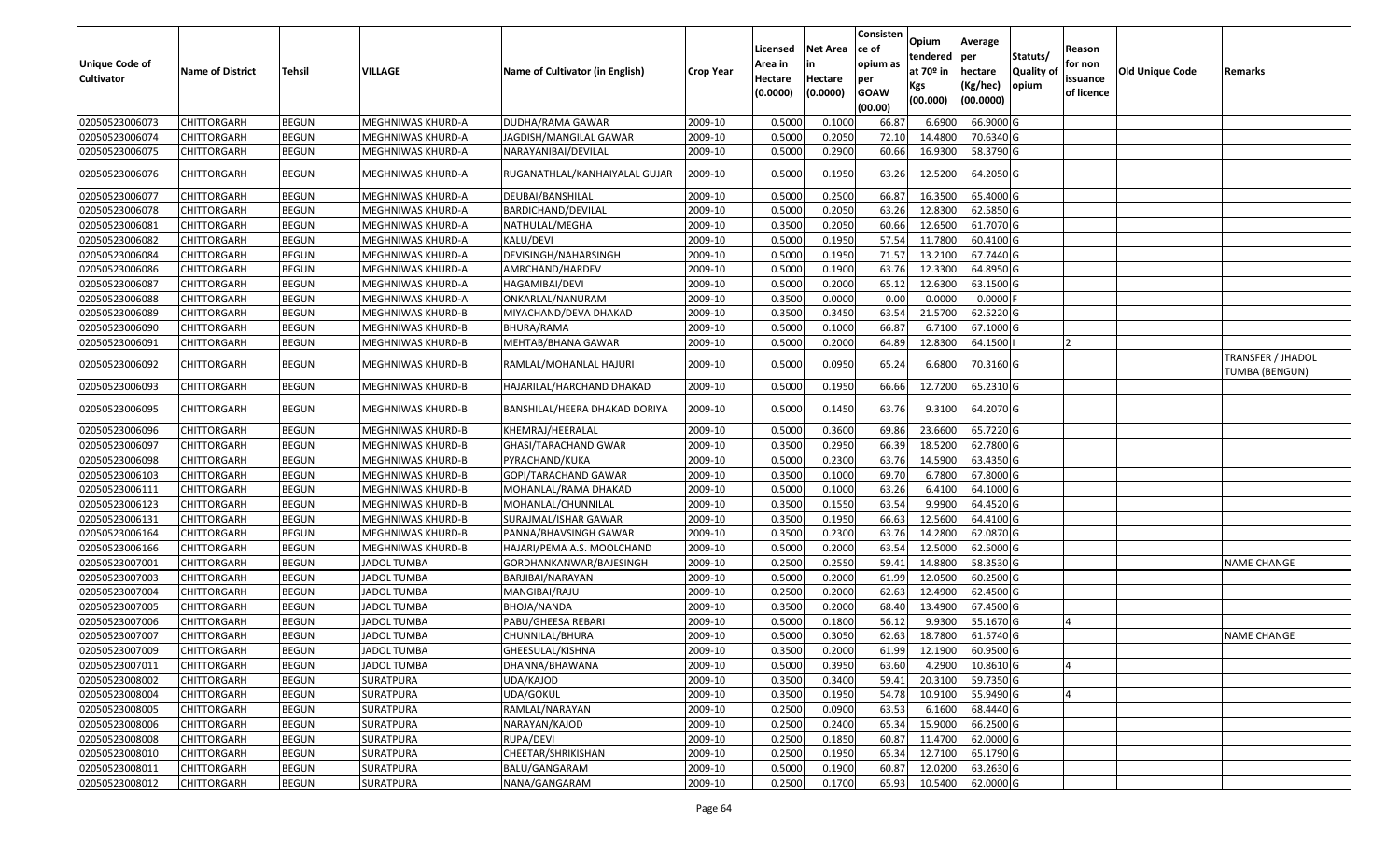|                                            |                         |               |                  |                                     |                  | Licensed           | <b>Net Area</b> | Consisten<br>ce of | Opium<br>tendered     | Average<br>per | Statuts/         | Reason              |                 |                    |
|--------------------------------------------|-------------------------|---------------|------------------|-------------------------------------|------------------|--------------------|-----------------|--------------------|-----------------------|----------------|------------------|---------------------|-----------------|--------------------|
| <b>Unique Code of</b><br><b>Cultivator</b> | <b>Name of District</b> | <b>Tehsil</b> | VILLAGE          | Name of Cultivator (in English)     | <b>Crop Year</b> | Area in<br>Hectare | Hectare         | opium as           | at 70 <sup>o</sup> in | hectare        | <b>Quality o</b> | for non<br>issuance | Old Unique Code | Remarks            |
|                                            |                         |               |                  |                                     |                  | (0.0000)           | (0.0000)        | per<br><b>GOAW</b> | Kgs                   | (Kg/hec)       | opium            | of licence          |                 |                    |
|                                            |                         |               |                  |                                     |                  |                    |                 | (00.00)            | (00.000)              | (00.0000)      |                  |                     |                 |                    |
| 02050523008014                             | CHITTORGARH             | <b>BEGUN</b>  | <b>SURATPURA</b> | KHANA/MADHO                         | 2009-10          | 0.2500             | 0.2000          | 62.63              | 12.3200               | 61.6000G       |                  |                     |                 |                    |
| 02050523008015                             | CHITTORGARH             | <b>BEGUN</b>  | <b>SURATPURA</b> | LADU/RUPA                           | 2009-10          | 0.2500             | 0.2450          | 60.47              | 14.9500               | 61.0200G       |                  |                     |                 |                    |
| 02050523008016                             | CHITTORGARH             | <b>BEGUN</b>  | SURATPURA        | KISHANLAL/DEVILAL                   | 2009-10          | 0.2500             | 0.1400          | 63.53              | 9.3000                | 66.4290 G      |                  |                     |                 | <b>NAME CHANGE</b> |
| 02050523008017                             | <b>CHITTORGARH</b>      | <b>BEGUN</b>  | <b>SURATPURA</b> | MANGILAL/NANDA                      | 2009-10          | 0.2500             | 0.2100          | 63.53              | 13.6600               | 65.0480 G      |                  |                     |                 |                    |
| 02050523008020                             | CHITTORGARH             | <b>BEGUN</b>  | SURATPURA        | MOHAN/KHANA                         | 2009-10          | 0.5000             | 0.2850          | 62.63              | 17.4600               | 61.2630 G      |                  |                     |                 |                    |
| 02050523008021                             | CHITTORGARH             | <b>BEGUN</b>  | SURATPURA        | BHUAWANA/NANDA                      | 2009-10          | 0.2500             | 0.1950          | 55.41              | 10.4700               | 53.6920 G      |                  |                     |                 |                    |
| 02050523008024                             | CHITTORGARH             | <b>BEGUN</b>  | SURATPURA        | AYUTIBAI/GOPI                       | 2009-10          | 0.2500             | 0.2450          | 55.70              | 12.8200               | 52.3270        |                  |                     | 02050523052006  | TRANSFER           |
| 02050523008025                             | CHITTORGARH             | <b>BEGUN</b>  | SURATPURA        | KALU/GOPI                           | 2009-10          | 0.2500             | 0.0000          | 0.00               | 0.0000                | $0.0000$ F     |                  |                     | 02050523052012  | <b>TRANSFER</b>    |
| 02050523009001                             | CHITTORGARH             | <b>BEGUN</b>  | SAMRIYA KALA     | PANNA/NAULA                         | 2009-10          | 0.5000             | 0.2500          | 67.72              | 17.3300               | 69.3200 G      |                  |                     |                 |                    |
| 02050523009002                             | CHITTORGARH             | <b>BEGUN</b>  | SAMRIYA KALA     | PYARCHAND/KAJOD                     | 2009-10          | 0.3500             | 0.2950          | 67.67              | 20.0400               | 67.9320 G      |                  |                     |                 |                    |
| 02050523009003                             | CHITTORGARH             | <b>BEGUN</b>  | SAMRIYA KALA     | KALYAN/NANDRAM                      | 2009-10          | 0.5000             | 0.4350          | 64.17              | 28.1700               | 64.7590 G      |                  |                     |                 |                    |
| 02050523009004                             | CHITTORGARH             | <b>BEGUN</b>  | SAMRIYA KALA     | LADUSINGH/UDAISINGH                 | 2009-10          | 0.5000             | 0.2200          | 63.84              | 14.6400               | 66.5450 G      |                  |                     |                 |                    |
| 02050523009005                             | <b>CHITTORGARH</b>      | <b>BEGUN</b>  | SAMRIYA KALA     | RAMSUKHIBAI/BAJRANGLAL              | 2009-10          | 0.5000             | 0.3150          | 69.97              | 22.1600               | 70.3490 G      |                  |                     |                 |                    |
| 02050523009006                             | <b>CHITTORGARH</b>      | <b>BEGUN</b>  | SAMRIYA KALA     | KALIBAI/KANA                        | 2009-10          | 0.2500             | 0.1800          | 63.84              | 11.3300               | 62.9440 G      |                  |                     |                 |                    |
| 02050523009007                             | CHITTORGARH             | <b>BEGUN</b>  | SAMRIYA KALA     | GHEESA/SALAG                        | 2009-10          | 0.5000             | 0.2500          | 59.74              | 15.2600               | 61.0400G       |                  |                     |                 |                    |
| 02050523009008                             | <b>CHITTORGARH</b>      | <b>BEGUN</b>  | SAMRIYA KALA     | KANHA/DEVA                          | 2009-10          | 0.5000             | 0.1500          | 67.72              | 10.2400               | 68.2670 G      |                  |                     |                 |                    |
| 02050523009010                             | <b>CHITTORGARH</b>      | <b>BEGUN</b>  | SAMRIYA KALA     | MADANDAS/MADHODAS                   | 2009-10          | 0.5000             | 0.1500          | 67.72              | 10.3700               | 69.1330 G      |                  |                     |                 |                    |
| 02050523009011                             | CHITTORGARH             | <b>BEGUN</b>  | SAMRIYA KALA     | PANNA/SALAG GURJAR                  | 2009-10          | 0.2500             | 0.2450          | 63.84              | 15.8400               | 64.6530 G      |                  |                     |                 |                    |
| 02050523009012                             | CHITTORGARH             | <b>BEGUN</b>  | SAMRIYA KALA     | CHUNNILAL/MIYACHAND                 | 2009-10          | 0.5000             | 0.1950          | 63.84              | 12.6800               | 65.0260 G      |                  |                     |                 |                    |
| 02050523009014                             | CHITTORGARH             | <b>BEGUN</b>  | SAMRIYA KALA     | KERING/BHAJJA                       | 2009-10          | 0.3500             | 0.3450          | 63.9               | 22.1200               | 64.1160 G      |                  |                     | 02050523087004  | <b>TRANSFER</b>    |
| 02050523010001                             | CHITTORGARH             | <b>BEGUN</b>  | SAMRIYA KHURD    | HARKUBAI/SURAJMAL                   | 2009-10          | 0.3500             | 0.2950          | 60.34              | 18.3800               | 62.3050 G      |                  |                     |                 |                    |
| 02050523010002                             | CHITTORGARH             | <b>BEGUN</b>  | SAMRIYA KHURD    | RAGHUNATH/HAJARI                    | 2009-10          | 0.5000             | 0.4900          | 64.79              | 32.1400               | 65.5920 G      |                  |                     |                 |                    |
| 02050523010003                             | CHITTORGARH             | <b>BEGUN</b>  | SAMRIYA KHURD    | KANHA/DEVI/A.S. RAMA                | 2009-10          | 0.2500             | 0.0000          | 0.00               | 0.0000                | $0.0000$ F     |                  |                     |                 |                    |
| 02050523010004                             | CHITTORGARH             | <b>BEGUN</b>  | SAMRIYA KHURD    | PRAKASHCHNAD/BALURAM                | 2009-10          | 0.5000             | 0.3600          | 64.79              | 23.8300               | 66.1940 G      |                  |                     |                 |                    |
| 02050523010005                             | CHITTORGARH             | <b>BEGUN</b>  | SAMRIYA KHURD    | LAXMIBAI/BALURAM                    | 2009-10          | 0.5000             | 0.3000          | 60.49              | 18.9300               | 63.1000G       |                  |                     |                 |                    |
| 02050523010006                             | CHITTORGARH             | <b>BEGUN</b>  | SAMRIYA KHURD    | BADRILAL/MANGILAL/A.S. NANDRAM      | 2009-10          | 0.2500             | 0.2200          | 66.67              | 15.0500               | 68.4090 G      |                  |                     |                 |                    |
| 02050523010007                             | CHITTORGARH             | <b>BEGUN</b>  | SAMRIYA KHURD    | GHEESALAL/DEVILAL                   | 2009-10          | 0.5000             | 0.2550          | 66.67              | 16.7300               | 65.6080 G      |                  |                     |                 |                    |
| 02050523010008                             | <b>CHITTORGARH</b>      | <b>BEGUN</b>  | SAMRIYA KHURD    | KISHANLAL/DEVILAL                   | 2009-10          | 0.5000             | 0.3200          | 61.82              | 19.6900               | 61.5310 G      |                  |                     |                 |                    |
| 02050523010009                             | CHITTORGARH             | <b>BEGUN</b>  | SAMRIYA KHURD    | JAMNALAL/CHAMNA                     | 2009-10          | 0.5000             | 0.4550          | 66.67              | 30.1700               | 66.3080 G      |                  |                     |                 |                    |
| 02050523010012                             | CHITTORGARH             | <b>BEGUN</b>  | SAMRIYA KHURD    | BHANWARLAL/DEVILAL                  | 2009-10          | 0.3500             | 0.2950          | 60.34              | 18.7100               | 63.4240 G      |                  |                     |                 |                    |
| 02050523010013                             | CHITTORGARH             | <b>BEGUN</b>  | SAMRIYA KHURD    | BHURA/LALU                          | 2009-10          | 0.2500             | 0.2150          | 62.56              | 13.3300               | 62.0000G       |                  |                     | 02050523052001  | <b>TRANSFER</b>    |
| 02050523010014                             | <b>CHITTORGARH</b>      | <b>BEGUN</b>  | SAMRIYA KHURD    | KESHARBAI/NATHU D/L SHOLAL          | 2009-10          | 0.2500             | 0.1150          | 62.56              | 6.8700                | 59.7390 G      |                  |                     | 02050523052009  | <b>TRANSFER</b>    |
| 02050523011001                             | <b>CHITTORGARH</b>      | <b>BEGUN</b>  | CHAWANDIYA       | LAXMAN/HUKMA                        | 2009-10          | 0.2500             | 0.2450          | 63.57              | 16.0600               | 65.5510 G      |                  |                     |                 |                    |
| 02050523011003                             | CHITTORGARH             | <b>BEGUN</b>  | CHAWANDIYA       | DEVILAL/MODA                        | 2009-10          | 0.500              | 0.3950          | 63.69              | 25.3300               | 64.1270 G      |                  |                     |                 |                    |
| 02050523011004                             | CHITTORGARH             | <b>BEGUN</b>  | CHAWANDIYA       | NOJIBAI/JAIRAM                      | 2009-10          | 0.2500             | 0.2450          | 63.69              | 15.9200               | 64.9800 G      |                  |                     |                 | <b>NAME CHANGE</b> |
| 02050523011006                             | <b>CHITTORGARH</b>      | <b>BEGUN</b>  | CHAWANDIYA       | ONKAR/GOPI                          | 2009-10          | 0.5000             | 0.2950          |                    | 65.70 19.7500         | 66.9490 G      |                  |                     |                 |                    |
| 02050523011007                             | <b>CHITTORGARH</b>      | <b>BEGUN</b>  | CHAWANDIYA       | NATHU/BHURA                         | 2009-10          | 0.2500             | 0.2000          | 68.47              | 13.8600               | 69.3000 G      |                  |                     |                 |                    |
| 02050523011009                             | <b>CHITTORGARH</b>      | <b>BEGUN</b>  | CHAWANDIYA       | MOHANLAL/BHANWARLAL                 | 2009-10          | 0.5000             | 0.3950          | 63.69              | 26.4400               | 66.9370 G      |                  |                     |                 |                    |
| 02050523011010                             | CHITTORGARH             | <b>BEGUN</b>  | CHAWANDIYA       | SUMITRABAI/MEGHA W/O<br>KANHAIYALAL | 2009-10          | 0.2500             | 0.2500          | 65.70              | 16.3500               | 65.4000 G      |                  |                     |                 | <b>NAME CHANGE</b> |
| 02050523011011                             | <b>CHITTORGARH</b>      | <b>BEGUN</b>  | CHAWANDIYA       | HAZARI/GOPI                         | 2009-10          | 0.5000             | 0.2000          | 60.55              | 12.2200               | 61.1000 G      |                  |                     |                 |                    |
| 02050523011014                             | <b>CHITTORGARH</b>      | <b>BEGUN</b>  | CHAWANDIYA       | DEVILAL/MOTI                        | 2009-10          | 0.3500             | 0.3150          | 63.69              | 20.4000               | 64.7620 G      |                  |                     |                 |                    |
| 02050523011015                             | <b>CHITTORGARH</b>      | <b>BEGUN</b>  | CHAWANDIYA       | CHUNNIBAI/NANDA                     | 2009-10          | 0.5000             | 0.1000          | 60.55              | 6.1600                | 61.6000 G      |                  |                     |                 |                    |
| 02050523011016                             | <b>CHITTORGARH</b>      | <b>BEGUN</b>  | CHAWANDIYA       | SUNDARBAI/NARAYAN                   | 2009-10          | 0.5000             | 0.4200          | 62.56              | 26.0300               | 61.9760 G      |                  |                     |                 |                    |
| 02050523011018                             | <b>CHITTORGARH</b>      | <b>BEGUN</b>  | CHAWANDIYA       | MANGILAL/GOKAL                      | 2009-10          | 0.5000             | 0.3300          | 60.55              | 20.2000               | $61.2120$ G    |                  |                     |                 |                    |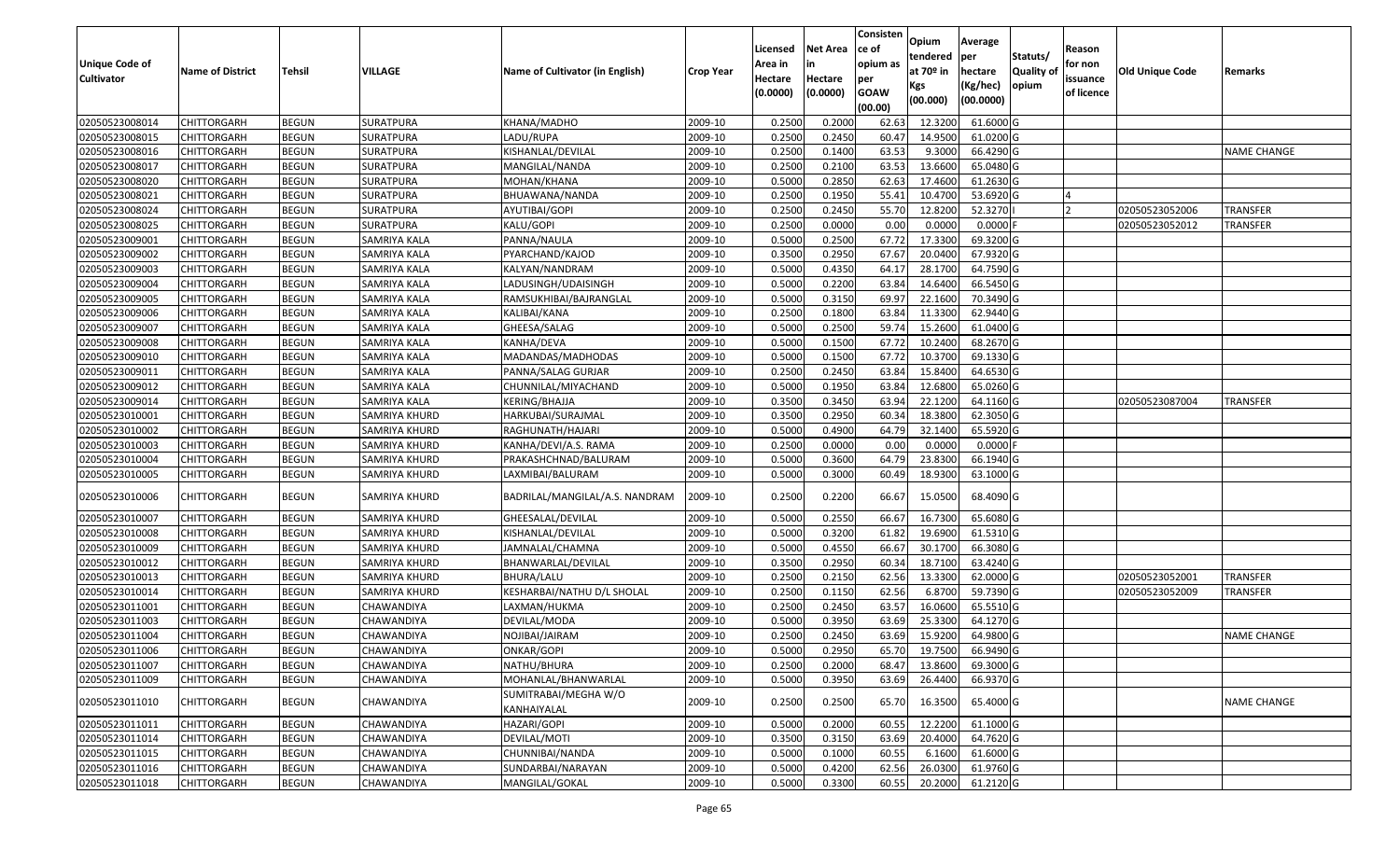| <b>Unique Code of</b><br>Cultivator | <b>Name of District</b> | Tehsil       | <b>VILLAGE</b>    | Name of Cultivator (in English) | <b>Crop Year</b> | Licensed<br>Area in<br>Hectare<br>(0.0000) | Net Area<br>Hectare<br>(0.0000) | Consisten<br>ce of<br>opium as<br>per<br><b>GOAW</b><br>(00.00) | <b>Opium</b><br>tendered<br>at 70º in<br>Kgs<br>(00.000) | Average<br>per<br>hectare<br>(Kg/hec)<br>(00.0000) | Statuts/<br>Quality of<br>opium | Reason<br>for non<br>issuance<br>of licence | Old Unique Code | Remarks                                    |
|-------------------------------------|-------------------------|--------------|-------------------|---------------------------------|------------------|--------------------------------------------|---------------------------------|-----------------------------------------------------------------|----------------------------------------------------------|----------------------------------------------------|---------------------------------|---------------------------------------------|-----------------|--------------------------------------------|
| 02050523011019                      | <b>CHITTORGARH</b>      | <b>BEGUN</b> | CHAWANDIYA        | DOULA/MODA                      | 2009-10          | 0.2500                                     | 0.2100                          | 60.55                                                           | 12.5000                                                  | 59.5240 G                                          |                                 |                                             | 02050523044010  | TRANSFER /TRANSFER<br>/HARDEVPURA (BENGUN) |
| 02050523011023                      | <b>CHITTORGARH</b>      | <b>BEGUN</b> | <b>CHAWANDIYA</b> | KANHEYALAL/BHUWANA              | 2009-10          | 0.2500                                     | 0.0000                          | 0.00                                                            | 0.0000                                                   | 0.0000                                             |                                 |                                             |                 |                                            |
| 02050523011024                      | CHITTORGARH             | <b>BEGUN</b> | CHAWANDIYA        | CHUNNILAL/GHISA                 | 2009-10          | 0.2500                                     | 0.0000                          | 0.00                                                            | 0.0000                                                   | 0.0000                                             |                                 |                                             |                 |                                            |
| 02050523011025                      | <b>CHITTORGARH</b>      | <b>BEGUN</b> | CHAWANDIYA        | KESHIBAI/MOHANLAL               | 2009-10          | 0.5000                                     | 0.2400                          | 62.56                                                           | 15.3800                                                  | 64.0830 G                                          |                                 |                                             |                 |                                            |
| 02050523011028                      | CHITTORGARH             | <b>BEGUN</b> | CHAWANDIYA        | UDAYLAL/RUPA                    | 2009-10          | 0.5000                                     | 0.2850                          | 62.56                                                           | 18.0600                                                  | 63.3680 G                                          |                                 |                                             |                 |                                            |
| 02050523011031                      | <b>CHITTORGARH</b>      | <b>BEGUN</b> | CHAWANDIYA        | BARDA/DAYARAM                   | 2009-10          | 0.2500                                     | 0.1950                          | 63.57                                                           | 13.1000                                                  | 67.1790 G                                          |                                 |                                             |                 | TRANSFER /HARDEVPURA<br>(BENGUN)           |
| 02050523011038                      | <b>CHITTORGARH</b>      | <b>BEGUN</b> | CHAWANDIYA        | KAJODIBAI/GOPI                  | 2009-10          | 0.5000                                     | 0.2600                          | 60.55                                                           | 15.7200                                                  | 60.4620 G                                          |                                 |                                             |                 |                                            |
| 02050523011039                      | <b>CHITTORGARH</b>      | <b>BEGUN</b> | CHAWANDIYA        | DEVA/NANA                       | 2009-10          | 0.5000                                     | 0.3400                          | 62.56                                                           | 21.3200                                                  | 62.7060 G                                          |                                 |                                             |                 | TRANSFER /HARDEVPURA<br>(BENGUN)           |
| 02050523011040                      | <b>CHITTORGARH</b>      | <b>BEGUN</b> | CHAWANDIYA        | LADU/A.S. CHAMPA/DAULA          | 2009-10          | 0.5000                                     | 0.3000                          | 60.55                                                           | 18.2500                                                  | 60.8330 G                                          |                                 |                                             |                 |                                            |
| 02050523011041                      | <b>CHITTORGARH</b>      | <b>BEGUN</b> | CHAWANDIYA        | NAULA/NANDA                     | 2009-10          | 0.5000                                     | 0.3500                          | 62.56                                                           | 21.8600                                                  | 62.4570 G                                          |                                 |                                             |                 | TRANSFER /HARDEVPURA<br>(BENGUN)           |
| 02050523011042                      | <b>CHITTORGARH</b>      | <b>BEGUN</b> | CHAWANDIYA        | KAMLIBAI/UDA                    | 2009-10          | 0.5000                                     | 0.3050                          | 60.55                                                           | 18.4400                                                  | 60.4590 G                                          |                                 |                                             |                 | TRANSFER /HARDEVPURA  <br>(BENGUN)         |
| 02050523011043                      | <b>CHITTORGARH</b>      | <b>BEGUN</b> | CHAWANDIYA        | <b>HEERA/KALU</b>               | 2009-10          | 0.5000                                     | 0.3800                          | 63.57                                                           | 25.0400                                                  | 65.8950 G                                          |                                 |                                             | 02050523013009  | <b>TRANSFER</b>                            |
| 02050523011044                      | <b>CHITTORGARH</b>      | <b>BEGUN</b> | CHAWANDIYA        | UDA/VENA                        | 2009-10          | 0.2500                                     | 0.1450                          | 60.55                                                           | 8.5500                                                   | 58.9660 G                                          |                                 |                                             | 02050523044003  | TRANSFER /TRANSFER<br>/HARDEVPURA (BENGUN) |
| 02050523011045                      | <b>CHITTORGARH</b>      | <b>BEGUN</b> | CHAWANDIYA        | <b>HEERA/LALU</b>               | 2009-10          | 0.2500                                     | 0.2300                          | 65.70                                                           | 14.7700                                                  | 64.2170 G                                          |                                 |                                             | 02050427055009  | TRANSFER                                   |
| 02050523012001                      | <b>CHITTORGARH</b>      | <b>BEGUN</b> | <b>AMARTIYA</b>   | NANDA/NARAYAN                   | 2009-10          | 0.5000                                     | 0.1900                          | 67.98                                                           | 13.4300                                                  | 70.6840 G                                          |                                 |                                             |                 |                                            |
| 02050523012002                      | <b>CHITTORGARH</b>      | <b>BEGUN</b> | AMARTIYA          | DEVI/DAULA                      | 2009-10          | 0.5000                                     | 0.2750                          | 63.89                                                           | 17.2000                                                  | 62.5450 G                                          |                                 |                                             |                 |                                            |
| 02050523012003                      | <b>CHITTORGARH</b>      | <b>BEGUN</b> | AMARTIYA          | MODA/UDA                        | 2009-10          | 0.2500                                     | 0.0000                          | 0.00                                                            | 0.0000                                                   | 0.0000                                             |                                 |                                             |                 |                                            |
| 02050523012004                      | <b>CHITTORGARH</b>      | <b>BEGUN</b> | <b>AMARTIYA</b>   | MANGILAL/JAGRUP                 | 2009-10          | 0.5000                                     | 0.3000                          | 60.07                                                           | 18.3000                                                  | 61.0000 G                                          |                                 |                                             |                 |                                            |
| 02050523012005                      | <b>CHITTORGARH</b>      | <b>BEGUN</b> | <b>AMARTIYA</b>   | KASHIRAM/LAXMAN                 | 2009-10          | 0.5000                                     | 0.4950                          | 63.89                                                           | 31.9600                                                  | 64.5660 G                                          |                                 |                                             |                 |                                            |
| 02050523012006                      | CHITTORGARH             | <b>BEGUN</b> | <b>AMARTIYA</b>   | SUDIBAI/UDA                     | 2009-10          | 0.2500                                     | 0.2500                          | 67.98                                                           | 17.3000                                                  | 69.2000 G                                          |                                 |                                             |                 | <b>NAME CHANGE</b>                         |
| 02050523012007                      | <b>CHITTORGARH</b>      | <b>BEGUN</b> | AMARTIYA          | <b>BHERU/PEETHA</b>             | 2009-10          | 0.5000                                     | 0.3000                          | 67.98                                                           | 20.8000                                                  | 69.3330 G                                          |                                 |                                             |                 |                                            |
| 02050523012008                      | CHITTORGARH             | <b>BEGUN</b> | <b>AMARTIYA</b>   | DEVILAL/HEMA                    | 2009-10          | 0.5000                                     | 0.2450                          | 63.89                                                           | 15.7500                                                  | 64.2860 G                                          |                                 |                                             |                 |                                            |
| 02050523012009                      | CHITTORGARH             | <b>BEGUN</b> | AMARTIYA          | ANCHIBAI/ONKAR                  | 2009-10          | 0.3500                                     | 0.2050                          | 63.89                                                           | 13.3200                                                  | 64.9760 G                                          |                                 |                                             |                 |                                            |
| 02050523012010                      | <b>CHITTORGARH</b>      | <b>BEGUN</b> | AMARTIYA          | RAMCHANDRA @ RAMLAL/BALU        | 2009-10          | 0.5000                                     | 0.3000                          | 64.34                                                           | 19.8200                                                  | 66.0670 G                                          |                                 |                                             |                 |                                            |
| 02050523012011                      | <b>CHITTORGARH</b>      | <b>BEGUN</b> | AMARTIYA          | MOTYABAI/CHUNNILAL              | 2009-10          | 0.3500                                     | 0.3400                          | 61.87                                                           | 21.6500                                                  | 63.6760 G                                          |                                 |                                             |                 |                                            |
| 02050523012013                      | <b>CHITTORGARH</b>      | <b>BEGUN</b> | <b>AMARTIYA</b>   | SHAMBHULAL/NARAYAN              | 2009-10          | 0.3500                                     | 0.3450                          | 61.87                                                           | 21.9700                                                  | 63.6810 G                                          |                                 |                                             |                 |                                            |
| 02050523012015                      | <b>CHITTORGARH</b>      | <b>BEGUN</b> | <b>AMARTIYA</b>   | MANGILAL/MOTI                   | 2009-10          | 0.5000                                     | 0.3950                          | 64.34                                                           | 25.9100                                                  | 65.5950 G                                          |                                 |                                             |                 |                                            |
| 02050523012016                      | <b>CHITTORGARH</b>      | <b>BEGUN</b> | <b>AMARTIYA</b>   | LAXMANDAS/MOHANDAS              | 2009-10          | 0.3500                                     | 0.0000                          | 0.00                                                            | 0.0000                                                   | 0.0000F                                            |                                 |                                             |                 |                                            |
| 02050523012017                      | <b>CHITTORGARH</b>      | <b>BEGUN</b> | <b>AMARTIYA</b>   | RAMESHWARLAL/ONKAR              | 2009-10          | 0.5000                                     | 0.1950                          | 64.34                                                           | 12.6900                                                  | 65.0770 G                                          |                                 |                                             |                 |                                            |
| 02050523012018                      | <b>CHITTORGARH</b>      | <b>BEGUN</b> | <b>AMARTIYA</b>   | LADBAI/BANSHIDAS                | 2009-10          | 0.5000                                     | 0.1850                          | 67.98                                                           | 12.6400                                                  | 68.3240 G                                          |                                 |                                             |                 | <b>NAME CHANGE</b>                         |
| 02050523012019                      | <b>CHITTORGARH</b>      | <b>BEGUN</b> | <b>AMARTIYA</b>   | RATANSINGH/BALUSINGH            | 2009-10          | 0.3500                                     | 0.3050                          | 64.34                                                           | 19.3300                                                  | $63.3770$ G                                        |                                 |                                             |                 |                                            |
| 02050523012021                      | <b>CHITTORGARH</b>      | <b>BEGUN</b> | <b>AMARTIYA</b>   | NATHU/MYALA                     | 2009-10          | 0.5000                                     | 0.2400                          | 61.87                                                           | 14.9100                                                  | 62.1250 G                                          |                                 |                                             |                 |                                            |
| 02050523012022                      | <b>CHITTORGARH</b>      | <b>BEGUN</b> | AMARTIYA          | ONKAR/JAGRUP                    | 2009-10          | 0.5000                                     | 0.2900                          | 61.87                                                           | 18.2100                                                  | 62.7930 G                                          |                                 |                                             |                 |                                            |
| 02050523012024                      | <b>CHITTORGARH</b>      | <b>BEGUN</b> | AMARTIYA          | SHAMBHULAL/ONKAR                | 2009-10          | 0.3500                                     | 0.1650                          | 66.15                                                           | 10.8700                                                  | 65.8790 G                                          |                                 |                                             |                 |                                            |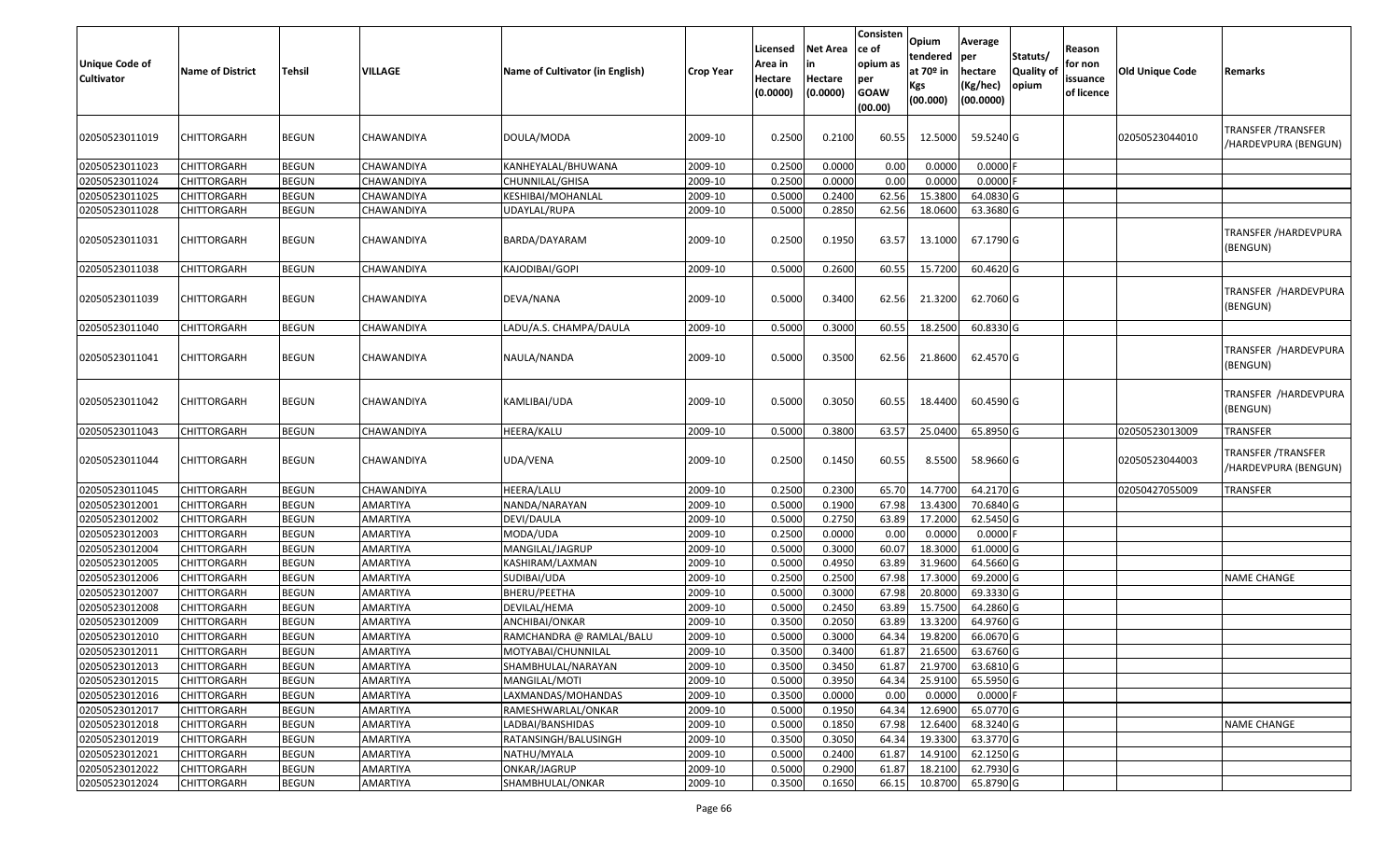| <b>Unique Code of</b> |                         |               |                  |                                        |                  | Licensed<br>Area in | <b>Net Area</b><br>in | Consisten<br>ce of<br>opium as | Opium<br>tendered              | Average<br>per                   | Statuts/                   | Reason<br>for non      |                        |                    |
|-----------------------|-------------------------|---------------|------------------|----------------------------------------|------------------|---------------------|-----------------------|--------------------------------|--------------------------------|----------------------------------|----------------------------|------------------------|------------------------|--------------------|
| <b>Cultivator</b>     | <b>Name of District</b> | <b>Tehsil</b> | VILLAGE          | Name of Cultivator (in English)        | <b>Crop Year</b> | Hectare<br>(0.0000) | Hectare<br>(0.0000)   | per<br><b>GOAW</b><br>(00.00)  | at $70°$ in<br>Kgs<br>(00.000) | hectare<br>(Kg/hec)<br>(00.0000) | <b>Quality of</b><br>opium | issuance<br>of licence | <b>Old Unique Code</b> | Remarks            |
| 02050523012026        | <b>CHITTORGARH</b>      | <b>BEGUN</b>  | AMARTIYA         | PRABHU/MYALA                           | 2009-10          | 0.2500              | 0.1550                | 66.15                          | 10.2800                        | 66.3230 G                        |                            |                        |                        |                    |
| 02050523012027        | <b>CHITTORGARH</b>      | <b>BEGUN</b>  | AMARTIYA         | MOHANSINGH/NARAYANSINGH                | 2009-10          | 0.5000              | 0.3000                | 63.16                          | 19.1200                        | 63.7330 G                        |                            |                        |                        |                    |
| 02050523012028        | <b>CHITTORGARH</b>      | <b>BEGUN</b>  | AMARTIYA         | ONKAR/GOPI                             | 2009-10          | 0.5000              | 0.3450                | 63.28                          | 21.8900                        | 63.4490 G                        |                            |                        |                        |                    |
| 02050523012030        | <b>CHITTORGARH</b>      | <b>BEGUN</b>  | AMARTIYA         | KESHARKUWAR/GIRDHARISINGH              | 2009-10          | 0.3500              | 0.2800                | 58.1                           | 16.3100                        | 58.2500 G                        |                            |                        |                        |                    |
| 02050523012031        | <b>CHITTORGARH</b>      | <b>BEGUN</b>  | AMARTIYA         | GOPI/MANGILAL                          | 2009-10          | 0.3500              | 0.3200                | 63.28                          | 20.2000                        | 63.1250 G                        |                            |                        |                        |                    |
| 02050523012032        | <b>CHITTORGARH</b>      | <b>BEGUN</b>  | AMARTIYA         | TEJSINGH/MOTISINGH                     | 2009-10          | 0.5000              | 0.2950                | 69.39                          | 20.6600                        | 70.0340 G                        |                            |                        |                        | <b>NAME CHANGE</b> |
| 02050523012034        | <b>CHITTORGARH</b>      | <b>BEGUN</b>  | AMARTIYA         | MADANSINGH/DAULATSINGH                 | 2009-10          | 0.5000              | 0.2450                | 63.28                          | 15.7300                        | 64.2040 G                        |                            |                        |                        |                    |
| 02050523012035        | <b>CHITTORGARH</b>      | <b>BEGUN</b>  | AMARTIYA         | BHANWARLAL/MANGILAL                    | 2009-10          | 0.5000              | 0.1950                | 63.28                          | 12.7800                        | 65.5380 G                        |                            |                        |                        |                    |
| 02050523012036        | <b>CHITTORGARH</b>      | <b>BEGUN</b>  | AMARTIYA         | DEBINATH/RUPNATH                       | 2009-10          | 0.5000              | 0.4650                | 63.28                          | 29.0900                        | 62.5590 G                        |                            |                        |                        |                    |
| 02050523012037        | <b>CHITTORGARH</b>      | <b>BEGUN</b>  | AMARTIYA         | SARJUBAI/LAXMICHAND                    | 2009-10          | 0.3500              | 0.3100                | 63.76                          | 19.9500                        | 64.3550 G                        |                            |                        |                        |                    |
| 02050523012038        | <b>CHITTORGARH</b>      | <b>BEGUN</b>  | AMARTIYA         | BADAAMBAI/RUPDAS                       | 2009-10          | 0.2500              | 0.1900                | 66.1                           | 12.7100                        | 66.8950 G                        |                            |                        |                        | <b>NAME CHANGE</b> |
| 02050523012039        | <b>CHITTORGARH</b>      | <b>BEGUN</b>  | AMARTIYA         | JODHRAJ/DEVA                           | 2009-10          | 0.5000              | 0.2800                | 63.76                          | 18.1000                        | 64.6430 G                        |                            |                        |                        |                    |
| 02050523012041        | <b>CHITTORGARH</b>      | <b>BEGUN</b>  | AMARTIYA         | BHERUSINGH/CHAGANSINGH                 | 2009-10          | 0.5000              | 0.3000                | 63.76                          | 19.7500                        | 65.8330 G                        |                            |                        |                        |                    |
| 02050523012042        | <b>CHITTORGARH</b>      | <b>BEGUN</b>  | AMARTIYA         | VENA/NARAYAN                           | 2009-10          | 0.5000              | 0.2150                | 69.39                          | 15.1700                        | 70.5580 G                        |                            |                        |                        |                    |
| 02050523012043        | <b>CHITTORGARH</b>      | <b>BEGUN</b>  | AMARTIYA         | KALUSINGH/NARAYANSINGH                 | 2009-10          | 0.3500              | 0.0000                | 0.00                           | 0.0000                         | $0.0000$ F                       |                            |                        |                        |                    |
| 02050523012044        | <b>CHITTORGARH</b>      | <b>BEGUN</b>  | AMARTIYA         | DAULA/DEVA                             | 2009-10          | 0.5000              | 0.1900                | 66.1                           | 12.8700                        | 67.7370 G                        |                            |                        |                        |                    |
| 02050523012046        | <b>CHITTORGARH</b>      | <b>BEGUN</b>  | AMARTIYA         | ONKAR/TULCHA                           | 2009-10          | 0.5000              | 0.2600                | 63.76                          | 16.7300                        | 64.3460 G                        |                            |                        |                        |                    |
| 02050523012047        | <b>CHITTORGARH</b>      | <b>BEGUN</b>  | AMARTIYA         | DAKHIBAI/CHUNNILAL                     | 2009-10          | 0.3500              | 0.1900                | 44.85                          | 3.7400                         | 19.6840                          |                            |                        | 02050523087023         | TRANSFER           |
| 02050523013002        | <b>CHITTORGARH</b>      | <b>BEGUN</b>  | KANAKPURA        | JAMKUBAI/SITARAM                       | 2009-10          | 0.5000              | 0.1900                | 68.47                          | 13.0500                        | 68.6840 G                        |                            |                        |                        |                    |
| 02050523013003        | <b>CHITTORGARH</b>      | <b>BEGUN</b>  | KANAKPURA        | BHUWANA/KALU                           | 2009-10          | 0.5000              | 0.3000                | 65.70                          | 19.8700                        | 66.2330 G                        |                            |                        |                        |                    |
| 02050523013005        | <b>CHITTORGARH</b>      | <b>BEGUN</b>  | KANAKPURA        | MANGILAL/RODA                          | 2009-10          | 0.5000              | 0.2950                | 65.70                          | 20.2400                        | 68.6100 G                        |                            |                        |                        |                    |
| 02050523013007        | <b>CHITTORGARH</b>      | <b>BEGUN</b>  | KANAKPURA        | SHAMBHULAL/ONKAR                       | 2009-10          | 0.5000              | 0.1600                | 68.47                          | 11.4000                        | 71.2500 G                        |                            |                        |                        |                    |
| 02050523013008        | <b>CHITTORGARH</b>      | <b>BEGUN</b>  | KANAKPURA        | RATNA/KISHNA                           | 2009-10          | 0.5000              | 0.3100                | 63.57                          | 19.9600                        | 64.3870 G                        |                            |                        |                        |                    |
| 02050523013010        | <b>CHITTORGARH</b>      | <b>BEGUN</b>  | KANAKPURA        | NANDUBAI/JETA                          | 2009-10          | 0.5000              | 0.4500                | 68.07                          | 29.3500                        | 65.2220 G                        |                            |                        |                        | NAME CHANGE        |
| 02050523013011        | <b>CHITTORGARH</b>      | <b>BEGUN</b>  | KANAKPURA        | UDIBAI/KAJOD                           | 2009-10          | 0.2500              | 0.0000                | 0.00                           | 0.0000                         | $0.0000$ F                       |                            |                        |                        |                    |
| 02050523013012        | <b>CHITTORGARH</b>      | <b>BEGUN</b>  | KANAKPURA        | UDA/NANJI                              | 2009-10          | 0.2500              | 0.2600                | 62.85                          | 16.4700                        | 63.3460 G                        |                            |                        |                        |                    |
| 02050523013013        | <b>CHITTORGARH</b>      | <b>BEGUN</b>  | KANAKPURA        | MANGIBAI/RAMSUKH @ SUKHA               | 2009-10          | 0.3500              | 0.3050                | 66.27                          | 20.2300                        | 66.3280 G                        |                            |                        |                        |                    |
| 02050523013020        | <b>CHITTORGARH</b>      | <b>BEGUN</b>  | KANAKPURA        | RAMLAL/HEERAJI                         | 2009-10          | 0.5000              | 0.2950                | 63.57                          | 18.8100                        | 63.7630 G                        |                            |                        |                        |                    |
| 02050523013021        | <b>CHITTORGARH</b>      | <b>BEGUN</b>  | KANAKPURA        | BHERU/NANDA                            | 2009-10          | 0.5000              | 0.3050                | 68.07                          | 20.8100                        | 68.2300 G                        |                            |                        |                        |                    |
| 02050523013022        | <b>CHITTORGARH</b>      | <b>BEGUN</b>  | KANAKPURA        | HAJARI/HEMA                            | 2009-10          | 0.5000              | 0.2500                | 62.85                          | 15.7000                        | 62.8000 G                        |                            |                        |                        |                    |
| 02050523013023        | <b>CHITTORGARH</b>      | <b>BEGUN</b>  | KANAKPURA        | NANDLAL/BALU                           | 2009-10          | 0.2500              | 0.2350                | 69.26                          | 17.7100                        | 75.3620 G                        |                            |                        |                        |                    |
| 02050523013024        | <b>CHITTORGARH</b>      | <b>BEGUN</b>  | KANAKPURA        | MADHU/BALU                             | 2009-10          | 0.5000              | 0.2900                | 62.85                          | 19.0800                        | 65.7930 G                        |                            |                        |                        |                    |
| 02050523013026        | <b>CHITTORGARH</b>      | <b>BEGUN</b>  | KANAKPURA        | BALU/DAULA                             | 2009-10          | 0.5000              | 0.2900                | 66.27                          | 19.6400                        | 67.7240 G                        |                            |                        |                        |                    |
| 02050523013027        | <b>CHITTORGARH</b>      | <b>BEGUN</b>  | KANAKPURA        | AMARSINGH/BHAGWATSINGH                 | 2009-10          | 0.5000              | 0.2900                | 66.27                          | 18.8700                        | 65.0690 G                        |                            |                        |                        |                    |
| 02050523013028        | <b>CHITTORGARH</b>      | <b>BEGUN</b>  | KANAKPURA        | PABUDAN/JAGGA                          | 2009-10          | 0.5000              | 0.1850                | 66.2                           | 12.4700                        | 67.4050 G                        |                            |                        |                        |                    |
| 02050523013030        | <b>CHITTORGARH</b>      | BEGUN         | KANAKPURA        | BADRIBAI/MEGHA                         | 2009-10          | 0.2500              | 0.1500                | 69.01                          | 10.6300                        | 70.8670 G                        |                            |                        |                        |                    |
| 02050523013031        | <b>CHITTORGARH</b>      | <b>BEGUN</b>  | KANAKPURA        | KUKA/DAULA                             | 2009-10          | 0.5000              | 0.2900                | 65.89                          | 18.9800                        | 65.4480 G                        |                            |                        |                        |                    |
| 02050523013032        | <b>CHITTORGARH</b>      | <b>BEGUN</b>  | KANAKPURA        | KANHA/LAKHMA                           | 2009-10          | 0.5000              | 0.3900                | 60.55                          | 24.0500                        | 61.6670 G                        |                            |                        |                        |                    |
| 02050523013033        | <b>CHITTORGARH</b>      | <b>BEGUN</b>  | KANAKPURA        | PRABHULAL/HEERA                        | 2009-10          | 0.5000              | 0.2850                | 62.85                          | 17.8900                        | 62.7720 G                        |                            |                        |                        |                    |
| 02050523013034        | <b>CHITTORGARH</b>      | <b>BEGUN</b>  | KANAKPURA        | KISHNA/HEERA                           | 2009-10          | 0.5000              | 0.3050                | 69.26                          | 20.3100                        | 66.5900 G                        |                            |                        |                        |                    |
| 02050523013035        | <b>CHITTORGARH</b>      | <b>BEGUN</b>  | KANAKPURA        | NANDALAL/BHAWANA                       | 2009-10          | 0.3500              | 0.2100                | 66.27                          | 14.2900                        | 68.0480 G                        |                            |                        |                        |                    |
| 02050523013038        | <b>CHITTORGARH</b>      | <b>BEGUN</b>  | KANAKPURA        | BHAWAR/KISHNA                          | 2009-10          | 0.5000              | 0.3500                | 65.89                          | 22.6900                        | 64.8290 G                        |                            |                        |                        |                    |
| 02050523013039        | <b>CHITTORGARH</b>      | BEGUN         | KANAKPURA        | GOMANSINGH@GOVINDSINGH/NARW<br>ARSINGH | 2009-10          | 0.5000              | 0.2950                | 62.85                          | 19.3400                        | 65.5590 G                        |                            |                        |                        |                    |
| 02050523013041        | <b>CHITTORGARH</b>      | <b>BEGUN</b>  | KANAKPURA        | HAJARI/CHANDA                          | 2009-10          | 0.5000              | 0.2650                | 68.07                          | 17.9600                        | 67.7740 G                        |                            |                        |                        |                    |
| 02050523013043        | <b>CHITTORGARH</b>      | <b>BEGUN</b>  | <b>KANAKPURA</b> | KAJOD/DEVA                             | 2009-10          | 0.5000              | 0.4200                | 62.85                          | 26.3800                        | 62.8100 G                        |                            |                        |                        |                    |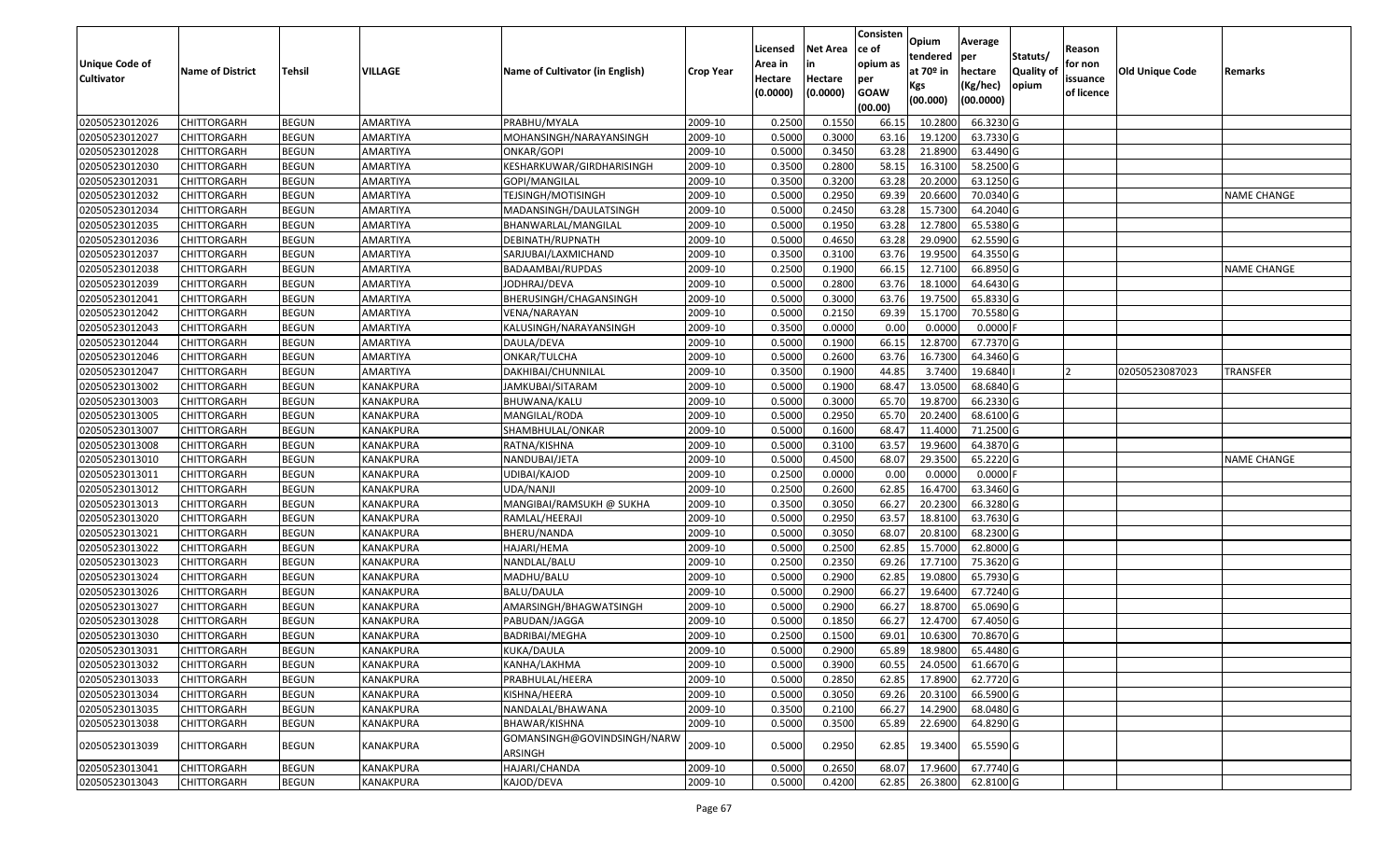|                       |                         |               |                  |                                 |                  |          |                 | Consisten              | Opium       | Average    |                  |            |                        |                                            |
|-----------------------|-------------------------|---------------|------------------|---------------------------------|------------------|----------|-----------------|------------------------|-------------|------------|------------------|------------|------------------------|--------------------------------------------|
|                       |                         |               |                  |                                 |                  | Licensed | <b>Net Area</b> | ce of                  | tendered    | per        | Statuts/         | Reason     |                        |                                            |
| <b>Unique Code of</b> | <b>Name of District</b> | <b>Tehsil</b> | VILLAGE          | Name of Cultivator (in English) | <b>Crop Year</b> | Area in  |                 | opium as               | at $70°$ in | hectare    | <b>Quality o</b> | for non    | <b>Old Unique Code</b> | Remarks                                    |
| <b>Cultivator</b>     |                         |               |                  |                                 |                  | Hectare  | Hectare         | per                    | Kgs         | (Kg/hec)   | opium            | issuance   |                        |                                            |
|                       |                         |               |                  |                                 |                  | (0.0000) | (0.0000)        | <b>GOAW</b><br>(00.00) | (00.000)    | (00.0000)  |                  | of licence |                        |                                            |
| 02050523013044        | CHITTORGARH             | <b>BEGUN</b>  | <b>KANAKPURA</b> | <b>BHERU/DEVA</b>               | 2009-10          | 0.5000   | 0.3000          | 69.26                  | 21.1600     | 70.5330 G  |                  |            |                        |                                            |
| 02050523013049        | CHITTORGARH             | <b>BEGUN</b>  | KANAKPURA        | DEVILAL/RATANA                  | 2009-10          | 0.5000   | 0.2800          | 69.26                  | 20.8200     | 74.3570 G  |                  |            |                        |                                            |
| 02050523013051        | CHITTORGARH             | <b>BEGUN</b>  | KANAKPURA        | CHEETARSINGH/NARWARSINGH        | 2009-10          | 0.5000   | 0.3950          | 62.85                  | 25.1900     | 63.7720 G  |                  |            |                        |                                            |
| 02050523013052        | <b>CHITTORGARH</b>      | <b>BEGUN</b>  | <b>KANAKPURA</b> | TANWARSINGH/KALUSINGH           | 2009-10          | 0.5000   | 0.2050          | 62.85                  | 13.1700     | 64.2440 G  |                  |            |                        |                                            |
| 02050523013053        | CHITTORGARH             | <b>BEGUN</b>  | <b>KANAKPURA</b> | GYANSINGH/BHAGWATSINGH          | 2009-10          | 0.5000   | 0.2950          | 60.5                   | 18.4400     | 62.5080 G  |                  |            |                        |                                            |
| 02050523013056        | CHITTORGARH             | <b>BEGUN</b>  | KANAKPURA        | MANGILAL/CHOGA                  | 2009-10          | 0.2500   | 0.2100          | 69.26                  | 14.3500     | 68.3330 G  |                  |            |                        |                                            |
|                       |                         |               |                  |                                 |                  |          |                 |                        |             |            |                  |            |                        |                                            |
| 02050523013061        | CHITTORGARH             | <b>BEGUN</b>  | KANAKPURA        | HEERALAL/MOTI                   | 2009-10          | 0.5000   | 0.3850          | 62.85                  | 25.2300     | 65.5320 G  |                  |            |                        | TRANSFER / BANDON KA<br>RAJPURIYA (BENGUN) |
| 02050523014001        | <b>CHITTORGARH</b>      | <b>BEGUN</b>  | <b>TEJPUR</b>    | NANDA/DHANNA SUTHAR             | 2009-10          | 0.5000   | 0.2900          | 65.49                  | 19.1200     | 65.9310 G  |                  |            |                        |                                            |
| 02050523014002        | <b>CHITTORGARH</b>      | <b>BEGUN</b>  | <b>TEJPUR</b>    | BHERULAL/BHAGIRATH              | 2009-10          | 0.5000   | 0.1650          | 61.81                  | 10.6200     | 64.3640 G  |                  |            |                        |                                            |
| 02050523014003        | CHITTORGARH             | <b>BEGUN</b>  | <b>TEJPUR</b>    | MANGILAL/MOHANLAL               | 2009-10          | 0.5000   | 0.2450          | 63.87                  | 16.2200     | 66.2040 G  |                  |            |                        |                                            |
| 02050523014004        | <b>CHITTORGARH</b>      | <b>BEGUN</b>  | <b>TEJPUR</b>    | LAXMICHAND/KALU                 | 2009-10          | 0.2500   | 0.2400          | 66.87                  | 16.7100     | 69.6250 G  |                  |            |                        |                                            |
| 02050523014005        | CHITTORGARH             | <b>BEGUN</b>  | <b>TEJPUR</b>    | DEVA/VEERAM REGAR               | 2009-10          | 0.2500   | 0.1050          | 67.16                  | 7.3600      | 70.0950 G  |                  |            |                        |                                            |
| 02050523014006        | CHITTORGARH             | <b>BEGUN</b>  | <b>TEJPUR</b>    | GHEESA/SITARAM                  | 2009-10          | 0.5000   | 0.2900          | 64.55                  | 19.0100     | 65.5520 G  |                  |            |                        |                                            |
| 02050523014007        | CHITTORGARH             | <b>BEGUN</b>  | <b>TEJPUR</b>    | DEVILAL/BHUWANA                 | 2009-10          | 0.5000   | 0.1900          | 62.19                  | 12.6600     | 66.6320    |                  |            |                        |                                            |
| 02050523014008        | CHITTORGARH             | <b>BEGUN</b>  | <b>TEJPUR</b>    | RAMPAL/ONKAR                    | 2009-10          | 0.5000   | 0.2050          | 63.99                  | 13.4700     | 65.7070 G  |                  |            |                        |                                            |
| 02050523014009        | CHITTORGARH             | <b>BEGUN</b>  | <b>TEJPUR</b>    | SHYAMLAL/LAKHMA                 | 2009-10          | 0.500    | 0.2400          | 63.99                  | 15.7300     | 65.5420 G  |                  |            |                        |                                            |
| 02050523014010        | CHITTORGARH             | <b>BEGUN</b>  | <b>TEJPUR</b>    | KANHA/HEMA                      | 2009-10          | 0.5000   | 0.1000          | 65.49                  | 6.5800      | 65.8000 G  |                  |            |                        |                                            |
| 02050523014011        | CHITTORGARH             | <b>BEGUN</b>  | <b>TEJPUR</b>    | BALU/NARAYAN (MEGHWAL)          | 2009-10          | 0.2500   | 0.0000          | 0.00                   | 0.0000      | 0.0000     |                  |            |                        |                                            |
| 02050523014012        | CHITTORGARH             | <b>BEGUN</b>  | <b>TEJPUR</b>    | BANSHILAL/LAKHMA DHAKAD         | 2009-10          | 0.5000   | 0.2850          | 65.49                  | 18.8900     | 66.2810 G  |                  |            |                        |                                            |
| 02050523014013        | CHITTORGARH             | <b>BEGUN</b>  | <b>TEJPUR</b>    | <b>BHUWANA/ONKAR TELI</b>       | 2009-10          | 0.5000   | 0.2450          | 64.78                  | 16.0100     | 65.3470 G  |                  |            |                        |                                            |
| 02050523014014        | CHITTORGARH             | <b>BEGUN</b>  | <b>TEJPUR</b>    | PYARCHAND/MEGHA                 | 2009-10          | 0.3500   | 0.3500          | 59.95                  | 21.2100     | 60.6000 G  |                  |            |                        |                                            |
| 02050523014015        | CHITTORGARH             | <b>BEGUN</b>  | <b>TEJPUR</b>    | DEVILAL/MANGILAL                | 2009-10          | 0.5000   | 0.1900          | 61.8                   | 12.3700     | 65.1050 G  |                  |            |                        |                                            |
| 02050523014016        | <b>CHITTORGARH</b>      | <b>BEGUN</b>  | <b>TEJPUR</b>    | DEVILAL/HARJI                   | 2009-10          | 0.5000   | 0.1750          | 59.95                  | 10.7300     | 61.3140 G  |                  |            |                        |                                            |
| 02050523014017        | CHITTORGARH             | <b>BEGUN</b>  | <b>TEJPUR</b>    | LAXMICHAND/GHEESALAL            | 2009-10          | 0.3500   | 0.2850          | 59.95                  | 17.6200     | 61.8250 G  |                  |            |                        |                                            |
| 02050523014018        | CHITTORGARH             | <b>BEGUN</b>  | <b>TEJPUR</b>    | KANHA/PEETHA                    | 2009-10          | 0.5000   | 0.3550          | 63.99                  | 23.7100     | 66.7890 G  |                  |            |                        |                                            |
| 02050523014019        | CHITTORGARH             | <b>BEGUN</b>  | <b>TEJPUR</b>    | NANA/LAKHAMA                    | 2009-10          | 0.5000   | 0.3950          | 63.99                  | 25.8800     | 65.5190 G  |                  |            |                        |                                            |
| 02050523014020        | <b>CHITTORGARH</b>      | <b>BEGUN</b>  | <b>TEJPUR</b>    | JAGDISH/KALU KUMHAR             | 2009-10          | 0.5000   | 0.2950          | 67.22                  | 20.6800     | 70.1020 G  |                  |            |                        |                                            |
| 02050523014022        | CHITTORGARH             | <b>BEGUN</b>  | <b>TEJPUR</b>    | KUKA / NANDA                    | 2009-10          | 0.3500   | 0.2050          | 64.1                   | 13.0700     | 63.7560    |                  |            |                        |                                            |
| 02050523014024        | CHITTORGARH             | <b>BEGUN</b>  | <b>TEJPUR</b>    | KESHYA/KALU                     | 2009-10          | 0.2500   | 0.0000          | 0.00                   | 0.0000      | 0.0000     |                  |            |                        |                                            |
| 02050523014025        | CHITTORGARH             | <b>BEGUN</b>  | <b>TEJPUR</b>    | KESHIBAI/PYARCHAND              | 2009-10          | 0.3500   | 0.1000          | 63.84                  | 6.5300      | 65.3000    |                  |            |                        |                                            |
| 02050523014026        | CHITTORGARH             | <b>BEGUN</b>  | <b>TEJPUR</b>    | SHYAMLAL/MOHANLAL               | 2009-10          | 0.5000   | 0.2200          | 61.81                  | 14.0100     | 63.6820 G  |                  |            |                        |                                            |
| 02050523014027        | <b>CHITTORGARH</b>      | <b>BEGUN</b>  | <b>TEJPUR</b>    | GHEESALAL/GOPI                  | 2009-10          | 0.3500   | 0.2000          | 62.88                  | 12.6700     | 63.3500 G  |                  |            |                        |                                            |
| 02050523014028        | CHITTORGARH             | <b>BEGUN</b>  | <b>TEJPUR</b>    | BHERULAL/JODHAJI                | 2009-10          | 0.350    | 0.2000          | 61.50                  | 12.6800     | 63.4000 G  |                  |            |                        |                                            |
| 02050523014029        | CHITTORGARH             | <b>BEGUN</b>  | <b>TEJPUR</b>    | MANGILAL/HARJI                  | 2009-10          | 0.3500   | 0.2950          | 66.38                  | 20.3100     | 68.8470 G  |                  |            |                        |                                            |
| 02050523014032        | <b>CHITTORGARH</b>      | <b>BEGUN</b>  | <b>TEJPUR</b>    | NATHU/NARAYAN                   | 2009-10          | 0.5000   | 0.3350          | 66.38                  | 22.8800     | 68.2990 G  |                  |            |                        |                                            |
| 02050523014033        | <b>CHITTORGARH</b>      | <b>BEGUN</b>  | <b>TEJPUR</b>    | SITARAM/JEETMAL TELI            | 2009-10          | 0.5000   | 0.1500          | 63.72                  | 9.5700      | 63.8000 G  |                  |            |                        |                                            |
| 02050523014035        | <b>CHITTORGARH</b>      | <b>BEGUN</b>  | <b>TEJPUR</b>    | NOLA/VEERAM REGAR               | 2009-10          | 0.2500   | 0.0000          | 0.00                   | 0.0000      | $0.0000$ F |                  |            |                        |                                            |
| 02050523014036        | <b>CHITTORGARH</b>      | <b>BEGUN</b>  | <b>TEJPUR</b>    | MOTYABAI/BAKTAVAR               | 2009-10          | 0.2500   | 0.2300          | 63.67                  | 15.0200     | 65.3040 G  |                  |            |                        |                                            |
| 02050523014037        | CHITTORGARH             | <b>BEGUN</b>  | <b>TEJPUR</b>    | SHAMBHULAL/BALU TELI            | 2009-10          | 0.5000   | 0.1950          | 66.38                  | 13.6300     | 69.8970 G  |                  |            |                        |                                            |
| 02050523014039        | <b>CHITTORGARH</b>      | <b>BEGUN</b>  | <b>TEJPUR</b>    | <b>GULABCHAND/JODHA TELI</b>    | 2009-10          | 0.5000   | 0.1500          | 61.50                  | 9.4700      | 63.1330 G  |                  |            |                        |                                            |
| 02050523014040        | <b>CHITTORGARH</b>      | <b>BEGUN</b>  | <b>TEJPUR</b>    | SHAMBHULAL/DEVILAL              | 2009-10          | 0.5000   | 0.2900          | 67.16                  | 19.7900     | 68.2410 G  |                  |            |                        | <b>NAME CHANGE</b>                         |
| 02050523014041        | CHITTORGARH             | <b>BEGUN</b>  | <b>TEJPUR</b>    | KALURAM/JEETMAL TELI            | 2009-10          | 0.3500   | 0.1600          | 62.68                  | 10.3600     | 64.7500    |                  |            |                        |                                            |
| 02050523014042        | CHITTORGARH             | <b>BEGUN</b>  | <b>TEJPUR</b>    | HEMRAJ/CHATURBHUJ               | 2009-10          | 0.2500   | 0.2200          | 59.34                  | 12.6000     | 57.2730 G  |                  |            |                        |                                            |
| 02050523014043        | <b>CHITTORGARH</b>      | <b>BEGUN</b>  | <b>TEJPUR</b>    | <b>BANSHILAL/DAULA</b>          | 2009-10          | 0.5000   | 0.1000          | 67.16                  | 6.7200      | 67.2000 G  |                  |            |                        |                                            |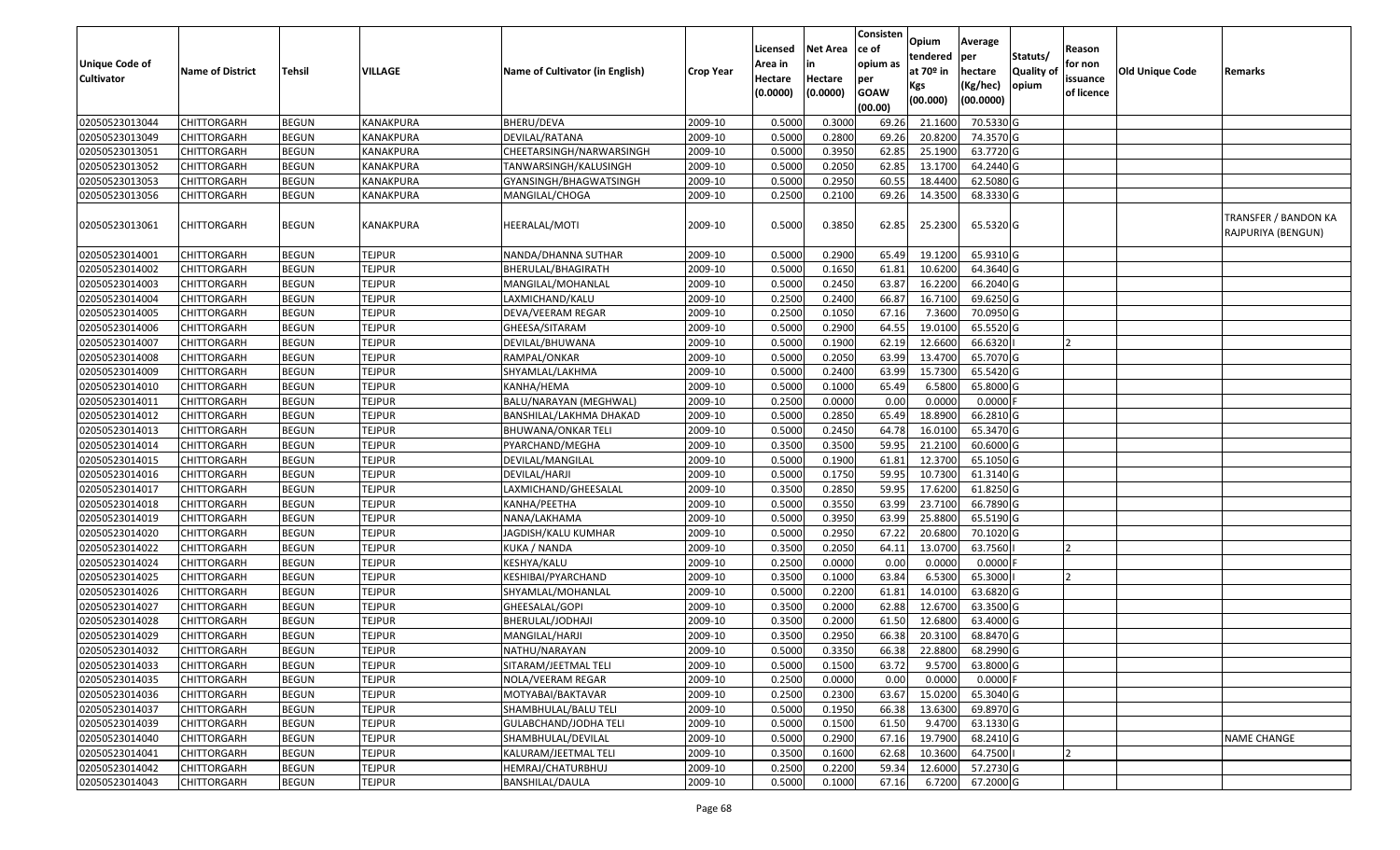| <b>Unique Code of</b> |                         |               |                          |                                 |                  | Licensed<br>Area in | <b>Net Area</b><br>in | Consisten<br>ce of<br>opium as | Opium<br>tendered              | Average<br>per                   | Statuts/                  | Reason<br>for non      |                        |                                         |
|-----------------------|-------------------------|---------------|--------------------------|---------------------------------|------------------|---------------------|-----------------------|--------------------------------|--------------------------------|----------------------------------|---------------------------|------------------------|------------------------|-----------------------------------------|
| <b>Cultivator</b>     | <b>Name of District</b> | <b>Tehsil</b> | VILLAGE                  | Name of Cultivator (in English) | <b>Crop Year</b> | Hectare<br>(0.0000) | Hectare<br>(0.0000)   | per<br><b>GOAW</b><br>(00.00)  | at $70°$ in<br>Kgs<br>(00.000) | hectare<br>(Kg/hec)<br>(00.0000) | <b>Quality o</b><br>opium | issuance<br>of licence | <b>Old Unique Code</b> | Remarks                                 |
| 02050523014044        | CHITTORGARH             | <b>BEGUN</b>  | <b>TEJPUR</b>            | MANGILAL/DAULA MEGHWAL          | 2009-10          | 0.3500              | 0.1500                | 68.33                          | 10.3700                        | 69.1330                          |                           |                        |                        |                                         |
| 02050523014045        | CHITTORGARH             | <b>BEGUN</b>  | <b>TEJPUR</b>            | DAULIBAI/RAMCHANDRA             | 2009-10          | 0.5000              | 0.4250                | 61.50                          | 26.5100                        | 62.3760 G                        |                           |                        |                        |                                         |
| 02050523014046        | CHITTORGARH             | <b>BEGUN</b>  | <b>TEJPUR</b>            | CHEETARMAL/KASHIRAM             | 2009-10          | 0.5000              | 0.3500                | 62.88                          | 22.4700                        | 64.2000 G                        |                           |                        |                        |                                         |
| 02050523014047        | <b>CHITTORGARH</b>      | <b>BEGUN</b>  | <b>TEJPUR</b>            | MANGIBAI/RAMLAL                 | 2009-10          | 0.3500              | 0.1700                | 62.88                          | 11.0500                        | 65.0000G                         |                           |                        |                        | <b>NAME CHANGE</b>                      |
| 02050523014048        | CHITTORGARH             | <b>BEGUN</b>  | <b>TEJPUR</b>            | GENDMAL/PRABHULAL               | 2009-10          | 0.2500              | 0.0000                | 0.00                           | 0.0000                         | $0.0000$ F                       |                           |                        |                        |                                         |
| 02050523014050        | <b>CHITTORGARH</b>      | <b>BEGUN</b>  | <b>TEJPUR</b>            | NAULA/JODHA                     | 2009-10          | 0.5000              | 0.1850                | 62.88                          | 11.6900                        | 63.1890 G                        |                           |                        |                        |                                         |
| 02050523014051        | CHITTORGARH             | <b>BEGUN</b>  | <b>TEJPUR</b>            | DERAM/JODHA                     | 2009-10          | 0.5000              | 0.3000                | 62.88                          | 18.9200                        | 63.0670 G                        |                           |                        |                        |                                         |
| 02050523014053        | <b>CHITTORGARH</b>      | <b>BEGUN</b>  | <b>TEJPUR</b>            | KANHA/GOPI                      | 2009-10          | 0.2500              | 0.0000                | 0.00                           | 0.0000                         | $0.0000$ F                       |                           |                        |                        | <b>TRANSFER /HARDEVPURA</b><br>(BENGUN) |
| 02050523015003        | <b>CHITTORGARH</b>      | <b>BEGUN</b>  | KURATIYA RAMNAGAR        | BHEEMRAJ/KHEMA                  | 2009-10          | 0.5000              | 0.2000                | 65.03                          | 13.1400                        | 65.7000 G                        |                           |                        |                        |                                         |
| 02050523015004        | CHITTORGARH             | <b>BEGUN</b>  | KURATIYA RAMNAGAR        | NANDA/KUKA                      | 2009-10          | 0.5000              | 0.2850                | 65.03                          | 18.5700                        | 65.1580 G                        |                           |                        |                        |                                         |
| 02050523015005        | <b>CHITTORGARH</b>      | <b>BEGUN</b>  | KURATIYA RAMNAGAR        | KAILASH/BARDICHAND              | 2009-10          | 0.5000              | 0.4400                | 63.75                          | 28.5400                        | 64.8640 G                        |                           |                        |                        |                                         |
| 02050523015007        | <b>CHITTORGARH</b>      | <b>BEGUN</b>  | KURATIYA RAMNAGAR        | GHEESA/UDA                      | 2009-10          | 0.5000              | 0.2000                | 65.03                          | 13.3200                        | 66.6000 G                        |                           |                        |                        |                                         |
| 02050523015008        | <b>CHITTORGARH</b>      | <b>BEGUN</b>  | KURATIYA RAMNAGAR        | BHURA/JAICHAND                  | 2009-10          | 0.5000              | 0.3100                | 63.75                          | 19.6300                        | 63.3230 G                        |                           |                        |                        |                                         |
| 02050523015009        | <b>CHITTORGARH</b>      | <b>BEGUN</b>  | KURATIYA RAMNAGAR        | HAJARI/TODU                     | 2009-10          | 0.5000              | 0.4200                | 63.75                          | 27.0000                        | 64.2860 G                        |                           |                        |                        |                                         |
| 02050523015010        | CHITTORGARH             | <b>BEGUN</b>  | <b>KURATIYA RAMNAGAR</b> | CHUNNILAL/MODA                  | 2009-10          | 0.5000              | 0.4200                | 60.64                          | 26.3500                        | 62.7380 G                        |                           |                        |                        |                                         |
| 02050523015011        | CHITTORGARH             | <b>BEGUN</b>  | <b>KURATIYA RAMNAGAR</b> | HARKUBAI/MADHO                  | 2009-10          | 0.5000              | 0.2500                | 68.00                          | 16.8800                        | 67.5200 G                        |                           |                        |                        |                                         |
| 02050523015012        | CHITTORGARH             | <b>BEGUN</b>  | <b>KURATIYA RAMNAGAR</b> | DEVA/DEVI                       | 2009-10          | 0.2500              | 0.0000                | 0.00                           | 0.0000                         | $0.0000$ F                       |                           |                        |                        |                                         |
| 02050523015013        | CHITTORGARH             | <b>BEGUN</b>  | <b>KURATIYA RAMNAGAR</b> | ONKARLAL/DEVI                   | 2009-10          | 0.5000              | 0.3250                | 63.5                           | 20.5800                        | 63.3230 G                        |                           |                        |                        |                                         |
| 02050523015014        | CHITTORGARH             | <b>BEGUN</b>  | <b>KURATIYA RAMNAGAR</b> | GOPI/NARAYAN                    | 2009-10          | 0.2500              | 0.2350                | 63.5                           | 15.1300                        | 64.3830 G                        |                           |                        |                        |                                         |
| 02050523015016        | CHITTORGARH             | <b>BEGUN</b>  | KURATIYA RAMNAGAR        | SHANTIBAI/DAULA RAMESHWARLAL    | 2009-10          | 0.5000              | 0.3050                | 63.5                           | 19.0200                        | 62.3610 G                        |                           |                        |                        |                                         |
| 02050523015017        | CHITTORGARH             | <b>BEGUN</b>  | KURATIYA RAMNAGAR        | HUKMA/JAICHAND                  | 2009-10          | 0.5000              | 0.4050                | 60.64                          | 24.5700                        | 60.6670 G                        |                           |                        |                        |                                         |
| 02050523015018        | CHITTORGARH             | <b>BEGUN</b>  | <b>KURATIYA RAMNAGAR</b> | GULABIBAI/DAULA                 | 2009-10          | 0.3500              | 0.3000                | 60.64                          | 18.4200                        | 61.4000 G                        |                           |                        |                        |                                         |
| 02050523015019        | CHITTORGARH             | <b>BEGUN</b>  | KURATIYA RAMNAGAR        | MOHAN/KASHIRAM                  | 2009-10          | 0.5000              | 0.2900                | 63.5                           | 18.7400                        | 64.6210 G                        |                           |                        |                        |                                         |
| 02050523016001        | CHITTORGARH             | <b>BEGUN</b>  | <b>GUDHA</b>             | BHUWANA/KASHIRAM                | 2009-10          | 0.2500              | 0.2200                | 66.48                          | 13.6400                        | 62.0000 G                        |                           |                        |                        |                                         |
| 02050523016002        | CHITTORGARH             | <b>BEGUN</b>  | <b>GUDHA</b>             | NANIBAI/NARAYAN                 | 2009-10          | 0.2500              | 0.0000                | 0.00                           | 0.0000                         | $0.0000$ F                       |                           |                        |                        |                                         |
| 02050523016003        | CHITTORGARH             | <b>BEGUN</b>  | <b>GUDHA</b>             | LALIBAI/HEERALAL                | 2009-10          | 0.3500              | 0.3350                | 64.05                          | 22.3800                        | 66.8060 G                        |                           |                        |                        |                                         |
| 02050523016004        | CHITTORGARH             | <b>BEGUN</b>  | <b>GUDHA</b>             | KELA/BHURA                      | 2009-10          | 0.5000              | 0.1950                | 68.40                          | 13.2400                        | 67.8970 G                        |                           |                        |                        |                                         |
| 02050523016005        | CHITTORGARH             | <b>BEGUN</b>  | <b>GUDHA</b>             | GOPI/BHURA                      | 2009-10          | 0.2500              | 0.1000                | 66.48                          | 6.7400                         | 67.4000 G                        |                           |                        |                        |                                         |
| 02050523016006        | <b>CHITTORGARH</b>      | <b>BEGUN</b>  | <b>GUDHA</b>             | DWARKADAS/KALUDAS               | 2009-10          | 0.5000              | 0.1500                | 64.05                          | 9.6600                         | 64.4000 G                        |                           |                        |                        |                                         |
| 02050523016008        | <b>CHITTORGARH</b>      | <b>BEGUN</b>  | <b>GUDHA</b>             | NARAYAN/BHUWANA                 | 2009-10          | 0.3500              | 0.3250                | 62.28                          | 20.6200                        | 63.4460 G                        |                           |                        |                        |                                         |
| 02050523016012        | <b>CHITTORGARH</b>      | <b>BEGUN</b>  | <b>GUDHA</b>             | DEVILAL/BHURA                   | 2009-10          | 0.2500              | 0.0000                | 0.00                           | 0.0000                         | $0.0000$ F                       |                           |                        |                        |                                         |
| 02050523016013        | CHITTORGARH             | <b>BEGUN</b>  | <b>GUDHA</b>             | RAMIBAI/JAIRAM                  | 2009-10          | 0.250               | 0.2400                | 60.16                          | 6.5700                         | 27.3750 G                        |                           |                        |                        |                                         |
| 02050523016018        | CHITTORGARH             | <b>BEGUN</b>  | <b>GUDHA</b>             | MEGHA/GOPI                      | 2009-10          | 0.5000              | 0.3850                | 64.05                          | 24.9300                        | 64.7530 G                        |                           |                        |                        |                                         |
| 02050523017001        | <b>CHITTORGARH</b>      | <b>BEGUN</b>  | <b>BANDORA</b>           | DUNGA/DEVJI                     | 2009-10          | 0.5000              | 0.2950                | 59.34                          | 17.5300                        | 59.4240 G                        |                           |                        |                        |                                         |
| 02050523017002        | <b>CHITTORGARH</b>      | <b>BEGUN</b>  | <b>BANDORA</b>           | RAMESHWAR/GOKAL                 | 2009-10          | 0.5000              | 0.1950                | 63.67                          | 12.6100                        | 64.6670 G                        |                           |                        |                        |                                         |
| 02050523017004        | <b>CHITTORGARH</b>      | <b>BEGUN</b>  | <b>BANDORA</b>           | LALIBAI/PYARA                   | 2009-10          | 0.2500              | 0.2400                | 66.34                          | 16.1200                        | 67.1670 G                        |                           |                        |                        | <b>NAME CHANGE</b>                      |
| 02050523017005        | <b>CHITTORGARH</b>      | <b>BEGUN</b>  | <b>BANDORA</b>           | NANDA/CHOGA                     | 2009-10          | 0.2500              | 0.1950                | 60.07                          | 10.7300                        | 55.0260 G                        |                           |                        |                        |                                         |
| 02050523017006        | <b>CHITTORGARH</b>      | <b>BEGUN</b>  | <b>BANDORA</b>           | BHERU/NARAYAN                   | 2009-10          | 0.2500              | 0.1650                | 66.34                          | 11.4400                        | 69.3330 G                        |                           |                        |                        |                                         |
| 02050523017007        | <b>CHITTORGARH</b>      | <b>BEGUN</b>  | <b>BANDORA</b>           | LADULAL/NARAYAN                 | 2009-10          | 0.5000              | 0.2900                | 59.34                          | 17.1200                        | 59.0340 G                        |                           |                        |                        |                                         |
| 02050523017008        | <b>CHITTORGARH</b>      | <b>BEGUN</b>  | <b>BANDORA</b>           | GANGABAI/BHOJA                  | 2009-10          | 0.3500              | 0.3450                | 63.67                          | 22.0000                        | 63.7680 G                        |                           |                        |                        | <b>NAME CHANGE</b>                      |
| 02050523017011        | <b>CHITTORGARH</b>      | <b>BEGUN</b>  | <b>BANDORA</b>           | KASHIRAM/RUPA                   | 2009-10          | 0.3500              | 0.2500                | 66.87                          | 16.6100                        | 66.4400 G                        |                           |                        |                        |                                         |
| 02050523017013        | <b>CHITTORGARH</b>      | <b>BEGUN</b>  | BANDORA                  | BHAGWANLAL/NANDLAL              | 2009-10          | 0.2500              | 0.1950                | 69.94                          | 13.3800                        | 68.6150 G                        |                           |                        |                        |                                         |
| 02050523017014        | <b>CHITTORGARH</b>      | <b>BEGUN</b>  | <b>BANDORA</b>           | HEERA/DHULA                     | 2009-10          | 0.3500              | 0.1900                | 63.67                          | 12.0700                        | 63.5260 G                        |                           |                        |                        |                                         |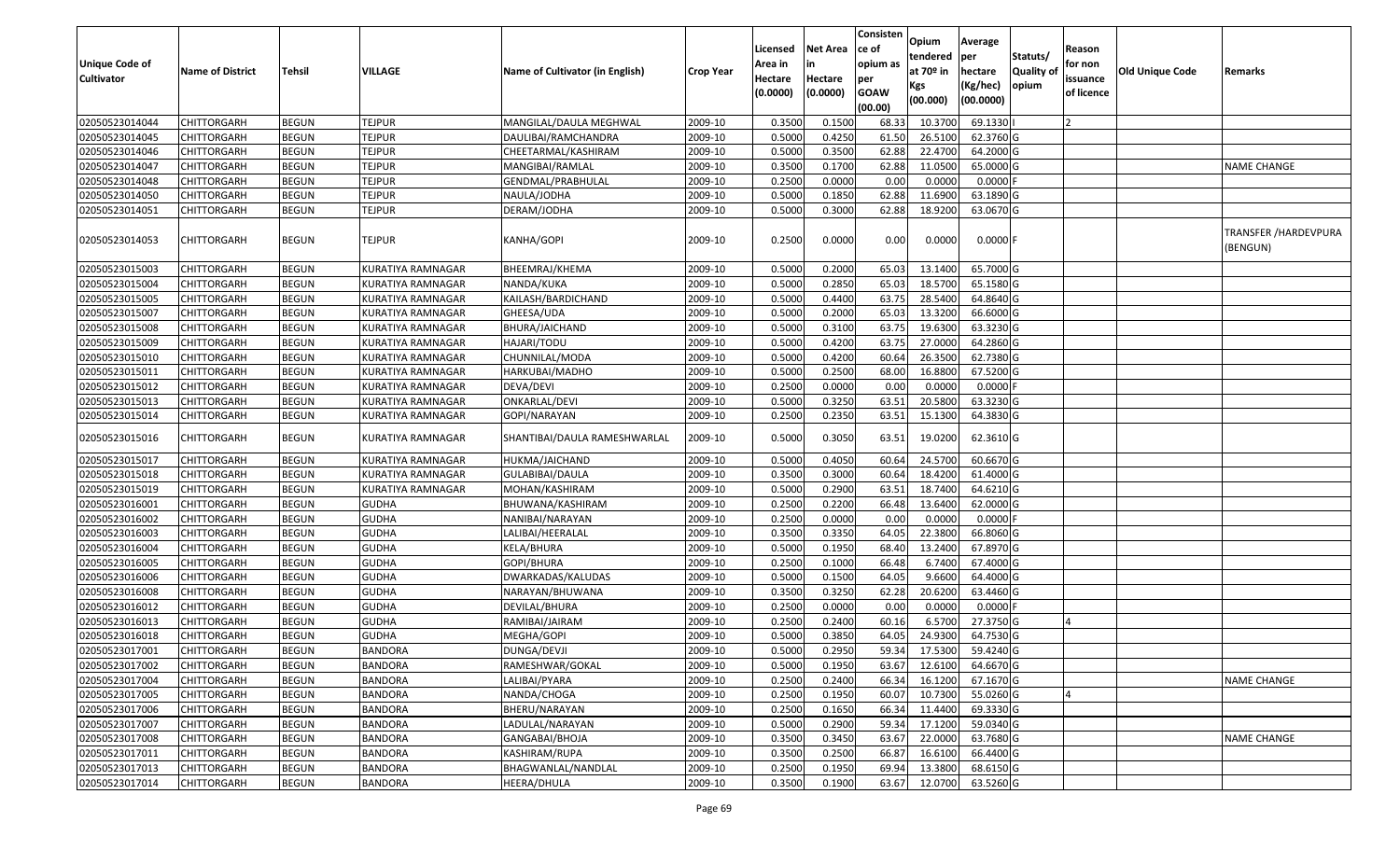|                                  |                                   |                              |                                  |                                      |                    | Licensed         | <b>Net Area</b>  | Consisten<br>lce of | Opium<br>tendered  | Average<br>per         | Statuts/         | Reason     |                        |                    |
|----------------------------------|-----------------------------------|------------------------------|----------------------------------|--------------------------------------|--------------------|------------------|------------------|---------------------|--------------------|------------------------|------------------|------------|------------------------|--------------------|
| Unique Code of                   | <b>Name of District</b>           | <b>Tehsil</b>                | <b>VILLAGE</b>                   | Name of Cultivator (in English)      | <b>Crop Year</b>   | Area in          |                  | opium as            | at $70°$ in        | hectare                | <b>Quality o</b> | for non    | <b>Old Unique Code</b> | Remarks            |
| <b>Cultivator</b>                |                                   |                              |                                  |                                      |                    | Hectare          | Hectare          | per                 | Kgs                | (Kg/hec)               | opium            | issuance   |                        |                    |
|                                  |                                   |                              |                                  |                                      |                    | (0.0000)         | (0.0000)         | <b>GOAW</b>         | (00.000)           | (00.0000)              |                  | of licence |                        |                    |
|                                  |                                   |                              |                                  |                                      |                    |                  |                  | (00.00)             |                    |                        |                  |            |                        |                    |
| 02050523017015                   | CHITTORGARH                       | <b>BEGUN</b>                 | <b>BANDORA</b>                   | KHANA/CHANDAN                        | 2009-10            | 0.3500           | 0.2000           | 60.01               | 11.6300            | 58.1500 G              |                  |            |                        |                    |
| 02050523017016                   | CHITTORGARH                       | <b>BEGUN</b>                 | <b>BANDORA</b>                   | KHANA/CHOGA                          | 2009-10            | 0.3500           | 0.2750           | 66.87               | 18.4900            | 67.2360 G              |                  |            |                        |                    |
| 02050523017017<br>02050523017018 | CHITTORGARH<br><b>CHITTORGARH</b> | <b>BEGUN</b><br><b>BEGUN</b> | <b>BANDORA</b><br><b>BANDORA</b> | BHOJA/BHAWANA                        | 2009-10<br>2009-10 | 0.3500<br>0.5000 | 0.2050<br>0.4950 | 63.94<br>66.80      | 13.3200<br>34.3800 | 64.9760 G<br>69.4550 G |                  |            |                        |                    |
| 02050523017019                   | CHITTORGARH                       | <b>BEGUN</b>                 | <b>BANDORA</b>                   | GOPI/HARIRAM<br>KHANA/JAIRAM         | 2009-10            | 0.2500           | 0.1950           | 63.1                | 12.2200            | 62.6670 G              |                  |            |                        |                    |
| 02050523017020                   | CHITTORGARH                       | <b>BEGUN</b>                 | <b>BANDORA</b>                   | BALU/RAMA                            | 2009-10            | 0.3500           | 0.2250           | 63.94               | 13.9800            | 62.1330 G              |                  |            |                        |                    |
| 02050523017021                   |                                   | <b>BEGUN</b>                 | <b>BANDORA</b>                   |                                      | 2009-10            | 0.2500           | 0.2400           | 60.20               | 14.8800            | 62.0000                |                  |            |                        |                    |
| 02050523017022                   | CHITTORGARH<br>CHITTORGARH        | <b>BEGUN</b>                 | <b>BANDORA</b>                   | PYARA/BHWANA<br>CHUNNILAL/GOVIND     | 2009-10            | 0.3500           | 0.3400           | 59.34               | 20.6600            | 60.7650 G              |                  |            |                        |                    |
| 02050523017023                   | CHITTORGARH                       | <b>BEGUN</b>                 | <b>BANDORA</b>                   | KALU/GYANA                           | 2009-10            | 0.3500           | 0.2850           | 68.94               | 18.4500            | 64.7370 G              |                  |            |                        |                    |
| 02050523017024                   | CHITTORGARH                       | <b>BEGUN</b>                 | <b>BANDORA</b>                   | DHANNIBAI/GOKUL                      | 2009-10            | 0.5000           | 0.4000           | 63.94               | 25.9000            | 64.7500 G              |                  |            |                        |                    |
| 02050523017025                   | CHITTORGARH                       | <b>BEGUN</b>                 | <b>BANDORA</b>                   |                                      | 2009-10            | 0.2500           | 0.1950           | 66.34               | 13.1000            | 67.1790 G              |                  |            |                        |                    |
| 02050523017027                   | CHITTORGARH                       | <b>BEGUN</b>                 | <b>BANDORA</b>                   | PYARA/LAXMAN<br>LALU/LAXMAN          | 2009-10            | 0.2500           | 0.2500           | 63.10               | 15.6100            | 62.4400 G              |                  |            |                        |                    |
|                                  |                                   |                              | <b>BANDORA</b>                   | DEVA/GOKAL                           |                    | 0.5000           | 0.2000           | 63.72               | 13.3200            | 66.6000 G              |                  |            |                        |                    |
| 02050523017028<br>02050523017030 | <b>CHITTORGARH</b>                | <b>BEGUN</b>                 | <b>BANDORA</b>                   |                                      | 2009-10            | 0.5000           | 0.2800           | 63.72               | 19.3000            | 68.9290 G              |                  |            |                        |                    |
|                                  | <b>CHITTORGARH</b>                | <b>BEGUN</b><br><b>BEGUN</b> | <b>BANDORA</b>                   | NANDA/NARAYAN                        | 2009-10            | 0.3500           | 0.3000           | 55.91               | 16.9100            | 56.3670                |                  |            |                        |                    |
| 02050523017031<br>02050523017032 | <b>CHITTORGARH</b><br>CHITTORGARH | <b>BEGUN</b>                 | <b>BANDORA</b>                   | MANGIBAI/BHURA<br>RAMLAL/CHUNNILAL   | 2009-10<br>2009-10 | 0.3500           | 0.0000           | 0.00                | 0.0000             | $0.0000$ F             |                  |            |                        |                    |
| 02050523017034                   | CHITTORGARH                       | <b>BEGUN</b>                 | <b>BANDORA</b>                   | JAGANNATH/CHOGA                      | 2009-10            | 0.3500           | 0.2800           | 62.46               | 17.4700            | 62.3930 G              |                  |            |                        |                    |
| 02050523017036                   | CHITTORGARH                       | <b>BEGUN</b>                 | <b>BANDORA</b>                   | UDA/BARDA                            | 2009-10            | 0.5000           | 0.0000           | 0.00                | 0.0000             | 0.0000F                |                  |            |                        |                    |
|                                  |                                   |                              |                                  |                                      |                    |                  |                  |                     |                    |                        |                  |            |                        |                    |
| 02050523017037                   | CHITTORGARH                       | <b>BEGUN</b><br><b>BEGUN</b> | <b>BANDORA</b><br><b>BANDORA</b> | NAUJIBAI/KALU                        | 2009-10<br>2009-10 | 0.2500<br>0.5000 | 0.2400<br>0.2800 | 63.16<br>63.72      | 15.1600<br>18.2000 | 63.1670 G<br>65.0000G  |                  |            |                        | <b>NAME CHANGE</b> |
| 02050523017038<br>02050523017039 | CHITTORGARH                       |                              | <b>BANDORA</b>                   | MANGILAL/GOKAL<br>HEERALAL/CHUNNILAL | 2009-10            | 0.3500           | 0.3000           | 63.72               | 19.2100            | 64.0330 G              |                  |            |                        |                    |
|                                  | CHITTORGARH                       | <b>BEGUN</b><br><b>BEGUN</b> | <b>BANDORA</b>                   |                                      | 2009-10            | 0.5000           | 0.3950           | 69.94               | 27.8600            | 70.5320 G              |                  |            |                        |                    |
| 02050523017040<br>02050523017042 | CHITTORGARH                       | <b>BEGUN</b>                 | <b>BANDORA</b>                   | BHEEMRAJ/MODA                        |                    | 0.2500           | 0.2000           | 63.16               | 12.8900            | 64.4500 G              |                  |            |                        |                    |
|                                  | CHITTORGARH                       |                              |                                  | SOSARBAI/HAJARI                      | 2009-10            | 0.3500           | 0.1900           | 66.88               | 12.3600            | 65.0530 G              |                  |            |                        |                    |
| 02050523017043                   | CHITTORGARH<br><b>CHITTORGARH</b> | <b>BEGUN</b>                 | <b>BANDORA</b>                   | KANHAIYALAL/CHOGA                    | 2009-10            |                  | 0.2400           |                     |                    |                        |                  |            |                        |                    |
| 02050523017044                   |                                   | <b>BEGUN</b>                 | <b>BANDORA</b>                   | JAGDISH/BHANWARLAL SHARMA            | 2009-10<br>2009-10 | 0.2500<br>0.3500 | 0.2950           | 60.07               | 14.5200<br>20.0200 | 60.5000 G<br>67.8640 G |                  |            |                        |                    |
| 02050523017045<br>02050523017046 | CHITTORGARH                       | <b>BEGUN</b><br><b>BEGUN</b> | <b>BANDORA</b><br><b>BANDORA</b> | HARLAL/MODA                          | 2009-10            | 0.5000           | 0.1850           | 66.80<br>59.23      | 11.2400            | 60.7570 G              |                  |            |                        |                    |
| 02050523017047                   | CHITTORGARH<br>CHITTORGARH        | <b>BEGUN</b>                 | <b>BANDORA</b>                   | NATHULAL/DEVILAL<br>JDA/CHOGA        | 2009-10            | 0.3500           | 0.2800           | 66.80               | 18.5900            | 66.3930 G              |                  |            |                        |                    |
| 02050523017049                   | CHITTORGARH                       | <b>BEGUN</b>                 | <b>BANDORA</b>                   | NARAYAN/POKHAR                       | 2009-10            | 0.3500           | 0.2400           | 63.45               | 15.8700            | 66.1250 G              |                  |            |                        |                    |
| 02050523017050                   | CHITTORGARH                       | <b>BEGUN</b>                 | <b>BANDORA</b>                   | HARDEV/BHAWANA                       | 2009-10            | 0.5000           | 0.1950           | 63.45               | 12.7100            | 65.1790 G              |                  |            |                        |                    |
| 02050523017051                   |                                   | <b>BEGUN</b>                 | <b>BANDORA</b>                   |                                      | 2009-10            | 0.5000           | 0.2050           | 63.45               | 13.1300            | 64.0490 G              |                  |            |                        |                    |
| 02050523017052                   | CHITTORGARH                       | <b>BEGUN</b>                 | <b>BANDORA</b>                   | MANGILAL/KALU<br>KHANA/BARDA         | 2009-10            | 0.3500           | 0.1950           | 63.45               | 12.6600            | 64.9230 G              |                  |            |                        |                    |
| 02050523017053                   | CHITTORGARH<br>CHITTORGARH        | <b>BEGUN</b>                 | <b>BANDORA</b>                   | SARWAN/CHOGA                         | 2009-10            | 0.3500           | 0.1900           | 61.7                | 11.7800            | 62.0000                |                  |            |                        |                    |
| 02050523017054                   | CHITTORGARH                       | <b>BEGUN</b>                 | <b>BANDORA</b>                   | SHRINGARIBAI/MOOLCHAND               | 2009-10            | 0.3500           | 0.2400           | 63.1                | 15.5900            | 64.9580 G              |                  |            |                        |                    |
| 02050523017055                   | CHITTORGARH                       | <b>BEGUN</b>                 | <b>BANDORA</b>                   | GOPAL/BALUJI                         | 2009-10            | 0.350            | 0.2500           | 63.1                | 16.1500            | 64.6000 G              |                  |            |                        |                    |
| 02050523017056                   | CHITTORGARH                       | <b>BEGUN</b>                 | <b>BANDORA</b>                   | MANGIBAI/BHOJA                       | 2009-10            | 0.5000           | 0.2700           | 54.02               | 14.7000            | 54.4440                |                  |            |                        |                    |
| 02050523017057                   | <b>CHITTORGARH</b>                | <b>BEGUN</b>                 | <b>BANDORA</b>                   | JODHA/CHUNNILAL                      | 2009-10            | 0.5000           | 0.2950           | 66.80               | 19.8400            | 67.2540 G              |                  |            |                        |                    |
|                                  |                                   |                              |                                  |                                      | 2009-10            | 0.2500           |                  | 60.07               |                    | 62.0500 G              |                  |            |                        |                    |
| 02050523017058<br>02050523017059 | <b>CHITTORGARH</b>                | <b>BEGUN</b>                 | <b>BANDORA</b>                   | VIJAYSINGH/LALSINGH                  |                    |                  | 0.2000           |                     | 12.4100            |                        |                  |            |                        |                    |
| 02050523017060                   | <b>CHITTORGARH</b>                | <b>BEGUN</b>                 | <b>BANDORA</b>                   | GHEESA/DUNGA                         | 2009-10            | 0.2500           | 0.2500           | 69.94               | 18.0100            | 72.0400 G              |                  |            |                        |                    |
|                                  | <b>CHITTORGARH</b>                | <b>BEGUN</b>                 | <b>BANDORA</b>                   | SHANKARLAL/GOKUL                     | 2009-10            | 0.2500           | 0.2450           | 66.34               | 16.9800            | 69.3060 G              |                  |            |                        | <b>NAME CHANGE</b> |
| 02050523017062<br>02050523018001 | CHITTORGARH<br><b>CHITTORGARH</b> | <b>BEGUN</b>                 | <b>BANDORA</b><br><b>MUROLI</b>  | SEWARAM/KISHNA<br>PYARA/KALU         | 2009-10            | 0.5000<br>0.5000 | 0.4900<br>0.2850 | 63.10<br>67.11      | 31.0100<br>19.6900 | 63.2860 G<br>69.0880 G |                  |            |                        |                    |
|                                  |                                   | <b>BEGUN</b>                 |                                  |                                      | 2009-10            |                  |                  |                     |                    |                        |                  |            |                        |                    |
| 02050523018002                   | <b>CHITTORGARH</b>                | <b>BEGUN</b>                 | <b>MUROLI</b>                    | HAJARI/RUPA                          | 2009-10            | 0.2500           | 0.2000           | 68.66               | 14.1400            | 70.7000 G<br>67.8800 G |                  |            |                        |                    |
| 02050523018003                   | <b>CHITTORGARH</b>                | <b>BEGUN</b>                 | <b>MUROLI</b>                    | MADANLAL/PEMA DHAKAD                 | 2009-10            | 0.2500           | 0.2500           | 68.66               | 16.9700            |                        |                  |            |                        | <b>NAME CHANGE</b> |
| 02050523018004                   | <b>CHITTORGARH</b>                | <b>BEGUN</b>                 | <b>MUROLI</b>                    | DHAPUBAI/DEVILAL                     | 2009-10            | 0.3500           | 0.3400           | 65.80               | 22.7400            | 66.8820 G              |                  |            |                        | NAME CHANGE        |
| 02050523018005                   | <b>CHITTORGARH</b>                | <b>BEGUN</b>                 | <b>MUROLI</b>                    | MODA/HEMA                            | 2009-10            | 0.5000           | 0.2000           | 68.66               | 14.0800            | 70.4000 G              |                  |            |                        |                    |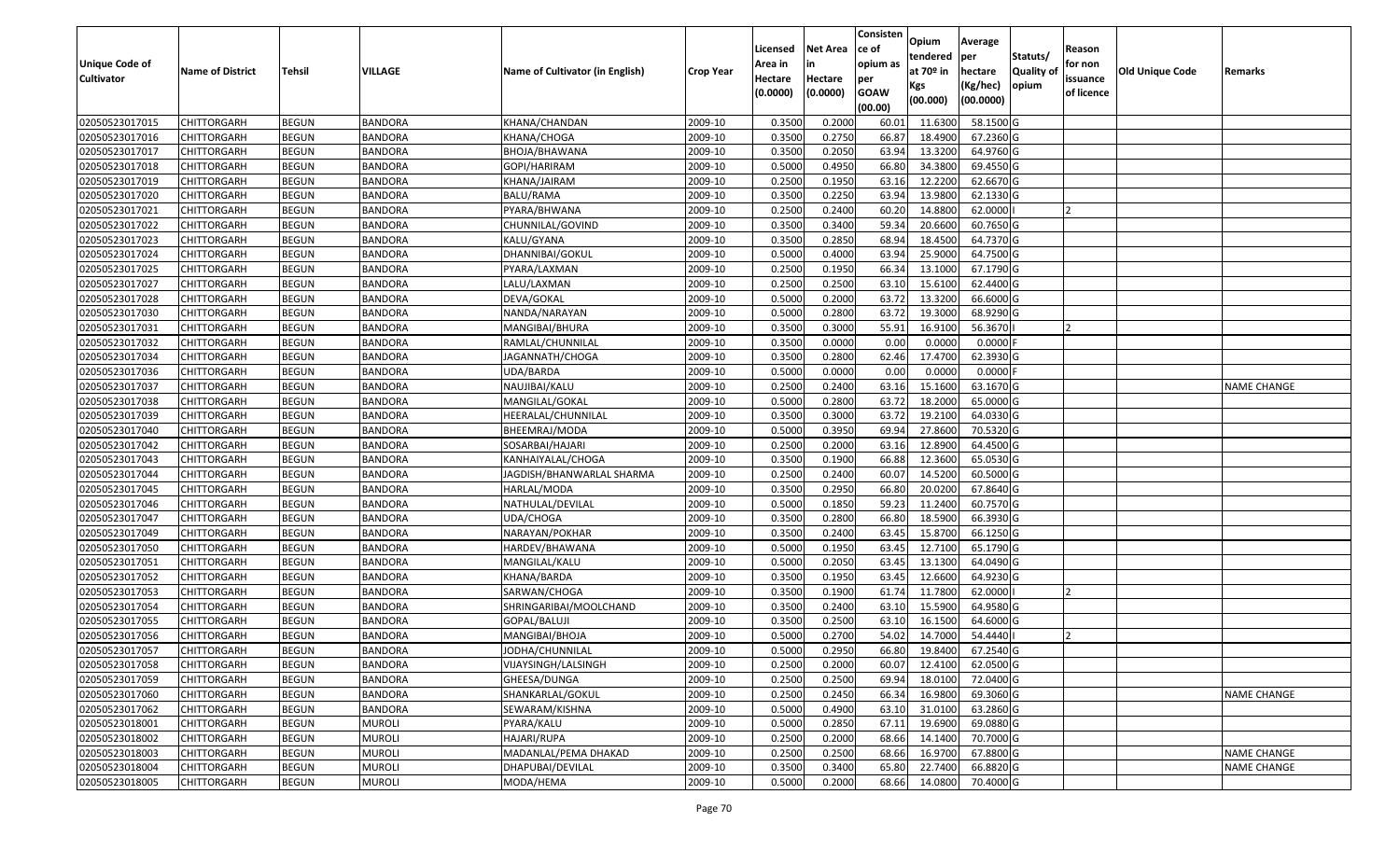|                       |                         |               |                 |                                 |                  | Licensed | <b>Net Area</b> | Consisten<br>ce of | Opium       | Average    |                  | Reason     |                        |                    |
|-----------------------|-------------------------|---------------|-----------------|---------------------------------|------------------|----------|-----------------|--------------------|-------------|------------|------------------|------------|------------------------|--------------------|
| <b>Unique Code of</b> |                         |               |                 |                                 |                  | Area in  |                 | opium as           | tendered    | per        | Statuts/         | for non    |                        |                    |
| <b>Cultivator</b>     | <b>Name of District</b> | <b>Tehsil</b> | VILLAGE         | Name of Cultivator (in English) | <b>Crop Year</b> | Hectare  | Hectare         | per                | at $70°$ in | hectare    | <b>Quality o</b> | issuance   | <b>Old Unique Code</b> | Remarks            |
|                       |                         |               |                 |                                 |                  | (0.0000) | (0.0000)        | <b>GOAW</b>        | Kgs         | (Kg/hec)   | opium            | of licence |                        |                    |
|                       |                         |               |                 |                                 |                  |          |                 | (00.00)            | (00.000)    | (00.0000)  |                  |            |                        |                    |
| 02050523018006        | CHITTORGARH             | <b>BEGUN</b>  | <b>MUROLI</b>   | PARTHU/DAULA                    | 2009-10          | 0.5000   | 0.4450          | 65.80              | 29.8500     | 67.0790G   |                  |            |                        |                    |
| 02050523018007        | CHITTORGARH             | <b>BEGUN</b>  | <b>MUROLI</b>   | BHOLIRAM/RATNA                  | 2009-10          | 0.5000   | 0.5000          | 65.80              | 33.3700     | 66.7400 G  |                  |            |                        |                    |
| 02050523018008        | CHITTORGARH             | <b>BEGUN</b>  | <b>MUROLI</b>   | KANHAIYALAL/KUKA                | 2009-10          | 0.5000   | 0.4550          | 63.44              | 29.3200     | 64.4400 G  |                  |            |                        |                    |
| 02050523018009        | CHITTORGARH             | <b>BEGUN</b>  | <b>MUROLI</b>   | GHEESALAL/RATNA                 | 2009-10          | 0.5000   | 0.3950          | 65.80              | 26.3400     | 66.6840 G  |                  |            |                        |                    |
| 02050523018010        | CHITTORGARH             | <b>BEGUN</b>  | <b>MUROLI</b>   | KANHA/MANGILAL                  | 2009-10          | 0.2500   | 0.1000          | 64.89              | 6.3800      | 63.8000 G  |                  |            |                        |                    |
| 02050523018012        | CHITTORGARH             | <b>BEGUN</b>  | <b>MUROLI</b>   | CHEETAR/DEVA                    | 2009-10          | 0.2500   | 0.2000          | 63.44              | 13.0200     | 65.1000 G  |                  |            |                        |                    |
| 02050523019001        | CHITTORGARH             | <b>BEGUN</b>  | MADHOPUR (M.P.) | HEERALAL/LAXMAN                 | 2009-10          | 0.3500   | 0.2000          | 62.22              | 13.0300     | 65.1500 G  |                  |            |                        |                    |
| 02050523019005        | CHITTORGARH             | <b>BEGUN</b>  | MADHOPUR (M.P.) | DEUBAI/NARAYAN                  | 2009-10          | 0.5000   | 0.3150          | 62.22              | 20.3900     | 64.7300 G  |                  |            |                        | <b>NAME CHANGE</b> |
| 02050523019007        | <b>CHITTORGARH</b>      | <b>BEGUN</b>  | MADHOPUR (M.P.) | GHEESALAL/ONKAR                 | 2009-10          | 0.5000   | 0.3800          | 58.57              | 22.9200     | 60.3160 G  |                  |            |                        |                    |
| 02050523019008        | CHITTORGARH             | <b>BEGUN</b>  | MADHOPUR (M.P.) | LALU/GOKAL                      | 2009-10          | 0.5000   | 0.2000          | 63.42              | 13.4100     | 67.0500 G  |                  |            |                        |                    |
| 02050523019009        | CHITTORGARH             | <b>BEGUN</b>  | MADHOPUR (M.P.) | BHANWARLAL/LAKHMA               | 2009-10          | 0.5000   | 0.4900          | 63.42              | 31.4000     | 64.0820 G  |                  |            |                        |                    |
| 02050523019011        | <b>CHITTORGARH</b>      | <b>BEGUN</b>  | MADHOPUR (M.P.) | BARDICHAND/LAKHMA               | 2009-10          | 0.5000   | 0.4200          | 62.22              | 26.2200     | 62.4290 G  |                  |            |                        |                    |
| 02050523019012        | <b>CHITTORGARH</b>      | <b>BEGUN</b>  | MADHOPUR (M.P.) | BALU/DAULA                      | 2009-10          | 0.5000   | 0.3750          | 63.42              | 23.6900     | 63.1730 G  |                  |            |                        |                    |
| 02050523019013        | CHITTORGARH             | <b>BEGUN</b>  | MADHOPUR (M.P.) | KANHAIYALAL/A.S. SHOCHAND/RUPA  | 2009-10          | 0.5000   | 0.2500          | 62.22              | 16.3200     | 65.2800 G  |                  |            |                        |                    |
| 02050523019014        | <b>CHITTORGARH</b>      | <b>BEGUN</b>  | MADHOPUR (M.P.) | BALURAM/DEVILAL                 | 2009-10          | 0.2500   | 0.0000          | 0.00               | 0.0000      | $0.0000$ F |                  |            |                        |                    |
| 02050523019015        | CHITTORGARH             | <b>BEGUN</b>  | MADHOPUR (M.P.) | HOKMA/KISHNA                    | 2009-10          | 0.2500   | 0.1450          | 62.22              | 9.4800      | 65.3790 G  |                  |            |                        |                    |
| 02050523019017        | CHITTORGARH             | <b>BEGUN</b>  | MADHOPUR (M.P.) | HAJARI/NANDA                    | 2009-10          | 0.5000   | 0.3500          | 63.42              | 22.6500     | 64.7140 G  |                  |            |                        |                    |
| 02050523019018        | CHITTORGARH             | <b>BEGUN</b>  | MADHOPUR (M.P.) | SHOJIRAM/BHUWANA                | 2009-10          | 0.2500   | 0.2000          | 58.57              | 11.6100     | 58.0500 G  |                  |            |                        |                    |
| 02050523019019        | CHITTORGARH             | <b>BEGUN</b>  | MADHOPUR (M.P.) | UDAILAL/A.S. HAJARI/SHANKARLAL  | 2009-10          | 0.5000   | 0.2900          | 67.48              | 20.0800     | 69.2410 G  |                  |            |                        | <b>NAME CHANGE</b> |
| 02050523019020        | CHITTORGARH             | <b>BEGUN</b>  | MADHOPUR (M.P.) | RAICHAND/RAMNATH                | 2009-10          | 0.5000   | 0.4250          | 58.57              | 25.4100     | 59.7880 G  |                  |            |                        |                    |
| 02050523019021        | CHITTORGARH             | <b>BEGUN</b>  | MADHOPUR (M.P.) | ONKAR/GHASI                     | 2009-10          | 0.5000   | 0.2850          | 63.42              | 18.9300     | 66.4210 G  |                  |            |                        |                    |
| 02050523019025        | CHITTORGARH             | <b>BEGUN</b>  | MADHOPUR (M.P.) | PYARCHAND/BHUWANA               | 2009-10          | 0.5000   | 0.3950          | 65.59              | 26.7200     | 67.6460 G  |                  |            |                        |                    |
| 02050523019027        | CHITTORGARH             | <b>BEGUN</b>  | MADHOPUR (M.P.) | NANDA/VENA                      | 2009-10          | 0.2500   | 0.2450          | 59.90              | 13.6800     | 55.8370    |                  |            |                        |                    |
| 02050523020001        | CHITTORGARH             | <b>BEGUN</b>  | NARSINGHPURA    | ONKAR/BHUWANA                   | 2009-10          | 0.5000   | 0.4300          | 62.85              | 27.8400     | 64.7440 G  |                  |            |                        |                    |
| 02050523020002        | CHITTORGARH             | <b>BEGUN</b>  | NARSINGHPURA    | KHEMRAJ/DAULA                   | 2009-10          | 0.5000   | 0.3500          | 62.85              | 22.2800     | 63.6570 G  |                  |            |                        |                    |
| 02050523020003        | CHITTORGARH             | <b>BEGUN</b>  | NARSINGHPURA    | BHURA/ONKAR                     | 2009-10          | 0.5000   | 0.4800          | 62.85              | 30.0600     | 62.6250 G  |                  |            |                        |                    |
| 02050523020004        | CHITTORGARH             | <b>BEGUN</b>  | NARSINGHPURA    | BHURIBAI/BALU                   | 2009-10          | 0.5000   | 0.2950          | 67.48              | 20.9300     | 70.9490 G  |                  |            |                        |                    |
| 02050523020007        | CHITTORGARH             | <b>BEGUN</b>  | NARSINGHPURA    | KAILASHCHANDRA/AS. PYARA/HEERA  | 2009-10          | 0.2500   | 0.2450          | 67.48              | 17.0500     | 69.5920 G  |                  |            |                        | <b>NAME CHANGE</b> |
| 02050523020009        | <b>CHITTORGARH</b>      | <b>BEGUN</b>  | NARSINGHPURA    | GHEESIBAI/DAULA                 | 2009-10          | 0.5000   | 0.3450          | 63.42              | 22.2800     | 64.5800 G  |                  |            |                        |                    |
| 02050523020010        | CHITTORGARH             | <b>BEGUN</b>  | NARSINGHPURA    | PREMBAI/RAMESHWAR               | 2009-10          | 0.5000   | 0.3000          | 62.85              | 18.9300     | 63.1000G   |                  |            |                        |                    |
| 02050523020011        | <b>CHITTORGARH</b>      | <b>BEGUN</b>  | NARSINGHPURA    | KAJOD/NANDA                     | 2009-10          | 0.5000   | 0.3350          | 63.42              | 21.9500     | 65.5220 G  |                  |            |                        |                    |
| 02050523020012        | CHITTORGARH             | <b>BEGUN</b>  | NARSINGHPURA    | KASHNI/BHUWANA                  | 2009-10          | 0.500    | 0.3200          | 58.30              | 18.4000     | 57.5000 G  |                  |            |                        |                    |
| 02050523020013        | CHITTORGARH             | <b>BEGUN</b>  | NARSINGHPURA    | RAMA@RAMLAL/KISHNA              | 2009-10          | 0.2500   | 0.2500          | 62.85              | 16.1900     | 64.7600 G  |                  |            |                        |                    |
| 02050523021001        | <b>CHITTORGARH</b>      | <b>BEGUN</b>  | <b>NANDBAI</b>  | MADHO/PYARA                     | 2009-10          | 0.2500   | 0.0000          | 0.00               | 0.0000      | $0.0000$ F |                  |            |                        |                    |
| 02050523021003        | <b>CHITTORGARH</b>      | <b>BEGUN</b>  | <b>NANDBAI</b>  | ONKAR/MANGILAL                  | 2009-10          | 0.2500   | 0.2450          | 65.42              | 16.3100     | 66.5710 G  |                  |            |                        | <b>NAME CHANGE</b> |
| 02050523021004        | <b>CHITTORGARH</b>      | <b>BEGUN</b>  | <b>NANDBAI</b>  | DEBILAL/LALU                    | 2009-10          | 0.2500   | 0.2400          | 68.82              | 17.3000     | 72.0830 G  |                  |            |                        |                    |
| 02050523021006        | <b>CHITTORGARH</b>      | <b>BEGUN</b>  | NANDBAI         | TULSIRAM/CHAGANLAL              | 2009-10          | 0.5000   | 0.4050          | 68.82              | 28.1500     | 69.5060 G  |                  |            |                        |                    |
| 02050523021008        | <b>CHITTORGARH</b>      | <b>BEGUN</b>  | NANDBAI         | BHAGWANLAL/HARLAL               | 2009-10          | 0.5000   | 0.4900          | 65.42              | 33.3000     | 67.9590 G  |                  |            |                        |                    |
| 02050523021012        | <b>CHITTORGARH</b>      | <b>BEGUN</b>  | <b>NANDBAI</b>  | MANGIBAI/ONKARLAL               | 2009-10          | 0.5000   | 0.4950          | 65.42              | 33.6400     | 67.9600 G  |                  |            |                        |                    |
| 02050523021014        | <b>CHITTORGARH</b>      | <b>BEGUN</b>  | <b>NANDBAI</b>  | DEVILAL/MIYACHAND               | 2009-10          | 0.2500   | 0.2450          | 65.30              | 16.6600     | 68.0000 G  |                  |            |                        | <b>NAME CHANGE</b> |
| 02050523021015        | <b>CHITTORGARH</b>      | <b>BEGUN</b>  | <b>NANDBAI</b>  | HAGAMIBAI/DEVILAL               | 2009-10          | 0.5000   | 0.4050          | 63.21              | 25.1900     | 62.1980 G  |                  |            |                        |                    |
| 02050523021017        | CHITTORGARH             | <b>BEGUN</b>  | NANDBAI         | TULSIBAI/HUKMA                  | 2009-10          | 0.5000   | 0.3850          | 55.69              | 19.9300     | 51.7660 G  |                  |            |                        |                    |
| 02050523021018        | <b>CHITTORGARH</b>      | <b>BEGUN</b>  | NANDBAI         | MADHO/CHAGAN                    | 2009-10          | 0.5000   | 0.2600          | 62.01              | 16.9500     | 65.1920 G  |                  |            |                        |                    |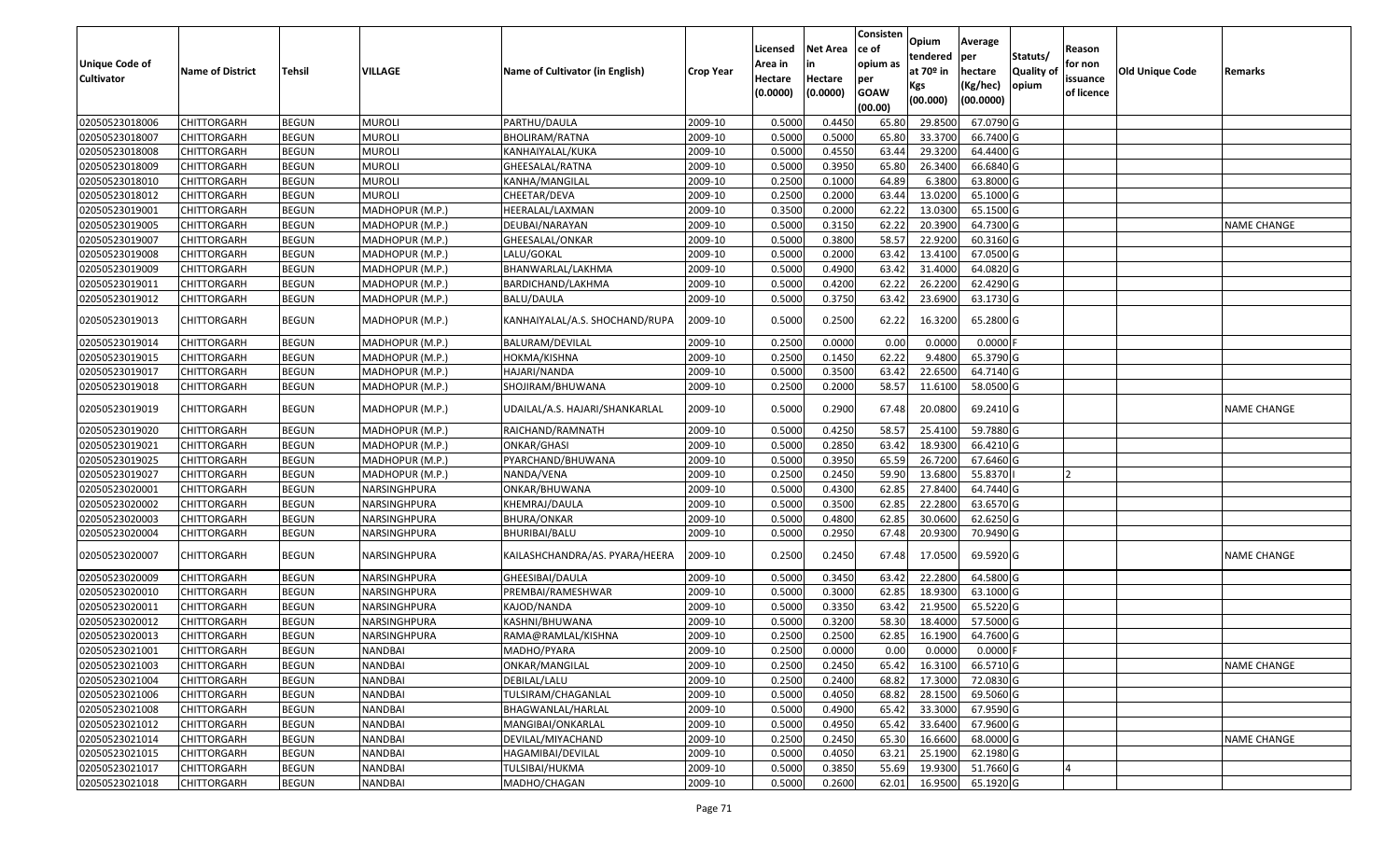|                                            |                         |               |                 |                                 |           | Licensed           | <b>Net Area</b> | Consisten<br>ce of     | Opium<br>tendered | Average<br><b>per</b> | Statuts/          | Reason              |                        |                    |
|--------------------------------------------|-------------------------|---------------|-----------------|---------------------------------|-----------|--------------------|-----------------|------------------------|-------------------|-----------------------|-------------------|---------------------|------------------------|--------------------|
| <b>Unique Code of</b><br><b>Cultivator</b> | <b>Name of District</b> | <b>Tehsil</b> | VILLAGE         | Name of Cultivator (in English) | Crop Year | Area in<br>Hectare | in<br>Hectare   | opium as<br>per        | at 70º in         | hectare               | <b>Quality of</b> | for non<br>issuance | <b>Old Unique Code</b> | Remarks            |
|                                            |                         |               |                 |                                 |           | (0.0000)           | (0.0000)        | <b>GOAW</b><br>(00.00) | Kgs<br>(00.000)   | (Kg/hec)<br>(00.0000) | opium             | of licence          |                        |                    |
| 02050523021019                             | <b>CHITTORGARH</b>      | <b>BEGUN</b>  | NANDBAI         | DEBILAL/JAICHAND                | 2009-10   | 0.5000             | 0.2000          | 65.42                  | 12.8000           | 64.0000 G             |                   |                     |                        |                    |
| 02050523021020                             | <b>CHITTORGARH</b>      | <b>BEGUN</b>  | NANDBAI         | NANDKISHOR/GOPI                 | 2009-10   | 0.5000             | 0.2200          | 68.82                  | 15.6400           | 71.0910 G             |                   |                     |                        |                    |
| 02050523021021                             | <b>CHITTORGARH</b>      | <b>BEGUN</b>  | NANDBAI         | DHANNIBAI/MANGILAL              | 2009-10   | 0.5000             | 0.4450          | 62.01                  | 27.4500           | 61.6850 G             |                   |                     |                        | NAME CHANGE        |
| 02050523021022                             | <b>CHITTORGARH</b>      | <b>BEGUN</b>  | NANDBAI         | PRITHVIRAJ/KAJOD                | 2009-10   | 0.5000             | 0.3000          | 65.42                  | 20.3200           | 67.7330 G             |                   |                     |                        |                    |
| 02050523021023                             | <b>CHITTORGARH</b>      | <b>BEGUN</b>  | NANDBAI         | BHANWARLAL/BHAWANA              | 2009-10   | 0.5000             | 0.2450          | 65.30                  | 16.2400           | 66.2860 G             |                   |                     |                        |                    |
| 02050523021025                             | <b>CHITTORGARH</b>      | <b>BEGUN</b>  | NANDBAI         | JAMNIBAI/PYARCHAND              | 2009-10   | 0.2500             | 0.0000          | 0.00                   | 0.0000            | $0.0000$ F            |                   |                     |                        |                    |
| 02050523021029                             | <b>CHITTORGARH</b>      | <b>BEGUN</b>  | NANDBAI         | NARMADABAI/DEBILAL              | 2009-10   | 0.2500             | 0.2500          | 62.01                  | 16.2700           | 65.0800 G             |                   |                     |                        | <b>NAME CHANGE</b> |
| 02050523021030                             | <b>CHITTORGARH</b>      | <b>BEGUN</b>  | NANDBAI         | GHEESALAL/NANDA                 | 2009-10   | 0.5000             | 0.3800          | 67.72                  | 26.0400           | 68.5260 G             |                   |                     |                        |                    |
| 02050523022001                             | <b>CHITTORGARH</b>      | <b>BEGUN</b>  | NEELIYO KA MAAL | KALU/BARDA                      | 2009-10   | 0.5000             | 0.4700          | 68.57                  | 32.2300           | 68.5740 G             |                   |                     |                        |                    |
| 02050523022002                             | <b>CHITTORGARH</b>      | <b>BEGUN</b>  | NEELIYO KA MAAL | RUPA/PRITHVIRAJ                 | 2009-10   | 0.5000             | 0.5000          | 66.39                  | 33.8300           | 67.6600 G             |                   |                     |                        |                    |
| 02050523022003                             | <b>CHITTORGARH</b>      | <b>BEGUN</b>  | NEELIYO KA MAAL | TEKUBAI/BHERU                   | 2009-10   | 0.2500             | 0.2500          | 67.95                  | 17.3400           | 69.3600 G             |                   |                     |                        |                    |
| 02050523022004                             | <b>CHITTORGARH</b>      | <b>BEGUN</b>  | NEELIYO KA MAAL | NANDUBAI/BAAGA                  | 2009-10   | 0.5000             | 0.4850          | 64.1                   | 30.7900           | 63.4850 G             |                   |                     |                        | NAME CHANGE        |
| 02050523022005                             | <b>CHITTORGARH</b>      | <b>BEGUN</b>  | NEELIYO KA MAAL | DHANNA/KISHNA                   | 2009-10   | 0.5000             | 0.3500          | 67.89                  | 24.2000           | 69.1430 G             |                   |                     |                        |                    |
| 02050523022006                             | <b>CHITTORGARH</b>      | <b>BEGUN</b>  | NEELIYO KA MAAL | JAMKUBAI/HEERA                  | 2009-10   | 0.5000             | 0.4900          | 66.16                  | 33.8600           | 69.1020 G             |                   |                     |                        |                    |
| 02050523022007                             | <b>CHITTORGARH</b>      | <b>BEGUN</b>  | NEELIYO KA MAAL | KUKA/KISHNA                     | 2009-10   | 0.5000             | 0.3500          | 67.89                  | 25.1100           | 71.7430 G             |                   |                     |                        |                    |
| 02050523022008                             | <b>CHITTORGARH</b>      | <b>BEGUN</b>  | NEELIYO KA MAAL | GHEESA/BALU DHAKAD              | 2009-10   | 0.5000             | 0.3950          | 67.89                  | 27.1600           | 68.7590 G             |                   |                     |                        |                    |
| 02050523022009                             | <b>CHITTORGARH</b>      | <b>BEGUN</b>  | NEELIYO KA MAAL | SEUBAI/CHUNNILAL                | 2009-10   | 0.5000             | 0.4900          | 67.89                  | 34.3700           | 70.1430 G             |                   |                     |                        | <b>NAME CHANGE</b> |
| 02050523022010                             | <b>CHITTORGARH</b>      | <b>BEGUN</b>  | NEELIYO KA MAAL | SHANKARLAL/NANDA                | 2009-10   | 0.5000             | 0.5000          | 65.47                  | 32.9700           | 65.9400 G             |                   |                     |                        |                    |
| 02050523022011                             | <b>CHITTORGARH</b>      | <b>BEGUN</b>  | NEELIYO KA MAAL | DHAPUBAI/HEMA                   | 2009-10   | 0.5000             | 0.3450          | 69.39                  | 23.5500           | 68.2610 G             |                   |                     |                        |                    |
| 02050523022012                             | <b>CHITTORGARH</b>      | <b>BEGUN</b>  | NEELIYO KA MAAL | NARAYAN/GOPI                    | 2009-10   | 0.5000             | 0.3450          | 65.4                   | 22.1200           | 64.1160 G             |                   |                     |                        |                    |
| 02050523022013                             | <b>CHITTORGARH</b>      | <b>BEGUN</b>  | NEELIYO KA MAAL | SUGNABAI/PRABHULAL              | 2009-10   | 0.5000             | 0.4750          | 65.47                  | 31.5400           | 66.4000 G             |                   |                     |                        |                    |
| 02050523022014                             | <b>CHITTORGARH</b>      | <b>BEGUN</b>  | NEELIYO KA MAAL | NANDA/BHOLA                     | 2009-10   | 0.5000             | 0.4950          | 63.75                  | 33.9000           | 68.4850 G             |                   |                     |                        |                    |
| 02050523022015                             | <b>CHITTORGARH</b>      | <b>BEGUN</b>  | NEELIYO KA MAAL | HAJARI/KISHNA                   | 2009-10   | 0.5000             | 0.3050          | 69.39                  | 20.3800           | 66.8200 G             |                   |                     |                        |                    |
| 02050523022016                             | <b>CHITTORGARH</b>      | <b>BEGUN</b>  | NEELIYO KA MAAL | HAJARI/BALUJI                   | 2009-10   | 0.5000             | 0.3900          | 65.4                   | 27.0000           | 69.2310 G             |                   |                     |                        |                    |
| 02050523022018                             | <b>CHITTORGARH</b>      | <b>BEGUN</b>  | NEELIYO KA MAAL | BHANWARLAL/KALU                 | 2009-10   | 0.5000             | 0.4900          | 69.39                  | 34.0100           | 69.4080 G             |                   |                     |                        |                    |
| 02050523022019                             | <b>CHITTORGARH</b>      | <b>BEGUN</b>  | NEELIYO KA MAAL | PREMBAI/BHERULAL                | 2009-10   | 0.5000             | 0.4850          | 67.95                  | 33.8000           | 69.6910 G             |                   |                     |                        |                    |
| 02050523022020                             | <b>CHITTORGARH</b>      | <b>BEGUN</b>  | NEELIYO KA MAAL | <b>BALIBAI/GHEESA</b>           | 2009-10   | 0.5000             | 0.4950          | 63.86                  | 32.1700           | 64.9900 G             |                   |                     |                        |                    |
| 02050523023001                             | <b>CHITTORGARH</b>      | <b>BEGUN</b>  | SHOPURA         | RAMCHANDRA/DEVILAL              | 2009-10   | 0.5000             | 0.2850          | 59.70                  | 17.5100           | 61.4390 G             |                   |                     |                        |                    |
| 02050523023002                             | <b>CHITTORGARH</b>      | <b>BEGUN</b>  | SHOPURA         | HEERA/BHURA                     | 2009-10   | 0.5000             | 0.4800          | 59.70                  | 29.5200           | 61.5000 G             |                   |                     |                        |                    |
| 02050523023003                             | <b>CHITTORGARH</b>      | <b>BEGUN</b>  | SHOPURA         | JAICHAND/GHASI                  | 2009-10   | 0.5000             | 0.3500          | 68.47                  | 24.1500           | 69.0000 G             |                   |                     |                        |                    |
| 02050523023004                             | <b>CHITTORGARH</b>      | <b>BEGUN</b>  | SHOPURA         | KANHAIYALAL/A.S. NARAYAN/MADHU  | 2009-10   | 0.5000             | 0.2000          | 63.05                  | 13.2500           | 66.2500 G             |                   |                     |                        |                    |
| 02050523023005                             | <b>CHITTORGARH</b>      | <b>BEGUN</b>  | SHOPURA         | HAJARILAL/PEMA                  | 2009-10   | 0.5000             | 0.4400          | 68.4                   | 30.3100           | 68.8860 G             |                   |                     |                        |                    |
| 02050523023006                             | <b>CHITTORGARH</b>      | <b>BEGUN</b>  | SHOPURA         | RADHESHYAM/A.S. BALU            | 2009-10   | 0.5000             | 0.2500          | 68.47                  | 17.4000           | 69.6000 G             |                   |                     |                        | <b>NAME CHANGE</b> |
| 02050523023007                             | <b>CHITTORGARH</b>      | <b>BEGUN</b>  | SHOPURA         | GHEESA/PANNA                    | 2009-10   | 0.2500             | 0.2400          | 61.96                  | 15.1400           | 63.0830 G             |                   |                     |                        |                    |
| 02050523023008                             | <b>CHITTORGARH</b>      | <b>BEGUN</b>  | SHOPURA         | BHURALAL/HAJARI                 | 2009-10   | 0.5000             | 0.2450          | 65.23                  | 16.1100           | 65.7550 G             |                   |                     |                        |                    |
| 02050523023009                             | <b>CHITTORGARH</b>      | <b>BEGUN</b>  | <b>SHOPURA</b>  | PYARA/BHURA                     | 2009-10   | 0.5000             | 0.4000          | 65.23                  | 25.0000           | 62.5000 G             |                   |                     |                        |                    |
| 02050523023010                             | CHITTORGARH             | <b>BEGUN</b>  | SHOPURA         | KACHRU/PYARCHAND                | 2009-10   | 0.3500             | 0.1450          | 63.05                  | 9.4600            | 65.2410 G             |                   |                     |                        | <b>NAME CHANGE</b> |
| 02050523023011                             | <b>CHITTORGARH</b>      | <b>BEGUN</b>  | SHOPURA         | LADBAI/NAGJIRAM                 | 2009-10   | 0.3500             | 0.2900          | 63.05                  | 18.4400           | 63.5860 G             |                   |                     |                        |                    |
| 02050523023012                             | <b>CHITTORGARH</b>      | <b>BEGUN</b>  | SHOPURA         | GHEESA/NANALAL                  | 2009-10   | 0.5000             | 0.1950          | 63.05                  | 12.9100           | 66.2050 G             |                   |                     |                        |                    |
| 02050523023014                             | <b>CHITTORGARH</b>      | <b>BEGUN</b>  | SHOPURA         | HEMRAJ/BHUWANA                  | 2009-10   | 0.5000             | 0.2000          | 63.84                  | 12.7800           | 63.9000 G             |                   |                     |                        |                    |
| 02050523023015                             | <b>CHITTORGARH</b>      | BEGUN         | SHOPURA         | MANGIBAI/BALURAM                | 2009-10   | 0.2500             | 0.2400          | 65.23                  | 15.4000           | 64.1670 G             |                   |                     |                        | <b>NAME CHANGE</b> |
| 02050523023016                             | <b>CHITTORGARH</b>      | <b>BEGUN</b>  | SHOPURA         | DEUBAI/KALU                     | 2009-10   | 0.5000             | 0.2600          | 59.70                  | 15.5700           | 59.8850 G             |                   |                     |                        |                    |
| 02050523023017                             | <b>CHITTORGARH</b>      | <b>BEGUN</b>  | SHOPURA         | PRITHVIRAJ/BHERU                | 2009-10   | 0.2500             | 0.0000          | 0.00                   | 0.0000            | $0.0000$ F            |                   |                     |                        |                    |
| 02050523023019                             | <b>CHITTORGARH</b>      | <b>BEGUN</b>  | SHOPURA         | DEVILAL/TULSIRAM                | 2009-10   | 0.5000             | 0.2000          | 65.23                  | 12.7600           | 63.8000 G             |                   |                     |                        |                    |
| 02050523023020                             | <b>CHITTORGARH</b>      | <b>BEGUN</b>  | SHOPURA         | SUKHLAL/GOKUL                   | 2009-10   | 0.3500             | 0.2950          | 63.84                  | 17.9000           | 60.6780 G             |                   |                     |                        |                    |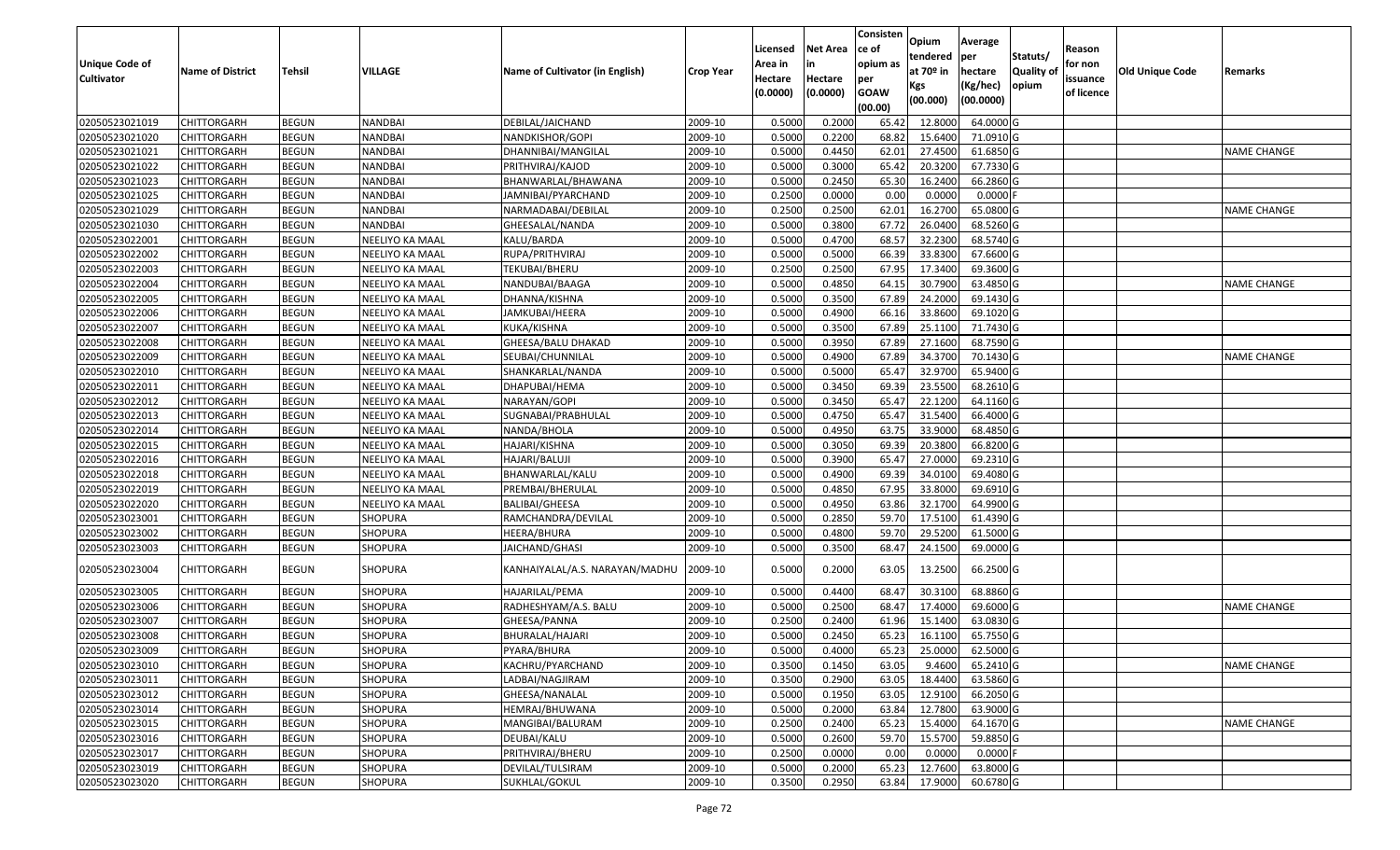|                                  |                            |                              |                |                                 |                    | Licensed | <b>Net Area</b> | Consisten<br>ce of | Opium                   | Average                | Statuts/         | Reason     |                        |                    |
|----------------------------------|----------------------------|------------------------------|----------------|---------------------------------|--------------------|----------|-----------------|--------------------|-------------------------|------------------------|------------------|------------|------------------------|--------------------|
| <b>Unique Code of</b>            | <b>Name of District</b>    | <b>Tehsil</b>                | VILLAGE        | Name of Cultivator (in English) | <b>Crop Year</b>   | Area in  |                 | opium as           | tendered<br>at $70°$ in | per<br>hectare         | <b>Quality o</b> | for non    | <b>Old Unique Code</b> | Remarks            |
| <b>Cultivator</b>                |                            |                              |                |                                 |                    | Hectare  | Hectare         | per                | Kgs                     | (Kg/hec)               | opium            | issuance   |                        |                    |
|                                  |                            |                              |                |                                 |                    | (0.0000) | (0.0000)        | <b>GOAW</b>        | (00.000)                | (00.0000)              |                  | of licence |                        |                    |
| 02050523023021                   | CHITTORGARH                | <b>BEGUN</b>                 | <b>SHOPURA</b> | BHANWARLAL/RUPA                 | 2009-10            | 0.5000   | 0.3400          | (00.00)<br>68.92   | 23.5300                 | 69.2060 G              |                  |            |                        |                    |
| 02050523023022                   | CHITTORGARH                | <b>BEGUN</b>                 | SHOPURA        | NARMADABAI/PRABHULAL            | 2009-10            | 0.2500   | 0.2350          | 61.96              | 14.7000                 | 62.5530 G              |                  |            |                        | <b>NAME CHANGE</b> |
| 02050523023023                   | CHITTORGARH                | <b>BEGUN</b>                 | <b>SHOPURA</b> | SITARAM/NARAYAN                 | 2009-10            | 0.2500   | 0.2450          | 61.96              | 15.7700                 | 64.3670 G              |                  |            |                        |                    |
| 02050523023025                   | <b>CHITTORGARH</b>         | <b>BEGUN</b>                 | SHOPURA        | NANIBAI/GOPI                    | 2009-10            | 0.5000   | 0.2950          | 63.84              | 19.6400                 | 66.5760 G              |                  |            |                        |                    |
| 02050523023026                   | CHITTORGARH                | <b>BEGUN</b>                 | <b>SHOPURA</b> | KANHAIYALAL/GHASIRAM            | 2009-10            | 0.5000   | 0.2900          | 68.72              | 20.0100                 | 69.0000G               |                  |            |                        |                    |
| 02050523023027                   | CHITTORGARH                | <b>BEGUN</b>                 | SHOPURA        | HARIRAM/RAMCHANDRA              | 2009-10            | 0.5000   | 0.2500          | 66.38              | 16.6600                 | 66.6400 G              |                  |            |                        |                    |
| 02050523023028                   | CHITTORGARH                | <b>BEGUN</b>                 | SHOPURA        | NANDLAL/RAMAJI                  | 2009-10            | 0.5000   | 0.3000          | 66.38              | 19.4600                 | 64.8670 G              |                  |            |                        |                    |
| 02050523023029                   | CHITTORGARH                | <b>BEGUN</b>                 | SHOPURA        | MEGHRAJ/RUPA                    | 2009-10            | 0.5000   | 0.2450          | 68.47              | 17.0900                 | 69.7550G               |                  |            |                        |                    |
| 02050523023030                   | CHITTORGARH                | <b>BEGUN</b>                 | <b>SHOPURA</b> | KUKALAL/MOJIRAM                 | 2009-10            | 0.5000   | 0.2450          | 68.72              | 16.7600                 | 68.4080 G              |                  |            |                        |                    |
| 02050523023031                   | CHITTORGARH                | <b>BEGUN</b>                 | SHOPURA        | BHERULAL/GHASIRAM               | 2009-10            | 0.5000   | 0.3100          | 66.38              | 20.5000                 | 66.1290 G              |                  |            |                        |                    |
| 02050523023032                   | CHITTORGARH                | <b>BEGUN</b>                 | <b>SHOPURA</b> | GOTU/NARAYAN                    | 2009-10            | 0.5000   | 0.2000          | 68.72              | 13.8700                 | 69.3500 G              |                  |            |                        |                    |
| 02050523023033                   | CHITTORGARH                | <b>BEGUN</b>                 | <b>SHOPURA</b> | NARAYAN/BABURAM                 | 2009-10            | 0.5000   | 0.2950          | 63.84              | 19.2000                 | 65.0850 G              |                  |            |                        |                    |
|                                  |                            |                              | <b>SHOPURA</b> | TULSIRAM/PANNALAL               |                    | 0.2500   | 0.2450          | 60.18              | 15.1000                 | 61.6330 G              |                  |            |                        |                    |
| 02050523023034<br>02050523023035 | <b>CHITTORGARH</b>         | <b>BEGUN</b>                 | <b>SHOPURA</b> |                                 | 2009-10            | 0.5000   | 0.2450          | 68.92              | 16.7200                 | 68.2450 G              |                  |            |                        |                    |
| 02050523023036                   | CHITTORGARH<br>CHITTORGARH | <b>BEGUN</b><br><b>BEGUN</b> | <b>SHOPURA</b> | NARAYANLAL/TULSIRAM             | 2009-10<br>2009-10 | 0.5000   | 0.2900          | 60.98              | 18.1100                 | 62.4480 G              |                  |            |                        |                    |
| 02050523023037                   | CHITTORGARH                | <b>BEGUN</b>                 | <b>SHOPURA</b> | CHAGNA/KUKA<br>MOTYABAI/RAMA    | 2009-10            | 0.2500   | 0.2400          | 65.89              | 15.7200                 | 65.5000G               |                  |            |                        |                    |
| 02050523023038                   | CHITTORGARH                | <b>BEGUN</b>                 | <b>SHOPURA</b> | PRABHU/HAJARI                   | 2009-10            | 0.3500   | 0.2050          | 64.6               | 12.8800                 | 62.8290 G              |                  |            |                        |                    |
| 02050523023039                   | CHITTORGARH                | <b>BEGUN</b>                 | <b>SHOPURA</b> | NAULARAM/BHURA                  | 2009-10            | 0.5000   | 0.1950          | 67.24              | 13.3700                 | 68.5640 G              |                  |            |                        |                    |
|                                  |                            |                              |                |                                 |                    |          |                 |                    |                         |                        |                  |            |                        |                    |
| 02050523023040                   | CHITTORGARH                | <b>BEGUN</b>                 | <b>SHOPURA</b> | KHANA/NARAYAN                   | 2009-10            | 0.5000   | 0.1850          | 64.6<br>65.89      | 12.2000                 | 65.9460 G              |                  |            |                        |                    |
| 02050523023041                   | CHITTORGARH                | <b>BEGUN</b>                 | <b>SHOPURA</b> | GHEESA/DEVA                     | 2009-10            | 0.5000   | 0.4850          |                    | 31.9200                 | 65.8140 G              |                  |            |                        |                    |
| 02050523023042                   | CHITTORGARH                | <b>BEGUN</b>                 | <b>SHOPURA</b> | JANIBAI/RUPA                    | 2009-10            | 0.2500   | 0.2500          | 60.98              | 15.2400                 | 60.9600 G              |                  |            |                        | <b>NAME CHANGE</b> |
| 02050523023045                   | CHITTORGARH                | <b>BEGUN</b>                 | <b>SHOPURA</b> | TARACHAND/GOPALAL               | 2009-10            | 0.3500   | 0.2850          | 60.98              | 16.1000                 | 56.4910 G              |                  |            |                        |                    |
| 02050523023046                   | CHITTORGARH                | <b>BEGUN</b>                 | <b>SHOPURA</b> | BHERULAL/GOKAL                  | 2009-10            | 0.5000   | 0.2900          | 64.61              | 17.9600                 | 61.9310 G              |                  |            |                        |                    |
| 02050523023048                   | CHITTORGARH                | <b>BEGUN</b>                 | <b>SHOPURA</b> | KALURAM/LAKHMA                  | 2009-10            | 0.2500   | 0.0000          | 0.00               | 0.0000                  | 0.0000F                |                  |            |                        |                    |
| 02050523023049                   | <b>CHITTORGARH</b>         | <b>BEGUN</b>                 | SHOPURA        | PRABHULAL/DEVILAL               | 2009-10            | 0.5000   | 0.2000          | 64.6               | 13.1600                 | 65.8000 G              |                  |            |                        |                    |
| 02050523023050                   | CHITTORGARH                | <b>BEGUN</b>                 | <b>SHOPURA</b> | THAMMABAI/BHANWARLAL            | 2009-10            | 0.3500   | 0.3300          | 63.12              | 21.0300                 | 63.7270 G              |                  |            |                        | <b>NAME CHANGE</b> |
| 02050523023051                   | CHITTORGARH                | <b>BEGUN</b>                 | SHOPURA        | MOTYABAI/CHUNNILAL              | 2009-10            | 0.3500   | 0.2800          | 60.18              | 17.7000                 | 63.2140 G              |                  |            |                        |                    |
| 02050523023052                   | CHITTORGARH                | <b>BEGUN</b>                 | <b>SHOPURA</b> | DEVILAL/HEMRAJ                  | 2009-10            | 0.5000   | 0.2850          | 60.18              | 17.4700                 | 61.2980 G              |                  |            |                        |                    |
| 02050523023053                   | CHITTORGARH                | <b>BEGUN</b>                 | <b>SHOPURA</b> | HOKMA/MYARAM                    | 2009-10            | 0.3500   | 0.1900          | 63.12              | 12.6800                 | 66.7370 G              |                  |            |                        |                    |
| 02050523023054                   | CHITTORGARH                | <b>BEGUN</b>                 | <b>SHOPURA</b> | RAMESHWAR/DEVILAL               | 2009-10            | 0.5000   | 0.2750          | 65.89              | 18.8700                 | 68.6180 G              |                  |            |                        |                    |
| 02050523023055                   | CHITTORGARH                | <b>BEGUN</b>                 | SHOPURA        | CHUNNILAL/NARAYAN               | 2009-10            | 0.5000   | 0.2800          | 63.1               | 18.3100                 | 65.3930 G              |                  |            |                        |                    |
| 02050523023056                   | CHITTORGARH<br>CHITTORGARH | <b>BEGUN</b>                 | SHOPURA        | PREMRAJ/RUPARAM                 | 2009-10            | 0.5000   | 0.3450          | 68.5               | 24.2900                 | 70.4060 G              |                  |            |                        |                    |
| 02050523023057                   |                            | <b>BEGUN</b>                 | <b>SHOPURA</b> | NANDUBAI/DUNGARAM               | 2009-10            | 0.5000   | 0.1900          | 68.72              | 13.3400                 | 70.2110 G              |                  |            |                        |                    |
| 02050523023058                   | CHITTORGARH                | <b>BEGUN</b>                 | <b>SHOPURA</b> | MODIRAM/TULSIRAM                | 2009-10            | 0.5000   | 0.3050          | 63.1               | 19.2600                 | 63.1480 G<br>66.6250 G |                  |            |                        |                    |
| 02050523023059                   | CHITTORGARH                | <b>BEGUN</b>                 | SHOPURA        | GANGABAI/LAKHMA                 | 2009-10            | 0.250    | 0.2400          | 65.89              | 15.9900                 |                        |                  |            | 02050523013004         | TRANSFER           |
| 02050523024001                   | CHITTORGARH                | <b>BEGUN</b>                 | AAMALDA        | DUDHARAM/GULAB                  | 2009-10            | 0.5000   | 0.0000          | 0.00               | 0.0000                  | $0.0000$ F             |                  |            |                        |                    |
| 02050523024002                   | <b>CHITTORGARH</b>         | <b>BEGUN</b>                 | AAMALDA        | MADANLAL/RATIRAM                | 2009-10            | 0.2500   | 0.1550          | 60.36              | 9.2000                  | 59.3550G               |                  |            |                        |                    |
| 02050523024003                   | <b>CHITTORGARH</b>         | <b>BEGUN</b>                 | AAMALDA        | SHAMBHURAM/MODIRAM              | 2009-10            | 0.2500   | 0.2350          | 63.97              | 14.8300                 | 63.1060 G              |                  |            |                        |                    |
| 02050523024004                   | <b>CHITTORGARH</b>         | <b>BEGUN</b>                 | AAMALDA        | DAYASHANKAR/MOTI                | 2009-10            | 0.2500   | 0.2300          | 63.95              | 14.9300                 | 64.9130 G              |                  |            |                        |                    |
| 02050523024005                   | <b>CHITTORGARH</b>         | <b>BEGUN</b>                 | AAMALDA        | RAMCHANDRA/BHAGIRATH            | 2009-10            | 0.5000   | 0.2900          | 60.63              | 17.5200                 | 60.4140 G              |                  |            |                        |                    |
| 02050523024006                   | CHITTORGARH                | <b>BEGUN</b>                 | AAMALDA        | GENDMAL/RAMA BALAI              | 2009-10            | 0.2500   | 0.2500          | 63.93              | 16.5400                 | 66.1600 G              |                  |            |                        |                    |
| 02050523024008                   | <b>CHITTORGARH</b>         | <b>BEGUN</b>                 | AAMALDA        | SITARAM/NARAYAN                 | 2009-10            | 0.5000   | 0.4600          | 65.68              | 30.8300                 | 67.0220 G              |                  |            |                        |                    |
| 02050523024010                   | <b>CHITTORGARH</b>         | <b>BEGUN</b>                 | AAMALDA        | NARAYAN/KALU                    | 2009-10            | 0.5000   | 0.2500          | 64.54              | 16.3400                 | 65.3600 G              |                  |            |                        |                    |
| 02050523024011                   | CHITTORGARH                | <b>BEGUN</b>                 | AAMALDA        | DEVLAL/NARAYAN                  | 2009-10            | 0.5000   | 0.4100          | 60.63              | 23.5300                 | 57.3900 G              |                  |            |                        |                    |
| 02050523024012                   | CHITTORGARH                | <b>BEGUN</b>                 | AAMALDA        | NANALAL/NARAYAN                 | 2009-10            | 0.2500   | 0.2100          | 66.58              | 14.2100                 | 67.6670 G              |                  |            |                        |                    |
| 02050523024013                   | <b>CHITTORGARH</b>         | <b>BEGUN</b>                 | AAMALDA        | GOPALLAL/MADHOLAL               | 2009-10            | 0.2500   | 0.2350          | 60.36              | 14.6600                 | 62.3830 G              |                  |            |                        |                    |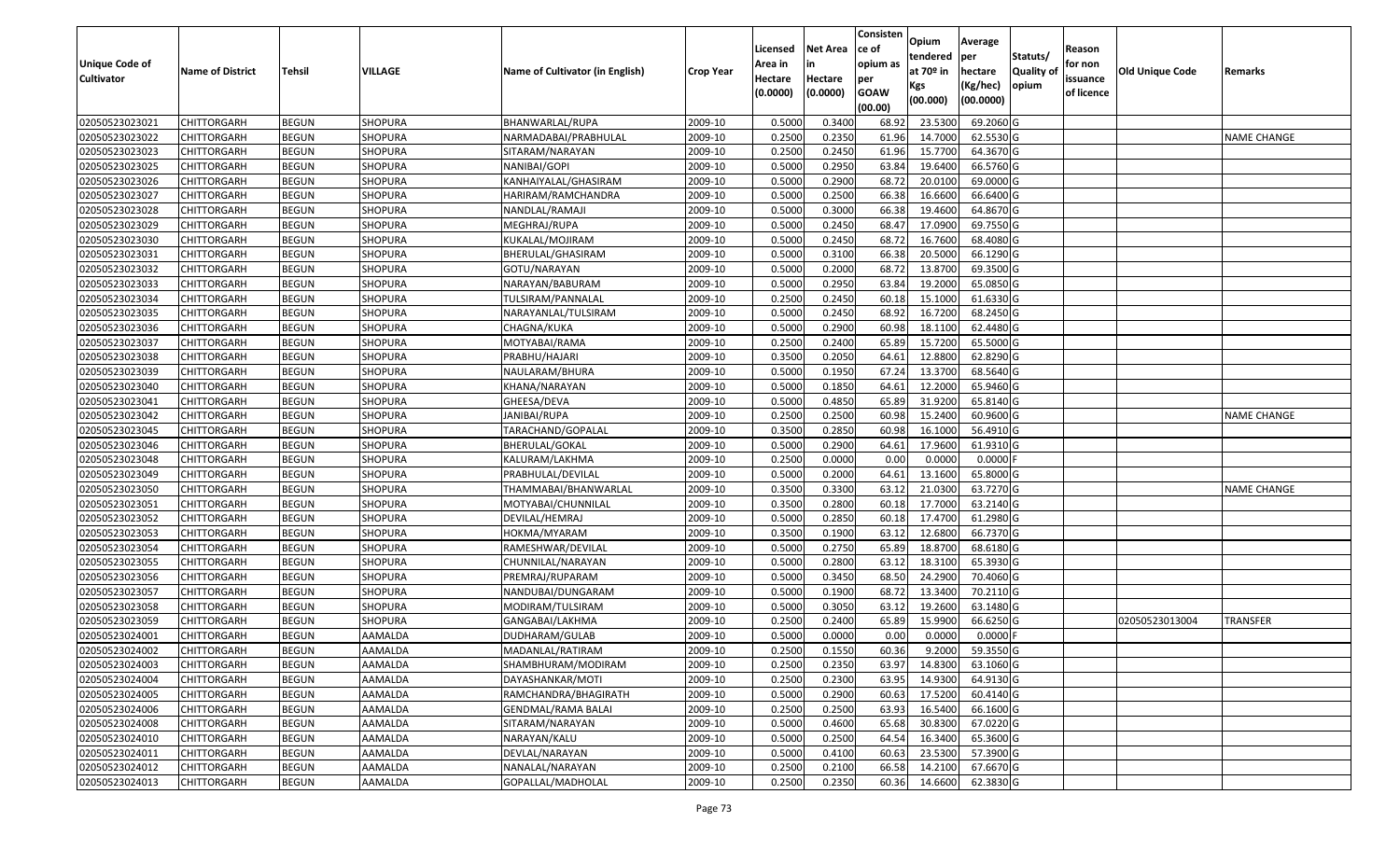| Unique Code of<br><b>Cultivator</b> | <b>Name of District</b> | Tehsil       | VILLAGE          | Name of Cultivator (in English) | <b>Crop Year</b> | Licensed<br>Area in<br>Hectare<br>(0.0000) | Net Area<br>in<br>Hectare<br>(0.0000) | Consisten<br>ce of<br>opium as<br>per<br><b>GOAW</b><br>(00.00) | Opium<br>tendered<br>at 70º in<br>Kgs<br>(00.000) | Average<br>per<br>hectare<br>(Kg/hec)<br>(00.0000) | Statuts/<br><b>Quality of</b><br>opium | Reason<br>for non<br>issuance<br>of licence | <b>Old Unique Code</b> | Remarks                          |
|-------------------------------------|-------------------------|--------------|------------------|---------------------------------|------------------|--------------------------------------------|---------------------------------------|-----------------------------------------------------------------|---------------------------------------------------|----------------------------------------------------|----------------------------------------|---------------------------------------------|------------------------|----------------------------------|
| 02050523024014                      | CHITTORGARH             | <b>BEGUN</b> | AAMALDA          | MANGILAL/DEVAJI (CHHOTA)        | 2009-10          | 0.2500                                     | 0.2500                                | 60.36                                                           | 15.1000                                           | 60.4000 G                                          |                                        |                                             |                        |                                  |
| 02050523024015                      | CHITTORGARH             | <b>BEGUN</b> | AAMALDA          | UGMA/NARAYAN                    | 2009-10          | 0.5000                                     | 0.3500                                | 64.54                                                           | 22.0800                                           | 63.0860 G                                          |                                        |                                             |                        |                                  |
| 02050523024016                      | CHITTORGARH             | <b>BEGUN</b> | AAMALDA          | HAJARI/NARAYAN                  | 2009-10          | 0.2500                                     | 0.2100                                | 58.66                                                           | 12.4800                                           | 59.4290 G                                          |                                        |                                             |                        |                                  |
| 02050523024017                      | CHITTORGARH             | <b>BEGUN</b> | AAMALDA          | GHEESALAL/NARU                  | 2009-10          | 0.5000                                     | 0.4300                                | 64.54                                                           | 28.4000                                           | 66.0470 G                                          |                                        |                                             |                        | TRANSFER / JALAMPURA<br>(BENGUN) |
| 02050523024018                      | CHITTORGARH             | <b>BEGUN</b> | AAMALDA          | HEERALAL/BAGGA                  | 2009-10          | 0.2500                                     | 0.2250                                | 63.93                                                           | 14.3100                                           | 63.6000 G                                          |                                        |                                             |                        |                                  |
| 02050523024019                      | CHITTORGARH             | <b>BEGUN</b> | AAMALDA          | KANHAIYALAL/AMBALAL             | 2009-10          | 0.5000                                     | 0.3000                                | 65.68                                                           | 19.9000                                           | 66.3330 G                                          |                                        |                                             |                        |                                  |
| 02050523024020                      | CHITTORGARH             | <b>BEGUN</b> | AAMALDA          | JAWAHARLAL/JAGANNATH            | 2009-10          | 0.5000                                     | 0.2550                                | 64.54                                                           | 16.3600                                           | 64.1570 G                                          |                                        |                                             |                        |                                  |
| 02050523024021                      | CHITTORGARH             | <b>BEGUN</b> | AAMALDA          | MANGILAL/DEVA BADA              | 2009-10          | 0.2500                                     | 0.1950                                | 59.10                                                           | 11.0900                                           | 56.8720 G                                          |                                        |                                             |                        |                                  |
| 02050523024022                      | CHITTORGARH             | <b>BEGUN</b> | AAMALDA          | NANDLAL/HEERALAL                | 2009-10          | 0.2500                                     | 0.2400                                | 63.95                                                           | 15.9800                                           | 66.5830 G                                          |                                        |                                             |                        | NAME CHANGE                      |
| 02050523024024                      | CHITTORGARH             | <b>BEGUN</b> | AAMALDA          | HEMRAJ/HAJARI                   | 2009-10          | 0.2500                                     | 0.2250                                | 63.95                                                           | 13.7700                                           | 61.2000 G                                          |                                        |                                             |                        |                                  |
| 02050523024025                      | <b>CHITTORGARH</b>      | <b>BEGUN</b> | AAMALDA          | SURESHCHAND/AMBALAL             | 2009-10          | 0.5000                                     | 0.1950                                | 69.01                                                           | 14.3600                                           | 73.6410 G                                          |                                        |                                             |                        |                                  |
| 02050523024027                      | <b>CHITTORGARH</b>      | <b>BEGUN</b> | AAMALDA          | SHAMBHULAL/LAXMAN               | 2009-10          | 0.2500                                     | 0.1400                                | 66.46                                                           | 9.4800                                            | 67.7140 G                                          |                                        |                                             |                        | <b>NAME CHANGE</b>               |
| 02050523024028                      | CHITTORGARH             | <b>BEGUN</b> | AAMALDA          | SHYAMLAL/KISHNA                 | 2009-10          | 0.2500                                     | 0.2350                                | 49.75                                                           | 11.2000                                           | 47.6600 G                                          |                                        |                                             |                        |                                  |
| 02050523024029                      | CHITTORGARH             | <b>BEGUN</b> | AAMALDA          | KAILAS/MANGILAL                 | 2009-10          | 0.5000                                     | 0.1450                                | 63.91                                                           | 9.4100                                            | 64.8970 G                                          |                                        |                                             |                        |                                  |
| 02050523024035                      | CHITTORGARH             | <b>BEGUN</b> | AAMALDA          | MANGILAL/PARMANAND              | 2009-10          | 0.5000                                     | 0.2100                                | 65.68                                                           | 13.2200                                           | 62.9520 G                                          |                                        |                                             |                        |                                  |
| 02050523024036                      | CHITTORGARH             | <b>BEGUN</b> | AAMALDA          | RAMCHANDRA/BHURALAL             | 2009-10          | 0.5000                                     | 0.3000                                | 63.91                                                           | 19.6000                                           | 65.3330 G                                          |                                        |                                             |                        |                                  |
| 02050523024037                      | CHITTORGARH             | <b>BEGUN</b> | AAMALDA          | BHAGWATIPRASAD/SHANTILAL        | 2009-10          | 0.5000                                     | 0.2850                                | 60.63                                                           | 17.4600                                           | 61.2630 G                                          |                                        |                                             |                        |                                  |
| 02050523024038                      | CHITTORGARH             | <b>BEGUN</b> | AAMALDA          | LADULAL/BHERULAL                | 2009-10          | 0.5000                                     | 0.2000                                | 65.68                                                           | 13.5300                                           | 67.6500 G                                          |                                        |                                             |                        |                                  |
| 02050523024040                      | CHITTORGARH             | <b>BEGUN</b> | AAMALDA          | MANGILAL/CHUNNA                 | 2009-10          | 0.2500                                     | 0.2550                                | 63.97                                                           | 16.3300                                           | 64.0390 G                                          |                                        |                                             |                        |                                  |
| 02050523024041                      | CHITTORGARH             | <b>BEGUN</b> | AAMALDA          | KALYAN/JAGANNATH                | 2009-10          | 0.5000                                     | 0.3300                                | 63.91                                                           | 20.9700                                           | 63.5450 G                                          |                                        |                                             |                        |                                  |
| 02050523024043                      | CHITTORGARH             | <b>BEGUN</b> | AAMALDA          | NANALAL/MODA                    | 2009-10          | 0.2500                                     | 0.2000                                | 66.46                                                           | 13.4600                                           | 67.3000 G                                          |                                        |                                             |                        |                                  |
| 02050523024044                      | CHITTORGARH             | <b>BEGUN</b> | AAMALDA          | RAMSUKHIBAI/LABHCHAND           | 2009-10          | 0.5000                                     | 0.2000                                | 66.46                                                           | 13.2600                                           | 66.3000 G                                          |                                        |                                             |                        |                                  |
| 02050523024045                      | CHITTORGARH             | <b>BEGUN</b> | AAMALDA          | HEERALAL/JAGANNATH              | 2009-10          | 0.2500                                     | 0.2250                                | 60.36                                                           | 13.6700                                           | 60.7560 G                                          |                                        |                                             |                        |                                  |
| 02050523024046                      | CHITTORGARH             | <b>BEGUN</b> | AAMALDA          | BHAGWATIDEVI/ONKARLAL           | 2009-10          | 0.2500                                     | 0.2250                                | 63.93                                                           | 14.7600                                           | 65.6000 G                                          |                                        |                                             |                        | <b>NAME CHANGE</b>               |
| 02050523024047                      | CHITTORGARH             | <b>BEGUN</b> | AAMALDA          | HARIRAM/BHURA                   | 2009-10          | 0.5000                                     | 0.3150                                | 63.91                                                           | 20.0900                                           | 63.7780 G                                          |                                        |                                             |                        |                                  |
| 02050523024048                      | CHITTORGARH             | <b>BEGUN</b> | AAMALDA          | SHAMBHURAM/DUDHARAM             | 2009-10          | 0.3500                                     | 0.2900                                | 60.63                                                           | 17.7000                                           | 61.0340 G                                          |                                        |                                             |                        |                                  |
| 02050523024049                      | CHITTORGARH             | <b>BEGUN</b> | AAMALDA          | MOHINIDEVI/GENDMAL              | 2009-10          | 0.2500                                     | 0.2400                                | 63.95                                                           | 15.0500                                           | 62.7080 G                                          |                                        |                                             |                        | NAME CHANGE                      |
| 02050523024051                      | <b>CHITTORGARH</b>      | <b>BEGUN</b> | AAMALDA          | CHHEETARLAL/KUKA                | 2009-10          | 0.3500                                     | 0.1000                                | 66.46                                                           | 7.1700                                            | 71.7000 G                                          |                                        |                                             |                        |                                  |
| 02050523024052                      | CHITTORGARH             | <b>BEGUN</b> | AAMALDA          | KANADAS/RAGHUNATHDAS            | 2009-10          | 0.2500                                     | 0.2500                                | 66.58                                                           | 16.6800                                           | 66.7200 G                                          |                                        |                                             |                        |                                  |
| 02050523024055                      | CHITTORGARH             | <b>BEGUN</b> | AAMALDA          | SHOLIBAI/NANURAM                | 2009-10          | 0.2500                                     | 0.2400                                | 66.58                                                           | 16.2100                                           | 67.5420 G                                          |                                        |                                             |                        |                                  |
| 02050523024056                      | CHITTORGARH             | <b>BEGUN</b> | AAMALDA          | KAJOD/MODA                      | 2009-10          | 0.5000                                     | 0.1300                                | 63.93                                                           | 8.5100                                            | 65.4620 G                                          |                                        |                                             |                        |                                  |
| 02050523024057                      | <b>CHITTORGARH</b>      | <b>BEGUN</b> | AAMALDA          | MANGILAL/MODA                   | 2009-10          | 0.2500                                     | 0.2300                                | 63.97                                                           | 15.1100                                           | 65.6960 G                                          |                                        |                                             |                        |                                  |
| 02050523025001                      | <b>CHITTORGARH</b>      | <b>BEGUN</b> | <b>JALAMPURA</b> | KASHIRAM/MEGHA                  | 2009-10          | 0.5000                                     | 0.2500                                | 65.93                                                           | 16.7000                                           | 66.8000 G                                          |                                        |                                             |                        |                                  |
| 02050523025002                      | CHITTORGARH             | <b>BEGUN</b> | JALAMPURA        | RUPLAL/MODA                     | 2009-10          | 0.5000                                     | 0.3850                                | 64.05                                                           | 25.0400                                           | 65.0390 G                                          |                                        |                                             |                        |                                  |
| 02050523025003                      | CHITTORGARH             | <b>BEGUN</b> | JALAMPURA        | LABHCHAND/GOKAL                 | 2009-10          | 0.5000                                     | 0.4950                                | 65.93                                                           | 32.9300                                           | 66.5250 G                                          |                                        |                                             |                        |                                  |
| 02050523025004                      | <b>CHITTORGARH</b>      | <b>BEGUN</b> | JALAMPURA        | BHURIBAI/JAIKISHAN              | 2009-10          | 0.2500                                     | 0.1500                                | 62.28                                                           | 9.4400                                            | 62.9330 G                                          |                                        |                                             |                        |                                  |
| 02050523025006                      | <b>CHITTORGARH</b>      | <b>BEGUN</b> | <b>JALAMPURA</b> | BHANWARIBAI/SHRAWAN             | 2009-10          | 0.5000                                     | 0.4100                                | 60.16                                                           | 24.8100                                           | 60.5120 G                                          |                                        |                                             |                        |                                  |
| 02050523025007                      | <b>CHITTORGARH</b>      | <b>BEGUN</b> | <b>JALAMPURA</b> | MOHANLAL/DEVILAL TELI           | 2009-10          | 0.5000                                     | 0.2000                                | 65.93                                                           | 13.4300                                           | 67.1500 G                                          |                                        |                                             |                        |                                  |
| 02050523025008                      | <b>CHITTORGARH</b>      | <b>BEGUN</b> | <b>JALAMPURA</b> | CHHEETAR/LAKHMA                 | 2009-10          | 0.5000                                     | 0.2500                                | 63.53                                                           | 16.1400                                           | 64.5600 G                                          |                                        |                                             |                        |                                  |
| 02050523026002                      | <b>CHITTORGARH</b>      | <b>BEGUN</b> | ANOPPURA KAKAJI  | LAXMAN/JEETMAL                  | 2009-10          | 0.5000                                     | 0.4900                                | 67.12                                                           | 32.7900                                           | 66.9180 G                                          |                                        |                                             |                        |                                  |
| 02050523026003                      | <b>CHITTORGARH</b>      | <b>BEGUN</b> | ANOPPURA KAKAJI  | DEVILAL/BHOLA                   | 2009-10          | 0.5000                                     | 0.3000                                | 61.62                                                           | 18.4200                                           | 61.4000 G                                          |                                        |                                             |                        |                                  |
| 02050523026005                      | <b>CHITTORGARH</b>      | <b>BEGUN</b> | ANOPPURA KAKAJI  | DUNGALAL/DEVA DHAKAD            | 2009-10          | 0.5000                                     | 0.3800                                | 65.99                                                           | 25.8600                                           | 68.0530 G                                          |                                        |                                             |                        |                                  |
| 02050523026006                      | <b>CHITTORGARH</b>      | <b>BEGUN</b> | ANOPPURA KAKAJI  | SHOCHAND/DHANNA                 | 2009-10          | 0.5000                                     | 0.3800                                | 67.12                                                           | 25.3700                                           | 66.7630 G                                          |                                        |                                             |                        |                                  |
| 02050523026007                      | <b>CHITTORGARH</b>      | <b>BEGUN</b> | ANOPPURA KAKAJI  | HARKUBAI/MOHAN                  | 2009-10          | 0.5000                                     | 0.2050                                | 61.62                                                           | 12.6300                                           | 61.6100 G                                          |                                        |                                             |                        |                                  |
| 02050523026009                      | <b>CHITTORGARH</b>      | <b>BEGUN</b> | ANOPPURA KAKAJI  | KANA/DEVA REGAR                 | 2009-10          | 0.2500                                     | 0.0000                                | 0.00                                                            | 0.0000                                            | $0.0000$ F                                         |                                        |                                             |                        |                                  |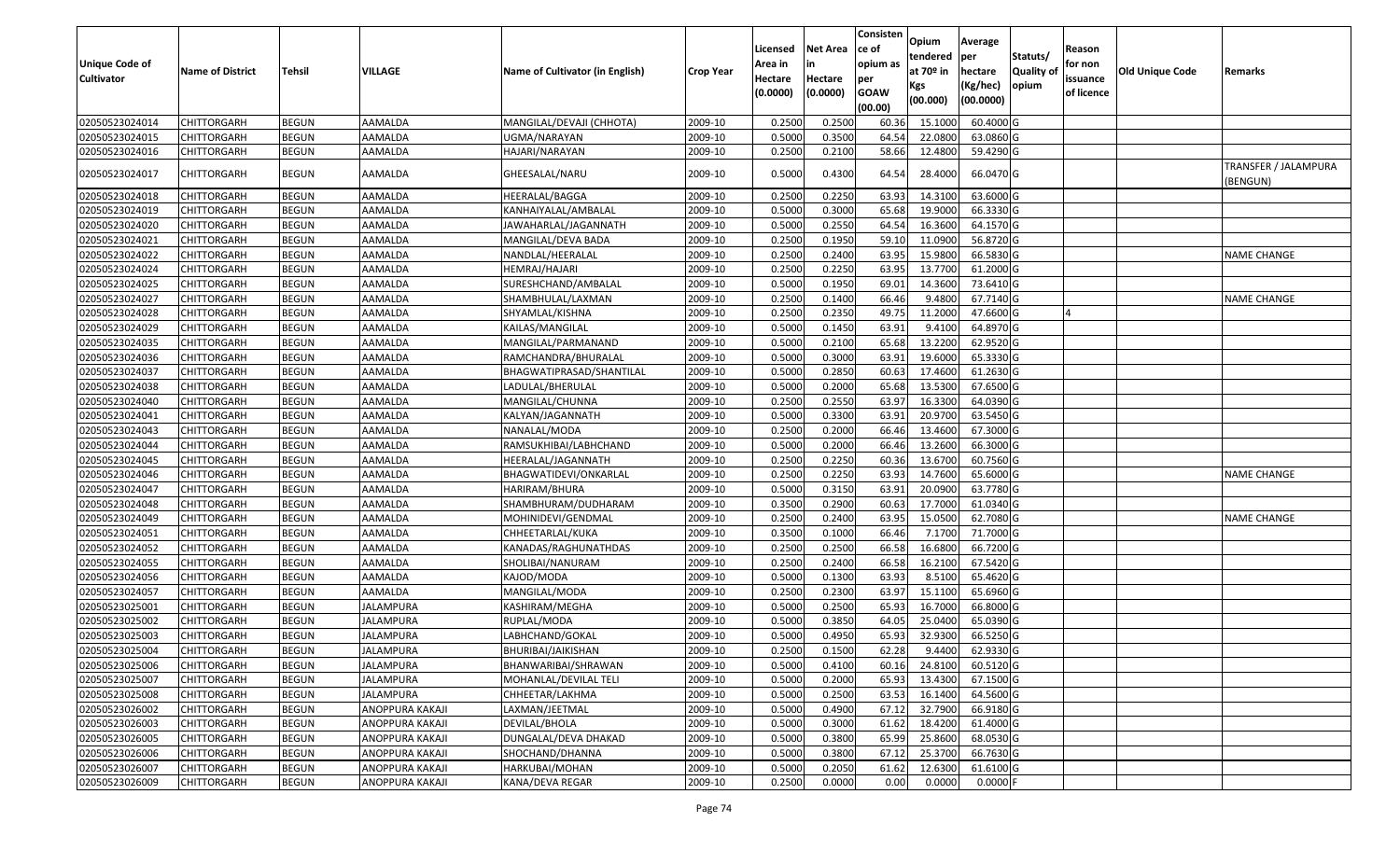|                   |                         |               |                        |                                       |                  | Licensed | <b>Net Area</b> | Consisten<br>ce of | Opium         | Average    |                  | Reason     |                        |                    |
|-------------------|-------------------------|---------------|------------------------|---------------------------------------|------------------|----------|-----------------|--------------------|---------------|------------|------------------|------------|------------------------|--------------------|
| Unique Code of    |                         |               |                        |                                       |                  | Area in  | in              | opium as           | tendered      | per        | Statuts/         | for non    |                        |                    |
| <b>Cultivator</b> | <b>Name of District</b> | <b>Tehsil</b> | VILLAGE                | Name of Cultivator (in English)       | <b>Crop Year</b> | Hectare  | Hectare         | per                | at $70°$ in   | hectare    | <b>Quality o</b> | issuance   | <b>Old Unique Code</b> | Remarks            |
|                   |                         |               |                        |                                       |                  | (0.0000) | (0.0000)        | <b>GOAW</b>        | Kgs           | (Kg/hec)   | opium            | of licence |                        |                    |
|                   |                         |               |                        |                                       |                  |          |                 | (00.00)            | (00.000)      | (00.0000)  |                  |            |                        |                    |
| 02050523026010    | CHITTORGARH             | <b>BEGUN</b>  | ANOPPURA KAKAJI        | KAJOD/BHAGIRATH                       | 2009-10          | 0.5000   | 0.4450          | 61.62              | 27.3200       | 61.3930 G  |                  |            |                        |                    |
| 02050523026011    | CHITTORGARH             | <b>BEGUN</b>  | ANOPPURA KAKAJI        | PANNALAL/BHUWANA                      | 2009-10          | 0.5000   | 0.4900          | 61.62              | 30.1700       | 61.5710 G  |                  |            |                        |                    |
| 02050523026012    | CHITTORGARH             | <b>BEGUN</b>  | ANOPPURA KAKAJI        | IETIBAI/PANNALAL                      | 2009-10          | 0.5000   | 0.4700          | 62.02              | 29.0900       | 61.8940 G  |                  |            |                        |                    |
| 02050523026013    | <b>CHITTORGARH</b>      | <b>BEGUN</b>  | ANOPPURA KAKAJI        | NANDA/PANNA DHAKAD                    | 2009-10          | 0.2500   | 0.2500          | 65.99              | 16.6400       | 66.5600 G  |                  |            |                        |                    |
| 02050523026014    | CHITTORGARH             | <b>BEGUN</b>  | ANOPPURA KAKAJI        | PYARCHAND/PEMA                        | 2009-10          | 0.2500   | 0.2400          | 59.56              | 15.3300       | 63.8750 G  |                  |            |                        |                    |
| 02050523026015    | CHITTORGARH             | <b>BEGUN</b>  | <b>ANOPPURA KAKAJI</b> | SHANKARLAL/CHUNNILAL                  | 2009-10          | 0.3500   | 0.2000          | 62.02              | 12.3400       | 61.7000G   |                  |            |                        |                    |
| 02050523027001    | CHITTORGARH             | <b>BEGUN</b>  | CHARCHHA               | TULSIRAM/MOTI                         | 2009-10          | 0.3500   | 0.2400          | 65.99              | 15.8900       | 66.2080 G  |                  |            |                        |                    |
| 02050523027002    | CHITTORGARH             | <b>BEGUN</b>  | CHARCHHA               | NANDA/HEERA                           | 2009-10          | 0.5000   | 0.4800          | 62.56              | 29.7000       | 61.8750 G  |                  |            |                        |                    |
| 02050523027004    | CHITTORGARH             | <b>BEGUN</b>  | CHARCHHA               | KHEMRAJ/NANDA                         | 2009-10          | 0.5000   | 0.4400          | 65.34              | 28.8800       | 65.6360 G  |                  |            |                        | <b>NAME CHANGE</b> |
| 02050523027005    | CHITTORGARH             | <b>BEGUN</b>  | CHARCHHA               | TULSIRAM/BHOLA                        | 2009-10          | 0.3500   | 0.3500          | 62.56              | 21.4800       | 61.3710 G  |                  |            |                        |                    |
| 02050523027006    | CHITTORGARH             | <b>BEGUN</b>  | CHARCHHA               | JAMNALAL/KERING                       | 2009-10          | 0.3500   | 0.3500          | 61.99              | 21.7100       | 62.0290 G  |                  |            |                        |                    |
| 02050523027007    | CHITTORGARH             | <b>BEGUN</b>  | CHARCHHA               | NANDLAL/BARDA                         | 2009-10          | 0.2500   | 0.2450          | 68.40              | 17.0800       | 69.7140 G  |                  |            |                        |                    |
| 02050523027008    | <b>CHITTORGARH</b>      | <b>BEGUN</b>  | CHARCHHA               | HAJARI/ONKAR                          | 2009-10          | 0.3500   | 0.2050          | 67.12              | 13.9000       | 67.8050 G  |                  |            |                        |                    |
| 02050523027009    | CHITTORGARH             | <b>BEGUN</b>  | CHARCHHA               | KANHAIYALAL/HEERA                     | 2009-10          | 0.5000   | 0.5000          | 67.12              | 33.4300       | 66.8600 G  |                  |            |                        |                    |
| 02050523027011    | CHITTORGARH             | <b>BEGUN</b>  | CHARCHHA               | AMARCHAND/BHERULAL                    | 2009-10          | 0.5000   | 0.1950          | 61.99              | 11.9400       | 61.2310 G  |                  |            |                        |                    |
| 02050523027012    | CHITTORGARH             | <b>BEGUN</b>  | CHARCHHA               | KHEMRAJ/NANJI                         | 2009-10          | 0.3500   | 0.3150          | 59.41              | 19.0000       | 60.3170 G  |                  |            |                        |                    |
| 02050523027013    | CHITTORGARH             | <b>BEGUN</b>  | CHARCHHA               | JAGANNATH/DEVILAL                     | 2009-10          | 0.3500   | 0.3450          | 65.34              | 22.6000       | 65.5070 G  |                  |            |                        |                    |
| 02050523027014    | CHITTORGARH             | <b>BEGUN</b>  | CHARCHHA               | MATHURA/HAJARI                        | 2009-10          | 0.2500   | 0.0000          | 0.00               | 0.0000        | 0.0000F    |                  |            |                        | <b>NAME CHANGE</b> |
| 02050523028001    | CHITTORGARH             | <b>BEGUN</b>  | PIPALDA BEGU           | RAMCHANDRA/ONKARLAL                   | 2009-10          | 0.5000   | 0.3450          | 65.59              | 23.6700       | 68.6090 G  |                  |            |                        |                    |
| 02050523028002    | CHITTORGARH             | <b>BEGUN</b>  | PIPALDA BEGU           | MATHURA/ONKAR                         | 2009-10          | 0.5000   | 0.3200          | 65.59              | 21.4500       | 67.0310 G  |                  |            |                        |                    |
| 02050523028003    | CHITTORGARH             | <b>BEGUN</b>  | PIPALDA BEGU           | KANHAIYALAL/RAMLAL                    | 2009-10          | 0.2500   | 0.2000          | 66.19              | 13.6200       | 68.1000 G  |                  |            |                        |                    |
| 02050523028004    | CHITTORGARH             | <b>BEGUN</b>  | PIPALDA BEGU           | PYARIBAI/AASHARAM                     | 2009-10          | 0.2500   | 0.2450          | 63.69              | 15.4900       | 63.2240 G  |                  |            |                        | <b>NAME CHANGE</b> |
| 02050523028005    | CHITTORGARH             | <b>BEGUN</b>  | PIPALDA BEGU           | BHURA/MOHAN                           | 2009-10          | 0.2500   | 0.2450          | 68.47              | 17.0900       | 69.7550 G  |                  |            |                        |                    |
| 02050523028006    | CHITTORGARH             | <b>BEGUN</b>  | PIPALDA BEGU           | KUKALAL/TEKCHAND                      | 2009-10          | 0.5000   | 0.4000          | 66.19              | 25.8700       | 64.6750 G  |                  |            |                        |                    |
| 02050523028007    | <b>CHITTORGARH</b>      | <b>BEGUN</b>  | PIPALDA BEGU           | SHYAMLAL/AASHARAM                     | 2009-10          | 0.5000   | 0.2900          | 67.48              | 20.2500       | 69.8280 G  |                  |            |                        |                    |
| 02050523028008    | CHITTORGARH             | <b>BEGUN</b>  | PIPALDA BEGU           | MADANLAL/AASHARAM                     | 2009-10          | 0.5000   | 0.1950          | 65.59              | 12.6200       | 64.7180 G  |                  |            |                        |                    |
| 02050523028009    | CHITTORGARH             | <b>BEGUN</b>  | PIPALDA BEGU           | RATNA/SURJA                           | 2009-10          | 0.5000   | 0.0000          | 0.00               | 0.0000        | $0.0000$ F |                  |            |                        |                    |
| 02050523028010    | CHITTORGARH             | <b>BEGUN</b>  | PIPALDA BEGU           | MOHAN/KUKA REGAR                      | 2009-10          | 0.5000   | 0.2000          | 66.21              | 13.4000       | 67.0000G   |                  |            |                        |                    |
| 02050523028012    | CHITTORGARH             | <b>BEGUN</b>  | PIPALDA BEGU           | PRABHULAL/RAMCHANDRA                  | 2009-10          | 0.5000   | 0.4400          | 63.42              | 28.4600       | 64.6820 G  |                  |            |                        |                    |
| 02050523028013    | CHITTORGARH             | <b>BEGUN</b>  | PIPALDA BEGU           | BHURALAL/RAMLAL                       | 2009-10          | 0.5000   | 0.2950          | 66.2               | 20.3100       | 68.8470 G  |                  |            |                        |                    |
| 02050523028014    | CHITTORGARH             | <b>BEGUN</b>  | PIPALDA BEGU           | KESHURAM/RAMLAL                       | 2009-10          | 0.2500   | 0.2450          | 66.1               | 16.7700       | 68.4490 G  |                  |            |                        |                    |
| 02050523028015    | CHITTORGARH             | <b>BEGUN</b>  | PIPALDA BEGU           | RAMCHANDRA/UDAIRAM                    | 2009-10          | 0.5000   | 0.3000          | 58.57              | 18.0500       | 60.1670 G  |                  |            |                        |                    |
| 02050523028016    | CHITTORGARH             | <b>BEGUN</b>  | PIPALDA BEGU           | RAMESHCHANDRA@RAMESHWAR/MI`<br>THULAL | 2009-10          | 0.5000   | 0.3000          | 66.21              | 19.9100       | 66.3670 G  |                  |            |                        |                    |
| 02050523028017    | CHITTORGARH             | <b>BEGUN</b>  | PIPALDA BEGU           | MITTHULAL/HAJARI                      | 2009-10          | 0.500    | 0.3450          | 63.42              | 22.6200       | 65.5650 G  |                  |            |                        |                    |
| 02050523028018    | CHITTORGARH             | <b>BEGUN</b>  | PIPALDA BEGU           | JAMNIBAI/BALURAM                      | 2009-10          | 0.2500   | 0.2500          | 66.19              | 16.8300       | 67.3200 G  |                  |            |                        | <b>NAME CHANGE</b> |
| 02050523028019    | <b>CHITTORGARH</b>      | <b>BEGUN</b>  | PIPALDA BEGU           | SHAMBHULAL/MADHOLAL                   | 2009-10          | 0.5000   | 0.2000          |                    | 65.59 13.5900 | 67.9500 G  |                  |            |                        |                    |
| 02050523028020    | <b>CHITTORGARH</b>      | <b>BEGUN</b>  | PIPALDA BEGU           | JAMNALAL/AASHARAM                     | 2009-10          | 0.5000   | 0.3900          | 67.48              | 27.2500       | 69.8720 G  |                  |            |                        |                    |
| 02050523028021    | <b>CHITTORGARH</b>      | <b>BEGUN</b>  | PIPALDA BEGU           | MEGHRAJ/AASHARAM                      | 2009-10          | 0.5000   | 0.2000          | 66.21              | 13.6500       | 68.2500 G  |                  |            |                        |                    |
| 02050523028023    | <b>CHITTORGARH</b>      | <b>BEGUN</b>  | PIPALDA BEGU           | BHURA/NANDA OAD                       | 2009-10          | 0.2500   | 0.1500          | 58.57              | 8.9200        | 59.4670 G  |                  |            |                        |                    |
| 02050523028024    | CHITTORGARH             | <b>BEGUN</b>  | PIPALDA BEGU           | BADRI/NANALAL DHAKAD                  | 2009-10          | 0.5000   | 0.4950          | 66.21              | 33.4700       | 67.6160 G  |                  |            |                        |                    |
| 02050523028025    | <b>CHITTORGARH</b>      | <b>BEGUN</b>  | PIPALDA BEGU           | HEERA/CHAMPA                          | 2009-10          | 0.5000   | 0.4950          | 63.42              | 33.7500       | 68.1820 G  |                  |            |                        |                    |
| 02050523028026    | <b>CHITTORGARH</b>      | <b>BEGUN</b>  | PIPALDA BEGU           | NARAYANIBAI/DAULATRAM                 | 2009-10          | 0.2500   | 0.2450          | 66.19              | 16.7200       | 68.2450 G  |                  |            |                        | <b>NAME CHANGE</b> |
| 02050523029001    | CHITTORGARH             | <b>BEGUN</b>  | <b>DORAI</b>           | MEGHRAJ/MODA                          | 2009-10          | 0.5000   | 0.2300          | 67.72              | 15.0000       | 65.2170 G  |                  |            |                        |                    |
| 02050523029004    | CHITTORGARH             | <b>BEGUN</b>  | <b>DORAI</b>           | MODA/KHEMA                            | 2009-10          | 0.3500   | 0.2900          | 60.17              | 17.0600       | 58.8280 G  |                  |            |                        |                    |
| 02050523029005    | <b>CHITTORGARH</b>      | <b>BEGUN</b>  | <b>DORAI</b>           | KASHIRAM/NARAYAN                      | 2009-10          | 0.3500   | 0.1950          | 65.28              | 12.6000       | 64.6150 G  |                  |            |                        |                    |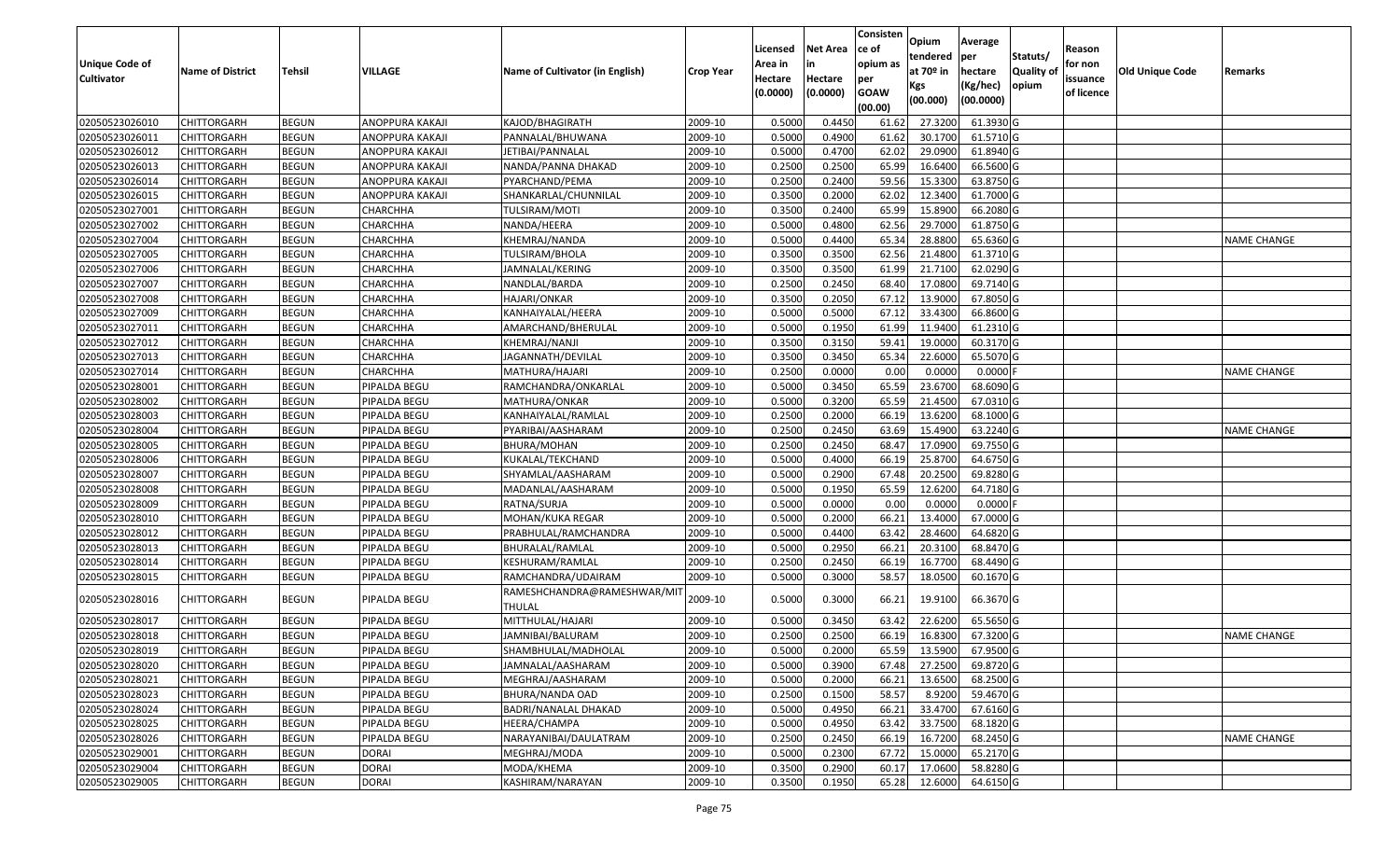| <b>Unique Code of</b><br><b>Cultivator</b> | <b>Name of District</b> | Tehsil       | VILLAGE         | Name of Cultivator (in English)    | <b>Crop Year</b> | Licensed<br>Area in<br>Hectare<br>(0.0000) | Net Area<br>in<br>Hectare<br>(0.0000) | Consisten<br>ce of<br>opium as<br>per<br><b>GOAW</b><br>(00.00) | Opium<br>tendered<br>at 70º in<br>Kgs<br>(00.000) | Average<br>per<br>hectare<br>(Kg/hec)<br>(00.0000) | Statuts/<br><b>Quality of</b><br>opium | Reason<br>for non<br>issuance<br>of licence | <b>Old Unique Code</b> | Remarks                                                         |
|--------------------------------------------|-------------------------|--------------|-----------------|------------------------------------|------------------|--------------------------------------------|---------------------------------------|-----------------------------------------------------------------|---------------------------------------------------|----------------------------------------------------|----------------------------------------|---------------------------------------------|------------------------|-----------------------------------------------------------------|
| 02050523029006                             | CHITTORGARH             | <b>BEGUN</b> | DORAI           | CHUNNIBAI/RUPLAL                   | 2009-10          | 0.3500                                     | 0.3450                                | 66.69                                                           | 22.0900                                           | 64.0290 G                                          |                                        |                                             |                        |                                                                 |
| 02050523029008                             | CHITTORGARH             | <b>BEGUN</b> | <b>DORAI</b>    | GODA/ONKAR                         | 2009-10          | 0.5000                                     | 0.0000                                | 0.00                                                            | 0.0000                                            | 0.0000N                                            |                                        |                                             |                        |                                                                 |
| 02050523029009                             | CHITTORGARH             | <b>BEGUN</b> | <b>DORAI</b>    | PRATAPIBAI/RUPA                    | 2009-10          | 0.2500                                     | 0.2050                                | 60.49                                                           | 12.3200                                           | 60.0980 G                                          |                                        |                                             |                        |                                                                 |
| 02050523029011                             | <b>CHITTORGARH</b>      | <b>BEGUN</b> | <b>DORAI</b>    | KANHAIYALAL/MANGILAL               | 2009-10          | 0.2500                                     | 0.2350                                | 65.31                                                           | 15.0700                                           | 64.1280 G                                          |                                        |                                             |                        |                                                                 |
| 02050523029012                             | CHITTORGARH             | <b>BEGUN</b> | <b>DORAI</b>    | RADHIBAI/HAJARI                    | 2009-10          | 0.2500                                     | 0.2400                                | 66.84                                                           | 15.9200                                           | 66.3330 G                                          |                                        |                                             |                        |                                                                 |
| 02050523029013                             | CHITTORGARH             | <b>BEGUN</b> | <b>DORAI</b>    | JAIRAM/GOKAL                       | 2009-10          | 0.5000                                     | 0.2100                                | 68.97                                                           | 14.5800                                           | 69.4290 G                                          |                                        |                                             |                        |                                                                 |
| 02050523029014                             | CHITTORGARH             | <b>BEGUN</b> | <b>DORAI</b>    | JAIRAM/DUNGA                       | 2009-10          | 0.2500                                     | 0.1950                                | 69.95                                                           | 13.3800                                           | 68.6150 G                                          |                                        |                                             |                        |                                                                 |
| 02050523029017                             | <b>CHITTORGARH</b>      | <b>BEGUN</b> | <b>DORAI</b>    | DERAM/BHANWARLAL                   | 2009-10          | 0.2500                                     | 0.0000                                | 0.00                                                            | 0.0000                                            | $0.0000$ F                                         |                                        |                                             |                        |                                                                 |
| 02050523029018                             | CHITTORGARH             | <b>BEGUN</b> | <b>DORAI</b>    | CHAMPABAI/KAJOD                    | 2009-10          | 0.5000                                     | 0.4500                                | 67.72                                                           | 30.7300                                           | 68.2890 G                                          |                                        |                                             |                        |                                                                 |
| 02050523029020                             | CHITTORGARH             | <b>BEGUN</b> | <b>DORAI</b>    | KANA/MODA                          | 2009-10          | 0.5000                                     | 0.2000                                | 67.72                                                           | 12.9500                                           | 64.7500 G                                          |                                        |                                             |                        |                                                                 |
| 02050523029026                             | CHITTORGARH             | <b>BEGUN</b> | <b>DORAI</b>    | BALU/MOTI                          | 2009-10          | 0.5000                                     | 0.4150                                | 66.84                                                           | 27.6000                                           | 66.5060 G                                          |                                        |                                             |                        |                                                                 |
| 02050523030002                             | <b>CHITTORGARH</b>      | <b>BEGUN</b> | MEGHPURA        | NANALAL/MADHO                      | 2009-10          | 0.5000                                     | 0.3850                                | 66.27                                                           | 26.8200                                           | 69.6620 G                                          |                                        |                                             |                        |                                                                 |
| 02050523030003                             | <b>CHITTORGARH</b>      | <b>BEGUN</b> | <b>MEGHPURA</b> | KAJODIBAI/KSHIRAM                  | 2009-10          | 0.2500                                     | 0.2450                                | 63.83                                                           | 15.6000                                           | 63.6730 G                                          |                                        |                                             |                        |                                                                 |
| 02050523030007                             | CHITTORGARH             | <b>BEGUN</b> | MEGHPURA        | CHUNNILAL/KUKA                     | 2009-10          | 0.2500                                     | 0.2400                                | 66.27                                                           | 16.6700                                           | 69.4580 G                                          |                                        |                                             |                        |                                                                 |
| 02050523030010                             | CHITTORGARH             | <b>BEGUN</b> | MEGHPURA        | RAMCHANDRA/A.S.BHAGWAN/BHARN<br>AL | 2009-10          | 0.5000                                     | 0.0000                                | 0.00                                                            | 0.0000                                            | $0.0000$ F                                         |                                        |                                             |                        |                                                                 |
| 02050523030011                             | CHITTORGARH             | <b>BEGUN</b> | <b>MEGHPURA</b> | SUGNABAI D/O PARMANAND             | 2009-10          | 0.3500                                     | 0.2750                                | 62.44                                                           | 17.5300                                           | 63.7450 G                                          |                                        |                                             |                        | <b>NAME CHANGE</b>                                              |
| 02050523030014                             | CHITTORGARH             | <b>BEGUN</b> | MEGHPURA        | DAYASHANKAR/PARMANAND              | 2009-10          | 0.2500                                     | 0.1950                                | 66.27                                                           | 13.3900                                           | 68.6670 G                                          |                                        |                                             |                        |                                                                 |
| 02050523030015                             | CHITTORGARH             | <b>BEGUN</b> | MEGHPURA        | CHUNNILAL/DHULA                    | 2009-10          | 0.2500                                     | 0.2500                                | 66.27                                                           | 16.6000                                           | 66.4000 G                                          |                                        |                                             |                        |                                                                 |
| 02050523030016                             | CHITTORGARH             | <b>BEGUN</b> | MEGHPURA        | KANHAIYALAL/SHANKARLAL             | 2009-10          | 0.5000                                     | 0.4500                                | 62.44                                                           | 28.0100                                           | 62.2440 G                                          |                                        |                                             |                        |                                                                 |
| 02050523030017                             | CHITTORGARH             | <b>BEGUN</b> | <b>MEGHPURA</b> | DAULATRAM/KISHNA                   | 2009-10          | 0.5000                                     | 0.2450                                | 63.83                                                           | 15.3900                                           | 62.8160 G                                          |                                        |                                             |                        | <b>NAME CHANGE</b>                                              |
| 02050523030019                             | CHITTORGARH             | <b>BEGUN</b> | MEGHPURA        | GATTUBAI/BHAGIRATH                 | 2009-10          | 0.2500                                     | 0.0000                                | 0.00                                                            | 0.0000                                            | 0.0000F                                            |                                        |                                             |                        |                                                                 |
| 02050523030020                             | CHITTORGARH             | <b>BEGUN</b> | MEGHPURA        | JAGDISH/MADHO                      | 2009-10          | 0.5000                                     | 0.0000                                | 0.00                                                            | 0.0000                                            | $0.0000$ F                                         |                                        |                                             |                        | TRANSFER / DORAI                                                |
| 02050523030021                             | CHITTORGARH             | <b>BEGUN</b> | MEGHPURA        | DEUBAI/HEERA                       | 2009-10          | 0.2500                                     | 0.2400                                | 63.83                                                           | 15.6800                                           | 65.3330 G                                          |                                        |                                             |                        |                                                                 |
| 02050523030022                             | CHITTORGARH             | <b>BEGUN</b> | MEGHPURA        | CHUNNILAL/KHEMA                    | 2009-10          | 0.5000                                     | 0.1900                                | 63.83                                                           | 12.4800                                           | 65.6840 G                                          |                                        |                                             |                        |                                                                 |
| 02050523030025                             | CHITTORGARH             | <b>BEGUN</b> | MEGHPURA        | DEVILAL/BALU                       | 2009-10          | 0.5000                                     | 0.0000                                | 0.00                                                            | 0.0000                                            | $0.0000$ F                                         |                                        |                                             |                        |                                                                 |
| 02050523030026                             | CHITTORGARH             | <b>BEGUN</b> | MEGHPURA        | NANADAS/JAGANNATHDAS               | 2009-10          | 0.2500                                     | 0.0950                                | 65.99                                                           | 6.4600                                            | 68.0000 G                                          |                                        |                                             | 02050523070005         | TRANSFER / TRANSFER /<br><b>BANDON KA RAJPURIA (</b><br>BENGUN) |
| 02050523030027                             | CHITTORGARH             | <b>BEGUN</b> | MEGHPURA        | DEVA/MOTI                          | 2009-10          | 0.2500                                     | 0.0000                                | 0.00                                                            | 0.0000                                            | $0.0000$ F                                         |                                        |                                             | 02050523070006         | TRANSFER / TRANSFER /<br><b>BANDON KA RAJPURIA (</b><br>BENGUN) |
| 02050523031001                             | <b>CHITTORGARH</b>      | <b>BEGUN</b> | MANDAWARI       | GHEESA/ONKAR                       | 2009-10          | 0.2500                                     | 0.2000                                | 64.90                                                           | 13.2200                                           | 66.1000 G                                          |                                        |                                             |                        |                                                                 |
| 02050523031002                             | CHITTORGARH             | <b>BEGUN</b> | MANDAWARI       | BHEEMRAJ/LAKHMA                    | 2009-10          | 0.5000                                     | 0.4500                                | 68.16                                                           | 32.7800                                           | 72.8440 G                                          |                                        |                                             |                        |                                                                 |
| 02050523031003                             | CHITTORGARH             | <b>BEGUN</b> | MANDAWARI       | ONKARLAL/DUNGA                     | 2009-10          | 0.2500                                     | 0.2500                                | 69.09                                                           | 17.9600                                           | 71.8400 G                                          |                                        |                                             |                        |                                                                 |
| 02050523031006                             | <b>CHITTORGARH</b>      | <b>BEGUN</b> | MANDAWARI       | HEERA/RUPA                         | 2009-10          | 0.5000                                     | 0.2200                                | 69.09                                                           | 15.5800                                           | 70.8180 G                                          |                                        |                                             |                        |                                                                 |
| 02050523031007                             | <b>CHITTORGARH</b>      | <b>BEGUN</b> | MANDAWARI       | GHEESALAL/MIYACHAND                | 2009-10          | 0.2500                                     | 0.2500                                | 63.82                                                           | 16.1800                                           | 64.7200 G                                          |                                        |                                             |                        |                                                                 |
| 02050523031008                             | <b>CHITTORGARH</b>      | <b>BEGUN</b> | MANDAWARI       | PYARCHAND/HARIRAM                  | 2009-10          | 0.2500                                     | 0.2150                                | 70.65                                                           | 15.5600                                           | 72.3720 G                                          |                                        |                                             |                        |                                                                 |
| 02050523031009                             | <b>CHITTORGARH</b>      | <b>BEGUN</b> | MANDAWARI       | DEVILAL/GOKAL                      | 2009-10          | 0.5000                                     | 0.2900                                | 64.90                                                           | 19.4600                                           | 67.1030 G                                          |                                        |                                             |                        |                                                                 |
| 02050523031010                             | <b>CHITTORGARH</b>      | <b>BEGUN</b> | MANDAWARI       | HAJARI/NARAYAN                     | 2009-10          | 0.5000                                     | 0.2950                                | 68.16                                                           | 20.9500                                           | 71.0170 G                                          |                                        |                                             |                        |                                                                 |
| 02050523031011                             | <b>CHITTORGARH</b>      | <b>BEGUN</b> | MANDAWARI       | KASTURIBAI/DEVILAL                 | 2009-10          | 0.3500                                     | 0.3300                                | 64.90                                                           | 22.3100                                           | 67.6060 G                                          |                                        |                                             |                        |                                                                 |
| 02050523031012                             | <b>CHITTORGARH</b>      | <b>BEGUN</b> | MANDAWARI       | DEVILAL/BOTHLAL                    | 2009-10          | 0.5000                                     | 0.2800                                | 64.90                                                           | 18.6300                                           | 66.5360 G                                          |                                        |                                             |                        |                                                                 |
| 02050523031013                             | <b>CHITTORGARH</b>      | <b>BEGUN</b> | MANDAWARI       | KANHAIYALAL/BHURAJI                | 2009-10          | 0.5000                                     | 0.4450                                | 68.16                                                           | 30.6800                                           | 68.9440 G                                          |                                        |                                             |                        |                                                                 |
| 02050523031014                             | <b>CHITTORGARH</b>      | <b>BEGUN</b> | MANDAWARI       | KAJODIBAI/KASHIRAM                 | 2009-10          | 0.5000                                     | 0.4850                                | 68.16                                                           | 33.6000                                           | 69.2780 G                                          |                                        |                                             |                        |                                                                 |
| 02050523031020                             | <b>CHITTORGARH</b>      | <b>BEGUN</b> | MANDAWARI       | RATANKANWAR/HARISINGH              | 2009-10          | 0.2500                                     | 0.2450                                | 61.59                                                           | 16.2300                                           | 66.2450 G                                          |                                        |                                             |                        |                                                                 |
| 02050523031023                             | <b>CHITTORGARH</b>      | <b>BEGUN</b> | MANDAWARI       | <b>BADRILAL/SHANKAR</b>            | 2009-10          | 0.2500                                     | 0.2200                                | 69.09                                                           | 15.3200                                           | 69.6360 G                                          |                                        |                                             |                        |                                                                 |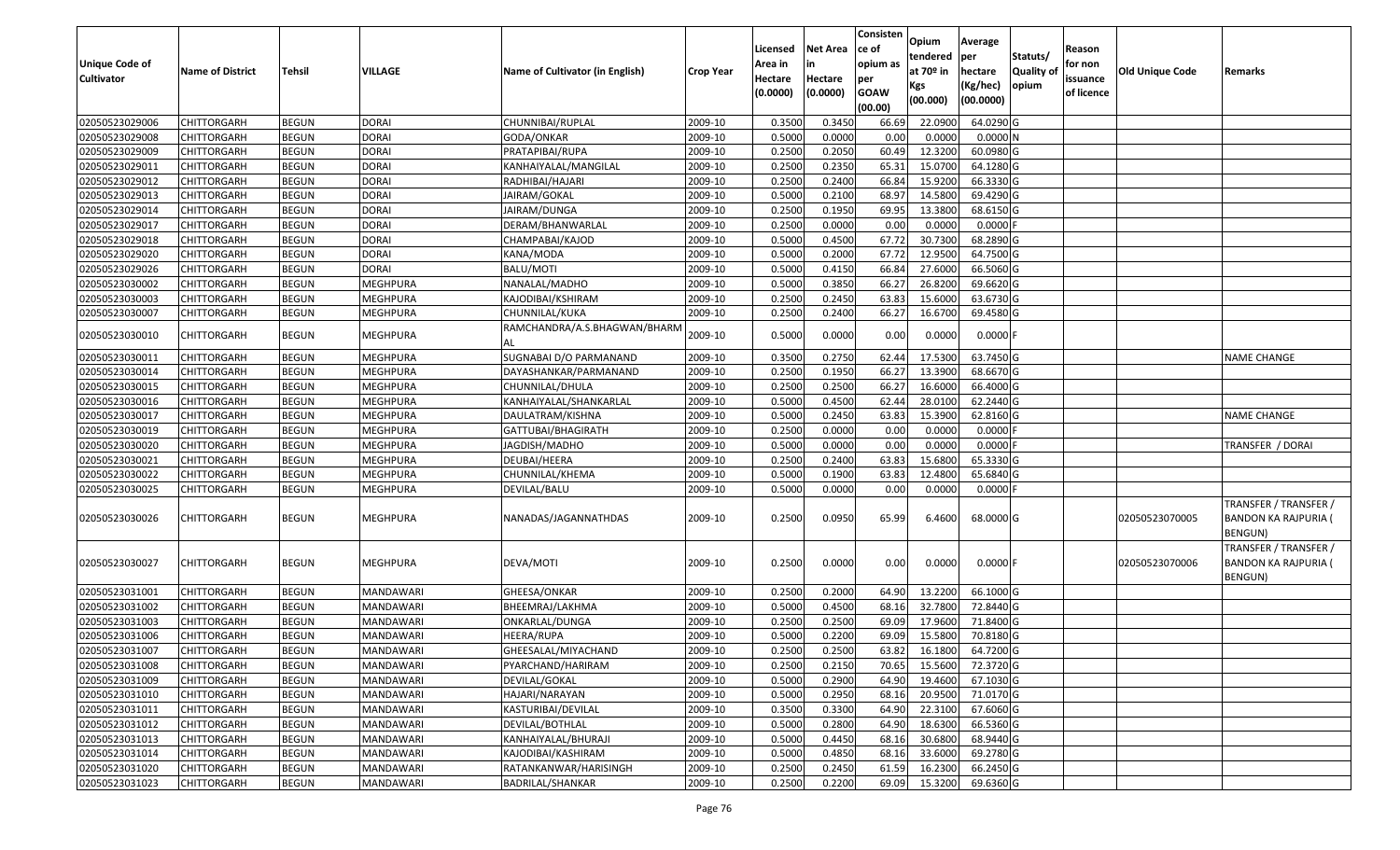|                       |                         |               |                      |                                 |                  | Licensed | <b>Net Area</b> | Consisten<br>ce of | Opium                 | Average    |                  |                   |                 |                    |
|-----------------------|-------------------------|---------------|----------------------|---------------------------------|------------------|----------|-----------------|--------------------|-----------------------|------------|------------------|-------------------|-----------------|--------------------|
| <b>Unique Code of</b> |                         |               |                      |                                 |                  | Area in  |                 | opium as           | tendered              | per        | Statuts/         | Reason<br>for non |                 |                    |
| <b>Cultivator</b>     | <b>Name of District</b> | <b>Tehsil</b> | VILLAGE              | Name of Cultivator (in English) | <b>Crop Year</b> | Hectare  | Hectare         | per                | at 70 <sup>o</sup> in | hectare    | <b>Quality o</b> | issuance          | Old Unique Code | Remarks            |
|                       |                         |               |                      |                                 |                  | (0.0000) | (0.0000)        | <b>GOAW</b>        | Kgs                   | (Kg/hec)   | opium            | of licence        |                 |                    |
|                       |                         |               |                      |                                 |                  |          |                 | (00.00)            | (00.000)              | (00.0000)  |                  |                   |                 |                    |
| 02050523031026        | CHITTORGARH             | <b>BEGUN</b>  | MANDAWARI            | BHUWANA/DUNGA                   | 2009-10          | 0.2500   | 0.1800          | 70.65              | 13.0600               | 72.5560 G  |                  |                   |                 |                    |
| 02050523031033        | CHITTORGARH             | <b>BEGUN</b>  | <b>MANDAWARI</b>     | DHAPUBAI/KHEMA                  | 2009-10          | 0.3500   | 0.3450          | 69.09              | 24.0700               | 69.7680 G  |                  |                   |                 |                    |
| 02050523032001        | CHITTORGARH             | <b>BEGUN</b>  | PADAWAS              | GHEESA/KUKA DHAKAD              | 2009-10          | 0.2500   | 0.2550          | 63.33              | 16.1000               | 63.1370 G  |                  |                   |                 |                    |
| 02050523032002        | <b>CHITTORGARH</b>      | <b>BEGUN</b>  | PADAWAS              | HAJARI/ONKAR                    | 2009-10          | 0.5000   | 0.3000          | 60.21              | 18.7700               | 62.5670 G  |                  |                   |                 |                    |
| 02050523032003        | CHITTORGARH             | <b>BEGUN</b>  | PADAWAS              | GULAB/CHATURBHUJ                | 2009-10          | 0.3500   | 0.2000          | 60.2               | 12.2700               | 61.3500 G  |                  |                   |                 |                    |
| 02050523032004        | CHITTORGARH             | <b>BEGUN</b>  | PADAWAS              | NANDRAM/RODA                    | 2009-10          | 0.2500   | 0.2500          | 62.49              | 16.2800               | 65.1200 G  |                  |                   |                 | <b>NAME CHANGE</b> |
| 02050523032005        | CHITTORGARH             | <b>BEGUN</b>  | PADAWAS              | ONKARLAL/HUKMA                  | 2009-10          | 0.5000   | 0.3400          | 63.33              | 22.4000               | 65.8820 G  |                  |                   |                 |                    |
| 02050523032007        | CHITTORGARH             | <b>BEGUN</b>  | PADAWAS              | BALU/GANGARAM                   | 2009-10          | 0.5000   | 0.0000          | 0.00               | 0.0000                | $0.0000$ F |                  |                   |                 |                    |
| 02050523032008        | CHITTORGARH             | <b>BEGUN</b>  | PADAWAS              | KESHARBAI/DEVILAL               | 2009-10          | 0.5000   | 0.0000          | 0.00               | 0.0000                | 0.0000N    |                  |                   |                 |                    |
| 02050523032009        | CHITTORGARH             | <b>BEGUN</b>  | PADAWAS              | BALU/CHIMANA                    | 2009-10          | 0.5000   | 0.0000          | 0.00               | 0.0000                | 0.0000 F   |                  |                   |                 |                    |
| 02050523032010        | CHITTORGARH             | <b>BEGUN</b>  | PADAWAS              | RUPA/PARTHU                     | 2009-10          | 0.3500   | 0.3350          | 63.33              | 21.5400               | 64.2990 G  |                  |                   |                 |                    |
| 02050523032011        | <b>CHITTORGARH</b>      | <b>BEGUN</b>  | PADAWAS              | MOHAN/UDA KHATI                 | 2009-10          | 0.5000   | 0.0000          | 0.00               | 0.0000                | 0.0000N    |                  |                   |                 |                    |
| 02050523032012        | <b>CHITTORGARH</b>      | <b>BEGUN</b>  | PADAWAS              | SHANKARLAL/UDAILAL              | 2009-10          | 0.5000   | 0.3200          | 54.32              | 18.1700               | 56.7810 G  |                  |                   |                 |                    |
| 02050523032013        | <b>CHITTORGARH</b>      | <b>BEGUN</b>  | PADAWAS              | SHANKARLAL/KAJODILAL            | 2009-10          | 0.5000   | 0.0000          | 0.00               | 0.0000                | 0.0000N    |                  |                   |                 | <b>NAME CHANGE</b> |
| 02050523032014        | CHITTORGARH             | <b>BEGUN</b>  | PADAWAS              | KAJODIBAI/BHURA                 | 2009-10          | 0.5000   | 0.1300          | 69.01              | 9.4900                | 73.0000G   |                  |                   |                 |                    |
| 02050523032015        | <b>CHITTORGARH</b>      | <b>BEGUN</b>  | PADAWAS              | GHEESIBAI/NARAYAN               | 2009-10          | 0.3500   | 0.1850          | 70.28              | 12.8300               | 69.3510 G  |                  |                   |                 |                    |
| 02050523032016        | CHITTORGARH             | <b>BEGUN</b>  | PADAWAS              | KUKALAL/MADHOLAL                | 2009-10          | 0.2500   | 0.2200          | 62.49              | 13.7800               | 62.6360 G  |                  |                   |                 | <b>NAME CHANGE</b> |
| 02050523032018        | CHITTORGARH             | <b>BEGUN</b>  | PADAWAS              | GULABIBAI/BHUWANA               | 2009-10          | 0.2500   | 0.0000          | 0.00               | 0.0000                | 0.0000F    |                  |                   |                 | <b>NAME CHANGE</b> |
| 02050523032019        | CHITTORGARH             | <b>BEGUN</b>  | PADAWAS              | AASHARAM/DALLA                  | 2009-10          | 0.5000   | 0.4000          | 62.49              | 25.5600               | 63.9000 G  |                  |                   |                 |                    |
| 02050523032020        | CHITTORGARH             | <b>BEGUN</b>  | PADAWAS              | BHAGWATSINGH/BHANWARSINGH       | 2009-10          | 0.3500   | 0.0500          | 62.49              | 3.2200                | 64.4000 G  |                  |                   |                 | <b>NAME CHANGE</b> |
| 02050523032022        | CHITTORGARH             | <b>BEGUN</b>  | PADAWAS              | DEVLAL/HUKMA                    | 2009-10          | 0.5000   | 0.0000          | 0.00               | 0.0000                | 0.0000F    |                  |                   |                 |                    |
| 02050523032023        | CHITTORGARH             | <b>BEGUN</b>  | PADAWAS              | KISHANLAL/PYARA                 | 2009-10          | 0.500    | 0.3950          | 63.33              | 25.6200               | 64.8610 G  |                  |                   |                 |                    |
| 02050523032024        | CHITTORGARH             | <b>BEGUN</b>  | PADAWAS              | SHANKAR/PYARA                   | 2009-10          | 0.5000   | 0.0000          | 0.00               | 0.0000                | 0.0000N    |                  |                   |                 |                    |
| 02050523032025        | <b>CHITTORGARH</b>      | <b>BEGUN</b>  | PADAWAS              | KAILASHIBAI/SHYAMLAL            | 2009-10          | 0.2500   | 0.2050          | 55.60              | 11.2500               | 54.8780 G  |                  |                   |                 |                    |
| 02050523033001        | CHITTORGARH             | <b>BEGUN</b>  | JODHA PATEL KI KHERI | NANDA/RAMA                      | 2009-10          | 0.5000   | 0.2850          | 62.28              | 18.1300               | 63.6140 G  |                  |                   |                 |                    |
| 02050523033002        | CHITTORGARH             | <b>BEGUN</b>  | JODHA PATEL KI KHERI | JAGANNATH/SALAG                 | 2009-10          | 0.5000   | 0.4750          | 62.40              | 30.1000               | 63.3680 G  |                  |                   |                 |                    |
| 02050523033003        | CHITTORGARH             | <b>BEGUN</b>  | JODHA PATEL KI KHERI | SUKHRAM/BHERU                   | 2009-10          | 0.5000   | 0.2700          | 60.1               | 16.6500               | 61.6670 G  |                  |                   |                 |                    |
| 02050523033004        | CHITTORGARH             | <b>BEGUN</b>  | JODHA PATEL KI KHERI | MANGILAL/A.S. CHATURBHUJ/UDA    | 2009-10          | 0.5000   | 0.1700          | 62.40              | 10.7200               | 63.0590 G  |                  |                   |                 |                    |
| 02050523033005        | CHITTORGARH             | <b>BEGUN</b>  | JODHA PATEL KI KHERI | MOHANLAL/DUNGA                  | 2009-10          | 0.5000   | 0.4500          | 62.40              | 28.4900               | 63.3110 G  |                  |                   |                 |                    |
| 02050523033006        | CHITTORGARH             | <b>BEGUN</b>  | JODHA PATEL KI KHERI | DAULIBAI/BALU                   | 2009-10          | 0.5000   | 0.2350          | 66.48              | 15.9200               | 67.7450 G  |                  |                   |                 |                    |
| 02050523033007        | CHITTORGARH             | <b>BEGUN</b>  | JODHA PATEL KI KHERI | DEVILAL/MOTILAL                 | 2009-10          | 0.500    | 0.1950          | 69.65              | 14.1500               | 72.5640 G  |                  |                   |                 |                    |
| 02050523033008        | CHITTORGARH             | <b>BEGUN</b>  | JODHA PATEL KI KHERI | SHOCHAND/KUKA                   | 2009-10          | 0.5000   | 0.3350          | 62.28              | 21.4500               | 64.0300 G  |                  |                   |                 |                    |
| 02050523033009        | CHITTORGARH             | <b>BEGUN</b>  | JODHA PATEL KI KHERI | NARAYANI/HEERALAL D/O KASHIRAM  | 2009-10          | 0.2500   | 0.1500          | 63.80              | 9.7100                | 64.7330 G  |                  |                   |                 |                    |
| 02050523033010        | CHITTORGARH             | <b>BEGUN</b>  | JODHA PATEL KI KHERI | KUKA/MODA                       | 2009-10          | 0.250    | 0.1400          | 70.69              | 9.9900                | 71.3570G   |                  |                   |                 |                    |
| 02050523033011        | CHITTORGARH             | <b>BEGUN</b>  | JODHA PATEL KI KHERI | DEVILAL/BHURA                   | 2009-10          | 0.5000   | 0.4800          | 66.48              | 32.2200               | 67.1250 G  |                  |                   |                 |                    |
| 02050523033012        | <b>CHITTORGARH</b>      | <b>BEGUN</b>  | JODHA PATEL KI KHERI | BALU/LAKHMA                     | 2009-10          | 0.5000   | 0.3250          |                    | 64.36 21.1900         | 65.2000 G  |                  |                   |                 |                    |
| 02050523033013        | <b>CHITTORGARH</b>      | <b>BEGUN</b>  | JODHA PATEL KI KHERI | BANSHILAL/UDA                   | 2009-10          | 0.5000   | 0.4600          | 66.45              | 30.7700               | 66.8910    |                  |                   |                 |                    |
| 02050523033015        | <b>CHITTORGARH</b>      | <b>BEGUN</b>  | JODHA PATEL KI KHERI | RAMESHWARLAL/MADHU              | 2009-10          | 0.5000   | 0.3050          | 69.65              | 20.5700               | 67.4430 G  |                  |                   |                 |                    |
| 02050523033016        | <b>CHITTORGARH</b>      | <b>BEGUN</b>  | JODHA PATEL KI KHERI | MANGILAL/GOKAL                  | 2009-10          | 0.5000   | 0.1950          | 69.65              | 13.8200               | 70.8720 G  |                  |                   |                 |                    |
| 02050523033017        | CHITTORGARH             | <b>BEGUN</b>  | JODHA PATEL KI KHERI | DHANNA/SALAG                    | 2009-10          | 0.5000   | 0.3050          | 64.36              | 20.0400               | 65.7050 G  |                  |                   |                 |                    |
| 02050523033018        | <b>CHITTORGARH</b>      | <b>BEGUN</b>  | JODHA PATEL KI KHERI | DEVILAL/CHUNNILAL               | 2009-10          | 0.5000   | 0.3000          | 66.13              | 20.2300               | 67.4330 G  |                  |                   |                 |                    |
| 02050523033019        | <b>CHITTORGARH</b>      | <b>BEGUN</b>  | JODHA PATEL KI KHERI | PYARCHAND/MIYACHAND             | 2009-10          | 0.5000   | 0.3000          | 65.48              | 19.8400               | 66.1330    |                  |                   |                 |                    |
| 02050523033020        | CHITTORGARH             | <b>BEGUN</b>  | JODHA PATEL KI KHERI | GOKAL/BHOLA                     | 2009-10          | 0.2500   | 0.2300          | 65.03              | 14.9600               | 65.0430 G  |                  |                   |                 |                    |
| 02050523033021        | CHITTORGARH             | <b>BEGUN</b>  | JODHA PATEL KI KHERI | KANHAIYALAL/SHOCHANDRA          | 2009-10          | 0.5000   | 0.4400          | 62.40              | 28.1200               | 63.9090 G  |                  |                   |                 |                    |
| 02050523033024        | <b>CHITTORGARH</b>      | <b>BEGUN</b>  | JODHA PATEL KI KHERI | RAMESHKANWAR/SHYAMSINGH         | 2009-10          | 0.5000   | 0.2600          | 64.36              | 16.8600               | 64.8460 G  |                  |                   |                 |                    |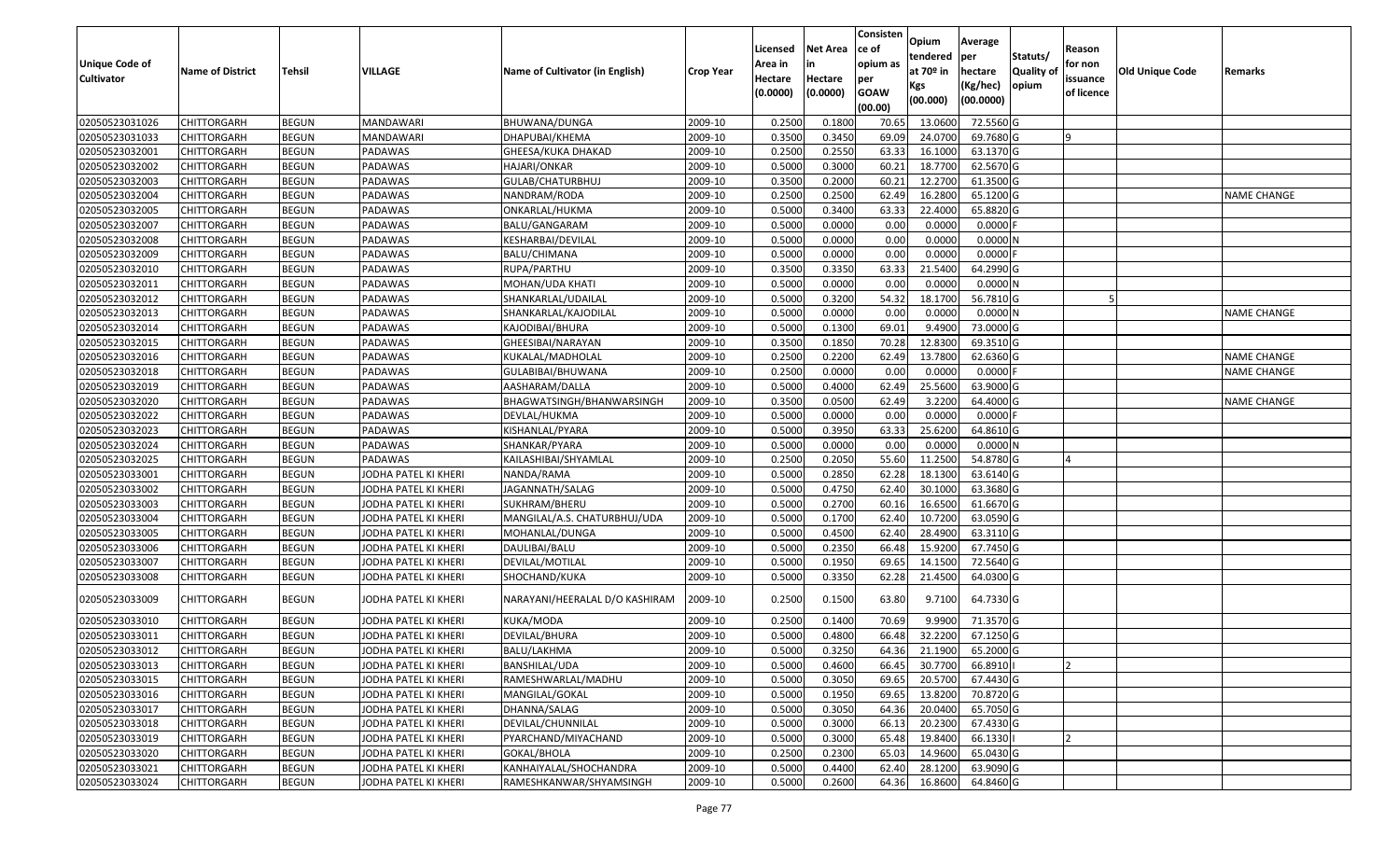|                       |                         |               |                      |                                 |                  | Licensed | <b>Net Area</b> | Consisten<br>ce of | Opium<br>tendered     | Average<br>per | Statuts/         | Reason     |                        |                                  |
|-----------------------|-------------------------|---------------|----------------------|---------------------------------|------------------|----------|-----------------|--------------------|-----------------------|----------------|------------------|------------|------------------------|----------------------------------|
| <b>Unique Code of</b> | <b>Name of District</b> | <b>Tehsil</b> | VILLAGE              | Name of Cultivator (in English) | <b>Crop Year</b> | Area in  |                 | opium as           | at 70 <sup>o</sup> in | hectare        | <b>Quality o</b> | for non    | <b>Old Unique Code</b> | Remarks                          |
| <b>Cultivator</b>     |                         |               |                      |                                 |                  | Hectare  | Hectare         | per                | Kgs                   | (Kg/hec)       | opium            | issuance   |                        |                                  |
|                       |                         |               |                      |                                 |                  | (0.0000) | (0.0000)        | <b>GOAW</b>        | (00.000)              | (00.0000)      |                  | of licence |                        |                                  |
| 02050523033025        | CHITTORGARH             | <b>BEGUN</b>  | JODHA PATEL KI KHERI | GHEESALAL/RAMA                  | 2009-10          | 0.2500   | 0.2500          | (00.00)<br>63.80   | 16.0900               | 64.3600 G      |                  |            |                        |                                  |
| 02050523033026        | CHITTORGARH             | <b>BEGUN</b>  | JODHA PATEL KI KHERI | MANGILAL/DEVA                   | 2009-10          | 0.2500   | 0.2400          | 64.36              | 15.5100               | 64.6250 G      |                  |            |                        |                                  |
| 02050523033028        | <b>CHITTORGARH</b>      | <b>BEGUN</b>  | JODHA PATEL KI KHERI | KISNIBAI/VENA                   | 2009-10          | 0.5000   | 0.2000          | 66.55              | 13.5100               | 67.5500 G      |                  |            |                        |                                  |
| 02050523034001        | <b>CHITTORGARH</b>      | <b>BEGUN</b>  | NAYA GAAV MALKA      | CHUNNILAL/ONKAR                 | 2009-10          | 0.5000   | 0.4900          | 59.79              | 30.7700               | 62.7960 G      |                  |            |                        |                                  |
| 02050523034002        | CHITTORGARH             | <b>BEGUN</b>  | NAYA GAAV MALKA      | JAMKUBAI/RUPA                   | 2009-10          | 0.5000   | 0.3250          | 65.80              | 21.7600               | 66.9540 G      |                  |            |                        |                                  |
| 02050523034003        | CHITTORGARH             | <b>BEGUN</b>  | NAYA GAAV MALKA      | HUKMA/BHEEMA                    | 2009-10          | 0.2500   | 0.2450          | 63.21              | 15.7700               | 64.3670 G      |                  |            |                        |                                  |
| 02050523034004        | CHITTORGARH             | <b>BEGUN</b>  | NAYA GAAV MALKA      | KUKA/PEMA                       | 2009-10          | 0.5000   | 0.4800          | 63.44              | 31.6600               | 65.9580 G      |                  |            |                        |                                  |
| 02050523034005        | CHITTORGARH             | <b>BEGUN</b>  | NAYA GAAV MALKA      | GHEESIBAI/KISHNA                | 2009-10          | 0.5000   | 0.4000          | 68.66              | 27.6800               | 69.2000 G      |                  |            |                        |                                  |
| 02050523034006        | <b>CHITTORGARH</b>      | <b>BEGUN</b>  | NAYA GAAV MALKA      | NANDUBAI/DHULICHAND             | 2009-10          | 0.5000   | 0.2950          | 59.79              | 18.6100               | 63.0850 G      |                  |            |                        |                                  |
| 02050523034007        | CHITTORGARH             | <b>BEGUN</b>  | NAYA GAAV MALKA      | DEVILAL/GOKAL                   | 2009-10          | 0.5000   | 0.4950          | 63.21              | 31.8100               | 64.2630 G      |                  |            |                        |                                  |
| 02050523034008        | CHITTORGARH             | <b>BEGUN</b>  | NAYA GAAV MALKA      | PYARA/PEMA                      | 2009-10          | 0.5000   | 0.4900          | 59.79              | 29.5400               | 60.2860 G      |                  |            |                        |                                  |
| 02050523035001        | <b>CHITTORGARH</b>      | <b>BEGUN</b>  | RAJPURA CHENSINGH KA | RATANLAL/MOTI                   | 2009-10          | 0.5000   | 0.1600          | 68.05              | 10.8100               | 67.5630 G      |                  |            |                        |                                  |
| 02050523035002        | <b>CHITTORGARH</b>      | <b>BEGUN</b>  | RAJPURA CHENSINGH KA | KANHAIYALAL/JEETU               | 2009-10          | 0.2500   | 0.2000          | 65.58              | 13.4800               | 67.4000G       |                  |            |                        | <b>NAME CHANGE</b>               |
| 02050523035003        | <b>CHITTORGARH</b>      | <b>BEGUN</b>  | RAJPURA CHENSINGH KA | MOHANLAL/PYARCHAND              | 2009-10          | 0.5000   | 0.1600          | 64.49              | 10.2800               | 64.2500 G      |                  |            |                        |                                  |
| 02050523035006        | CHITTORGARH             | <b>BEGUN</b>  | RAJPURA CHENSINGH KA | CHUNNIBAI/BHANWARLAL            | 2009-10          | 0.5000   | 0.3400          | 66.19              | 22.9700               | 67.5590 G      |                  |            |                        |                                  |
| 02050523035009        | <b>CHITTORGARH</b>      | <b>BEGUN</b>  | RAJPURA CHENSINGH KA | KUSHAL/PANNA                    | 2009-10          | 0.5000   | 0.4050          | 65.10              | 28.1300               | 69.4570 G      |                  |            |                        |                                  |
| 02050523035010        | <b>CHITTORGARH</b>      | <b>BEGUN</b>  | RAJPURA CHENSINGH KA | KELIBAI/HAJARI                  | 2009-10          | 0.2500   | 0.0000          | 0.00               | 0.0000                | 0.0000N        |                  |            |                        | <b>NAME CHANGE</b>               |
| 02050523035011        | CHITTORGARH             | <b>BEGUN</b>  | RAJPURA CHENSINGH KA | RAMLAL/HARIRAM                  | 2009-10          | 0.5000   | 0.3500          | 65.10              | 22.8800               | 65.3710 G      |                  |            |                        |                                  |
| 02050523035012        | CHITTORGARH             | <b>BEGUN</b>  | RAJPURA CHENSINGH KA | DAULIBAI/UDA                    | 2009-10          | 0.5000   | 0.2700          | 62.46              | 16.9000               | 62.5930 G      |                  |            |                        |                                  |
| 02050523035014        | CHITTORGARH             | <b>BEGUN</b>  | RAJPURA CHENSINGH KA | MANGILAL/MYACHAND               | 2009-10          | 0.3500   | 0.3500          | 64.20              | 22.6800               | 64.8000 G      |                  |            |                        |                                  |
| 02050523035015        | CHITTORGARH             | <b>BEGUN</b>  | RAJPURA CHENSINGH KA | DAULA/KALU DHAKAD               | 2009-10          | 0.2500   | 0.2400          | 68.05              | 16.5900               | 69.1250 G      |                  |            |                        |                                  |
| 02050523035017        | CHITTORGARH             | <b>BEGUN</b>  | RAJPURA CHENSINGH KA | GHEESA/NARAYAN                  | 2009-10          | 0.5000   | 0.3000          | 63.06              | 19.0400               | 63.4670 G      |                  |            |                        |                                  |
| 02050523035018        | CHITTORGARH             | <b>BEGUN</b>  | RAJPURA CHENSINGH KA | HEERA/MOTI                      | 2009-10          | 0.2500   | 0.1600          | 68.05              | 11.1500               | 69.6880 G      |                  |            |                        |                                  |
| 02050523035019        | <b>CHITTORGARH</b>      | <b>BEGUN</b>  | RAJPURA CHENSINGH KA | GHEESA/TODU                     | 2009-10          | 0.5000   | 0.2000          | 65.1               | 13.5400               | 67.7000 G      |                  |            |                        |                                  |
| 02050523036001        | CHITTORGARH             | <b>BEGUN</b>  | SHONAGAR             | MADHO/RUPA                      | 2009-10          | 0.2500   | 0.2150          | 60.1               | 14.3200               | 66.6050 G      |                  |            |                        |                                  |
| 02050523036002        | CHITTORGARH             | <b>BEGUN</b>  | SHONAGAR             | DEVILAL/HEERA                   | 2009-10          | 0.5000   | 0.4500          | 62.56              | 28.9900               | 64.4220 G      |                  |            |                        |                                  |
| 02050523036003        | CHITTORGARH             | <b>BEGUN</b>  | SHONAGAR             | GOKALCHAND/NANDA                | 2009-10          | 0.2500   | 0.2100          | 67.72              | 15.1300               | 72.0480 G      |                  |            |                        |                                  |
| 02050523036005        | <b>CHITTORGARH</b>      | <b>BEGUN</b>  | SHONAGAR             | BARJIBAI/BHUWANA                | 2009-10          | 0.2500   | 0.0000          | 0.00               | 0.0000                | 0.0000N        |                  |            |                        | <b>NAME CHANGE</b>               |
| 02050523036006        | CHITTORGARH             | <b>BEGUN</b>  | SHONAGAR             | KALU/NARAYAN                    | 2009-10          | 0.3500   | 0.1500          | 68.03              | 10.4100               | 69.4000 G      |                  |            |                        |                                  |
| 02050523036007        | CHITTORGARH             | <b>BEGUN</b>  | SHONAGAR             | BALIBAI/PYARA                   | 2009-10          | 0.2500   | 0.0000          | 0.00               | 0.0000                | 0.0000N        |                  |            |                        |                                  |
| 02050523036008        | CHITTORGARH             | <b>BEGUN</b>  | SHONAGAR             | BHURA/MIYACHAND                 | 2009-10          | 0.5000   | 0.3500          | 66.67              | 23.5800               | 67.3710 G      |                  |            |                        |                                  |
|                       |                         |               |                      |                                 |                  |          |                 |                    |                       |                |                  |            |                        |                                  |
| 02050523036010        | CHITTORGARH             | <b>BEGUN</b>  | SHONAGAR             | KASHIRAM/NANDA                  | 2009-10          | 0.5000   | 0.0000          | 0.00               | 0.0000                | 0.0000N        |                  |            |                        | TRANSFER / MANDAWARI<br>(BENGUN) |
| 02050523036014        | CHITTORGARH             | <b>BEGUN</b>  | SHONAGAR             | BALULAL/PANNA                   | 2009-10          | 0.3500   | 0.2450          | 65.13              | 16.2500               | 66.3270 G      |                  |            |                        |                                  |
| 02050523036015        | CHITTORGARH             | <b>BEGUN</b>  | SHONAGAR             | CHATURBHUJ/PANNA                | 2009-10          | 0.3500   | 0.1950          | 65.13              | 13.2800               | 68.1030 G      |                  |            |                        |                                  |
| 02050523036016        | CHITTORGARH             | <b>BEGUN</b>  | SHONAGAR             | GOPILAL/PANNALAL                | 2009-10          | 0.3500   | 0.1850          | 65.13              | 12.2300               | 66.1080 G      |                  |            |                        |                                  |
| 02050523036017        | CHITTORGARH             | <b>BEGUN</b>  | SHONAGAR             | GOKAL/CHAGNA                    | 2009-10          | 0.5000   | 0.0000          | 0.00               | 0.0000                | 0.0000N        |                  |            |                        | TRANSFER / MANDAWARI<br>(BENGUN) |
| 02050523036018        | <b>CHITTORGARH</b>      | <b>BEGUN</b>  | SHONAGAR             | KUKALAL/HARLAL                  | 2009-10          | 0.5000   | 0.2000          | 68.30              | 14.0700               | 70.3500 G      |                  |            |                        |                                  |
| 02050523036019        | <b>CHITTORGARH</b>      | <b>BEGUN</b>  | SHONAGAR             | NANDA/PYARA                     | 2009-10          | 0.3500   | 0.3450          | 68.30              | 25.2800               | 73.2750 G      |                  |            |                        |                                  |
| 02050523036020        | <b>CHITTORGARH</b>      | <b>BEGUN</b>  | SHONAGAR             | LALU/KUKA                       | 2009-10          | 0.2500   | 0.0000          | 0.00               | 0.0000                | 0.0000N        |                  |            |                        |                                  |
| 02050523036021        | <b>CHITTORGARH</b>      | <b>BEGUN</b>  | SHONAGAR             | NANDUBAI/KASHIRAM               | 2009-10          | 0.2500   | 0.1500          | 62.56              | 9.7400                | 64.9330 G      |                  |            |                        |                                  |
| 02050523036022        | <b>CHITTORGARH</b>      | <b>BEGUN</b>  | SHONAGAR             | GOPALLAL/KHEMRAJ                | 2009-10          | 0.2500   | 0.1450          | 65.28              | 10.1300               | 69.8620 G      |                  |            |                        |                                  |
| 02050523036024        | <b>CHITTORGARH</b>      | <b>BEGUN</b>  | SHONAGAR             | ONKAR/JAGANNATH                 | 2009-10          | 0.5000   | 0.2100          | 70.65              | 15.4500               | 73.5710 G      |                  |            |                        |                                  |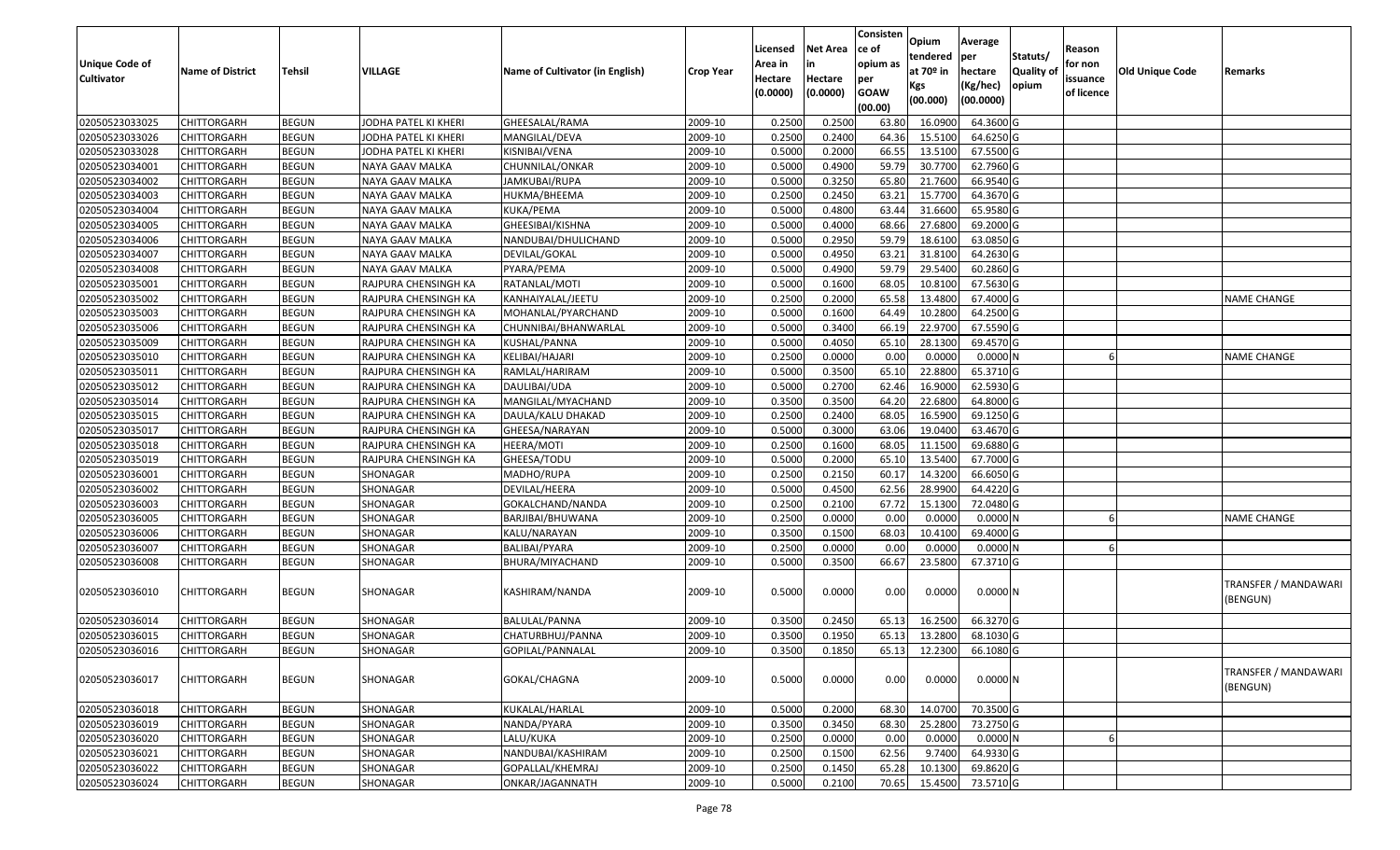| <b>Unique Code of</b><br><b>Cultivator</b> | <b>Name of District</b> | <b>Tehsil</b> | VILLAGE         | Name of Cultivator (in English) | <b>Crop Year</b> | Licensed<br>Area in<br>Hectare | <b>Net Area</b><br>Hectare | Consisten<br>ce of<br>opium as<br>per | Opium<br>tendered<br>at $70°$ in | Average<br>per<br>hectare | Statuts/<br><b>Quality of</b> | Reason<br>for non<br>issuance | <b>Old Unique Code</b> | Remarks                                 |
|--------------------------------------------|-------------------------|---------------|-----------------|---------------------------------|------------------|--------------------------------|----------------------------|---------------------------------------|----------------------------------|---------------------------|-------------------------------|-------------------------------|------------------------|-----------------------------------------|
|                                            |                         |               |                 |                                 |                  | (0.0000)                       | (0.0000)                   | <b>GOAW</b><br>(00.00)                | Kgs<br>(00.000)                  | (Kg/hec)<br>(00.0000)     | opium                         | of licence                    |                        |                                         |
| 02050523036025                             | <b>CHITTORGARH</b>      | <b>BEGUN</b>  | SHONAGAR        | GHEESALAL/SEWA                  | 2009-10          | 0.2500                         | 0.1550                     | 65.13                                 | 10.6500                          | 68.7100 G                 |                               |                               |                        |                                         |
| 02050523036026                             | CHITTORGARH             | <b>BEGUN</b>  | SHONAGAR        | MOTYABAI/NARAYAN                | 2009-10          | 0.2500                         | 0.0000                     | 0.00                                  | 0.0000                           | $0.0000$ F                |                               |                               |                        |                                         |
| 02050523036027                             | <b>CHITTORGARH</b>      | <b>BEGUN</b>  | SHONAGAR        | RUKMANIBAI/DEVILAL              | 2009-10          | 0.2500                         | 0.2100                     | 66.69                                 | 14.5700                          | 69.3810 G                 |                               |                               |                        | NAME CHANGE                             |
| 02050523036028                             | <b>CHITTORGARH</b>      | <b>BEGUN</b>  | <b>SHONAGAR</b> | BHURIBAI/KASHIRAM               | 2009-10          | 0.2500                         | 0.2500                     | 65.28                                 | 16.7300                          | 66.9200 G                 |                               |                               |                        | <b>NAME CHANGE</b>                      |
| 02050523036029                             | <b>CHITTORGARH</b>      | <b>BEGUN</b>  | SHONAGAR        | HARLAL/CHAMPA                   | 2009-10          | 0.2500                         | 0.0000                     | 0.00                                  | 0.0000                           | 0.0000N                   |                               |                               |                        |                                         |
| 02050523036030                             | CHITTORGARH             | <b>BEGUN</b>  | SHONAGAR        | MOJI/BALU                       | 2009-10          | 0.5000                         | 0.0000                     | 0.00                                  | 0.0000                           | 0.0000N                   |                               |                               |                        |                                         |
| 02050523036035                             | CHITTORGARH             | <b>BEGUN</b>  | SHONAGAR        | ONKARLAL/HARLAL                 | 2009-10          | 0.5000                         | 0.1950                     | 68.30                                 | 14.4900                          | 74.3080 G                 |                               |                               |                        |                                         |
| 02050523036036                             | <b>CHITTORGARH</b>      | <b>BEGUN</b>  | SHONAGAR        | BHANWARLAL/BHAWANA              | 2009-10          | 0.2500                         | 0.2300                     | 60.49                                 | 14.2000                          | 61.7390 G                 |                               |                               |                        |                                         |
| 02050523036038                             | CHITTORGARH             | <b>BEGUN</b>  | SHONAGAR        | KUKA/DEVILAL                    | 2009-10          | 0.2500                         | 0.2400                     | 65.28                                 | 15.9800                          | 66.5830 G                 |                               |                               |                        |                                         |
| 02050523036040                             | CHITTORGARH             | <b>BEGUN</b>  | SHONAGAR        | SHANKARLAL/BHERU                | 2009-10          | 0.3500                         | 0.0000                     | 0.00                                  | 0.0000                           | 0.0000N                   |                               |                               |                        | <b>NAME CHANGE</b>                      |
| 02050523036042                             | <b>CHITTORGARH</b>      | <b>BEGUN</b>  | SHONAGAR        | TEKUBAI/MOTI                    | 2009-10          | 0.2500                         | 0.0000                     | 0.00                                  | 0.0000                           | 0.0000N                   |                               |                               |                        |                                         |
| 02050523036044                             | <b>CHITTORGARH</b>      | <b>BEGUN</b>  | SHONAGAR        | KANA/LAXMAN                     | 2009-10          | 0.5000                         | 0.0000                     | 0.00                                  | 0.0000                           | 0.0000N                   |                               |                               |                        |                                         |
| 02050523037001                             | <b>CHITTORGARH</b>      | <b>BEGUN</b>  | <b>JAINAGAR</b> | BHANWARLAL/PYARCHAND            | 2009-10          | 0.5000                         | 0.2950                     | 63.94                                 | 19.2500                          | 65.2540 G                 |                               |                               |                        |                                         |
| 02050523037002                             | <b>CHITTORGARH</b>      | <b>BEGUN</b>  | JAINAGAR        | HEERA/PEMA                      | 2009-10          | 0.5000                         | 0.3850                     | 63.94                                 | 25.4300                          | 66.0520 G                 |                               |                               |                        |                                         |
| 02050523037003                             | <b>CHITTORGARH</b>      | <b>BEGUN</b>  | JAINAGAR        | MANGILAL/ONKAR                  | 2009-10          | 0.3500                         | 0.2050                     | 63.86                                 | 13.4500                          | 65.6100 G                 |                               |                               |                        | NAME CHANGE                             |
| 02050523037004                             | <b>CHITTORGARH</b>      | <b>BEGUN</b>  | <b>JAINAGAR</b> | NANIBAI/MADHO                   | 2009-10          | 0.3500                         | 0.2000                     | 63.94                                 | 13.4200                          | 67.1000 G                 |                               |                               |                        | NAME CHANGE                             |
| 02050523037005                             | <b>CHITTORGARH</b>      | <b>BEGUN</b>  | <b>JAINAGAR</b> | PRITHVIRAJ/KANA                 | 2009-10          | 0.5000                         | 0.1950                     | 65.28                                 | 13.5100                          | 69.2820 G                 |                               |                               |                        |                                         |
| 02050523037006                             | <b>CHITTORGARH</b>      | <b>BEGUN</b>  | <b>JAINAGAR</b> | PANNA/NARAYAN                   | 2009-10          | 0.5000                         | 0.2000                     | 65.28                                 | 13.2800                          | 66.4000 G                 |                               |                               |                        |                                         |
| 02050523037007                             | CHITTORGARH             | <b>BEGUN</b>  | JAINAGAR        | PYARCHAND/JAGANNATH             | 2009-10          | 0.5000                         | 0.3250                     | 65.28                                 | 21.5700                          | 66.3690 G                 |                               |                               |                        |                                         |
| 02050523037008                             | <b>CHITTORGARH</b>      | <b>BEGUN</b>  | <b>JAINAGAR</b> | KAJOD/GOKAL-I                   | 2009-10          | 0.5000                         | 0.2850                     | 67.72                                 | 19.3900                          | 68.0350 G                 |                               |                               |                        |                                         |
| 02050523037009                             | <b>CHITTORGARH</b>      | <b>BEGUN</b>  | <b>JAINAGAR</b> | DEVILAL/UDA                     | 2009-10          | 0.3500                         | 0.3450                     | 66.53                                 | 23.6900                          | 68.6670 G                 |                               |                               |                        |                                         |
| 02050523037010                             | CHITTORGARH             | <b>BEGUN</b>  | JAINAGAR        | NANDUBAI/CHUNNILAL              | 2009-10          | 0.500                          | 0.2750                     | 65.28                                 | 18.2300                          | 66.2910 G                 |                               |                               |                        |                                         |
| 02050523037011                             | CHITTORGARH             | <b>BEGUN</b>  | <b>JAINAGAR</b> | GHEESA/NAULA                    | 2009-10          | 0.2500                         | 0.1750                     | 65.21                                 | 13.1900                          | 75.3710 G                 |                               |                               |                        |                                         |
| 02050523037012                             | <b>CHITTORGARH</b>      | <b>BEGUN</b>  | JAINAGAR        | DEVA/DALLA                      | 2009-10          | 0.2500                         | 0.2500                     | 65.67                                 | 16.6400                          | 66.5600 G                 |                               |                               |                        |                                         |
| 02050523037014                             | <b>CHITTORGARH</b>      | <b>BEGUN</b>  | <b>JAINAGAR</b> | KASHIRAM/BHAGIRATH              | 2009-10          | 0.5000                         | 0.2950                     | 65.38                                 | 19.6400                          | 66.5760 G                 |                               |                               |                        |                                         |
| 02050523037015                             | <b>CHITTORGARH</b>      | <b>BEGUN</b>  | <b>JAINAGAR</b> | BANSHILAL/A.S. KAJOD/PYARA      | 2009-10          | 0.2500                         | 0.2400                     | 65.2                                  | 15.1700                          | 63.2080 G                 |                               |                               |                        | <b>NAME CHANGE</b>                      |
| 02050523037016                             | <b>CHITTORGARH</b>      | <b>BEGUN</b>  | <b>JAINAGAR</b> | PYARA/MOTI BADA                 | 2009-10          | 0.5000                         | 0.2900                     | 65.38                                 | 19.9800                          | 68.8970 G                 |                               |                               |                        |                                         |
| 02050523037019                             | <b>CHITTORGARH</b>      | <b>BEGUN</b>  | <b>JAINAGAR</b> | MANGILAL/HEERALAL               | 2009-10          | 0.3500                         | 0.3000                     | 61.96                                 | 18.9700                          | 63.2330 G                 |                               |                               |                        |                                         |
| 02050523037020                             | <b>CHITTORGARH</b>      | <b>BEGUN</b>  | <b>JAINAGAR</b> | PYARIBAI/DEVRAM@DEVILAL         | 2009-10          | 0.5000                         | 0.1850                     | 61.96                                 | 11.7700                          | 63.6220 G                 |                               |                               |                        |                                         |
| 02050523037021                             | <b>CHITTORGARH</b>      | <b>BEGUN</b>  | <b>JAINAGAR</b> | CHEETARMAL/DEVILAL              | 2009-10          | 0.2500                         | 0.1950                     | 63.86                                 | 13.1200                          | 67.2820 G                 |                               |                               |                        |                                         |
| 02050523037022                             | CHITTORGARH             | <b>BEGUN</b>  | <b>JAINAGAR</b> | PYARA@PYARCHAND/TULSIRAM        | 2009-10          | 0.2500                         | 0.2350                     | 65.67                                 | 16.0000                          | 68.0850 G                 |                               |                               |                        | <b>NAME CHANGE</b>                      |
| 02050523037024                             | CHITTORGARH             | <b>BEGUN</b>  | <b>JAINAGAR</b> | GHEESALAL/PYARA                 | 2009-10          | 0.5000                         | 0.2000                     | 65.38                                 | 13.4800                          | 67.4000 G                 |                               |                               |                        |                                         |
| 02050523037025                             | <b>CHITTORGARH</b>      | <b>BEGUN</b>  | <b>JAINAGAR</b> | KANHAIYALAL/HARLAL              | 2009-10          | 0.5000                         | 0.3050                     | 61.96                                 | 19.4800                          | 63.8690 G                 |                               |                               |                        |                                         |
| 02050523037026                             | <b>CHITTORGARH</b>      | <b>BEGUN</b>  | JAINAGAR        | BHURA/NARAYAN                   | 2009-10          | 0.500                          | 0.4050                     | 65.38                                 | 27.0700                          | 66.8400 G                 |                               |                               |                        |                                         |
| 02050523037027                             | CHITTORGARH             | <b>BEGUN</b>  | <b>JAINAGAR</b> | NANALAL/BOTHLAL                 | 2009-10          | 0.500                          | 0.2950                     | 61.96                                 | 19.5400                          | 66.2370 G                 |                               |                               |                        |                                         |
| 02050523037028                             | CHITTORGARH             | <b>BEGUN</b>  | <b>JAINAGAR</b> | CHAGANLAL/PYARA                 | 2009-10          | 0.5000                         | 0.4700                     | 64.60                                 | 31.5800                          | 67.1910 G                 |                               |                               |                        |                                         |
| 02050523037029                             | <b>CHITTORGARH</b>      | <b>BEGUN</b>  | <b>JAINAGAR</b> | SHANKARLAL/BHANWARLAL           | 2009-10          | 0.2500                         | 0.2150                     | 65.67                                 | 14.4700                          | $67.3020$ G               |                               |                               |                        | <b>NAME CHANGE</b>                      |
| 02050523037030                             | <b>CHITTORGARH</b>      | <b>BEGUN</b>  | <b>JAINAGAR</b> | PRABHU/UDA                      | 2009-10          | 0.5000                         | 0.1900                     | 66.53                                 | 12.7300                          | 67.0000 G                 |                               |                               |                        |                                         |
| 02050523037031                             | <b>CHITTORGARH</b>      | <b>BEGUN</b>  | JAINAGAR        | NANDLAL/HEERALAL                | 2009-10          | 0.2500                         | 0.2450                     | 65.21                                 | 16.1400                          | 65.8780 G                 |                               |                               |                        |                                         |
| 02050523037032                             | <b>CHITTORGARH</b>      | <b>BEGUN</b>  | JAINAGAR        | BHANWARLAL/KUKA                 | 2009-10          | 0.5000                         | 0.3000                     | 64.60                                 | 19.8800                          | 66.2670 G                 |                               |                               |                        |                                         |
| 02050523037034                             | <b>CHITTORGARH</b>      | <b>BEGUN</b>  | JAINAGAR        | PYARA/DEVRAM@DAYARAM            | 2009-10          | 0.5000                         | 0.2950                     | 66.53                                 | 20.3400                          | 68.9490 G                 |                               |                               |                        | <b>NAME CHANGE</b>                      |
| 02050523037035                             | <b>CHITTORGARH</b>      | <b>BEGUN</b>  | JAINAGAR        | PYARA/JEETMAL                   | 2009-10          | 0.2500                         | 0.2500                     | 65.21                                 | 16.4700                          | 65.8800 G                 |                               |                               |                        | TRANSFER / SHONAGAR (<br>BENGUN)        |
| 02050523037036                             | <b>CHITTORGARH</b>      | <b>BEGUN</b>  | JAINAGAR        | SHANKARLAL/RUPA                 | 2009-10          | 0.2500                         | 0.2200                     | 63.86                                 | 14.8400                          | 67.4550 G                 |                               |                               |                        | <b>TRANSFER / SHONAGAR (</b><br>BENGUN) |
| 02050523037040                             | <b>CHITTORGARH</b>      | <b>BEGUN</b>  | JAINAGAR        | HAJARI/DEYRAM@DAYARAM           | 2009-10          | 0.5000                         | 0.2050                     | 60.21                                 | 12.4700                          | 60.8290 G                 |                               |                               |                        |                                         |
|                                            |                         |               |                 |                                 |                  |                                |                            |                                       |                                  |                           |                               |                               |                        |                                         |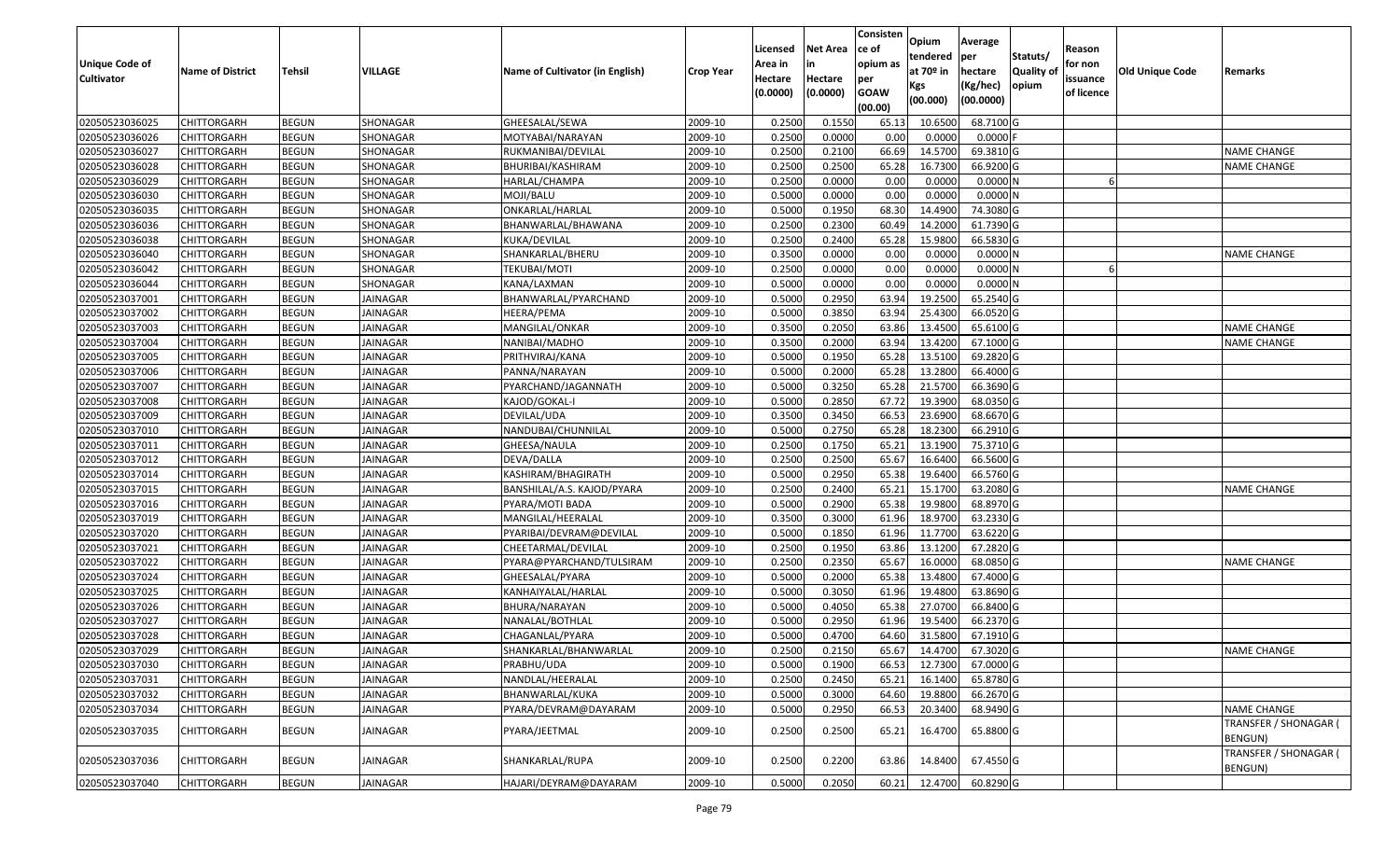|                                  |                            |                              |                        |                                 |                    | Licensed | <b>Net Area</b> | Consisten<br>ce of | Opium<br>tendered | Average<br>per | Statuts/         | Reason     |                 |                    |
|----------------------------------|----------------------------|------------------------------|------------------------|---------------------------------|--------------------|----------|-----------------|--------------------|-------------------|----------------|------------------|------------|-----------------|--------------------|
| Unique Code of                   | <b>Name of District</b>    | <b>Tehsil</b>                | VILLAGE                | Name of Cultivator (in English) | <b>Crop Year</b>   | Area in  |                 | opium as           | at $70°$ in       | hectare        | <b>Quality o</b> | for non    | Old Unique Code | Remarks            |
| <b>Cultivator</b>                |                            |                              |                        |                                 |                    | Hectare  | Hectare         | per                | Kgs               | (Kg/hec)       | opium            | issuance   |                 |                    |
|                                  |                            |                              |                        |                                 |                    | (0.0000) | (0.0000)        | <b>GOAW</b>        | (00.000)          | (00.0000)      |                  | of licence |                 |                    |
|                                  |                            |                              | JAINAGAR               | DEVILAL/SEWAJI                  | 2009-10            | 0.2500   | 0.2500          | (00.00)            | 16.2000           | 64.8000 G      |                  |            |                 |                    |
| 02050523037042<br>02050523037043 | CHITTORGARH<br>CHITTORGARH | <b>BEGUN</b><br><b>BEGUN</b> | JAINAGAR               | JAGANNATH/DEVILAL               | 2009-10            | 0.5000   | 0.2350          | 63.86<br>64.60     | 16.2400           | 69.1060 G      |                  |            |                 |                    |
| 02050523037046                   | CHITTORGARH                | <b>BEGUN</b>                 | JAINAGAR               | SOHANLAL/GOKAL                  | 2009-10            | 0.5000   | 0.3000          | 66.53              | 20.3600           | 67.8670 G      |                  |            |                 |                    |
| 02050523037047                   | <b>CHITTORGARH</b>         | <b>BEGUN</b>                 | <b>JAINAGAR</b>        | MOHANLAL/UDA                    | 2009-10            | 0.5000   | 0.3500          | 64.60              | 22.7900           | 65.1140 G      |                  |            |                 |                    |
| 02050523037048                   | CHITTORGARH                | <b>BEGUN</b>                 | <b>JAINAGAR</b>        | DUNGA/RAMA@RAMLAL               | 2009-10            | 0.3500   | 0.2000          | 63.94              | 13.0400           | 65.2000 G      |                  |            |                 |                    |
| 02050523037049                   | CHITTORGARH                | <b>BEGUN</b>                 | <b>JAINAGAR</b>        | ONKARLAL/KASHIRAM               | 2009-10            | 0.5000   | 0.2450          | 63.94              | 16.3200           | 66.6120G       |                  |            |                 |                    |
| 02050523037050                   | CHITTORGARH                | <b>BEGUN</b>                 | JAINAGAR               | HEERALAL/DAULA                  | 2009-10            | 0.5000   | 0.3350          | 63.94              | 21.8300           | 65.1640 G      |                  |            |                 |                    |
| 02050523037052                   | CHITTORGARH                | <b>BEGUN</b>                 | JAINAGAR               | GHEESALAL/BARDA                 | 2009-10            | 0.5000   | 0.4500          | 60.21              | 28.8400           | 64.0890 G      |                  |            |                 |                    |
| 02050523037053                   | CHITTORGARH                | <b>BEGUN</b>                 | <b>JAINAGAR</b>        | BHANWARLAL/KAJOD                | 2009-10            | 0.5000   | 0.2900          | 69.97              | 21.2400           | 73.2410 G      |                  |            |                 |                    |
| 02050523037056                   | CHITTORGARH                | <b>BEGUN</b>                 | <b>JAINAGAR</b>        | BHANWARLAL/TARACHAND            | 2009-10            | 0.5000   | 0.2150          | 63.94              | 14.1700           | 65.9070 G      |                  |            |                 |                    |
| 02050523037059                   | CHITTORGARH                | <b>BEGUN</b>                 | <b>JAINAGAR</b>        | MOHNIBAI/CHAGANLAL              | 2009-10            | 0.5000   | 0.4000          | 65.67              | 27.3600           | 68.4000 G      |                  |            |                 |                    |
| 02050523037060                   | <b>CHITTORGARH</b>         | <b>BEGUN</b>                 | <b>JAINAGAR</b>        | KAJOD/GOKAL-II                  | 2009-10            | 0.3500   | 0.0000          | 0.00               | 0.0000            | $0.0000$ F     |                  |            | 02050523127052  | <b>TRANSFER</b>    |
| 02050523038001                   | <b>CHITTORGARH</b>         | <b>BEGUN</b>                 | KHERMALIYA             | BHANWARLAL/KANHA                | 2009-10            | 0.5000   | 0.1950          | 63.86              | 12.8200           | 65.7440 G      |                  |            |                 |                    |
| 02050523038002                   | CHITTORGARH                | <b>BEGUN</b>                 | KHERMALIYA             | RUKMANIBAI/RAMCHANDRA           | 2009-10            | 0.5000   | 0.3950          | 63.86              | 26.8700           | 68.0250 G      |                  |            |                 |                    |
| 02050523038003                   |                            | <b>BEGUN</b>                 | KHERMALIYA             | CHATURBHUJ/MANGILAL             | 2009-10            | 0.5000   | 0.2500          | 65.85              | 17.2500           | 69.0000G       |                  |            |                 |                    |
| 02050523038004                   | CHITTORGARH<br>CHITTORGARH | <b>BEGUN</b>                 | KHERMALIYA             | RUPLAL/BHURA                    | 2009-10            | 0.5000   | 0.4000          | 63.86              | 26.7900           | 66.9750 G      |                  |            |                 |                    |
| 02050523038005                   | CHITTORGARH                | <b>BEGUN</b>                 | KHERMALIYA             | KANHAIYALAL/ONKAR               | 2009-10            | 0.5000   | 0.2900          | 66.9               | 21.4800           | 74.0690 G      |                  |            |                 |                    |
| 02050523038006                   | CHITTORGARH                | <b>BEGUN</b>                 | KHERMALIYA             | SITARAM/KANHA                   | 2009-10            | 0.5000   | 0.1850          | 63.62              | 12.3500           | 66.7570 G      |                  |            |                 |                    |
| 02050523038008                   | CHITTORGARH                | <b>BEGUN</b>                 | KHERMALIYA             | GHEESA/HEERA                    | 2009-10            | 0.5000   | 0.2450          | 63.86              | 16.8100           | 68.6120 G      |                  |            |                 |                    |
| 02050523038009                   | CHITTORGARH                | <b>BEGUN</b>                 | KHERMALIYA             | DEVILAL/BHOLA                   | 2009-10            | 0.2500   | 0.2400          | 57.72              | 14.3600           | 59.8330 G      |                  |            |                 |                    |
| 02050523038010                   | CHITTORGARH                | <b>BEGUN</b>                 | KHERMALIYA             | HARLAL/KANHA                    | 2009-10            | 0.5000   | 0.3400          | 63.62              | 22.1500           | 65.1470 G      |                  |            |                 |                    |
| 02050523038011                   | CHITTORGARH                | <b>BEGUN</b>                 | KHERMALIYA             | BHANWARLAL/HEERA                | 2009-10            | 0.5000   | 0.1500          | 63.62              | 9.6000            | 64.0000G       |                  |            |                 |                    |
| 02050523038015                   | CHITTORGARH                | <b>BEGUN</b>                 | KHERMALIYA             | DEVALAL/GOKAL                   | 2009-10            | 0.2500   | 0.2400          | 63.63              | 15.9000           | 66.2500 G      |                  |            |                 |                    |
| 02050523038016                   | <b>CHITTORGARH</b>         | <b>BEGUN</b>                 | KHERMALIYA             | KANHAIYALAL/SALAG               | 2009-10            | 0.5000   | 0.2000          | 69.7               | 14.6200           | 73.1000G       |                  |            |                 |                    |
| 02050523038017                   | CHITTORGARH                | <b>BEGUN</b>                 | KHERMALIYA             | KANHAIYALAL/TULSIRAM            | 2009-10            | 0.3500   | 0.2950          | 59.02              | 18.0600           | 61.2200 G      |                  |            |                 |                    |
| 02050523038020                   | CHITTORGARH                | <b>BEGUN</b>                 | KHERMALIYA             | HAJARILAL/SALAGRAM              | 2009-10            | 0.5000   | 0.2000          | 66.9               | 13.6300           | 68.1500 G      |                  |            |                 |                    |
| 02050523038021                   | CHITTORGARH                | <b>BEGUN</b>                 | KHERMALIYA             | PANNALAL/JAGANNATH              | 2009-10            | 0.2500   | 0.2450          | 63.98              | 16.6500           | 67.9590 G      |                  |            |                 |                    |
| 02050523038022                   | CHITTORGARH                | <b>BEGUN</b>                 | KHERMALIYA             | KASTURIBAI/CHAMPALAL            | 2009-10            | 0.5000   | 0.2400          | 66.9               | 16.6700           | 69.4580 G      |                  |            |                 |                    |
| 02050523038023                   | CHITTORGARH                | <b>BEGUN</b>                 | KHERMALIYA             | CHUNNIBAI/GANAGARAM             | 2009-10            | 0.2500   | 0.2500          | 59.33              | 15.4100           | 61.6400 G      |                  |            |                 |                    |
| 02050523038024                   | CHITTORGARH                | <b>BEGUN</b>                 | KHERMALIYA             | BALURAM/SALAGRAM                | 2009-10            | 0.5000   | 0.1900          | 66.91              | 13.8700           | 73.0000 G      |                  |            |                 |                    |
| 02050523038026                   | CHITTORGARH                | <b>BEGUN</b>                 | KHERMALIYA             | UDAILAL/KANA                    | 2009-10            | 0.5000   | 0.2350          | 63.62              | 16.3200           | 69.4470 G      |                  |            |                 |                    |
| 02050523038027                   | CHITTORGARH                | <b>BEGUN</b>                 | KHERMALIYA             | PRATAPIBAI/SLAGRAM              | 2009-10            | 0.5000   | 0.1850          | 63.98              | 12.4900           | 67.5140 G      |                  |            |                 | <b>NAME CHANGE</b> |
| 02050523038028                   | CHITTORGARH                | <b>BEGUN</b>                 | KHERMALIYA             | LALU/NANALAL                    | 2009-10            | 0.5000   | 0.2900          | 59.33              | 18.6800           | 64.4140 G      |                  |            |                 |                    |
| 02050523038029                   | CHITTORGARH                | <b>BEGUN</b>                 | KHERMALIYA             | SHAMBHULAL/TULSIRAM             | 2009-10            | 0.3500   | 0.2100          | 63.98              | 14.170            | 67.4760 G      |                  |            |                 |                    |
| 02050523038030                   | CHITTORGARH                | <b>BEGUN</b>                 | KHERMALIYA             | HEERALLA/HOKAMJI                | 2009-10            | 0.250    | 0.2150          | 66.50              | 14.9400           | 69.4880 G      |                  |            |                 |                    |
| 02050523038031                   | CHITTORGARH                | <b>BEGUN</b>                 | KHERMALIYA             | PANNALAL/NARAYANJI              | 2009-10            | 0.2500   | 0.2450          | 63.98              | 16.6900           | 68.1220 G      |                  |            |                 |                    |
| 02050523038033                   | <b>CHITTORGARH</b>         | <b>BEGUN</b>                 | KHERMALIYA             | LABHCHAND/MADANLAL              | 2009-10            | 0.3500   | 0.2500          |                    | 59.31 15.5400     | 62.1600 G      |                  |            |                 | <b>NAME CHANGE</b> |
| 02050523039001                   | <b>CHITTORGARH</b>         | <b>BEGUN</b>                 | TEEKHI KA KHERA        | BHAGIRATH/SITARAM               | 2009-10            | 0.3500   | 0.3500          | 59.56              | 21.2000           | 60.5710 G      |                  |            |                 |                    |
| 02050523039003                   | <b>CHITTORGARH</b>         | <b>BEGUN</b>                 | TEEKHI KA KHERA        | MADHOLAL/UDAIRAM                |                    | 0.2500   | 0.2400          | 62.56              | 15.9000           | 66.2500 G      |                  |            |                 |                    |
| 02050523039004                   | <b>CHITTORGARH</b>         | <b>BEGUN</b>                 | <b>TEEKHI KA KHERA</b> | ANOPIBAI/BHANWARLAL             | 2009-10<br>2009-10 | 0.3500   | 0.1500          | 62.02              | 9.4900            | 63.2670 G      |                  |            |                 |                    |
| 02050523039005                   | <b>CHITTORGARH</b>         | <b>BEGUN</b>                 | <b>TEEKHI KA KHERA</b> | NANALAL/GANGARAM                |                    | 0.3500   | 0.3050          | 59.56              | 18.0600           | 59.2130 G      |                  |            |                 |                    |
| 02050523039006                   | <b>CHITTORGARH</b>         | <b>BEGUN</b>                 | <b>TEEKHI KA KHERA</b> | HEERALAL/BALU                   | 2009-10<br>2009-10 | 0.5000   | 0.2350          | 59.56              | 14.5400           | 61.8720 G      |                  |            |                 |                    |
| 02050523039007                   | <b>CHITTORGARH</b>         | <b>BEGUN</b>                 | <b>TEEKHI KA KHERA</b> | SHANKARLAL/SITARAM              | 2009-10            | 0.2500   | 0.2400          | 62.56              | 16.0300           | 66.7920 G      |                  |            |                 |                    |
|                                  |                            |                              |                        |                                 |                    |          |                 |                    |                   |                |                  |            |                 | TRANSFER / UMAR    |
| 02050523039012                   | <b>CHITTORGARH</b>         | <b>BEGUN</b>                 | TEEKHI KA KHERA        | BALULAL/MIYACHAND               | 2009-10            | 0.3500   | 0.2000          | 59.41              | 11.9800           | 59.9000 G      |                  |            |                 | (BENGUN)           |
| 02050523039014                   | <b>CHITTORGARH</b>         | <b>BEGUN</b>                 | <b>TEEKHI KA KHERA</b> | PRATAP/DEVA                     | 2009-10            | 0.3500   | 0.2900          | 62.02              | 18.2000           | 62.7590 G      |                  |            |                 |                    |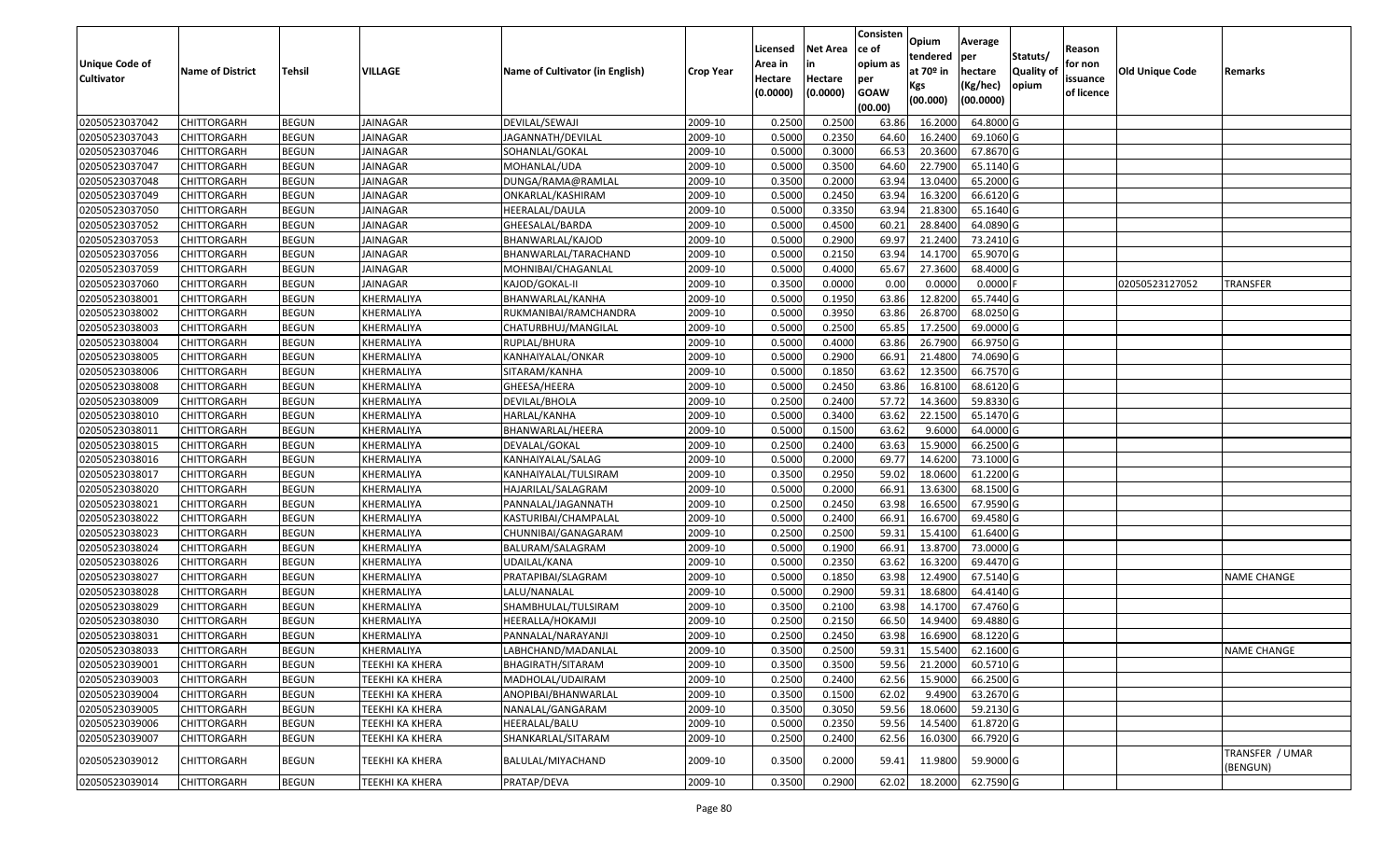| <b>Unique Code of</b><br><b>Cultivator</b> | <b>Name of District</b> | Tehsil       | VILLAGE                  | Name of Cultivator (in English) | Crop Year | Licensed<br>Area in<br>Hectare<br>(0.0000) | <b>Net Area</b><br>in<br>Hectare<br>(0.0000) | Consisten<br>ce of<br>opium as<br>per<br><b>GOAW</b><br>(00.00) | Opium<br>tendered<br>at $70°$ in<br>Kgs<br>(00.000) | Average<br>per<br>hectare<br>(Kg/hec)<br>(00.0000) | Statuts/<br>Quality of<br>opium | Reason<br>for non<br>issuance<br>of licence | <b>Old Unique Code</b> | Remarks            |
|--------------------------------------------|-------------------------|--------------|--------------------------|---------------------------------|-----------|--------------------------------------------|----------------------------------------------|-----------------------------------------------------------------|-----------------------------------------------------|----------------------------------------------------|---------------------------------|---------------------------------------------|------------------------|--------------------|
| 02050523040002                             | <b>CHITTORGARH</b>      | <b>BEGUN</b> | GOPALPURA RAJGARH        | UDAILAL/CHUNNILAL               | 2009-10   | 0.2500                                     | 0.0000                                       | 0.00                                                            | 0.0000                                              | $0.0000$ F                                         |                                 |                                             |                        |                    |
| 02050523040003                             | CHITTORGARH             | <b>BEGUN</b> | GOPALPURA RAJGARH        | MOHAN/MODA DHAKAD               | 2009-10   | 0.2500                                     | 0.0000                                       | 0.00                                                            | 0.0000                                              | $0.0000$ F                                         |                                 |                                             | 02050523002021         | TRANSFER           |
| 02050523040005                             | CHITTORGARH             | <b>BEGUN</b> | GOPALPURA RAJGARH        | LAXMANSINGH/SOBHAGSINGH         | 2009-10   | 0.2500                                     | 0.2450                                       | 57.02                                                           | 14.8300                                             | 60.5310 G                                          |                                 |                                             |                        |                    |
| 02050523040007                             | <b>CHITTORGARH</b>      | <b>BEGUN</b> | GOPALPURA RAJGARH        | MOHNIBAI/KALU                   | 2009-10   | 0.5000                                     | 0.3950                                       | 60.1                                                            | 24.1000                                             | 61.0130 G                                          |                                 |                                             | 02050523022022         | TRANSFER           |
| 02050523040010                             | CHITTORGARH             | <b>BEGUN</b> | GOPALPURA RAJGARH        | NANDA/DEVA                      | 2009-10   | 0.2500                                     | 0.0950                                       | 63.48                                                           | 6.6400                                              | 69.8950 G                                          |                                 |                                             | 02050523001038         | TRANSFER           |
| 02050523040011                             | CHITTORGARH             | <b>BEGUN</b> | GOPALPURA RAJGARH        | NANIBAI/NANDA                   | 2009-10   | 0.2500                                     | 0.0000                                       | 0.00                                                            | 0.0000                                              | $0.0000$ F                                         |                                 |                                             |                        |                    |
| 02050523040012                             | CHITTORGARH             | <b>BEGUN</b> | GOPALPURA RAJGARH        | BHERU/JODHA                     | 2009-10   | 0.2500                                     | 0.1500                                       | 60.15                                                           | 9.0400                                              | 60.2670 G                                          |                                 |                                             |                        |                    |
| 02050523040013                             | CHITTORGARH             | <b>BEGUN</b> | GOPALPURA RAJGARH        | <b>BALIBAI/KUKA</b>             | 2009-10   | 0.2500                                     | 0.1950                                       | 63.48                                                           | 13.9800                                             | 71.6920 G                                          |                                 |                                             |                        |                    |
| 02050523040014                             | CHITTORGARH             | <b>BEGUN</b> | GOPALPURA RAJGARH        | MOHANLAL/RUPA                   | 2009-10   | 0.2500                                     | 0.0000                                       | 0.00                                                            | 0.0000                                              | 0.0000                                             |                                 |                                             |                        |                    |
| 02050523040015                             | CHITTORGARH             | <b>BEGUN</b> | GOPALPURA RAJGARH        | BARDIBAI/NANDA                  | 2009-10   | 0.2500                                     | 0.0000                                       | 0.00                                                            | 0.0000                                              | 0.0000                                             |                                 |                                             |                        | <b>NAME CHANGE</b> |
| 02050523040017                             | CHITTORGARH             | <b>BEGUN</b> | GOPALPURA RAJGARH        | NARAYAN/NANDA                   | 2009-10   | 0.2500                                     | 0.0000                                       | 0.00                                                            | 0.0000                                              | 0.0000                                             |                                 |                                             |                        |                    |
| 02050523040018                             | <b>CHITTORGARH</b>      | <b>BEGUN</b> | GOPALPURA RAJGARH        | SARJUBAI/NANDA                  | 2009-10   | 0.2500                                     | 0.0000                                       | 0.00                                                            | 0.0000                                              | 0.0000                                             |                                 |                                             |                        |                    |
| 02050523040019                             | <b>CHITTORGARH</b>      | <b>BEGUN</b> | GOPALPURA RAJGARH        | BARDICHAND/GANGARAM             | 2009-10   | 0.2500                                     | 0.0000                                       | 0.00                                                            | 0.0000                                              | $0.0000$ F                                         |                                 |                                             |                        |                    |
| 02050523040022                             | CHITTORGARH             | <b>BEGUN</b> | GOPALPURA RAJGARH        | BHERU/DEVA                      | 2009-10   | 0.2500                                     | 0.1450                                       | 63.48                                                           | 9.6500                                              | 66.5520 G                                          |                                 |                                             |                        |                    |
| 02050523041002                             | CHITTORGARH             | <b>BEGUN</b> | RAJGARH                  | NANDA/DHANNA                    | 2009-10   | 0.2500                                     | 0.2400                                       | 61.20                                                           | 15.2200                                             | 63.4170 G                                          |                                 |                                             |                        |                    |
| 02050523041003                             | <b>CHITTORGARH</b>      | <b>BEGUN</b> | RAJGARH                  | DEUBAI/NEEMA                    | 2009-10   | 0.2500                                     | 0.2450                                       | 65.28                                                           | 15.8900                                             | 64.8570 G                                          |                                 |                                             |                        |                    |
| 02050523041004                             | CHITTORGARH             | <b>BEGUN</b> | RAJGARH                  | BHERULAL/MANGILAL               | 2009-10   | 0.2500                                     | 0.2400                                       | 64.76                                                           | 15.8400                                             | 66.0000 G                                          |                                 |                                             |                        |                    |
| 02050523041007                             | CHITTORGARH             | <b>BEGUN</b> | RAJGARH                  | PYARA/MOTI                      | 2009-10   | 0.2500                                     | 0.2400                                       | 61.20                                                           | 14.6400                                             | 61.0000 G                                          |                                 |                                             |                        |                    |
| 02050523041008                             | CHITTORGARH             | <b>BEGUN</b> | RAJGARH                  | BHERU/SURAJMAL                  | 2009-10   | 0.5000                                     | 0.4900                                       | 64.76                                                           | 33.7900                                             | 68.9590 G                                          |                                 |                                             | 02050523001036         | TRANSFER           |
| 02050523041009                             | CHITTORGARH             | <b>BEGUN</b> | RAJGARH                  | BHERULAL/RAMCHANDRA             | 2009-10   | 0.2500                                     | 0.2400                                       | 58.79                                                           | 14.9600                                             | 62.3330 G                                          |                                 |                                             |                        | <b>NAME CHANGE</b> |
| 02050523041011                             | CHITTORGARH             | <b>BEGUN</b> | RAJGARH                  | MOHNIBAI/BALU                   | 2009-10   | 0.2500                                     | 0.1400                                       | 55.63                                                           | 8.1000                                              | 57.8570 G                                          |                                 |                                             |                        |                    |
| 02050523041012                             | CHITTORGARH             | <b>BEGUN</b> | RAJGARH                  | BHERULAL/NANDA                  | 2009-10   | 0.5000                                     | 0.5000                                       | 64.76                                                           | 13.5100                                             | 27.0200 G                                          |                                 |                                             | 02050523003071         | TRANSFER           |
| 02050523041017                             | CHITTORGARH             | <b>BEGUN</b> | RAJGARH                  | BALU/KISHNA                     | 2009-10   | 0.3500                                     | 0.3500                                       | 64.76                                                           | 23.2400                                             | 66.4000 G                                          |                                 |                                             | 02050523001035         | TRANSFER           |
| 02050523041018                             | CHITTORGARH             | <b>BEGUN</b> | RAJGARH                  | NANU/LAXMAN                     | 2009-10   | 0.2500                                     | 0.2400                                       | 65.28                                                           | 15.8800                                             | 66.1670 G                                          |                                 |                                             |                        |                    |
| 02050523041021                             | CHITTORGARH             | <b>BEGUN</b> | RAJGARH                  | NAUJIBAI/RUPA                   | 2009-10   | 0.2500                                     | 0.2400                                       | 61.20                                                           | 16.0400                                             | 66.8330 G                                          |                                 |                                             |                        |                    |
| 02050523041026                             | CHITTORGARH             | <b>BEGUN</b> | RAJGARH                  | MANGIBAI/GHEESA                 | 2009-10   | 0.2500                                     | 0.2500                                       | 65.28                                                           | 15.9100                                             | 63.6400 G                                          |                                 |                                             |                        |                    |
| 02050523041027                             | CHITTORGARH             | <b>BEGUN</b> | RAJGARH                  | HARCHAND/KASHIRAM               | 2009-10   | 0.2500                                     | 0.2500                                       | 50.94                                                           | 5.1500                                              | 20.6000 G                                          |                                 |                                             |                        |                    |
| 02050523041030                             | CHITTORGARH             | <b>BEGUN</b> | RAJGARH                  | LALIBAI@BARJIBAI/NAGJIRAM       | 2009-10   | 0.2500                                     | 0.2500                                       | 61.20                                                           | 15.3900                                             | 61.5600 G                                          |                                 |                                             |                        | NAME CHANGE        |
| 02050523041033                             | <b>CHITTORGARH</b>      | <b>BEGUN</b> | RAJGARH                  | NAUJIBAI/SANWTA                 | 2009-10   | 0.2500                                     | 0.2400                                       | 58.79                                                           | 9.0100                                              | 37.5420 G                                          |                                 |                                             |                        | <b>NAME CHANGE</b> |
| 02050523042001                             | CHITTORGARH             | <b>BEGUN</b> | <b>UMAR KI KHAL</b>      | GHEESALAL/HARIRAM               | 2009-10   | 0.5000                                     | 0.4300                                       | 64.27                                                           | 27.5600                                             | 64.0930 G                                          |                                 |                                             | 02050523026017         | TRANSFER           |
| 02050523042002                             | CHITTORGARH             | <b>BEGUN</b> | UMAR KI KHAL             | MADHO/LALU                      | 2009-10   | 0.5000                                     | 0.3500                                       | 69.91                                                           | 24.9200                                             | 71.2000 G                                          |                                 |                                             | 02050523025009         | TRANSFER           |
| 02050523042003                             | CHITTORGARH             | <b>BEGUN</b> | UMAR KI KHAL             | DHAPUBAI/JAGDISH                | 2009-10   | 0.5000                                     | 0.2950                                       | 72.2                                                            | 21.1700                                             | 71.7630                                            |                                 |                                             | 02050523024060         | TRANSFER           |
| 02050523042005                             | CHITTORGARH             | <b>BEGUN</b> | <b>UMAR KI KHAL</b>      | PRITHVIRAJ/NARAYAN              | 2009-10   | 0.5000                                     | 0.4600                                       | 72.94                                                           | 33.3900                                             | 72.5870 G                                          |                                 |                                             | 02050523022023         | TRANSFER           |
| 02050523042009                             | CHITTORGARH             | <b>BEGUN</b> | UMAR KI KHAL             | KAJODIBAI/HEERALAL              | 2009-10   | 0.2500                                     | 0.0000                                       | 0.00                                                            | 0.0000                                              | $0.0000$ F                                         |                                 |                                             |                        |                    |
| 02050523042012                             | CHITTORGARH             | <b>BEGUN</b> | UMAR KI KHAL             | BHANWARLAL/DEVA                 | 2009-10   | 0.2500                                     | 0.0000                                       | 0.00                                                            | 0.0000                                              | 0.0000                                             |                                 |                                             |                        |                    |
| 02050523042013                             | CHITTORGARH             | <b>BEGUN</b> | UMAR KI KHAL             | MAGNIBAI/MODA                   | 2009-10   | 0.2500                                     | 0.0000                                       | 0.00                                                            | 0.0000                                              | $0.0000$ F                                         |                                 |                                             |                        | <b>NAME CHANGE</b> |
| 02050523042015                             | <b>CHITTORGARH</b>      | <b>BEGUN</b> | <b>UMAR KI KHAL</b>      | KASHIRAM/DEVA                   | 2009-10   | 0.2500                                     | 0.2100                                       | 58.79                                                           | 11.6900                                             | 55.6670 G                                          |                                 |                                             |                        |                    |
| 02050523042016                             | <b>CHITTORGARH</b>      | <b>BEGUN</b> | UMAR KI KHAL             | MANGILAL/MADHU                  | 2009-10   | 0.5000                                     | 0.3300                                       | 69.91                                                           | 23.4100                                             | 70.9390 G                                          |                                 |                                             | 02050523037023         | <b>TRANSFER</b>    |
| 02050523043003                             | <b>CHITTORGARH</b>      | <b>BEGUN</b> | <b>NAHARGARH PARSOLI</b> | SUKHA/BAHUGUNA@BHAGIRATH        | 2009-10   | 0.2500                                     | 0.2000                                       | 60.34                                                           | 12.0100                                             | 60.0500 G                                          |                                 |                                             |                        | <b>NAME CHANGE</b> |
| 02050523043004                             | <b>CHITTORGARH</b>      | <b>BEGUN</b> | NAHARGARH PARSOLI        | CHATARBHUJ/MOHAN                | 2009-10   | 0.2500                                     | 0.2500                                       | 58.14                                                           | 14.9600                                             | 59.8400 G                                          |                                 |                                             |                        |                    |
| 02050523043011                             | <b>CHITTORGARH</b>      | <b>BEGUN</b> | NAHARGARH PARSOLI        | NANDA/SHRIRAM                   | 2009-10   | 0.2500                                     | 0.2250                                       | 63.82                                                           | 14.4600                                             | 64.2670 G                                          |                                 |                                             |                        |                    |
| 02050523043013                             | <b>CHITTORGARH</b>      | <b>BEGUN</b> | <b>NAHARGARH PARSOLI</b> | RAGHUNATH/DEVI                  | 2009-10   | 0.2500                                     | 0.0000                                       | 0.00                                                            | 0.0000                                              | $0.0000$ F                                         |                                 |                                             |                        |                    |
| 02050523043015                             | <b>CHITTORGARH</b>      | <b>BEGUN</b> | NAHARGARH PARSOLI        | SEWA/HARIRAM                    | 2009-10   | 0.2500                                     | 0.2200                                       | 63.82                                                           | 14.6100                                             | 66.4090 G                                          |                                 |                                             |                        |                    |
| 02050523043016                             | <b>CHITTORGARH</b>      | <b>BEGUN</b> | NAHARGARH PARSOLI        | KANHA/MOHAN                     | 2009-10   | 0.3500                                     | 0.0000                                       | 0.00                                                            | 0.0000                                              | $0.0000$ F                                         |                                 |                                             | 02050523001037         | TRANSFER           |
| 02050523043017                             | <b>CHITTORGARH</b>      | <b>BEGUN</b> | NAHARGARH PARSOLI        | LALA/DEVI                       | 2009-10   | 0.2500                                     | 0.0000                                       | 0.00                                                            | 0.0000                                              | 0.0000                                             |                                 |                                             |                        |                    |
| 02050523043019                             | <b>CHITTORGARH</b>      | <b>BEGUN</b> | <b>NAHARGARH PARSOLI</b> | MANGILAL/RAMCHANDRA             | 2009-10   | 0.2500                                     | 0.2450                                       | 63.82                                                           | 15.2400                                             | 62.2040 G                                          |                                 |                                             |                        |                    |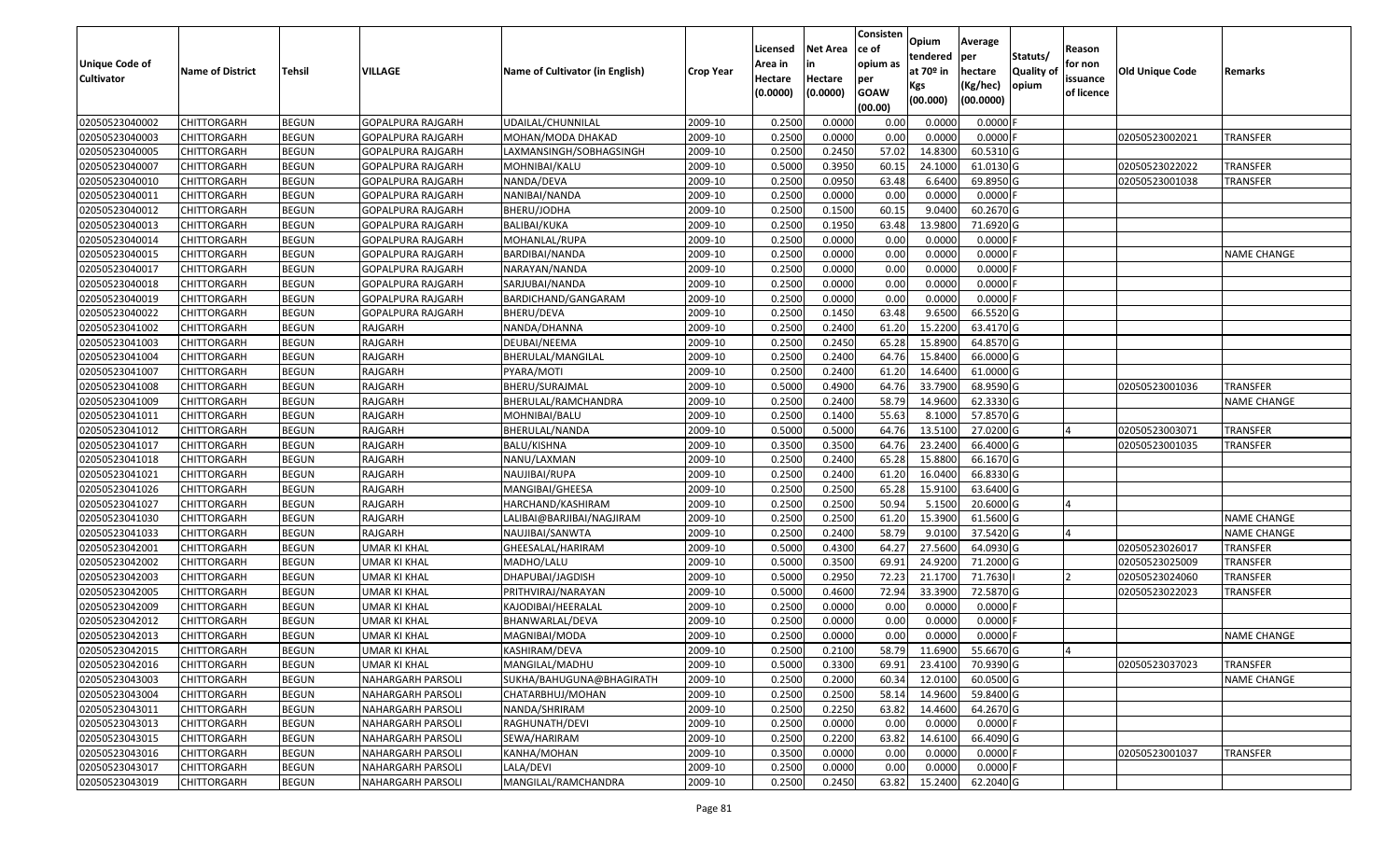| <b>Unique Code of</b><br><b>Cultivator</b> | <b>Name of District</b> | <b>Tehsil</b> | VILLAGE                  | Name of Cultivator (in English) | <b>Crop Year</b> | Licensed<br>Area in<br>Hectare<br>(0.0000) | <b>Net Area</b><br>in<br>Hectare<br>(0.0000) | Consisten<br>ce of<br>opium as<br>per<br><b>GOAW</b><br>(00.00) | Opium<br>tendered<br>at 70º in<br>Kgs<br>(00.000) | Average<br><b>per</b><br>hectare<br>(Kg/hec)<br>(00.0000) | Statuts/<br><b>Quality of</b><br>opium | Reason<br>for non<br>issuance<br>of licence | <b>Old Unique Code</b> | Remarks                                    |
|--------------------------------------------|-------------------------|---------------|--------------------------|---------------------------------|------------------|--------------------------------------------|----------------------------------------------|-----------------------------------------------------------------|---------------------------------------------------|-----------------------------------------------------------|----------------------------------------|---------------------------------------------|------------------------|--------------------------------------------|
| 02050523043020                             | <b>CHITTORGARH</b>      | <b>BEGUN</b>  | <b>NAHARGARH PARSOLI</b> | SUKHLAL@SEWA/HUKMA              | 2009-10          | 0.2500                                     | 0.0000                                       | 0.00                                                            | 0.0000                                            | $0.0000$ F                                                |                                        |                                             |                        |                                            |
| 02050523043022                             | <b>CHITTORGARH</b>      | <b>BEGUN</b>  | NAHARGARH PARSOLI        | KANWARA/JAGANNATH               | 2009-10          | 0.2500                                     | 0.2400                                       | 58.14                                                           | 14.0400                                           | 58.5000 G                                                 |                                        |                                             |                        |                                            |
| 02050523043024                             | <b>CHITTORGARH</b>      | <b>BEGUN</b>  | NAHARGARH PARSOLI        | GHEESA/CHEETAR                  | 2009-10          | 0.2500                                     | 0.2200                                       | 58.14                                                           | 13.3700                                           | 60.7730 G                                                 |                                        |                                             |                        |                                            |
| 02050523043028                             | <b>CHITTORGARH</b>      | <b>BEGUN</b>  | <b>NAHARGARH PARSOLI</b> | ONKAR/GHEESA                    | 2009-10          | 0.2500                                     | 0.2450                                       | 60.34                                                           | 15.5200                                           | 63.3470 G                                                 |                                        |                                             | 02050523045017         | TRANSFER                                   |
| 02050523043029                             | <b>CHITTORGARH</b>      | <b>BEGUN</b>  | NAHARGARH PARSOLI        | RAMCHANDRA/HEERA                | 2009-10          | 0.2500                                     | 0.2350                                       | 68.30                                                           | 16.8900                                           | 71.8720 G                                                 |                                        |                                             | 02050523045013         | <b>TRANSFER</b>                            |
| 02050523043030                             | <b>CHITTORGARH</b>      | <b>BEGUN</b>  | NAHARGARH PARSOLI        | HEMA/DEVILAL                    | 2009-10          | 0.2500                                     | 0.2400                                       | 64.79                                                           | 15.2600                                           | 63.5830 G                                                 |                                        |                                             | 02050523045019         | <b>TRANSFER</b>                            |
| 02050523043031                             | <b>CHITTORGARH</b>      | <b>BEGUN</b>  | NAHARGARH PARSOLI        | BHANWARLAL/DHANNA               | 2009-10          | 0.2500                                     | 0.0000                                       | 0.00                                                            | 0.0000                                            | $0.0000$ F                                                |                                        |                                             | 02050523045011         | <b>TRANSFER</b>                            |
| 02050523045002                             | <b>CHITTORGARH</b>      | <b>BEGUN</b>  | AMARPURA PARSOLI         | BHANWARLAL/HEMA                 | 2009-10          | 0.2500                                     | 0.2000                                       | 60.15                                                           | 13.0200                                           | 65.1000 G                                                 |                                        |                                             |                        |                                            |
| 02050523045005                             | <b>CHITTORGARH</b>      | <b>BEGUN</b>  | AMARPURA PARSOLI         | KANHAIYALAL/SHRAWAN             | 2009-10          | 0.2500                                     | 0.2450                                       | 63.48                                                           | 16.2100                                           | 66.1630 G                                                 |                                        |                                             |                        |                                            |
| 02050523045007                             | <b>CHITTORGARH</b>      | <b>BEGUN</b>  | AMARPURA PARSOLI         | BALU/NANDA                      | 2009-10          | 0.2500                                     | 0.2450                                       | 66.68                                                           | 18.3300                                           | 74.8160 G                                                 |                                        |                                             |                        |                                            |
| 02050523045010                             | <b>CHITTORGARH</b>      | <b>BEGUN</b>  | AMARPURA PARSOLI         | HARLAL/BARDA                    | 2009-10          | 0.2500                                     | 0.0000                                       | 0.00                                                            | 0.0000                                            | $0.0000$ F                                                |                                        |                                             | 02050523002022         | TRANSFER                                   |
| 02050523045015                             | <b>CHITTORGARH</b>      | <b>BEGUN</b>  | AMARPURA PARSOLI         | SHAMBHULAL/MANGILAL             | 2009-10          | 0.2500                                     | 0.2300                                       | 68.94                                                           | 16.1600                                           | 70.2610                                                   |                                        |                                             |                        |                                            |
| 02050523045020                             | <b>CHITTORGARH</b>      | <b>BEGUN</b>  | AMARPURA PARSOLI         | HARICHAND/DEVA                  | 2009-10          | 0.2500                                     | 0.2450                                       | 63.48                                                           | 16.2200                                           | 66.2040 G                                                 |                                        |                                             |                        |                                            |
| 02050523045022                             | <b>CHITTORGARH</b>      | <b>BEGUN</b>  | AMARPURA PARSOLI         | MEGHA/GANAGARAM                 | 2009-10          | 0.2500                                     | 0.2350                                       | 60.15                                                           | 15.5500                                           | 66.1700 G                                                 |                                        |                                             |                        |                                            |
| 02050523045023                             | <b>CHITTORGARH</b>      | <b>BEGUN</b>  | AMARPURA PARSOLI         | DAYARAM/MOTI                    | 2009-10          | 0.2500                                     | 0.1350                                       | 60.95                                                           | 9.1100                                            | 67.4810 G                                                 |                                        |                                             |                        |                                            |
| 02050523045024                             | <b>CHITTORGARH</b>      | <b>BEGUN</b>  | AMARPURA PARSOLI         | BALU/BHERU                      | 2009-10          | 0.2500                                     | 0.2400                                       | 60.95                                                           | 15.7800                                           | 65.7500 G                                                 |                                        |                                             |                        | <b>NAME CHANGE</b>                         |
| 02050523045025                             | <b>CHITTORGARH</b>      | <b>BEGUN</b>  | AMARPURA PARSOLI         | AMARCHAND/RUPA                  | 2009-10          | 0.2500                                     | 0.1950                                       | 60.95                                                           | 13.5500                                           | 69.4870 G                                                 |                                        |                                             |                        |                                            |
| 02050523045026                             | <b>CHITTORGARH</b>      | <b>BEGUN</b>  | AMARPURA PARSOLI         | MANGILAL/MOTI                   | 2009-10          | 0.2500                                     | 0.1200                                       | 63.48                                                           | 8.3500                                            | 69.5830 G                                                 |                                        |                                             |                        |                                            |
| 02050523045031                             | CHITTORGARH             | <b>BEGUN</b>  | AMARPURA PARSOLI         | GOPI/BHAGIRATH                  | 2009-10          | 0.2500                                     | 0.2500                                       | 57.02                                                           | 15.9000                                           | 63.6000 G                                                 |                                        |                                             | 02050523047004         | TRANSFER / TRANSFER /<br>PARSOLI (BENGUN)  |
| 02050523045032                             | <b>CHITTORGARH</b>      | <b>BEGUN</b>  | AMARPURA PARSOLI         | LABHCHAND/KISHOR                | 2009-10          | 0.5000                                     | 0.0000                                       | 0.00                                                            | 0.0000                                            | $0.0000$ F                                                |                                        |                                             | 02050523002011         | TRANSFER                                   |
| 02050523046001                             | <b>CHITTORGARH</b>      | <b>BEGUN</b>  | POHPURA                  | GHEESIBAI/KANHAIYALAL           | 2009-10          | 0.2500                                     | 0.0000                                       | 0.00                                                            | 0.0000                                            | $0.0000$ F                                                |                                        |                                             |                        | <b>NAME CHANGE</b>                         |
| 02050523046002                             | <b>CHITTORGARH</b>      | <b>BEGUN</b>  | POHPURA                  | MEGHA/DUNGHA                    | 2009-10          | 0.2500                                     | 0.2400                                       | 63.11                                                           | 15.1000                                           | 62.9170 G                                                 |                                        |                                             |                        |                                            |
| 02050523046003                             | <b>CHITTORGARH</b>      | <b>BEGUN</b>  | POHPURA                  | MANGILAL/NATHU                  | 2009-10          | 0.2500                                     | 0.2450                                       | 65.28                                                           | 16.5200                                           | 67.4290 G                                                 |                                        |                                             |                        |                                            |
| 02050523046009                             | <b>CHITTORGARH</b>      | <b>BEGUN</b>  | POHPURA                  | DAKHIBAI/KASHIRAM               | 2009-10          | 0.2500                                     | 0.1500                                       | 63.11                                                           | 9.4900                                            | 63.2670 G                                                 |                                        |                                             |                        | <b>NAME CHANGE</b>                         |
| 02050523046010                             | <b>CHITTORGARH</b>      | <b>BEGUN</b>  | POHPURA                  | DEVILAL/CHUNNILAL               | 2009-10          | 0.2500                                     | 0.0000                                       | 0.00                                                            | 0.0000                                            | $0.0000$ F                                                |                                        |                                             | 02050523003068         | TRANSFER                                   |
| 02050523046014                             | <b>CHITTORGARH</b>      | <b>BEGUN</b>  | POHPURA                  | MOTILAL/DHANNA                  | 2009-10          | 0.2500                                     | 0.2000                                       | 60.95                                                           | 12.0400                                           | 60.2000 G                                                 |                                        |                                             | 02050523003070         | TRANSFER                                   |
| 02050523046017                             | <b>CHITTORGARH</b>      | <b>BEGUN</b>  | POHPURA                  | RAMLAL/MANGILAL                 | 2009-10          | 0.2500                                     | 0.2400                                       | 69.39                                                           | 16.7500                                           | 69.7920 G                                                 |                                        |                                             |                        |                                            |
| 02050523046018                             | <b>CHITTORGARH</b>      | <b>BEGUN</b>  | POHPURA                  | PYARIBAI/KISHOR                 | 2009-10          | 0.2500                                     | 0.2000                                       | 64.79                                                           | 3.4900                                            | 17.4500 G                                                 |                                        | IΔ                                          |                        |                                            |
| 02050523046020                             | <b>CHITTORGARH</b>      | <b>BEGUN</b>  | POHPURA                  | RATANLAL/CHOGALAL               | 2009-10          | 0.2500                                     | 0.2450                                       | 63.11                                                           | 15.9100                                           | 64.9390 G                                                 |                                        |                                             |                        | <b>NAME CHANGE</b>                         |
| 02050523047001                             | <b>CHITTORGARH</b>      | <b>BEGUN</b>  | PARSOLI                  | KALU/KUKA                       | 2009-10          | 0.2500                                     | 0.2500                                       | 48.26                                                           | 3.4600                                            | 13.8400 G                                                 |                                        |                                             |                        |                                            |
| 02050523047005                             | <b>CHITTORGARH</b>      | <b>BEGUN</b>  | PARSOLI                  | CHAGANLAL/DHULA                 | 2009-10          | 0.2500                                     | 0.2400                                       | 50.67                                                           | 11.5400                                           | 48.0830 G                                                 |                                        | IΔ                                          |                        |                                            |
| 02050523047006                             | <b>CHITTORGARH</b>      | <b>BEGUN</b>  | PARSOLI                  | SHYAMLAL/BANSHILAL              | 2009-10          | 0.2500                                     | 0.0000                                       | 0.00                                                            | 0.0000                                            | $0.0000$ F                                                |                                        |                                             |                        |                                            |
| 02050523047011                             | <b>CHITTORGARH</b>      | <b>BEGUN</b>  | PARSOLI                  | BHERULAL/MOOLCHAND              | 2009-10          | 0.2500                                     | 0.2500                                       | 63.48                                                           | 16.3300                                           | 65.3200 G                                                 |                                        |                                             |                        |                                            |
| 02050523047014                             | CHITTORGARH             | <b>BEGUN</b>  | PARSOLI                  | JAIKISHAN/RAMNATH               | 2009-10          | 0.3500                                     | 0.0000                                       | 0.00                                                            | 0.0000                                            | 0.0000                                                    |                                        |                                             | 02050523017063         | <b>TRANSFER</b>                            |
| 02050523047017                             | <b>CHITTORGARH</b>      | <b>BEGUN</b>  | PARSOLI                  | SHANTILAL/FATTA                 | 2009-10          | 0.2500                                     | 0.1850                                       | 58.12                                                           | 10.8700                                           | 58.7570 G                                                 |                                        |                                             |                        |                                            |
| 02050523047018                             | <b>CHITTORGARH</b>      | <b>BEGUN</b>  | PARSOLI                  | SATYANARYAN/RAMSINGH            | 2009-10          | 0.2500                                     | 0.0000                                       | 0.00                                                            | 0.0000                                            | 0.0000N                                                   |                                        | b                                           |                        |                                            |
| 02050523047020                             | <b>CHITTORGARH</b>      | <b>BEGUN</b>  | PARSOLI                  | SITARAM/TULSIRAM                | 2009-10          | 0.2500                                     | 0.0000                                       | 0.00                                                            | 0.0000                                            | 0.0000F                                                   |                                        |                                             |                        |                                            |
| 02050523063001                             | <b>CHITTORGARH</b>      | <b>BEGUN</b>  | SUWANIYA                 | ARJUN/DEEPA GAWAR               | 2009-10          | 0.5000                                     | 0.4150                                       | 65.51                                                           | 27.3600                                           | 65.9280 G                                                 |                                        |                                             | 02050523006099         | <b>TRANSFER</b>                            |
| 02050523063002                             | <b>CHITTORGARH</b>      | <b>BEGUN</b>  | SUWANIYA                 | RADHABAI/CHEETAR                | 2009-10          | 0.5000                                     | 0.2800                                       | 54.78                                                           | 3.1600                                            | 11.2860 G                                                 |                                        |                                             | 02050523006101         | TRANSFER                                   |
| 02050523063003                             | <b>CHITTORGARH</b>      | <b>BEGUN</b>  | SUWANIYA                 | PRATAP/ONKAR                    | 2009-10          | 0.3500                                     | 0.2950                                       | 63.84                                                           | 19.1000                                           | 64.7460 G                                                 |                                        |                                             | 02050523006104         | TRANSFER                                   |
| 02050523063004                             | <b>CHITTORGARH</b>      | <b>BEGUN</b>  | SUWANIYA                 | BHERU/MOHAN                     | 2009-10          | 0.3500                                     | 0.1000                                       | 66.88                                                           | 6.9700                                            | 69.7000 G                                                 |                                        |                                             | 02050523006158         | <b>TRANSFER</b>                            |
| 02050523063005                             | <b>CHITTORGARH</b>      | <b>BEGUN</b>  | SUWANIYA                 | DEVILAL/BHANWARLAL              | 2009-10          | 0.3500                                     | 0.2900                                       | 62.05                                                           | 17.3600                                           | 59.8620 G                                                 |                                        |                                             | 02050523006068         | <b>TRANSFER</b>                            |
| 02050523063006                             | <b>CHITTORGARH</b>      | <b>BEGUN</b>  | SUWANIYA                 | NANA@FORIYA/KISHNA              | 2009-10          | 0.5000                                     | 0.1500                                       | 62.05                                                           | 9.3200                                            | 62.1330 G                                                 |                                        |                                             | 02050523006080         | <b>TRANSFER</b>                            |
| 02050523063007                             | <b>CHITTORGARH</b>      | <b>BEGUN</b>  | SUWANIYA                 | RAMLAL/MOHAN                    | 2009-10          | 0.5000                                     | 0.0950                                       | 65.24                                                           | 6.6800                                            | 70.3160 G                                                 |                                        |                                             |                        | TRANSFER / JHADOL<br><b>TUMBA (BENGUN)</b> |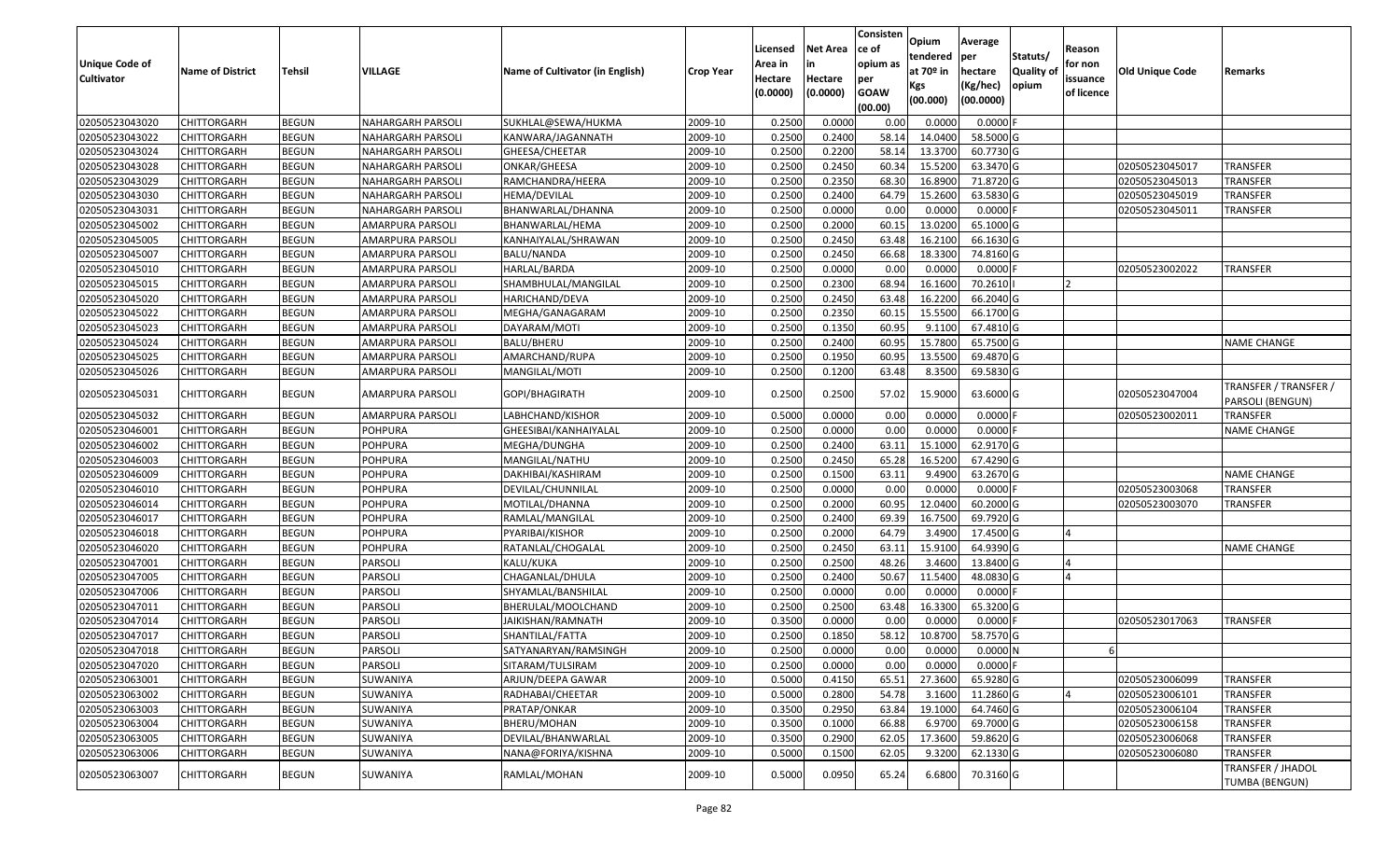| Unique Code of<br><b>Cultivator</b> | <b>Name of District</b> | Tehsil       | VILLAGE  | Name of Cultivator (in English) | <b>Crop Year</b> | Licensed<br>Area in<br>Hectare<br>(0.0000) | <b>Net Area</b><br>in<br>Hectare<br>(0.0000) | Consisten<br>ce of<br>opium as<br>per<br><b>GOAW</b><br>(00.00) | Opium<br>tendered<br>at $70°$ in<br>Kgs<br>(00.000) | Average<br>per<br>hectare<br>(Kg/hec)<br>(00.0000) | Statuts/<br>Quality of<br>opium | Reason<br>for non<br>issuance<br>of licence | <b>Old Unique Code</b> | Remarks               |
|-------------------------------------|-------------------------|--------------|----------|---------------------------------|------------------|--------------------------------------------|----------------------------------------------|-----------------------------------------------------------------|-----------------------------------------------------|----------------------------------------------------|---------------------------------|---------------------------------------------|------------------------|-----------------------|
| 02050523063008                      | <b>CHITTORGARH</b>      | <b>BEGUN</b> | SUWANIYA | SUNDARLAL/CHENA                 | 2009-10          | 0.500                                      | 0.1250                                       | 69.70                                                           | 8.4800                                              | 67.8400 G                                          |                                 |                                             | 02050523006094         | TRANSFER              |
| 02050523063009                      | CHITTORGARH             | <b>BEGUN</b> | SUWANIYA | GOKUL/MUNSHI GAWAR              | 2009-10          | 0.5000                                     | 0.3250                                       | 65.5                                                            | 21.7400                                             | 66.8920 G                                          |                                 |                                             | 02050523006105         | <b>TRANSFER</b>       |
| 02050523063010                      | CHITTORGARH             | <b>BEGUN</b> | SUWANIYA | CHANDNIBAI/PRATAP               | 2009-10          | 0.3500                                     | 0.1950                                       | 62.05                                                           | 11.9400                                             | 61.2310 G                                          |                                 |                                             | 02050523006107         | TRANSFER              |
| 02050523063011                      | CHITTORGARH             | <b>BEGUN</b> | SUWANIYA | SHANTILAL/BALU DAROGA           | 2009-10          | 0.3500                                     | 0.1500                                       | 67.83                                                           | 9.4800                                              | 63.2000 G                                          |                                 |                                             | 02050523006109         | TRANSFER              |
| 02050523063012                      | CHITTORGARH             | <b>BEGUN</b> | SUWANIYA | RAMDAYAL/SULTAN GAWAR           | 2009-10          | 0.5000                                     | 0.2100                                       | 59.84                                                           | 12.6600                                             | 60.2860 G                                          |                                 |                                             | 02050523006110         | TRANSFER              |
| 02050523063013                      | CHITTORGARH             | <b>BEGUN</b> | SUWANIYA | MODIRAM/HEERA DAROGA            | 2009-10          | 0.5000                                     | 0.1950                                       | 67.83                                                           | 12.7600                                             | 65.4360 G                                          |                                 |                                             | 02050523006113         | <b>TRANSFER</b>       |
| 02050523063014                      | CHITTORGARH             | <b>BEGUN</b> | SUWANIYA | BHERU/HARIKISHAN                | 2009-10          | 0.5000                                     | 0.2000                                       | 67.83                                                           | 13.7700                                             | 68.8500 G                                          |                                 |                                             | 02050523006114         | TRANSFER              |
| 02050523063015                      | <b>CHITTORGARH</b>      | <b>BEGUN</b> | SUWANIYA | PRITHVIRAJ/MOHAN HAJURI         | 2009-10          | 0.5000                                     | 0.1000                                       | 68.13                                                           | 6.9800                                              | 69.8000 G                                          |                                 |                                             | 02050523006115         | TRANSFER              |
| 02050523063016                      | <b>CHITTORGARH</b>      | <b>BEGUN</b> | SUWANIYA | CHUNNILAL/HAJARI BHEEL          | 2009-10          | 0.3500                                     | 0.0000                                       | 0.00                                                            | 0.0000                                              | $0.0000$ F                                         |                                 |                                             | 02050523006116         | TRANSFER              |
| 02050523063017                      | CHITTORGARH             | <b>BEGUN</b> | SUWANIYA | RAMESHWAR/RATIRAM BALAI         | 2009-10          | 0.5000                                     | 0.2750                                       | 63.32                                                           | 17.5600                                             | 63.8550 G                                          |                                 |                                             | 02050523006117         | TRANSFER              |
| 02050523063018                      | CHITTORGARH             | <b>BEGUN</b> | SUWANIYA | KANHAIYALAL/MANGILAL HAJURI     | 2009-10          | 0.5000                                     | 0.1000                                       | 66.60                                                           | 6.1700                                              | 61.7000 G                                          |                                 |                                             | 02050523006119         | TRANSFER              |
| 02050523063019                      | CHITTORGARH             | <b>BEGUN</b> | SUWANIYA | BARDIBAI/JAIRAM                 | 2009-10          | 0.5000                                     | 0.1900                                       | 68.97                                                           | 12.7800                                             | 67.2630 G                                          |                                 |                                             | 02050523006121         | NAME CHANGE /TRANSFER |
| 02050523063020                      | CHITTORGARH             | <b>BEGUN</b> | SUWANIYA | JADAAVBAI/GOKAL                 | 2009-10          | 0.350                                      | 0.1950                                       | 59.84                                                           | 11.9300                                             | 61.1790 G                                          |                                 |                                             | 02050523006122         | TRANSFER              |
| 02050523063021                      | CHITTORGARH             | <b>BEGUN</b> | SUWANIYA | RAMDAYAL/VENA                   | 2009-10          | 0.3500                                     | 0.1850                                       | 57.55                                                           | 10.6500                                             | 57.5680 G                                          |                                 |                                             | 02050523006124         | TRANSFER              |
| 02050523063022                      | CHITTORGARH             | <b>BEGUN</b> | SUWANIYA | HARISINGH/JADU                  | 2009-10          | 0.5000                                     | 0.2900                                       | 63.54                                                           | 19.0100                                             | 65.5520 G                                          |                                 |                                             | 02050523006125         | TRANSFER              |
| 02050523063023                      | CHITTORGARH             | <b>BEGUN</b> | SUWANIYA | JEETMAL/RUPLAL BALAI            | 2009-10          | 0.3500                                     | 0.1900                                       | 63.3                                                            | 11.9500                                             | 62.8950 G                                          |                                 |                                             | 02050523006126         | TRANSFER              |
| 02050523063024                      | CHITTORGARH             | <b>BEGUN</b> | SUWANIYA | LADU/MYARAM                     | 2009-10          | 0.3500                                     | 0.2450                                       | 63.32                                                           | 15.8100                                             | 64.5310 G                                          |                                 |                                             | 02050523006128         | TRANSFER              |
| 02050523063025                      | CHITTORGARH             | <b>BEGUN</b> | SUWANIYA | MUNSHI/RASHAL GAWAR             | 2009-10          | 0.5000                                     | 0.3000                                       | 61.49                                                           | 17.6700                                             | 58.9000 G                                          |                                 |                                             | 02050523006129         | TRANSFER              |
| 02050523063026                      | CHITTORGARH             | <b>BEGUN</b> | SUWANIYA | MEGHA/BHAVSINGH                 | 2009-10          | 0.5000                                     | 0.2500                                       | 57.68                                                           | 13.6700                                             | 54.6800 G                                          |                                 |                                             | 02050523006134         | TRANSFER              |
| 02050523063027                      | CHITTORGARH             | <b>BEGUN</b> | SUWANIYA | GHUMA/MUNSHI                    | 2009-10          | 0.5000                                     | 0.2050                                       | 63.54                                                           | 12.5200                                             | 61.0730 G                                          |                                 |                                             | 02050523006135         | TRANSFER              |
| 02050523063028                      | CHITTORGARH             | <b>BEGUN</b> | SUWANIYA | MANGILAL/RUPA                   | 2009-10          | 0.5000                                     | 0.1950                                       | 59.84                                                           | 11.6800                                             | 59.8970 G                                          |                                 |                                             | 02050523006136         | TRANSFER              |
| 02050523063029                      | CHITTORGARH             | <b>BEGUN</b> | SUWANIYA | RAJIBAI/RAYSINGH                | 2009-10          | 0.5000                                     | 0.1450                                       | 61.49                                                           | 8.9900                                              | 62.0000 G                                          |                                 |                                             | 02050523006137         | <b>TRANSFER</b>       |
| 02050523063030                      | CHITTORGARH             | <b>BEGUN</b> | SUWANIYA | CHANDIBAI/BHERU                 | 2009-10          | 0.5000                                     | 0.3050                                       | 58.52                                                           | 17.4100                                             | 57.0820 G                                          |                                 |                                             | 02050523006138         | TRANSFER /NAME CHANGE |
| 02050523063031                      | <b>CHITTORGARH</b>      | <b>BEGUN</b> | SUWANIYA | RAMA/HEMA GAWAR                 | 2009-10          | 0.3500                                     | 0.2850                                       | 61.49                                                           | 17.6500                                             | 61.9300 G                                          |                                 |                                             | 02050523006139         | <b>TRANSFER</b>       |
| 02050523063032                      | <b>CHITTORGARH</b>      | <b>BEGUN</b> | SUWANIYA | BHEEMA/MUNSHI GAWAR             | 2009-10          | 0.5000                                     | 0.1250                                       | 64.3                                                            | 7.6300                                              | 61.0400 G                                          |                                 |                                             | 02050523006140         | TRANSFER              |
| 02050523063033                      | CHITTORGARH             | <b>BEGUN</b> | SUWANIYA | MITTHU/MANGU                    | 2009-10          | 0.3500                                     | 0.2900                                       | 58.52                                                           | 17.2600                                             | 59.5170 G                                          |                                 |                                             | 02050523006141         | TRANSFER              |
| 02050523063034                      | CHITTORGARH             | <b>BEGUN</b> | SUWANIYA | BARDICHAND/A.S. KHUMA/SUKHA     | 2009-10          | 0.5000                                     | 0.1800                                       | 63.54                                                           | 11.1100                                             | 61.7220 G                                          |                                 |                                             | 02050523006143         | TRANSFER /NAME CHANGE |
| 02050523063035                      | CHITTORGARH             | <b>BEGUN</b> | SUWANIYA | HARJI/NARAYAN GAWAR             | 2009-10          | 0.500                                      | 0.2000                                       | 66.00                                                           | 13.0200                                             | 65.1000 G                                          |                                 |                                             | 02050523006145         | TRANSFER              |
| 02050523063036                      | CHITTORGARH             | <b>BEGUN</b> | SUWANIYA | AASU/HARCHAND GAWAR             | 2009-10          | 0.5000                                     | 0.1450                                       | 58.52                                                           | 8.4400                                              | 58.2070 G                                          |                                 |                                             | 02050523006146         | TRANSFER              |
| 02050523063037                      | CHITTORGARH             | <b>BEGUN</b> | SUWANIYA | BADAAMBAI/JODHA                 | 2009-10          | 0.5000                                     | 0.2050                                       | 58.56                                                           | 11.8900                                             | 58.0000 G                                          |                                 |                                             | 02050523006149         | TRANSFER /NAME CHANGE |
| 02050523063038                      | CHITTORGARH             | <b>BEGUN</b> | SUWANIYA | SARDAR/HARCHAND@TEETA           | 2009-10          | 0.5000                                     | 0.1000                                       | 64.31                                                           | 6.4200                                              | 64.2000 G                                          |                                 |                                             | 02050523006150         | TRANSFER /NAME CHANGE |
| 02050523063039                      | CHITTORGARH             | <b>BEGUN</b> | SUWANIYA | BASRAM/HARRAM GAWAR             | 2009-10          | 0.5000                                     | 0.2650                                       | 58.56                                                           | 15.3400                                             | 57.8870 G                                          |                                 |                                             | 02050523006152         | TRANSFER              |
| 02050523063040                      | <b>CHITTORGARH</b>      | <b>BEGUN</b> | SUWANIYA | BAPULAL/BHAVSINGH               | 2009-10          | 0.3500                                     | 0.1950                                       | 64.31                                                           | 12.2600                                             | 62.8720 G                                          |                                 |                                             | 02050523006153         | TRANSFER              |
| 02050523063041                      | <b>CHITTORGARH</b>      | <b>BEGUN</b> | SUWANIYA | DERAM/RUPA BALAI                | 2009-10          | 0.5000                                     | 0.3400                                       | 62.51                                                           | 20.8200                                             | 61.2350 G                                          |                                 |                                             | 02050523006154         | <b>TRANSFER</b>       |
| 02050523063042                      | <b>CHITTORGARH</b>      | <b>BEGUN</b> | SUWANIYA | DAKHIBAI/GOKAL                  | 2009-10          | 0.3500                                     | 0.2500                                       | 58.56                                                           | 14.1400                                             | 56.5600 G                                          |                                 |                                             | 02050523006155         | TRANSFER              |
| 02050523063043                      | <b>CHITTORGARH</b>      | <b>BEGUN</b> | SUWANIYA | BALU/NARAYAN BALAI              | 2009-10          | 0.5000                                     | 0.2950                                       | 62.51                                                           | 18.4100                                             | 62.4070 G                                          |                                 |                                             | 02050523006156         | TRANSFER              |
| 02050523063044                      | <b>CHITTORGARH</b>      | <b>BEGUN</b> | SUWANIYA | UDAILAL/MANGILAL HAJURI         | 2009-10          | 0.5000                                     | 0.0950                                       | 65.73                                                           | 6.0700                                              | 63.8950 G                                          |                                 |                                             | 02050523006157         | <b>TRANSFER</b>       |
| 02050523063045                      | <b>CHITTORGARH</b>      | <b>BEGUN</b> | SUWANIYA | SETHANI/UGMA                    | 2009-10          | 0.3500                                     | 0.1900                                       | 55.47                                                           | 10.0100                                             | 52.6840 G                                          |                                 |                                             | 402050523006159        | <b>TRANSFER</b>       |
| 02050523063046                      | <b>CHITTORGARH</b>      | <b>BEGUN</b> | SUWANIYA | SHAMBHULAL/GOPI HAJURI          | 2009-10          | 0.3500                                     | 0.1950                                       | 66.00                                                           | 13.2300                                             | 67.8460 G                                          |                                 |                                             | 02050523006161         | TRANSFER              |
| 02050523063047                      | <b>CHITTORGARH</b>      | <b>BEGUN</b> | SUWANIYA | LADBAI/NANALAL                  | 2009-10          | 0.5000                                     | 0.3500                                       | 68.85                                                           | 23.2100                                             | 66.3140 G                                          |                                 |                                             | 02050523006162         | <b>TRANSFER</b>       |
| 02050523063048                      | <b>CHITTORGARH</b>      | <b>BEGUN</b> | SUWANIYA | <b>BHOJA/RAGUNATH KALAL</b>     | 2009-10          | 0.5000                                     | 0.2800                                       | 66.00                                                           | 18.6300                                             | 66.5360 G                                          |                                 |                                             | 02050523006165         | TRANSFER              |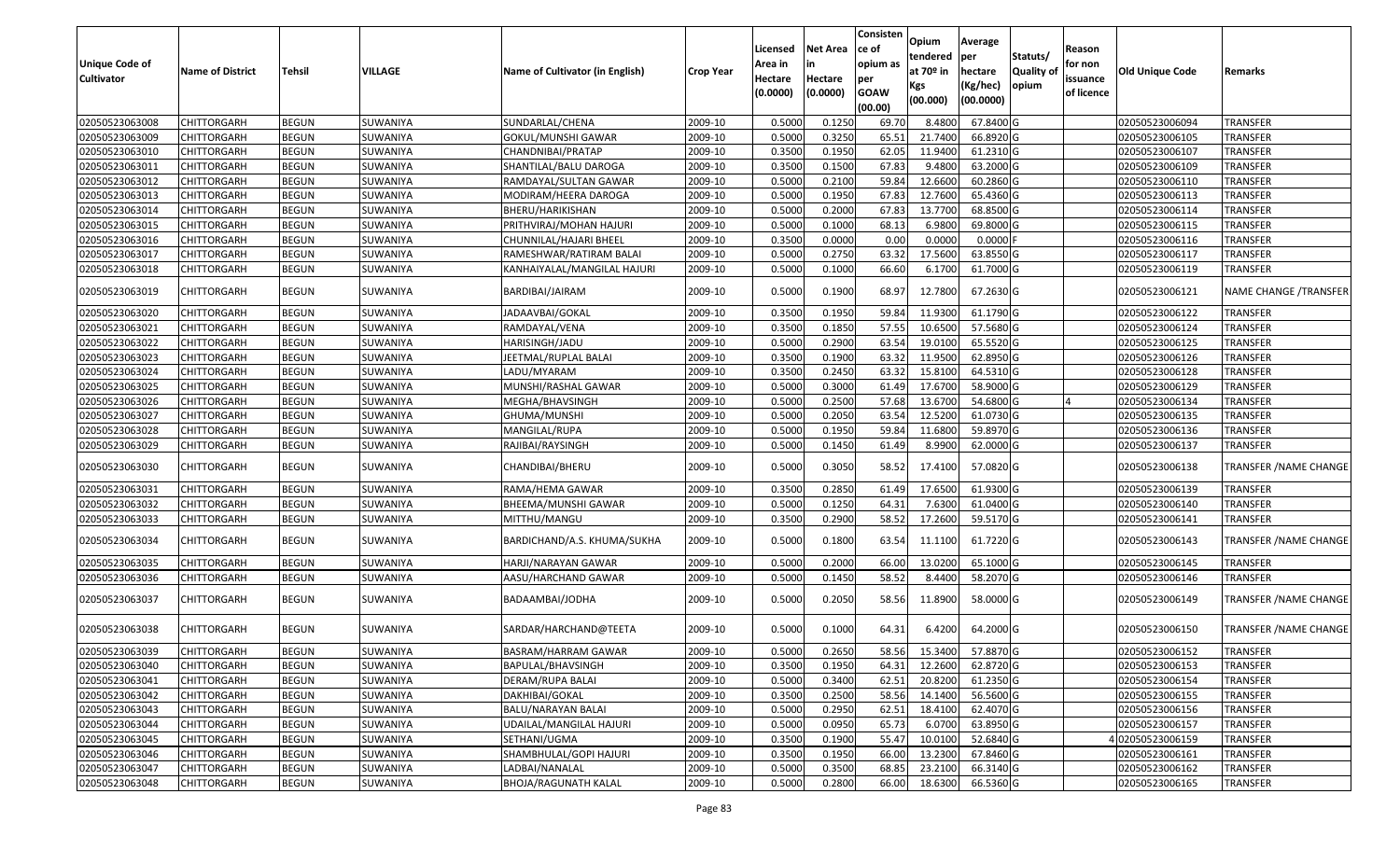| Unique Code of<br>Cultivator | <b>Name of District</b> | Tehsil       | VILLAGE        | Name of Cultivator (in English) | <b>Crop Year</b> | Licensed<br>Area in<br>Hectare<br>(0.0000) | Net Area<br>Hectare<br>(0.0000) | Consisten<br>ce of<br>opium as<br>per<br><b>GOAW</b><br>(00.00) | Opium<br>tendered<br>at 70º in<br>Kgs<br>(00.000) | Average<br>per<br>hectare<br>(Kg/hec)<br>(00.0000) | Statuts/<br>Quality of<br>opium | Reason<br>for non<br>issuance<br>of licence | Old Unique Code | Remarks                                          |
|------------------------------|-------------------------|--------------|----------------|---------------------------------|------------------|--------------------------------------------|---------------------------------|-----------------------------------------------------------------|---------------------------------------------------|----------------------------------------------------|---------------------------------|---------------------------------------------|-----------------|--------------------------------------------------|
| 02050523063049               | CHITTORGARH             | <b>BEGUN</b> | SUWANIYA       | PASHMABAI/GANGARAM              | 2009-10          | 0.3500                                     | 0.2000                          | 62.51                                                           | 12.6500                                           | 63.2500 G                                          |                                 |                                             | 02050523006163  | <b>TRANSFER</b>                                  |
| 02050523063050               | CHITTORGARH             | <b>BEGUN</b> | SUWANIYA       | DEVILAL/PEMA                    | 2009-10          | 0.5000                                     | 0.5000                          | 66.09                                                           | 34.2300                                           | 68.4600 G                                          |                                 |                                             | 02050523006042  | TRANSFER                                         |
| 02050523063051               | CHITTORGARH             | <b>BEGUN</b> | SUWANIYA       | HARJI/A.S. LALU/TEETA           | 2009-10          | 0.3500                                     | 0.2950                          | 62.95                                                           | 18.5700                                           | 62.9490 G                                          |                                 |                                             | 02050523006148  | <b>TRANSFER / NAME CHANGE</b>                    |
| 02050523063052               | CHITTORGARH             | <b>BEGUN</b> | SUWANIYA       | GHEESIBAI/KANHA                 | 2009-10          | 0.5000                                     | 0.2000                          | 68.97                                                           | 13.340                                            | 66.7000 G                                          |                                 |                                             | 02050523006168  | TRANSFER                                         |
| 02050523063053               | CHITTORGARH             | <b>BEGUN</b> | SUWANIYA       | KUKA/HARIKISHAN                 | 2009-10          | 0.2500                                     | 0.2400                          | 62.95                                                           | 14.7500                                           | 61.4580 G                                          |                                 |                                             | 02050523006130  | TRANSFER                                         |
| 02050523063054               | CHITTORGARH             | <b>BEGUN</b> | SUWANIYA       | PANNIBAI/HEERA                  | 2009-10          | 0.2500                                     | 0.1000                          | 62.95                                                           | 6.4000                                            | 64.0000 G                                          |                                 |                                             | 02050523006120  | <b>TRANSFER / NAME CHANGE</b>                    |
| 02050523063055               | <b>CHITTORGARH</b>      | <b>BEGUN</b> | SUWANIYA       | DEVILAL/MEGHA GAWAR             | 2009-10          | 0.2500                                     | 0.0000                          | 0.00                                                            | 0.0000                                            | $0.0000$ F                                         |                                 |                                             | 02050523006133  | <b>TRANSFER</b>                                  |
| 02050523063056               | <b>CHITTORGARH</b>      | <b>BEGUN</b> | SUWANIYA       | CHEETARLAL/MANGILAL             | 2009-10          | 0.5000                                     | 0.3000                          | 64.31                                                           | 18.7200                                           | 62.4000 G                                          |                                 |                                             | 02050523006018  | TRANSFER                                         |
| 02050523063057               | CHITTORGARH             | <b>BEGUN</b> | SUWANIYA       | SITABAI/GOVARDHAN               | 2009-10          | 0.3500                                     | 0.1500                          | 66.09                                                           | 9.9100                                            | 66.0670 G                                          |                                 |                                             | 02050523006036  | TRANSFER                                         |
| 02050523063058               | <b>CHITTORGARH</b>      | <b>BEGUN</b> | SUWANIYA       | KANHA/NATHU KANJAR              | 2009-10          | 0.5000                                     | 0.1950                          | 53.31                                                           | 9.9600                                            | 51.0770 G                                          |                                 |                                             | 02050523006079  | TRANSFER                                         |
| 02050523063059               | CHITTORGARH             | <b>BEGUN</b> | SUWANIYA       | NANDUBAI/LALU                   | 2009-10          | 0.5000                                     | 0.1500                          | 64.31                                                           | 9.1800                                            | 61.2000 G                                          |                                 |                                             | 02050523006039  | <b>TRANSFER / TRANSFER</b><br>/SHONAGAR (BENGUN) |
| 02050523063060               | CHITTORGARH             | <b>BEGUN</b> | SUWANIYA       | TULSIBAI/LALU                   | 2009-10          | 0.5000                                     | 0.2000                          | 66.09                                                           | 12.6300                                           | 63.1500 G                                          |                                 |                                             | 02050523006031  | TRANSFER                                         |
| 02050523063061               | CHITTORGARH             | <b>BEGUN</b> | SUWANIYA       | KALIBAI/MOOLCHAND               | 2009-10          | 0.5000                                     | 0.2950                          | 64.31                                                           | 17.8800                                           | 60.6100 G                                          |                                 |                                             | 02050523006032  | <b>TRANSFER</b>                                  |
| 02050523063062               | CHITTORGARH             | <b>BEGUN</b> | SUWANIYA       | NATHU/BHANWARLAL                | 2009-10          | 0.5000                                     | 0.1900                          | 63.42                                                           | 11.9300                                           | 62.7890 G                                          |                                 |                                             | 02050523006033  | <b>TRANSFER</b>                                  |
| 02050523063063               | CHITTORGARH             | <b>BEGUN</b> | SUWANIYA       | GHEESIBAI/KAJOD                 | 2009-10          | 0.3500                                     | 0.2950                          | 63.42                                                           | 18.5600                                           | 62.9150 G                                          |                                 |                                             | 02050523006035  | <b>TRANSFER</b>                                  |
| 02050523063064               | CHITTORGARH             | <b>BEGUN</b> | SUWANIYA       | DALLA/KASHIRAM                  | 2009-10          | 0.5000                                     | 0.1950                          | 63.42                                                           | 12.3800                                           | 63.4870 G                                          |                                 |                                             | 02050523006038  | <b>TRANSFER</b>                                  |
| 02050523063065               | CHITTORGARH             | <b>BEGUN</b> | SUWANIYA       | SHORAM/ONKAR                    | 2009-10          | 0.3500                                     | 0.3350                          | 64.05                                                           | 21.5600                                           | 64.3580 G                                          |                                 |                                             | 02050523006041  | <b>TRANSFER</b>                                  |
| 02050523063066               | CHITTORGARH             | <b>BEGUN</b> | SUWANIYA       | CHAGNA/PRABHU                   | 2009-10          | 0.5000                                     | 0.2500                          | 68.97                                                           | 16.3500                                           | 65.4000 G                                          |                                 |                                             | 02050523006044  | <b>TRANSFER</b>                                  |
| 02050523063067               | CHITTORGARH             | <b>BEGUN</b> | SUWANIYA       | JAIRAM/KASHIRAM                 | 2009-10          | 0.3500                                     | 0.1000                          | 58.92                                                           | 5.7000                                            | 57.0000 G                                          |                                 |                                             | 02050523006045  | <b>TRANSFER</b>                                  |
| 02050523063068               | CHITTORGARH             | <b>BEGUN</b> | SUWANIYA       | GHEESA/A.S. CHAMPA/RATIRAM      | 2009-10          | 0.5000                                     | 0.1900                          | 68.05                                                           | 12.4800                                           | 65.6840 G                                          |                                 |                                             | 02050523006046  | TRANSFER / NAME CHANGE                           |
| 02050523063069               | CHITTORGARH             | <b>BEGUN</b> | SUWANIYA       | MADANLAL/BALU                   | 2009-10          | 0.3500                                     | 0.0950                          | 64.05                                                           | 5.9600                                            | 62.7370 G                                          |                                 |                                             | 02050523006048  | <b>TRANSFER</b>                                  |
| 02050523063070               | CHITTORGARH             | <b>BEGUN</b> | SUWANIYA       | BARJIBAI/BHAGU                  | 2009-10          | 0.5000                                     | 0.3450                          | 64.31                                                           | 21.6400                                           | 62.7250 G                                          |                                 |                                             | 02050523006049  | <b>TRANSFER</b>                                  |
| 02050523063071               | CHITTORGARH             | <b>BEGUN</b> | SUWANIYA       | SHANTIBAI@SAYANI/CHATURBHUJ     | 2009-10          | 0.5000                                     | 0.0000                          | 0.00                                                            | 0.0000                                            | $0.0000$ F                                         |                                 |                                             | 02050523006050  | TRANSFER /NAME CHANGE                            |
| 02050523063072               | <b>CHITTORGARH</b>      | <b>BEGUN</b> | SUWANIYA       | GIRDHARI/KAJOD                  | 2009-10          | 0.5000                                     | 0.1000                          | 69.17                                                           | 6.4900                                            | 64.9000 G                                          |                                 |                                             | 02050523006055  | TRANSFER                                         |
| 02050523063073               | CHITTORGARH             | <b>BEGUN</b> | SUWANIYA       | DHULIBAI/RAMSINGH               | 2009-10          | 0.3500                                     | 0.0950                          | 62.46                                                           | 5.7100                                            | 60.1050 G                                          |                                 |                                             | 02050523006059  | <b>TRANSFER</b>                                  |
| 02050523063074               | CHITTORGARH             | <b>BEGUN</b> | SUWANIYA       | THAKRIYA/MANGU                  | 2009-10          | 0.5000                                     | 0.2450                          | 59.94                                                           | 14.1600                                           | 57.7960 G                                          |                                 |                                             | 02050523006060  | TRANSFER                                         |
| 02050523063075               | CHITTORGARH             | <b>BEGUN</b> | SUWANIYA       | HEMRAJ/HARCHAND@TEETA           | 2009-10          | 0.5000                                     | 0.1950                          | 64.05                                                           | 12.2400                                           | 62.7690 G                                          |                                 |                                             | 02050523006061  | TRANSFER / NAME CHANGE                           |
| 02050523063076               | CHITTORGARH             | <b>BEGUN</b> | SUWANIYA       | GHEESA/A.S. KUKA/ONKAR          | 2009-10          | 0.2500                                     | 0.2000                          | 62.46                                                           | 12.0800                                           | 60.4000 G                                          |                                 |                                             | 02050523006040  | <b>TRANSFER / NAME CHANGE</b>                    |
| 02050523063077               | CHITTORGARH             | <b>BEGUN</b> | SUWANIYA       | JAMNIBAI/RUPA                   | 2009-10          | 0.2500                                     | 0.1900                          | 58.92                                                           | 11.2200                                           | 59.0530 G                                          |                                 |                                             | 02050523006034  | <b>TRANSFER</b>                                  |
| 02050523064001               | CHITTORGARH             | <b>BEGUN</b> | DHANORA        | BALU/KANHAIYALAL                | 2009-10          | 0.5000                                     | 0.0000                          | 0.00                                                            | 0.0000                                            | 0.0000N                                            |                                 |                                             |                 |                                                  |
| 02050523064002               | <b>CHITTORGARH</b>      | <b>BEGUN</b> | <b>DHANORA</b> | SHANTILAL/KUKA                  | 2009-10          | 0.2500                                     | 0.1950                          | 68.74                                                           | 13.7200                                           | 70.3590 G                                          |                                 |                                             |                 | <b>NAME CHANGE</b>                               |
| 02050523064003               | <b>CHITTORGARH</b>      | <b>BEGUN</b> | <b>DHANORA</b> | RAMKARAN/HAZARI                 | 2009-10          | 0.5000                                     | 0.3900                          | 63.42                                                           | 24.4900                                           | 62.7949 G                                          |                                 |                                             |                 |                                                  |
| 02050523064004               | <b>CHITTORGARH</b>      | <b>BEGUN</b> | <b>DHANORA</b> | AASHARAM/UDAILAL                | 2009-10          | 0.3500                                     | 0.3400                          | 63.42                                                           | 22.2200                                           | 65.3529 G                                          |                                 |                                             |                 |                                                  |
| 02050523064006               | CHITTORGARH             | <b>BEGUN</b> | <b>DHANORA</b> | SHANKARLAL/DUNGA                | 2009-10          | 0.5000                                     | 0.0000                          | 0.00                                                            | 0.0000                                            | $0.0000$ F                                         |                                 |                                             |                 |                                                  |
| 02050523064007               | <b>CHITTORGARH</b>      | <b>BEGUN</b> | <b>DHANORA</b> | RAMESHWAR/RAMSUKH               | 2009-10          | 0.2500                                     | 0.2450                          | 61.30                                                           | 14.9700                                           | 61.1020 G                                          |                                 |                                             |                 |                                                  |
| 02050523064008               | <b>CHITTORGARH</b>      | <b>BEGUN</b> | <b>DHANORA</b> | BHANWARIBAI/RAMLAL              | 2009-10          | 0.5000                                     | 0.0000                          | 0.00                                                            | 0.0000                                            | $0.0000$ F                                         |                                 |                                             |                 |                                                  |
| 02050523064009               | <b>CHITTORGARH</b>      | <b>BEGUN</b> | <b>DHANORA</b> | NARAYAN/DUNGA                   | 2009-10          | 0.5000                                     | 0.2000                          | 65.13                                                           | 13.2900                                           | 66.4500 G                                          |                                 |                                             |                 |                                                  |
| 02050523064011               | <b>CHITTORGARH</b>      | <b>BEGUN</b> | <b>DHANORA</b> | BANSHILAL/LALU                  | 2009-10          | 0.3500                                     | 0.2000                          | 63.42                                                           | 12.7600                                           | 63.8000 G                                          |                                 |                                             |                 |                                                  |
| 02050523064013               | <b>CHITTORGARH</b>      | <b>BEGUN</b> | DHANORA        | JETIBAI/KISHANLAL               | 2009-10          | 0.2500                                     | 0.0000                          | 0.00                                                            | 0.0000                                            | $0.0000$ F                                         |                                 |                                             |                 |                                                  |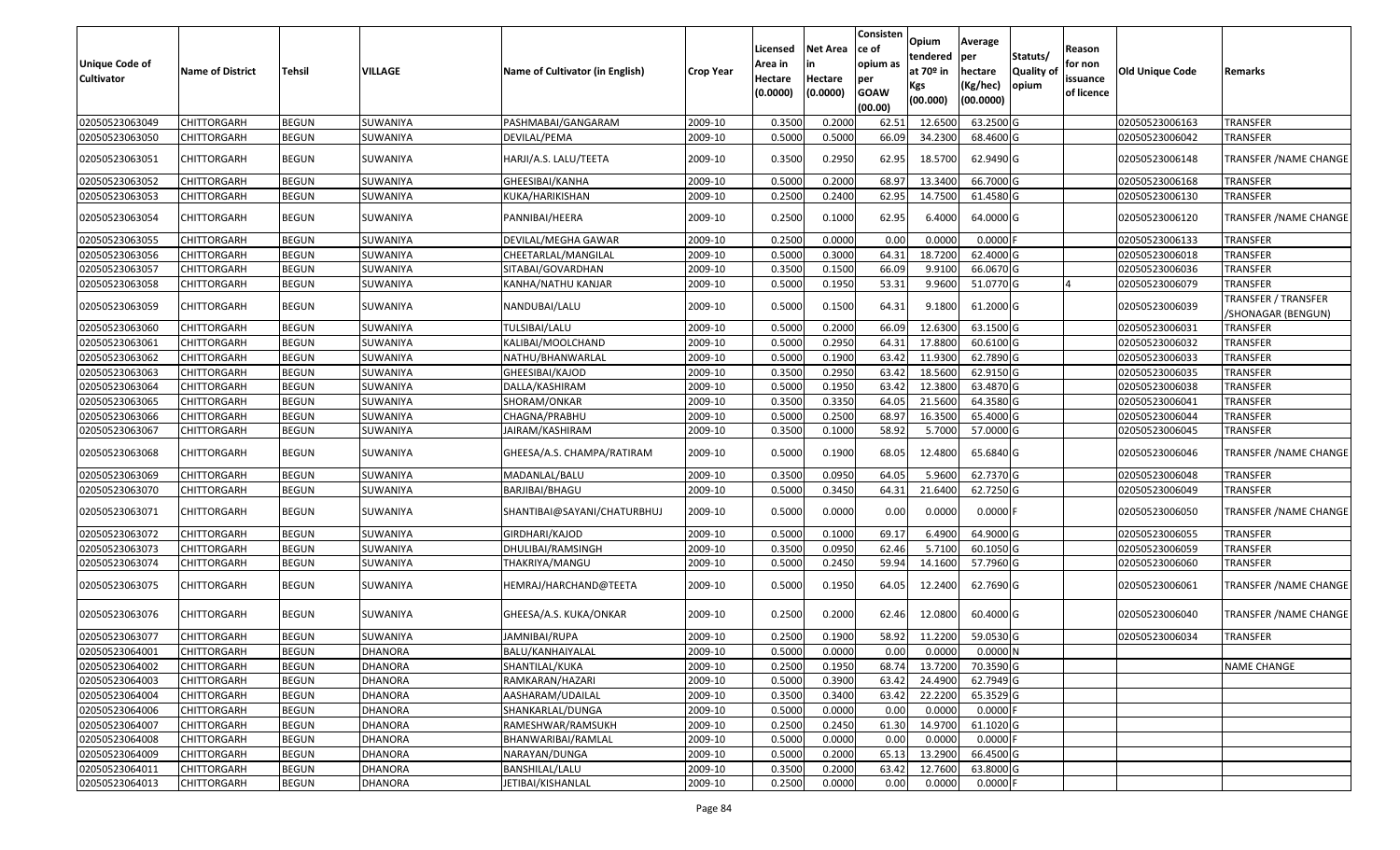|                   |                         |               |                |                                 |                  |          |                 | Consisten              | Opium       | Average    |                  |            |                        |                    |
|-------------------|-------------------------|---------------|----------------|---------------------------------|------------------|----------|-----------------|------------------------|-------------|------------|------------------|------------|------------------------|--------------------|
|                   |                         |               |                |                                 |                  | Licensed | <b>Net Area</b> | ce of                  | tendered    | per        | Statuts/         | Reason     |                        |                    |
| Unique Code of    | <b>Name of District</b> | <b>Tehsil</b> | <b>VILLAGE</b> | Name of Cultivator (in English) | <b>Crop Year</b> | Area in  |                 | opium as               | at $70°$ in | hectare    | <b>Quality o</b> | for non    | <b>Old Unique Code</b> | Remarks            |
| <b>Cultivator</b> |                         |               |                |                                 |                  | Hectare  | Hectare         | per                    | Kgs         | (Kg/hec)   | opium            | issuance   |                        |                    |
|                   |                         |               |                |                                 |                  | (0.0000) | (0.0000)        | <b>GOAW</b><br>(00.00) | (00.000)    | (00.0000)  |                  | of licence |                        |                    |
| 02050523064015    | CHITTORGARH             | <b>BEGUN</b>  | <b>DHANORA</b> | MANGIBAI/TULSIRAM               | 2009-10          | 0.2500   | 0.1900          | 67.27                  | 12.7600     | 67.1579 G  |                  |            |                        |                    |
| 02050523064016    | CHITTORGARH             | <b>BEGUN</b>  | <b>DHANORA</b> | LADULAL/GANPAT                  | 2009-10          | 0.5000   | 0.2450          | 58.45                  | 2.2300      | $9.1020$ G |                  |            |                        |                    |
| 02050523064017    | CHITTORGARH             | <b>BEGUN</b>  | <b>DHANORA</b> | NARAYAN/BADRI                   | 2009-10          | 0.5000   | 0.0000          | 0.00                   | 0.0000      | 0.0000     |                  |            |                        |                    |
| 02050523064018    | <b>CHITTORGARH</b>      | <b>BEGUN</b>  | <b>DHANORA</b> | ANOPBAI/RAMA                    | 2009-10          | 0.2500   | 0.2050          | 66.78                  | 13.7100     | 66.8780 G  |                  |            |                        |                    |
| 02050523064019    | CHITTORGARH             | <b>BEGUN</b>  | <b>DHANORA</b> | SHANKERLAL/TULSIRAM             | 2009-10          | 0.2500   | 0.1950          | 67.27                  | 2.9600      | 15.1795 G  |                  |            |                        |                    |
| 02050523064020    | CHITTORGARH             | <b>BEGUN</b>  | <b>DHANORA</b> | GHISALAL/KUKA                   | 2009-10          | 0.2500   | 0.1900          | 68.07                  | 2.6420      | 13.9053    |                  |            |                        |                    |
| 02050523064021    | CHITTORGARH             | <b>BEGUN</b>  | <b>DHANORA</b> | BHAGWANLAL/PYARCHAND            | 2009-10          | 0.2500   | 0.2400          | 67.27                  | 15.9100     | 66.2917 G  |                  |            |                        |                    |
| 02050523064023    | CHITTORGARH             | <b>BEGUN</b>  | <b>DHANORA</b> | RAMUBAI/DEVILAL                 | 2009-10          | 0.5000   | 0.5100          | 63.42                  | 6.9700      | 13.6667 G  |                  |            |                        |                    |
| 02050523064025    | CHITTORGARH             | <b>BEGUN</b>  | <b>DHANORA</b> | BANSHILAL/TULCHHA               | 2009-10          | 0.2500   | 0.2550          | 65.13                  | 16.1300     | 63.2549 G  |                  |            |                        |                    |
| 02050523064027    | CHITTORGARH             | <b>BEGUN</b>  | DHANORA        | KAILASH/GOPI                    | 2009-10          | 0.2500   | 0.0000          | 0.00                   | 0.0000      | 0.0000F    |                  |            |                        |                    |
| 02050523064028    | CHITTORGARH             | <b>BEGUN</b>  | <b>DHANORA</b> | SHYAMLAL/KASHIRAM               | 2009-10          | 0.5000   | 0.0000          | 0.00                   | 0.0000      | 0.0000F    |                  |            |                        |                    |
| 02050523064029    | CHITTORGARH             | <b>BEGUN</b>  | DHANORA        | MADANLAL/DEVILAL                | 2009-10          | 0.5000   | 0.0000          | 0.00                   | 0.0000      | 0.0000F    |                  |            |                        |                    |
| 02050523064030    | <b>CHITTORGARH</b>      | <b>BEGUN</b>  | <b>DHANORA</b> | RAMESHWAR/RUPA                  | 2009-10          | 0.2500   | 0.1050          | 62.59                  | 6.5200      | 62.0952 G  |                  |            |                        |                    |
| 02050523064032    | CHITTORGARH             | <b>BEGUN</b>  | DHANORA        | MANGIBAI/PRATHVIRAJ             | 2009-10          | 0.2500   | 0.0000          | 0.00                   | 0.0000      | 0.0000F    |                  |            |                        |                    |
| 02050523064033    | CHITTORGARH             | <b>BEGUN</b>  | <b>DHANORA</b> | BHAGWAN/RUPA                    | 2009-10          | 0.2500   | 0.0000          | 0.00                   | 0.0000      | 0.0000F    |                  |            |                        |                    |
| 02050523064034    | CHITTORGARH             | <b>BEGUN</b>  | <b>DHANORA</b> | RATANLAL/RAMLAL                 | 2009-10          | 0.5000   | 0.2050          | 65.13                  | 13.5400     | 66.0488 G  |                  |            |                        |                    |
| 02050523064035    | CHITTORGARH             | <b>BEGUN</b>  | <b>DHANORA</b> | SHAMBHULAL/BANSHILAL            | 2009-10          | 0.5000   | 0.3050          | 61.30                  | 17.3700     | 56.9508 G  |                  |            |                        |                    |
| 02050523064036    | CHITTORGARH             | <b>BEGUN</b>  | <b>DHANORA</b> | JAMNALAL/GOPI                   | 2009-10          | 0.2500   | 0.0000          | 0.00                   | 0.0000      | 0.0000F    |                  |            |                        |                    |
| 02050523064037    | CHITTORGARH             | <b>BEGUN</b>  | <b>DHANORA</b> | BANSHILAL/PRATHVIRAJ            | 2009-10          | 0.5000   | 0.2000          | 66.76                  | 13.0300     | 65.1500 G  |                  |            |                        |                    |
| 02050523064039    | CHITTORGARH             | <b>BEGUN</b>  | <b>DHANORA</b> | MANGILAL/MODA                   | 2009-10          | 0.2500   | 0.2400          | 65.13                  | 15.6300     | 65.1250 G  |                  |            |                        |                    |
| 02050523064040    | CHITTORGARH             | <b>BEGUN</b>  | <b>DHANORA</b> | MANGILAL/KUKA                   | 2009-10          | 0.2500   | 0.0000          | 0.00                   | 0.0000      | 0.0000     |                  |            |                        |                    |
| 02050523064041    | CHITTORGARH             | <b>BEGUN</b>  | <b>DHANORA</b> | SHYAMLAL/BALU RAIGOR            | 2009-10          | 0.2500   | 0.2450          | 67.27                  | 15.9300     | 65.0204 G  |                  |            |                        |                    |
| 02050523064042    | CHITTORGARH             | <b>BEGUN</b>  | <b>DHANORA</b> | KAMLABAI/SUKHA                  | 2009-10          | 0.2500   | 0.0000          | 0.00                   | 0.0000      | 0.0000F    |                  |            |                        | <b>NAME CHANGE</b> |
| 02050523064045    | CHITTORGARH             | <b>BEGUN</b>  | <b>DHANORA</b> | PYARCHAND/PRATAP                | 2009-10          | 0.2500   | 0.1500          | 62.59                  | 9.4600      | 63.0667 G  |                  |            |                        |                    |
| 02050523064046    | <b>CHITTORGARH</b>      | <b>BEGUN</b>  | <b>DHANORA</b> | RATANLAL/RAMLAL                 | 2009-10          | 0.2500   | 0.0000          | 0.00                   | 0.0000      | 0.0000F    |                  |            |                        | <b>NAME CHANGE</b> |
| 02050523064049    | CHITTORGARH             | <b>BEGUN</b>  | <b>DHANORA</b> | KAILASHCHANDRA/GOKAL            | 2009-10          | 0.3500   | 0.0000          | 0.00                   | 0.0000      | 0.0000F    |                  |            |                        |                    |
| 02050523064051    | CHITTORGARH             | <b>BEGUN</b>  | <b>DHANORA</b> | NANDKISHORE/DEVILAL             | 2009-10          | 0.5000   | 0.4950          | 61.30                  | 30.2000     | 61.0101G   |                  |            |                        |                    |
| 02050523064052    | CHITTORGARH             | <b>BEGUN</b>  | <b>DHANORA</b> | THAMMABAI/JAMNALAL              | 2009-10          | 0.5000   | 0.0000          | 0.00                   | 0.0000      | 0.0000     |                  |            |                        |                    |
| 02050523064053    | CHITTORGARH             | <b>BEGUN</b>  | <b>DHANORA</b> | RATANLAL/VENIRAM                | 2009-10          | 0.2500   | 0.0000          | 0.00                   | 0.0000      | 0.0000F    |                  |            |                        |                    |
| 02050523064054    | CHITTORGARH             | <b>BEGUN</b>  | <b>DHANORA</b> | SHAMBHULAL/PRATHVIRAJ           | 2009-10          | 0.2500   | 0.0000          | 0.00                   | 0.0000      | 0.0000     |                  |            |                        |                    |
| 02050523064055    | CHITTORGARH             | <b>BEGUN</b>  | <b>DHANORA</b> | BHAWANISHANKER/SOHANLAL         | 2009-10          | 0.2500   | 0.2450          | 61.30                  | 3.4900      | 14.2449 G  |                  |            |                        | <b>NAME CHANGE</b> |
| 02050523064057    | CHITTORGARH             | <b>BEGUN</b>  | <b>DHANORA</b> | LADULAL/LALU SHARMA             | 2009-10          | 0.2500   | 0.0000          | 0.00                   | 0.0000      | 0.0000     |                  |            |                        |                    |
| 02050523064058    | CHITTORGARH             | <b>BEGUN</b>  | <b>DHANORA</b> | RAMSWROOP/BANSHILAL             | 2009-10          | 0.2500   | 0.2050          | 58.70                  | 11.9100     | 58.0976 G  |                  |            |                        |                    |
| 02050523064060    | CHITTORGARH             | <b>BEGUN</b>  | <b>DHANORA</b> | SHIVLAL/BHANWARLAL              | 2009-10          | 0.2500   | 0.1950          | 66.78                  | 13.0900     | 67.1282 G  |                  |            |                        |                    |
| 02050523064061    | CHITTORGARH             | <b>BEGUN</b>  | <b>DHANORA</b> | MOHANLAL/DHANNA                 | 2009-10          | 0.250    | 0.1450          | 57.48                  | 1.3700      | 9.4483 G   |                  |            |                        |                    |
| 02050523064062    | CHITTORGARH             | <b>BEGUN</b>  | <b>DHANORA</b> | NANDKISHORE/DUNGA               | 2009-10          | 0.5000   | 0.2000          | 66.76                  | 12.8800     | 64.4000 G  |                  |            |                        |                    |
| 02050523064063    | <b>CHITTORGARH</b>      | <b>BEGUN</b>  | <b>DHANORA</b> | DEVILAL/KALU                    | 2009-10          | 0.2500   | 0.1100          | 65.43                  | 7.1600      | 65.0909 G  |                  |            |                        |                    |
| 02050523064065    | <b>CHITTORGARH</b>      | <b>BEGUN</b>  | <b>DHANORA</b> | SHAMBHULAL/DEVA                 | 2009-10          | 0.2500   | 0.2000          | 66.78                  | 13.3400     | 66.7000 G  |                  |            |                        |                    |
| 02050523064067    | <b>CHITTORGARH</b>      | <b>BEGUN</b>  | <b>DHANORA</b> | SATYANARAYAN/RAMLAL             | 2009-10          | 0.2500   | 0.2400          | 53.97                  | 2.3700      | 9.8750 G   |                  |            |                        |                    |
| 02050523064069    | <b>CHITTORGARH</b>      | <b>BEGUN</b>  | <b>DHANORA</b> | KUKA/BHANWARLAL                 | 2009-10          | 0.2500   | 0.1500          | 62.59                  | 9.4000      | 62.6667 G  |                  |            |                        |                    |
| 02050523064070    | CHITTORGARH             | <b>BEGUN</b>  | <b>DHANORA</b> | KANHAIYALAL/JITMAL              | 2009-10          | 0.5000   | 0.2450          | 66.76                  | 15.6900     | 64.0408 G  |                  |            |                        |                    |
| 02050523064071    | <b>CHITTORGARH</b>      | <b>BEGUN</b>  | <b>DHANORA</b> | NANDUBAI/BHANWARLAL             | 2009-10          | 0.5000   | 0.2950          | 66.76                  | 20.1000     | 68.1356 G  |                  |            |                        |                    |
| 02050523064072    | <b>CHITTORGARH</b>      | <b>BEGUN</b>  | <b>DHANORA</b> | DEVILAL/NARAYAN                 | 2009-10          | 0.5000   | 0.3000          | 66.78                  | 19.0000     | 63.3333 G  |                  |            | 02050523074003         | <b>TRANSFER</b>    |
| 02050523065002    | CHITTORGARH             | <b>BEGUN</b>  | <b>RUPPURA</b> | LABHCHAND/DEVILAL               | 2009-10          | 0.2500   | 0.2200          | 65.08                  | 13.9800     | 63.5455 G  |                  |            |                        | <b>NAME CHANGE</b> |
| 02050523065005    | <b>CHITTORGARH</b>      | <b>BEGUN</b>  | <b>RUPPURA</b> | NARAYAN/PRATHVIRAJ              | 2009-10          | 0.5000   | 0.2950          | 63.38                  | 19.4300     | 65.8644 G  |                  |            |                        |                    |
| 02050523065007    | <b>CHITTORGARH</b>      | <b>BEGUN</b>  | <b>RUPPURA</b> | BHANWARLAL/SHOCHAND             | 2009-10          | 0.3500   | 0.3500          | 65.08                  | 22.8400     | 65.2571 G  |                  |            |                        |                    |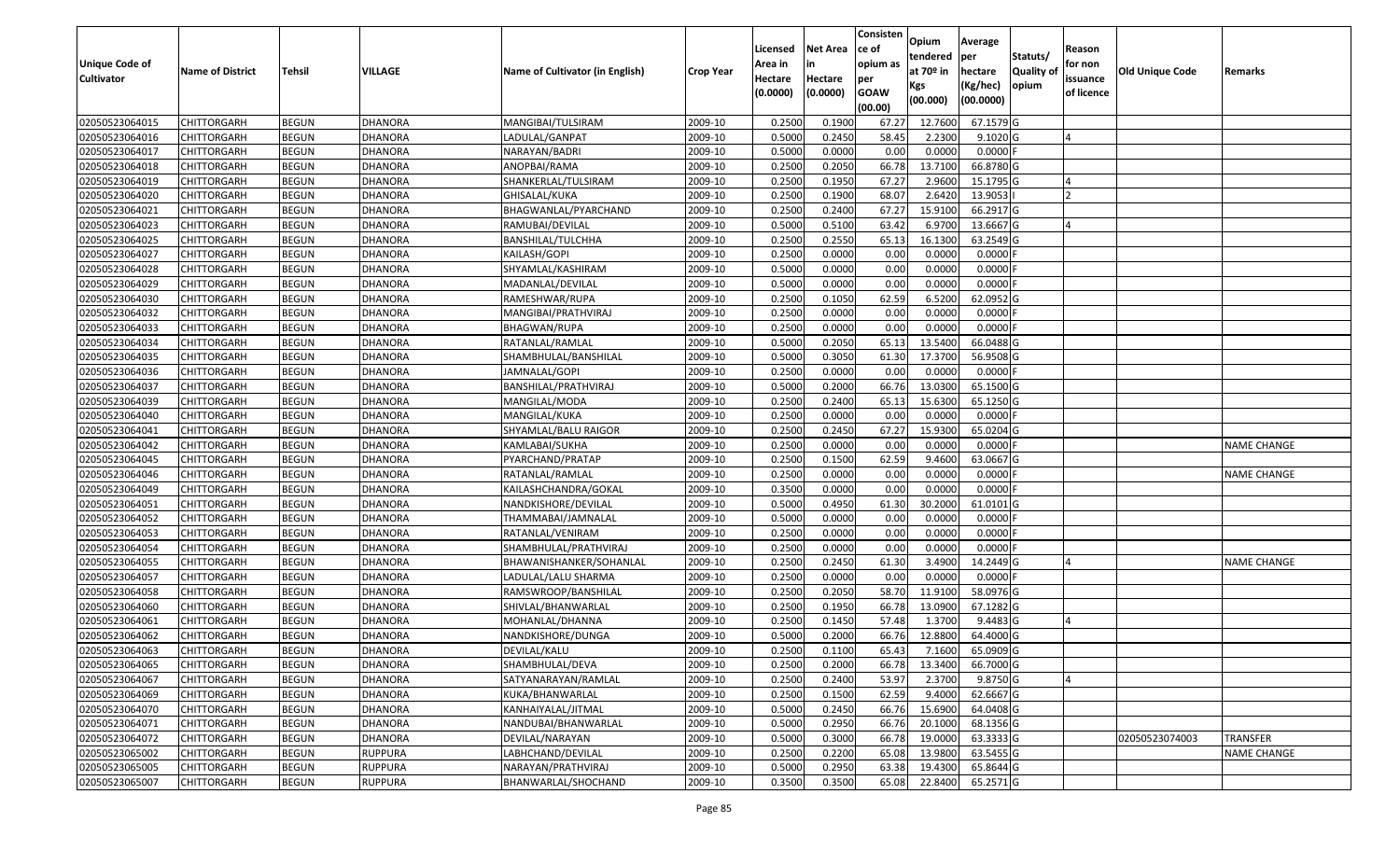| Unique Code of<br><b>Cultivator</b> | <b>Name of District</b> | Tehsil       | VILLAGE        | Name of Cultivator (in English)      | <b>Crop Year</b> | Licensed<br>Area in<br>Hectare<br>(0.0000) | Net Area<br>in<br>Hectare<br>(0.0000) | Consisten<br>ce of<br>opium as<br>per<br><b>GOAW</b> | Opium<br>tendered<br>at 70º in<br>Kgs<br>(00.000) | Average<br>per<br>hectare<br>(Kg/hec)<br>(00.0000) | Statuts/<br><b>Quality of</b><br>opium | Reason<br>for non<br>issuance<br>of licence | <b>Old Unique Code</b> | Remarks            |
|-------------------------------------|-------------------------|--------------|----------------|--------------------------------------|------------------|--------------------------------------------|---------------------------------------|------------------------------------------------------|---------------------------------------------------|----------------------------------------------------|----------------------------------------|---------------------------------------------|------------------------|--------------------|
|                                     |                         |              |                |                                      |                  |                                            |                                       | (00.00)                                              |                                                   |                                                    |                                        |                                             |                        |                    |
| 02050523065010                      | <b>CHITTORGARH</b>      | <b>BEGUN</b> | <b>RUPPURA</b> | KASHIRAM/UDA                         | 2009-10          | 0.5000                                     | 0.4950                                | 62.47                                                | 31.5800                                           | 63.7980 G                                          |                                        |                                             |                        |                    |
| 02050523065013                      | CHITTORGARH             | <b>BEGUN</b> | <b>RUPPURA</b> | HIRA/CHHOGA                          | 2009-10          | 0.2500                                     | 0.2500                                | 65.08                                                | 16.6400                                           | 66.5600 G                                          |                                        |                                             |                        |                    |
| 02050523065018                      | CHITTORGARH             | <b>BEGUN</b> | RUPPURA        | DEVILAL/CHETRAM                      | 2009-10          | 0.2500                                     | 0.2400                                | 68.34                                                | 17.4400                                           | 72.6667 G                                          |                                        |                                             |                        |                    |
| 02050523065020                      | <b>CHITTORGARH</b>      | <b>BEGUN</b> | <b>RUPPURA</b> | KASHIRAM/JAGRAM                      | 2009-10          | 0.2500                                     | 0.2500                                | 65.08                                                | 16.3500                                           | 65.4000 G                                          |                                        |                                             |                        | <b>NAME CHANGE</b> |
| 02050523065023                      | CHITTORGARH             | <b>BEGUN</b> | <b>RUPPURA</b> | RAMA/KISHANA                         | 2009-10          | 0.2500                                     | 0.1950                                | 65.08                                                | 12.9400                                           | 66.3590 G                                          |                                        |                                             |                        |                    |
| 02050523065024                      | CHITTORGARH             | <b>BEGUN</b> | <b>RUPPURA</b> | RAMCHANDRA/MADHODAS                  | 2009-10          | 0.2500                                     | 0.0000                                | 0.00                                                 | 0.0000                                            | $0.0000$ F                                         |                                        |                                             |                        |                    |
| 02050523065029                      | CHITTORGARH             | <b>BEGUN</b> | RUPPURA        | UDAILAL/PRATHVIRAJ                   | 2009-10          | 0.2500                                     | 0.2350                                | 62.47                                                | 14.7600                                           | 62.8085 G                                          |                                        |                                             |                        |                    |
| 02050523065033                      | <b>CHITTORGARH</b>      | <b>BEGUN</b> | <b>RUPPURA</b> | GHEESALAL/PRATHVIRAJ                 | 2009-10          | 0.5000                                     | 0.2700                                | 63.38                                                | 16.9000                                           | 62.5926 G                                          |                                        |                                             |                        |                    |
| 02050523065035                      | CHITTORGARH             | <b>BEGUN</b> | <b>RUPPURA</b> | MOTYABAI/ONKAR                       | 2009-10          | 0.2500                                     | 0.2150                                | 62.47                                                | 13.2600                                           | 61.6744 G                                          |                                        |                                             |                        |                    |
| 02050523065037                      | CHITTORGARH             | <b>BEGUN</b> | <b>RUPPURA</b> | KANHAIYALAL/MIYACHAND                | 2009-10          | 0.2500                                     | 0.2000                                | 62.47                                                | 12.5100                                           | 62.5500 G                                          |                                        |                                             |                        |                    |
| 02050523065039                      | CHITTORGARH             | <b>BEGUN</b> | <b>RUPPURA</b> | SHANKERLAL/MIYACHAND                 | 2009-10          | 0.3500                                     | 0.3000                                | 61.34                                                | 18.4500                                           | 61.5000 G                                          |                                        |                                             |                        |                    |
| 02050523065043                      | <b>CHITTORGARH</b>      | <b>BEGUN</b> | <b>RUPPURA</b> | DHANRAJ/BHOLA                        | 2009-10          | 0.5000                                     | 0.2500                                | 65.08                                                | 16.2900                                           | 65.1600 G                                          |                                        |                                             |                        |                    |
| 02050523065044                      | <b>CHITTORGARH</b>      | <b>BEGUN</b> | <b>RUPPURA</b> | GHEESALAL/NANALAL                    | 2009-10          | 0.5000                                     | 0.4750                                | 63.38                                                | 30.8500                                           | 64.9474 G                                          |                                        |                                             |                        |                    |
| 02050523065048                      | <b>CHITTORGARH</b>      | <b>BEGUN</b> | <b>RUPPURA</b> | PRABHULAL/TULSIRAM                   | 2009-10          | 0.5000                                     | 0.4150                                | 59.50                                                | 0.0000                                            | 0.0000                                             |                                        |                                             |                        |                    |
| 02050523065049                      | CHITTORGARH             | <b>BEGUN</b> | <b>RUPPURA</b> | RAMESHWAR/ONKARLAL                   | 2009-10          | 0.5000                                     | 0.4950                                | 63.26                                                | 31.4200                                           | 63.4747 G                                          |                                        |                                             |                        |                    |
| 02050523065050                      | <b>CHITTORGARH</b>      | <b>BEGUN</b> | <b>RUPPURA</b> | UDAILAL/DEVILAL                      | 2009-10          | 0.2500                                     | 0.2400                                | 65.08                                                | 16.0500                                           | 66.8750 G                                          |                                        |                                             |                        |                    |
| 02050523065052                      | CHITTORGARH             | <b>BEGUN</b> | <b>RUPPURA</b> | KUKA/MIYACHAND                       | 2009-10          | 0.3500                                     | 0.3400                                | 65.08                                                | 22.5400                                           | 66.2941 G                                          |                                        |                                             |                        |                    |
| 02050523066001                      | CHITTORGARH             | <b>BEGUN</b> | THUKRAI        | RAMESHWAR/DEVILAL                    | 2009-10          | 0.2500                                     | 0.2100                                | 65.87                                                | 13.4000                                           | 63.8095 G                                          |                                        |                                             |                        |                    |
| 02050523066002                      | CHITTORGARH             | <b>BEGUN</b> | <b>THUKRAI</b> | SOHANIBAI/CHHITARLAL                 | 2009-10          | 0.3500                                     | 0.0000                                | 0.00                                                 | 0.0000                                            | $0.0000$ F                                         |                                        |                                             |                        |                    |
| 02050523066003                      | CHITTORGARH             | <b>BEGUN</b> | <b>THUKRAI</b> | BAJERAM/BHUWANA                      | 2009-10          | 0.5000                                     | 0.4500                                | 63.27                                                | 27.5400                                           | 61.2000 G                                          |                                        |                                             |                        |                    |
| 02050523066004                      | CHITTORGARH             | <b>BEGUN</b> | <b>THUKRAI</b> | JAGDISH/NANALAL                      | 2009-10          | 0.5000                                     | 0.0000                                | 0.00                                                 | 0.0000                                            | $0.0000$ F                                         |                                        |                                             |                        |                    |
| 02050523066005                      | CHITTORGARH             | <b>BEGUN</b> | <b>THUKRAI</b> | TULSIRAM/KASHIRAM                    | 2009-10          | 0.3500                                     | 0.3000                                | 63.25                                                | 19.0400                                           | 63.4667 G                                          |                                        |                                             |                        |                    |
| 02050523066006                      | CHITTORGARH             | <b>BEGUN</b> | <b>THUKRAI</b> | NOLIBAI/DEVILAL                      | 2009-10          | 0.5000                                     | 0.2000                                | 62.16                                                | 12.5300                                           | 62.6500 G                                          |                                        |                                             |                        |                    |
| 02050523066007                      | CHITTORGARH             | <b>BEGUN</b> | <b>THUKRAI</b> | HIRA/DEVA                            | 2009-10          | 0.5000                                     | 0.1950                                | 62.16                                                | 12.4300                                           | 63.7436 G                                          |                                        |                                             |                        |                    |
| 02050523066009                      | CHITTORGARH             | <b>BEGUN</b> | <b>THUKRAI</b> | SHANTILAL/BALU                       | 2009-10          | 0.5000                                     | 0.2200                                | 63.27                                                | 14.0800                                           | 64.0000 G                                          |                                        |                                             |                        |                    |
| 02050523066010                      | CHITTORGARH             | <b>BEGUN</b> | <b>THUKRAI</b> | MANGILAL/MOTI                        | 2009-10          | 0.5000                                     | 0.1950                                | 65.87                                                | 12.7400                                           | 65.3333 G                                          |                                        |                                             |                        |                    |
| 02050523066011                      | CHITTORGARH             | <b>BEGUN</b> | <b>THUKRAI</b> | KAJOD/DUNGA SANGITALA                | 2009-10          | 0.5000                                     | 0.2000                                | 68.26                                                | 13.8300                                           | 69.1500 G                                          |                                        |                                             |                        |                    |
| 02050523066012                      | CHITTORGARH             | <b>BEGUN</b> | <b>THUKRAI</b> | NANALAL A/S KUKA / GHISA             | 2009-10          | 0.5000                                     | 0.1200                                | 65.78                                                | 7.7800                                            | 64.8333 G                                          |                                        |                                             |                        |                    |
| 02050523066013                      | CHITTORGARH             | <b>BEGUN</b> | <b>THUKRAI</b> | HULASIBAI/HIRALAL                    | 2009-10          | 0.5000                                     | 0.2000                                | 62.94                                                | 12.7000                                           | 63.5000 G                                          |                                        |                                             |                        |                    |
| 02050523066015                      | CHITTORGARH             | <b>BEGUN</b> | <b>THUKRAI</b> | RAMLAL/NATHU                         | 2009-10          | 0.2500                                     | 0.2600                                | 65.87                                                | 16.7100                                           | 64.2692 G                                          |                                        |                                             |                        |                    |
| 02050523066016                      | CHITTORGARH             | <b>BEGUN</b> | <b>THUKRAI</b> | NARAYAN/BARDA                        | 2009-10          | 0.5000                                     | 0.3450                                | 64.85                                                | 22.4300                                           | 65.0145 G                                          |                                        |                                             |                        |                    |
| 02050523066017                      | CHITTORGARH             | <b>BEGUN</b> | <b>THUKRAI</b> | NANDLAL/KALU                         | 2009-10          | 0.2500                                     | 0.0000                                | 0.00                                                 | 0.0000                                            | $0.0000$ F                                         |                                        |                                             |                        |                    |
| 02050523066018                      | CHITTORGARH             | <b>BEGUN</b> | <b>THUKRAI</b> | MODIRAM/LAKHMA                       | 2009-10          | 0.5000                                     | 0.4950                                | 63.27                                                | 31.8000                                           | 64.2424 G                                          |                                        |                                             |                        |                    |
| 02050523066019                      | CHITTORGARH             | <b>BEGUN</b> | <b>THUKRAI</b> | UDAILAL/NARAYAN                      | 2009-10          | 0.5000                                     | 0.2750                                | 64.40                                                | 17.3100                                           | 62.9455 G                                          |                                        |                                             |                        |                    |
| 02050523066020                      | CHITTORGARH             | <b>BEGUN</b> | <b>THUKRAI</b> | KANA/HAZARI                          | 2009-10          | 0.5000                                     | 0.0000                                | 0.00                                                 | 0.0000                                            | $0.0000$ F                                         |                                        |                                             |                        |                    |
| 02050523066021                      | CHITTORGARH             | <b>BEGUN</b> | <b>THUKRAI</b> | BARJIBAI/BHAGIRATH                   | 2009-10          | 0.5000                                     | 0.0000                                | 0.00                                                 | 0.0000                                            | 0.0000                                             |                                        |                                             |                        |                    |
| 02050523066022                      | <b>CHITTORGARH</b>      | <b>BEGUN</b> | <b>THUKRAI</b> | NARAYAN/HUKMA                        | 2009-10          | 0.5000                                     | 0.2000                                | 63.27                                                | 12.3000                                           | 61.5000 G                                          |                                        |                                             |                        |                    |
| 02050523066023                      | <b>CHITTORGARH</b>      | <b>BEGUN</b> | THUKRAI        | MOHANLAL/KASHIRAM                    | 2009-10          | 0.2500                                     | 0.2500                                | 62.16                                                | 15.3200                                           | 61.2800 G                                          |                                        |                                             |                        |                    |
| 02050523066025                      | CHITTORGARH             | <b>BEGUN</b> | THUKRAI        | KANHAIYALAL A/S NARAYAN /<br>BHUWANA | 2009-10          | 0.5000                                     | 0.0000                                | 0.00                                                 | 0.0000                                            | $0.0000$ F                                         |                                        |                                             |                        |                    |
| 02050523066026                      | <b>CHITTORGARH</b>      | <b>BEGUN</b> | <b>THUKRAI</b> | GHISIBAI/MEGHA                       | 2009-10          | 0.5000                                     | 0.0000                                | 0.00                                                 | 0.0000                                            | $0.0000$ F                                         |                                        |                                             |                        |                    |
| 02050523066028                      | <b>CHITTORGARH</b>      | <b>BEGUN</b> | <b>THUKRAI</b> | DALURAM/DUNGA                        | 2009-10          | 0.3500                                     | 0.2000                                | 65.14                                                | 13.2800                                           | 66.4000 G                                          |                                        |                                             |                        |                    |
| 02050523066029                      | <b>CHITTORGARH</b>      | <b>BEGUN</b> | THUKRAI        | NANDLAL A/S BHANWARLAL /<br>KHEMRAJ  | 2009-10          | 0.5000                                     | 0.4800                                | 64.40                                                | 31.1100                                           | 64.8125 G                                          |                                        |                                             |                        |                    |
| 02050523066031                      | <b>CHITTORGARH</b>      | <b>BEGUN</b> | <b>THUKRAI</b> | MAGNIBAI/HIRALAL                     | 2009-10          | 0.5000                                     | 0.2950                                | 64.40                                                | 19.1400                                           | 64.8814 G                                          |                                        |                                             |                        |                    |
| 02050523066032                      | <b>CHITTORGARH</b>      | <b>BEGUN</b> | THUKRAI        | GHEESA A/S NARAYAN / PYARA           | 2009-10          | 0.5000                                     | 0.2000                                | 63.12                                                | 12.9500                                           | 64.7500 G                                          |                                        |                                             |                        |                    |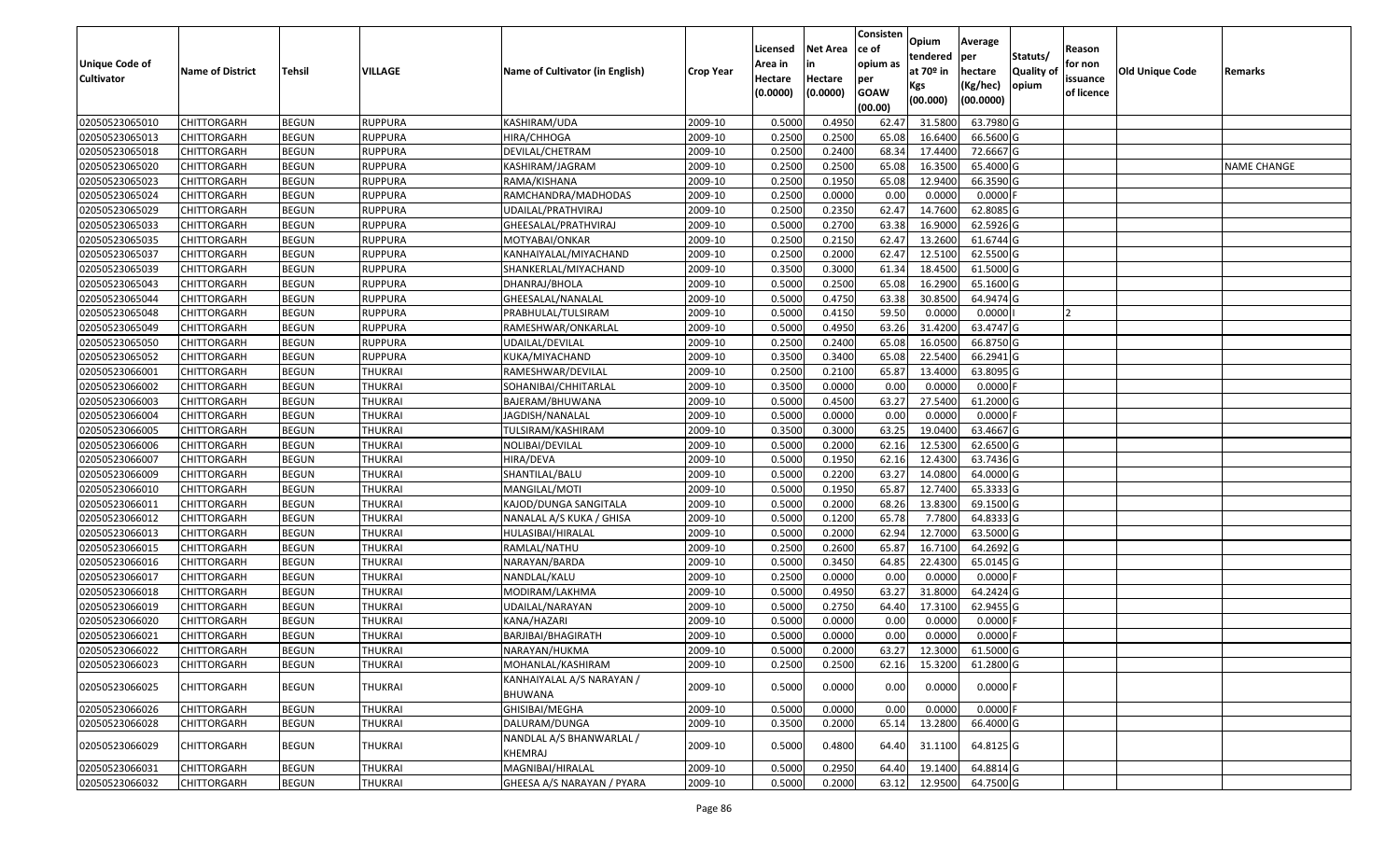|                       |                         |               |                |                                        |                  |          |                 | Consisten   | Opium       | Average                |                  |            |                 |         |
|-----------------------|-------------------------|---------------|----------------|----------------------------------------|------------------|----------|-----------------|-------------|-------------|------------------------|------------------|------------|-----------------|---------|
|                       |                         |               |                |                                        |                  | Licensed | <b>Net Area</b> | ce of       | tendered    | per                    | Statuts/         | Reason     |                 |         |
| <b>Unique Code of</b> | <b>Name of District</b> | <b>Tehsil</b> | VILLAGE        | <b>Name of Cultivator (in English)</b> | <b>Crop Year</b> | Area in  |                 | opium as    | at $70°$ in | hectare                | <b>Quality o</b> | for non    | Old Unique Code | Remarks |
| <b>Cultivator</b>     |                         |               |                |                                        |                  | Hectare  | Hectare         | per         | Kgs         | (Kg/hec)               | opium            | issuance   |                 |         |
|                       |                         |               |                |                                        |                  | (0.0000) | (0.0000)        | <b>GOAW</b> | (00.000)    | (00.0000)              |                  | of licence |                 |         |
|                       |                         |               |                |                                        |                  |          |                 | (00.00)     |             |                        |                  |            |                 |         |
| 02050523066033        | CHITTORGARH             | <b>BEGUN</b>  | <b>THUKRAI</b> | BANSHILAL/BHANWARLAL                   | 2009-10          | 0.5000   | 0.2850          | 60.7        | 17.5100     | 61.4386 G              |                  |            |                 |         |
| 02050523066035        | CHITTORGARH             | <b>BEGUN</b>  | <b>THUKRAI</b> | KANHAIYALAL/ONKAR                      | 2009-10          | 0.5000   | 0.1450          | 63.12       | 9.3100      | 64.2069 G              |                  |            |                 |         |
| 02050523066037        | CHITTORGARH             | <b>BEGUN</b>  | <b>THUKRAI</b> | GHEESA/DUNGA                           | 2009-10          | 0.5000   | 0.1950          | 66.37       | 13.0800     | 67.0769 G              |                  |            |                 |         |
| 02050523066039        | <b>CHITTORGARH</b>      | <b>BEGUN</b>  | <b>THUKRAI</b> | NANALAL/RATIRAM                        | 2009-10          | 0.5000   | 0.0000          | 0.00        | 0.0000      | $0.0000$ F             |                  |            |                 |         |
| 02050523066040        | CHITTORGARH             | <b>BEGUN</b>  | <b>THUKRAI</b> | SHAMBULAL/KANA                         | 2009-10          | 0.5000   | 0.2500          | 62.69       | 15.6700     | 62.6800 G              |                  |            |                 |         |
| 02050523066041        | CHITTORGARH             | <b>BEGUN</b>  | THUKRAI        | NARAYANIBAI/MODA                       | 2009-10          | 0.5000   | 0.3000          | 64.40       | 19.4000     | $\overline{64.6667}$ G |                  |            |                 |         |
| 02050523066042        | CHITTORGARH             | <b>BEGUN</b>  | THUKRAI        | TULSIBAI/PYARA                         | 2009-10          | 0.5000   | 0.3050          | 60.7        | 18.6000     | 60.9836 G              |                  |            |                 |         |
| 02050523066043        | CHITTORGARH             | <b>BEGUN</b>  | <b>THUKRAI</b> | KAJOD/NARAYAN                          | 2009-10          | 0.2500   | 0.1950          | 62.94       | 12.4200     | 63.6923 G              |                  |            |                 |         |
| 02050523066045        | CHITTORGARH             | <b>BEGUN</b>  | <b>THUKRAI</b> | MANGILAL/GHEESA                        | 2009-10          | 0.5000   | 0.2100          | 65.46       | 13.9900     | 66.6190 G              |                  |            |                 |         |
| 02050523066047        | CHITTORGARH             | <b>BEGUN</b>  | <b>THUKRAI</b> | MANGILAL/HAZARI                        | 2009-10          | 0.2500   | 0.0000          | 0.00        | 0.0000      | $0.0000$ F             |                  |            |                 |         |
| 02050523066048        | CHITTORGARH             | <b>BEGUN</b>  | <b>THUKRAI</b> | KANHAIYALAL/BALU                       | 2009-10          | 0.5000   | 0.1100          | 68.26       | 7.5700      | 68.8182 G              |                  |            |                 |         |
| 02050523066049        | CHITTORGARH             | <b>BEGUN</b>  | <b>THUKRAI</b> | EAJENBAI/MANGILAL                      | 2009-10          | 0.5000   | 0.2000          | 65.46       | 13.1800     | 65.9000 G              |                  |            |                 |         |
| 02050523066050        | <b>CHITTORGARH</b>      | <b>BEGUN</b>  | <b>THUKRAI</b> | KASHIRAM/BHUWANA                       | 2009-10          | 0.5000   | 0.2050          | 56.82       | 11.5400     | 56.2927 G              |                  |            |                 |         |
| 02050523066051        | CHITTORGARH             | <b>BEGUN</b>  | <b>THUKRAI</b> | RAMCHANDRA/MANGILAL                    | 2009-10          | 0.2500   | 0.0950          | 65.78       | 6.3200      | 66.5263 G              |                  |            |                 |         |
| 02050523066052        | CHITTORGARH             | <b>BEGUN</b>  | <b>THUKRAI</b> | KANHAIYALAL/LAKHMA                     | 2009-10          | 0.5000   | 0.1200          | 63.12       | 7.7200      | 64.3333 G              |                  |            |                 |         |
| 02050523066053        | CHITTORGARH             | <b>BEGUN</b>  | <b>THUKRAI</b> | RAMCHANDRA/SEWARAM                     | 2009-10          | 0.5000   | 0.2650          | 63.12       | 16.2400     | 61.2830 G              |                  |            |                 |         |
| 02050523066055        | CHITTORGARH             | <b>BEGUN</b>  | <b>THUKRAI</b> | DEVILAL/NARAYAN                        | 2009-10          | 0.5000   | 0.2350          | 64.56       | 14.6800     | 62.4680 G              |                  |            |                 |         |
| 02050523066056        | CHITTORGARH             | <b>BEGUN</b>  | THUKRAI        | NANALAL/KHEMA                          | 2009-10          | 0.5000   | 0.4400          | 63.25       | 28.1100     | 63.8864 G              |                  |            |                 |         |
| 02050523066057        | CHITTORGARH             | <b>BEGUN</b>  | <b>THUKRAI</b> | SOHANLAL/MANGILAL                      | 2009-10          | 0.5000   | 0.2000          | 65.46       | 13.2000     | 66.0000 G              |                  |            |                 |         |
| 02050523066058        | CHITTORGARH             | <b>BEGUN</b>  | <b>THUKRAI</b> | MANGILAL/BARDA                         | 2009-10          | 0.5000   | 0.2050          | 63.25       | 12.7700     | 62.2927 G              |                  |            |                 |         |
| 02050523066059        | CHITTORGARH             | <b>BEGUN</b>  | <b>THUKRAI</b> | SURESH/SEWARAM                         | 2009-10          | 0.5000   | 0.2100          | 65.14       | 14.0200     | 66.7619 G              |                  |            |                 |         |
| 02050523066061        | CHITTORGARH             | <b>BEGUN</b>  | <b>THUKRAI</b> | BALIBAI/MANGILAL                       | 2009-10          | 0.500    | 0.2000          | 65.1        | 13.1600     | 65.8000 G              |                  |            |                 |         |
| 02050523066062        | CHITTORGARH             | <b>BEGUN</b>  | <b>THUKRAI</b> | MANGILAL/BALU                          | 2009-10          | 0.5000   | 0.3000          | 68.26       | 20.8800     | 69.6000 G              |                  |            |                 |         |
| 02050523066063        | CHITTORGARH             | <b>BEGUN</b>  | <b>THUKRAI</b> | KAJOD/DUNGA THARNA                     | 2009-10          | 0.5000   | 0.3250          | 63.25       | 20.6000     | 63.3846 G              |                  |            |                 |         |
| 02050523066064        | CHITTORGARH             | <b>BEGUN</b>  | <b>THUKRAI</b> | KAILASHCHAND/SEWARAM                   | 2009-10          | 0.2500   | 0.2450          | 62.06       | 15.0800     | 61.5510G               |                  |            |                 |         |
| 02050523066066        | CHITTORGARH             | <b>BEGUN</b>  | <b>THUKRAI</b> | SURAJMAL/BALU                          | 2009-10          | 0.5000   | 0.2000          | 59.34       | 11.7200     | 58.6000 G              |                  |            |                 |         |
| 02050523066067        | CHITTORGARH             | <b>BEGUN</b>  | <b>THUKRAI</b> | KUKIBAI/RAMLAL                         | 2009-10          | 0.5000   | 0.2050          | 63.65       | 12.2200     | 59.6098 G              |                  |            |                 |         |
| 02050523066068        | CHITTORGARH             | <b>BEGUN</b>  | <b>THUKRAI</b> | MADANLAL/RODA                          | 2009-10          | 0.3500   | 0.1400          | 60.16       | 8.3100      | 59.3571G               |                  |            |                 |         |
| 02050523066070        | CHITTORGARH             | <b>BEGUN</b>  | <b>THUKRAI</b> | PEMA/KISHANA                           | 2009-10          | 0.5000   | 0.3950          | 65.64       | 5.2300      | 13.2405 G              |                  |            |                 |         |
| 02050523066075        | CHITTORGARH             | <b>BEGUN</b>  | <b>THUKRAI</b> | CHHUNILAL/BHAWANA                      | 2009-10          | 0.5000   | 0.2100          | 60.16       | 11.6400     | 55.4286 G              |                  |            |                 |         |
| 02050523066076        | CHITTORGARH             | <b>BEGUN</b>  | <b>THUKRAI</b> | NARAYAN/GOKAL                          | 2009-10          | 0.5000   | 0.3500          | 63.65       | 22.2400     | 63.5429 G              |                  |            |                 |         |
| 02050523066078        | CHITTORGARH             | <b>BEGUN</b>  | <b>THUKRAI</b> | RAMLAL/GHEESA                          | 2009-10          | 0.5000   | 0.0900          | 63.65       | 5.8000      | 64.4444 G              |                  |            |                 |         |
| 02050523066081        | CHITTORGARH             | <b>BEGUN</b>  | <b>THUKRAI</b> | MADANLAL/NARAYAN                       | 2009-10          | 0.5000   | 0.2100          | 65.78       | 13.9100     | 66.2381G               |                  |            |                 |         |
| 02050523066083        | CHITTORGARH             | <b>BEGUN</b>  | <b>THUKRAI</b> | BHANWARLAL/HIRA                        | 2009-10          | 0.3500   | 0.3450          | 64.5        | 22.070      | 63.9710                |                  |            |                 |         |
| 02050523066084        | CHITTORGARH             | <b>BEGUN</b>  | <b>THUKRAI</b> | ABDUL KARIM/KALE KHA                   | 2009-10          | 0.500    | 0.4750          | 64.87       | 31.0400     | 65.3474 G              |                  |            |                 |         |
| 02050523066085        | CHITTORGARH             | <b>BEGUN</b>  | <b>THUKRAI</b> | RADHESHYAM/KANHAIYALAL                 | 2009-10          | 0.5000   | 0.2550          | 63.65       | 15.5600     | 61.0196 G              |                  |            |                 |         |
| 02050523066086        | <b>CHITTORGARH</b>      | <b>BEGUN</b>  | THUKRAI        | LALU/NARAYAN                           | 2009-10          | 0.5000   | 0.1950          | 63.86       | 12.6700     | 64.9744 G              |                  |            |                 |         |
| 02050523066088        | <b>CHITTORGARH</b>      | <b>BEGUN</b>  | <b>THUKRAI</b> | TODU/GHEESA                            | 2009-10          | 0.5000   | 0.1750          | 62.68       | 10.4900     | 59.9429 G              |                  |            |                 |         |
| 02050523066089        | <b>CHITTORGARH</b>      | <b>BEGUN</b>  | <b>THUKRAI</b> | DEVA/BARDA                             | 2009-10          | 0.5000   | 0.4100          | 62.68       | 25.8800     | 63.1220 G              |                  |            |                 |         |
| 02050523066090        | <b>CHITTORGARH</b>      | <b>BEGUN</b>  | THUKRAI        | SALAGRAM/MOHANLAL                      | 2009-10          | 0.5000   | 0.1500          | 60.16       | 9.2400      | $61.6000$ G            |                  |            |                 |         |
| 02050523066092        | CHITTORGARH             | <b>BEGUN</b>  | THUKRAI        | SHAMBHULAL/KASHIRAM (KANKAR)           | 2009-10          | 0.5000   | 0.2000          | 62.68       | 13.2200     | 66.1000G               |                  |            |                 |         |
| 02050523066093        | <b>CHITTORGARH</b>      | <b>BEGUN</b>  | <b>THUKRAI</b> | PRATHVIRAJ/UDA                         | 2009-10          | 0.5000   | 0.2000          | 62.68       | 12.8800     | 64.4000 G              |                  |            |                 |         |
| 02050523066097        | CHITTORGARH             | <b>BEGUN</b>  | THUKRAI        | KESHIBAI/MANGILAL                      | 2009-10          | 0.5000   | 0.2000          | 63.09       | 12.3900     | 61.9500 G              |                  |            |                 |         |
| 02050523066098        | CHITTORGARH             | <b>BEGUN</b>  | <b>THUKRAI</b> | SHIVLAL/RAMLAL                         | 2009-10          | 0.2500   | 0.2450          | 60.36       | 14.7400     | $60.1633$ G            |                  |            |                 |         |
| 02050523066099        | <b>CHITTORGARH</b>      | <b>BEGUN</b>  | <b>THUKRAI</b> | MOHANLAL/AMARCHAND                     | 2009-10          | 0.5000   | 0.1000          | 60.75       | 6.5600      | 65.6000 G              |                  |            |                 |         |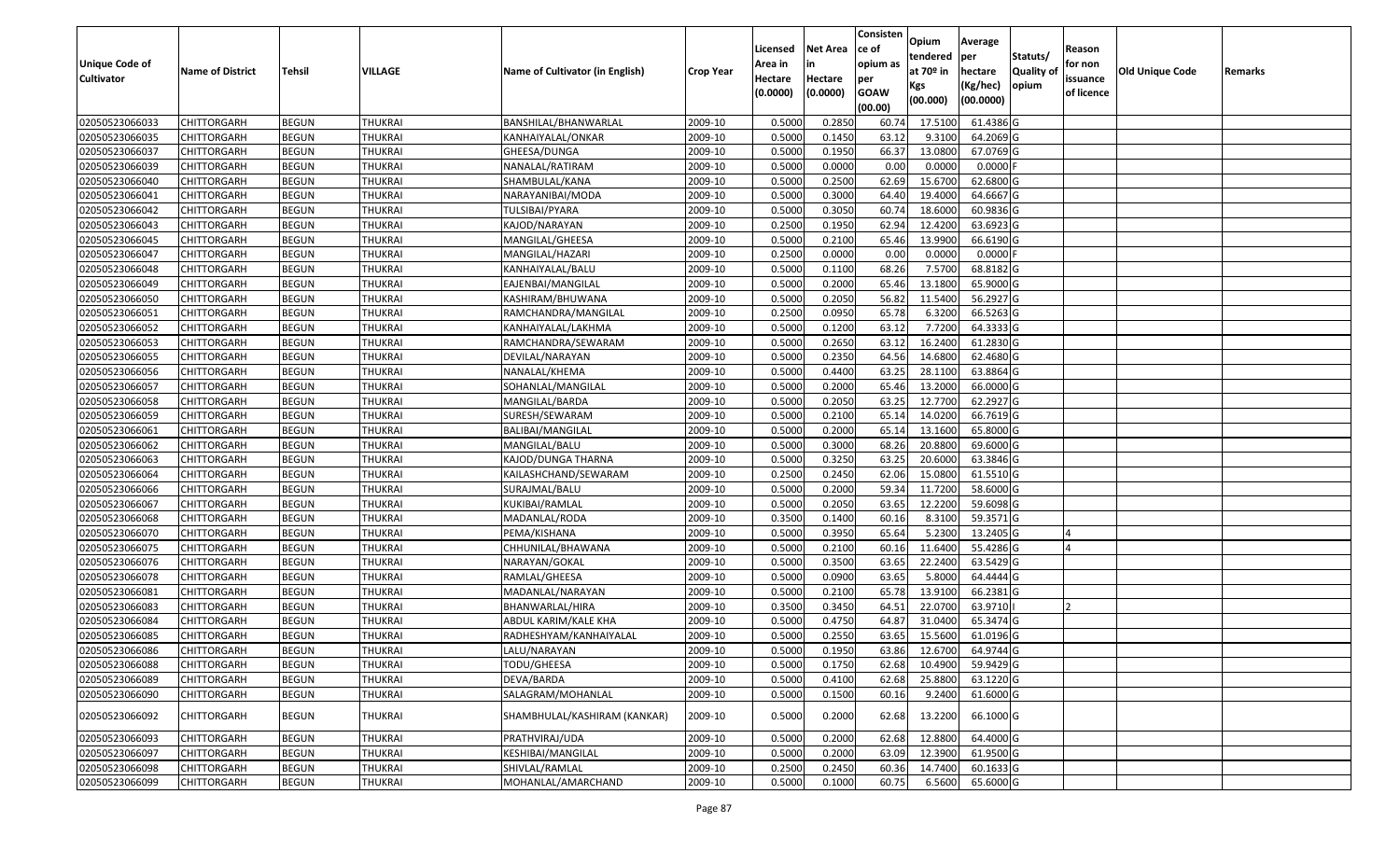|                       |                         |               |                |                                 |                  |          |                 | Consisten   | Opium         | Average    |                  |            |                 |                    |
|-----------------------|-------------------------|---------------|----------------|---------------------------------|------------------|----------|-----------------|-------------|---------------|------------|------------------|------------|-----------------|--------------------|
|                       |                         |               |                |                                 |                  | Licensed | <b>Net Area</b> | ce of       | tendered      | per        | Statuts/         | Reason     |                 |                    |
| <b>Unique Code of</b> | <b>Name of District</b> | <b>Tehsil</b> | <b>VILLAGE</b> | Name of Cultivator (in English) | <b>Crop Year</b> | Area in  |                 | opium as    | at $70°$ in   | hectare    | <b>Quality o</b> | for non    | Old Unique Code | Remarks            |
| <b>Cultivator</b>     |                         |               |                |                                 |                  | Hectare  | Hectare         | per         | Kgs           | (Kg/hec)   | opium            | issuance   |                 |                    |
|                       |                         |               |                |                                 |                  | (0.0000) | (0.0000)        | <b>GOAW</b> | (00.000)      | (00.0000)  |                  | of licence |                 |                    |
|                       |                         |               |                |                                 |                  |          |                 | (00.00)     |               |            |                  |            |                 |                    |
| 02050523066100        | CHITTORGARH             | <b>BEGUN</b>  | <b>THUKRAI</b> | DEVILAL/LAKHMA                  | 2009-10          | 0.5000   | 0.1450          | 68.26       | 10.3400       | 71.3103 G  |                  |            |                 |                    |
| 02050523066101        | CHITTORGARH             | <b>BEGUN</b>  | <b>THUKRAI</b> | DEVILAL/RAMLAL                  | 2009-10          | 0.3500   | 0.3450          | 60.75       | 20.8100       | 60.3188 G  |                  |            |                 |                    |
| 02050523066102        | CHITTORGARH             | <b>BEGUN</b>  | <b>THUKRAI</b> | RUPLAL/NARAYAN                  | 2009-10          | 0.3500   | 0.3000          | 65.78       | 19.4400       | 64.8000 G  |                  |            |                 |                    |
| 02050523066103        | <b>CHITTORGARH</b>      | <b>BEGUN</b>  | <b>THUKRAI</b> | HAGAMIBAI/RAMLAL                | 2009-10          | 0.3500   | 0.0000          | 0.00        | 0.0000        | $0.0000$ F |                  |            |                 |                    |
| 02050523066105        | CHITTORGARH             | <b>BEGUN</b>  | <b>THUKRAI</b> | SHAMBHULAL/KASHIRAM             | 2009-10          | 0.5000   | 0.3000          | 60.75       | 18.6400       | 62.1333 G  |                  |            |                 |                    |
| 02050523066108        | CHITTORGARH             | <b>BEGUN</b>  | <b>THUKRAI</b> | BARDICHAND/RUPA                 | 2009-10          | 0.5000   | 0.3950          | 62.06       | 24.5900       | 62.2532 G  |                  |            |                 |                    |
| 02050523066109        | CHITTORGARH             | <b>BEGUN</b>  | THUKRAI        | NOLA/NANDA                      | 2009-10          | 0.5000   | 0.0000          | 0.00        | 0.0000        | 0.0000     |                  |            |                 |                    |
| 02050523066110        | CHITTORGARH             | <b>BEGUN</b>  | <b>THUKRAI</b> | BHANWARIBAI/DALU                | 2009-10          | 0.5000   | 0.5000          | 67.55       | 34.2000       | 68.4000 G  |                  |            |                 |                    |
| 02050523066111        | CHITTORGARH             | <b>BEGUN</b>  | <b>THUKRAI</b> | BALU/DOLA                       | 2009-10          | 0.2500   | 0.2450          | 57.05       | 14.6200       | 59.6735 G  |                  |            |                 |                    |
| 02050523066114        | CHITTORGARH             | <b>BEGUN</b>  | <b>THUKRAI</b> | BHOLARAM/CHHAGANLAL             | 2009-10          | 0.3500   | 0.0000          | 0.00        | 0.0000        | $0.0000$ F |                  |            |                 |                    |
| 02050523066115        | CHITTORGARH             | <b>BEGUN</b>  | <b>THUKRAI</b> | BARDA/HIRA                      | 2009-10          | 0.5000   | 0.0950          | 63.09       | 6.0600        | 63.7895 G  |                  |            |                 |                    |
| 02050523066116        | CHITTORGARH             | <b>BEGUN</b>  | <b>THUKRAI</b> | JAGDISHPURI/BHANWARPURI         | 2009-10          | 0.5000   | 0.0000          | 0.00        | 0.0000        | 0.0000F    |                  |            |                 |                    |
| 02050523066117        | CHITTORGARH             | <b>BEGUN</b>  | THUKRAI        | SHAMBHULAL/KASHIRAM (THARNA)    | 2009-10          | 0.5000   | 0.2050          | 63.09       | 13.2800       | 64.7805 G  |                  |            |                 |                    |
| 02050523066118        | CHITTORGARH             | <b>BEGUN</b>  | THUKRAI        | SOHANLAL/RUPLAL                 | 2009-10          | 0.5000   | 0.1750          | 59.54       | 10.6400       | 60.8000 G  |                  |            |                 |                    |
| 02050523066119        | CHITTORGARH             | <b>BEGUN</b>  | <b>THUKRAI</b> | JAGDISH/BALU                    | 2009-10          | 0.3500   | 0.2000          | 60.75       | 12.2800       | 61.4000 G  |                  |            |                 |                    |
| 02050523066120        | CHITTORGARH             | <b>BEGUN</b>  | <b>THUKRAI</b> | SHAMBHULAL/NARAYAN              | 2009-10          | 0.5000   | 0.1800          | 63.09       | 11.3200       | 62.8889 G  |                  |            |                 |                    |
| 02050523066121        | CHITTORGARH             | <b>BEGUN</b>  | <b>THUKRAI</b> | SUGANLAL/BHERULAL               | 2009-10          | 0.5000   | 0.0000          | 0.00        | 0.0000        | 0.0000F    |                  |            |                 |                    |
| 02050523066122        | CHITTORGARH             | <b>BEGUN</b>  | <b>THUKRAI</b> | UDIBAI/BALU                     | 2009-10          | 0.5000   | 0.1200          | 62.69       | 7.7500        | 64.5833 G  |                  |            |                 |                    |
| 02050523066124        | CHITTORGARH             | <b>BEGUN</b>  | <b>THUKRAI</b> | SHANTILAL/MOHAN                 | 2009-10          | 0.5000   | 0.0000          | 0.00        | 0.0000        | 0.0000     |                  |            |                 |                    |
| 02050523066126        | CHITTORGARH             | <b>BEGUN</b>  | <b>THUKRAI</b> | MOHANLAL/KHEMA                  | 2009-10          | 0.5000   | 0.2000          | 62.69       | 12.8500       | 64.2500 G  |                  |            |                 |                    |
| 02050523066127        | CHITTORGARH             | <b>BEGUN</b>  | <b>THUKRAI</b> | GOPI/LAXMAN                     | 2009-10          | 0.5000   | 0.2950          | 62.36       | 17.8700       | 60.5763 G  |                  |            |                 |                    |
| 02050523066128        | CHITTORGARH             | <b>BEGUN</b>  | <b>THUKRAI</b> | KESHRIMAL/DEVILAL               | 2009-10          | 0.5000   | 0.3450          | 60.36       | 20.8400       | 60.4058 G  |                  |            |                 |                    |
| 02050523066130        | CHITTORGARH             | <b>BEGUN</b>  | <b>THUKRAI</b> | ABDUL LATIF/ KALE KHA           | 2009-10          | 0.3500   | 0.1850          | 60.1        | 10.3200       | 55.7838 G  |                  |            |                 |                    |
| 02050523066132        | CHITTORGARH             | <b>BEGUN</b>  | <b>THUKRAI</b> | DEVILAL/MOTI                    | 2009-10          | 0.3500   | 0.2250          | 62.06       | 13.9800       | 62.1333 G  |                  |            |                 |                    |
| 02050523066135        | CHITTORGARH             | <b>BEGUN</b>  | <b>THUKRAI</b> | ONKAR/KALU                      | 2009-10          | 0.2500   | 0.2500          | 62.06       | 15.4100       | 61.6400 G  |                  |            |                 |                    |
| 02050523066136        | CHITTORGARH             | <b>BEGUN</b>  | <b>THUKRAI</b> | GHEESA/MANGILAL                 | 2009-10          | 0.5000   | 0.2000          | 64.78       | 13.3100       | 66.5500 G  |                  |            |                 |                    |
| 02050523066137        | CHITTORGARH             | <b>BEGUN</b>  | <b>THUKRAI</b> | KASTURIBAI/GYANMAL              | 2009-10          | 0.5000   | 0.3200          | 59.47       | 18.3500       | 57.3438 G  |                  |            |                 |                    |
| 02050523066138        | CHITTORGARH             | <b>BEGUN</b>  | <b>THUKRAI</b> | GORIBAI/MANGILAL                | 2009-10          | 0.5000   | 0.2300          | 65.61       | 14.7500       | 64.1304 G  |                  |            |                 |                    |
| 02050523066139        | CHITTORGARH             | <b>BEGUN</b>  | <b>THUKRAI</b> | GULABIBAI/RUPA                  | 2009-10          | 0.5000   | 0.0000          | 0.00        | 0.0000        | 0.0000F    |                  |            |                 |                    |
| 02050523066140        | CHITTORGARH             | <b>BEGUN</b>  | <b>THUKRAI</b> | SHANTILAL/RAMLAL                | 2009-10          | 0.5000   | 0.2050          | 60.36       | 12.6600       | 61.7561G   |                  |            |                 |                    |
| 02050523066142        | CHITTORGARH             | <b>BEGUN</b>  | <b>THUKRAI</b> | NANDA A/S LAXMAN/GOPI           | 2009-10          | 0.3500   | 0.2450          | 65.6        | 16.3400       | 66.6939 G  |                  |            | 02050523082017  | <b>TRANSFER</b>    |
| 02050523067001        | CHITTORGARH             | <b>BEGUN</b>  | BAMANHEDA      | BHAWANILAL A/S PYARJI / DEVILAL | 2009-10          | 0.3500   | 0.2450          | 66.1        | 16.2400       | 66.2857 G  |                  |            |                 |                    |
| 02050523067002        | <b>CHITTORGARH</b>      | <b>BEGUN</b>  | BAMANHEDA      | MANGILAL@ MANGYA / MADHO        | 2009-10          | 0.5000   | 0.4700          | 64.26       | 30.0200       | 63.8723 G  |                  |            |                 |                    |
| 02050523067003        | CHITTORGARH             | <b>BEGUN</b>  | BAMANHEDA      | SOHANLAL/ MOHAN                 | 2009-10          | 0.500    | 0.2300          | 61.08       | 14.1600       | 61.5652 G  |                  |            |                 |                    |
| 02050523067004        | CHITTORGARH             | <b>BEGUN</b>  | BAMANHEDA      | CHUNNILAL/ MOHANLAL             | 2009-10          | 0.5000   | 0.3050          | 65.19       | 20.1400       | 66.0328 G  |                  |            |                 |                    |
| 02050523067006        | <b>CHITTORGARH</b>      | <b>BEGUN</b>  | BAMANHEDA      | NANANLAL/ CHAMPA                | 2009-10          | 0.5000   | 0.2300          |             | 65.19 14.9500 | 65.0000 G  |                  |            |                 |                    |
| 02050523067007        | <b>CHITTORGARH</b>      | <b>BEGUN</b>  | BAMANHEDA      | KAMLIBAI/ RAMCHANDRA            | 2009-10          | 0.5000   | 0.3400          | 64.26       | 21.9200       | 64.4706 G  |                  |            |                 |                    |
| 02050523067008        | <b>CHITTORGARH</b>      | <b>BEGUN</b>  | BAMANHEDA      | RAGHUNATH/RUPA                  | 2009-10          | 0.5000   | 0.1500          | 60.14       | 9.0200        | 60.1333 G  |                  |            |                 |                    |
| 02050523067011        | <b>CHITTORGARH</b>      | <b>BEGUN</b>  | BAMANHEDA      | RAMESHWAR/ CHHAMPALAL           | 2009-10          | 0.5000   | 0.2750          | 64.26       | 17.5400       | 63.7818 G  |                  |            |                 |                    |
| 02050523067012        | CHITTORGARH             | <b>BEGUN</b>  | BAMANHEDA      | KISHANLAL/ NANDA                | 2009-10          | 0.5000   | 0.0000          | 0.00        | 0.0000        | $0.0000$ F |                  |            |                 |                    |
| 02050523067013        | <b>CHITTORGARH</b>      | <b>BEGUN</b>  | BAMANHEDA      | CHHATRIBAI D/O DEVI / MODIRAM   | 2009-10          | 0.5000   | 0.0000          | 0.00        | 0.0000        | $0.0000$ F |                  |            |                 |                    |
| 02050523067014        | <b>CHITTORGARH</b>      | <b>BEGUN</b>  | BAMANHEDA      | JITMAL / NARAYAN                | 2009-10          | 0.5000   | 0.4250          | 63.35       | 26.7700       | 62.9882G   |                  |            |                 |                    |
| 02050523067015        | <b>CHITTORGARH</b>      | <b>BEGUN</b>  | BAMANHEDA      | NOJIBAI/ JAISINGH               | 2009-10          | 0.5000   | 0.2900          | 66.11       | 19.3600       | 66.7586 G  |                  |            |                 |                    |
| 02050523067019        | <b>CHITTORGARH</b>      | <b>BEGUN</b>  | BAMANHEDA      | KAMLIBAI/MODA                   | 2009-10          | 0.5000   | 0.0000          | 0.00        | 0.0000        | 0.0000F    |                  |            |                 |                    |
| 02050523067020        | <b>CHITTORGARH</b>      | <b>BEGUN</b>  | BAMANHEDA      | <b>BALIBAI/ MANGILAL</b>        | 2009-10          | 0.2500   | 0.0000          | 0.00        | 0.0000        | $0.0000$ F |                  |            |                 | <b>NAME CHANGE</b> |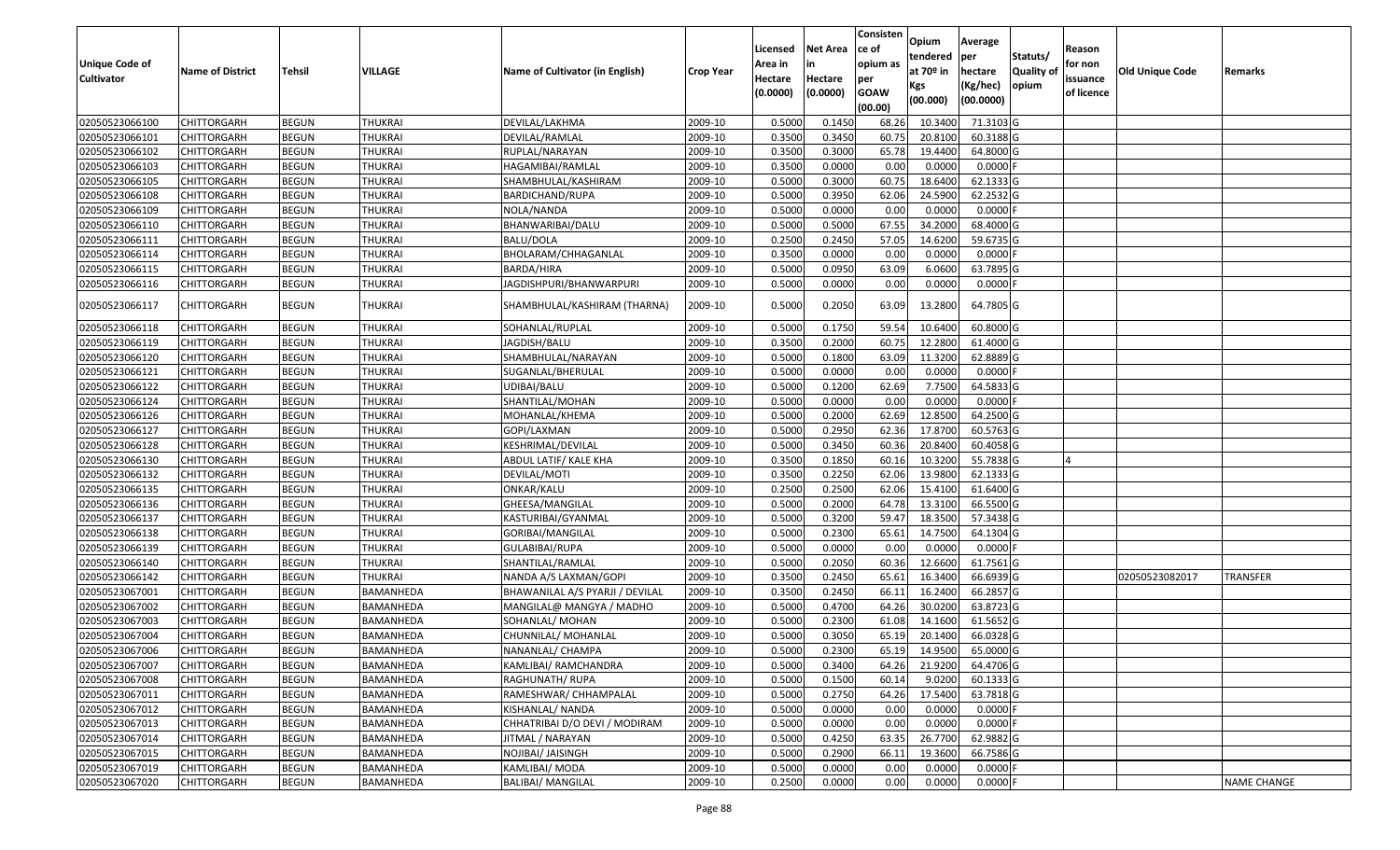| <b>Unique Code of</b><br><b>Cultivator</b> | <b>Name of District</b> | <b>Tehsil</b> | VILLAGE                      | Name of Cultivator (in English)        | Crop Year | Licensed<br>Area in<br>Hectare<br>(0.0000) | <b>Net Area</b><br>Hectare<br>(0.0000) | Consisten<br>ce of<br>opium as<br>per<br><b>GOAW</b><br>(00.00) | Opium<br>tendered<br>at $70°$ in<br>Kgs<br>(00.000) | Average<br>per<br>hectare<br>(Kg/hec)<br>(00.0000) | Statuts/<br>Quality of<br>opium | Reason<br>for non<br>issuance<br>of licence | <b>Old Unique Code</b> | Remarks            |
|--------------------------------------------|-------------------------|---------------|------------------------------|----------------------------------------|-----------|--------------------------------------------|----------------------------------------|-----------------------------------------------------------------|-----------------------------------------------------|----------------------------------------------------|---------------------------------|---------------------------------------------|------------------------|--------------------|
| 02050523067021                             | <b>CHITTORGARH</b>      | <b>BEGUN</b>  | <b>BAMANHEDA</b>             | DAULATRAM/LALU                         | 2009-10   | 0.5000                                     | 0.3950                                 | 63.35                                                           | 25.4000                                             | 64.3038 G                                          |                                 |                                             |                        |                    |
| 02050523067022                             | CHITTORGARH             | <b>BEGUN</b>  | BAMANHEDA                    | NANDRAM A/S LAXMAN / GANGARAM  2009-10 |           | 0.5000                                     | 0.2300                                 | 61.08                                                           | 14.4500                                             | 62.8261 G                                          |                                 |                                             |                        |                    |
| 02050523067023                             | <b>CHITTORGARH</b>      | <b>BEGUN</b>  | BAMANHEDA                    | GHEESIBAI/PEMA                         | 2009-10   | 0.3500                                     | 0.0000                                 | 0.00                                                            | 0.0000                                              | $0.0000$ F                                         |                                 |                                             |                        |                    |
| 02050523067024                             | CHITTORGARH             | <b>BEGUN</b>  | BAMANHEDA                    | ONKAR/LAXMICHAND                       | 2009-10   | 0.5000                                     | 0.3050                                 | 61.08                                                           | 18.5100                                             | 60.6885 G                                          |                                 |                                             |                        |                    |
| 02050523067025                             | <b>CHITTORGARH</b>      | <b>BEGUN</b>  | BAMANHEDA                    | CHHUNIBAI/UDA                          | 2009-10   | 0.3500                                     | 0.0000                                 | 0.00                                                            | 0.0000                                              | 0.0000N                                            |                                 |                                             |                        |                    |
| 02050523067026                             | CHITTORGARH             | <b>BEGUN</b>  | BAMANHEDA                    | TEKUBAI/ BHURA                         | 2009-10   | 0.2500                                     | 0.0000                                 | 0.00                                                            | 0.0000                                              | 0.0000F                                            |                                 |                                             |                        |                    |
| 02050523067027                             | <b>CHITTORGARH</b>      | <b>BEGUN</b>  | BAMANHEDA                    | KANWARDAS/ MOTIDAS                     | 2009-10   | 0.3500                                     | 0.0000                                 | 0.00                                                            | 0.0000                                              | 0.0000N                                            |                                 |                                             |                        |                    |
| 02050523067029                             | <b>CHITTORGARH</b>      | <b>BEGUN</b>  | BAMANHEDA                    | SHANTIBAI/DEVILAL                      | 2009-10   | 0.5000                                     | 0.0000                                 | 0.00                                                            | 0.0000                                              | $0.0000$ F                                         |                                 |                                             |                        |                    |
| 02050523067032                             | CHITTORGARH             | <b>BEGUN</b>  | BAMANHEDA                    | MANGIBAI/ RAMESHWAR                    | 2009-10   | 0.5000                                     | 0.3400                                 | 60.14                                                           | 20.5900                                             | 60.5591 G                                          |                                 |                                             |                        |                    |
| 02050523068001                             | <b>CHITTORGARH</b>      | <b>BEGUN</b>  | <b>BORBAVDI</b>              | MODIRAM/DIPA                           | 2009-10   | 0.5000                                     | 0.3000                                 | 66.75                                                           | 19.9700                                             | 66.5667 G                                          |                                 |                                             | 02050523094046         | TRANSFER           |
| 02050523068002                             | <b>CHITTORGARH</b>      | <b>BEGUN</b>  | <b>BORBAVDI</b>              | AMARCHAND/MODIRAM                      | 2009-10   | 0.2500                                     | 0.2450                                 | 66.43                                                           | 16.3000                                             | 66.5306 G                                          |                                 |                                             | 02050523094047         | TRANSFER           |
| 02050523068003                             | <b>CHITTORGARH</b>      | <b>BEGUN</b>  | <b>BORBAVDI</b>              | JAGANNATH/VENA                         | 2009-10   | 0.5000                                     | 0.2500                                 | 66.43                                                           | 16.5400                                             | 66.1600 G                                          |                                 |                                             | 02050523094048         | <b>TRANSFER</b>    |
| 02050523068004                             | <b>CHITTORGARH</b>      | <b>BEGUN</b>  | BORBAVDI                     | BHANWARLALA/ DALU                      | 2009-10   | 0.2500                                     | 0.2400                                 | 66.7                                                            | 16.1900                                             | 67.4583 G                                          |                                 |                                             |                        |                    |
| 02050523068006                             | CHITTORGARH             | <b>BEGUN</b>  | <b>BORBAVDI</b>              | BHANWARLAL/ MANGILAL                   | 2009-10   | 0.2500                                     | 0.1950                                 | 62.1                                                            | 11.8900                                             | 60.9744 G                                          |                                 |                                             |                        |                    |
| 02050523068008                             | <b>CHITTORGARH</b>      | <b>BEGUN</b>  | <b>BORBAVDI</b>              | SHANKERIBAI/HIRA                       | 2009-10   | 0.2500                                     | 0.1950                                 | 62.1                                                            | 11.9500                                             | 61.2821 G                                          |                                 |                                             |                        |                    |
| 02050523068010                             | <b>CHITTORGARH</b>      | <b>BEGUN</b>  | <b>BORBAVDI</b>              | CHATARBHUJ/BALU                        | 2009-10   | 0.5000                                     | 0.0000                                 | 0.00                                                            | 0.0000                                              | $0.0000$ F                                         |                                 |                                             | 02050523084113         | <b>TRANSFER</b>    |
| 02050523069002                             | CHITTORGARH             | <b>BEGUN</b>  | BAGH PACHHLI KI KHEDI        | PRATHVIRAJ/TEJA                        | 2009-10   | 0.3500                                     | 0.2000                                 | 67.1                                                            | 13.3400                                             | 66.7000 G                                          |                                 |                                             |                        |                    |
| 02050523069004                             | CHITTORGARH             | <b>BEGUN</b>  | BAGH PACHHLI KI KHEDI        | GHEESA/ CHUNNILAL                      | 2009-10   | 0.3500                                     | 0.3350                                 | 61.79                                                           | 21.0800                                             | 62.9254 G                                          |                                 |                                             |                        |                    |
| 02050523069005                             | CHITTORGARH             | <b>BEGUN</b>  | BAGH PACHHLI KI KHEDI        | KANA @ KANHAIYALAL/ CHAMPALAL          | 2009-10   | 0.5000                                     | 0.5000                                 | 65.53                                                           | 32.2900                                             | 64.5800 G                                          |                                 |                                             |                        |                    |
| 02050523069006                             | CHITTORGARH             | <b>BEGUN</b>  | <b>BAGH PACHHLI KI KHEDI</b> | SORAM/ AMARCHAND                       | 2009-10   | 0.3500                                     | 0.2000                                 | 68.52                                                           | 13.8900                                             | 69.4500 G                                          |                                 |                                             |                        |                    |
| 02050523069007                             | CHITTORGARH             | <b>BEGUN</b>  | <b>BAGH PACHHLI KI KHEDI</b> | DEVALAL/JAGANNATH                      | 2009-10   | 0.3500                                     | 0.3300                                 | 65.63                                                           | 22.6700                                             | 68.6970 G                                          |                                 |                                             |                        |                    |
| 02050523069008                             | CHITTORGARH             | <b>BEGUN</b>  | <b>BAGH PACHHLI KI KHEDI</b> | GHEESA A/S BHANWARLAL / HAZARI         | 2009-10   | 0.2500                                     | 0.2250                                 | 62.66                                                           | 14.2500                                             | 63.3333 G                                          |                                 |                                             |                        |                    |
| 02050523069009                             | CHITTORGARH             | <b>BEGUN</b>  | <b>BAGH PACHHLI KI KHEDI</b> | DEVILAL/PREMCHAND                      | 2009-10   | 0.3500                                     | 0.2050                                 | 63.62                                                           | 12.9900                                             | 63.3659 G                                          |                                 |                                             |                        |                    |
| 02050523069010                             | <b>CHITTORGARH</b>      | <b>BEGUN</b>  | <b>BAGH PACHHLI KI KHEDI</b> | MODIRAM/NARAYAN                        | 2009-10   | 0.3500                                     | 0.3250                                 | 63.08                                                           | 20.8700                                             | 64.2154 G                                          |                                 |                                             |                        |                    |
| 02050523069011                             | CHITTORGARH             | <b>BEGUN</b>  | BAGH PACHHLI KI KHEDI        | BALU/ GOPI                             | 2009-10   | 0.3500                                     | 0.3400                                 | 65.55                                                           | 22.2200                                             | 65.3529 G                                          |                                 |                                             |                        |                    |
| 02050523069016                             | <b>CHITTORGARH</b>      | <b>BEGUN</b>  | <b>BAGH PACHHLI KI KHEDI</b> | RUPIBAI/ GHEESA                        | 2009-10   | 0.3500                                     | 0.3400                                 | 62.25                                                           | 21.2400                                             | 62.4706 G                                          |                                 |                                             |                        |                    |
| 02050523069017                             | <b>CHITTORGARH</b>      | <b>BEGUN</b>  | <b>BAGH PACHHLI KI KHEDI</b> | PYARHAND/ NOLA                         | 2009-10   | 0.5000                                     | 0.3150                                 | 66.4                                                            | 20.9400                                             | 66.4762 G                                          |                                 |                                             |                        |                    |
| 02050523069021                             | <b>CHITTORGARH</b>      | <b>BEGUN</b>  | <b>BAGH PACHHLI KI KHEDI</b> | MADANLAL/MANGILAL                      | 2009-10   | 0.2500                                     | 0.2500                                 | 62.20                                                           | 15.5600                                             | 62.2400 G                                          |                                 |                                             |                        | <b>NAME CHANGE</b> |
| 02050523069024                             | <b>CHITTORGARH</b>      | <b>BEGUN</b>  | <b>BAGH PACHHLI KI KHEDI</b> | HIRALAL/KANA                           | 2009-10   | 0.3500                                     | 0.3300                                 | 64.25                                                           | 21.8300                                             | 66.1515 G                                          |                                 |                                             |                        |                    |
| 02050523069026                             | <b>CHITTORGARH</b>      | <b>BEGUN</b>  | BAGH PACHHLI KI KHEDI        | CHUNILAL/HIRALAL                       | 2009-10   | 0.2500                                     | 0.1900                                 | 68.7                                                            | 13.1200                                             | 69.0526 G                                          |                                 |                                             |                        |                    |
| 02050523069028                             | <b>CHITTORGARH</b>      | <b>BEGUN</b>  | <b>BAGH PACHHLI KI KHEDI</b> | MANGILAL/JITMAL                        | 2009-10   | 0.5000                                     | 0.4050                                 | 67.44                                                           | 27.7100                                             | 68.4198 G                                          |                                 |                                             | 02050523074019         | <b>TRANSFER</b>    |
| 02050523071001                             | CHITTORGARH             | <b>BEGUN</b>  | BALWANTNAGAR                 | NANDUBAI/DEVILAL                       | 2009-10   | 0.500                                      | 0.1950                                 | 64.19                                                           | 13.1000                                             | 67.1795 G                                          |                                 |                                             |                        |                    |
| 02050523071002                             | <b>CHITTORGARH</b>      | <b>BEGUN</b>  | <b>BALWANTNAGAR</b>          | SHANTIBAI/KANHAIYALAL                  | 2009-10   | 0.5000                                     | 0.1950                                 | 64.84                                                           | 13.0300                                             | 66.8205 G                                          |                                 |                                             |                        |                    |
| 02050523071003                             | <b>CHITTORGARH</b>      | <b>BEGUN</b>  | BALWANTNAGAR                 | NANDUBAI/HARIRAM                       | 2009-10   | 0.2500                                     | 0.2400                                 | 68.91                                                           | 17.0400                                             | 71.0000 G                                          |                                 |                                             |                        |                    |
| 02050523071005                             | <b>CHITTORGARH</b>      | <b>BEGUN</b>  | <b>BALWANTNAGAR</b>          | SHANTILAL/HAZARI                       | 2009-10   | 0.5000                                     | 0.2450                                 | 65.91                                                           | 16.5600                                             | 67.5918 G                                          |                                 |                                             |                        |                    |
| 02050523071006                             | <b>CHITTORGARH</b>      | <b>BEGUN</b>  | BALWANTNAGAR                 | BALU/LAXMAN                            | 2009-10   | 0.5000                                     | 0.4800                                 | 65.88                                                           | 32.6000                                             | 67.9167 G                                          |                                 |                                             |                        |                    |
| 02050523071007                             | <b>CHITTORGARH</b>      | <b>BEGUN</b>  | BALWANTNAGAR                 | PYARIBAI/TRILOK                        | 2009-10   | 0.2500                                     | 0.2450                                 | 66.67                                                           | 16.8600                                             | 68.8163 G                                          |                                 |                                             |                        | <b>NAME CHANGE</b> |
| 02050523071008                             | CHITTORGARH             | <b>BEGUN</b>  | <b>BALWANTNAGAR</b>          | MOHANLAL/PRATHVIRAJ @ PARTHU           | 2009-10   | 0.5000                                     | 0.4300                                 | 65.92                                                           | 28.4700                                             | 66.2093 G                                          |                                 |                                             |                        |                    |
| 02050523071009                             | <b>CHITTORGARH</b>      | <b>BEGUN</b>  | BALWANTNAGAR                 | MADHOLAL/HEMRAJ                        | 2009-10   | 0.2500                                     | 0.2400                                 | 66.67                                                           | 16.2100                                             | 67.5417 G                                          |                                 |                                             |                        |                    |
| 02050523071010                             | <b>CHITTORGARH</b>      | <b>BEGUN</b>  | BALWANTNAGAR                 | NANDA/BADRILAL                         | 2009-10   | 0.5000                                     | 0.3750                                 | 64.81                                                           | 24.6300                                             | 65.6800 G                                          |                                 |                                             |                        |                    |
| 02050523071011                             | <b>CHITTORGARH</b>      | <b>BEGUN</b>  | BALWANTNAGAR                 | NANIBAI/MANGILAL                       | 2009-10   | 0.2500                                     | 0.2450                                 | 68.91                                                           | 17.1800                                             | 70.1224 G                                          |                                 |                                             |                        | <b>NAME CHANGE</b> |
| 02050523071012                             | <b>CHITTORGARH</b>      | <b>BEGUN</b>  | <b>BALWANTNAGAR</b>          | BADRILAL/AKLING                        | 2009-10   | 0.5000                                     | 0.3850                                 | 64.81                                                           | 25.3500                                             | 65.8442 G                                          |                                 |                                             |                        |                    |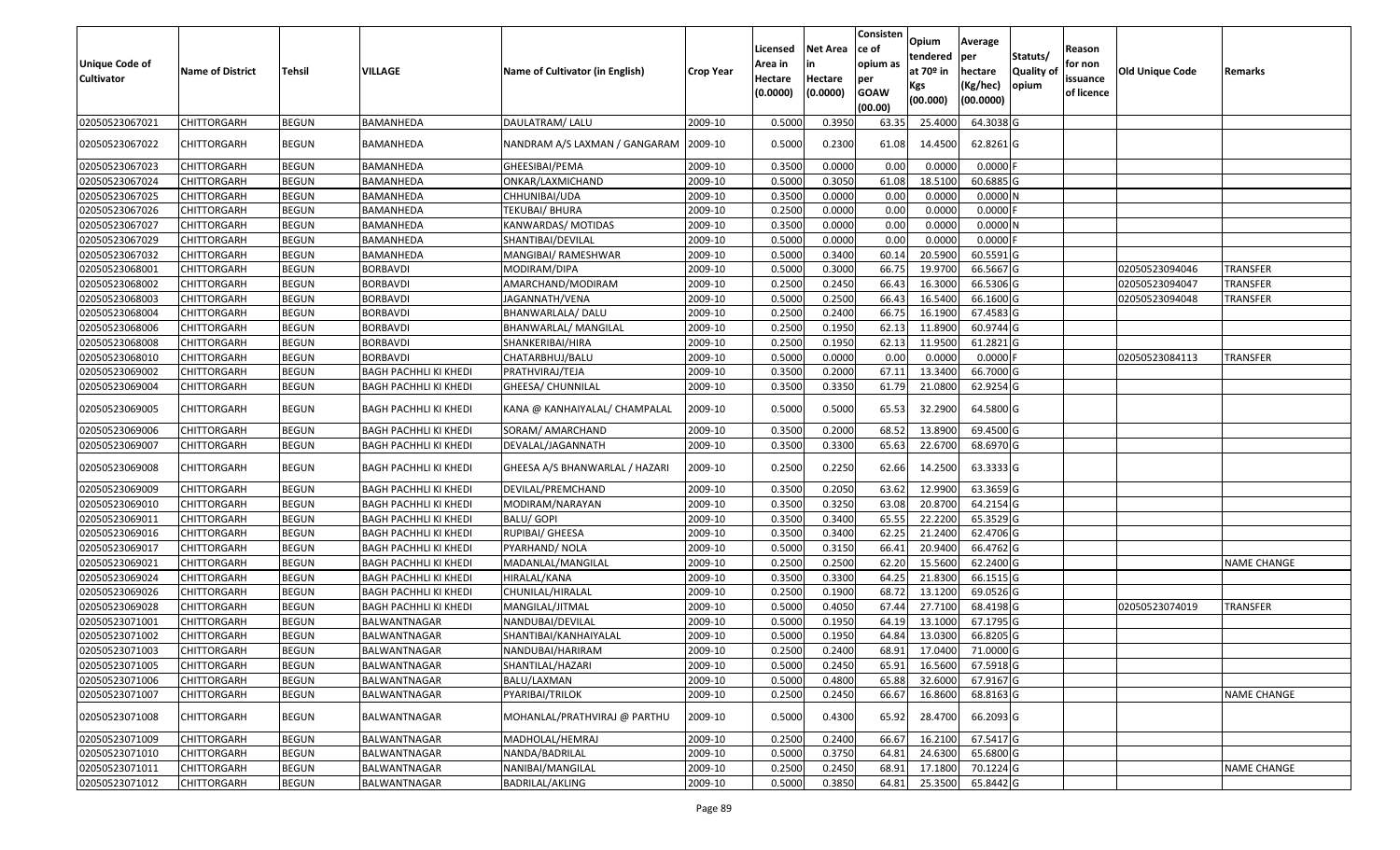|                       |                            |                              |                |                                 |                  | Licensed | <b>Net Area</b> | Consisten<br>ce of | Opium<br>tendered     | Average<br>per | Statuts/         | Reason     |                 |                                          |
|-----------------------|----------------------------|------------------------------|----------------|---------------------------------|------------------|----------|-----------------|--------------------|-----------------------|----------------|------------------|------------|-----------------|------------------------------------------|
| <b>Unique Code of</b> | <b>Name of District</b>    | <b>Tehsil</b>                | <b>VILLAGE</b> | Name of Cultivator (in English) | <b>Crop Year</b> | Area in  |                 | opium as           | at 70 <sup>o</sup> in | hectare        | <b>Quality o</b> | for non    | Old Unique Code | Remarks                                  |
| <b>Cultivator</b>     |                            |                              |                |                                 |                  | Hectare  | Hectare         | per                | Kgs                   | (Kg/hec)       | opium            | issuance   |                 |                                          |
|                       |                            |                              |                |                                 |                  | (0.0000) | (0.0000)        | <b>GOAW</b>        | (00.000)              | (00.0000)      |                  | of licence |                 |                                          |
| 02050523071013        |                            |                              | BALWANTNAGAR   | MOHAN/AKLING                    | 2009-10          | 0.5000   | 0.4550          | (00.00)            | 30.1300               | 66.2198 G      |                  |            |                 |                                          |
| 02050523071014        | CHITTORGARH<br>CHITTORGARH | <b>BEGUN</b><br><b>BEGUN</b> | BALWANTNAGAR   | BHANWARLAL/AKLING               | 2009-10          | 0.5000   | 0.4800          | 64.8<br>59.91      | 29.7100               | 61.8958 G      |                  |            |                 |                                          |
| 02050523071015        | CHITTORGARH                | <b>BEGUN</b>                 | BALWANTNAGAR   | KANHAIYA/TULSIRAM               | 2009-10          | 0.5000   | 0.4650          | 63.37              | 29.6900               | 63.8495 G      |                  |            |                 |                                          |
| 02050523071016        | <b>CHITTORGARH</b>         | <b>BEGUN</b>                 | BALWANTNAGAR   | DHANNIBAI/BHURA                 | 2009-10          | 0.3500   | 0.2050          | 63.49              | 13.2200               | 64.4878 G      |                  |            |                 |                                          |
| 02050523071017        | CHITTORGARH                | <b>BEGUN</b>                 | BALWANTNAGAR   | DEVA/KALU                       | 2009-10          | 0.5000   | 0.4400          | 64.75              | 29.4900               | 67.0227 G      |                  |            |                 |                                          |
| 02050523071018        | CHITTORGARH                | <b>BEGUN</b>                 | BALWANTNAGAR   | ONKAR/BALU                      | 2009-10          | 0.2500   | 0.2050          | 66.67              | 13.8400               | 67.5122 G      |                  |            |                 | <b>NAME CHANGE</b>                       |
| 02050523071019        | CHITTORGARH                | <b>BEGUN</b>                 | BALWANTNAGAR   | GANGABAI/MOHAN                  | 2009-10          | 0.5000   | 0.0000          | 0.00               | 0.0000                | 0.0000         |                  |            |                 |                                          |
| 02050523071020        | CHITTORGARH                | <b>BEGUN</b>                 | BALWANTNAGAR   | UDIBAI/BALU                     | 2009-10          | 0.5000   | 0.2450          | 63.37              | 15.8100               | 64.5306 G      |                  |            |                 |                                          |
| 02050523071021        | CHITTORGARH                | <b>BEGUN</b>                 | BALWANTNAGAR   | CHUNILAL/ONKAR                  | 2009-10          | 0.5000   | 0.3650          | 67.20              | 25.6200               | 70.1918 G      |                  |            |                 |                                          |
| 02050523071022        | CHITTORGARH                | <b>BEGUN</b>                 | BALWANTNAGAR   | NANDUBAI/DALU                   | 2009-10          | 0.2500   | 0.2400          | 63.49              | 15.5500               | 64.7917 G      |                  |            |                 | <b>NAME CHANGE</b>                       |
| 02050523071024        | CHITTORGARH                | <b>BEGUN</b>                 | BALWANTNAGAR   | RAMCHANDRA/RUPA                 | 2009-10          | 0.5000   | 0.4550          | 63.37              | 29.4600               | 64.7473 G      |                  |            |                 |                                          |
| 02050523071025        | CHITTORGARH                | <b>BEGUN</b>                 | BALWANTNAGAR   | RAMESHWAR/MOHAN                 | 2009-10          | 0.5000   | 0.2500          | 63.37              | 16.4900               | 65.9600 G      |                  |            |                 |                                          |
| 02050523071029        | CHITTORGARH                | <b>BEGUN</b>                 | BALWANTNAGAR   | MANGIBAI/PYARCHAND              | 2009-10          | 0.5000   | 0.3050          | 66.67              | 20.6800               | 67.8033 G      |                  |            |                 |                                          |
|                       |                            |                              |                |                                 |                  |          |                 |                    |                       |                |                  |            |                 | TRANSFER / RAMNAGAR                      |
| 02050523071030        | CHITTORGARH                | <b>BEGUN</b>                 | BALWANTNAGAR   | HAZARI/GANGARAM                 | 2009-10          | 0.2500   | 0.2450          | 63.49              | 16.1300               | 65.8367 G      |                  |            |                 | <b>BANDO KA</b>                          |
| 02050523071034        | CHITTORGARH                | <b>BEGUN</b>                 | BALWANTNAGAR   | SAJNIBAI/MOTILAL                | 2009-10          | 0.500    | 0.4750          | 59.9               | 29.6600               | 62.4421 G      |                  |            |                 |                                          |
| 02050523071035        | CHITTORGARH                | <b>BEGUN</b>                 | BALWANTNAGAR   | JAMNALAL/AMARCHAND              | 2009-10          | 0.5000   | 0.2000          | 63.49              | 12.7000               | 63.5000 G      |                  |            |                 | <b>TRANSFER/TIKHI KA</b><br><b>KHERA</b> |
| 02050523071036        | CHITTORGARH                | <b>BEGUN</b>                 | BALWANTNAGAR   | HAZARI/ ONKAR                   | 2009-10          | 0.5000   | 0.1450          | 66.85              | 9.6400                | 66.4828 G      |                  |            |                 | TRANSFER / SHADI                         |
| 02050523071037        | CHITTORGARH                | <b>BEGUN</b>                 | BALWANTNAGAR   | MEGHA/ DALU                     | 2009-10          | 0.5000   | 0.3400          | 66.85              | 23.0500               | 67.7941 G      |                  |            | 02050523088015  | <b>TRANSFER</b>                          |
| 02050523072001        | <b>CHITTORGARH</b>         | <b>BEGUN</b>                 | <b>KATUNDA</b> | NANALAL/LAKHMA                  | 2009-10          | 0.5000   | 0.3000          | 65.38              | 20.0300               | 66.7667 G      |                  |            |                 |                                          |
| 02050523072002        | CHITTORGARH                | <b>BEGUN</b>                 | <b>KATUNDA</b> | CHUNILAL/KHEMA                  | 2009-10          | 0.5000   | 0.5000          | 67.15              | 34.0800               | 68.1600 G      |                  |            |                 |                                          |
| 02050523072003        | CHITTORGARH                | <b>BEGUN</b>                 | <b>KATUNDA</b> | BHAWANILAL/CHUNILAL             | 2009-10          | 0.5000   | 0.2550          | 65.38              | 17.0700               | 66.9412 G      |                  |            |                 |                                          |
| 02050523072004        | CHITTORGARH                | <b>BEGUN</b>                 | KATUNDA        | KANHAIYALAL/BARDA               | 2009-10          | 0.5000   | 0.2000          | 65.38              | 13.0100               | 65.0500G       |                  |            |                 |                                          |
| 02050523072006        | CHITTORGARH                | <b>BEGUN</b>                 | <b>KATUNDA</b> | BHANWARLAL/CHUNILAL             | 2009-10          | 0.5000   | 0.1700          | 66.87              | 11.6200               | 68.3529 G      |                  |            |                 |                                          |
| 02050523072007        | CHITTORGARH                | <b>BEGUN</b>                 | KATUNDA        | GIRDHARI/LAKHMA                 | 2009-10          | 0.5000   | 0.3050          | 70.04              | 21.7800               | 71.4098 G      |                  |            |                 |                                          |
| 02050523072008        | CHITTORGARH                | <b>BEGUN</b>                 | <b>KATUNDA</b> | BALIBAI/NARAYAN                 | 2009-10          | 0.5000   | 0.2850          | 65.23              | 18.2300               | 63.9649 G      |                  |            |                 |                                          |
| 02050523072009        | CHITTORGARH                | <b>BEGUN</b>                 | KATUNDA        | RAMESHWAR/BHANWARLAL            | 2009-10          | 0.5000   | 0.4600          | 67.15              | 32.0900               | 69.7609 G      |                  |            |                 |                                          |
| 02050523072011        | CHITTORGARH                | <b>BEGUN</b>                 | <b>KATUNDA</b> | PYARCHAND/CHUNNILAL             | 2009-10          | 0.5000   | 0.1400          | 65.23              | 9.4800                | 67.7143 G      |                  |            |                 |                                          |
| 02050523072012        | CHITTORGARH                | <b>BEGUN</b>                 | <b>KATUNDA</b> | KALIBAI/BHERU                   | 2009-10          | 0.2500   | 0.1850          | 62.43              | 11.4000               | $61.6216$ G    |                  |            |                 |                                          |
| 02050523072013        | CHITTORGARH                | <b>BEGUN</b>                 | KATUNDA        | SHAMBHU/NARAYAN                 | 2009-10          | 0.5000   | 0.2000          | 67.03              | 13.7700               | 68.8500 G      |                  |            |                 |                                          |
| 02050523072015        | <b>CHITTORGARH</b>         | <b>BEGUN</b>                 | <b>KATUNDA</b> | KISHANA/DHANNA                  | 2009-10          | 0.2500   | 0.2400          | 64.80              | 15.7700               | 65.7083 G      |                  |            |                 |                                          |
| 02050523072016        | CHITTORGARH                | <b>BEGUN</b>                 | KATUNDA        | CHUNNILAL/HAZARI                | 2009-10          | 0.2500   | 0.1050          | 67.03              | 7.2000                | 68.5714 G      |                  |            |                 |                                          |
| 02050523072017        | <b>CHITTORGARH</b>         | <b>BEGUN</b>                 | <b>KATUNDA</b> | KHEMIBAI/DHANNA                 | 2009-10          | 0.5000   | 0.3000          | 67.03              | 20.2000               | 67.3333 G      |                  |            |                 |                                          |
| 02050523072018        | CHITTORGARH                | <b>BEGUN</b>                 | KATUNDA        | SHANKERLAL/KISHORE              | 2009-10          | 0.500    | 0.2400          | 60.42              | 15.2100               | 63.3750 G      |                  |            |                 |                                          |
| 02050523072019        | CHITTORGARH                | <b>BEGUN</b>                 | KATUNDA        | KAMLIBAI/MOTI                   | 2009-10          | 0.5000   | 0.1700          | 67.03              | 11.3900               | 67.0000G       |                  |            |                 |                                          |
| 02050523072020        | <b>CHITTORGARH</b>         | <b>BEGUN</b>                 | <b>KATUNDA</b> | NANDA/KISHNA                    | 2009-10          | 0.5000   | 0.3000          | 65.23              | 19.8600               | 66.2000 G      |                  |            |                 |                                          |
| 02050523072021        | <b>CHITTORGARH</b>         | <b>BEGUN</b>                 | KATUNDA        | SHYAMLAL/KANHAIYALAL            | 2009-10          | 0.2500   | 0.2500          | 66.93              | 17.2300               | 68.9200 G      |                  |            |                 |                                          |
| 02050523072023        | <b>CHITTORGARH</b>         | <b>BEGUN</b>                 | KATUNDA        | CHHAGAN/UDA                     | 2009-10          | 0.5000   | 0.1850          | 63.78              | 11.8400               | 64.0000 G      |                  |            |                 |                                          |
| 02050523072024        | <b>CHITTORGARH</b>         | <b>BEGUN</b>                 | KATUNDA        | KANHAIYALAL/BARDICHAND          | 2009-10          | 0.2500   | 0.2500          | 65.19              | 16.5700               | 66.2800 G      |                  |            |                 |                                          |
| 02050523072025        | <b>CHITTORGARH</b>         | <b>BEGUN</b>                 | KATUNDA        | GOPILAL/LAXMICHAND              | 2009-10          | 0.5000   | 0.2500          | 66.93              | 17.3100               | 69.2400 G      |                  |            |                 |                                          |
| 02050523072026        | <b>CHITTORGARH</b>         | <b>BEGUN</b>                 | <b>KATUNDA</b> | BHERULAL/ONKAR                  | 2009-10          | 0.5000   | 0.2200          | 63.78              | 14.2200               | 64.6364 G      |                  |            |                 |                                          |
| 02050523072027        | <b>CHITTORGARH</b>         | <b>BEGUN</b>                 | <b>KATUNDA</b> | PEMA/HIRA                       | 2009-10          | 0.5000   | 0.1950          | 65.75              | 12.7700               | 65.4872 G      |                  |            |                 |                                          |
| 02050523072028        | <b>CHITTORGARH</b>         | <b>BEGUN</b>                 | <b>KATUNDA</b> | BHANWARLAL/KHEMA                | 2009-10          | 0.5000   | 0.3950          | 63.78              | 25.8400               | 65.4177 G      |                  |            |                 |                                          |
| 02050523072029        | <b>CHITTORGARH</b>         | <b>BEGUN</b>                 | KATUNDA        | BHAGWAN/RAMA                    | 2009-10          | 0.2500   | 0.0000          | 0.00               | 0.0000                | $0.0000$ F     |                  |            |                 |                                          |
| 02050523072030        | <b>CHITTORGARH</b>         | <b>BEGUN</b>                 | KATUNDA        | UDA/KAJOD                       | 2009-10          | 0.5000   | 0.1600          | 67.15              | 10.9500               | 68.4375 G      |                  |            |                 |                                          |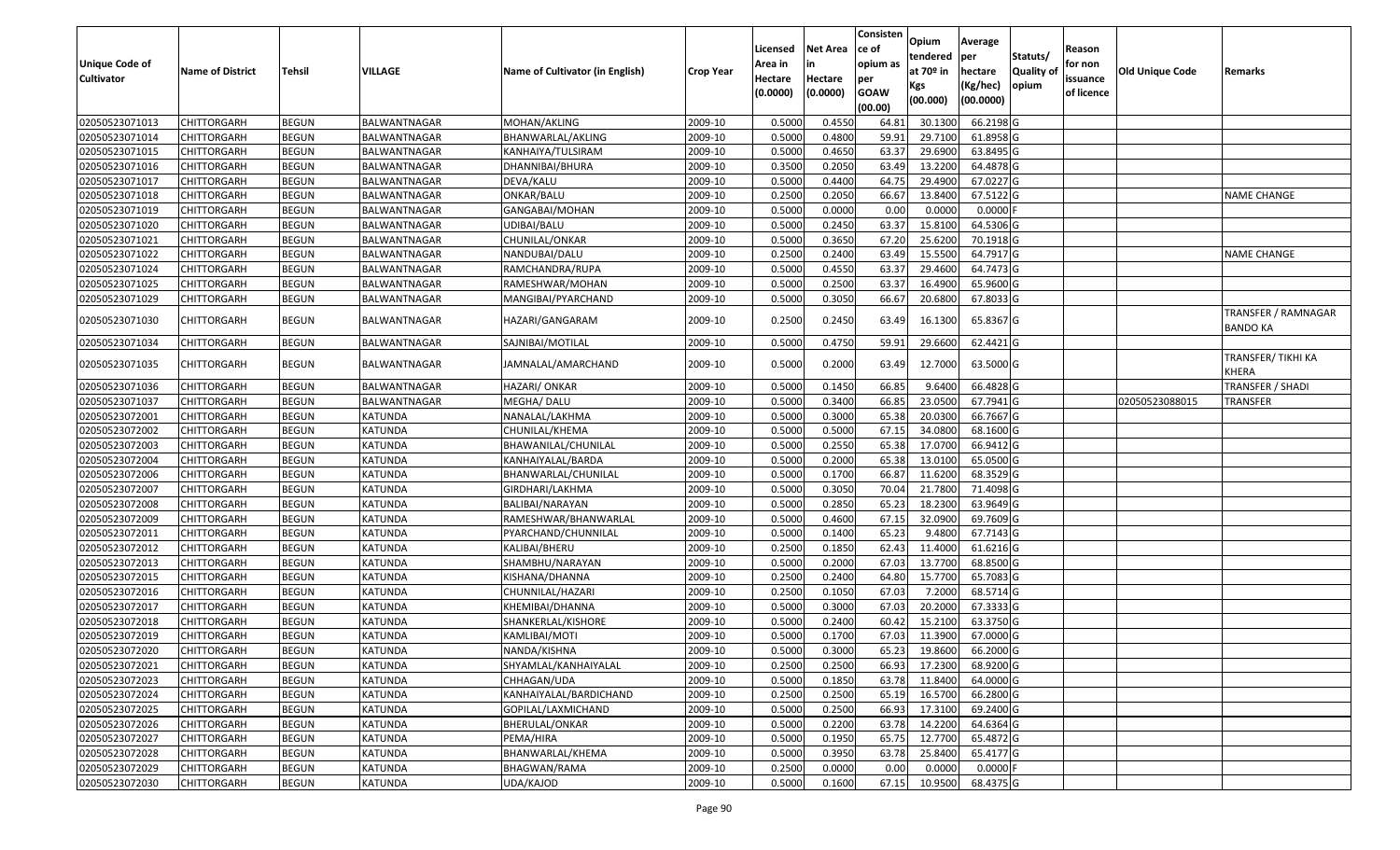| Unique Code of    | <b>Name of District</b> | <b>Tehsil</b> | VILLAGE              | Name of Cultivator (in English) | <b>Crop Year</b> | Licensed<br>Area in | <b>Net Area</b>     | Consisten<br>ce of<br>opium as | Opium<br>tendered<br>at 70 <sup>o</sup> in | Average<br>per<br>hectare | Statuts/<br><b>Quality o</b> | Reason<br>for non      | Old Unique Code | Remarks                      |
|-------------------|-------------------------|---------------|----------------------|---------------------------------|------------------|---------------------|---------------------|--------------------------------|--------------------------------------------|---------------------------|------------------------------|------------------------|-----------------|------------------------------|
| <b>Cultivator</b> |                         |               |                      |                                 |                  | Hectare<br>(0.0000) | Hectare<br>(0.0000) | per<br><b>GOAW</b><br>(00.00)  | Kgs<br>(00.000)                            | (Kg/hec)<br>(00.0000)     | opium                        | issuance<br>of licence |                 |                              |
| 02050523072031    | CHITTORGARH             | <b>BEGUN</b>  | KATUNDA              | <b>DEVI/BHURA</b>               | 2009-10          | 0.5000              | 0.2900              | 63.78                          | 18.6100                                    | 64.1724 G                 |                              |                        |                 |                              |
| 02050523072032    | CHITTORGARH             | <b>BEGUN</b>  | KATUNDA              | PREMA/NARAYAN                   | 2009-10          | 0.5000              | 0.1900              | 65.75                          | 13.0900                                    | 68.8947 G                 |                              |                        |                 |                              |
| 02050523072033    | CHITTORGARH             | <b>BEGUN</b>  | KATUNDA              | MOHANLAL/DEVILAL                | 2009-10          | 0.5000              | 0.2000              | 65.75                          | 13.4100                                    | 67.0500G                  |                              |                        |                 |                              |
| 02050523072034    | <b>CHITTORGARH</b>      | <b>BEGUN</b>  | <b>KATUNDA</b>       | BARDICHAND/DEVILAL              | 2009-10          | 0.5000              | 0.2600              | 65.75                          | 17.4100                                    | 66.9615G                  |                              |                        |                 |                              |
| 02050523072036    | CHITTORGARH             | <b>BEGUN</b>  | KATUNDA              | UDIBAI/BARDICHAND               | 2009-10          | 0.5000              | 0.4600              | 60.42                          | 27.3800                                    | 59.5217 G                 |                              |                        |                 |                              |
| 02050523072037    | <b>CHITTORGARH</b>      | <b>BEGUN</b>  | <b>KATUNDA</b>       | NARAYAN/BHURA                   | 2009-10          | 0.5000              | 0.2000              | 66.56                          | 13.6600                                    | $68.3000$ G               |                              |                        |                 |                              |
| 02050523072038    | CHITTORGARH             | <b>BEGUN</b>  | <b>KATUNDA</b>       | KISHANLAL/MOTI                  | 2009-10          | 0.5000              | 0.1750              | 66.56                          | 11.7800                                    | 67.3143 G                 |                              |                        |                 |                              |
| 02050523072039    | CHITTORGARH             | <b>BEGUN</b>  | <b>KATUNDA</b>       | KAILASH/ NARAYAN                | 2009-10          | 0.5000              | 0.2950              | 64.80                          | 19.0000                                    | 64.4068 G                 |                              |                        |                 |                              |
| 02050523072040    | CHITTORGARH             | <b>BEGUN</b>  | <b>KATUNDA</b>       | BHERULAL/KANHAIYALAL @ KANA     | 2009-10          | 0.5000              | 0.1950              | 62.63                          | 12.7600                                    | 65.4359 G                 |                              |                        |                 |                              |
| 02050523072041    | CHITTORGARH             | <b>BEGUN</b>  | <b>KATUNDA</b>       | GHEESA/ BALU                    | 2009-10          | 0.5000              | 0.2950              | 62.63                          | 18.8600                                    | 63.9322 G                 |                              |                        |                 |                              |
| 02050523072042    | CHITTORGARH             | <b>BEGUN</b>  | <b>KATUNDA</b>       | MANGILAL/UDA                    | 2009-10          | 0.5000              | 0.1100              | 62.63                          | 7.0900                                     | 64.4545 G                 |                              |                        |                 |                              |
| 02050523072043    | CHITTORGARH             | <b>BEGUN</b>  | <b>KATUNDA</b>       | RAMLAL/ KANHAIYALAL @ KANA      | 2009-10          | 0.5000              | 0.2300              | 66.56                          | 15.8100                                    | 68.7391 G                 |                              |                        |                 |                              |
| 02050523072044    | <b>CHITTORGARH</b>      | <b>BEGUN</b>  | <b>KATUNDA</b>       | <b>BARDICHAND / HARIRAM</b>     | 2009-10          | 0.5000              | 0.2000              | 62.63                          | 12.6000                                    | 63.0000G                  |                              |                        |                 |                              |
| 02050523072047    | CHITTORGARH             | <b>BEGUN</b>  | KATUNDA              | <b>BHOLIBAI/ SURJA</b>          | 2009-10          | 0.5000              | 0.2000              | 62.43                          | 12.6800                                    | 63.4000 G                 |                              |                        |                 |                              |
| 02050523072048    | <b>CHITTORGARH</b>      | <b>BEGUN</b>  | KATUNDA              | SUDIBAI/ MANGILAL               | 2009-10          | 0.5000              | 0.2700              | 59.54                          | 16.6000                                    | 61.4815G                  |                              |                        |                 |                              |
| 02050523072049    | <b>CHITTORGARH</b>      | <b>BEGUN</b>  | <b>KATUNDA</b>       | MOHANLAL/NATHU                  | 2009-10          | 0.5000              | 0.2500              | 66.56                          | 16.6200                                    | 66.4800 G                 |                              |                        |                 |                              |
| 02050523072050    | CHITTORGARH             | <b>BEGUN</b>  | <b>KATUNDA</b>       | SHANTILAL/HIRALAL               | 2009-10          | 0.5000              | 0.0000              | 0.00                           | 0.0000                                     | $0.0000$ F                |                              |                        |                 |                              |
| 02050523072052    | CHITTORGARH             | <b>BEGUN</b>  | <b>KATUNDA</b>       | BHOJA/UGMA                      | 2009-10          | 0.5000              | 0.3950              | 62.43                          | 25.3800                                    | 64.2532 G                 |                              |                        |                 |                              |
| 02050523072053    | CHITTORGARH             | <b>BEGUN</b>  | KATUNDA              | RUKMABAI/NARAYAN                | 2009-10          | 0.2500              | 0.2500              | 64.80                          | 16.4200                                    | 65.6800 G                 |                              |                        |                 |                              |
| 02050523072055    | CHITTORGARH             | <b>BEGUN</b>  | <b>KATUNDA</b>       | PREMDEVI/MOHANCHAND             | 2009-10          | 0.5000              | 0.2000              | 60.42                          | 12.1600                                    | 60.8000 G                 |                              |                        |                 |                              |
| 02050523072056    | CHITTORGARH             | <b>BEGUN</b>  | <b>KATUNDA</b>       | DEUBAI/ JAIRAM                  | 2009-10          | 0.3500              | 0.3000              | 62.43                          | 18.0700                                    | 60.2333 G                 |                              |                        |                 |                              |
| 02050523072057    | CHITTORGARH             | <b>BEGUN</b>  | <b>KATUNDA</b>       | RAGHUNATH/SURJA                 | 2009-10          | 0.5000              | 0.3500              | 64.80                          | 22.780                                     | 65.0857 G                 |                              |                        |                 |                              |
| 02050523072058    | CHITTORGARH             | <b>BEGUN</b>  | KATUNDA              | RAMLAL/RUPA                     | 2009-10          | 0.2500              | 0.1800              | 67.15                          | 12.4400                                    | 69.1111G                  |                              |                        | 02050523116024  | TRANSFER                     |
| 02050523072059    | <b>CHITTORGARH</b>      | <b>BEGUN</b>  | KATUNDA              | KISHANLAL/RAMCHANDRA            | 2009-10          | 0.2500              | 0.2400              | 62.43                          | 15.3200                                    | 63.8333 G                 |                              |                        | 02050523006083  | <b>TRANSFER</b>              |
| 02050523073003    | <b>CHITTORGARH</b>      | <b>BEGUN</b>  | KASBA (BEGUN)        | KAILASHCHANDRA/ KANHAIYALAL     | 2009-10          | 0.2500              | 0.0000              | 0.00                           | 0.0000                                     | $0.0000$ F                |                              |                        |                 |                              |
| 02050523073004    | CHITTORGARH             | <b>BEGUN</b>  | KASBA (BEGUN)        | MURLIDHAR/NANDKISHORE           | 2009-10          | 0.2500              | 0.1900              | 66.75                          | 12.7800                                    | 67.2632 G                 |                              |                        |                 | <b>NAME CHANGE</b>           |
| 02050523073005    | CHITTORGARH             | <b>BEGUN</b>  | KASBA (BEGUN)        | HIRIBAI/BHUWANA                 | 2009-10          | 0.2500              | 0.2400              | 65.02                          | 15.9900                                    | 66.6250 G                 |                              |                        |                 |                              |
| 02050523073013    | CHITTORGARH             | <b>BEGUN</b>  | KASBA (BEGUN)        | BANSHILAL/SHANKERLAL            | 2009-10          | 0.2500              | 0.1900              | 64.60                          | 12.0500                                    | 63.4211 G                 |                              |                        |                 |                              |
| 02050523073015    | CHITTORGARH             | <b>BEGUN</b>  | KASBA (BEGUN)        | BANSHILAL/DHANRAJ @ DHANSUKH    | 2009-10          | 0.2500              | 0.1900              | 60.60                          | 3.6900                                     | 19.4211 G                 |                              |                        |                 |                              |
| 02050523073021    | CHITTORGARH             | <b>BEGUN</b>  | KASBA (BEGUN)        | SURYAPRAKASH/BANSHILAL          | 2009-10          | 0.250               | 0.1350              | 66.75                          | 8.8000                                     | 65.1852 G                 |                              |                        |                 |                              |
| 02050523073022    | CHITTORGARH             | <b>BEGUN</b>  | KASBA (BEGUN)        | BANSHILAL/RAMNARAYAN            | 2009-10          | 0.2500              | 0.1750              | 62.13                          | 11.0900                                    | 63.3714 G                 |                              |                        |                 | <b>NAME CHANGE</b>           |
| 02050523073028    | CHITTORGARH             | <b>BEGUN</b>  | KASBA (BEGUN)        | GORDHAN/BARDA DHOBI             | 2009-10          | 0.2500              | 0.2450              | 66.7                           | 17.0800                                    | 69.7143 G                 |                              |                        |                 |                              |
| 02050523073029    | CHITTORGARH             | <b>BEGUN</b>  | KASBA (BEGUN)        | NATHULAL/LAXMAN                 | 2009-10          | 0.2500              | 0.1550              | 65.02                          | 10.6300                                    | 68.5806 G                 |                              |                        |                 | <b>TRANSFER / DAULATPURA</b> |
| 02050523073030    | CHITTORGARH             | <b>BEGUN</b>  | KASBA (BEGUN)        | MOHANLAL/KHEMA                  | 2009-10          | 0.2500              | 0.2050              | 55.16                          | 11.6700                                    | 56.9268 G                 |                              |                        |                 |                              |
| 02050523073034    | <b>CHITTORGARH</b>      | <b>BEGUN</b>  | KASBA (BEGUN)        | JITMAL/ KELA                    | 2009-10          | 0.2500              | 0.2400              | 59.54                          | 4.0900                                     | 17.0417 G                 |                              |                        | 02050523054008  | <b>TRANSFER</b>              |
| 02050523073035    | <b>CHITTORGARH</b>      | <b>BEGUN</b>  | <b>KASBA (BEGUN)</b> | DAYASHANKER/NANDLAL             | 2009-10          | 0.2500              | 0.0000              | 0.00                           | 0.0000                                     | $0.0000$ F                |                              |                        | 02050523076094  | <b>TRANSFER</b>              |
| 02050523073036    | <b>CHITTORGARH</b>      | <b>BEGUN</b>  | KASBA (BEGUN)        | SURENDRA KUMAR/ KAJODIMAL       | 2009-10          | 0.2500              | 0.0000              | 0.00                           | 0.0000                                     | $0.0000$ F                |                              |                        | 02050523031034  | <b>TRANSFER</b>              |
| 02050523074001    | <b>CHITTORGARH</b>      | <b>BEGUN</b>  | KALYANPURA           | NANALAL/ PYARCHAND              | 2009-10          | 0.5000              | 0.4100              | 63.35                          | 25.3000                                    | 61.7073 G                 |                              |                        |                 |                              |
| 02050523074002    | CHITTORGARH             | <b>BEGUN</b>  | KALYANPURA           | KHEMRAJ/PYARCHAND               | 2009-10          | 0.5000              | 0.3000              | 63.35                          | 19.9600                                    | 66.5333 G                 |                              |                        |                 |                              |
| 02050523074004    | <b>CHITTORGARH</b>      | <b>BEGUN</b>  | KALYANPURA           | PRATHVIRAJ/NAGGA                | 2009-10          | 0.5000              | 0.3200              | 63.76                          | 20.4300                                    | 63.8438 G                 |                              |                        |                 |                              |
| 02050523074005    | <b>CHITTORGARH</b>      | <b>BEGUN</b>  | KALYANPURA           | AMARCHAND/PYARCHAND             | 2009-10          | 0.5000              | 0.3850              | 63.76                          | 24.4600                                    | 63.5325 G                 |                              |                        |                 |                              |
| 02050523074006    | <b>CHITTORGARH</b>      | <b>BEGUN</b>  | KALYANPURA           | JHAMKUBAI/KALURAM               | 2009-10          | 0.5000              | 0.3850              | 63.76                          | 23.8200                                    | 61.8701 G                 |                              |                        |                 |                              |
| 02050523074007    | <b>CHITTORGARH</b>      | <b>BEGUN</b>  | KALYANPURA           | DEVILAL/TARACHAND               | 2009-10          | 0.5000              | 0.1450              | 67.25                          | 9.8700                                     | 68.0690 G                 |                              |                        |                 |                              |
| 02050523074008    | <b>CHITTORGARH</b>      | <b>BEGUN</b>  | KALYANPURA           | ASHARAM/NARAYAN                 | 2009-10          | 0.5000              | 0.2500              | 69.51                          | 16.2900                                    | 65.1600                   |                              | <b>2</b>               |                 |                              |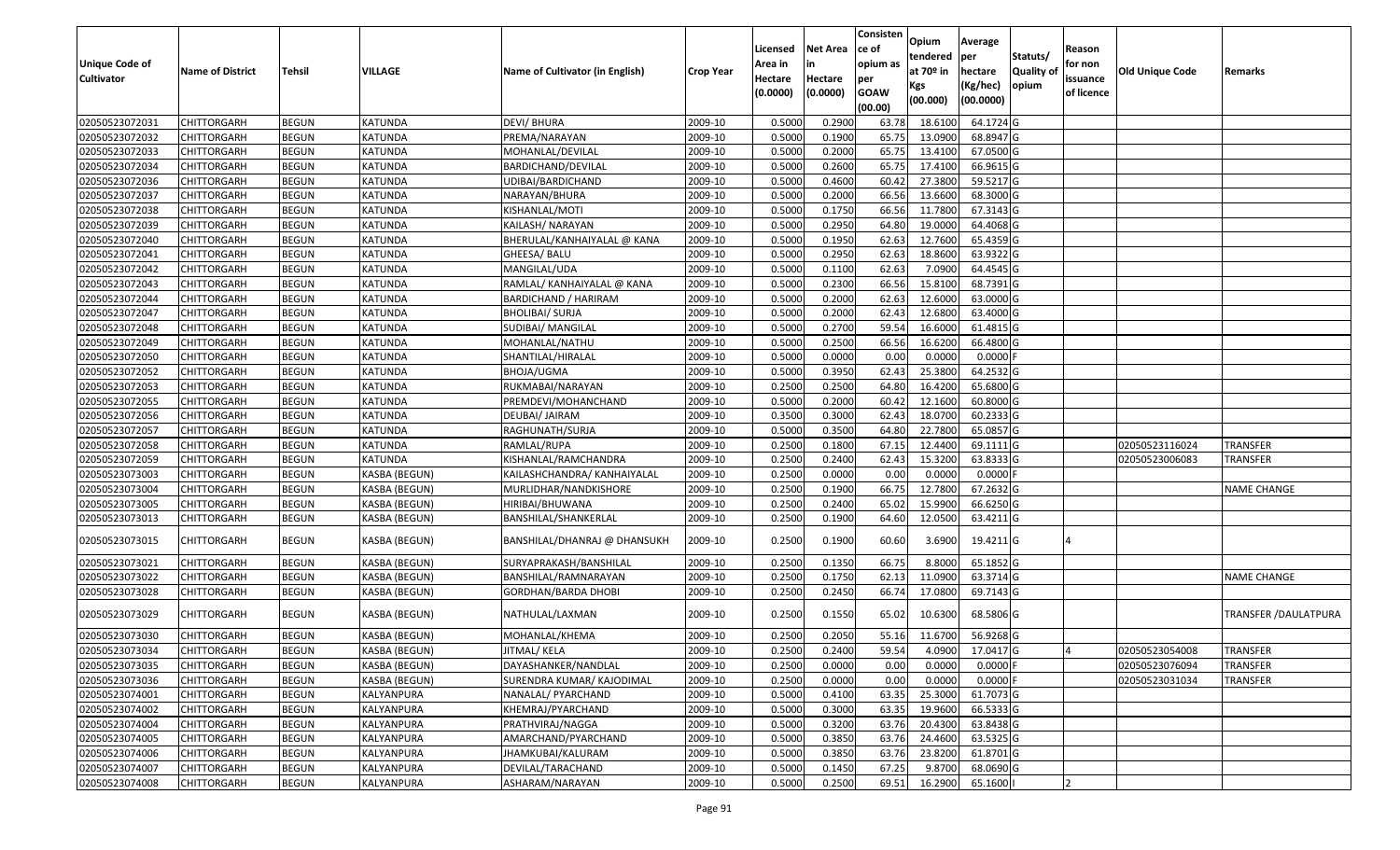|                                            |                         |               |                         |                                                   |                  |                     |                     | Consisten          | Opium       | Average    |           |                        |                 |                    |
|--------------------------------------------|-------------------------|---------------|-------------------------|---------------------------------------------------|------------------|---------------------|---------------------|--------------------|-------------|------------|-----------|------------------------|-----------------|--------------------|
|                                            |                         |               |                         |                                                   |                  | Licensed            | <b>Net Area</b>     | ce of              | tendered    | per        | Statuts/  | Reason                 |                 |                    |
| <b>Unique Code of</b><br><b>Cultivator</b> | <b>Name of District</b> | <b>Tehsil</b> | VILLAGE                 | Name of Cultivator (in English)                   | <b>Crop Year</b> | Area in             |                     | opium as           | at $70°$ in | hectare    | Quality o | for non                | Old Unique Code | Remarks            |
|                                            |                         |               |                         |                                                   |                  | Hectare<br>(0.0000) | Hectare<br>(0.0000) | per<br><b>GOAW</b> | Kgs         | (Kg/hec)   | opium     | issuance<br>of licence |                 |                    |
|                                            |                         |               |                         |                                                   |                  |                     |                     | (00.00)            | (00.000)    | (00.0000)  |           |                        |                 |                    |
| 02050523074009                             | CHITTORGARH             | <b>BEGUN</b>  | KALYANPURA              | CHHOGA/RUPA                                       | 2009-10          | 0.5000              | 0.2900              | 66.1               | 19.1200     | 65.9310 G  |           |                        |                 |                    |
| 02050523074010                             | CHITTORGARH             | <b>BEGUN</b>  | KALYANPURA              | BALU/DOLA                                         | 2009-10          | 0.5000              | 0.2650              | 60.1               | 16.0500     | 60.5660 G  |           |                        |                 |                    |
| 02050523074011                             | CHITTORGARH             | <b>BEGUN</b>  | KALYANPURA              | GATTUBAI/DEVILAL                                  | 2009-10          | 0.5000              | 0.3200              | 63.76              | 20.0400     | 62.6250 G  |           |                        |                 |                    |
| 02050523074013                             | <b>CHITTORGARH</b>      | <b>BEGUN</b>  | KALYANPURA              | DHANNA/ NARAYAN                                   | 2009-10          | 0.5000              | 0.4100              | 66.1               | 27.3000     | 66.5854 G  |           |                        |                 |                    |
| 02050523074014                             | CHITTORGARH             | <b>BEGUN</b>  | KALYANPURA              | GHEESALAL/ TARACHAND                              | 2009-10          | 0.2500              | 0.2250              | 67.12              | 15.2600     | 67.8222 G  |           |                        |                 |                    |
| 02050523074016                             | CHITTORGARH             | <b>BEGUN</b>  | KALYANPURA              | JAMKUBAI/SITARAM                                  | 2009-10          | 0.3500              | 0.2750              | 64.35              | 17.7700     | 64.6182 G  |           |                        |                 |                    |
| 02050523074017                             | CHITTORGARH             | <b>BEGUN</b>  | KALYANPURA              | BHIMRAJ/DAULA                                     | 2009-10          | 0.3500              | 0.2750              | 66.58              | 18.0300     | 65.5636 G  |           |                        |                 |                    |
| 02050523074018                             | <b>CHITTORGARH</b>      | <b>BEGUN</b>  | KALYANPURA              | BALU/LALURAM                                      | 2009-10          | 0.5000              | 0.3000              | 66.58              | 19.4700     | 64.9000 G  |           |                        |                 |                    |
| 02050523074022                             | CHITTORGARH             | <b>BEGUN</b>  | KALYANPURA              | CHUNILAL/LAXMICHAND                               | 2009-10          | 0.5000              | 0.4100              | 66.58              | 27.7000     | 67.5610 G  |           |                        |                 |                    |
| 02050523074023                             | CHITTORGARH             | <b>BEGUN</b>  | KALYANPURA              | JAMANALAL/HEERALAL                                | 2009-10          | 0.5000              | 0.0000              | 0.00               | 0.0000      | $0.0000$ F |           |                        |                 |                    |
| 02050523074028                             | CHITTORGARH             | <b>BEGUN</b>  | KALYANPURA              | PRABHU/GEERDHARI                                  | 2009-10          | 0.5000              | 0.0000              | 0.00               | 0.0000      | 0.0000N    |           |                        |                 |                    |
| 02050523074029                             | CHITTORGARH             | <b>BEGUN</b>  | KALYANPURA              | GULABCHAN A/S DEVA/HARIRAM                        | 2009-10          | 0.5000              | 0.1000              | 64.35              | 6.6600      | 66.6000 G  |           |                        |                 |                    |
| 02050523074030                             | <b>CHITTORGARH</b>      | <b>BEGUN</b>  | KALYANPURA              | KUKA/MEGHA                                        | 2009-10          | 0.5000              | 0.1950              | 64.35              | 12.6500     | 64.8718 G  |           |                        |                 |                    |
| 02050523074031                             | CHITTORGARH             | <b>BEGUN</b>  | KALYANPURA              | NANDPRAKASH/CHUNNILAL                             | 2009-10          | 0.5000              | 0.2850              | 66.58              | 19.2700     | 67.6140 G  |           |                        |                 |                    |
| 02050523074040                             | CHITTORGARH             | <b>BEGUN</b>  | KALYANPURA              | NANALAL/DEVA                                      | 2009-10          | 0.5000              | 0.2750              | 67.12              | 18.7200     | 68.0727 G  |           |                        |                 |                    |
| 02050523074041                             | <b>CHITTORGARH</b>      | <b>BEGUN</b>  | KALYANPURA              | BARJIBAI/BHUWANA                                  | 2009-10          | 0.5000              | 0.4050              | 67.12              | 27.2600     | 67.3086 G  |           |                        |                 |                    |
| 02050523074044                             | CHITTORGARH             | <b>BEGUN</b>  | KALYANPURA              | NATHU/BHURA                                       | 2009-10          | 0.5000              | 0.3150              | 67.12              | 21.4100     | 67.9683 G  |           |                        |                 |                    |
| 02050523075001                             | CHITTORGARH             | <b>BEGUN</b>  | MADHOPUR (BEGUN)        | CHATERBHUJ/ NANDA                                 | 2009-10          | 0.5000              | 0.2750              | 64.59              | 18.3700     | 66.8000 G  |           |                        |                 |                    |
| 02050523075002                             | CHITTORGARH             | <b>BEGUN</b>  | MADHOPUR (BEGUN)        | ONKAR/PARMANAND                                   | 2009-10          | 0.3500              | 0.2400              | 63.88              | 15.6800     | 65.3333 G  |           |                        |                 |                    |
| 02050523075004                             | CHITTORGARH             | <b>BEGUN</b>  | MADHOPUR (BEGUN)        | DEVILAL/HEERA                                     | 2009-10          | 0.3500              | 0.3450              | 63.28              | 22.1000     | 64.0580 G  |           |                        |                 |                    |
| 02050523075006                             | CHITTORGARH             | <b>BEGUN</b>  | <b>MADHOPUR (BEGUN)</b> | KHEMRAJ/DEVA                                      | 2009-10          | 0.2500              | 0.2450              | 63.26              | 15.7400     | 64.2449 G  |           |                        |                 |                    |
| 02050523075007                             | CHITTORGARH             | <b>BEGUN</b>  | MADHOPUR (BEGUN)        | MEGHRAJ/BALU                                      | 2009-10          | 0.5000              | 0.4000              | 66.89              | 27.2900     | 68.2250 G  |           |                        |                 |                    |
| 02050523075009                             | CHITTORGARH             | <b>BEGUN</b>  | MADHOPUR (BEGUN)        | BOTHLAL/GANGARAM                                  | 2009-10          | 0.3500              | 0.2550              | 66.99              | 17.2000     | 67.4510 G  |           |                        |                 |                    |
| 02050523075011                             | CHITTORGARH             | <b>BEGUN</b>  | MADHOPUR (BEGUN)        | KAILASHCHANDRA A/S KANHAIYALAL,<br><b>DEVILAL</b> | 2009-10          | 0.2500              | 0.2150              | 69.40              | 15.4700     | 71.9535 G  |           |                        |                 |                    |
| 02050523075012                             | CHITTORGARH             | <b>BEGUN</b>  | MADHOPUR (BEGUN)        | TULSIRAM/KANA                                     | 2009-10          | 0.3500              | 0.3550              | 65.19              | 0.0000      | 0.0000     |           |                        |                 |                    |
| 02050523075019                             | CHITTORGARH             | <b>BEGUN</b>  | MADHOPUR (BEGUN)        | NANDA/KISHNA                                      | 2009-10          | 0.5000              | 0.4000              | 64.62              | 26.2600     | 65.6500 G  |           |                        |                 |                    |
| 02050523075020                             | CHITTORGARH             | <b>BEGUN</b>  | MADHOPUR (BEGUN)        | DOULIBAI/BHURA                                    | 2009-10          | 0.5000              | 0.4000              | 65.98              | 26.7800     | 66.9500 G  |           |                        |                 |                    |
| 02050523076005                             | CHITTORGARH             | <b>BEGUN</b>  | MADAWADA                | GHISALAL/KALU                                     | 2009-10          | 0.2500              | 0.0000              | 0.00               | 0.0000      | $0.0000$ F |           |                        |                 |                    |
| 02050523076010                             | CHITTORGARH             | <b>BEGUN</b>  | MADAWADA                | KHEMRAJ/DOULA                                     | 2009-10          | 0.2500              | 0.2100              | 60.3               | 12.5900     | 59.9524 G  |           |                        |                 |                    |
| 02050523076018                             | CHITTORGARH             | <b>BEGUN</b>  | MADAWADA                | RATANLAL/BHURA                                    | 2009-10          | 0.2500              | 0.2300              | 62.95              | 14.5500     | 63.2609 G  |           |                        |                 | <b>NAME CHANGE</b> |
| 02050523076019                             | CHITTORGARH             | <b>BEGUN</b>  | MADAWADA                | NARAYAN/DOULA                                     | 2009-10          | 0.5000              | 0.2150              | 62.00              | 12.4500     | 57.9070 G  |           |                        |                 |                    |
| 02050523076023                             | CHITTORGARH             | <b>BEGUN</b>  | MADAWADA                | MANGILAL/JAICHAND                                 | 2009-10          | 0.2500              | 0.2350              | 63.78              | 0.0000      | 0.0000     |           |                        |                 |                    |
| 02050523076029                             | <b>CHITTORGARH</b>      | <b>BEGUN</b>  | MADAWADA                | HARKUBAI/KANA                                     | 2009-10          | 0.2500              | 0.0000              | 0.00               | 0.0000      | 0.0000F    |           |                        |                 |                    |
| 02050523076038                             | CHITTORGARH             | <b>BEGUN</b>  | MADAWADA                | SHANKARLAL/NANALAL                                | 2009-10          | 0.250               | 0.2450              | 62.28              | 15.1900     | 62.0000 G  |           |                        |                 |                    |
| 02050523076042                             | CHITTORGARH             | <b>BEGUN</b>  | MADAWADA                | BARJIBAI/BHANWARLAL                               | 2009-10          | 0.2500              | 0.2100              | 66.42              | 2.9700      | 14.1429 G  |           |                        |                 |                    |
| 02050523076044                             | <b>CHITTORGARH</b>      | <b>BEGUN</b>  | MADAWADA                | NOLIBAI/BHERU                                     | 2009-10          | 0.2500              | 0.2000              | 59.86              | 2.1700      | 10.8500 G  |           |                        |                 |                    |
| 02050523076046                             | <b>CHITTORGARH</b>      | <b>BEGUN</b>  | MADAWADA                | JAMNALAL/MOTI                                     | 2009-10          | 0.2500              | 0.1450              | 60.27              | 8.7400      | 60.2759 G  |           |                        |                 |                    |
| 02050523076048                             | <b>CHITTORGARH</b>      | <b>BEGUN</b>  | MADAWADA                | BHANWARLAL/KHANA GUJAR                            | 2009-10          | 0.2500              | 0.2400              | 63.96              | 15.6900     | 65.3750 G  |           |                        |                 |                    |
| 02050523076050                             | <b>CHITTORGARH</b>      | <b>BEGUN</b>  | MADAWADA                | MODA/GOKAL                                        | 2009-10          | 0.2500              | 0.2150              | 61.10              | 0.0000      | 0.0000     |           | 12                     |                 |                    |
| 02050523076057                             | CHITTORGARH             | <b>BEGUN</b>  | MADAWADA                | BARJIBAI/HEERA                                    | 2009-10          | 0.2500              | 0.0000              | 0.00               | 0.0000      | 0.0000     |           |                        |                 | <b>NAME CHANGE</b> |
| 02050523076064                             | <b>CHITTORGARH</b>      | <b>BEGUN</b>  | <b>MADAWADA</b>         | ASHARAM/JAICHAND                                  | 2009-10          | 0.2500              | 0.2400              | 64.58              | 2.4700      | 10.2917 G  |           |                        |                 |                    |
| 02050523076066                             | <b>CHITTORGARH</b>      | <b>BEGUN</b>  | MADAWADA                | MANGILAL/BARDA                                    | 2009-10          | 0.2500              | 0.1500              | 65.20              | 10.1100     | 67.4000 G  |           |                        |                 |                    |
| 02050523076082                             | <b>CHITTORGARH</b>      | <b>BEGUN</b>  | MADAWADA                | GHISALAL/MODA                                     | 2009-10          | 0.2500              | 0.1400              | 66.57              | 9.3100      | 66.5000 G  |           |                        |                 |                    |
| 02050523076083                             | <b>CHITTORGARH</b>      | <b>BEGUN</b>  | MADAWADA                | NANDUBAI/NANALAL                                  | 2009-10          | 0.2500              | 0.2500              | 65.71              | 16.4300     | 65.7200 G  |           |                        |                 | <b>NAME CHANGE</b> |
| 02050523076088                             | <b>CHITTORGARH</b>      | <b>BEGUN</b>  | MADAWADA                | MANGILAL/RUPA                                     | 2009-10          | 0.2500              | 0.0000              | 0.00               | 0.0000      | $0.0000$ F |           |                        |                 |                    |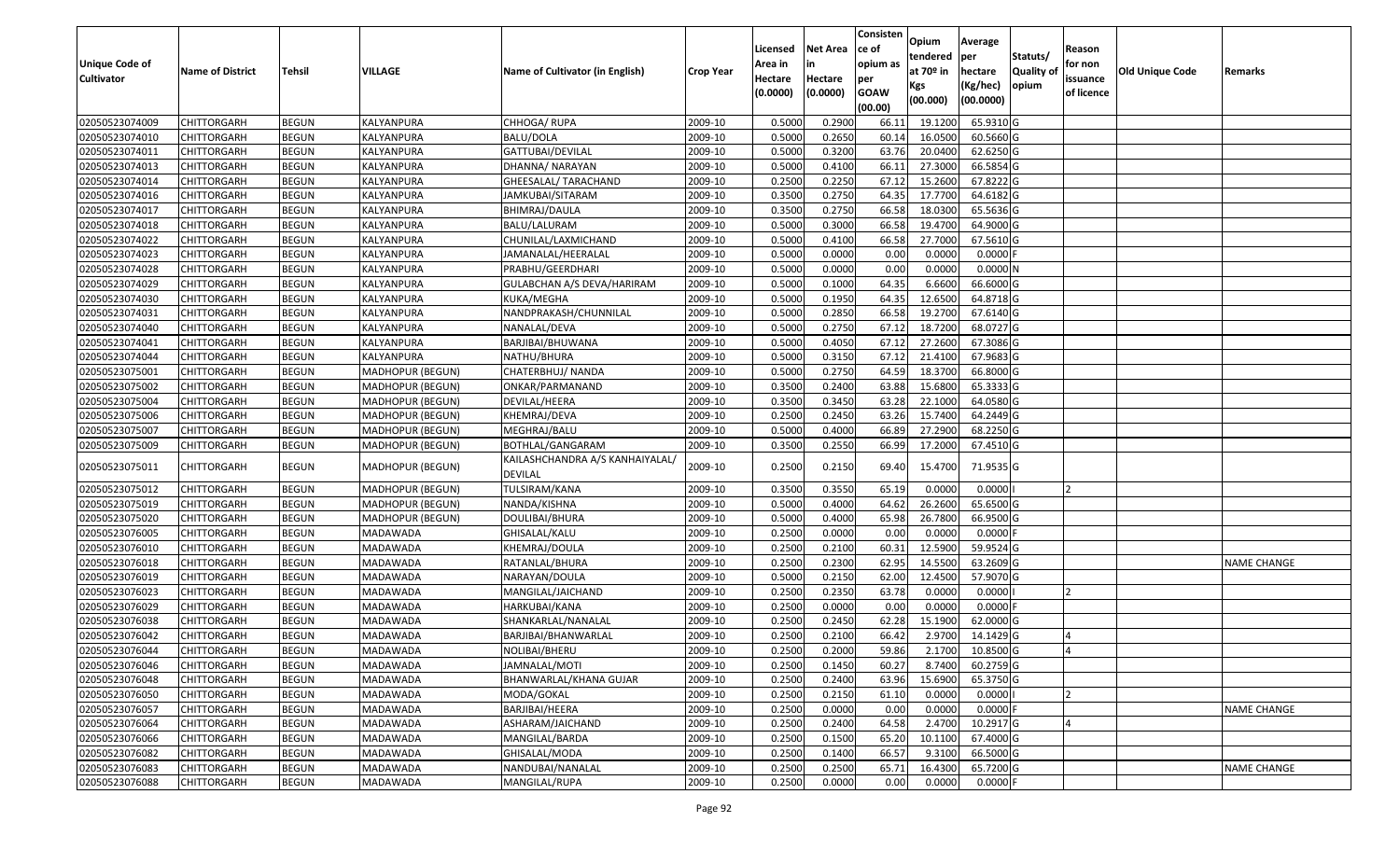|                       |                         |               |                         |                                            |                  | Licensed | <b>Net Area</b> | Consisten<br>ce of | Opium       | Average   |                  | Reason     |                        |         |
|-----------------------|-------------------------|---------------|-------------------------|--------------------------------------------|------------------|----------|-----------------|--------------------|-------------|-----------|------------------|------------|------------------------|---------|
| <b>Unique Code of</b> |                         |               |                         |                                            |                  | Area in  |                 | opium as           | tendered    | per       | Statuts/         | for non    |                        |         |
| <b>Cultivator</b>     | <b>Name of District</b> | <b>Tehsil</b> | VILLAGE                 | Name of Cultivator (in English)            | <b>Crop Year</b> | Hectare  | Hectare         | per                | at $70°$ in | hectare   | <b>Quality o</b> | issuance   | <b>Old Unique Code</b> | Remarks |
|                       |                         |               |                         |                                            |                  | (0.0000) | (0.0000)        | <b>GOAW</b>        | Kgs         | (Kg/hec)  | opium            | of licence |                        |         |
|                       |                         |               |                         |                                            |                  |          |                 | (00.00)            | (00.000)    | (00.0000) |                  |            |                        |         |
| 02050523076089        | CHITTORGARH             | <b>BEGUN</b>  | MADAWADA                | PYARCHAND/DEVILAL                          | 2009-10          | 0.2500   | 0.2450          | 64.59              | 16.0600     | 65.5510G  |                  |            |                        |         |
| 02050523076092        | CHITTORGARH             | <b>BEGUN</b>  | MADAWADA                | RAMCHANDRA/DEVA                            | 2009-10          | 0.2500   | 0.2600          | 62.41              | 0.0000      | 0.0000    |                  |            |                        |         |
| 02050523076093        | CHITTORGARH             | <b>BEGUN</b>  | MADAWADA                | PYARA/SEVA                                 | 2009-10          | 0.2500   | 0.2000          | 67.47              | 14.2300     | 71.1500G  |                  |            |                        |         |
| 02050523076096        | CHITTORGARH             | <b>BEGUN</b>  | MADAWADA                | DEVINATH/DOUNATH                           | 2009-10          | 0.2500   | 0.2000          | 35.08              | 1.2300      | 6.1500    |                  |            |                        |         |
| 02050523077001        | CHITTORGARH             | <b>BEGUN</b>  | KISHOREPURA             | PYARCHAND/KESHURAM                         | 2009-10          | 0.5000   | 0.3100          | 65.61              | 21.4100     | 69.0645 G |                  |            |                        |         |
| 02050523077002        | CHITTORGARH             | <b>BEGUN</b>  | KISHOREPURA             | NANDUBAI/KUKA                              | 2009-10          | 0.2500   | 0.1000          | 65.72              | 6.8200      | 68.2000 G |                  |            |                        |         |
| 02050523077003        | CHITTORGARH             | <b>BEGUN</b>  | KISHOREPURA             | ONKAR/KHEMA                                | 2009-10          | 0.5000   | 0.3500          | 65.61              | 23.9000     | 68.2857 G |                  |            |                        |         |
| 02050523077004        | CHITTORGARH             | <b>BEGUN</b>  | KISHOREPURA             | NOZIBAI/MANGILAL                           | 2009-10          | 0.2500   | 0.2400          | 65.72              | 16.0100     | 66.7083 G |                  |            |                        |         |
| 02050523077005        | <b>CHITTORGARH</b>      | <b>BEGUN</b>  | KISHOREPURA             | BANSHILAL/CHUNNILAL                        | 2009-10          | 0.2500   | 0.1350          | 63.04              | 8.8200      | 65.3333 G |                  |            |                        |         |
| 02050523077006        | CHITTORGARH             | <b>BEGUN</b>  | KISHOREPURA             | MODA/KISHOR                                | 2009-10          | 0.5000   | 0.3000          | 63.49              | 19.4600     | 64.8667 G |                  |            |                        |         |
| 02050523077007        | CHITTORGARH             | <b>BEGUN</b>  | KISHOREPURA             | GHISALAL/LAKHMICHAND                       | 2009-10          | 0.3500   | 0.2150          | 65.72              | 14.5500     | 67.6744 G |                  |            |                        |         |
| 02050523077008        | <b>CHITTORGARH</b>      | <b>BEGUN</b>  | KISHOREPURA             | NANDLAL/PYARCHAND                          | 2009-10          | 0.3500   | 0.2000          | 63.49              | 12.7600     | 63.8000 G |                  |            |                        |         |
| 02050523077011        | <b>CHITTORGARH</b>      | <b>BEGUN</b>  | KISHOREPURA             | HEERALAL/BALU                              | 2009-10          | 0.3500   | 0.2000          | 63.49              | 13.0300     | 65.1500G  |                  |            |                        |         |
| 02050523077012        | <b>CHITTORGARH</b>      | <b>BEGUN</b>  | KISHOREPURA             | RAMLAL/KISHOR                              | 2009-10          | 0.2500   | 0.2450          | 65.69              | 16.3400     | 66.6939 G |                  |            |                        |         |
| 02050523077015        | CHITTORGARH             | <b>BEGUN</b>  | KISHOREPURA             | BHAGIRATH/RUPA                             | 2009-10          | 0.2500   | 0.0900          | 69.20              | 6.4800      | 72.0000G  |                  |            |                        |         |
| 02050523077017        | <b>CHITTORGARH</b>      | <b>BEGUN</b>  | KISHOREPURA             | HEERA/PYARA                                | 2009-10          | 0.2500   | 0.2350          | 65.69              | 15.5500     | 66.1702 G |                  |            |                        |         |
| 02050523077019        | CHITTORGARH             | <b>BEGUN</b>  | KISHOREPURA             | NANALAL/KISHOR                             | 2009-10          | 0.2500   | 0.2450          | 69.16              | 17.3000     | 70.6122 G |                  |            |                        |         |
| 02050523077020        | CHITTORGARH             | <b>BEGUN</b>  | KISHOREPURA             | ONKAR/NANDA                                | 2009-10          | 0.2500   | 0.2350          | 63.04              | 14.9800     | 63.7447 G |                  |            |                        |         |
| 02050523077021        | CHITTORGARH             | <b>BEGUN</b>  | KISHOREPURA             | MEGHA/KHEMA                                | 2009-10          | 0.3500   | 0.2150          | 63.49              | 13.9300     | 64.7907 G |                  |            |                        |         |
| 02050523077023        | CHITTORGARH             | <b>BEGUN</b>  | KISHOREPURA             | KISHOR A/S PARMAND/BHANWARLAL              | 2009-10          | 0.3500   | 0.2800          | 59.54              | 17.1600     | 61.2857 G |                  |            |                        |         |
| 02050523077034        | CHITTORGARH             | <b>BEGUN</b>  | KISHOREPURA             | GHISIBAI/DEVILAL                           | 2009-10          | 0.2500   | 0.1050          | 65.72              | 7.0300      | 66.9524 G |                  |            |                        |         |
| 02050523078001        | CHITTORGARH             | <b>BEGUN</b>  | HARIPURA (BEGUN)        | BHURIBAI/KUKA                              | 2009-10          | 0.3500   | 0.3400          | 71.46              | 25.3300     | 74.5000G  |                  |            |                        |         |
| 02050523078002        | CHITTORGARH             | <b>BEGUN</b>  | HARIPURA (BEGUN)        | NARAYAN/KAJOD                              | 2009-10          | 0.2500   | 0.2400          | 60.1               | 14.4300     | 60.1250 G |                  |            |                        |         |
| 02050523078003        | CHITTORGARH             | <b>BEGUN</b>  | <b>HARIPURA (BEGUN)</b> | MANGILAL/PYARA                             | 2009-10          | 0.5000   | 0.3550          | 66.24              | 23.3800     | 65.8592 G |                  |            |                        |         |
| 02050523078004        | CHITTORGARH             | <b>BEGUN</b>  | HARIPURA (BEGUN)        | JETIBAI/BHANWARLAL                         | 2009-10          | 0.2500   | 0.2000          | 62.78              | 12.6000     | 63.0000G  |                  |            |                        |         |
| 02050523078006        | CHITTORGARH             | <b>BEGUN</b>  | HARIPURA (BEGUN)        | KUKA/ LAXMAN                               | 2009-10          | 0.5000   | 0.2250          | 66.24              | 14.9000     | 66.2222G  |                  |            |                        |         |
| 02050523078007        | CHITTORGARH             | <b>BEGUN</b>  | HARIPURA (BEGUN)        | NANALAL/NANDA                              | 2009-10          | 0.3500   | 0.3400          | 65.44              | 22.4500     | 66.0294 G |                  |            |                        |         |
| 02050523078008        | CHITTORGARH             | <b>BEGUN</b>  | <b>HARIPURA (BEGUN)</b> | JAGNNATH/TEKCHAND                          | 2009-10          | 0.5000   | 0.3550          | 63.46              | 22.5800     | 63.6056 G |                  |            |                        |         |
| 02050523078009        | CHITTORGARH             | <b>BEGUN</b>  | HARIPURA (BEGUN)        | SUNDERBAI/DEVILAL                          | 2009-10          | 0.2500   | 0.2450          | 62.78              | 15.5200     | 63.3469 G |                  |            |                        |         |
| 02050523078010        | CHITTORGARH             | <b>BEGUN</b>  | HARIPURA (BEGUN)        | KANA @ KANHAIYALAL/ MADHO<br><b>BHARTI</b> | 2009-10          | 0.2500   | 0.2500          | 66.91              | 16.9900     | 67.9600 G |                  |            |                        |         |
| 02050523078011        | <b>CHITTORGARH</b>      | <b>BEGUN</b>  | HARIPURA (BEGUN)        | GORDHAN/DAYAL                              | 2009-10          | 0.2500   | 0.2000          | 69.66              | 14.2700     | 71.3500 G |                  |            |                        |         |
| 02050523078012        | <b>CHITTORGARH</b>      | <b>BEGUN</b>  | HARIPURA (BEGUN)        | GOPI/KHEMA                                 | 2009-10          | 0.5000   | 0.2600          | 62.78              | 16.3800     | 63.0000G  |                  |            |                        |         |
| 02050523078013        | CHITTORGARH             | <b>BEGUN</b>  | HARIPURA (BEGUN)        | DEVILAL/LALU                               | 2009-10          | 0.500    | 0.2250          | 66.74              | 15.2000     | 67.5556 G |                  |            |                        |         |
| 02050523078015        | CHITTORGARH             | <b>BEGUN</b>  | HARIPURA (BEGUN)        | SURAJMAL/BHANWARLAL                        | 2009-10          | 0.2500   | 0.2350          | 62.78              | 14.7700     | 62.8511G  |                  |            |                        |         |
| 02050523078017        | <b>CHITTORGARH</b>      | <b>BEGUN</b>  | HARIPURA (BEGUN)        | DEVILAL/MOTI                               | 2009-10          | 0.5000   | 0.4800          | 65.44              | 31.7000     | 66.0417 G |                  |            |                        |         |
| 02050523078018        | <b>CHITTORGARH</b>      | <b>BEGUN</b>  | <b>HARIPURA (BEGUN)</b> | JETIBAI/DEVA                               | 2009-10          | 0.2500   | 0.2250          | 69.66              | 15.4900     | 68.8444 G |                  |            |                        |         |
| 02050523078019        | <b>CHITTORGARH</b>      | <b>BEGUN</b>  | HARIPURA (BEGUN)        | MANGILAL/LAKHMICHAND                       | 2009-10          | 0.5000   | 0.1950          | 65.44              | 12.4300     | 63.7436 G |                  |            |                        |         |
| 02050523078021        | <b>CHITTORGARH</b>      | <b>BEGUN</b>  | <b>HARIPURA (BEGUN)</b> | MOHANLAL/PYARA                             | 2009-10          | 0.5000   | 0.2000          | 69.56              | 14.4900     | 72.4500 G |                  |            |                        |         |
| 02050523078022        | CHITTORGARH             | <b>BEGUN</b>  | <b>HARIPURA (BEGUN)</b> | MANGILAL/PARTHU                            | 2009-10          | 0.3500   | 0.2000          | 69.94              | 13.9000     | 69.5000 G |                  |            |                        |         |
| 02050523078024        | <b>CHITTORGARH</b>      | <b>BEGUN</b>  | <b>HARIPURA (BEGUN)</b> | CHANDMAL/JODHA                             | 2009-10          | 0.5000   | 0.2000          | 69.56              | 14.0300     | 70.1500 G |                  |            |                        |         |
| 02050523078025        | <b>CHITTORGARH</b>      | <b>BEGUN</b>  | <b>HARIPURA (BEGUN)</b> | BHANWANILAL/PYARA                          | 2009-10          | 0.5000   | 0.1800          | 69.56              | 12.4800     | 69.3333 G |                  |            |                        |         |
| 02050523078028        | <b>CHITTORGARH</b>      | <b>BEGUN</b>  | <b>HARIPURA (BEGUN)</b> | HIRA/PYARA                                 | 2009-10          | 0.5000   | 0.3750          | 71.77              | 26.8700     | 71.6533 G |                  |            |                        |         |
| 02050523078029        | <b>CHITTORGARH</b>      | <b>BEGUN</b>  | <b>HARIPURA (BEGUN)</b> | DEVILAL/PARTHU                             | 2009-10          | 0.5000   | 0.2050          | 69.32              | 14.4200     | 70.3415 G |                  |            |                        |         |
| 02050523078030        | <b>CHITTORGARH</b>      | <b>BEGUN</b>  | HARIPURA (BEGUN)        | NATHIBAI/ JAICHAND                         | 2009-10          | 0.3500   | 0.3100          | 62.78              | 20.0000     | 64.5161 G |                  |            |                        |         |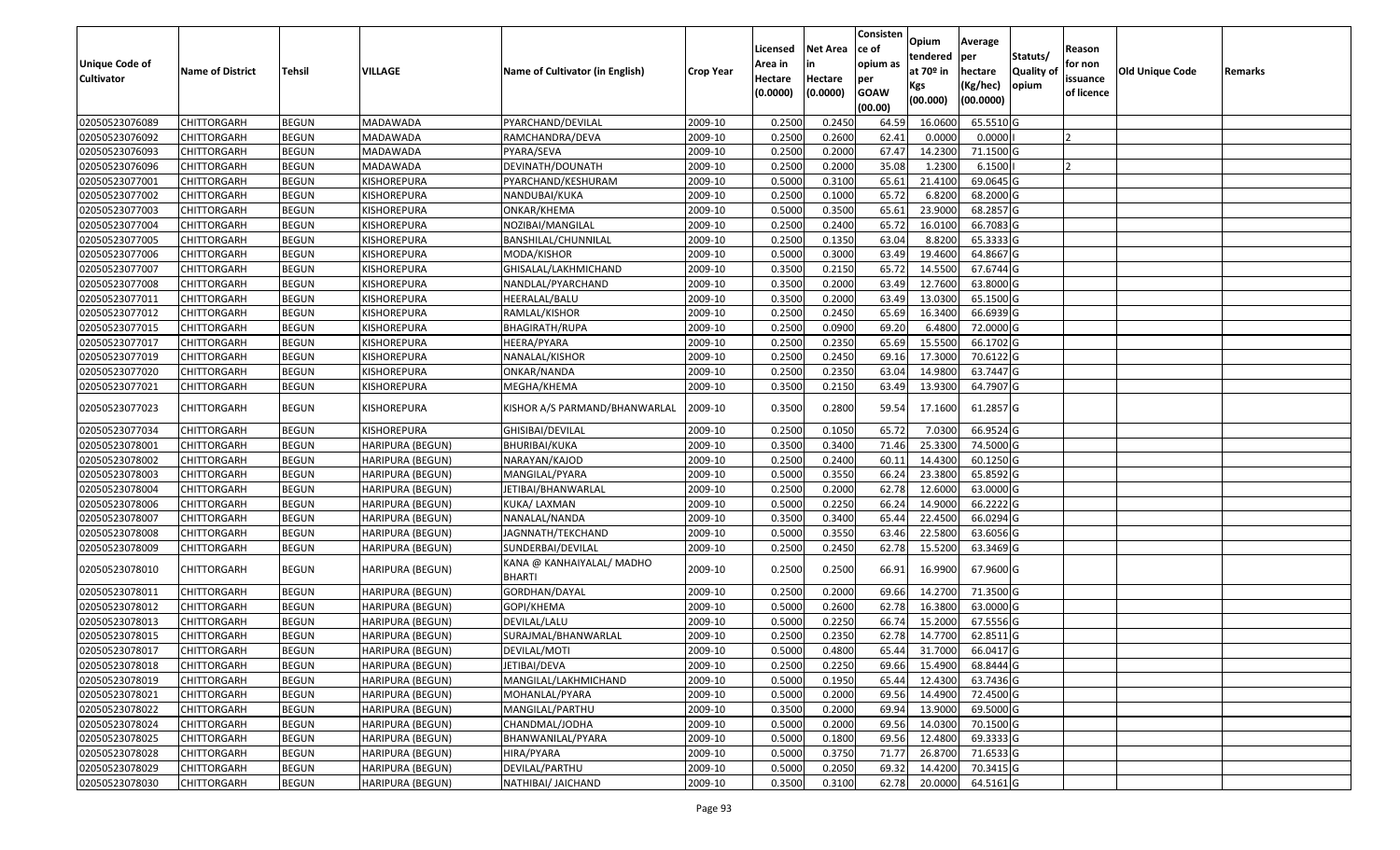|                       |                         |               |                         |                                 |                  | Licensed | <b>Net Area</b> | Consisten<br>ce of | Opium       | Average                |                  | Reason     |                        |                                  |
|-----------------------|-------------------------|---------------|-------------------------|---------------------------------|------------------|----------|-----------------|--------------------|-------------|------------------------|------------------|------------|------------------------|----------------------------------|
| <b>Unique Code of</b> |                         |               |                         |                                 |                  | Area in  |                 | opium as           | tendered    | per                    | Statuts/         | for non    |                        |                                  |
| <b>Cultivator</b>     | <b>Name of District</b> | <b>Tehsil</b> | <b>VILLAGE</b>          | Name of Cultivator (in English) | <b>Crop Year</b> | Hectare  | Hectare         | per                | at $70°$ in | hectare                | <b>Quality o</b> | issuance   | <b>Old Unique Code</b> | Remarks                          |
|                       |                         |               |                         |                                 |                  | (0.0000) | (0.0000)        | <b>GOAW</b>        | Kgs         | (Kg/hec)               | opium            | of licence |                        |                                  |
|                       |                         |               |                         |                                 |                  |          |                 | (00.00)            | (00.000)    | (00.0000)              |                  |            |                        |                                  |
| 02050523078032        | CHITTORGARH             | <b>BEGUN</b>  | HARIPURA (BEGUN)        | RAMESHWAR/GOKAL                 | 2009-10          | 0.5000   | 0.1950          | 69.32              | 13.2900     | 68.1538 G              |                  |            |                        |                                  |
| 02050523078033        | CHITTORGARH             | <b>BEGUN</b>  | HARIPURA (BEGUN)        | DEVILAL/UDA                     | 2009-10          | 0.2500   | 0.2150          | 66.9               | 14.3100     | 66.5581G               |                  |            |                        |                                  |
| 02050523078034        | CHITTORGARH             | <b>BEGUN</b>  | HARIPURA (BEGUN)        | SANTOSH BHARTI/NANDA            | 2009-10          | 0.3500   | 0.2950          | 65.44              | 19.3900     | 65.7288 G              |                  |            |                        |                                  |
| 02050523078036        | CHITTORGARH             | <b>BEGUN</b>  | <b>HARIPURA (BEGUN)</b> | TULSIBAI/NARAYAN                | 2009-10          | 0.2500   | 0.1200          | 69.32              | 8.2200      | 68.5000G               |                  |            |                        |                                  |
| 02050523078037        | CHITTORGARH             | <b>BEGUN</b>  | HARIPURA (BEGUN)        | CHHAGANLAL/MODA                 | 2009-10          | 0.2500   | 0.0000          | 0.00               | 0.0000      | 0.0000F                |                  |            |                        | <b>NAME CHANGE</b>               |
| 02050523079001        | CHITTORGARH             | <b>BEGUN</b>  | BHANWARIYA              | NAHARSINGH/JASSA                | 2009-10          | 0.5000   | 0.4450          | 62.67              | 28.6600     | $\overline{64.4045}$ G |                  |            |                        |                                  |
| 02050523079002        | CHITTORGARH             | <b>BEGUN</b>  | BHANWARIYA              | HIRA/GULAB                      | 2009-10          | 0.5000   | 0.3950          | 63.63              | 25.5700     | 64.7342 G              |                  |            |                        |                                  |
| 02050523079003        | CHITTORGARH             | <b>BEGUN</b>  | BHANWARIYA              | DHANNA/SHORAM                   | 2009-10          | 0.5000   | 0.0000          | 0.00               | 0.0000      | $0.0000$ F             |                  |            |                        |                                  |
| 02050523079004        | CHITTORGARH             | <b>BEGUN</b>  | BHANWARIYA              | MANGILAL/CHATRA                 | 2009-10          | 0.5000   | 0.1950          | 62.67              | 12.6400     | 64.8205 G              |                  |            |                        |                                  |
| 02050523079005        | CHITTORGARH             | <b>BEGUN</b>  | BHANWARIYA              | RAMIBAI/JETA                    | 2009-10          | 0.5000   | 0.4950          | 66.20              | 35.1800     | 71.0707 G              |                  |            |                        |                                  |
| 02050523079006        | CHITTORGARH             | <b>BEGUN</b>  | BHANWARIYA              | MANGILAL/AKLING                 | 2009-10          | 0.5000   | 0.4500          | 63.63              | 28.8700     | 64.1556 G              |                  |            |                        |                                  |
| 02050523079007        | CHITTORGARH             | <b>BEGUN</b>  | BHANWARIYA              | LADU/UDA                        | 2009-10          | 0.3500   | 0.1000          | 63.63              | 7.0000      | 70.0000 G              |                  |            |                        |                                  |
| 02050523079008        | <b>CHITTORGARH</b>      | <b>BEGUN</b>  | BHANWARIYA              | RAMLAL/DERAM                    | 2009-10          | 0.5000   | 0.3900          | 60.25              | 23.6100     | 60.5385 G              |                  |            |                        |                                  |
| 02050523079009        | <b>CHITTORGARH</b>      | <b>BEGUN</b>  | BHANWARIYA              | PYARA/GANPAT                    | 2009-10          | 0.3500   | 0.2400          | 60.25              | 14.5500     | 60.6250 G              |                  |            |                        |                                  |
| 02050523079010        | CHITTORGARH             | <b>BEGUN</b>  | BHANWARIYA              | MANGILAL/MERAM                  | 2009-10          | 0.3500   | 0.3000          | 63.63              | 19.2300     | 64.1000 G              |                  |            |                        |                                  |
| 02050523079011        | CHITTORGARH             | <b>BEGUN</b>  | BHANWARIYA              | NATHIBAI/KASYA                  | 2009-10          | 0.5000   | 0.4050          | 63.04              | 25.2700     | 62.3951 G              |                  |            |                        |                                  |
| 02050523079012        | CHITTORGARH             | <b>BEGUN</b>  | BHANWARIYA              | RAMDAYAL/AMRA                   | 2009-10          | 0.5000   | 0.2000          | 63.04              | 12.8700     | 64.3500 G              |                  |            |                        |                                  |
| 02050523079013        | CHITTORGARH             | <b>BEGUN</b>  | BHANWARIYA              | VIRBHAN/ KASHIRAM               | 2009-10          | 0.5000   | 0.1500          | 63.49              | 9.5500      | 63.6667 G              |                  |            |                        |                                  |
| 02050523079014        | CHITTORGARH             | <b>BEGUN</b>  | BHANWARIYA              | SAGARBAI/DEVA                   | 2009-10          | 0.5000   | 0.2950          | 66.20              | 20.2600     | 68.6780 G              |                  |            |                        |                                  |
| 02050523079015        | CHITTORGARH             | <b>BEGUN</b>  | BHANWARIYA              | DALPAT/NANDA                    | 2009-10          | 0.5000   | 0.1950          | 63.04              | 12.5300     | 64.2564 G              |                  |            |                        |                                  |
| 02050523079016        | CHITTORGARH             | <b>BEGUN</b>  | BHANWARIYA              | KANHAIYALAL @ KHANA / DEVILAL   | 2009-10          | 0.3500   | 0.1000          | 63.04              | 6.0600      | 60.6000 G              |                  |            |                        |                                  |
| 02050523079017        | CHITTORGARH             | <b>BEGUN</b>  | BHANWARIYA              | HEMA/FATTA                      | 2009-10          | 0.5000   | 0.3100          | 60.32              | 18.9000     | 60.9677 G              |                  |            |                        |                                  |
| 02050523079018        | CHITTORGARH             | <b>BEGUN</b>  | BHANWARIYA              | DERAM/ SUKKHA                   | 2009-10          | 0.5000   | 0.3000          | 62.7               | 19.2300     | 64.1000 G              |                  |            |                        |                                  |
| 02050523079019        | CHITTORGARH             | <b>BEGUN</b>  | BHANWARIYA              | PARTHU / HEMA                   | 2009-10          | 0.5000   | 0.3000          | 62.7               | 18.9300     | 63.1000 G              |                  |            |                        |                                  |
| 02050523079020        | <b>CHITTORGARH</b>      | <b>BEGUN</b>  | <b>BHANWARIYA</b>       | BHURA/SHORAM                    | 2009-10          | 0.5000   | 0.3000          | 62.74              | 18.8400     | 62.8000 G              |                  |            |                        |                                  |
| 02050523079021        | CHITTORGARH             | <b>BEGUN</b>  | BHANWARIYA              | BHAWANILAL/RUPA                 | 2009-10          | 0.5000   | 0.4000          | 66.20              | 26.2100     | 65.5250 G              |                  |            |                        |                                  |
| 02050523079022        | CHITTORGARH             | <b>BEGUN</b>  | BHANWARIYA              | MOHAN/ FATTA                    | 2009-10          | 0.5000   | 0.3400          | 60.1               | 19.5300     | 57.4412G               |                  |            |                        |                                  |
| 02050523079023        | CHITTORGARH             | <b>BEGUN</b>  | BHANWARIYA              | GHEESALAL A/S HAZARI / MANGILAL | 2009-10          | 0.5000   | 0.1950          | 60.96              | 12.1000     | 62.0513 G              |                  |            |                        |                                  |
| 02050523079024        | <b>CHITTORGARH</b>      | <b>BEGUN</b>  | BHANWARIYA              | <b>FORU/ PRATAP</b>             | 2009-10          | 0.500    | 0.2900          | 62.20              | 17.7100     | 61.0690 G              |                  |            |                        |                                  |
| 02050523079025        | CHITTORGARH             | <b>BEGUN</b>  | BHANWARIYA              | HARJI/ KASHIRAM                 | 2009-10          | 0.5000   | 0.2000          | 60.44              | 12.5400     | 62.7000 G              |                  |            |                        |                                  |
| 02050523079026        | CHITTORGARH             | <b>BEGUN</b>  | BHANWARIYA              | MOHAN/HARJI                     | 2009-10          | 0.5000   | 0.1950          | 62.7               | 12.2100     | 62.6154 G              |                  |            |                        |                                  |
| 02050523079027        | CHITTORGARH             | <b>BEGUN</b>  | BHANWARIYA              | PYARA/DERAM                     | 2009-10          | 0.5000   | 0.3800          | 66.20              | 25.9500     | 68.2895 G              |                  |            |                        |                                  |
| 02050523079028        | <b>CHITTORGARH</b>      | <b>BEGUN</b>  | BHANWARIYA              | AASHARAM/DERAM                  | 2009-10          | 0.5000   | 0.2750          | 63.12              | 16.9400     | 61.6000G               |                  |            |                        |                                  |
| 02050523079029        | CHITTORGARH             | <b>BEGUN</b>  | BHANWARIYA              | MEGHRAJ/SUKKHA                  | 2009-10          | 0.350    | 0.2950          | 63.12              | 19.0700     | 64.6441 G              |                  |            |                        |                                  |
| 02050523079030        | CHITTORGARH             | <b>BEGUN</b>  | BHANWARIYA              | GANRARAM/DEVI                   | 2009-10          | 0.3500   | 0.1950          | 63.12              | 12.7800     | 65.5385 G              |                  |            |                        |                                  |
| 02050523079031        | <b>CHITTORGARH</b>      | <b>BEGUN</b>  | BHANWARIYA              | CHUNNILAL/LAKHMA                | 2009-10          | 0.5000   | 0.3000          | 60.81              | 18.4700     | 61.5667 G              |                  |            |                        |                                  |
| 02050523079032        | <b>CHITTORGARH</b>      | <b>BEGUN</b>  | BHANWARIYA              | GANGARAM/DOLA                   | 2009-10          | 0.2500   | 0.1000          | 66.24              | 6.9500      | 69.5000 G              |                  |            |                        |                                  |
| 02050523079033        | <b>CHITTORGARH</b>      | <b>BEGUN</b>  | BHANWARIYA              | LADU/DEVA                       | 2009-10          | 0.5000   | 0.2850          | 68.16              | 19.8000     | 69.4737 G              |                  |            |                        |                                  |
| 02050523079034        | <b>CHITTORGARH</b>      | <b>BEGUN</b>  | BHANWARIYA              | RUPABAI/DEVILAL                 | 2009-10          | 0.5000   | 0.2000          | 66.24              | 13.0500     | 65.2500 G              |                  |            |                        |                                  |
| 02050523079035        | <b>CHITTORGARH</b>      | <b>BEGUN</b>  | BHANWARIYA              | JATIBAI/KANA                    | 2009-10          | 0.3500   | 0.1950          | 63.12              | 12.9100     | 66.2051 G              |                  |            |                        | <b>TRANSFER</b><br>/BALWANTNAGAR |
| 02050523079036        | <b>CHITTORGARH</b>      | <b>BEGUN</b>  | BHANWARIYA              | DEVILAL/CHATARA                 | 2009-10          | 0.2500   | 0.2500          | 63.46              | 16.6300     | 66.5200G               |                  |            |                        |                                  |
| 02050523079037        | <b>CHITTORGARH</b>      | <b>BEGUN</b>  | BHANWARIYA              | HEERA/ PABU                     | 2009-10          | 0.5000   | 0.1900          | 56.97              | 10.9300     | 57.5263 G              |                  |            |                        |                                  |
| 02050523079038        | <b>CHITTORGARH</b>      | <b>BEGUN</b>  | BHANWARIYA              | LALIBAI/DOLA                    | 2009-10          | 0.5000   | 0.3100          | 62.26              | 19.0500     | 61.4516 G              |                  |            |                        |                                  |
| 02050523079039        | <b>CHITTORGARH</b>      | <b>BEGUN</b>  | <b>BHANWARIYA</b>       | LADULAL/BHAGIRATH @ BHAGU       | 2009-10          | 0.5000   | 0.1950          | 62.26              | 12.2100     | 62.6154 G              |                  |            |                        |                                  |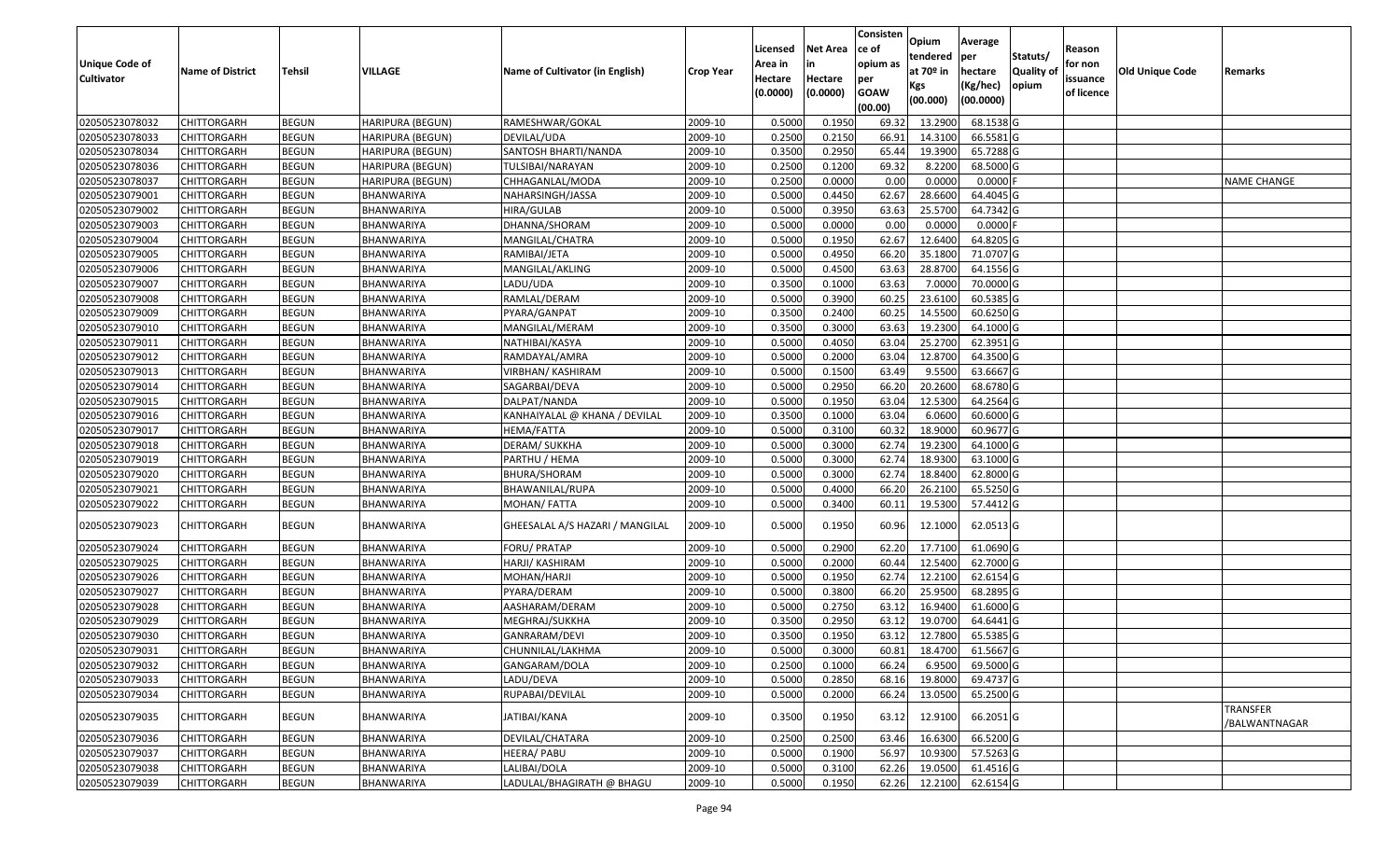|                       |                         |               |                   |                                 |                  | Licensed | <b>Net Area</b> | Consisten<br>ce of     | Opium                   | Average        |                               | Reason     |                        |                    |
|-----------------------|-------------------------|---------------|-------------------|---------------------------------|------------------|----------|-----------------|------------------------|-------------------------|----------------|-------------------------------|------------|------------------------|--------------------|
| <b>Unique Code of</b> | <b>Name of District</b> | <b>Tehsil</b> | VILLAGE           | Name of Cultivator (in English) | <b>Crop Year</b> | Area in  |                 | opium as               | tendered<br>at $70°$ in | per<br>hectare | Statuts/<br><b>Quality of</b> | for non    | <b>Old Unique Code</b> | Remarks            |
| <b>Cultivator</b>     |                         |               |                   |                                 |                  | Hectare  | Hectare         | per                    | Kgs                     | (Kg/hec)       | opium                         | issuance   |                        |                    |
|                       |                         |               |                   |                                 |                  | (0.0000) | (0.0000)        | <b>GOAW</b><br>(00.00) | (00.000)                | (00.0000)      |                               | of licence |                        |                    |
| 02050523079040        | <b>CHITTORGARH</b>      | <b>BEGUN</b>  | BHANWARIYA        | BUNDABAI/LALU                   | 2009-10          | 0.2500   | 0.2400          | 57.06                  | 13.7600                 | 57.3333 G      |                               |            |                        |                    |
| 02050523079041        | CHITTORGARH             | <b>BEGUN</b>  | BHANWARIYA        | JODHA/LAKKHA                    | 2009-10          | 0.5000   | 0.2550          | 58.84                  | 15.0000                 | 58.8235 G      |                               |            |                        |                    |
| 02050523079042        | <b>CHITTORGARH</b>      | <b>BEGUN</b>  | BHANWARIYA        | GIRDHARI/PARTHA @ FATTA         | 2009-10          | 0.5000   | 0.2950          | 57.49                  | 17.2000                 | 58.3051 G      |                               |            |                        |                    |
| 02050523079043        | <b>CHITTORGARH</b>      | <b>BEGUN</b>  | <b>BHANWARIYA</b> | ONKAR/TEJA                      | 2009-10          | 0.5000   | 0.4850          | 53.8                   | 26.2100                 | 54.0412 G      |                               |            |                        |                    |
| 02050523079045        | <b>CHITTORGARH</b>      | <b>BEGUN</b>  | BHANWARIYA        | SHANTILAL/BALU                  | 2009-10          | 0.3500   | 0.0000          | 0.00                   | 0.0000                  | $0.0000$ F     |                               |            |                        |                    |
| 02050523079046        | CHITTORGARH             | <b>BEGUN</b>  | BHANWARIYA        | DEVILAL/KAJOD                   | 2009-10          | 0.5000   | 0.2950          | 62.26                  | 18.7000                 | 63.3898 G      |                               |            |                        |                    |
| 02050523079047        | CHITTORGARH             | <b>BEGUN</b>  | BHANWARIYA        | CHHAGANLAL/SHOCHAND             | 2009-10          | 0.3500   | 0.2000          | 62.2                   | 12.7400                 | 63.7000 G      |                               |            |                        |                    |
| 02050523079048        | <b>CHITTORGARH</b>      | <b>BEGUN</b>  | BHANWARIYA        | MANGILAL/BALU                   | 2009-10          | 0.5000   | 0.2950          | 62.26                  | 19.1300                 | 64.8475 G      |                               |            |                        |                    |
| 02050523079049        | CHITTORGARH             | <b>BEGUN</b>  | <b>BHANWARIYA</b> | SHOCHAND/PANNA                  | 2009-10          | 0.5000   | 0.4350          | 63.46                  | 28.7600                 | 66.1149 G      |                               |            |                        |                    |
| 02050523079050        | <b>CHITTORGARH</b>      | <b>BEGUN</b>  | BHANWARIYA        | DOLIBAI/GHEESALAL               | 2009-10          | 0.5000   | 0.3000          | 63.46                  | 19.0700                 | 63.5667 G      |                               |            |                        |                    |
| 02050523079052        | <b>CHITTORGARH</b>      | <b>BEGUN</b>  | <b>BHANWARIYA</b> | IAMANIBAI/BARDA                 | 2009-10          | 0.2500   | 0.2000          | 66.24                  | 13.0700                 | 65.3500 G      |                               |            | 02050523006169         | TRANSFER           |
| 02050523080001        | <b>CHITTORGARH</b>      | <b>BEGUN</b>  | <b>PALKA</b>      | SITABAI/NANDLAL                 | 2009-10          | 0.5000   | 0.3000          | 64.90                  | 19.4900                 | 64.9667 G      |                               |            |                        |                    |
| 02050523080002        | <b>CHITTORGARH</b>      | <b>BEGUN</b>  | <b>PALKA</b>      | BHURIBAI/PYARA @ PYARCHAND      | 2009-10          | 0.2500   | 0.1950          | 64.90                  | 12.6800                 | 65.0256 G      |                               |            |                        | <b>NAME CHANGE</b> |
| 02050523080003        | <b>CHITTORGARH</b>      | <b>BEGUN</b>  | <b>PALKA</b>      | MOTI/ RATNA                     | 2009-10          | 0.5000   | 0.2000          | 60.14                  | 12.2500                 | 61.2500 G      |                               |            |                        |                    |
| 02050523080004        | <b>CHITTORGARH</b>      | <b>BEGUN</b>  | <b>PALKA</b>      | DEVILAL/SEVA                    | 2009-10          | 0.5000   | 0.1850          | 64.90                  | 12.3200                 | 66.5946 G      |                               |            |                        |                    |
| 02050523080005        | <b>CHITTORGARH</b>      | <b>BEGUN</b>  | <b>PALKA</b>      | BHUWANA/ TULCHA                 | 2009-10          | 0.5000   | 0.1950          | 61.16                  | 12.0700                 | 61.8974 G      |                               |            |                        |                    |
| 02050523080007        | <b>CHITTORGARH</b>      | <b>BEGUN</b>  | <b>PALKA</b>      | PYARCHAND/ GOPI                 | 2009-10          | 0.5000   | 0.2050          | 66.87                  | 13.7200                 | 66.9268 G      |                               |            |                        |                    |
| 02050523080008        | CHITTORGARH             | <b>BEGUN</b>  | <b>PALKA</b>      | UDAILAL/SURAJMAL                | 2009-10          | 0.5000   | 0.1500          | 64.90                  | 10.1700                 | 67.8000 G      |                               |            |                        |                    |
| 02050523080009        | CHITTORGARH             | <b>BEGUN</b>  | <b>PALKA</b>      | BHURA/RATNA                     | 2009-10          | 0.5000   | 0.2000          | 64.3                   | 13.1300                 | 65.6500 G      |                               |            |                        |                    |
| 02050523080010        | <b>CHITTORGARH</b>      | <b>BEGUN</b>  | PALKA             | NANDLAL/BALU                    | 2009-10          | 0.5000   | 0.2900          | 64.1                   | 19.6000                 | 67.5862 G      |                               |            |                        |                    |
| 02050523080011        | <b>CHITTORGARH</b>      | <b>BEGUN</b>  | <b>PALKA</b>      | NATHULAL/KALU                   | 2009-10          | 0.2500   | 0.1650          | 63.69                  | 10.3900                 | 62.9697 G      |                               |            |                        | <b>NAME CHANGE</b> |
| 02050523080012        | <b>CHITTORGARH</b>      | <b>BEGUN</b>  | <b>PALKA</b>      | PYARCHAND/BALU                  | 2009-10          | 0.5000   | 0.1050          | 64.14                  | 6.7700                  | 64.4762 G      |                               |            |                        |                    |
| 02050523080013        | CHITTORGARH             | <b>BEGUN</b>  | <b>PALKA</b>      | REWALAL/DOLA                    | 2009-10          | 0.5000   | 0.2450          | 64.14                  | 15.7600                 | 64.3265 G      |                               |            |                        |                    |
| 02050523080014        | <b>CHITTORGARH</b>      | <b>BEGUN</b>  | PALKA             | IITMAL/TEKA                     | 2009-10          | 0.5000   | 0.1150          | 66.87                  | 7.7800                  | 67.6522 G      |                               |            |                        |                    |
| 02050523080016        | <b>CHITTORGARH</b>      | <b>BEGUN</b>  | <b>PALKA</b>      | KHEMRAJ/BARCHAND                | 2009-10          | 0.5000   | 0.0000          | 0.00                   | 0.0000                  | 0.0000N        |                               |            |                        |                    |
| 02050523080018        | <b>CHITTORGARH</b>      | <b>BEGUN</b>  | <b>PALKA</b>      | PYARA/LAXMAN                    | 2009-10          | 0.3500   | 0.1450          | 64.14                  | 9.5600                  | 65.9310 G      |                               |            |                        |                    |
| 02050523080019        | <b>CHITTORGARH</b>      | <b>BEGUN</b>  | <b>PALKA</b>      | HIRALAL/BALU                    | 2009-10          | 0.5000   | 0.2800          | 63.69                  | 18.9400                 | 67.6429 G      |                               |            |                        |                    |
| 02050523080020        | <b>CHITTORGARH</b>      | <b>BEGUN</b>  | <b>PALKA</b>      | HIRALAL/KANHAIYALAL             | 2009-10          | 0.5000   | 0.1400          | 65.08                  | 9.2600                  | 66.1429 G      |                               |            |                        |                    |
| 02050523080021        | <b>CHITTORGARH</b>      | <b>BEGUN</b>  | <b>PALKA</b>      | AMBALAL/BHURA                   | 2009-10          | 0.3500   | 0.1500          | 61.16                  | 8.8700                  | 59.1333 G      |                               |            |                        |                    |
| 02050523080022        | <b>CHITTORGARH</b>      | <b>BEGUN</b>  | <b>PALKA</b>      | SHIVLAL/KAHA                    | 2009-10          | 0.5000   | 0.2750          | 61.16                  | 16.8900                 | 61.4182 G      |                               |            |                        |                    |
| 02050523080024        | CHITTORGARH             | <b>BEGUN</b>  | <b>PALKA</b>      | IAMNIBAI/NANALAL                | 2009-10          | 0.2500   | 0.2500          | 63.66                  | 16.1900                 | 64.7600 G      |                               |            |                        |                    |
| 02050523080028        | CHITTORGARH             | <b>BEGUN</b>  | <b>PALKA</b>      | MANGILAL/MEGHA DHAKAD           | 2009-10          | 0.5000   | 0.1250          | 65.08                  | 8.2200                  | 65.7600 G      |                               |            |                        |                    |
| 02050523080029        | <b>CHITTORGARH</b>      | <b>BEGUN</b>  | <b>PALKA</b>      | DUNGA/MODA                      | 2009-10          | 0.5000   | 0.1950          | 58.59                  | 11.6200                 | 59.5897 G      |                               |            |                        |                    |
| 02050523080031        | CHITTORGARH             | <b>BEGUN</b>  | <b>PALKA</b>      | SOHANLAL/RUPLAL                 | 2009-10          | 0.500    | 0.1400          | 65.08                  | 9.0200                  | 64.4286 G      |                               |            |                        | <b>NAME CHANGE</b> |
| 02050523080035        | CHITTORGARH             | <b>BEGUN</b>  | PALKA             | DEVILAL/HAZARI                  | 2009-10          | 0.500    | 0.2250          | 63.69                  | 14.4300                 | 64.1333 G      |                               |            |                        | <b>NAME CHANGE</b> |
| 02050523080038        | <b>CHITTORGARH</b>      | <b>BEGUN</b>  | <b>PALKA</b>      | KAJODIBAI/GOPI                  | 2009-10          | 0.5000   | 0.1000          | 63.69                  | 6.4800                  | 64.8000 G      |                               |            |                        |                    |
| 02050523080042        | <b>CHITTORGARH</b>      | <b>BEGUN</b>  | PALKA             | VIDHYADEVI/CHHOGA               | 2009-10          | 0.5000   | 0.0000          | 0.00                   | 0.0000                  | $0.0000$ F     |                               |            |                        |                    |
| 02050523080043        | <b>CHITTORGARH</b>      | <b>BEGUN</b>  | <b>PALKA</b>      | KANHAIYALAL/TODU                | 2009-10          | 0.2500   | 0.2150          | 66.69                  | 14.3600                 | 66.7907 G      |                               |            |                        |                    |
| 02050523080044        | <b>CHITTORGARH</b>      | <b>BEGUN</b>  | <b>PALKA</b>      | SHANTIBAI/CHHITAR               | 2009-10          | 0.2500   | 0.1850          | 61.16                  | 11.6100                 | 62.7568 G      |                               |            | 02050523120019         | TRANSFER           |
| 02050523081001        | <b>CHITTORGARH</b>      | <b>BEGUN</b>  | PALANPUR          | SUKHLAL/MEGHA                   | 2009-10          | 0.5000   | 0.3250          | 66.87                  | 21.2300                 | 65.3231 G      |                               |            |                        |                    |
| 02050523081002        | CHITTORGARH             | <b>BEGUN</b>  | PALANPUR          | BHANWARLAL/GOPI                 | 2009-10          | 0.5000   | 0.0000          | 0.00                   | 0.0000                  | $0.0000$ F     |                               |            |                        |                    |
| 02050523081003        | <b>CHITTORGARH</b>      | <b>BEGUN</b>  | PALANPUR          | MEGHA/BHOLA                     | 2009-10          | 0.2500   | 0.2350          | 63.33                  | 15.4500                 | 65.7447 G      |                               |            |                        |                    |
| 02050523081005        | <b>CHITTORGARH</b>      | <b>BEGUN</b>  | PALANPUR          | RAGHUNATH/ONKAR                 | 2009-10          | 0.2500   | 0.0000          | 0.00                   | 0.0000                  | $0.0000$ F     |                               |            |                        |                    |
| 02050523081007        | <b>CHITTORGARH</b>      | <b>BEGUN</b>  | PALANPUR          | TULSIRAM@ TULCHA / NARAYAN      | 2009-10          | 0.5000   | 0.4350          | 63.33                  | 28.5700                 | 65.6782 G      |                               |            |                        |                    |
| 02050523081008        | <b>CHITTORGARH</b>      | <b>BEGUN</b>  | PALANPUR          | GIRDHARI/HANSA                  | 2009-10          | 0.2500   | 0.0000          | 0.00                   | 0.0000                  | $0.0000$ F     |                               |            |                        | NAME CHANGE        |
| 02050523081009        | <b>CHITTORGARH</b>      | <b>BEGUN</b>  | PALANPUR          | <b>BALU / HAZARI</b>            | 2009-10          | 0.5000   | 0.2050          | 61.08                  | 12.4700                 | $60.8293$ G    |                               |            |                        |                    |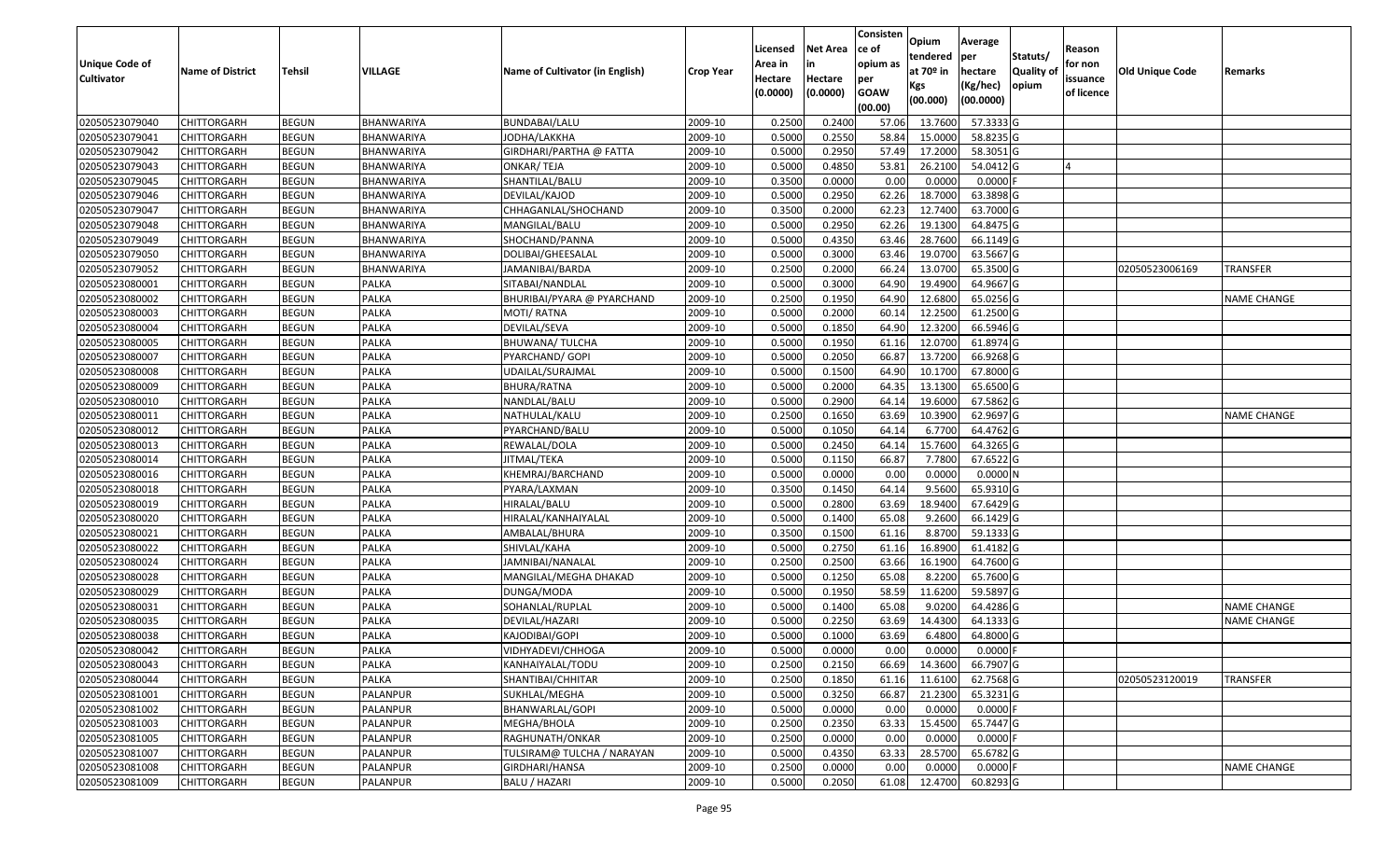|                       |                         |               |          |                                 |                  | Licensed | <b>Net Area</b> | Consisten<br>ce of     | Opium           | Average               |                   | Reason     |                 |                    |
|-----------------------|-------------------------|---------------|----------|---------------------------------|------------------|----------|-----------------|------------------------|-----------------|-----------------------|-------------------|------------|-----------------|--------------------|
| <b>Unique Code of</b> |                         |               |          |                                 |                  | Area in  | in              | opium as               | tendered        | per                   | Statuts/          | for non    |                 |                    |
| <b>Cultivator</b>     | <b>Name of District</b> | <b>Tehsil</b> | VILLAGE  | Name of Cultivator (in English) | <b>Crop Year</b> | Hectare  | Hectare         | per                    | at 70º in       | hectare               | <b>Quality of</b> | issuance   | Old Unique Code | Remarks            |
|                       |                         |               |          |                                 |                  | (0.0000) | (0.0000)        | <b>GOAW</b><br>(00.00) | Kgs<br>(00.000) | (Kg/hec)<br>(00.0000) | opium             | of licence |                 |                    |
| 02050523081010        | <b>CHITTORGARH</b>      | <b>BEGUN</b>  | PALANPUR | <b>DEVILAL/ SEVA</b>            | 2009-10          | 0.5000   | 0.3900          | 63.33                  | 24.7100         | 63.3590 G             |                   |            |                 |                    |
| 02050523081012        | <b>CHITTORGARH</b>      | <b>BEGUN</b>  | PALANPUR | RUPA/NARAYAN                    | 2009-10          | 0.5000   | 0.2150          | 65.19                  | 14.5400         | 67.6279 G             |                   |            |                 |                    |
| 02050523081014        | <b>CHITTORGARH</b>      | <b>BEGUN</b>  | PALANPUR | MOHANLAL/ TULSIRAM              | 2009-10          | 0.5000   | 0.4950          | 65.03                  | 32.1900         | 65.0303 G             |                   |            |                 |                    |
| 02050523081015        | <b>CHITTORGARH</b>      | <b>BEGUN</b>  | PALANPUR | NARAYAN/PANNA                   | 2009-10          | 0.5000   | 0.0000          | 0.00                   | 0.0000          | $0.0000$ F            |                   |            |                 |                    |
| 02050523081016        | <b>CHITTORGARH</b>      | <b>BEGUN</b>  | PALANPUR | KISHNIBAI/AASHARAM              | 2009-10          | 0.5000   | 0.4000          | 64.26                  | 25.5400         | 63.8500 G             |                   |            | 02050523083019  | TRANSFER           |
| 02050523081017        | <b>CHITTORGARH</b>      | <b>BEGUN</b>  | PALANPUR | NARAYAN/BHOLA                   | 2009-10          | 0.2500   | 0.2350          | 56.74                  | 13.2400         | 56.3404 G             |                   |            | 02050523052003  | TRANSFER           |
| 02050523082001        | CHITTORGARH             | <b>BEGUN</b>  | SRINAGAR | BHANWARLAL/BARDA                | 2009-10          | 0.5000   | 0.3400          | 59.40                  | 19.8400         | 58.3529 G             |                   |            |                 |                    |
| 02050523082002        | <b>CHITTORGARH</b>      | <b>BEGUN</b>  | SRINAGAR | DEVA/LALU                       | 2009-10          | 0.5000   | 0.2450          | 65.82                  | 16.4100         | 66.9796 G             |                   |            |                 |                    |
| 02050523082003        | <b>CHITTORGARH</b>      | <b>BEGUN</b>  | SRINAGAR | RAMCHANDRA/DEVILAL              | 2009-10          | 0.5000   | 0.1450          | 69.10                  | 9.9500          | 68.6207 G             |                   |            |                 |                    |
| 02050523082004        | <b>CHITTORGARH</b>      | <b>BEGUN</b>  | SRINAGAR | DEVA/SHOCHAND                   | 2009-10          | 0.5000   | 0.5000          | 63.15                  | 31.6800         | 63.3600 G             |                   |            |                 |                    |
| 02050523082005        | <b>CHITTORGARH</b>      | <b>BEGUN</b>  | SRINAGAR | KANHAIYALAL/HIRALAL             | 2009-10          | 0.5000   | 0.3900          | 63.15                  | 24.6400         | 63.1795 G             |                   |            |                 |                    |
| 02050523082006        | <b>CHITTORGARH</b>      | <b>BEGUN</b>  | SRINAGAR | MANGILAL/UDA                    | 2009-10          | 0.5000   | 0.1500          | 65.82                  | 9.5800          | 63.8667 G             |                   |            |                 |                    |
| 02050523082007        | <b>CHITTORGARH</b>      | <b>BEGUN</b>  | SRINAGAR | ONKAR/DALLA                     | 2009-10          | 0.5000   | 0.2000          | 63.15                  | 12.8400         | 64.2000 G             |                   |            |                 |                    |
| 02050523082008        | <b>CHITTORGARH</b>      | <b>BEGUN</b>  | SRINAGAR | MOTI/PANNA                      | 2009-10          | 0.5000   | 0.3400          | 65.82                  | 22.6400         | 66.5882 G             |                   |            |                 |                    |
| 02050523082010        | <b>CHITTORGARH</b>      | <b>BEGUN</b>  | SRINAGAR | NANDLAL/BHUWANA                 | 2009-10          | 0.5000   | 0.2450          | 59.40                  | 14.9300         | 60.9388 G             |                   |            |                 |                    |
| 02050523082011        | <b>CHITTORGARH</b>      | <b>BEGUN</b>  | SRINAGAR | NANDA/KHEMA                     | 2009-10          | 0.5000   | 0.1950          | 59.40                  | 11.4400         | 58.6667 G             |                   |            |                 |                    |
| 02050523082012        | <b>CHITTORGARH</b>      | <b>BEGUN</b>  | SRINAGAR | DEVILAL/CHHOGA                  | 2009-10          | 0.5000   | 0.2450          | 63.15                  | 15.8500         | 64.6939 G             |                   |            |                 |                    |
| 02050523082014        | <b>CHITTORGARH</b>      | <b>BEGUN</b>  | SRINAGAR | JAMNALAL/NARAYAN                | 2009-10          | 0.5000   | 0.0000          | 0.00                   | 0.0000          | $0.0000$ F            |                   |            |                 |                    |
| 02050523082015        | <b>CHITTORGARH</b>      | <b>BEGUN</b>  | SRINAGAR | MOTI/RODA                       | 2009-10          | 0.5000   | 0.2000          | 62.01                  | 12.1900         | 60.9500 G             |                   |            |                 |                    |
| 02050523082016        | CHITTORGARH             | <b>BEGUN</b>  | SRINAGAR | DEVA/GHEESA                     | 2009-10          | 0.5000   | 0.0000          | 0.00                   | 0.0000          | 0.0000F               |                   |            |                 |                    |
| 02050523082018        | <b>CHITTORGARH</b>      | <b>BEGUN</b>  | SRINAGAR | KUKA A/S CHUNA/ NARAYAN         | 2009-10          | 0.5000   | 0.2000          | 66.36                  | 13.5900         | 67.9500 G             |                   |            |                 |                    |
| 02050523082019        | <b>CHITTORGARH</b>      | <b>BEGUN</b>  | SRINAGAR | JAGDISH A/S NARAYAN/ PYARA      | 2009-10          | 0.5000   | 0.2000          | 62.01                  | 12.7100         | 63.5500 G             |                   |            |                 |                    |
| 02050523082020        | <b>CHITTORGARH</b>      | <b>BEGUN</b>  | SRINAGAR | GOKUL/ KALU                     | 2009-10          | 0.5000   | 0.2500          | 67.69                  | 16.7800         | 67.1200 G             |                   |            |                 |                    |
| 02050523082021        | <b>CHITTORGARH</b>      | <b>BEGUN</b>  | SRINAGAR | BHUWANA/LALU                    | 2009-10          | 0.5000   | 0.2000          | 62.01                  | 12.6500         | 63.2500 G             |                   |            |                 |                    |
| 02050523082022        | <b>CHITTORGARH</b>      | <b>BEGUN</b>  | SRINAGAR | PRAKASH/BALU                    | 2009-10          | 0.5000   | 0.0900          | 72.93                  | 6.8300          | 75.8889 G             |                   |            |                 |                    |
| 02050523082023        | <b>CHITTORGARH</b>      | <b>BEGUN</b>  | SRINAGAR | LALU/MODA                       | 2009-10          | 0.5000   | 0.4500          | 66.36                  | 29.9700         | 66.6000 G             |                   |            |                 |                    |
| 02050523082024        | <b>CHITTORGARH</b>      | <b>BEGUN</b>  | SRINAGAR | <b>BALU/HIRA (PANDU</b>         | 2009-10          | 0.5000   | 0.3000          | 65.82                  | 20.2600         | 67.5333 G             |                   |            |                 |                    |
| 02050523082025        | <b>CHITTORGARH</b>      | <b>BEGUN</b>  | SRINAGAR | SHAMBHULAL/RUPA                 | 2009-10          | 0.5000   | 0.3500          | 66.36                  | 23.6700         | 67.6286 G             |                   |            |                 |                    |
| 02050523082026        | <b>CHITTORGARH</b>      | <b>BEGUN</b>  | SRINAGAR | BADAMBAI/MANGILAL               | 2009-10          | 0.5000   | 0.0950          | 66.36                  | 6.7300          | 70.8421 G             |                   |            |                 |                    |
| 02050523082027        | <b>CHITTORGARH</b>      | <b>BEGUN</b>  | SRINAGAR | BHURA/NARAYAN                   | 2009-10          | 0.5000   | 0.0000          | 0.00                   | 0.0000          | $0.0000$ F            |                   |            |                 |                    |
| 02050523082028        | <b>CHITTORGARH</b>      | <b>BEGUN</b>  | SRINAGAR | RAMESHWAR/PYARCHAND             | 2009-10          | 0.2500   | 0.0000          | 0.00                   | 0.0000          | $0.0000$ F            |                   |            |                 |                    |
| 02050523082029        | <b>CHITTORGARH</b>      | <b>BEGUN</b>  | SRINAGAR | GOPILAL/CHUNA                   | 2009-10          | 0.5000   | 0.1450          | 66.68                  | 9.5400          | 65.7931 G             |                   |            |                 |                    |
| 02050523082030        | <b>CHITTORGARH</b>      | <b>BEGUN</b>  | SRINAGAR | SHANKERLAL/MOTI                 | 2009-10          | 0.5000   | 0.2800          | 62.01                  | 17.6500         | 63.0357 G             |                   |            |                 |                    |
| 02050523082033        | <b>CHITTORGARH</b>      | <b>BEGUN</b>  | SRINAGAR | JHAMKUBAI/DEVA                  | 2009-10          | 0.5000   | 0.1950          | 67.69                  | 13.6100         | 69.7949 G             |                   |            |                 |                    |
| 02050523082034        | <b>CHITTORGARH</b>      | <b>BEGUN</b>  | SRINAGAR | ONKAR A/S PARTHU/ BHUWANA       | 2009-10          | 0.2500   | 0.2450          | 67.69                  | 17.0400         | 69.5510 G             |                   |            |                 |                    |
| 02050523082035        | <b>CHITTORGARH</b>      | <b>BEGUN</b>  | SRINAGAR | ANCHIBAI/GOKAL                  | 2009-10          | 0.5000   | 0.3000          | 66.68                  | 20.3000         | 67.6667 G             |                   |            |                 |                    |
| 02050523082036        | CHITTORGARH             | <b>BEGUN</b>  | SRINAGAR | KANA/KALU                       | 2009-10          | 0.5000   | 0.1850          | 63.15                  | 12.7300         | 68.8108 G             |                   |            |                 |                    |
| 02050523082037        | <b>CHITTORGARH</b>      | <b>BEGUN</b>  | SRINAGAR | LALU/GOKAL                      | 2009-10          | 0.5000   | 0.3500          | 66.68                  | 23.4400         | 66.9714 G             |                   |            |                 |                    |
| 02050523082038        | <b>CHITTORGARH</b>      | <b>BEGUN</b>  | SRINAGAR | MOTYABAI/BALU                   | 2009-10          | 0.5000   | 0.3800          | 63.15                  | 24.1700         | 63.6053 G             |                   |            |                 | <b>NAME CHANGE</b> |
| 02050523082040        | <b>CHITTORGARH</b>      | BEGUN         | SRINAGAR | JAGDISH/GHEESA                  | 2009-10          | 0.3500   | 0.1900          | 59.40                  | 11.2900         | 59.4211 G             |                   |            |                 |                    |
| 02050523082041        | <b>CHITTORGARH</b>      | <b>BEGUN</b>  | SRINAGAR | SOHANLAL/CHUNNILAL              | 2009-10          | 0.5000   | 0.2000          | 60.04                  | 12.0500         | 60.2500 G             |                   |            |                 | NAME CHANGE        |
| 02050523082042        | <b>CHITTORGARH</b>      | <b>BEGUN</b>  | SRINAGAR | SATYANARAYAN/GHEESA             | 2009-10          | 0.5000   | 0.1100          | 60.04                  | 6.7200          | 61.0909 G             |                   |            |                 |                    |
| 02050523082045        | <b>CHITTORGARH</b>      | <b>BEGUN</b>  | SRINAGAR | GHEESA A/S BHUWANA/ UDA         | 2009-10          | 0.5000   | 0.2450          | 63.15                  | 15.2800         | 62.3673 G             |                   |            |                 |                    |
| 02050523082046        | <b>CHITTORGARH</b>      | <b>BEGUN</b>  | SRINAGAR | MEGHRAJ/DUNGA                   | 2009-10          | 0.5000   | 0.4100          | 60.04                  | 24.7800         | 60.4390 G             |                   |            |                 |                    |
| 02050523082047        | <b>CHITTORGARH</b>      | <b>BEGUN</b>  | SRINAGAR | SHANKERLAL/NANDA                | 2009-10          | 0.5000   | 0.2500          | 69.10                  | 17.9400         | 71.7600 G             |                   |            |                 |                    |
| 02050523082048        | <b>CHITTORGARH</b>      | <b>BEGUN</b>  | SRINAGAR | BANSHIDAS/BADRIDAS              | 2009-10          | 0.2500   | 0.0000          | 0.00                   | 0.0000          | $0.0000$ F            |                   |            |                 |                    |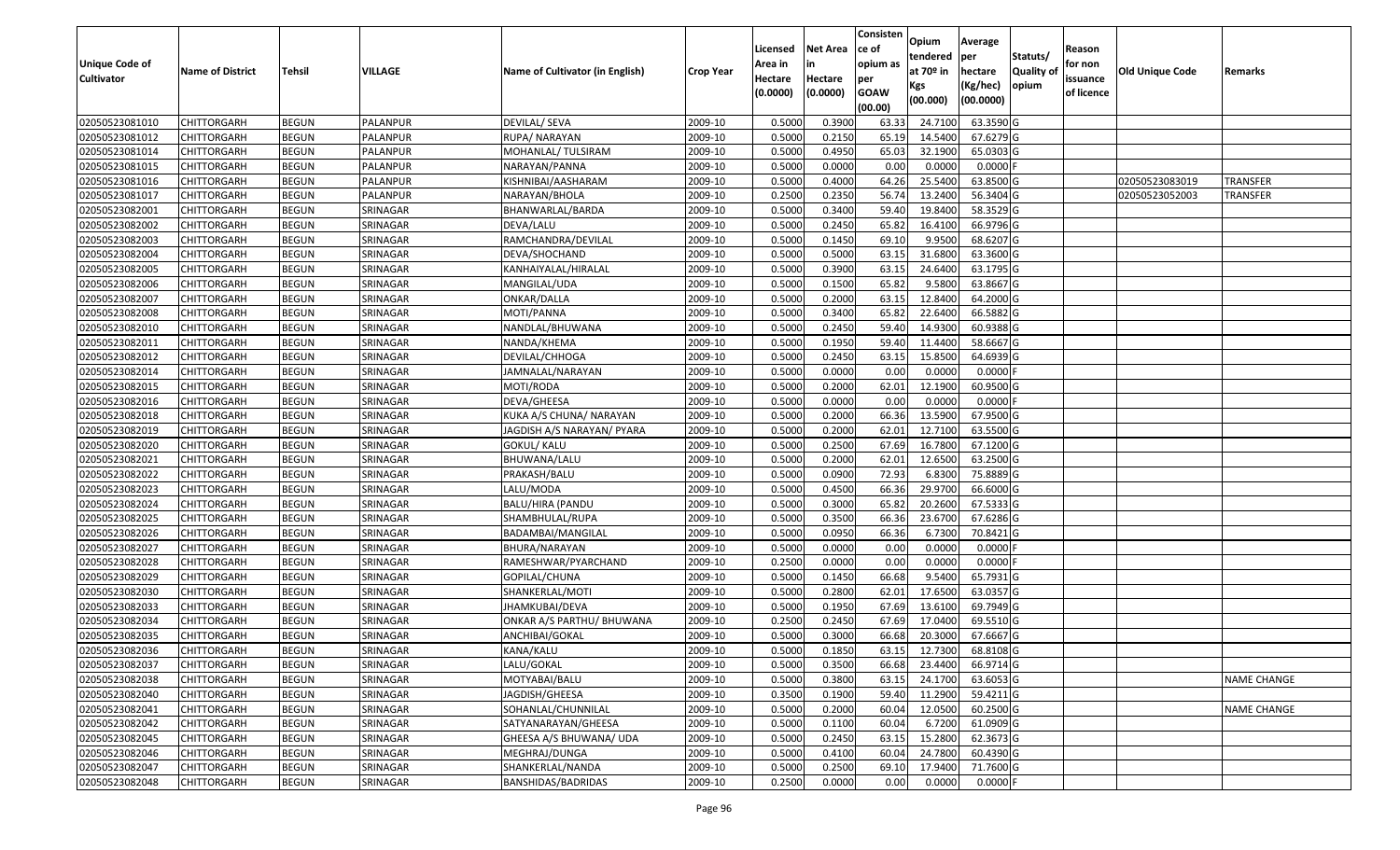| <b>Unique Code of</b><br><b>Cultivator</b> | <b>Name of District</b> | <b>Tehsil</b> | VILLAGE  | Name of Cultivator (in English) | <b>Crop Year</b> | Licensed<br>Area in<br>Hectare<br>(0.0000) | <b>Net Area</b><br>in<br>Hectare<br>(0.0000) | Consisten<br>ce of<br>opium as<br>per<br><b>GOAW</b><br>(00.00) | Opium<br>tendered<br>at $70°$ in<br>Kgs<br>(00.000) | Average<br>per<br>hectare<br>(Kg/hec)<br>(00.0000) | Statuts/<br>Quality of<br>opium | Reason<br>for non<br>issuance<br>of licence | <b>Old Unique Code</b> | Remarks                      |
|--------------------------------------------|-------------------------|---------------|----------|---------------------------------|------------------|--------------------------------------------|----------------------------------------------|-----------------------------------------------------------------|-----------------------------------------------------|----------------------------------------------------|---------------------------------|---------------------------------------------|------------------------|------------------------------|
| 02050523082050                             | <b>CHITTORGARH</b>      | <b>BEGUN</b>  | SRINAGAR | RAMCHANDRA/DHANNA               | 2009-10          | 0.5000                                     | 0.3000                                       | 63.15                                                           | 19.7400                                             | 65.8000 G                                          |                                 |                                             |                        |                              |
| 02050523082051                             | CHITTORGARH             | <b>BEGUN</b>  | SRINAGAR | SOHANLAL/BARDA                  | 2009-10          | 0.5000                                     | 0.1950                                       | 69.01                                                           | 13.5000                                             | 69.2308 G                                          |                                 |                                             |                        |                              |
| 02050523082052                             | CHITTORGARH             | <b>BEGUN</b>  | SRINAGAR | <b>BARDA/LALA</b>               | 2009-10          | 0.5000                                     | 0.2100                                       | 69.01                                                           | 14.6700                                             | 69.8571 G                                          |                                 |                                             |                        |                              |
| 02050523082053                             | <b>CHITTORGARH</b>      | <b>BEGUN</b>  | SRINAGAR | HIRALAL/UDA                     | 2009-10          | 0.2500                                     | 0.0000                                       | 0.00                                                            | 0.0000                                              | $0.0000$ F                                         |                                 |                                             |                        |                              |
| 02050523082054                             | <b>CHITTORGARH</b>      | <b>BEGUN</b>  | SRINAGAR | BALIBAI/DHANNA                  | 2009-10          | 0.5000                                     | 0.2950                                       | 63.58                                                           | 19.1700                                             | 64.9831 G                                          |                                 |                                             |                        |                              |
| 02050523082055                             | <b>CHITTORGARH</b>      | <b>BEGUN</b>  | SRINAGAR | KAILASH/JETA                    | 2009-10          | 0.5000                                     | 0.1100                                       | 60.04                                                           | 6.9800                                              | 63.4545 G                                          |                                 |                                             |                        |                              |
| 02050523082056                             | <b>CHITTORGARH</b>      | <b>BEGUN</b>  | SRINAGAR | SUGANLAL/HARLAL                 | 2009-10          | 0.5000                                     | 0.0000                                       | 0.00                                                            | 0.0000                                              | $0.0000$ F                                         |                                 |                                             |                        |                              |
| 02050523082057                             | CHITTORGARH             | <b>BEGUN</b>  | SRINAGAR | KALULAL/BARDA                   | 2009-10          | 0.5000                                     | 0.1950                                       | 63.58                                                           | 12.6800                                             | 65.0256 G                                          |                                 |                                             |                        | <b>NAME CHANGE</b>           |
| 02050523082058                             | CHITTORGARH             | <b>BEGUN</b>  | SRINAGAR | BHANWARDAS/BANSHIDAS            | 2009-10          | 0.5000                                     | 0.3800                                       | 63.58                                                           | 24.5700                                             | 64.6579 G                                          |                                 |                                             |                        |                              |
| 02050523082061                             | <b>CHITTORGARH</b>      | <b>BEGUN</b>  | SRINAGAR | HAZARI/GHEESA                   | 2009-10          | 0.5000                                     | 0.2150                                       | 66.68                                                           | 14.5400                                             | 67.6279 G                                          |                                 |                                             |                        |                              |
| 02050523082062                             | <b>CHITTORGARH</b>      | <b>BEGUN</b>  | SRINAGAR | UDAILAL/MOTILAL                 | 2009-10          | 0.2500                                     | 0.0900                                       | 66.55                                                           | 6.4000                                              | 71.1111G                                           |                                 |                                             |                        |                              |
| 02050523082063                             | <b>CHITTORGARH</b>      | <b>BEGUN</b>  | SRINAGAR | PYARCHAND/BHUWANA               | 2009-10          | 0.5000                                     | 0.2950                                       | 63.58                                                           | 19.4600                                             | 65.9661G                                           |                                 |                                             |                        |                              |
| 02050523082064                             | <b>CHITTORGARH</b>      | <b>BEGUN</b>  | SRINAGAR | MOHANLAL/HIRA                   | 2009-10          | 0.5000                                     | 0.2000                                       | 66.55                                                           | 13.4700                                             | 67.3500 G                                          |                                 |                                             |                        |                              |
| 02050523082065                             | CHITTORGARH             | <b>BEGUN</b>  | SRINAGAR | MADHAVLAL/CHHOGA                | 2009-10          | 0.5000                                     | 0.2900                                       | 63.80                                                           | 19.0500                                             | 65.6897 G                                          |                                 |                                             |                        |                              |
| 02050523082066                             | CHITTORGARH             | <b>BEGUN</b>  | SRINAGAR | PYARA/UDA                       | 2009-10          | 0.5000                                     | 0.2950                                       | 58.02                                                           | 17.5300                                             | 59.4237 G                                          |                                 |                                             |                        |                              |
| 02050523082067                             | CHITTORGARH             | <b>BEGUN</b>  | SRINAGAR | ONKAR/BARDA                     | 2009-10          | 0.5000                                     | 0.2950                                       | 59.02                                                           | 16.4900                                             | 55.8983 G                                          |                                 |                                             |                        |                              |
| 02050523082068                             | CHITTORGARH             | <b>BEGUN</b>  | SRINAGAR | MANGILAL/KAJOD                  | 2009-10          | 0.5000                                     | 0.0000                                       | 0.00                                                            | 0.0000                                              | 0.0000                                             |                                 |                                             |                        |                              |
| 02050523082069                             | CHITTORGARH             | <b>BEGUN</b>  | SRINAGAR | BARDA/PRABHULAL                 | 2009-10          | 0.500                                      | 0.2000                                       | 66.55                                                           | 13.5200                                             | 67.6000 G                                          |                                 |                                             |                        |                              |
| 02050523082070                             | CHITTORGARH             | <b>BEGUN</b>  | SRINAGAR | SHANTILAL/DEVILAL               | 2009-10          | 0.5000                                     | 0.1450                                       | 69.01                                                           | 9.9000                                              | 68.2759 G                                          |                                 |                                             |                        |                              |
| 02050523082071                             | CHITTORGARH             | <b>BEGUN</b>  | SRINAGAR | ONKAR/GOPI                      | 2009-10          | 0.5000                                     | 0.3900                                       | 66.55                                                           | 27.2800                                             | 69.9487 G                                          |                                 |                                             |                        |                              |
| 02050523082072                             | CHITTORGARH             | <b>BEGUN</b>  | SRINAGAR | DEVILAL/RUPA                    | 2009-10          | 0.5000                                     | 0.1900                                       | 63.80                                                           | 12.4500                                             | 65.5263 G                                          |                                 |                                             |                        | <b>TRANSFER / BHANWARIYA</b> |
| 02050523082075                             | CHITTORGARH             | <b>BEGUN</b>  | SRINAGAR | DEVILAL/BHANWARLAL              | 2009-10          | 0.250                                      | 0.1500                                       | 64.63                                                           | 9.8700                                              | 65.8000 G                                          |                                 |                                             |                        |                              |
| 02050523082076                             | CHITTORGARH             | <b>BEGUN</b>  | SRINAGAR | KAILASH/ HEERA                  | 2009-10          | 0.2500                                     | 0.0000                                       | 0.00                                                            | 0.0000                                              | 0.0000F                                            |                                 |                                             |                        |                              |
| 02050523082079                             | CHITTORGARH             | <b>BEGUN</b>  | SRINAGAR | GITABAI/NARAYAN                 | 2009-10          | 0.2500                                     | 0.1050                                       | 65.08                                                           | 6.9500                                              | 66.1905 G                                          |                                 |                                             |                        |                              |
| 02050523082082                             | <b>CHITTORGARH</b>      | <b>BEGUN</b>  | SRINAGAR | DEVILAL/MANGILAL                | 2009-10          | 0.2500                                     | 0.0000                                       | 0.00                                                            | 0.0000                                              | 0.0000                                             |                                 |                                             |                        |                              |
| 02050523082091                             | <b>CHITTORGARH</b>      | <b>BEGUN</b>  | SRINAGAR | MOHANLAL/GHEESA                 | 2009-10          | 0.2500                                     | 0.1000                                       | 63.80                                                           | 6.7500                                              | 67.5000 G                                          |                                 |                                             |                        |                              |
| 02050523082092                             | <b>CHITTORGARH</b>      | <b>BEGUN</b>  | SRINAGAR | NATHULAL/GHEESA                 | 2009-10          | 0.2500                                     | 0.2500                                       | 60.42                                                           | 15.1400                                             | 60.5600 G                                          |                                 |                                             |                        |                              |
| 02050523082094                             | CHITTORGARH             | <b>BEGUN</b>  | SRINAGAR | MANGILAL/HIRA                   | 2009-10          | 0.2500                                     | 0.1900                                       | 64.63                                                           | 12.2900                                             | 64.6842 G                                          |                                 |                                             |                        |                              |
| 02050523082095                             | <b>CHITTORGARH</b>      | <b>BEGUN</b>  | SRINAGAR | DHANNALAL/LAXMAN                | 2009-10          | 0.2500                                     | 0.1000                                       | 65.08                                                           | 6.7200                                              | 67.2000 G                                          |                                 |                                             |                        |                              |
| 02050523082101                             | <b>CHITTORGARH</b>      | <b>BEGUN</b>  | SRINAGAR | KANHAIYALAL/GHEESA              | 2009-10          | 0.2500                                     | 0.1800                                       | 64.63                                                           | 11.3100                                             | 62.8333 G                                          |                                 |                                             |                        |                              |
| 02050523082113                             | <b>CHITTORGARH</b>      | <b>BEGUN</b>  | SRINAGAR | MANGILAL/BARDA                  | 2009-10          | 0.2500                                     | 0.0000                                       | 0.00                                                            | 0.0000                                              | 0.0000 F                                           |                                 |                                             |                        |                              |
| 02050523082116                             | CHITTORGARH             | <b>BEGUN</b>  | SRINAGAR | RATIRAM/HIRA                    | 2009-10          | 0.500                                      | 0.0000                                       | 0.00                                                            | 0.0000                                              | 0.0000                                             |                                 |                                             |                        |                              |
| 02050523082120                             | CHITTORGARH             | <b>BEGUN</b>  | SRINAGAR | MOHANLAL/BHAGIRATH              | 2009-10          | 0.2500                                     | 0.2450                                       | 58.02                                                           | 14.5500                                             | 59.3878 G                                          |                                 |                                             |                        | TRANSFER / BHANWARIYA        |
| 02050523082124                             | CHITTORGARH             | <b>BEGUN</b>  | SRINAGAR | BARDA/GHEESA                    | 2009-10          | 0.2500                                     | 0.2400                                       | 65.08                                                           | 15.7900                                             | 65.7917 G                                          |                                 |                                             |                        |                              |
| 02050523082127                             | CHITTORGARH             | <b>BEGUN</b>  | SRINAGAR | KANHAIYALAL/PYARA               | 2009-10          | 0.5000                                     | 0.1000                                       | 64.72                                                           | 6.6400                                              | 66.4000 G                                          |                                 |                                             |                        |                              |
| 02050523082128                             | <b>CHITTORGARH</b>      | <b>BEGUN</b>  | SRINAGAR | DEVILAL/DEVALAL                 | 2009-10          | 0.5000                                     | 0.2450                                       | 69.96                                                           | 17.5700                                             | 71.7143 G                                          |                                 |                                             |                        |                              |
| 02050523082129                             | <b>CHITTORGARH</b>      | <b>BEGUN</b>  | SRINAGAR | GOPI/BHUWANA                    | 2009-10          | 0.5000                                     | 0.2900                                       | 64.72                                                           | 19.3700                                             | 66.7931 G                                          |                                 |                                             |                        |                              |
| 02050523082137                             | <b>CHITTORGARH</b>      | <b>BEGUN</b>  | SRINAGAR | RAMCHANDRA/HIRA II              | 2009-10          | 0.5000                                     | 0.3200                                       | 64.72                                                           | 20.8500                                             | 65.1563 G                                          |                                 |                                             |                        |                              |
| 02050523082141                             | CHITTORGARH             | <b>BEGUN</b>  | SRINAGAR | BABULAL/ONKAR                   | 2009-10          | 0.5000                                     | 0.1950                                       | 64.72                                                           | 13.0200                                             | 66.7692 G                                          |                                 |                                             |                        |                              |
| 02050523082142                             | <b>CHITTORGARH</b>      | <b>BEGUN</b>  | SRINAGAR | MANGILAL/CHUNNILAL              | 2009-10          | 0.2500                                     | 0.2400                                       | 65.08                                                           | 15.8200                                             | 65.9167 G                                          |                                 |                                             |                        |                              |
| 02050523082143                             | <b>CHITTORGARH</b>      | <b>BEGUN</b>  | SRINAGAR | MOHANLAL/PITHA                  | 2009-10          | 0.2500                                     | 0.1000                                       | 65.38                                                           | 6.7300                                              | 67.3000 G                                          |                                 |                                             |                        |                              |
| 02050523082147                             | CHITTORGARH             | <b>BEGUN</b>  | SRINAGAR | JETA/SITARAM                    | 2009-10          | 0.2500                                     | 0.2050                                       | 58.02                                                           | 11.7500                                             | 57.3171 G                                          |                                 |                                             |                        | <b>TRANSFER / THUKRAI</b>    |
| 02050523082148                             | CHITTORGARH             | <b>BEGUN</b>  | SRINAGAR | GIRDHARI/BALU                   | 2009-10          | 0.3500                                     | 0.2400                                       | 64.63                                                           | 15.9500                                             | 66.4583 G                                          |                                 |                                             |                        |                              |
| 02050523082150                             | <b>CHITTORGARH</b>      | <b>BEGUN</b>  | SRINAGAR | GHEESA/NARAYAN                  | 2009-10          | 0.5000                                     | 0.3000                                       | 64.63                                                           | 19.9100                                             | 66.3667 G                                          |                                 |                                             |                        |                              |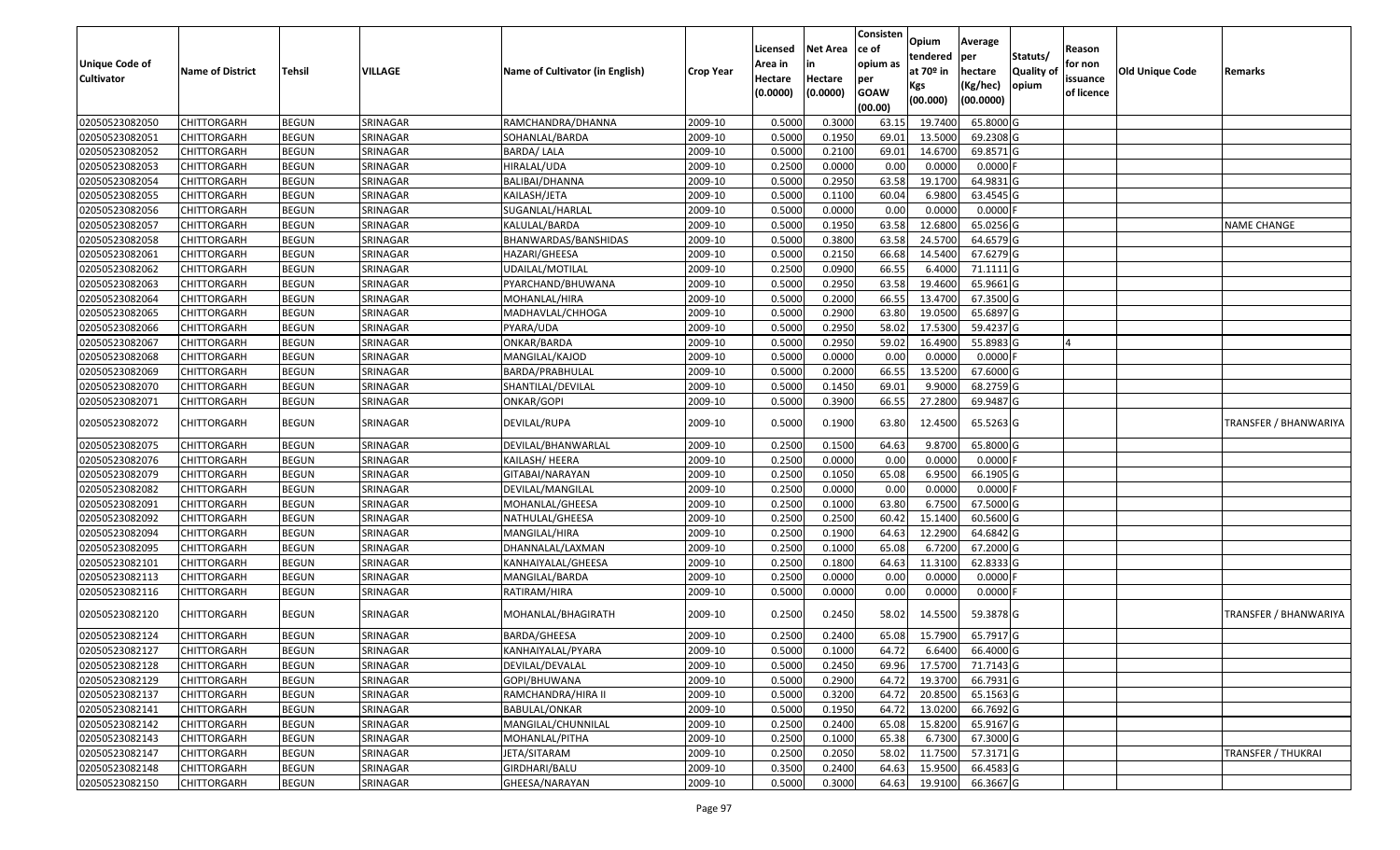| Unique Code of    |                         |               |              |                                 |                  | Licensed<br>Area in | <b>Net Area</b>     | Consisten<br>lce of<br>opium as | Opium<br>tendered              | Average<br>per                   | Statuts/                  | Reason<br>for non      |                        |                             |
|-------------------|-------------------------|---------------|--------------|---------------------------------|------------------|---------------------|---------------------|---------------------------------|--------------------------------|----------------------------------|---------------------------|------------------------|------------------------|-----------------------------|
| <b>Cultivator</b> | <b>Name of District</b> | <b>Tehsil</b> | VILLAGE      | Name of Cultivator (in English) | <b>Crop Year</b> | Hectare<br>(0.0000) | Hectare<br>(0.0000) | per<br><b>GOAW</b><br>(00.00)   | at $70°$ in<br>Kgs<br>(00.000) | hectare<br>(Kg/hec)<br>(00.0000) | <b>Quality o</b><br>opium | issuance<br>of licence | <b>Old Unique Code</b> | Remarks                     |
| 02050523082153    | CHITTORGARH             | <b>BEGUN</b>  | SRINAGAR     | CHHITAR/LAKKHMA                 | 2009-10          | 0.5000              | 0.1000              | 69.96                           | 7.3200                         | 73.2000 G                        |                           |                        |                        |                             |
| 02050523082156    | CHITTORGARH             | <b>BEGUN</b>  | SRINAGAR     | TARACHAND/JAGANNATH             | 2009-10          | 0.5000              | 0.1000              | 63.80                           | 6.4800                         | 64.8000 G                        |                           |                        |                        |                             |
| 02050523082157    | CHITTORGARH             | <b>BEGUN</b>  | SRINAGAR     | KASHIRAM/SHOJI                  | 2009-10          | 0.5000              | 0.0000              | 0.00                            | 0.0000                         | 0.0000                           |                           |                        | 02050523079044         | <b>TRANSFER</b>             |
| 02050523083002    | CHITTORGARH             | <b>BEGUN</b>  | RAITI        | SASHIKALA/NANDKISHOR            | 2009-10          | 0.5000              | 0.2500              | 73.04                           | 18.5100                        | 74.0400 G                        |                           |                        |                        | <b>NAME CHANGE</b>          |
| 02050523083003    | CHITTORGARH             | <b>BEGUN</b>  | RAITI        | RAMLAL/KUKA                     | 2009-10          | 0.5000              | 0.2000              | 60.54                           | 12.2600                        | 61.3000G                         |                           |                        |                        |                             |
| 02050523083004    | CHITTORGARH             | <b>BEGUN</b>  | RAITI        | KANHAIYALAL/BHURA               | 2009-10          | 0.5000              | 0.2000              | 60.54                           | 12.2100                        | 61.0500G                         |                           |                        |                        |                             |
| 02050523083007    | CHITTORGARH             | <b>BEGUN</b>  | RAITI        | DEVILAL/SHOCHAND                | 2009-10          | 0.5000              | 0.2000              | 61.5                            | 12.5000                        | 62.5000G                         |                           |                        |                        |                             |
| 02050523083008    | CHITTORGARH             | <b>BEGUN</b>  | RAITI        | UDA/BHERU                       | 2009-10          | 0.5000              | 0.1950              | 63.07                           | 12.3600                        | 63.3846 G                        |                           |                        |                        |                             |
| 02050523083009    | CHITTORGARH             | <b>BEGUN</b>  | RAITI        | BARDICHAND/BHAWANA              | 2009-10          | 0.5000              | 0.1950              | 59.70                           | 11.6800                        | 59.8974 G                        |                           |                        |                        |                             |
| 02050523083010    | CHITTORGARH             | <b>BEGUN</b>  | RAITI        | NANDUBAI/KHEMRAJ                | 2009-10          | 0.5000              | 0.2050              | 63.76                           | 13.2300                        | 64.5366 G                        |                           |                        |                        |                             |
| 02050523083015    | CHITTORGARH             | <b>BEGUN</b>  | RAITI        | BHURA/PEMA                      | 2009-10          | 0.5000              | 0.3600              | 67.13                           | 24.3800                        | 67.7222 G                        |                           |                        |                        |                             |
| 02050523083017    | <b>CHITTORGARH</b>      | <b>BEGUN</b>  | RAITI        | BALU/PYARA                      | 2009-10          | 0.2500              | 0.0000              | 0.00                            | 0.0000                         | $0.0000$ F                       |                           |                        |                        |                             |
| 02050523083018    | <b>CHITTORGARH</b>      | <b>BEGUN</b>  | RAITI        | CHAMPALAL/DALU                  | 2009-10          | 0.5000              | 0.0000              | 0.00                            | 0.0000                         | $0.0000$ F                       |                           |                        |                        |                             |
| 02050523083021    | <b>CHITTORGARH</b>      | <b>BEGUN</b>  | RAITI        | NARAYAN/LAXMAN                  | 2009-10          | 0.5000              | 0.2900              | 63.07                           | 18.7500                        | 64.6552 G                        |                           |                        |                        |                             |
| 02050523083022    | <b>CHITTORGARH</b>      | <b>BEGUN</b>  | RAITI        | MODIRAM/MIYACHAND               | 2009-10          | 0.5000              | 0.0000              | 0.00                            | 0.0000                         | $0.0000$ F                       |                           |                        |                        |                             |
| 02050523083023    | CHITTORGARH             | <b>BEGUN</b>  | RAITI        | PAYRA/BALU                      | 2009-10          | 0.2500              | 0.1450              | 63.38                           | 9.3400                         | 64.4138 G                        |                           |                        |                        |                             |
| 02050523083024    | CHITTORGARH             | <b>BEGUN</b>  | RAITI        | KAJOD/BALU                      | 2009-10          | 0.5000              | 0.2000              | 61.83                           | 12.7600                        | 63.8000 G                        |                           |                        |                        | <b>TRANSFER / SHONAGAR</b>  |
| 02050523083027    | CHITTORGARH             | <b>BEGUN</b>  | RAITI        | BHERULAL/DUNGA                  | 2009-10          | 0.500               | 0.3450              | 61.83                           | 21.9900                        | 63.7391 G                        |                           |                        |                        |                             |
| 02050523083029    | CHITTORGARH             | <b>BEGUN</b>  | RAITI        | BHOLIBAI/DEVILAL                | 2009-10          | 0.5000              | 0.2800              | 63.76                           | 18.2500                        | 65.1786 G                        |                           |                        |                        |                             |
| 02050523083032    | CHITTORGARH             | <b>BEGUN</b>  | RAITI        | MOHANLAL/SHOCHAND               | 2009-10          | 0.2500              | 0.2500              | 67.13                           | 16.4900                        | 65.9600 G                        |                           |                        |                        |                             |
| 02050523083033    | CHITTORGARH             | <b>BEGUN</b>  | RAITI        | BHANWARLAL/HEERALAL             | 2009-10          | 0.5000              | 0.2500              | 64.13                           | 16.1600                        | 64.6400 G                        |                           |                        |                        |                             |
| 02050523083035    | CHITTORGARH             | <b>BEGUN</b>  | RAITI        | DHAPUBAI/SHIVLAL                | 2009-10          | 0.2500              | 0.0000              | 0.00                            | 0.000                          | 0.0000                           |                           |                        |                        |                             |
| 02050523083038    | CHITTORGARH             | <b>BEGUN</b>  | RAITI        | MODIRAM/NARAYAN                 | 2009-10          | 0.5000              | 0.2000              | 64.13                           | 12.7300                        | 63.6500 G                        |                           |                        |                        |                             |
| 02050523083039    | CHITTORGARH             | <b>BEGUN</b>  | RAITI        | KANHIYALAL A/S NANDA            | 2009-10          | 0.5000              | 0.0000              | 0.00                            | 0.0000                         | 0.0000                           |                           |                        |                        | <b>NAME CHANGE</b>          |
| 02050523083046    | CHITTORGARH             | <b>BEGUN</b>  | RAITI        | JAGANNATH/JAICHAND              | 2009-10          | 0.5000              | 0.2250              | 61.83                           | 14.0500                        | 62.4444 G                        |                           |                        |                        |                             |
| 02050523083050    | CHITTORGARH             | <b>BEGUN</b>  | RAITI        | KALU/MIYACHAND                  | 2009-10          | 0.5000              | 0.3000              | 61.83                           | 18.7200                        | 62.4000 G                        |                           |                        |                        |                             |
| 02050523083052    | CHITTORGARH             | <b>BEGUN</b>  | RAITI        | GOPILAL/DEVA DHAKAD             | 2009-10          | 0.5000              | 0.4000              | 61.51                           | 24.7300                        | 61.8250 G                        |                           |                        |                        |                             |
| 02050523083053    | CHITTORGARH             | <b>BEGUN</b>  | RAITI        | BANSHILAL/NANDA                 | 2009-10          | 0.5000              | 0.3400              | 63.26                           | 21.8700                        | 64.3235 G                        |                           |                        |                        |                             |
| 02050523083054    | CHITTORGARH             | <b>BEGUN</b>  | RAITI        | JAGANNATH/BHERU                 | 2009-10          | 0.5000              | 0.1950              | 63.26                           | 12.4500                        | 63.8462 G                        |                           |                        |                        |                             |
| 02050523083055    | CHITTORGARH             | <b>BEGUN</b>  | RAITI        | HEERALAL/UDA                    | 2009-10          | 0.3500              | 0.2000              | 61.5                            | 12.4500                        | 62.2500 G                        |                           |                        |                        |                             |
| 02050523083056    | CHITTORGARH             | <b>BEGUN</b>  | RAITI        | KAILASH/TEJPAL                  | 2009-10          | 0.5000              | 0.2300              | 63.26                           | 14.7500                        | 64.1304 G                        |                           |                        |                        |                             |
| 02050523083057    | CHITTORGARH             | <b>BEGUN</b>  | RAITI        | DEVILAL/MOTI                    | 2009-10          | 0.2500              | 0.1000              | 68.34                           | 6.9300                         | 69.3000 G                        |                           |                        |                        |                             |
| 02050523083062    | CHITTORGARH             | <b>BEGUN</b>  | RAITI        | MANGILAL/RAMA                   | 2009-10          | 0.5000              | 0.0000              | 0.00                            | 0.0000                         | $0.0000$ F                       |                           |                        |                        |                             |
| 02050523083068    | CHITTORGARH             | <b>BEGUN</b>  | RAITI        | GHISALAL/MODA                   | 2009-10          | 0.2500              | 0.2500              | 68.06                           | 2.9200                         | 11.6800 G                        |                           |                        |                        |                             |
| 02050523083072    | CHITTORGARH             | <b>BEGUN</b>  | RAITI        | BHURA/DOLA                      | 2009-10          | 0.500               | 0.1950              | 64.13                           | 12.4500                        | 63.8462 G                        |                           |                        |                        |                             |
| 02050523083075    | CHITTORGARH             | <b>BEGUN</b>  | RAITI        | TULSIRAM/HIRA                   | 2009-10          | 0.2500              | 0.2100              | 61.5                            | 12.7400                        | 60.6667 G                        |                           |                        |                        | TRANSFER / SHADI            |
| 02050523083076    | <b>CHITTORGARH</b>      | <b>BEGUN</b>  | RAITI        | EKLING/VENA                     | 2009-10          | 0.2500              | 0.0000              | 0.00                            | 0.0000                         | 0.0000N                          |                           | l,                     |                        |                             |
| 02050523083077    | <b>CHITTORGARH</b>      | <b>BEGUN</b>  | RAITI        | CHATARSINGH/RUPSINGH            | 2009-10          | 0.5000              | 0.1900              | 64.13                           | 12.0400                        | 63.3684 G                        |                           |                        |                        |                             |
| 02050523083078    | CHITTORGARH             | <b>BEGUN</b>  | RAITI        | PRATAPSINGH/RAGUNATH            | 2009-10          | 0.3500              | 0.0000              | 0.00                            | 0.0000                         | $0.0000$ F                       |                           |                        |                        |                             |
| 02050523083081    | CHITTORGARH             | <b>BEGUN</b>  | RAITI        | BHANWARLAL/VARDICHAND           | 2009-10          | 0.5000              | 0.2050              | 61.34                           | 12.5700                        | 61.3171 G                        |                           |                        | 02050523080037         | TRANSFER/TRANSFER/<br>PALKA |
| 02050523084003    | <b>CHITTORGARH</b>      | <b>BEGUN</b>  | <b>RAITA</b> | RAMLAL/NANDLAL                  | 2009-10          | 0.5000              | 0.2000              | 69.97                           | 14.3100                        | 71.5500 G                        |                           |                        |                        |                             |
| 02050523084006    | <b>CHITTORGARH</b>      | <b>BEGUN</b>  | RAITA        | PRABHULAL/RAMCHANDRA            | 2009-10          | 0.5000              | 0.2200              | 66.61                           | 14.7300                        | 66.9545 G                        |                           |                        |                        |                             |
| 02050523084007    | CHITTORGARH             | <b>BEGUN</b>  | <b>RAITA</b> | KUKIBAI/ TARACHAND              | 2009-10          | 0.2500              | 0.0000              | 0.00                            | 0.0000                         | $0.0000$ F                       |                           |                        |                        | TRANSFER / RAITI            |
| 02050523084008    | CHITTORGARH             | <b>BEGUN</b>  | <b>RAITA</b> | MODIRAM/TARACHAND               | 2009-10          | 0.5000              | 0.1850              | 63.36                           | 11.7600                        | 63.5676 G                        |                           |                        |                        |                             |
| 02050523084009    | <b>CHITTORGARH</b>      | <b>BEGUN</b>  | RAITA        | KANA/BARDA                      | 2009-10          | 0.2500              | 0.2400              | 66.61                           | 16.2700                        | 67.7917 G                        |                           |                        |                        |                             |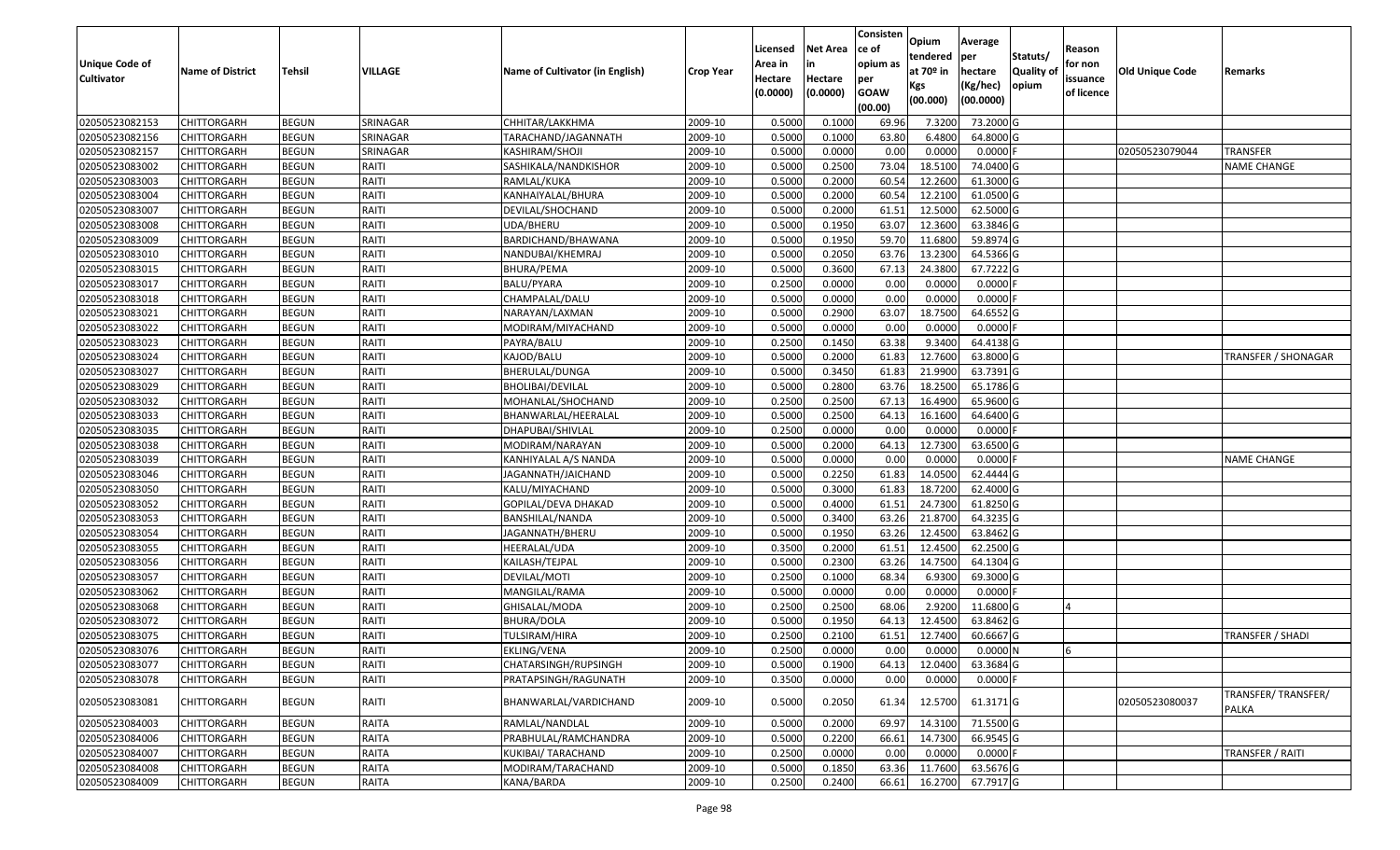| <b>Unique Code of</b><br><b>Cultivator</b> | <b>Name of District</b> | <b>Tehsil</b> | VILLAGE      | Name of Cultivator (in English) | <b>Crop Year</b> | Licensed<br>Area in<br>Hectare<br>(0.0000) | Net Area<br>Hectare<br>(0.0000) | Consisten<br>ce of<br>opium as<br>per<br><b>GOAW</b> | Opium<br>tendered<br>at 70º in<br>Kgs<br>(00.000) | Average<br>per<br>hectare<br>(Kg/hec)<br>(00.0000) | Statuts/<br><b>Quality of</b><br>opium | Reason<br>for non<br>issuance<br>of licence | <b>Old Unique Code</b> | Remarks            |
|--------------------------------------------|-------------------------|---------------|--------------|---------------------------------|------------------|--------------------------------------------|---------------------------------|------------------------------------------------------|---------------------------------------------------|----------------------------------------------------|----------------------------------------|---------------------------------------------|------------------------|--------------------|
|                                            |                         |               |              |                                 |                  |                                            |                                 | (00.00)                                              |                                                   |                                                    |                                        |                                             |                        |                    |
| 02050523084010                             | CHITTORGARH             | <b>BEGUN</b>  | RAITA        | <b>BALIBAI/BALU</b>             | 2009-10          | 0.2500                                     | 0.0000                          | 0.00                                                 | 0.0000                                            | $0.0000$ F                                         |                                        |                                             |                        |                    |
| 02050523084013                             | CHITTORGARH             | <b>BEGUN</b>  | RAITA        | JAMNIBAI/DEVILAL                | 2009-10          | 0.5000                                     | 0.1400                          | 66.61                                                | 8.9600                                            | 64.0000 G                                          |                                        |                                             |                        |                    |
| 02050523084015                             | CHITTORGARH             | <b>BEGUN</b>  | RAITA        | CHOGALAL/JITMAL                 | 2009-10          | 0.5000                                     | 0.2200                          | 69.16                                                | 15.7600                                           | 71.6364 G                                          |                                        |                                             |                        |                    |
| 02050523084017                             | CHITTORGARH             | <b>BEGUN</b>  | RAITA        | MANGILAL/DEVILAL                | 2009-10          | 0.5000                                     | 0.2000                          | 66.57                                                | 13.5200                                           | 67.6000 G                                          |                                        |                                             |                        |                    |
| 02050523084018                             | CHITTORGARH             | <b>BEGUN</b>  | RAITA        | BHANWARLAL/CHATARBHUJ           | 2009-10          | 0.5000                                     | 0.4850                          | 66.57                                                | 7.8900                                            | 16.2680 G                                          |                                        |                                             |                        |                    |
| 02050523084021                             | CHITTORGARH             | <b>BEGUN</b>  | RAITA        | KHEMRAJ/KUKA                    | 2009-10          | 0.2500                                     | 0.2450                          | 69.16                                                | 17.1500                                           | 70.0000 G                                          |                                        |                                             |                        |                    |
| 02050523084022                             | CHITTORGARH             | <b>BEGUN</b>  | RAITA        | GIRADHARI A/S JAGANNATH/DEVILAL | 2009-10          | 0.2500                                     | 0.2400                          | 62.51                                                | 15.6200                                           | 65.0833 G                                          |                                        |                                             |                        |                    |
| 02050523084023                             | CHITTORGARH             | <b>BEGUN</b>  | RAITA        | HEERALAL/MADHO                  | 2009-10          | 0.5000                                     | 0.1950                          | 69.97                                                | 13.6300                                           | 69.8974 G                                          |                                        |                                             |                        | <b>NAME CHANGE</b> |
| 02050523084024                             | CHITTORGARH             | <b>BEGUN</b>  | RAITA        | DEVILAL/BHAGIRATH               | 2009-10          | 0.3500                                     | 0.1000                          | 66.57                                                | 6.7500                                            | 67.5000 G                                          |                                        |                                             |                        |                    |
| 02050523084028                             | CHITTORGARH             | <b>BEGUN</b>  | RAITA        | NANDLAL/DEVILAL                 | 2009-10          | 0.3500                                     | 0.1450                          | 62.96                                                | 0.0000                                            | 0.0000                                             |                                        |                                             |                        |                    |
| 02050523084029                             | CHITTORGARH             | <b>BEGUN</b>  | RAITA        | DERAM/KUKA                      | 2009-10          | 0.2500                                     | 0.0000                          | 0.00                                                 | 0.0000                                            | $0.0000$ F                                         |                                        |                                             |                        |                    |
| 02050523084031                             | <b>CHITTORGARH</b>      | <b>BEGUN</b>  | RAITA        | BANSHILAL/BHURALAL              | 2009-10          | 0.5000                                     | 0.2500                          | 67.21                                                | 16.4200                                           | 65.6800 G                                          |                                        |                                             |                        |                    |
| 02050523084033                             | CHITTORGARH             | <b>BEGUN</b>  | RAITA        | HEERALAL/DEVILAL                | 2009-10          | 0.5000                                     | 0.2500                          | 61.25                                                | 15.5600                                           | 62.2400 G                                          |                                        |                                             |                        |                    |
| 02050523084035                             | CHITTORGARH             | <b>BEGUN</b>  | RAITA        | GHISIBAI/MODIRAM                | 2009-10          | 0.5000                                     | 0.3000                          | 63.83                                                | 19.6700                                           | 65.5667 G                                          |                                        |                                             |                        |                    |
| 02050523084039                             | CHITTORGARH             | <b>BEGUN</b>  | RAITA        | HEERALAL/DALLA                  | 2009-10          | 0.5000                                     | 0.3050                          | 61.39                                                | 18.9300                                           | 62.0656 G                                          |                                        |                                             |                        |                    |
| 02050523084045                             | CHITTORGARH             | <b>BEGUN</b>  | RAITA        | <b>BHAGIRATH/UDA</b>            | 2009-10          | 0.3500                                     | 0.1950                          | 61.39                                                | 11.6900                                           | 59.9487 G                                          |                                        |                                             |                        |                    |
| 02050523084047                             | CHITTORGARH             | <b>BEGUN</b>  | RAITA        | HIRALAL/BARDA                   | 2009-10          | 0.2500                                     | 0.2000                          | 63.94                                                | 13.1100                                           | 65.5500 G                                          |                                        |                                             |                        |                    |
| 02050523084048                             | CHITTORGARH             | <b>BEGUN</b>  | RAITA        | JAGDISH/NARAYAN                 | 2009-10          | 0.2500                                     | 0.2300                          | 69.97                                                | 16.3200                                           | 70.9565 G                                          |                                        |                                             |                        | <b>NAME CHANGE</b> |
| 02050523084050                             | CHITTORGARH             | <b>BEGUN</b>  | RAITA        | LALU/BARDA                      | 2009-10          | 0.5000                                     | 0.1650                          | 67.21                                                | 11.1000                                           | 67.2727 G                                          |                                        |                                             |                        |                    |
| 02050523084051                             | CHITTORGARH             | <b>BEGUN</b>  | RAITA        | HARIRAM/NANDA                   | 2009-10          | 0.5000                                     | 0.2900                          | 67.21                                                | 19.5800                                           | 67.5172 G                                          |                                        |                                             |                        |                    |
| 02050523084052                             | CHITTORGARH             | <b>BEGUN</b>  | RAITA        | RUPLAL/DEVILAL                  | 2009-10          | 0.5000                                     | 0.1950                          | 67.21                                                | 12.8700                                           | 66.0000 G                                          |                                        |                                             |                        |                    |
| 02050523084053                             | CHITTORGARH             | <b>BEGUN</b>  | RAITA        | SHIVRAM/NANDLAL                 | 2009-10          | 0.5000                                     | 0.2350                          | 69.97                                                | 16.4800                                           | 70.1277 G                                          |                                        |                                             |                        |                    |
| 02050523084056                             | CHITTORGARH             | <b>BEGUN</b>  | RAITA        | KANHAIYALAL/ONKAR               | 2009-10          | 0.2500                                     | 0.2000                          | 63.13                                                | 12.7700                                           | 63.8500 G                                          |                                        |                                             |                        | NAME CHANGE        |
| 02050523084057                             | CHITTORGARH             | <b>BEGUN</b>  | RAITA        | NARAYAN/KISHANA                 | 2009-10          | 0.5000                                     | 0.1950                          | 67.90                                                | 13.3400                                           | 68.4103 G                                          |                                        |                                             |                        |                    |
| 02050523084058                             | CHITTORGARH             | <b>BEGUN</b>  | RAITA        | KANHIYALAL /NANDLAL             | 2009-10          | 0.5000                                     | 0.2500                          | 66.57                                                | 16.9100                                           | 67.6400 G                                          |                                        |                                             |                        |                    |
| 02050523084060                             | CHITTORGARH             | <b>BEGUN</b>  | RAITA        | MOHANLAL/DEVILAL                | 2009-10          | 0.5000                                     | 0.3100                          | 67.90                                                | 21.1500                                           | 68.2258 G                                          |                                        |                                             |                        |                    |
| 02050523084064                             | CHITTORGARH             | <b>BEGUN</b>  | RAITA        | GHISALAL/DEVA                   | 2009-10          | 0.5000                                     | 0.2000                          | 61.39                                                | 12.4700                                           | 62.3500 G                                          |                                        |                                             |                        |                    |
| 02050523084065                             | <b>CHITTORGARH</b>      | <b>BEGUN</b>  | RAITA        | GANGARAM/UDA                    | 2009-10          | 0.5000                                     | 0.2450                          | 61.39                                                | 15.3400                                           | 62.6122 G                                          |                                        |                                             |                        |                    |
| 02050523084067                             | CHITTORGARH             | <b>BEGUN</b>  | RAITA        | GHISALAL/UDAILAL                | 2009-10          | 0.3500                                     | 0.2050                          | 62.51                                                | 12.9000                                           | 62.9268 G                                          |                                        |                                             |                        |                    |
| 02050523084070                             | CHITTORGARH             | <b>BEGUN</b>  | RAITA        | RATANLAL/ JAIRAM                | 2009-10          | 0.5000                                     | 0.2050                          | 62.51                                                | 12.8000                                           | 62.4390 G                                          |                                        |                                             |                        |                    |
| 02050523084072                             | CHITTORGARH             | <b>BEGUN</b>  | RAITA        | NANALAL/DOLA                    | 2009-10          | 0.2500                                     | 0.2350                          | 62.66                                                | 0.0000                                            | 0.0000                                             |                                        |                                             |                        |                    |
| 02050523084074                             | CHITTORGARH             | <b>BEGUN</b>  | RAITA        | GHISIBAI/KANHIYALAL             | 2009-10          | 0.5000                                     | 0.0000                          | 0.00                                                 | 0.0000                                            | $0.0000$ F                                         |                                        |                                             |                        |                    |
| 02050523084077                             | <b>CHITTORGARH</b>      | <b>BEGUN</b>  | RAITA        | MOHANLAL/JITMAL                 | 2009-10          | 0.5000                                     | 0.1950                          | 64.05                                                | 12.4900                                           | 64.0513 G                                          |                                        |                                             |                        |                    |
| 02050523084078                             | CHITTORGARH             | <b>BEGUN</b>  | RAITA        | BHANWARLAL/KISHNA               | 2009-10          | 0.2500                                     | 0.1950                          | 61.23                                                | 11.7900                                           | 60.4615 G                                          |                                        |                                             |                        |                    |
| 02050523084079                             | CHITTORGARH             | <b>BEGUN</b>  | RAITA        | GHISALAL/MOTI                   | 2009-10          | 0.5000                                     | 0.2000                          | 64.05                                                | 13.1700                                           | 65.8500 G                                          |                                        |                                             |                        |                    |
| 02050523084080                             | <b>CHITTORGARH</b>      | <b>BEGUN</b>  | <b>RAITA</b> | KESHARBAI/MANGILAL              | 2009-10          | 0.5000                                     | 0.2000                          | 67.90                                                | 13.6900                                           | 68.4500 G                                          |                                        |                                             |                        |                    |
| 02050523084081                             | <b>CHITTORGARH</b>      | <b>BEGUN</b>  | RAITA        | BHANWARLAL/KAJOD                | 2009-10          | 0.5000                                     | 0.2450                          | 64.05                                                | 15.8000                                           | 64.4898 G                                          |                                        |                                             |                        |                    |
| 02050523084082                             | <b>CHITTORGARH</b>      | <b>BEGUN</b>  | RAITA        | RAMSUKHA/MOTI                   | 2009-10          | 0.5000                                     | 0.2000                          | 64.05                                                | 13.0200                                           | 65.1000 G                                          |                                        |                                             |                        |                    |
| 02050523084090                             | <b>CHITTORGARH</b>      | <b>BEGUN</b>  | <b>RAITA</b> | RUPLAL/GOKAL                    | 2009-10          | 0.5000                                     | 0.3550                          | 68.74                                                | 24.7000                                           | 69.5775 G                                          |                                        |                                             |                        |                    |
| 02050523084093                             | <b>CHITTORGARH</b>      | <b>BEGUN</b>  | RAITA        | GHISALAL/ONKAR                  | 2009-10          | 0.5000                                     | 0.2000                          | 67.90                                                | 13.5800                                           | 67.9000 G                                          |                                        |                                             |                        |                    |
| 02050523084094                             | <b>CHITTORGARH</b>      | <b>BEGUN</b>  | <b>RAITA</b> | <b>BALU/ONKAR</b>               | 2009-10          | 0.5000                                     | 0.2700                          | 63.85                                                | 18.1300                                           | 67.1481 G                                          |                                        |                                             |                        |                    |
| 02050523084095                             | <b>CHITTORGARH</b>      | <b>BEGUN</b>  | RAITA        | BADAMBAI/MADHOLAL               | 2009-10          | 0.5000                                     | 0.1000                          | 63.85                                                | 6.6500                                            | 66.5000 G                                          |                                        |                                             |                        |                    |
| 02050523084096                             | <b>CHITTORGARH</b>      | <b>BEGUN</b>  | RAITA        | KAMLIBAI/RAMCHANDRA             | 2009-10          | 0.3500                                     | 0.0000                          | 0.00                                                 | 0.0000                                            | $0.0000$ F                                         |                                        |                                             |                        |                    |
| 02050523084097                             | <b>CHITTORGARH</b>      | <b>BEGUN</b>  | RAITA        | SURESHKUMAR/RUPLAL              | 2009-10          | 0.5000                                     | 0.2000                          | 69.16                                                | 14.1000                                           | 70.5000 G                                          |                                        |                                             |                        |                    |
| 02050523084098                             | <b>CHITTORGARH</b>      | <b>BEGUN</b>  | RAITA        | UDAYRAM/RUPA                    | 2009-10          | 0.3500                                     | 0.2250                          | 63.85                                                | 14.3600                                           | 63.8222 G                                          |                                        |                                             |                        |                    |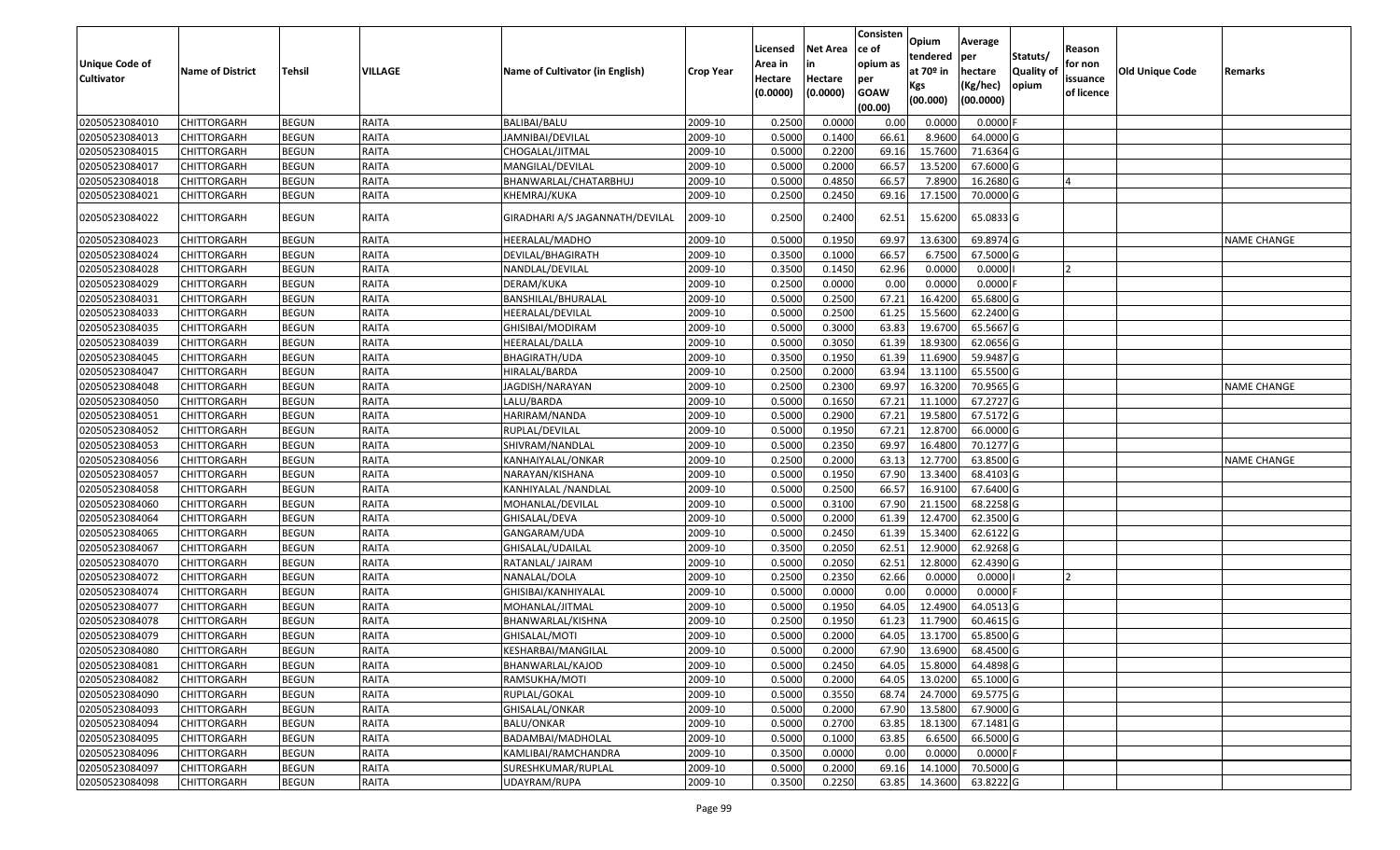| Unique Code of<br><b>Cultivator</b> | <b>Name of District</b> | <b>Tehsil</b> | VILLAGE           | Name of Cultivator (in English)       | Crop Year | Licensed<br>Area in<br>Hectare<br>(0.0000) | <b>Net Area</b><br>in<br>Hectare<br>(0.0000) | Consisten<br>ce of<br>opium as<br>per<br><b>GOAW</b><br>(00.00) | Opium<br>tendered<br>at $70°$ in<br>Kgs<br>(00.000) | Average<br>per<br>hectare<br>(Kg/hec)<br>(00.0000) | Statuts/<br>Quality of<br>opium | Reason<br>for non<br>issuance<br>of licence | <b>Old Unique Code</b> | Remarks                       |
|-------------------------------------|-------------------------|---------------|-------------------|---------------------------------------|-----------|--------------------------------------------|----------------------------------------------|-----------------------------------------------------------------|-----------------------------------------------------|----------------------------------------------------|---------------------------------|---------------------------------------------|------------------------|-------------------------------|
| 02050523084100                      | <b>CHITTORGARH</b>      | <b>BEGUN</b>  | RAITA             | GHISIBAIW/O NANDLAL/DEVILAL           | 2009-10   | 0.5000                                     | 0.2000                                       | 68.74                                                           | 13.9400                                             | 69.7000 G                                          |                                 |                                             |                        |                               |
| 02050523084102                      | CHITTORGARH             | <b>BEGUN</b>  | RAITA             | PANNIBAI/DEVA                         | 2009-10   | 0.5000                                     | 0.2000                                       | 63.85                                                           | 13.0500                                             | 65.2500 G                                          |                                 |                                             |                        | <b>NAME CHANGE</b>            |
| 02050523084108                      | CHITTORGARH             | <b>BEGUN</b>  | RAITA             | BADRILAL/TARACHAND                    | 2009-10   | 0.3500                                     | 0.1300                                       | 66.61                                                           | 8.8000                                              | 67.6923 G                                          |                                 |                                             |                        |                               |
| 02050523084114                      | CHITTORGARH             | <b>BEGUN</b>  | RAITA             | <b>TULSIRAM/KAILAJI</b>               | 2009-10   | 0.5000                                     | 0.3500                                       | 62.51                                                           | 22.1000                                             | 63.1429 G                                          |                                 |                                             |                        |                               |
| 02050523084115                      | CHITTORGARH             | <b>BEGUN</b>  | RAITA             | MAGNIBAI/MEGHRAJ                      | 2009-10   | 0.5000                                     | 0.1000                                       | 65.87                                                           | 6.7700                                              | 67.7000 G                                          |                                 |                                             | 02050523088044         | TRANSFER / TRANSFER/<br>SHADI |
| 02050523085001                      | CHITTORGARH             | <b>BEGUN</b>  | RABARDA           | GOPILAL/TULSIRAM                      | 2009-10   | 0.5000                                     | 0.2000                                       | 62.18                                                           | 12.6600                                             | 63.3000 G                                          |                                 |                                             |                        |                               |
| 02050523085002                      | <b>CHITTORGARH</b>      | <b>BEGUN</b>  | RABARDA           | RAMESHWAR/MULCHAND                    | 2009-10   | 0.2500                                     | 0.1700                                       | 67.93                                                           | 11.6300                                             | 68.4118 G                                          |                                 |                                             |                        |                               |
| 02050523085003                      | <b>CHITTORGARH</b>      | <b>BEGUN</b>  | <b>RABARDA</b>    | GHEESALAL A/S LAXMAN / RAMLAL         | 2009-10   | 0.5000                                     | 0.2750                                       | 64.04                                                           | 17.5200                                             | 63.7091 G                                          |                                 |                                             |                        |                               |
| 02050523085005                      | <b>CHITTORGARH</b>      | <b>BEGUN</b>  | RABARDA           | UDIBAI/PRAHLAD                        | 2009-10   | 0.2500                                     | 0.1000                                       | 68.50                                                           | 6.3500                                              | 63.5000 G                                          |                                 |                                             |                        | <b>NAME CHANGE</b>            |
| 02050523085006                      | CHITTORGARH             | <b>BEGUN</b>  | RABARDA           | KASHIRAM/GULAB                        | 2009-10   | 0.5000                                     | 0.1550                                       | 63.52                                                           | 9.1700                                              | 59.1613 G                                          |                                 |                                             |                        |                               |
| 02050523085008                      | <b>CHITTORGARH</b>      | <b>BEGUN</b>  | RABARDA           | BOTHLAL/GULAB                         | 2009-10   | 0.5000                                     | 0.3000                                       | 59.84                                                           | 17.0600                                             | 56.8667 G                                          |                                 |                                             |                        |                               |
| 02050523085009                      | CHITTORGARH             | <b>BEGUN</b>  | RABARDA           | SHANKER A/S GULABCHAND/<br>BHANWARLAL | 2009-10   | 0.5000                                     | 0.4950                                       | 62.18                                                           | 30.1700                                             | 60.9495 G                                          |                                 |                                             |                        |                               |
| 02050523085012                      | CHITTORGARH             | <b>BEGUN</b>  | RABARDA           | HIRALAL/TULSIRAM                      | 2009-10   | 0.5000                                     | 0.1700                                       | 62.18                                                           | 10.6400                                             | 62.5882 G                                          |                                 |                                             |                        |                               |
| 02050523085013                      | CHITTORGARH             | <b>BEGUN</b>  | RABARDA           | MEGHRAJ/TULSIRAM                      | 2009-10   | 0.2500                                     | 0.1600                                       | 63.80                                                           | 10.1600                                             | 63.5000 G                                          |                                 |                                             |                        |                               |
| 02050523085014                      | CHITTORGARH             | <b>BEGUN</b>  | <b>RABARDA</b>    | BALU A/S JAISINGH/ SEWA               | 2009-10   | 0.5000                                     | 0.1950                                       | 62.18                                                           | 12.2200                                             | 62.6667 G                                          |                                 |                                             |                        |                               |
| 02050523085015                      | CHITTORGARH             | <b>BEGUN</b>  | RABARDA           | SUBHASHCHANDRA/HAZARI                 | 2009-10   | 0.2500                                     | 0.2000                                       | 66.59                                                           | 13.5400                                             | 67.7000 G                                          |                                 |                                             |                        |                               |
| 02050523085017                      | CHITTORGARH             | <b>BEGUN</b>  | RABARDA           | RATANLAL/KASHIRAM                     | 2009-10   | 0.5000                                     | 0.1400                                       | 65.88                                                           | 9.1800                                              | 65.5714 G                                          |                                 |                                             |                        |                               |
| 02050523085018                      | CHITTORGARH             | <b>BEGUN</b>  | RABARDA           | DEVILAL/MADHO                         | 2009-10   | 0.5000                                     | 0.1000                                       | 67.93                                                           | 7.0300                                              | 70.3000 G                                          |                                 |                                             |                        |                               |
| 02050523085019                      | <b>CHITTORGARH</b>      | <b>BEGUN</b>  | <b>RABARDA</b>    | RASUKH/KASHIRAM                       | 2009-10   | 0.5000                                     | 0.1050                                       | 65.88                                                           | 6.5100                                              | 62.0000 G                                          |                                 |                                             |                        |                               |
| 02050523085020                      | CHITTORGARH             | <b>BEGUN</b>  | RABARDA           | BALU/RUPA @ RUPLAL                    | 2009-10   | 0.5000                                     | 0.2000                                       | 63.52                                                           | 12.9700                                             | 64.8500 G                                          |                                 |                                             |                        | <b>NAME CHANGE</b>            |
| 02050523085021                      | CHITTORGARH             | <b>BEGUN</b>  | <b>RABARDA</b>    | DEVILAL/RAMLAL @ RAMA                 | 2009-10   | 0.5000                                     | 0.1950                                       | 65.88                                                           | 12.6400                                             | 64.8205 G                                          |                                 |                                             |                        |                               |
| 02050523085023                      | CHITTORGARH             | <b>BEGUN</b>  | RABARDA           | NANALAL @ NANURAM/ KHEMA              | 2009-10   | 0.2500                                     | 0.1500                                       | 66.50                                                           | 10.1300                                             | 67.5333 G                                          |                                 |                                             |                        |                               |
| 02050523085025                      | CHITTORGARH             | <b>BEGUN</b>  | <b>RABARDA</b>    | PANNALAL/MADHO                        | 2009-10   | 0.2500                                     | 0.1000                                       | 68.67                                                           | 7.0900                                              | 70.9000 G                                          |                                 |                                             |                        |                               |
| 02050523085031                      | CHITTORGARH             | <b>BEGUN</b>  | <b>RABARDA</b>    | BALULAL/AMARCHAND                     | 2009-10   | 0.5000                                     | 0.1050                                       | 62.42                                                           | 6.4700                                              | 61.6190 G                                          |                                 |                                             |                        |                               |
| 02050523085032                      | <b>CHITTORGARH</b>      | <b>BEGUN</b>  | RABARDA           | DHAPUBAI / HEMA @ HEMRAJ              | 2009-10   | 0.2500                                     | 0.2000                                       | 65.88                                                           | 13.6500                                             | 68.2500 G                                          |                                 |                                             |                        |                               |
| 02050523085033                      | CHITTORGARH             | <b>BEGUN</b>  | RABARDA           | RAJENDRA SINGH/BHOPAL SINGH           | 2009-10   | 0.5000                                     | 0.2500                                       | 63.52                                                           | 15.7900                                             | 63.1600 G                                          |                                 |                                             |                        |                               |
| 02050523085034                      | <b>CHITTORGARH</b>      | <b>BEGUN</b>  | RABARDA           | BALURAM/MADHOLAL                      | 2009-10   | 0.5000                                     | 0.2050                                       | 66.50                                                           | 13.9100                                             | 67.8537 G                                          |                                 |                                             |                        |                               |
| 02050523085035                      | CHITTORGARH             | <b>BEGUN</b>  | <b>RABARDA</b>    | <b>BALULAL/HIRA</b>                   | 2009-10   | 0.5000                                     | 0.1550                                       | 66.50                                                           | 10.2800                                             | 66.3226 G                                          |                                 |                                             |                        |                               |
| 02050523085037                      | CHITTORGARH             | <b>BEGUN</b>  | RABARDA           | FULIBAI/BALULAL                       | 2009-10   | 0.5000                                     | 0.2000                                       | 63.52                                                           | 13.0800                                             | 65.4000 G                                          |                                 |                                             |                        |                               |
| 02050523085038                      | CHITTORGARH             | <b>BEGUN</b>  | RABARDA           | MANGILAL @ MANGYA/BHURA               | 2009-10   | 0.5000                                     | 0.2000                                       | 63.80                                                           | 13.0900                                             | 65.4500 G                                          |                                 |                                             |                        |                               |
| 02050523085039                      | <b>CHITTORGARH</b>      | <b>BEGUN</b>  | RABARDA           | KANA/KALU                             | 2009-10   | 0.5000                                     | 0.1900                                       | 69.3                                                            | 13.3300                                             | 70.1579 G                                          |                                 |                                             |                        |                               |
| 02050523085041                      | CHITTORGARH             | <b>BEGUN</b>  | RABARDA           | SOSARBAI/NANDA                        | 2009-10   | 0.2500                                     | 0.1000                                       | 57.61                                                           | 5.4300                                              | 54.3000 G                                          |                                 | $\overline{A}$                              |                        | <b>NAME CHANGE</b>            |
| 02050523085042                      | CHITTORGARH             | <b>BEGUN</b>  | RABARDA           | MOHANLAL/BALU                         | 2009-10   | 0.5000                                     | 0.1500                                       | 59.84                                                           | 9.1800                                              | 61.2000 G                                          |                                 |                                             |                        |                               |
| 02050523085051                      | <b>CHITTORGARH</b>      | <b>BEGUN</b>  | RABARDA           | MIYACHAND/BHOLA                       | 2009-10   | 0.5000                                     | 0.2000                                       | 63.80                                                           | 13.2100                                             | 66.0500 G                                          |                                 |                                             |                        |                               |
| 02050523086002                      | <b>CHITTORGARH</b>      | <b>BEGUN</b>  | RAMNAGAR BANDO KA | LALURAM/BHOLA                         | 2009-10   | 0.5000                                     | 0.3850                                       | 65.35                                                           | 25.4900                                             | 66.2078 G                                          |                                 |                                             |                        |                               |
| 02050523086006                      | <b>CHITTORGARH</b>      | <b>BEGUN</b>  | RAMNAGAR BANDO KA | <b>BANSHILAL/RAMLAL</b>               | 2009-10   | 0.5000                                     | 0.3500                                       | 66.85                                                           | 23.2400                                             | 66.4000 G                                          |                                 |                                             |                        |                               |
| 02050523086007                      | <b>CHITTORGARH</b>      | <b>BEGUN</b>  | RAMNAGAR BANDO KA | DAULATRAM/NARAYAN                     | 2009-10   | 0.5000                                     | 0.3400                                       | 63.27                                                           | 21.8800                                             | 64.3529 G                                          |                                 |                                             |                        |                               |
| 02050523086008                      | <b>CHITTORGARH</b>      | <b>BEGUN</b>  | RAMNAGAR BANDO KA | SITARAM/MANGILAL                      | 2009-10   | 0.5000                                     | 0.2050                                       | 63.27                                                           | 13.0800                                             | 63.8049 G                                          |                                 |                                             |                        |                               |
| 02050523086010                      | <b>CHITTORGARH</b>      | <b>BEGUN</b>  | RAMNAGAR BANDO KA | SHANTIBAI/GANESH                      | 2009-10   | 0.2500                                     | 0.2000                                       | 65.35                                                           | 13.3400                                             | 66.7000 G                                          |                                 |                                             |                        | NAME CHANGE                   |
| 02050523086011                      | <b>CHITTORGARH</b>      | <b>BEGUN</b>  | RAMNAGAR BANDO KA | NANDLAL @ NANDA/ BHAGIRATH            | 2009-10   | 0.5000                                     | 0.3600                                       | 63.27                                                           | 22.9300                                             | 63.6944 G                                          |                                 |                                             |                        |                               |
| 02050523086012                      | <b>CHITTORGARH</b>      | <b>BEGUN</b>  | RAMNAGAR BANDO KA | <b>BALU/LOBHIRAM</b>                  | 2009-10   | 0.2500                                     | 0.1000                                       | 61.74                                                           | 6.3100                                              | 63.1000 G                                          |                                 |                                             |                        |                               |
| 02050523086013                      | <b>CHITTORGARH</b>      | <b>BEGUN</b>  | RAMNAGAR BANDO KA | MOHANLAL/MANGILAL                     | 2009-10   | 0.2500                                     | 0.2400                                       | 70.77                                                           | 17.5300                                             | 73.0417 G                                          |                                 |                                             |                        |                               |
| 02050523086015                      | <b>CHITTORGARH</b>      | <b>BEGUN</b>  | RAMNAGAR BANDO KA | DEVILAL/SHOCHAND                      | 2009-10   | 0.2500                                     | 0.2500                                       | 68.33                                                           | 17.4900                                             | 69.9600 G                                          |                                 |                                             |                        | NAME CHANGE                   |
| 02050523086016                      | <b>CHITTORGARH</b>      | <b>BEGUN</b>  | RAMNAGAR BANDO KA | SHAMBHULAL/BHANWARLAL                 | 2009-10   | 0.2500                                     | 0.0000                                       | 0.00                                                            | 0.0000                                              | $0.0000$ F                                         |                                 |                                             |                        | <b>NAME CHANGE</b>            |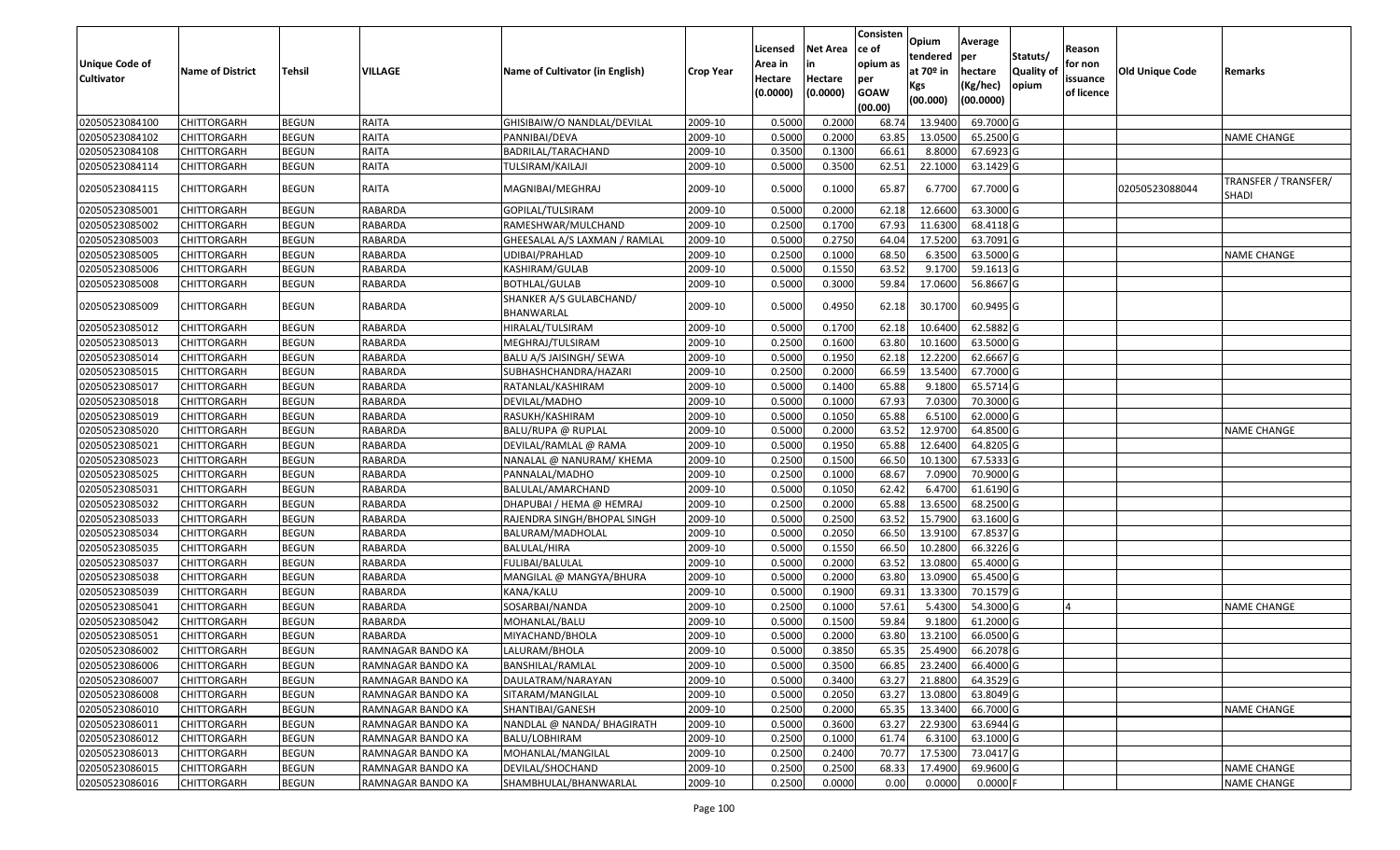| <b>Unique Code of</b><br><b>Cultivator</b> | <b>Name of District</b> | Tehsil       | VILLAGE             | Name of Cultivator (in English) | <b>Crop Year</b> | Licensed<br>Area in<br>Hectare<br>(0.0000) | Net Area<br>in<br>Hectare<br>(0.0000) | Consisten<br>ce of<br>opium as<br>per<br><b>GOAW</b><br>(00.00) | Opium<br>tendered<br>at 70º in<br>Kgs<br>(00.000) | Average<br>per<br>hectare<br>(Kg/hec)<br>(00.0000) | Statuts/<br>Quality of<br>opium | Reason<br>for non<br>issuance<br>of licence | <b>Old Unique Code</b> | Remarks                                            |
|--------------------------------------------|-------------------------|--------------|---------------------|---------------------------------|------------------|--------------------------------------------|---------------------------------------|-----------------------------------------------------------------|---------------------------------------------------|----------------------------------------------------|---------------------------------|---------------------------------------------|------------------------|----------------------------------------------------|
| 02050523086017                             | <b>CHITTORGARH</b>      | <b>BEGUN</b> | RAMNAGAR BANDO KA   | RAMPRASAD/LOBHIRAM              | 2009-10          | 0.5000                                     | 0.3900                                | 64.27                                                           | 25.1800                                           | 64.5641 G                                          |                                 |                                             |                        |                                                    |
| 02050523086018                             | CHITTORGARH             | <b>BEGUN</b> | RAMNAGAR BANDO KA   | GHEESA/DEVILAL                  | 2009-10          | 0.5000                                     | 0.3800                                | 65.35                                                           | 25.1600                                           | 66.2105 G                                          |                                 |                                             |                        |                                                    |
| 02050523086019                             | CHITTORGARH             | <b>BEGUN</b> | RAMNAGAR BANDO KA   | NARAYAN/HIRALAL                 | 2009-10          | 0.2500                                     | 0.2200                                | 68.33                                                           | 15.3400                                           | 69.7273 G                                          |                                 |                                             |                        |                                                    |
| 02050523086020                             | <b>CHITTORGARH</b>      | <b>BEGUN</b> | RAMNAGAR BANDO KA   | RAMCHANDRA/BHAGIRATH            | 2009-10          | 0.5000                                     | 0.3900                                | 66.85                                                           | 26.2400                                           | 67.2821 G                                          |                                 |                                             |                        |                                                    |
| 02050523086021                             | <b>CHITTORGARH</b>      | <b>BEGUN</b> | RAMNAGAR BANDO KA   | SHANKER/MOTI                    | 2009-10          | 0.2500                                     | 0.2000                                | 65.35                                                           | 13.2700                                           | 66.3500 G                                          |                                 |                                             |                        |                                                    |
| 02050523086022                             | <b>CHITTORGARH</b>      | <b>BEGUN</b> | RAMNAGAR BANDO KA   | <b>BALU/MOTI</b>                | 2009-10          | 0.2500                                     | 0.1600                                | 66.27                                                           | 10.7100                                           | 66.9375 G                                          |                                 |                                             |                        |                                                    |
| 02050523086023                             | CHITTORGARH             | <b>BEGUN</b> | RAMNAGAR BANDO KA   | PYARIBAI/TULSIRAM               | 2009-10          | 0.2500                                     | 0.2500                                | 66.27                                                           | 16.8600                                           | 67.4400 G                                          |                                 |                                             |                        |                                                    |
| 02050523086024                             | <b>CHITTORGARH</b>      | <b>BEGUN</b> | RAMNAGAR BANDO KA   | HIRALAL/DAULATRAM               | 2009-10          | 0.5000                                     | 0.3550                                | 61.25                                                           | 22.2300                                           | 62.6197 G                                          |                                 |                                             |                        |                                                    |
| 02050523086025                             | <b>CHITTORGARH</b>      | <b>BEGUN</b> | RAMNAGAR BANDO KA   | JAGDISH/CHHOGA                  | 2009-10          | 0.5000                                     | 0.2950                                | 63.27                                                           | 18.9900                                           | 64.3729 G                                          |                                 |                                             |                        |                                                    |
| 02050523086027                             | CHITTORGARH             | <b>BEGUN</b> | RAMNAGAR BANDO KA   | HARLAL/KHANA                    | 2009-10          | 0.5000                                     | 0.3650                                | 68.33                                                           | 25.3900                                           | 69.5616 G                                          |                                 |                                             |                        | TRANSFER / BANDO KA<br>RAJPURIYA                   |
| 02050523086028                             | <b>CHITTORGARH</b>      | <b>BEGUN</b> | RAMNAGAR BANDO KA   | SHANTIDEVI/LALU                 | 2009-10          | 0.5000                                     | 0.0000                                | 0.00                                                            | 0.0000                                            | $0.0000$ F                                         |                                 |                                             |                        | TRANSFER / BANDO KA<br>RAJPURIYA                   |
| 02050523086029                             | CHITTORGARH             | <b>BEGUN</b> | RAMNAGAR BANDO KA   | DEVALAL/PYARA                   | 2009-10          | 0.5000                                     | 0.2500                                | 62.96                                                           | 15.7200                                           | 62.8800 G                                          |                                 |                                             | 02050523078020         | TRANSFER / TRANSFER/<br>HARIPURA (BEGUN)           |
| 02050523086030                             | CHITTORGARH             | <b>BEGUN</b> | RAMNAGAR BANDO KA   | HARKUBAI/JAGNNATH               | 2009-10          | 0.2500                                     | 0.0000                                | 0.00                                                            | 0.0000                                            | $0.0000$ F                                         |                                 |                                             | 02050523070014         | TRANSFER / TRANSFER /<br><b>BANDO KA RAJPURIYA</b> |
| 02050523086031                             | CHITTORGARH             | <b>BEGUN</b> | RAMNAGAR BANDO KA   | KUKIBAI/MODA                    | 2009-10          | 0.2500                                     | 0.0000                                | 0.00                                                            | 0.0000                                            | $0.0000$ F                                         |                                 |                                             | 02050523070008         | TRANSFER / TRANSFER /<br><b>BANDO KA RAJPURIYA</b> |
| 02050523087001                             | <b>CHITTORGARH</b>      | <b>BEGUN</b> | RAMNAGAR TARA PIPLI | DEVILAL/BARDICHAND              | 2009-10          | 0.5000                                     | 0.1050                                | 67.67                                                           | 7.1700                                            | 68.2857 G                                          |                                 |                                             |                        |                                                    |
| 02050523087002                             | <b>CHITTORGARH</b>      | <b>BEGUN</b> | RAMNAGAR TARA PIPLI | BHURA/KUKA                      | 2009-10          | 0.5000                                     | 0.1100                                | 63.46                                                           | 7.1110                                            | 64.6455 G                                          |                                 |                                             |                        |                                                    |
| 02050523087003                             | <b>CHITTORGARH</b>      | <b>BEGUN</b> | RAMNAGAR TARA PIPLI | GOPI/NARAYAN                    | 2009-10          | 0.5000                                     | 0.1800                                | 70.43                                                           | 12.9400                                           | 71.8889 G                                          |                                 |                                             |                        |                                                    |
| 02050523087005                             | <b>CHITTORGARH</b>      | <b>BEGUN</b> | RAMNAGAR TARA PIPLI | LALU/RUPA                       | 2009-10          | 0.5000                                     | 0.3450                                | 64.23                                                           | 22.4300                                           | 65.0145 G                                          |                                 |                                             |                        |                                                    |
| 02050523087006                             | CHITTORGARH             | <b>BEGUN</b> | RAMNAGAR TARA PIPLI | DHULIBAI/BARDA                  | 2009-10          | 0.5000                                     | 0.2950                                | 58.79                                                           | 17.7800                                           | 60.2712 G                                          |                                 |                                             |                        |                                                    |
| 02050523087007                             | <b>CHITTORGARH</b>      | <b>BEGUN</b> | RAMNAGAR TARA PIPLI | PREMCHAND/CHHAGANLAL            | 2009-10          | 0.3500                                     | 0.1500                                | 64.23                                                           | 9.8100                                            | 65.4000 G                                          |                                 |                                             |                        |                                                    |
| 02050523087008                             | <b>CHITTORGARH</b>      | <b>BEGUN</b> | RAMNAGAR TARA PIPLI | GHEESA/KISHNA                   | 2009-10          | 0.5000                                     | 0.2400                                | 67.67                                                           | 16.6400                                           | 69.3333 G                                          |                                 |                                             |                        |                                                    |
| 02050523087009                             | <b>CHITTORGARH</b>      | <b>BEGUN</b> | RAMNAGAR TARA PIPLI | KUKIBAI/KUKA                    | 2009-10          | 0.5000                                     | 0.2800                                | 64.23                                                           | 18.1300                                           | 64.7500 G                                          |                                 |                                             |                        |                                                    |
| 02050523087010                             | <b>CHITTORGARH</b>      | <b>BEGUN</b> | RAMNAGAR TARA PIPLI | HAZARI/DEVA                     | 2009-10          | 0.5000                                     | 0.1000                                | 70.73                                                           | 7.1700                                            | 71.7000 G                                          |                                 |                                             |                        |                                                    |
| 02050523087012                             | <b>CHITTORGARH</b>      | <b>BEGUN</b> | RAMNAGAR TARA PIPLI | SHANTILAL/GOPI                  | 2009-10          | 0.2500                                     | 0.0850                                | 63.73                                                           | 0.0000                                            | 0.0000                                             |                                 |                                             |                        |                                                    |
| 02050523087013                             | <b>CHITTORGARH</b>      | <b>BEGUN</b> | RAMNAGAR TARA PIPLI | GANGARAM/RUPAJI                 | 2009-10          | 0.2500                                     | 0.2450                                | 63.66                                                           | 15.6700                                           | 63.9592 G                                          |                                 |                                             |                        | <b>NAME CHANGE</b>                                 |
| 02050523087014                             | <b>CHITTORGARH</b>      | <b>BEGUN</b> | RAMNAGAR TARA PIPLI | HARLAL/JITMAL                   | 2009-10          | 0.5000                                     | 0.2000                                | 70.73                                                           | 14.3000                                           | 71.5000 G                                          |                                 |                                             |                        |                                                    |
| 02050523087015                             | <b>CHITTORGARH</b>      | <b>BEGUN</b> | RAMNAGAR TARA PIPLI | DHANNA/MANGILAL                 | 2009-10          | 0.5000                                     | 0.1550                                | 63.58                                                           | 0.0000                                            | 0.0000                                             |                                 |                                             |                        |                                                    |
| 02050523087016                             | <b>CHITTORGARH</b>      | <b>BEGUN</b> | RAMNAGAR TARA PIPLI | MOHANLAL/MODIRAM                | 2009-10          | 0.5000                                     | 0.2000                                | 66.16                                                           | 13.3400                                           | 66.7000 G                                          |                                 |                                             |                        |                                                    |
| 02050523087018                             | <b>CHITTORGARH</b>      | <b>BEGUN</b> | RAMNAGAR TARA PIPLI | BHANWARLAL/MANGILAL             | 2009-10          | 0.5000                                     | 0.0950                                | 63.46                                                           | 6.4700                                            | 68.1053 G                                          |                                 |                                             |                        |                                                    |
| 02050523087019                             | CHITTORGARH             | <b>BEGUN</b> | RAMNAGAR TARA PIPLI | CHUNNILAL/KANA                  | 2009-10          | 0.5000                                     | 0.0000                                | 0.00                                                            | 0.0000                                            | 0.0000N                                            |                                 |                                             |                        |                                                    |
| 02050523087020                             | <b>CHITTORGARH</b>      | <b>BEGUN</b> | RAMNAGAR TARA PIPLI | KALU/HIRA                       | 2009-10          | 0.5000                                     | 0.1000                                | 60.89                                                           | 6.3800                                            | 63.8000 G                                          |                                 |                                             |                        |                                                    |
| 02050523087021                             | CHITTORGARH             | BEGUN        | RAMNAGAR TARA PIPLI | GHEESA/BHUWANA                  | 2009-10          | 0.5000                                     | 0.1500                                | 64.42                                                           | 0.0000                                            | 0.0000                                             |                                 |                                             |                        |                                                    |
| 02050523087022                             | <b>CHITTORGARH</b>      | <b>BEGUN</b> | RAMNAGAR TARA PIPLI | HIRA/BHUWANA                    | 2009-10          | 0.5000                                     | 0.1700                                | 64.23                                                           | 11.1900                                           | $65.8235$ G                                        |                                 |                                             |                        |                                                    |
| 02050523088001                             | <b>CHITTORGARH</b>      | <b>BEGUN</b> | <b>SHADI</b>        | MOHANLAL/NATHU                  | 2009-10          | 0.5000                                     | 0.1950                                | 65.52                                                           | 13.1400                                           | 67.3846 G                                          |                                 |                                             |                        |                                                    |
| 02050523088002                             | <b>CHITTORGARH</b>      | <b>BEGUN</b> | <b>SHADI</b>        | BHEEMA/ DEVA                    | 2009-10          | 0.5000                                     | 0.1150                                | 65.52                                                           | 7.4600                                            | 64.8696 G                                          |                                 |                                             |                        |                                                    |
| 02050523088003                             | <b>CHITTORGARH</b>      | <b>BEGUN</b> | <b>SHADI</b>        | MANGILAL/PYARA                  | 2009-10          | 0.5000                                     | 0.2000                                | 63.66                                                           | 12.7700                                           | 63.8500 G                                          |                                 |                                             |                        |                                                    |
| 02050523088004                             | <b>CHITTORGARH</b>      | <b>BEGUN</b> | <b>SHADI</b>        | GHEESALAL/RUPA                  | 2009-10          | 0.5000                                     | 0.1000                                | 66.43                                                           | 6.7700                                            | 67.7000 G                                          |                                 |                                             |                        |                                                    |
| 02050523088005                             | <b>CHITTORGARH</b>      | <b>BEGUN</b> | <b>SHADI</b>        | KANHAIYALAL/BHANWARLAL          | 2009-10          | 0.5000                                     | 0.3950                                | 63.66                                                           | 24.9700                                           | 63.2152 G                                          |                                 |                                             |                        |                                                    |
| 02050523088006                             | <b>CHITTORGARH</b>      | <b>BEGUN</b> | <b>SHADI</b>        | DHANNIBAI/BHURA                 | 2009-10          | 0.5000                                     | 0.2000                                | 65.52                                                           | 13.3700                                           | 66.8500 G                                          |                                 |                                             |                        |                                                    |
| 02050523088007                             | <b>CHITTORGARH</b>      | <b>BEGUN</b> | <b>SHADI</b>        | CHAMPABAI/JAMNALAL              | 2009-10          | 0.5000                                     | 0.3150                                | 60.89                                                           | 19.7600                                           | 62.7302 G                                          |                                 |                                             |                        | <b>NAME CHANGE</b>                                 |
| 02050523088008                             | <b>CHITTORGARH</b>      | <b>BEGUN</b> | SHADI               | PANNALAL/LAKHMICHAND            | 2009-10          | 0.5000                                     | 0.1000                                | 63.66                                                           | 6.3500                                            | 63.5000G                                           |                                 |                                             |                        |                                                    |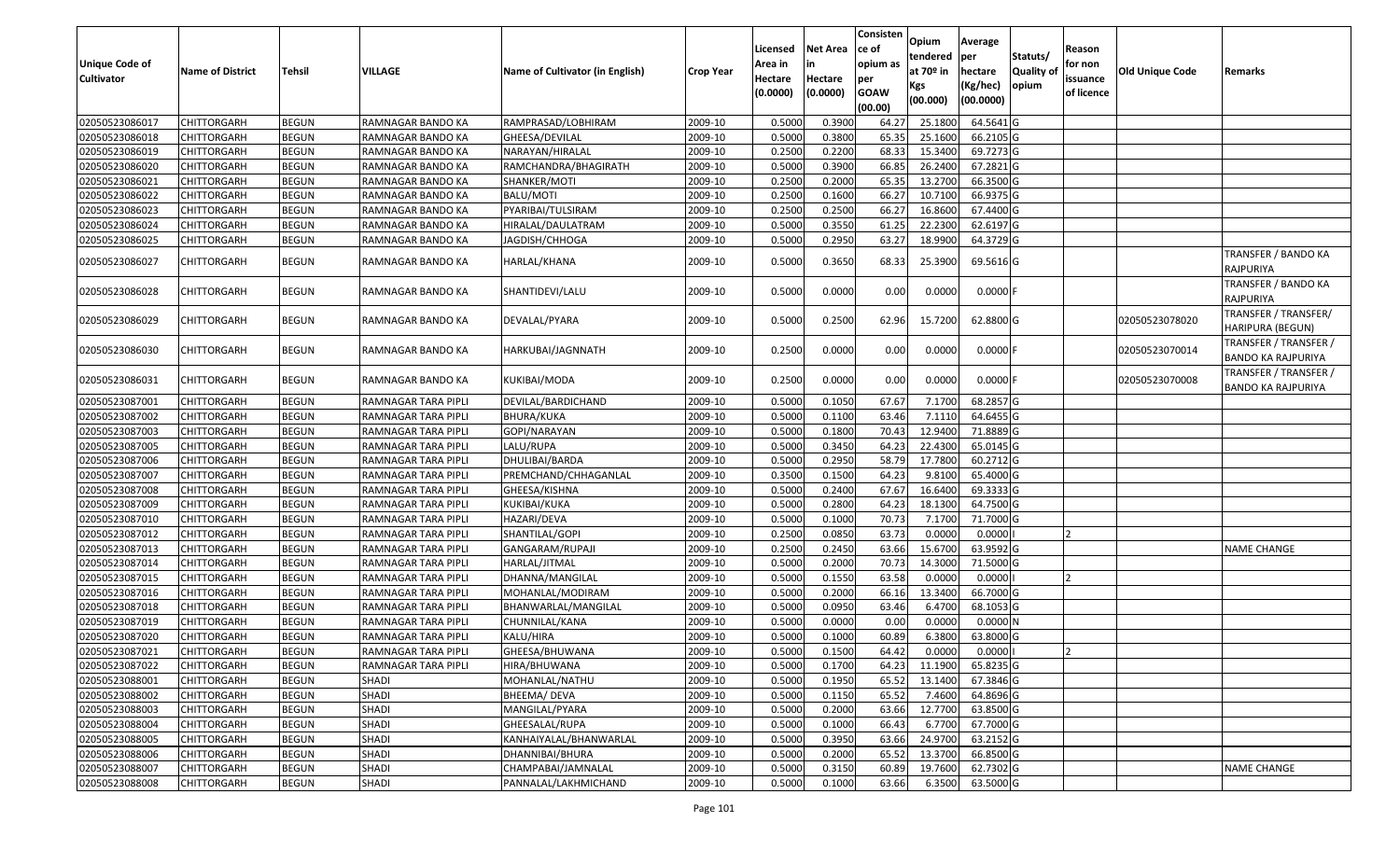| Unique Code of<br>Cultivator | <b>Name of District</b> | Tehsil       | <b>VILLAGE</b> | Name of Cultivator (in English)         | <b>Crop Year</b> | Licensed<br>Area in<br>Hectare<br>(0.0000) | Net Area<br>Hectare<br>(0.0000) | Consisten<br>ce of<br>opium as<br>per<br><b>GOAW</b><br>(00.00) | Opium<br>tendered<br>at 70º in<br>Kgs<br>(00.000) | Average<br>per<br>hectare<br>(Kg/hec)<br>(00.0000) | Statuts/<br>Quality of<br>opium | Reason<br>for non<br>issuance<br>of licence | Old Unique Code | Remarks            |
|------------------------------|-------------------------|--------------|----------------|-----------------------------------------|------------------|--------------------------------------------|---------------------------------|-----------------------------------------------------------------|---------------------------------------------------|----------------------------------------------------|---------------------------------|---------------------------------------------|-----------------|--------------------|
| 02050523088009               | <b>CHITTORGARH</b>      | <b>BEGUN</b> | <b>SHADI</b>   | RUPLAL/HIRA                             | 2009-10          | 0.5000                                     | 0.2400                          | 64.56                                                           | 15.5700                                           | 64.8750 G                                          |                                 |                                             |                 |                    |
| 02050523088011               | <b>CHITTORGARH</b>      | <b>BEGUN</b> | <b>SHADI</b>   | BARJIBAI/GHEESALAL                      | 2009-10          | 0.5000                                     | 0.4900                          | 64.56                                                           | 31.8000                                           | 64.8980 G                                          |                                 |                                             |                 |                    |
| 02050523088013               | CHITTORGARH             | <b>BEGUN</b> | <b>SHADI</b>   | DEVILAL/CHUNNILAL                       | 2009-10          | 0.5000                                     | 0.2350                          | 64.56                                                           | 15.5700                                           | 66.2553 G                                          |                                 |                                             |                 |                    |
| 02050523088014               | <b>CHITTORGARH</b>      | <b>BEGUN</b> | <b>SHADI</b>   | DHAPUBAI/SHANKERLAL                     | 2009-10          | 0.5000                                     | 0.1250                          | 63.76                                                           | 8.0600                                            | 64.4800 G                                          |                                 |                                             |                 |                    |
| 02050523088017               | CHITTORGARH             | <b>BEGUN</b> | <b>SHADI</b>   | HIRALAL/TULSIRAM                        | 2009-10          | 0.5000                                     | 0.2950                          | 66.43                                                           | 19.6500                                           | 66.6102 G                                          |                                 |                                             |                 |                    |
| 02050523088018               | <b>CHITTORGARH</b>      | <b>BEGUN</b> | <b>SHADI</b>   | RAMIBAI/BALU                            | 2009-10          | 0.5000                                     | 0.1200                          | 66.43                                                           | 8.0900                                            | 67.4167 G                                          |                                 |                                             |                 |                    |
| 02050523088020               | CHITTORGARH             | <b>BEGUN</b> | <b>SHADI</b>   | BALU/LALU                               | 2009-10          | 0.5000                                     | 0.1000                          | 66.43                                                           | 6.8500                                            | 68.5000 G                                          |                                 |                                             |                 |                    |
| 02050523088021               | CHITTORGARH             | <b>BEGUN</b> | <b>SHADI</b>   | MANGILAL A/S HEMA / NANDLAL             | 2009-10          | 0.5000                                     | 0.1500                          | 63.76                                                           | 9.7100                                            | 64.7333 G                                          |                                 |                                             |                 |                    |
| 02050523088023               | CHITTORGARH             | <b>BEGUN</b> | <b>SHADI</b>   | KAILASHCHANDRA/ HAZARI                  | 2009-10          | 0.2500                                     | 0.1850                          | 63.76                                                           | 12.0200                                           | 64.9730 G                                          |                                 |                                             |                 |                    |
| 02050523088024               | CHITTORGARH             | <b>BEGUN</b> | <b>SHADI</b>   | HIRALAL/NARAYAN                         | 2009-10          | 0.5000                                     | 0.0000                          | 0.00                                                            | 0.0000                                            | $0.0000$ F                                         |                                 |                                             |                 |                    |
| 02050523088025               | <b>CHITTORGARH</b>      | <b>BEGUN</b> | <b>SHADI</b>   | MANGILAL/DALU                           | 2009-10          | 0.5000                                     | 0.2000                          | 63.76                                                           | 13.0600                                           | 65.3000 G                                          |                                 |                                             |                 |                    |
| 02050523088027               | <b>CHITTORGARH</b>      | <b>BEGUN</b> | <b>SHADI</b>   | GHEESALAL/KANIRAM @ KISHNA              | 2009-10          | 0.5000                                     | 0.3900                          | 62.30                                                           | 24.6600                                           | 63.2308 G                                          |                                 |                                             |                 |                    |
| 02050523088032               | <b>CHITTORGARH</b>      | <b>BEGUN</b> | <b>SHADI</b>   | <b>DEVILAL/BHURA</b>                    | 2009-10          | 0.5000                                     | 0.2950                          | 62.30                                                           | 18.5800                                           | 62.9831 G                                          |                                 |                                             |                 |                    |
| 02050523088033               | <b>CHITTORGARH</b>      | <b>BEGUN</b> | <b>SHADI</b>   | LALURAM/NANURAM                         | 2009-10          | 0.5000                                     | 0.4450                          | 62.30                                                           | 27.7200                                           | 62.2921 G                                          |                                 |                                             |                 | <b>NAME CHANGE</b> |
| 02050523088035               | <b>CHITTORGARH</b>      | <b>BEGUN</b> | <b>SHADI</b>   | LILASHANKER/PANNALAL                    | 2009-10          | 0.5000                                     | 0.4250                          | 62.30                                                           | 26.5400                                           | 62.4471 G                                          |                                 |                                             |                 |                    |
| 02050523088036               | <b>CHITTORGARH</b>      | <b>BEGUN</b> | <b>SHADI</b>   | SUNDERLAL/CHAMPALAL                     | 2009-10          | 0.5000                                     | 0.2900                          | 65.52                                                           | 19.3200                                           | 66.6207 G                                          |                                 |                                             |                 |                    |
| 02050523088037               | <b>CHITTORGARH</b>      | <b>BEGUN</b> | <b>SHADI</b>   | DEVILAL A/S NARAYAN/                    | 2009-10          | 0.5000                                     | 0.1950                          | 62.99                                                           | 12.7300                                           | 65.2821 G                                          |                                 |                                             |                 |                    |
| 02050523088038               | CHITTORGARH             | <b>BEGUN</b> | SHADI          | CHUNNILAL A/S DAULATRAM / PYARA         | 2009-10          | 0.5000                                     | 0.4000                          | 60.89                                                           | 24.2700                                           | 60.6750 G                                          |                                 |                                             |                 |                    |
| 02050523088039               | CHITTORGARH             | <b>BEGUN</b> | <b>SHADI</b>   | KANHAIYALAL/MEGHA                       | 2009-10          | 0.5000                                     | 0.2100                          | 62.99                                                           | 13.2800                                           | 63.2381 G                                          |                                 |                                             |                 |                    |
| 02050523088041               | <b>CHITTORGARH</b>      | <b>BEGUN</b> | <b>SHADI</b>   | NARAYAN/MODA                            | 2009-10          | 0.5000                                     | 0.1900                          | 62.99                                                           | 11.9900                                           | 63.1053 G                                          |                                 |                                             |                 |                    |
| 02050523088042               | CHITTORGARH             | <b>BEGUN</b> | <b>SHADI</b>   | LALCHAND/SHIVLAL                        | 2009-10          | 0.5000                                     | 0.0000                          | 0.00                                                            | 0.0000                                            | 0.0000                                             |                                 |                                             |                 |                    |
| 02050523088043               | CHITTORGARH             | <b>BEGUN</b> | <b>SHADI</b>   | GOVINDLAL/SHANKERLAL                    | 2009-10          | 0.5000                                     | 0.1050                          | 62.99                                                           | 6.6300                                            | 63.1429 G                                          |                                 |                                             |                 |                    |
| 02050523088045               | CHITTORGARH             | <b>BEGUN</b> | <b>SHADI</b>   | GHEESA/UDA                              | 2009-10          | 0.5000                                     | 0.3250                          | 64.81                                                           | 21.1200                                           | 64.9846 G                                          |                                 |                                             |                 |                    |
| 02050523088046               | <b>CHITTORGARH</b>      | <b>BEGUN</b> | <b>SHADI</b>   | LADULAL/UDA                             | 2009-10          | 0.5000                                     | 0.0000                          | 0.00                                                            | 0.0000                                            | 0.0000                                             |                                 |                                             |                 |                    |
| 02050523088047               | <b>CHITTORGARH</b>      | <b>BEGUN</b> | <b>SHADI</b>   | SHANKER/NATHU                           | 2009-10          | 0.5000                                     | 0.3000                          | 60.89                                                           | 18.9800                                           | 63.2667 G                                          |                                 |                                             |                 |                    |
| 02050523088048               | <b>CHITTORGARH</b>      | <b>BEGUN</b> | <b>SHADI</b>   | RANGLAL/TEJPAL                          | 2009-10          | 0.5000                                     | 0.0000                          | 0.00                                                            | 0.0000                                            | $0.0000$ N                                         |                                 |                                             |                 |                    |
| 02050523088049               | <b>CHITTORGARH</b>      | <b>BEGUN</b> | <b>SHADI</b>   | NANALAL/TEJPAL                          | 2009-10          | 0.5000                                     | 0.0000                          | 0.00                                                            | 0.0000                                            | $0.0000$ N                                         |                                 |                                             |                 |                    |
| 02050523088050               | CHITTORGARH             | <b>BEGUN</b> | <b>SHADI</b>   | KANHAIYALAL/TEJPAL                      | 2009-10          | 0.3500                                     | 0.0000                          | 0.00                                                            | 0.0000                                            | 0.0000N                                            |                                 |                                             |                 |                    |
| 02050523088051               | CHITTORGARH             | <b>BEGUN</b> | <b>SHADI</b>   | PANNALAL/DOLA                           | 2009-10          | 0.5000                                     | 0.2000                          | 64.46                                                           | 12.9700                                           | 64.8500 G                                          |                                 |                                             |                 |                    |
| 02050523088052               | CHITTORGARH             | <b>BEGUN</b> | <b>SHADI</b>   | PANNALAL/MEGHA                          | 2009-10          | 0.5000                                     | 0.1000                          | 68.91                                                           | 7.0400                                            | 70.4000 G                                          |                                 |                                             | 02050523080039  | TRANSFER           |
| 02050523088053               | CHITTORGARH             | <b>BEGUN</b> | <b>SHADI</b>   | GHEESALAL/NARAYAN                       | 2009-10          | 0.5000                                     | 0.1400                          | 68.24                                                           | 9.5900                                            | 68.5000 G                                          |                                 |                                             | 02050523080040  | TRANSFER           |
| 02050523089001               | <b>CHITTORGARH</b>      | <b>BEGUN</b> | SEMLIYA        | DHAPUBAI/MANGILAL                       | 2009-10          | 0.5000                                     | 0.2700                          | 65.78                                                           | 17.6800                                           | 65.4815 G                                          |                                 |                                             |                 |                    |
| 02050523089004               | CHITTORGARH             | <b>BEGUN</b> | SEMLIYA        | MOHANLAL/KAJODIMAL                      | 2009-10          | 0.5000                                     | 0.3000                          | 60.25                                                           | 18.0300                                           | 60.1000 G                                          |                                 |                                             |                 |                    |
| 02050523089008               | CHITTORGARH             | <b>BEGUN</b> | SEMLIYA        | BHUWANA A/S CHUNNILAL / NARAYAN 2009-10 |                  | 0.2500                                     | 0.0000                          | 0.00                                                            | 0.0000                                            | $0.0000$ F                                         |                                 |                                             |                 |                    |
| 02050523089009               | <b>CHITTORGARH</b>      | <b>BEGUN</b> | SEMLIYA        | UDA/LALU                                | 2009-10          | 0.5000                                     | 0.2050                          | 63.93                                                           | 13.1400                                           | 64.0976 G                                          |                                 |                                             |                 |                    |
| 02050523089010               | <b>CHITTORGARH</b>      | <b>BEGUN</b> | SEMLIYA        | KANHAIYALAL/PYARCHAND                   | 2009-10          | 0.5000                                     | 0.2300                          | 68.54                                                           | 15.8100                                           | 68.7391 G                                          |                                 |                                             |                 |                    |
| 02050523089011               | <b>CHITTORGARH</b>      | <b>BEGUN</b> | SEMLIYA        | LAXMAN A/S PARMANAND/<br>CHUNNILAL      | 2009-10          | 0.2500                                     | 0.2350                          | 63.49                                                           | 14.5200                                           | 61.7872 G                                          |                                 |                                             |                 |                    |
| 02050523089012               | <b>CHITTORGARH</b>      | <b>BEGUN</b> | SEMLIYA        | PANNALAL/MOTI                           | 2009-10          | 0.3500                                     | 0.3150                          | 63.93                                                           | 20.8700                                           | 66.2540 G                                          |                                 |                                             |                 |                    |
| 02050523089013               | <b>CHITTORGARH</b>      | <b>BEGUN</b> | SEMLIYA        | RAMLAL/GOPI                             | 2009-10          | 0.5000                                     | 0.3900                          | 60.25                                                           | 23.7200                                           | 60.8205 G                                          |                                 |                                             |                 |                    |
| 02050523089014               | <b>CHITTORGARH</b>      | <b>BEGUN</b> | SEMLIYA        | PYARCHAND/ GHEESA                       | 2009-10          | 0.2500                                     | 0.2100                          | 61.72                                                           | 12.3500                                           | 58.8095 G                                          |                                 |                                             |                 |                    |
| 02050523089015               | <b>CHITTORGARH</b>      | <b>BEGUN</b> | SEMLIYA        | LALU A/S GOPI / MEGHA                   | 2009-10          | 0.2500                                     | 0.2400                          | 66.86                                                           | 15.8100                                           | 65.8750 G                                          |                                 |                                             |                 |                    |
| 02050523089016               | <b>CHITTORGARH</b>      | <b>BEGUN</b> | SEMLIYA        | MOTYABAI/BHERU                          | 2009-10          | 0.5000                                     | 0.1000                          | 65.78                                                           | 6.8300                                            | 68.3000 G                                          |                                 |                                             |                 |                    |
| 02050523089017               | <b>CHITTORGARH</b>      | <b>BEGUN</b> | SEMLIYA        | BHANWARLAL/NARAYAN                      | 2009-10          | 0.5000                                     | 0.4150                          | 68.85                                                           | 28.7200                                           | 69.2048 G                                          |                                 |                                             |                 |                    |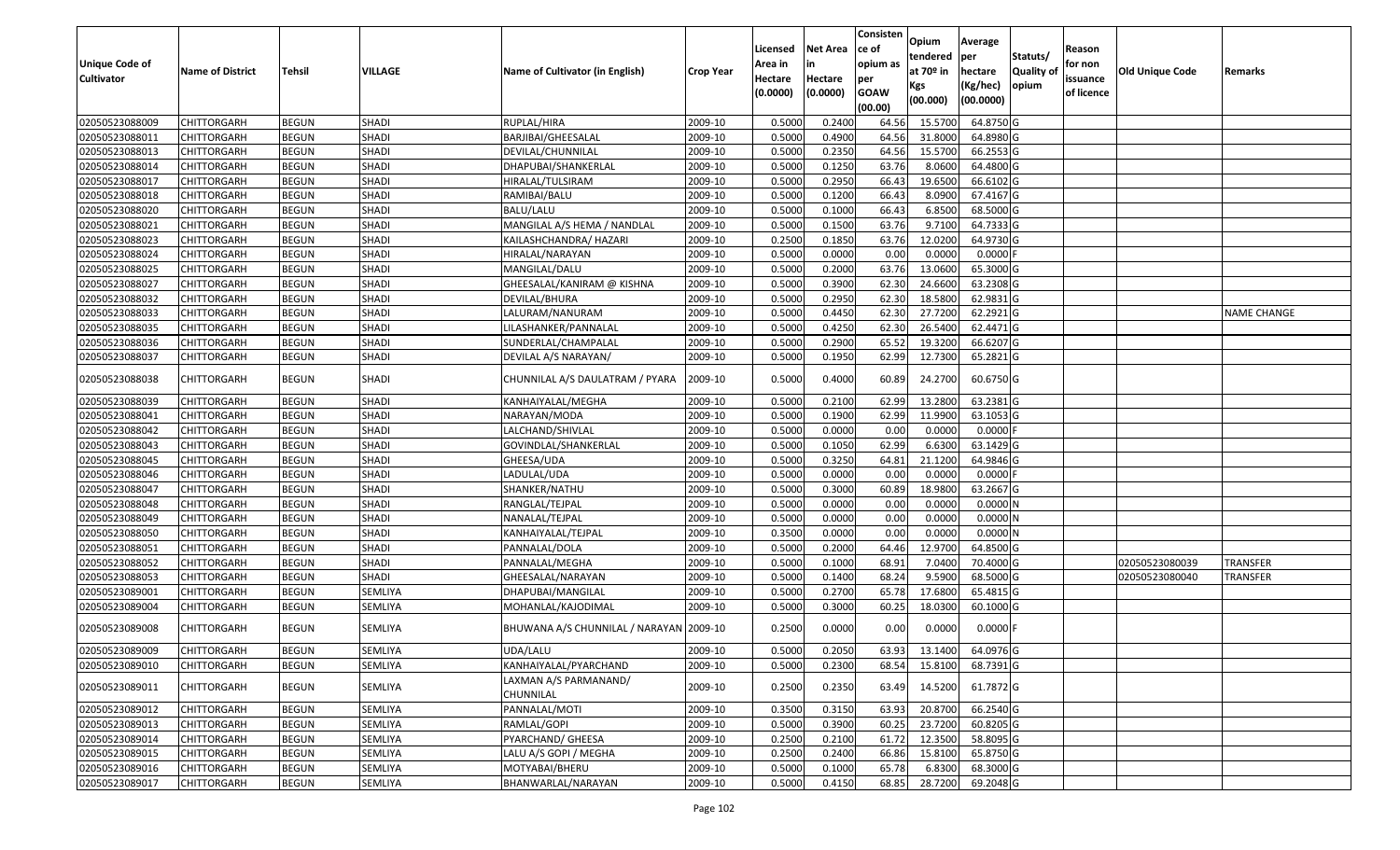| 02050523089018<br>MOHANDAS/NARAYAN<br>0.5000<br>0.4650<br>31.3400<br>67.3978 G<br><b>CHITTORGARH</b><br><b>BEGUN</b><br>SEMLIYA<br>2009-10<br>66.86<br>02050523089019<br>SEMLIYA<br>0.5000<br>0.3450<br>68.85<br>23.8100<br>69.0145 G<br>CHITTORGARH<br><b>BEGUN</b><br>ONKARLAL/SHOCHAND<br>2009-10<br><b>BEGUN</b><br>SEMLIYA<br>0.2500<br>0.2550<br>63.49<br>15.6500<br>61.3725 G<br>02050523089020<br>CHITTORGARH<br>BOTHLAL/BALU<br>2009-10<br>02050523089021<br><b>CHITTORGARH</b><br><b>BEGUN</b><br>SEMLIYA<br>2009-10<br>0.3500<br>0.1000<br>62.50<br>6.1800<br>61.8000 G<br>ONKAR/MANGILAL<br>0.2500<br>0.1900<br>63.49<br>12.1700<br>02050523089025<br>CHITTORGARH<br><b>BEGUN</b><br>SEMLIYA<br>RAMESHWAR/SHANKERLAL<br>2009-10<br>64.0526 G<br>NATHULAL A/S CHUNNILAL/<br>0.2050<br>13.7900<br><b>BEGUN</b><br>SEMLIYA<br>0.5000<br>66.86<br>67.2683 G<br>02050523089027<br>CHITTORGARH<br>2009-10<br>PYARCHAND<br>0.2350<br>62.67<br>14.6100<br>62.1702 G<br>02050523089028<br><b>BEGUN</b><br>SEMLIYA<br>PREMBAI/DUNGALAL<br>2009-10<br>0.2500<br>CHITTORGARH<br><b>NAME CHANGE</b><br>SEMLIYA<br>2009-10<br>0.3500<br>0.2100<br>68.16<br>14.5800<br>69.4286 G<br>02050523089030<br><b>CHITTORGARH</b><br><b>BEGUN</b><br>GORDHAN/CHUNNILAL<br>02050523089031<br><b>BEGUN</b><br>SEMLIYA<br>0.5000<br>0.1350<br>66.86<br>9.1900<br>68.0741 G<br><b>CHITTORGARH</b><br>JAGDISH A/S NATHU / GOPI<br>2009-10<br>0.3500<br>0.0000<br>0.00<br>0.0000<br>02050523089032<br><b>BEGUN</b><br>SEMLIYA<br>2009-10<br>$0.0000$ F<br>CHITTORGARH<br>DHAPUBAI/KALU<br>0.2500<br>68.16<br>02050523089035<br><b>BEGUN</b><br>SEMLIYA<br>2009-10<br>0.2500<br>16.5000<br>66.0000 G<br><b>CHITTORGARH</b><br>BALIBAI/ BHANWARLAL<br>NAME CHANGE<br>0.3500<br>02050523089037<br><b>BEGUN</b><br><b>SEMLIYA</b><br>0.3500<br>63.49<br>21.1200<br>60.3429 G<br><b>CHITTORGARH</b><br>RADHESHYAM/KALU<br>2009-10<br>14.6800<br>02050523089038<br><b>BEGUN</b><br>SEMLIYA<br>0.2500<br>0.2450<br>62.67<br>59.9184 G<br><b>CHITTORGARH</b><br>DEVILAL/MODA<br>2009-10<br>0.2500<br>6.5200<br><b>BEGUN</b><br>0.1000<br>62.89<br>65.2000 G<br>02050523090001<br>UTHEN KALAN<br>JATASHANKER/KAJOD<br>2009-10<br>CHITTORGARH<br>02050523090002<br><b>BEGUN</b><br>2009-10<br>0.3500<br>0.2100<br>62.89<br>13.0800<br>62.2857 G<br>CHITTORGARH<br>UTHEN KALAN<br>MEGHRAJ/NANALAL<br>0.2300<br>13.0400<br>02050523090003<br><b>BEGUN</b><br>0.2500<br>63.07<br>56.6957 G<br>CHITTORGARH<br>UTHEN KALAN<br>NANDLAL/AKLING<br>2009-10<br>02050523090005<br>0.3500<br>0.2500<br>66.54<br>16.6800<br>66.7200 G<br>CHITTORGARH<br><b>BEGUN</b><br>UTHEN KALAN<br>MANGIBAI/KAILASH<br>2009-10<br>0.5000<br>02050523090006<br>0.1500<br>67.52<br>10.1200<br>67.4667 G<br>CHITTORGARH<br><b>BEGUN</b><br>UTHEN KALAN<br>NATHULAL/TEKA<br>2009-10<br><b>BEGUN</b><br>0.2500<br>0.0000<br>0.00<br>0.0000<br>02050523090008<br>CHITTORGARH<br>UTHEN KALAN<br>BHERU/PEMA<br>2009-10<br>$0.0000$ F<br>02050523090011<br><b>BEGUN</b><br>0.2500<br>0.0000<br>0.00<br>0.0000<br>$0.0000$ F<br><b>CHITTORGARH</b><br>UTHEN KALAN<br>LADURAM/KISHNA<br>2009-10 | Unique Code of<br><b>Cultivator</b> | <b>Name of District</b> | Tehsil | VILLAGE | Name of Cultivator (in English) | <b>Crop Year</b> | Licensed<br>Area in<br>Hectare<br>(0.0000) | Net Area<br>in<br>Hectare<br>(0.0000) | Consisten<br>ce of<br>opium as<br>per<br><b>GOAW</b><br>(00.00) | Opium<br>tendered<br>at 70º in<br>Kgs<br>(00.000) | Average<br>per<br>hectare<br>(Kg/hec)<br>(00.0000) | Statuts/<br><b>Quality of</b><br>opium | Reason<br>for non<br>issuance<br>of licence | <b>Old Unique Code</b> | Remarks |
|----------------------------------------------------------------------------------------------------------------------------------------------------------------------------------------------------------------------------------------------------------------------------------------------------------------------------------------------------------------------------------------------------------------------------------------------------------------------------------------------------------------------------------------------------------------------------------------------------------------------------------------------------------------------------------------------------------------------------------------------------------------------------------------------------------------------------------------------------------------------------------------------------------------------------------------------------------------------------------------------------------------------------------------------------------------------------------------------------------------------------------------------------------------------------------------------------------------------------------------------------------------------------------------------------------------------------------------------------------------------------------------------------------------------------------------------------------------------------------------------------------------------------------------------------------------------------------------------------------------------------------------------------------------------------------------------------------------------------------------------------------------------------------------------------------------------------------------------------------------------------------------------------------------------------------------------------------------------------------------------------------------------------------------------------------------------------------------------------------------------------------------------------------------------------------------------------------------------------------------------------------------------------------------------------------------------------------------------------------------------------------------------------------------------------------------------------------------------------------------------------------------------------------------------------------------------------------------------------------------------------------------------------------------------------------------------------------------------------------------------------------------------------------------------------------------------------------------------------------------------------------------------------------------------------------------------------------------------------------------------------------------------------------------------------------------------------------------------------------------------------------|-------------------------------------|-------------------------|--------|---------|---------------------------------|------------------|--------------------------------------------|---------------------------------------|-----------------------------------------------------------------|---------------------------------------------------|----------------------------------------------------|----------------------------------------|---------------------------------------------|------------------------|---------|
|                                                                                                                                                                                                                                                                                                                                                                                                                                                                                                                                                                                                                                                                                                                                                                                                                                                                                                                                                                                                                                                                                                                                                                                                                                                                                                                                                                                                                                                                                                                                                                                                                                                                                                                                                                                                                                                                                                                                                                                                                                                                                                                                                                                                                                                                                                                                                                                                                                                                                                                                                                                                                                                                                                                                                                                                                                                                                                                                                                                                                                                                                                                                  |                                     |                         |        |         |                                 |                  |                                            |                                       |                                                                 |                                                   |                                                    |                                        |                                             |                        |         |
|                                                                                                                                                                                                                                                                                                                                                                                                                                                                                                                                                                                                                                                                                                                                                                                                                                                                                                                                                                                                                                                                                                                                                                                                                                                                                                                                                                                                                                                                                                                                                                                                                                                                                                                                                                                                                                                                                                                                                                                                                                                                                                                                                                                                                                                                                                                                                                                                                                                                                                                                                                                                                                                                                                                                                                                                                                                                                                                                                                                                                                                                                                                                  |                                     |                         |        |         |                                 |                  |                                            |                                       |                                                                 |                                                   |                                                    |                                        |                                             |                        |         |
|                                                                                                                                                                                                                                                                                                                                                                                                                                                                                                                                                                                                                                                                                                                                                                                                                                                                                                                                                                                                                                                                                                                                                                                                                                                                                                                                                                                                                                                                                                                                                                                                                                                                                                                                                                                                                                                                                                                                                                                                                                                                                                                                                                                                                                                                                                                                                                                                                                                                                                                                                                                                                                                                                                                                                                                                                                                                                                                                                                                                                                                                                                                                  |                                     |                         |        |         |                                 |                  |                                            |                                       |                                                                 |                                                   |                                                    |                                        |                                             |                        |         |
|                                                                                                                                                                                                                                                                                                                                                                                                                                                                                                                                                                                                                                                                                                                                                                                                                                                                                                                                                                                                                                                                                                                                                                                                                                                                                                                                                                                                                                                                                                                                                                                                                                                                                                                                                                                                                                                                                                                                                                                                                                                                                                                                                                                                                                                                                                                                                                                                                                                                                                                                                                                                                                                                                                                                                                                                                                                                                                                                                                                                                                                                                                                                  |                                     |                         |        |         |                                 |                  |                                            |                                       |                                                                 |                                                   |                                                    |                                        |                                             |                        |         |
|                                                                                                                                                                                                                                                                                                                                                                                                                                                                                                                                                                                                                                                                                                                                                                                                                                                                                                                                                                                                                                                                                                                                                                                                                                                                                                                                                                                                                                                                                                                                                                                                                                                                                                                                                                                                                                                                                                                                                                                                                                                                                                                                                                                                                                                                                                                                                                                                                                                                                                                                                                                                                                                                                                                                                                                                                                                                                                                                                                                                                                                                                                                                  |                                     |                         |        |         |                                 |                  |                                            |                                       |                                                                 |                                                   |                                                    |                                        |                                             |                        |         |
|                                                                                                                                                                                                                                                                                                                                                                                                                                                                                                                                                                                                                                                                                                                                                                                                                                                                                                                                                                                                                                                                                                                                                                                                                                                                                                                                                                                                                                                                                                                                                                                                                                                                                                                                                                                                                                                                                                                                                                                                                                                                                                                                                                                                                                                                                                                                                                                                                                                                                                                                                                                                                                                                                                                                                                                                                                                                                                                                                                                                                                                                                                                                  |                                     |                         |        |         |                                 |                  |                                            |                                       |                                                                 |                                                   |                                                    |                                        |                                             |                        |         |
|                                                                                                                                                                                                                                                                                                                                                                                                                                                                                                                                                                                                                                                                                                                                                                                                                                                                                                                                                                                                                                                                                                                                                                                                                                                                                                                                                                                                                                                                                                                                                                                                                                                                                                                                                                                                                                                                                                                                                                                                                                                                                                                                                                                                                                                                                                                                                                                                                                                                                                                                                                                                                                                                                                                                                                                                                                                                                                                                                                                                                                                                                                                                  |                                     |                         |        |         |                                 |                  |                                            |                                       |                                                                 |                                                   |                                                    |                                        |                                             |                        |         |
|                                                                                                                                                                                                                                                                                                                                                                                                                                                                                                                                                                                                                                                                                                                                                                                                                                                                                                                                                                                                                                                                                                                                                                                                                                                                                                                                                                                                                                                                                                                                                                                                                                                                                                                                                                                                                                                                                                                                                                                                                                                                                                                                                                                                                                                                                                                                                                                                                                                                                                                                                                                                                                                                                                                                                                                                                                                                                                                                                                                                                                                                                                                                  |                                     |                         |        |         |                                 |                  |                                            |                                       |                                                                 |                                                   |                                                    |                                        |                                             |                        |         |
|                                                                                                                                                                                                                                                                                                                                                                                                                                                                                                                                                                                                                                                                                                                                                                                                                                                                                                                                                                                                                                                                                                                                                                                                                                                                                                                                                                                                                                                                                                                                                                                                                                                                                                                                                                                                                                                                                                                                                                                                                                                                                                                                                                                                                                                                                                                                                                                                                                                                                                                                                                                                                                                                                                                                                                                                                                                                                                                                                                                                                                                                                                                                  |                                     |                         |        |         |                                 |                  |                                            |                                       |                                                                 |                                                   |                                                    |                                        |                                             |                        |         |
|                                                                                                                                                                                                                                                                                                                                                                                                                                                                                                                                                                                                                                                                                                                                                                                                                                                                                                                                                                                                                                                                                                                                                                                                                                                                                                                                                                                                                                                                                                                                                                                                                                                                                                                                                                                                                                                                                                                                                                                                                                                                                                                                                                                                                                                                                                                                                                                                                                                                                                                                                                                                                                                                                                                                                                                                                                                                                                                                                                                                                                                                                                                                  |                                     |                         |        |         |                                 |                  |                                            |                                       |                                                                 |                                                   |                                                    |                                        |                                             |                        |         |
|                                                                                                                                                                                                                                                                                                                                                                                                                                                                                                                                                                                                                                                                                                                                                                                                                                                                                                                                                                                                                                                                                                                                                                                                                                                                                                                                                                                                                                                                                                                                                                                                                                                                                                                                                                                                                                                                                                                                                                                                                                                                                                                                                                                                                                                                                                                                                                                                                                                                                                                                                                                                                                                                                                                                                                                                                                                                                                                                                                                                                                                                                                                                  |                                     |                         |        |         |                                 |                  |                                            |                                       |                                                                 |                                                   |                                                    |                                        |                                             |                        |         |
|                                                                                                                                                                                                                                                                                                                                                                                                                                                                                                                                                                                                                                                                                                                                                                                                                                                                                                                                                                                                                                                                                                                                                                                                                                                                                                                                                                                                                                                                                                                                                                                                                                                                                                                                                                                                                                                                                                                                                                                                                                                                                                                                                                                                                                                                                                                                                                                                                                                                                                                                                                                                                                                                                                                                                                                                                                                                                                                                                                                                                                                                                                                                  |                                     |                         |        |         |                                 |                  |                                            |                                       |                                                                 |                                                   |                                                    |                                        |                                             |                        |         |
|                                                                                                                                                                                                                                                                                                                                                                                                                                                                                                                                                                                                                                                                                                                                                                                                                                                                                                                                                                                                                                                                                                                                                                                                                                                                                                                                                                                                                                                                                                                                                                                                                                                                                                                                                                                                                                                                                                                                                                                                                                                                                                                                                                                                                                                                                                                                                                                                                                                                                                                                                                                                                                                                                                                                                                                                                                                                                                                                                                                                                                                                                                                                  |                                     |                         |        |         |                                 |                  |                                            |                                       |                                                                 |                                                   |                                                    |                                        |                                             |                        |         |
|                                                                                                                                                                                                                                                                                                                                                                                                                                                                                                                                                                                                                                                                                                                                                                                                                                                                                                                                                                                                                                                                                                                                                                                                                                                                                                                                                                                                                                                                                                                                                                                                                                                                                                                                                                                                                                                                                                                                                                                                                                                                                                                                                                                                                                                                                                                                                                                                                                                                                                                                                                                                                                                                                                                                                                                                                                                                                                                                                                                                                                                                                                                                  |                                     |                         |        |         |                                 |                  |                                            |                                       |                                                                 |                                                   |                                                    |                                        |                                             |                        |         |
|                                                                                                                                                                                                                                                                                                                                                                                                                                                                                                                                                                                                                                                                                                                                                                                                                                                                                                                                                                                                                                                                                                                                                                                                                                                                                                                                                                                                                                                                                                                                                                                                                                                                                                                                                                                                                                                                                                                                                                                                                                                                                                                                                                                                                                                                                                                                                                                                                                                                                                                                                                                                                                                                                                                                                                                                                                                                                                                                                                                                                                                                                                                                  |                                     |                         |        |         |                                 |                  |                                            |                                       |                                                                 |                                                   |                                                    |                                        |                                             |                        |         |
|                                                                                                                                                                                                                                                                                                                                                                                                                                                                                                                                                                                                                                                                                                                                                                                                                                                                                                                                                                                                                                                                                                                                                                                                                                                                                                                                                                                                                                                                                                                                                                                                                                                                                                                                                                                                                                                                                                                                                                                                                                                                                                                                                                                                                                                                                                                                                                                                                                                                                                                                                                                                                                                                                                                                                                                                                                                                                                                                                                                                                                                                                                                                  |                                     |                         |        |         |                                 |                  |                                            |                                       |                                                                 |                                                   |                                                    |                                        |                                             |                        |         |
|                                                                                                                                                                                                                                                                                                                                                                                                                                                                                                                                                                                                                                                                                                                                                                                                                                                                                                                                                                                                                                                                                                                                                                                                                                                                                                                                                                                                                                                                                                                                                                                                                                                                                                                                                                                                                                                                                                                                                                                                                                                                                                                                                                                                                                                                                                                                                                                                                                                                                                                                                                                                                                                                                                                                                                                                                                                                                                                                                                                                                                                                                                                                  |                                     |                         |        |         |                                 |                  |                                            |                                       |                                                                 |                                                   |                                                    |                                        |                                             |                        |         |
|                                                                                                                                                                                                                                                                                                                                                                                                                                                                                                                                                                                                                                                                                                                                                                                                                                                                                                                                                                                                                                                                                                                                                                                                                                                                                                                                                                                                                                                                                                                                                                                                                                                                                                                                                                                                                                                                                                                                                                                                                                                                                                                                                                                                                                                                                                                                                                                                                                                                                                                                                                                                                                                                                                                                                                                                                                                                                                                                                                                                                                                                                                                                  |                                     |                         |        |         |                                 |                  |                                            |                                       |                                                                 |                                                   |                                                    |                                        |                                             |                        |         |
|                                                                                                                                                                                                                                                                                                                                                                                                                                                                                                                                                                                                                                                                                                                                                                                                                                                                                                                                                                                                                                                                                                                                                                                                                                                                                                                                                                                                                                                                                                                                                                                                                                                                                                                                                                                                                                                                                                                                                                                                                                                                                                                                                                                                                                                                                                                                                                                                                                                                                                                                                                                                                                                                                                                                                                                                                                                                                                                                                                                                                                                                                                                                  |                                     |                         |        |         |                                 |                  |                                            |                                       |                                                                 |                                                   |                                                    |                                        |                                             |                        |         |
|                                                                                                                                                                                                                                                                                                                                                                                                                                                                                                                                                                                                                                                                                                                                                                                                                                                                                                                                                                                                                                                                                                                                                                                                                                                                                                                                                                                                                                                                                                                                                                                                                                                                                                                                                                                                                                                                                                                                                                                                                                                                                                                                                                                                                                                                                                                                                                                                                                                                                                                                                                                                                                                                                                                                                                                                                                                                                                                                                                                                                                                                                                                                  |                                     |                         |        |         |                                 |                  |                                            |                                       |                                                                 |                                                   |                                                    |                                        |                                             |                        |         |
| 02050523090012<br>0.3500<br>0.1500<br>67.13<br>9.9200<br>66.1333 G<br><b>CHITTORGARH</b><br><b>BEGUN</b><br>UTHEN KALAN<br>PARVATIBAI/RAMCHANDRA<br>2009-10                                                                                                                                                                                                                                                                                                                                                                                                                                                                                                                                                                                                                                                                                                                                                                                                                                                                                                                                                                                                                                                                                                                                                                                                                                                                                                                                                                                                                                                                                                                                                                                                                                                                                                                                                                                                                                                                                                                                                                                                                                                                                                                                                                                                                                                                                                                                                                                                                                                                                                                                                                                                                                                                                                                                                                                                                                                                                                                                                                      |                                     |                         |        |         |                                 |                  |                                            |                                       |                                                                 |                                                   |                                                    |                                        |                                             |                        |         |
| 02050523090013<br>0.3500<br>0.0000<br>0.00<br>0.0000<br>$0.0000$ F<br>CHITTORGARH<br><b>BEGUN</b><br>UTHEN KALAN<br>SHANTILAL/KHYALIRAM<br>2009-10                                                                                                                                                                                                                                                                                                                                                                                                                                                                                                                                                                                                                                                                                                                                                                                                                                                                                                                                                                                                                                                                                                                                                                                                                                                                                                                                                                                                                                                                                                                                                                                                                                                                                                                                                                                                                                                                                                                                                                                                                                                                                                                                                                                                                                                                                                                                                                                                                                                                                                                                                                                                                                                                                                                                                                                                                                                                                                                                                                               |                                     |                         |        |         |                                 |                  |                                            |                                       |                                                                 |                                                   |                                                    |                                        |                                             |                        |         |
| <b>BEGUN</b><br>0.2500<br>0.0000<br>0.00<br>0.0000<br>$0.0000$ F<br>02050523090015<br>CHITTORGARH<br>UTHEN KALAN<br>HIMMATRAM/GORILAL<br>2009-10                                                                                                                                                                                                                                                                                                                                                                                                                                                                                                                                                                                                                                                                                                                                                                                                                                                                                                                                                                                                                                                                                                                                                                                                                                                                                                                                                                                                                                                                                                                                                                                                                                                                                                                                                                                                                                                                                                                                                                                                                                                                                                                                                                                                                                                                                                                                                                                                                                                                                                                                                                                                                                                                                                                                                                                                                                                                                                                                                                                 |                                     |                         |        |         |                                 |                  |                                            |                                       |                                                                 |                                                   |                                                    |                                        |                                             |                        |         |
| 02050523090016<br><b>BEGUN</b><br>UTHEN KALAN<br>2009-10<br>0.2500<br>0.1000<br>62.86<br>6.2900<br>62.9000 G<br><b>CHITTORGARH</b><br>SHYAMLAL/NANALAL                                                                                                                                                                                                                                                                                                                                                                                                                                                                                                                                                                                                                                                                                                                                                                                                                                                                                                                                                                                                                                                                                                                                                                                                                                                                                                                                                                                                                                                                                                                                                                                                                                                                                                                                                                                                                                                                                                                                                                                                                                                                                                                                                                                                                                                                                                                                                                                                                                                                                                                                                                                                                                                                                                                                                                                                                                                                                                                                                                           |                                     |                         |        |         |                                 |                  |                                            |                                       |                                                                 |                                                   |                                                    |                                        |                                             |                        |         |
| 02050523090017<br>0.2500<br>0.2000<br>60.54<br>11.9900<br>59.9500 G<br>CHITTORGARH<br><b>BEGUN</b><br>UTHEN KALAN<br>NANDUBAI/REWA SHANKER<br>2009-10                                                                                                                                                                                                                                                                                                                                                                                                                                                                                                                                                                                                                                                                                                                                                                                                                                                                                                                                                                                                                                                                                                                                                                                                                                                                                                                                                                                                                                                                                                                                                                                                                                                                                                                                                                                                                                                                                                                                                                                                                                                                                                                                                                                                                                                                                                                                                                                                                                                                                                                                                                                                                                                                                                                                                                                                                                                                                                                                                                            |                                     |                         |        |         |                                 |                  |                                            |                                       |                                                                 |                                                   |                                                    |                                        |                                             |                        |         |
| 02050523090019<br><b>BEGUN</b><br>0.2500<br>0.2000<br>62.86<br>12.7400<br>63.7000 G<br>CHITTORGARH<br>UTHEN KALAN<br>JAMNALAL/KHEMA<br>2009-10                                                                                                                                                                                                                                                                                                                                                                                                                                                                                                                                                                                                                                                                                                                                                                                                                                                                                                                                                                                                                                                                                                                                                                                                                                                                                                                                                                                                                                                                                                                                                                                                                                                                                                                                                                                                                                                                                                                                                                                                                                                                                                                                                                                                                                                                                                                                                                                                                                                                                                                                                                                                                                                                                                                                                                                                                                                                                                                                                                                   |                                     |                         |        |         |                                 |                  |                                            |                                       |                                                                 |                                                   |                                                    |                                        |                                             |                        |         |
| 60.64<br><b>BEGUN</b><br>0.3500<br>0.1050<br>6.1900<br>58.9524 G<br>02050523090020<br>CHITTORGARH<br>UTHEN KALAN<br>2009-10<br>LAXMINARAYAN/JITMAL                                                                                                                                                                                                                                                                                                                                                                                                                                                                                                                                                                                                                                                                                                                                                                                                                                                                                                                                                                                                                                                                                                                                                                                                                                                                                                                                                                                                                                                                                                                                                                                                                                                                                                                                                                                                                                                                                                                                                                                                                                                                                                                                                                                                                                                                                                                                                                                                                                                                                                                                                                                                                                                                                                                                                                                                                                                                                                                                                                               |                                     |                         |        |         |                                 |                  |                                            |                                       |                                                                 |                                                   |                                                    |                                        |                                             |                        |         |
| 0.5000<br>0.1900<br>62.89<br>11.8800<br>62.5263 G<br>02050523090021<br><b>CHITTORGARH</b><br><b>BEGUN</b><br><b>UTHEN KALAN</b><br>2009-10<br>AMRITLAL/LAXMINARAYAN                                                                                                                                                                                                                                                                                                                                                                                                                                                                                                                                                                                                                                                                                                                                                                                                                                                                                                                                                                                                                                                                                                                                                                                                                                                                                                                                                                                                                                                                                                                                                                                                                                                                                                                                                                                                                                                                                                                                                                                                                                                                                                                                                                                                                                                                                                                                                                                                                                                                                                                                                                                                                                                                                                                                                                                                                                                                                                                                                              |                                     |                         |        |         |                                 |                  |                                            |                                       |                                                                 |                                                   |                                                    |                                        |                                             |                        |         |
| 02050523090022<br><b>BEGUN</b><br>0.3500<br>0.0000<br>0.00<br>0.0000<br>$0.0000$ F<br>CHITTORGARH<br>UTHEN KALAN<br>RAJENDRA KUMAR/ MEGHRAJ<br>2009-10                                                                                                                                                                                                                                                                                                                                                                                                                                                                                                                                                                                                                                                                                                                                                                                                                                                                                                                                                                                                                                                                                                                                                                                                                                                                                                                                                                                                                                                                                                                                                                                                                                                                                                                                                                                                                                                                                                                                                                                                                                                                                                                                                                                                                                                                                                                                                                                                                                                                                                                                                                                                                                                                                                                                                                                                                                                                                                                                                                           |                                     |                         |        |         |                                 |                  |                                            |                                       |                                                                 |                                                   |                                                    |                                        |                                             |                        |         |
| 02050523090023<br><b>BEGUN</b><br>2009-10<br>0.2500<br>0.1600<br>62.86<br>10.0600<br>62.8750 G<br>CHITTORGARH<br>UTHEN KALAN<br>BHERULAL/DHANRAJ                                                                                                                                                                                                                                                                                                                                                                                                                                                                                                                                                                                                                                                                                                                                                                                                                                                                                                                                                                                                                                                                                                                                                                                                                                                                                                                                                                                                                                                                                                                                                                                                                                                                                                                                                                                                                                                                                                                                                                                                                                                                                                                                                                                                                                                                                                                                                                                                                                                                                                                                                                                                                                                                                                                                                                                                                                                                                                                                                                                 |                                     |                         |        |         |                                 |                  |                                            |                                       |                                                                 |                                                   |                                                    |                                        |                                             |                        |         |
| <b>BEGUN</b><br>0.2500<br>0.2150<br>62.86<br>12.6800<br>58.9767 G<br>02050523090024<br>2009-10<br>CHITTORGARH<br>UTHEN KALAN<br>JAGNNATH/KAJOD<br>12                                                                                                                                                                                                                                                                                                                                                                                                                                                                                                                                                                                                                                                                                                                                                                                                                                                                                                                                                                                                                                                                                                                                                                                                                                                                                                                                                                                                                                                                                                                                                                                                                                                                                                                                                                                                                                                                                                                                                                                                                                                                                                                                                                                                                                                                                                                                                                                                                                                                                                                                                                                                                                                                                                                                                                                                                                                                                                                                                                             |                                     |                         |        |         |                                 |                  |                                            |                                       |                                                                 |                                                   |                                                    |                                        |                                             |                        |         |
| 02050523090025<br><b>BEGUN</b><br><b>UTHEN KALAN</b><br>2009-10<br>0.3500<br>0.2400<br>65.79<br>0.0000<br>0.0000<br><b>CHITTORGARH</b><br>HAZARI/MOTI<br>0.2500<br>0.1500<br>53.82<br>IΔ                                                                                                                                                                                                                                                                                                                                                                                                                                                                                                                                                                                                                                                                                                                                                                                                                                                                                                                                                                                                                                                                                                                                                                                                                                                                                                                                                                                                                                                                                                                                                                                                                                                                                                                                                                                                                                                                                                                                                                                                                                                                                                                                                                                                                                                                                                                                                                                                                                                                                                                                                                                                                                                                                                                                                                                                                                                                                                                                         |                                     |                         |        |         |                                 |                  |                                            |                                       |                                                                 |                                                   |                                                    |                                        |                                             |                        |         |
| 02050523090026<br>7.9100<br>52.7333 G<br><b>CHITTORGARH</b><br><b>BEGUN</b><br>UTHEN KALAN<br>BHAGWAN/MODIRAM<br>2009-10                                                                                                                                                                                                                                                                                                                                                                                                                                                                                                                                                                                                                                                                                                                                                                                                                                                                                                                                                                                                                                                                                                                                                                                                                                                                                                                                                                                                                                                                                                                                                                                                                                                                                                                                                                                                                                                                                                                                                                                                                                                                                                                                                                                                                                                                                                                                                                                                                                                                                                                                                                                                                                                                                                                                                                                                                                                                                                                                                                                                         |                                     |                         |        |         |                                 |                  |                                            |                                       |                                                                 |                                                   |                                                    |                                        |                                             |                        |         |
| 02050523090027<br>0.2500<br>0.1850<br>11.0300<br>59.6216 G<br>CHITTORGARH<br><b>BEGUN</b><br>UTHEN KALAN<br>SOIHANLAL/DALLA<br>2009-10<br>63.07<br><b>NAME CHANGE</b>                                                                                                                                                                                                                                                                                                                                                                                                                                                                                                                                                                                                                                                                                                                                                                                                                                                                                                                                                                                                                                                                                                                                                                                                                                                                                                                                                                                                                                                                                                                                                                                                                                                                                                                                                                                                                                                                                                                                                                                                                                                                                                                                                                                                                                                                                                                                                                                                                                                                                                                                                                                                                                                                                                                                                                                                                                                                                                                                                            |                                     |                         |        |         |                                 |                  |                                            |                                       |                                                                 |                                                   |                                                    |                                        |                                             |                        |         |
| 66.54<br>0.5000<br>0.1200<br>7.9600<br>66.3333 G<br>02050523090028<br><b>BEGUN</b><br>2009-10<br>CHITTORGARH<br>UTHEN KALAN<br>BAKTAWAR/GULAB<br>02050523090032<br><b>BEGUN</b><br>2009-10<br>0.3500<br>0.2400<br>13.9700 58.2083 G<br><b>CHITTORGARH</b><br><b>UTHEN KALAN</b><br>KALU/MADHO<br>63.07                                                                                                                                                                                                                                                                                                                                                                                                                                                                                                                                                                                                                                                                                                                                                                                                                                                                                                                                                                                                                                                                                                                                                                                                                                                                                                                                                                                                                                                                                                                                                                                                                                                                                                                                                                                                                                                                                                                                                                                                                                                                                                                                                                                                                                                                                                                                                                                                                                                                                                                                                                                                                                                                                                                                                                                                                           |                                     |                         |        |         |                                 |                  |                                            |                                       |                                                                 |                                                   |                                                    |                                        |                                             |                        |         |
| 2009-10<br>0.2500<br>0.2000<br>4.3000<br>21.5000 G<br>4<br>BHANWARLAL/TOLPURI                                                                                                                                                                                                                                                                                                                                                                                                                                                                                                                                                                                                                                                                                                                                                                                                                                                                                                                                                                                                                                                                                                                                                                                                                                                                                                                                                                                                                                                                                                                                                                                                                                                                                                                                                                                                                                                                                                                                                                                                                                                                                                                                                                                                                                                                                                                                                                                                                                                                                                                                                                                                                                                                                                                                                                                                                                                                                                                                                                                                                                                    |                                     |                         |        |         |                                 |                  |                                            |                                       |                                                                 |                                                   |                                                    |                                        |                                             |                        |         |
| 02050523090033<br><b>CHITTORGARH</b><br><b>BEGUN</b><br>UTHEN KALAN<br>49.66<br>02050523090034<br>62.0667 G<br><b>CHITTORGARH</b><br><b>BEGUN</b><br>UTHEN KALAN<br>BALMUKUND/CHHAGANLAL<br>0.2500<br>0.1500<br>63.76<br>9.3100                                                                                                                                                                                                                                                                                                                                                                                                                                                                                                                                                                                                                                                                                                                                                                                                                                                                                                                                                                                                                                                                                                                                                                                                                                                                                                                                                                                                                                                                                                                                                                                                                                                                                                                                                                                                                                                                                                                                                                                                                                                                                                                                                                                                                                                                                                                                                                                                                                                                                                                                                                                                                                                                                                                                                                                                                                                                                                  |                                     |                         |        |         |                                 |                  |                                            |                                       |                                                                 |                                                   |                                                    |                                        |                                             |                        |         |
| 2009-10<br>11.0900<br>58.3684 G<br>02050523090035<br><b>BEGUN</b><br>UTHEN KALAN<br>2009-10<br>0.2500<br>0.1900<br>62.89<br><b>CHITTORGARH</b><br>MADANLAL/BHERULAL                                                                                                                                                                                                                                                                                                                                                                                                                                                                                                                                                                                                                                                                                                                                                                                                                                                                                                                                                                                                                                                                                                                                                                                                                                                                                                                                                                                                                                                                                                                                                                                                                                                                                                                                                                                                                                                                                                                                                                                                                                                                                                                                                                                                                                                                                                                                                                                                                                                                                                                                                                                                                                                                                                                                                                                                                                                                                                                                                              |                                     |                         |        |         |                                 |                  |                                            |                                       |                                                                 |                                                   |                                                    |                                        |                                             |                        |         |
| 0.2950<br>64.6441 G<br>02050523090036<br><b>CHITTORGARH</b><br><b>BEGUN</b><br>UTHEN KALAN<br>ONKAR/KASHIRAM<br>2009-10<br>0.5000<br>63.76<br>19.0700<br>02050523083049<br>TRANSFER                                                                                                                                                                                                                                                                                                                                                                                                                                                                                                                                                                                                                                                                                                                                                                                                                                                                                                                                                                                                                                                                                                                                                                                                                                                                                                                                                                                                                                                                                                                                                                                                                                                                                                                                                                                                                                                                                                                                                                                                                                                                                                                                                                                                                                                                                                                                                                                                                                                                                                                                                                                                                                                                                                                                                                                                                                                                                                                                              |                                     |                         |        |         |                                 |                  |                                            |                                       |                                                                 |                                                   |                                                    |                                        |                                             |                        |         |
| 0.2000<br>13.5000<br>67.5000 G<br>02050523090037<br><b>CHITTORGARH</b><br><b>BEGUN</b><br>UTHEN KALAN<br>JAGANNATH/KUKA<br>2009-10<br>0.2500<br>67.13<br><b>TRANSFER</b><br>02050523084075                                                                                                                                                                                                                                                                                                                                                                                                                                                                                                                                                                                                                                                                                                                                                                                                                                                                                                                                                                                                                                                                                                                                                                                                                                                                                                                                                                                                                                                                                                                                                                                                                                                                                                                                                                                                                                                                                                                                                                                                                                                                                                                                                                                                                                                                                                                                                                                                                                                                                                                                                                                                                                                                                                                                                                                                                                                                                                                                       |                                     |                         |        |         |                                 |                  |                                            |                                       |                                                                 |                                                   |                                                    |                                        |                                             |                        |         |
| 02050523091001<br>69.2000 G<br><b>CHITTORGARH</b><br><b>BEGUN</b><br>BARDICHAND/NARAYAN<br>2009-10<br>0.5000<br>0.1000<br>66.27<br>6.9200<br>UMAR                                                                                                                                                                                                                                                                                                                                                                                                                                                                                                                                                                                                                                                                                                                                                                                                                                                                                                                                                                                                                                                                                                                                                                                                                                                                                                                                                                                                                                                                                                                                                                                                                                                                                                                                                                                                                                                                                                                                                                                                                                                                                                                                                                                                                                                                                                                                                                                                                                                                                                                                                                                                                                                                                                                                                                                                                                                                                                                                                                                |                                     |                         |        |         |                                 |                  |                                            |                                       |                                                                 |                                                   |                                                    |                                        |                                             |                        |         |
| 12.1200<br>73.4545 G<br>02050523091002<br><b>BEGUN</b><br>UMAR<br>0.5000<br>0.1650<br>68.31<br><b>CHITTORGARH</b><br>HIRALAL/KALU<br>2009-10                                                                                                                                                                                                                                                                                                                                                                                                                                                                                                                                                                                                                                                                                                                                                                                                                                                                                                                                                                                                                                                                                                                                                                                                                                                                                                                                                                                                                                                                                                                                                                                                                                                                                                                                                                                                                                                                                                                                                                                                                                                                                                                                                                                                                                                                                                                                                                                                                                                                                                                                                                                                                                                                                                                                                                                                                                                                                                                                                                                     |                                     |                         |        |         |                                 |                  |                                            |                                       |                                                                 |                                                   |                                                    |                                        |                                             |                        |         |
| 02050523091005<br><b>BEGUN</b><br><b>UMAR</b><br>ONKAR/UDA<br>0.5000<br>0.1800<br>63.90<br>11.7200<br>$65.1111$ G<br><b>CHITTORGARH</b><br>2009-10                                                                                                                                                                                                                                                                                                                                                                                                                                                                                                                                                                                                                                                                                                                                                                                                                                                                                                                                                                                                                                                                                                                                                                                                                                                                                                                                                                                                                                                                                                                                                                                                                                                                                                                                                                                                                                                                                                                                                                                                                                                                                                                                                                                                                                                                                                                                                                                                                                                                                                                                                                                                                                                                                                                                                                                                                                                                                                                                                                               |                                     |                         |        |         |                                 |                  |                                            |                                       |                                                                 |                                                   |                                                    |                                        |                                             |                        |         |
| 02050523091006<br>0.2000<br>13.1500 65.7500 G<br>LAXMAN/DEVILAL<br>2009-10<br>0.2500<br>63.90<br><b>CHITTORGARH</b><br><b>BEGUN</b><br><b>UMAR</b>                                                                                                                                                                                                                                                                                                                                                                                                                                                                                                                                                                                                                                                                                                                                                                                                                                                                                                                                                                                                                                                                                                                                                                                                                                                                                                                                                                                                                                                                                                                                                                                                                                                                                                                                                                                                                                                                                                                                                                                                                                                                                                                                                                                                                                                                                                                                                                                                                                                                                                                                                                                                                                                                                                                                                                                                                                                                                                                                                                               |                                     |                         |        |         |                                 |                  |                                            |                                       |                                                                 |                                                   |                                                    |                                        |                                             |                        |         |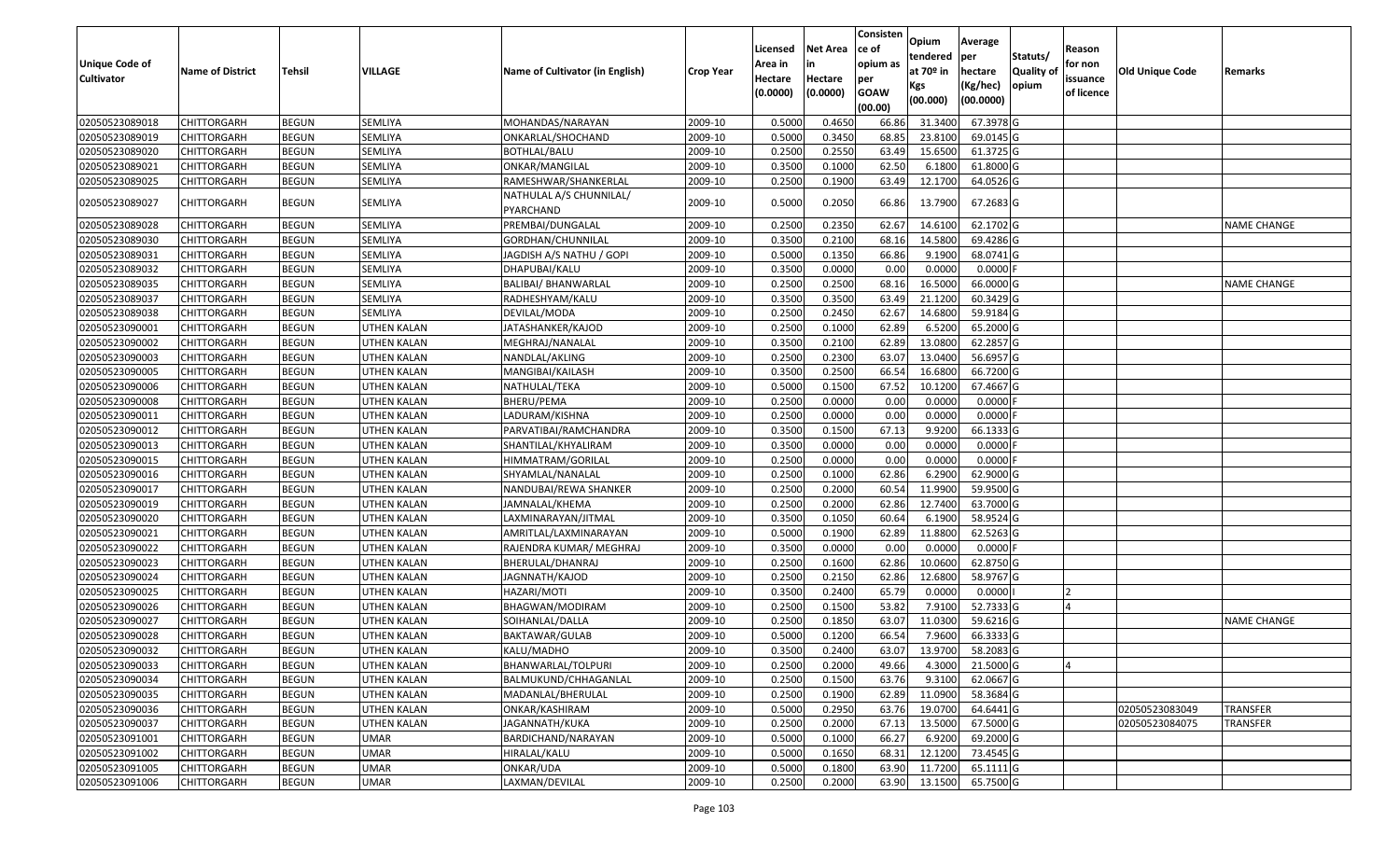|                   |                         |               |                   |                                 |                  |          |                 | Consisten              | Opium       | Average   |                  |            |                        |                           |
|-------------------|-------------------------|---------------|-------------------|---------------------------------|------------------|----------|-----------------|------------------------|-------------|-----------|------------------|------------|------------------------|---------------------------|
|                   |                         |               |                   |                                 |                  | Licensed | <b>Net Area</b> | ce of                  | tendered    | per       | Statuts/         | Reason     |                        |                           |
| Unique Code of    | <b>Name of District</b> | <b>Tehsil</b> | VILLAGE           | Name of Cultivator (in English) | <b>Crop Year</b> | Area in  |                 | opium as               | at $70°$ in | hectare   | <b>Quality o</b> | for non    | <b>Old Unique Code</b> | Remarks                   |
| <b>Cultivator</b> |                         |               |                   |                                 |                  | Hectare  | Hectare         | per                    | Kgs         | (Kg/hec)  | opium            | issuance   |                        |                           |
|                   |                         |               |                   |                                 |                  | (0.0000) | (0.0000)        | <b>GOAW</b><br>(00.00) | (00.000)    | (00.0000) |                  | of licence |                        |                           |
| 02050523091007    | CHITTORGARH             | <b>BEGUN</b>  | <b>UMAR</b>       | MOHANLAL/GOVIND                 | 2009-10          | 0.5000   | 0.2600          | 63.90                  | 17.1400     | 65.9231 G |                  |            |                        |                           |
| 02050523091008    | CHITTORGARH             | <b>BEGUN</b>  | <b>UMAR</b>       | GHEESA/KISHNA                   | 2009-10          | 0.5000   | 0.1750          | 66.27                  | 11.8100     | 67.4857 G |                  |            |                        |                           |
| 02050523091009    | CHITTORGARH             | <b>BEGUN</b>  | <b>UMAR</b>       | NANDLAL/MANGILAL                | 2009-10          | 0.5000   | 0.2450          | 59.91                  | 15.0300     | 61.3469 G |                  |            |                        |                           |
| 02050523091010    | <b>CHITTORGARH</b>      | <b>BEGUN</b>  | <b>UMAR</b>       | GHEESALAL/PYARCHAND             | 2009-10          | 0.5000   | 0.2950          | 64.88                  | 20.2290     | 68.5729 G |                  |            |                        |                           |
| 02050523091011    | CHITTORGARH             | <b>BEGUN</b>  | <b>UMAR</b>       | RUPLAL@ RUPA/ NARAYAN           | 2009-10          | 0.5000   | 0.2000          | 63.90                  | 13.2500     | 66.2500 G |                  |            |                        |                           |
| 02050523091013    | <b>CHITTORGARH</b>      | <b>BEGUN</b>  | <b>UMAR</b>       | GHEESALAL/BHUWANA               | 2009-10          | 0.5000   | 0.1400          | 62.70                  | 8.9900      | 64.2143 G |                  |            |                        |                           |
| 02050523091014    | CHITTORGARH             | <b>BEGUN</b>  | <b>UMAR</b>       | BHURALAL A/S KUKA/ KANA         | 2009-10          | 0.5000   | 0.2800          | 62.70                  | 17.7800     | 63.5000G  |                  |            |                        |                           |
| 02050523091015    | <b>CHITTORGARH</b>      | <b>BEGUN</b>  | <b>UMAR</b>       | PANNALAL/PYARA                  | 2009-10          | 0.5000   | 0.1500          | 62.70                  | 9.7100      | 64.7333 G |                  |            |                        | <b>NAME CHANGE</b>        |
| 02050523091017    | CHITTORGARH             | <b>BEGUN</b>  | <b>UMAR</b>       | HARLAL/PYARCHAND                | 2009-10          | 0.5000   | 0.1200          | 66.12                  | 8.2100      | 68.4167 G |                  |            |                        |                           |
| 02050523091020    | CHITTORGARH             | <b>BEGUN</b>  | <b>UMAR</b>       | MEGHRAJ/NARAYAN                 | 2009-10          | 0.5000   | 0.1050          | 62.70                  | 6.6600      | 63.4286 G |                  |            |                        |                           |
| 02050523091021    | CHITTORGARH             | <b>BEGUN</b>  | <b>UMAR</b>       | MOHANLAL/ DEVILAL               | 2009-10          | 0.5000   | 0.2950          | 58.83                  | 18.0200     | 61.0847 G |                  |            |                        |                           |
| 02050523091023    | <b>CHITTORGARH</b>      | <b>BEGUN</b>  | <b>UMAR</b>       | TULSIRAM/MIYACHAND              | 2009-10          | 0.5000   | 0.1050          | 66.12                  | 7.1600      | 68.1905 G |                  |            |                        |                           |
| 02050523091028    | <b>CHITTORGARH</b>      | <b>BEGUN</b>  | <b>UMAR</b>       | BALU/UDA                        | 2009-10          | 0.2500   | 0.1500          | 65.10                  | 10.2000     | 68.0000G  |                  |            |                        |                           |
| 02050523091029    | <b>CHITTORGARH</b>      | <b>BEGUN</b>  | <b>UMAR</b>       | RAMLAL/VENA                     | 2009-10          | 0.5000   | 0.1850          | 62.87                  | 12.1600     | 65.7297 G |                  |            |                        |                           |
| 02050523091030    | CHITTORGARH             | <b>BEGUN</b>  | <b>UMAR</b>       | HAZARI/SHOCHAND                 | 2009-10          | 0.5000   | 0.2500          | 58.83                  | 15.5100     | 62.0400 G |                  |            |                        |                           |
| 02050523091031    | CHITTORGARH             | <b>BEGUN</b>  | <b>UMAR</b>       | NANDA/NARAYAN                   | 2009-10          | 0.5000   | 0.1900          | 66.12                  | 12.7900     | 67.3158 G |                  |            |                        |                           |
| 02050523091032    | CHITTORGARH             | <b>BEGUN</b>  | <b>UMAR</b>       | MOTI/NARAYAN                    | 2009-10          | 0.5000   | 0.2050          | 65.10                  | 14.1700     | 69.1220 G |                  |            |                        |                           |
| 02050523091033    | CHITTORGARH             | <b>BEGUN</b>  | <b>UMAR</b>       | SHARNGARIBAI/MANGILAL           | 2009-10          | 0.5000   | 0.1000          | 66.12                  | 7.0000      | 70.0000 G |                  |            |                        |                           |
| 02050523091036    | CHITTORGARH             | <b>BEGUN</b>  | <b>UMAR</b>       | NATHU/GHEESA                    | 2009-10          | 0.5000   | 0.1250          | 62.76                  | 7.7900      | 62.3200 G |                  |            |                        |                           |
| 02050523091037    | CHITTORGARH             | <b>BEGUN</b>  | <b>UMAR</b>       | BHANWARLAL/DHANNA               | 2009-10          | 0.2500   | 0.2050          | 52.92                  | 9.4000      | 45.8537 G |                  |            |                        |                           |
| 02050523091038    | CHITTORGARH             | <b>BEGUN</b>  | <b>UMAR</b>       | LAXMAN/NANJI                    | 2009-10          | 0.5000   | 0.1550          | 68.3                   | 10.8100     | 69.7419 G |                  |            |                        |                           |
| 02050523091041    | CHITTORGARH             | <b>BEGUN</b>  | <b>UMAR</b>       | BHERULAL/GHEESA                 | 2009-10          | 0.5000   | 0.2400          | 62.87                  | 15.4300     | 64.2917 G |                  |            |                        |                           |
| 02050523091042    | CHITTORGARH             | <b>BEGUN</b>  | <b>UMAR</b>       | MOHNIBAI/MODILAL                | 2009-10          | 0.5000   | 0.1000          | 65.10                  | 6.9900      | 69.9000 G |                  |            |                        |                           |
| 02050523091043    | CHITTORGARH             | <b>BEGUN</b>  | <b>UMAR</b>       | DEVILAL/BARDA                   | 2009-10          | 0.5000   | 0.1000          | 69.10                  | 7.5100      | 75.1000G  |                  |            |                        |                           |
| 02050523091044    | CHITTORGARH             | <b>BEGUN</b>  | <b>UMAR</b>       | KANIRAM/HIRA                    | 2009-10          | 0.5000   | 0.1200          | 62.87                  | 7.4200      | 61.8333 G |                  |            |                        |                           |
| 02050523092002    | CHITTORGARH             | <b>BEGUN</b>  | DAULATPURA        | JAGMOHAN/RUPA                   | 2009-10          | 0.5000   | 0.3050          | 66.96                  | 20.6400     | 67.6721G  |                  |            |                        | <b>NAME CHANGE</b>        |
|                   |                         |               |                   |                                 |                  |          |                 |                        |             |           |                  |            |                        |                           |
| 02050523092004    | CHITTORGARH             | <b>BEGUN</b>  | DAULATPURA        | JAMNALAL A/S LAXMICHAND/ PYARA  | 2009-10          | 0.3500   | 0.2550          | 68.91                  | 17.7000     | 69.4118 G |                  |            |                        |                           |
| 02050523092005    | <b>CHITTORGARH</b>      | <b>BEGUN</b>  | DAULATPURA        | JAIRAM/NANDA                    | 2009-10          | 0.5000   | 0.4000          | 66.5                   | 26.8200     | 67.0500G  |                  |            |                        |                           |
| 02050523092006    | CHITTORGARH             | <b>BEGUN</b>  | DAULATPURA        | INDRAMAL/PYARA                  | 2009-10          | 0.5000   | 0.3000          | 68.9                   | 20.8600     | 69.5333 G |                  |            |                        |                           |
| 02050523092007    | CHITTORGARH             | <b>BEGUN</b>  | DAULATPURA        | DEVILAL/ DEVA                   | 2009-10          | 0.5000   | 0.5100          | 66.5                   | 34.9500     | 68.5294 G |                  |            |                        |                           |
| 02050523092013    | CHITTORGARH             | <b>BEGUN</b>  | <b>DAULATPURA</b> | MUKESH KUMAR/ GIRDHARI          | 2009-10          | 0.2500   | 0.2400          | 66.5                   | 16.1600     | 67.3333 G |                  |            |                        | <b>NAME CHANGE</b>        |
| 02050523092017    | <b>CHITTORGARH</b>      | <b>BEGUN</b>  | <b>DAULATPURA</b> | RAMCHANDRA/HIRA                 | 2009-10          | 0.3500   | 0.2600          | 63.64                  | 15.6400     | 60.1538 G |                  |            |                        |                           |
| 02050523092019    | <b>CHITTORGARH</b>      | <b>BEGUN</b>  | <b>DAULATPURA</b> | ONKAR/MEGHA                     | 2009-10          | 0.5000   | 0.4250          | 63.64                  | 27.2800     | 64.1882 G |                  |            |                        | <b>NAME CHANGE</b>        |
| 02050523093001    | CHITTORGARH             | <b>BEGUN</b>  | CHANDAKHEDI       | SOHANLAL/JAGANNATH              | 2009-10          | 0.500    | 0.2100          | 64.45                  | 13.1600     | 62.6667 G |                  |            |                        |                           |
| 02050523093002    | CHITTORGARH             | <b>BEGUN</b>  | CHANDAKHEDI       | DEVILAL/PYARCHAND               | 2009-10          | 0.5000   | 0.1950          | 66.39                  | 13.2400     | 67.8974 G |                  |            |                        |                           |
| 02050523093003    | <b>CHITTORGARH</b>      | <b>BEGUN</b>  | CHANDAKHEDI       | PRATHVIRAJ/KHEMRAJ              | 2009-10          | 0.5000   | 0.2450          | 66.98                  | 16.5500     | 67.5510 G |                  |            |                        |                           |
| 02050523093004    | <b>CHITTORGARH</b>      | <b>BEGUN</b>  | CHANDAKHEDI       | MIYACHAND/MOTI DHAKAD           | 2009-10          | 0.5000   | 0.1200          | 66.39                  | 8.0700      | 67.2500 G |                  |            |                        |                           |
| 02050523093005    | <b>CHITTORGARH</b>      | <b>BEGUN</b>  | CHANDAKHEDI       | BALURAM/ NANDRAM                | 2009-10          | 0.5000   | 0.1250          | 67.27                  | 8.4700      | 67.7600 G |                  |            |                        |                           |
| 02050523093006    | <b>CHITTORGARH</b>      | <b>BEGUN</b>  | CHANDAKHEDI       | NARAYAN/BHANWARLAL              | 2009-10          | 0.5000   | 0.2700          | 64.45                  | 17.4100     | 64.4815 G |                  |            |                        |                           |
| 02050523093007    | CHITTORGARH             | <b>BEGUN</b>  | CHANDAKHEDI       | GULABCHAND/RATIRAM              | 2009-10          | 0.5000   | 0.4000          | 64.45                  | 25.9600     | 64.9000G  |                  |            |                        |                           |
| 02050523093008    | <b>CHITTORGARH</b>      | <b>BEGUN</b>  | CHANDAKHEDI       | SHAMBHULAL/BHUWANA              | 2009-10          | 0.5000   | 0.1100          | 66.21                  | 8.1200      | 73.8182 G |                  |            |                        |                           |
| 02050523093009    | <b>CHITTORGARH</b>      | <b>BEGUN</b>  | CHANDAKHEDI       | ANOPIBAI/NANALAL D.I.L NANDA    | 2009-10          | 0.5000   | 0.2500          | 65.41                  | 16.7400     | 66.9600 G |                  |            |                        |                           |
| 02050523093010    | CHITTORGARH             | <b>BEGUN</b>  | CHANDAKHEDI       | DEVLIBAI/DUNGA                  | 2009-10          | 0.3500   | 0.1850          | 66.39                  | 12.3300     | 66.6486 G |                  |            |                        |                           |
| 02050523093011    | <b>CHITTORGARH</b>      | <b>BEGUN</b>  | CHANDAKHEDI       | NARAYAN/SITARAM                 | 2009-10          | 0.5000   | 0.3800          | 63.63                  | 23.7400     | 62.4737 G |                  |            |                        | <b>TRANSFER / THUKRAI</b> |
| 02050523093012    | <b>CHITTORGARH</b>      | <b>BEGUN</b>  | CHANDAKHEDI       | HARKUBAI/NANDRAM                | 2009-10          | 0.5000   | 0.1050          | 66.39                  | 7.0400      | 67.0476 G |                  |            |                        |                           |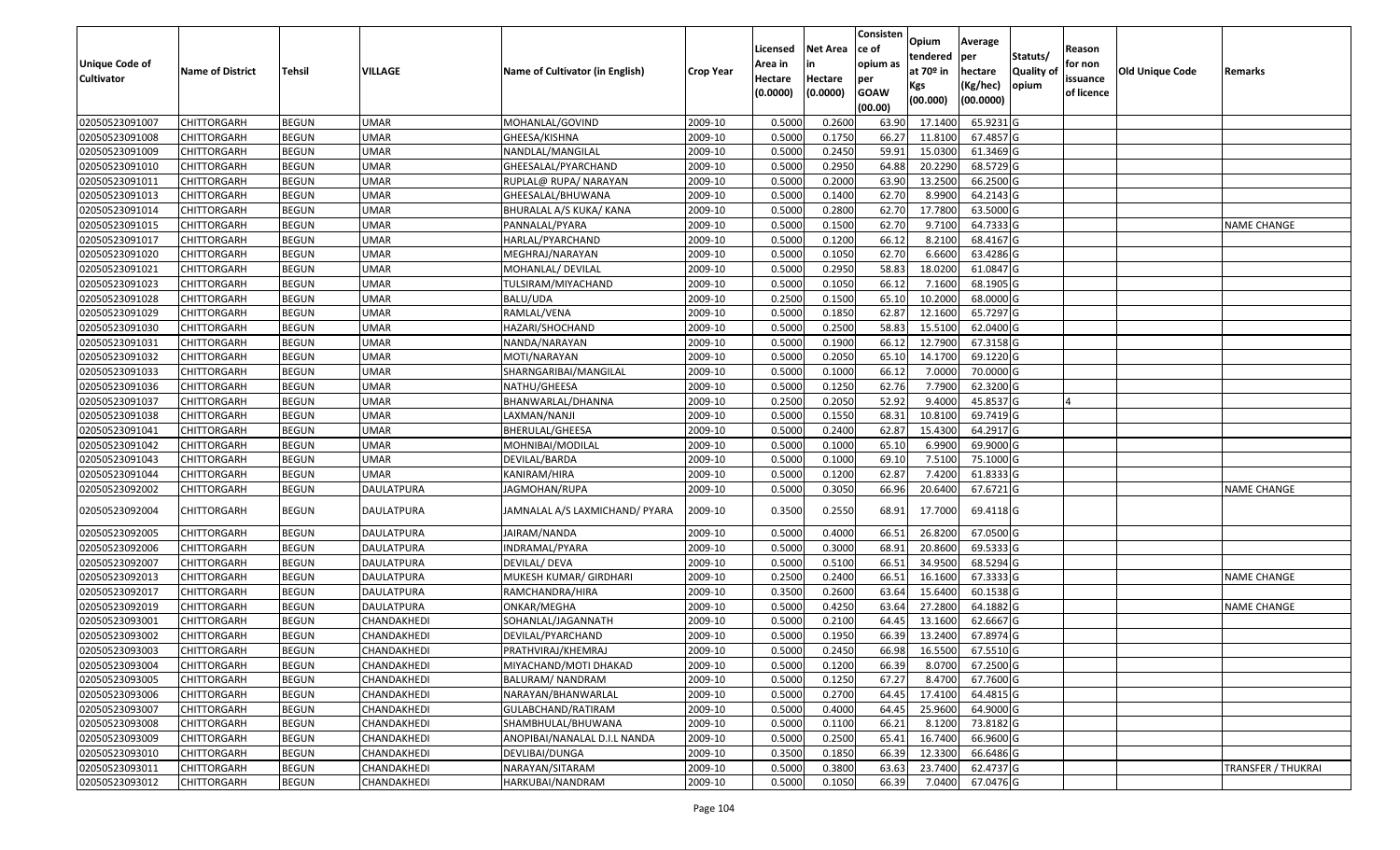|                       |                         |               |             |                                 |                  |          |                 | Consisten              | Opium         | Average   |                  |            |                        |                           |
|-----------------------|-------------------------|---------------|-------------|---------------------------------|------------------|----------|-----------------|------------------------|---------------|-----------|------------------|------------|------------------------|---------------------------|
|                       |                         |               |             |                                 |                  | Licensed | <b>Net Area</b> | ce of                  | tendered      | per       | Statuts/         | Reason     |                        |                           |
| <b>Unique Code of</b> | <b>Name of District</b> | <b>Tehsil</b> | VILLAGE     | Name of Cultivator (in English) | <b>Crop Year</b> | Area in  |                 | opium as               | at $70°$ in   | hectare   | <b>Quality o</b> | for non    | <b>Old Unique Code</b> | Remarks                   |
| <b>Cultivator</b>     |                         |               |             |                                 |                  | Hectare  | Hectare         | per                    | Kgs           | (Kg/hec)  | opium            | issuance   |                        |                           |
|                       |                         |               |             |                                 |                  | (0.0000) | (0.0000)        | <b>GOAW</b><br>(00.00) | (00.000)      | (00.0000) |                  | of licence |                        |                           |
| 02050523093014        | CHITTORGARH             | <b>BEGUN</b>  | CHANDAKHEDI | PRATAPIBAI/NARAYAN              | 2009-10          | 0.5000   | 0.1750          | 65.21                  | 11.2300       | 64.1714 G |                  |            |                        |                           |
| 02050523093016        | CHITTORGARH             | <b>BEGUN</b>  | CHANDAKHEDI | SHOCHAND/HIRA                   | 2009-10          | 0.5000   | 0.1300          | 63.63                  | 8.4000        | 64.6154 G |                  |            |                        |                           |
| 02050523093017        | CHITTORGARH             | <b>BEGUN</b>  | CHANDAKHEDI | HARLAL/DHULA                    | 2009-10          | 0.5000   | 0.1950          | 63.63                  | 12.2900       | 63.0256 G |                  |            |                        |                           |
| 02050523093018        | <b>CHITTORGARH</b>      | <b>BEGUN</b>  | CHANDAKHEDI | MOTYABAI/BARDA                  | 2009-10          | 0.5000   | 0.2250          | 63.63                  | 14.6700       | 65.2000 G |                  |            |                        |                           |
| 02050523093019        | CHITTORGARH             | <b>BEGUN</b>  | CHANDAKHEDI | MANGILAL/RATNA                  | 2009-10          | 0.5000   | 0.1450          | 63.94                  | 9.6900        | 66.8276 G |                  |            |                        |                           |
| 02050523093020        | CHITTORGARH             | <b>BEGUN</b>  | CHANDAKHEDI | HIRA/DHULA                      | 2009-10          | 0.5000   | 0.2550          | 63.94                  | 16.2800       | 63.8431 G |                  |            |                        |                           |
| 02050523093022        | CHITTORGARH             | <b>BEGUN</b>  | CHANDAKHEDI | BALURAM/UDA                     | 2009-10          | 0.5000   | 0.1600          | 65.2                   | 10.590        | 66.1875 G |                  |            |                        |                           |
| 02050523093023        | CHITTORGARH             | <b>BEGUN</b>  | CHANDAKHEDI | DEVA/ BALU                      | 2009-10          | 0.5000   | 0.2550          | 66.98                  | 17.3300       | 67.9608 G |                  |            |                        |                           |
| 02050523093024        | CHITTORGARH             | <b>BEGUN</b>  | CHANDAKHEDI | HANGAMIBAI/NOLA                 | 2009-10          | 0.5000   | 0.1050          | 71.41                  | 7.3900        | 70.3810 G |                  |            |                        |                           |
| 02050523093026        | CHITTORGARH             | <b>BEGUN</b>  | CHANDAKHEDI | NARAYANIBAI/CHUNNILAL           | 2009-10          | 0.2500   | 0.2000          | 64.04                  | 4.4200        | 22.1000G  |                  |            |                        |                           |
| 02050523093027        | CHITTORGARH             | <b>BEGUN</b>  | CHANDAKHEDI | KASHIRAM/NANDA                  | 2009-10          | 0.5000   | 0.2150          | 63.94                  | 13.9100       | 64.6977 G |                  |            |                        |                           |
| 02050523093028        | CHITTORGARH             | <b>BEGUN</b>  | CHANDAKHEDI | MANGILAL/GHASI                  | 2009-10          | 0.5000   | 0.2000          | 65.21                  | 13.1700       | 65.8500 G |                  |            |                        |                           |
| 02050523093030        | <b>CHITTORGARH</b>      | <b>BEGUN</b>  | CHANDAKHEDI | KAILASH/CHUNNILAL               | 2009-10          | 0.5000   | 0.1050          | 65.21                  | 7.0600        | 67.2381 G |                  |            |                        |                           |
| 02050523093031        | <b>CHITTORGARH</b>      | <b>BEGUN</b>  | CHANDAKHEDI | <b>BALU/GOKAL</b>               | 2009-10          | 0.5000   | 0.1100          | 63.94                  | 6.9300        | 63.0000 G |                  |            |                        |                           |
| 02050523093032        | CHITTORGARH             | <b>BEGUN</b>  | CHANDAKHEDI | MOHANIBAI/MANGILAL              | 2009-10          | 0.3500   | 0.2000          | 57.38                  | 11.4600       | 57.3000 G |                  |            |                        | <b>NAME CHANGE</b>        |
| 02050523093033        | <b>CHITTORGARH</b>      | <b>BEGUN</b>  | CHANDAKHEDI | CHUNNILAL/GOKAL                 | 2009-10          | 0.5000   | 0.2000          | 63.92                  | 12.9400       | 64.7000 G |                  |            |                        |                           |
| 02050523093034        | CHITTORGARH             | <b>BEGUN</b>  | CHANDAKHEDI | KUKIBAI/MANGILAL                | 2009-10          | 0.5000   | 0.1900          | 66.98                  | 12.4600       | 65.5789 G |                  |            |                        |                           |
| 02050523093035        | CHITTORGARH             | <b>BEGUN</b>  | CHANDAKHEDI | KANHAIYALAL@ KHANA/ DOLA        | 2009-10          | 0.5000   | 0.2050          | 69.30                  | 13.7900       | 67.2683 G |                  |            |                        |                           |
| 02050523093036        | CHITTORGARH             | <b>BEGUN</b>  | CHANDAKHEDI | BALU/JALAM                      | 2009-10          | 0.5000   | 0.1800          | 56.09                  | 0.0000        | 0.0000    |                  |            |                        |                           |
| 02050523093038        | CHITTORGARH             | <b>BEGUN</b>  | CHANDAKHEDI | NATHU/NARAYAN                   | 2009-10          | 0.5000   | 0.1650          | 63.92                  | 10.7800       | 65.3333 G |                  |            |                        |                           |
| 02050523093039        | CHITTORGARH             | <b>BEGUN</b>  | CHANDAKHEDI | PRABHULAL/JAGANNATH             | 2009-10          | 0.5000   | 0.4650          | 63.92                  | 29.6000       | 63.6559 G |                  |            |                        |                           |
| 02050523093040        | CHITTORGARH             | <b>BEGUN</b>  | CHANDAKHEDI | ONKAR/GOKAL                     | 2009-10          | 0.5000   | 0.1900          | 63.92                  | 12.0600       | 63.4737 G |                  |            |                        |                           |
| 02050523093041        | CHITTORGARH             | <b>BEGUN</b>  | CHANDAKHEDI | LALU/BARDA                      | 2009-10          | 0.5000   | 0.2650          | 63.41                  | 16.9200       | 63.8491 G |                  |            |                        |                           |
| 02050523093042        | CHITTORGARH             | <b>BEGUN</b>  | CHANDAKHEDI | LAXMAN/BARDA                    | 2009-10          | 0.3500   | 0.2150          | 61.04                  | 13.0900       | 60.8837 G |                  |            |                        |                           |
| 02050523093045        | CHITTORGARH             | <b>BEGUN</b>  | CHANDAKHEDI | MOTYABAI/MOHANLAL               | 2009-10          | 0.5000   | 0.4250          | 64.76                  | 27.0000       | 63.5294 G |                  |            |                        | <b>TRANSFER / THUKRAI</b> |
| 02050523093046        | CHITTORGARH             | <b>BEGUN</b>  | CHANDAKHEDI | NARAYAN/GULAB                   | 2009-10          | 0.3500   | 0.1450          | 65.20                  | 9.6400        | 66.4828 G |                  |            |                        |                           |
| 02050523093048        | CHITTORGARH             | <b>BEGUN</b>  | CHANDAKHEDI | KASTURIBAI/BALU                 | 2009-10          | 0.5000   | 0.2000          | 65.20                  | 12.9600       | 64.8000 G |                  |            |                        |                           |
| 02050523093050        | CHITTORGARH             | <b>BEGUN</b>  | CHANDAKHEDI | SHANTILAL/BALURAM               | 2009-10          | 0.5000   | 0.1100          | 65.20                  | 7.3300        | 66.6364 G |                  |            |                        |                           |
| 02050523093051        | CHITTORGARH             | <b>BEGUN</b>  | CHANDAKHEDI | JAGANNATH/NANDA                 | 2009-10          | 0.5000   | 0.1150          | 69.30                  | 8.1200        | 70.6087 G |                  |            |                        |                           |
| 02050523093052        | CHITTORGARH             | <b>BEGUN</b>  | CHANDAKHEDI | NANALAL/BARDA                   | 2009-10          | 0.5000   | 0.2300          | 64.76                  | 14.8600       | 64.6087 G |                  |            |                        |                           |
| 02050523093053        | CHITTORGARH             | <b>BEGUN</b>  | CHANDAKHEDI | PRATHVIRAJ/DHANNA               | 2009-10          | 0.5000   | 0.2100          | 55.23                  | 4.1100        | 19.5714G  |                  |            |                        |                           |
| 02050523093055        | CHITTORGARH             | <b>BEGUN</b>  | CHANDAKHEDI | KESHARBAI/HARLAL                | 2009-10          | 0.5000   | 0.0950          | 64.76                  | 6.4100        | 67.4737 G |                  |            |                        |                           |
| 02050523093058        | CHITTORGARH             | <b>BEGUN</b>  | CHANDAKHEDI | KASHIRAM/MUDLAL                 | 2009-10          | 0.5000   | 0.2750          | 64.76                  | 17.8100       | 64.7636 G |                  |            |                        |                           |
| 02050523093059        | CHITTORGARH             | <b>BEGUN</b>  | CHANDAKHEDI | SHANKERLAL/BALU                 | 2009-10          | 0.5000   | 0.1050          | 66.32                  | 7.3200        | 69.7143 G |                  |            |                        |                           |
| 02050523093060        | CHITTORGARH             | <b>BEGUN</b>  | CHANDAKHEDI | LALURAM/BALURAM                 | 2009-10          | 0.500    | 0.1100          | 63.95                  | 7.0500        | 64.0909 G |                  |            |                        |                           |
| 02050523093061        | CHITTORGARH             | <b>BEGUN</b>  | CHANDAKHEDI | ONKAR/HIRALAL                   | 2009-10          | 0.5000   | 0.2050          | 66.32                  | 13.4700       | 65.7073 G |                  |            |                        |                           |
| 02050523093066        | <b>CHITTORGARH</b>      | <b>BEGUN</b>  | CHANDAKHEDI | KAHNAIYALAL @ KHANA / BARDA     | 2009-10          | 0.5000   | 0.4000          |                        | 66.32 26.6900 | 66.7250 G |                  |            |                        |                           |
| 02050523093067        | <b>CHITTORGARH</b>      | <b>BEGUN</b>  | CHANDAKHEDI | JAMNALAL/PYARCHAND              | 2009-10          | 0.5000   | 0.1950          | 69.30                  | 13.3900       | 68.6667 G |                  |            |                        |                           |
| 02050523093069        | <b>CHITTORGARH</b>      | <b>BEGUN</b>  | CHANDAKHEDI | BHURIBAI/SHANKERLAL             | 2009-10          | 0.5000   | 0.1250          | 63.95                  | 7.7800        | 62.2400 G |                  |            |                        |                           |
| 02050523093070        | <b>CHITTORGARH</b>      | <b>BEGUN</b>  | CHANDAKHEDI | BALU/GULAB                      | 2009-10          | 0.5000   | 0.1000          | 63.41                  | 6.4600        | 64.6000 G |                  |            |                        |                           |
| 02050523093071        | CHITTORGARH             | <b>BEGUN</b>  | CHANDAKHEDI | RADHESHYAM/DEVLAL               | 2009-10          | 0.5000   | 0.3000          | 69.28                  | 20.6700       | 68.9000 G |                  |            |                        |                           |
| 02050523093072        | <b>CHITTORGARH</b>      | <b>BEGUN</b>  | CHANDAKHEDI | JAIRAM/RATANLAL                 | 2009-10          | 0.5000   | 0.2000          | 61.04                  | 11.5300       | 57.6500 G |                  |            |                        |                           |
| 02050523093073        | <b>CHITTORGARH</b>      | <b>BEGUN</b>  | CHANDAKHEDI | BHUWANA/HIRA                    | 2009-10          | 0.5000   | 0.1550          | 66.32                  | 9.8200        | 63.3548 G |                  |            |                        |                           |
| 02050523093074        | <b>CHITTORGARH</b>      | <b>BEGUN</b>  | CHANDAKHEDI | JITMAL/TULSIRAM                 | 2009-10          | 0.5000   | 0.2250          | 63.95                  | 14.3700       | 63.8667 G |                  |            |                        |                           |
| 02050523093076        | <b>CHITTORGARH</b>      | <b>BEGUN</b>  | CHANDAKHEDI | KERING/NARAYAN                  | 2009-10          | 0.5000   | 0.1750          | 63.95                  | 11.0900       | 63.3714 G |                  |            |                        |                           |
| 02050523093078        | <b>CHITTORGARH</b>      | <b>BEGUN</b>  | CHANDAKHEDI | MOHANLAL/ONKAR                  | 2009-10          | 0.5000   | 0.2500          | 69.66                  | 17.1900       | 68.7600 G |                  |            |                        |                           |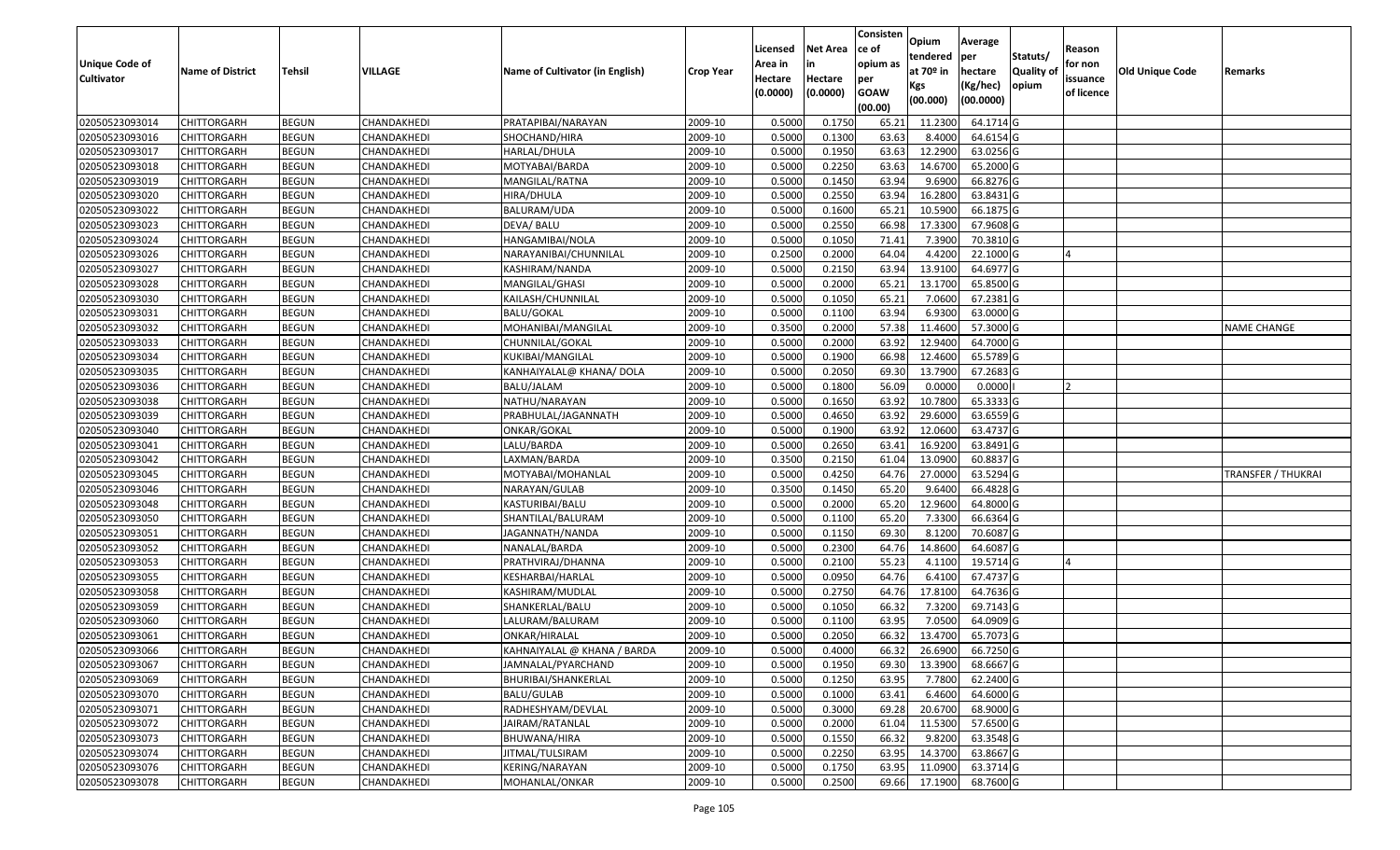| <b>Unique Code of</b><br><b>Cultivator</b> | <b>Name of District</b> | Tehsil       | VILLAGE        | Name of Cultivator (in English)           | <b>Crop Year</b> | Licensed<br>Area in<br>Hectare<br>(0.0000) | <b>Net Area</b><br>in<br>Hectare<br>(0.0000) | Consisten<br>ce of<br>opium as<br>per<br><b>GOAW</b><br>(00.00) | Opium<br>tendered<br>at $70°$ in<br>Kgs<br>(00.000) | Average<br>per<br>hectare<br>(Kg/hec)<br>(00.0000) | Statuts/<br>Quality of<br>opium | Reason<br>for non<br>issuance<br>of licence | <b>Old Unique Code</b> | Remarks            |
|--------------------------------------------|-------------------------|--------------|----------------|-------------------------------------------|------------------|--------------------------------------------|----------------------------------------------|-----------------------------------------------------------------|-----------------------------------------------------|----------------------------------------------------|---------------------------------|---------------------------------------------|------------------------|--------------------|
| 02050523093079                             | <b>CHITTORGARH</b>      | <b>BEGUN</b> | CHANDAKHEDI    | LADU/ HAZARI A/S RAMESHWAR                | 2009-10          | 0.5000                                     | 0.0000                                       | 0.00                                                            | 0.0000                                              | $0.0000$ F                                         |                                 |                                             |                        |                    |
| 02050523093080                             | CHITTORGARH             | <b>BEGUN</b> | CHANDAKHEDI    | SHAMBHULAL/RUPA                           | 2009-10          | 0.2500                                     | 0.2000                                       | 63.41                                                           | 12.6200                                             | 63.1000 G                                          |                                 |                                             |                        |                    |
| 02050523093083                             | CHITTORGARH             | <b>BEGUN</b> | CHANDAKHEDI    | SHIV LAL A/S GHEESA / PRATHVEERAJ         | 2009-10          | 0.5000                                     | 0.2100                                       | 69.28                                                           | 14.2700                                             | 67.9524 G                                          |                                 |                                             |                        | NAME CHANGE        |
| 02050523093084                             | CHITTORGARH             | <b>BEGUN</b> | CHANDAKHEDI    | BANSHILAL/LALU                            | 2009-10          | 0.500                                      | 0.0000                                       | 0.00                                                            | 0.0000                                              | $0.0000$ F                                         |                                 |                                             |                        |                    |
| 02050523094002                             | CHITTORGARH             | <b>BEGUN</b> | TURKADI        | ONKAR A/S LAKHMA/ NARAYAN                 | 2009-10          | 0.2500                                     | 0.2000                                       | 67.67                                                           | 13.5400                                             | 67.7000 G                                          |                                 |                                             |                        |                    |
| 02050523094003                             | CHITTORGARH             | <b>BEGUN</b> | TURKADI        | MANGILAL/BALU                             | 2009-10          | 0.5000                                     | 0.2900                                       | 64.27                                                           | 5.1800                                              | 17.8621 G                                          |                                 |                                             |                        |                    |
| 02050523094004                             | CHITTORGARH             | <b>BEGUN</b> | <b>TURKADI</b> | DERAM/DEVILAL                             | 2009-10          | 0.2500                                     | 0.0000                                       | 0.00                                                            | 0.0000                                              | $0.0000$ F                                         |                                 |                                             |                        | <b>NAME CHANGE</b> |
| 02050523094008                             | CHITTORGARH             | <b>BEGUN</b> | TURKADI        | DAULATRAM/RUPA                            | 2009-10          | 0.5000                                     | 0.2900                                       | 66.14                                                           | 19.3100                                             | 66.5862 G                                          |                                 |                                             |                        |                    |
| 02050523094011                             | CHITTORGARH             | <b>BEGUN</b> | TURKADI        | KANHAIYALAL A/S CHUNNILAL/ HARLAL 2009-10 |                  | 0.5000                                     | 0.2000                                       | 64.27                                                           | 13.0900                                             | 65.4500 G                                          |                                 |                                             |                        | <b>NAME CHANGE</b> |
| 02050523094013                             | <b>CHITTORGARH</b>      | <b>BEGUN</b> | TURKADI        | SHANKERLAL A/S VENA / RUPA                | 2009-10          | 0.5000                                     | 0.2950                                       | 64.27                                                           | 19.6400                                             | 66.5763 G                                          |                                 |                                             |                        |                    |
| 02050523094018                             | <b>CHITTORGARH</b>      | <b>BEGUN</b> | TURKADI        | SHAYARIBAI/MANGILAL                       | 2009-10          | 0.2500                                     | 0.0000                                       | 0.00                                                            | 0.0000                                              | $0.0000$ F                                         |                                 |                                             |                        |                    |
| 02050523094020                             | CHITTORGARH             | <b>BEGUN</b> | TURKADI        | GHEESALAL/ONKAR                           | 2009-10          | 0.5000                                     | 0.2800                                       | 66.14                                                           | 18.6400                                             | 66.5714 G                                          |                                 |                                             |                        |                    |
| 02050523094021                             | CHITTORGARH             | <b>BEGUN</b> | TURKADI        | BALU/GANGARAM                             | 2009-10          | 0.5000                                     | 0.1000                                       | 66.14                                                           | 6.5400                                              | 65.4000 G                                          |                                 |                                             |                        |                    |
| 02050523094025                             | CHITTORGARH             | <b>BEGUN</b> | <b>TURKADI</b> | VENA/KALU                                 | 2009-10          | 0.5000                                     | 0.1950                                       | 67.67                                                           | 13.1700                                             | 67.5385 G                                          |                                 |                                             |                        |                    |
| 02050523094026                             | CHITTORGARH             | <b>BEGUN</b> | TURKADI        | HEERANATH/GHEESANATH                      | 2009-10          | 0.2500                                     | 0.2400                                       | 63.46                                                           | 16.0400                                             | 66.8333 G                                          |                                 |                                             |                        |                    |
| 02050523094028                             | CHITTORGARH             | <b>BEGUN</b> | TURKADI        | PYARCHAND/GHEESA                          | 2009-10          | 0.3500                                     | 0.0000                                       | 0.00                                                            | 0.0000                                              | 0.0000                                             |                                 |                                             |                        |                    |
| 02050523094029                             | CHITTORGARH             | <b>BEGUN</b> | TURKADI        | RAMCHANDRA/NARAYAN                        | 2009-10          | 0.5000                                     | 0.1000                                       | 66.14                                                           | 6.3300                                              | 63.3000 G                                          |                                 |                                             |                        |                    |
| 02050523094035                             | CHITTORGARH             | <b>BEGUN</b> | TURKADI        | MANGILAL/BHERU                            | 2009-10          | 0.5000                                     | 0.1650                                       | 63.46                                                           | 10.8100                                             | 65.5152 G                                          |                                 |                                             |                        |                    |
| 02050523094036                             | <b>CHITTORGARH</b>      | <b>BEGUN</b> | TURKADI        | SOHANIBAI/BHANWARLAL                      | 2009-10          | 0.2500                                     | 0.0000                                       | 0.00                                                            | 0.0000                                              | $0.0000$ F                                         |                                 |                                             |                        |                    |
| 02050523094039                             | CHITTORGARH             | <b>BEGUN</b> | TURKADI        | KANTABAI A/D KELIBAI / DEVILAL            | 2009-10          | 0.3500                                     | 0.1950                                       | 69.91                                                           | 12.3300                                             | 63.2308 G                                          |                                 |                                             |                        | <b>NAME CHANGE</b> |
| 02050523094049                             | CHITTORGARH             | <b>BEGUN</b> | TURKADI        | HIRA/KUKA                                 | 2009-10          | 0.5000                                     | 0.2950                                       | 58.38                                                           | 4.5100                                              | 15.2881 G                                          |                                 |                                             | 02050523114043         | TRANSFER           |
| 02050523095001                             | CHITTORGARH             | <b>BEGUN</b> | AMARPURA       | DEUBAI/BANSHILAL                          | 2009-10          | 0.2500                                     | 0.2300                                       | 68.83                                                           | 16.0100                                             | 69.6087 G                                          |                                 |                                             |                        | NAME CHANGE        |
| 02050523095003                             | CHITTORGARH             | <b>BEGUN</b> | AMARPURA       | BALULAL/KUKALAL                           | 2009-10          | 0.5000                                     | 0.1550                                       | 66.7                                                            | 10.5100                                             | 67.8065 G                                          |                                 |                                             |                        |                    |
| 02050523095004                             | CHITTORGARH             | <b>BEGUN</b> | AMARPURA       | DEVA/HIRA                                 | 2009-10          | 0.5000                                     | 0.1950                                       | 68.83                                                           | 13.4600                                             | 69.0256 G                                          |                                 |                                             |                        |                    |
| 02050523095007                             | CHITTORGARH             | <b>BEGUN</b> | AMARPURA       | DEVILAL/BALU                              | 2009-10          | 0.5000                                     | 0.2000                                       | 63.66                                                           | 13.0400                                             | 65.2000 G                                          |                                 |                                             |                        |                    |
| 02050523095009                             | CHITTORGARH             | <b>BEGUN</b> | AMARPURA       | HIRA/KUKA                                 | 2009-10          | 0.5000                                     | 0.1500                                       | 66.77                                                           | 10.1300                                             | 67.5333 G                                          |                                 |                                             |                        |                    |
| 02050523095010                             | <b>CHITTORGARH</b>      | <b>BEGUN</b> | AMARPURA       | KAJODIBAI/BHUWANA                         | 2009-10          | 0.3500                                     | 0.1450                                       | 66.62                                                           | 9.5900                                              | 66.1379 G                                          |                                 |                                             |                        |                    |
| 02050523095014                             | CHITTORGARH             | <b>BEGUN</b> | AMARPURA       | ONKARLAL/BHERU                            | 2009-10          | 0.2500                                     | 0.2450                                       | 63.66                                                           | 15.9400                                             | 65.0612 G                                          |                                 |                                             |                        |                    |
| 02050523095016                             | CHITTORGARH             | <b>BEGUN</b> | AMARPURA       | KASHIRAM/BALU                             | 2009-10          | 0.2500                                     | 0.2350                                       | 65.78                                                           | 15.7100                                             | 66.8511G                                           |                                 |                                             |                        |                    |
| 02050523095017                             | <b>CHITTORGARH</b>      | <b>BEGUN</b> | AMARPURA       | SITARAM/TULSIRAM                          | 2009-10          | 0.5000                                     | 0.1850                                       | 66.62                                                           | 12.5700                                             | 67.9459 G                                          |                                 |                                             |                        |                    |
| 02050523095018                             | <b>CHITTORGARH</b>      | <b>BEGUN</b> | AMARPURA       | BHAGIRATH/HUKMICHAND                      | 2009-10          | 0.5000                                     | 0.1950                                       | 66.62                                                           | 13.1500                                             | 67.4359 G                                          |                                 |                                             |                        |                    |
| 02050523095020                             | <b>CHITTORGARH</b>      | <b>BEGUN</b> | AMARPURA       | MANGIBAI W/O UDAILAL / KALU               | 2009-10          | 0.3500                                     | 0.1750                                       | 66.62                                                           | 11.7500                                             | 67.1429 G                                          |                                 |                                             |                        | <b>NAME CHANGE</b> |
| 02050523095021                             | CHITTORGARH             | <b>BEGUN</b> | AMARPURA       | RUPA / BALU                               | 2009-10          | 0.5000                                     | 0.0000                                       | 0.00                                                            | 0.0000                                              | $0.0000$ F                                         |                                 |                                             |                        |                    |
| 02050523095022                             | CHITTORGARH             | <b>BEGUN</b> | AMARPURA       | BHANWARIBAI/KHEMA/KUKA                    | 2009-10          | 0.5000                                     | 0.3900                                       | 63.66                                                           | 24.9500                                             | 63.9744 G                                          |                                 |                                             |                        |                    |
| 02050523095023                             | <b>CHITTORGARH</b>      | <b>BEGUN</b> | AMARPURA       | SHIVRAJ/ CHHAGANLAL                       | 2009-10          | 0.2500                                     | 0.2250                                       | 64.48                                                           | 14.6100                                             | 64.9333 G                                          |                                 |                                             |                        |                    |
| 02050523095026                             | <b>CHITTORGARH</b>      | <b>BEGUN</b> | AMARPURA       | NANALAL/RUPA                              | 2009-10          | 0.5000                                     | 0.1950                                       | 66.77                                                           | 13.7500                                             | 70.5128 G                                          |                                 |                                             |                        |                    |
| 02050523095027                             | <b>CHITTORGARH</b>      | <b>BEGUN</b> | AMARPURA       | KELIBAI/MANGILAL                          | 2009-10          | 0.3500                                     | 0.3400                                       | 64.48                                                           | 22.0700                                             | 64.9118 G                                          |                                 |                                             |                        |                    |
| 02050523095028                             | <b>CHITTORGARH</b>      | <b>BEGUN</b> | AMARPURA       | MANGILAL/KUKA                             | 2009-10          | 0.5000                                     | 0.2300                                       | 66.56                                                           | 15.5900                                             | 67.7826 G                                          |                                 |                                             |                        |                    |
| 02050523095030                             | <b>CHITTORGARH</b>      | <b>BEGUN</b> | AMARPURA       | SHOBHALAL/DEVILAL                         | 2009-10          | 0.5000                                     | 0.2050                                       | 64.48                                                           | 13.3600                                             | 65.1707 G                                          |                                 |                                             |                        |                    |
| 02050523095037                             | <b>CHITTORGARH</b>      | <b>BEGUN</b> | AMARPURA       | AMBALAL/BANSHILAL                         | 2009-10          | 0.2500                                     | 0.2350                                       | 68.83                                                           | 16.5800                                             | 70.5532 G                                          |                                 |                                             |                        |                    |
| 02050523095038                             | <b>CHITTORGARH</b>      | <b>BEGUN</b> | AMARPURA       | JYANIBAI/BALULAL                          | 2009-10          | 0.5000                                     | 0.0900                                       | 68.83                                                           | 6.1900                                              | 68.7778 G                                          |                                 |                                             |                        |                    |
| 02050523095039                             | <b>CHITTORGARH</b>      | <b>BEGUN</b> | AMARPURA       | PRABHULAL/NARAYAN                         | 2009-10          | 0.2500                                     | 0.2250                                       | 68.85                                                           | 15.7900                                             | 70.1778G                                           |                                 |                                             |                        |                    |
| 02050523095042                             | <b>CHITTORGARH</b>      | <b>BEGUN</b> | AMARPURA       | FORULAL/HIRA                              | 2009-10          | 0.5000                                     | 0.0000                                       | 0.00                                                            | 0.0000                                              | $0.0000$ F                                         |                                 |                                             |                        |                    |
| 02050523095045                             | <b>CHITTORGARH</b>      | <b>BEGUN</b> | AMARPURA       | SHAMBHULAL/KASHIRAM                       | 2009-10          | 0.5000                                     | 0.2850                                       | 66.56                                                           | 18.9800                                             | 66.5965 G                                          |                                 |                                             |                        |                    |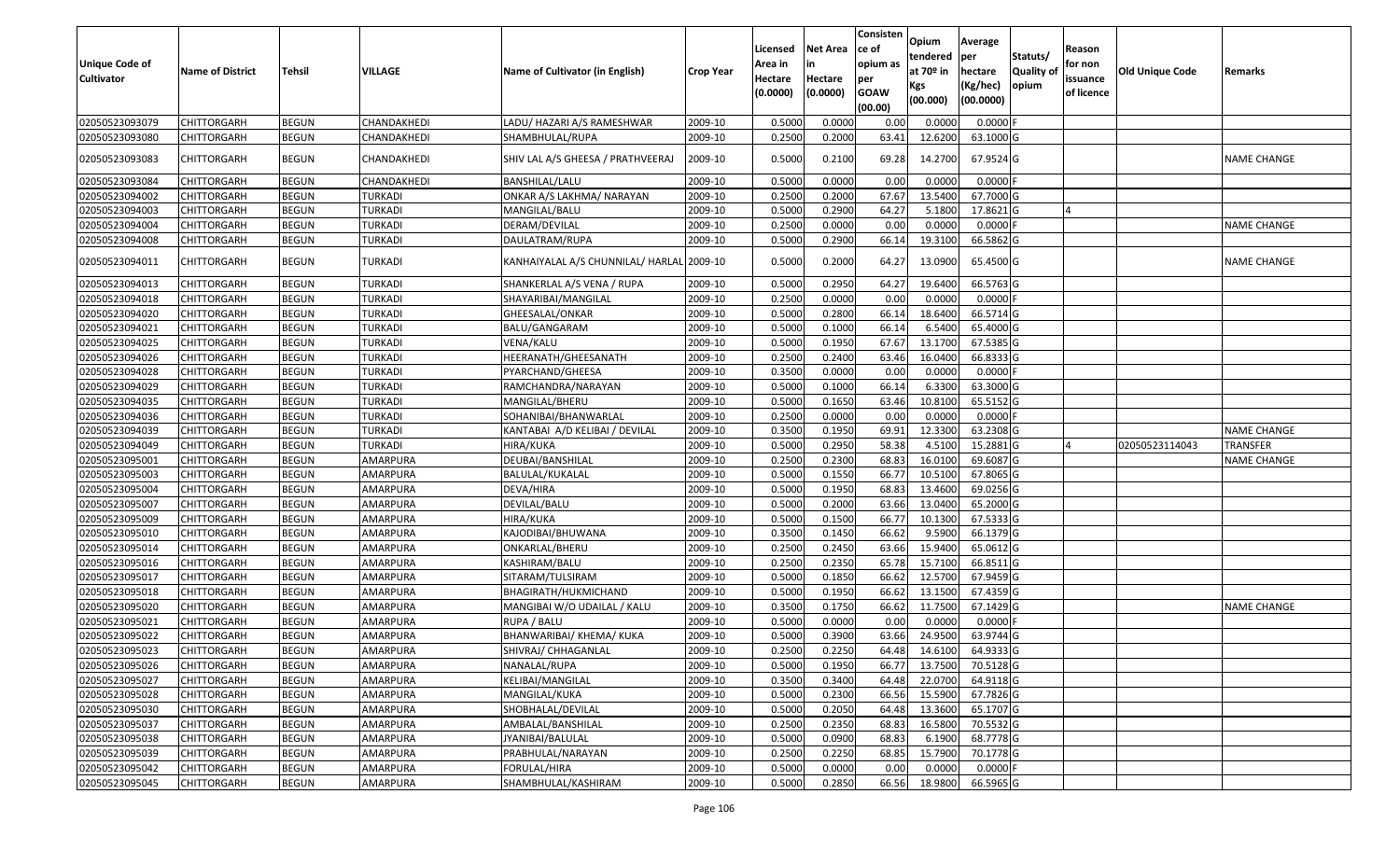| <b>Unique Code of</b><br><b>Cultivator</b> | <b>Name of District</b> | <b>Tehsil</b> | VILLAGE   | Name of Cultivator (in English)     | <b>Crop Year</b> | Licensed<br>Area in<br>Hectare<br>(0.0000) | Net Area<br>in<br>Hectare<br>(0.0000) | Consisten<br>ce of<br>opium as<br>per<br><b>GOAW</b><br>(00.00) | <b>Opium</b><br>tendered<br>at 70º in<br>Kgs<br>(00.000) | Average<br> per<br>hectare<br>(Kg/hec)<br>(00.0000) | Statuts/<br><b>Quality of</b><br>opium | Reason<br>for non<br>issuance<br>of licence | <b>Old Unique Code</b> | Remarks            |
|--------------------------------------------|-------------------------|---------------|-----------|-------------------------------------|------------------|--------------------------------------------|---------------------------------------|-----------------------------------------------------------------|----------------------------------------------------------|-----------------------------------------------------|----------------------------------------|---------------------------------------------|------------------------|--------------------|
| 02050523095046                             | <b>CHITTORGARH</b>      | <b>BEGUN</b>  | AMARPURA  | GHEESALAL/PANNA                     | 2009-10          | 0.2500                                     | 0.235                                 | 68.85                                                           | 16.1700                                                  | 68.8085 G                                           |                                        |                                             |                        | <b>NAME CHANGE</b> |
| 02050523095049                             | CHITTORGARH             | <b>BEGUN</b>  | AMARPURA  | SUGNABAI/SHAMBHULAL                 | 2009-10          | 0.5000                                     | 0.1900                                | 66.56                                                           | 12.8300                                                  | 67.5263 G                                           |                                        |                                             |                        |                    |
| 02050523095052                             | CHITTORGARH             | <b>BEGUN</b>  | AMARPURA  | PANNALAL/BALU                       | 2009-10          | 0.5000                                     | 0.1950                                | 66.56                                                           | 13.2700                                                  | 68.0513 G                                           |                                        |                                             |                        |                    |
| 02050523095053                             | <b>CHITTORGARH</b>      | <b>BEGUN</b>  | AMARPURA  | RUPLAL/BALU                         | 2009-10          | 0.5000                                     | 0.2000                                | 65.78                                                           | 13.3400                                                  | 66.7000 G                                           |                                        |                                             |                        |                    |
| 02050523095054                             | <b>CHITTORGARH</b>      | <b>BEGUN</b>  | AMARPURA  | GIRDHARI/KUKA                       | 2009-10          | 0.5000                                     | 0.1600                                | 66.77                                                           | 10.7200                                                  | 67.0000 G                                           |                                        |                                             |                        |                    |
| 02050523095055                             | CHITTORGARH             | <b>BEGUN</b>  | AMARPURA  | DEVALAL/MANGILAL                    | 2009-10          | 0.2500                                     | 0.0000                                | 0.00                                                            | 0.0000                                                   | 0.0000                                              |                                        |                                             |                        |                    |
| 02050523096001                             | CHITTORGARH             | <b>BEGUN</b>  | ANWALHEDA | BHARMAL/DUNGA                       | 2009-10          | 0.2500                                     | 0.1100                                | 64.04                                                           | 7.2000                                                   | 65.4545 G                                           |                                        |                                             |                        |                    |
| 02050523096002                             | <b>CHITTORGARH</b>      | <b>BEGUN</b>  | ANWALHEDA | NARAYAN/BARDA                       | 2009-10          | 0.5000                                     | 0.1000                                | 65.33                                                           | 6.6600                                                   | 66.6000 G                                           |                                        |                                             |                        |                    |
| 02050523096003                             | CHITTORGARH             | <b>BEGUN</b>  | ANWALHEDA | GOPI/RATAN                          | 2009-10          | 0.2500                                     | 0.1200                                | 64.04                                                           | 7.8000                                                   | 65.0000 G                                           |                                        |                                             |                        |                    |
| 02050523096004                             | CHITTORGARH             | <b>BEGUN</b>  | ANWALHEDA | RAMSUKH/SITARAM                     | 2009-10          | 0.5000                                     | 0.0000                                | 0.00                                                            | 0.0000                                                   | $0.0000$ F                                          |                                        |                                             |                        |                    |
| 02050523096005                             | <b>CHITTORGARH</b>      | <b>BEGUN</b>  | ANWALHEDA | PYARCHAND/BALU                      | 2009-10          | 0.5000                                     | 0.1000                                | 63.41                                                           | 6.4600                                                   | 64.6000 G                                           |                                        |                                             |                        |                    |
| 02050523096006                             | CHITTORGARH             | <b>BEGUN</b>  | ANWALHEDA | BARDICHAND/BHEEMA                   | 2009-10          | 0.5000                                     | 0.3400                                | 61.04                                                           | 20.8100                                                  | 61.2059 G                                           |                                        |                                             |                        |                    |
| 02050523096008                             | CHITTORGARH             | <b>BEGUN</b>  | ANWALHEDA | CHUNNIBAI/CHUNNILAL                 | 2009-10          | 0.5000                                     | 0.4050                                | 60.70                                                           | 25.2300                                                  | 62.2963 G                                           |                                        |                                             |                        |                    |
| 02050523096011                             | CHITTORGARH             | <b>BEGUN</b>  | ANWALHEDA | NARAYANIBAI/CHUNNILAL               | 2009-10          | 0.5000                                     | 0.4350                                | 62.47                                                           | 27.0500                                                  | 62.1839 G                                           |                                        |                                             |                        |                    |
| 02050523096012                             | CHITTORGARH             | <b>BEGUN</b>  | ANWALHEDA | MODIRAM/BALU                        | 2009-10          | 0.5000                                     | 0.0000                                | 0.00                                                            | 0.0000                                                   | $0.0000$ F                                          |                                        |                                             |                        |                    |
| 02050523096013                             | CHITTORGARH             | <b>BEGUN</b>  | ANWALHEDA | EAJENBAI/MANGILAL                   | 2009-10          | 0.5000                                     | 0.3150                                | 63.52                                                           | 20.2800                                                  | 64.3810 G                                           |                                        |                                             |                        |                    |
| 02050523096016                             | CHITTORGARH             | <b>BEGUN</b>  | ANWALHEDA | SOHANIBAI/CHATERBHUJ                | 2009-10          | 0.5000                                     | 0.2000                                | 65.33                                                           | 13.1500                                                  | 65.7500 G                                           |                                        |                                             |                        |                    |
| 02050523096017                             | CHITTORGARH             | <b>BEGUN</b>  | ANWALHEDA | ONKERLAL/BALU                       | 2009-10          | 0.5000                                     | 0.2700                                | 60.70                                                           | 16.3700                                                  | 60.6296 G                                           |                                        |                                             |                        |                    |
| 02050523096018                             | CHITTORGARH             | <b>BEGUN</b>  | ANWALHEDA | ONKARLAL/BHAGIRATH                  | 2009-10          | 0.2500                                     | 0.1000                                | 57.96                                                           | 5.7800                                                   | 57.8000 G                                           |                                        |                                             |                        |                    |
| 02050523096020                             | CHITTORGARH             | <b>BEGUN</b>  | ANWALHEDA | NANALAL A/S GHEESA / RAMSUKH        | 2009-10          | 0.2500                                     | 0.0950                                | 67.93                                                           | 6.5800                                                   | 69.2632 G                                           |                                        |                                             |                        |                    |
| 02050523096022                             | <b>CHITTORGARH</b>      | <b>BEGUN</b>  | ANWALHEDA | BHEEMA/BARDA                        | 2009-10          | 0.5000                                     | 0.4800                                | 53.97                                                           | 2.8300                                                   | 5.8950                                              |                                        |                                             |                        |                    |
| 02050523096024                             | CHITTORGARH             | <b>BEGUN</b>  | ANWALHEDA | MOHANLAL/ BALU                      | 2009-10          | 0.5000                                     | 0.2600                                | 63.52                                                           | 16.4700                                                  | 63.3462 G                                           |                                        |                                             |                        |                    |
| 02050523096025                             | CHITTORGARH             | <b>BEGUN</b>  | ANWALHEDA | PRABHU/DUNGA                        | 2009-10          | 0.5000                                     | 0.3350                                | 63.52                                                           | 21.7100                                                  | 64.8060 G                                           |                                        |                                             |                        |                    |
| 02050523096026                             | CHITTORGARH             | <b>BEGUN</b>  | ANWALHEDA | CHETRAM/MODA                        | 2009-10          | 0.5000                                     | 0.4000                                | 65.35                                                           | 6.5000                                                   | 16.2500 G                                           |                                        |                                             |                        |                    |
| 02050523096027                             | <b>CHITTORGARH</b>      | <b>BEGUN</b>  | ANWALHEDA | HIRALAL/KAJOD                       | 2009-10          | 0.5000                                     | 0.2050                                | 60.70                                                           | 12.6700                                                  | 61.8049 G                                           |                                        |                                             |                        |                    |
| 02050523096028                             | CHITTORGARH             | <b>BEGUN</b>  | ANWALHEDA | PYARCHAND/DUNGA                     | 2009-10          | 0.5000                                     | 0.1950                                | 59.82                                                           | 12.0000                                                  | 61.5385 G                                           |                                        |                                             |                        |                    |
| 02050523096029                             | CHITTORGARH             | <b>BEGUN</b>  | ANWALHEDA | SHANTILAL/MANGILAL                  | 2009-10          | 0.5000                                     | 0.2700                                | 62.37                                                           | 17.1300                                                  | 63.4444 G                                           |                                        |                                             |                        |                    |
| 02050523096030                             | CHITTORGARH             | <b>BEGUN</b>  | ANWALHEDA | SURESHCHANDRA/MANGILAL              | 2009-10          | 0.2500                                     | 0.0000                                | 0.00                                                            | 0.0000                                                   | $0.0000$ F                                          |                                        |                                             |                        | NAME CHANGE        |
| 02050523096031                             | <b>CHITTORGARH</b>      | <b>BEGUN</b>  | ANWALHEDA | BHOJA/RODA                          | 2009-10          | 0.2500                                     | 0.0950                                | 61.05                                                           | 5.8400                                                   | 61.4737 G                                           |                                        |                                             |                        |                    |
| 02050523096033                             | <b>CHITTORGARH</b>      | <b>BEGUN</b>  | ANWALHEDA | CHHITER/RUPA                        | 2009-10          | 0.5000                                     | 0.1500                                | 57.93                                                           | 8.5800                                                   | 57.2000 G                                           |                                        |                                             |                        |                    |
| 02050523096037                             | CHITTORGARH             | <b>BEGUN</b>  | ANWALHEDA | MODIRAM A/S MOJIRAM /<br>CHATERBHUJ | 2009-10          | 0.5000                                     | 0.3000                                | 60.70                                                           | 18.8100                                                  | 62.7000 G                                           |                                        |                                             |                        |                    |
| 02050523096039                             | CHITTORGARH             | <b>BEGUN</b>  | ANWALHEDA | DEVILAL/BALU                        | 2009-10          | 0.2500                                     | 0.2000                                | 63.59                                                           | 12.6800                                                  | 63.4000 G                                           |                                        |                                             |                        |                    |
| 02050523096043                             | CHITTORGARH             | <b>BEGUN</b>  | ANWALHEDA | KANA/DALU                           | 2009-10          | 0.2500                                     | 0.2450                                | 61.71                                                           | 15.2500                                                  | 62.2449 G                                           |                                        |                                             |                        |                    |
| 02050523096044                             | CHITTORGARH             | <b>BEGUN</b>  | ANWALHEDA | BHURALAL/DUNGA                      | 2009-10          | 0.5000                                     | 0.2000                                | 59.30                                                           | 11.910                                                   | 59.5500 G                                           |                                        |                                             |                        |                    |
| 02050523096050                             | CHITTORGARH             | <b>BEGUN</b>  | ANWALHEDA | SHOCHAND/NOLA                       | 2009-10          | 0.2500                                     | 0.0000                                | 0.00                                                            | 0.0000                                                   | $0.0000$ F                                          |                                        |                                             |                        |                    |
| 02050523096052                             | <b>CHITTORGARH</b>      | <b>BEGUN</b>  | ANWALHEDA | PREMCHAND/KAJOD                     | 2009-10          | 0.5000                                     | 0.1950                                | 62.37                                                           | 12.0400                                                  | 61.7436 G                                           |                                        |                                             |                        |                    |
| 02050523096056                             | <b>CHITTORGARH</b>      | <b>BEGUN</b>  | ANWALHEDA | RAMSUKH/CHUNNILAL                   | 2009-10          | 0.5000                                     | 0.0000                                | 0.00                                                            | 0.0000                                                   | 0.0000F                                             |                                        |                                             |                        |                    |
| 02050523096057                             | <b>CHITTORGARH</b>      | <b>BEGUN</b>  | ANWALHEDA | GORIBAI/PYARCHAND                   | 2009-10          | 0.2500                                     | 0.0000                                | 0.00                                                            | 0.0000                                                   | $0.0000$ F                                          |                                        |                                             |                        |                    |
| 02050523096058                             | <b>CHITTORGARH</b>      | <b>BEGUN</b>  | ANWALHEDA | MOHANLAL/CHUNNILAL                  | 2009-10          | 0.5000                                     | 0.0000                                | 0.00                                                            | 0.0000                                                   | $0.0000$ F                                          |                                        |                                             |                        |                    |
| 02050523096061                             | <b>CHITTORGARH</b>      | <b>BEGUN</b>  | ANWALHEDA | CHAGANLAL/TULSIRAM                  | 2009-10          | 0.2500                                     | 0.0000                                | 0.00                                                            | 0.0000                                                   | $0.0000$ F                                          |                                        |                                             |                        |                    |
| 02050523096064                             | <b>CHITTORGARH</b>      | <b>BEGUN</b>  | ANWALHEDA | FUMABAI/BHERU                       | 2009-10          | 0.2500                                     | 0.0000                                | 0.00                                                            | 0.0000                                                   | $0.0000$ F                                          |                                        |                                             |                        |                    |
| 02050523096065                             | <b>CHITTORGARH</b>      | <b>BEGUN</b>  | ANWALHEDA | DHANNA/KALU                         | 2009-10          | 0.2500                                     | 0.1500                                | 54.99                                                           | 5.8700                                                   | 39.1333 G                                           |                                        |                                             |                        |                    |
| 02050523096066                             | <b>CHITTORGARH</b>      | <b>BEGUN</b>  | ANWALHEDA | GOPILAL/GOKAL                       | 2009-10          | 0.2500                                     | 0.2500                                | 33.69                                                           | 4.6100                                                   | 18.4400                                             |                                        | 12                                          |                        |                    |
| 02050523096069                             | CHITTORGARH             | <b>BEGUN</b>  | ANWALHEDA | DHANNA/LAXMAN                       | 2009-10          | 0.2500                                     | 0.0000                                | 0.00                                                            | 0.0000                                                   | $0.0000$ F                                          |                                        |                                             |                        |                    |
| 02050523096070                             | <b>CHITTORGARH</b>      | <b>BEGUN</b>  | ANWALHEDA | MODIBAI/JAMNALAL                    | 2009-10          | 0.5000                                     | 0.3500                                | 51.52                                                           | 3.0600                                                   | 8.7429 G                                            |                                        | 4                                           |                        |                    |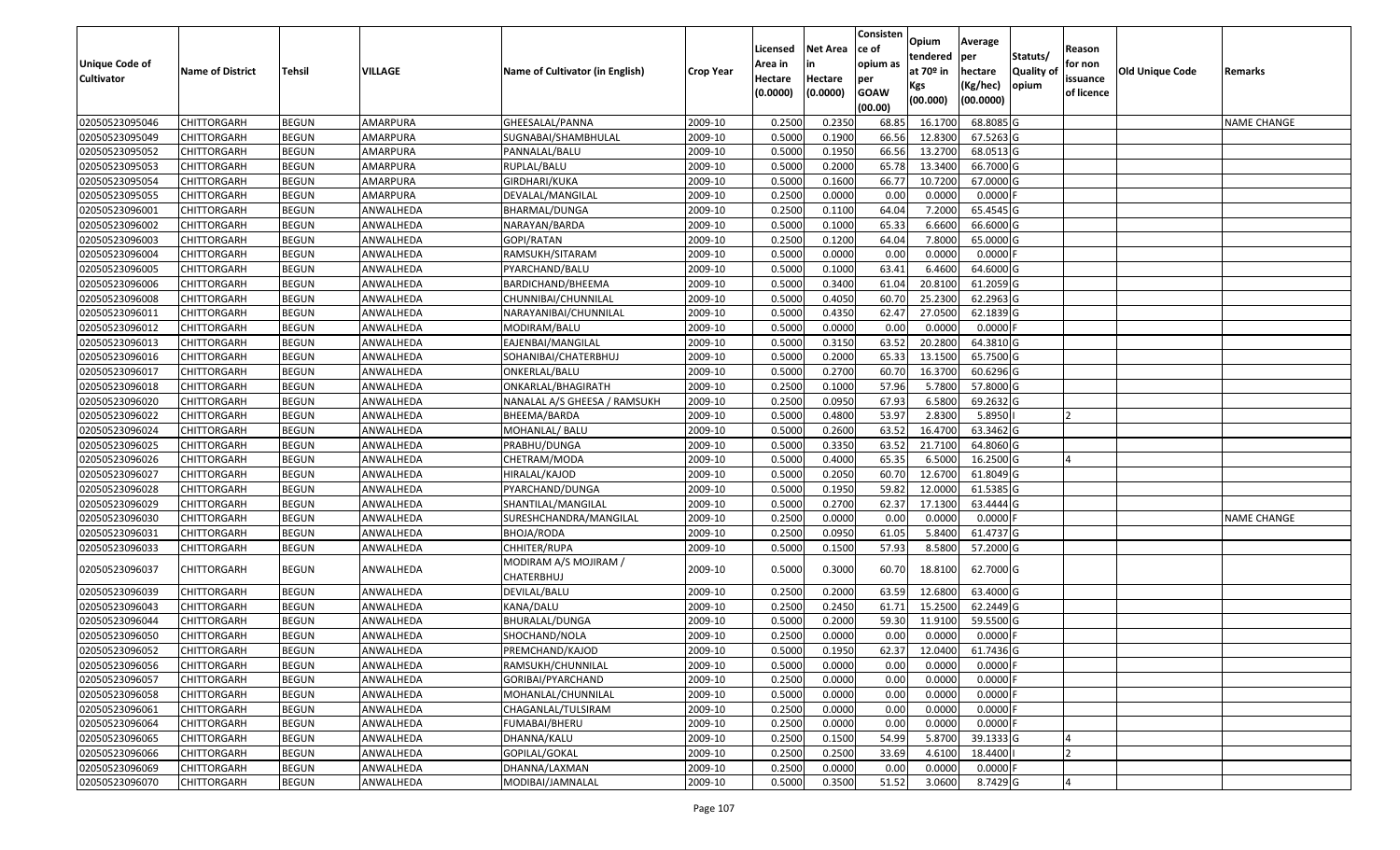| <b>Unique Code of</b><br><b>Cultivator</b> | <b>Name of District</b> | Tehsil       | VILLAGE                | Name of Cultivator (in English) | <b>Crop Year</b> | Licensed<br>Area in<br>Hectare<br>(0.0000) | <b>Net Area</b><br>in<br>Hectare<br>(0.0000) | Consisten<br>ce of<br>opium as<br>per<br><b>GOAW</b><br>(00.00) | Opium<br>tendered<br>at $70°$ in<br>Kgs<br>(00.000) | Average<br>per<br>hectare<br>(Kg/hec)<br>(00.0000) | Statuts/<br>Quality of<br>opium | Reason<br>for non<br>issuance<br>of licence | Old Unique Code | Remarks                       |
|--------------------------------------------|-------------------------|--------------|------------------------|---------------------------------|------------------|--------------------------------------------|----------------------------------------------|-----------------------------------------------------------------|-----------------------------------------------------|----------------------------------------------------|---------------------------------|---------------------------------------------|-----------------|-------------------------------|
| 02050523096071                             | <b>CHITTORGARH</b>      | <b>BEGUN</b> | ANWALHEDA              | RAMSUKH/ LALU                   | 2009-10          | 0.5000                                     | 0.1950                                       | 62.37                                                           | 12.9600                                             | 66.4615 G                                          |                                 |                                             |                 |                               |
| 02050523096072                             | <b>CHITTORGARH</b>      | <b>BEGUN</b> | ANWALHEDA              | KANA/ BHUWANA                   | 2009-10          | 0.5000                                     | 0.2000                                       | 61.50                                                           | 12.4300                                             | 62.1500 G                                          |                                 |                                             |                 |                               |
| 02050523096073                             | <b>CHITTORGARH</b>      | <b>BEGUN</b> | ANWALHEDA              | BALURAM/KHEMRAJ                 | 2009-10          | 0.5000                                     | 0.0000                                       | 0.00                                                            | 0.0000                                              | 0.0000                                             |                                 |                                             |                 |                               |
| 02050523096075                             | <b>CHITTORGARH</b>      | <b>BEGUN</b> | ANWALHEDA              | KANA/UDA                        | 2009-10          | 0.2500                                     | 0.0000                                       | 0.00                                                            | 0.0000                                              | 0.0000                                             |                                 |                                             |                 |                               |
| 02050523096078                             | <b>CHITTORGARH</b>      | <b>BEGUN</b> | ANWALHEDA              | GHEESA/KHEMA                    | 2009-10          | 0.2500                                     | 0.0000                                       | 0.00                                                            | 0.0000                                              | 0.0000                                             |                                 |                                             |                 |                               |
| 02050523096082                             | <b>CHITTORGARH</b>      | <b>BEGUN</b> | ANWALHEDA              | ONKAR/ CHETRAM                  | 2009-10          | 0.5000                                     | 0.1950                                       | 59.75                                                           | 11.6400                                             | 59.6923 G                                          |                                 |                                             |                 |                               |
| 02050523096083                             | CHITTORGARH             | <b>BEGUN</b> | ANWALHEDA              | POKHAR/DHOKAL                   | 2009-10          | 0.2500                                     | 0.0000                                       | 0.00                                                            | 0.0000                                              | 0.0000                                             |                                 |                                             |                 |                               |
| 02050523096088                             | <b>CHITTORGARH</b>      | <b>BEGUN</b> | ANWALHEDA              | DEVILAL/HARIRAM                 | 2009-10          | 0.5000                                     | 0.0000                                       | 0.00                                                            | 0.0000                                              | 0.0000                                             |                                 |                                             |                 |                               |
| 02050523096090                             | <b>CHITTORGARH</b>      | <b>BEGUN</b> | ANWALHEDA              | SHYAMLAL/KANA                   | 2009-10          | 0.5000                                     | 0.0000                                       | 0.00                                                            | 0.0000                                              | 0.0000                                             |                                 |                                             |                 |                               |
| 02050523096092                             | <b>CHITTORGARH</b>      | <b>BEGUN</b> | ANWALHEDA              | JAGNNATH/RODA                   | 2009-10          | 0.3500                                     | 0.0000                                       | 0.00                                                            | 0.0000                                              | 0.0000                                             |                                 |                                             |                 |                               |
| 02050523096095                             | <b>CHITTORGARH</b>      | <b>BEGUN</b> | ANWALHEDA              | HARLAL/UDA                      | 2009-10          | 0.2500                                     | 0.1950                                       | 60.46                                                           | 12.3500                                             | 63.3333 G                                          |                                 |                                             |                 |                               |
| 02050523096096                             | <b>CHITTORGARH</b>      | <b>BEGUN</b> | ANWALHEDA              | NATHU/CHUNNILAL                 | 2009-10          | 0.2500                                     | 0.1400                                       | 60.46                                                           | 7.6700                                              | 54.7857 G                                          |                                 |                                             |                 |                               |
| 02050523096098                             | <b>CHITTORGARH</b>      | <b>BEGUN</b> | ANWALHEDA              | DEVILAL/TARACHAND               | 2009-10          | 0.5000                                     | 0.3450                                       | 61.04                                                           | 21.1900                                             | 61.4203 G                                          |                                 |                                             |                 |                               |
| 02050523096101                             | <b>CHITTORGARH</b>      | <b>BEGUN</b> | ANWALHEDA              | RATANLAL/KAJOD                  | 2009-10          | 0.2500                                     | 0.2450                                       | 61.59                                                           | 15.0500                                             | 61.4286 G                                          |                                 |                                             |                 |                               |
| 02050523096102                             | <b>CHITTORGARH</b>      | <b>BEGUN</b> | ANWALHEDA              | BHARMAL/BALU                    | 2009-10          | 0.5000                                     | 0.1500                                       | 63.62                                                           | 9.8100                                              | 65.4000 G                                          |                                 |                                             |                 |                               |
| 02050523096105                             | <b>CHITTORGARH</b>      | <b>BEGUN</b> | ANWALHEDA              | BHANWARLAL/UDA                  | 2009-10          | 0.5000                                     | 0.2100                                       | 64.04                                                           | 13.6200                                             | 64.8571 G                                          |                                 |                                             | 02050523083005  | <b>TRANSFER</b>               |
| 02050523096106                             | <b>CHITTORGARH</b>      | <b>BEGUN</b> | ANWALHEDA              | RAMLAL/BHANWARLAL               | 2009-10          | 0.5000                                     | 0.2550                                       | 61.71                                                           | 15.9500                                             | 62.5490 G                                          |                                 |                                             | 02050523083061  | TRANSFER                      |
| 02050523096107                             | <b>CHITTORGARH</b>      | <b>BEGUN</b> | ANWALHEDA              | NANALAL/GHEESALAL               | 2009-10          | 0.5000                                     | 0.3400                                       | 60.46                                                           | 20.8900                                             | 61.4412 G                                          |                                 |                                             | 02050523083067  | TRANSFER                      |
| 02050523096108                             | <b>CHITTORGARH</b>      | <b>BEGUN</b> | ANWALHEDA              | KANHAIYALAL/GHEESA              | 2009-10          | 0.2500                                     | 0.2250                                       | 61.71                                                           | 14.1800                                             | 63.0222 G                                          |                                 |                                             | 02050523083044  | <b>TRANSFER</b>               |
| 02050523096109                             | CHITTORGARH             | <b>BEGUN</b> | ANWALHEDA              | HARLAL/NARAYAN                  | 2009-10          | 0.5000                                     | 0.3600                                       | 64.93                                                           | 22.7800                                             | 63.2778 G                                          |                                 |                                             | 02050523080015  | TRANSFER / TRANSFER/<br>PALKA |
| 02050523096110                             | <b>CHITTORGARH</b>      | <b>BEGUN</b> | ANWALHEDA              | RUKMANI/PYARA                   | 2009-10          | 0.2500                                     | 0.2350                                       | 60.46                                                           | 13.8700                                             | 59.0213 G                                          |                                 |                                             | 02050523088029  | TRANSFER                      |
| 02050523096111                             | CHITTORGARH             | <b>BEGUN</b> | ANWALHEDA              | SURAJMAL/RAMNARAYAN             | 2009-10          | 0.3500                                     | 0.1900                                       | 61.71                                                           | 11.9700                                             | 63.0000 G                                          |                                 |                                             | 02050524020062  | <b>TRANSFER</b>               |
| 02050523097001                             | CHITTORGARH             | <b>BEGUN</b> | ANOPPURA KHARDI        | MODIRAM/BALU                    | 2009-10          | 0.5000                                     | 0.1000                                       | 68.48                                                           | 6.7100                                              | 67.1000 G                                          |                                 |                                             |                 |                               |
| 02050523097002                             | <b>CHITTORGARH</b>      | <b>BEGUN</b> | ANOPPURA KHARDI        | MANGIBAI/MANGILAL               | 2009-10          | 0.5000                                     | 0.3000                                       | 65.40                                                           | 19.8500                                             | 66.1667 G                                          |                                 |                                             |                 |                               |
| 02050523097003                             | <b>CHITTORGARH</b>      | <b>BEGUN</b> | ANOPPURA KHARDI        | BALIBAI/NANALAL                 | 2009-10          | 0.2500                                     | 0.0000                                       | 0.00                                                            | 0.0000                                              | 0.0000                                             |                                 |                                             |                 |                               |
| 02050523097004                             | <b>CHITTORGARH</b>      | <b>BEGUN</b> | ANOPPURA KHARDI        | MANGILAL/KUKA                   | 2009-10          | 0.5000                                     | 0.3050                                       | 65.40                                                           | 19.6500                                             | 64.4262 G                                          |                                 |                                             |                 |                               |
| 02050523097005                             | <b>CHITTORGARH</b>      | <b>BEGUN</b> | ANOPPURA KHARDI        | BARJIBAI/JAGANNATH              | 2009-10          | 0.5000                                     | 0.4000                                       | 65.40                                                           | 26.1200                                             | 65.3000 G                                          |                                 |                                             |                 |                               |
| 02050523097007                             | <b>CHITTORGARH</b>      | <b>BEGUN</b> | ANOPPURA KHARDI        | HAZARILAL/CHUNNILAL             | 2009-10          | 0.5000                                     | 0.2800                                       | 63.23                                                           | 17.4700                                             | 62.3929 G                                          |                                 |                                             |                 |                               |
| 02050523097008                             | <b>CHITTORGARH</b>      | <b>BEGUN</b> | ANOPPURA KHARDI        | NARAYAN/FATTA @ PARTHU          | 2009-10          | 0.2500                                     | 0.0000                                       | 0.00                                                            | 0.0000                                              | 0.0000                                             |                                 |                                             |                 |                               |
| 02050523097009                             | CHITTORGARH             | <b>BEGUN</b> | ANOPPURA KHARDI        | VENA/DALLA                      | 2009-10          | 0.2500                                     | 0.0000                                       | 0.00                                                            | 0.0000                                              | 0.0000                                             |                                 |                                             |                 |                               |
| 02050523097010                             | CHITTORGARH             | <b>BEGUN</b> | ANOPPURA KHARDI        | MANGILAL/GHEESU                 | 2009-10          | 0.5000                                     | 0.4000                                       | 69.46                                                           | 26.5100                                             | 66.2750 G                                          |                                 |                                             |                 |                               |
| 02050523097011                             | <b>CHITTORGARH</b>      | <b>BEGUN</b> | ANOPPURA KHARDI        | DEVRAM @ DERAM / DALLA          | 2009-10          | 0.2500                                     | 0.2150                                       | 68.91                                                           | 14.5300                                             | 67.5814 G                                          |                                 |                                             |                 |                               |
| 02050523097012                             | <b>CHITTORGARH</b>      | <b>BEGUN</b> | ANOPPURA KHARDI        | PYARIBAI/CHHOGA                 | 2009-10          | 0.2500                                     | 0.2450                                       | 63.23                                                           | 15.6700                                             | 63.9592 G                                          |                                 |                                             |                 |                               |
| 02050523097013                             | <b>CHITTORGARH</b>      | <b>BEGUN</b> | ANOPPURA KHARDI        | MADANDAS/BALUDAS                | 2009-10          | 0.3500                                     | 0.3500                                       | 68.48                                                           | 23.8900                                             | 68.2571 G                                          |                                 |                                             |                 |                               |
| 02050523097014                             | <b>CHITTORGARH</b>      | <b>BEGUN</b> | <b>ANOPPURA KHARDI</b> | RAMLAL/BHEEMA                   | 2009-10          | 0.5000                                     | 0.1950                                       | 70.24                                                           | 13.4200                                             | 68.8205 G                                          |                                 |                                             |                 |                               |
| 02050523097017                             | CHITTORGARH             | <b>BEGUN</b> | <b>ANOPPURA KHARDI</b> | BHERULAL/BALU                   | 2009-10          | 0.2500                                     | 0.2350                                       |                                                                 | 66.96 15.6300                                       | 66.5106 G                                          |                                 |                                             |                 |                               |
| 02050523097018                             | <b>CHITTORGARH</b>      | <b>BEGUN</b> | <b>ANOPPURA KHARDI</b> | KANHAIYALAL/AMARCHAND           | 2009-10          | 0.5000                                     | 0.2000                                       | 68.48                                                           | 13.7300                                             | 68.6500 G                                          |                                 |                                             |                 |                               |
| 02050523097019                             | <b>CHITTORGARH</b>      | <b>BEGUN</b> | <b>ANOPPURA KHARDI</b> | NANA/AMARCHAND                  | 2009-10          | 0.5000                                     | 0.1950                                       | 65.60                                                           | 13.3900                                             | 68.6667 G                                          |                                 |                                             |                 |                               |
| 02050523097020                             | <b>CHITTORGARH</b>      | <b>BEGUN</b> | ANOPPURA KHARDI        | BANSHILAL/AMARCHAND             | 2009-10          | 0.2500                                     | 0.1950                                       | 68.48                                                           | 13.4800                                             | 69.1282 G                                          |                                 |                                             |                 |                               |
| 02050523097021                             | <b>CHITTORGARH</b>      | <b>BEGUN</b> | ANOPPURA KHARDI        | UDA/BHAGIRATH                   | 2009-10          | 0.3500                                     | 0.3350                                       | 65.40                                                           | 21.8600                                             | 65.2537 G                                          |                                 |                                             |                 |                               |
| 02050523097022                             | <b>CHITTORGARH</b>      | <b>BEGUN</b> | ANOPPURA KHARDI        | BHANWARLAL/CHUNNILAL            | 2009-10          | 0.5000                                     | 0.3900                                       | 63.23                                                           | 25.2400                                             | 64.7179 G                                          |                                 |                                             |                 |                               |
| 02050523097024                             | <b>CHITTORGARH</b>      | <b>BEGUN</b> | ANOPPURA KHARDI        | PYARIBAI/KERING                 | 2009-10          | 0.5000                                     | 0.3650                                       | 65.60                                                           | 23.8200                                             | 65.2603 G                                          |                                 |                                             |                 |                               |
| 02050523097026                             | <b>CHITTORGARH</b>      | <b>BEGUN</b> | ANOPPURA KHARDI        | RODA/PYARA                      | 2009-10          | 0.3500                                     | 0.1950                                       | 63.23                                                           | 12.5500                                             | 64.3590 G                                          |                                 |                                             |                 |                               |
| 02050523097029                             | <b>CHITTORGARH</b>      | <b>BEGUN</b> | ANOPPURA KHARDI        | BARJIBAI/NARAYAN                | 2009-10          | 0.5000                                     | 0.2050                                       | 70.09                                                           | 14.3500                                             | 70.0000 G                                          |                                 |                                             |                 |                               |
| 02050523097031                             | <b>CHITTORGARH</b>      | <b>BEGUN</b> | ANOPPURA KHARDI        | BHURALAL/RAMCHANDRA             | 2009-10          | 0.2500                                     | 0.2600                                       | 66.96                                                           | 17.3300                                             | 66.6538 G                                          |                                 |                                             |                 |                               |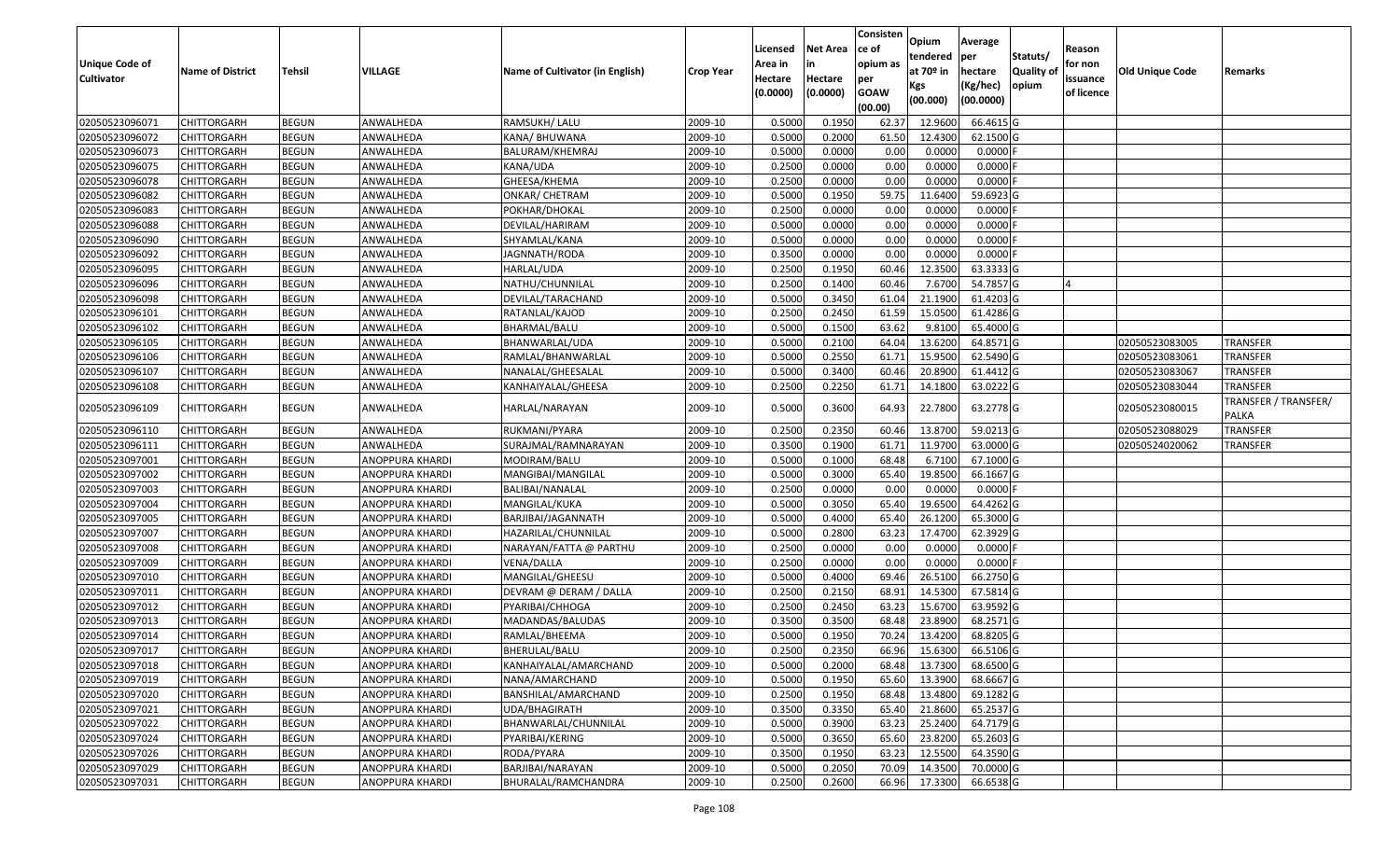|                                  |                                          |                              |                                               |                                         |                    | Licensed         | <b>Net Area</b>  | Consisten<br>ce of | Opium                    | Average                |                  | Reason     |                        |                                          |
|----------------------------------|------------------------------------------|------------------------------|-----------------------------------------------|-----------------------------------------|--------------------|------------------|------------------|--------------------|--------------------------|------------------------|------------------|------------|------------------------|------------------------------------------|
| <b>Unique Code of</b>            |                                          |                              |                                               |                                         |                    | Area in          |                  | opium as           | tendered                 | per                    | Statuts/         | for non    |                        |                                          |
| <b>Cultivator</b>                | <b>Name of District</b>                  | <b>Tehsil</b>                | VILLAGE                                       | Name of Cultivator (in English)         | <b>Crop Year</b>   | Hectare          | Hectare          | per                | at $70°$ in              | hectare                | <b>Quality o</b> | issuance   | <b>Old Unique Code</b> | Remarks                                  |
|                                  |                                          |                              |                                               |                                         |                    | (0.0000)         | (0.0000)         | <b>GOAW</b>        | Kgs                      | (Kg/hec)               | opium            | of licence |                        |                                          |
|                                  |                                          |                              |                                               |                                         |                    |                  |                  | (00.00)            | (00.000)                 | (00.0000)              |                  |            |                        |                                          |
| 02050523097032                   | CHITTORGARH                              | <b>BEGUN</b>                 | ANOPPURA KHARDI                               | BANSHILAL/DEVA                          | 2009-10            | 0.5000           | 0.3000           | 65.60              | 18.9700                  | 63.2333 G              |                  |            |                        |                                          |
| 02050523097033                   | CHITTORGARH                              | <b>BEGUN</b>                 | ANOPPURA KHARDI                               | ONKARLAL/RUPA                           | 2009-10            | 0.5000           | 0.4400           | 65.60              | 29.0900                  | 66.1136 G              |                  |            |                        |                                          |
| 02050523097034                   | CHITTORGARH                              | <b>BEGUN</b>                 | ANOPPURA KHARDI                               | BHUWANA/KUKA                            | 2009-10            | 0.2500           | 0.2400           | 63.64              | 15.7100                  | 65.4583 G              |                  |            | 02050523084055         | <b>TRANSFER</b>                          |
| 02050523097035                   | CHITTORGARH                              | <b>BEGUN</b>                 | ANOPPURA KHARDI                               | ONKAR/CHUNNILAL                         | 2009-10            | 0.2500           | 0.1100           | 64.83              | 7.2600                   | 66.0000G               |                  |            | 02050523092014         | <b>TRANSFER</b>                          |
| 02050523097036                   | CHITTORGARH                              | <b>BEGUN</b>                 | ANOPPURA KHARDI                               | MANGILAL/KAJOD                          | 2009-10            | 0.5000           | 0.1900           | 68.5               | 13.5400                  | 71.2632 G              |                  |            | 02050523037058         | <b>TRANSFER</b>                          |
| 02050523097037                   | CHITTORGARH                              | <b>BEGUN</b>                 | ANOPPURA KHARDI                               | TULSIRAM/HIRA                           | 2009-10            | 0.5000           | 0.3900           | 68.9               | 26.4500                  | 67.8205 G              |                  |            | 02050523130052         | <b>TRANSFER</b>                          |
| 02050523097038                   | CHITTORGARH                              | <b>BEGUN</b>                 | ANOPPURA KHARDI                               | MANGILAL/RUPA                           | 2009-10            | 0.2500           | 0.2400           | 66.96              | 15.7400                  | 65.5833 G              |                  |            | 02050523110005         | TRANSFER / TRANSFER /<br>ANOPPURA KHARDI |
| 02050523098003                   | CHITTORGARH                              | <b>BEGUN</b>                 | GANESHPURA                                    | SHAMBHU/KANHAIYALAL                     | 2009-10            | 0.2500           | 0.0000           | 0.00               | 0.0000                   | $0.0000$ F             |                  |            |                        |                                          |
| 02050523098004                   | CHITTORGARH                              | <b>BEGUN</b>                 | GANESHPURA                                    | KASHIRAM/KAJOD                          | 2009-10            | 0.5000           | 0.3800           | 62.49              | 24.1000                  | 63.4211 G              |                  |            |                        |                                          |
| 02050523098005                   | CHITTORGARH                              | <b>BEGUN</b>                 | GANESHPURA                                    | SHAMBHULAL/KAJOD                        | 2009-10            | 0.2500           | 0.1800           | 62.49              | 11.6000                  | 64.4444 G              |                  |            |                        |                                          |
| 02050523098006                   | CHITTORGARH                              | <b>BEGUN</b>                 | GANESHPURA                                    | MOHANLAL/BHANWARLAL                     | 2009-10            | 0.5000           | 0.2550           | 63.90              | 16.7500                  | 65.6863 G              |                  |            |                        |                                          |
| 02050523098009                   | <b>CHITTORGARH</b>                       | <b>BEGUN</b>                 | <b>GANESHPURA</b>                             | SHAMBHULAL/MANGILAL                     | 2009-10            | 0.2500           | 0.0000           | 0.00               | 0.0000                   | $0.0000$ F             |                  |            |                        |                                          |
| 02050523098010                   | <b>CHITTORGARH</b>                       | <b>BEGUN</b>                 | GANESHPURA                                    | SOHANLAL/BHANWARLAL                     | 2009-10            | 0.5000           | 0.3000           | 65.25              | 20.0300                  | 66.7667 G              |                  |            |                        |                                          |
| 02050523098011                   | CHITTORGARH                              | <b>BEGUN</b>                 | GANESHPURA                                    | DEVILAL/PYARA                           | 2009-10            | 0.5000           | 0.4700           | 59.79              | 28.0000                  | 59.5745 G              |                  |            |                        |                                          |
| 02050523098013                   | CHITTORGARH                              | <b>BEGUN</b>                 | GANESHPURA                                    | DUNGA/NATHU                             | 2009-10            | 0.5000           | 0.3950           | 62.57              | 25.5000                  | 64.5570 G              |                  |            |                        |                                          |
| 02050523098014                   | CHITTORGARH                              | <b>BEGUN</b>                 | <b>GANESHPURA</b>                             | MADANLAL/MANGILAL                       | 2009-10            | 0.2500           | 0.2550           | 63.13              | 16.0900                  | 63.0980 G              |                  |            |                        |                                          |
| 02050523098015                   | CHITTORGARH                              | <b>BEGUN</b>                 | GANESHPURA                                    | TULSIRAM/MODA                           | 2009-10            | 0.3500           | 0.3000           | 61.41              | 18.9100                  | 63.0333 G              |                  |            |                        |                                          |
| 02050523098016                   | CHITTORGARH                              | <b>BEGUN</b>                 | GANESHPURA                                    | SHANKERLAL/BHANWARLAL                   | 2009-10            | 0.5000           | 0.2600           | 68.42              | 18.1800                  | 69.9231 G              |                  |            |                        |                                          |
| 02050523098017                   | CHITTORGARH                              | <b>BEGUN</b>                 | GANESHPURA                                    | AASHARAM/JAILAL                         | 2009-10            | 0.5000           | 0.3000           | 63.68              | 19.0400                  | 63.4667 G              |                  |            |                        |                                          |
| 02050523098020                   | CHITTORGARH                              | <b>BEGUN</b>                 | <b>GANESHPURA</b>                             | KAILASH A/S SALAGRAM/ JITMAL            | 2009-10            | 0.5000           | 0.4100           | 62.79              | 26.1200                  | 63.7073 G              |                  |            |                        |                                          |
| 02050523098023                   | CHITTORGARH                              | <b>BEGUN</b>                 | GANESHPURA                                    | BADRILAL/UDALAL                         | 2009-10            | 0.2500           | 0.1950           | 65.7               | 13.0100                  | 66.7179 G              |                  |            |                        |                                          |
| 02050523098024                   | CHITTORGARH                              | <b>BEGUN</b>                 | GANESHPURA                                    | MADANLAL/UDALAL                         | 2009-10            | 0.2500           | 0.1950           | 65.67              | 13.3400                  | 68.4103 G              |                  |            |                        |                                          |
| 02050523098029                   | CHITTORGARH                              | <b>BEGUN</b>                 | GANESHPURA                                    | SHANTILAL/MEGHRAJ                       | 2009-10            | 0.2500           | 0.0000           | 0.00               | 0.0000                   | 0.0000F                |                  |            | 02050523076033         | <b>TRANSFER</b>                          |
| 02050523099001                   | CHITTORGARH                              | <b>BEGUN</b>                 | <b>GOPALPURA (BEGUN)</b>                      | PYARIBAI/ HIRA                          | 2009-10            | 0.5000           | 0.4650           | 66.20              | 31.5500                  | 67.8495 G              |                  |            |                        |                                          |
| 02050523099003                   | CHITTORGARH                              | <b>BEGUN</b>                 | <b>GOPALPURA (BEGUN)</b>                      | MANGILAL/RAMA                           | 2009-10            | 0.5000           | 0.2900           | 66.54              | 19.8200                  | 68.3448 G              |                  |            |                        |                                          |
| 02050523099004                   | CHITTORGARH                              | <b>BEGUN</b>                 | <b>GOPALPURA (BEGUN)</b>                      | BALU/UDA DHAKAD                         | 2009-10            | 0.5000           | 0.2500           | 66.5               | 17.1600                  | 68.6400 G              |                  |            |                        |                                          |
| 02050523099005                   | CHITTORGARH                              | <b>BEGUN</b>                 | GOPALPURA (BEGUN)                             | DHAPUBAI/BHANWARLAL                     | 2009-10            | 0.5000           | 0.3150           | 63.64              | 20.0300                  | 63.5873 G              |                  |            |                        |                                          |
| 02050523099009                   | CHITTORGARH                              | <b>BEGUN</b>                 | <b>GOPALPURA (BEGUN)</b>                      | HUKMICHAND/JODHA                        | 2009-10            | 0.2500           | 0.2100           | 64.69              | 13.8100                  | 65.7619 G              |                  |            |                        |                                          |
| 02050523099010                   | CHITTORGARH                              | <b>BEGUN</b>                 | <b>GOPALPURA (BEGUN)</b>                      | MOTILAL/PARTHU                          | 2009-10            | 0.3500           | 0.2950           | 66.20              | 19.8900                  | 67.4237 G              |                  |            |                        |                                          |
| 02050523099012                   | CHITTORGARH                              | <b>BEGUN</b>                 | GOPALPURA (BEGUN)                             | BALURAM/LAKHMA                          | 2009-10            | 0.2500           | 0.0000           | 0.00               | 0.0000                   | $0.0000$ F             |                  |            |                        |                                          |
| 02050523099017                   | CHITTORGARH                              | <b>BEGUN</b>                 | GOPALPURA (BEGUN)                             | MADHU/VENA                              | 2009-10            | 0.5000           | 0.2450           | 62.78              | 15.5900                  | 63.6327 G              |                  |            |                        |                                          |
| 02050523099019                   | CHITTORGARH                              | <b>BEGUN</b>                 | GOPALPURA (BEGUN)                             | KUSHAL/GIRDHARI                         | 2009-10            | 0.5000           | 0.4850<br>0.4600 | 64.11              | 32.6200                  | 67.2577 G              |                  |            |                        |                                          |
| 02050523099020                   | <b>CHITTORGARH</b>                       | <b>BEGUN</b>                 | GOPALPURA (BEGUN)                             | BALIRAM/RAMA                            | 2009-10            | 0.5000           |                  | 65.92              | 30.1600                  | 65.5652 G              |                  |            |                        |                                          |
| 02050523099023                   | CHITTORGARH                              | <b>BEGUN</b>                 | <b>GOPALPURA (BEGUN)</b>                      | ONKAR/MODA                              | 2009-10            | 0.250            | 0.1300           | 67.26              | 8.6700                   | 66.6923 G              |                  |            |                        |                                          |
| 02050523099024<br>02050523099028 | CHITTORGARH<br><b>CHITTORGARH</b>        | <b>BEGUN</b><br><b>BEGUN</b> | GOPALPURA (BEGUN)<br>GOPALPURA (BEGUN)        | PYARIBAI/KUKA<br>RUPA/CHATURBHUJ        | 2009-10<br>2009-10 | 0.2500<br>0.5000 | 0.2500<br>0.4000 | 64.69              | 16.5200<br>62.78 25.4600 | 66.0800 G<br>63.6500 G |                  |            |                        |                                          |
|                                  |                                          |                              |                                               |                                         |                    | 0.3500           |                  |                    |                          | 64.9667 G              |                  |            |                        |                                          |
| 02050523099030<br>02050523099031 | <b>CHITTORGARH</b><br><b>CHITTORGARH</b> | <b>BEGUN</b><br><b>BEGUN</b> | GOPALPURA (BEGUN)<br><b>GOPALPURA (BEGUN)</b> | DEVILAL/ NOLA<br>BARDIBAI/LAKHMA        | 2009-10            | 0.2500           | 0.3000<br>0.2450 | 62.78<br>65.92     | 19.4900<br>17.0300       | 69.5102 G              |                  |            |                        |                                          |
| 02050523099036                   | <b>CHITTORGARH</b>                       | <b>BEGUN</b>                 | GOPALPURA (BEGUN)                             | BARJIBAI/NANDLAL                        | 2009-10<br>2009-10 | 0.5000           | 0.2950           | 62.78              | 19.1500                  | $64.9153$ G            |                  |            |                        |                                          |
| 02050523099039                   |                                          | <b>BEGUN</b>                 | <b>GOPALPURA (BEGUN)</b>                      |                                         |                    | 0.5000           | 0.5000           | 66.51              | 34.3300                  | 68.6600 G              |                  |            |                        |                                          |
| 02050523099040                   | <b>CHITTORGARH</b><br><b>CHITTORGARH</b> | <b>BEGUN</b>                 | GOPALPURA (BEGUN)                             | HAZARILAL/BHANWARLAL<br>NARAYAN / PYARA | 2009-10<br>2009-10 | 0.3500           | 0.3450           | 63.13              | 21.7900                  | 63.1594 G              |                  |            |                        |                                          |
| 02050523099041                   | <b>CHITTORGARH</b>                       | <b>BEGUN</b>                 | <b>GOPALPURA (BEGUN)</b>                      | NANALAL/KAJOD                           | 2009-10            | 0.5000           | 0.4950           | 66.20              | 33.0800                  | 66.8283 G              |                  |            |                        |                                          |
| 02050523099045                   | <b>CHITTORGARH</b>                       | <b>BEGUN</b>                 | <b>GOPALPURA (BEGUN)</b>                      | HEMA/BARDA                              | 2009-10            | 0.5000           | 0.0000           | 0.00               | 0.0000                   | $0.0000$ F             |                  |            |                        |                                          |
| 02050523099046                   | <b>CHITTORGARH</b>                       | <b>BEGUN</b>                 | <b>GOPALPURA (BEGUN)</b>                      | GHEESALAL/CHUNNILAL                     | 2009-10            | 0.2500           | 0.0000           | 0.00               | 0.0000                   | $0.0000$ F             |                  |            |                        |                                          |
| 02050523099048                   | <b>CHITTORGARH</b>                       | <b>BEGUN</b>                 | GOPALPURA (BEGUN)                             | HARLAL/UDA                              | 2009-10            | 0.5000           | 0.3000           | 63.13              | 19.2300                  | 64.1000 G              |                  |            |                        |                                          |
|                                  |                                          |                              |                                               |                                         |                    |                  |                  |                    |                          |                        |                  |            |                        |                                          |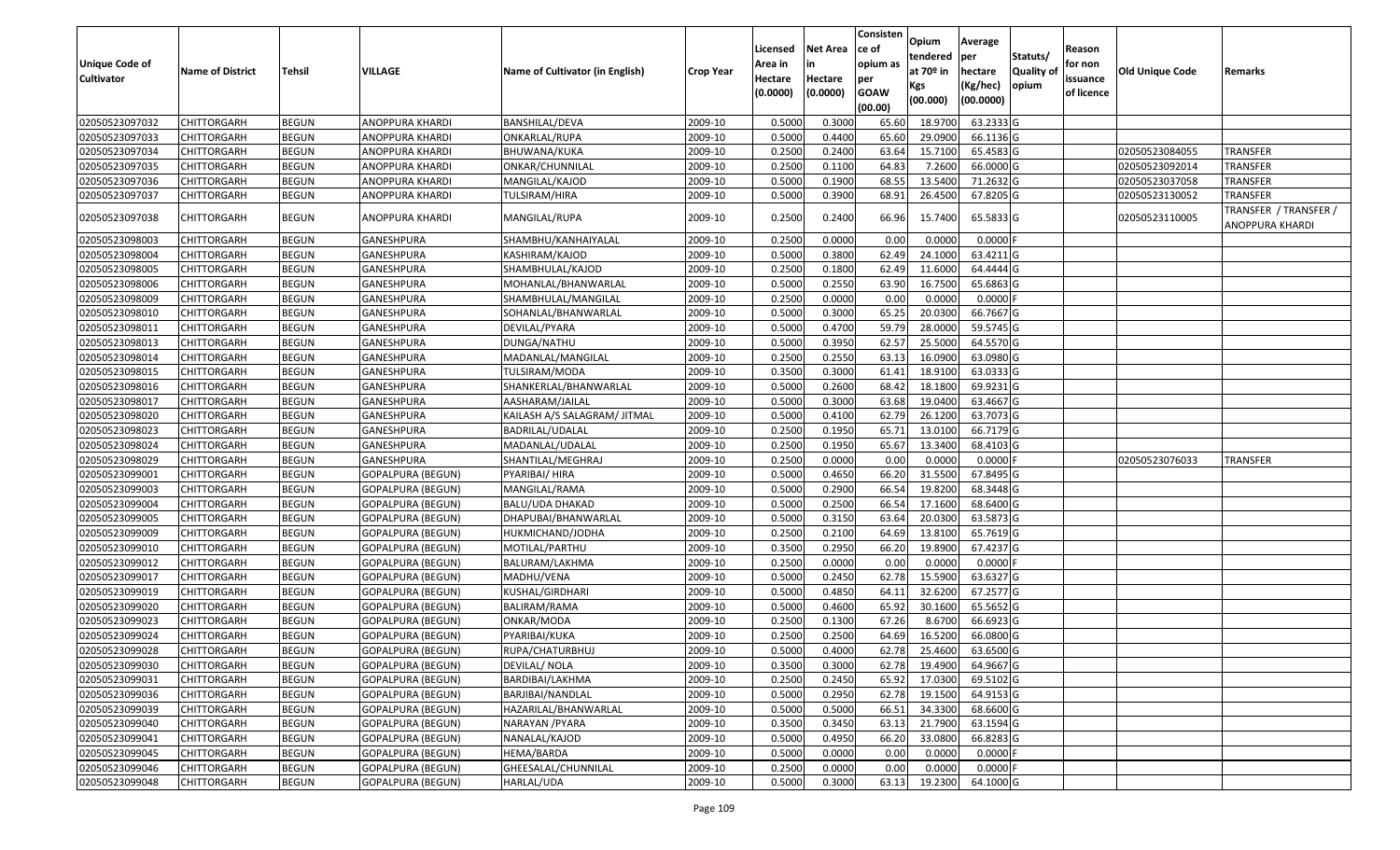|                       |                         |               |                          |                                 |                  |          |                 | Consisten        | Opium                 | Average    |                  |            |                        |                       |
|-----------------------|-------------------------|---------------|--------------------------|---------------------------------|------------------|----------|-----------------|------------------|-----------------------|------------|------------------|------------|------------------------|-----------------------|
|                       |                         |               |                          |                                 |                  | Licensed | <b>Net Area</b> | ce of            | tendered              | per        | Statuts/         | Reason     |                        |                       |
| <b>Unique Code of</b> | <b>Name of District</b> | <b>Tehsil</b> | VILLAGE                  | Name of Cultivator (in English) | <b>Crop Year</b> | Area in  |                 | opium as         | at 70 <sup>o</sup> in | hectare    | <b>Quality o</b> | for non    | <b>Old Unique Code</b> | Remarks               |
| <b>Cultivator</b>     |                         |               |                          |                                 |                  | Hectare  | Hectare         | per              | Kgs                   | (Kg/hec)   | opium            | issuance   |                        |                       |
|                       |                         |               |                          |                                 |                  | (0.0000) | (0.0000)        | <b>GOAW</b>      | (00.000)              | (00.0000)  |                  | of licence |                        |                       |
| 02050523099049        | CHITTORGARH             | <b>BEGUN</b>  | <b>GOPALPURA (BEGUN)</b> | SITABAI/DEVILAL                 | 2009-10          | 0.5000   | 0.4400          | (00.00)<br>63.13 | 28.7200               | 65.2727 G  |                  |            |                        |                       |
| 02050523099050        | CHITTORGARH             | <b>BEGUN</b>  | <b>GOPALPURA (BEGUN)</b> | LALU/VENA                       | 2009-10          | 0.5000   | 0.2950          | 65.92            | 19.7100               | 66.8136 G  |                  |            |                        |                       |
| 02050523099051        | CHITTORGARH             | <b>BEGUN</b>  | <b>GOPALPURA (BEGUN)</b> | KISHANLAL/ONKAR                 | 2009-10          | 0.5000   | 0.3950          | 63.13            | 25.5500               | 64.6835 G  |                  |            |                        |                       |
| 02050523099052        | <b>CHITTORGARH</b>      | <b>BEGUN</b>  | <b>GOPALPURA (BEGUN)</b> | ONKAR/PYARA                     | 2009-10          | 0.5000   | 0.3900          | 65.16            | 26.0200               | 66.7179 G  |                  |            |                        |                       |
| 02050523099054        | CHITTORGARH             | <b>BEGUN</b>  | <b>GOPALPURA (BEGUN)</b> | KHEMRAJ/UDA                     | 2009-10          | 0.5000   | 0.1000          | 65.92            | 6.9400                | 69.4000 G  |                  |            |                        |                       |
| 02050523099055        | CHITTORGARH             | <b>BEGUN</b>  | <b>GOPALPURA (BEGUN)</b> | MOHAN/GOPI                      | 2009-10          | 0.3500   | 0.3350          | 64.69            | 21.6700               | 64.6866 G  |                  |            |                        |                       |
| 02050523099056        | CHITTORGARH             | <b>BEGUN</b>  | GOPALPURA (BEGUN)        | MADHOLAL/ BARDA                 | 2009-10          | 0.5000   | 0.4950          | 64.69            | 32.9400               | 66.5455 G  |                  |            |                        |                       |
| 02050523099059        | CHITTORGARH             | <b>BEGUN</b>  | GOPALPURA (BEGUN)        | AMARCHAND/SANWATA               | 2009-10          | 0.2500   | 0.2500          | 66.27            | 16.6800               | 66.7200 G  |                  |            |                        |                       |
| 02050523099061        | CHITTORGARH             | <b>BEGUN</b>  | <b>GOPALPURA (BEGUN)</b> | EAJENBAI/HEMANATH               | 2009-10          | 0.2500   | 0.2500          | 51.40            | 12.6900               | 50.7600 G  |                  |            | 02050523110003         | <b>TRANSFER</b>       |
| 02050523100003        | CHITTORGARH             | <b>BEGUN</b>  | <b>GULANA</b>            | JAGDISH/JAGNNATH                | 2009-10          | 0.5000   | 0.0000          | 0.00             | 0.0000                | $0.0000$ F |                  |            | 02050523067037         | <b>TRANSFER</b>       |
|                       |                         |               |                          | VISHNUDATTA A/S CHHAGANLAL/     |                  |          |                 |                  |                       |            |                  |            |                        |                       |
| 02050523100004        | CHITTORGARH             | <b>BEGUN</b>  | <b>GULANA</b>            | TOLIRAM                         | 2009-10          | 0.2500   | 0.1700          | 64.60            | 11.9800               | 70.4706 G  |                  |            |                        | <b>NAME CHANGE</b>    |
| 02050523100007        | <b>CHITTORGARH</b>      | <b>BEGUN</b>  | <b>GULANA</b>            | TAMMUBAI/ RATAN                 | 2009-10          | 0.2500   | 0.0000          | 0.00             | 0.0000                | $0.0000$ F |                  |            |                        |                       |
| 02050523100015        | CHITTORGARH             | <b>BEGUN</b>  | <b>GULANA</b>            | BARDICHAND/TOLIRAM              | 2009-10          | 0.2500   | 0.1050          | 65.02            | 6.8700                | 65.4286 G  |                  |            |                        |                       |
| 02050523100018        | CHITTORGARH             | <b>BEGUN</b>  | <b>GULANA</b>            | MODIBAI/HARLAL                  | 2009-10          | 0.2500   | 0.0000          | 0.00             | 0.0000                | $0.0000$ F |                  |            | 02050523083020         | TRANSFER              |
| 02050523100019        | CHITTORGARH             | <b>BEGUN</b>  | <b>GULANA</b>            | DHAPUBAI/PRAKASHCHAND           | 2009-10          | 0.5000   | 0.2500          | 64.60            | 16.2000               | 64.8000 G  |                  |            | 02050523083001         | <b>TRANSFER</b>       |
| 02050523100020        | CHITTORGARH             | <b>BEGUN</b>  | <b>GULANA</b>            | CHUNNILAL/SITARAM               | 2009-10          | 0.5000   | 0.2000          | 64.60            | 12.8500               | 64.2500 G  |                  |            | 02050523083071         | <b>TRANSFER</b>       |
| 02050523101001        | CHITTORGARH             | <b>BEGUN</b>  | KALABAD                  | MANGILAL/HARLAL                 | 2009-10          | 0.250    | 0.2350          | 65.69            | 15.3800               | 65.4468 G  |                  |            |                        |                       |
| 02050523101002        | CHITTORGARH             | <b>BEGUN</b>  | KALABAD                  | ONKAR/GOKAL                     | 2009-10          | 0.5000   | 0.2000          | 65.69            | 13.0100               | 65.0500G   |                  |            |                        |                       |
| 02050523101003        | CHITTORGARH             | <b>BEGUN</b>  | KALABAD                  | TULSIRAM/KERING                 | 2009-10          | 0.5000   | 0.3650          | 69.16            | 25.5100               | 69.8904 G  |                  |            |                        |                       |
| 02050523101004        | CHITTORGARH             | <b>BEGUN</b>  | KALABAD                  | DEVILAL/ SITARAM                | 2009-10          | 0.3500   | 0.0000          | 0.00             | 0.0000                | 0.0000N    |                  |            |                        |                       |
| 02050523101005        | CHITTORGARH             | <b>BEGUN</b>  | KALABAD                  | DEVILAL/ HEERA                  | 2009-10          | 0.5000   | 0.1850          | 63.04            | 11.9200               | 64.4324 G  |                  |            |                        |                       |
| 02050523101010        | CHITTORGARH             | <b>BEGUN</b>  | KALABAD                  | HANGAMIBAI/BALU                 | 2009-10          | 0.2500   | 0.2450          | 65.02            | 15.9600               | 65.1429 G  |                  |            |                        |                       |
| 02050523101011        | CHITTORGARH             | <b>BEGUN</b>  | KALABAD                  | GOPI/RAMA                       | 2009-10          | 0.3500   | 0.2000          | 63.04            | 12.5800               | 62.9000 G  |                  |            |                        | TRANSFER / GOVINDPURA |
| 02050523101012        | CHITTORGARH             | <b>BEGUN</b>  | KALABAD                  | BHAWANILAL/NANALAL              | 2009-10          | 0.5000   | 0.3000          | 69.1             | 20.5200               | 68.4000 G  |                  |            |                        |                       |
| 02050523101013        | CHITTORGARH             | <b>BEGUN</b>  | KALABAD                  | NANDUBAI/ONKAR                  | 2009-10          | 0.5000   | 0.4400          | 57.05            | 5.5300                | 12.5682 G  |                  |            |                        |                       |
| 02050523102004        | CHITTORGARH             | <b>BEGUN</b>  | BHAGWANPURA              | GANGARAM/KALU                   | 2009-10          | 0.5000   | 0.3300          | 62.56            | 20.9470               | 63.4758 G  |                  |            |                        |                       |
| 02050523102005        | CHITTORGARH             | <b>BEGUN</b>  | BHAGWANPURA              | BHOJA/UDA                       | 2009-10          | 0.2500   | 0.2500          | 59.54            | 4.5600                | 18.2400 G  |                  |            |                        |                       |
| 02050523102006        | CHITTORGARH             | <b>BEGUN</b>  | BHAGWANPURA              | UDA/NANDA                       | 2009-10          | 0.5000   | 0.4600          | 61.50            | 28.6400               | 62.2609 G  |                  |            |                        |                       |
| 02050523102008        | CHITTORGARH             | <b>BEGUN</b>  | BHAGWANPURA              | KAJODIBAI/MANGILAL              | 2009-10          | 0.2500   | 0.2350          | 47.80            | 13.3800               | 56.9360 G  |                  |            |                        |                       |
| 02050523102011        | CHITTORGARH             | <b>BEGUN</b>  | BHAGWANPURA              | NARAYAN/GOPI                    | 2009-10          | 0.2500   | 0.1400          | 61.50            | 10.1900               | 72.7860 G  |                  |            |                        |                       |
| 02050523102014        | CHITTORGARH             | <b>BEGUN</b>  | BHAGWANPURA              | KISHANA/NARAYAN                 | 2009-10          | 0.3500   | 0.3250          | 61.50            | 19.8000               | 60.9230 G  |                  |            | 02050523075017         | <b>TRANSFER</b>       |
| 02050523114001        | <b>CHITTORGARH</b>      | <b>BEGUN</b>  | <b>GOVINDPURA</b>        | RATIRAM/BHAGIRATH               | 2009-10          | 0.5000   | 0.2000          | 62.46            | 13.0500               | 65.2500 G  |                  |            |                        |                       |
| 02050523114002        | CHITTORGARH             | <b>BEGUN</b>  | <b>GOVINDPURA</b>        | ONKAR/BALU                      | 2009-10          | 0.250    | 0.2450          | 62.35            | 15.3900               | 62.8160 G  |                  |            |                        |                       |
| 02050523114003        | CHITTORGARH             | <b>BEGUN</b>  | <b>GOVINDPURA</b>        | GOPILAL/PYARCHAND               | 2009-10          | 0.5000   | 0.2000          | 65.59            | 13.1600               | 65.8000 G  |                  |            |                        | <b>NAME CHANGE</b>    |
| 02050523114005        | <b>CHITTORGARH</b>      | <b>BEGUN</b>  | <b>GOVINDPURA</b>        | MANGILAL/CHAGNA                 | 2009-10          | 0.3500   | 0.1950          | 64.73            | 12.3500               | 63.3333 G  |                  |            |                        |                       |
| 02050523114006        | <b>CHITTORGARH</b>      | <b>BEGUN</b>  | <b>GOVINDPURA</b>        | NANDRAM/SHOCHAND                | 2009-10          | 0.5000   | 0.0000          | 0.00             | 0.0000                | $0.0000$ F |                  |            |                        |                       |
| 02050523114007        | <b>CHITTORGARH</b>      | <b>BEGUN</b>  | <b>GOVINDPURA</b>        | MODIRAM A/S BHERU               | 2009-10          | 0.5000   | 0.2500          | 68.53            | 17.2900               | 69.1600 G  |                  |            |                        |                       |
| 02050523114009        | <b>CHITTORGARH</b>      | <b>BEGUN</b>  | <b>GOVINDPURA</b>        | NARAYAN/RAMCHANDRA              | 2009-10          | 0.2500   | 0.2500          | 68.83            | 17.4100               | 69.6400 G  |                  |            |                        |                       |
| 02050523114012        | <b>CHITTORGARH</b>      | <b>BEGUN</b>  | <b>GOVINDPURA</b>        | GHISALAL/DEVILAL                | 2009-10          | 0.5000   | 0.2500          | 64.73            | 16.7400               | 66.9600 G  |                  |            |                        |                       |
| 02050523114014        | <b>CHITTORGARH</b>      | <b>BEGUN</b>  | <b>GOVINDPURA</b>        | UDA/DEVA                        | 2009-10          | 0.5000   | 0.2000          | 64.73            | 12.5700               | 62.8500 G  |                  |            |                        |                       |
| 02050523114015        | <b>CHITTORGARH</b>      | <b>BEGUN</b>  | <b>GOVINDPURA</b>        | MADHO/BHARMAL                   | 2009-10          | 0.5000   | 0.1950          | 68.83            | 13.3700               | 68.5641 G  |                  |            |                        |                       |
| 02050523114020        | <b>CHITTORGARH</b>      | <b>BEGUN</b>  | <b>GOVINDPURA</b>        | TULSHIBAI/KANHAIYALAL           | 2009-10          | 0.2500   | 0.0000          | 0.00             | 0.0000                | $0.0000$ F |                  |            |                        | <b>NAME CHANGE</b>    |
| 02050523114022        | <b>CHITTORGARH</b>      | <b>BEGUN</b>  | <b>GOVINDPURA</b>        | GISHA/DHOLA                     | 2009-10          | 0.5000   | 0.2600          | 69.72            | 18.2500               | 70.1923 G  |                  |            |                        |                       |
| 02050523114023        | <b>CHITTORGARH</b>      | <b>BEGUN</b>  | <b>GOVINDPURA</b>        | SHANTIBAI/UDA                   | 2009-10          | 0.2500   | 0.2400          | 66.04            | 16.5300               | 68.8750 G  |                  |            |                        |                       |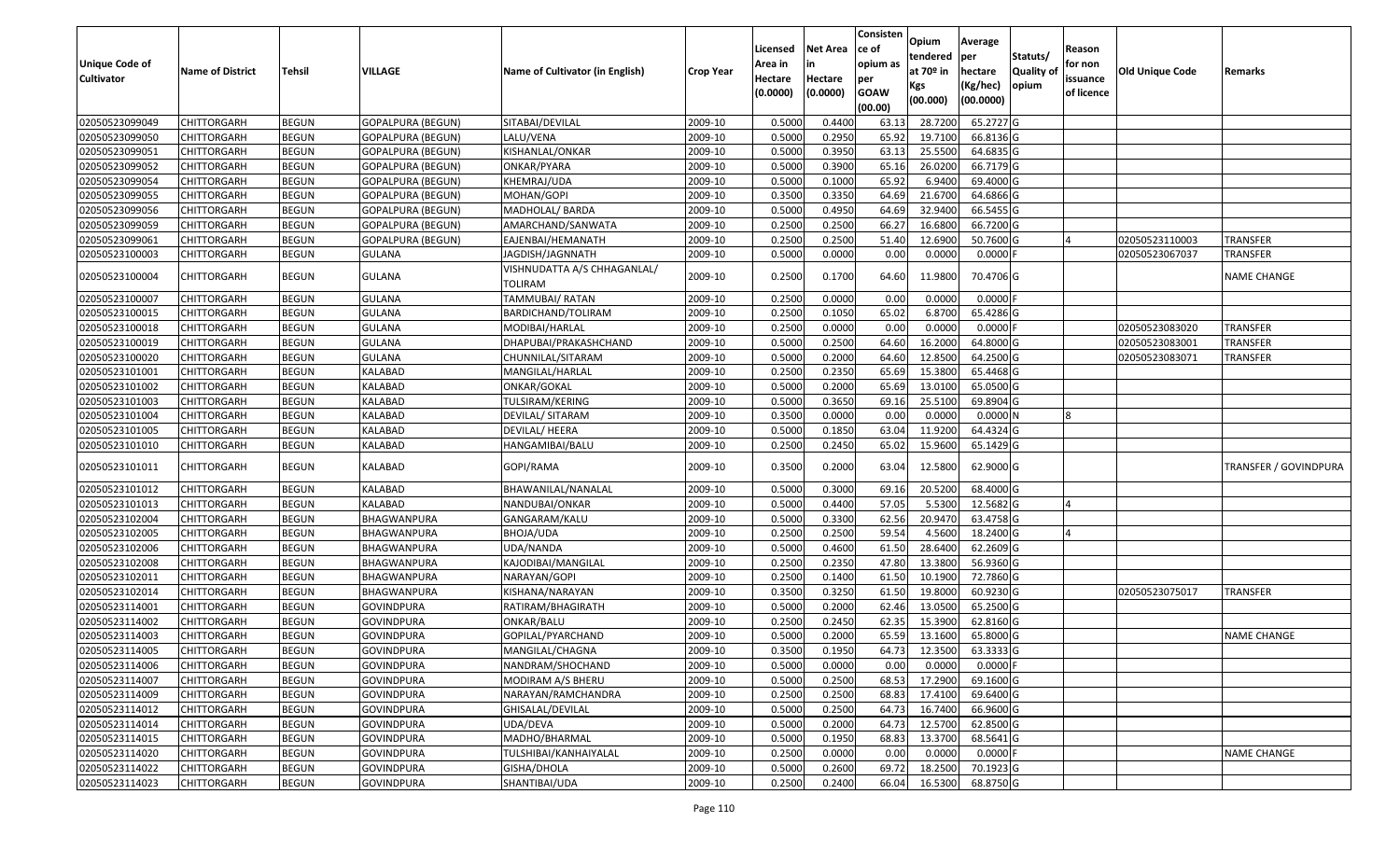|                       |                         |               |                   |                                 |                  |          |                 | Consisten   | Opium       | Average        |                  |            |                 |                    |
|-----------------------|-------------------------|---------------|-------------------|---------------------------------|------------------|----------|-----------------|-------------|-------------|----------------|------------------|------------|-----------------|--------------------|
|                       |                         |               |                   |                                 |                  | Licensed | <b>Net Area</b> | ce of       | tendered    |                | Statuts/         | Reason     |                 |                    |
| <b>Unique Code of</b> | <b>Name of District</b> | <b>Tehsil</b> | VILLAGE           | Name of Cultivator (in English) | <b>Crop Year</b> | Area in  |                 | opium as    | at $70°$ in | per<br>hectare | <b>Quality o</b> | for non    | Old Unique Code | Remarks            |
| <b>Cultivator</b>     |                         |               |                   |                                 |                  | Hectare  | Hectare         | per         | Kgs         | (Kg/hec)       | opium            | issuance   |                 |                    |
|                       |                         |               |                   |                                 |                  | (0.0000) | (0.0000)        | <b>GOAW</b> | (00.000)    | (00.0000)      |                  | of licence |                 |                    |
|                       |                         |               |                   |                                 |                  |          |                 | (00.00)     |             |                |                  |            |                 |                    |
| 02050523114025        | CHITTORGARH             | <b>BEGUN</b>  | <b>GOVINDPURA</b> | KHANA/GODA                      | 2009-10          | 0.2500   | 0.1150          | 69.72       | 8.1100      | 70.5220 G      |                  |            |                 |                    |
| 02050523114026        | CHITTORGARH             | <b>BEGUN</b>  | <b>GOVINDPURA</b> | NOLIBAI/NANDA                   | 2009-10          | 0.3500   | 0.3450          | 63.56       | 21.8600     | 63.3623 G      |                  |            |                 |                    |
| 02050523114029        | CHITTORGARH             | <b>BEGUN</b>  | <b>GOVINDPURA</b> | SUNDERBAI/BHANWARLAL            | 2009-10          | 0.5000   | 0.2000          | 62.35       | 12.8300     | 64.1500 G      |                  |            |                 |                    |
| 02050523114032        | <b>CHITTORGARH</b>      | <b>BEGUN</b>  | <b>GOVINDPURA</b> | PARTHU/KALU                     | 2009-10          | 0.5000   | 0.0000          | 0.00        | 0.0000      | $0.0000$ F     |                  |            |                 |                    |
| 02050523114033        | CHITTORGARH             | <b>BEGUN</b>  | <b>GOVINDPURA</b> | DHULIBAI/DALU                   | 2009-10          | 0.2500   | 0.2000          | 68.66       | 13.2300     | 66.1500 G      |                  |            |                 |                    |
| 02050523114034        | CHITTORGARH             | <b>BEGUN</b>  | <b>GOVINDPURA</b> | KALU/BHURA                      | 2009-10          | 0.5000   | 0.2000          | 68.83       | 13.8400     | 69.2000 G      |                  |            |                 |                    |
| 02050523114037        | CHITTORGARH             | <b>BEGUN</b>  | GOVINDPURA        | AMERCHAND/CHUNNILAL             | 2009-10          | 0.5000   | 0.2100          | 65.59       | 14.2400     | 67.8095 G      |                  |            |                 |                    |
| 02050523114038        | <b>CHITTORGARH</b>      | <b>BEGUN</b>  | <b>GOVINDPURA</b> | DEUBAI/KANHAIYALAL              | 2009-10          | 0.3500   | 0.0000          | 0.00        | 0.0000      | $0.0000$ F     |                  |            |                 |                    |
| 02050523114041        | CHITTORGARH             | <b>BEGUN</b>  | <b>GOVINDPURA</b> | GHEESHIBAI/BANSHILAL            | 2009-10          | 0.5000   | 0.2800          | 64.73       | 17.4400     | 62.2857 G      |                  |            |                 |                    |
| 02050523114050        | CHITTORGARH             | <b>BEGUN</b>  | <b>GOVINDPURA</b> | GOPALLAL/HEERALAL               | 2009-10          | 0.3500   | 0.3350          | 60.04       | 22.1200     | 66.0299 G      |                  |            |                 | <b>NAME CHANGE</b> |
| 02050523114051        | CHITTORGARH             | <b>BEGUN</b>  | <b>GOVINDPURA</b> | FATIMABEGUM/NURRUDDIN MOHD      | 2009-10          | 0.2500   | 0.2350          | 62.35       | 14.9100     | 63.4470 G      |                  |            |                 |                    |
| 02050523114052        | CHITTORGARH             | <b>BEGUN</b>  | <b>GOVINDPURA</b> | MANGIBAI/LALU                   | 2009-10          | 0.3500   | 0.0000          | 0.00        | 0.0000      | $0.0000$ F     |                  |            |                 |                    |
| 02050523114055        | CHITTORGARH             | <b>BEGUN</b>  | <b>GOVINDPURA</b> | MADHO/MOTI                      | 2009-10          | 0.2500   | 0.0000          | 0.00        | 0.0000      | $0.0000$ F     |                  |            |                 |                    |
| 02050523114058        | CHITTORGARH             | <b>BEGUN</b>  | <b>GOVINDPURA</b> | LAXMIBAI/NARAYAN                | 2009-10          | 0.5000   | 0.2850          | 66.09       | 18.1400     | 63.6491 G      |                  |            |                 |                    |
| 02050523114060        | CHITTORGARH             | <b>BEGUN</b>  | <b>GOVINDPURA</b> | RAJMAL/MOTI                     | 2009-10          | 0.3500   | 0.3050          | 62.35       | 17.6400     | 57.8360 G      |                  |            | 02050523129058  | <b>TRANSFER</b>    |
| 02050523115001        | CHITTORGARH             | <b>BEGUN</b>  | SHODARSHANPURA    | DEVILAL/KALU                    | 2009-10          | 0.2500   | 0.2000          | 66.33       | 13.6300     | 68.1500 G      |                  |            |                 |                    |
| 02050523115006        | CHITTORGARH             | <b>BEGUN</b>  | SHODARSHANPURA    | BARDIBAI/TULSHIRAM              | 2009-10          | 0.2500   | 0.2300          | 66.33       | 15.4700     | 67.2609 G      |                  |            |                 |                    |
| 02050523115008        | CHITTORGARH             | <b>BEGUN</b>  | SHODARSHANPURA    | GHEESA/MODA                     | 2009-10          | 0.3500   | 0.2400          | 60.09       | 15.1600     | 63.1667 G      |                  |            |                 |                    |
| 02050523115009        | CHITTORGARH             | <b>BEGUN</b>  | SHODARSHANPURA    | BHURA/UDHA                      | 2009-10          | 0.3500   | 0.3250          | 66.24       | 20.5800     | 63.3231G       |                  |            |                 |                    |
| 02050523115010        | CHITTORGARH             | <b>BEGUN</b>  | SHODARSHANPURA    | CHUNNILAL/NATHU                 | 2009-10          | 0.2500   | 0.2450          | 66.33       | 16.6900     | 68.1224 G      |                  |            |                 |                    |
| 02050523115011        | CHITTORGARH             | <b>BEGUN</b>  | SHODARSHANPURA    | PYARCHAND/CHAMPA                | 2009-10          | 0.3500   | 0.2750          | 66.24       | 18.6000     | 67.6364 G      |                  |            |                 |                    |
| 02050523115012        | CHITTORGARH             | <b>BEGUN</b>  | SHODARSHANPURA    | NANDLAL/GHOKUL                  | 2009-10          | 0.2500   | 0.2000          | 62.23       | 5.6700      | 28.3500 G      |                  |            |                 |                    |
| 02050523115014        | CHITTORGARH             | <b>BEGUN</b>  | SHODARSHANPURA    | SARJUBAI/SHAMBHULAL             | 2009-10          | 0.3500   | 0.1950          | 62.53       | 12.5200     | 64.2051 G      |                  |            |                 |                    |
| 02050523115016        | CHITTORGARH             | <b>BEGUN</b>  | SHODARSHANPURA    | HEERA/JODHA                     | 2009-10          | 0.3500   | 0.0000          | 0.00        | 0.0000      | $0.0000$ F     |                  |            |                 |                    |
| 02050523115018        | CHITTORGARH             | <b>BEGUN</b>  | SHODARSHANPURA    | MOTILAL/KESRIMAL                | 2009-10          | 0.5000   | 0.3000          | 67.40       | 20.1800     | 67.2667 G      |                  |            |                 |                    |
| 02050523115027        | CHITTORGARH             | <b>BEGUN</b>  | SHODARSHANPURA    | NARAYAN/GHOKUL                  | 2009-10          | 0.2500   | 0.1850          | 53.33       | 5.3800      | 29.0811G       |                  |            |                 |                    |
| 02050523115028        | CHITTORGARH             | <b>BEGUN</b>  | SHODARSHANPURA    | SEVA/KAJOD                      | 2009-10          | 0.2500   | 0.2200          | 64.57       | 14.5100     | 65.9545 G      |                  |            |                 |                    |
| 02050523115031        | <b>CHITTORGARH</b>      | <b>BEGUN</b>  | SHODARSHANPURA    | BHANWARLAL/BALU                 | 2009-10          | 0.5000   | 0.3000          | 68.27       | 20.3800     | 67.9333 G      |                  |            |                 |                    |
| 02050523115033        | CHITTORGARH             | <b>BEGUN</b>  | SHODARSHANPURA    | SOHNIBAI/ONKAR                  | 2009-10          | 0.3500   | 0.3300          | 64.57       | 21.4100     | 64.8788 G      |                  |            | 02050523074033  | <b>TRANSFER</b>    |
| 02050523115034        | CHITTORGARH             | <b>BEGUN</b>  | SHODARSHANPURA    | HEERALAL/NATHU                  | 2009-10          | 0.5000   | 0.2950          | 64.57       | 19.2800     | 65.3559 G      |                  |            | 02050523069018  | TRANSFER           |
| 02050523116001        | CHITTORGARH             | <b>BEGUN</b>  | BADANPURA         | DEVILAL/KUKA                    | 2009-10          | 0.2500   | 0.1550          | 64.20       | 9.9300      | 64.0645 G      |                  |            |                 | NAME CHANGE        |
| 02050523116003        | <b>CHITTORGARH</b>      | <b>BEGUN</b>  | BADANPURA         | MOTI/RUPA                       | 2009-10          | 0.5000   | 0.1500          | 67.86       | 10.0800     | 67.2000 G      |                  |            |                 |                    |
| 02050523116004        | <b>CHITTORGARH</b>      | <b>BEGUN</b>  | <b>BADANPURA</b>  | MODIRAM/KALU                    | 2009-10          | 0.5000   | 0.3900          | 64.20       | 24.1800     | 62.0000 G      |                  |            |                 |                    |
| 02050523116005        | CHITTORGARH             | <b>BEGUN</b>  | BADANPURA         | HEERA/SEVA                      | 2009-10          | 0.500    | 0.2500          | 69.1        | 16.7500     | 67.0000 G      |                  |            |                 |                    |
| 02050523116007        | CHITTORGARH             | <b>BEGUN</b>  | BADANPURA         | JDA/KALU                        | 2009-10          | 0.5000   | 0.2350          | 64.20       | 14.0100     | 59.6170G       |                  |            |                 |                    |
| 02050523116009        | <b>CHITTORGARH</b>      | <b>BEGUN</b>  | <b>BADANPURA</b>  | RAMIBAI/BHOLA                   | 2009-10          | 0.2500   | 0.0000          | 0.00        | 0.0000      | $0.0000$ F     |                  |            |                 |                    |
| 02050523116011        | <b>CHITTORGARH</b>      | <b>BEGUN</b>  | BADANPURA         | MEGHA/NARAYAN                   | 2009-10          | 0.5000   | 0.3000          | 64.20       | 19.3100     | 64.3667 G      |                  | q          |                 |                    |
| 02050523116012        | <b>CHITTORGARH</b>      | <b>BEGUN</b>  | BADANPURA         | BHANWARLAL/KANHAIYALAL          | 2009-10          | 0.5000   | 0.5000          | 67.31       | 30.1300     | 60.2600 G      |                  |            |                 |                    |
| 02050523116013        | <b>CHITTORGARH</b>      | <b>BEGUN</b>  | BADANPURA         | MODIRAM/RUPA                    | 2009-10          | 0.2500   | 0.2450          | 63.23       | 15.4100     | 62.8980 G      |                  |            |                 |                    |
| 02050523116014        | <b>CHITTORGARH</b>      | <b>BEGUN</b>  | BADANPURA         | BHAWANIRAM/BAJERAM(VENARAM)     | 2009-10          | 0.5000   | 0.2650          | 67.86       | 17.7500     | 66.9811 G      |                  |            |                 |                    |
| 02050523116017        | <b>CHITTORGARH</b>      | <b>BEGUN</b>  | BADANPURA         | NANALAL/DEVILAL                 | 2009-10          | 0.5000   | 0.1500          | 69.77       | 10.2000     | 68.0000G       |                  |            |                 |                    |
| 02050523116019        | <b>CHITTORGARH</b>      | <b>BEGUN</b>  | BADANPURA         | HEERADAS/ROOPPDAS               | 2009-10          | 0.5000   | 0.2000          | 68.20       | 12.8900     | 64.4500 G      |                  |            |                 |                    |
| 02050523116021        | <b>CHITTORGARH</b>      | <b>BEGUN</b>  | BADANPURA         | DALU/BHANWARLAL                 | 2009-10          | 0.2500   | 0.2400          | 53.21       | 4.2300      | 17.6250 G      |                  |            |                 |                    |
| 02050523116023        | <b>CHITTORGARH</b>      | <b>BEGUN</b>  | BADANPURA         | DEVILAL/LAXMICHANDRA            | 2009-10          | 0.2500   | 0.2450          | 68.57       | 16.1900     | 66.0816 G      |                  |            |                 |                    |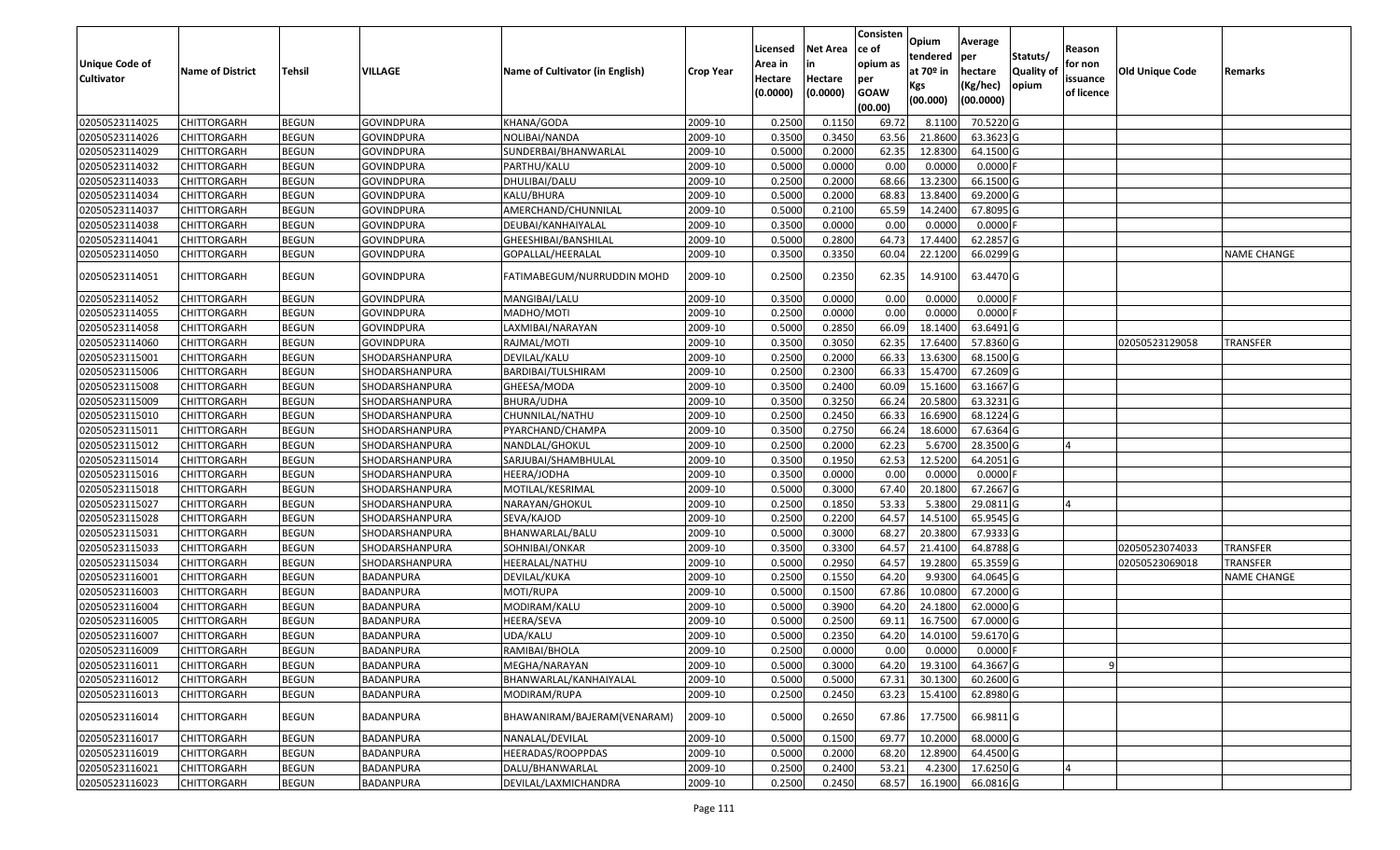|                   |                         |               |                  |                                 |                  | Licensed | <b>Net Area</b> | Consisten<br>ce of     | Opium                 | Average               |                  | Reason     |                 |                       |
|-------------------|-------------------------|---------------|------------------|---------------------------------|------------------|----------|-----------------|------------------------|-----------------------|-----------------------|------------------|------------|-----------------|-----------------------|
| Unique Code of    |                         |               |                  |                                 |                  | Area in  |                 | opium as               | tendered              | per                   | Statuts/         | for non    |                 |                       |
| <b>Cultivator</b> | <b>Name of District</b> | <b>Tehsil</b> | VILLAGE          | Name of Cultivator (in English) | <b>Crop Year</b> | Hectare  | Hectare         | per                    | at 70 <sup>o</sup> in | hectare               | <b>Quality o</b> | issuance   | Old Unique Code | Remarks               |
|                   |                         |               |                  |                                 |                  | (0.0000) | (0.0000)        | <b>GOAW</b><br>(00.00) | Kgs<br>(00.000)       | (Kg/hec)<br>(00.0000) | opium            | of licence |                 |                       |
| 02050523116026    | CHITTORGARH             | <b>BEGUN</b>  | BADANPURA        | SEUBAI/DEVA                     | 2009-10          | 0.2500   | 0.2400          | 54.84                  | 3.5800                | 14.9167 G             |                  |            | 02050523128010  | <b>TRANSFER</b>       |
| 02050523117001    | CHITTORGARH             | <b>BEGUN</b>  | <b>DEDIYA</b>    | GHEESULAL/KANA                  | 2009-10          | 0.5000   | 0.3000          | 63.08                  | 18.8200               | 62.7333 G             |                  |            |                 |                       |
| 02050523117002    | CHITTORGARH             | <b>BEGUN</b>  | DEDIYA           | NANDA/DEBI DAROGA               | 2009-10          | 0.5000   | 0.3000          | 65.09                  | 19.6500               | 65.5000G              |                  |            |                 |                       |
| 02050523117003    | <b>CHITTORGARH</b>      | <b>BEGUN</b>  | <b>DEDIYA</b>    | SHANKAR/BALU                    | 2009-10          | 0.5000   | 0.1950          | 70.61                  | 14.1700               | 72.6667 G             |                  |            |                 |                       |
| 02050523117004    | CHITTORGARH             | <b>BEGUN</b>  | <b>DEDIYA</b>    | KASTURIBAI/NANDA                | 2009-10          | 0.5000   | 0.4050          | 65.23                  | 26.8900               | 66.3951 G             |                  |            |                 |                       |
| 02050523117005    | CHITTORGARH             | <b>BEGUN</b>  | <b>DEDIYA</b>    | RAMLAL/DEBILAL                  | 2009-10          | 0.5000   | 0.1500          | 65.09                  | 9.6800                | 64.5333 G             |                  |            |                 |                       |
| 02050523117006    | CHITTORGARH             | <b>BEGUN</b>  | <b>DEDIYA</b>    | UDA/DEVI                        | 2009-10          | 0.5000   | 0.2000          | 69.01                  | 14.1600               | 70.8000 G             |                  |            |                 |                       |
| 02050523117007    | CHITTORGARH             | <b>BEGUN</b>  | <b>DEDIYA</b>    | ONKAR/CHITAR                    | 2009-10          | 0.5000   | 0.4600          | 62.93                  | 29.6700               | 64.5000 G             |                  |            |                 |                       |
| 02050523117008    | CHITTORGARH             | <b>BEGUN</b>  | <b>DEDIYA</b>    | GANGARAM/KISHNA                 | 2009-10          | 0.5000   | 0.2100          | 65.23                  | 13.7700               | 65.5714 G             |                  |            |                 |                       |
| 02050523117009    | <b>CHITTORGARH</b>      | <b>BEGUN</b>  | <b>DEDIYA</b>    | POKHAR/KISHNA                   | 2009-10          | 0.5000   | 0.2750          | 66.36                  | 18.6700               | 67.8909 G             |                  |            |                 |                       |
| 02050523117010    | CHITTORGARH             | <b>BEGUN</b>  | <b>DEDIYA</b>    | MANGU/NARAYAN                   | 2009-10          | 0.5000   | 0.2450          | 69.01                  | 17.9900               | 73.4286 G             |                  |            |                 |                       |
| 02050523117011    | <b>CHITTORGARH</b>      | <b>BEGUN</b>  | <b>DEDIYA</b>    | CHUNNILAL/PRABHULAL             | 2009-10          | 0.2500   | 0.2100          | 66.10                  | 13.9000               | 66.1905 G             |                  |            |                 |                       |
| 02050523117012    | <b>CHITTORGARH</b>      | <b>BEGUN</b>  | <b>DEDIYA</b>    | GISALAL/DEVILAL                 | 2009-10          | 0.5000   | 0.3000          | 63.08                  | 19.2100               | 64.0333 G             |                  |            |                 |                       |
| 02050523117013    | <b>CHITTORGARH</b>      | <b>BEGUN</b>  | <b>DEDIYA</b>    | SHANKARLAL/PYARA                | 2009-10          | 0.5000   | 0.4000          | 62.93                  | 25.3000               | 63.2500 G             |                  |            |                 |                       |
| 02050523117014    | <b>CHITTORGARH</b>      | <b>BEGUN</b>  | <b>DEDIYA</b>    | JODHA/NARAYAN                   | 2009-10          | 0.5000   | 0.2000          | 64.09                  | 13.1100               | 65.5500 G             |                  |            |                 |                       |
| 02050523117015    | CHITTORGARH             | <b>BEGUN</b>  | <b>DEDIYA</b>    | DANGUBAI/MANGILAL               | 2009-10          | 0.2500   | 0.2050          | 59.24                  | 12.5700               | 61.3171 G             |                  |            |                 |                       |
| 02050523117016    | CHITTORGARH             | <b>BEGUN</b>  | <b>DEDIYA</b>    | BHERULAL/DEVILAL                | 2009-10          | 0.2500   | 0.1900          | 66.10                  | 12.8700               | 67.7368 G             |                  |            |                 |                       |
| 02050523117017    | CHITTORGARH             | <b>BEGUN</b>  | <b>DEDIYA</b>    | BHUWANA/NANDA                   | 2009-10          | 0.2500   | 0.1950          | 62.93                  | 12.6200               | 64.7179 G             |                  |            |                 |                       |
| 02050523117018    | CHITTORGARH             | <b>BEGUN</b>  | <b>DEDIYA</b>    | SHYAMLAL/BALU                   | 2009-10          | 0.5000   | 0.2850          | 66.10                  | 18.7300               | 65.7193 G             |                  |            |                 |                       |
| 02050523117019    | CHITTORGARH             | <b>BEGUN</b>  | DEDIYA           | KASTURIBAI/DEVI                 | 2009-10          | 0.2500   | 0.1950          | 50.85                  | 9.8100                | 50.3077 G             |                  |            |                 |                       |
| 02050523117022    | CHITTORGARH             | <b>BEGUN</b>  | <b>DEDIYA</b>    | RATANLAL/MANGU                  | 2009-10          | 0.2500   | 0.0000          | 0.00                   | 0.0000                | 0.0000                |                  |            |                 |                       |
| 02050523117023    | CHITTORGARH             | <b>BEGUN</b>  | <b>DEDIYA</b>    | SHANTILAL/BHOJA                 | 2009-10          | 0.2500   | 0.2050          | 62.79                  | 13.1100               | 63.9512 G             |                  |            |                 |                       |
| 02050523117024    | CHITTORGARH             | <b>BEGUN</b>  | DEDIYA           | MANGIBAI/HARDEV                 | 2009-10          | 0.2500   | 0.2250          | 62.93                  | 14.4300               | 64.1333 G             |                  |            |                 | TRANSFER / KALYANPURA |
| 02050523118001    | <b>CHITTORGARH</b>      | <b>BEGUN</b>  | <b>CHEKLI</b>    | BABULAL/RAMESHWAR               | 2009-10          | 0.5000   | 0.4200          | 62.79                  | 26.8800               | 64.0000G              |                  |            |                 |                       |
| 02050523118002    | CHITTORGARH             | <b>BEGUN</b>  | <b>CHEKLI</b>    | BADRILAL/RUPA                   | 2009-10          | 0.5000   | 0.3950          | 62.79                  | 25.0000               | 63.2911 G             |                  |            |                 |                       |
| 02050523118004    | CHITTORGARH             | <b>BEGUN</b>  | <b>CHEKLI</b>    | BHANWARLAL/DEBILAL              | 2009-10          | 0.5000   | 0.4150          | 66.10                  | 27.6800               | 66.6988 G             |                  |            |                 |                       |
| 02050523118005    | CHITTORGARH             | <b>BEGUN</b>  | <b>CHEKLI</b>    | SHAMBHULAL/RUPA                 | 2009-10          | 0.3500   | 0.3550          | 56.53                  | 19.9000               | 56.0563 G             |                  |            |                 |                       |
| 02050523118006    | CHITTORGARH             | <b>BEGUN</b>  | <b>CHEKLI</b>    | BHANSHILAL/ASHARAM              | 2009-10          | 0.5000   | 0.3500          | 56.53                  | 20.1100               | 57.4571 G             |                  |            |                 |                       |
| 02050523118009    | CHITTORGARH             | <b>BEGUN</b>  | <b>CHEKLI</b>    | KANA/GHASI                      | 2009-10          | 0.5000   | 0.3150          | 59.24                  | 19.6200               | 62.2857 G             |                  |            |                 |                       |
| 02050523118010    | CHITTORGARH             | <b>BEGUN</b>  | <b>CHEKLI</b>    | KALURAM/RUPA                    | 2009-10          | 0.5000   | 0.3450          | 62.69                  | 21.8600               | 63.3623 G             |                  |            |                 |                       |
| 02050523118013    | CHITTORGARH             | <b>BEGUN</b>  | CHEKLI           | MODIRAM/DEVILAL                 | 2009-10          | 0.5000   | 0.2200          | 69.01                  | 15.4300               | 70.1364 G             |                  |            |                 |                       |
| 02050523119001    | <b>CHITTORGARH</b>      | <b>BEGUN</b>  | DHAMANCHA        | JAGANNATH/KALU                  | 2009-10          | 0.2500   | 0.2500          | 61.73                  | 15.2400               | 60.9600 G             |                  |            |                 |                       |
| 02050523119002    | <b>CHITTORGARH</b>      | <b>BEGUN</b>  | DHAMANCHA        | DEUBAI/KANHAIYALAL              | 2009-10          | 0.3500   | 0.3500          | 66.50                  | 23.5100               | 67.1714 G             |                  |            |                 |                       |
| 02050523119003    | CHITTORGARH             | <b>BEGUN</b>  | DHAMANCHA        | GOKLIBAI/PYARA                  | 2009-10          | 0.500    | 0.4950          | 63.63                  | 31.8700               | 64.3830 G             |                  |            |                 |                       |
| 02050523119004    | CHITTORGARH             | <b>BEGUN</b>  | DHAMANCHA        | ONKAR/RUPA                      | 2009-10          | 0.2500   | 0.2450          | 59.43                  | 14.7100               | 60.0408 G             |                  |            |                 |                       |
| 02050523119005    | <b>CHITTORGARH</b>      | <b>BEGUN</b>  | DHAMANCHA        | KANA/NANA                       | 2009-10          | 0.2500   | 0.1950          |                        | 66.50 13.8900         | 71.2308 G             |                  |            |                 |                       |
| 02050523119008    | <b>CHITTORGARH</b>      | <b>BEGUN</b>  | DHAMANCHA        | MEGHA/LALU                      | 2009-10          | 0.2500   | 0.2500          | 59.43                  | 15.1000               | 60.4000 G             |                  |            |                 |                       |
| 02050523119009    | <b>CHITTORGARH</b>      | <b>BEGUN</b>  | <b>DHAMANCHA</b> | JETIBAI/LALU                    | 2009-10          | 0.5000   | 0.4600          | 59.31                  | 27.1900               | 59.1087 G             |                  |            |                 |                       |
| 02050523119011    | <b>CHITTORGARH</b>      | <b>BEGUN</b>  | DHAMANCHA        | SUNDARBAI/MIYACHAND             | 2009-10          | 0.3500   | 0.3400          | 66.50                  | 21.5200               | 63.2941 G             |                  |            |                 |                       |
| 02050523119013    | <b>CHITTORGARH</b>      | <b>BEGUN</b>  | DHAMANCHA        | CHATURBHUJ/BHURA                | 2009-10          | 0.5000   | 0.3350          | 63.63                  | 21.6700               | 64.6866 G             |                  |            |                 |                       |
| 02050523119016    | <b>CHITTORGARH</b>      | <b>BEGUN</b>  | <b>DHAMANCHA</b> | PRABHU/KISHNA                   | 2009-10          | 0.2500   | 0.2500          | 59.43                  | 14.8700               | 59.4800 G             |                  |            |                 |                       |
| 02050523119017    | <b>CHITTORGARH</b>      | <b>BEGUN</b>  | DHAMANCHA        | SHAMBHULAL/DALU                 | 2009-10          | 0.5000   | 0.5000          | 59.48                  | 30.0100               | 60.0200 G             |                  |            |                 |                       |
| 02050523119018    | <b>CHITTORGARH</b>      | <b>BEGUN</b>  | DHAMANCHA        | SUKHLAL/KELA                    | 2009-10          | 0.5000   | 0.4350          | 59.48                  | 25.9800               | 59.7241 G             |                  |            |                 |                       |
| 02050523119019    | <b>CHITTORGARH</b>      | <b>BEGUN</b>  | DHAMANCHA        | RUKMANIBAI/UDA                  | 2009-10          | 0.2500   | 0.1150          | 66.24                  | 7.8100                | 67.9130 G             |                  |            |                 |                       |
| 02050523119020    | <b>CHITTORGARH</b>      | <b>BEGUN</b>  | <b>DHAMANCHA</b> | NAGJIRAM/DEEPA                  | 2009-10          | 0.2500   | 0.2450          | 58.93                  | 14.6200               | 59.6735 G             |                  |            |                 |                       |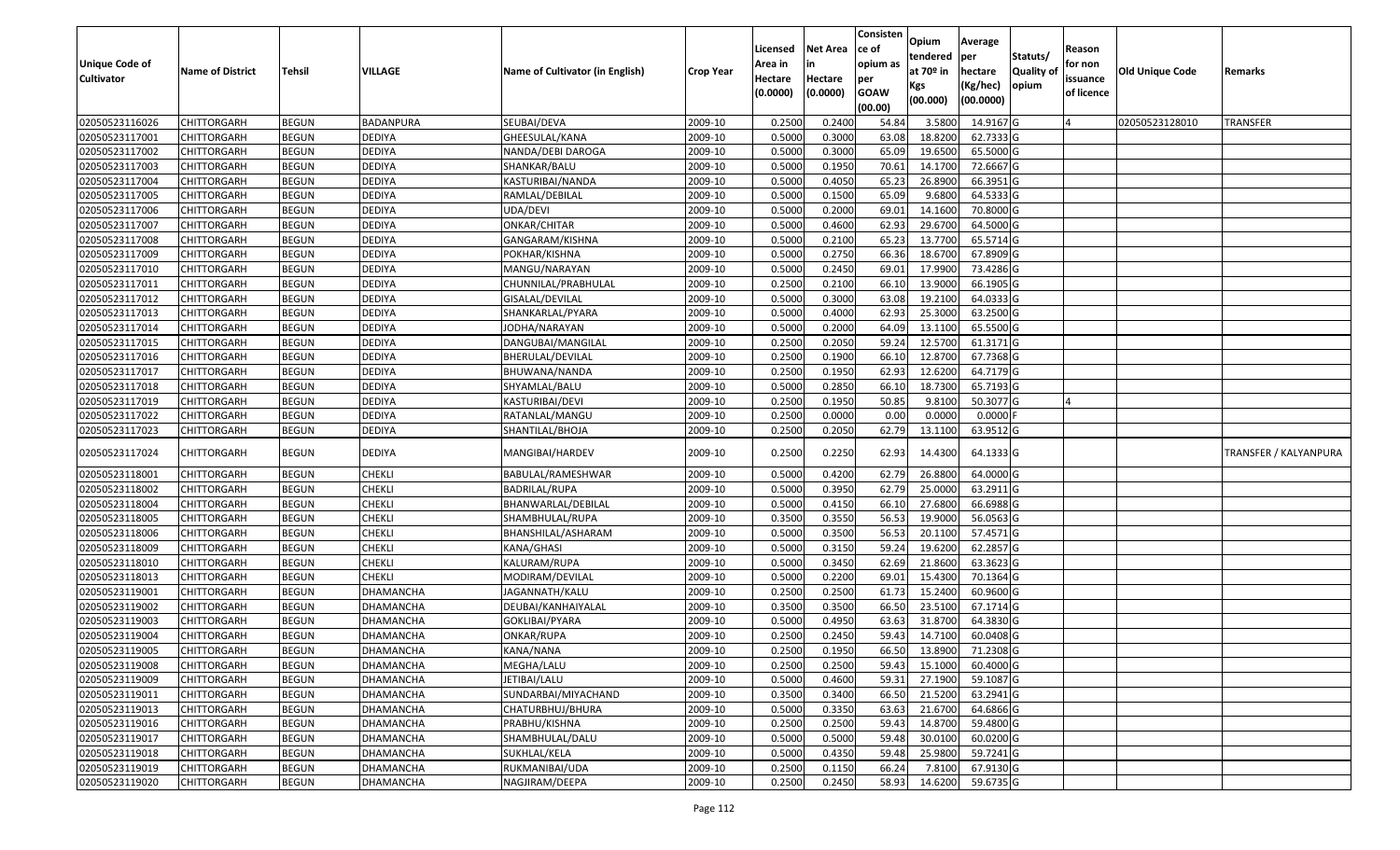|                   |                         |               |                  |                                 |                  | Licensed | <b>Net Area</b> | Consisten<br>lce of | Opium       | Average    |                  | Reason     |                        |                    |
|-------------------|-------------------------|---------------|------------------|---------------------------------|------------------|----------|-----------------|---------------------|-------------|------------|------------------|------------|------------------------|--------------------|
| Unique Code of    |                         |               |                  |                                 |                  | Area in  | in              | opium as            | tendered    | per        | Statuts/         | for non    |                        |                    |
| <b>Cultivator</b> | <b>Name of District</b> | <b>Tehsil</b> | VILLAGE          | Name of Cultivator (in English) | <b>Crop Year</b> | Hectare  | Hectare         | per                 | at $70°$ in | hectare    | <b>Quality o</b> | issuance   | <b>Old Unique Code</b> | Remarks            |
|                   |                         |               |                  |                                 |                  | (0.0000) | (0.0000)        | <b>GOAW</b>         | Kgs         | (Kg/hec)   | opium            | of licence |                        |                    |
|                   |                         |               |                  |                                 |                  |          |                 | (00.00)             | (00.000)    | (00.0000)  |                  |            |                        |                    |
| 02050523119022    | CHITTORGARH             | <b>BEGUN</b>  | DHAMANCHA        | NANDLAL/JEETA                   | 2009-10          | 0.2500   | 0.0000          | 0.00                | 0.0000      | 0.0000F    |                  |            |                        |                    |
| 02050523119023    | CHITTORGARH             | <b>BEGUN</b>  | DHAMANCHA        | KAMLIBAI/JANGANNATH             | 2009-10          | 0.2500   | 0.2450          | 58.93               | 14.7100     | 60.0408 G  |                  |            |                        |                    |
| 02050523119024    | CHITTORGARH             | <b>BEGUN</b>  | DHAMANCHA        | PYARA/HEERA                     | 2009-10          | 0.2500   | 0.2350          | 58.93               | 13.8200     | 58.8085 G  |                  |            |                        |                    |
| 02050523119028    | <b>CHITTORGARH</b>      | <b>BEGUN</b>  | DHAMANCHA        | GHEESALAL/NANA                  | 2009-10          | 0.5000   | 0.3500          | 59.48               | 19.7300     | 56.3714 G  |                  |            |                        |                    |
| 02050523119029    | CHITTORGARH             | <b>BEGUN</b>  | DHAMANCHA        | BHAGWANBAI/BHANWARLAL           | 2009-10          | 0.3500   | 0.2400          | 59.48               | 12.9200     | 53.8333 G  |                  |            |                        |                    |
| 02050523119030    | CHITTORGARH             | <b>BEGUN</b>  | <b>DHAMANCHA</b> | JEETA/SHOLA                     | 2009-10          | 0.2500   | 0.0000          | 0.00                | 0.0000      | 0.0000F    |                  |            |                        |                    |
| 02050523119031    | CHITTORGARH             | <b>BEGUN</b>  | DHAMANCHA        | PRABHU/AMICHAND                 | 2009-10          | 0.5000   | 0.0000          | 0.00                | 0.0000      | 0.0000     |                  |            |                        |                    |
| 02050523119033    | CHITTORGARH             | <b>BEGUN</b>  | DHAMANCHA        | DEBILAL/LAKHMA                  | 2009-10          | 0.2500   | 0.2450          | 58.93               | 14.5500     | 59.3878 G  |                  |            |                        |                    |
| 02050523119034    | CHITTORGARH             | <b>BEGUN</b>  | DHAMANCHA        | DEBILAL/PIYARA                  | 2009-10          | 0.3500   | 0.3500          | 60.29               | 21.1800     | 60.5143 G  |                  |            |                        |                    |
| 02050523119036    | CHITTORGARH             | <b>BEGUN</b>  | DHAMANCHA        | UDA/NARAYAN                     | 2009-10          | 0.2500   | 0.2400          | 60.09               | 14.4200     | 60.0833 G  |                  |            |                        |                    |
| 02050523119037    | CHITTORGARH             | <b>BEGUN</b>  | DHAMANCHA        | PRATHVIRAJ/MODA                 | 2009-10          | 0.2500   | 0.2450          | 60.09               | 15.5400     | 63.4286 G  |                  |            |                        |                    |
| 02050523119038    | CHITTORGARH             | <b>BEGUN</b>  | DHAMANCHA        | SHANKAR/BALU                    | 2009-10          | 0.3500   | 0.3000          | 57.72               | 17.7900     | 59.3000 G  |                  |            |                        |                    |
| 02050523119040    | <b>CHITTORGARH</b>      | <b>BEGUN</b>  | DHAMANCHA        | RATNA/DOLA                      | 2009-10          | 0.2500   | 0.2500          | 62.53               | 14.5000     | 58.0000 G  |                  |            |                        | <b>NAME CHANGE</b> |
| 02050523119041    | CHITTORGARH             | <b>BEGUN</b>  | DHAMANCHA        | BHAGIRATH/GANGARAM              | 2009-10          | 0.5000   | 0.3400          | 60.29               | 20.4400     | 60.1176 G  |                  |            |                        |                    |
| 02050523119042    | <b>CHITTORGARH</b>      | <b>BEGUN</b>  | DHAMANCHA        | BANSILAL/BHUNA                  | 2009-10          | 0.2500   | 0.2300          | 57.72               | 13.3400     | 58.0000G   |                  |            |                        |                    |
| 02050523119043    | CHITTORGARH             | <b>BEGUN</b>  | DHAMANCHA        | KAJOD/NANA                      | 2009-10          | 0.2500   | 0.2400          | 61.73               | 15.5300     | 64.7083 G  |                  |            |                        |                    |
| 02050523119044    | CHITTORGARH             | <b>BEGUN</b>  | DHAMANCHA        | HEERALAL/GOMA                   | 2009-10          | 0.5000   | 0.4800          | 60.29               | 29.5200     | 61.5000G   |                  |            |                        |                    |
| 02050523119045    | CHITTORGARH             | <b>BEGUN</b>  | DHAMANCHA        | KUKA/RUPA                       | 2009-10          | 0.2500   | 0.1000          | 66.24               | 6.9100      | 69.1000 G  |                  |            |                        |                    |
| 02050523119046    | CHITTORGARH             | <b>BEGUN</b>  | DHAMANCHA        | KAJOD/MODA                      | 2009-10          | 0.2500   | 0.0000          | 0.00                | 0.0000      | 0.0000F    |                  |            |                        |                    |
| 02050523119048    | CHITTORGARH             | <b>BEGUN</b>  | DHAMANCHA        | JAGANNATH/PEMA                  | 2009-10          | 0.5000   | 0.3500          | 60.29               | 21.0700     | 60.2000 G  |                  |            |                        |                    |
| 02050523119049    | CHITTORGARH             | <b>BEGUN</b>  | DHAMANCHA        | <b>BALU/CHUNA</b>               | 2009-10          | 0.5000   | 0.4250          | 68.52               | 29.6100     | 69.6706 G  |                  |            |                        |                    |
| 02050523119053    | CHITTORGARH             | <b>BEGUN</b>  | DHAMANCHA        | BHAGWANLAL/KUKA                 | 2009-10          | 0.2500   | 0.2500          | 60.09               | 14.4300     | 57.7200 G  |                  |            |                        | <b>NAME CHANGE</b> |
| 02050523119055    | CHITTORGARH             | <b>BEGUN</b>  | DHAMANCHA        | GHEESIBAI/RAMLAL                | 2009-10          | 0.2500   | 0.2550          | 61.73               | 15.5200     | 60.8627 G  |                  |            |                        | NAME CHANGE        |
| 02050523119056    | CHITTORGARH             | <b>BEGUN</b>  | DHAMANCHA        | RAMCHANDRA/BALU                 | 2009-10          | 0.2500   | 0.2500          | 57.72               | 14.1000     | 56.4000 G  |                  |            |                        |                    |
| 02050523119057    | <b>CHITTORGARH</b>      | <b>BEGUN</b>  | DHAMANCHA        | PRABHU/CHOGA                    | 2009-10          | 0.2500   | 0.0000          | 0.00                | 0.0000      | 0.0000N    |                  |            |                        |                    |
| 02050523119058    | CHITTORGARH             | <b>BEGUN</b>  | DHAMANCHA        | LALU/DEVILAL                    | 2009-10          | 0.2500   | 0.2400          | 53.33               | 3.8900      | 16.2083 G  |                  |            |                        |                    |
| 02050523119059    | CHITTORGARH             | <b>BEGUN</b>  | DHAMANCHA        | PRAKASHCHANDRA/BHURA            | 2009-10          | 0.3500   | 0.2900          | 63.63               | 19.4100     | 66.9310 G  |                  |            |                        |                    |
| 02050523119060    | CHITTORGARH             | <b>BEGUN</b>  | DHAMANCHA        | ONKAR/RADHU                     | 2009-10          | 0.5000   | 0.3400          | 59.43               | 4.2500      | 12.5000 G  |                  |            |                        |                    |
| 02050523120001    | CHITTORGARH             | <b>BEGUN</b>  | DHAWLAKUDI       | DULICHAND/BHANWARLAL            | 2009-10          | 0.5000   | 0.1900          | 57.90               | 11.9900     | 63.1053 G  |                  |            | 02050523118014         | <b>TRANSFER</b>    |
| 02050523120002    | CHITTORGARH             | <b>BEGUN</b>  | DHAWLAKUDI       | DHANNIBAI/MOTI                  | 2009-10          | 0.2500   | 0.2050          | 59.76               | 12.6800     | 61.8537 G  |                  |            |                        |                    |
| 02050523120004    | CHITTORGARH             | <b>BEGUN</b>  | DHAWLAKUDI       | SHANKARLAL/NARAYAN              | 2009-10          | 0.2500   | 0.2000          | 59.7                | 13.0400     | 65.2000 G  |                  |            |                        |                    |
| 02050523120005    | CHITTORGARH             | <b>BEGUN</b>  | DHAWLAKUDI       | VENA/DEVI                       | 2009-10          | 0.2500   | 0.2450          | 59.7                | 14.9800     | 61.1429 G  |                  |            |                        |                    |
| 02050523120006    | CHITTORGARH             | <b>BEGUN</b>  | DHAWLAKUDI       | PARTAPIBAI/PRABHU URF RAMA      | 2009-10          | 0.2500   | 0.1950          | 57.84               | 11.7100     | 60.0513 G  |                  |            |                        | <b>NAME CHANGE</b> |
| 02050523120007    | CHITTORGARH             | <b>BEGUN</b>  | DHAWLAKUDI       | MANGILAL/GHEESA                 | 2009-10          | 0.2500   | 0.2300          | 56.64               | 13.1600     | 57.2174 G  |                  |            |                        |                    |
| 02050523120008    | CHITTORGARH             | <b>BEGUN</b>  | DHAWLAKUDI       | PIYARA/NANDA                    | 2009-10          | 0.2500   | 0.0000          | 0.00                | 0.0000      | 0.0000F    |                  |            |                        |                    |
| 02050523120011    | CHITTORGARH             | <b>BEGUN</b>  | DHAWLAKUDI       | CHOTULAL/PANNA                  | 2009-10          | 0.2500   | 0.2000          | 57.21               | 11.9500     | 59.7500G   |                  |            |                        |                    |
| 02050523120013    | <b>CHITTORGARH</b>      | <b>BEGUN</b>  | DHAWLAKUDI       | SHAMBHU/GHEESA                  | 2009-10          | 0.2500   | 0.1400          | 59.76               | 9.2400      | 66.0000G   |                  |            |                        |                    |
| 02050523120014    | <b>CHITTORGARH</b>      | <b>BEGUN</b>  | DHAWLAKUDI       | SHANKARLAL/BHANWARLAL           | 2009-10          | 0.2500   | 0.1900          | 63.23               | 13.0900     | 68.8947 G  |                  |            |                        |                    |
| 02050523120015    | <b>CHITTORGARH</b>      | <b>BEGUN</b>  | DHAWLAKUDI       | SANTOSHBAI/KALYAN               | 2009-10          | 0.2500   | 0.1950          | 57.86               | 11.8300     | 60.6667 G  |                  |            |                        | <b>NAME CHANGE</b> |
| 02050523120017    | <b>CHITTORGARH</b>      | <b>BEGUN</b>  | DHAWLAKUDI       | NANALAL/GHEESA                  | 2009-10          | 0.2500   | 0.1000          | 63.77               | 7.1800      | 71.8000 G  |                  |            |                        |                    |
| 02050523120018    | CHITTORGARH             | <b>BEGUN</b>  | DHAWLAKUDI       | LEELABAI/HEERANATH              | 2009-10          | 0.2500   | 0.1850          | 60.30               | 12.2300     | 66.1081 G  |                  |            |                        |                    |
| 02050523120020    | <b>CHITTORGARH</b>      | <b>BEGUN</b>  | DHAWLAKUDI       | NATHU/MODA                      | 2009-10          | 0.2500   | 0.0000          | 0.00                | 0.0000      | $0.0000$ F |                  |            |                        |                    |
| 02050523120022    | <b>CHITTORGARH</b>      | <b>BEGUN</b>  | DHAWLAKUDI       | HEERA/GHEESA                    | 2009-10          | 0.2500   | 0.1000          | 60.30               | 6.6700      | 66.7000 G  |                  |            |                        |                    |
| 02050523121001    | <b>CHITTORGARH</b>      | <b>BEGUN</b>  | KULATIYA         | DHANNA/SEVA                     | 2009-10          | 0.2500   | 0.2350          | 65.85               | 15.6200     | 66.4681 G  |                  |            |                        |                    |
| 02050523121002    | <b>CHITTORGARH</b>      | <b>BEGUN</b>  | KULATIYA         | ALOLBAI/ONKAR                   | 2009-10          | 0.2500   | 0.2550          | 59.30               | 15.2800     | 59.9216 G  |                  |            |                        |                    |
| 02050523121003    | <b>CHITTORGARH</b>      | <b>BEGUN</b>  | KULATIYA         | PUSHPAKANWAR/DEVISINGH          | 2009-10          | 0.2500   | 0.2450          | 59.30               | 15.1500     | 61.8367 G  |                  |            |                        | <b>NAME CHANGE</b> |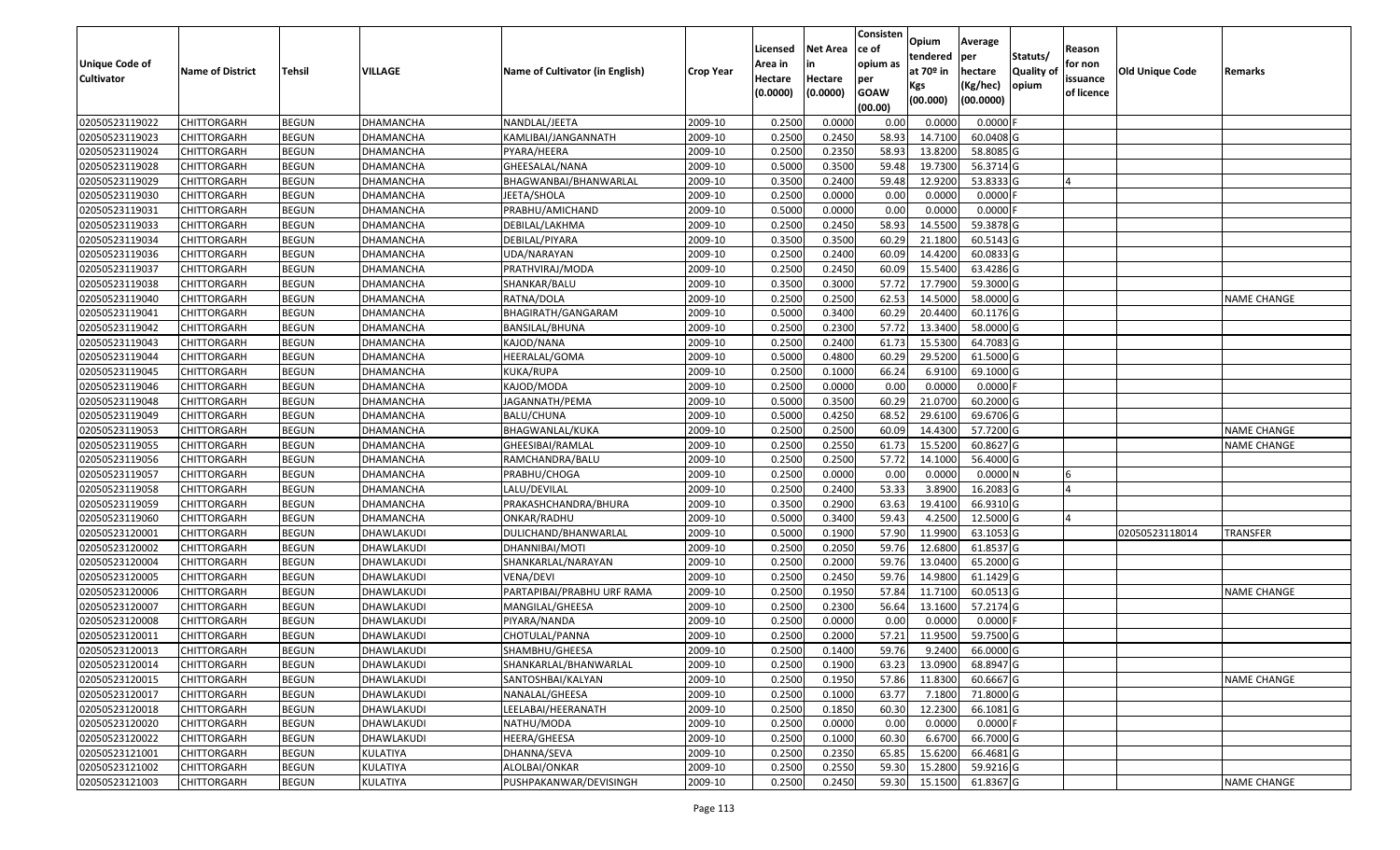|                       |                         |               |                      |                                 |                  | Licensed | <b>Net Area</b> | Consisten<br>ce of | Opium                 | Average    |                  | Reason         |                 |                                        |
|-----------------------|-------------------------|---------------|----------------------|---------------------------------|------------------|----------|-----------------|--------------------|-----------------------|------------|------------------|----------------|-----------------|----------------------------------------|
| <b>Unique Code of</b> |                         |               |                      |                                 |                  | Area in  |                 | opium as           | tendered              | per        | Statuts/         | for non        |                 |                                        |
| <b>Cultivator</b>     | <b>Name of District</b> | <b>Tehsil</b> | VILLAGE              | Name of Cultivator (in English) | <b>Crop Year</b> | Hectare  | Hectare         | per                | at 70 <sup>o</sup> in | hectare    | <b>Quality o</b> | issuance       | Old Unique Code | Remarks                                |
|                       |                         |               |                      |                                 |                  | (0.0000) | (0.0000)        | <b>GOAW</b>        | Kgs                   | (Kg/hec)   | opium            | of licence     |                 |                                        |
|                       |                         |               |                      |                                 |                  |          |                 | (00.00)            | (00.000)              | (00.0000)  |                  |                |                 |                                        |
| 02050523121004        | CHITTORGARH             | <b>BEGUN</b>  | KULATIYA             | KANA/GHEESA                     | 2009-10          | 0.2500   | 0.2400          | 59.30              | 14.3500               | 59.7917 G  |                  |                |                 |                                        |
| 02050523121006        | CHITTORGARH             | <b>BEGUN</b>  | KULATIYA             | KUKA/TULSHIRAM                  | 2009-10          | 0.3500   | 0.3400          | 60.40              | 20.8300               | 61.2647 G  |                  |                | 02050523117026  | TRANSFER                               |
| 02050523121008        | CHITTORGARH             | <b>BEGUN</b>  | KULATIYA             | GHEESA/MEGA                     | 2009-10          | 0.2500   | 0.0000          | 0.00               | 0.0000                | 0.0000F    |                  |                |                 |                                        |
| 02050523121009        | CHITTORGARH             | <b>BEGUN</b>  | KULATIYA             | FUMABAI/NANURAM                 | 2009-10          | 0.2500   | 0.2400          | 65.85              | 16.0900               | 67.0417 G  |                  |                |                 |                                        |
| 02050523121012        | CHITTORGARH             | <b>BEGUN</b>  | KULATIYA             | NANDA/KANA                      | 2009-10          | 0.2500   | 0.2350          | 60.40              | 14.5500               | 61.9149 G  |                  |                |                 |                                        |
| 02050523121013        | CHITTORGARH             | <b>BEGUN</b>  | KULATIYA             | KANHAIYALAL/GOKUL               | 2009-10          | 0.5000   | 0.4600          | 63.85              | 29.5000               | 64.1304 G  |                  |                | 02050523117025  | TRANSFER                               |
| 02050523121014        | CHITTORGARH             | <b>BEGUN</b>  | KULATIYA             | RAMSINGH/ROOPSINGH              | 2009-10          | 0.2500   | 0.2350          | 60.40              | 14.7100               | 62.5957 G  |                  |                |                 |                                        |
| 02050523121015        | CHITTORGARH             | <b>BEGUN</b>  | KULATIYA             | JORAWARSINGH/BHURSINGH          | 2009-10          | 0.2500   | 0.2400          | 63.85              | 15.5200               | 64.6667 G  |                  |                |                 |                                        |
| 02050523122001        | CHITTORGARH             | <b>BEGUN</b>  | JANDOLA              | HARISINGH/SHOSINGH              | 2009-10          | 0.5000   | 0.4650          | 63.35              | 30.9900               | 66.6452 G  |                  |                |                 |                                        |
| 02050523122002        | CHITTORGARH             | <b>BEGUN</b>  | <b>JANDOLA</b>       | BARDA/BHAGIRATH                 | 2009-10          | 0.5000   | 0.3000          | 63.35              | 19.4000               | 64.6667 G  |                  |                |                 |                                        |
| 02050523122003        | CHITTORGARH             | <b>BEGUN</b>  | JANDOLA              | MANGILAL/PRABHULAL              | 2009-10          | 0.5000   | 0.3000          | 62.41              | 18.9600               | 63.2000    |                  | $\overline{2}$ |                 |                                        |
| 02050523122004        | CHITTORGARH             | <b>BEGUN</b>  | <b>JANDOLA</b>       | NARAYANIBAI/DALU                | 2009-10          | 0.3500   | 0.0950          | 59.7               | 5.9600                | 62.7368 G  |                  |                |                 |                                        |
| 02050523122006        | CHITTORGARH             | <b>BEGUN</b>  | JANDOLA              | BHANWARLAL/GHEESU               | 2009-10          | 0.2500   | 0.2100          | 61.36              | 13.0900               | 62.3333    |                  |                |                 |                                        |
| 02050523122007        | CHITTORGARH             | <b>BEGUN</b>  | JANDOLA              | KESHRIMAL/NANKU                 | 2009-10          | 0.2500   | 0.0000          | 0.00               | 0.0000                | $0.0000$ F |                  |                |                 | <b>TRANSFERRED TO</b><br>NEEMUCH II DN |
| 02050523122008        | <b>CHITTORGARH</b>      | <b>BEGUN</b>  | <b>JANDOLA</b>       | SHANTIBAI/BARDA                 | 2009-10          | 0.250    | 0.1500          | 59.76              | 9.4200                | 62.8000G   |                  |                |                 |                                        |
| 02050523122009        | CHITTORGARH             | <b>BEGUN</b>  | JANDOLA              | UDAYRAM/RUPA                    | 2009-10          | 0.2500   | 0.2100          | 54.25              | 11.4700               | 54.6190    |                  |                |                 |                                        |
| 02050523122011        | CHITTORGARH             | <b>BEGUN</b>  | JANDOLA              | MOTISINGH/MOHANSINGH            | 2009-10          | 0.250    | 0.2500          | 59.79              | 15.3100               | 61.2400 G  |                  |                |                 |                                        |
| 02050523122012        | CHITTORGARH             | <b>BEGUN</b>  | JANDOLA              | BAHADURSINGH/DEBISINGH          | 2009-10          | 0.5000   | 0.2000          | 65.59              | 14.1300               | 70.6500 G  |                  |                |                 |                                        |
| 02050523122015        | CHITTORGARH             | <b>BEGUN</b>  | <b>JANDOLA</b>       | GOVERDHANSINGH/KISHORSINGH      | 2009-10          | 0.5000   | 0.4600          | 59.76              | 28.7600               | 62.5217 G  |                  |                |                 |                                        |
| 02050523123001        | CHITTORGARH             | <b>BEGUN</b>  | SAMRO KA LEVA        | CHAGANLAL/JAYRAM                | 2009-10          | 0.5000   | 0.2950          | 60.40              | 17.5700               | 59.5593 G  |                  |                |                 |                                        |
| 02050523123002        | CHITTORGARH             | <b>BEGUN</b>  | SAMRO KA LEVA        | GOPILAL/LALU                    | 2009-10          | 0.5000   | 0.1000          | 59.02              | 5.9200                | 59.2000 G  |                  |                |                 |                                        |
| 02050523123003        | CHITTORGARH             | <b>BEGUN</b>  | SAMRO KA LEVA        | BHOJRAJ/HUKAMCHAND              | 2009-10          | 0.2500   | 0.0000          | 0.00               | 0.0000                | $0.0000$ F |                  |                |                 |                                        |
| 02050523123004        | CHITTORGARH             | <b>BEGUN</b>  | SAMRO KA LEVA        | SITARAM/KALU                    | 2009-10          | 0.2500   | 0.0000          | 0.00               | 0.0000                | 0.0000     |                  |                |                 |                                        |
| 02050523123005        | CHITTORGARH             | <b>BEGUN</b>  | <b>SAMRO KA LEVA</b> | TODU/ONKAR                      | 2009-10          | 0.2500   | 0.1000          | 59.02              | 5.8500                | 58.5000G   |                  |                |                 |                                        |
| 02050523123006        | CHITTORGARH             | <b>BEGUN</b>  | SAMRO KA LEVA        | PIYARA/ROOPA                    | 2009-10          | 0.5000   | 0.2100          | 56.34              | 11.4500               | 54.5238 G  |                  |                |                 |                                        |
| 02050523123008        | CHITTORGARH             | <b>BEGUN</b>  | SAMRO KA LEVA        | VIJAYRAM/NANDA                  | 2009-10          | 0.3500   | 0.2550          | 56.34              | 14.5600               | 57.0980 G  |                  |                |                 |                                        |
| 02050523123009        | CHITTORGARH             | <b>BEGUN</b>  | SAMRO KA LEVA        | GHISALAL/KALU                   | 2009-10          | 0.2500   | 0.1550          | 65.85              | 10.7100               | 69.0968 G  |                  |                |                 |                                        |
| 02050523123010        | <b>CHITTORGARH</b>      | <b>BEGUN</b>  | <b>SAMRO KA LEVA</b> | PYARIBAIW/HUKMA                 | 2009-10          | 0.2500   | 0.2000          | 56.34              | 11.5200               | 57.6000 G  |                  |                |                 | <b>NAME CHANGE</b>                     |
| 02050523123015        | CHITTORGARH             | <b>BEGUN</b>  | SAMRO KA LEVA        | SHANKARI BAI/MAANGINATH         | 2009-10          | 0.3500   | 0.2700          | 63.85              | 17.1300               | 63.4444 G  |                  |                |                 |                                        |
| 02050523123016        | CHITTORGARH             | <b>BEGUN</b>  | SAMRO KA LEVA        | THAMMABAIW/O MANGILAL           | 2009-10          | 0.2500   | 0.2350          | 56.34              | 12.9800               | 55.2340 G  |                  |                |                 | NAME CHANGE                            |
| 02050523123019        | CHITTORGARH             | <b>BEGUN</b>  | SAMRO KA LEVA        | DINESHCHANDRA/DEVILAL           | 2009-10          | 0.5000   | 0.2700          | 59.02              | 16.0300               | 59.3704 G  |                  |                |                 | <b>NAME CHANGE</b>                     |
| 02050523123020        | CHITTORGARH             | <b>BEGUN</b>  | SAMRO KA LEVA        | HEERALAL/DEVA                   | 2009-10          | 0.5000   | 0.1050          | 63.85              | 6.5100                | 62.0000G   |                  |                |                 |                                        |
| 02050523124001        | <b>CHITTORGARH</b>      | <b>BEGUN</b>  | <b>HANOTIYA</b>      | MADHO/NATHU                     | 2009-10          | 0.5000   | 0.3100          | 61.96              | 19.3900               | 62.5484 G  |                  |                |                 |                                        |
| 02050523124002        | CHITTORGARH             | <b>BEGUN</b>  | <b>HANOTIYA</b>      | BHANWARLAL/LALU                 | 2009-10          | 0.500    | 0.2200          | 68.3               | 15.5800               | 70.8182 G  |                  |                |                 |                                        |
| 02050523124003        | CHITTORGARH             | <b>BEGUN</b>  | HANOTIYA             | JDAYRAM/SHOCHAND                | 2009-10          | 0.5000   | 0.1900          | 67.36              | 13.0700               | 68.7895 G  |                  |                |                 |                                        |
| 02050523124004        | <b>CHITTORGARH</b>      | <b>BEGUN</b>  | <b>HANOTIYA</b>      | KAILASH/MEGHA                   | 2009-10          | 0.5000   | 0.2100          | 67.36              | 14.3600               | 68.3810 G  |                  |                |                 |                                        |
| 02050523124005        | <b>CHITTORGARH</b>      | <b>BEGUN</b>  | <b>HANOTIYA</b>      | PYARCHAND/RUPA                  | 2009-10          | 0.2500   | 0.0000          | 0.00               | 0.0000                | $0.0000$ F |                  |                |                 |                                        |
| 02050523124006        | <b>CHITTORGARH</b>      | <b>BEGUN</b>  | <b>HANOTIYA</b>      | BALU/NARAYAN                    | 2009-10          | 0.5000   | 0.5050          | 60.18              | 29.3600               | 58.1386 G  |                  |                |                 |                                        |
| 02050523124007        | <b>CHITTORGARH</b>      | <b>BEGUN</b>  | <b>HANOTIYA</b>      | BHUWANA/DEVRAM                  | 2009-10          | 0.5000   | 0.2650          | 64.03              | 17.2600               | 65.1321 G  |                  |                |                 |                                        |
| 02050523124008        | CHITTORGARH             | <b>BEGUN</b>  | <b>HANOTIYA</b>      | BHERU/LAKHMA                    | 2009-10          | 0.5000   | 0.1900          | 67.36              | 13.2800               | 69.8947 G  |                  |                |                 |                                        |
| 02050523124009        | <b>CHITTORGARH</b>      | <b>BEGUN</b>  | <b>HANOTIYA</b>      | NANDLAL/HARIRAM                 | 2009-10          | 0.5000   | 0.4600          | 59.88              | 27.6300               | 60.0652 G  |                  |                |                 |                                        |
| 02050523124010        | <b>CHITTORGARH</b>      | <b>BEGUN</b>  | <b>HANOTIYA</b>      | UDIBAI/RATANLAL                 | 2009-10          | 0.5000   | 0.5000          | 64.03              | 32.2600               | 64.5200 G  |                  |                |                 |                                        |
| 02050523124012        | CHITTORGARH             | <b>BEGUN</b>  | <b>HANOTIYA</b>      | NANDUBAI/ONKAR                  | 2009-10          | 0.5000   | 0.3300          | 64.03              | 21.5800               | 65.3939 G  |                  |                |                 |                                        |
| 02050523124013        | CHITTORGARH             | <b>BEGUN</b>  | <b>HANOTIYA</b>      | KUKLIBAI/BALU                   | 2009-10          | 0.5000   | 0.2150          | 67.36              | 14.9600               | 69.5814 G  |                  |                |                 |                                        |
| 02050523124014        | <b>CHITTORGARH</b>      | <b>BEGUN</b>  | <b>HANOTIYA</b>      | KAJOD/NATHU                     | 2009-10          | 0.3500   | 0.1900          | 65.51              | 12.6900               | 66.7895 G  |                  |                |                 |                                        |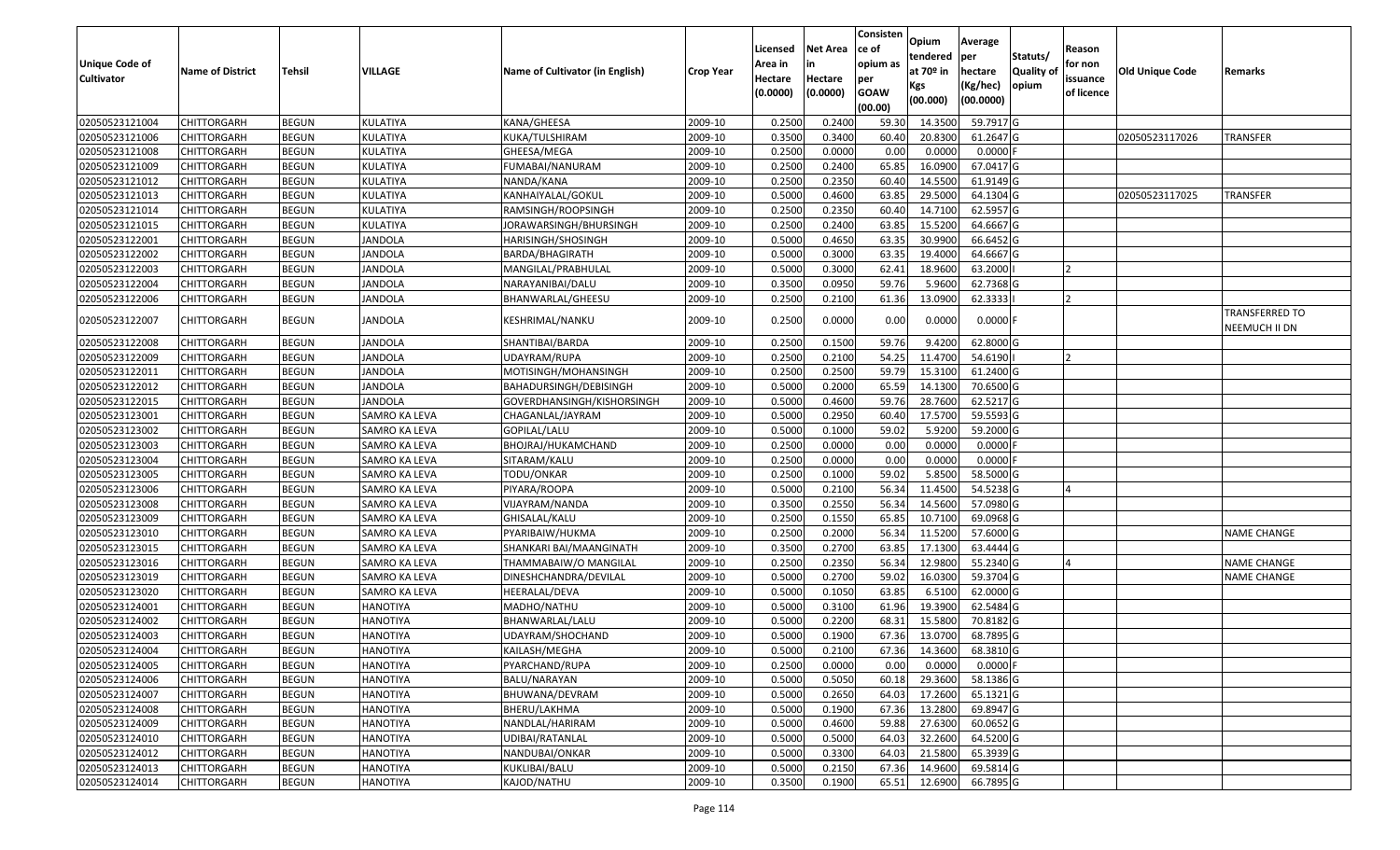|                   |                         |               |                   |                                 |                  |          |                 | Consisten              | Opium         | Average    |                  |            |                        |                    |
|-------------------|-------------------------|---------------|-------------------|---------------------------------|------------------|----------|-----------------|------------------------|---------------|------------|------------------|------------|------------------------|--------------------|
|                   |                         |               |                   |                                 |                  | Licensed | <b>Net Area</b> | lce of                 | tendered      | per        | Statuts/         | Reason     |                        |                    |
| Unique Code of    | <b>Name of District</b> | <b>Tehsil</b> | VILLAGE           | Name of Cultivator (in English) | <b>Crop Year</b> | Area in  |                 | opium as               | at $70°$ in   | hectare    | <b>Quality o</b> | for non    | <b>Old Unique Code</b> | Remarks            |
| <b>Cultivator</b> |                         |               |                   |                                 |                  | Hectare  | Hectare         | per                    | Kgs           | (Kg/hec)   | opium            | issuance   |                        |                    |
|                   |                         |               |                   |                                 |                  | (0.0000) | (0.0000)        | <b>GOAW</b><br>(00.00) | (00.000)      | (00.0000)  |                  | of licence |                        |                    |
| 02050523124015    | CHITTORGARH             | <b>BEGUN</b>  | <b>HANOTIYA</b>   | DEVA/KHEMA                      | 2009-10          | 0.5000   | 0.2900          | 65.5                   | 19.2700       | 66.4483 G  |                  |            |                        |                    |
| 02050523124016    | CHITTORGARH             | <b>BEGUN</b>  | <b>HANOTIYA</b>   | SITARAM/AMARCHAND               | 2009-10          | 0.5000   | 0.2100          | 59.88                  | 12.6700       | 60.3333 G  |                  |            |                        |                    |
| 02050523124017    | CHITTORGARH             | <b>BEGUN</b>  | <b>HANOTIYA</b>   | GHEESA/MOTILAL                  | 2009-10          | 0.5000   | 0.4150          | 65.5                   | 27.6200       | 66.5542 G  |                  |            |                        |                    |
| 02050523124018    | <b>CHITTORGARH</b>      | <b>BEGUN</b>  | <b>HANOTIYA</b>   | CHUNNILAL/ROOPA                 | 2009-10          | 0.5000   | 0.2100          | 65.5                   | 14.2500       | 67.8571 G  |                  |            |                        |                    |
| 02050523124019    | CHITTORGARH             | <b>BEGUN</b>  | <b>HANOTIYA</b>   | LAKHMICHAND/TARACHAND           | 2009-10          | 0.5000   | 0.2300          | 68.92                  | 16.0500       | 69.7826 G  |                  |            |                        |                    |
| 02050523124021    | CHITTORGARH             | <b>BEGUN</b>  | <b>HANOTIYA</b>   | SHOBHALAL/KASHIRAM              | 2009-10          | 0.5000   | 0.1900          | 65.97                  | 12.7300       | 67.0000 G  |                  |            |                        |                    |
| 02050523124022    | CHITTORGARH             | <b>BEGUN</b>  | <b>HANOTIYA</b>   | ROOPA/CHAMPA                    | 2009-10          | 0.5000   | 0.2300          | 64.03                  | 14.9300       | 64.9130 G  |                  |            |                        |                    |
| 02050523124023    | <b>CHITTORGARH</b>      | <b>BEGUN</b>  | <b>HANOTIYA</b>   | TODU/NARAYAN                    | 2009-10          | 0.3500   | 0.0000          | 0.00                   | 0.0000        | $0.0000$ F |                  |            |                        |                    |
| 02050523124025    | CHITTORGARH             | <b>BEGUN</b>  | <b>HANOTIYA</b>   | UDAYRAM/PIYARCHAND              | 2009-10          | 0.2500   | 0.2450          | 68.3                   | 17.0500       | 69.5918 G  |                  |            |                        |                    |
| 02050523124026    | CHITTORGARH             | <b>BEGUN</b>  | <b>HANOTIYA</b>   | NANDLAL/DOLA                    | 2009-10          | 0.5000   | 0.1900          | 68.3                   | 12.9700       | 68.2632 G  |                  |            |                        |                    |
| 02050523124027    | CHITTORGARH             | <b>BEGUN</b>  | <b>HANOTIYA</b>   | RAMCHANDRA/LALU                 | 2009-10          | 0.5000   | 0.2050          | 68.92                  | 14.3300       | 69.9024 G  |                  |            |                        |                    |
| 02050523124028    | CHITTORGARH             | <b>BEGUN</b>  | <b>HANOTIYA</b>   | AMARCHAND/NARAYAN               | 2009-10          | 0.5000   | 0.4850          | 65.97                  | 31.2900       | 64.5155 G  |                  |            |                        |                    |
| 02050523124030    | <b>CHITTORGARH</b>      | <b>BEGUN</b>  | <b>HANOTIYA</b>   | LALURAM/KUKA                    | 2009-10          | 0.2500   | 0.1500          | 68.31                  | 10.5600       | 70.4000 G  |                  |            |                        |                    |
| 02050523124031    | CHITTORGARH             | <b>BEGUN</b>  | <b>HANOTIYA</b>   | DUNGA/MOJIRAM                   | 2009-10          | 0.3500   | 0.1550          | 60.55                  | 3.2700        | 21.0968 G  |                  |            |                        |                    |
| 02050523124032    | CHITTORGARH             | <b>BEGUN</b>  | <b>HANOTIYA</b>   | RADHEYSHYAM/PIYARDAS            | 2009-10          | 0.3500   | 0.2050          | 59.88                  | 11.9000       | 58.0488G   |                  |            |                        |                    |
| 02050523124033    | CHITTORGARH             | <b>BEGUN</b>  | <b>HANOTIYA</b>   | GHEESALAL/BHANWARLAL            | 2009-10          | 0.5000   | 0.3200          | 65.97                  | 21.3300       | 66.6563 G  |                  |            |                        |                    |
| 02050523124035    | CHITTORGARH             | <b>BEGUN</b>  | <b>HANOTIYA</b>   | NANDA/AMARCHAND                 | 2009-10          | 0.5000   | 0.3000          | 65.97                  | 19.4600       | 64.8667 G  |                  |            |                        |                    |
| 02050523125001    | CHITTORGARH             | <b>BEGUN</b>  | KANTHARIYA        | KAILASHCHAND/KUKA               | 2009-10          | 0.5000   | 0.4600          | 67.19                  | 31.0600       | 67.5217 G  |                  |            |                        |                    |
| 02050523125004    | CHITTORGARH             | <b>BEGUN</b>  | KANTHARIYA        | GOPI/MODA                       | 2009-10          | 0.5000   | 0.0000          | 0.00                   | 0.0000        | 0.0000F    |                  |            |                        |                    |
| 02050523125006    | CHITTORGARH             | <b>BEGUN</b>  | KANTHARIYA        | SURESHCHAND/KUKA                | 2009-10          | 0.5000   | 0.2750          | 66.82                  | 17.8200       | 64.8000 G  |                  |            |                        | <b>NAME CHANGE</b> |
| 02050523125010    | CHITTORGARH             | <b>BEGUN</b>  | KANTHARIYA        | BHANWARLAL/DEVA                 | 2009-10          | 0.2500   | 0.2300          | 66.82                  | 15.6500       | 68.0435 G  |                  |            |                        |                    |
| 02050523125011    | CHITTORGARH             | <b>BEGUN</b>  | KANTHARIYA        | NANIBAI/ROOPLAL                 | 2009-10          | 0.5000   | 0.2550          | 62.36                  | 16.1200       | 63.2157 G  |                  |            |                        |                    |
| 02050523125012    | CHITTORGARH             | <b>BEGUN</b>  | KANTHARIYA        | BHAWANILAL/DEVILAL              | 2009-10          | 0.2500   | 0.0000          | 0.00                   | 0.0000        | 0.0000F    |                  |            |                        |                    |
| 02050523125013    | CHITTORGARH             | <b>BEGUN</b>  | KANTHARIYA        | RAMESHWARLAL/NARAYAN            | 2009-10          | 0.5000   | 0.0000          | 0.00                   | 0.0000        | 0.0000     |                  |            |                        |                    |
| 02050523125014    | CHITTORGARH             | <b>BEGUN</b>  | KANTHARIYA        | PANNALAL/NANDA                  | 2009-10          | 0.5000   | 0.2950          | 62.36                  | 19.1000       | 64.7458 G  |                  |            |                        |                    |
| 02050523125015    | CHITTORGARH             | <b>BEGUN</b>  | KANTHARIYA        | SHYAMLAL/CHAMPALAL              | 2009-10          | 0.5000   | 0.4550          | 62.36                  | 29.4500       | 64.7253 G  |                  |            |                        | <b>NAME CHANGE</b> |
| 02050523125017    | CHITTORGARH             | <b>BEGUN</b>  | KANTHARIYA        | BAJERAM/PEMA                    | 2009-10          | 0.2500   | 0.0000          | 0.00                   | 0.0000        | $0.0000$ F |                  |            |                        |                    |
| 02050523125018    | CHITTORGARH             | <b>BEGUN</b>  | KANTHARIYA        | SHANKARLAL/MIYACHAND            | 2009-10          | 0.3500   | 0.2950          | 63.08                  | 19.5500       | 66.2712 G  |                  |            |                        |                    |
| 02050523125019    | CHITTORGARH             | <b>BEGUN</b>  | KANTHARIYA        | DEVA/PEMA                       | 2009-10          | 0.5000   | 0.3500          | 67.19                  | 23.9500       | 68.4286 G  |                  |            |                        |                    |
| 02050523125020    | CHITTORGARH             | <b>BEGUN</b>  | KANTHARIYA        | BHAWANILAL/TARACHAND            | 2009-10          | 0.5000   | 0.4200          | 64.86                  | 27.3900       | 65.2143 G  |                  |            |                        |                    |
| 02050523125021    | CHITTORGARH             | <b>BEGUN</b>  | KANTHARIYA        | SHANKER/DEVILAL                 | 2009-10          | 0.2500   | 0.0000          | 0.00                   | 0.0000        | 0.0000F    |                  |            |                        |                    |
| 02050523125023    | CHITTORGARH             | <b>BEGUN</b>  | KANTHARIYA        | NARAYAN/UDA                     | 2009-10          | 0.5000   | 0.2850          | 60.58                  | 17.4100       | 61.0877 G  |                  |            |                        |                    |
| 02050523125026    | CHITTORGARH             | <b>BEGUN</b>  | KANTHARIYA        | LAKHMA/GOPI                     | 2009-10          | 0.5000   | 0.0950          | 64.67                  | 5.6600        | 59.5789 G  |                  |            |                        |                    |
| 02050523125028    | CHITTORGARH             | <b>BEGUN</b>  | KANTHARIYA        | KHEMRAJ/MANGILAL                | 2009-10          | 0.2500   | 0.1950          | 66.82                  | 13.4100       | 68.7692 G  |                  |            |                        |                    |
| 02050523125030    | CHITTORGARH             | <b>BEGUN</b>  | KANTHARIYA        | BHURIBAI/MADHOLAL               | 2009-10          | 0.500    | 0.1900          | 64.67                  | 12.5400       | 66.0000 G  |                  |            |                        |                    |
| 02050523125032    | CHITTORGARH             | <b>BEGUN</b>  | KANTHARIYA        | PIYARCHAND/TODU                 | 2009-10          | 0.5000   | 0.3250          | 67.19                  | 21.6600       | 66.6462 G  |                  |            |                        |                    |
| 02050523125033    | <b>CHITTORGARH</b>      | <b>BEGUN</b>  | KANTHARIYA        | SHAMBHULAL/DEVILAL              | 2009-10          | 0.2500   | 0.2450          |                        | 66.82 15.7300 | 64.2041 G  |                  |            |                        |                    |
| 02050523125036    | <b>CHITTORGARH</b>      | <b>BEGUN</b>  | KANTHARIYA        | MODIRAM/PIYARA                  | 2009-10          | 0.5000   | 0.4000          | 63.08                  | 25.6200       | 64.0500 G  |                  |            |                        |                    |
| 02050523125038    | <b>CHITTORGARH</b>      | <b>BEGUN</b>  | KANTHARIYA        | MANGILAL/JAYRAM                 | 2009-10          | 0.2500   | 0.0000          | 0.00                   | 0.0000        | $0.0000$ F |                  |            |                        |                    |
| 02050523125039    | <b>CHITTORGARH</b>      | <b>BEGUN</b>  | KANTHARIYA        | LOBHCHAND/BHURA                 | 2009-10          | 0.2500   | 0.0000          | 0.00                   | 0.0000        | $0.0000$ F |                  |            |                        |                    |
| 02050523125040    | <b>CHITTORGARH</b>      | <b>BEGUN</b>  | <b>KANTHARIYA</b> | BHOLARAM/PIYARA                 | 2009-10          | 0.2500   | 0.0000          | 0.00                   | 0.0000        | $0.0000$ F |                  |            |                        |                    |
| 02050523125043    | <b>CHITTORGARH</b>      | <b>BEGUN</b>  | KANTHARIYA        | HEERA/PIYARA                    | 2009-10          | 0.5000   | 0.2600          | 64.67                  | 17.3000       | 66.5385 G  |                  |            |                        |                    |
| 02050523125044    | <b>CHITTORGARH</b>      | <b>BEGUN</b>  | KANTHARIYA        | JAGDISH/SHANKAR                 | 2009-10          | 0.5000   | 0.2950          | 64.67                  | 19.6500       | 66.6102 G  |                  |            |                        |                    |
| 02050523125045    | CHITTORGARH             | <b>BEGUN</b>  | KANTHARIYA        | SHOBHALAL/NARAYAN               | 2009-10          | 0.5000   | 0.3700          | 67.19                  | 24.9400       | 67.4054 G  |                  |            |                        |                    |
| 02050523125046    | CHITTORGARH             | <b>BEGUN</b>  | KANTHARIYA        | SHANKAR/NARAYAN                 | 2009-10          | 0.2500   | 0.0000          | 0.00                   | 0.0000        | $0.0000$ F |                  |            |                        |                    |
| 02050523125047    | <b>CHITTORGARH</b>      | <b>BEGUN</b>  | KANTHARIYA        | DEVILAL/RAMA                    | 2009-10          | 0.2500   | 0.2450          | 69.37                  | 15.8900       | 64.8571 G  |                  |            |                        |                    |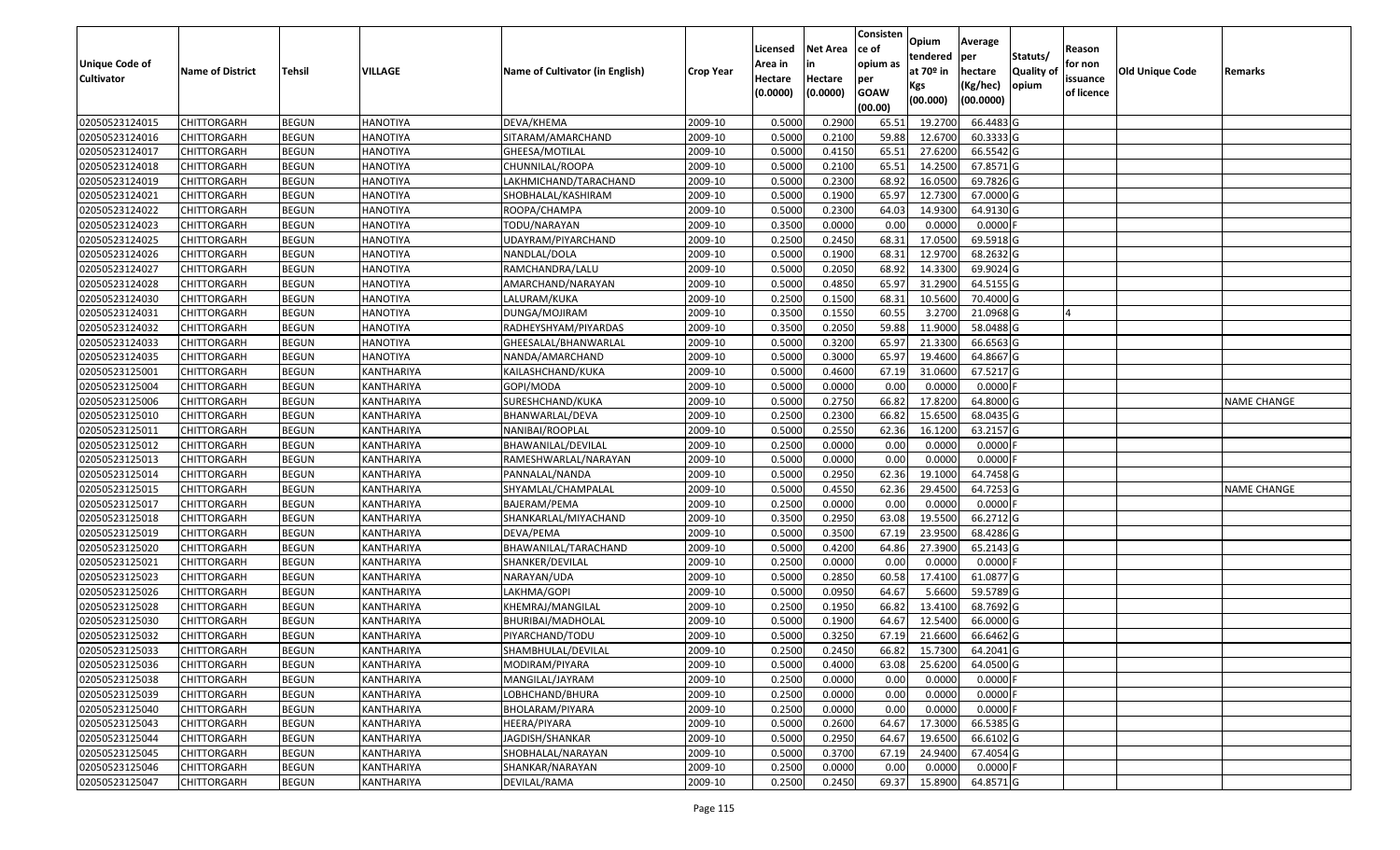|                                            |                         |               |                   |                                 |                  |                     |                     | Consisten          | Opium                 | Average    |                  |                        |                 |                    |
|--------------------------------------------|-------------------------|---------------|-------------------|---------------------------------|------------------|---------------------|---------------------|--------------------|-----------------------|------------|------------------|------------------------|-----------------|--------------------|
|                                            |                         |               |                   |                                 |                  | Licensed            | <b>Net Area</b>     | ce of              | tendered              | per        | Statuts/         | Reason                 |                 |                    |
| <b>Unique Code of</b><br><b>Cultivator</b> | <b>Name of District</b> | <b>Tehsil</b> | VILLAGE           | Name of Cultivator (in English) | <b>Crop Year</b> | Area in             |                     | opium as           | at 70 <sup>o</sup> in | hectare    | <b>Quality o</b> | for non                | Old Unique Code | Remarks            |
|                                            |                         |               |                   |                                 |                  | Hectare<br>(0.0000) | Hectare<br>(0.0000) | per<br><b>GOAW</b> | Kgs                   | (Kg/hec)   | opium            | issuance<br>of licence |                 |                    |
|                                            |                         |               |                   |                                 |                  |                     |                     | (00.00)            | (00.000)              | (00.0000)  |                  |                        |                 |                    |
| 02050523125048                             | CHITTORGARH             | <b>BEGUN</b>  | KANTHARIYA        | CHAMPALAL/TARACHAND             | 2009-10          | 0.5000              | 0.1900              | 65.23              | 12.3900               | 65.2105 G  |                  |                        |                 |                    |
| 02050523125049                             | CHITTORGARH             | <b>BEGUN</b>  | KANTHARIYA        | HAJARI/TARACHAND                | 2009-10          | 0.2500              | 0.0000              | 0.00               | 0.0000                | $0.0000$ F |                  |                        |                 |                    |
| 02050523125050                             | CHITTORGARH             | <b>BEGUN</b>  | KANTHARIYA        | NARAYAN/JAYRAM                  | 2009-10          | 0.5000              | 0.0000              | 0.00               | 0.0000                | 0.0000     |                  |                        |                 |                    |
| 02050523125051                             | <b>CHITTORGARH</b>      | <b>BEGUN</b>  | KANTHARIYA        | CHITTAR/KUKA                    | 2009-10          | 0.5000              | 0.0000              | 0.00               | 0.0000                | 0.0000F    |                  |                        |                 |                    |
| 02050523125053                             | CHITTORGARH             | <b>BEGUN</b>  | KANTHARIYA        | MOTI/DUNGA                      | 2009-10          | 0.2500              | 0.0000              | 0.00               | 0.0000                | 0.0000     |                  |                        |                 |                    |
| 02050523125054                             | CHITTORGARH             | <b>BEGUN</b>  | KANTHARIYA        | GOTULAL/KUKA                    | 2009-10          | 0.2500              | 0.0000              | 0.00               | 0.0000                | 0.0000F    |                  |                        |                 |                    |
| 02050523125055                             | CHITTORGARH             | <b>BEGUN</b>  | KANTHARIYA        | DHAPUBAI/JODHA                  | 2009-10          | 0.5000              | 0.2000              | 66.82              | 13.2300               | 66.1500 G  |                  |                        |                 |                    |
| 02050523126001                             | CHITTORGARH             | <b>BEGUN</b>  | <b>GALYABAVDI</b> | SARJU BAI/HEMA                  | 2009-10          | 0.5000              | 0.3000              | 68.57              | 20.6800               | 68.9333 G  |                  |                        |                 |                    |
| 02050523126002                             | CHITTORGARH             | <b>BEGUN</b>  | <b>GALYABAVDI</b> | BHERULAL/PIYARA                 | 2009-10          | 0.5000              | 0.4000              | 66.39              | 24.0200               | 60.0500 G  |                  |                        |                 |                    |
| 02050523126003                             | CHITTORGARH             | <b>BEGUN</b>  | GALYABAVDI        | BHURA/MEGHA                     | 2009-10          | 0.2500              | 0.2500              | 66.39              | 16.7300               | 66.9200 G  |                  |                        |                 |                    |
| 02050523126004                             | CHITTORGARH             | <b>BEGUN</b>  | GALYABAVDI        | NARAYAN/GHEESA                  | 2009-10          | 0.3500              | 0.3400              | 60.30              | 20.4900               | 60.2647 G  |                  |                        |                 |                    |
| 02050523126005                             | CHITTORGARH             | <b>BEGUN</b>  | <b>GALYABAVDI</b> | KAJOD/NAVLA                     | 2009-10          | 0.5000              | 0.1450              | 63.7               | 9.3300                | 64.3448 G  |                  |                        |                 |                    |
| 02050523126006                             | <b>CHITTORGARH</b>      | <b>BEGUN</b>  | <b>GALYABAVDI</b> | KALAYANSINGH/SWAROOPSINGH       | 2009-10          | 0.2500              | 0.2400              | 63.77              | 15.3800               | 64.0833 G  |                  |                        |                 |                    |
| 02050523126009                             | CHITTORGARH             | <b>BEGUN</b>  | <b>GALYABAVDI</b> | BHURA/DEVI                      | 2009-10          | 0.2500              | 0.2400              | 60.30              | 14.3600               | 59.8333 G  |                  |                        |                 |                    |
| 02050523126012                             | CHITTORGARH             | <b>BEGUN</b>  | GALYABAVDI        | SHANKARLAL/MOHANLAL             | 2009-10          | 0.5000              | 0.3400              | 66.39              | 22.4900               | 66.1471G   |                  |                        |                 |                    |
| 02050523126013                             | CHITTORGARH             | <b>BEGUN</b>  | <b>GALYABAVDI</b> | BHANWARLAL/HAJARI               | 2009-10          | 0.3500              | 0.3400              | 63.77              | 21.0000               | 61.7647 G  |                  |                        |                 |                    |
| 02050523126015                             | CHITTORGARH             | <b>BEGUN</b>  | GALYABAVDI        | NANALAL/HAJARI                  | 2009-10          | 0.2500              | 0.2100              | 63.77              | 13.5300               | 64.4286 G  |                  |                        |                 |                    |
| 02050523126017                             | CHITTORGARH             | <b>BEGUN</b>  | GALYABAVDI        | UDAYLAL/BHANWARLAL              | 2009-10          | 0.2500              | 0.0000              | 0.00               | 0.0000                | 0.0000F    |                  |                        |                 | <b>NAME CHANGE</b> |
| 02050523126018                             | CHITTORGARH             | <b>BEGUN</b>  | GALYABAVDI        | NANDUBAI/GANGARAM               | 2009-10          | 0.3500              | 0.0000              | 0.00               | 0.0000                | 0.0000     |                  |                        | 02050523095012  | <b>TRANSFER</b>    |
| 02050523127001                             | CHITTORGARH             | <b>BEGUN</b>  | RAMPURIYA - A     | KASHIRAM/KALU                   | 2009-10          | 0.2500              | 0.2550              | 63.08              | 14.8900               | 58.3922 G  |                  |                        |                 |                    |
| 02050523127002                             | CHITTORGARH             | <b>BEGUN</b>  | RAMPURIYA - A     | JHAMKUBAI/KASHIRAM              | 2009-10          | 0.5000              | 0.1850              | 63.6               | 11.9000               | 64.3243 G  |                  |                        |                 |                    |
| 02050523127003                             | CHITTORGARH             | <b>BEGUN</b>  | RAMPURIYA - A     | JAGANNATH/MOHAN                 | 2009-10          | 0.500               | 0.2100              | 58.16              | 12.2600               | 58.3810 G  |                  |                        |                 |                    |
| 02050523127004                             | CHITTORGARH             | <b>BEGUN</b>  | RAMPURIYA - A     | UDA/BOTHLAL                     | 2009-10          | 0.5000              | 0.3450              | 66.66              | 23.9500               | 69.4203 G  |                  |                        |                 |                    |
| 02050523127005                             | CHITTORGARH             | <b>BEGUN</b>  | RAMPURIYA - A     | SHANKARLAL/ROOPA                | 2009-10          | 0.5000              | 0.2900              | 66.07              | 19.2400               | 66.3448 G  |                  |                        |                 |                    |
| 02050523127007                             | CHITTORGARH             | <b>BEGUN</b>  | RAMPURIYA - A     | <b>BALU/DHOLA</b>               | 2009-10          | 0.5000              | 0.4550              | 61.14              | 27.8200               | 61.1429 G  |                  |                        |                 |                    |
| 02050523127008                             | CHITTORGARH             | <b>BEGUN</b>  | RAMPURIYA - A     | KAMLABAI/KUKA                   | 2009-10          | 0.2500              | 0.0000              | 0.00               | 0.0000                | $0.0000$ F |                  |                        |                 |                    |
| 02050523127009                             | CHITTORGARH             | <b>BEGUN</b>  | RAMPURIYA - A     | HARLAL/NARAYAN                  | 2009-10          | 0.5000              | 0.2000              | 66.07              | 13.5400               | 67.7000 G  |                  |                        |                 |                    |
| 02050523127010                             | CHITTORGARH             | <b>BEGUN</b>  | RAMPURIYA - A     | BARDIBAI/NATHU                  | 2009-10          | 0.5000              | 0.2700              | 68.19              | 19.0100               | 70.4074 G  |                  |                        |                 |                    |
| 02050523127012                             | CHITTORGARH             | <b>BEGUN</b>  | RAMPURIYA - A     | MODIRAM/SITARAM                 | 2009-10          | 0.5000              | 0.3350              | 67.80              | 23.7900               | 71.0149 G  |                  |                        |                 | <b>NAME CHANGE</b> |
| 02050523127013                             | CHITTORGARH             | <b>BEGUN</b>  | RAMPURIYA - A     | SHAMBHULAL/ BHERULAL            | 2009-10          | 0.5000              | 0.3300              | 66.07              | 22.1100               | 67.0000G   |                  |                        |                 |                    |
| 02050523127019                             | CHITTORGARH             | <b>BEGUN</b>  | RAMPURIYA - A     | NATHULAL/DEVA                   | 2009-10          | 0.5000              | 0.3250              | 62.7               | 20.4500               | 62.9231G   |                  |                        |                 |                    |
| 02050523127021                             | CHITTORGARH             | <b>BEGUN</b>  | RAMPURIYA - A     | GULABIBAI/SEVA                  | 2009-10          | 0.2500              | 0.1300              | 60.3               | 7.6400                | 58.7692 G  |                  |                        |                 |                    |
| 02050523127023                             | CHITTORGARH             | <b>BEGUN</b>  | RAMPURIYA - A     | NARAYAN/BHERU                   | 2009-10          | 0.2500              | 0.2300              | 63.08              | 14.7300               | 64.0435 G  |                  |                        |                 |                    |
| 02050523127024                             | CHITTORGARH             | <b>BEGUN</b>  | RAMPURIYA - A     | SHANKARLAL/EKLINGH              | 2009-10          | 0.3500              | 0.0000              | 0.00               | 0.0000                | 0.0000N    |                  |                        |                 |                    |
| 02050523127025                             | CHITTORGARH             | <b>BEGUN</b>  | RAMPURIYA - A     | NATHU/RUPA                      | 2009-10          | 0.250               | 0.2300              | 65.8               | 14.9500               | 65.0000 G  |                  |                        |                 |                    |
| 02050523127026                             | CHITTORGARH             | <b>BEGUN</b>  | RAMPURIYA - A     | PIYARA/LAKMICHAND               | 2009-10          | 0.2500              | 0.0000              | 0.00               | 0.0000                | 0.0000     |                  |                        |                 |                    |
| 02050523127029                             | <b>CHITTORGARH</b>      | <b>BEGUN</b>  | RAMPURIYA - A     | LADULAL/DUDHA                   | 2009-10          | 0.3500              | 0.0000              | 0.00               | 0.0000                | $0.0000$ F |                  |                        |                 |                    |
| 02050523127030                             | <b>CHITTORGARH</b>      | <b>BEGUN</b>  | RAMPURIYA - A     | BHOLIRAM/SALAGRAM               | 2009-10          | 0.5000              | 0.2500              | 63.61              | 15.6900               | 62.7600 G  |                  |                        |                 |                    |
| 02050523127032                             | <b>CHITTORGARH</b>      | <b>BEGUN</b>  | RAMPURIYA - A     | RADHEYSHYAM/BALU                | 2009-10          | 0.5000              | 0.2150              | 67.80              | 15.6000               | 72.5581 G  |                  |                        |                 |                    |
| 02050523127033                             | <b>CHITTORGARH</b>      | <b>BEGUN</b>  | RAMPURIYA - A     | MANGILAL/NANA                   | 2009-10          | 0.5000              | 0.2900              | 66.07              | 19.5600               | 67.4483 G  |                  |                        |                 |                    |
| 02050523127035                             | CHITTORGARH             | <b>BEGUN</b>  | RAMPURIYA - A     | JAGGANATH/NARAYAN               | 2009-10          | 0.5000              | 0.1000              | 63.61              | 6.4500                | 64.5000 G  |                  |                        |                 |                    |
| 02050523127036                             | <b>CHITTORGARH</b>      | <b>BEGUN</b>  | RAMPURIYA - A     | NANDUBAI/BALU                   | 2009-10          | 0.5000              | 0.1850              | 62.17              | 11.6100               | 62.7568 G  |                  |                        |                 | <b>NAME CHANGE</b> |
| 02050523127038                             | <b>CHITTORGARH</b>      | <b>BEGUN</b>  | RAMPURIYA - A     | SEUBAI/MEGRAJ                   | 2009-10          | 0.5000              | 0.3450              | 67.80              | 24.4600               | 70.8986 G  |                  |                        |                 |                    |
| 02050523127040                             | <b>CHITTORGARH</b>      | <b>BEGUN</b>  | RAMPURIYA - A     | MADAN/KUKA                      | 2009-10          | 0.2500              | 0.1500              | 59.89              | 8.4100                | 56.0667 G  |                  |                        |                 |                    |
| 02050523127042                             | <b>CHITTORGARH</b>      | <b>BEGUN</b>  | RAMPURIYA - A     | BHERU/UDA                       | 2009-10          | 0.5000              | 0.3050              | 62.17              | 19.2900               | 63.2459 G  |                  |                        |                 |                    |
| 02050523127045                             | <b>CHITTORGARH</b>      | <b>BEGUN</b>  | RAMPURIYA - A     | DULICHAND/UDA                   | 2009-10          | 0.5000              | 0.1500              | 62.17              | 9.3500                | 62.3333 G  |                  |                        |                 |                    |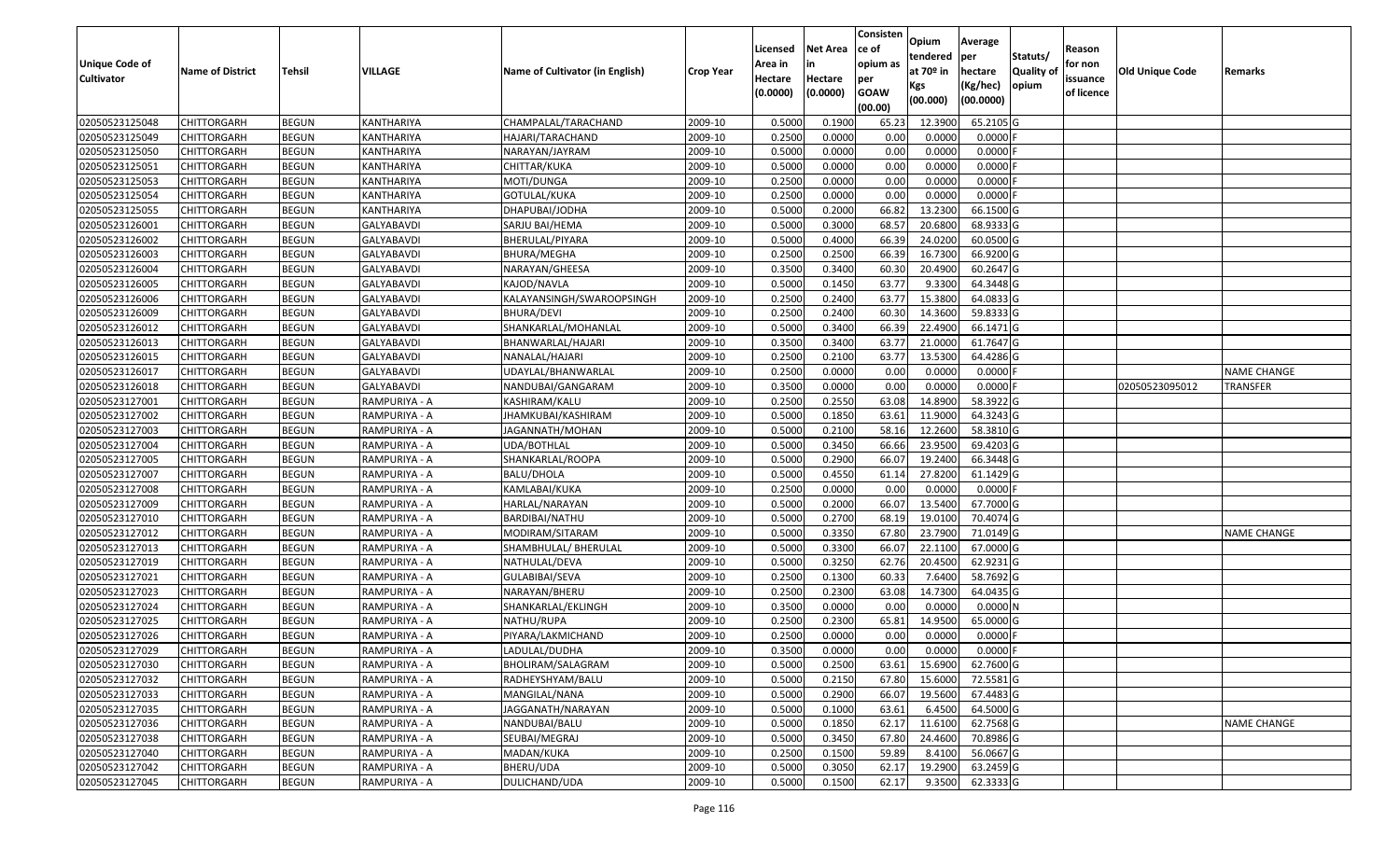| <b>Unique Code of</b> |                         |               |               |                                 |           | Licensed<br>Area in | <b>Net Area</b><br>in | Consisten<br>ce of<br>opium as | Opium<br>tendered            | Average<br>per                   | Statuts/                   | Reason<br>for non      |                        |                    |
|-----------------------|-------------------------|---------------|---------------|---------------------------------|-----------|---------------------|-----------------------|--------------------------------|------------------------------|----------------------------------|----------------------------|------------------------|------------------------|--------------------|
| <b>Cultivator</b>     | <b>Name of District</b> | <b>Tehsil</b> | VILLAGE       | Name of Cultivator (in English) | Crop Year | Hectare<br>(0.0000) | Hectare<br>(0.0000)   | per<br><b>GOAW</b><br>(00.00)  | at 70º in<br>Kgs<br>(00.000) | hectare<br>(Kg/hec)<br>(00.0000) | <b>Quality of</b><br>opium | issuance<br>of licence | <b>Old Unique Code</b> | Remarks            |
| 02050523127046        | <b>CHITTORGARH</b>      | <b>BEGUN</b>  | RAMPURIYA - A | ONKAR/SEVA                      | 2009-10   | 0.5000              | 0.2450                | 64.95                          | 15.9800                      | 65.2245 G                        |                            |                        |                        |                    |
| 02050523127048        | <b>CHITTORGARH</b>      | <b>BEGUN</b>  | RAMPURIYA - A | KUKA/GHOPAL                     | 2009-10   | 0.5000              | 0.1400                | 67.80                          | 9.8700                       | 70.5000 G                        |                            |                        |                        |                    |
| 02050523127054        | <b>CHITTORGARH</b>      | <b>BEGUN</b>  | RAMPURIYA - A | KANHAIYALAL/KEMRAJ              | 2009-10   | 0.5000              | 0.1000                | 62.17                          | 6.3700                       | 63.7000 G                        |                            |                        |                        |                    |
| 02050523127055        | <b>CHITTORGARH</b>      | <b>BEGUN</b>  | RAMPURIYA - A | SOHNIBAI W/O NATHU              | 2009-10   | 0.2500              | 0.0000                | 0.00                           | 0.0000                       | $0.0000$ F                       |                            |                        |                        | <b>NAME CHANGE</b> |
| 02050523127056        | <b>CHITTORGARH</b>      | <b>BEGUN</b>  | RAMPURIYA - A | VENA/KUKA                       | 2009-10   | 0.2500              | 0.0000                | 0.00                           | 0.0000                       | $0.0000$ F                       |                            |                        |                        |                    |
| 02050523127057        | <b>CHITTORGARH</b>      | <b>BEGUN</b>  | RAMPURIYA - A | KANAHIYALAL/MODA                | 2009-10   | 0.2500              | 0.2000                | 65.81                          | 12.8100                      | 64.0500 G                        |                            |                        |                        |                    |
| 02050523127060        | <b>CHITTORGARH</b>      | <b>BEGUN</b>  | RAMPURIYA - A | HOKMA/KAJOD                     | 2009-10   | 0.5000              | 0.1900                | 64.95                          | 12.9700                      | 68.2632 G                        |                            |                        |                        |                    |
| 02050523127061        | <b>CHITTORGARH</b>      | <b>BEGUN</b>  | RAMPURIYA - A | JASSHUBI/NANDLAL                | 2009-10   | 0.2500              | 0.1550                | 63.31                          | 10.1000                      | 65.1613 G                        |                            |                        |                        |                    |
| 02050523127062        | <b>CHITTORGARH</b>      | <b>BEGUN</b>  | RAMPURIYA - A | KANHAIYALAL/NANDA               | 2009-10   | 0.5000              | 0.5100                | 41.92                          | 9.7500                       | 19.1170                          |                            |                        |                        |                    |
| 02050523127063        | <b>CHITTORGARH</b>      | <b>BEGUN</b>  | RAMPURIYA - A | KHANA/ NARAYAN                  | 2009-10   | 0.5000              | 0.0950                | 64.95                          | 6.4800                       | 68.2105 G                        |                            |                        |                        |                    |
| 02050523127065        | <b>CHITTORGARH</b>      | <b>BEGUN</b>  | RAMPURIYA - A | BARDA/DEVA                      | 2009-10   | 0.2500              | 0.1850                | 61.30                          | 9.8500                       | 53.2432 G                        |                            | IΔ                     |                        |                    |
| 02050523127068        | <b>CHITTORGARH</b>      | <b>BEGUN</b>  | RAMPURIYA - A | ONKAR/LAXMAN                    | 2009-10   | 0.5000              | 0.1100                | 64.95                          | 7.5100                       | 68.2727 G                        |                            |                        |                        |                    |
| 02050523127070        | <b>CHITTORGARH</b>      | <b>BEGUN</b>  | RAMPURIYA - A | MANGILAL/KAJOD                  | 2009-10   | 0.2500              | 0.1950                | 54.76                          | 9.2200                       | 47.2821 G                        |                            |                        |                        |                    |
| 02050523127071        | <b>CHITTORGARH</b>      | <b>BEGUN</b>  | RAMPURIYA - A | BEERAM/CHATRA                   | 2009-10   | 0.2500              | 0.0000                | 0.00                           | 0.0000                       | $0.0000$ F                       |                            |                        |                        | <b>NAME CHANGE</b> |
| 02050523127072        | <b>CHITTORGARH</b>      | <b>BEGUN</b>  | RAMPURIYA - A | HEERIBAI/GOMA                   | 2009-10   | 0.2500              | 0.2350                | 65.81                          | 15.5100                      | 66.0000 G                        |                            |                        |                        | NAME CHANGE        |
| 02050523127073        | <b>CHITTORGARH</b>      | <b>BEGUN</b>  | RAMPURIYA - A | BALURAM/KASHIRAM                | 2009-10   | 0.2500              | 0.1950                | 63.08                          | 12.2900                      | 63.0256 G                        |                            |                        |                        |                    |
| 02050523127074        | <b>CHITTORGARH</b>      | <b>BEGUN</b>  | RAMPURIYA - A | KAILASH/BHOLA                   | 2009-10   | 0.2500              | 0.2200                | 63.08                          | 13.9000                      | 63.1818 G                        |                            |                        |                        |                    |
| 02050523127075        | <b>CHITTORGARH</b>      | <b>BEGUN</b>  | RAMPURIYA - A | BHAGDIRAM/MANGILAL              | 2009-10   | 0.3500              | 0.3400                | 62.76                          | 21.7100                      | 63.8529 G                        |                            |                        |                        |                    |
| 02050523127077        | <b>CHITTORGARH</b>      | <b>BEGUN</b>  | RAMPURIYA - A | BOTHLAL/DEVA                    | 2009-10   | 0.5000              | 0.4850                | 62.76                          | 32.1100                      | 66.2060 G                        |                            |                        |                        |                    |
| 02050523127078        | <b>CHITTORGARH</b>      | BEGUN         | RAMPURIYA - A | MOHANLAL/CHAMPHA                | 2009-10   | 0.5000              | 0.0000                | 0.00                           | 0.0000                       | 0.0000F                          |                            |                        |                        |                    |
| 02050523127080        | <b>CHITTORGARH</b>      | <b>BEGUN</b>  | RAMPURIYA - A | LALURAM/KESRIMAL/BHANWARLAL     | 2009-10   | 0.5000              | 0.1100                | 65.81                          | 7.1500                       | 65.0000 G                        |                            |                        |                        |                    |
| 02050523127086        | <b>CHITTORGARH</b>      | <b>BEGUN</b>  | RAMPURIYA - A | BHOLIRAM/PIYARA                 | 2009-10   | 0.3500              | 0.1200                | 58.94                          | 7.0900                       | 59.0833 G                        |                            |                        |                        |                    |
| 02050523127089        | <b>CHITTORGARH</b>      | <b>BEGUN</b>  | RAMPURIYA - A | MANJUBAI/BALULAL                | 2009-10   | 0.3500              | 0.3100                | 62.76                          | 19.2500                      | 62.0968 G                        |                            |                        |                        | <b>NAME CHANGE</b> |
| 02050523127093        | <b>CHITTORGARH</b>      | <b>BEGUN</b>  | RAMPURIYA - B | MANGILAL/UDA                    | 2009-10   | 0.2500              | 0.2500                | 64.38                          | 16.5600                      | 66.2400 G                        |                            |                        |                        |                    |
| 02050523127096        | <b>CHITTORGARH</b>      | <b>BEGUN</b>  | RAMPURIYA - B | BHANWARLAL/DEVILAL              | 2009-10   | 0.5000              | 0.2800                | 62.87                          | 17.8400                      | 63.7143 G                        |                            |                        |                        |                    |
| 02050523127099        | <b>CHITTORGARH</b>      | <b>BEGUN</b>  | RAMPURIYA - B | UDAYLAL/MODA                    | 2009-10   | 0.5000              | 0.3100                | 64.35                          | 19.6500                      | 63.3871 G                        |                            |                        |                        |                    |
| 02050523127101        | <b>CHITTORGARH</b>      | <b>BEGUN</b>  | RAMPURIYA - B | NATHU/KUKA                      | 2009-10   | 0.5000              | 0.2000                | 62.87                          | 13.0700                      | 65.3500 G                        |                            |                        |                        |                    |
| 02050523127102        | <b>CHITTORGARH</b>      | <b>BEGUN</b>  | RAMPURIYA - B | MODA/HARLAL                     | 2009-10   | 0.2500              | 0.0000                | 0.00                           | 0.0000                       | $0.0000$ F                       |                            |                        |                        |                    |
| 02050523127103        | <b>CHITTORGARH</b>      | <b>BEGUN</b>  | RAMPURIYA - B | SHANKARLAL/PANNALAL             | 2009-10   | 0.2500              | 0.2300                | 62.76                          | 14.4300                      | 62.7391 G                        |                            |                        |                        | <b>NAME CHANGE</b> |
| 02050523127104        | <b>CHITTORGARH</b>      | <b>BEGUN</b>  | RAMPURIYA - B | BHOLIBAI/ASHARAM                | 2009-10   | 0.5000              | 0.3000                | 64.35                          | 19.5400                      | 65.1333 G                        |                            |                        |                        |                    |
| 02050523127105        | <b>CHITTORGARH</b>      | <b>BEGUN</b>  | RAMPURIYA - B | NARAYANIBAI/MOHAN               | 2009-10   | 0.3500              | 0.1350                | 64.35                          | 9.0100                       | 66.7407 G                        |                            |                        |                        |                    |
| 02050523127107        | <b>CHITTORGARH</b>      | <b>BEGUN</b>  | RAMPURIYA - B | RAMESHWARLAL/GANGARAM           | 2009-10   | 0.2500              | 0.2400                | 65.59                          | 15.9100                      | 66.2917 G                        |                            |                        |                        | <b>NAME CHANGE</b> |
| 02050523127112        | <b>CHITTORGARH</b>      | <b>BEGUN</b>  | RAMPURIYA - B | KAJODLAL/PIYARA                 | 2009-10   | 0.5000              | 0.1850                | 62.87                          | 12.2800                      | 66.3784 G                        |                            |                        |                        |                    |
| 02050523127114        | <b>CHITTORGARH</b>      | <b>BEGUN</b>  | RAMPURIYA - B | <b>BHUDHARA/S PIYARA</b>        | 2009-10   | 0.2500              | 0.0000                | 0.00                           | 0.0000                       | $0.0000$ F                       |                            |                        |                        |                    |
| 02050523127116        | <b>CHITTORGARH</b>      | <b>BEGUN</b>  | RAMPURIYA - B | KUKA/UDA                        | 2009-10   | 0.2500              | 0.2350                | 62.76                          | 14.7700                      | 62.8511 G                        |                            |                        |                        |                    |
| 02050523127117        | <b>CHITTORGARH</b>      | <b>BEGUN</b>  | RAMPURIYA - B | KESHRIMAL/BHANWARLAL            | 2009-10   | 0.5000              | 0.1850                | 65.71                          | 13.2600                      | 71.6757 G                        |                            |                        |                        |                    |
| 02050523127118        | <b>CHITTORGARH</b>      | <b>BEGUN</b>  | RAMPURIYA - B | UDAYLAL/DEVILAL                 | 2009-10   | 0.2500              | 0.2500                | 62.76                          | 15.8100                      | 63.2400 G                        |                            |                        |                        |                    |
| 02050523127119        | <b>CHITTORGARH</b>      | <b>BEGUN</b>  | RAMPURIYA - B | MATHURA/BHUWANA                 | 2009-10   | 0.5000              | 0.2100                | 64.35                          | 14.3700                      | 68.4286 G                        |                            |                        |                        |                    |
| 02050523127120        | <b>CHITTORGARH</b>      | <b>BEGUN</b>  | RAMPURIYA - B | BOTHLAL/BHUWANA/BHOLA           | 2009-10   | 0.3500              | 0.3000                | 62.87                          | 18.8600                      | 62.8667 G                        |                            |                        |                        |                    |
| 02050523127121        | <b>CHITTORGARH</b>      | <b>BEGUN</b>  | RAMPURIYA - B | MODA/MOTI                       | 2009-10   | 0.2500              | 0.2100                | 62.76                          | 12.2200                      | 58.1905 G                        |                            |                        |                        |                    |
| 02050523127123        | <b>CHITTORGARH</b>      | <b>BEGUN</b>  | RAMPURIYA - B | MANGILAL/BHOLA                  | 2009-10   | 0.2500              | 0.2000                | 64.38                          | 13.2700                      | 66.3500 G                        |                            |                        |                        |                    |
| 02050523127124        | <b>CHITTORGARH</b>      | <b>BEGUN</b>  | RAMPURIYA - B | DEVILAL/NATHU                   | 2009-10   | 0.2500              | 0.0000                | 0.00                           | 0.0000                       | $0.0000$ F                       |                            |                        |                        |                    |
| 02050523127125        | <b>CHITTORGARH</b>      | <b>BEGUN</b>  | RAMPURIYA - B | BANSHILAL/DUDHA                 | 2009-10   | 0.2500              | 0.0000                | 0.00                           | 0.0000                       | $0.0000$ F                       |                            |                        |                        |                    |
| 02050523127126        | <b>CHITTORGARH</b>      | <b>BEGUN</b>  | RAMPURIYA - B | KASIRAM/BHANWARLAL              | 2009-10   | 0.5000              | 0.2300                | 64.49                          | 14.9900                      | 65.1739 G                        |                            |                        |                        |                    |
| 02050523127127        | <b>CHITTORGARH</b>      | <b>BEGUN</b>  | RAMPURIYA - B | NANDLAL/PRABHU                  | 2009-10   | 0.2500              | 0.1900                | 65.18                          | 3.1700                       | 16.6842 G                        |                            | 4                      |                        |                    |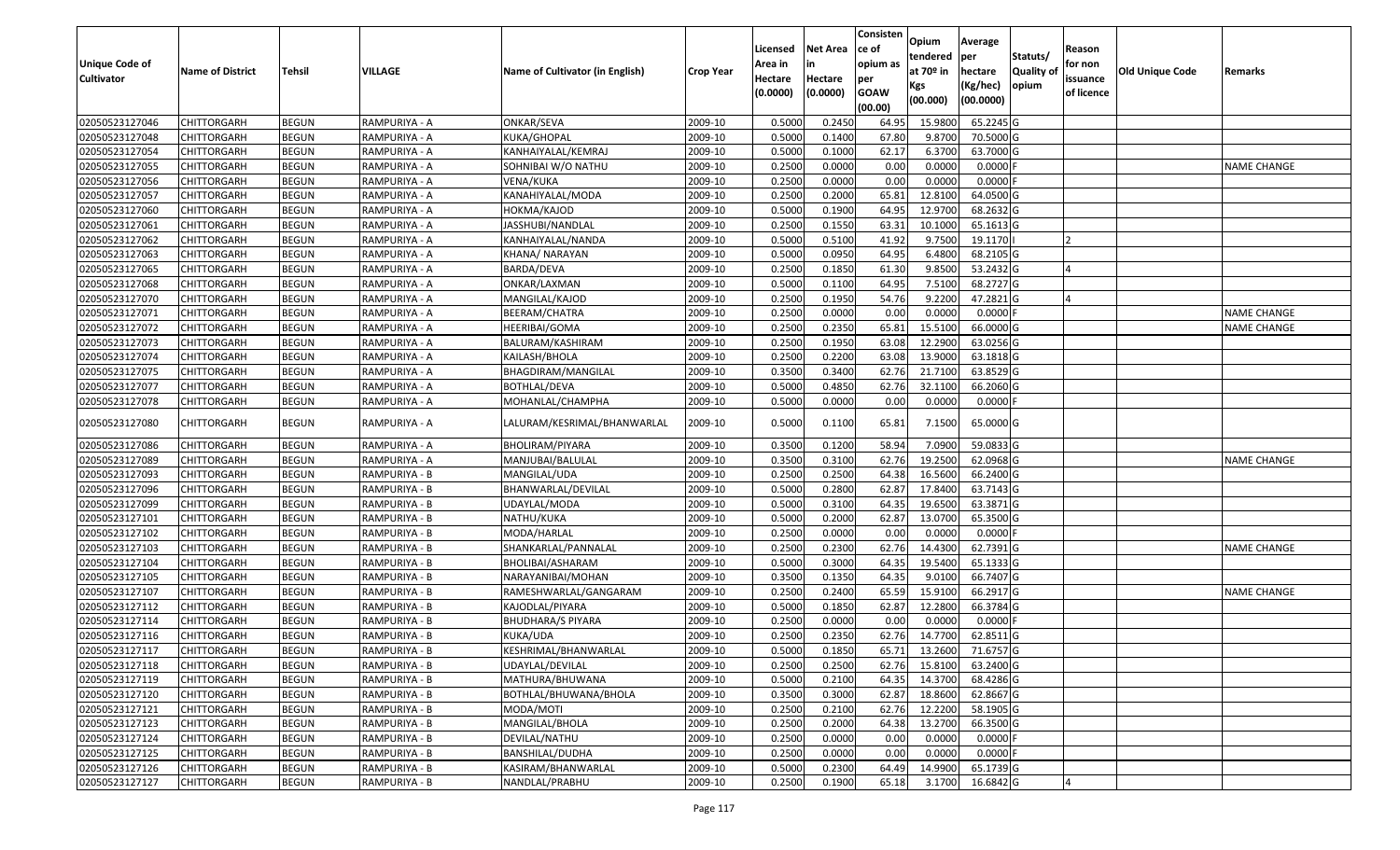|                   |                         |               |                  |                                 |                  |          |                 | Consisten   | Opium         | Average    |                  |            |                        |                    |
|-------------------|-------------------------|---------------|------------------|---------------------------------|------------------|----------|-----------------|-------------|---------------|------------|------------------|------------|------------------------|--------------------|
|                   |                         |               |                  |                                 |                  | Licensed | <b>Net Area</b> | ce of       | tendered      | per        | Statuts/         | Reason     |                        |                    |
| Unique Code of    | <b>Name of District</b> | <b>Tehsil</b> | VILLAGE          | Name of Cultivator (in English) | <b>Crop Year</b> | Area in  | in              | opium as    | at $70°$ in   | hectare    | <b>Quality o</b> | for non    | <b>Old Unique Code</b> | Remarks            |
| <b>Cultivator</b> |                         |               |                  |                                 |                  | Hectare  | Hectare         | per         | Kgs           | (Kg/hec)   | opium            | issuance   |                        |                    |
|                   |                         |               |                  |                                 |                  | (0.0000) | (0.0000)        | <b>GOAW</b> | (00.000)      | (00.0000)  |                  | of licence |                        |                    |
|                   |                         |               |                  |                                 |                  |          |                 | (00.00)     |               |            |                  |            |                        |                    |
| 02050523127128    | CHITTORGARH             | <b>BEGUN</b>  | RAMPURIYA - B    | BHURALAL/NANDA                  | 2009-10          | 0.5000   | 0.2400          | 64.49       | 16.1200       | 67.1667 G  |                  |            |                        |                    |
| 02050523127129    | CHITTORGARH             | <b>BEGUN</b>  | RAMPURIYA - B    | JAYCHAND/NATHU                  | 2009-10          | 0.2500   | 0.2000          | 68.39       | 14.0000       | 70.0000G   |                  |            |                        |                    |
| 02050523127131    | CHITTORGARH             | <b>BEGUN</b>  | RAMPURIYA - B    | HARIKISAN/BHANWARLAL            | 2009-10          | 0.5000   | 0.2800          | 68.39       | 19.6200       | 70.0714 G  |                  |            |                        |                    |
| 02050523127133    | <b>CHITTORGARH</b>      | <b>BEGUN</b>  | RAMPURIYA - B    | BABRULAL/GHEESA                 | 2009-10          | 0.2500   | 0.2400          | 63.35       | 15.5400       | 64.7500 G  |                  |            |                        |                    |
| 02050523127135    | CHITTORGARH             | <b>BEGUN</b>  | RAMPURIYA - B    | PANNALAL/BHAGIRATH              | 2009-10          | 0.5000   | 0.2550          | 65.7        | 17.6400       | 69.1765 G  |                  |            |                        |                    |
| 02050523127136    | CHITTORGARH             | <b>BEGUN</b>  | RAMPURIYA - B    | DINESH/KUKA                     | 2009-10          | 0.2500   | 0.2400          | 68.39       | 17.1000       | 71.2500G   |                  |            |                        |                    |
| 02050523127137    | CHITTORGARH             | <b>BEGUN</b>  | RAMPURIYA - B    | MANGILAL/RAMCHANDRA             | 2009-10          | 0.3500   | 0.0000          | 0.00        | 0.0000        | 0.0000     |                  |            |                        |                    |
| 02050523127138    | <b>CHITTORGARH</b>      | <b>BEGUN</b>  | RAMPURIYA - B    | JANIBAI/MANGILAL                | 2009-10          | 0.2500   | 0.0000          | 0.00        | 0.0000        | 0.0000F    |                  |            |                        | <b>NAME CHANGE</b> |
| 02050523127139    | CHITTORGARH             | <b>BEGUN</b>  | RAMPURIYA - B    | NARAYAN/DEVA                    | 2009-10          | 0.2500   | 0.0000          | 0.00        | 0.0000        | 0.0000F    |                  |            |                        |                    |
| 02050523127144    | CHITTORGARH             | <b>BEGUN</b>  | RAMPURIYA - B    | CHATURBHUJ/KHELA                | 2009-10          | 0.2500   | 0.2050          | 68.39       | 14.1800       | 69.1707 G  |                  |            |                        |                    |
| 02050523127145    | CHITTORGARH             | <b>BEGUN</b>  | RAMPURIYA - B    | BHANWARLAL/NARAYAN              | 2009-10          | 0.2500   | 0.2350          | 64.38       | 15.7700       | 67.1064 G  |                  |            |                        |                    |
| 02050523127148    | <b>CHITTORGARH</b>      | <b>BEGUN</b>  | RAMPURIYA - B    | NANDA/PYARA (CHOTA)             | 2009-10          | 0.2500   | 0.1950          | 58.24       | 11.4000       | 58.4615 G  |                  |            |                        |                    |
| 02050523127151    | <b>CHITTORGARH</b>      | <b>BEGUN</b>  | RAMPURIYA - B    | BHANWARLAL/GHULLA               | 2009-10          | 0.5000   | 0.1700          | 64.49       | 10.7400       | 63.1765 G  |                  |            |                        |                    |
| 02050523127157    | <b>CHITTORGARH</b>      | <b>BEGUN</b>  | RAMPURIYA - B    | BHAGWANLAL/DULICHAND            | 2009-10          | 0.2500   | 0.1250          | 65.35       | 8.1700        | 65.3600 G  |                  |            |                        |                    |
| 02050523127160    | CHITTORGARH             | <b>BEGUN</b>  | RAMPURIYA - B    | BHERULAL/KERING                 | 2009-10          | 0.2500   | 0.0000          | 0.00        | 0.0000        | $0.0000$ F |                  |            |                        |                    |
| 02050523127161    | <b>CHITTORGARH</b>      | <b>BEGUN</b>  | RAMPURIYA - B    | SHANKARLAL/MOHAN                | 2009-10          | 0.5000   | 0.1100          | 64.49       | 7.2900        | 66.2727 G  |                  |            |                        |                    |
| 02050523127164    | CHITTORGARH             | <b>BEGUN</b>  | RAMPURIYA - B    | RAMKANYA/UDAYLAL                | 2009-10          | 0.2500   | 0.1250          | 64.38       | 8.0600        | 64.4800 G  |                  |            |                        | <b>NAME CHANGE</b> |
| 02050523127166    | CHITTORGARH             | <b>BEGUN</b>  | RAMPURIYA - B    | SHAMBHULAL/BHUWANA              | 2009-10          | 0.2500   | 0.0000          | 0.00        | 0.0000        | 0.0000F    |                  |            |                        |                    |
| 02050523127169    | CHITTORGARH             | <b>BEGUN</b>  | RAMPURIYA - B    | SHANTILAL/RAMLAL                | 2009-10          | 0.5000   | 0.2000          | 59.76       | 11.9000       | 59.5000G   |                  |            |                        |                    |
| 02050523127176    | CHITTORGARH             | <b>BEGUN</b>  | RAMPURIYA - B    | GHEESEBAI D/O UDIBAI/NANDA      | 2009-10          | 0.2500   | 0.0000          | 0.00        | 0.0000        | 0.0000N    |                  |            |                        |                    |
| 02050523127177    | CHITTORGARH             | <b>BEGUN</b>  | RAMPURIYA - B    | <b>BHERU/DEVA</b>               | 2009-10          | 0.2500   | 0.2050          | 51.92       | 3.3400        | 16.2927 G  |                  |            |                        |                    |
| 02050523128001    | CHITTORGARH             | <b>BEGUN</b>  | NAYA GAON CHECHI | HARLAL/AMARCHAND                | 2009-10          | 0.5000   | 0.3800          | 66.38       | 25.4300       | 66.9211 G  |                  |            |                        |                    |
| 02050523128002    | CHITTORGARH             | <b>BEGUN</b>  | NAYA GAON CHECHI | RADHESHYAM/JAGANNATH            | 2009-10          | 0.5000   | 0.3000          | 66.38       | 20.2400       | 67.4667 G  |                  |            |                        |                    |
| 02050523128005    | CHITTORGARH             | <b>BEGUN</b>  | NAYA GAON CHECHI | DEVILAL/MADHO                   | 2009-10          | 0.5000   | 0.3100          | 68.5        | 21.3400       | 68.8387 G  |                  |            |                        |                    |
| 02050523128006    | CHITTORGARH             | <b>BEGUN</b>  | NAYA GAON CHECHI | ASHARAM/NARAYAN                 | 2009-10          | 0.3500   | 0.3500          | 66.38       | 23.4700       | 67.0571 G  |                  |            |                        |                    |
| 02050523128007    | CHITTORGARH             | <b>BEGUN</b>  | NAYA GAON CHECHI | NARAYAN/BHUWANA                 | 2009-10          | 0.5000   | 0.2850          | 66.38       | 19.2700       | 67.6140 G  |                  |            |                        |                    |
| 02050523128008    | CHITTORGARH             | <b>BEGUN</b>  | NAYA GAON CHECHI | MANGILAL/KHEMA                  | 2009-10          | 0.5000   | 0.1600          | 68.56       | 11.2900       | 70.5625 G  |                  |            |                        |                    |
| 02050523128009    | CHITTORGARH             | <b>BEGUN</b>  | NAYA GAON CHECHI | KAJODIBAI/BALU                  | 2009-10          | 0.5000   | 0.4800          | 66.38       | 32.0100       | 66.6875 G  |                  |            |                        |                    |
| 02050523128011    | CHITTORGARH             | <b>BEGUN</b>  | NAYA GAON CHECHI | RAMLAL/LAXMAN                   | 2009-10          | 0.5000   | 0.2600          | 68.56       | 17.5600       | 67.5385 G  |                  |            |                        |                    |
| 02050523128012    | CHITTORGARH             | <b>BEGUN</b>  | NAYA GAON CHECHI | MANGILAL/NANDA                  | 2009-10          | 0.3500   | 0.3400          | 66.26       | 23.0300       | 67.7353 G  |                  |            |                        |                    |
| 02050523128013    | CHITTORGARH             | <b>BEGUN</b>  | NAYA GAON CHECHI | UDAYRAM/KALU                    | 2009-10          | 0.5000   | 0.5000          | 66.26       | 33.6800       | 67.3600 G  |                  |            |                        |                    |
| 02050523128014    | CHITTORGARH             | <b>BEGUN</b>  | NAYA GAON CHECHI | GHEESALAL/BHURA                 | 2009-10          | 0.5000   | 0.0000          | 0.00        | 0.0000        | 0.0000     |                  |            |                        |                    |
| 02050523128015    | CHITTORGARH             | <b>BEGUN</b>  | NAYA GAON CHECHI | CHOGALAL/ONKAR                  | 2009-10          | 0.5000   | 0.4600          | 63.23       | 29.2400       | 63.5652 G  |                  |            |                        |                    |
| 02050523128017    | CHITTORGARH             | <b>BEGUN</b>  | NAYA GAON CHECHI | KUKALAL/DEVA                    | 2009-10          | 0.5000   | 0.2500          | 66.26       | 16.7800       | 67.1200 G  |                  |            |                        |                    |
| 02050523128018    | CHITTORGARH             | <b>BEGUN</b>  | NAYA GAON CHECHI | BANSHILAL/BALU                  | 2009-10          | 0.250    | 0.1850          | 68.56       | 12.5700       | 67.9460 G  |                  |            |                        |                    |
| 02050523128019    | CHITTORGARH             | <b>BEGUN</b>  | NAYA GAON CHECHI | DHARAMCHAND/MANOHARLAL          | 2009-10          | 0.3500   | 0.2750          | 59.89       | 16.5700       | 60.2545 G  |                  |            |                        | <b>NAME CHANGE</b> |
| 02050523128020    | <b>CHITTORGARH</b>      | <b>BEGUN</b>  | NAYA GAON CHECHI | RUPLAL/LALU                     | 2009-10          | 0.2500   | 0.1900          |             | 65.71 12.6000 | 66.3160 G  |                  |            |                        |                    |
| 02050523128021    | <b>CHITTORGARH</b>      | <b>BEGUN</b>  | NAYA GAON CHECHI | DEVILAL/PIYARA                  | 2009-10          | 0.5000   | 0.3000          | 64.89       | 19.8600       | 66.2000 G  |                  |            |                        |                    |
| 02050523128024    | <b>CHITTORGARH</b>      | <b>BEGUN</b>  | NAYA GAON CHECHI | NANALAL/NARAYAN                 | 2009-10          | 0.2500   | 0.2500          | 65.71       | 16.5700       | 66.2800 G  |                  |            |                        |                    |
| 02050523128027    | <b>CHITTORGARH</b>      | <b>BEGUN</b>  | NAYA GAON CHECHI | KANHAIYALAL/MANGILAL            | 2009-10          | 0.5000   | 0.4050          | 62.76       | 26.0300       | 64.2716 G  |                  |            |                        |                    |
| 02050523128029    | <b>CHITTORGARH</b>      | <b>BEGUN</b>  | NAYA GAON CHECHI | JAMNALAL/LAXMAN                 | 2009-10          | 0.5000   | 0.3400          | 65.69       | 22.9300       | 67.4412 G  |                  |            |                        |                    |
| 02050523128030    | <b>CHITTORGARH</b>      | <b>BEGUN</b>  | NAYA GAON CHECHI | LALU/SUKHA                      | 2009-10          | 0.5000   | 0.2500          | 65.69       | 16.9500       | 67.8000 G  |                  |            |                        |                    |
| 02050523128031    | <b>CHITTORGARH</b>      | <b>BEGUN</b>  | NAYA GAON CHECHI | NARAYAN/SUKHA                   | 2009-10          | 0.5000   | 0.1850          | 62.76       | 11.8200       | 63.8919 G  |                  |            |                        |                    |
| 02050523128032    | <b>CHITTORGARH</b>      | <b>BEGUN</b>  | NAYA GAON CHECHI | SHAMBHULAL/HARLAL               | 2009-10          | 0.5000   | 0.4200          | 63.31       | 26.8500       | 63.9286 G  |                  |            |                        |                    |
| 02050523128035    | <b>CHITTORGARH</b>      | <b>BEGUN</b>  | NAYA GAON CHECHI | BADRILAL/KHEMA                  | 2009-10          | 0.5000   | 0.4000          | 65.69       | 26.5900       | 66.4750 G  |                  |            |                        |                    |
| 02050523128038    | <b>CHITTORGARH</b>      | <b>BEGUN</b>  | NAYA GAON CHECHI | GOKAL/LALU                      | 2009-10          | 0.5000   | 0.4850          | 62.76       | 11.1300       | 22.9485 G  |                  |            |                        |                    |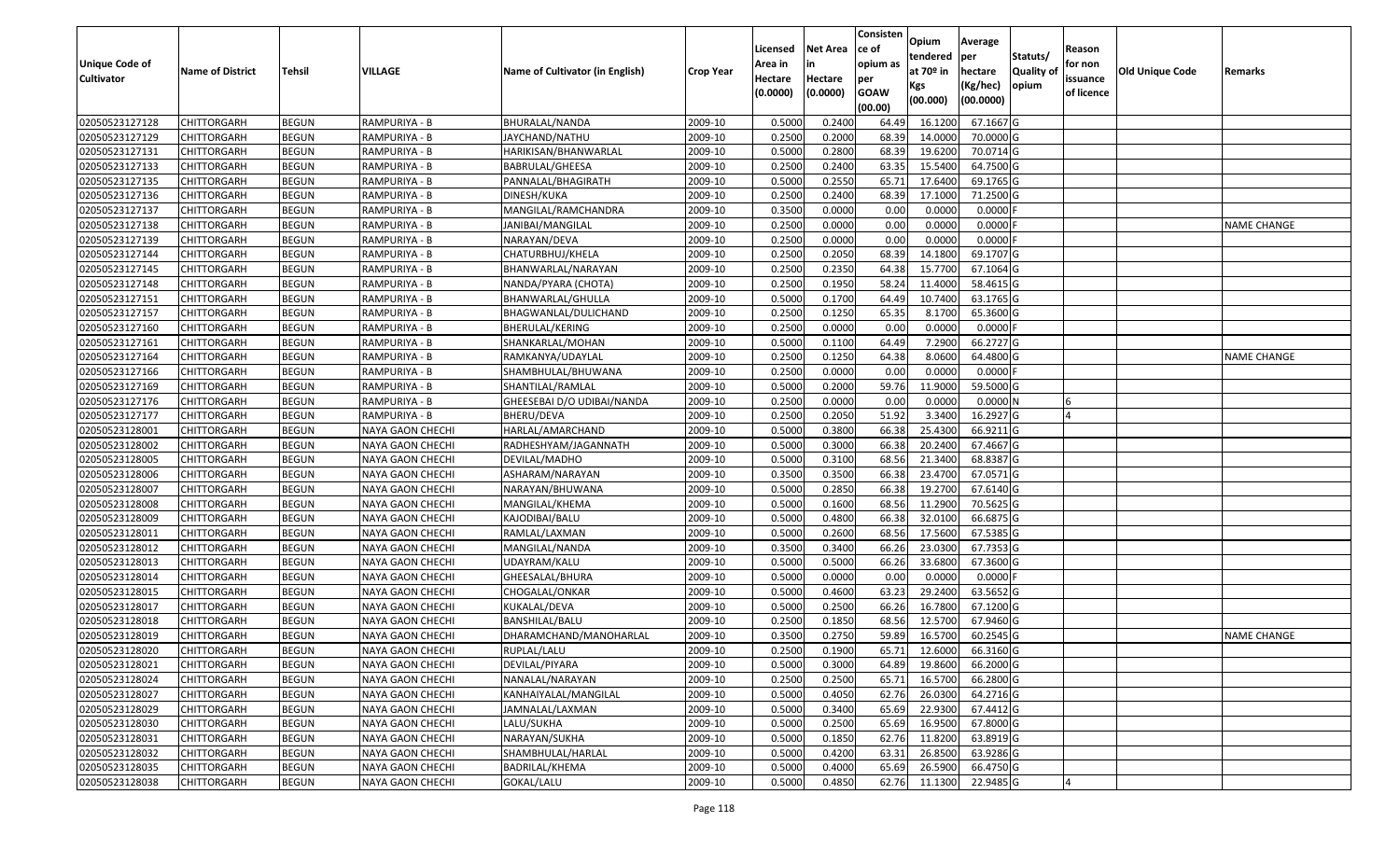| Unique Code of<br><b>Cultivator</b> | <b>Name of District</b> | <b>Tehsil</b> | VILLAGE          | Name of Cultivator (in English) | <b>Crop Year</b> | Licensed<br>Area in<br>Hectare<br>(0.0000) | <b>Net Area</b><br>in<br>Hectare<br>(0.0000) | Consisten<br>ce of<br>opium as<br>per<br><b>GOAW</b><br>(00.00) | Opium<br>tendered<br>at $70°$ in<br>Kgs<br>(00.000) | Average<br>per<br>hectare<br>(Kg/hec)<br>(00.0000) | Statuts/<br>Quality of<br>opium | Reason<br>for non<br>issuance<br>of licence | <b>Old Unique Code</b> | Remarks                                   |
|-------------------------------------|-------------------------|---------------|------------------|---------------------------------|------------------|--------------------------------------------|----------------------------------------------|-----------------------------------------------------------------|-----------------------------------------------------|----------------------------------------------------|---------------------------------|---------------------------------------------|------------------------|-------------------------------------------|
| 02050523128039                      | CHITTORGARH             | <b>BEGUN</b>  | NAYA GAON CHECHI | HEERALAL/GHEESA                 | 2009-10          | 0.5000                                     | 0.1950                                       | 67.31                                                           | 13.1800                                             | 67.5897 G                                          |                                 |                                             | 02050523074046         | TRANSFER / TRANSFER /<br>KALYANPURA       |
| 02050523128040                      | CHITTORGARH             | <b>BEGUN</b>  | NAYA GAON CHECHI | RATNIBAI/KAJOD                  | 2009-10          | 0.2500                                     | 0.2450                                       | 54.68                                                           | 12.7100                                             | 51.8776 G                                          |                                 |                                             | 02050523116022         | TRANSFER / TRANSFER /<br><b>BADANPURA</b> |
| 02050523129001                      | CHITTORGARH             | <b>BEGUN</b>  | CHECHI - A       | KANHAIYALAL/PRITHVIRAJ          | 2009-10          | 0.500                                      | 0.2600                                       | 65.30                                                           | 17.2600                                             | 66.3846 G                                          |                                 |                                             |                        |                                           |
| 02050523129002                      | <b>CHITTORGARH</b>      | <b>BEGUN</b>  | CHECHI - A       | PRATHVIRAJ/BHOLA                | 2009-10          | 0.2500                                     | 0.1100                                       | 65.30                                                           | 7.2600                                              | 66.0000 G                                          |                                 |                                             |                        | NAME CHANGE                               |
| 02050523129003                      | CHITTORGARH             | <b>BEGUN</b>  | CHECHI - A       | NANDLAL/MANAK                   | 2009-10          | 0.5000                                     | 0.0000                                       | 0.00                                                            | 0.0000                                              | $0.0000$ F                                         |                                 |                                             |                        |                                           |
| 02050523129010                      | CHITTORGARH             | <b>BEGUN</b>  | CHECHI - A       | NARAYAN/KANA                    | 2009-10          | 0.2500                                     | 0.1100                                       | 66.65                                                           | 7.5400                                              | 68.5455 G                                          |                                 |                                             |                        |                                           |
| 02050523129011                      | CHITTORGARH             | <b>BEGUN</b>  | CHECHI - A       | MOHANLAL/MANGILAL               | 2009-10          | 0.2500                                     | 0.2450                                       | 63.82                                                           | 13.3200                                             | 54.3673 G                                          |                                 |                                             |                        |                                           |
| 02050523129013                      | CHITTORGARH             | <b>BEGUN</b>  | CHECHI - A       | NANDA/GHISA                     | 2009-10          | 0.5000                                     | 0.4900                                       | 66.75                                                           | 34.7100                                             | 70.8367 G                                          |                                 |                                             |                        |                                           |
| 02050523129015                      | CHITTORGARH             | <b>BEGUN</b>  | CHECHI - A       | BALIBAI/KAJOD                   | 2009-10          | 0.5000                                     | 0.1000                                       | 62.01                                                           | 6.3700                                              | 63.7000 G                                          |                                 |                                             |                        |                                           |
| 02050523129016                      | CHITTORGARH             | <b>BEGUN</b>  | CHECHI - A       | HUKMICHAND/KUKA                 | 2009-10          | 0.5000                                     | 0.2150                                       | 71.23                                                           | 15.4300                                             | 71.7674 G                                          |                                 |                                             |                        |                                           |
| 02050523129019                      | CHITTORGARH             | <b>BEGUN</b>  | CHECHI - A       | KAJODIBAI/SURAJMAL              | 2009-10          | 0.2500                                     | 0.0000                                       | 0.00                                                            | 0.0000                                              | 0.0000F                                            |                                 |                                             |                        |                                           |
| 02050523129025                      | <b>CHITTORGARH</b>      | <b>BEGUN</b>  | CHECHI - A       | MUNEERAHAMAD/PEER MOH.          | 2009-10          | 0.5000                                     | 0.2000                                       | 68.82                                                           | 14.1500                                             | 70.7500 G                                          |                                 |                                             |                        |                                           |
| 02050523129027                      | <b>CHITTORGARH</b>      | <b>BEGUN</b>  | CHECHI - A       | PIYARCHAND/BHOLA                | 2009-10          | 0.5000                                     | 0.2000                                       | 66.75                                                           | 13.4100                                             | 67.0500G                                           |                                 |                                             |                        |                                           |
| 02050523129030                      | CHITTORGARH             | <b>BEGUN</b>  | CHECHI - A       | SHANKARLAL/PRATAP REGAR         | 2009-10          | 0.2500                                     | 0.0000                                       | 0.00                                                            | 0.0000                                              | 0.0000F                                            |                                 |                                             |                        | <b>NAME CHANGE</b>                        |
| 02050523129031                      | <b>CHITTORGARH</b>      | <b>BEGUN</b>  | CHECHI - A       | LAXMAN/KERING                   | 2009-10          | 0.2500                                     | 0.1550                                       | 67.86                                                           | 10.4100                                             | 67.1613 G                                          |                                 |                                             |                        |                                           |
| 02050523129032                      | CHITTORGARH             | <b>BEGUN</b>  | CHECHI - A       | GULABBAI/TULSIRAM               | 2009-10          | 0.500                                      | 0.3150                                       | 63.82                                                           | 19.3900                                             | 61.5556 G                                          |                                 |                                             |                        |                                           |
| 02050523129039                      | CHITTORGARH             | <b>BEGUN</b>  | CHECHI - A       | CHHUNIBAI/HEERA                 | 2009-10          | 0.2500                                     | 0.2500                                       | 66.65                                                           | 16.3500                                             | 65.4000 G                                          |                                 |                                             |                        |                                           |
| 02050523129043                      | CHITTORGARH             | <b>BEGUN</b>  | CHECHI - A       | NANALAL/PRITHVIRAJ              | 2009-10          | 0.2500                                     | 0.2050                                       | 66.65                                                           | 13.8300                                             | 67.4634 G                                          |                                 |                                             |                        |                                           |
| 02050523129045                      | CHITTORGARH             | <b>BEGUN</b>  | CHECHI - A       | AMARCHAND/SEVA                  | 2009-10          | 0.2500                                     | 0.2000                                       | 57.31                                                           | 12.7800                                             | 63.9000 G                                          |                                 |                                             |                        |                                           |
| 02050523129046                      | CHITTORGARH             | <b>BEGUN</b>  | CHECHI - A       | GOPILAL/TODU                    | 2009-10          | 0.3500                                     | 0.0000                                       | 0.00                                                            | 0.000                                               | 0.0000                                             |                                 |                                             |                        | <b>NAME CHANGE</b>                        |
| 02050523129049                      | CHITTORGARH             | <b>BEGUN</b>  | CHECHI - A       | NANDLAL/RUPA                    | 2009-10          | 0.3500                                     | 0.3100                                       | 66.75                                                           | 20.1200                                             | 64.9032 G                                          |                                 |                                             |                        |                                           |
| 02050523129057                      | CHITTORGARH             | <b>BEGUN</b>  | CHECHI - A       | RODURAM/BALU                    | 2009-10          | 0.250                                      | 0.1750                                       | 63.82                                                           | 10.5300                                             | 60.1714 G                                          |                                 |                                             |                        |                                           |
| 02050523129059                      | CHITTORGARH             | <b>BEGUN</b>  | CHECHI - A       | JAGDISH/LAXMAN                  | 2009-10          | 0.5000                                     | 0.1550                                       | 71.19                                                           | 11.3000                                             | 72.9032 G                                          |                                 |                                             |                        |                                           |
| 02050523129060                      | CHITTORGARH             | <b>BEGUN</b>  | CHECHI - A       | NARAYAN/MOTI URF BHOLA          | 2009-10          | 0.2500                                     | 0.1050                                       | 63.82                                                           | 6.4000                                              | 60.9524 G                                          |                                 |                                             |                        | <b>NAME CHANGE</b>                        |
| 02050523129061                      | CHITTORGARH             | <b>BEGUN</b>  | CHECHI - A       | MOHAN/SHOLA                     | 2009-10          | 0.5000                                     | 0.3000                                       | 71.19                                                           | 21.6200                                             | 72.0667 G                                          |                                 |                                             |                        |                                           |
| 02050523129062                      | CHITTORGARH             | <b>BEGUN</b>  | CHECHI - A       | SHANKARLAL/KAJOD                | 2009-10          | 0.2500                                     | 0.0000                                       | 0.00                                                            | 0.0000                                              | 0.0000F                                            |                                 |                                             |                        |                                           |
| 02050523129067                      | CHITTORGARH             | <b>BEGUN</b>  | CHECHI - B       | NATHULAL/HUKMA                  | 2009-10          | 0.5000                                     | 0.5000                                       | 63.23                                                           | 33.2500                                             | 66.5000G                                           |                                 |                                             |                        |                                           |
| 02050523129069                      | CHITTORGARH             | <b>BEGUN</b>  | CHECHI - B       | ONKARLAL/MANGILAL               | 2009-10          | 0.2500                                     | 0.2450                                       | 64.87                                                           | 16.8200                                             | 68.6531 G                                          |                                 |                                             |                        | <b>NAME CHANGE</b>                        |
| 02050523129074                      | CHITTORGARH             | <b>BEGUN</b>  | CHECHI - B       | JHAMKUBAI/SUKHLAL               | 2009-10          | 0.2500                                     | 0.1950                                       | 39.41                                                           | 2.8200                                              | 14.4610                                            |                                 |                                             |                        | NAME CHANGE                               |
| 02050523129076                      | CHITTORGARH             | <b>BEGUN</b>  | CHECHI - B       | JAYCHAND/GOKAL                  | 2009-10          | 0.5000                                     | 0.1950                                       | 63.23                                                           | 12.6700                                             | 64.9744 G                                          |                                 |                                             |                        |                                           |
| 02050523129077                      | CHITTORGARH             | <b>BEGUN</b>  | CHECHI - B       | HAJARI/GOKAL                    | 2009-10          | 0.2500                                     | 0.2100                                       | 64.87                                                           | 14.1100                                             | 67.1905 G                                          |                                 |                                             |                        |                                           |
| 02050523129079                      | CHITTORGARH             | <b>BEGUN</b>  | CHECHI - B       | KASHIRAM/BHUVANA                | 2009-10          | 0.3500                                     | 0.0000                                       | 0.00                                                            | 0.000                                               | 0.0000N                                            |                                 |                                             |                        |                                           |
| 02050523129082                      | CHITTORGARH             | <b>BEGUN</b>  | CHECHI - B       | MEGHRAJ/RUP JI                  | 2009-10          | 0.500                                      | 0.3600                                       | 64.87                                                           | 24.0700                                             | 66.8611 G                                          |                                 |                                             |                        |                                           |
| 02050523129085                      | CHITTORGARH             | <b>BEGUN</b>  | CHECHI - B       | DEVILAL/LAKHMA                  | 2009-10          | 0.5000                                     | 0.0000                                       | 0.00                                                            | 0.0000                                              | 0.0000N                                            |                                 |                                             |                        |                                           |
| 02050523129087                      | <b>CHITTORGARH</b>      | <b>BEGUN</b>  | CHECHI - B       | KHEMRAJ/LAKHMA                  | 2009-10          | 0.5000                                     | 0.0000                                       | 0.00                                                            | 0.0000                                              | 0.0000N                                            |                                 |                                             |                        |                                           |
| 02050523129088                      | <b>CHITTORGARH</b>      | <b>BEGUN</b>  | CHECHI - B       | NATHIBAI/BAGDIRAM               | 2009-10          | 0.2500                                     | 0.2000                                       | 64.87                                                           | 13.7200                                             | 68.6000 G                                          |                                 |                                             |                        |                                           |
| 02050523129098                      | <b>CHITTORGARH</b>      | <b>BEGUN</b>  | CHECHI - B       | BALIBAI/JAICHAND                | 2009-10          | 0.2500                                     | 0.0000                                       | 0.00                                                            | 0.0000                                              | $0.0000$ F                                         |                                 |                                             |                        |                                           |
| 02050523129101                      | <b>CHITTORGARH</b>      | <b>BEGUN</b>  | CHECHI - B       | BHUWANA/RUPA                    | 2009-10          | 0.5000                                     | 0.3400                                       | 66.75                                                           | 22.4700                                             | 66.0882 G                                          |                                 |                                             |                        |                                           |
| 02050523129103                      | CHITTORGARH             | <b>BEGUN</b>  | CHECHI - A       | GHISALAL/AMARCHAND              | 2009-10          | 0.3500                                     | 0.1100                                       | 66.65                                                           | 7.1800                                              | 65.2727 G                                          |                                 |                                             |                        |                                           |
| 02050523129104                      | <b>CHITTORGARH</b>      | <b>BEGUN</b>  | CHECHI - B       | MODILAL/MEGHA                   | 2009-10          | 0.5000                                     | 0.0000                                       | 0.00                                                            | 0.0000                                              | $0.0000$ F                                         |                                 |                                             |                        |                                           |
| 02050523129105                      | <b>CHITTORGARH</b>      | <b>BEGUN</b>  | CHECHI - B       | KHEMA/VENA                      | 2009-10          | 0.2500                                     | 0.0000                                       | 0.00                                                            | 0.0000                                              | $0.0000$ F                                         |                                 |                                             |                        |                                           |
| 02050523130001                      | <b>CHITTORGARH</b>      | <b>BEGUN</b>  | KHARDI           | PIYARA/KASHIRAM                 | 2009-10          | 0.2500                                     | 0.0000                                       | 0.00                                                            | 0.0000                                              | 0.0000N                                            |                                 |                                             |                        |                                           |
| 02050523130002                      | <b>CHITTORGARH</b>      | <b>BEGUN</b>  | <b>KHARDI</b>    | MANGILAL/KUKA                   | 2009-10          | 0.5000                                     | 0.2150                                       | 65.74                                                           | 14.0900                                             | 65.5349 G                                          |                                 |                                             |                        |                                           |
| 02050523130003                      | <b>CHITTORGARH</b>      | <b>BEGUN</b>  | KHARDI           | TULSHIBAI/PYARCHAND             | 2009-10          | 0.2500                                     | 0.2000                                       | 68.19                                                           | 13.8900                                             | 69.4500 G                                          |                                 |                                             |                        | <b>NAME CHANGE</b>                        |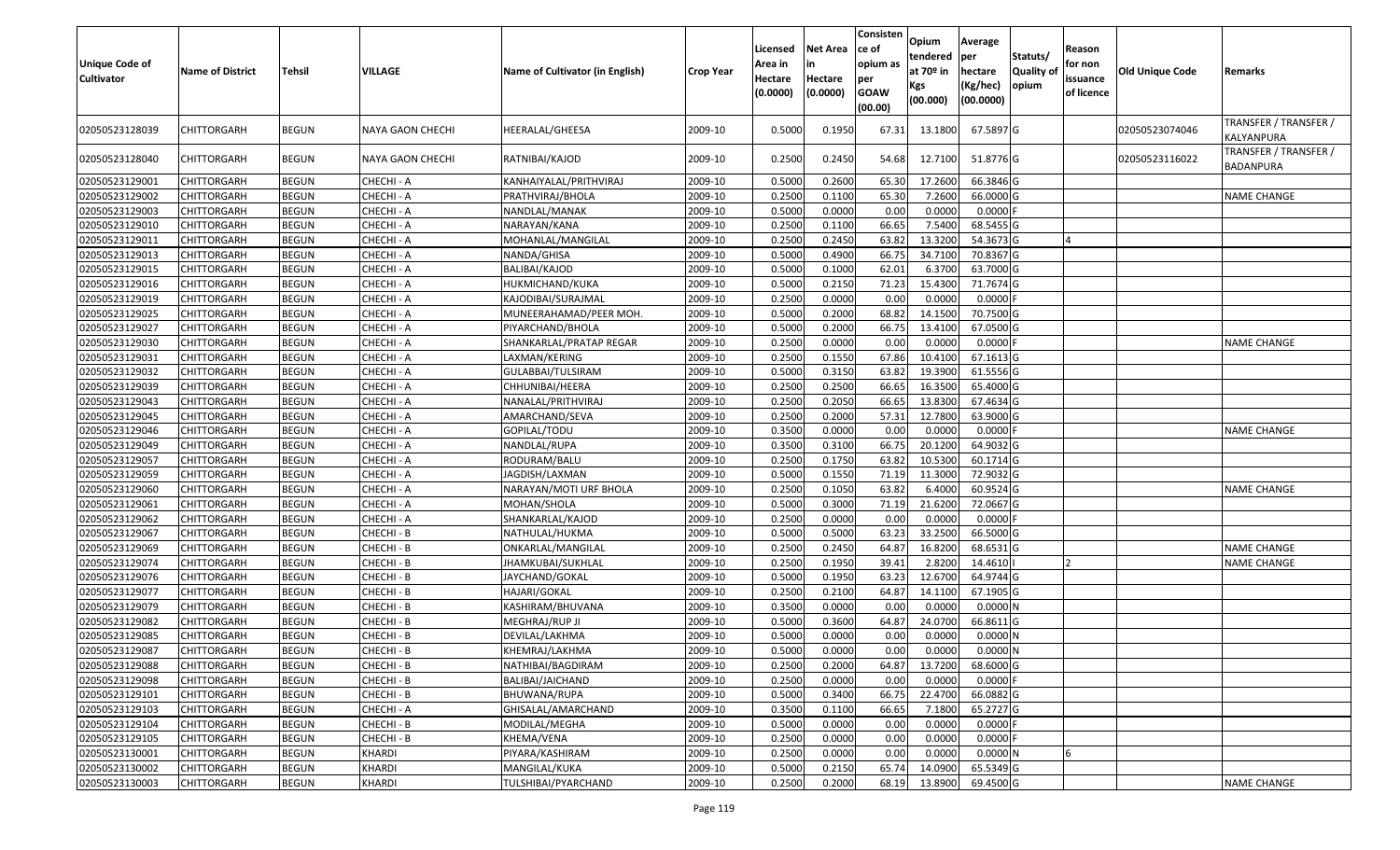| <b>Unique Code of</b><br><b>Cultivator</b> | <b>Name of District</b> | Tehsil       | VILLAGE       | Name of Cultivator (in English) | <b>Crop Year</b> | Licensed<br>Area in<br>Hectare<br>(0.0000) | Net Area<br>Hectare<br>(0.0000) | Consisten<br>ce of<br>opium as<br>per<br><b>GOAW</b> | Opium<br>tendered<br>at 70 <sup>o</sup> in<br>Kgs | Average<br>per<br>hectare<br>(Kg/hec) | Statuts/<br><b>Quality of</b><br>opium | Reason<br>for non<br>issuance<br>of licence | Old Unique Code | Remarks            |
|--------------------------------------------|-------------------------|--------------|---------------|---------------------------------|------------------|--------------------------------------------|---------------------------------|------------------------------------------------------|---------------------------------------------------|---------------------------------------|----------------------------------------|---------------------------------------------|-----------------|--------------------|
|                                            |                         |              |               |                                 |                  |                                            |                                 | (00.00)                                              | (00.000)                                          | (00.0000)                             |                                        |                                             |                 |                    |
| 02050523130004                             | <b>CHITTORGARH</b>      | <b>BEGUN</b> | KHARDI        | BHUWANA/HARIRAM                 | 2009-10          | 0.5000                                     | 0.2950                          | 65.74                                                | 19.1900                                           | 65.0508 G                             |                                        |                                             |                 |                    |
| 02050523130005                             | CHITTORGARH             | <b>BEGUN</b> | KHARDI        | ROOPA/MOTI                      | 2009-10          | 0.5000                                     | 0.2000                          | 69.60                                                | 13.5800                                           | 67.9000 G                             |                                        |                                             |                 |                    |
| 02050523130006                             | CHITTORGARH             | <b>BEGUN</b> | KHARDI        | SHAMBHULAL/GIRDHARI             | 2009-10          | 0.2500                                     | 0.2400                          | 66.66                                                | 15.7000                                           | 65.4167 G                             |                                        |                                             |                 |                    |
| 02050523130007                             | <b>CHITTORGARH</b>      | <b>BEGUN</b> | KHARDI        | NANDA/ROOPA                     | 2009-10          | 0.5000                                     | 0.1500                          | 70.62                                                | 10.4500                                           | 69.6667 G                             |                                        |                                             |                 |                    |
| 02050523130010                             | CHITTORGARH             | <b>BEGUN</b> | KHARDI        | DEVILAL/MADHO                   | 2009-10          | 0.5000                                     | 0.2000                          | 70.62                                                | 14.210                                            | 71.0500 G                             |                                        |                                             |                 |                    |
| 02050523130011                             | CHITTORGARH             | <b>BEGUN</b> | KHARDI        | GOPILAL/BHANWARLAL              | 2009-10          | 0.5000                                     | 0.1950                          | 67.91                                                | 13.9900                                           | 71.7436 G                             |                                        |                                             |                 |                    |
| 02050523130013                             | CHITTORGARH             | <b>BEGUN</b> | KHARDI        | ONKARLAL/BHERU                  | 2009-10          | 0.5000                                     | 0.2550                          | 60.74                                                | 15.5900                                           | 61.1373 G                             |                                        |                                             |                 |                    |
| 02050523130014                             | <b>CHITTORGARH</b>      | <b>BEGUN</b> | KHARDI        | GHEESALAL/LAXMAN                | 2009-10          | 0.5000                                     | 0.1950                          | 70.17                                                | 12.8200                                           | 65.7436 G                             |                                        |                                             |                 |                    |
| 02050523130015                             | CHITTORGARH             | <b>BEGUN</b> | KHARDI        | MANGILAL/DEVA                   | 2009-10          | 0.5000                                     | 0.1950                          | 69.48                                                | 12.870                                            | 66.0000 G                             |                                        |                                             |                 |                    |
| 02050523130016                             | CHITTORGARH             | <b>BEGUN</b> | KHARDI        | KUKA A/S RAMA S/O HEERA         | 2009-10          | 0.5000                                     | 0.2000                          | 65.74                                                | 12.8700                                           | 64.3500 G                             |                                        |                                             |                 | NAME CHANGE        |
| 02050523130017                             | CHITTORGARH             | <b>BEGUN</b> | KHARDI        | SHAMBHULAL/LAKHMICHAND          | 2009-10          | 0.5000                                     | 0.3050                          | 65.74                                                | 19.9800                                           | 65.5082 G                             |                                        |                                             |                 |                    |
| 02050523130018                             | <b>CHITTORGARH</b>      | <b>BEGUN</b> | KHARDI        | DALU/BALU                       | 2009-10          | 0.5000                                     | 0.3000                          | 63.56                                                | 19.1300                                           | 63.7667 G                             |                                        |                                             |                 |                    |
| 02050523130019                             | <b>CHITTORGARH</b>      | <b>BEGUN</b> | <b>KHARDI</b> | BHURIBAI W/O DEVILAL/GHEESA     | 2009-10          | 0.5000                                     | 0.1050                          | 67.91                                                | 7.2000                                            | 68.5714 G                             |                                        |                                             |                 | <b>NAME CHANGE</b> |
| 02050523130020                             | <b>CHITTORGARH</b>      | <b>BEGUN</b> | KHARDI        | PIYARA/PANNA                    | 2009-10          | 0.5000                                     | 0.3000                          | 66.56                                                | 19.9700                                           | 66.5667 G                             |                                        |                                             |                 |                    |
| 02050523130022                             | CHITTORGARH             | <b>BEGUN</b> | KHARDI        | GHEESA/SEVA                     | 2009-10          | 0.5000                                     | 0.3050                          | 67.91                                                | 19.9900                                           | 65.5410 G                             |                                        |                                             |                 |                    |
| 02050523130024                             | <b>CHITTORGARH</b>      | <b>BEGUN</b> | KHARDI        | DEVILAL A/S NATHU               | 2009-10          | 0.5000                                     | 0.2150                          | 70.37                                                | 14.9400                                           | 69.4884 G                             |                                        |                                             |                 |                    |
| 02050523130025                             | CHITTORGARH             | <b>BEGUN</b> | KHARDI        | TULSHIBAI S/O SARJUBAI          | 2009-10          | 0.5000                                     | 0.2400                          | 66.56                                                | 16.0000                                           | 66.6667 G                             |                                        |                                             |                 |                    |
| 02050523130026                             | CHITTORGARH             | <b>BEGUN</b> | KHARDI        | SOHANIBAI/KANHAIYALAL           | 2009-10          | 0.5000                                     | 0.1950                          | 66.56                                                | 13.1700                                           | 67.5385 G                             |                                        |                                             |                 |                    |
| 02050523130027                             | CHITTORGARH             | <b>BEGUN</b> | KHARDI        | DEVILAL/GOPILAL                 | 2009-10          | 0.5000                                     | 0.2500                          | 68.47                                                | 16.8900                                           | 67.5600 G                             |                                        |                                             |                 | <b>NAME CHANGE</b> |
| 02050523130028                             | CHITTORGARH             | <b>BEGUN</b> | KHARDI        | RADHABAI/JAGRAM                 | 2009-10          | 0.5000                                     | 0.2950                          | 66.56                                                | 20.0000                                           | 67.7966 G                             |                                        |                                             |                 | NAME CHANGE        |
| 02050523130029                             | CHITTORGARH             | <b>BEGUN</b> | KHARDI        | MANGILAL A/S LALU S/O NATHU     | 2009-10          | 0.5000                                     | 0.1500                          | 68.47                                                | 9.9100                                            | 66.0667 G                             |                                        |                                             |                 | <b>NAME CHANGE</b> |
| 02050523130030                             | CHITTORGARH             | <b>BEGUN</b> | KHARDI        | NATHU/LALU                      | 2009-10          | 0.5000                                     | 0.3000                          | 68.47                                                | 20.1500                                           | 67.1667 G                             |                                        |                                             |                 |                    |
| 02050523130031                             | CHITTORGARH             | <b>BEGUN</b> | KHARDI        | PANNALAL/HEERALAL               | 2009-10          | 0.5000                                     | 0.3000                          | 66.66                                                | 20.1500                                           | 67.1667 G                             |                                        |                                             |                 |                    |
| 02050523130032                             | CHITTORGARH             | <b>BEGUN</b> | KHARDI        | RAMKANYABAI/TULSHIRAM           | 2009-10          | 0.5000                                     | 0.2000                          | 66.66                                                | 13.1700                                           | 65.8500 G                             |                                        |                                             |                 | NAME CHANGE        |
| 02050523130033                             | CHITTORGARH             | <b>BEGUN</b> | <b>KHARDI</b> | BHAWANIRAM/BHURA                | 2009-10          | 0.2500                                     | 0.2000                          | 71.14                                                | 14.1000                                           | 70.5000 G                             |                                        |                                             |                 |                    |
| 02050523130035                             | CHITTORGARH             | <b>BEGUN</b> | KHARDI        | PIYARCHAND/NARAYAN              | 2009-10          | 0.5000                                     | 0.4200                          | 71.09                                                | 28.7000                                           | 68.3333 G                             |                                        |                                             |                 |                    |
| 02050523130036                             | CHITTORGARH             | <b>BEGUN</b> | KHARDI        | RAMESHWAR/BHURA                 | 2009-10          | 0.5000                                     | 0.2050                          | 68.47                                                | 13.7300                                           | 66.9756 G                             |                                        |                                             |                 |                    |
| 02050523130037                             | CHITTORGARH             | <b>BEGUN</b> | KHARDI        | SOHANLAL/DEVA                   | 2009-10          | 0.5000                                     | 0.1200                          | 68.16                                                | 8.3000                                            | 69.1667 G                             |                                        |                                             |                 |                    |
| 02050523130038                             | CHITTORGARH             | <b>BEGUN</b> | KHARDI        | MOHANLAL/BHANWARLAL             | 2009-10          | 0.5000                                     | 0.1950                          | 68.16                                                | 13.8600                                           | 71.0769 G                             |                                        |                                             |                 |                    |
| 02050523130039                             | CHITTORGARH             | <b>BEGUN</b> | KHARDI        | ONKARLAL/NARAYAN                | 2009-10          | 0.5000                                     | 0.0950                          | 72.29                                                | 6.9200                                            | 72.8421 G                             |                                        |                                             |                 |                    |
| 02050523130040                             | CHITTORGARH             | <b>BEGUN</b> | KHARDI        | GHEESALAL/BARDA                 | 2009-10          | 0.2500                                     | 0.2400                          | 70.49                                                | 17.3800                                           | 72.4167 G                             |                                        |                                             |                 |                    |
| 02050523130041                             | CHITTORGARH             | <b>BEGUN</b> | KHARDI        | KUKA/BHIMA                      | 2009-10          | 0.5000                                     | 0.3000                          | 70.1                                                 | 21.2700                                           | 70.9000 G                             |                                        |                                             |                 |                    |
| 02050523130042                             | CHITTORGARH             | <b>BEGUN</b> | KHARDI        | HAJARI/MOTI                     | 2009-10          | 0.5000                                     | 0.2000                          | 68.1                                                 | 13.1400                                           | 65.7000 G                             |                                        |                                             |                 |                    |
| 02050523130043                             | CHITTORGARH             | <b>BEGUN</b> | KHARDI        | BALUDAS/HEERALAL                | 2009-10          | 0.5000                                     | 0.3000                          | 68.91                                                | 19.0400                                           | 63.4667 G                             |                                        |                                             |                 |                    |
| 02050523130045                             | CHITTORGARH             | <b>BEGUN</b> | KHARDI        | RAMLAL/BHANWARLAL               | 2009-10          | 0.5000                                     | 0.1900                          | 71.18                                                | 13.2200                                           | 69.5789 G                             |                                        |                                             |                 |                    |
| 02050523130047                             | CHITTORGARH             | <b>BEGUN</b> | KHARDI        | RAMLAL/BHURA                    | 2009-10          | 0.5000                                     | 0.0000                          | 0.00                                                 | 0.0000                                            | 0.0000                                |                                        |                                             |                 |                    |
| 02050523130048                             | <b>CHITTORGARH</b>      | <b>BEGUN</b> | <b>KHARDI</b> | DUNGA/SHIVA                     | 2009-10          | 0.5000                                     | 0.2000                          | 70.07                                                |                                                   | 13.8000 69.0000 G                     |                                        |                                             |                 |                    |
| 02050523130050                             | <b>CHITTORGARH</b>      | <b>BEGUN</b> | <b>KHARDI</b> | PARMANAND/DUNGA                 | 2009-10          | 0.5000                                     | 0.1950                          | 70.07                                                | 13.2000                                           | 67.6923 G                             |                                        |                                             |                 |                    |
| 02050523130051                             | <b>CHITTORGARH</b>      | <b>BEGUN</b> | <b>KHARDI</b> | BOTHLAL/NANDRAM                 | 2009-10          | 0.5000                                     | 0.3400                          | 70.10                                                | 24.1800                                           | 71.1176 G                             |                                        |                                             |                 |                    |
| 02050523130053                             | <b>CHITTORGARH</b>      | <b>BEGUN</b> | <b>KHARDI</b> | SUSHEELABAI/DEVILAL             | 2009-10          | 0.5000                                     | 0.2000                          | 70.10                                                | 14.0900                                           | 70.4500 G                             |                                        |                                             |                 |                    |
| 02050523130055                             | <b>CHITTORGARH</b>      | <b>BEGUN</b> | <b>KHARDI</b> | MOHANLAL/DUNGA                  | 2009-10          | 0.3500                                     | 0.1950                          | 68.10                                                | 12.2600                                           | 62.8718 G                             |                                        |                                             |                 |                    |
| 02050523130058                             | <b>CHITTORGARH</b>      | <b>BEGUN</b> | KHARDI        | MANGILAL/GHEESA                 | 2009-10          | 0.2500                                     | 0.2000                          | 63.56                                                | 12.6600                                           | 63.3000 G                             |                                        |                                             |                 |                    |
| 02050523130059                             | <b>CHITTORGARH</b>      | <b>BEGUN</b> | <b>KHARDI</b> | MODA/BALU                       | 2009-10          | 0.5000                                     | 0.1950                          | 60.74                                                | 12.4200                                           | 63.6923 G                             |                                        |                                             |                 |                    |
| 02050523130062                             | <b>CHITTORGARH</b>      | <b>BEGUN</b> | KHARDI        | NANDA/JODHA                     | 2009-10          | 0.2500                                     | 0.1900                          | 63.56                                                | 11.8100                                           | 62.1579 G                             |                                        |                                             |                 |                    |
| 02050523130067                             | <b>CHITTORGARH</b>      | <b>BEGUN</b> | <b>KHARDI</b> | NANALAL/BHURA                   | 2009-10          | 0.2500                                     | 0.2050                          | 68.19                                                | 13.1900                                           | 64.3415 G                             |                                        |                                             |                 |                    |
| 02050523130068                             | <b>CHITTORGARH</b>      | <b>BEGUN</b> | <b>KHARDI</b> | DEVILAL/EKLINGH                 | 2009-10          | 0.3500                                     | 0.3100                          | 68.19                                                | 19.5900                                           | 63.1935 G                             |                                        |                                             |                 |                    |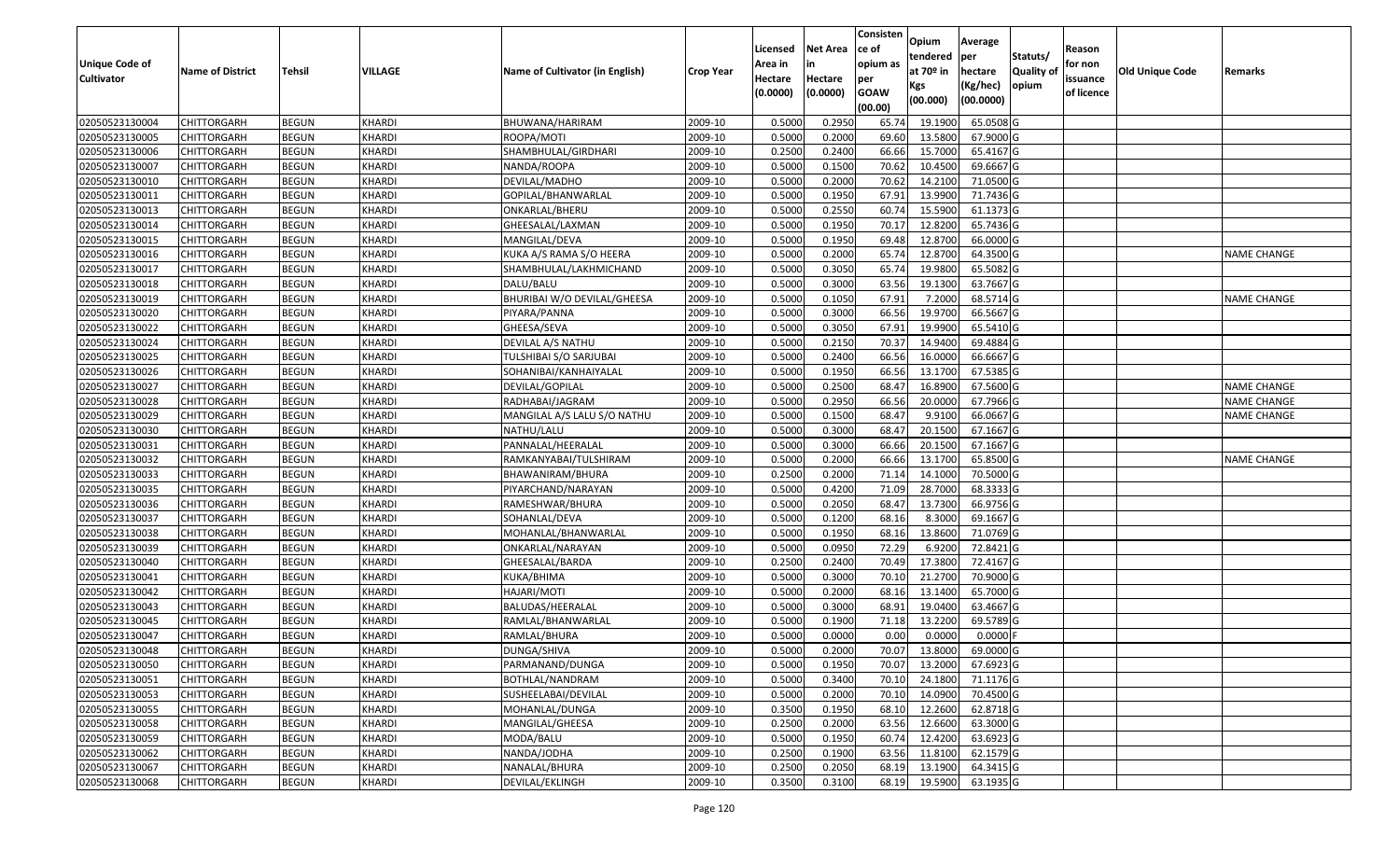| <b>Unique Code of</b> |                         |               |              |                                 |                      | Licensed<br>Area in | <b>Net Area</b><br>in | Consisten<br>ce of<br>opium as | <b>Opium</b><br>tendered     | Average<br><b>per</b>            | Statuts/                   | Reason<br>for non      |                        |                    |
|-----------------------|-------------------------|---------------|--------------|---------------------------------|----------------------|---------------------|-----------------------|--------------------------------|------------------------------|----------------------------------|----------------------------|------------------------|------------------------|--------------------|
| <b>Cultivator</b>     | <b>Name of District</b> | <b>Tehsil</b> | VILLAGE      | Name of Cultivator (in English) | Crop Year            | Hectare<br>(0.0000) | Hectare<br>(0.0000)   | per<br><b>GOAW</b><br>(00.00)  | at 70º in<br>Kgs<br>(00.000) | hectare<br>(Kg/hec)<br>(00.0000) | <b>Quality of</b><br>opium | issuance<br>of licence | <b>Old Unique Code</b> | Remarks            |
| 02050523130070        | <b>CHITTORGARH</b>      | <b>BEGUN</b>  | KHARDI       | KAJOD/GHEESA                    | 2009-10              | 0.5000              | 0.0000                | 0.00                           | 0.0000                       | $0.0000$ F                       |                            |                        |                        |                    |
| 02050523130071        | <b>CHITTORGARH</b>      | <b>BEGUN</b>  | KHARDI       | BALU/JODA                       | 2009-10              | 0.2500              | 0.2000                | 63.61                          | 12.6500                      | 63.2500 G                        |                            |                        |                        |                    |
| 02050523130072        | <b>CHITTORGARH</b>      | <b>BEGUN</b>  | KHARDI       | KAILASH/SHANKAR                 | 2009-10              | 0.2500              | 0.2450                | 63.56                          | 15.5800                      | 63.5918 G                        |                            |                        |                        |                    |
| 02050524001002        | <b>CHITTORGARH</b>      | RAWATBHATA    | KHEMAKHEDA   | DOLA/DEVA                       | 2009-10              | 0.2500              | 0.0000                | 0.00                           | 0.0000                       | $0.0000$ F                       |                            |                        |                        |                    |
| 02050524001005        | <b>CHITTORGARH</b>      | RAWATBHATA    | KHEMAKHEDA   | <b>GOKAL URF GOPAL /BARDA</b>   | 2009-10              | 0.5000              | 0.0000                | 0.00                           | 0.0000                       | $0.0000$ F                       |                            |                        |                        | <b>NAME CHANGE</b> |
| 02050524001008        | <b>CHITTORGARH</b>      | RAWATBHATA    | KHEMAKHEDA   | NANDA/SHIVCHAND                 | 2009-10              | 0.2500              | 0.0000                | 0.00                           | 0.0000                       | $0.0000$ F                       |                            |                        |                        |                    |
| 02050524001010        | <b>CHITTORGARH</b>      | RAWATBHATA    | KHEMAKHEDA   | KASTURIBAI/MANIRAM              | 2009-10              | 0.2500              | 0.0000                | 0.00                           | 0.0000                       | 0.0000                           |                            |                        |                        | NAME CHANGE        |
| 02050524001011        | <b>CHITTORGARH</b>      | RAWATBHATA    | KHEMAKHEDA   | SHANKARLAL/KELA                 | 2009-10              | 0.2500              | 0.0000                | 0.00                           | 0.0000                       | 0.0000                           |                            |                        |                        |                    |
| 02050524001013        | <b>CHITTORGARH</b>      | RAWATBHATA    | KHEMAKHEDA   | KHEMA/BHURA DHAKAD              | 2009-10              | 0.2500              | 0.0000                | 0.00                           | 0.0000                       | $0.0000$ F                       |                            |                        |                        |                    |
| 02050524001017        | <b>CHITTORGARH</b>      | RAWATBHATA    | KHEMAKHEDA   | KELA/DEVJI                      | 2009-10              | 0.5000              | 0.0000                | 0.00                           | 0.0000                       | $0.0000$ F                       |                            |                        |                        |                    |
| 02050524001018        | <b>CHITTORGARH</b>      | RAWATBHATA    | KHEMAKHEDA   | MADHO/MODA                      | 2009-10              | 0.2500              | 0.0000                | 0.00                           | 0.0000                       | $0.0000$ F                       |                            |                        |                        |                    |
| 02050524001019        | <b>CHITTORGARH</b>      | RAWATBHATA    | KHEMAKHEDA   | NATHU/DEVA                      | 2009-10              | 0.2500              | 0.0000                | 0.00                           | 0.0000                       | 0.0000                           |                            |                        |                        |                    |
| 02050524001020        | <b>CHITTORGARH</b>      | RAWATBHATA    | KHEMAKHEDA   | UDA/DEVA                        | 2009-10              | 0.2500              | 0.0000                | 0.00                           | 0.0000                       | $0.0000$ F                       |                            |                        |                        |                    |
| 02050524001021        | <b>CHITTORGARH</b>      | RAWATBHATA    | KHEMAKHEDA   | SHANKARLAL/BHANWARLAL           | 2009-10              | 0.2500              | 0.0000                | 0.00                           | 0.0000                       | $0.0000$ F                       |                            |                        |                        |                    |
| 02050524001022        | <b>CHITTORGARH</b>      | RAWATBHATA    | KHEMAKHEDA   | KHANA/DEVA                      | 2009-10              | 0.2500              | 0.0000                | 0.00                           | 0.0000                       | $0.0000$ F                       |                            |                        |                        |                    |
| 02050524001023        | <b>CHITTORGARH</b>      | RAWATBHATA    | KHEMAKHEDA   | BHANWARLAL/CHAMNA               | 2009-10              | 0.2500              | 0.0000                | 0.00                           | 0.0000                       | 0.0000F                          |                            |                        |                        |                    |
| 02050524001026        | <b>CHITTORGARH</b>      | RAWATBHATA    | KHEMAKHEDA   | MODIBAI/KISHOR                  | 2009-10              | 0.5000              | 0.0000                | 0.00                           | 0.0000                       | $0.0000$ F                       |                            |                        |                        |                    |
| 02050524001028        | <b>CHITTORGARH</b>      | RAWATBHATA    | KHEMAKHEDA   | RAJU/LAXMAN                     | 2009-10              | 0.3500              | 0.0000                | 0.00                           | 0.0000                       | $0.0000$ F                       |                            |                        |                        |                    |
| 02050524001029        | <b>CHITTORGARH</b>      | RAWATBHATA    | KHEMAKHEDA   | TARACHAND/BHOLA                 | 2009-10              | 0.2500              | 0.0000                | 0.00                           | 0.0000                       | $0.0000$ F                       |                            |                        |                        |                    |
| 02050524001030        | <b>CHITTORGARH</b>      | RAWATBHATA    | KHEMAKHEDA   | JAYRAM/SHOCHAND                 | 2009-10              | 0.2500              | 0.0000                | 0.00                           | 0.0000                       | $0.0000$ F                       |                            |                        |                        |                    |
| 02050524001036        | <b>CHITTORGARH</b>      | RAWATBHATA    | KHEMAKHEDA   | HEERALAL/DAULA                  | 2009-10              | 0.3500              | 0.0000                | 0.00                           | 0.0000                       | $0.0000$ F                       |                            |                        |                        |                    |
| 02050524001037        | <b>CHITTORGARH</b>      | RAWATBHATA    | KHEMAKHEDA   | NARAYANIBAI/KAJOD               | 2009-10              | 0.3500              | 0.0000                | 0.00                           | 0.0000                       | 0.0000                           |                            |                        |                        |                    |
| 02050524001038        | <b>CHITTORGARH</b>      | RAWATBHATA    | КНЕМАКНЕDА   | ONKARGIR/NANDGIR                | 2009-10              | 0.2500              | 0.0000                | 0.00                           | 0.0000                       | $0.0000$ F                       |                            |                        | 02050524024007         | TRANSFER           |
| 02050524002001        | <b>CHITTORGARH</b>      | RAWATBHATA    | BORAV        | MAHAVEERKUMAR/NATHU             | 2009-10              | 0.3500              | 0.0000                | 0.00                           | 0.0000                       | 0.0000F                          |                            |                        |                        |                    |
| 02050524002003        | <b>CHITTORGARH</b>      | RAWATBHATA    | <b>BORAV</b> | DUNGA/RUPA                      | 2009-10              | 0.2500              | 0.0000                | 0.00                           | 0.0000                       | $0.0000$ F                       |                            |                        |                        |                    |
| 02050524002005        | <b>CHITTORGARH</b>      | RAWATBHATA    | BORAV        | GHEESALAL/KALU                  | 2009-10              | 0.3500              | 0.0000                | 0.00                           | 0.0000                       | $0.0000$ F                       |                            |                        |                        |                    |
| 02050524002006        | <b>CHITTORGARH</b>      | RAWATBHATA    | <b>BORAV</b> | BHURALAL/BALU                   | 2009-10              | 0.2500              | 0.0000                | 0.00                           | 0.0000                       | $0.0000$ F                       |                            |                        |                        | <b>NAME CHANGE</b> |
| 02050524002008        | <b>CHITTORGARH</b>      | RAWATBHATA    | <b>BORAV</b> | UDAYLAL/CHUNNILAL               | 2009-10              | 0.2500              | 0.0000                | 0.00                           | 0.0000                       | $0.0000$ F                       |                            |                        |                        |                    |
| 02050524002011        | <b>CHITTORGARH</b>      | RAWATBHATA    | <b>BORAV</b> | BHANWARLAL/HEERALAL             | 2009-10              | 0.5000              | 0.0000                | 0.00                           | 0.0000                       | $0.0000$ F                       |                            |                        |                        |                    |
| 02050524002014        | <b>CHITTORGARH</b>      | RAWATBHATA    | <b>BORAV</b> | MOHANIBAI/BHAGIRATH             | 2009-10              | 0.2500              | 0.0000                | 0.00                           | 0.0000                       | $0.0000$ F                       |                            |                        |                        | <b>NAME CHANGE</b> |
| 02050524002015        | <b>CHITTORGARH</b>      | RAWATBHATA    | <b>BORAV</b> | JAGDISH/CHAGNA                  | 2009-10              | 0.3500              | 0.0000                | 0.00                           | 0.0000                       | 0.0000                           |                            |                        |                        |                    |
| 02050524002016        | <b>CHITTORGARH</b>      | RAWATBHATA    | <b>BORAV</b> | PANNA/BARDICHAND                | 2009-10              | 0.5000              | 0.0000                | 0.00                           | 0.0000                       | 0.0000                           |                            |                        |                        |                    |
| 02050524002017        | <b>CHITTORGARH</b>      | RAWATBHATA    | <b>BORAV</b> | CHUNNIBAI/PIYARA                | 2009-10              | 0.5000              | 0.0000                | 0.00                           | 0.0000                       | 0.0000F                          |                            |                        |                        |                    |
| 02050524002021        | <b>CHITTORGARH</b>      | RAWATBHATA    | BORAV        | BHUWANA/MODA                    | 2009-10              | 0.2500              | 0.0000                | 0.00                           | 0.0000                       | 0.0000F                          |                            |                        |                        |                    |
| 02050524002027        | <b>CHITTORGARH</b>      | RAWATBHATA    | <b>BORAV</b> | BHEEMA/DAYACHAND                | 2009-10              | 0.3500              | 0.0000                | 0.00                           | 0.0000                       | 0.0000F                          |                            |                        |                        |                    |
| 02050524002033        | <b>CHITTORGARH</b>      | RAWATBHATA    | <b>BORAV</b> | RAJMAL/DEVA SUTAR               | 2009-10              | 0.2500              | 0.0000                | 0.00                           | 0.0000                       | $0.0000$ F                       |                            |                        |                        |                    |
| 02050524002034        | CHITTORGARH             | RAWATBHATA    | <b>BORAV</b> | RUKMABAI/BHURALAL               | $\overline{2009-10}$ | 0.2500              | 0.0000                | 0.00                           | 0.0000                       | $0.0000$ F                       |                            |                        |                        |                    |
| 02050524002035        | CHITTORGARH             | RAWATBHATA    | <b>BORAV</b> | GYANCHAND/NATHULAL              | 2009-10              | 0.3500              | 0.0000                | 0.00                           | 0.0000                       | $0.0000$ F                       |                            |                        |                        |                    |
| 02050524002036        | <b>CHITTORGARH</b>      | RAWATBHATA    | <b>BORAV</b> | MADHO/NARAYAN MALI              | 2009-10              | 0.2500              | 0.0000                | 0.00                           | 0.0000                       | $0.0000$ F                       |                            |                        |                        |                    |
| 02050524002038        | <b>CHITTORGARH</b>      | RAWATBHATA    | <b>BORAV</b> | BHAWANISHANKAR/BHEEMA TELI      | 2009-10              | 0.3500              | 0.2050                | 66.40                          | 12.4700                      | 60.8290 G                        |                            |                        |                        |                    |
| 02050524002046        | <b>CHITTORGARH</b>      | RAWATBHATA    | <b>BORAV</b> | BHANWARLAL/BALDEV               | 2009-10              | 0.3500              | 0.0000                | 0.00                           | 0.0000                       | $0.0000$ F                       |                            |                        |                        |                    |
| 02050524002047        | <b>CHITTORGARH</b>      | RAWATBHATA    | <b>BORAV</b> | RAMCHANDRA/GOKUL                | 2009-10              | 0.2500              | 0.1900                | 46.01                          | 3.6400                       | 19.1580 G                        |                            |                        |                        |                    |
| 02050524002051        | <b>CHITTORGARH</b>      | RAWATBHATA    | <b>BORAV</b> | PRABHULAL/BHEEMA                | 2009-10              | 0.2500              | 0.0000                | 0.00                           | 0.0000                       | $0.0000$ F                       |                            |                        |                        |                    |
| 02050524002056        | <b>CHITTORGARH</b>      | RAWATBHATA    | <b>BORAV</b> | GANGABAI/RATANLAL               | 2009-10              | 0.3500              | 0.0950                | 54.61                          | 4.4600                       | 46.9470 G                        |                            |                        |                        |                    |
| 02050524002059        | <b>CHITTORGARH</b>      | RAWATBHATA    | BORAV        | PRAKASHCHAND/PIYARA             | 2009-10              | 0.2500              | 0.0000                | 0.00                           | 0.0000                       | $0.0000$ F                       |                            |                        |                        |                    |
| 02050524002064        | <b>CHITTORGARH</b>      | RAWATBHATA    | <b>BORAV</b> | KANHAIYADAS/MOHANDAS            | 2009-10              | 0.2500              | 0.0000                | 0.00                           | 0.0000                       | 0.0000 F                         |                            |                        |                        | <b>NAME CHANGE</b> |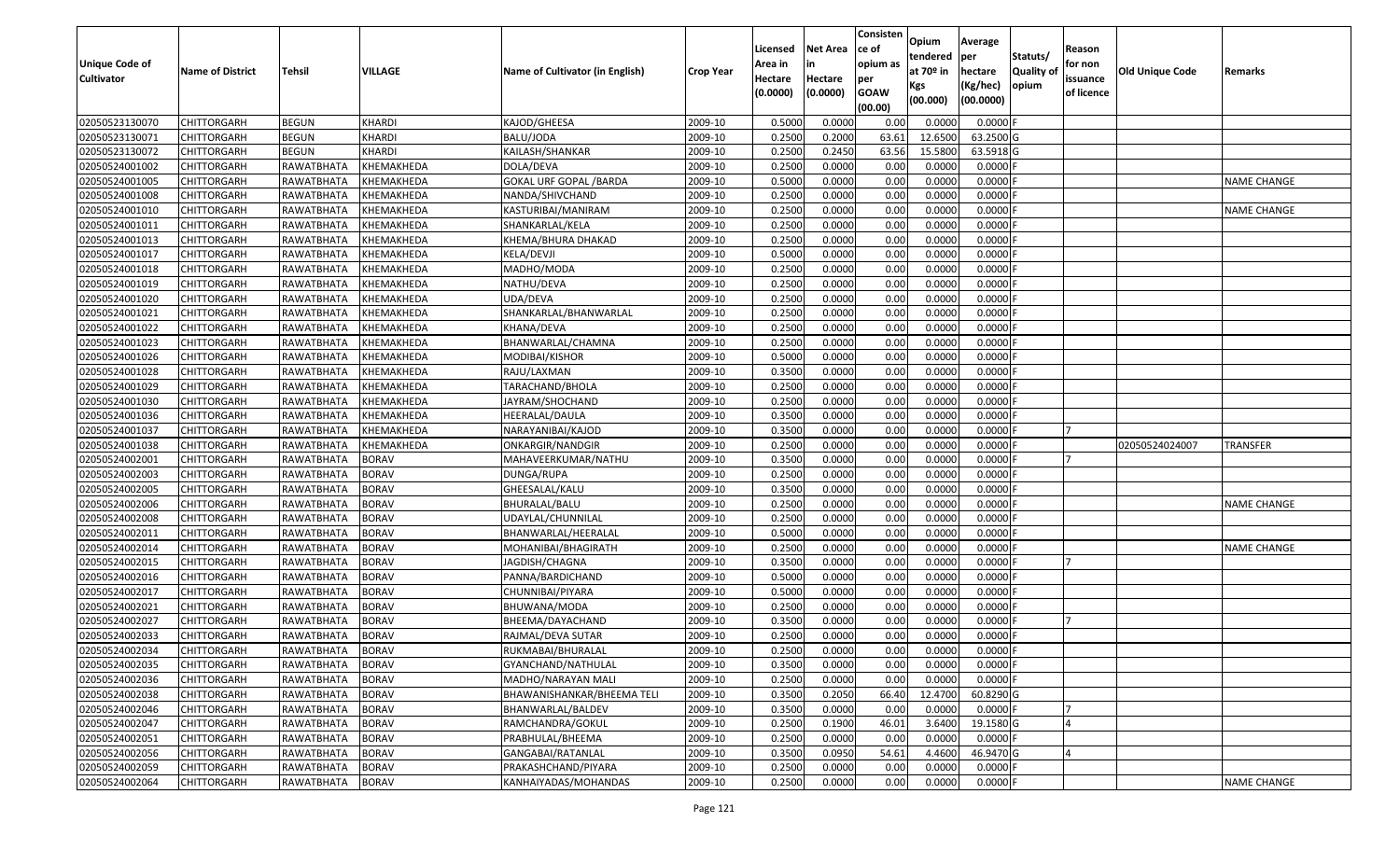| Unique Code of    |                         |               |                             |                                 |                  | Licensed<br>Area in | <b>Net Area</b> | Consisten<br>lce of<br>opium as | Opium<br>tendered | Average<br>per        | Statuts/         | Reason<br>for non |                 |                    |
|-------------------|-------------------------|---------------|-----------------------------|---------------------------------|------------------|---------------------|-----------------|---------------------------------|-------------------|-----------------------|------------------|-------------------|-----------------|--------------------|
| <b>Cultivator</b> | <b>Name of District</b> | <b>Tehsil</b> | VILLAGE                     | Name of Cultivator (in English) | <b>Crop Year</b> | Hectare             | Hectare         | per                             | at $70°$ in       | hectare               | <b>Quality o</b> | issuance          | Old Unique Code | Remarks            |
|                   |                         |               |                             |                                 |                  | (0.0000)            | (0.0000)        | <b>GOAW</b><br>(00.00)          | Kgs<br>(00.000)   | (Kg/hec)<br>(00.0000) | opium            | of licence        |                 |                    |
| 02050524002065    | CHITTORGARH             | RAWATBHATA    | <b>BORAV</b>                | MANGILAL/CHATRA                 | 2009-10          | 0.5000              | 0.0000          | 0.00                            | 0.0000            | 0.0000F               |                  |                   |                 |                    |
| 02050524002066    | CHITTORGARH             | RAWATBHATA    | <b>BORAV</b>                | BHANWARLAL/BHEEMA               | 2009-10          | 0.2500              | 0.0000          | 0.00                            | 0.0000            | $0.0000$ F            |                  |                   |                 |                    |
| 02050524002067    | CHITTORGARH             | RAWATBHATA    | <b>BORAV</b>                | KAILASHCHAND/NATHULAL           | 2009-10          | 0.3500              | 0.0000          | 0.00                            | 0.0000            | 0.0000                |                  |                   |                 |                    |
| 02050524002069    | CHITTORGARH             | RAWATBHATA    | <b>BORAV</b>                | GULABI/MADHU                    | 2009-10          | 0.2500              | 0.0000          | 0.00                            | 0.0000            | 0.0000F               |                  |                   |                 |                    |
| 02050524002070    | CHITTORGARH             | RAWATBHATA    | <b>BORAV</b>                | PRABHULAL/RODA                  | 2009-10          | 0.2500              | 0.0000          | 0.00                            | 0.0000            | 0.0000                |                  |                   |                 |                    |
| 02050524002071    | CHITTORGARH             | RAWATBHATA    | <b>BORAV</b>                | MOTYABAI/GHEESA                 | 2009-10          | 0.5000              | 0.0000          | 0.00                            | 0.0000            | 0.0000                |                  |                   |                 |                    |
| 02050524002072    | CHITTORGARH             | RAWATBHATA    | <b>BORAV</b>                | CHANDMAL/NATHULAL               | 2009-10          | 0.3500              | 0.0000          | 0.00                            | 0.0000            | 0.0000                |                  |                   |                 |                    |
| 02050524002074    | CHITTORGARH             | RAWATBHATA    | <b>BORAV</b>                | MOHANLAL/KANADAS                | 2009-10          | 0.2500              | 0.0000          | 0.00                            | 0.0000            | 0.0000F               |                  |                   |                 |                    |
| 02050524002075    | <b>CHITTORGARH</b>      | RAWATBHATA    | <b>BORAV</b>                | KANHAIYALAL/CHOGA               | 2009-10          | 0.5000              | 0.1400          | 68.20                           | 8.4500            | 60.3570 G             |                  |                   |                 |                    |
| 02050524003001    | <b>CHITTORGARH</b>      | RAWATBHATA    | MEGNIWAS KALAN              | MOHANLAL/BHOLA                  | 2009-10          | 0.5000              | 0.2950          | 61.55                           | 20.3600           | 69.0160 G             |                  |                   |                 |                    |
| 02050524003002    | CHITTORGARH             | RAWATBHATA    | MEGNIWAS KALAN              | JAYLAL/BHURA                    | 2009-10          | 0.3500              | 0.2050          | 62.29                           | 12.6800           | 61.8530 G             |                  |                   |                 |                    |
| 02050524003003    | CHITTORGARH             | RAWATBHATA    | MEGNIWAS KALAN              | <b>BALU/RUPA</b>                | 2009-10          | 0.3500              | 0.2800          | 61.66                           | 17.4600           | 62.3570 G             |                  |                   |                 |                    |
| 02050524003004    | <b>CHITTORGARH</b>      | RAWATBHATA    | MEGNIWAS KALAN              | DEVILAL/MOTI                    | 2009-10          | 0.2500              | 0.1950          | 50.81                           | 3.0400            | 15.5890 G             |                  |                   |                 |                    |
| 02050524003013    | <b>CHITTORGARH</b>      | RAWATBHATA    | MEGNIWAS KALAN              | SHANKAR/PANNA                   | 2009-10          | 0.5000              | 0.3150          | 59.75                           | 18.6600           | 59.2380 G             |                  |                   |                 |                    |
| 02050524003015    | CHITTORGARH             | RAWATBHATA    | MEGNIWAS KALAN              | GOPILAL/PYARA                   | 2009-10          | 0.2500              | 0.0000          | 0.00                            | 0.0000            | $0.0000$ F            |                  |                   |                 | <b>NAME CHANGE</b> |
| 02050524003017    | <b>CHITTORGARH</b>      | RAWATBHATA    | MEGNIWAS KALAN              | MAYARAM/KHEMA                   | 2009-10          | 0.2500              | 0.2350          | 62.36                           | 14.6800           | 62.4680 G             |                  |                   |                 |                    |
| 02050524003018    | <b>CHITTORGARH</b>      | RAWATBHATA    | MEGNIWAS KALAN              | KELA/NANDA                      | 2009-10          | 0.3500              | 0.2750          | 51.96                           | 14.5400           | 52.8720 G             |                  |                   |                 |                    |
| 02050524003021    | CHITTORGARH             | RAWATBHATA    | MEGNIWAS KALAN              | DEVILAL/DHULA                   | 2009-10          | 0.3500              | 0.2150          | 59.24                           | 13.0100           | 60.5110 G             |                  |                   |                 |                    |
| 02050524003023    | CHITTORGARH             | RAWATBHATA    | MEGNIWAS KALAN              | RAMLAL A/S NAULA S/O UDA        | 2009-10          | 0.3500              | 0.1950          | 62.29                           | 11.5300           | 59.1280G              |                  |                   |                 | <b>NAME CHANGE</b> |
| 02050524003028    | CHITTORGARH             | RAWATBHATA    | <b>MEGNIWAS KALAN</b>       | RATIRAM/BHOLA                   | 2009-10          | 0.5000              | 0.3400          | 64.86                           | 22.6500           | 66.6170 G             |                  |                   |                 |                    |
| 02050524003029    | CHITTORGARH             | RAWATBHATA    | MEGNIWAS KALAN              | SHAMBHULAL/KELA                 | 2009-10          | 0.3500              | 0.1550          | 63.29                           | 9.8400            | 63.4830 G             |                  |                   |                 |                    |
| 02050524003030    | CHITTORGARH             | RAWATBHATA    | MEGNIWAS KALAN              | RAMCHANDRA/BHOLIRAM             | 2009-10          | 0.5000              | 0.4550          | 61.98                           | 27.6700           | 60.8130 G             |                  |                   |                 |                    |
| 02050524003033    | CHITTORGARH             | RAWATBHATA    | MEGNIWAS KALAN              | RAMCHANDRA/NARAYAN              | 2009-10          | 0.3500              | 0.1950          | 62.29                           | 12.4800           | 64.0000 G             |                  |                   |                 |                    |
| 02050524003040    | <b>CHITTORGARH</b>      | RAWATBHATA    | MEGNIWAS KALAN              | MANIRAM/DEVI                    | 2009-10          | 0.2500              | 0.0000          | 0.00                            | 0.0000            | 0.0000                |                  |                   | 02050524036006  | <b>TRANSFER</b>    |
| 02050524004001    | CHITTORGARH             | RAWATBHATA    | <b>SHAMBHUNATH KA KHEDA</b> | RAJIBAI/HEERA                   | 2009-10          | 0.2500              | 0.0000          | 0.00                            | 0.0000            | 0.0000F               |                  |                   |                 |                    |
| 02050524004006    | CHITTORGARH             | RAWATBHATA    | SHAMBHUNATH KA KHEDA        | KAMLIBAI/SHANKARLAL             | 2009-10          | 0.2500              | 0.2400          | 65.90                           | 14.1700           | 59.0420 G             |                  |                   |                 | <b>NAME CHANGE</b> |
| 02050524004008    | CHITTORGARH             | RAWATBHATA    | SHAMBHUNATH KA KHEDA        | MANGILAL/PYARA                  | 2009-10          | 0.5000              | 0.3950          | 65.90                           | 24.0200           | 60.8100 G             |                  |                   |                 | <b>NAME CHANGE</b> |
| 02050524004010    | CHITTORGARH             | RAWATBHATA    | SHAMBHUNATH KA KHEDA        | BHANWERLAL/LAXMAN               | 2009-10          | 0.5000              | 0.2000          | 60.41                           | 10.3300           | 51.6500 G             |                  |                   |                 |                    |
| 02050524004011    | CHITTORGARH             | RAWATBHATA    | SHAMBHUNATH KA KHEDA        | GEESALAL/KAJOD                  | 2009-10          | 0.2500              | 0.0000          | 0.00                            | 0.0000            | $0.0000$ F            |                  |                   |                 | <b>NAME CHANGE</b> |
| 02050524004016    | CHITTORGARH             | RAWATBHATA    | SHAMBHUNATH KA KHEDA        | MANGILAL/NARAYAN                | 2009-10          | 0.3500              | 0.2150          | 58.47                           | 11.9100           | 55.3950 G             |                  |                   |                 |                    |
| 02050524004017    | CHITTORGARH             | RAWATBHATA    | SHAMBHUNATH KA KHEDA        | MANGILAL/KASHIRAM               | 2009-10          | 0.3500              | 0.1000          | 65.83                           | 6.5100            | 65.1000G              |                  |                   |                 |                    |
| 02050524004020    | CHITTORGARH             | RAWATBHATA    | SHAMBHUNATH KA KHEDA        | JHAMKUBAI/KANA                  | 2009-10          | 0.2500              | 0.2400          | 65.90                           | 14.2400           | 59.3330 G             |                  |                   |                 |                    |
| 02050524004022    | CHITTORGARH             | RAWATBHATA    | SHAMBHUNATH KA KHEDA        | TULSHIRAM/KISHNA                | 2009-10          | 0.5000              | 0.4750          | 58.67                           | 26.1600           | 55.0730G              |                  |                   |                 |                    |
| 02050524004024    | <b>CHITTORGARH</b>      | RAWATBHATA    | SHAMBHUNATH KA KHEDA        | KANHAIYALAL/JODHA               | 2009-10          | 0.2500              | 0.2400          | 57.42                           | 12.8200           | 53.4160 G             |                  |                   |                 |                    |
| 02050524004028    | CHITTORGARH             | RAWATBHATA    | SHAMBHUNATH KA KHEDA        | BHANWARLAL/PANNA                | 2009-10          | 0.250               | 0.0000          | 0.00                            | 0.0000            | 0.0000F               |                  |                   |                 |                    |
| 02050524004029    | CHITTORGARH             | RAWATBHATA    | SHAMBHUNATH KA KHEDA        | MOTICHAND/BHANWARLAL            | 2009-10          | 0.2500              | 0.0000          | 0.00                            | 0.0000            | 0.0000                |                  |                   |                 |                    |
| 02050524004030    | <b>CHITTORGARH</b>      | RAWATBHATA    | SHAMBHUNATH KA KHEDA        | BHUWANA/RAMA                    | 2009-10          | 0.2500              | 0.0000          | 0.00                            | 0.0000            | $0.0000$ F            |                  |                   |                 |                    |
| 02050524004032    | <b>CHITTORGARH</b>      | RAWATBHATA    | SHAMBHUNATH KA KHEDA        | GANSHYAM/MADANLAL               | 2009-10          | 0.2500              | 0.2500          | 63.10                           | 14.3600           | 57.4400 G             |                  |                   |                 | <b>NAME CHANGE</b> |
| 02050524005001    | <b>CHITTORGARH</b>      | RAWATBHATA    | <b>SUKHPURA</b>             | PANNA/MODA                      | 2009-10          | 0.3500              | 0.0000          | 0.00                            | 0.0000            | $0.0000$ F            |                  |                   |                 |                    |
| 02050524005002    | <b>CHITTORGARH</b>      | RAWATBHATA    | <b>SUKHPURA</b>             | KANHA/BALU                      | 2009-10          | 0.2500              | 0.0000          | 0.00                            | 0.0000            | $0.0000$ F            |                  |                   |                 |                    |
| 02050524005003    | CHITTORGARH             | RAWATBHATA    | <b>SUKHPURA</b>             | JADAVBAI/BARDICHAND             | 2009-10          | 0.5000              | 0.0000          | 0.00                            | 0.0000            | 0.0000                |                  |                   |                 |                    |
| 02050524005005    | <b>CHITTORGARH</b>      | RAWATBHATA    | <b>SUKHPURA</b>             | GEESALAL/TULSHIRAM              | 2009-10          | 0.2500              | 0.0000          | 0.00                            | 0.0000            | $0.0000$ F            |                  |                   |                 | <b>NAME CHANGE</b> |
| 02050524005007    | <b>CHITTORGARH</b>      | RAWATBHATA    | <b>SUKHPURA</b>             | NARAYAN/DALLA                   | 2009-10          | 0.3500              | 0.1000          | 58.67                           | 5.3400            | 53.4000 G             |                  |                   |                 |                    |
| 02050524005008    | CHITTORGARH             | RAWATBHATA    | <b>SUKHPURA</b>             | KHANA/DHANNA                    | 2009-10          | 0.5000              | 0.0000          | 0.00                            | 0.0000            | $0.0000$ F            |                  |                   |                 |                    |
| 02050524005009    | <b>CHITTORGARH</b>      | RAWATBHATA    | <b>SUKHPURA</b>             | TEJRAM/MOJIRAM                  | 2009-10          | 0.3500              | 0.0000          | 0.00                            | 0.0000            | 0.0000                |                  |                   |                 |                    |
| 02050524005010    | <b>CHITTORGARH</b>      | RAWATBHATA    | <b>SUKHPURA</b>             | KUKA/CHAMNA                     | 2009-10          | 0.5000              | 0.0000          | 0.00                            | 0.0000            | $0.0000$ F            |                  |                   |                 |                    |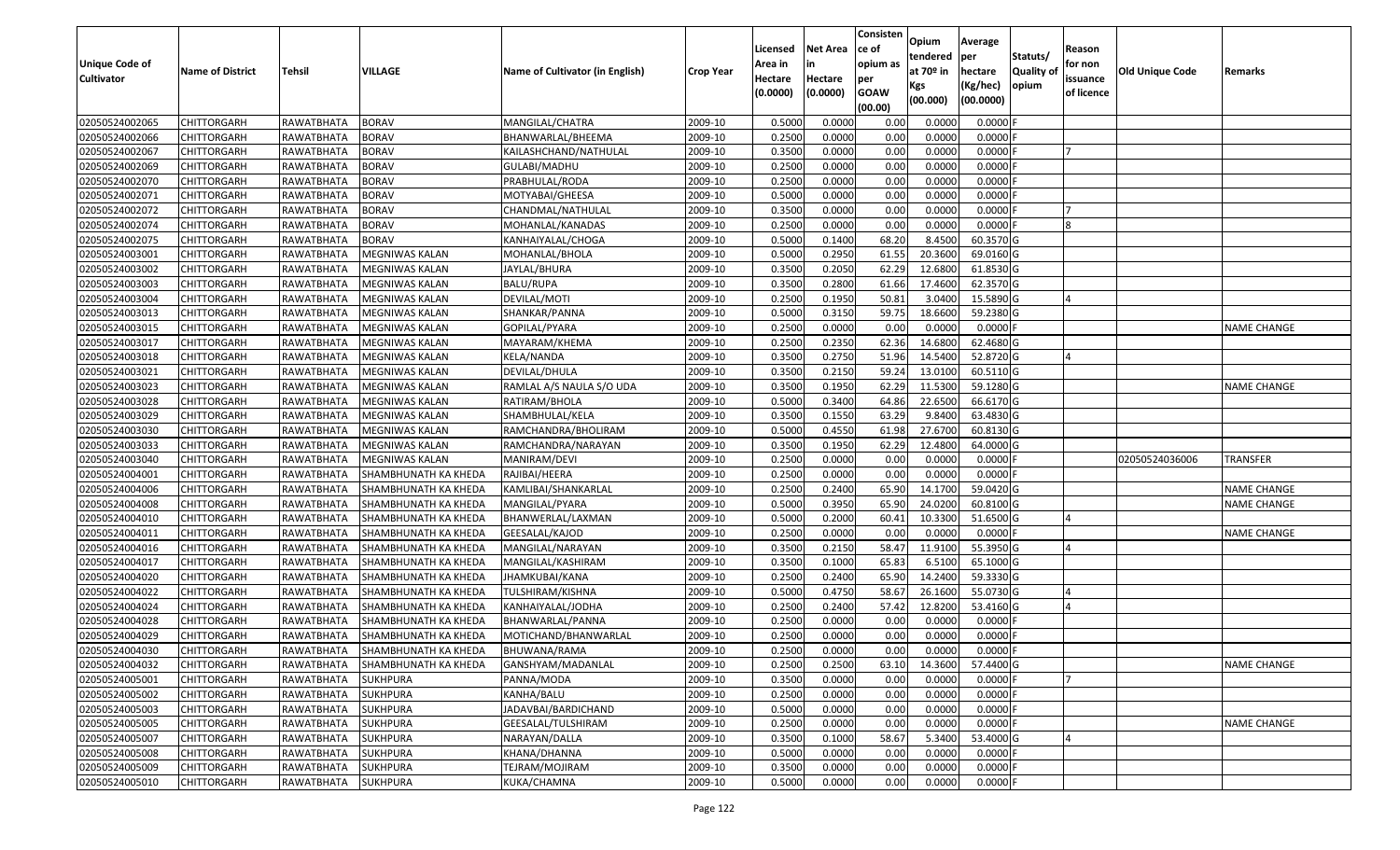| <b>Unique Code of</b><br><b>Cultivator</b> | <b>Name of District</b> | <b>Tehsil</b>     | VILLAGE                 | Name of Cultivator (in English) | <b>Crop Year</b> | Licensed<br>Area in<br>Hectare<br>(0.0000) | <b>Net Area</b><br>in<br>Hectare<br>(0.0000) | Consisten<br>ce of<br>opium as<br>per<br><b>GOAW</b> | Opium<br>tendered<br>at $70°$ in<br>Kgs | Average<br>per<br>hectare<br>(Kg/hec) | Statuts/<br><b>Quality o</b><br>opium | Reason<br>for non<br>issuance<br>of licence | <b>Old Unique Code</b> | Remarks                                      |
|--------------------------------------------|-------------------------|-------------------|-------------------------|---------------------------------|------------------|--------------------------------------------|----------------------------------------------|------------------------------------------------------|-----------------------------------------|---------------------------------------|---------------------------------------|---------------------------------------------|------------------------|----------------------------------------------|
|                                            |                         |                   |                         |                                 |                  |                                            |                                              | (00.00)                                              | (00.000)                                | (00.0000)                             |                                       |                                             |                        |                                              |
| 02050524005011                             | CHITTORGARH             | RAWATBHATA        | <b>SUKHPURA</b>         | MOTYBAI/GHEESA                  | 2009-10          | 0.5000                                     | 0.0000                                       | 0.00                                                 | 0.0000                                  | 0.0000F                               |                                       |                                             |                        |                                              |
| 02050524005013                             | CHITTORGARH             | RAWATBHATA        | <b>SUKHPURA</b>         | GHEESALAL/GOKAL                 | 2009-10          | 0.5000                                     | 0.0000                                       | 0.00                                                 | 0.0000                                  | 0.0000F                               |                                       |                                             |                        |                                              |
| 02050524005015                             | CHITTORGARH             | RAWATBHATA        | <b>SUKHPURA</b>         | JAMNIBAI/BHUWANA                | 2009-10          | 0.5000                                     | 0.0000                                       | 0.00                                                 | 0.0000                                  | 0.0000                                |                                       |                                             |                        | <b>NAME CHANGE</b>                           |
| 02050524005017                             | <b>CHITTORGARH</b>      | <b>RAWATBHATA</b> | <b>SUKHPURA</b>         | DALU/SHOCHAND                   | 2009-10          | 0.5000                                     | 0.2000                                       | 66.87                                                | 12.3900                                 | 61.9500 G                             |                                       |                                             |                        |                                              |
| 02050524005019                             | CHITTORGARH             | RAWATBHATA        | <b>SUKHPURA</b>         | SHMABHULAL/PYARCHAND            | 2009-10          | 0.2500                                     | 0.1000                                       | 63.67                                                | 6.1700                                  | 61.7000 G                             |                                       |                                             |                        | <b>NAME CHANGE</b>                           |
| 02050524005020                             | CHITTORGARH             | RAWATBHATA        | <b>SUKHPURA</b>         | GANGABAI/RUPA                   | 2009-10          | 0.5000                                     | 0.0000                                       | 0.00                                                 | 0.0000                                  | 0.0000F                               |                                       |                                             |                        |                                              |
| 02050524005021                             | CHITTORGARH             | RAWATBHATA        | <b>SUKHPURA</b>         | TEJRAM/GIRDHARI                 | 2009-10          | 0.3500                                     | 0.0000                                       | 0.00                                                 | 0.0000                                  | 0.0000                                |                                       |                                             |                        |                                              |
| 02050524005022                             | CHITTORGARH             | RAWATBHATA        | <b>SUKHPURA</b>         | DALICHAND/KASHIRAM              | 2009-10          | 0.2500                                     | 0.0000                                       | 0.00                                                 | 0.0000                                  | 0.0000                                |                                       |                                             |                        |                                              |
| 02050524005023                             | CHITTORGARH             | RAWATBHATA        | <b>SUKHPURA</b>         | KANHA/LALU                      | 2009-10          | 0.5000                                     | 0.0000                                       | 0.00                                                 | 0.0000                                  | 0.0000                                |                                       |                                             |                        |                                              |
| 02050524005026                             | CHITTORGARH             | RAWATBHATA        | <b>SUKHPURA</b>         | MANGILAL/TARACHAND              | 2009-10          | 0.5000                                     | 0.0000                                       | 0.00                                                 | 0.0000                                  | 0.0000                                |                                       |                                             |                        |                                              |
| 02050524005028                             | CHITTORGARH             | RAWATBHATA        | <b>SUKHPURA</b>         | PINAKIN/MOHANLAL                | 2009-10          | 0.2500                                     | 0.0000                                       | 0.00                                                 | 0.0000                                  | 0.0000                                |                                       |                                             |                        |                                              |
| 02050524005029                             | CHITTORGARH             | RAWATBHATA        | <b>SUKHPURA</b>         | KASHIRAM/TARACHAND              | 2009-10          | 0.5000                                     | 0.0000                                       | 0.00                                                 | 0.0000                                  | 0.0000                                |                                       |                                             |                        |                                              |
| 02050524005030                             | <b>CHITTORGARH</b>      | RAWATBHATA        | <b>SUKHPURA</b>         | MANGILAL/PYARA                  | 2009-10          | 0.2500                                     | 0.0000                                       | 0.00                                                 | 0.0000                                  | 0.0000F                               |                                       |                                             |                        |                                              |
| 02050524005031                             | <b>CHITTORGARH</b>      | RAWATBHATA        | <b>SUKHPURA</b>         | KAJOD/PEMA                      | 2009-10          | 0.2500                                     | 0.0000                                       | 0.00                                                 | 0.0000                                  | $0.0000$ F                            |                                       |                                             |                        |                                              |
| 02050524005032                             | <b>CHITTORGARH</b>      | RAWATBHATA        | <b>SUKHPURA</b>         | MOTI/JALAM                      | 2009-10          | 0.5000                                     | 0.0000                                       | 0.00                                                 | 0.0000                                  | $0.0000$ F                            |                                       |                                             |                        |                                              |
| 02050524005035                             | <b>CHITTORGARH</b>      | RAWATBHATA        | <b>SUKHPURA</b>         | JAYRAM/TULCHA                   | 2009-10          | 0.5000                                     | 0.0000                                       | 0.00                                                 | 0.0000                                  | 0.0000                                |                                       |                                             |                        |                                              |
| 02050524005036                             | <b>CHITTORGARH</b>      | RAWATBHATA        | <b>SUKHPURA</b>         | LAXMICHAND/TULCHA               | 2009-10          | 0.5000                                     | 0.0000                                       | 0.00                                                 | 0.0000                                  | 0.0000                                |                                       |                                             |                        |                                              |
| 02050524005037                             | CHITTORGARH             | RAWATBHATA        | <b>SUKHPURA</b>         | RAMESHWAR/DEVILAL               | 2009-10          | 0.3500                                     | 0.0000                                       | 0.00                                                 | 0.0000                                  | 0.0000                                |                                       |                                             |                        |                                              |
| 02050524005038                             | CHITTORGARH             | RAWATBHATA        | <b>SUKHPURA</b>         | RATNIBAI/SITARAM                | 2009-10          | 0.2500                                     | 0.0000                                       | 0.00                                                 | 0.0000                                  | 0.0000                                |                                       |                                             |                        | <b>NAME CHANGE</b>                           |
| 02050524005040                             | CHITTORGARH             | RAWATBHATA        | <b>SUKHPURA</b>         | SHAMBHULAL/CHAMPA               | 2009-10          | 0.3500                                     | 0.0000                                       | 0.00                                                 | 0.0000                                  | 0.0000                                |                                       |                                             |                        |                                              |
| 02050524005041                             | CHITTORGARH             | RAWATBHATA        | <b>SUKHPURA</b>         | RUPLAL/MIYACHAND                | 2009-10          | 0.2500                                     | 0.0000                                       | 0.00                                                 | 0.0000                                  | 0.0000                                |                                       |                                             |                        |                                              |
| 02050524005042                             | CHITTORGARH             | RAWATBHATA        | <b>SUKHPURA</b>         | PIYARA/GOPI                     | 2009-10          | 0.2500                                     | 0.0000                                       | 0.00                                                 | 0.0000                                  | 0.0000                                |                                       |                                             |                        |                                              |
| 02050524005043                             | CHITTORGARH             | RAWATBHATA        | <b>SUKHPURA</b>         | DEVILAL/BARDICHAND              | 2009-10          | 0.5000                                     | 0.0000                                       | 0.00                                                 | 0.0000                                  | 0.0000                                |                                       |                                             |                        |                                              |
| 02050524005044                             | CHITTORGARH             | RAWATBHATA        | <b>SUKHPURA</b>         | JEETMAL/JAYCHAND                | 2009-10          | 0.5000                                     | 0.0000                                       | 0.00                                                 | 0.0000                                  | 0.0000                                |                                       |                                             |                        |                                              |
| 02050524005047                             | <b>CHITTORGARH</b>      | <b>RAWATBHATA</b> | <b>SUKHPURA</b>         | PIYARCHAND/TARACHAND            | 2009-10          | 0.5000                                     | 0.0000                                       | 0.00                                                 | 0.0000                                  | 0.0000                                |                                       |                                             |                        |                                              |
| 02050524005048                             | CHITTORGARH             | RAWATBHATA        | <b>SUKHPURA</b>         | KISHNA/LALU                     | 2009-10          | 0.5000                                     | 0.0000                                       | 0.00                                                 | 0.0000                                  | 0.0000                                |                                       |                                             |                        |                                              |
| 02050524005050                             | CHITTORGARH             | RAWATBHATA        | <b>SUKHPURA</b>         | HARIRAM/KASHIRAM                | 2009-10          | 0.5000                                     | 0.0000                                       | 0.00                                                 | 0.0000                                  | 0.0000                                |                                       |                                             |                        |                                              |
| 02050524005051                             | CHITTORGARH             | RAWATBHATA        | <b>SUKHPURA</b>         | LAXMAN/LALU                     | 2009-10          | 0.5000                                     | 0.0000                                       | 0.00                                                 | 0.0000                                  | 0.0000                                |                                       |                                             |                        |                                              |
| 02050524005052                             | CHITTORGARH             | RAWATBHATA        | <b>SUKHPURA</b>         | MANGILAL/NATHU                  | 2009-10          | 0.5000                                     | 0.0700                                       | 66.87                                                | 4.4000                                  | 62.8570 G                             |                                       |                                             |                        |                                              |
| 02050524005053                             | <b>CHITTORGARH</b>      | RAWATBHATA        | <b>SUKHPURA</b>         | LALCHAND/NARAYAN                | 2009-10          | 0.2500                                     | 0.0000                                       | 0.00                                                 | 0.0000                                  | 0.0000                                |                                       |                                             |                        |                                              |
| 02050524005055                             | CHITTORGARH             | RAWATBHATA        | <b>SUKHPURA</b>         | KESHAVRAM/DEVI                  | 2009-10          | 0.5000                                     | 0.0000                                       | 0.00                                                 | 0.0000                                  | 0.0000                                |                                       |                                             |                        |                                              |
| 02050524006001                             | CHITTORGARH             | RAWATBHATA        | <b>GOPALPURA BORAV</b>  | SANKERPURI/SEVAPURL             | 2009-10          | 0.2500                                     | 0.2100                                       | 66.12                                                | 13.3300                                 | 63.4760 G                             |                                       |                                             |                        |                                              |
| 02050524006002                             | CHITTORGARH             | RAWATBHATA        | <b>GOPALPURA BORAV</b>  | NARAYAN/BUVANA                  | 2009-10          | 0.2500                                     | 0.0000                                       | 0.00                                                 | 0.0000                                  | 0.0000F                               |                                       |                                             |                        |                                              |
| 02050524006003                             | <b>CHITTORGARH</b>      | RAWATBHATA        | <b>GOPALPURA BORAV</b>  | BHANWARLAL/BHOLU                | 2009-10          | 0.2500                                     | 0.0000                                       | 0.00                                                 | 0.0000                                  | 0.0000                                |                                       |                                             |                        | <b>NAME CHANGE</b>                           |
| 02050524006005                             | CHITTORGARH             | RAWATBHATA        | <b>GOPALPURA BORAV</b>  | JETIBAI/NATHU                   | 2009-10          | 0.2500                                     | 0.0000                                       | 0.00                                                 | 0.0000                                  | $0.0000$ F                            |                                       |                                             |                        |                                              |
| 02050524006012                             | CHITTORGARH             | RAWATBHATA        | GOPALPURA BORAV         | KASTURIBAI/BHANWARLAL           | 2009-10          | 0.2500                                     | 0.2450                                       | 61.95                                                | 4.3700                                  | 17.8360 G                             |                                       |                                             |                        |                                              |
| 02050524006014                             | CHITTORGARH             | RAWATBHATA        | <b>GOPALPURA BORAV</b>  | <b>BHERU/DEVA</b>               | 2009-10          | 0.2500                                     | 0.1200                                       | 61.85                                                | 6.9100                                  | 57.5830 G                             |                                       |                                             |                        |                                              |
| 02050524006016                             | <b>CHITTORGARH</b>      | RAWATBHATA        | <b>GOPALPURA BORAV</b>  | RUPA/KISHNA                     | 2009-10          | 0.2500                                     | 0.0000                                       | 0.00                                                 | 0.0000                                  | $0.0000$ F                            |                                       |                                             |                        | <b>TRANSFER / GANESHPURA</b><br><b>BORAV</b> |
| 02050524007002                             | <b>CHITTORGARH</b>      | RAWATBHATA        | <b>GANESHPURA BORAV</b> | UDAYRAM/AMARCHAND               | 2009-10          | 0.2500                                     | 0.2400                                       | 63.45                                                | 4.5500                                  | 18.9580                               |                                       | I <sub>2</sub>                              |                        |                                              |
| 02050524007004                             | CHITTORGARH             | RAWATBHATA        | <b>GANESHPURA BORAV</b> | PREMCHAND/TARACHAND             | 2009-10          | 0.2500                                     | 0.0000                                       | 0.00                                                 | 0.0000                                  | 0.0000                                |                                       |                                             |                        |                                              |
| 02050524007010                             | <b>CHITTORGARH</b>      | RAWATBHATA        | <b>GANESHPURA BORAV</b> | KANHAIYALAL/GHEESU              | 2009-10          | 0.2500                                     | 0.0000                                       | 0.00                                                 | 0.0000                                  | 0.0000                                |                                       |                                             |                        |                                              |
| 02050524007017                             | <b>CHITTORGARH</b>      | RAWATBHATA        | <b>GANESHPURA BORAV</b> | MOHANLAL/BHANWARLAL             | 2009-10          | 0.2500                                     | 0.0000                                       | 0.00                                                 | 0.0000                                  | 0.0000                                |                                       |                                             |                        |                                              |
| 02050524007018                             | CHITTORGARH             | RAWATBHATA        | <b>GANESHPURA BORAV</b> | KAILASH/LALU                    | 2009-10          | 0.2500                                     | 0.0000                                       | 0.00                                                 | 0.0000                                  | $0.0000$ F                            |                                       |                                             |                        |                                              |
| 02050524007025                             | CHITTORGARH             | RAWATBHATA        | <b>GANESHPURA BORAV</b> | SOHANLAL/BHERU                  | 2009-10          | 0.3500                                     | 0.0000                                       | 0.00                                                 | 0.0000                                  | 0.0000                                |                                       |                                             | 02050524006019         | <b>TRANSFER</b>                              |
| 02050524007026                             | <b>CHITTORGARH</b>      | RAWATBHATA        | <b>GANESHPURA BORAV</b> | SHAMBHULAL/DEVILAL              | 2009-10          | 0.3500                                     | 0.0000                                       | 0.00                                                 | 0.0000                                  | 0.0000F                               |                                       |                                             | 02050524006020         | <b>TRANSFER</b>                              |
|                                            |                         |                   |                         |                                 |                  |                                            |                                              |                                                      |                                         |                                       |                                       |                                             |                        |                                              |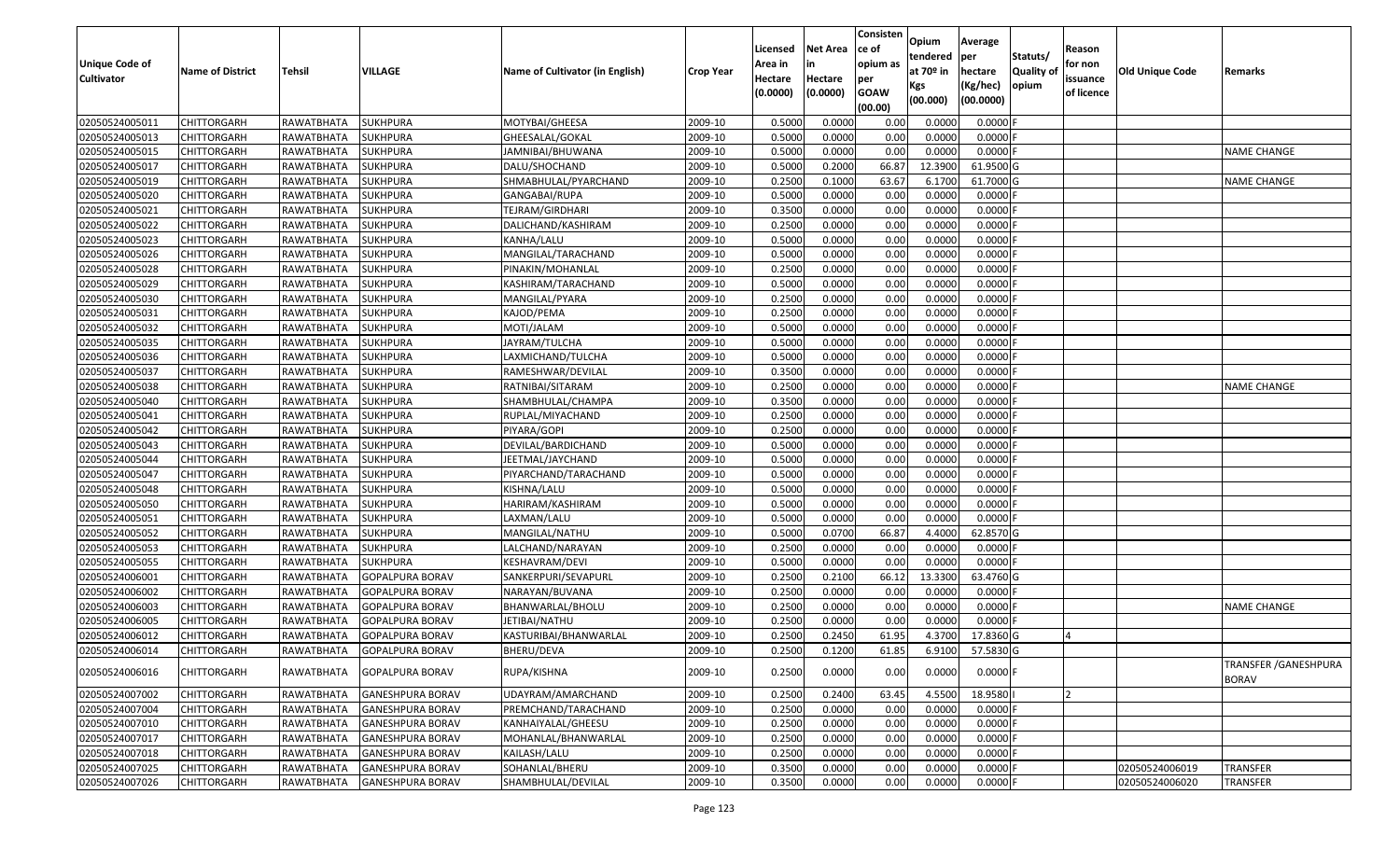| <b>Unique Code of</b><br><b>Cultivator</b> | <b>Name of District</b> | <b>Tehsil</b>     | VILLAGE                 | Name of Cultivator (in English)              | <b>Crop Year</b> | Licensed<br>Area in<br>Hectare<br>(0.0000) | <b>Net Area</b><br>in<br>Hectare<br>(0.0000) | Consisten<br>ce of<br>opium as<br>per<br><b>GOAW</b><br>(00.00) | Opium<br>tendered<br>at $70°$ in<br>Kgs<br>(00.000) | Average<br>per<br>hectare<br>(Kg/hec)<br>(00.0000) | Statuts/<br>Quality of<br>opium | Reason<br>for non<br>issuance<br>of licence | <b>Old Unique Code</b> | Remarks            |
|--------------------------------------------|-------------------------|-------------------|-------------------------|----------------------------------------------|------------------|--------------------------------------------|----------------------------------------------|-----------------------------------------------------------------|-----------------------------------------------------|----------------------------------------------------|---------------------------------|---------------------------------------------|------------------------|--------------------|
| 02050524007027                             | <b>CHITTORGARH</b>      | RAWATBHATA        | <b>GANESHPURA BORAV</b> | HAJARI/MANGILAL                              | 2009-10          | 0.3500                                     | 0.0000                                       | 0.00                                                            | 0.0000                                              | 0.0000                                             |                                 |                                             | 02050524006021         | <b>TRANSFER</b>    |
| 02050524007028                             | CHITTORGARH             | RAWATBHATA        | <b>GANESHPURA BORAV</b> | JHAMKUBAI/DOULA                              | 2009-10          | 0.2500                                     | 0.0000                                       | 0.00                                                            | 0.0000                                              | 0.0000F                                            |                                 |                                             | 02050524024002         | <b>TRANSFER</b>    |
| 02050524007029                             | CHITTORGARH             | RAWATBHATA        | <b>GANESHPURA BORAV</b> | NATHU/BHANWARLAL                             | 2009-10          | 0.5000                                     | 0.0000                                       | 0.00                                                            | 0.0000                                              | 0.0000                                             |                                 |                                             | 02050523093025         | TRANSFER           |
| 02050524008003                             | <b>CHITTORGARH</b>      | RAWATBHATA        | PIPLDA BORAV            | NANURAM/RUPA                                 | 2009-10          | 0.3500                                     | 0.3150                                       | 64.02                                                           | 19.3200                                             | 61.3330 G                                          |                                 |                                             |                        |                    |
| 02050524008004                             | <b>CHITTORGARH</b>      | RAWATBHATA        | PIPLDA BORAV            | LALU/NANDA                                   | 2009-10          | 0.3500                                     | 0.1800                                       | 61.95                                                           | 11.3100                                             | 62.8330 G                                          |                                 |                                             |                        |                    |
| 02050524008008                             | CHITTORGARH             | RAWATBHATA        | PIPLDA BORAV            | MANGILAL/HEERA                               | 2009-10          | 0.2500                                     | 0.1900                                       | 66.40                                                           | 13.0700                                             | 68.7890 G                                          |                                 |                                             |                        |                    |
| 02050524008009                             | <b>CHITTORGARH</b>      | RAWATBHATA        | PIPLDA BORAV            | LALU/AMARCHAND                               | 2009-10          | 0.3500                                     | 0.2550                                       | 68.20                                                           | 16.9400                                             | 66.4310 G                                          |                                 |                                             |                        |                    |
| 02050524008010                             | <b>CHITTORGARH</b>      | RAWATBHATA        | PIPLDA BORAV            | MANGILAL/HARLAL                              | 2009-10          | 0.2500                                     | 0.0000                                       | 0.00                                                            | 0.0000                                              | $0.0000$ F                                         |                                 |                                             |                        |                    |
| 02050524008011                             | <b>CHITTORGARH</b>      | RAWATBHATA        | PIPLDA BORAV            | MOJIRAM/DOULA                                | 2009-10          | 0.3500                                     | 0.3000                                       | 59.86                                                           | 18.1300                                             | 60.4330 G                                          |                                 |                                             |                        |                    |
| 02050524008015                             | CHITTORGARH             | RAWATBHATA        | PIPLDA BORAV            | NANDA/PITHA                                  | 2009-10          | 0.5000                                     | 0.3600                                       | 66.40                                                           | 22.3300                                             | 62.0270 G                                          |                                 |                                             |                        |                    |
| 02050524008016                             | <b>CHITTORGARH</b>      | RAWATBHATA        | PIPLDA BORAV            | MIYACHAND/DEEPA                              | 2009-10          | 0.3500                                     | 0.1100                                       | 66.1                                                            | 6.8500                                              | 62.2720 G                                          |                                 |                                             |                        |                    |
| 02050524009001                             | CHITTORGARH             | RAWATBHATA        | <b>JAWDA NIMDI</b>      | BANSHILAL/RODA                               | 2009-10          | 0.2500                                     | 0.2450                                       | 58.75                                                           | 14.2000                                             | 57.9591 G                                          |                                 |                                             |                        |                    |
| 02050524009003                             | CHITTORGARH             | RAWATBHATA        | <b>JAWDA NIMDI</b>      | KANA/SUKHLAL                                 | 2009-10          | 0.2500                                     | 0.2500                                       | 58.75                                                           | 14.3400                                             | 57.3600 G                                          |                                 |                                             |                        |                    |
| 02050524009005                             | CHITTORGARH             | RAWATBHATA        | JAWDA NIMDI             | MANGILAL/DAULA                               | 2009-10          | 0.2500                                     | 0.0000                                       | 0.00                                                            | 0.0000                                              | 0.0000                                             |                                 |                                             |                        |                    |
| 02050524009006                             | CHITTORGARH             | <b>RAWATBHATA</b> | <b>JAWDA NIMDI</b>      | SOHANIBAI/BHANWARLAL                         | 2009-10          | 0.5000                                     | 0.0000                                       | 0.00                                                            | 0.0000                                              | 0.0000                                             |                                 |                                             |                        |                    |
| 02050524009015                             | CHITTORGARH             | RAWATBHATA        | JAWDA NIMDI             | PRARHVIRAJ/RODA                              | 2009-10          | 0.250                                      | 0.0000                                       | 0.00                                                            | 0.0000                                              | 0.0000                                             |                                 |                                             |                        |                    |
| 02050524009017                             | CHITTORGARH             | RAWATBHATA        | <b>JAWDA NIMDI</b>      | NANA/PRATHVIRAJ                              | 2009-10          | 0.2500                                     | 0.0000                                       | 0.00                                                            | 0.0000                                              | 0.0000                                             |                                 |                                             |                        |                    |
| 02050524009020                             | <b>CHITTORGARH</b>      | RAWATBHATA        | <b>JAWDA NIMDI</b>      | SHORAM/RODA                                  | 2009-10          | 0.2500                                     | 0.0000                                       | 0.00                                                            | 0.0000                                              | 0.0000                                             |                                 |                                             |                        |                    |
| 02050524009022                             | <b>CHITTORGARH</b>      | <b>RAWATBHATA</b> | <b>JAWDA NIMDI</b>      | DEVILAL/CHATURBHUJ                           | 2009-10          | 0.2500                                     | 0.0000                                       | 0.00                                                            | 0.0000                                              | $0.0000$ F                                         |                                 |                                             |                        |                    |
| 02050524009025                             | CHITTORGARH             | RAWATBHATA        | JAWDA NIMDI             | KANHAIYALAL/MOOLCHAND                        | 2009-10          | 0.3500                                     | 0.0000                                       | 0.00                                                            | 0.0000                                              | 0.0000                                             |                                 |                                             |                        |                    |
| 02050524009027                             | <b>CHITTORGARH</b>      | RAWATBHATA        | <b>JAWDA NIMDI</b>      | PRABHULAL/MANGILAL                           | 2009-10          | 0.2500                                     | 0.0000                                       | 0.00                                                            | 0.0000                                              | 0.0000                                             |                                 |                                             |                        |                    |
| 02050524009028                             | CHITTORGARH             | RAWATBHATA        | JAWDA NIMDI             | GOPAL/PRABHULAL                              | 2009-10          | 0.2500                                     | 0.0000                                       | 0.00                                                            | 0.0000                                              | 0.0000                                             |                                 |                                             |                        |                    |
| 02050524009036                             | CHITTORGARH             | RAWATBHATA        | JAWDA NIMDI             | MATHURALAL/CHATURBHUJ                        | 2009-10          | 0.5000                                     | 0.0000                                       | 0.00                                                            | 0.0000                                              | $0.0000$ F                                         |                                 |                                             |                        |                    |
| 02050524009037                             | CHITTORGARH             | RAWATBHATA        | JAWDA NIMDI             | DEBBAI/RODU D/O SARJIBAI                     | 2009-10          | 0.5000                                     | 0.0000                                       | 0.00                                                            | 0.0000                                              | 0.0000                                             |                                 |                                             |                        |                    |
| 02050524009038                             | CHITTORGARH             | RAWATBHATA        | JAWDA NIMDI             | SHIVLAL/JAGANNATH                            | 2009-10          | 0.2500                                     | 0.2500                                       | 58.75                                                           | 14.1800                                             | 56.7200 G                                          |                                 |                                             |                        |                    |
| 02050524009041                             | CHITTORGARH             | RAWATBHATA        | JAWDA NIMDI             | RADHESHYAM A/S CHATURBHUJ S/O<br>KANHAIYALAL | 2009-10          | 0.2500                                     | 0.0000                                       | 0.00                                                            | 0.0000                                              | $0.0000$ F                                         |                                 |                                             |                        | <b>NAME CHANGE</b> |
| 02050524009051                             | <b>CHITTORGARH</b>      | RAWATBHATA        | <b>JAWDA NIMDI</b>      | MATHURALAL/GORILAL                           | 2009-10          | 0.2500                                     | 0.0000                                       | 0.00                                                            | 0.0000                                              | $0.0000$ F                                         |                                 |                                             |                        |                    |
| 02050524009053                             | <b>CHITTORGARH</b>      | RAWATBHATA        | <b>JAWDA NIMDI</b>      | NEMICHAND/SHOLA URF SHORAM                   | 2009-10          | 0.2500                                     | 0.2500                                       | 61.95                                                           | 14.4300                                             | 57.7200 G                                          |                                 |                                             |                        | <b>NAME CHANGE</b> |
| 02050524009055                             | <b>CHITTORGARH</b>      | RAWATBHATA        | <b>JAWDA NIMDI</b>      | NATHU/ONKARLAL                               | 2009-10          | 0.2500                                     | 0.0000                                       | 0.00                                                            | 0.0000                                              | 0.0000F                                            |                                 |                                             |                        |                    |
| 02050524009063                             | CHITTORGARH             | RAWATBHATA        | <b>JAWDA NIMDI</b>      | NANDUBAI/CHENRAM                             | 2009-10          | 0.2500                                     | 0.0000                                       | 0.00                                                            | 0.0000                                              | 0.0000                                             |                                 |                                             |                        |                    |
| 02050524009075                             | <b>CHITTORGARH</b>      | RAWATBHATA        | JAWDA NIMDI             | ONKAR/SUKHLAL                                | 2009-10          | 0.2500                                     | 0.2500                                       | 61.95                                                           | 14.8100                                             | 59.2400 G                                          |                                 |                                             | 02050524019021         | <b>TRANSFER</b>    |
| 02050524010001                             | CHITTORGARH             | RAWATBHATA        | DAULATPURA NIMDI        | MOHANDAS/RAMDAS                              | 2009-10          | 0.3500                                     | 0.2500                                       | 56.93                                                           | 14.1500                                             | 56.6000G                                           |                                 |                                             |                        |                    |
| 02050524010002                             | CHITTORGARH             | RAWATBHATA        | DAULATPURA NIMDI        | MANGILAL/BHUWANA                             | 2009-10          | 0.5000                                     | 0.2950                                       | 59.07                                                           | 17.6000                                             | 59.6610 G                                          |                                 |                                             |                        |                    |
| 02050524010003                             | CHITTORGARH             | RAWATBHATA        | DAULATPURA NIMDI        | MOOLCHAND/BOTHLAL                            | 2009-10          | 0.500                                      | 0.2850                                       | 62.54                                                           | 18.1800                                             | 63.7890 G                                          |                                 |                                             |                        |                    |
| 02050524010004                             | CHITTORGARH             | RAWATBHATA        | DAULATPURA NIMDI        | SOHANLAL/HUKMA                               | 2009-10          | 0.2500                                     | 0.2100                                       | 57.70                                                           | 12.2100                                             | 58.1420 G                                          |                                 |                                             |                        |                    |
| 02050524010005                             | <b>CHITTORGARH</b>      | RAWATBHATA        | DAULATPURA NIMDI        | YASHODABAI/PRALAD SHARMA                     | 2009-10          | 0.2500                                     | 0.1100                                       | 60.57                                                           | 6.4600                                              | 58.7270 G                                          |                                 |                                             |                        | <b>NAME CHANGE</b> |
| 02050524010006                             | <b>CHITTORGARH</b>      | RAWATBHATA        | DAULATPURA NIMDI        | UDAYLAL/BHURA                                | 2009-10          | 0.2500                                     | 0.1500                                       | 58.37                                                           | 8.7200                                              | 58.1330 G                                          |                                 |                                             |                        |                    |
| 02050524010007                             | <b>CHITTORGARH</b>      | RAWATBHATA        | DAULATPURA NIMDI        | VENIRAM/BHUWANA                              | 2009-10          | 0.5000                                     | 0.3600                                       | 62.54                                                           | 22.5200                                             | 62.5556 G                                          |                                 |                                             |                        |                    |
| 02050524010009                             | CHITTORGARH             | RAWATBHATA        | DAULATPURA NIMDI        | CHITARMAL/CHAGANLAL A/S<br>BHANWARLAL        | 2009-10          | 0.2500                                     | 0.1950                                       | 61.75                                                           | 12.1900                                             | 62.5120 G                                          |                                 |                                             |                        | <b>NAME CHANGE</b> |
| 02050524010010                             | <b>CHITTORGARH</b>      | RAWATBHATA        | DAULATPURA NIMDI        | BANSHILAL/BHEEMA                             | 2009-10          | 0.2500                                     | 0.1850                                       | 70.80                                                           | 13.5300                                             | 73.1350 G                                          |                                 |                                             |                        |                    |
| 02050524010011                             | <b>CHITTORGARH</b>      | RAWATBHATA        | DAULATPURA NIMDI        | SHRILAL/HEERA                                | 2009-10          | 0.5000                                     | 0.4600                                       | 59.07                                                           | 27.2800                                             | 59.3040 G                                          |                                 |                                             |                        |                    |
| 02050524010012                             | <b>CHITTORGARH</b>      | RAWATBHATA        | DAULATPURA NIMDI        | RAMLAL/DHANNA SHARMA                         | 2009-10          | 0.5000                                     | 0.2950                                       | 62.54                                                           | 16.5700                                             | 56.1690 G                                          |                                 |                                             |                        |                    |
| 02050524010013                             | CHITTORGARH             | RAWATBHATA        | DAULATPURA NIMDI        | MOHANSINGH/BHERUSINGH                        | 2009-10          | 0.2500                                     | 0.0000                                       | 0.00                                                            | 0.0000                                              | $0.0000$ F                                         |                                 |                                             |                        |                    |
| 02050524010014                             | <b>CHITTORGARH</b>      | RAWATBHATA        | <b>DAULATPURA NIMDI</b> | OMPRAKASH/DHANNALAL                          | 2009-10          | 0.5000                                     | 0.2000                                       | 59.07                                                           | 11.7200                                             | 58.6000 G                                          |                                 |                                             |                        |                    |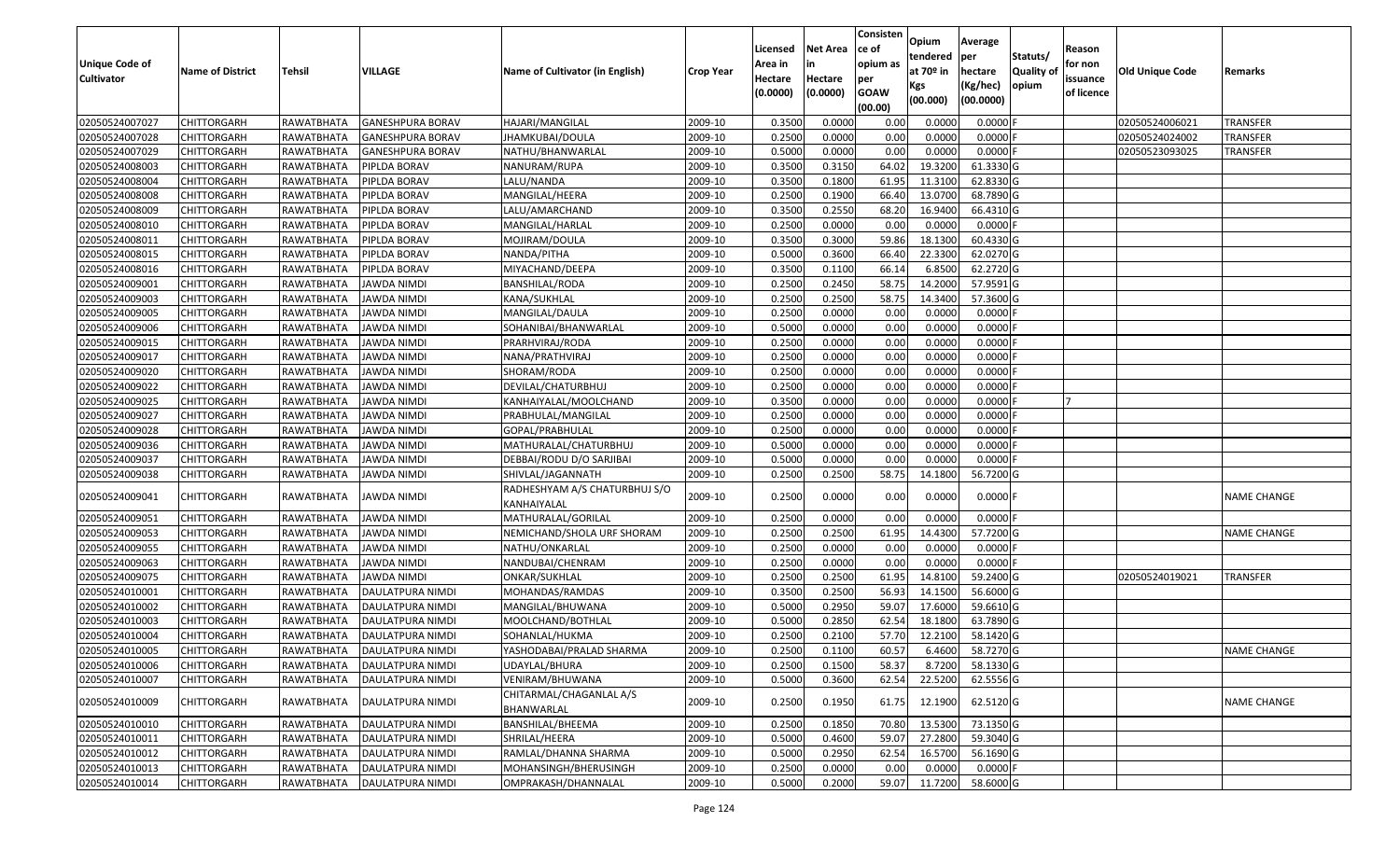| <b>Unique Code of</b><br><b>Cultivator</b> | <b>Name of District</b> | <b>Tehsil</b>     | VILLAGE                 | Name of Cultivator (in English) | <b>Crop Year</b> | Licensed<br>Area in<br>Hectare<br>(0.0000) | <b>Net Area</b><br>in<br>Hectare<br>(0.0000) | Consisten<br>ce of<br>opium as<br>per<br><b>GOAW</b><br>(00.00) | Opium<br>tendered<br>at $70°$ in<br>Kgs<br>(00.000) | Average<br>per<br>hectare<br>(Kg/hec)<br>(00.0000) | Statuts/<br>Quality of<br>opium | Reason<br>for non<br>issuance<br>of licence | <b>Old Unique Code</b> | Remarks            |
|--------------------------------------------|-------------------------|-------------------|-------------------------|---------------------------------|------------------|--------------------------------------------|----------------------------------------------|-----------------------------------------------------------------|-----------------------------------------------------|----------------------------------------------------|---------------------------------|---------------------------------------------|------------------------|--------------------|
| 02050524010015                             | <b>CHITTORGARH</b>      | RAWATBHATA        | <b>DAULATPURA NIMDI</b> | SATYANARAYAN/SHANKARLAL         | 2009-10          | 0.5000                                     | 0.2150                                       | 59.07                                                           | 12.6000                                             | 58.6040 G                                          |                                 |                                             |                        |                    |
| 02050524010016                             | CHITTORGARH             | RAWATBHATA        | DAULATPURA NIMDI        | ISHWARLAL/MANGILAL              | 2009-10          | 0.5000                                     | 0.3750                                       | 62.54                                                           | 23.1600                                             | 61.7600 G                                          |                                 |                                             |                        |                    |
| 02050524010017                             | CHITTORGARH             | RAWATBHATA        | DAULATPURA NIMDI        | JAYRAM/HUKMA                    | 2009-10          | 0.2500                                     | 0.2000                                       | 57.79                                                           | 11.5800                                             | 57.9000 G                                          |                                 |                                             |                        |                    |
| 02050524010018                             | <b>CHITTORGARH</b>      | RAWATBHATA        | <b>DAULATPURA NIMDI</b> | BHAGUCHAND/TARACHAND            | 2009-10          | 0.5000                                     | 0.5050                                       | 61.75                                                           | 31.0300                                             | 61.4450 G                                          |                                 |                                             |                        |                    |
| 02050524010019                             | <b>CHITTORGARH</b>      | RAWATBHATA        | DAULATPURA NIMDI        | BALULAL/DHANNALAL               | 2009-10          | 0.5000                                     | 0.2500                                       | 55.59                                                           | 13.3900                                             | 53.5600 G                                          |                                 |                                             |                        |                    |
| 02050524010020                             | CHITTORGARH             | RAWATBHATA        | DAULATPURA NIMDI        | BHAGWANLAL/GOPILAL              | 2009-10          | 0.250                                      | 0.2500                                       | 58.37                                                           | 14.5000                                             | 58.0000 G                                          |                                 |                                             |                        |                    |
| 02050524010021                             | CHITTORGARH             | RAWATBHATA        | DAULATPURA NIMDI        | JAGDISH/GOPILAL                 | 2009-10          | 0.3500                                     | 0.3300                                       | 61.75                                                           | 5.8300                                              | 17.6667 G                                          |                                 |                                             |                        |                    |
| 02050524010022                             | CHITTORGARH             | RAWATBHATA        | DAULATPURA NIMDI        | ONKARLAL/BHAWANISINGH           | 2009-10          | 0.2500                                     | 0.2550                                       | 51.41                                                           | 3.4700                                              | 13.6078 G                                          |                                 |                                             |                        |                    |
| 02050524010024                             | CHITTORGARH             | RAWATBHATA        | DAULATPURA NIMDI        | NANDLAL/HEERA                   | 2009-10          | 0.5000                                     | 0.1000                                       | 61.75                                                           | 6.2900                                              | 62.9000 G                                          |                                 |                                             |                        |                    |
| 02050524010025                             | CHITTORGARH             | RAWATBHATA        | DAULATPURA NIMDI        | KALUSINGH/VAKTAVARSINGH         | 2009-10          | 0.250                                      | 0.1950                                       | 43.86                                                           | 2.9800                                              | 15.2821 G                                          |                                 |                                             |                        |                    |
| 02050524010026                             | CHITTORGARH             | RAWATBHATA        | DAULATPURA NIMDI        | BHERUSINGH/SAJJANSINGH          | 2009-10          | 0.2500                                     | 0.2400                                       | 58.37                                                           | 14.5900                                             | 60.7917 G                                          |                                 |                                             |                        |                    |
| 02050524010028                             | CHITTORGARH             | RAWATBHATA        | DAULATPURA NIMDI        | KISHNLAL/CHUNNILAL              | 2009-10          | 0.5000                                     | 0.4000                                       | 57.70                                                           | 22.5200                                             | 56.3000G                                           |                                 |                                             |                        |                    |
| 02050524010031                             | CHITTORGARH             | RAWATBHATA        | DAULATPURA NIMDI        | KAMLABAI/CHAGANLAL              | 2009-10          | 0.2500                                     | 0.1450                                       | 64.52                                                           | 9.4000                                              | 64.8276 G                                          |                                 |                                             |                        | <b>NAME CHANGE</b> |
| 02050524010033                             | CHITTORGARH             | RAWATBHATA        | DAULATPURA NIMDI        | JAGDISHCHAND/DHANNALAL          | 2009-10          | 0.500                                      | 0.1600                                       | 58.37                                                           | 9.0400                                              | 56.5000G                                           |                                 |                                             |                        |                    |
| 02050524010034                             | CHITTORGARH             | RAWATBHATA        | DAULATPURA NIMDI        | RAMLAL/HUKMA                    | 2009-10          | 0.500                                      | 0.2000                                       | 57.70                                                           | 11.6200                                             | 58.1000G                                           |                                 |                                             |                        |                    |
| 02050524011001                             | CHITTORGARH             | RAWATBHATA        | HADO KI MORVAN          | PRATHVISINGH/HARISINGH          | 2009-10          | 0.5000                                     | 0.2950                                       | 62.19                                                           | 18.6300                                             | 63.1525 G                                          |                                 |                                             |                        |                    |
| 02050524011002                             | CHITTORGARH             | RAWATBHATA        | <b>HADO KI MORVAN</b>   | DEVILAL/TARACHAND               | 2009-10          | 0.3500                                     | 0.3400                                       | 59.27                                                           | 20.7800                                             | 61.1176 G                                          |                                 |                                             |                        |                    |
| 02050524011003                             | <b>CHITTORGARH</b>      | RAWATBHATA        | <b>HADO KI MORVAN</b>   | BADANSINGH/HARISINGH            | 2009-10          | 0.500                                      | 0.2950                                       | 58.79                                                           | 17.0800                                             | 57.8983 G                                          |                                 |                                             |                        |                    |
| 02050524011005                             | CHITTORGARH             | RAWATBHATA        | <b>HADO KI MORVAN</b>   | DHANKUNWAR/BHANWARSINGH         | 2009-10          | 0.3500                                     | 0.1950                                       | 59.47                                                           | 11.9100                                             | 61.0769 G                                          |                                 |                                             |                        |                    |
| 02050524011007                             | CHITTORGARH             | RAWATBHATA        | HADO KI MORVAN          | DEVILAL/BHUWANA                 | 2009-10          | 0.3500                                     | 0.2550                                       | 62.19                                                           | 15.7400                                             | 61.7255 G                                          |                                 |                                             |                        |                    |
| 02050524011008                             | <b>CHITTORGARH</b>      | RAWATBHATA        | <b>HADO KI MORVAN</b>   | KISHANLAL/UDA                   | 2009-10          | 0.3500                                     | 0.3500                                       | 62.19                                                           | 21.9900                                             | 62.8286 G                                          |                                 |                                             |                        |                    |
| 02050524011009                             | CHITTORGARH             | RAWATBHATA        | HADO KI MORVAN          | PEERSINGH/KISHORSINGH           | 2009-10          | 0.5000                                     | 0.2050                                       | 61.62                                                           | 12.5100                                             | 61.0244 G                                          |                                 |                                             |                        | <b>NAME CHANGE</b> |
| 02050524011010                             | CHITTORGARH             | RAWATBHATA        | HADO KI MORVAN          | DEVA/BHOLA                      | 2009-10          | 0.5000                                     | 0.2850                                       | 62.19                                                           | 17.7100                                             | 62.1404 G                                          |                                 |                                             |                        |                    |
| 02050524011011                             | CHITTORGARH             | RAWATBHATA        | HADO KI MORVAN          | SHAMBHUSINGH/TEJSINGH           | 2009-10          | 0.3500                                     | 0.2450                                       | 62.13                                                           | 15.6200                                             | 63.7550 G                                          |                                 |                                             |                        |                    |
| 02050524011012                             | CHITTORGARH             | RAWATBHATA        | <b>HADO KI MORVAN</b>   | KHUMANSINGH/SHIVSINGH           | 2009-10          | 0.3500                                     | 0.2950                                       | 62.13                                                           | 18.5700                                             | 62.9492 G                                          |                                 |                                             |                        |                    |
| 02050524011013                             | CHITTORGARH             | RAWATBHATA        | <b>HADO KI MORVAN</b>   | RATANLAL/RAMLAL                 | 2009-10          | 0.3500                                     | 0.3450                                       | 52.84                                                           | 4.5300                                              | 13.1304 G                                          |                                 |                                             |                        |                    |
| 02050524011014                             | CHITTORGARH             | RAWATBHATA        | <b>HADO KI MORVAN</b>   | JAGANNATH/NARU                  | 2009-10          | 0.5000                                     | 0.3100                                       | 61.45                                                           | 19.1500                                             | 61.7742 G                                          |                                 |                                             |                        | <b>NAME CHANGE</b> |
| 02050524011015                             | CHITTORGARH             | RAWATBHATA        | HADO KI MORVAN          | HEERA/BHANWARLAL                | 2009-10          | 0.3500                                     | 0.3150                                       | 57.79                                                           | 18.3900                                             | 58.3810 G                                          |                                 |                                             |                        |                    |
| 02050524011016                             | <b>CHITTORGARH</b>      | RAWATBHATA        | <b>HADO KI MORVAN</b>   | GORIBAI/NAGJI                   | 2009-10          | 0.5000                                     | 0.3500                                       | 62.13                                                           | 21.8800                                             | 62.5143 G                                          |                                 |                                             |                        |                    |
| 02050524011017                             | <b>CHITTORGARH</b>      | RAWATBHATA        | HADO KI MORVAN          | BHURIBAI/LAKHMA                 | 2009-10          | 0.2500                                     | 0.2500                                       | 61.45                                                           | 15.1700                                             | 60.6800 G                                          |                                 |                                             |                        |                    |
| 02050524011019                             | <b>CHITTORGARH</b>      | RAWATBHATA        | <b>HADO KI MORVAN</b>   | SARJUBAI/VENA                   | 2009-10          | 0.3500                                     | 0.3050                                       | 57.79                                                           | 17.2600                                             | 56.5902 G                                          |                                 |                                             |                        |                    |
| 02050524011020                             | CHITTORGARH             | RAWATBHATA        | HADO KI MORVAN          | KUKA/BHOLA                      | 2009-10          | 0.5000                                     | 0.3850                                       | 57.00                                                           | 22.3300                                             | 58.0000 G                                          |                                 |                                             |                        |                    |
| 02050524011021                             | <b>CHITTORGARH</b>      | RAWATBHATA        | HADO KI MORVAN          | JETUBAI/KALU                    | 2009-10          | 0.250                                      | 0.2050                                       | 57.00                                                           | 11.7500                                             | 57.3171 G                                          |                                 |                                             |                        |                    |
| 02050524011022                             | CHITTORGARH             | RAWATBHATA        | <b>HADO KI MORVAN</b>   | SHAMBHULAL/NARAYAN              | 2009-10          | 0.3500                                     | 0.3450                                       | 61.62                                                           | 21.3900                                             | 62.0000G                                           |                                 |                                             |                        |                    |
| 02050524011024                             | CHITTORGARH             | RAWATBHATA        | HADO KI MORVAN          | KALU/TULSHIRAM                  | 2009-10          | 0.250                                      | 0.2400                                       | 59.53                                                           | 14.1890                                             | 59.1200                                            |                                 |                                             |                        |                    |
| 02050524011027                             | <b>CHITTORGARH</b>      | RAWATBHATA        | <b>HADO KI MORVAN</b>   | GOVINGKUNWAR/CHANDANSINGH       | 2009-10          | 0.2500                                     | 0.2450                                       | 59.92                                                           | 4.2600                                              | 17.3878 G                                          |                                 |                                             |                        |                    |
| 02050524011028                             | <b>CHITTORGARH</b>      | RAWATBHATA        | <b>HADO KI MORVAN</b>   | SHANKARSINGH/MOHANSINGH         | 2009-10          | 0.5000                                     | 0.3750                                       | 60.41                                                           | 23.1700                                             | 61.7867 G                                          |                                 |                                             |                        |                    |
| 02050524011029                             | <b>CHITTORGARH</b>      | RAWATBHATA        | <b>HADO KI MORVAN</b>   | LALKUNWAR/UDEYSINGH             | 2009-10          | 0.2500                                     | 0.2500                                       | 59.27                                                           | 14.6700                                             | 58.6800 G                                          |                                 |                                             |                        |                    |
| 02050524011030                             | <b>CHITTORGARH</b>      | RAWATBHATA        | HADO KI MORVAN          | LALIBAI/MODIRAM                 | 2009-10          | 0.2500                                     | 0.2500                                       | 61.45                                                           | 4.4300                                              | 17.7200 G                                          |                                 |                                             |                        |                    |
| 02050524011031                             | CHITTORGARH             | RAWATBHATA        | HADO KI MORVAN          | DALPATSINGH/SHIVSINGH           | 2009-10          | 0.3500                                     | 0.2900                                       | 62.13                                                           | 18.0800                                             | 62.3448 G                                          |                                 |                                             |                        |                    |
| 02050524011032                             | <b>CHITTORGARH</b>      | <b>RAWATBHATA</b> | HADO KI MORVAN          | KISHANSINGH/TEJSINGH            | 2009-10          | 0.2500                                     | 0.2250                                       | 58.28                                                           | 13.4400                                             | 59.7333 G                                          |                                 |                                             |                        |                    |
| 02050524011033                             | <b>CHITTORGARH</b>      | RAWATBHATA        | HADO KI MORVAN          | NANURAM/NARAYAN                 | 2009-10          | 0.3500                                     | 0.1500                                       | 60.41                                                           | 9.2300                                              | 61.5333 G                                          |                                 |                                             |                        |                    |
| 02050524011034                             | CHITTORGARH             | RAWATBHATA        | HADO KI MORVAN          | NANDSINGH/BHANWARSINGH          | 2009-10          | 0.3500                                     | 0.2000                                       | 57.00                                                           | 11.6000                                             | 58.0000 G                                          |                                 |                                             |                        |                    |
| 02050524011035                             | CHITTORGARH             | RAWATBHATA        | HADO KI MORVAN          | LALSINGH/TEJSINGH               | 2009-10          | 0.3500                                     | 0.2500                                       | 58.43                                                           | 14.7500                                             | 59.0000 G                                          |                                 |                                             |                        |                    |
| 02050524011036                             | <b>CHITTORGARH</b>      | RAWATBHATA        | HADO KI MORVAN          | SHAMBHULAL/TARACHAND            | 2009-10          | 0.5000                                     | 0.2750                                       | 61.45                                                           | 17.3700                                             | 63.1636 G                                          |                                 |                                             |                        |                    |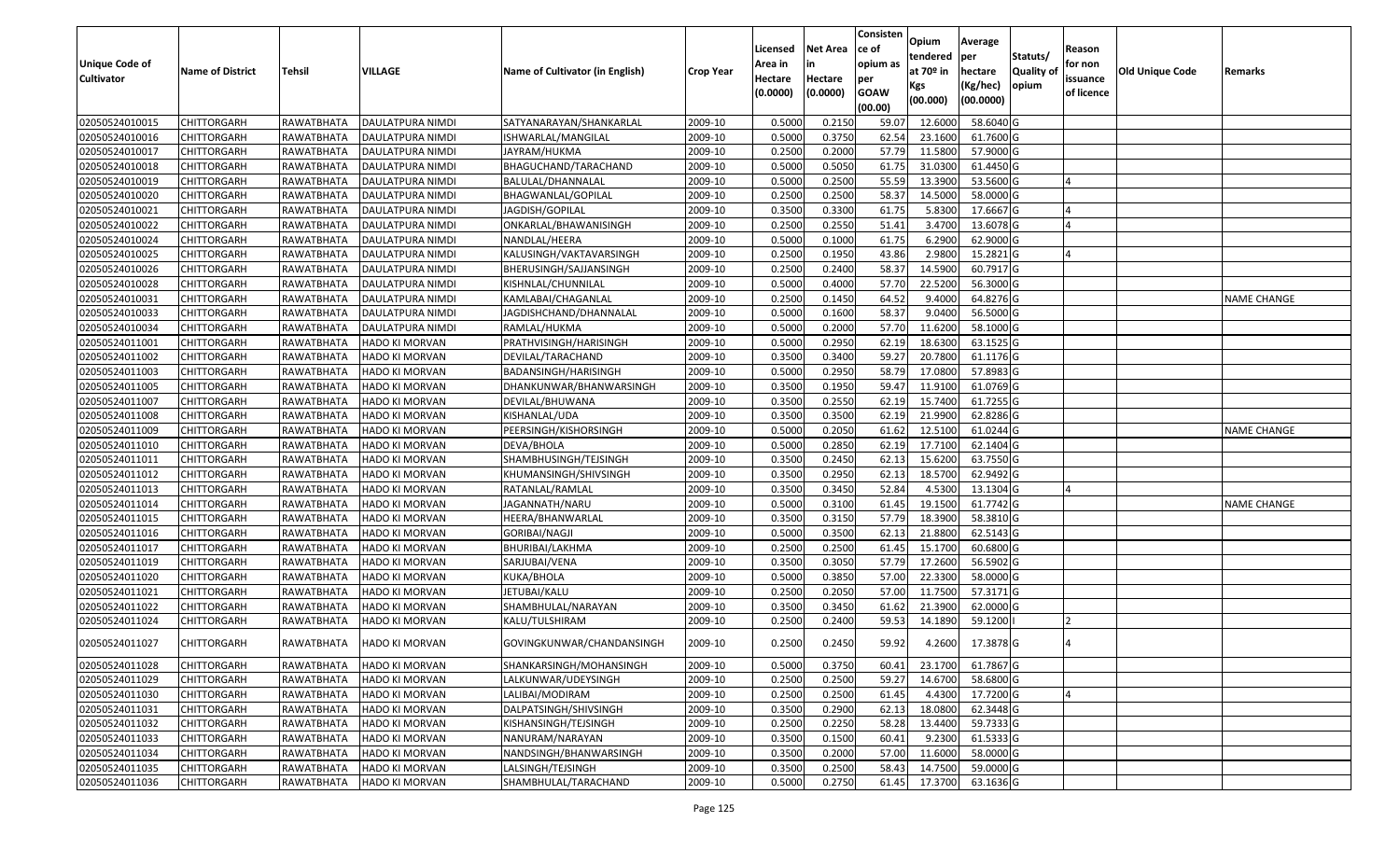| <b>Unique Code of</b><br><b>Cultivator</b> | <b>Name of District</b> | <b>Tehsil</b> | <b>VILLAGE</b>        | Name of Cultivator (in English) | <b>Crop Year</b> | Licensed<br>Area in<br>Hectare<br>(0.0000) | <b>Net Area</b><br>Hectare<br>(0.0000) | Consisten<br>ce of<br>opium as<br>per<br><b>GOAW</b><br>(00.00) | Opium<br>tendered<br>at $70°$ in<br>Kgs<br>(00.000) | Average<br>per<br>hectare<br>(Kg/hec)<br>(00.0000) | Statuts/<br>Quality of<br>opium | Reason<br>for non<br>issuance<br>of licence | <b>Old Unique Code</b> | Remarks            |
|--------------------------------------------|-------------------------|---------------|-----------------------|---------------------------------|------------------|--------------------------------------------|----------------------------------------|-----------------------------------------------------------------|-----------------------------------------------------|----------------------------------------------------|---------------------------------|---------------------------------------------|------------------------|--------------------|
| 02050524011038                             | <b>CHITTORGARH</b>      | RAWATBHATA    | <b>HADO KI MORVAN</b> | GORDHANSINGH/SHIVSINGH          | 2009-10          | 0.5000                                     | 0.3650                                 | 60.41                                                           | 22.1000                                             | 60.5479 G                                          |                                 |                                             |                        |                    |
| 02050524011039                             | CHITTORGARH             | RAWATBHATA    | HADO KI MORVAN        | AJANKANWAR/GOVERDHANSINGH       | 2009-10          | 0.2500                                     | 0.2050                                 | 59.27                                                           | 12.4300                                             | 60.6341 G                                          |                                 |                                             |                        | NAME CHANGE        |
| 02050524011040                             | <b>CHITTORGARH</b>      | RAWATBHATA    | <b>HADO KI MORVAN</b> | PIYARANATH/NARAYANNATH          | 2009-10          | 0.3500                                     | 0.2900                                 | 59.4                                                            | 17.4000                                             | 60.0000 G                                          |                                 |                                             |                        |                    |
| 02050524011042                             | <b>CHITTORGARH</b>      | RAWATBHATA    | <b>HADO KI MORVAN</b> | MITTHUKUNWAR/BALUSINGH          | 2009-10          | 0.3500                                     | 0.1950                                 | 57.00                                                           | 11.4700                                             | 58.8205 G                                          |                                 |                                             |                        |                    |
| 02050524011043                             | CHITTORGARH             | RAWATBHATA    | <b>HADO KI MORVAN</b> | BAHADURSINGH/BADANSINGH         | 2009-10          | 0.3500                                     | 0.2800                                 | 59.4                                                            | 16.7900                                             | 59.9643 G                                          |                                 |                                             |                        |                    |
| 02050524012001                             | CHITTORGARH             | RAWATBHATA    | TANKARDA              | KERING/AMARCHAND                | 2009-10          | 0.5000                                     | 0.0000                                 | 0.00                                                            | 0.0000                                              | 0.0000                                             |                                 |                                             |                        |                    |
| 02050524012002                             | <b>CHITTORGARH</b>      | RAWATBHATA    | <b>TANKARDA</b>       | MANIRAM/PEMA                    | 2009-10          | 0.2500                                     | 0.0000                                 | 0.00                                                            | 0.0000                                              | 0.0000                                             |                                 |                                             |                        |                    |
| 02050524012005                             | <b>CHITTORGARH</b>      | RAWATBHATA    | <b>TANKARDA</b>       | BHANWARLAL/GHISA                | 2009-10          | 0.5000                                     | 0.0000                                 | 0.00                                                            | 0.0000                                              | 0.0000F                                            |                                 |                                             |                        |                    |
| 02050524012006                             | <b>CHITTORGARH</b>      | RAWATBHATA    | <b>TANKARDA</b>       | NARAYANIBAI/HEERA               | 2009-10          | 0.2500                                     | 0.0000                                 | 0.00                                                            | 0.0000                                              | 0.0000F                                            |                                 |                                             |                        | NAME CHANGE        |
| 02050524012007                             | <b>CHITTORGARH</b>      | RAWATBHATA    | <b>TANKARDA</b>       | DEVILLAL/JAGANNATH              | 2009-10          | 0.2500                                     | 0.0000                                 | 0.00                                                            | 0.0000                                              | $0.0000$ F                                         |                                 |                                             |                        |                    |
| 02050524012008                             | <b>CHITTORGARH</b>      | RAWATBHATA    | <b>TANKARDA</b>       | DEVILLAL/RAMA                   | 2009-10          | 0.2500                                     | 0.2400                                 | 63.67                                                           | 14.6400                                             | 61.0000 G                                          |                                 |                                             |                        |                    |
| 02050524012011                             | CHITTORGARH             | RAWATBHATA    | <b>TANKARDA</b>       | SITARAM/BARDICHAND              | 2009-10          | 0.2500                                     | 0.1200                                 | 61.20                                                           | 6.1300                                              | 51.0830 G                                          |                                 |                                             |                        |                    |
| 02050524012013                             | <b>CHITTORGARH</b>      | RAWATBHATA    | TANKARDA              | RAMESH/PYARA                    | 2009-10          | 0.2500                                     | 0.0000                                 | 0.00                                                            | 0.0000                                              | 0.0000F                                            |                                 |                                             |                        |                    |
| 02050524012014                             | CHITTORGARH             | RAWATBHATA    | TANKARDA              | DEVILAL/BARDA                   | 2009-10          | 0.2500                                     | 0.0000                                 | 0.00                                                            | 0.0000                                              | 0.0000F                                            |                                 |                                             |                        |                    |
| 02050524012015                             | <b>CHITTORGARH</b>      | RAWATBHATA    | <b>TANKARDA</b>       | HEERA/KHEMA                     | 2009-10          | 0.2500                                     | 0.0000                                 | 0.00                                                            | 0.0000                                              | 0.0000                                             |                                 |                                             |                        |                    |
| 02050524012017                             | <b>CHITTORGARH</b>      | RAWATBHATA    | <b>TANKARDA</b>       | BHERU/KANA JATIYA               | 2009-10          | 0.2500                                     | 0.0000                                 | 0.00                                                            | 0.0000                                              | 0.0000                                             |                                 |                                             |                        |                    |
| 02050524012019                             | <b>CHITTORGARH</b>      | RAWATBHATA    | TANKARDA              | PYARCHAND/PEMA DHAKAD           | 2009-10          | 0.2500                                     | 0.0000                                 | 0.00                                                            | 0.0000                                              | 0.0000                                             |                                 |                                             |                        | NAME CHANGE        |
| 02050524012022                             | <b>CHITTORGARH</b>      | RAWATBHATA    | <b>TANKARDA</b>       | DUNGA/CHUNNA                    | 2009-10          | 0.5000                                     | 0.1250                                 | 64.29                                                           | 7.2600                                              | 58.0800 G                                          |                                 |                                             |                        |                    |
| 02050524012023                             | <b>CHITTORGARH</b>      | RAWATBHATA    | <b>TANKARDA</b>       | KANA/BHANWARLAL PARJAPAT        | 2009-10          | 0.2500                                     | 0.0000                                 | 0.00                                                            | 0.0000                                              | 0.0000                                             |                                 |                                             |                        |                    |
| 02050524012029                             | <b>CHITTORGARH</b>      | RAWATBHATA    | <b>TANKARDA</b>       | DEVILAL/MANAKCHAND              | 2009-10          | 0.5000                                     | 0.0000                                 | 0.00                                                            | 0.0000                                              | 0.0000F                                            |                                 |                                             |                        |                    |
| 02050524012030                             | <b>CHITTORGARH</b>      | RAWATBHATA    | TANKARDA              | NARAYAN/KISHNA                  | 2009-10          | 0.5000                                     | 0.0000                                 | 0.00                                                            | 0.0000                                              | 0.0000                                             |                                 |                                             |                        |                    |
| 02050524012032                             | <b>CHITTORGARH</b>      | RAWATBHATA    | <b>TANKARDA</b>       | NARAYAN/KHEMA                   | 2009-10          | 0.5000                                     | 0.0000                                 | 0.00                                                            | 0.0000                                              | $0.0000$ F                                         |                                 |                                             |                        |                    |
| 02050524012034                             | <b>CHITTORGARH</b>      | RAWATBHATA    | TANKARDA              | KAMLIBAI/NARAYAN                | 2009-10          | 0.3500                                     | 0.0000                                 | 0.00                                                            | 0.0000                                              | 0.0000F                                            |                                 |                                             |                        |                    |
| 02050524012035                             | <b>CHITTORGARH</b>      | RAWATBHATA    | <b>TANKARDA</b>       | JANKILAL/BHURA                  | 2009-10          | 0.2500                                     | 0.0000                                 | 0.00                                                            | 0.0000                                              | $0.0000$ F                                         |                                 |                                             |                        |                    |
| 02050524012036                             | <b>CHITTORGARH</b>      | RAWATBHATA    | TANKARDA              | GHISA/BHIMA                     | 2009-10          | 0.5000                                     | 0.2100                                 | 66.87                                                           | 13.7200                                             | 65.3330 G                                          |                                 |                                             |                        |                    |
| 02050524012040                             | CHITTORGARH             | RAWATBHATA    | TANKARDA              | NATHU/DEVA                      | 2009-10          | 0.2500                                     | 0.0000                                 | 0.00                                                            | 0.0000                                              | $0.0000$ F                                         |                                 |                                             |                        |                    |
| 02050524012041                             | <b>CHITTORGARH</b>      | RAWATBHATA    | TANKARDA              | BHANWARLAL/DEVA                 | 2009-10          | 0.5000                                     | 0.1000                                 | 63.10                                                           | 5.9000                                              | 59.0000 G                                          |                                 |                                             |                        |                    |
| 02050524012042                             | <b>CHITTORGARH</b>      | RAWATBHATA    | <b>TANKARDA</b>       | PYARCHAND/TARACHAND             | 2009-10          | 0.2500                                     | 0.0000                                 | 0.00                                                            | 0.0000                                              | 0.0000                                             |                                 |                                             |                        | <b>NAME CHANGE</b> |
| 02050524012044                             | CHITTORGARH             | RAWATBHATA    | <b>TANKARDA</b>       | TARACHAND/HARIRAM               | 2009-10          | 0.2500                                     | 0.0000                                 | 0.00                                                            | 0.0000                                              | 0.0000F                                            |                                 |                                             |                        |                    |
| 02050524012046                             | CHITTORGARH             | RAWATBHATA    | <b>TANKARDA</b>       | TULSHIRAM/TARACHAND             | 2009-10          | 0.2500                                     | 0.0000                                 | 0.00                                                            | 0.0000                                              | 0.0000                                             |                                 |                                             |                        |                    |
| 02050524012048                             | CHITTORGARH             | RAWATBHATA    | TANKARDA              | KANIBAI/KANA                    | 2009-10          | 0.2500                                     | 0.0000                                 | 0.00                                                            | 0.0000                                              | 0.0000                                             |                                 |                                             |                        |                    |
| 02050524012049                             | <b>CHITTORGARH</b>      | RAWATBHATA    | <b>TANKARDA</b>       | PARASMAL/HEERALAL               | 2009-10          | 0.5000                                     | 0.0000                                 | 0.00                                                            | 0.0000                                              | 0.0000F                                            |                                 |                                             |                        |                    |
| 02050524012053                             | <b>CHITTORGARH</b>      | RAWATBHATA    | <b>TANKARDA</b>       | KAJOD/JAYLAL                    | 2009-10          | 0.5000                                     | 0.0000                                 | 0.00                                                            | 0.0000                                              | 0.0000F                                            |                                 |                                             |                        |                    |
| 02050524012055                             | CHITTORGARH             | RAWATBHATA    | TANKARDA              | LAXMAN/DHOLA                    | 2009-10          | 0.500                                      | 0.2000                                 | 63.10                                                           | 12.1900                                             | 60.9500 G                                          |                                 |                                             |                        |                    |
| 02050524012059                             | <b>CHITTORGARH</b>      | RAWATBHATA    | <b>TANKARDA</b>       | KANHAIYALAL/MOTICHAND           | 2009-10          | 0.2500                                     | 0.0000                                 | 0.00                                                            | 0.0000                                              | $0.0000$ F                                         |                                 |                                             |                        |                    |
| 02050524012063                             | <b>CHITTORGARH</b>      | RAWATBHATA    | TANKARDA              | BARDICHAND/DEVA                 | 2009-10          | 0.2500                                     | 0.1250                                 | 70.58                                                           | 7.8500                                              | 62.8000 G                                          |                                 |                                             |                        |                    |
| 02050524012065                             | <b>CHITTORGARH</b>      | RAWATBHATA    | <b>TANKARDA</b>       | SHABHULAL/DEVA                  | 2009-10          | 0.2500                                     | 0.0000                                 | 0.00                                                            | 0.0000                                              | $0.0000$ F                                         |                                 |                                             |                        |                    |
| 02050524012068                             | <b>CHITTORGARH</b>      | RAWATBHATA    | <b>TANKARDA</b>       | MOJIRAM/TARACHAND               | 2009-10          | 0.3500                                     | 0.0000                                 | 0.00                                                            | 0.0000                                              | 0.0000F                                            |                                 |                                             |                        |                    |
| 02050524012071                             | CHITTORGARH             | RAWATBHATA    | TANKARDA              | KASHIRAM/AMARA                  | 2009-10          | 0.2500                                     | 0.0000                                 | 0.00                                                            | 0.0000                                              | $0.0000$ F                                         |                                 |                                             |                        |                    |
| 02050524012074                             | <b>CHITTORGARH</b>      | RAWATBHATA    | <b>TANKARDA</b>       | SHANKARLAL/NARAYAN              | 2009-10          | 0.2500                                     | 0.2000                                 | 63.67                                                           | 12.7400                                             | 63.7000 G                                          |                                 |                                             |                        |                    |
| 02050524012076                             | <b>CHITTORGARH</b>      | RAWATBHATA    | <b>TANKARDA</b>       | MADANLAL/RATNA                  | 2009-10          | 0.2500                                     | 0.0000                                 | 0.00                                                            | 0.0000                                              | $0.0000$ F                                         |                                 |                                             |                        |                    |
| 02050524012077                             | <b>CHITTORGARH</b>      | RAWATBHATA    | <b>TANKARDA</b>       | KAMLABAI/AMBALAL                | 2009-10          | 0.2500                                     | 0.2350                                 | 58.67                                                           | 12.6500                                             | 53.8290 G                                          |                                 | <b>4</b>                                    |                        |                    |
| 02050524012079                             | <b>CHITTORGARH</b>      | RAWATBHATA    | <b>TANKARDA</b>       | GHISALAL/AASARAM                | 2009-10          | 0.3500                                     | 0.0000                                 | 0.00                                                            | 0.0000                                              | $0.0000$ F                                         |                                 |                                             |                        |                    |
| 02050524012080                             | <b>CHITTORGARH</b>      | RAWATBHATA    | TANKARDA              | PRABHU/SHOLA                    | 2009-10          | 0.5000                                     | 0.0000                                 | 0.00                                                            | 0.0000                                              | $0.0000$ F                                         |                                 |                                             |                        |                    |
| 02050524013001                             | <b>CHITTORGARH</b>      | RAWATBHATA    | HAMERGANJ             | RATANLAL/KEDAR SHARMA           | 2009-10          | 0.3500                                     | 0.3450                                 | 61.50                                                           | 21.5100                                             | 62.3478 G                                          |                                 |                                             |                        |                    |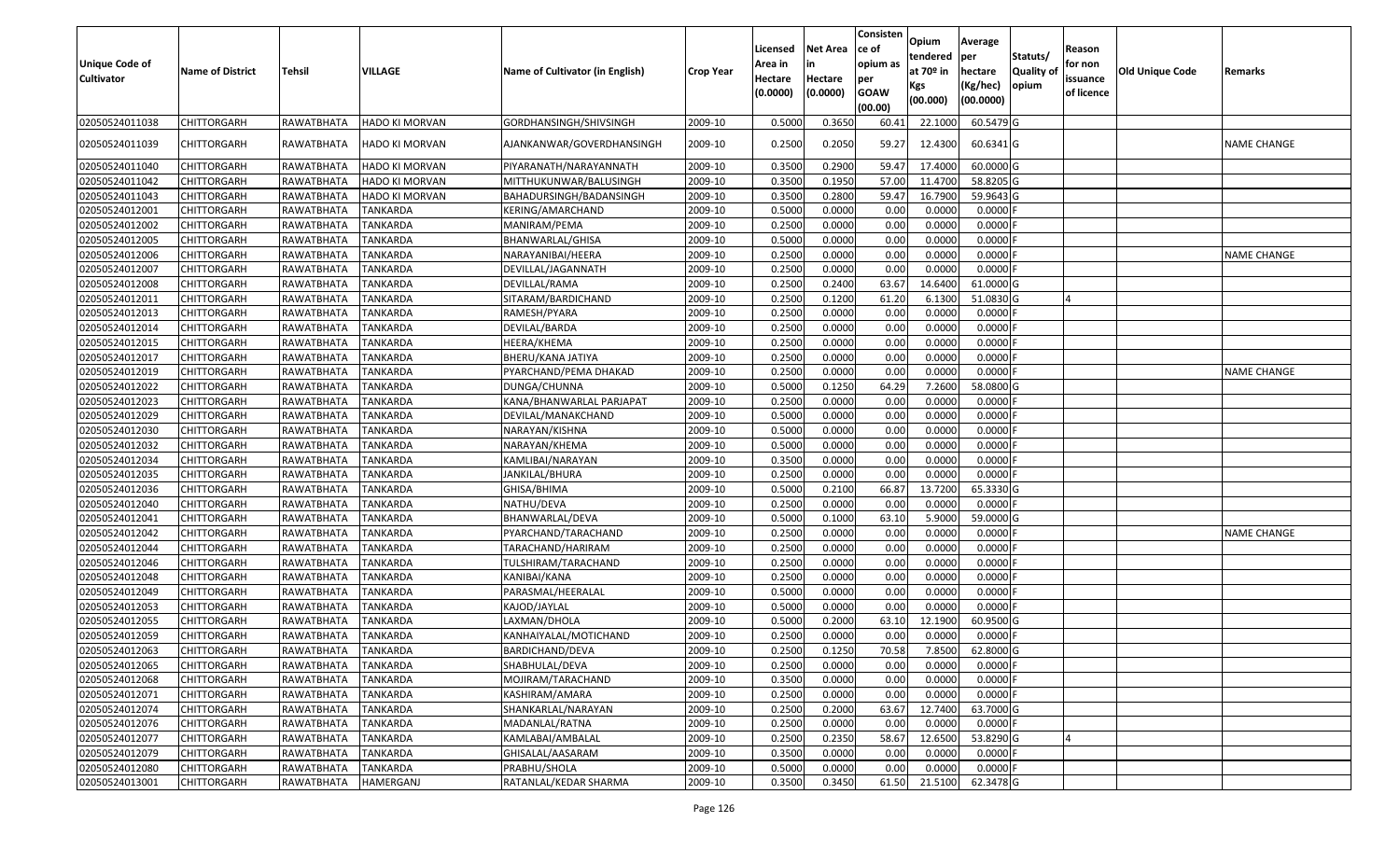| <b>Unique Code of</b> | <b>Name of District</b> | Tehsil     | VILLAGE                 | Name of Cultivator (in English) | <b>Crop Year</b> | Licensed<br>Area in | <b>Net Area</b><br>in | Consisten<br>lce of<br>opium as | Opium<br>tendered<br>at $70°$ in | Average<br>per<br>hectare | Statuts/<br><b>Quality o</b> | Reason<br>for non      | Old Unique Code | Remarks            |
|-----------------------|-------------------------|------------|-------------------------|---------------------------------|------------------|---------------------|-----------------------|---------------------------------|----------------------------------|---------------------------|------------------------------|------------------------|-----------------|--------------------|
| <b>Cultivator</b>     |                         |            |                         |                                 |                  | Hectare<br>(0.0000) | Hectare<br>(0.0000)   | per<br><b>GOAW</b><br>(00.00)   | Kgs<br>(00.000)                  | (Kg/hec)<br>(00.0000)     | opium                        | issuance<br>of licence |                 |                    |
| 02050524013004        | <b>CHITTORGARH</b>      | RAWATBHATA | <b>HAMERGANJ</b>        | CHOKHA/MODA                     | 2009-10          | 0.3500              | 0.1700                | 60.85                           | 10.4400                          | 61.4118 G                 |                              |                        |                 |                    |
| 02050524013005        | <b>CHITTORGARH</b>      | RAWATBHATA | HAMERGANJ               | BHOLIBAI/PANNA DHAKAD           | 2009-10          | 0.2500              | 0.2450                | 64.86                           | 16.5200                          | 67.4286 G                 |                              |                        |                 | <b>NAME CHANGE</b> |
| 02050524013006        | <b>CHITTORGARH</b>      | RAWATBHATA | HAMERGANJ               | NANI/LAXMAN                     | 2009-10          | 0.5000              | 0.1900                | 56.53                           | 4.7700                           | 25.1053 G                 |                              |                        |                 |                    |
| 02050524013007        | <b>CHITTORGARH</b>      | RAWATBHATA | <b>HAMERGANJ</b>        | BHERU/HEERA                     | 2009-10          | 0.3500              | 0.3000                | 58.11                           | 17.5800                          | 58.6000 G                 |                              |                        |                 |                    |
| 02050524013008        | <b>CHITTORGARH</b>      | RAWATBHATA | HAMERGANJ               | HEMA/NANURAM                    | 2009-10          | 0.3500              | 0.3000                | 58.1                            | 17.2300                          | 57.4333 G                 |                              |                        |                 |                    |
| 02050524013010        | <b>CHITTORGARH</b>      | RAWATBHATA | HAMERGANJ               | TARACHAND/BHANWARLAL            | 2009-10          | 0.5000              | 0.2250                | 64.25                           | 14.6300                          | 65.0222G                  |                              |                        |                 |                    |
| 02050524013011        | CHITTORGARH             | RAWATBHATA | HAMERGANJ               | PREMCHND/HANSRAJ                | 2009-10          | 0.5000              | 0.3900                | 61.98                           | 24.3400                          | 62.4103 G                 |                              |                        |                 |                    |
| 02050524013012        | <b>CHITTORGARH</b>      | RAWATBHATA | HAMERGANJ               | PANNIBAI/ONKAR                  | 2009-10          | 0.5000              | 0.2300                | 64.86                           | 15.0400                          | 65.3913 G                 |                              |                        |                 |                    |
| 02050524013014        | <b>CHITTORGARH</b>      | RAWATBHATA | HAMERGANJ               | RATANLAL/MOTILAL                | 2009-10          | 0.5000              | 0.3550                | 61.50                           | 21.7600                          | 61.2958 G                 |                              |                        |                 |                    |
| 02050524013015        | <b>CHITTORGARH</b>      | RAWATBHATA | HAMERGANJ               | PRATHVIRAJ/BHURA                | 2009-10          | 0.5000              | 0.1300                | 61.98                           | 8.1600                           | 62.7692 G                 |                              |                        |                 |                    |
| 02050524013017        | <b>CHITTORGARH</b>      | RAWATBHATA | HAMERGANJ               | BALIBAI W/O BHERU               | 2009-10          | 0.2500              | 0.2550                | 58.11                           | 14.6400                          | 57.4118 G                 |                              |                        |                 |                    |
| 02050524013020        | <b>CHITTORGARH</b>      | RAWATBHATA | HAMERGANJ               | GOVARDHAN/BHANWARLAL            | 2009-10          | 0.3500              | 0.3000                | 54.11                           | 17.5300                          | 58.4333 G                 |                              |                        |                 |                    |
| 02050524013021        | <b>CHITTORGARH</b>      | RAWATBHATA | HAMERGANJ               | DEVILAL/KUKA                    | 2009-10          | 0.5000              | 0.2000                | 60.85                           | 12.3500                          | 61.7500 G                 |                              |                        |                 |                    |
| 02050524013022        | <b>CHITTORGARH</b>      | RAWATBHATA | <b>HAMERGANJ</b>        | DEVILAL/LAXMAN                  | 2009-10          | 0.2500              | 0.1500                | 61.98                           | 9.3400                           | 62.2660 G                 |                              |                        |                 |                    |
| 02050524013024        | CHITTORGARH             | RAWATBHATA | HAMERGANJ               | CHAMPABAI/NANDA                 | 2009-10          | 0.2500              | 0.2550                | 50.85                           | 5.7600                           | 22.5882 G                 |                              |                        |                 |                    |
| 02050524013026        | <b>CHITTORGARH</b>      | RAWATBHATA | <b>HAMERGANJ</b>        | SHABHULAL/DHUDA                 | 2009-10          | 0.2500              | 0.2050                | 53.08                           | 1.8100                           | 8.8293 G                  |                              |                        |                 |                    |
| 02050524014004        | <b>CHITTORGARH</b>      | RAWATBHATA | <b>NIMBODA</b>          | GORILAL/AMARCHAND               | 2009-10          | 0.3500              | 0.0000                | 0.00                            | 0.0000                           | 0.0000                    |                              |                        |                 |                    |
| 02050524014008        | <b>CHITTORGARH</b>      | RAWATBHATA | NIMBODA                 | BHOLA/CHATURBHUJ                | 2009-10          | 0.3500              | 0.2900                | 62.66                           | 17.9800                          | 62.0000 G                 |                              |                        |                 |                    |
| 02050524014011        | <b>CHITTORGARH</b>      | RAWATBHATA | <b>NIMBODA</b>          | DEVILAL/BHERULAL                | 2009-10          | 0.5000              | 0.0000                | 0.00                            | 0.0000                           | 0.0000                    |                              |                        |                 |                    |
| 02050524014013        | <b>CHITTORGARH</b>      | RAWATBHATA | <b>NIMBODA</b>          | RAMCHANDRA/BHANWARLAL           | 2009-10          | 0.2500              | 0.1850                | 62.66                           | 11.8200                          | 63.8919 G                 |                              |                        |                 |                    |
| 02050524014017        | <b>CHITTORGARH</b>      | RAWATBHATA | <b>NIMBODA</b>          | PRABHULAL/SHIVLAL               | 2009-10          | 0.2500              | 0.1950                | 62.66                           | 12.6600                          | 64.9231 G                 |                              |                        |                 |                    |
| 02050524014018        | <b>CHITTORGARH</b>      | RAWATBHATA | <b>NIMBODA</b>          | CHUNNILAL/BHURA                 | 2009-10          | 0.2500              | 0.2400                | 64.52                           | 16.0400                          | 66.8333 G                 |                              |                        |                 |                    |
| 02050524014020        | <b>CHITTORGARH</b>      | RAWATBHATA | NIMBODA                 | DEVILAL/BHURA                   | 2009-10          | 0.2500              | 0.1500                | 62.66                           | 9.1600                           | 61.0667 G                 |                              |                        |                 |                    |
| 02050524014021        | <b>CHITTORGARH</b>      | RAWATBHATA | NIMBODA                 | SOHANIBAI/CHAGANLAL             | 2009-10          | 0.2500              | 0.2300                | 63.65                           | 14.7200                          | 64.0000                   |                              |                        |                 |                    |
| 02050524014022        | <b>CHITTORGARH</b>      | RAWATBHATA | <b>NIMBODA</b>          | UDAYLAL/GORILAL                 | 2009-10          | 0.3500              | 0.3450                | 60.57                           | 19.1300                          | 55.4493 G                 |                              |                        |                 |                    |
| 02050524014025        | <b>CHITTORGARH</b>      | RAWATBHATA | NIMBODA                 | RAMLAL/BHURA                    | 2009-10          | 0.2500              | 0.1050                | 64.52                           | 6.7400                           | 64.1905 G                 |                              |                        |                 |                    |
| 02050524014026        | <b>CHITTORGARH</b>      | RAWATBHATA | <b>NIMBODA</b>          | IHODA/BHURA                     | 2009-10          | 0.2500              | 0.0000                | 0.00                            | 0.0000                           | 0.0000                    |                              |                        |                 |                    |
| 02050524014028        | <b>CHITTORGARH</b>      | RAWATBHATA | NIMBODA                 | BHURA/PYRA                      | 2009-10          | 0.3500              | 0.2000                | 64.69                           | 12.6200                          | 63.1000                   |                              |                        |                 |                    |
| 02050524014031        | <b>CHITTORGARH</b>      | RAWATBHATA | <b>NIMBODA</b>          | BHANWARLAL/BHOLA                | 2009-10          | 0.5000              | 0.2250                | 60.57                           | 14.1300                          | 62.8000 G                 |                              |                        |                 |                    |
| 02050524014032        | <b>CHITTORGARH</b>      | RAWATBHATA | <b>NIMBODA</b>          | BHOLIBAI/VENICHAND              | 2009-10          | 0.2500              | 0.2400                | 62.87                           | 15.4200                          | 64.2500                   |                              |                        | 02050524017010  | TRANSFER           |
| 02050524014033        | <b>CHITTORGARH</b>      | RAWATBHATA | <b>NIMBODA</b>          | IHAMKUBAI/MOJIRAM               | 2009-10          | 0.2500              | 0.0000                | 0.00                            | 0.0000                           | 0.0000                    |                              |                        | 02050524019042  | TRANSFER           |
| 02050524015001        | CHITTORGARH             | RAWATBHATA | TOLO KA LUHARIYA        | CHAMPALAL/BALU                  | 2009-10          | 0.5000              | 0.1800                | 62.85                           | 10.8200                          | 60.1111G                  |                              |                        |                 |                    |
| 02050524015002        | <b>CHITTORGARH</b>      | RAWATBHATA | TOLO KA LUHARIYA        | MANGIBAI/BHANWARLAL             | 2009-10          | 0.5000              | 0.2050                | 65.74                           | 13.2500                          | 64.6341 G                 |                              |                        |                 |                    |
| 02050524015003        | <b>CHITTORGARH</b>      | RAWATBHATA | TOLO KA LUHARIYA        | MEDHSINGH/MODASINGH             | 2009-10          | 0.5000              | 0.2900                | 60.46                           | 17.3100                          | 59.6897 G                 |                              |                        |                 |                    |
| 02050524015004        | CHITTORGARH             | RAWATBHATA | TOLO KA LUHARIYA        | RODULAL/DALLA                   | 2009-10          | 0.5000              | 0.2100                | 62.7                            | 12.7400                          | 60.6667 G                 |                              |                        |                 |                    |
| 02050524015005        | <b>CHITTORGARH</b>      | RAWATBHATA | TOLO KA LUHARIYA        | HEERALAL/MODIRAM                | 2009-10          | 0.5000              | 0.2100                | 62.85                           | 13.0300                          | 62.0476 G                 |                              |                        |                 |                    |
| 02050524015006        | <b>CHITTORGARH</b>      | RAWATBHATA | TOLO KA LUHARIYA        | JUJHARSINGH/ARJUNSINGH          | 2009-10          | 0.5000              | 0.2700                | 61.04                           | 15.8800                          | 58.8148 G                 |                              |                        |                 |                    |
| 02050524015007        | <b>CHITTORGARH</b>      | RAWATBHATA | TOLO KA LUHARIYA        | SITARAM/MOTI                    | 2009-10          | 0.5000              | 0.1950                | 63.65                           | 12.1200                          | 62.1538 G                 |                              |                        |                 |                    |
| 02050524015008        | CHITTORGARH             | RAWATBHATA | TOLO KA LUHARIYA        | MITTHULAL/MADHO                 | 2009-10          | 0.5000              | 0.2300                | 62.85                           | 14.2900                          | 62.1304 G                 |                              |                        |                 |                    |
| 02050524015009        | <b>CHITTORGARH</b>      | RAWATBHATA | <b>TOLO KA LUHARIYA</b> | SHANKARLAL/SHIVLAL              | 2009-10          | 0.5000              | 0.2900                | 59.29                           | 4.1700                           | 14.3793 G                 |                              |                        |                 |                    |
| 02050524015010        | <b>CHITTORGARH</b>      | RAWATBHATA | TOLO KA LUHARIYA        | MODANATH/DUDHANATH              | 2009-10          | 0.5000              | 0.1900                | 59.29                           | 3.1200                           | 16.4211G                  |                              |                        |                 |                    |
| 02050524015012        | <b>CHITTORGARH</b>      | RAWATBHATA | <b>TOLO KA LUHARIYA</b> | KOSHALYABAI/NANDLAL             | 2009-10          | 0.2500              | 0.2050                | 59.84                           | 11.9800                          | 58.4390 G                 |                              |                        |                 | <b>NAME CHANGE</b> |
| 02050524015013        | <b>CHITTORGARH</b>      | RAWATBHATA | TOLO KA LUHARIYA        | JAMNALAL/NANA                   | 2009-10          | 0.5000              | 0.2900                | 63.74                           | 18.4600                          | 63.6552 G                 |                              |                        |                 |                    |
| 02050524015014        | <b>CHITTORGARH</b>      | RAWATBHATA | <b>TOLO KA LUHARIYA</b> | KAMLA BAI/MANGILAL              | 2009-10          | 0.5000              | 0.1650                | 65.74                           | 10.6500                          | 64.5455 G                 |                              |                        |                 |                    |
| 02050524015015        | <b>CHITTORGARH</b>      | RAWATBHATA | TOLO KA LUHARIYA        | DEVILAL/CHOGA                   | 2009-10          | 0.3500              | 0.3350                | 51.41                           | 6.8500                           | 20.4478 G                 |                              |                        |                 |                    |
| 02050524015016        | <b>CHITTORGARH</b>      | RAWATBHATA | <b>TOLO KA LUHARIYA</b> | BHAGWATIBAI/BHANWARLAL          | 2009-10          | 0.5000              | 0.2850                | 52.84                           | 6.4100                           | 22.4910 G                 |                              |                        |                 |                    |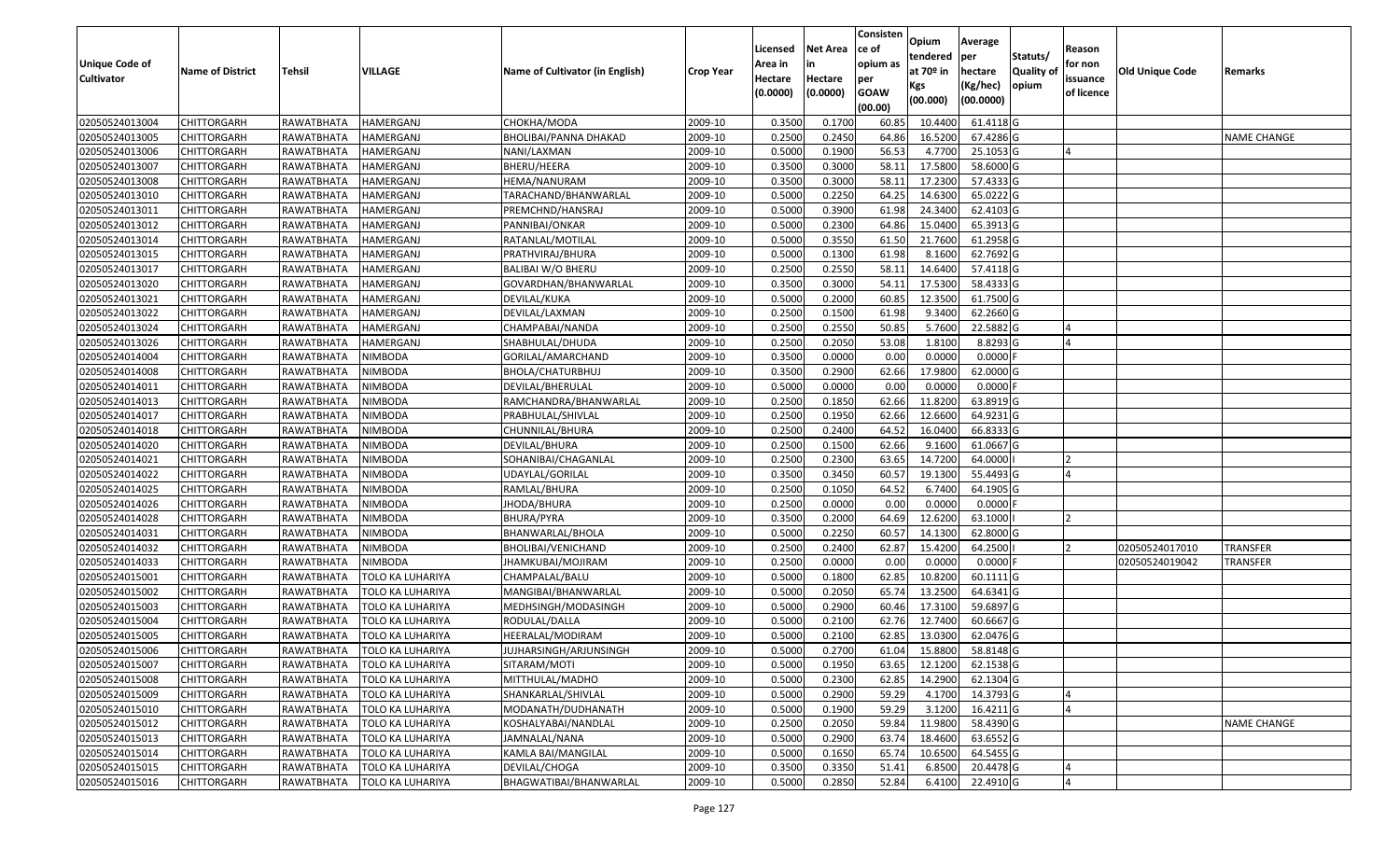| <b>Unique Code of</b><br><b>Cultivator</b> | <b>Name of District</b> | <b>Tehsil</b> | VILLAGE                 | Name of Cultivator (in English)     | <b>Crop Year</b> | Licensed<br>Area in<br>Hectare<br>(0.0000) | <b>Net Area</b><br>in<br>Hectare<br>(0.0000) | Consisten<br>ce of<br>opium as<br>per<br><b>GOAW</b><br>(00.00) | Opium<br>tendered<br>at $70°$ in<br>Kgs<br>(00.000) | Average<br>per<br>hectare<br>(Kg/hec)<br>(00.0000) | Statuts/<br>Quality of<br>opium | Reason<br>for non<br>issuance<br>of licence | <b>Old Unique Code</b> | Remarks            |
|--------------------------------------------|-------------------------|---------------|-------------------------|-------------------------------------|------------------|--------------------------------------------|----------------------------------------------|-----------------------------------------------------------------|-----------------------------------------------------|----------------------------------------------------|---------------------------------|---------------------------------------------|------------------------|--------------------|
| 02050524015017                             | <b>CHITTORGARH</b>      | RAWATBHATA    | <b>TOLO KA LUHARIYA</b> | BHURALAL/KALU                       | 2009-10          | 0.5000                                     | 0.0000                                       | 0.00                                                            | 0.000                                               | 0.0000                                             |                                 |                                             |                        |                    |
| 02050524015019                             | CHITTORGARH             | RAWATBHATA    | <b>TOLO KA LUHARIYA</b> | MOHANSINGH/KALYANSINGH              | 2009-10          | 0.2500                                     | 0.2050                                       | 63.65                                                           | 12.0200                                             | 58.6341 G                                          |                                 |                                             |                        |                    |
| 02050524015020                             | CHITTORGARH             | RAWATBHATA    | TOLO KA LUHARIYA        | BAGDIRAM/NAGJI                      | 2009-10          | 0.5000                                     | 0.1900                                       | 59.29                                                           | 11.3700                                             | 59.8421 G                                          |                                 |                                             |                        |                    |
| 02050524015023                             | <b>CHITTORGARH</b>      | RAWATBHATA    | <b>TOLO KA LUHARIYA</b> | DABLIBAI/KALULAL                    | 2009-10          | 0.5000                                     | 0.2850                                       | 60.85                                                           | 16.7100                                             | 58.6316 G                                          |                                 |                                             |                        |                    |
| 02050524015024                             | <b>CHITTORGARH</b>      | RAWATBHATA    | <b>TOLO KA LUHARIYA</b> | MOHANLAL/RUPA                       | 2009-10          | 0.2500                                     | 0.2550                                       | 64.52                                                           | 16.4600                                             | 64.5490 G                                          |                                 |                                             |                        |                    |
| 02050524015025                             | CHITTORGARH             | RAWATBHATA    | TOLO KA LUHARIYA        | MATHURA/NANDA                       | 2009-10          | 0.350                                      | 0.2000                                       | 65.9                                                            | 12.4300                                             | 62.1500G                                           |                                 |                                             |                        |                    |
| 02050524015027                             | CHITTORGARH             | RAWATBHATA    | TOLO KA LUHARIYA        | SHANKARLAL/RAMCHAND                 | 2009-10          | 0.5000                                     | 0.2000                                       | 59.29                                                           | 11.9200                                             | 59.6000 G                                          |                                 |                                             |                        |                    |
| 02050524015030                             | CHITTORGARH             | RAWATBHATA    | TOLO KA LUHARIYA        | BHANWARLAL URF BHAWANA/<br>MODANATH | 2009-10          | 0.5000                                     | 0.1800                                       | 60.85                                                           | 11.1600                                             | 62.0000 G                                          |                                 |                                             |                        | <b>NAME CHANGE</b> |
| 02050524015032                             | CHITTORGARH             | RAWATBHATA    | TOLO KA LUHARIYA        | LABHCHAND/BHURALAL                  | 2009-10          | 0.500                                      | 0.0000                                       | 0.00                                                            | 0.0000                                              | 0.0000                                             |                                 |                                             |                        |                    |
| 02050524015033                             | CHITTORGARH             | RAWATBHATA    | <b>TOLO KA LUHARIYA</b> | GENDMAL/BHANWARLAL                  | 2009-10          | 0.2500                                     | 0.1750                                       | 65.97                                                           | 11.7200                                             | 66.9714 G                                          |                                 |                                             |                        |                    |
| 02050524015034                             | CHITTORGARH             | RAWATBHATA    | <b>TOLO KA LUHARIYA</b> | BHANWARSINGH/KALUSINGH              | 2009-10          | 0.2500                                     | 0.1950                                       | 59.84                                                           | 11.6300                                             | 59.6410 G                                          |                                 |                                             |                        |                    |
| 02050524015035                             | CHITTORGARH             | RAWATBHATA    | <b>TOLO KA LUHARIYA</b> | KALURAM/BHAGWAN                     | 2009-10          | 0.2500                                     | 0.0000                                       | 0.00                                                            | 0.0000                                              | 0.0000                                             |                                 |                                             |                        |                    |
| 02050524015036                             | CHITTORGARH             | RAWATBHATA    | <b>TOLO KA LUHARIYA</b> | SHIVSINGH/KALAYNSINGH               | 2009-10          | 0.250                                      | 0.2050                                       | 63.65                                                           | 12.7900                                             | 62.3902 G                                          |                                 |                                             |                        |                    |
| 02050524015037                             | CHITTORGARH             | RAWATBHATA    | <b>TOLO KA LUHARIYA</b> | NARAYANSINGH/JUJHARSINGH            | 2009-10          | 0.5000                                     | 0.3850                                       | 63.7                                                            | 23.2100                                             | 60.2857 G                                          |                                 |                                             |                        |                    |
| 02050524015039                             | CHITTORGARH             | RAWATBHATA    | <b>TOLO KA LUHARIYA</b> | SOHANIBAI/LALURAM                   | 2009-10          | 0.5000                                     | 0.2000                                       | 63.7                                                            | 13.0000                                             | 65.0000G                                           |                                 |                                             |                        |                    |
| 02050524015041                             | CHITTORGARH             | RAWATBHATA    | <b>TOLO KA LUHARIYA</b> | AMBALAL/MADHO                       | 2009-10          | 0.5000                                     | 0.2100                                       | 63.7                                                            | 13.5200                                             | 64.3810 G                                          |                                 |                                             |                        |                    |
| 02050524015042                             | CHITTORGARH             | RAWATBHATA    | <b>TOLO KA LUHARIYA</b> | KALUSINGH/ISHWARSINGH               | 2009-10          | 0.5000                                     | 0.2350                                       | 60.85                                                           | 13.5000                                             | 57.4468 G                                          |                                 |                                             |                        |                    |
| 02050524015043                             | CHITTORGARH             | RAWATBHATA    | <b>TOLO KA LUHARIYA</b> | BAGDIRAM/NANDRAM                    | 2009-10          | 0.5000                                     | 0.4050                                       | 62.72                                                           | 5.2000                                              | 12.8395 G                                          |                                 |                                             |                        |                    |
| 02050524015044                             | CHITTORGARH             | RAWATBHATA    | <b>TOLO KA LUHARIYA</b> | SHANKARLAL/MODIRAM                  | 2009-10          | 0.5000                                     | 0.3200                                       | 62.72                                                           | 20.1100                                             | 62.8438 G                                          |                                 |                                             |                        |                    |
| 02050524015046                             | <b>CHITTORGARH</b>      | RAWATBHATA    | <b>TOLO KA LUHARIYA</b> | BHAGWANLAL/TEJA                     | 2009-10          | 0.5000                                     | 0.2550                                       | 69.7                                                            | 17.0600                                             | 66.9020 G                                          |                                 |                                             |                        |                    |
| 02050524015051                             | CHITTORGARH             | RAWATBHATA    | TOLO KA LUHARIYA        | HEMRAJ/MADHO                        | 2009-10          | 0.3500                                     | 0.2000                                       | 62.72                                                           | 11.9800                                             | 59.9000G                                           |                                 |                                             |                        |                    |
| 02050524015053                             | CHITTORGARH             | RAWATBHATA    | <b>TOLO KA LUHARIYA</b> | DALELSINGH/VIJAYSINGH               | 2009-10          | 0.3500                                     | 0.2050                                       | 62.72                                                           | 12.3700                                             | 60.3415 G                                          |                                 |                                             |                        |                    |
| 02050524015054                             | CHITTORGARH             | RAWATBHATA    | TOLO KA LUHARIYA        | BAJERAM/NOULA JI                    | 2009-10          | 0.5000                                     | 0.2600                                       | 62.45                                                           | 16.3600                                             | 62.9231G                                           |                                 |                                             |                        |                    |
| 02050524015057                             | CHITTORGARH             | RAWATBHATA    | <b>TOLO KA LUHARIYA</b> | SHAMBHUNATH/KANANATH                | 2009-10          | 0.5000                                     | 0.3550                                       | 63.65                                                           | 6.5200                                              | 18.3662 G                                          |                                 |                                             |                        |                    |
| 02050524015058                             | CHITTORGARH             | RAWATBHATA    | TOLO KA LUHARIYA        | BHARTSINGH/ONKARSINGH               | 2009-10          | 0.5000                                     | 0.3000                                       | 62.45                                                           | 17.8600                                             | 59.5333 G                                          |                                 |                                             |                        |                    |
| 02050524015059                             | CHITTORGARH             | RAWATBHATA    | TOLO KA LUHARIYA        | JODHSINGH/MEGSINGH                  | 2009-10          | 0.5000                                     | 0.2100                                       | 62.45                                                           | 12.7400                                             | 60.6667 G                                          |                                 |                                             |                        |                    |
| 02050524015060                             | CHITTORGARH             | RAWATBHATA    | TOLO KA LUHARIYA        | PREMSUKH/MODIRAM                    | 2009-10          | 0.2500                                     | 0.2000                                       | 59.84                                                           | 11.3400                                             | 56.7000 G                                          |                                 |                                             |                        |                    |
| 02050524015062                             | <b>CHITTORGARH</b>      | RAWATBHATA    | <b>TOLO KA LUHARIYA</b> | RAMESHWAR/HEERALAL                  | 2009-10          | 0.5000                                     | 0.2450                                       | 62.45                                                           | 15.1000                                             | 61.6327 G                                          |                                 |                                             |                        |                    |
| 02050524015063                             | <b>CHITTORGARH</b>      | RAWATBHATA    | <b>TOLO KA LUHARIYA</b> | NANA/UDA                            | 2009-10          | 0.5000                                     | 0.1950                                       | 62.31                                                           | 12.1500                                             | 62.3077 G                                          |                                 |                                             |                        |                    |
| 02050524015064                             | CHITTORGARH             | RAWATBHATA    | TOLO KA LUHARIYA        | MADHU/NAGJIRAM                      | 2009-10          | 0.5000                                     | 0.2950                                       | 62.31                                                           | 18.7000                                             | 63.3898 G                                          |                                 |                                             |                        |                    |
| 02050524015066                             | CHITTORGARH             | RAWATBHATA    | <b>TOLO KA LUHARIYA</b> | SHAMBHULAL/RAMLAL                   | 2009-10          | 0.2500                                     | 0.0000                                       | 0.00                                                            | 0.0000                                              | $0.0000$ F                                         |                                 |                                             |                        |                    |
| 02050524015069                             | CHITTORGARH             | RAWATBHATA    | TOLO KA LUHARIYA        | MOOLCHAND/MOTI                      | 2009-10          | 0.5000                                     | 0.2650                                       | 62.31                                                           | 15.8000                                             | 59.6226 G                                          |                                 |                                             |                        |                    |
| 02050524015070                             | <b>CHITTORGARH</b>      | RAWATBHATA    | TOLO KA LUHARIYA        | MADANLAL/BHANWARLAL                 | 2009-10          | 0.5000                                     | 0.2700                                       | 62.3                                                            | 16.6600                                             | 61.7037 G                                          |                                 |                                             |                        |                    |
| 02050524015071                             | CHITTORGARH             | RAWATBHATA    | TOLO KA LUHARIYA        | BADRILAL/PEMA                       | 2009-10          | 0.500                                      | 0.1850                                       | 62.30                                                           | 11.4500                                             | 61.8919 G                                          |                                 |                                             |                        |                    |
| 02050524015072                             | CHITTORGARH             | RAWATBHATA    | <b>TOLO KA LUHARIYA</b> | GANGARAM/BALU                       | 2009-10          | 0.500                                      | 0.1800                                       | 62.30                                                           | 10.8000                                             | 60.0000 G                                          |                                 |                                             |                        |                    |
| 02050524015076                             | <b>CHITTORGARH</b>      | RAWATBHATA    | TOLO KA LUHARIYA        | CHOTHURAM/UDA                       | 2009-10          | 0.5000                                     | 0.3900                                       | 62.30                                                           | 5.7900                                              | 14.8462 G                                          |                                 |                                             |                        |                    |
| 02050524015078                             | <b>CHITTORGARH</b>      | RAWATBHATA    | <b>TOLO KA LUHARIYA</b> | MADHOLAL/SHOJI                      | 2009-10          | 0.5000                                     | 0.2800                                       | 65.97                                                           | 17.7600                                             | 63.4286 G                                          |                                 |                                             |                        |                    |
| 02050524015079                             | <b>CHITTORGARH</b>      | RAWATBHATA    | TOLO KA LUHARIYA        | BHAGWAN/MODA MEGWAL                 | 2009-10          | 0.3500                                     | 0.2850                                       | 60.85                                                           | 17.4800                                             | 61.3333 G                                          |                                 |                                             |                        |                    |
| 02050524015080                             | <b>CHITTORGARH</b>      | RAWATBHATA    | <b>TOLO KA LUHARIYA</b> | LALUNATH/MODANATH                   | 2009-10          | 0.2500                                     | 0.0000                                       | 0.00                                                            | 0.0000                                              | $0.0000$ F                                         |                                 |                                             |                        |                    |
| 02050524015085                             | <b>CHITTORGARH</b>      | RAWATBHATA    | <b>TOLO KA LUHARIYA</b> | GENDKUNWAR/GORHDHANSINGH            | 2009-10          | 0.5000                                     | 0.2950                                       | 60.77                                                           | 5.7800                                              | 19.5932 G                                          |                                 | $\overline{A}$                              |                        |                    |
| 02050524015088                             | <b>CHITTORGARH</b>      | RAWATBHATA    | <b>TOLO KA LUHARIYA</b> | PANNALAL/DHANNA                     | 2009-10          | 0.5000                                     | 0.1750                                       | 62.30                                                           | 10.9100                                             | 62.3429 G                                          |                                 |                                             |                        |                    |
| 02050524015090                             | <b>CHITTORGARH</b>      | RAWATBHATA    | <b>TOLO KA LUHARIYA</b> | NANALAL/KALU                        | 2009-10          | 0.2500                                     | 0.1450                                       | 66.03                                                           | 9.3400                                              | 64.4138                                            |                                 |                                             |                        |                    |
| 02050524016001                             | <b>CHITTORGARH</b>      | RAWATBHATA    | <b>GUJRO KI MORVAN</b>  | DEVILAL/UDA (CHOTA)                 | 2009-10          | 0.5000                                     | 0.2950                                       | 63.67                                                           | 18.6800                                             | 63.3220 G                                          |                                 |                                             |                        |                    |
| 02050524016007                             | CHITTORGARH             | RAWATBHATA    | <b>GUJRO KI MORVAN</b>  | JETUBAI/BHURA                       | 2009-10          | 0.3500                                     | 0.2850                                       | 63.67                                                           | 18.2300                                             | 63.9649 G                                          |                                 |                                             |                        |                    |
| 02050524016008                             | <b>CHITTORGARH</b>      | RAWATBHATA    | <b>GUJRO KI MORVAN</b>  | NANDA/CHATRA                        | 2009-10          | 0.2500                                     | 0.2000                                       | 66.55                                                           | 13.4400                                             | 67.2000                                            |                                 | <b>2</b>                                    |                        |                    |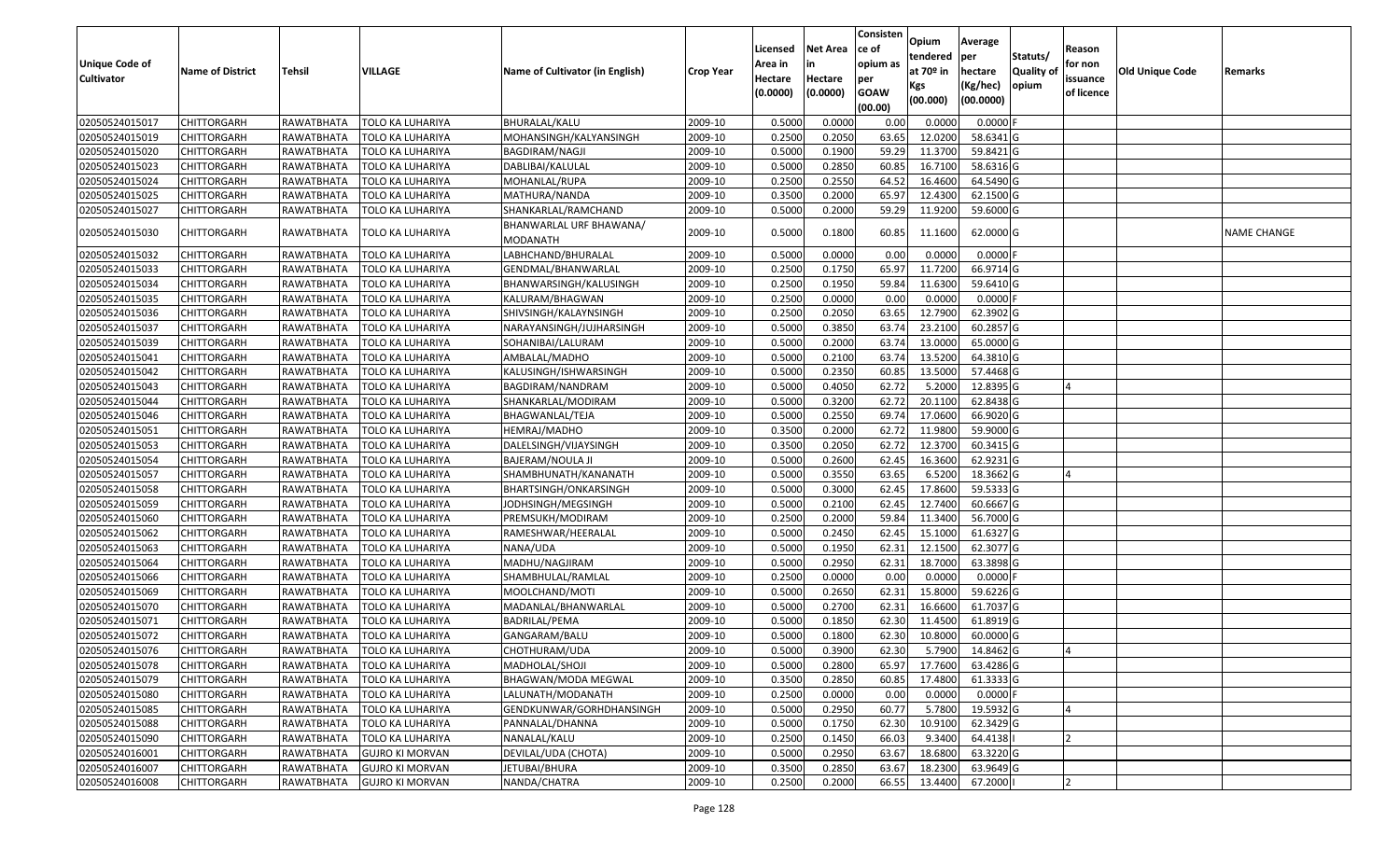| <b>Unique Code of</b> | <b>Name of District</b> | <b>Tehsil</b> | <b>VILLAGE</b>         | <b>Name of Cultivator (in English)</b> | <b>Crop Year</b> | Licensed<br>Area in | <b>Net Area</b>     | Consisten<br>ce of<br>opium as | Opium<br>tendered<br>at $70°$ in | Average<br>per<br>hectare | Statuts/<br><b>Quality of</b> | Reason<br>for non      | <b>Old Unique Code</b> | Remarks            |
|-----------------------|-------------------------|---------------|------------------------|----------------------------------------|------------------|---------------------|---------------------|--------------------------------|----------------------------------|---------------------------|-------------------------------|------------------------|------------------------|--------------------|
| <b>Cultivator</b>     |                         |               |                        |                                        |                  | Hectare<br>(0.0000) | Hectare<br>(0.0000) | per<br><b>GOAW</b><br>(00.00)  | Kgs<br>(00.000)                  | (Kg/hec)<br>(00.0000)     | opium                         | issuance<br>of licence |                        |                    |
| 02050524016009        | <b>CHITTORGARH</b>      | RAWATBHATA    | <b>GUJRO KI MORVAN</b> | RAMCHAND/NANA                          | 2009-10          | 0.250               | 0.2500              | 61.7                           | 15.3700                          | 61.4800 G                 |                               |                        |                        |                    |
| 02050524016010        | CHITTORGARH             | RAWATBHATA    | <b>GUJRO KI MORVAN</b> | NANIBAI/CHATRA                         | 2009-10          | 0.2500              | 0.2550              | 61.7                           | 15.5600                          | 61.0196 G                 |                               |                        |                        |                    |
| 02050524016011        | <b>CHITTORGARH</b>      | RAWATBHATA    | <b>GUJRO KI MORVAN</b> | RADHABAI/KASHIBAI                      | 2009-10          | 0.5000              | 0.3550              | 63.67                          | 21.5600                          | 60.7320 G                 |                               |                        |                        |                    |
| 02050524016014        | <b>CHITTORGARH</b>      | RAWATBHATA    | <b>GUJRO KI MORVAN</b> | GOPILAL/GANGARAM                       | 2009-10          | 0.5000              | 0.4850              | 63.67                          | 31.4100                          | 64.7629 G                 |                               |                        |                        |                    |
| 02050524016016        | <b>CHITTORGARH</b>      | RAWATBHATA    | <b>GUJRO KI MORVAN</b> | KUKIBAI W/O RUPA D/O BALU              | 2009-10          | 0.2500              | 0.2450              | 62.64                          | 15.1300                          | 61.7551G                  |                               |                        |                        |                    |
| 02050524016017        | CHITTORGARH             | RAWATBHATA    | <b>GUJRO KI MORVAN</b> | SHORAM/NANDA                           | 2009-10          | 0.2500              | 0.2400              | 62.64                          | 15.1000                          | 62.9167 G                 |                               |                        |                        |                    |
| 02050524016020        | CHITTORGARH             | RAWATBHATA    | <b>GUJRO KI MORVAN</b> | LAXMAN/NANDA                           | 2009-10          | 0.2500              | 0.0950              | 62.64                          | 6.1300                           | 64.5263 G                 |                               |                        |                        |                    |
| 02050524016021        | <b>CHITTORGARH</b>      | RAWATBHATA    | <b>GUJRO KI MORVAN</b> | UDEYLAL/KANA                           | 2009-10          | 0.2500              | 0.0850              | 65.64                          | 5.8400                           | 68.7059 G                 |                               |                        |                        |                    |
| 02050524016022        | <b>CHITTORGARH</b>      | RAWATBHATA    | <b>GUJRO KI MORVAN</b> | KANA/NANA                              | 2009-10          | 0.2500              | 0.2050              | 62.64                          | 12.8300                          | 62.5854 G                 |                               |                        |                        |                    |
| 02050524016023        | CHITTORGARH             | RAWATBHATA    | <b>GUJRO KI MORVAN</b> | NANIBAI/UDA                            | 2009-10          | 0.5000              | 0.3300              | 63.67                          | 20.9600                          | 63.5152 G                 |                               |                        |                        |                    |
| 02050524016025        | <b>CHITTORGARH</b>      | RAWATBHATA    | <b>GUJRO KI MORVAN</b> | LAXMAN/UDA                             | 2009-10          | 0.5000              | 0.3400              | 68.67                          | 21.6200                          | 63.5882 G                 |                               |                        |                        |                    |
| 02050524016026        | <b>CHITTORGARH</b>      | RAWATBHATA    | <b>GUJRO KI MORVAN</b> | BHOLIBAI/BHERU                         | 2009-10          | 0.2500              | 0.2500              | 63.26                          | 15.7500                          | 63.0000 G                 |                               |                        |                        |                    |
| 02050524016027        | <b>CHITTORGARH</b>      | RAWATBHATA    | <b>GUJRO KI MORVAN</b> | PRABHULAL/CHATRA                       | 2009-10          | 0.2500              | 0.1200              | 61.50                          | 7.7000                           | 64.1667 G                 |                               |                        |                        |                    |
| 02050524016028        | <b>CHITTORGARH</b>      | RAWATBHATA    | <b>GUJRO KI MORVAN</b> | DEVILAL/UDA                            | 2009-10          | 0.5000              | 0.3400              | 61.7                           | 20.7600                          | 61.0588 G                 |                               |                        |                        |                    |
| 02050524016030        | CHITTORGARH             | RAWATBHATA    | <b>GUJRO KI MORVAN</b> | NAGJIRAM/HARIRAM                       | 2009-10          | 0.2500              | 0.2000              | 61.50                          | 12.3400                          | 61.7000 G                 |                               |                        |                        |                    |
| 02050524016034        | CHITTORGARH             | RAWATBHATA    | <b>GUJRO KI MORVAN</b> | KESHURAMA/S NANALAL S/O KHANA          | 2009-10          | 0.2500              | 0.0950              | 64.25                          | 6.3500                           | 66.8421 G                 |                               |                        |                        | NAME CHANGE        |
| 02050524016036        | CHITTORGARH             | RAWATBHATA    | <b>GUJRO KI MORVAN</b> | PRATAPSINGH/BHANWARLAL                 | 2009-10          | 0.500               | 0.3350              | 57.42                          | 18.9100                          | 56.4478 G                 |                               |                        |                        |                    |
| 02050524016038        | CHITTORGARH             | RAWATBHATA    | <b>GUJRO KI MORVAN</b> | MOHANLAL/BARDA                         | 2009-10          | 0.2500              | 0.1900              | 64.25                          | 12.2500                          | 64.4737 G                 |                               |                        |                        |                    |
| 02050524016043        | <b>CHITTORGARH</b>      | RAWATBHATA    | <b>GUJRO KI MORVAN</b> | JEETU/NANA                             | 2009-10          | 0.5000              | 0.1700              | 61.7                           | 10.4600                          | 61.5294 G                 |                               |                        |                        |                    |
| 02050524016044        | <b>CHITTORGARH</b>      | RAWATBHATA    | <b>GUJRO KI MORVAN</b> | LALU/GANGARAM                          | 2009-10          | 0.2500              | 0.2500              | 64.25                          | 15.8000                          | 63.2000 G                 |                               |                        |                        |                    |
| 02050524016045        | <b>CHITTORGARH</b>      | RAWATBHATA    | <b>GUJRO KI MORVAN</b> | CHAMNALAL/HEERAJI                      | 2009-10          | 0.2500              | 0.2450              | 65.7                           | 16.1000                          | 65.7143 G                 |                               |                        |                        |                    |
| 02050524017002        | CHITTORGARH             | RAWATBHATA    | <b>BADODIYA</b>        | IAGGANNATH/DEVILAL                     | 2009-10          | 0.3500              | 0.0600              | 68.20                          | 4.5700                           | 76.1667 G                 |                               |                        | 02050524014027         | TRANSFER           |
| 02050524017007        | <b>CHITTORGARH</b>      | RAWATBHATA    | <b>BADODIYA</b>        | BHANWARLAL/SHOLA                       | 2009-10          | 0.2500              | 0.2300              | 58.1                           | 13.7700                          | 59.8696 G                 |                               |                        |                        |                    |
| 02050524017009        | <b>CHITTORGARH</b>      | RAWATBHATA    | <b>BADODIYA</b>        | KANHAIYALAL/CHUNNILAL                  | 2009-10          | 0.2500              | 0.0000              | 0.00                           | 0.0000                           | $0.0000$ F                |                               |                        |                        |                    |
| 02050524017014        | <b>CHITTORGARH</b>      | RAWATBHATA    | <b>BADODIYA</b>        | LAXMAN/SITARAM                         | 2009-10          | 0.2500              | 0.0000              | 0.00                           | 0.0000                           | 0.0000F                   |                               |                        |                        |                    |
| 02050524017017        | CHITTORGARH             | RAWATBHATA    | <b>BADODIYA</b>        | BANSILAL/SITARAM                       | 2009-10          | 0.2500              | 0.0000              | 0.00                           | 0.0000                           | 0.0000F                   |                               |                        |                        |                    |
| 02050524017018        | <b>CHITTORGARH</b>      | RAWATBHATA    | <b>BADODIYA</b>        | PRABHULAL/MODA                         | 2009-10          | 0.2500              | 0.0000              | 0.00                           | 0.0000                           | 0.0000                    |                               |                        |                        |                    |
| 02050524017022        | <b>CHITTORGARH</b>      | RAWATBHATA    | <b>BADODIYA</b>        | <b>GENDMAL/NANALAL</b>                 | 2009-10          | 0.5000              | 0.2400              | 61.78                          | 14.7800                          | 61.5830                   |                               | $\overline{2}$         | 02050524014029         | TRANSFER           |
| 02050524017024        | CHITTORGARH             | RAWATBHATA    | <b>BADODIYA</b>        | DEVILAL/HIRALAL                        | 2009-10          | 0.2500              | 0.1900              | 48.62                          | 3.2300                           | 17.0000 G                 |                               | IΔ                     |                        |                    |
| 02050524017025        | CHITTORGARH             | RAWATBHATA    | <b>BADODIYA</b>        | PRABHULAL/AMARCHAND                    | 2009-10          | 0.3500              | 0.0000              | 0.00                           | 0.0000                           | 0.0000F                   |                               |                        | 02050524014030         | TRANSFER           |
| 02050524017026        | CHITTORGARH             | RAWATBHATA    | BADODIYA               | MANGILAL/MIYACHAND                     | 2009-10          | 0.2500              | 0.2100              | 57.0                           | 12.2600                          | 58.3810                   |                               |                        |                        |                    |
| 02050524017030        | <b>CHITTORGARH</b>      | RAWATBHATA    | <b>BADODIYA</b>        | KELIBAI/DHALU                          | 2009-10          | 0.2500              | 0.1850              | 56.52                          | 10.0000                          | 54.0541 G                 |                               |                        |                        |                    |
| 02050524017035        | <b>CHITTORGARH</b>      | RAWATBHATA    | <b>BADODIYA</b>        | <b>BOTHLAL/BHURA</b>                   | 2009-10          | 0.2500              | 0.2200              | 35.07                          | 3.2600                           | 14.8180                   |                               | 12                     |                        |                    |
| 02050524017043        | <b>CHITTORGARH</b>      | RAWATBHATA    | <b>BADODIYA</b>        | BARJIBAI/GOPI BALAI                    | 2009-10          | 0.2500              | 0.2250              | 55.06                          | 12.5800                          | 55.9111 G                 |                               | <b>4</b>               |                        |                    |
| 02050524017044        | <b>CHITTORGARH</b>      | RAWATBHATA    | <b>BADODIYA</b>        | LAXMAN/BHURA                           | 2009-10          | 0.2500              | 0.2300              | 58.13                          | 13.2900                          | 57.7826                   |                               | <b>2</b>               | 02050524014019         | TRANSFER           |
| 02050524018003        | <b>CHITTORGARH</b>      | RAWATBHATA    | <b>DEVPURA NIMDI</b>   | DEVILAL/JAGNNATH                       | 2009-10          | 0.2500              | 0.0000              | 0.00                           | 0.0000                           | 0.0000 F                  |                               |                        |                        | NAME CHANGE        |
| 02050524018004        | <b>CHITTORGARH</b>      | RAWATBHATA    | <b>DEVPURA NIMDI</b>   | PRAHLAD/PYARCHAND                      | 2009-10          | 0.2500              | 0.0000              | 0.00                           | 0.0000                           | $0.0000$ F                |                               |                        |                        | <b>NAME CHANGE</b> |
| 02050524018009        | <b>CHITTORGARH</b>      | RAWATBHATA    | <b>DEVPURA NIMDI</b>   | MADANLAL/NARAYAN                       | 2009-10          | 0.3500              | 0.0000              | 0.00                           | 0.0000                           | $0.0000$ F                |                               |                        |                        |                    |
| 02050524018010        | CHITTORGARH             | RAWATBHATA    | <b>DEVPURA NIMDI</b>   | RAMLAL/DEEPA                           | 2009-10          | 0.2500              | 0.2500              | 59.66                          | 15.3500                          | 61.4000 G                 |                               |                        |                        | <b>NAME CHANGE</b> |
| 02050524018012        | CHITTORGARH             | RAWATBHATA    | <b>DEVPURA NIMDI</b>   | KANHAIYALAL/BALU                       | 2009-10          | 0.2500              | 0.2250              | 59.66                          | 13.2000                          | 58.6667 G                 |                               |                        |                        |                    |
| 02050524018017        | <b>CHITTORGARH</b>      | RAWATBHATA    | <b>DEVPURA NIMDI</b>   | KUKIBAI/HARCHAND                       | 2009-10          | 0.2500              | 0.2300              | 58.54                          | 13.1400                          | 57.1304                   |                               |                        |                        |                    |
| 02050524018019        | <b>CHITTORGARH</b>      | RAWATBHATA    | <b>DEVPURA NIMDI</b>   | NANDLAL/RAMESHWAR                      | 2009-10          | 0.2500              | 0.0000              | 0.00                           | 0.0000                           | $0.0000$ F                |                               |                        |                        |                    |
| 02050524018020        | <b>CHITTORGARH</b>      | RAWATBHATA    | DEVPURA NIMDI          | MANGILAL/DALU                          | 2009-10          | 0.2500              | 0.2100              | 69.21                          | 3.6900                           | 17.5714 G                 |                               | $\overline{a}$         |                        |                    |
| 02050524018022        | CHITTORGARH             | RAWATBHATA    | <b>DEVPURA NIMDI</b>   | PURSHOTAM/HEERALAL                     | 2009-10          | 0.2500              | 0.0000              | 0.00                           | 0.0000                           | $0.0000$ F                |                               |                        |                        |                    |
| 02050524018024        | <b>CHITTORGARH</b>      | RAWATBHATA    | <b>DEVPURA NIMDI</b>   | DALU/PRATHVIRAJ                        | 2009-10          | 0.2500              | 0.2400              | 41.05                          | 9.5900                           | 39.9580                   |                               | <b>2</b>               |                        |                    |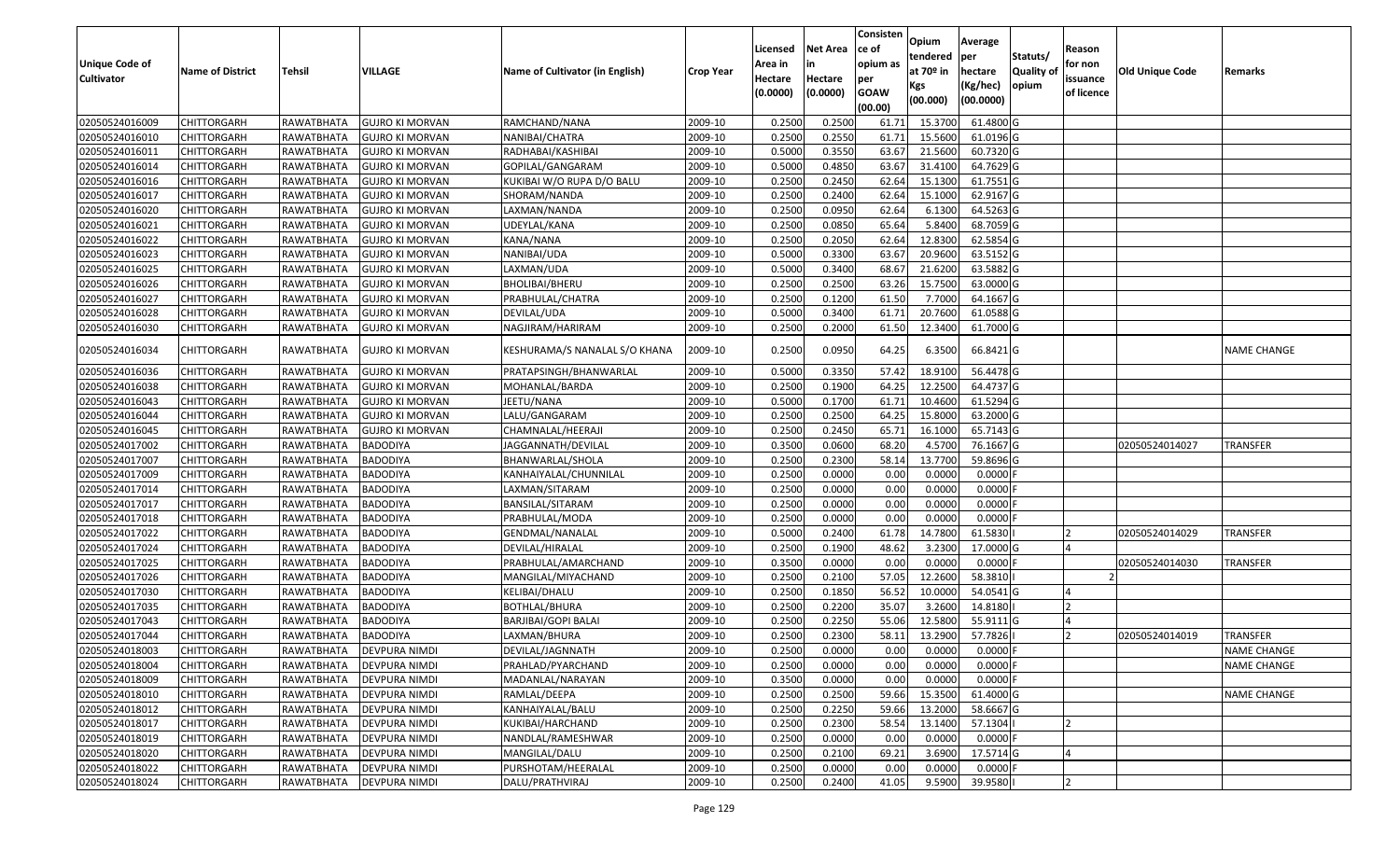| <b>Unique Code of</b><br><b>Cultivator</b> | <b>Name of District</b> | <b>Tehsil</b>     | <b>VILLAGE</b>       | Name of Cultivator (in English) | <b>Crop Year</b> | Licensed<br>Area in<br>Hectare<br>(0.0000) | <b>Net Area</b><br>Hectare<br>(0.0000) | Consisten<br>ce of<br>opium as<br>per<br><b>GOAW</b> | Opium<br>tendered<br>at $70°$ in<br>Kgs | Average<br>per<br>hectare<br>(Kg/hec) | Statuts/<br>Quality of<br>opium | Reason<br>for non<br>issuance<br>of licence | <b>Old Unique Code</b> | Remarks            |
|--------------------------------------------|-------------------------|-------------------|----------------------|---------------------------------|------------------|--------------------------------------------|----------------------------------------|------------------------------------------------------|-----------------------------------------|---------------------------------------|---------------------------------|---------------------------------------------|------------------------|--------------------|
|                                            |                         |                   |                      |                                 |                  |                                            |                                        | (00.00)                                              | (00.000)                                | (00.0000)                             |                                 |                                             |                        |                    |
| 02050524018026                             | <b>CHITTORGARH</b>      | RAWATBHATA        | <b>DEVPURA NIMDI</b> | TULSHIRAM/BHOLIRAM              | 2009-10          | 0.2500                                     | 0.0000                                 | 0.00                                                 | 0.0000                                  | $0.0000$ F                            |                                 |                                             |                        |                    |
| 02050524018027                             | CHITTORGARH             | RAWATBHATA        | <b>DEVPURA NIMDI</b> | JEETMAL/KASHIRAM                | 2009-10          | 0.3500                                     | 0.3000                                 | 51.15                                                | 4.2900                                  | 14.3000 G                             |                                 |                                             |                        |                    |
| 02050524018028                             | <b>CHITTORGARH</b>      | RAWATBHATA        | <b>DEVPURA NIMDI</b> | RADHEYSHYAM/NARAYAN             | 2009-10          | 0.3500                                     | 0.0000                                 | 0.00                                                 | 0.0000                                  | 0.0000N                               |                                 |                                             |                        |                    |
| 02050524018029                             | <b>CHITTORGARH</b>      | RAWATBHATA        | <b>DEVPURA NIMDI</b> | MADANLAL/BHOLIRAM               | 2009-10          | 0.2500                                     | 0.2350                                 | 62.79                                                | 15.3800                                 | 65.4468                               |                                 | l 2                                         |                        |                    |
| 02050524018034                             | <b>CHITTORGARH</b>      | RAWATBHATA        | <b>DEVPURA NIMDI</b> | PRAKASHCHAND/PRABHULAL          | 2009-10          | 0.2500                                     | 0.2400                                 | 59.66                                                | 14.2700                                 | 59.4583 G                             |                                 |                                             |                        |                    |
| 02050524018046                             | CHITTORGARH             | RAWATBHATA        | <b>DEVPURA NIMDI</b> | BADARIBAI/JAGANNATH             | 2009-10          | 0.2500                                     | 0.0000                                 | 0.00                                                 | 0.0000                                  | 0.0000N                               |                                 | -6                                          |                        |                    |
| 02050524018049                             | CHITTORGARH             | RAWATBHATA        | <b>DEVPURA NIMDI</b> | HEMRAJ/RUPA                     | 2009-10          | 0.2500                                     | 0.2200                                 | 46.36                                                | 3.3200                                  | 15.0909 G                             |                                 | $\overline{a}$                              |                        |                    |
| 02050524018054                             | <b>CHITTORGARH</b>      | RAWATBHATA        | <b>DEVPURA NIMDI</b> | HARISHCHANDRA/DANNADAS          | 2009-10          | 0.3500                                     | 0.0000                                 | 0.00                                                 | 0.0000                                  | 0.0000N                               |                                 |                                             |                        |                    |
| 02050524019008                             | <b>CHITTORGARH</b>      | RAWATBHATA        | LAXMIPURA            | KANHAIYALAL/CHATRA              | 2009-10          | 0.2500                                     | 0.0000                                 | 0.00                                                 | 0.0000                                  | $0.0000$ F                            |                                 |                                             |                        |                    |
| 02050524019013                             | CHITTORGARH             | RAWATBHATA        | LAXMIPURA            | MANGILAL/RATTA                  | 2009-10          | 0.2500                                     | 0.2550                                 | 61.63                                                | 5.0400                                  | 19.7647 G                             |                                 |                                             |                        |                    |
| 02050524019019                             | <b>CHITTORGARH</b>      | RAWATBHATA        | LAXMIPURA            | KESARBAI/BALU                   | 2009-10          | 0.2500                                     | 0.0000                                 | 0.00                                                 | 0.0000                                  | $0.0000$ F                            |                                 |                                             |                        |                    |
| 02050524019020                             | <b>CHITTORGARH</b>      | RAWATBHATA        | LAXMIPURA            | MEGRAJ/MANGILAL                 | 2009-10          | 0.2500                                     | 0.2000                                 | 60.92                                                | 11.7200                                 | 58.6000 G                             |                                 |                                             |                        |                    |
| 02050524019025                             | <b>CHITTORGARH</b>      | RAWATBHATA        | LAXMIPURA            | BOTHLAL/SHOLA                   | 2009-10          | 0.2500                                     | 0.0000                                 | 0.00                                                 | 0.0000                                  | $0.0000$ F                            |                                 |                                             |                        |                    |
| 02050524019029                             | <b>CHITTORGARH</b>      | RAWATBHATA        | LAXMIPURA            | KISHANLAL/MALIYA                | 2009-10          | 0.2500                                     | 0.2350                                 | 60.92                                                | 13.0100                                 | 55.3617 G                             |                                 |                                             |                        |                    |
| 02050524019046                             | <b>CHITTORGARH</b>      | RAWATBHATA        | LAXMIPURA            | NANDLAL/BHERU DHAROGA           | 2009-10          | 0.2500                                     | 0.2100                                 | 60.95                                                | 4.1900                                  | 19.9524 G                             |                                 | $\overline{a}$                              |                        |                    |
| 02050524019049                             | <b>CHITTORGARH</b>      | RAWATBHATA        | LAXMIPURA            | PARBHULAL/JAGNATH               | 2009-10          | 0.5000                                     | 0.0000                                 | 0.00                                                 | 0.0000                                  | 0.0000F                               |                                 |                                             | 02050524009070         | TRANSFER           |
| 02050524019050                             | <b>CHITTORGARH</b>      | RAWATBHATA        | LAXMIPURA            | BHERU/MIYARAM                   | 2009-10          | 0.3500                                     | 0.2450                                 | 57.78                                                | 13.8900                                 | 56.6939 G                             |                                 |                                             | 02050524009071         | <b>TRANSFER</b>    |
| 02050524019051                             | CHITTORGARH             | RAWATBHATA        | LAXMIPURA            | KISHNIBAI/DEVA                  | 2009-10          | 0.5000                                     | 0.0000                                 | 0.00                                                 | 0.0000                                  | 0.0000F                               |                                 |                                             | 02050524009072         | <b>TRANSFER</b>    |
| 02050524019052                             | CHITTORGARH             | RAWATBHATA        | LAXMIPURA            | NANDA A/S CHATURBHUJ S/O NARU   | 2009-10          | 0.3500                                     | 0.2150                                 | 60.92                                                | 13.2000                                 | 61.3953 G                             |                                 |                                             | 02050524009074         | TRANSFER           |
| 02050524019053                             | <b>CHITTORGARH</b>      | <b>RAWATBHATA</b> | LAXMIPURA            | BADRILAL/RAMDAS                 | 2009-10          | 0.2500                                     | 0.0000                                 | 0.00                                                 | 0.0000                                  | 0.0000F                               |                                 |                                             | 02050524009060         | <b>TRANSFER</b>    |
| 02050524020001                             | <b>CHITTORGARH</b>      | RAWATBHATA        | KHATIKHEDA           | KANHAIYALAL/RAMNATH             | 2009-10          | 0.2500                                     | 0.0000                                 | 0.00                                                 | 0.0000                                  | 0.0000N                               |                                 | 16                                          |                        |                    |
| 02050524020003                             | CHITTORGARH             | RAWATBHATA        | KHATIKHEDA           | GHISILAL/NARAYAN                | 2009-10          | 0.3500                                     | 0.0000                                 | 0.00                                                 | 0.0000                                  | $0.0000$ F                            |                                 |                                             |                        |                    |
| 02050524020005                             | <b>CHITTORGARH</b>      | RAWATBHATA        | KHATIKHEDA           | CHATURBHUJ/RAMLAL               | 2009-10          | 0.2500                                     | 0.0000                                 | 0.00                                                 | 0.0000                                  | 0.0000N                               |                                 | 6                                           |                        |                    |
| 02050524020007                             | <b>CHITTORGARH</b>      | RAWATBHATA        | KHATIKHEDA           | BHAWRIBAI/PRABHULAL             | 2009-10          | 0.3500                                     | 0.0000                                 | 0.00                                                 | 0.0000                                  | $0.0000$ F                            |                                 | $\overline{z}$                              |                        | <b>NAME CHANGE</b> |
| 02050524020009                             | <b>CHITTORGARH</b>      | RAWATBHATA        | KHATIKHEDA           | KANKUBAI/LAXMINARAYAN           | 2009-10          | 0.3500                                     | 0.0000                                 | 0.00                                                 | 0.0000                                  | $0.0000$ F                            |                                 |                                             |                        |                    |
| 02050524020010                             | CHITTORGARH             | RAWATBHATA        | KHATIKHEDA           | MANGILAL/MOTILAL                | 2009-10          | 0.3500                                     | 0.0000                                 | 0.00                                                 | 0.0000                                  | $0.0000$ F                            |                                 |                                             |                        |                    |
| 02050524020013                             | <b>CHITTORGARH</b>      | RAWATBHATA        | KHATIKHEDA           | BALU/NARAYAN                    | 2009-10          | 0.3500                                     | 0.0000                                 | 0.00                                                 | 0.0000                                  | 0.0000F                               |                                 |                                             |                        |                    |
| 02050524020014                             | <b>CHITTORGARH</b>      | RAWATBHATA        | KHATIKHEDA           | HEERALAL/KISHNA                 | 2009-10          | 0.3500                                     | 0.0000                                 | 0.00                                                 | 0.0000                                  | 0.0000                                |                                 |                                             |                        |                    |
| 02050524020015                             | CHITTORGARH             | RAWATBHATA        | KHATIKHEDA           | JAGANNATH/BALA                  | 2009-10          | 0.2500                                     | 0.0000                                 | 0.00                                                 | 0.0000                                  | 0.0000F                               |                                 |                                             |                        | NAME CHANGE        |
| 02050524020017                             | CHITTORGARH             | RAWATBHATA        | KHATIKHEDA           | CHATURBHUJ/MODA                 | 2009-10          | 0.2500                                     | 0.0000                                 | 0.00                                                 | 0.0000                                  | 0.0000                                |                                 |                                             |                        |                    |
| 02050524020021                             | CHITTORGARH             | RAWATBHATA        | KHATIKHEDA           | RAMNARAYAN/JAGANNATH            | 2009-10          | 0.2500                                     | 0.0000                                 | 0.00                                                 | 0.0000                                  | 0.0000                                |                                 |                                             |                        |                    |
| 02050524020024                             | <b>CHITTORGARH</b>      | RAWATBHATA        | KHATIKHEDA           | LALCHAND/JEETMAL                | 2009-10          | 0.3500                                     | 0.0000                                 | 0.00                                                 | 0.0000                                  | 0.0000F                               |                                 | $\overline{z}$                              |                        |                    |
| 02050524020025                             | <b>CHITTORGARH</b>      | RAWATBHATA        | KHATIKHEDA           | RAGUNATH/PRATHVIRAJ             | 2009-10          | 0.3500                                     | 0.0000                                 | 0.00                                                 | 0.0000                                  | $0.0000$ F                            |                                 | 17                                          |                        |                    |
| 02050524020031                             | CHITTORGARH             | RAWATBHATA        | KHATIKHEDA           | RADHEYSHYAM/KISHNA              | 2009-10          | 0.2500                                     | 0.0000                                 | 0.00                                                 | 0.0000                                  | 0.0000N                               |                                 | <b>6</b>                                    |                        |                    |
| 02050524020032                             | <b>CHITTORGARH</b>      | RAWATBHATA        | <b>KHATIKHEDA</b>    | DURGALAL/MOTI                   | 2009-10          | 0.2500                                     | 0.0000                                 | 0.00                                                 | 0.0000                                  | $0.0000$ F                            |                                 |                                             |                        | NAME CHANGE        |
| 02050524020033                             | <b>CHITTORGARH</b>      | RAWATBHATA        | KHATIKHEDA           | BHUWANA/BRADA                   | 2009-10          | 0.3500                                     | 0.0000                                 | 0.00                                                 | 0.0000                                  | $0.0000$ F                            |                                 |                                             |                        |                    |
| 02050524020034                             | <b>CHITTORGARH</b>      | RAWATBHATA        | KHATIKHEDA           | CHATURBHUJ/MOHANLAL             | 2009-10          | 0.3500                                     | 0.0000                                 | 0.00                                                 | 0.0000                                  | $0.0000$ F                            |                                 |                                             |                        |                    |
| 02050524020037                             | <b>CHITTORGARH</b>      | RAWATBHATA        | KHATIKHEDA           | MODULAL/MANJI                   | 2009-10          | 0.2500                                     | 0.0000                                 | 0.00                                                 | 0.0000                                  | 0.0000F                               |                                 |                                             |                        |                    |
| 02050524020043                             | CHITTORGARH             | RAWATBHATA        | KHATIKHEDA           | BARDILAL/RUPA                   | 2009-10          | 0.3500                                     | 0.0000                                 | 0.00                                                 | 0.0000                                  | $0.0000$ F                            |                                 | 17                                          |                        |                    |
| 02050524020050                             | CHITTORGARH             | RAWATBHATA        | KHATIKHEDA           | SHANTIBAI/RANNARAYAN            | 2009-10          | 0.2500                                     | 0.0000                                 | 0.00                                                 | 0.0000                                  | 0.0000                                |                                 |                                             |                        | NAME CHANGE        |
| 02050524020051                             | <b>CHITTORGARH</b>      | RAWATBHATA        | KHATIKHEDA           | CHATURBHUJ/NARAYAN              | 2009-10          | 0.5000                                     | 0.0000                                 | 0.00                                                 | 0.0000                                  | $0.0000$ F                            |                                 |                                             |                        |                    |
| 02050524020052                             | <b>CHITTORGARH</b>      | RAWATBHATA        | KHATIKHEDA           | MADANLAL/SHANKAR                | 2009-10          | 0.2500                                     | 0.0000                                 | 0.00                                                 | 0.0000                                  | 0.0000F                               |                                 |                                             |                        |                    |
| 02050524020055                             | <b>CHITTORGARH</b>      | RAWATBHATA        | KHATIKHEDA           | CHAINRAM/MADANLAL               | 2009-10          | 0.3500                                     | 0.0000                                 | 0.00                                                 | 0.0000                                  | $0.0000$ F                            |                                 |                                             |                        |                    |
| 02050524020070                             | <b>CHITTORGARH</b>      | RAWATBHATA        | KHATIKHEDA           | KANWARLAL/MOTILAL               | 2009-10          | 0.2500                                     | 0.0000                                 | 0.00                                                 | 0.0000                                  | 0.0000N                               |                                 | 6                                           |                        |                    |
| 02050524020071                             | <b>CHITTORGARH</b>      | RAWATBHATA        | KHATIKHEDA           | SHIVNARAYAN/RUPCHAND            | 2009-10          | 0.2500                                     | 0.0000                                 | 0.00                                                 | 0.0000                                  | 0.0000N                               |                                 | 6                                           | 02050524029006         | <b>TRANSFER</b>    |